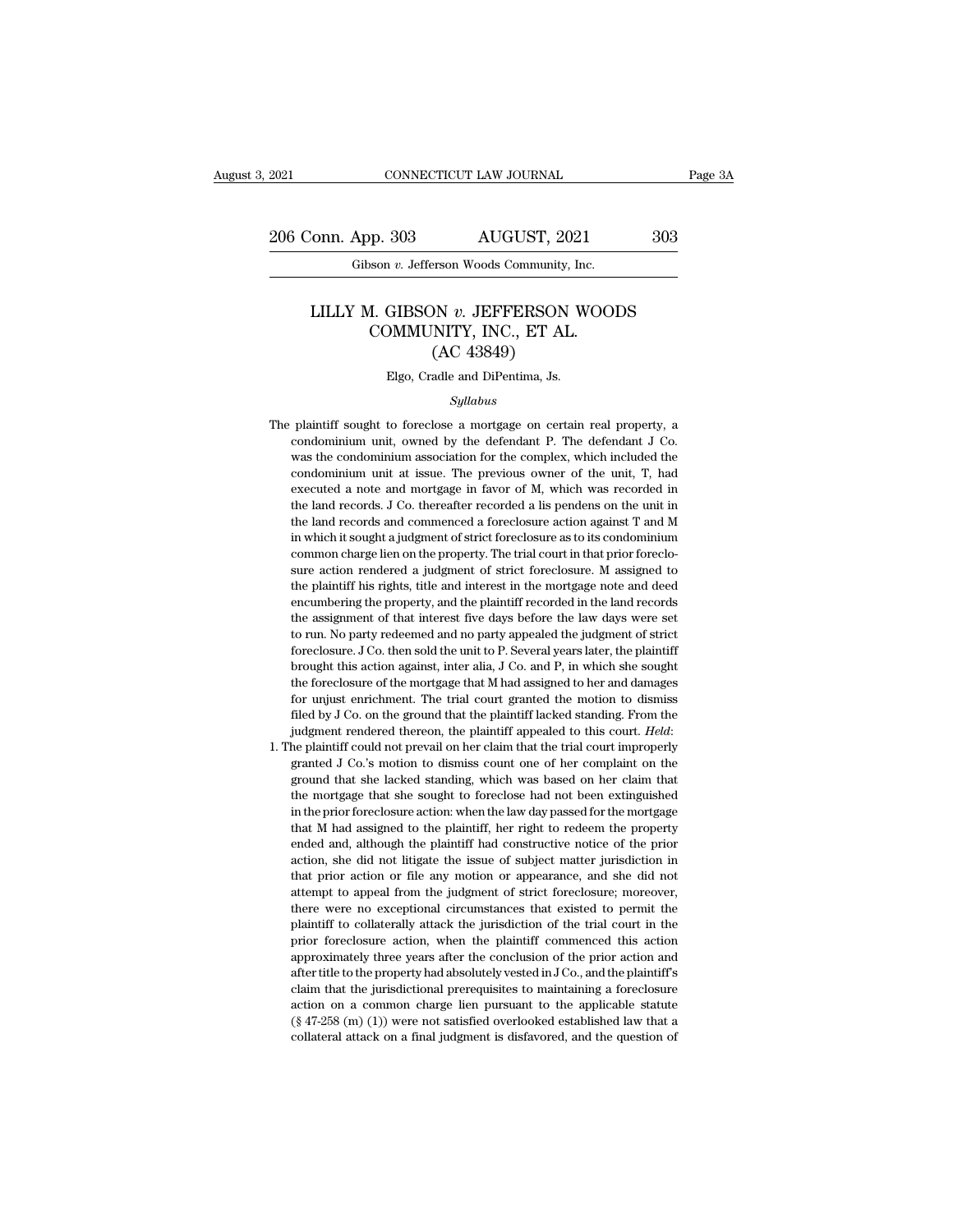|     | CONNECTICUT LAW JOURNAL                                                       |                    | August 3, 2021 |
|-----|-------------------------------------------------------------------------------|--------------------|----------------|
| 304 | AUGUST, 2021                                                                  | 206 Conn. App. 303 |                |
|     | Gibson v. Jefferson Woods Community, Inc.                                     |                    |                |
|     | whether the jurisdictional requirements in $\S 47-258$ (m) (1) were satisfied |                    |                |

AUGUST, 2021 206 Conn. App. 303<br>
Gibson v. Jefferson Woods Community, Inc.<br>
whether the jurisdictional requirements in § 47-258 (m) (1) were satisfied<br>
in the prior action were not obvious from the record. **in the prior action were not** obvious from munity, Inc.<br> **in the prior action were not obvious from the record.**<br>
The prior action were not obvious from the record.<br>
The trial court properly granted J Co.'s motion to dism

2004 2006 Conn. App. 303<br>
206 Conn. App. 303<br>
6 Gibson v. Jefferson Woods Community, Inc.<br>
whether the jurisdictional requirements in § 47-258 (m) (1) were satisfied<br>
in the prior action were not obvious from the record.<br> Gibson v. Jefferson Woods Community, Inc.<br>whether the jurisdictional requirements in § 47-258 (m) (1) were satisfied<br>in the prior action were not obvious from the record.<br>The trial court properly granted J Co.'s motion to Gibson v. Jefferson Woods Community, Inc.<br>whether the jurisdictional requirements in § 47-258 (m) (1) were satisfied<br>in the prior action were not obvious from the record.<br>he trial court properly granted J Co.'s motion to whether the jurisdictional requirements in  $\S$  47-258 (m) (1) were satisfied<br>in the prior action were not obvious from the record.<br>he trial court properly granted J Co.'s motion to dismiss the unjust<br>enrichment count of t because the trial court in the trial court in the prior stational requirements in  $\frac{1}{2}$  and  $\frac{1}{2}$  co.  $\frac{1}{2}$  and  $\frac{1}{2}$  court in the prior action to dismiss the unjust enrichment count of the plaintiff's com In the prior action were not obvious from the record.<br>The trial court properly granted J Co.'s motion to dismiss the unjust<br>enrichment count of the plaintiff's complaint on the ground that she<br>lacked standing: notwithstan the and soarce property granded 3 of 3 model to distinguish entirely<br>entrichment count of the plaintiff's complaint on the ground that she<br>lacked standing: notwithstanding the plaintiff's claim that her interest<br>in the mor Argued May 12—officially the plaintiff's claim that her interestionary and extinguished in the prior foreclosure action the trial court in that action lacked jurisdiction, the plaint of prevail on this claim, as that mortg *Procedural History*<br>*Procedural Atlanta Atlanta Atlanta Atlanta Atlanta Atlanta Atlanta Atlanta Atlanta Atlanta Atlanta Atlanta Atlanta Atlanta Atlanta Atlanta Atlanta Atlanta Atlanta Atlanta Atlanta Atlanta Atlanta Atlan* in the mortgage was not extinguished in the prior foreclosure action<br>because the trial court in that action lacked jurisdiction, the plaintiff<br>could not prevail on this claim, as that mortgage was extinguished in<br>the prior

because the trial court in that action lacked jurisdiction, the plaintiff<br>could not prevail on this claim, as that mortgage was extinguished in<br>the prior action when title to the property became absolute in J Co.<br>Argued Ma could not prevail on this claim, as that mortgage was extinguished in<br>the prior action when title to the property became absolute in J Co.<br>Argued May 12—officially released August 3, 2021<br>*Procedural History*<br>Action seekin *Court in the just also when the to the property became absolut in*  $\theta$  *oc.*<br>*Procedural History*<br>**Action seeking to foreclose a mortgage on certain real**<br>property, and for other relief, brought to the Superior<br>Court in th Frocedural History<br>
Procedural History<br>
Action seeking to foreclose a mortgage on certain real<br>
property, and for other relief, brought to the Superior<br>
Court in the judicial district of New Haven, where the<br>
court, *Baio* Frocedural History<br>Action seeking to foreclose a mortgage on certain reproperty, and for other relief, brought to the Superi<br>Court in the judicial district of New Haven, where t<br>court, *Baio*, *J*., granted the named defen *Kristen Schultze Greene*, for the appeller (named defendant) wurt in the judicial district of New Haven, where the urt, *Baio*, *J.*, granted the named defendant's motion dismiss and rendered judgment thereon, from which

defendant).

dismiss and rendered judgment thereon, from which<br>
e plaintiff appealed to this court. *Affirmed.*<br> *Joseph S. Elder*, for the appellant (plaintiff).<br> *Kristen Schultze Greene*, for the appellee (named<br>
fendant).<br> *Kenneth* the plaintiff appealed to this court. Affirmed.<br> *Joseph S. Elder*, for the appellant (plaintiff).<br> *Kristen Schultze Greene*, for the appellee (named<br>
defendant).<br> *Kenneth M. Rozich*, with whom, on the brief, was<br> *Kyle* Pagliaro). fendant).<br> *Kenneth M. Rozich*, with whom, on the brief, was<br> *Jle R. Barrett*, for the appellee (defendant Joseph R.<br>
gliaro).<br> *Opinion*<br>
DiPENTIMA, J. The plaintiff, Lilly M. Gibson, appeals<br>
bm the judgment of the tria

### *Opinion*

*Kenneth M. Rozich*, with whom, on the brief, was<br> *Kyle R. Barrett*, for the appellee (defendant Joseph R.<br>
Pagliaro).<br> *Opinion*<br>
DiPENTIMA, J. The plaintiff, Lilly M. Gibson, appeals<br>
from the judgment of the trial cou *Kyle R. Barrett*, for the appellee (defendant Joseph R. Pagliaro).<br>  $o_{pinion}$ <br>
DiPENTIMA, J. The plaintiff, Lilly M. Gibson, appeals from the judgment of the trial court granting the motion of the defendant Jefferson Woods ferson Woods), the appear (detendant boseph it.<br>Pagliaro).<br>DiPENTIMA, J. The plaintiff, Lilly M. Gibson, appeals<br>from the judgment of the trial court granting the motion<br>of the defendant Jefferson Woods Community, Inc. (Je  $\Omega_{\text{spinion}}$ <br>DiPENTIMA, J. The plaintiff, Lilly M. Gibson, appeals<br>from the judgment of the trial court granting the motion<br>of the defendant Jefferson Woods Community, Inc. (Jef-<br>ferson Woods),<sup>1</sup> to dismiss the action. On om the judgment of the trial court granting the motion<br>f the defendant Jefferson Woods Community, Inc. (Jef-<br>rson Woods),<sup>1</sup> to dismiss the action. On appeal, Gib-<br>por claims that, in granting Jefferson Woods' motion<br><sup>1</sup>Th of the defendant Jefferson Woods Community, Inc. (Jefferson Woods),<sup>1</sup> to dismiss the action. On appeal, Gibson claims that, in granting Jefferson Woods' motion<br><sup>1</sup> The complaint also named as defendants the Department of

ferson Woods),<sup>1</sup> to dismiss the action. On appeal, Gibson claims that, in granting Jefferson Woods' motion<br> $\frac{1}{1}$ The complaint also named as defendants the Department of Revenue Services, Priscilla B. Taylor, Samuel M Son claims that, in granting Jefferson Woo<br>
<sup>1</sup>The complaint also named as defendants the Departme<br>
Services, Priscilla B. Taylor, Samuel Miller, Mark Williams,<br>
and Joseph R. Pagliaro. The Department of Revenue Services<br> The complaint also named as defendants the Department of Revenue<br>
<sup>1</sup> The complaint also named as defendants the Department of Revenue<br>
rvices, Priscilla B. Taylor, Samuel Miller, Mark Williams, Samuel Kearse<br>
d Joseph R. <sup>1</sup> The complaint also named as defendants the Department of Revenue Services, Priscilla B. Taylor, Samuel Miller, Mark Williams, Samuel Kearse and Joseph R. Pagliaro. The Department of Revenue Services, Taylor, Miller, Wi

Services, Priscilla B. Taylor, Samuel Miller, Mark Williams, Samuel Kearse<br>and Joseph R. Pagliaro. The Department of Revenue Services, Taylor, Miller,<br>Williams and Kearse did not participate in this appeal.<br>The present app Services, Priscilla B. Taylor, Samuel Miller, Mark Williams, Samuel Kearse<br>and Joseph R. Pagliaro. The Department of Revenue Services, Taylor, Miller,<br>Williams and Kearse did not participate in this appeal.<br>The present app Williams and Kearse did not participate in this appeal.<br>The present appeal was taken from the judgment of the court granting<br>Jefferson Woods' motion to dismiss. Thereafter, the trial court granted<br>Pagliaro's motion to dism Jefferson Woods' motion to dismiss. Thereafter, the trial court granted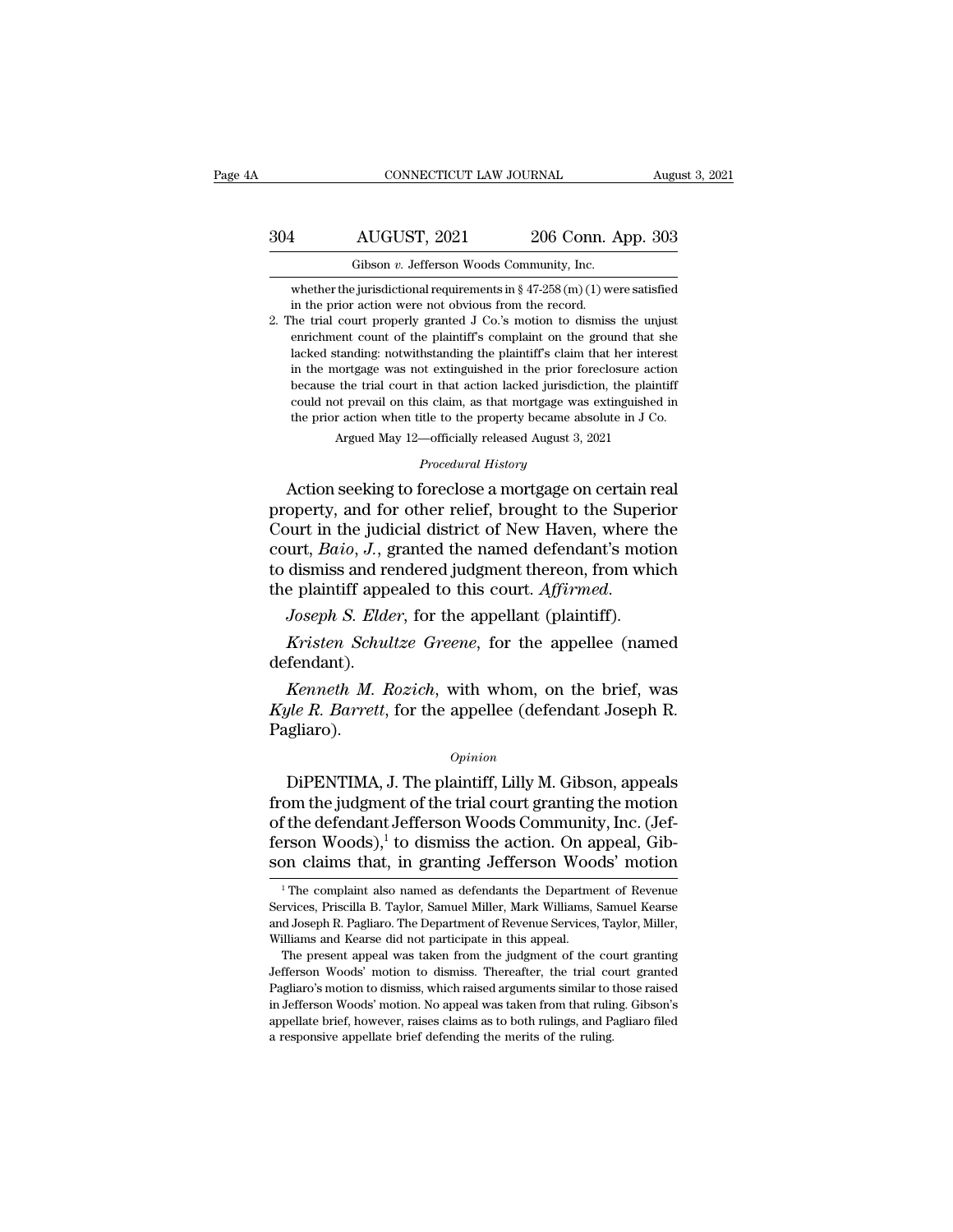| 2021               | CONNECTICUT LAW JOURNAL                   | Page 5A |  |
|--------------------|-------------------------------------------|---------|--|
|                    |                                           |         |  |
| 206 Conn. App. 303 | AUGUST, 2021                              | 305     |  |
|                    | Gibson v. Jefferson Woods Community, Inc. |         |  |

Fig. 2021 CONNECTICUT LAW JOURNAL<br>206 Conn. App. 303 AUGUST, 2021 305<br>Gibson *v.* Jefferson Woods Community, Inc.<br>to dismiss, the court improperly determined that she The connective connective transformation of the court improperly determined that she<br>dismiss, the court improperly determined that she<br>lacked standing (1) to seek foreclosure and (2) to pursue her claim of uniust enrichmen 206 Conn. App. 303 AUGUST, 2021 305<br>
Gibson v. Jefferson Woods Community, Inc.<br>
to dismiss, the court improperly determined that she<br>
lacked standing (1) to seek foreclosure and (2) to pur-<br>
sue her claim of unjust enrichm 206 Conn. App. 303 AUGUST, 2021 305<br>
Gibson v. Jefferson Woods Community, Inc.<br>
to dismiss, the court improperly determined that she<br>
lacked standing (1) to seek foreclosure and (2) to pur-<br>
sue her claim of unjust enrich 206 Conn. App. 303 AUGUST, 2021 305<br>
Gibson v. Jefferson Woods Community, Inc.<br>
to dismiss, the court improperly determined that she<br>
lacked standing (1) to seek foreclosure and (2) to pur-<br>
sue her claim of unjust enrichm Gibson  $v$ . Jefferson Woods Community, Inc.<br>
dismiss, the court improperly determined that she<br>
cked standing (1) to seek foreclosure and (2) to pur-<br>
e her claim of unjust enrichment. We disagree and,<br>
cordingly, affirm The disson v. seners<br>on woods commany, me.<br>to dismiss, the court improperly determined that she<br>lacked standing (1) to seek foreclosure and (2) to pur-<br>sue her claim of unjust enrichment. We disagree and,<br>accordingly, aff

to dismiss, the court improperly determined that she<br>lacked standing (1) to seek foreclosure and (2) to pur-<br>sue her claim of unjust enrichment. We disagree and,<br>accordingly, affirm the judgment of the trial court.<br>The fol lacked standing (1) to seek foreclosure and (2) to pursue her claim of unjust enrichment. We disagree and,<br>accordingly, affirm the judgment of the trial court.<br>The following undisputed facts and procedural his-<br>tory are re sue her claim of unjust enrichment. We disagree and,<br>accordingly, affirm the judgment of the trial court.<br>The following undisputed facts and procedural his-<br>tory are relevant to this appeal. Jefferson Woods was the<br>condomi accordingly, affirm the judgment of the trial court.<br>The following undisputed facts and procedural his-<br>tory are relevant to this appeal. Jefferson Woods was the<br>condominium association for the complex that included<br>the co The following undisputed facts and procedural his-<br>tory are relevant to this appeal. Jefferson Woods was the<br>condominium association for the complex that included<br>the condominium unit at issue, unit number 23, located<br>at 2 The Ferromay distributed Ideal Jefferson Woods was the<br>condominium association for the complex that included<br>the condominium unit at issue, unit number 23, located<br>at 23 Monticello Drive in Branford (property). In 2009,<br>th condominium association for the complex that included<br>the condominium unit at issue, unit number 23, located<br>at 23 Monticello Drive in Branford (property). In 2009,<br>the owner of the property, Priscilla B. Taylor, executed the condominium<br>at 23 Monticello D<br>the owner of the pi<br>a note and mortga<sub>i</sub><br>the amount of \$15<br>erty and which Bli<br>land records.<br>On February 6, 2 23 Monticello Drive in Branford (property). In 2009,<br>e owner of the property, Priscilla B. Taylor, executed<br>note and mortgage in favor of Marvin Blassingdale in<br>e amount of \$150,000, which encumbered the prop-<br>ty and which the owner of the property, Priscilla B. Taylor, executed<br>a note and mortgage in favor of Marvin Blassingdale in<br>the amount of \$150,000, which encumbered the prop-<br>erty and which Blassingdale recorded in the Branford<br>land r

a note and mortgage in favor of Marvin Blassingdale in<br>the amount of \$150,000, which encumbered the prop-<br>erty and which Blassingdale recorded in the Branford<br>land records.<br>On February 6, 2015, Jefferson Woods recorded a l the amount of \$150,000, which encumbered the property and which Blassingdale recorded in the Branford<br>land records.<br>On February 6, 2015, Jefferson Woods recorded a lis<br>pendens on the property in the Branford land records.<br> erty and which Blassingdale recorded in the Branford<br>land records.<br>On February 6, 2015, Jefferson Woods recorded a lis<br>pendens on the property in the Branford land records.<br>Jefferson Woods community, Inc. v. Taylor, Superi land records.<br>
On February 6, 2015, Jefferson Woods recorded a lis<br>
pendens on the property in the Branford land records.<br>
Jefferson Woods community, Inc. v. Taylor, Superior<br>
Court, judicial district of New Haven, Docket On February 6, 2015, Jefferson Woods recorded a lis<br>pendens on the property in the Branford land records.<br>Jefferson Woods commenced a foreclosure action,<br>*Jefferson Woods Community, Inc.* v. *Taylor*, Superior<br>Court, judic pendens on the property in the Branford land records.<br>Jefferson Woods commenced a foreclosure action,<br>*Jefferson Woods Community, Inc.* v. *Taylor*, Superior<br>Court, judicial district of New Haven, Docket No. CV-15-<br>6052876 Jefferson Woods commenced a foreclosure action,<br>Jefferson Woods Community, Inc. v. Taylor, Superior<br>Court, judicial district of New Haven, Docket No. CV-15-<br>6052876-S, against, inter alia, Taylor and Blassingdale<br>in which *Jefferson Woods Community, Inc.* v. *Taylor*, Superior Court, judicial district of New Haven, Docket No. CV-15-6052876-S, against, inter alia, Taylor and Blassingdale in which it sought a judgment of strict foreclosure as Court, judicial district of New Haven, Docket No. CV-15-6052876-S, against, inter alia, Taylor and Blassingdale<br>in which it sought a judgment of strict foreclosure as<br>to its condominium common charge lien on the property<br> 6052876-S, against, inter alia, Taylor and Blassingdale<br>in which it sought a judgment of strict foreclosure as<br>to its condominium common charge lien on the property<br>(prior foreclosure action). Jefferson Woods listed in<br>it defaulted for failure to appear. On May 21, 2016, Blassing<br>defaulted for foreclosure as to its condominium common charge lien on the property<br>(prior foreclosure action). Jefferson Woods listed in<br>its complaint in that acti In matrix is seagared a jargencer or states orto the property<br>to its condominium common charge lien on the property<br>(prior foreclosure action). Jefferson Woods listed in<br>its complaint in that action the prior interests, w est in the state in that action). Jefferson Woods listed in its complaint in that action the prior interests, which included the \$150,000 mortgage from Taylor to Blassing-<br>dale, as well as subsequent interests. Blassingdal the complaint in that action the prior interests, which included the \$150,000 mortgage from Taylor to Blassing-<br>dale, as well as subsequent interests. Blassingdale was<br>defaulted for failure to appear. On May 21, 2016, Bla efaulted for failure to appear. On May 21, 2016, Blassin-<br>dale assigned to Gibson all of his rights, title and inter-<br>st in the \$150,000 mortgage note and deed that encum-<br>ered the property, which Gibson recorded in the<br>Th gdale assigned to Gibson all of his rights, title and inter-<br>est in the \$150,000 mortgage note and deed that encum-<br>bered the property, which Gibson recorded in the<br>This court lacks jurisdiction to review the ruling granti

est in the \$150,000 mortgage note and deed that encum-<br>bered the property, which Gibson recorded in the<br>This court lacks jurisdiction to review the ruling granting Pagliaro's motion<br>to dismiss. See Practice Book § 61-9 ("[ bered the property, which Gibson recorded in the This court lacks jurisdiction to review the ruling granting Pagliaro's motion to dismiss. See Practice Book § 61-9 ("[s]hould the trial court, subsequent to the filing of a decision: This court lacks jurisdiction to review the ruling granting Pagliaro's motion<br>to dismiss. See Practice Book § 61-9 ("[s]hould the trial court, subsequent<br>to the filing of a pending appeal, make a decision that th to dismiss. See Practice Book § 61-9 ("[s]hould the trial court, subsequent to the filing of a pending appeal, make a decision that the appellant desires to have reviewed, the appellant shall file an amended appeal within to dismiss. See Practice Book § 61-9 ("[s]hould the trial court, subsequent to the filing of a pending appeal, make a decision that the appellant desires to have reviewed, the appellant shall file an amended appeal within to have reviewed, the appellant shall file an amended appeal within twenty days from the issuance of notice of the decision"); see also Juliano v.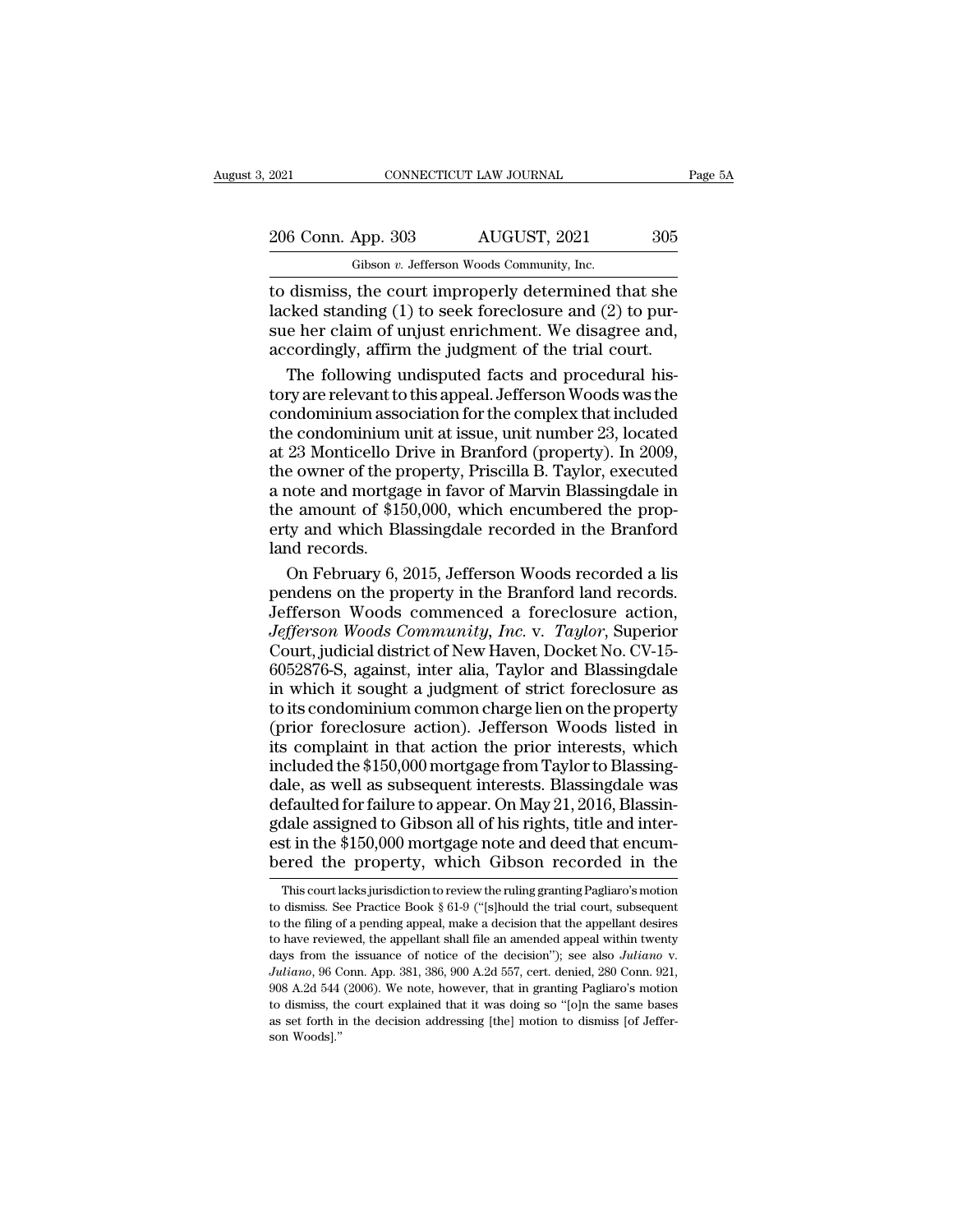# CONNECTICUT LAW JOURNAL August 3, 2021<br>306 AUGUST, 2021 206 Conn. App. 303<br>Gibson v. Jefferson Woods Community, Inc. CONNECTICUT LAW JOURNAL Augu<br>
Gibson *v.* Jefferson Woods Community, Inc.<br>
Gibson *v.* Jefferson Woods Community, Inc.<br>
Branford land records on May 26, 2016. The trial court

CONNECTICUT LAW JOURNAL August 3, 202<br>
Branford land records on May 26, 2016. The trial court<br>
in the prior foreclosure action, *Hon. Anthony Avallone*,<br>
and the prior foreclosure action, *Hon. Anthony Avallone*, in the prior foreclosure action, *Hon. App.* 303<br>
Gibson *v*. Jefferson Woods Community, Inc.<br>
Branford land records on May 26, 2016. The trial court<br>
in the prior foreclosure action, *Hon. Anthony Avallone*,<br>
judge trial  $\frac{\text{S06}}{\text{Gibson } v. \text{ Jefferson Woods Community, Inc.}}$ <br>  $\frac{\text{Gibson } v. \text{ Jefferson Woods Community, Inc.}}{\text{Branchford land records on May 26, 2016. The trial court in the prior forcelosure action, *Hon. Anthony Available*, judge trial reference, rendered a judgment of strict forceclosure on April 11, 2016, with law days beginning on May 31, 2016. No party redeemed and no party appended.$ Gibson v. Jefferson Woods Community, Inc.<br>
Branford land records on May 26, 2016. The trial court<br>
in the prior foreclosure action, *Hon. Anthony Avallone*,<br>
judge trial referee, rendered a judgment of strict foreclo-<br>
sur Gibson v. Jefferson Woods Community, Inc.<br>Branford land records on May 26, 2016. The trial court<br>in the prior foreclosure action, *Hon. Anthony Avallone*,<br>judge trial referee, rendered a judgment of strict foreclo-<br>sure on Branford land records on May 26, 2016. The trial court<br>in the prior foreclosure action, *Hon. Anthony Avallone*,<br>judge trial referee, rendered a judgment of strict foreclo-<br>sure on April 11, 2016, with law days beginning o aro. dge trial referee, rendered a judgment of strict foreclo-<br>re on April 11, 2016, with law days beginning on May<br>, 2016. No party redeemed and no party appealed<br>e judgment of strict foreclosure. In October, 2016,<br>fferson Woo sure on April 11, 2016, with law days beginning on May<br>31, 2016. No party redeemed and no party appealed<br>the judgment of strict foreclosure. In October, 2016,<br>Jefferson Woods sold the property to Joseph R. Pagli-<br>aro.<br>In 2

31, 2016. No party redeemed and no party appealed<br>the judgment of strict foreclosure. In October, 2016,<br>Jefferson Woods sold the property to Joseph R. Pagli-<br>aro.<br>In 2019, Gibson brought the present action in which<br>she sou the judgment of strict foreclosure. In October, 2016,<br>Jefferson Woods sold the property to Joseph R. Pagli-<br>aro.<br>In 2019, Gibson brought the present action in which<br>she sought the foreclosure of the \$150,000 mortgage<br>(coun Jefferson Woods sold the property to Joseph R. Pagli-<br>aro.<br>In 2019, Gibson brought the present action in which<br>she sought the foreclosure of the \$150,000 mortgage<br>(count one) and damages for unjust enrichment (count<br>two). aro.<br>In 2019, Gibson brought the present action in which<br>she sought the foreclosure of the \$150,000 mortgage<br>(count one) and damages for unjust enrichment (count<br>two). Jefferson Woods filed a motion to dismiss on the<br>groun In 2019, Gibson brought the present action in which<br>she sought the foreclosure of the \$150,000 mortgage<br>(count one) and damages for unjust enrichment (count<br>two). Jefferson Woods filed a motion to dismiss on the<br>ground th she sought the foreclosure of the \$150,000 mortgage (count one) and damages for unjust enrichment (count two). Jefferson Woods filed a motion to dismiss on the ground that Gibson lacked standing as to both counts of the co (count one) and damages for unjust enrichment (count<br>two). Jefferson Woods filed a motion to dismiss on the<br>ground that Gibson lacked standing as to both counts of<br>the complaint. The court, *Baio*, *J*., granted the motion two). Jefferson Woods filed a motion to dismiss on the ground that Gibson lacked standing as to both counts of the complaint. The court, *Baio*, *J*., granted the motion, reasoning that Gibson lacked standing to pursue the ground that Gibson lacked standin<br>the complaint. The court, *Baio*, *J.*<br>reasoning that Gibson lacked sta<br>foreclosure claim because the mor<br>guished in the prior foreclosure<br>also lacked standing to pursue he<br>claim. This app Example 1. The court, *Baio*, *J*., granted the motion,<br>asoning that Gibson lacked standing to pursue the<br>reclosure claim because the mortgage had been extin-<br>ished in the prior foreclosure action and that she<br>so lacked s reasoning that Gibson lacked standing to pursue the<br>foreclosure claim because the mortgage had been extin-<br>guished in the prior foreclosure action and that she<br>also lacked standing to pursue her unjust enrichment<br>claim. Th

foreclosure claim because the mortgage had been extinguished in the prior foreclosure action and that she<br>also lacked standing to pursue her unjust enrichment<br>claim. This appeal followed.<br>At the outset we note the followin guished in the prior foreclosure action and that she<br>also lacked standing to pursue her unjust enrichment<br>claim. This appeal followed.<br>At the outset we note the following standards of<br>review applicable to both claims raise also lacked standing to pursue her unjust enrichment<br>claim. This appeal followed.<br>At the outset we note the following standards of<br>review applicable to both claims raised on appeal. "A<br>motion to dismiss . . . properly att claim. This appeal followed.<br>
At the outset we note the following standards of<br>
review applicable to both claims raised on appeal. "A<br>
motion to dismiss . . . properly attacks the jurisdic-<br>
tion of the court, essentially At the outset we note the following standards of<br>review applicable to both claims raised on appeal. "A<br>motion to dismiss . . . properly attacks the jurisdic-<br>tion of the court, essentially asserting that the plaintiff<br>can review applicable to both claims raised on appeal. "A<br>motion to dismiss . . . properly attacks the jurisdic-<br>tion of the court, essentially asserting that the plaintiff<br>cannot as a matter of law and fact state a cause of<br> motion to dismiss . . . properly attacks the jurisdiction of the court, essentially asserting that the plaintiff cannot as a matter of law and fact state a cause of action that should be heard by the court. . . . A motion tion of the court, essentially asserting that the plaintiff<br>cannot as a matter of law and fact state a cause of<br>action that should be heard by the court.... A motion<br>to dismiss tests, inter alia, whether, on the face of t cannot as a matter of law and fact state a cause of<br>action that should be heard by the court.... A motion<br>to dismiss tests, inter alia, whether, on the face of the<br>record, the court is without jurisdiction.... [O]ur<br>revie action that should be heard by the court.... A motion<br>to dismiss tests, inter alia, whether, on the face of the<br>record, the court is without jurisdiction.... [O]ur<br>review of the trial court's ultimate legal conclusion and to dismiss tests, inter alia, whether, on the face of the record, the court is without jurisdiction. . . . [O]ur review of the trial court's ultimate legal conclusion and resulting grant of the motion to dismiss will be d record, the court is without jurisdiction. . . . [O]ur<br>review of the trial court's ultimate legal conclusion and<br>resulting grant of the motion to dismiss will be de novo.<br>. . . When  $a \tldots$  court decides a jurisdictional review of the trial court's ultimate legal conclusion and<br>resulting grant of the motion to dismiss will be de novo.<br>... When  $a \dots$  court decides a jurisdictional ques-<br>tion raised by a pretrial motion to dismiss, it must resulting grant of the motion to dismiss will be de novo.<br>  $\dots$  When  $a \dots$  court decides a jurisdictional question raised by a pretrial motion to dismiss, it must consider the allegations of the complaint in their most<br>
f ... When a ... court decides a jurisdictional question raised by a pretrial motion to dismiss, it must consider the allegations of the complaint in their most favorable light.... In this regard, a court must take the fact tion raised by a pretrial motion to dismiss, it must consider the allegations of the complaint in their most favorable light. . . . In this regard, a court must take the facts to be those alleged in the complaint, includi sider the allegations of the complaint in their most favorable light. . . . In this regard, a court must take the facts to be those alleged in the complaint, including those facts necessarily implied from the allegations,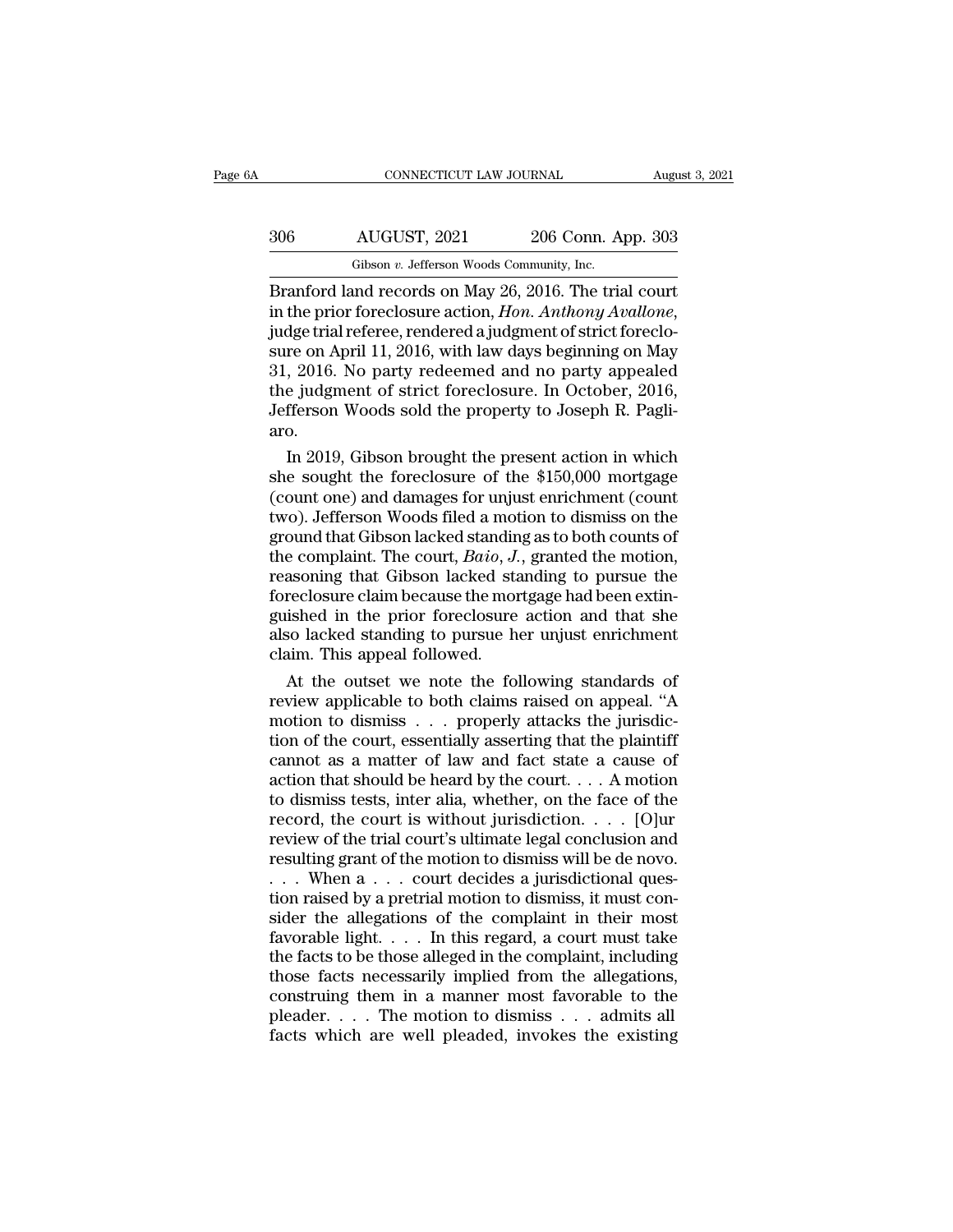Gibson *v.* Jefferson Woods Community, Inc. CONNECTICUT LAW JOURNAL Page 7A<br>
206 Conn. App. 303 AUGUST, 2021 307<br>
6 Gibson v. Jefferson Woods Community, Inc.<br>
Fecord and must be decided upon that alone. . . . . [I]n<br>
determining whether a court has subject matter ju 206 Conn. App. 303 AUGUST, 2021 307<br>
Gibson v. Jefferson Woods Community, Inc.<br>
record and must be decided upon that alone. . . . . [I]n<br>
determining whether a court has subject matter jurisdic-<br>
tion, every presumption fa 206 Conn. App. 303 AUGUST, 2021 307<br>
Gibson v. Jefferson Woods Community, Inc.<br>
record and must be decided upon that alone. . . . . [I]n<br>
determining whether a court has subject matter jurisdic-<br>
tion, every presumption f 206 Conn. App. 303 AUGUST, 2021 307<br>
Gibson v. Jefferson Woods Community, Inc.<br>
record and must be decided upon that alone. . . . [I]n<br>
determining whether a court has subject matter jurisdic-<br>
tion, every presumption fav Gibson *v.* Jefferson Woods Community, Inc.<br>
record and must be decided upon that alone. . . . [I]n<br>
determining whether a court has subject matter jurisdic-<br>
tion, every presumption favoring jurisdiction should be<br>
indulg Gibson *v*. Jefferson Woods Community, Inc.<br> **corrord** and must be decided upon that alone. . . . . [I]n<br>
determining whether a court has subject matter jurisdic-<br>
tion, every presumption favoring jurisdiction should be<br>
i Framma wheater a court into state of guitaristic functions on, every presumption favoring jurisdiction should be dulged." (Citations omitted; internal quotation marks initted.) Hayes Family Ltd. Partnership v. Glaston-<br>ry,

I and the set of  $\mathbf{I}$ 

indulged." (Citations omitted; internal quotation marks<br>
omitted.) *Hayes Family Ltd. Partnership v. Glaston-*<br>
bury, 132 Conn. App. 218, 221–22, 31 A.3d 429 (2011).<br>
I<br>
Gibson first claims that the court improperly grante completed.) Hayes Family Ltd. Partnership v. Glaston-<br>bury, 132 Conn. App. 218, 221–22, 31 A.3d 429 (2011).<br> $\frac{1}{1}$ <br>Gibson first claims that the court improperly granted<br>Jefferson Woods' motion to dismiss count one of h bury, 132 Conn. App. 218, 221–22, 31 A.3d 429 (2011).<br>
I<br>
Gibson first claims that the court improperly granted<br>
Jefferson Woods' motion to dismiss count one of her<br>
complaint on the ground that she lacked standing<br>
becau  $\begin{bmatrix} 1 & 0 & 0 & 0 \\ 0 & 0 & 0 & 0 \\ 0 & 0 & 0 & 0 \\ 0 & 0 & 0 & 0 \\ 0 & 0 & 0 & 0 \\ 0 & 0 & 0 & 0 \\ 0 & 0 & 0 & 0 \\ 0 & 0 & 0 & 0 \\ 0 & 0 & 0 & 0 \\ 0 & 0 & 0 & 0 \\ 0 & 0 & 0 & 0 \\ 0 & 0 & 0 & 0 \\ 0 & 0 & 0 & 0 \\ 0 & 0 & 0 & 0 \\ 0 & 0 & 0 & 0 \\ 0 & 0 & 0 & 0 \\ 0 & 0 & 0 & 0 \\ 0 & 0 & 0 &$ Gibson first claims that the court improperly granted<br>Jefferson Woods' motion to dismiss count one of her<br>complaint on the ground that she lacked standing<br>because the mortgage that she sought to foreclose had<br>been extingu Gibson first claims that the court improperly granted<br>Jefferson Woods' motion to dismiss count one of her<br>complaint on the ground that she lacked standing<br>because the mortgage that she sought to foreclose had<br>been extingu Jefferson Woods' motion to dismiss count one of her<br>complaint on the ground that she lacked standing<br>because the mortgage that she sought to foreclose had<br>been extinguished in the prior foreclosure action. She<br>contends tha complaint on the ground that she lacked standing<br>because the mortgage that she sought to foreclose had<br>been extinguished in the prior foreclosure action. She<br>contends that the judgment in the prior foreclosure<br>action is nu priorforeclosureactiontolackjurisdiction.Wedisagree. en extinguished in the prior foreclosure action. She<br>intends that the judgment in the prior foreclosure<br>tion is null and void because the statutory jurisdic-<br>nal prerequisites in General Statutes § 47-258 (m) (1)<br>per not s contends that the judgment in the prior foreclosure<br>action is null and void because the statutory jurisdic-<br>tional prerequisites in General Statutes § 47-258 (m) (1)<br>were not satisfied, thereby causing the trial court in t

action is null and void because the statutory jurisdictional prerequisites in General Statutes § 47-258 (m) (1)<br>were not satisfied, thereby causing the trial court in the<br>prior foreclosure action to lack jurisdiction. We d tional prerequisites in General Statutes § 47-258 (m) (1)<br>were not satisfied, thereby causing the trial court in the<br>prior foreclosure action to lack jurisdiction. We disagree.<br>The mortgage that Gibson sought to foreclosur were not satisfied, thereby causing the trial court in the<br>prior foreclosure action to lack jurisdiction. We disagree.<br>The mortgage that Gibson sought to foreclosure action.<br>In the prior foreclosure action, Jefferson Woods prior foreclosure action to lack jurisdiction. We disagree.<br>The mortgage that Gibson sought to foreclose was<br>extinguished by virtue of the prior foreclosure action.<br>In the prior foreclosure action, Jefferson Woods, as the<br> The mortgage that Gibson sought to foreclose was<br>extinguished by virtue of the prior foreclosure action.<br>In the prior foreclosure action, Jefferson Woods, as the<br>mortgagee, sought to foreclose on its common charge<br>lien on extinguished by virtue of the prior foreclosure action.<br>In the prior foreclosure action, Jefferson Woods, as the<br>mortgagee, sought to foreclose on its common charge<br>lien on the property. When Blassingdale assigned to Gib-<br> In the prior foreclosure action, Jefferson Woods, as the<br>mortgagee, sought to foreclose on its common charge<br>lien on the property. When Blassingdale assigned to Gib-<br>son all of his rights, title and interest in the mortgag mortgagee, sought to foreclose on its common charge<br>lien on the property. When Blassingdale assigned to Gib-<br>son all of his rights, title and interest in the mortgage,<br>those rights, title and interest were subject to Jeffe lien on the property. When Blassingdale assigned to Gibson all of his rights, title and interest in the mortgage, those rights, title and interest were subject to Jefferson Woods' lis pendens and, thus, subject to the outc son all of his rights, title and interest in the mortgage,<br>those rights, title and interest were subject to Jefferson<br>Woods' lis pendens and, thus, subject to the outcome of<br>the prior foreclosure action. See, e.g., *Ghent* those rights, title and i<br>Woods' lis pendens an<br>the prior foreclosure<br>*owhaven Condominii*<br>85, 823 A.2d 355 (2003<br>that property is in litig:<br>by proceedings).<br>When the law day p oods' its pendens and, thus, subject to the outcome of<br>e prior foreclosure action. See, e.g., *Ghent v. Mead-<br>phaven Condominium, Inc.*, 77 Conn. App. 276, 284–<br>, 823 A.2d 355 (2003) (lis pendens warns third parties<br>at pro the prior foreclosure action. See, e.g., *Ghent v. Mead-owhaven Condominium, Inc.*, 77 Conn. App. 276, 284–85, 823 A.2d 355 (2003) (lis pendens warns third parties that property is in litigation and causes them to be boun

owhaven Condominium, Inc., TT Conn. App. 276, 284–<br>85, 823 A.2d 355 (2003) (lis pendens warns third parties<br>that property is in litigation and causes them to be bound<br>by proceedings).<br>When the law day passed for the mortga that property is in litigation and causes them to be bound<br>by proceedings).<br>When the law day passed for the mortgage that Blas-<br>singdale had assigned to Gibson, her right to redeem the<br>property ended. See *Barclays Bank o* by proceedings).<br>
When the law day passed for the mortgage that Blas-<br>
singdale had assigned to Gibson, her right to redeem the<br>
property ended. See *Barclays Bank of New York v. Ivler*,<br>
20 Conn. App. 163, 166–67, 565 A.2 When the law day passed for the mortgage that Blas-<br>singdale had assigned to Gibson, her right to redeem the<br>property ended. See *Barclays Bank of New York v. Ivler*,<br>20 Conn. App. 163, 166–67, 565 A.2d 252, cert. denied,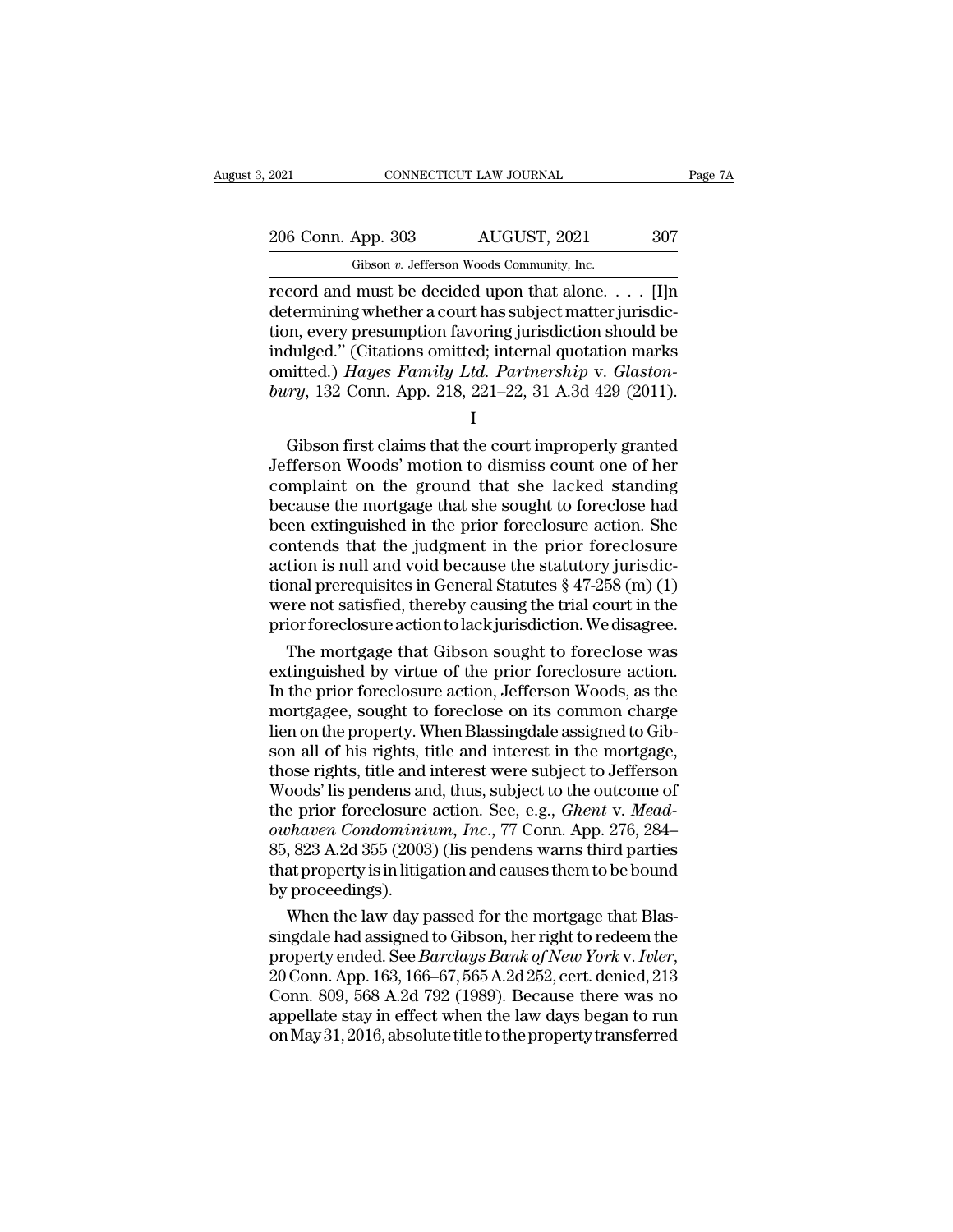# CONNECTICUT LAW JOURNAL August 3, 2021<br>308 AUGUST, 2021 206 Conn. App. 303<br>Gibson v. Jefferson Woods Community, Inc. CONNECTICUT LAW JOURNAL Augu<br>
Gibson *v.* Jefferson Woods Community, Inc.<br>
The Jefferson Woods as a matter of law after all law days

CONNECTICUT LAW JOURNAL August 3, 2021<br>
308 AUGUST, 2021 206 Conn. App. 303<br>
Gibson v. Jefferson Woods Community, Inc.<br>
to Jefferson Woods as a matter of law after all law days<br>
expired. See, e.g., *Sovereign Bank v. Licat* AUGUST, 2021 206 Conn. App. 303<br>Gibson v. Jefferson Woods Community, Inc.<br>to Jefferson Woods as a matter of law after all law days<br>expired. See, e.g., *Sovereign Bank* v. *Licata*, 178 Conn.<br>App. 82, 100–101, 172 A.3d 1263 AUGUST, 2021 206 Conn. App. 303<br>
Gibson v. Jefferson Woods Community, Inc.<br>
to Jefferson Woods as a matter of law after all law days<br>
expired. See, e.g., *Sovereign Bank* v. *Licata*, 178 Conn.<br>
App. 82, 100–101, 172 A.3d  $\frac{\text{AUGUST, 2021}}{\text{Gibson } v. \text{ Jefferson Woods Community, Inc.}}$ <br>to Jefferson Woods as a matter of law after all law days<br>expired. See, e.g., *Sovereign Bank v. Licata*, 178 Conn.<br>App. 82, 100–101, 172 A.3d 1263 (2017). The final law day<br>was June 6, Gibson v. Jefferson Woods Community, Inc.<br>to Jefferson Woods as a matter of law after all law days<br>expired. See, e.g., *Sovereign Bank v. Licata*, 178 Conn.<br>App. 82, 100–101, 172 A.3d 1263 (2017). The final law day<br>was Jun Gibson v. Jefferson Woods Commun<br>to Jefferson Woods as a matter of law<br>expired. See, e.g., *Sovereign Bank v. I*<br>App. 82, 100–101, 172 A.3d 1263 (2017).<br>was June 6, 2016, and when none of the :<br>in the prior foreclosure act Jefferson woods as a matter of law after all law days<br>pired. See, e.g., *Sovereign Bank v. Licata*, 178 Conn.<br>pp. 82, 100–101, 172 A.3d 1263 (2017). The final law day<br>as June 6, 2016, and when none of the seven defendants<br> expired. see, e.g., *sovereign Bank v. Licaia*, 178 Conn.<br>App. 82, 100–101, 172 A.3d 1263 (2017). The final law day<br>was June 6, 2016, and when none of the seven defendants<br>in the prior foreclosure action redeemed, title ve

App. 82, 100–101, 172 A.3d 1203 (2017). The final law day<br>was June 6, 2016, and when none of the seven defendants<br>in the prior foreclosure action redeemed, title vested in<br>Jefferson Woods on June 7, 2016.<br>"Where a foreclo was June 6, 2016, and when none of the seven defendants<br>in the prior foreclosure action redeemed, title vested in<br>Jefferson Woods on June 7, 2016.<br>"Where a foreclosure decree has become absolute by<br>the passing of the law In the prior foreclosure action redeemed, title vested in<br>Jefferson Woods on June 7, 2016.<br>
"Where a foreclosure decree has become absolute by<br>
the passing of the law days, the outstanding rights of<br>
redemption have been c *he* may convert in the may convert in the passing of the law days, the outstanding rights of redemption have been cut off and the title has become unconditional in the [redeeming encumbrancer] . . . . . The mortgagor has "Where a foreclosure decree has become absolute by<br>the passing of the law days, the outstanding rights of<br>redemption have been cut off and the title has become<br>unconditional in the [redeeming encumbrancer] . . . .<br>The mor the passing of the law days, the outstanding rights of<br>redemption have been cut off and the title has become<br>unconditional in the [redeeming encumbrancer] . . . .<br>The mortgagor has no remaining title or interest which<br>he redemption have been cut off and the title has become<br>unconditional in the [redeeming encumbrancer] . . . . The mortgagor has no remaining title or interest which<br>he may convey. . . . Provided that this vesting has<br>occurr unconditional in the [redeeming encumbrancer]  $\ldots$  .<br>The mortgagor has no remaining title or interest which<br>he may convey.  $\ldots$  Provided that this vesting has<br>occurred pursuant to an authorized exercise of jurisdic-<br>tio The mortgagor has no remaining title or interest which<br>he may convey.... Provided that this vesting has<br>occurred pursuant to an authorized exercise of jurisdic-<br>tion by the trial court ... it is not within the power<br>of ap he may convey. . . . . Provided that this vesting has<br>occurred pursuant to an authorized exercise of jurisdic-<br>tion by the trial court . . . it is not within the power<br>of appellate courts to resuscitate the mortgagor's ri occurred pursuant to an authorized exercise of jurisdiction by the trial court . . . it is not within the power of appellate courts to resuscitate the mortgagor's right of redemption or otherwise to disturb the absolute ti tion by the trial c<br>of appellate court:<br>of redemption or of<br>of the redeeming<br>emphasis added;<br>*Barclays Bank of*<br>App. 166–67.<br>Gibson did not appenate courts to resuscitate the mortgagor's right<br>redemption or otherwise to disturb the absolute title<br>the redeeming encumbrancer." (Citations omitted;<br>inphasis added; internal quotation marks omitted.)<br>*urclays Bank o* or reaemption or otherwise to disturb the absolute title<br>of the redeeming encumbrancer." (Citations omitted;<br>emphasis added; internal quotation marks omitted.)<br>Barclays Bank of New York v. Ivler, supra, 20 Conn.<br>App. 166–6

or the redeeming encumbrancer. (Citations omitted;<br>emphasis added; internal quotation marks omitted.)<br>Barclays Bank of New York v. Ivler, supra, 20 Conn.<br>App. 166–67.<br>Gibson did not file any motion or an appearance in<br>the emphasis added; internal quotation marks omitted.)<br> *Barclays Bank of New York v. Ivler*, supra, 20 Conn.<br>
App. 166–67.<br>
Gibson did not file any motion or an appearance in<br>
the prior foreclosure action, nor did she attempt Barctays Bank of New York V. Tvter, supra, 20 Conn.<br>App. 166–67.<br>Gibson did not file any motion or an appearance in<br>the prior foreclosure action, nor did she attempt to<br>appeal from the judgment of strict foreclosure. Rathe App. 100–07.<br>
Gibson did not file any motion or an appearance in<br>
the prior foreclosure action, nor did she attempt to<br>
appeal from the judgment of strict foreclosure. Rather,<br>
approximately three years after the conclusi Gibson did not file any motion or an appearance in<br>the prior foreclosure action, nor did she attempt to<br>appeal from the judgment of strict foreclosure. Rather,<br>approximately three years after the conclusion of the<br>prior fo the prior foreclosure action, nor did she attempt to<br>appeal from the judgment of strict foreclosure. Rather,<br>approximately three years after the conclusion of the<br>prior foreclosure action and after title to the property<br>ha appeal from the judgmen<br>approximately three yea<br>prior foreclosure action<br>had vested absolutely i<br>menced a *separate* act<br>attacked the jurisdictior<br>foreclosure action.<br>"[F]inal judgments a proximately three years after the conclusion of the<br>ior foreclosure action and after title to the property<br>d vested absolutely in Jefferson Woods, she com-<br>enced a *separate* action in which she collaterally<br>tacked the jur prior foreclosure action and after title to the property<br>had vested absolutely in Jefferson Woods, she com-<br>menced a *separate* action in which she collaterally<br>attacked the jurisdiction of the trial court in the prior<br>fo

nad vested absolutely in Jetterson Woods, she com-<br>menced a *separate* action in which she collaterally<br>attacked the jurisdiction of the trial court in the prior<br>foreclosure action.<br>"[F]inal judgments are . . . presumptive menced a *separate* action in which she collaterally<br>attacked the jurisdiction of the trial court in the prior<br>foreclosure action.<br>"[F]inal judgments are  $\ldots$  presumptively valid<br> $\ldots$  and collateral attacks on their val attacked the jurisdiction of the trial court in the prior<br>foreclosure action.<br>"[F]inal judgments are . . . presumptively valid<br>. . . and collateral attacks on their validity are disfa-<br>vored. . . . Unless it is *entirely i* foreclosure action.<br>
"[F]inal judgments are  $\ldots$  presumptively valid<br>  $\ldots$  and collateral attacks on their validity are disfa-<br>
vored.  $\ldots$  Unless it is *entirely invalid* and that fact<br>
is disclosed by an inspection o "[F]inal judgments are  $\ldots$  presumptively valid  $\ldots$  and collateral attacks on their validity are disfavored.  $\ldots$  Unless it is *entirely invalid* and that fact is disclosed by an inspection of the record itself the ju ... and collateral attacks on their validity are disfavored.... Unless it is *entirely invalid* and that fact is disclosed by an inspection of the record itself the judgment is invulnerable to indirect assaults upon it...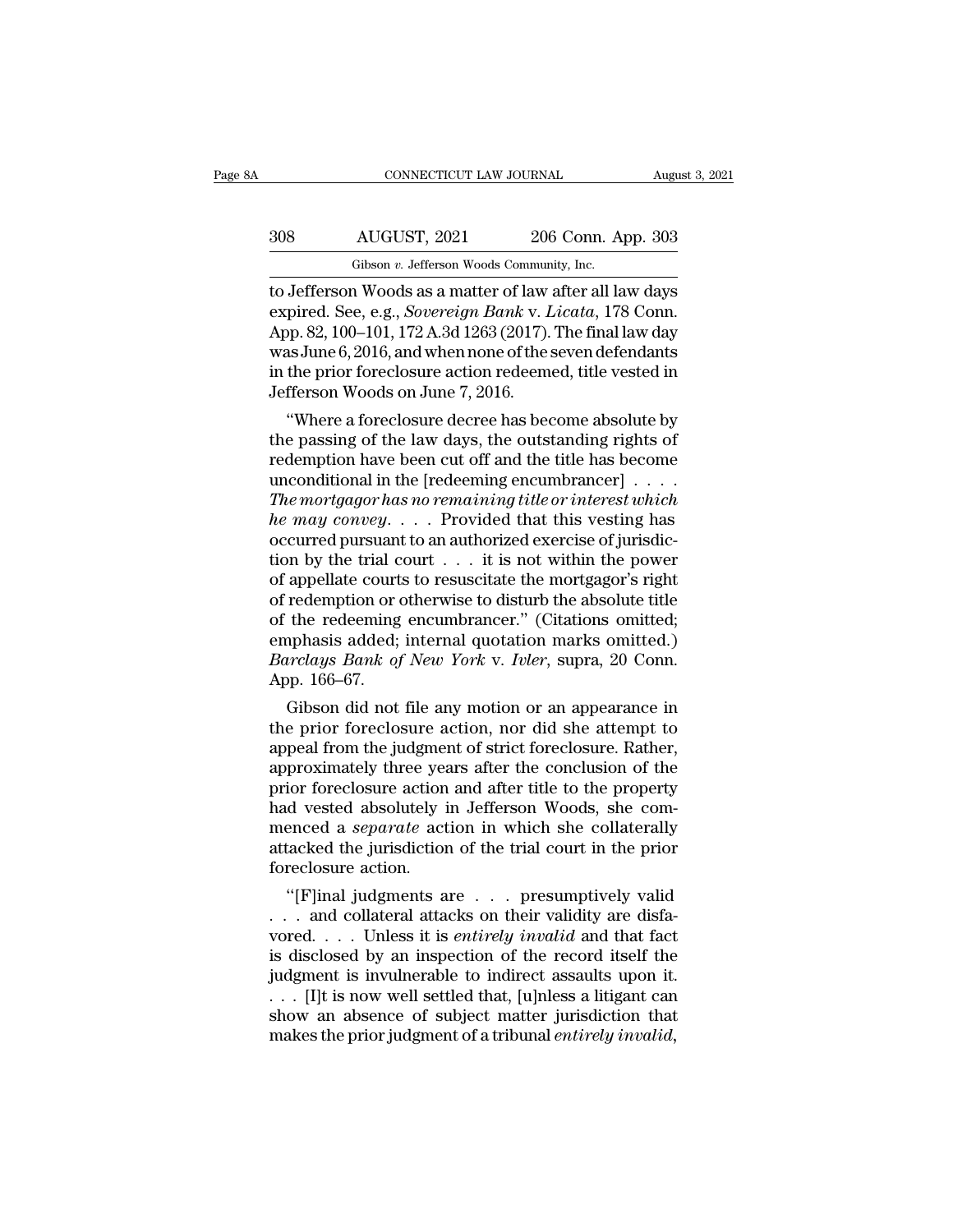2021 CONNECTICUT LAW JOURNAL Page 9A<br>206 Conn. App. 303 AUGUST, 2021 309<br>Gibson v. Jefferson Woods Community, Inc.

Fig. 2021 CONNECTICUT LAW JOURNAL<br>
206 Conn. App. 303 AUGUST, 2021 309<br>
Gibson *v.* Jefferson Woods Community, Inc.<br>
he or she must resort to direct proceedings to correct Fage 91<br>
2021 CONNECTICUT LAW JOURNAL Page 91<br>
206 Conn. App. 303 AUGUST, 2021 309<br>
6 Gibson v. Jefferson Woods Community, Inc.<br>
he or she must resort to direct proceedings to correct<br>
perceived wrongs . . . . A collateral 206 Conn. App. 303 AUGUST, 2021 309<br>
Gibson v. Jefferson Woods Community, Inc.<br>
he or she must resort to direct proceedings to correct<br>
perceived wrongs . . . . A collateral attack on a judg-<br>
ment is a procedurally imperm 206 Conn. App. 303 AUGUST, 2021 309<br>
Gibson v. Jefferson Woods Community, Inc.<br>
he or she must resort to direct proceedings to correct<br>
perceived wrongs . . . . A collateral attack on a judg-<br>
ment is a procedurally imper 206 Conn. App. 303 AUGUST, 2021 309<br>
Gibson v. Jefferson Woods Community, Inc.<br>
he or she must resort to direct proceedings to correct<br>
perceived wrongs . . . . A collateral attack on a judg-<br>
ment is a procedurally imper Gibson *v.* Jefferson Woods Community, Inc.<br>
he or she must resort to direct proceedings to correct<br>
perceived wrongs . . . . A collateral attack on a judg-<br>
ment is a procedurally impermissible substitute for an<br>
appeal. Gibson v. Jetterson Woods Community, Inc.<br>
he or she must resort to direct proceedings to correct<br>
perceived wrongs . . . . A collateral attack on a judg-<br>
ment is a procedurally impermissible substitute for an<br>
appeal. . he or she must resort to direct proceedings to correct<br>perceived wrongs  $\dots$ . A collateral attack on a judg-<br>ment is a procedurally impermissible substitute for an<br>appeal.  $\dots$  [A]t least where the lack of jurisdiction<br>is perceived wrongs  $\dots$  . A collateral attack on a judgment is a procedurally impermissible substitute for an appeal.  $\dots$  [A]t least where the lack of jurisdiction is *not entirely obvious*, the critical considerations are ment is a procedurally impermissible substitute for an appeal. . . . [A]t least where the lack of jurisdiction is *not entirely obvious*, the critical considerations are whether the complaining party had the opportunity t appeal. . . . [A]t least where the lack of jurisdiction<br>is *not entirely obvious*, the critical considerations are<br>whether the complaining party had the opportunity to<br>litigate the question of jurisdiction in the original is *not entirely obvious*, the critical considerations are<br>whether the complaining party had the opportunity to<br>litigate the question of jurisdiction in the original action,<br>and, if [s]he did have such an opportunity, whet whether the complaining party had the opportunity to litigate the question of jurisdiction in the original action, and, if [s]he did have such an opportunity, whether there are strong policy reasons for giving [her] a seco d, if [s]he did have such an opportunity, whether<br>ere are strong policy reasons for giving [her] a second<br>portunity to do so." (Citations omitted; emphasis in<br>iginal; internal quotation marks omitted.) Sousa v.<br>usa, 322 C and, if [s]ne did have such an opportunity, whether<br>there are strong policy reasons for giving [her] a second<br>opportunity to do so." (Citations omitted; emphasis in<br>original; internal quotation marks omitted.) Sousa v.<br>So

there are strong poncy reasons for giving [her] a second<br>opportunity to do so." (Citations omitted.) Sousa v.<br>Sousa, 322 Conn. 757, 771–72, 143 A.3d 578 (2016).<br>Gibson argues that the jurisdictional prerequisites to<br>mainta opportuntly to do so. (Citations omitted, emphasis in<br>original; internal quotation marks omitted.) Sousa v.<br>Sousa, 322 Conn. 757, 771–72, 143 A.3d 578 (2016).<br>Gibson argues that the jurisdictional prerequisites to<br>maintai original; internal quotation marks omitted.) Sousa v.<br>
Sousa, 322 Conn. 757, 771–72, 143 A.3d 578 (2016).<br>
Gibson argues that the jurisdictional prerequisites to<br>
maintaining a foreclosure action on a common charge<br>
lien Sousa, 322 Conn. 151, 111–12, 143 A.5d 516 (2010).<br>
Gibson argues that the jurisdictional prerequisites to<br>
maintaining a foreclosure action on a common charge<br>
lien in § 47-258 (m) (1)<sup>2</sup> were not satisfied. She contends Gibson argues that the jurisdictional prerequisites to<br>maintaining a foreclosure action on a common charge<br>lien in § 47-258 (m)  $(1)^2$  were not satisfied. She contends<br>that "nowhere in [Jefferson Woods'] complaint did [it maintaining a foreclosure action on a common charge<br>lien in § 47-258 (m)  $(1)^2$  were not satisfied. She contends<br>that "nowhere in [Jefferson Woods'] complaint did [it]<br>allege or claim that it had satisfied the mandatory s lien in § 47-258 (m)  $(1)^2$  were not satisfied. She contends<br>that "nowhere in [Jefferson Woods'] complaint did [it]<br>allege or claim that it had satisfied the mandatory sub-<br>ject matter jurisdictional requirements set fort that "nowhere in [Jefferson Woods'] complaint did [it]<br>allege or claim that it had satisfied the mandatory sub-<br>ject matter jurisdictional requirements set forth in . . .<br>§ 47-258 (m) (1) allowing it to commence the subje allege or claim that it had satisfied the mandatory sub-<br>ject matter jurisdictional requirements set forth in  $\dots$  \$ 47-258 (m) (1) allowing it to commence the subject<br>foreclosure action; there being nothing in its compla ject matter jurisdictional requirements set forth in . . .<br>
§ 47-258 (m) (1) allowing it to commence the subject<br>
foreclosure action; there being nothing in its complaint<br>
alleging that [Jefferson Woods] had made demand f  $§$  47-258 (m) (1) allowing it to commence the subject<br>foreclosure action; there being nothing in its complaint<br>alleging that [Jefferson Woods] had made demand for<br>payment in a record and had simultaneously provided<br>a cop foreclosure action; there being nothing in its complaint<br>alleging that [Jefferson Woods] had made demand for<br>payment in a record and had simultaneously provided<br>a copy of such record to the holder of a security interest<br>de alleging that [Jefferson Woods] had made demand for<br>payment in a record and had simultaneously provided<br>a copy of such record to the holder of a security interest<br>described in subdivision (2) of subsection (b) of § 47-<br>258 payment in a record and had simultaneously provided<br>a copy of such record to the holder of a security interest<br>described in subdivision (2) of subsection (b) of  $\S$  47-<br>258, including Gibson's assignor . . . Blassingdale, 258, including Gibson's assignor . . . Blassingdale, and that the executive board had either voted to commence a foreclosure action specifically against the subject unit or had adopted a standard policy that provided  $\frac{$ and that the executive board had either voted to com-<br>mence a foreclosure action specifically against the sub-<br>ject unit or had adopted a standard policy that provided<br> $\frac{1}{2}$  General Statutes § 47-258 (m) (1) provides:

mence a foreclosure action specifically against the subject unit or had adopted a standard policy that provided<br> $\frac{1}{2}$  General Statutes § 47-258 (m) (1) provides: "An association may not commence an action to foreclose the at least two months of common expense assessments based on the periodic budget last adopted by the association may not commence an action to foreclose a lien on a unit under this section unless:<br>(A) The unit owner, at pect unit of flau adopted a standard policy that provided<br>
<sup>2</sup> General Statutes § 47-258 (m) (1) provides: "An association may not<br>
commence an action to foreclose a lien on a unit under this section unless:<br>
(A) The unit <sup>2</sup> General Statutes § 47-258 (m) (1) provides: "An association may not commence an action to foreclose a lien on a unit under this section unless: (A) The unit owner, at the time the action is commenced, owes a sum equal commence an action to foreclose a lien on a unit under this section unless:<br>(A) The unit owner, at the time the action is commenced, owes a sum equal<br>to at least two months of common expense assessments based on the<br>perio (A) The unit owner, at the time the action is commenced, owes a sum equal<br>to at least two months of common expense assessments based on the<br>periodic budget last adopted by the association pursuant to subsection (a)<br>of sec The section section; and (C) the association pursuant to subsection (a) of section 47-257; (B) the association pursuant to subsection (a) of section 47-257; (B) the association has made a demand for payment in a record an periodic budget last adopted by the association pursuant to subsection (a) of section 47-257; (B) the association has made a demand for payment in a record and has simultaneously provided a copy of such record to the hold periodic budget last adopted by the association pursuant to subsection (a) of section 47-257; (B) the association has made a demand for payment in a record and has simultaneously provided a copy of such record to the hold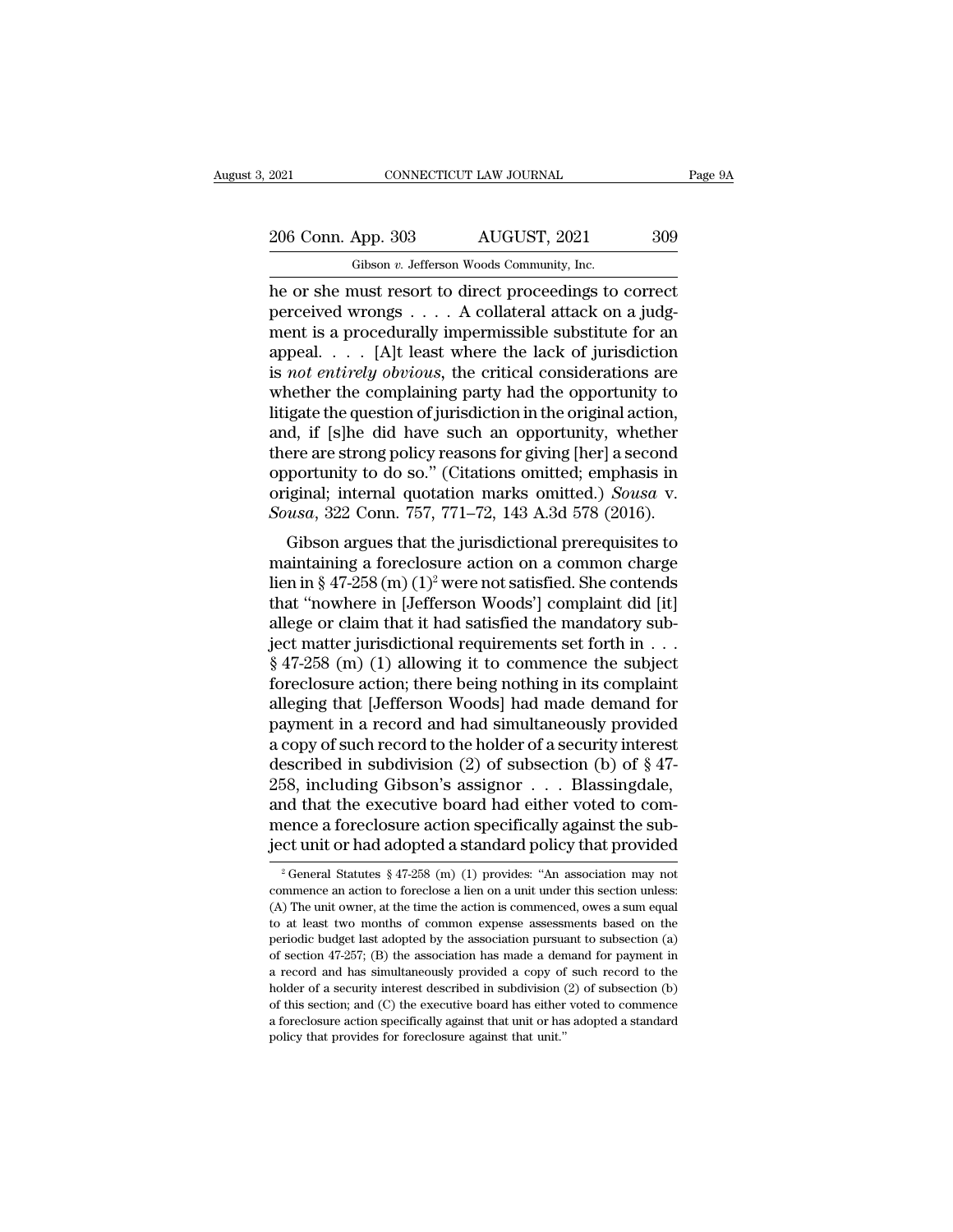### CONNECTICUT LAW JOURNAL August 3, 2021<br>310 AUGUST, 2021 206 Conn. App. 303<br>Gibson v. Jefferson Woods Community, Inc. CONNECTICUT LAW JOURNAL Augu<br>
Gibson *v.* Jefferson Woods Community, Inc.<br>
for foreclosure against that unit." Gibson argues that, FORMECTICUT LAW JOURNAL August 3, 2<br>
310 AUGUST, 2021 206 Conn. App. 303<br>
6 Gibson v. Jefferson Woods Community, Inc.<br>
for foreclosure against that unit.'' Gibson argues that,<br>
because jurisdictional prerequisites were lac

Because jurisdictional prerequisites were lacking, the<br>dison v. Jefferson Woods Community, Inc.<br>for foreclosure against that unit." Gibson argues that,<br>because jurisdictional prerequisites were lacking, the<br>judgment in the  $\frac{\text{d}}{\text{d}}$  AUGUST, 2021 206 Conn. App. 303<br>  $\frac{\text{Gibson } v. \text{ Jefferson Woods Community, Inc.}}{\text{for foreclosure against that unit." Gibson argues that, because jurisdictional prerequisites were lacking, the judgment in the prior foreclosure action is subject to collateral attack because the trial court in the prior foreclosure.}$  $\frac{310}{\text{Gibson } v. \text{ Jefferson Woods Community, Inc.}}$ <br>
fibson  $v. \text{ Jefferson Woods Community, Inc.}$ <br>
for foreclosure against that unit." Gibson argues that,<br>
because jurisdictional prerequisites were lacking, the<br>
judgment in the prior foreclosure action is subject to<br> Gibson *v.* Jefferson Woods Community, Inc.<br>
for foreclosure against that unit." Gibson argues that,<br>
because jurisdictional prerequisites were lacking, the<br>
judgment in the prior foreclosure action is subject to<br>
collater  $\begin{tabular}{ll} \hline \textbf{Gibson } \textit{v. Jettersc} \\ \hline \textbf{for foreclosure against 1} \\ \textbf{because jurisdictional p} \\ \textbf{judgment in the prior f} \\ \textbf{collateral attack because} \\ \textbf{closure action lacked s} \\ \textbf{are not persuaded.} \\ \hline \textbf{The Common Interest} \\ \end{tabular}$ The Common Interest Ownership Act, General Stat-<br>The Common Interest Ownership Act, Common Interest Ownership Act, General States § 47-200 et seq., creates in § 47-258 (a) a statutory and for delinguant common oxnonsol ass because jurisuicional prerequisites were facking, the<br>judgment in the prior foreclosure action is subject to<br>collateral attack because the trial court in the prior fore-<br>closure action lacked subject matter jurisdiction.

diagnment in the prior foreclosure action is subject to<br>collateral attack because the trial court in the prior fore-<br>closure action lacked subject matter jurisdiction. We<br>are not persuaded.<br>The Common Interest Ownership A conateral attack because the that court in the prior fore-<br>closure action lacked subject matter jurisdiction. We<br>are not persuaded.<br>The Common Interest Ownership Act, General Stat-<br>utes § 47-200 et seq., creates in § 47-2 closure action lacked subject matter jurisdiction. We<br>are not persuaded.<br>The Common Interest Ownership Act, General Stat-<br>utes § 47-200 et seq., creates in § 47-258 (a) a statutory<br>lien for delinquent common expense assess The Common Interest Ownership Act, General Stat-<br>utes § 47-200 et seq., creates in § 47-258 (a) a statutory<br>lien for delinquent common expense assessments,<br>authorizes in § 47-258 (j) the foreclosure of that lien<br>and provi The Common Interest Ownership Act, General Stat-<br>utes § 47-200 et seq., creates in § 47-258 (a) a statutory<br>lien for delinquent common expense assessments,<br>authorizes in § 47-258 (j) the foreclosure of that lien<br>and provi utes § 47-200 et seq., creates in § 47-258 (a) a statutory<br>lien for delinquent common expense assessments,<br>authorizes in § 47-258 (j) the foreclosure of that lien<br>and provides in § 47-258 (m) (1) jurisdictional prerequi-<br> lien for delinquent common expense assessments,<br>authorizes in § 47-258 (j) the foreclosure of that lien<br>and provides in § 47-258 (m) (1) jurisdictional prerequi-<br>sites for maintaining the statutorily created foreclosure<br>a authorizes in § 47-258 (j) the foreclosure of that lien<br>and provides in § 47-258 (m) (1) jurisdictional prerequi-<br>sites for maintaining the statutorily created foreclosure<br>action. Our Supreme Court has held that "[t]he st and provides in § 47-258 (m) (1) jurisdictional prerequisites for maintaining the statutorily created foreclosure<br>action. Our Supreme Court has held that "[t]he statutory<br>language [of § 47-258 (m) (1)] indicates that the sites for maintaining the statutorily created foreclosure<br>action. Our Supreme Court has held that "[t]he statutory<br>language [of § 47-258 (m) (1)] indicates that the legisla-<br>ture intended the three conditions necessary for action. Our Supreme Court has held that "[t]he statutory<br>language [of § 47-258 (m) (1)] indicates that the legisla-<br>ture intended the three conditions necessary for com-<br>mencing an action to foreclose a common charges lie language [of  $\S$  47-258 (m) (1)] indicates that the legislature intended the three conditions necessary for commencing an action to foreclose a common charges lien<br>to be jurisdictional prerequisites. [Section 47-258 (m)<br>( ture intended the three conditions necessary for com-<br>mencing an action to foreclose a common charges lien<br>to be jurisdictional prerequisites. [Section 47-258 (m)<br>(1)] provides that '[a]n association *may not commence*<br>an mencing an action to foreclose a common charges lien<br>to be jurisdictional prerequisites. [Section 47-258 (m)<br>(1)] provides that '[a]n association *may not commence*<br>an action to foreclose a lien on a unit owner under this to be jurisdictional prerequisites. [Section 47-258 (m) (1)] provides that '[a]n association *may not commence* an action to foreclose a lien on a unit owner under this section *unless*' it satisfies certain prescribed co (1)] provides that '[a]n association *may not commence*<br>an action to foreclose a lien on a unit owner under this<br>section *unless*' it satisfies certain prescribed conditions.<br>. . . The legislature could have phrased the r an action to foreclose a lien on a unit owner under this<br>section *unless*' it satisfies certain prescribed conditions.<br>... The legislature could have phrased the require-<br>ment that a board adopt a policy or vote to commen section *unless*' it satisfies certain prescribed conditions.<br>  $\ldots$  The legislature could have phrased the require-<br>
ment that a board adopt a policy or vote to commence<br>
proceedings as a limitation on a court's ability . . . The legislature could have phrased the requirement that a board adopt a policy or vote to commence proceedings as a limitation on a court's ability to grant relief. . . . Instead, it phrased the requirement as a con ment that a board adopt a policy or vote to commence<br>proceedings as a limitation on a court's ability to grant<br>relief.  $\dots$  . Instead, it phrased the requirement as a<br>condition precedent to the commencement of the action<br> proceedings as a limitation on a court's ability to grant<br>relief. . . . . Instead, it phrased the requirement as a<br>condition precedent to the commencement of the action<br>itself. Thus, the adoption of a standard foreclosure relief. . . . . Instead, it phrased the requirement as a condition precedent to the commencement of the action itself. Thus, the adoption of a standard foreclosure policy is a condition precedent to any right of action. Un condition precedent to the commencement of the action<br>itself. Thus, the adoption of a standard foreclosure pol-<br>icy is a condition precedent to any right of action. Until<br>[a vote is taken or a procedure is adopted] no such (2016). In making this argument, Gibson overlooks our estab-<br>In making this argument of a procedure is adopted] no such<br>the exists." (Citation omitted; emphasis in original;<br>ternal quotation marks omitted.) *Neighborhood Assn.*<br>c. Let vote is taken of a procedure is adopted in such<br>right exists." (Citation omitted; emphasis in original;<br>internal quotation marks omitted.) *Neighborhood Assn*,<br> $Inc. v. Limberger, 321$  Conn. 29, 48–49, 136 A.3d 581<br>(2016).<br>In ma

ingite exists. (Citation onlitted, emphasis in original,<br>internal quotation marks omitted.) *Neighborhood Assn*,<br>*Inc.* v. *Limberger*, 321 Conn. 29, 48–49, 136 A.3d 581<br>(2016).<br>In making this argument, Gibson overlooks ou mernal quotation marks onlitted.) *Neughoomood Assn.*<br> *Inc.* v. *Limberger*, 321 Conn. 29, 48–49, 136 A.3d 581<br>
(2016).<br>
In making this argument, Gibson overlooks our established law that a collateral attack on a final ju Find the V. *Limberger*, 321 Confl. 23, 40–43, 150 A.5d 361<br>(2016).<br>In making this argument, Gibson overlooks our established law that a collateral attack on a final judgment<br>is disfavored and permitted only in rare insta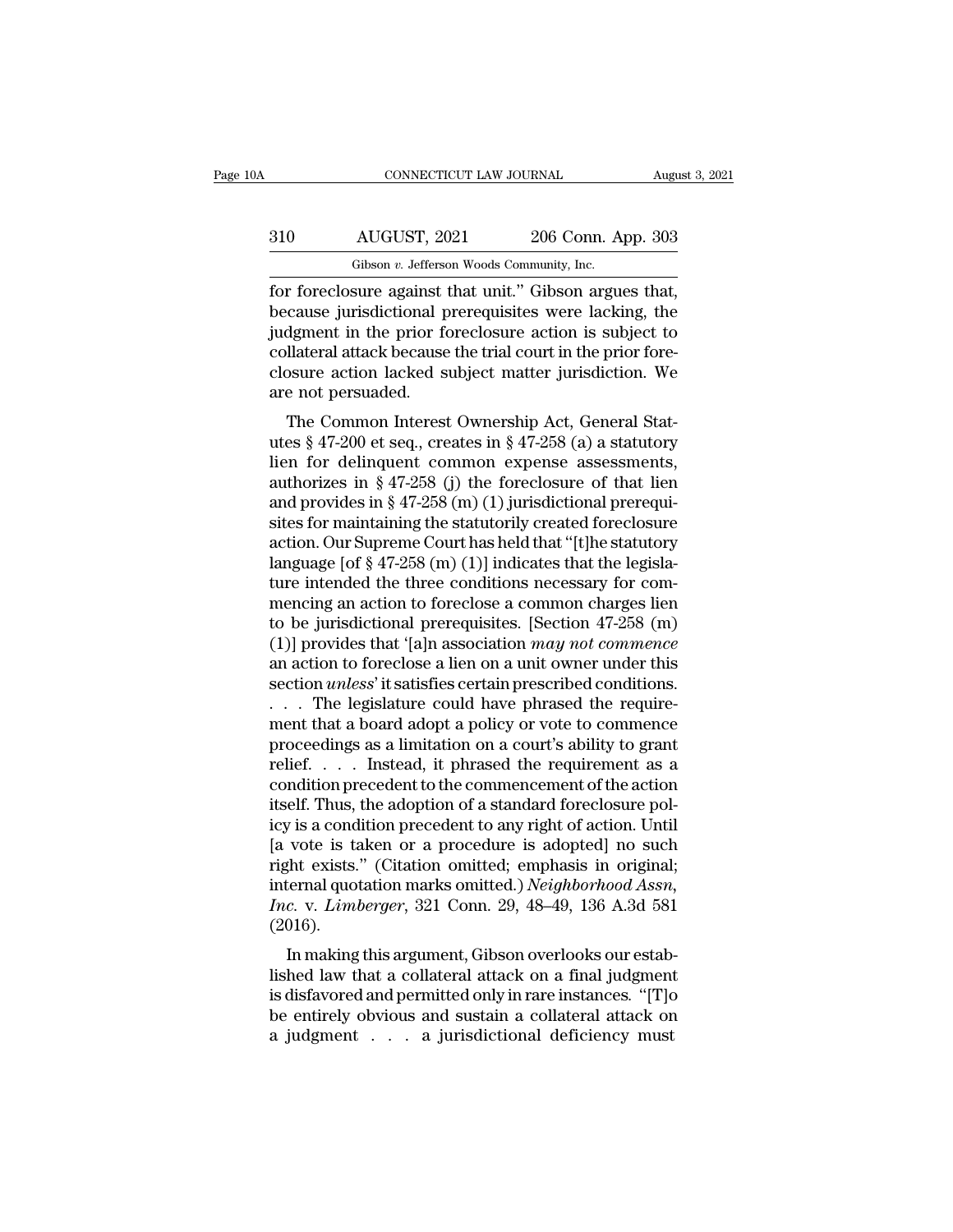2021 CONNECTICUT LAW JOURNAL Page 11A<br>206 Conn. App. 303 AUGUST, 2021 311<br>Gibson v. Jefferson Woods Community, Inc.

Fig. 2021 CONNECTICUT LAW JOURNAL<br>206 Conn. App. 303 AUGUST, 2021 311<br>Gibson *v.* Jefferson Woods Community, Inc.<br>amount to a fundamental mistake that is so plainly CONNECTICUT LAW JOURNAL Page 11A<br>
206 Conn. App. 303 AUGUST, 2021 311<br>
6 Gibson v. Jefferson Woods Community, Inc.<br>
2001 amount to a fundamental mistake that is so plainly<br>
beyond the court's jurisdiction that its entertai 206 Conn. App. 303 AUGUST, 2021 311<br>
Gibson v. Jefferson Woods Community, Inc.<br>
amount to a fundamental mistake that is so plainly<br>
beyond the court's jurisdiction that its entertaining the<br>
action was a manifest abuse of 206 Conn. App. 303 AUGUST, 2021 311<br>
Gibson v. Jefferson Woods Community, Inc.<br>
amount to a fundamental mistake that is so plainly<br>
beyond the court's jurisdiction that its entertaining the<br>
action was a manifest abuse of 206 Conn. App. 303 AUGUST, 2021 311<br>
Gibson v. Jefferson Woods Community, Inc.<br>
amount to a fundamental mistake that is so plainly<br>
beyond the court's jurisdiction that its entertaining the<br>
action was a manifest abuse of Gibson *v*. Jefferson Woods Community, Inc.<br>
amount to a fundamental mistake that is so plainly<br>
beyond the court's jurisdiction that its entertaining the<br>
action was a manifest abuse of authority. . . . Indeed,<br>
the Unite Gibson v. Jefferson Woods Community, Inc.<br>
amount to a fundamental mistake that is so plainly<br>
beyond the court's jurisdiction that its entertaining the<br>
action was a manifest abuse of authority.... Indeed,<br>
the United St amount to a fundamental mistake that is so plainly<br>beyond the court's jurisdiction that its entertaining the<br>action was a manifest abuse of authority. . . . Indeed,<br>the United States Supreme Court has observed that<br>such c beyond the court's jurisdiction that its entertaining the action was a manifest abuse of authority. . . . Indeed, the United States Supreme Court has observed that such collateral attack should be permitted only in rare i action was a manifest abuse of authority. . . . . Indeed,<br>the United States Supreme Court has observed that<br>such collateral attack should be permitted only in rare<br>instance[s], and only for the exceptional case in which<br>th the United States Supreme Court has observed that<br>such collateral attack should be permitted only in rare<br>instance[s], and only for the exceptional case in which<br>the court that rendered judgment lacked even an argu-<br>able such collateral attack should be permitted only in rare<br>instance[s], and only for the exceptional case in which<br>the court that rendered judgment lacked even an argu-<br>able basis for jurisdiction." (Citations omitted; intern in the court that rendered judgment lacked even an arguable basis for jurisdiction." (Citations omitted; internal quotation marks omitted.) *Sousa v. Sousa*, supra, 322 Conn. 773. Here, the question of whether the jurisdi the court that rendered judgment lacked evable basis for jurisdiction." (Citations omitted quotation marks omitted.) Sousa v. Sousa, Conn. 773. Here, the question of whether the prior foreclosure action is not obvious rec In that action,  $\Gamma$  (Citations omitted; internal otation marks omitted.) *Sousa v. Sousa*, supra, 322 pnn. 773. Here, the question of whether the jurisdic-<br>pnal requirements in § 47-258 (m) (1) were satisfied<br>the prior f quotation marks omitted.) Sousa v. Sousa, supra, 322<br>Conn. 773. Here, the question of whether the jurisdic-<br>tional requirements in § 47-258 (m) (1) were satisfied<br>in the prior foreclosure action is not obvious from the<br>re

Conn. 773. Here, the question of whether the jurisdictional requirements in § 47-258 (m) (1) were satisfied<br>in the prior foreclosure action is not obvious from the<br>record in the prior foreclosure action.<br>In that action, G tional requirements in  $\S 47-258$  (m) (1) were satisfied<br>in the prior foreclosure action is not obvious from the<br>record in the prior foreclosure action.<br>In that action, Gibson neither filed an appearance<br>nor raised the is In the prior foreclosure action is not obvious from the<br>record in the prior foreclosure action.<br>In that action, Gibson neither filed an appearance<br>nor raised the issue of any lack of compliance with the<br>jurisdictional req record in the prior foreclosure action.<br>
In that action, Gibson neither filed an appearance<br>
nor raised the issue of any lack of compliance with the<br>
jurisdictional requirements in § 47-258 (m) (1) on the<br>
part of Jeffers In that action, Gibson neither filed an appearance<br>nor raised the issue of any lack of compliance with the<br>jurisdictional requirements in  $\S 47-258$  (m) (1) on the<br>part of Jefferson Woods. The record in the prior foreclonor raised the issue of any lack of compliance with the<br>jurisdictional requirements in  $\S 47-258$  (m) (1) on the<br>part of Jefferson Woods. The record in the prior foreclo-<br>sure action is silent as to whether the board vote jurisdictional requirements in § 47-258 (m) (1) on the<br>part of Jefferson Woods. The record in the prior foreclo-<br>sure action is silent as to whether the board voted to<br>institute the particular action or to adopt a standard part of Jefferson Woods. The record in the prior foreclosure action is silent as to whether the board voted to institute the particular action or to adopt a standard foreclosure policy. Therefore, because Gibson has not sh sure action is silent as to whether the board voted to<br>institute the particular action or to adopt a standard<br>foreclosure policy. Therefore, because Gibson has not<br>shown by an inspection of the record in the prior fore-<br>cl institute the particular action or to adopt a standard<br>foreclosure policy. Therefore, because Gibson has not<br>shown by an inspection of the record in the prior fore-<br>closure action that the final judgment is "entirely<br>inval foreclosure policy. Therefore, because Gibson has not<br>shown by an inspection of the record in the prior fore-<br>closure action that the final judgment is "entirely<br>invalid," that judgment "is invulnerable to indirect<br>assault shown by an inspection of the record in the prior fore-<br>closure action that the final judgment is "entirely<br>invalid," that judgment "is invulnerable to indirect<br>assaults upon it." (Emphasis omitted; internal quotation<br>mar closure action that the final judgment is "entirely<br>invalid," that judgment "is invulnerable to indirect<br>assaults upon it." (Emphasis omitted; internal quotation<br>marks omitted.) Id., 771. "The reason for the rule against<br>c invalid," that judgment "is invulnerable to indirect<br>assaults upon it." (Emphasis omitted; internal quotation<br>marks omitted.) Id., 771. "The reason for the rule against<br>collateral attack is well stated in these words: The assaults upon it." (Emphasis omitted; internal quotation<br>marks omitted.) Id., 771. "The reason for the rule against<br>collateral attack is well stated in these words: The law<br>aims to invest judicial transactions with the utm marks omitted.) Id., 771. "The reason for the rule against<br>collateral attack is well stated in these words: The law<br>aims to invest judicial transactions with the utmost<br>permanency consistent with justice. . . . Public poli collateral attack is well stated in these words: The law<br>aims to invest judicial transactions with the utmost<br>permanency consistent with justice. . . . Public policy<br>requires that a term be put to litigation and that judgaims to invest judicial transactions with the utmost<br>permanency consistent with justice. . . . Public policy<br>requires that a term be put to litigation and that judg-<br>ments, as solemn records upon which valuable rights<br>res permanency consistent with justice. . . . Public policy<br>requires that a term be put to litigation and that judg-<br>ments, as solemn records upon which valuable rights<br>rest, should not lightly be disturbed or overthrown.<br>. . requires that a term be put to litigation and that judg-<br>ments, as solemn records upon which valuable rights<br>rest, should not lightly be disturbed or overthrown.<br>. . . [T]he law has established appropriate proceedings<br>to w ments, as solemn records upon which valuable rights<br>rest, should not lightly be disturbed or overthrown.<br>... [T]he law has established appropriate proceedings<br>to which a judgment party may always resort when<br>[s]he deems [h rest, should not lightly be disturbed or overthrown.<br>
... [T]he law has established appropriate proceedings<br>
to which a judgment party may always resort when<br>
[s]he deems [herself] wronged by the court's decision.<br>
... If ... [T]<br>he law has established appropriate proceedings to which a judgment party may always resort when<br>[s]he deems [herself] wronged by the court's decision.<br>... If [s]he omits or neglects to test the soundness of<br>the ju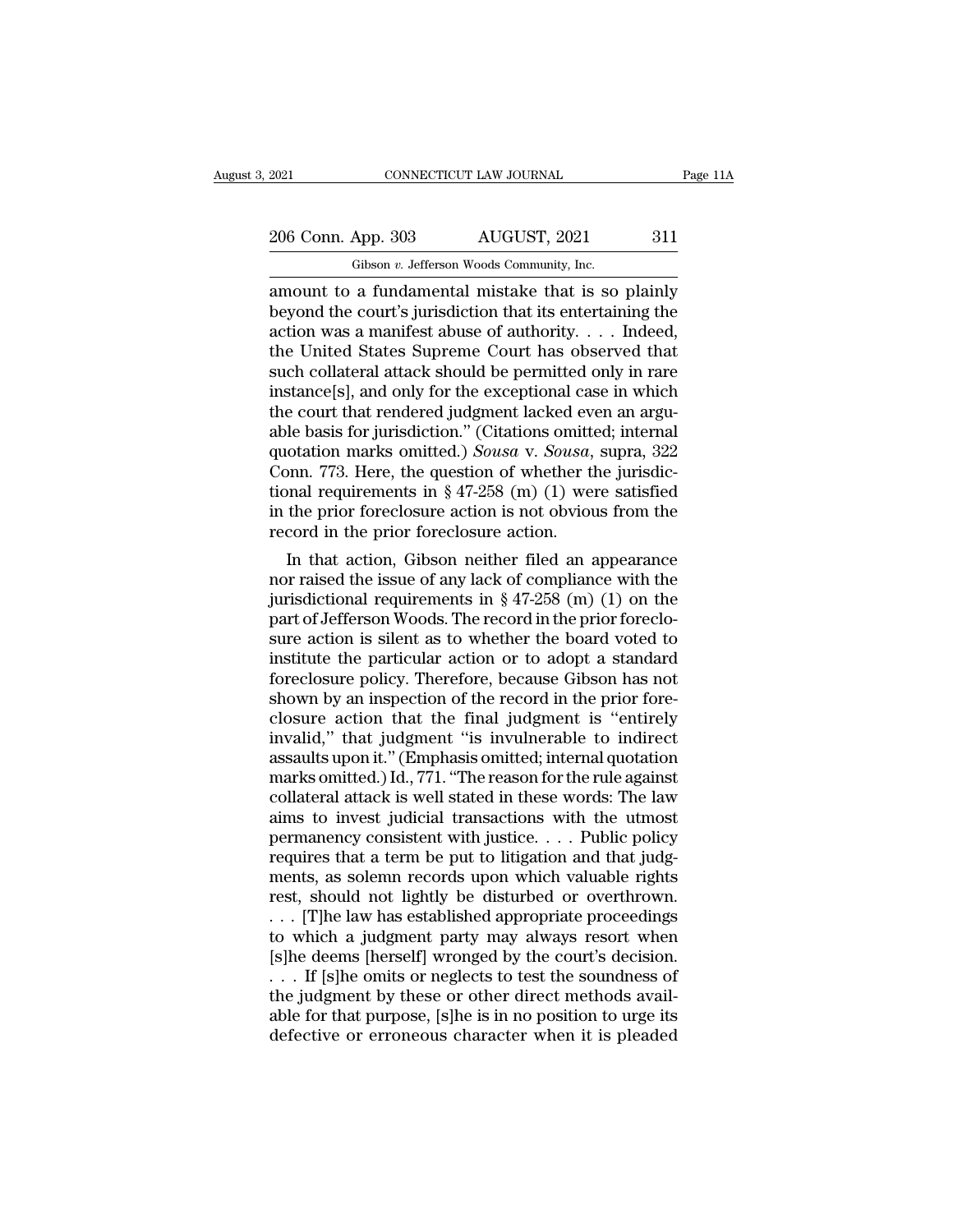| 2A  | CONNECTICUT LAW JOURNAL                                                                                      |                    | August 3, 2021 |
|-----|--------------------------------------------------------------------------------------------------------------|--------------------|----------------|
| 312 | AUGUST, 2021                                                                                                 | 206 Conn. App. 303 |                |
|     | Gibson v. Jefferson Woods Community, Inc.                                                                    |                    |                |
|     | or produced in evidence against [her] in subsequent<br>proceedings." (Internal quotation marks omitted.) Id. |                    |                |
|     | Having determined that the lack of subject matter                                                            |                    |                |

2 AUGUST, 2021 206 Conn. App. 303<br>
Gibson v. Jefferson Woods Community, Inc.<br>
produced in evidence against [her] in subsequent<br>
oceedings." (Internal quotation marks omitted.) Id.<br>
Having determined that the lack of subjec  $\frac{312}{\text{Gibson }v}$ .  $\frac{2021}{\text{Gibson }v}$ .  $\frac{206}{\text{Community, Inc.}}$ <br>
or produced in evidence against [her] in subsequent<br>
proceedings." (Internal quotation marks omitted.) Id.<br>
Having determined that the lack of subject matter<br>
j Gibson v. Jefferson Woods Community, Inc.<br>
or produced in evidence against [her] in subsequent<br>
proceedings." (Internal quotation marks omitted.) Id.<br>
Having determined that the lack of subject matter<br>
jurisdiction in the The complete of the complement of the complement proceedings." (Internal quotation marks omitted.) Id.<br>
Having determined that the lack of subject matter<br>
jurisdiction in the prior foreclosure action is not entirely<br>
obvio or produced in evidence against [her] in subsequent<br>proceedings." (Internal quotation marks omitted.) Id.<br>Having determined that the lack of subject matter<br>jurisdiction in the prior foreclosure action is not entirely<br>obvio proceedings." (Internal quotation marks omitted.) Id.<br>
Having determined that the lack of subject matter<br>
jurisdiction in the prior foreclosure action is not entirely<br>
obvious, we examine the "critical considerations," nam Having determined that the lack of subject matter<br>jurisdiction in the prior foreclosure action is not entirely<br>obvious, we examine the "critical considerations," namely,<br>"whether the complaining party had the opportunity t jurisdiction in the prior foreclosure action is not entirely<br>obvious, we examine the "critical considerations," namely,<br>"whether the complaining party had the opportunity to<br>litigate the question of jurisdiction in the ori obvious, we exercy whether the<br>Ittigate the quand, if [s]he d<br>are strong pol<br>tunity to do<br>Id., 772.<br>Gibson had The the reflexand of jurisdiction in the original action,<br>d, if [s]he did have such an opportunity, whether there<br>e strong policy reasons for giving [her] a second oppor-<br>nity to do so." (Internal quotation marks omitted. litigate the question of jurisdiction in the original action,<br>and, if [s]he did have such an opportunity, whether there<br>are strong policy reasons for giving [her] a second oppor-<br>tunity to do so." (Internal quotation marks

and, if [s]he did have such an opportunity, whether there<br>are strong policy reasons for giving [her] a second oppor-<br>tunity to do so." (Internal quotation marks omitted.)<br>Id., 772.<br>Gibson had notice of the prior foreclosur are strong policy reasons for giving [her] a second opportunity to do so." (Internal quotation marks omitted.)<br>Id., 772.<br>Gibson had notice of the prior foreclosure action and<br>had an opportunity to litigate the issue of sub tunity to do so." (Internal quotation marks omitted.)<br>Id., 772.<br>Gibson had notice of the prior foreclosure action and<br>had an opportunity to litigate the issue of subject mat-<br>ter jurisdiction in that action. As Gibson alle Id., 772.<br>Gibson had notice of the prior foreclosure action and<br>had an opportunity to litigate the issue of subject mat-<br>ter jurisdiction in that action. As Gibson alleged in her<br>complaint, Jefferson Woods recorded a lis p Gibson had notice of the prior foreclosure action and<br>had an opportunity to litigate the issue of subject mat-<br>ter jurisdiction in that action. As Gibson alleged in her<br>complaint, Jefferson Woods recorded a lis pendens on<br> had an opportunity to litigate the issue of subject matter jurisdiction in that action. As Gibson alleged in her<br>complaint, Jefferson Woods recorded a lis pendens on<br>the property in the Branford land records on February<br>6, ter jurisdiction in that action. As Gibson alleged in her complaint, Jefferson Woods recorded a lis pendens on<br>the property in the Branford land records on February<br>6, 2015, and on May 26, 2016, she recorded in the Bran-<br>f complaint, Jefferson Woods recorded a lis pendens on<br>the property in the Branford land records on February<br>6, 2015, and on May 26, 2016, she recorded in the Bran-<br>ford land records the interest in the mortgage and note<br>tha the property in the Branford land records on February<br>6, 2015, and on May 26, 2016, she recorded in the Bran-<br>ford land records the interest in the mortgage and note<br>that Blassingdale had assigned to her. When Gibson<br>recor 6, 2015, and on May 26, 2016, she recorded in the Bran-<br>ford land records the interest in the mortgage and note<br>that Blassingdale had assigned to her. When Gibson<br>recorded her interest five days before the law days were<br>s ford land records the interest in the mortgage and note<br>that Blassingdale had assigned to her. When Gibson<br>recorded her interest five days before the law days were<br>set to run in the prior foreclosure action, she was placed that Blassingdale had assigned to her. When Gibson<br>recorded her interest five days before the law days were<br>set to run in the prior foreclosure action, she was placed<br>on constructive notice of the then pending prior forecl recorded her interest five days before the law days were<br>set to run in the prior foreclosure action, she was placed<br>on constructive notice of the then pending prior foreclo-<br>sure action. "[A] notice of lis pendens . . . wh set to run in the prior foreclosure action, she was placed<br>on constructive notice of the then pending prior foreclo-<br>sure action. "[A] notice of lis pendens . . . when prop-<br>erly recorded, warns third parties, such as pros on constructive notice of the then pending prior foreclosure action. "[A] notice of lis pendens . . . when properly recorded, warns third parties, such as prospective purchasers, that the title to the property is in litig sure action. "[A] notice of lis pendens  $\ldots$  when properly recorded, warns third parties, such as prospective<br>purchasers, that the title to the property is in litigation;<br>[t]he doctrine underlying lis pendens is that a p erly recorded, warns third parties, such as prospective<br>purchasers, that the title to the property is in litigation;<br>[t]he doctrine underlying lis pendens is that a person<br>who deals with property while it is in litigation purchasers, that the title to the property is in litigation;<br>[t]he doctrine underlying lis pendens is that a person<br>who deals with property while it is in litigation does<br>so at [her] peril  $\ldots$ . An encumbrance is a burde [t]he doctrine underlying lis pendens is that a person<br>who deals with property while it is in litigation does<br>so at [her] peril . . . . An encumbrance is a burden on<br>the title and, as such, impedes its transfer. . . . The who deals with property while it is in litigation does<br>so at [her] peril . . . . An encumbrance is a burden on<br>the title and, as such, impedes its transfer. . . . . The<br>sole purpose of the lis pendens in such an action is so at [her] peril  $\ldots$  An encumbrance is a burden on the title and, as such, impedes its transfer.  $\ldots$  The sole purpose of the lis pendens in such an action is to give constructive notice to persons who may subsequentl the title and, as such, impedes its transfer. . . . . The<br>sole purpose of the lis pendens in such an action is to<br>give constructive notice to persons who may subse-<br>quently acquire an interest in the property, and cause<br>th sole purpose of the lis pendens in such an action is to<br>give constructive notice to persons who may subse-<br>quently acquire an interest in the property, and cause<br>them to be bound by the proceedings." (Citations omit-<br>ted; give constructive notice to persons who may subsequently acquire an interest in the property, and cause<br>them to be bound by the proceedings." (Citations omitted; internal quotation marks omitted.) *Ghent* v. Mead-<br>*owhaven* quently acquire an interest in the property, and cause<br>them to be bound by the proceedings." (Citations omit-<br>ted; internal quotation marks omitted.) *Ghent* v. Mead-<br>*owhaven Condominium, Inc.*, supra, 77 Conn. App.<br>284–8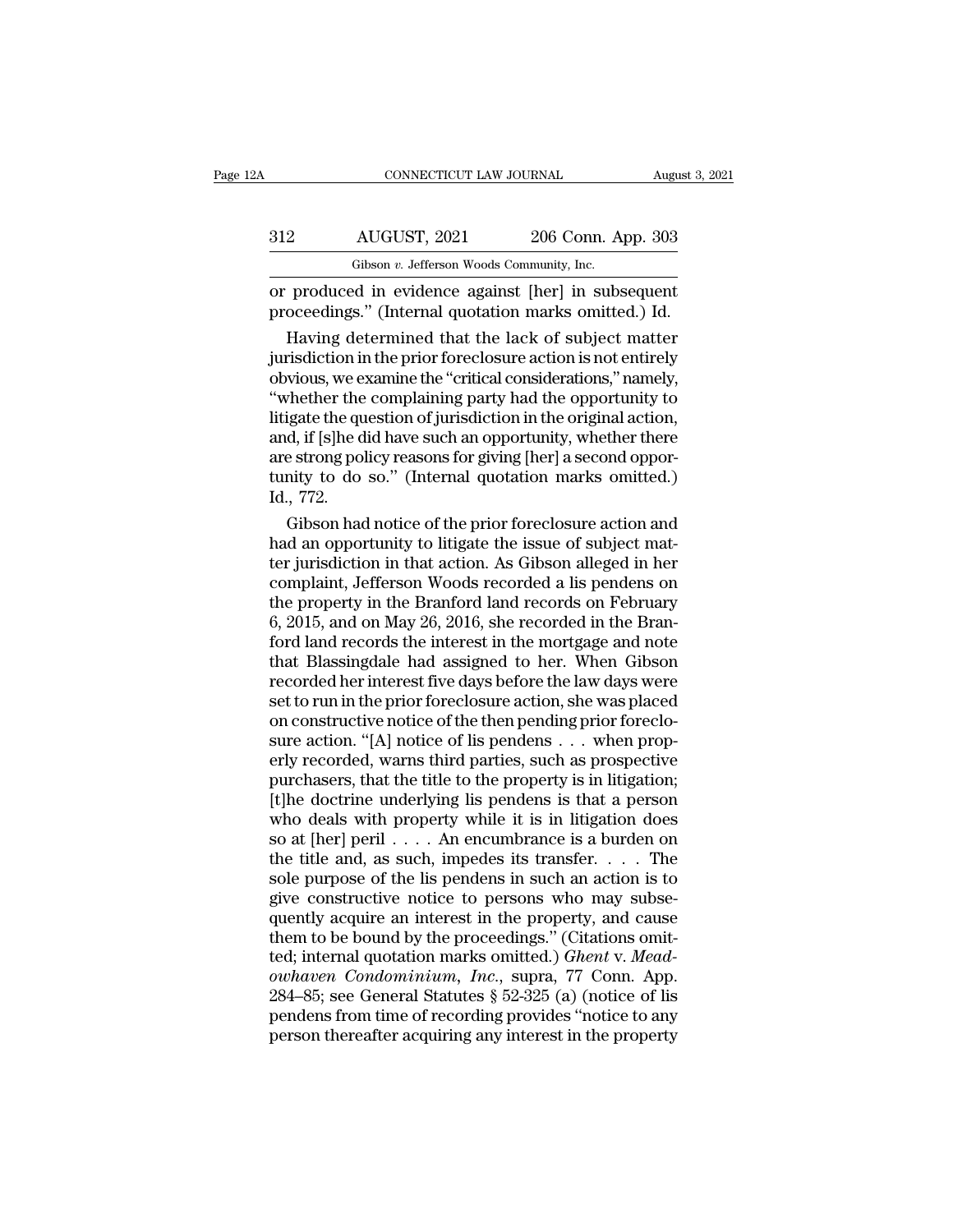2021 CONNECTICUT LAW JOURNAL Page 13A<br>206 Conn. App. 303 AUGUST, 2021 313<br>Gibson v. Jefferson Woods Community, Inc.

Fig. 2021 CONNECTICUT LAW JOURNAL<br>
206 Conn. App. 303 AUGUST, 2021 313<br>
Gibson *v.* Jefferson Woods Community, Inc.<br>
of the pendency of the action; and each person whose CONNECTICUT LAW JOURNAL Page 13A<br>
206 Conn. App. 303 AUGUST, 2021 313<br>
6 Gibson v. Jefferson Woods Community, Inc.<br>
10 Gibson v. Jefferson Woods Community, Inc.<br>
2006 Conveyance or encumbrance is subsequently executed<br>
201 206 Conn. App. 303 AUGUST, 2021 313<br>
Gibson v. Jefferson Woods Community, Inc.<br>
of the pendency of the action; and each person whose<br>
conveyance or encumbrance is subsequently executed<br>
or subsequently recorded or whose in 206 Conn. App. 303 AUGUST, 2021 313<br>
Gibson v. Jefferson Woods Community, Inc.<br>
of the pendency of the action; and each person whose<br>
conveyance or encumbrance is subsequently executed<br>
or subsequently recorded or whose i 206 Conn. App. 303 AUGUST, 2021 313<br>
Gibson v. Jefferson Woods Community, Inc.<br>
of the pendency of the action; and each person whose<br>
conveyance or encumbrance is subsequently executed<br>
or subsequently recorded or whose i Gibson v. Jefferson Woods Community, Inc.<br>
of the pendency of the action; and each person whose<br>
conveyance or encumbrance is subsequently executed<br>
or subsequently recorded or whose interest is thereafter<br>
obtained . . . Gibson v. Jefferson Woods Community, Inc.<br>
of the pendency of the action; and each person whose<br>
conveyance or encumbrance is subsequently executed<br>
or subsequently recorded or whose interest is thereafter<br>
obtained . . . of the pendency of the action; and each person whose<br>conveyance or encumbrance is subsequently executed<br>or subsequently recorded or whose interest is thereafter<br>obtained . . . shall be deemed to be a subsequent<br>purchaser o conveyance or encumbrance is subsequently executed<br>or subsequently recorded or whose interest is thereafter<br>obtained . . . shall be deemed to be a subsequent<br>purchaser or encumbrancer, and shall be bound by all<br>proceedings obtained . . . shall be deemed to be a subsequent<br>purchaser or encumbrancer, and shall be bound by all<br>proceedings taken after the recording of such notice,<br>*to the same extent as if* [*s*]*he were made a party to the*<br>act purchaser or encumbrancer, and shall be bound by all<br>proceedings taken after the recording of such notice,<br>*to the same extent as if* [*s*]*he were made a party to the*<br>action" (emphasis added)); see also *Goldberg* v. *Pa* proceedings taken after the recording of such notice,<br>to the same extent as if [s]he were made a party to the<br>action" (emphasis added)); see also *Goldberg* v. Parker,<br>87 Conn. 99, 108, 87 A. 555 (1913). Despite having con to the same extent as if [s]he were made a party to the<br>action" (emphasis added)); see also *Goldberg* v. Parker,<br>87 Conn. 99, 108, 87 A. 555 (1913). Despite having con-<br>structive notice that her assigned interest in the m action" (emphasis added)); see also *Gole*<br>87 Conn. 99, 108, 87 A. 555 (1913). Desp<br>structive notice that her assigned intere<br>gage note was subject to the outcome of<br>ing prior foreclosure action, Gibson d<br>motion attacking Conn. 99, 108, 87 A. 555 (1913). Despite having con-<br>
uctive notice that her assigned interest in the mort-<br>
ge note was subject to the outcome of the then pend-<br>
g prior foreclosure action, Gibson did not file any<br>
otion structive notice that her assigned interest in the mort-<br>gage note was subject to the outcome of the then pend-<br>ing prior foreclosure action, Gibson did not file any<br>motion attacking the jurisdiction of the trial court in<br>

gage note was subject to the outcome of the then pend-<br>ing prior foreclosure action, Gibson did not file any<br>motion attacking the jurisdiction of the trial court in<br>the prior foreclosure action<br>Moreover, no strong policy r ing prior foreclosure action, Gibson did not file any<br>motion attacking the jurisdiction of the trial court in<br>the prior foreclosure action<br>Moreover, no strong policy reasons exist for provid-<br>ing Gibson a second opportunit motion attacking the jurisdiction of the trial court in<br>the prior foreclosure action<br>*Moreover, no strong policy reasons exist for provid-*<br>ing Gibson a second opportunity to litigate the issue.<sup>3</sup><br>Rather, there are strong the prior foreclosure action<br>
Moreover, no strong policy reasons exist for provid-<br>
ing Gibson a second opportunity to litigate the issue.<sup>3</sup><br>
Rather, there are strong policy reasons supporting the<br>
finality of foreclosure Moreover, no strong policy reasons exist for providing Gibson a second opportunity to litigate the issue.<sup>3</sup><br>Rather, there are strong policy reasons supporting the<br>finality of foreclosure judgments. See, e.g., *Barclays*<br> ing Gibson a second opportunity to litigate the issue.<sup>3</sup><br>Rather, there are strong policy reasons supporting the<br>finality of foreclosure judgments. See, e.g., *Barclays*<br>*Bank of New York* v. *Ivler*, supra, 20 Conn. App. *Rather, there are strong policy reasons supporting the finality of foreclosure judgments. See, e.g., <i>Barclays Bank of New York v. Ivler*, supra, 20 Conn. App. 166–67. Moreover, we "are . . . [unaware] of any strong pol finality of foreclosure judgments. See, e.g., *Barclays*<br> *Bank of New York v. Ivler*, supra, 20 Conn. App. 166–67.<br>
Moreover, we "are . . . [unaware] of any strong policy<br>
reason to allow [an] otherwise disfavored collat Bank of New York v. Ivler, supra, 20 Conn. App. 166–67.<br>Moreover, we "are  $\ldots$  [unaware] of any strong policy<br>reason to allow [an] otherwise disfavored collateral<br>attack on [a] foreclosure judgment." Bank of New York<br>Mel Moreover, we "are  $\dots$  [unaware] of any strong policy<br>reason to allow [an] otherwise disfavored collateral<br>attack on [a] foreclosure judgment." *Bank of New York*<br>*Mellon v. Tope*, 202 Conn. App. 540, 552, 246 A.3d 4,<br>cer reason to allow [an] otherwise disfavored collateral<br>attack on [a] foreclosure judgment." *Bank of New York*<br>*Mellon v. Tope*, 202 Conn. App. 540, 552, 246 A.3d 4,<br>cert. granted, 336 Conn. 950, 251 A.3d 618 (2021). For<br>the attack on [a] fore<br> *Mellon v. Tope, 'a*<br>
cert. granted, 336<br>
the foregoing reacircumstances do<br>
on the jurisdictio<br>
sure action.<br>
When Gibson c ellon v. Tope, 202 Conn. App. 540, 552, 246 A.3d 4, rt. granted, 336 Conn. 950, 251 A.3d 618 (2021). For e foregoing reasons, we determine that exceptional cumstances do not exist to permit a collateral attack it the juris circumstances do not exist to permine that exceptional<br>circumstances do not exist to permit a collateral attack<br>on the jurisdiction of the trial court in the prior foreclo-<br>sure action.<br>When Gibson commenced the present ac

The policy reasons that are examined when determining whether to give<br>plantiff a second bite at the apple include "whether the litigation is a<br>plaintiff a second bite at the apple include "whether the litigation is a

sure action.<br>
When Gibson commenced the present action in 2019,<br>
she was not entitled to enforce the mortgage that had<br>
<sup>3</sup>The policy reasons that are examined when determining whether to give<br>
a plaintiff a second bite at When Gibson commenced the present action in 2019,<br>she was not entitled to enforce the mortgage that had<br> $\frac{3}{\pi}$ The policy reasons that are examined when determining whether to give<br>a plaintiff a second bite at the appl The was not entitled to enforce the mortgage that had<br><sup>3</sup> The policy reasons that are examined when determining whether to give<br>a plaintiff a second bite at the apple include "whether the litigation is a<br>collateral or dire SHE WAS HOU EILITUED TO EILITOCE THE HIOTURE THAT THAT THE PROPORT THE PROPORT THE PROPORT THE PROPORT AND AN ORIGINALLY IN SCILLET AND COLLET A COLLET AND AN ORIGINALLY AND AN ORIGINALLY OF THE PARTIES AND AN OPPORTUNITY <sup>3</sup> The policy reasons that are examined when determining whether to give a plaintiff a second bite at the apple include "whether the litigation is a collateral or direct attack on the judgment, whether the parties consen a plaintiff a second bite at the apple include "whether the litigation is a collateral or direct attack on the judgment, whether the parties consented to the jurisdiction originally, the age of the original judgment, wheth a plaintiff a second bite at the apple include "whether the litigation is a collateral or direct attack on the judgment, whether the parties consented to the jurisdiction originally, the age of the original judgment, whet to the jurisdiction originally, the age of the original judgment, whether the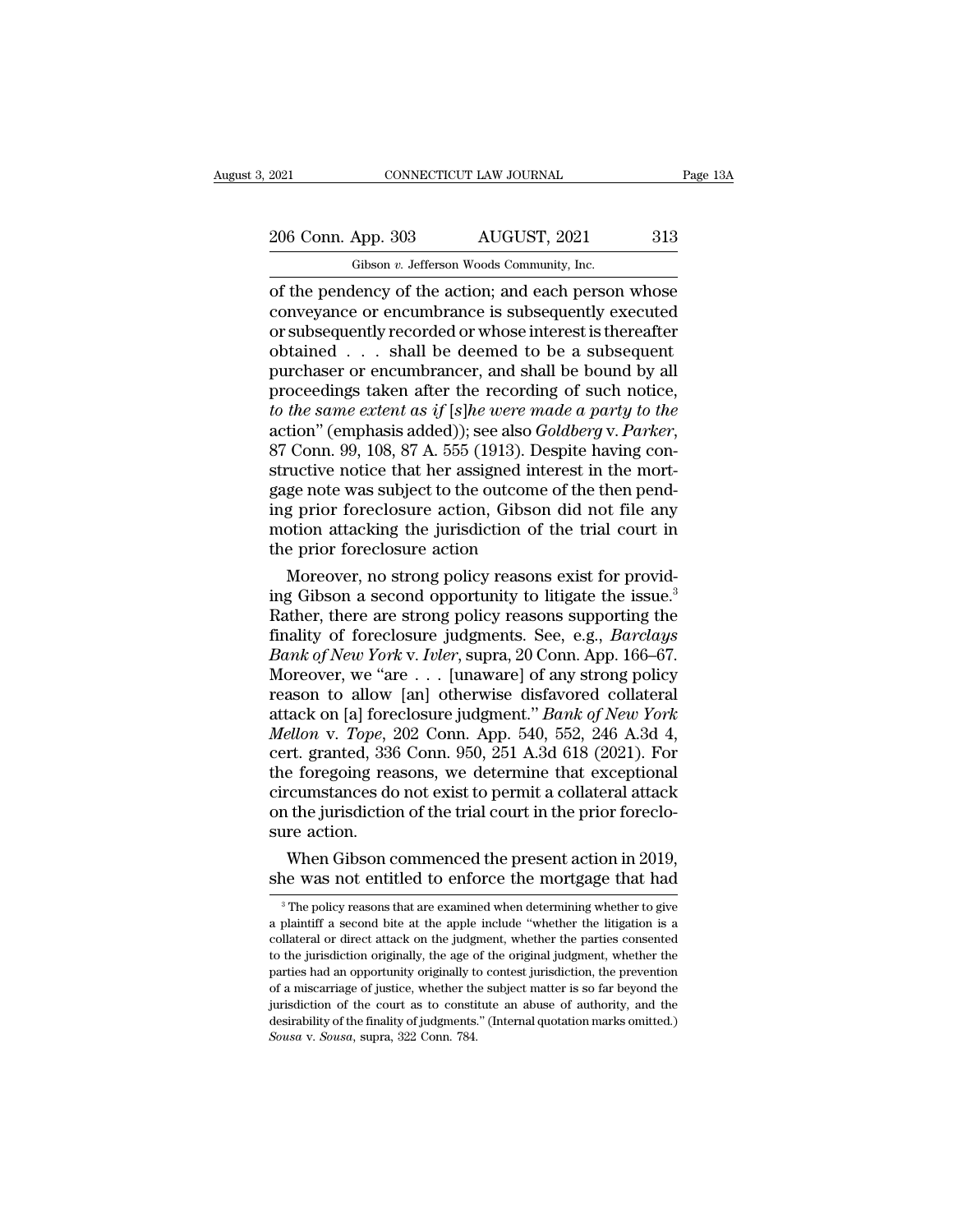# CONNECTICUT LAW JOURNAL August 3, 2021<br>314 AUGUST, 2021 206 Conn. App. 303<br>Gibson v. Jefferson Woods Community, Inc. CONNECTICUT LAW JOURNAL Augu<br>
Gibson *v.* Jefferson Woods Community, Inc.<br>
Deen extinguished in 2016. See *Property Asset Manage*

CONNECTICUT LAW JOURNAL<br>
Bugger States (See 2016)<br>
Bugger Schen extinguished in 2016. See *Property Asset Manage-<br>
ment, Inc.* v. *Lazarte*, 163 Conn. App. 737, 746, 138 A.3d<br>
Bugger Connection ("Islamaryly in order to be *ment, Inc.* v. *Lefferson Woods Community, Inc.* (*ment, Inc.* v. *Lazarte, 163 Conn. App. 737, 746, 138 A.3d* (*ment, Inc.* v. *Lazarte, 163 Conn. App. 737, 746, 138 A.3d* (*ment, Inc.* v. *Lazarte, 163 Conn. App. 737, 7*  $204$  AUGUST, 2021 206 Conn. App. 303<br>
Gibson v. Jefferson Woods Community, Inc.<br>
been extinguished in 2016. See *Property Asset Manage-<br>
ment, Inc.* v. *Lazarte*, 163 Conn. App. 737, 746, 138 A.3d<br>
290 (2016) ("[g]eneral  $\begin{array}{r} \text{B314} \text{AUGUST, 2021} \text{206 Conn. App. 303} \ \hline \text{Gibson } v. \text{ Jefferson Woods Community, Inc.} \ \end{array}$ <br>been extinguished in 2016. See *Property Asset Management, Inc.* v. *Lazarte*, 163 Conn. App. 737, 746, 138 A.3d 290 (2016) ("[g]enerally, in orde Gibson v. Jefferson Woods Community, Inc.<br>
been extinguished in 2016. See *Property Asset Management, Inc.* v. *Lazarte*, 163 Conn. App. 737, 746, 138 A.3d<br>
290 (2016) ("[g]enerally, in order to have standing to<br>
bring a Gibson v. Jetterson Woods Community, Inc.<br>
been extinguished in 2016. See *Property Asset Manage-*<br>
ment, Inc. v. Lazarte, 163 Conn. App. 737, 746, 138 A.3d<br>
290 (2016) ("[g]enerally, in order to have standing to<br>
bring a been extinguished in 2016. See *Property Asset Manage-*<br>ment, Inc. v. Lazarte, 163 Conn. App. 737, 746, 138 A.3d<br>290 (2016) ("[g]enerally, in order to have standing to<br>bring a foreclosure action the plaintiff must, at the ment, Inc. v. Lazarte, 163 Conn. App. 737, 746, 138 A.3d<br>290 (2016) ("[g]enerally, in order to have standing to<br>bring a foreclosure action the plaintiff must, at the time<br>the action is commenced, be entitled to enforce the 290 (2016) ("[g]enerally, in order to have standing to bring a foreclosure action the plaintiff must, at the time the action is commenced, be entitled to enforce the promissory note that is secured by the property" (empha Sory note that is secured by the property" (emphasis<br>initted; internal quotation marks omitted)). Accord-<br>gly, we conclude that the court properly dismissed<br>unt one of the complaint for lack of standing.<br>II<br>Gibson next cla

II

omitted; internal quotation marks omitted)). Accord-<br>ingly, we conclude that the court properly dismissed<br>count one of the complaint for lack of standing.<br>II<br>Gibson next claims that the court improperly granted<br>Jefferson W ment count one of the count properly dismissed<br>count one of the complaint for lack of standing.<br> $\rm II$ <br>Gibson next claims that the court improperly granted<br>Jefferson Woods' motion to dismiss the unjust enrich-<br>ment count o count one of the complaint for lack of standing.<br>
II<br>
Gibson next claims that the court improperly granted<br>
Jefferson Woods' motion to dismiss the unjust enrich-<br>
ment count of her complaint on the ground that she<br>
lacked II<br>
Gibson next claims that the court improperly granted<br>
fferson Woods' motion to dismiss the unjust enrich-<br>
ent count of her complaint on the ground that she<br>
cked standing to maintain such a claim. We disagree.<br>
"Plain Gibson next claims that the court improperly granted<br>Jefferson Woods' motion to dismiss the unjust enrich-<br>ment count of her complaint on the ground that she<br>lacked standing to maintain such a claim. We disagree.<br>"Plainti

Gibson hext claims that the court improperty granted<br>Jefferson Woods' motion to dismiss the unjust enrich-<br>ment count of her complaint on the ground that she<br>lacked standing to maintain such a claim. We disagree.<br>"Plaintif For the benefits of the benefits, and (3) that the failure of payment benefited, that the defendants were benefited, (2) that the defendants unjustly did not pay the plaintiffs for the benefits, and (3) that the failure of Inent count of her complaint on the ground that she<br>lacked standing to maintain such a claim. We disagree.<br>"Plaintiffs seeking recovery for unjust enrichment<br>must prove (1) that the defendants were benefited, (2)<br>that the racked standing to maintain such a claim, we disagree.<br>
"Plaintiffs seeking recovery for unjust enrichment<br>
must prove (1) that the defendants were benefited, (2)<br>
that the defendants unjustly did not pay the plaintiffs<br>
f "Plaintiffs seeking recovery for unjust enrichment<br>must prove (1) that the defendants were benefited, (2)<br>that the defendants unjustly did not pay the plaintiffs<br>for the benefits, and (3) that the failure of payment was<br>t must prove (1) that the defendants were benefited, (2)<br>that the defendants unjustly did not pay the plaintiffs<br>for the benefits, and (3) that the failure of payment was<br>to the plaintiffs' detriment. . . . This doctrine is that the defendants unjustly did not pay the plaintiffs<br>for the benefits, and (3) that the failure of payment was<br>to the plaintiffs' detriment.... This doctrine is based<br>upon the principle that one should not be permitted for the benefits, and (3) that the failure of payment was<br>to the plaintiffs' detriment. . . . This doctrine is based<br>upon the principle that one should not be permitted<br>unjustly to enrich himself at the expense of another<br> to the plaintiffs' detriment. . . . This doctrine i<br>upon the principle that one should not be pe<br>unjustly to enrich himself at the expense of a<br>but should be required to make restitution of<br>property received, retained or giustly to enrich himself at the expense of another<br>it should be required to make restitution of or for<br>operty received, retained or appropriated." (Internal<br>otation marks omitted.) *Schirmer* v. *Souza*, 126<br>pnn. App. 75 unjustly to enrich filmsell at the expense of another<br>but should be required to make restitution of or for<br>property received, retained or appropriated." (Internal<br>quotation marks omitted.) *Schirmer* v. *Souza*, 126<br>Conn.

but should be required to make restitution of or for<br>property received, retained or appropriated." (Internal<br>quotation marks omitted.) *Schirmer* v. *Souza*, 126<br>Conn. App. 759, 763, 12 A.3d 1048 (2011).<br>In the second cou property received, retained or appropriated. (internal quotation marks omitted.) *Schirmer* v. *Souza*, 126 Conn. App. 759, 763, 12 A.3d 1048 (2011).<br>In the second count of her complaint, Gibson alleged that the judgment quotation marks officient.) Schirmer V. Souza, 126<br>Conn. App. 759, 763, 12 A.3d 1048 (2011).<br>In the second count of her complaint, Gibson alleged<br>that the judgment in the prior foreclosure action was<br>void because, in that Conn. App. 759, 765, 12 A.5d 1048 (2011).<br>In the second count of her complaint, Gibson alleged<br>that the judgment in the prior foreclosure action was<br>void because, in that case, Jefferson Woods had not<br>established that it h In the second count of her complaint, Gibson alleged<br>that the judgment in the prior foreclosure action was<br>void because, in that case, Jefferson Woods had not<br>established that it had satisfied the jurisdictional<br>requireme that the judgment in t<br>void because, in that<br>established that it h<br>requirements of § 47-28<br>son Woods benefitted<br>ment of strict foreclosu<br>to her detriment.<br>Gibson argues that t In because, in that case, Jenerson woods had not<br>tablished that it had satisfied the jurisdictional<br>quirements of  $\S 47-258$  (m) (1). She alleged that Jeffer-<br>n Woods benefitted unjustly as a result of the judg-<br>ent of st established that it had satisfied the jurisdictional<br>requirements of  $\S$  47-258 (m) (1). She alleged that Jeffer-<br>son Woods benefitted unjustly as a result of the judg-<br>ment of strict foreclosure in the prior foreclosure requirements of  $\S$  47-258 (m) (1). She alleged that Jener-son Woods benefitted unjustly as a result of the judg-<br>ment of strict foreclosure in the prior foreclosure action<br>to her detriment.<br>Gibson argues that the court i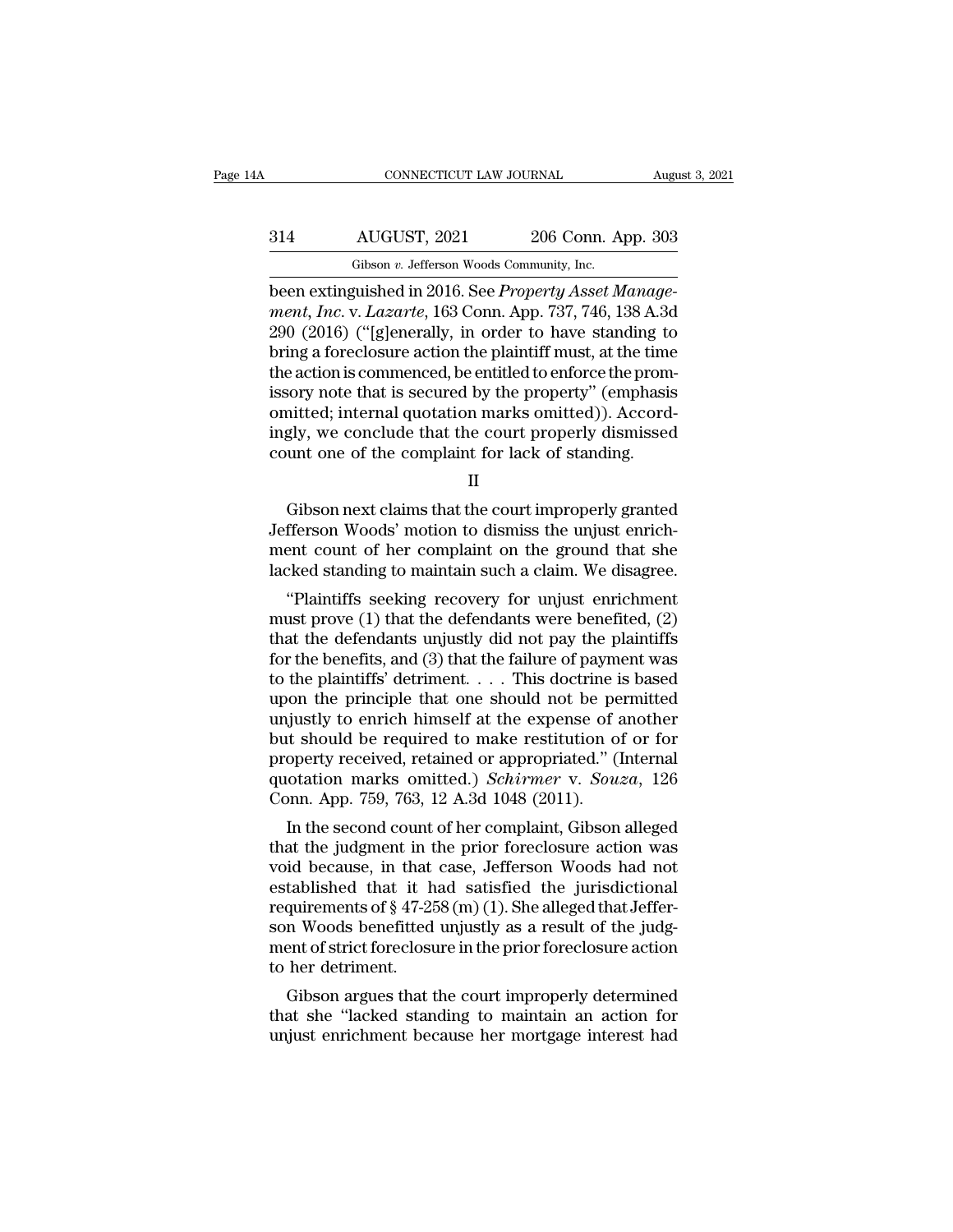2021 CONNECTICUT LAW JOURNAL Page 15A<br>
206 Conn. App. 303 AUGUST, 2021 315<br>
Gibson v. Jefferson Woods Community, Inc.

Fig. 2021 CONNECTICUT LAW JOURNAL<br>
206 Conn. App. 303 AUGUST, 2021 315<br>
Gibson *v.* Jefferson Woods Community, Inc.<br>
been extinguished by a statutorily sanctioned prior EXECUTE 2021 CONNECTICUT LAW JOURNAL Page 15A<br>
206 Conn. App. 303 AUGUST, 2021 315<br>
6 Gibson v. Jefferson Woods Community, Inc.<br>
been extinguished by a statutorily sanctioned prior<br>
strict foreclosure action, despite [Gibs 206 Conn. App. 303 AUGUST, 2021 315<br>
Gibson v. Jefferson Woods Community, Inc.<br>
been extinguished by a statutorily sanctioned prior<br>
strict foreclosure action, despite [Gibson's] undisputed<br>
factual allegations that the pr 206 Conn. App. 303 AUGUST, 2021 315<br>
Gibson v. Jefferson Woods Community, Inc.<br>
been extinguished by a statutorily sanctioned prior<br>
strict foreclosure action, despite [Gibson's] undisputed<br>
factual allegations that the p 206 Conn. App. 303 AUGUST, 2021 315<br>
Gibson v. Jefferson Woods Community, Inc.<br>
been extinguished by a statutorily sanctioned prior<br>
strict foreclosure action, despite [Gibson's] undisputed<br>
factual allegations that the p Gibson v. Jefferson Woods Community, Inc.<br>
been extinguished by a statutorily sanctioned prior<br>
strict foreclosure action, despite [Gibson's] undisputed<br>
factual allegations that the prior judgment relied upon<br>
was null a Gibson v. Jetterson Woods Community, Inc.<br>
been extinguished by a statutorily sanctioned prior<br>
strict foreclosure action, despite [Gibson's] undisputed<br>
factual allegations that the prior judgment relied upon<br>
was null a been extinguished by a statutorily sanctioned prior<br>strict foreclosure action, despite [Gibson's] undisputed<br>factual allegations that the prior judgment relied upon<br>was null and void . . . the statutory jurisdictional con strict foreclosure action, despite [Gibson's] undisputed<br>factual allegations that the prior judgment relied upon<br>was null and void . . . the statutory jurisdictional con-<br>ditions precedent required by . . . § 47-258 (m) ( factual allegations that the prior judgment relied upon<br>was null and void . . . the statutory jurisdictional con-<br>ditions precedent required by . . . § 47-258 (m) (1)<br>being absent." As she did in her first claim in this a was null and void . . . the statutory jurisdictional conditions precedent required by . . . § 47-258 (m) (1)<br>being absent." As she did in her first claim in this appeal,<br>Gibson argues that her interest in the mortgage was ditions precedent required by . . . § 47-258 (m) (1)<br>being absent." As she did in her first claim in this appeal,<br>Gibson argues that her interest in the mortgage was<br>not extinguished in the prior foreclosure action becaus being absent." As she did in her first claim in this appeal,<br>Gibson argues that her interest in the mortgage was<br>not extinguished in the prior foreclosure action because<br>the trial court lacked jurisdiction due to Jefferson  $ion.<sup>4</sup>$ textinguished in the prior foreclosure action because<br>e trial court lacked jurisdiction due to Jefferson<br>oods' failure to satisfy the jurisdictional prerequisites<br> $\S 47-258$  (m) (1). Gibson cannot prevail on this argu-<br>ent right) the trial court facked jurisdiction due to deflered<br>woods' failure to satisfy the jurisdictional prerequisites<br>of § 47-258 (m) (1). Gibson cannot prevail on this argu-<br>ment for the reasons we set forth in part I of

woods faintie to satisfy the jurisdictional prefequisites<br>of § 47-258 (m) (1). Gibson cannot prevail on this argu-<br>ment for the reasons we set forth in part I of this opin-<br>ion.<sup>4</sup><br>Gibson bases her unjust enrichment claim or  $g$  47-258 (iii) (1). Shoon cannot prevail on this argument for the reasons we set forth in part I of this opin-<br>ion.<sup>4</sup><br>Gibson bases her unjust enrichment claim on the<br>right, title and interest in the note and mortgag ment for the reasons we set forth in part I of this opin-<br>ion.<sup>4</sup><br>Gibson bases her unjust enrichment claim on the<br>right, title and interest in the note and mortgage Blassin-<br>gdale assigned to her. That mortgage, however, w Gibson bases her unjust enrichment claim on the<br>right, title and interest in the note and mortgage Blassin-<br>gdale assigned to her. That mortgage, however, was<br>extinguished in the prior foreclosure action when title<br>to the Gibson bases her unjust enrichment claim on the<br>right, title and interest in the note and mortgage Blassin-<br>gdale assigned to her. That mortgage, however, was<br>extinguished in the prior foreclosure action when title<br>to the right, title and interest in the note and mortgage Blagdale assigned to her. That mortgage, however, extinguished in the prior foreclosure action wher to the property became absolute in Jefferson West of the property becam gdale assigned to her. That mortgage, however, was<br>extinguished in the prior foreclosure action when title<br>to the property became absolute in Jefferson Woods.<br>See part I of this opinion. Accordingly, we conclude<br>that the c the property became absolute in Jefferson Wooke part I of this opinion. Accordingly, we conclust the court properly dismissed the unjust enrichm unt of the complaint for lack of standing.<br>The judgment is affirmed.<br>In this

<sup>4</sup> Jefferson Woods relies on *Hudson House Condominium Assn., Inc*. v. *Brooks*, 223 Conn. 610, 611 A.2d 862 (1992) (*Hudson*) to argue that Gibson <sup>4</sup> Jefferson Woods relies on *Hudson House Condominium Assn., Inc.* v.<br>*Brooks*, 223 Conn. 610, 611 A.2d 862 (1992) (*Hudson*) to argue that Gibson<br>lacks standing to pursue her unjust enrichment claim because the mortgag <sup>4</sup> Jefferson Woods relies on *Hudson House Condominium*<br>*Brooks*, 223 Conn. 610, 611 A.2d 862 (1992) (*Hudson*) to argulacks standing to pursue her unjust enrichment claim because<br>was extinguished by function of a statuto <sup>4</sup> Jefferson Woods relies on *Hudson House Condominium Assn.*, *Inc.* v.<br>rooks, 223 Conn. 610, 611 A.2d 862 (1992) (*Hudson*) to argue that Gibson<br>cks standing to pursue her unjust enrichment claim because the mortgage<br>as <sup>4</sup> Jefferson Woods relies on *Hudson House Condominium Assn., Inc.* v.<br>*Brooks*, 223 Conn. 610, 611 A.2d 862 (1992) (*Hudson*) to argue that Gibson<br>lacks standing to pursue her unjust enrichment claim because the mortgag

*Brooks*, 223 Conn. 610, 611 A.2d 862 (1992) (*Hudson*) to argue that Gibson lacks standing to pursue her unjust enrichment claim because the mortgage was extinguished by function of a statutory enactment. This reliance o lacks standing to pursue her unjust enrichment claim because the mortgage was extinguished by function of a statutory enactment.<br>This reliance on *Hudson* to argue a lack of standing is misplaced. In *Hudson*, our Supreme was extinguished by function of a statutory enactment.<br>This reliance on *Hudson* to argue a lack of standing is misplaced. In *Hudson*, our Supreme Court addressed the merits of the plaintiff's claim and held that the def This reliance on *Hudson* to argue a lack of standing is misplaced. In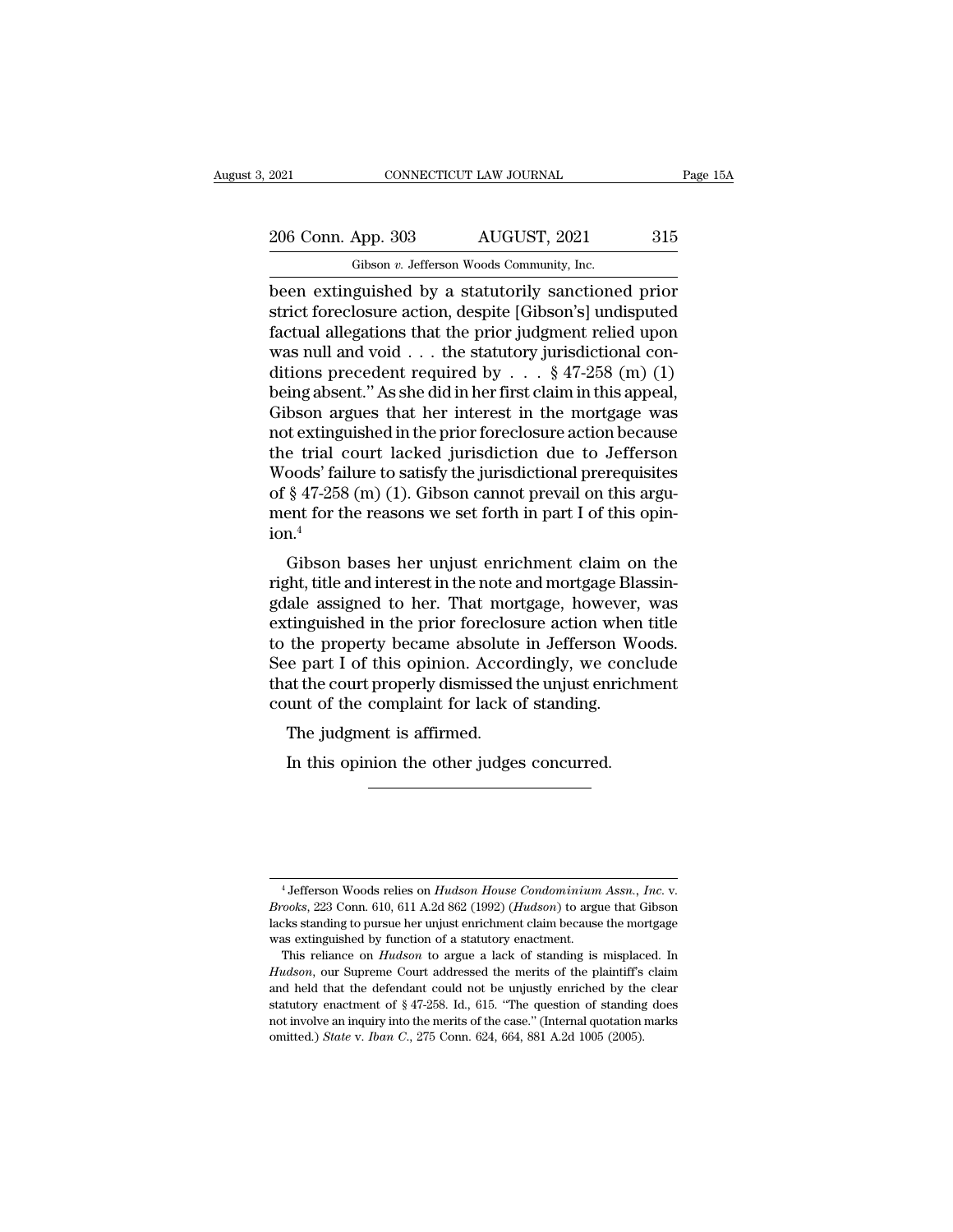### AUGUST, 2021 206 Conn. App. 316<br>
Your Mansion Real Estate, LLC *v.* RCN Capital Funding, LLC<br>
YOUR MANSION REAL ESTATE, LLC *v.* RCN<br>
CAPITAL FUNDING, LLC<br>
(AC 43992) EXECT, 2021 206 Conn. App. 316<br>
206 Conn. App. 316<br>
206 Conn. App. 316<br>
REAL ESTATE, LLC v. RCN<br>
CAPITAL FUNDING, LLC (AC 43922) 2021 206 Contract 2006<br>
2021 206 Contract 2016<br>
2021 ESTATE, LL<br>
2021 L. FUNDING, LLC<br>
(AC 43922)<br>
2021 J., and Moll and Clark, Js. YOUR MANSION REAL ESTATE, LLC  $v$ . RCN<br>CAPITAL FUNDING, LLC<br>(AC 43922)<br>Bright, C. J., and Moll and Clark, Js.

### *Syllabus*

- CAPTIAL FUNDING, LLC<br>
(AC 43922)<br>
Bright, C. J., and Moll and Clark, Js.<br>
Syllabus<br>
The defendant, a mortgage servicing company, appealed from the trial court's<br>
judgment in favor of the plaintiff, a property owner, findin (AC 43922)<br>
Bright, C. J., and Moll and Clark, Js.<br> *Syllabus*<br>
defendant, a mortgage servicing company, appealed from the trial court's<br>
judgment in favor of the plaintiff, a property owner, finding that the<br>
defendant v Bright, C. J., and Moll and Clark, Js.<br>
Syllabus<br>
defendant, a mortgage servicing company, appealed from the trial court's<br>
judgment in favor of the plaintiff, a property owner, finding that the<br>
defendant violated the mor *Syllabus*<br>*Syllabus*<br>defendant, a mortgage servicing company, appealed from the trial court's<br>judgment in favor of the plaintiff, a property owner, finding that the<br>defendant violated the mortgage release statute (§ 49-8) *Syllabus*<br>defendant, a mortgage servicing company, appealed from the trial court's<br>judgment in favor of the plaintiff, a property owner, finding that the<br>defendant violated the mortgage release statute ( $\$  49-8) by fail defendant, a mortgage servicing company, appealed from the trial court's judgment in favor of the plaintiff, a property owner, finding that the defendant violated the mortgage release statute  $(\S 49-8)$  by failing to prov identify the defendant violated the mortgage server all property owner, finding that the defendant violated the mortgage release statute (§ 49-8) by failing to provide a timely release of the plaintiff's mortgage. The defe factorianal violated are inotigate release statute ( $\frac{1}{3}$  to  $\frac{1}{2}$ ) by large dispersived a payoff of the mortgage from the plaintiff's mortgage. The defendant received a payoff of the mortgage from the plaintiff,
- provide a anticity release of the plaintiff s interligate. The defendant received a payoff of the mortgage from the plaintiff, along with a demand that specifically cited and quoted the statutory damages provisions of § 49 Ecceived a payor of alc intrigage from are plantain, along what a definant<br>  $\frac{1}{2}$  and specifically cited and quoted the statutory damages provisions of<br>  $\frac{1}{2}$  49-8 (c). Held:<br>
the defendant could not prevail on its  $$49-8$  (c). *Held*:<br>he defendant could not prevail on its claim that the trial court erred in failing to dismiss the plaintiff's complaint on the ground that the plaintiff<br>did not have standing because the plaintiff did is the defendant could not prevail on its claim that the trial court erred in failing to dismiss the plaintiff's complaint on the ground that the plaintiff did not have standing because the plaintiff did not incur actual failing to dismiss the plaintiff's complaint on the ground that the plaintiff<br>failing to dismiss the plaintiff's complaint on the ground that the plaintiff<br>did not have standing because the plaintiff did not incur actual the defendant received that demand, and the defendant failed to provide that defendant acknowledged that it had received a proper demand under  $§$  49-8 and failed to provide the required release to the plaintiff, the plai and not have standing occlude are planned in the release that it had received a proper demand under  $§$  49-8 and failed to provide the required release to the plaintiff, the plaintiff was entitled to a release after satis and, therefore, was not aggrieved; the defendant acknowledged that it had received a proper demand under  $\S$  49-8 and failed to provide the required release to the plaintiff, the plaintiff was entitled to a release after required release to the plaintiff, the plaintiff was entitled to a release after satisfying the mortgage, it made the proper demand for the release, the defendant received that demand, and the defendant failed to provide t required release to the plannin, the plannin was entired to a release, after satisfying the mortgage, it made the proper demand for the release, the defendant received that demand, and the defendant failed to provide the r
- and stars, and the defendant received that demand, and the defendant failed to provide<br>the defendant received that demand, and the defendant failed to provide<br>the release within the statutory sixty days, and, pursuant to t the release within the statutory sixty days, and, pursuant to the plain language of the statute, the plaintiff was a statutorily aggrieved party.<br>he trial court did not abuse its discretion in sustaining the plaintiff's ob in and statest when the statesty stay and the particular court paint<br>alanguage of the statue, the plaintiff was a statutorily aggrieved party.<br>the trial court did not abuse its discretion in sustaining the plaintiff's<br>obje the trial court did not abuse its discretion in sustaining the plaintiff's objection to certain questions the defendant asked of its corporate witness concerning whether there existed a common practice whereby borrowers re responsiblity to the plaintiff for the defendant asked of its corporate witness concerning whether there existed a common practice whereby borrowers recontact the defendant if they have not timely received a requested § 49 withess concerning whether there existed a common practice whereby borrowers recontact the defendant if they have not timely received a requested  $\S$  49-8 (c) release, as the trial court correctly determined that this evi marcs concerning meants are chosed a common practice merces, borrowers recontact the defendant if they have not timely received a requested  $\S$  49-8 (c) release, as the trial court correctly determined that this evidence is expressed  $\S 49-8$  (c) release, as the trial court correctly determined that this evidence was not relevant; the defendant's attempt to shift the responsibility to the plaintiff for the defendants' own failure to compl requested *s* 40 0 (c) release, as are that court correctly determined that<br>this evidence was not relevant; the defendant's attempt to shift the<br>responsibility to the plaintiff for the defendants' own failure to comply<br>wit and extender was hot relevant, are defendants' added the defendant such a responsibility to the plaintiff for the defendant admitted that it customarily fails to comply with § 49-8 did not mean that its responsibility to c the defendant, in fact, had failed to meet its statutory obligation to fulfill its exponsibility to comply then shifted to the mortgagor to repeatedly remind the defendant that it had a statutory obligation, and, whether o with § 49-8 was unmoving, the fact that the defendant admitted that it customarily fails to comply with § 49-8 did not mean that its responsibility to comply then shifted to the mortgagor to repeatedly remind the defendan Example 1. The defendant that it had a statutory obligation, and, whether others provided the defendant with such a reminder, was of no relevance to whether the defendant with such a reminder, was of no relevance to whethe rejected its special defense in which it alleged that the plaintiff had a defendant that it had a statutory obligation, and, whether others provided the defendant, in fact, had failed to meet its statutory obligation to fu
- determination distributed statutes, but failed to mitigate its statutory obligation to fulfill<br>the defendant, in fact, had failed to meet its statutory obligation to fulfill<br>its legal duty within sixty days of the plaintif the defendant what statute a remarked, was of the located as wheater<br>the defendant, in fact, had failed to meet its statutory obligation to fulfill<br>its legal duty within sixty days of the plaintiff's proper request.<br>he def its legal duty within sixty days of the plaintiff's proper request.<br>
the defendant could not prevail on its claim that the trial court improperly<br>
rejected its special defense in which it alleged that the plaintiff had a<br> mortgage industry; § 49-8 is coercive and provided the mortgagee with an incentive to fully considered to mortgage industry damages, as the statutory damages provision of § 49-8 was enacted as a means to curb what the legi rejected its special defense in which it alleged that the plaintiff had a duty to mitigate, but failed to mitigate its statutory damages, as the statutory damages provision of § 49-8 was enacted as a means to curb what the duty to mitigate, but failed to mitigate its statutory damages, as the statutory damages provision of  $\S$  49-8 was enacted as a means to curb what the legislature considered to be a long-standing problem in the mortgage i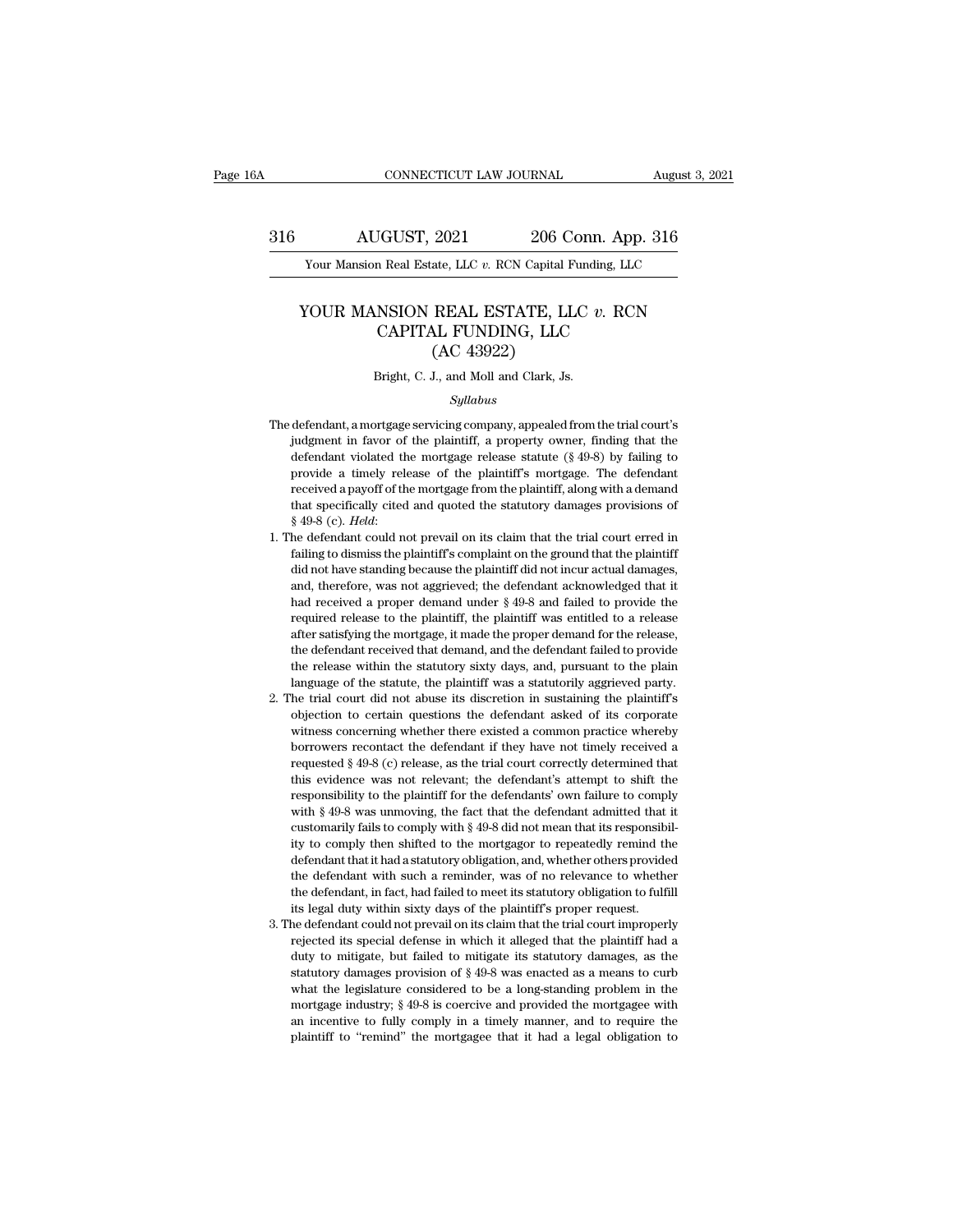CONNECTICUT LAW JOURNAL Page 1<br>
Your Mansion Real Estate, LLC *v.* RCN Capital Funding, LLC<br>
Your Mansion Real Estate, LLC *v.* RCN Capital Funding, LLC<br>
mply with § 49-8 (c) by providing the plaintiff with a release, afte  $\frac{30}{17}$  Conn. App. 316 AUGUST, 2021 317<br>
Your Mansion Real Estate, LLC v. RCN Capital Funding, LLC<br>
comply with § 49-8 (c) by providing the plaintiff with a release, after<br>
already properly requesting that it provide 3 Conn. App. 316 AUGUST, 2021 317<br>
Your Mansion Real Estate, LLC v. RCN Capital Funding, LLC<br>
comply with § 49-8 (c) by providing the plaintiff with a release, after<br>
already properly requesting that it provide such a rel  $\frac{317}{17}$  Your Mansion Real Estate, LLC v. RCN Capital Funding, LLC comply with § 49-8 (c) by providing the plaintiff with a release, after already properly requesting that it provide such a release, would run counter Framework Text Correction Real Estate, LLC v. RCN Capital Funding<br>comply with § 49-8 (c) by providing the plaintiff with a r<br>already properly requesting that it provide such a release<br>counter to the intent of the statute From Mansion Real Estate, LLC v. RCN Capital Funding, LLC<br>
comply with § 49-8 (c) by providing the plaintiff with a release, after<br>
already properly requesting that it provide such a release, would run<br>
counter to the int comply with  $\S 49-8$  (c) by providing the plaintiff with a release, after already properly requesting that it provide such a release, would run counter to the intent of the statute and would encourage the abuses the legis

already properly requesting that it provide such a release, would run<br>counter to the intent of the statute and would encourage the abuses<br>the legislature sought to curb through its enactment.<br>here was no merit to the defe plantiff's actual damages, which were none: the excessive fineshine fineshine example to curb through its enactment.<br>here was no merit to the defendant's claim that § 49-8 (c) was unconstitu-<br>tional as applied to this case the legislature sought to curb through its enactment.<br>the legislature sought to curb through its enactment.<br>here was no merit to the defendant's claim that  $\S$  49-8 (c) was unconstitu-<br>tional as applied to this case on th the register was no merit to the defendant's claim that  $\S 49-8$  (c) was unconstitutional as applied to this case on the ground that it permitted the court to levy an excessive and punitive fine that is grossly in excess tional as applied to this case on the ground that it permitted the court<br>to levy an excessive and punitive fine that is grossly in excess of the<br>plaintiff's actual damages, which were none: the excessive fines clause<br>of th for levy an excessive and punitive fine that is grossly in excess of the plaintiff's actual damages, which were none: the excessive fines clause of the eighth amendment to the United States constitution did not apply to th plaintiff's actual damages, which were none: the excessive fines clause<br>of the eighth amendment to the United States constitution did not apply<br>to this civil case between private parties, and any income tax the plaintiff<br>m of the eighth amendment to the United States constitution did not apply to this civil case between private parties, and any income tax the plaintiff might owe on the statutory damages it received did not constitute a fine are the signal and any income tax the plaintiff to this civil case between private parties, and any income tax the plaintiff might owe on the statutory damages it received did not constitute a fine directly imposed on the might owe on the statutory damages it received did not constitute a<br>fine directly imposed on the defendant by the government; moreover,<br>contrary to the defendant's claim, § 49-8 did not violate the due process<br>clause of t ing the directly imposed on the defendant by the government; moreover, contrary to the defendant's claim,  $\S$  49-8 did not violate the due process clause of the fourteenth amendment in that it permitted a statutory award contrary to the defendant's claim, § 49-8 did not violate the due process<br>clause of the fourteenth amendment in that it permitted a statutory<br>award of "punitive" damages that was greatly in excess of the plaintiff's<br>actual clause of the fourteenth amendment in that it permitted a statutory award of "punitive" damages that was greatly in excess of the plaintiff's actual damages, as the legislative history of  $\S$  49-8 revealed that the purpos award of "punitive" damages that was greatly in excess of the plaintiff's actual damages, as the legislative history of  $\S$  49-8 revealed that the purpose of the statute was to curb one of the abuses in the mortgage indus anctual damages, as the legislative history of  $\S$  49-8 revealed that the purpose of the statute was to curb one of the abuses in the mortgage industry, namely, delays in providing timely releases of mortgages, the defend simulative static was to curb one of the abuses<br>purpose of the statute was to curb one of the abuses<br>industry, namely, delays in providing timely releases of<br>defendant had full control of its statutory liability becan<br>dama %, namely, delays in providing timely releases of mortgages, the statutor of its statutory liability because the statutors were assessed on a weekly basis for each week of noncompled the defendant knew exactly what its ex damages were assessed on a weekly basis for each week of noncompliance and the defendant knew exactly what its exposure was and the simple step it needed to take to limit its liability.<br>Argued April 12—officially released derendant had run control of its statutory hability because the statutory<br>damages were assessed on a weekly basis for each week of noncompli-<br>ance and the defendant knew exactly what its exposure was and the<br>simple step it

ance and the defendant knew exactly what its exposure was and the<br>simple step it needed to take to limit its liability.<br>Argued April 12—officially released August 3, 2021<br>*Procedural History*<br>Action to recover damages for simple step it needed to take to limit its liability.<br>
Argued April 12—officially released August 3, 2021<br>
Procedural History<br>
Action to recover damages for the defendant's failure<br>
to timely release a certain mortgage, an Argued April 12—officially released August 3, 2021<br> *Procedural History*<br> **Action to recover damages for the defendant's failure**<br>
to timely release a certain mortgage, and for other relief,<br>
brought to the Superior Court *Procedural History*<br>Action to recover damages for the defendant's failure<br>to timely release a certain mortgage, and for other relief,<br>brought to the Superior Court in the judicial district of<br>Fairfield and tried to the co Froceaard Essary<br>Action to recover damages for the defendant's failure<br>to timely release a certain mortgage, and for other relief,<br>brought to the Superior Court in the judicial district of<br>Fairfield and tried to the court, *Matthew B. Gunter, for the appellant (defendant).*<br>*Matthew B. Guperior Court in the judicial district of* irrfield and tried to the court, *Hon. Alfred J. Jennings*,<br>*J.* judge trial referee; judgment for the plaintiff, ought to the Superior Court in the judicial district of irfield and tried to the court, *Hon. Alfred J. Jennings*, ., judge trial referee; judgment for the plaintiff, from nich the defendant appealed to this court. *Affirm* 

### *Opinion*

ich the defendant appealed to this court. Affirmed.<br>
Matthew B. Gunter, for the appellant (defendant).<br>
Raymond G. Heche, for the appellee (plaintiff).<br>
Opinion<br>
BRIGHT, C. J. Following a trial to the court, the defen-<br>
In Matthew B. Gunter, for the appellant (defendant).<br>
Raymond G. Heche, for the appellee (plaintiff).<br>
opinion<br>
BRIGHT, C. J. Following a trial to the court, the defendant, RCN Capital Funding, LLC, appeals from the judg-<br>
me matthew D. Gallier, for the appellee (plaintiff).<br>  $Raymond$  G. Heche, for the appellee (plaintiff).<br>  $Opinion$ <br>
BRIGHT, C. J. Following a trial to the court, the defen-<br>
dant, RCN Capital Funding, LLC, appeals from the judg-<br>
ment Raymond G. Heche, for the appellee (plaintiff).<br>  $opinion$ <br>
BRIGHT, C. J. Following a trial to the court, the defen-<br>
dant, RCN Capital Funding, LLC, appeals from the judg-<br>
ment of the trial court rendered in favor of the pla opinion<br>
DRIGHT, C. J. Following a trial to the court, the defen-<br>
dant, RCN Capital Funding, LLC, appeals from the judg-<br>
ment of the trial court rendered in favor of the plaintiff,<br>
Your Mansion Real Estate, LLC, in an a EXECUTE: U.S. I. Following a trial to the court, the defendant, RCN Capital Funding, LLC, appeals from the judgment of the trial court rendered in favor of the plaintiff, Your Mansion Real Estate, LLC, in an action brough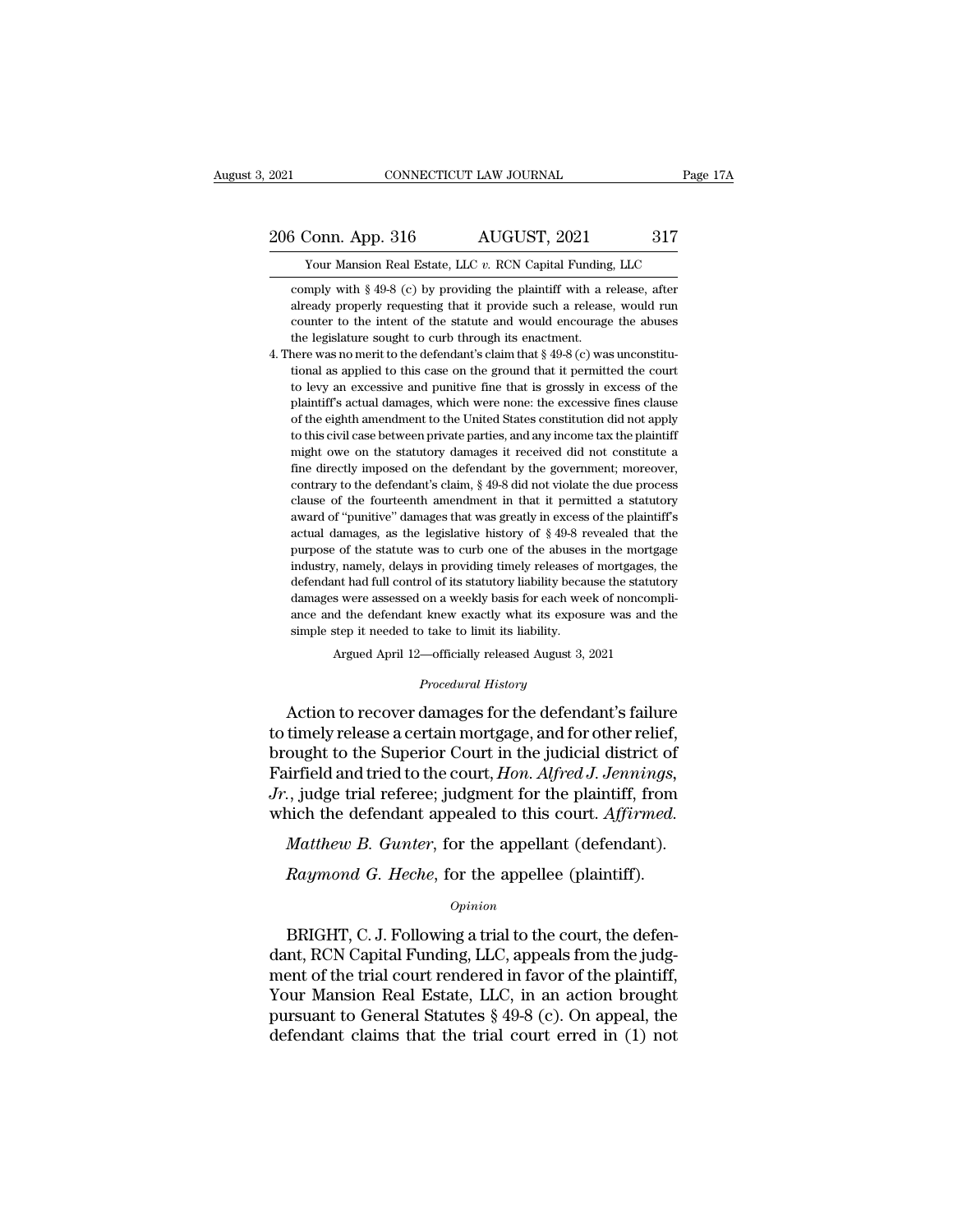# EXECUTE CONNECTICUT LAW JOURNAL August 3, 2021<br>318 AUGUST, 2021 206 Conn. App. 316<br>318 Nour Mansion Real Estate, LLC v. RCN Capital Funding, LLC CONNECTICUT LAW JOURNAL August 3, 2021<br>
318 AUGUST, 2021 206 Conn. App. 316<br>
Your Mansion Real Estate, LLC *v.* RCN Capital Funding, LLC<br>
dismissing the plaintiff's complaint on the ground that

CONNECTICUT LAW JOURNAL August 3, 202<br>
318 AUGUST, 2021 206 Conn. App. 316<br>
Your Mansion Real Estate, LLC v. RCN Capital Funding, LLC<br>
dismissing the plaintiff's complaint on the ground that<br>
the plaintiff did not have sta AUGUST, 2021 206 Conn. App. 316<br>
Your Mansion Real Estate, LLC v. RCN Capital Funding, LLC<br>
dismissing the plaintiff's complaint on the ground that<br>
the plaintiff did not have standing because it admitted<br>
that it had incu 318  $\overline{AUGUST}$ , 2021  $\overline{a}$  206 Conn. App. 316<br>
Your Mansion Real Estate, LLC v. RCN Capital Funding, LLC<br>
dismissing the plaintiff's complaint on the ground that<br>
the plaintiff did not have standing because it admitted was not aggrieved, (2) not permitting the defendant to the plaintiff did not have standing because it admitted<br>that it had incurred no actual damages and, therefore,<br>was not aggrieved,  $(2)$  not permitting the defendant to<br>introduce testimony concerning whether it was com-<br>mo Four Mansion Real Estate, LLC v. RCN Capital Funding, LLC<br>dismissing the plaintiff's complaint on the ground that<br>the plaintiff did not have standing because it admitted<br>that it had incurred no actual damages and, therefo dismissing the plaintiff's complaint on the ground that<br>the plaintiff did not have standing because it admitted<br>that it had incurred no actual damages and, therefore,<br>was not aggrieved, (2) not permitting the defendant to<br> the plaintiff did not have standing because it admitted<br>that it had incurred no actual damages and, therefore,<br>was not aggrieved, (2) not permitting the defendant to<br>introduce testimony concerning whether it was com-<br>mon p that it had incurred no actual damages and, therefore,<br>was not aggrieved, (2) not permitting the defendant to<br>introduce testimony concerning whether it was com-<br>mon practice for borrowers to contact the defendant<br>if they was not aggrieved, (2) not permitting the defendant to<br>introduce testimony concerning whether it was com-<br>mon practice for borrowers to contact the defendant<br>if they had not received a  $\S$  49-8 (c) release, (3) rejecting<br> introduce testimony concerning whether it was common practice for borrowers to contact the defendant<br>if they had not received a  $\S$  49-8 (c) release, (3) rejecting<br>the defendant's first special defense in which it alleged mon practice for borrowers to contact the defendant<br>if they had not received a  $\S$  49-8 (c) release, (3) rejecting<br>the defendant's first special defense in which it alleged<br>that the plaintiff had failed to mitigate its da if they had not received a § 49-8 (c) release, (3) rejecting<br>the defendant's first special defense in which it alleged<br>that the plaintiff had failed to mitigate its damages, and<br>(4) rejecting the defendant's second and th the defendant's first special defense in which it alleged<br>that the plaintiff had failed to mitigate its damages, and<br>(4) rejecting the defendant's second and third special<br>defenses in which it claimed that  $\S 49-8$  (c) wa that the plaintiff had failed to mitigat<br>(4) rejecting the defendant's second<br>defenses in which it claimed that § 4!<br>stitutional because it allows for pun<br>excessive fines in violation of the eigl<br>amendments to the United S The following factorian is second and all a special fenses in which it claimed that  $\S 49-8$  (c) was uncontutional because it allows for punitive damages and cessive fines in violation of the eighth and fourteenth nendmen stitutional because it allows for punitive damages and<br>excessive fines in violation of the eighth and fourteenth<br>amendments to the United States constitution. We affirm<br>the judgment of the trial court.<br>The following facts

Batalonia because it allows for pairative damages and<br>excessive fines in violation of the eighth and fourteenth<br>amendments to the United States constitution. We affirm<br>the judgment of the trial court.<br>The following facts, amendments to the United States constitution. We affirm<br>the judgment of the trial court.<br>The following facts, which were found by the trial<br>court and which are uncontested on appeal, and proce-<br>dural history inform our rev the judgment of the trial court.<br>
The following facts, which were found by the trial<br>
court and which are uncontested on appeal, and proce-<br>
dural history inform our review. "Prior to November 4,<br>
2015, the plaintiff . . The following facts, which were found by the trial<br>court and which are uncontested on appeal, and proce-<br>dural history inform our review. "Prior to November 4,<br>2015, the plaintiff . . . was and had been, since March<br>14, 2 The following facts, which were found by the trial<br>court and which are uncontested on appeal, and proce-<br>dural history inform our review. "Prior to November 4,<br>2015, the plaintiff  $\ldots$  was and had been, since March<br>14, 2 court and which are uncontested on appeal, and proce-<br>dural history inform our review. "Prior to November 4,<br>2015, the plaintiff . . . was and had been, since March<br>14, 2014, the owner of the premises known as 90 Reut<br>Dri dural history inform our review. "Prior to November 4, 2015, the plaintiff . . . was and had been, since March 14, 2014, the owner of the premises known as 90 Reut Drive, Stratford, Connecticut 06614 ('premises'). The pre 2015, the plaintiff . . . was and had been, since March 14, 2014, the owner of the premises known as 90 Reut Drive, Stratford, Connecticut 06614 ('premises'). The premises were encumbered by (1) a mortgage deed from the p 14, 2014, the owner of the premises known as 90 Reut<br>Drive, Stratford, Connecticut 06614 ('premises'). The<br>premises were encumbered by (1) a mortgage deed<br>from the plaintiff to [the defendant] on March 14, 2014,<br>in the or Drive, Stratford, Connecticut 06614 ('premises'). The<br>premises were encumbered by (1) a mortgage deed<br>from the plaintiff to [the defendant] on March 14, 2014,<br>in the original amount of \$112,000 recorded in the Strat-<br>ford premises were encumbered by (1) a mortgage deed<br>from the plaintiff to [the defendant] on March 14, 2014,<br>in the original amount of \$112,000 recorded in the Strat-<br>ford land records . . . and (2) . . . a collateral assignfrom the plaintiff to [the defendant] on March 14, 2014,<br>in the original amount of \$112,000 recorded in the Strat-<br>ford land records  $\dots$  and (2)  $\dots$  a collateral assign-<br>ment of leases and rentals from the plaintiff to in the original amount of \$112,000 recorded in the Strat-<br>ford land records . . . and  $(2)$  . . . a collateral assign-<br>ment of leases and rentals from the plaintiff to the<br>defendant dated March 14, 2014, recorded in the S ford land records . . . and  $(2)$  . . . a collateral assignment of leases and rentals from the plaintiff to the defendant dated March 14, 2014, recorded in the Stratford land records . . . . On November 4, 2015, the plain ment of leases and rentals from the plaintiff to the<br>defendant dated March 14, 2014, recorded in the Strat-<br>ford land records . . . . On November 4, 2015, the<br>plaintiff sold and conveyed title to the premises to a<br>new own defendant dated March 14, 2014, recorded in the Strat-<br>ford land records . . . . On November 4, 2015, the<br>plaintiff sold and conveyed title to the premises to a<br>new owner. On or about October 20, 2015, prior to [the]<br>sale ford land records . . . . On November 4, 2015, the<br>plaintiff sold and conveyed title to the premises to a<br>new owner. On or about October 20, 2015, prior to [the]<br>sale of the premises, the Law Offices of Raymond G.<br>Heche, plaintiff sold and conveyed title to the premises to a<br>new owner. On or about October 20, 2015, prior to [the]<br>sale of the premises, the Law Offices of Raymond G.<br>Heche, as counsel representing the plaintiff as seller,<br>req new owner. On or about October 20, 2015, prior to [the]<br>sale of the premises, the Law Offices of Raymond G.<br>Heche, as counsel representing the plaintiff as seller,<br>requested a payoff number of the mortgage from the<br>defenda sale of the premises, the Law Offices of Raymond G.<br>Heche, as counsel representing the plaintiff as seller,<br>requested a payoff number of the mortgage from the<br>defendant. On October 20, 2015, the defendant sent to<br> $\dots$  Hec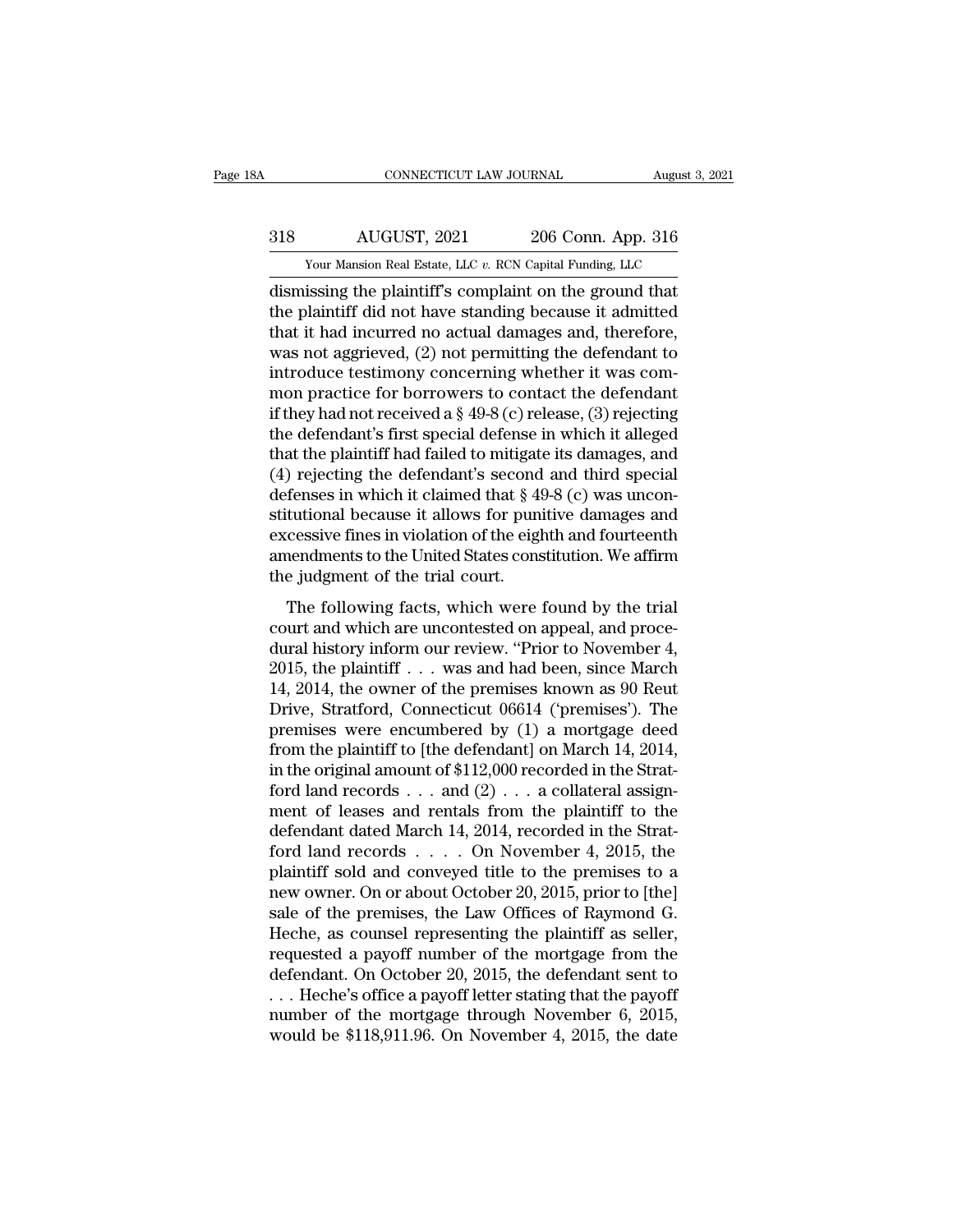2021 CONNECTICUT LAW JOURNAL Page 19A<br>206 Conn. App. 316 AUGUST, 2021 319<br>206 Vour Mansion Real Estate, LLC v. RCN Capital Funding, LLC

The 2021 CONNECTICUT LAW JOURNAL Page 19A<br>
206 Conn. App. 316 AUGUST, 2021 319<br>
Your Mansion Real Estate, LLC *v.* RCN Capital Funding, LLC<br>
of the closing of the sale of the premises . . . Heche, CONNECTICUT LAW JOURNAL Page 1<br>
206 Conn. App. 316 AUGUST, 2021 319<br>
Your Mansion Real Estate, LLC v. RCN Capital Funding, LLC<br>
of the closing of the sale of the premises . . . . Heche,<br>
as counsel for the plaintiff as sel 206 Conn. App. 316 AUGUST, 2021 319<br>
Your Mansion Real Estate, LLC v. RCN Capital Funding, LLC<br>
of the closing of the sale of the premises . . . Heche,<br>
as counsel for the plaintiff as seller of the premises,<br>
remitted by 206 Conn. App. 316 AUGUST, 2021 319<br>
Your Mansion Real Estate, LLC v. RCN Capital Funding, LLC<br>
of the closing of the sale of the premises . . . Heche,<br>
as counsel for the plaintiff as seller of the premises,<br>
remitted by 206 Conn. App. 316 AUGUST, 2021 319<br>
Your Mansion Real Estate, LLC v. RCN Capital Funding, LLC<br>
of the closing of the sale of the premises . . . Heche,<br>
as counsel for the plaintiff as seller of the premises,<br>
remitted by Your Mansion Real Estate, LLC v. RCN Capital Funding, LLC<br>
of the closing of the sale of the premises . . . . Heche,<br>
as counsel for the plaintiff as seller of the premises,<br>
remitted by overnight mail to the defendant at Four Mansion Real Estate, LLC  $v$ . RCN Capital Funding, LLC<br>
of the closing of the sale of the premises . . . . Heche,<br>
as counsel for the plaintiff as seller of the premises,<br>
remitted by overnight mail to the defendant of the closing of the sale of the premises . . . . Heche,<br>as counsel for the plaintiff as seller of the premises,<br>remitted by overnight mail to the defendant at its office<br>at 75 Gerber Road East, South Windsor, Connecticut as counsel for the plaintiff as seller of the premises,<br>remitted by overnight mail to the defendant at its office<br>at 75 Gerber Road East, South Windsor, Connecticut<br> $06074$ , a bank check . . . payable to the defendant in<br> remitted by overnight mail to the defendant at its office<br>at 75 Gerber Road East, South Windsor, Connecticut<br>06074, a bank check . . . payable to the defendant in<br>the payoff amount of \$118,911.96 together with a copy<br>of th at 75 Gerber Road East, South Windsor, Connecticut<br>06074, a bank check . . . payable to the defendant in<br>the payoff amount of \$118,911.96 together with a copy<br>of the October 20, 2015 payoff letter. [The] November<br>4, 2015 l 06074, a bank check . . . payable to the defendant in<br>the payoff amount of \$118,911.96 together with a copy<br>of the October 20, 2015 payoff letter. [The] November<br>4, 2015 letter to the defendant also requested that the<br>def the payoff amount of<br>of the October 20, 20<br>4, 2015 letter to the of<br>defendant 'upon rece<br>Heche's office in prop<br>and a release of the of<br>turther advised:<br>"Kindly be advise % of the October 20, 2015 payoff letter. [The] November 4, 2015 letter to the defendant also requested that the defendant 'upon receipt of said payoff provide to . . . Heche's office in proper form a release of the mortga 4, 2019 letter to the defendant also requested that the<br>defendant 'upon receipt of said payoff provide to  $\dots$ <br>Heche's office in proper form a release of the mortgage<br>and a release of the collateral assignment.' [The] let

defendant upon recept of said payon provide to . . .<br>Heche's office in proper form a release of the mortgage<br>and a release of the collateral assignment.' [The] letter<br>further advised:<br>" "Kindly be advised that [§] 49-8 (c) Freche's office in proper form a refease of the inortyage<br>and a release of the collateral assignment.' [The] letter<br>further advised:<br>"'Kindly be advised that [§] 49-8 (c) of the . . . Gen-<br>eral Statutes states that a mort and a release of the conateral assignment. [The] letter<br>further advised:<br>"'Kindly be advised that [§] 49-8 (c) of the . . . Gen-<br>eral Statutes states that a mortgagee who fails to deliver<br>and release within [sixty] days f and the advised.<br>
" 'Kindly be advised that [§] 49-8 (c) of the . . . General Statutes states that a mortgagee who fails to deliver<br>
and release within [sixty] days from the request for the<br>
same, "shall be liable . . . a greater.''' a statutes states that a mortgagee who rans to denver<br>
d release within [sixty] days from the request for the<br>
me, "shall be liable . . . at the rate of \$200 for each<br>
eek after the expiration of such [sixty] days or in<br>
a and release within [sixty] days from the request for the same, "shall be liable . . . at the rate of \$200 for each week after the expiration of such [sixty] days or in an amount equal to the loss sustained, whichever is g

same, shall be hable . . . at the rate of  $\ast$ 200 for each<br>week after the expiration of such [sixty] days or in<br>an amount equal to the loss sustained, whichever is<br>greater."<br>"On March 26, 2018, when the requested releases Week after the expiration of such [sixty] days of in<br>an amount equal to the loss sustained, whichever is<br>greater."<br>"On March 26, 2018, when the requested releases had<br>not been provided . . . Heche sent a certified mail let an amount equal to the loss sustained, whichever is<br>greater."<br>"On March 26, 2018, when the requested releases had<br>not been provided . . . Heche sent a certified mail let-<br>ter to the defendant . . . with another copy of hi "On March 26, 2018, when the requested releases had<br>not been provided . . . Heche sent a certified mail let-<br>ter to the defendant . . . with another copy of his<br>November 4, 2015 letter and the payoff check, advising<br>the d "On March 26, 2018, when the requested releases had<br>not been provided . . . Heche sent a certified mail let-<br>ter to the defendant . . . with another copy of his<br>November 4, 2015 letter and the payoff check, advising<br>the d not been provided . . . Heche sent a certified mail let-<br>ter to the defendant . . . with another copy of his<br>November 4, 2015 letter and the payoff check, advising<br>the defendant that the requested releases had still not<br>b ter to the defendant . . . with another copy of his<br>November 4, 2015 letter and the payoff check, advising<br>the defendant that the requested releases had still not<br>been provided, and reminding the defendant again of<br>the [si November 4, 2015 letter and the payoff check, advising<br>the defendant that the requested releases had still not<br>been provided, and reminding the defendant again of<br>the [sixty] day deadline of  $\ldots$  \$49-8 (c) which 'had<br>lon the defendant that the requested releases had still not<br>been provided, and reminding the defendant again of<br>the [sixty] day deadline of  $\ldots$  § 49-8 (c) which 'had<br>long expired.' The March 26, 2018 letter, sent more than<br> been provided, and reminding the defendant again of<br>the [sixty] day deadline of . . . § 49-8 (c) which 'had<br>long expired.' The March 26, 2018 letter, sent more than<br>two years after the expiration of the original [sixty] d the [sixty] day deadline of . . . § 49-8 (c) which 'had<br>long expired.' The March 26, 2018 letter, sent more than<br>two years after the expiration of the original [sixty] day<br>deadline from November 4, 2015, gave the [d]efend long expired.' The March 26, 2018 letter, sent more than<br>two years after the expiration of the original [sixty] day<br>deadline from November 4, 2015, gave the [d]efendant<br>ten days to provide the requested releases together<br> two years after the expiration of the original [sixty] day<br>deadline from November 4, 2015, gave the [d]efendant<br>ten days to provide the requested releases together<br>with statutory damages of \$5000 plus attorney's fees of<br>\$ deadline from November 4, 2015, gave the [d]efendant<br>ten days to provide the requested releases together<br>with statutory damages of \$5000 plus attorney's fees of<br>\$850 to avoid suit under [§] 49-8 (c). When the requested<br>rel ten days to provide the requested releases together<br>with statutory damages of \$5000 plus attorney's fees of<br>\$850 to avoid suit under [§] 49-8 (c). When the requested<br>releases had still not been received, the plaintiff,<br>th with statutory dama;<br>\$850 to avoid suit une<br>releases had still r<br>through . . . Heche<br>plaint dated April 2<br>damages under [§] 4<br>attorney's fees. . . .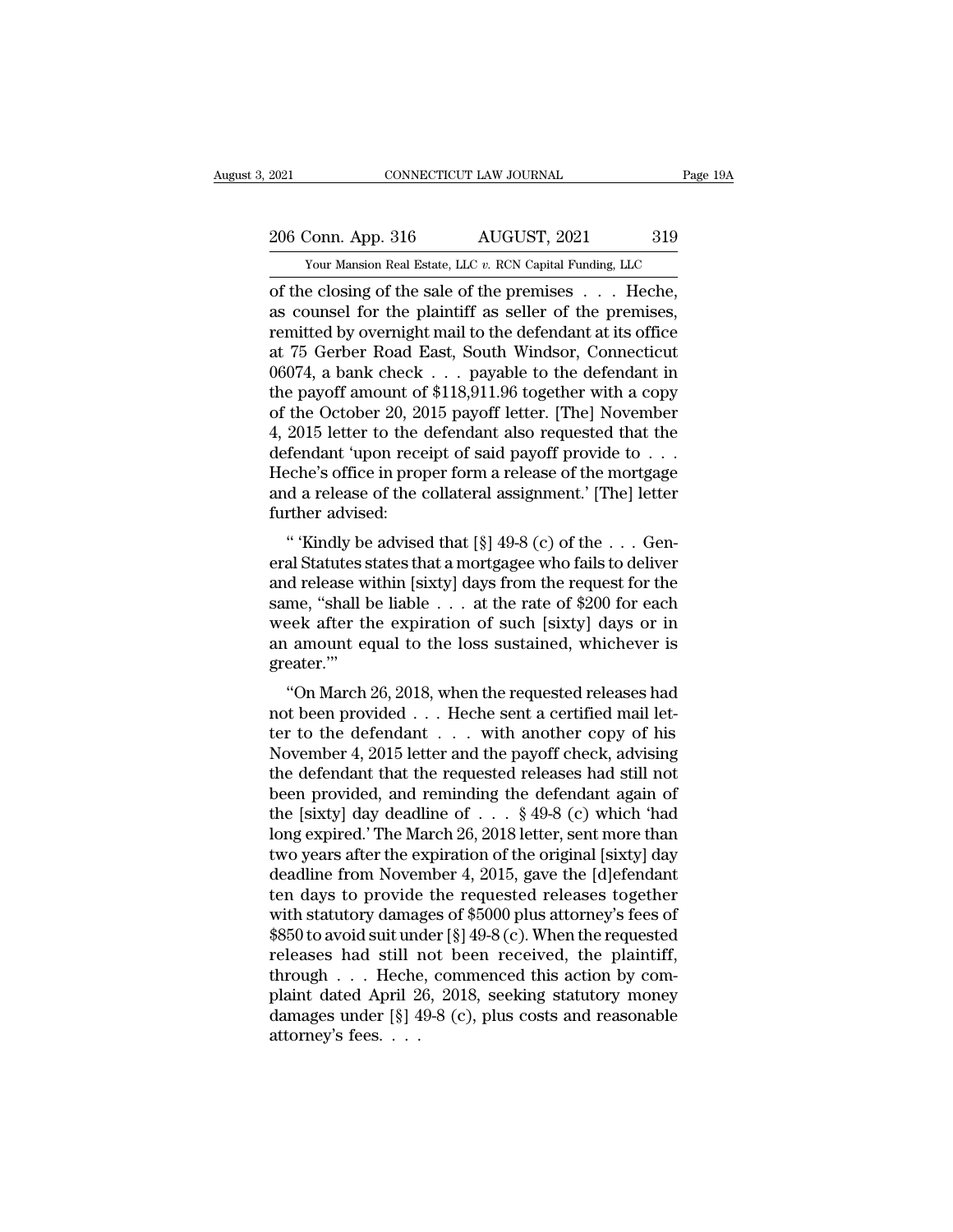# EXECUTE CONNECTICUT LAW JOURNAL August 3, 2021<br>320 AUGUST, 2021 206 Conn. App. 316<br>320 AUGUST, 2021 206 Conn. App. 316 EXECUTE CONNECTICUT LAW JOURNAL August 3, 2021<br>AUGUST, 2021 206 Conn. App. 316<br>Your Mansion Real Estate, LLC *v.* RCN Capital Funding, LLC

CONNECTICUT LAW JOURNAL August 3, 20<br>
O AUGUST, 2021 206 Conn. App. 316<br>
Your Mansion Real Estate, LLC v. RCN Capital Funding, LLC<br>
"The defendant filed its amended answer and special<br>
fenses on July 28, 2019, admitting in defenses on July 28, 2019, admitting in the answer that<br>defenses on July 28, 2019, admitting in the answer that<br>it had received the full payoff of \$118,911.26 with . . .<br>Heche's transmittel letter of Newember 4, 2015, and 320 AUGUST, 2021 206 Conn. App. 316<br>
Your Mansion Real Estate, LLC v. RCN Capital Funding, LLC<br>
"The defendant filed its amended answer and special<br>
defenses on July 28, 2019, admitting in the answer that<br>
it had received  $\frac{320}{\text{Your Mason Real Estate, LLC } v. \text{ RCN Capital Funding, LLC}}$ <br>
"The defendant filed its amended answer and special<br>
defenses on July 28, 2019, admitting in the answer that<br>
it had received the full payoff of \$118,911.26 with . . .<br>
Heche's transmitt Frame of Tailors (Frame of Tailors )<br>
The defendant filed its amended answer and special<br>
defenses on July 28, 2019, admitting in the answer that<br>
it had received the full payoff of \$118,911.26 with  $\dots$ <br>
Heche's transmit Tour mansion real estate, LLC v. RCN Capital Funding, LLC<br>
"The defendant filed its amended answer and special<br>
defenses on July 28, 2019, admitting in the answer that<br>
it had received the full payoff of \$118,911.26 with "The defendant filed its amended answer and special<br>defenses on July 28, 2019, admitting in the answer that<br>it had received the full payoff of \$118,911.26 with  $\dots$ <br>Heche's transmittal letter of November 4, 2015, and that defenses on July 28, 2019, admitting in the answer that<br>it had received the full payoff of \$118,911.26 with . . .<br>Heche's transmittal letter of November 4, 2015, and that<br>it had failed to provide a proper release of mortg it had received the full payoff of \$118,911.26 with . . .<br>Heche's transmittal letter of November 4, 2015, and that<br>it had failed to provide a proper release of mortgage at<br>the time this action was commenced, and leaving t Heche's transmittal letter of November 4, 2015, and that<br>it had failed to provide a proper release of mortgage at<br>the time this action was commenced, and leaving the<br>plaintiff to its proof of the allegation that the plain it had failed to provide a proper release of mortgage at<br>the time this action was commenced, and leaving the<br>plaintiff to its proof of the allegation that the plaintiff<br>had sold the premises on November 4, 2015, and that<br> the time this action was commenced, and leaving the<br>plaintiff to its proof of the allegation that the plaintiff<br>had sold the premises on November 4, 2015, and that<br>the plaintiff was an aggrieved party entitled to damages<br> plaintiff to its proof of the allegation that the plaintiff<br>had sold the premises on November 4, 2015, and that<br>the plaintiff was an aggrieved party entitled to damages<br>under [§] 49-8 (c).... The plaintiff filed [a] reply had sold the premises<br>the plaintiff was an agg<br>under [§] 49-8 (c)....<br>denying the allegation<br>pleadings were closed<br>case was assigned for :<br>ber 11, 2019....<br>"The parties at trial p of the parties at trial presented at the parties and the parties are values at the parties were closed on November 14, 2018, and the see was assigned for a nonjury trial  $\ldots$  on Septem-<br>r 11, 2019.  $\ldots$ <br>"The parties at denying the allegations of all special defenses. The<br>pleadings were closed on November 14, 2018, and the<br>case was assigned for a nonjury trial  $\ldots$  on Septem-<br>ber 11, 2019.  $\ldots$ <br>"The parties at trial presented a correct

pleadings were closed on November 14, 2018, and the case was assigned for a nonjury trial  $\ldots$  on September 11, 2019.  $\ldots$ <br>"The parties at trial presented a corrected stipulation of fact dated September 12, 2019, by whi case was assigned for a nonjury trial .<br>
ber 11, 2019.  $\dots$ <br>
"The parties at trial presented a corre<br>
of fact dated September 12, 2019, by wh<br>
that the court could find the following fa<br>
without presentation of evidence:<br> The parties at trial presented a corrected stipulation<br>
"The parties at trial presented a corrected stipulation<br>
fact dated September 12, 2019, by which they agreed<br>
at the court could find the following facts established "The parties at tria"<br>of fact dated Septem!<br>that the court could f<br>without presentation<br>"1. On November<br>premises  $\ldots$ ."<br>"2. As of April 26, fact dated September 12, 2019, by which they agreed<br>at the court could find the following facts established<br>thout presentation of evidence:<br>" '1. On November 4, 2015, the plaintiff . . . sold the<br>emises . . . .'<br>" '2. As

that the court could find the following facts established<br>without presentation of evidence:<br>"'1. On November 4, 2015, the plaintiff . . . sold the<br>premises . . . .'<br>"'2. As of April 26, 2018, the defendant . . . had not<br>f without presentation<br>
" '1. On November<br>
premises . . . .'<br>
" '2. As of April 26<br>
furnished or recorde<br>
[the premises].'<br>
" '3. On June 8, 201 " '1. On November 4, 2015, the plaintiff  $\ldots$  sold the<br>emises  $\ldots$ .'<br>" '2. As of April 26, 2018, the defendant  $\ldots$  had not<br>rnished or recorded a release of mortgage related to<br>ne premises].'<br>" 3. On June 8, 2018, the premises  $\ldots$  .<br>
" '2. As of April 26, 2018, the defendant  $\ldots$  had not<br>
furnished or recorded a release of mortgage related to<br>
[the premises].'<br>
" '3. On June 8, 2018, the defendant recorded a release<br>
of mortgage to " '2. As of April 26, 2018, the defendant . . . had not furnished or recorded a release of mortgage related to [the premises].'<br>" 3. On June 8, 2018, the defendant recorded a release of mortgage to [the premises] as well

rnished or recorded a release of mortgage related to<br>
ie premises].'<br>
" '3. On June 8, 2018, the defendant recorded a release<br>
mortgage to [the premises] as well as a termination<br>
collateral assignment of leases and rents [the premises].'<br>
"3. On June 8, 2018, the defendant recorded a release<br>
of mortgage to [the premises] as well as a termination<br>
of collateral assignment of leases and rents . . . . .<br>
"4. The plaintiff has not suffered a " 3. On June 8, 2018, the defendant recorded a<br>of mortgage to [the premises] as well as a terr<br>of collateral assignment of leases and rents.<br>"<br>"4. The plaintiff has not suffered any demo<br>loss with respect to [the] [d]efend

mortgage to [the premises] as well as a termination<br>
collateral assignment of leases and rents  $\dots$ .'<br>
"4. The plaintiff has not suffered any demonstrable<br>
ss with respect to [the] [d]efendant's delay in furnish-<br>
g or re

of collateral assignment of leases and rents . . . . "<br>
" '4. The plaintiff has not suffered any demonstrable<br>
loss with respect to [the] [d]efendant's delay in furnish-<br>
ing or recording the release of mortgage.'<br>
" '5. T " 4. The plaintiff has not suffered any demonstrable<br>loss with respect to [the] [d]efendant's delay in furnish-<br>ing or recording the release of mortgage.'<br>"5. The plaintiff, prior to sending its demand dated<br>March 26, 2018 contact the defendant of the defendant's delay in furnishing or recording the release of mortgage.'<br>"5. The plaintiff, prior to sending its demand dated<br>March 26, 2018, but after it had sent the payoff funds,<br>had not, whet tion.'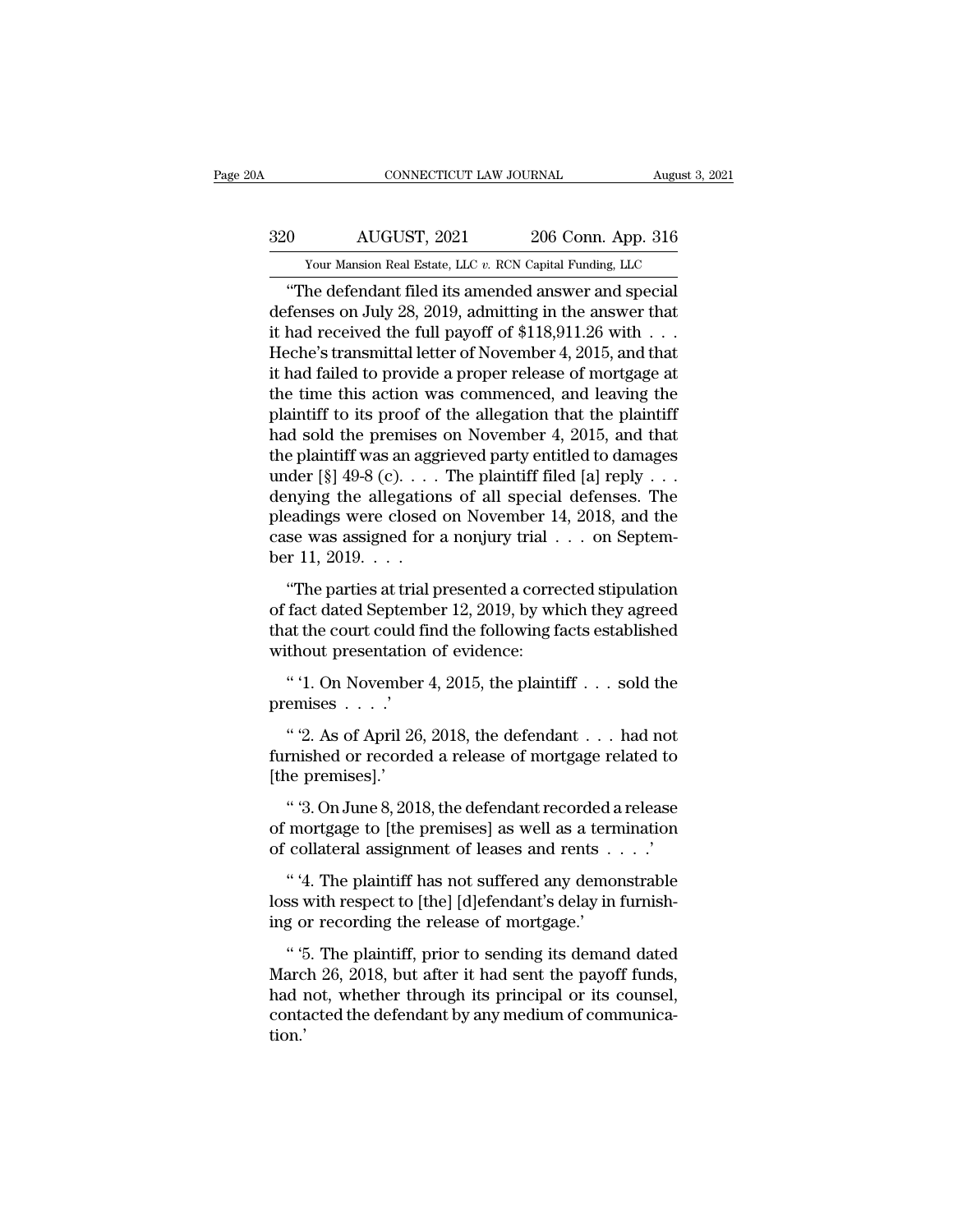# 2021 CONNECTICUT LAW JOURNAL Page 21A<br>206 Conn. App. 316 AUGUST, 2021 321<br>Your Mansion Real Estate, LLC v. RCN Capital Funding, LLC External Estate, LLC *v.* RCN Capital Funding, LLC Your Mansion Real Estate, LLC *v.* RCN Capital Funding, LLC

CONNECTICUT LAW JOURNAL Page 21A<br>
8 Conn. App. 316 AUGUST, 2021 321<br>
Your Mansion Real Estate, LLC v. RCN Capital Funding, LLC<br>
16 An affidavit, through counsel, has not been filed<br>
16 Land records of Stratford . . . pursu 206 Conn. App. 316 AUGUST, 2021 321<br>
Your Mansion Real Estate, LLC v. RCN Capital Funding, LLC<br>
"6. An affidavit, through counsel, has not been filed<br>
on the land records of Stratford . . . pursuant to . . .<br>
§ 49-8a, in o § 49-8a, in order to release the mortgage on [the premises].' Your Mansion Real Estate, LLC  $v$ . RCN Capital Funding, LLC<br>
"'6. An affidavit, through counsel, has not been filed<br>
the land records of Stratford . . . pursuant to . . .<br>
19-8a, in order to release the mortgage on [the p Finds the facts recited therein to be proven."<br>
Set also the facts of stratford  $\ldots$  pursuant to  $\S$  49-8a, in order to release the mortgage on [the p<br>
ises].'<br>
"[On the basis of] the corrected stipulation, the c<br>
finds It the land records of Stratford . . . pursuant to . . .<br>19-8a, in order to release the mortgage on [the prem-<br>s].'<br>"[On the basis of] the corrected stipulation, the court<br>ds the facts recited therein to be proven."<br>On the

§ 49-8a, in order to release the mortgage on [the premises].'<br>"[On the basis of] the corrected stipulation, the court<br>finds the facts recited therein to be proven."<br>On the basis of these facts, the court, in a thorough<br>mem ises].'<br>
"[On the basis of] the corrected stipulation, the court<br>
finds the facts recited therein to be proven."<br>
On the basis of these facts, the court, in a thorough<br>
memorandum of decision, concluded, inter alia, that t "[On the basis of] the corrected stipulation, the court<br>finds the facts recited therein to be proven."<br>On the basis of these facts, the court, in a thorough<br>memorandum of decision, concluded, inter alia, that the<br>plaintif finds the facts recited therein to be proven."<br>
On the basis of these facts, the court, in a thorough<br>
memorandum of decision, concluded, inter alia, that the<br>
plaintiff was statutorily aggrieved, that the defendant's<br>
am Thus the racts reched therent to be proven.<br>
On the basis of these facts, the court, in a thorough<br>
memorandum of decision, concluded, inter alia, that the<br>
plaintiff was statutorily aggrieved, that the defendant's<br>
amend On the basis of these facts, the court, in a thorough<br>memorandum of decision, concluded, inter alia, that the<br>plaintiff was statutorily aggrieved, that the defendant's<br>amended special defenses had no merit, and that "the<br> memorandum of decision, concluded, inter alia, that the plaintiff was statutorily aggrieved, that the defendant's amended special defenses had no merit, and that "the damages requested by the plaintiff in the amount of \$50 plaintiff was statutorily aggrieved, that the defendant's<br>amended special defenses had no merit, and that "the<br>damages requested by the plaintiff in the amount of<br>\$5000, [were] authorized by [§] 49-8 (c) in that more<br>than amended special defenses had no merit, and that "the<br>damages requested by the plaintiff in the amount of<br>\$5000, [were] authorized by [§] 49-8 (c) in that more<br>than twenty-five weeks from the January 4, 2016 sixty<br>day deadl damages requested by the plaintiff in the amount of  $$5000$ , [were] authorized by [§] 49-8 (c) in that more than twenty-five weeks from the January 4, 2016 sixty day deadline flowing from the November 4, 2015 letter reque \$5000, [were] authorized by [§] 49-8 (c) in that more<br>than twenty-five weeks from the January 4, 2016 sixty<br>day deadline flowing from the November 4, 2015 letter<br>requesting a release of mortgage had passed without a<br>releas than twenty-five weeks from the January 4, 2016 sixty<br>day deadline flowing from the November 4, 2015 letter<br>requesting a release of mortgage had passed without a<br>release being provided. The statutory weekly damages<br>of \$200 day deadline flowing from the November 4, 2015 letter<br>requesting a release of mortgage had passed without a<br>release being provided. The statutory weekly damages<br>of \$200 per week therefore reached the maximum statu-<br>tory da requesting a release of mortgage had pass<br>release being provided. The statutory wee<br>of \$200 per week therefore reached the ma<br>tory damages of \$5000." Accordingly, the c<br>judgment in favor of the plaintiff in the ame<br>plus co ry damages of \$5000." Accordingly, the court rendered<br>dgment in favor of the plaintiff in the amount of \$5000,<br>us costs and reasonable attorney's fees, as set forth<br>the statute. This appeal followed.<br>I<br>The defendant first

I and the set of  $\mathbf I$ 

judgment in favor of the plaintiff in the amount of \$5000,<br>plus costs and reasonable attorney's fees, as set forth<br>in the statute. This appeal followed.<br>I<br>The defendant first claims that the trial court erred<br>in not dismis plus costs and reasonable attorney's fees, as set forth<br>in the statute. This appeal followed.<br>I<br>The defendant first claims that the trial court erred<br>in not dismissing the plaintiff's complaint on the ground<br>that the plain in the statute. This appeal followed.<br>
I<br>
The defendant first claims that the trial court erred<br>
in not dismissing the plaintiff's complaint on the ground<br>
that the plaintiff did not have standing, as was demon-<br>
strated I<br>
I<br>
The defendant first claims that the trial court erred<br>
in not dismissing the plaintiff's complaint on the ground<br>
that the plaintiff did not have standing, as was demon-<br>
strated through its concession that it had in The defendant first claims that the trial court erred<br>in not dismissing the plaintiff's complaint on the ground<br>that the plaintiff did not have standing, as was demon-<br>strated through its concession that it had incurred no The defendant first claims that the trial court erred<br>in not dismissing the plaintiff's complaint on the ground<br>that the plaintiff did not have standing, as was demon-<br>strated through its concession that it had incurred no in not dismissing the plaintiff's complaint on the ground<br>that the plaintiff did not have standing, as was demon-<br>strated through its concession that it had incurred no<br>actual damages; therefore, it was not aggrieved. The that the plaintiff did not have standing, as was demonstrated through its concession that it had incurred no actual damages; therefore, it was not aggrieved. The defendant argues that "§ 49-8 (c) requires the party bringin strated through its concession that it had incurred no<br>actual damages; therefore, it was not aggrieved. The<br>defendant argues that "§ 49-8 (c) requires the party<br>bringing an action pursuant to it to be aggrieved. Only<br>an ag plaintiff. an aggrieved party, therefore, has standing to bring the claim." The plaintiff argues, inter alia, that it, without question, was statutorily aggrieved.<sup>1</sup> We agree with the plaintiff.<br> $\frac{1}{1}$  The plaintiff further argu claim." The plaintiff argues, inter alia, that it, without question, was statutorily aggrieved.<sup>1</sup> We agree with the plaintiff.<br> $\frac{1}{1}$ The plaintiff further argues that the record establishes that it also was classicall

question, was statutorily aggrieved.<sup>1</sup> We ageriantiff.<br>
The plaintiff further argues that the record establishes<br>
classically aggrieved. Because we conclude that the plaintif<br>
aggrieved, we need not consider this addition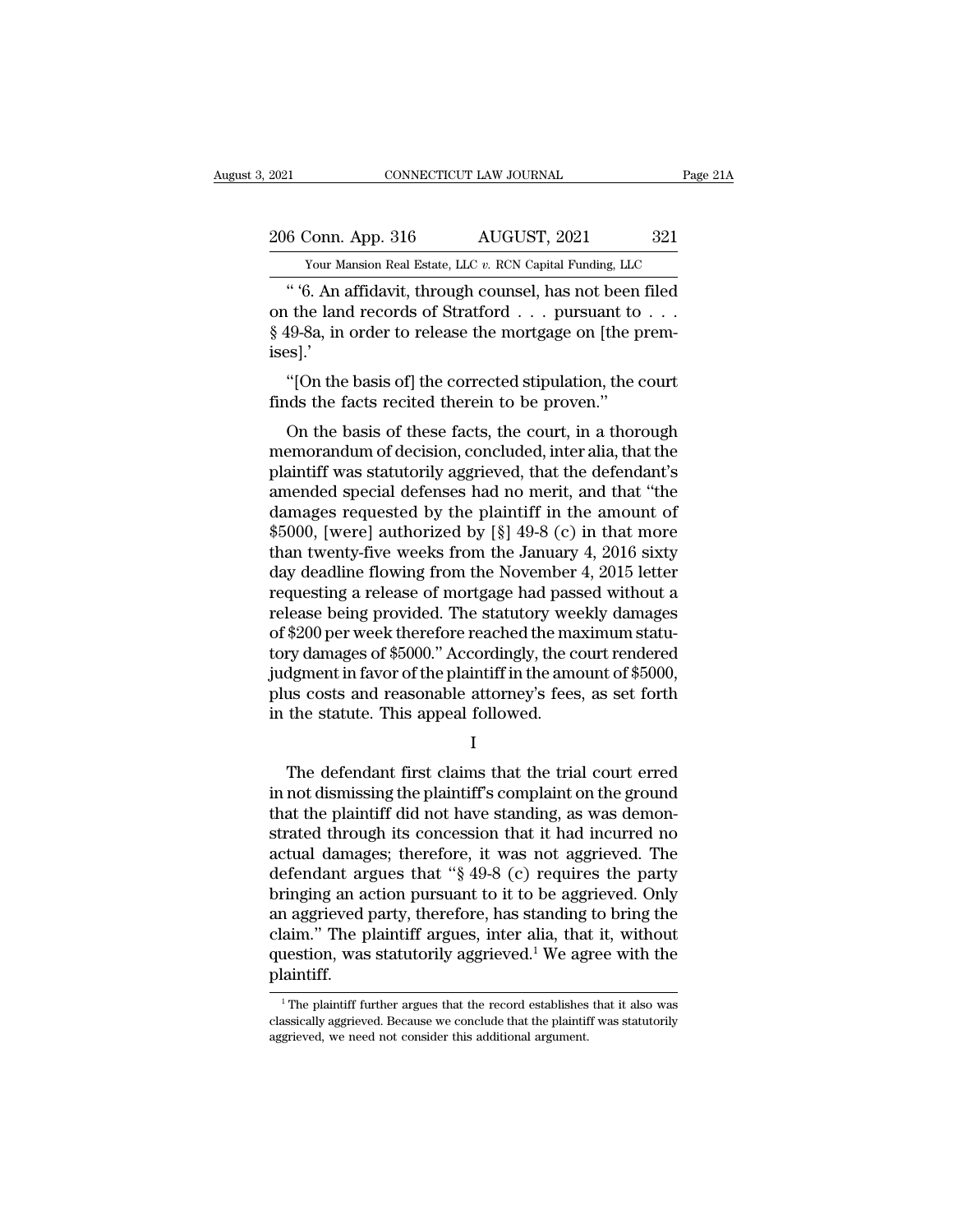# EXECUTE CONNECTICUT LAW JOURNAL August 3, 2021<br>322 AUGUST, 2021 206 Conn. App. 316<br>320 Your Mansion Real Estate, LLC v. RCN Capital Funding, LLC EXECUTE CONNECTICUT LAW JOURNAL August 3, 2021<br>AUGUST, 2021 206 Conn. App. 316<br>Your Mansion Real Estate, LLC *v.* RCN Capital Funding, LLC

CONNECTICUT LAW JOURNAL August 3, 2021<br>
206 Conn. App. 316<br>
Your Mansion Real Estate, LLC v. RCN Capital Funding, LLC<br>
"If a party is found to lack standing, the court is<br>
thout subject matter jurisdiction to determine the  $\frac{322}{\text{Your Mason Real State, LLC } v. \text{ RCN Capital Funding, LLC}}$ <br>
"If a party is found to lack standing, the court is<br>
without subject matter jurisdiction to determine the<br>
cause.... A determination regarding a trial court's<br>
subject matter jurisdiction 322 AUGUST, 2021 206 Conn. App. 316<br>
Your Mansion Real Estate, LLC v. RCN Capital Funding, LLC<br>
"If a party is found to lack standing, the court is<br>
without subject matter jurisdiction to determine the<br>
cause.... A determ  $\frac{322}{100}$  AUGUST, 2021 206 Conn. App. 316<br>
Your Mansion Real Estate, LLC v. RCN Capital Funding, LLC<br>
"If a party is found to lack standing, the court is<br>
without subject matter jurisdiction to determine the<br>
cause... Your Mansion Real Estate, LLC v. RCN Capital Funding, LLC<br>
"If a party is found to lack standing, the court is<br>
without subject matter jurisdiction to determine the<br>
cause.... A determination regarding a trial court's<br>
su Your Mansion Real Estate, LLC v. RCN Capital Funding, LLC<br>
"If a party is found to lack standing, the court is<br>
without subject matter jurisdiction to determine the<br>
cause.... A determination regarding a trial court's<br>
su "If a party is found to lack standing, the court is<br>without subject matter jurisdiction to determine the<br>cause. . . . A determination regarding a trial court's<br>subject matter jurisdiction is a question of law. When<br>. . . without subject matter jurisdiction to determine th cause. . . . A determination regarding a trial court subject matter jurisdiction is a question of law. Whe . . . the trial court draws conclusions of law, our review is use.... A determination regarding a trial court's<br>bject matter jurisdiction is a question of law. When<br>... the trial court draws conclusions of law, our<br>view is plenary and we must decide whether its con-<br>sions are legally subject matter jurisdiction is a question of law. when<br>  $\ldots$  the trial court draws conclusions of law, our<br>
review is plenary and we must decide whether its conclusions are legally and logically correct and find sup-<br>
po

means of law, our review is plenary and we must decide whether its conclusions are legally and logically correct and find support in the facts that appear in the record. . . . "Two broad yet distinct categories of aggriev review is pienary and we must decide whether its conclusions are legally and logically correct and find support in the facts that appear in the record. . . .<br>
"Two broad yet distinct categories of aggrievement<br>exist, class clusions are legally and logically correct and imd sup-<br>port in the facts that appear in the record. . . .<br>"Two broad yet distinct categories of aggrievement<br>exist, classical and statutory. . . . Classical aggrieve-<br>ment port in the racts that appear in the record. . . .<br>"Two broad yet distinct categories of aggrievement<br>exist, classical and statutory. . . . Classical aggrieve-<br>ment requires a two part showing. First, a party must<br>demonstr "Two broad yet distinct categories of aggrievement<br>exist, classical and statutory. . . . Classical aggrieve-<br>ment requires a two part showing. First, a party must<br>demonstrate a specific, personal and legal interest in<br>the exist, classical and statutory. . . . Classical aggrieve-<br>ment requires a two part showing. First, a party must<br>demonstrate a specific, personal and legal interest in<br>the subject matter of the [controversy], as opposed to<br> ment requires a two part showing. First, a party must<br>demonstrate a specific, personal and legal interest in<br>the subject matter of the [controversy], as opposed to<br>a general interest that all members of the community<br>share demonstrate a specific, personal and legal interest in<br>the subject matter of the [controversy], as opposed to<br>a general interest that all members of the community<br>share. . . . Second, the party must also show that the<br>[all the subject matter of the [controversy], as opposed to<br>a general interest that all members of the community<br>share. . . . Second, the party must also show that the<br>[alleged conduct] has specially and injuriously affected<br>th a general interest that all members of the community<br>share....Second, the party must also show that the<br>[alleged conduct] has specially and injuriously affected<br>that specific personal or legal interest....Statutory<br>aggriev share. . . . Second, the party must also show that the [alleged conduct] has specially and injuriously affected that specific personal or legal interest. . . . Statutory aggrievement [however] exists by legislative fiat, n [alleged conduct] has specially and injuriously affected that specific personal or legal interest. . . . Statutory aggrievement [however] exists by legislative fiat, not by judicial analysis of the particular facts of the at specinc personal or legal interest. . . . . Statutory<br>
grievement [however] exists by legislative fiat, not<br>
judicial analysis of the particular facts of the case.<br>
other words, in cases of statutory aggrievement, par-<br> aggrievement [nowever] exists by legislative riat, not<br>by judicial analysis of the particular facts of the case.<br>In other words, in cases of statutory aggrievement, par-<br>ticular legislation grants standing to those who cla

by judicial analysis of the particular facts of the case.<br>In other words, in cases of statutory aggrievement, particular legislation grants standing to those who claim<br>injury to an interest protected by that legislation. . In other words, in cases of statutory aggrevement, particular legislation grants standing to those who claim<br>injury to an interest protected by that legislation. . . .<br>"In order to determine whether a party has standing<br>t ticular legislation grants standing to those who claim<br>injury to an interest protected by that legislation. . . .<br>"In order to determine whether a party has standing<br>to make a claim under a statute, a court must determine mjury to an interest protected by that legislation. . . .<br>
"In order to determine whether a party has standing<br>
to make a claim under a statute, a court must determine<br>
the interests and the parties that the statute was<br> "In order to determine whether a party has standing<br>to make a claim under a statute, a court must determine<br>the interests and the parties that the statute was<br>designed to protect.... Essentially the standing ques-<br>tion in to make a claim under a statute, a court must determine<br>the interests and the parties that the statute was<br>designed to protect.... Essentially the standing ques-<br>tion in such cases is whether the ... statutory provi-<br>sion the interests and the parties that the statute was<br>designed to protect.... Essentially the standing ques-<br>tion in such cases is whether the ... statutory provi-<br>sion on which the claim rests properly can be under-<br>stood a designed to protect.... Essentially the standing question in such cases is whether the ... statutory provision on which the claim rests properly can be understood as granting persons in the plaintiff's position a right to tion in such cases is whether the . . . statutory provision on which the claim rests properly can be understood as granting persons in the plaintiff's position a right to judicial relief. . . . [Stated differently, the] pl sion on which the claim rests p<br>stood as granting persons in the<br>right to judicial relief. . . . [St<br>plaintiff must be within the zone<br>by the statute." (Citation omitter<br>marks omitted.)  $McKay$  v.  $Long$ <br>409–10, 211 A.3d 20 (20 bod as granting persons in the plaintiff s position a<br>ght to judicial relief. . . . [Stated differently, the]<br>aintiff must be within the zone of interests protected<br>the statute." (Citation omitted; internal quotation<br>arks right to judicial reflet.  $\ldots$  [Stated differently, the]<br>plaintiff must be within the zone of interests protected<br>by the statute." (Citation omitted; internal quotation<br>marks omitted.) McKay v. Longman, 332 Conn. 394,<br>40 plaintiff must be within the zone of interests protected<br>by the statute." (Citation omitted; internal quotation<br>marks omitted.) McKay v. Longman, 332 Conn. 394,<br>409–10, 211 A.3d 20 (2019).<br>Additionally, we are mindful tha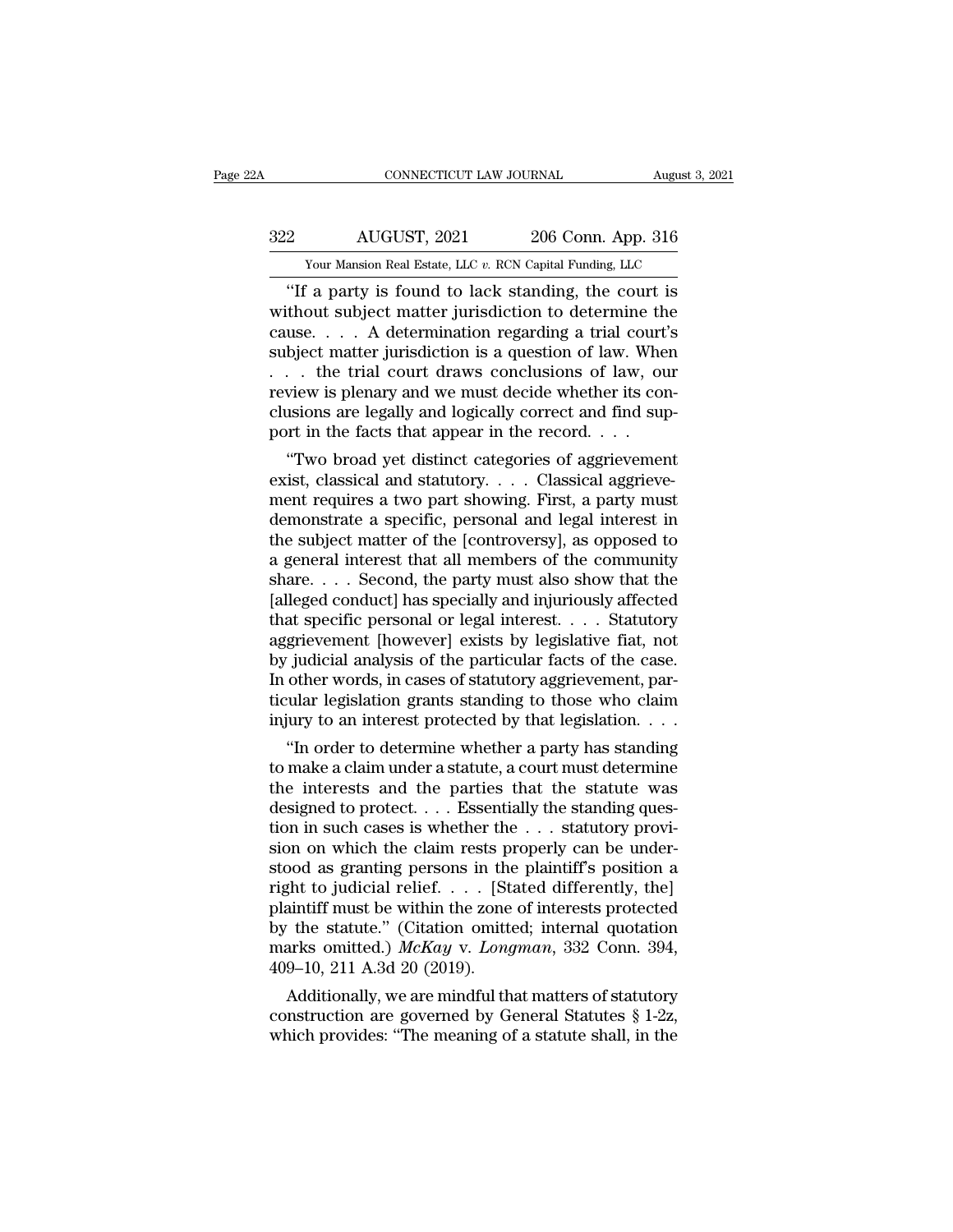External Estate, LLC *v.* RCN Capital Funding, LLC<br>Triangle Mansion Real Estate, LLC *v.* RCN Capital Funding, LLC<br>Tirst instance, be ascertained from the text of the statute First instance, be ascertained from the text of the statute<br>
itself and its relationship to other statutes. If, after<br>
are assembly to the statutes of the statute<br>
tiself and its relationship to other statutes. If, after<br> 206 Conn. App. 316 AUGUST, 2021 323<br>
Your Mansion Real Estate, LLC v. RCN Capital Funding, LLC<br>
first instance, be ascertained from the text of the statute<br>
itself and its relationship to other statutes. If, after<br>
examini 206 Conn. App. 316 AUGUST, 2021 323<br>
Your Mansion Real Estate, LLC v. RCN Capital Funding, LLC<br>
first instance, be ascertained from the text of the statute<br>
itself and its relationship to other statutes. If, after<br>
examin 206 Conn. App. 316  $\overline{AUGUST}$ , 2021  $\overline{a}$  323<br>
Your Mansion Real Estate, LLC v. RCN Capital Funding, LLC<br>
first instance, be ascertained from the text of the statute<br>
itself and its relationship to other statutes. If, Your Mansion Real Estate, LLC v. RCN Capital Funding, LLC<br>
first instance, be ascertained from the text of the statute<br>
itself and its relationship to other statutes. If, after<br>
examining such text and considering such rel Your Mansion Real Estate, LLC  $v$ . RCN Capital Funding, LLC<br>first instance, be ascertained from the text of the statute<br>itself and its relationship to other statutes. If, after<br>examining such text and considering such rel first instance, be ascertained from the text of the statute<br>itself and its relationship to other statutes. If, after<br>examining such text and considering such relationship,<br>the meaning of such text is plain and unambiguous itself and its relationship to other statutes. If, after<br>examining such text and considering such relationship,<br>the meaning of such text is plain and unambiguous and<br>does not yield absurd or unworkable results, extratex-<br>t examining such text and considering such relationship,<br>the meaning of such text is plain and unambiguous and<br>does not yield absurd or unworkable results, extratex-<br>tual evidence of the meaning of the statute shall not be<br>c the meaning of such text is plain and unambiguous and<br>does not yield absurd or unworkable results, extratex-<br>tual evidence of the meaning of the statute shall not be<br>considered." Matters concerning statutory construction<br>a does not yield absurd or unworkable results, e<br>tual evidence of the meaning of the statute shal<br>considered." Matters concerning statutory cons<br>are reviewed de novo. See *Connecticut Housing*.<br>Authority v. Alfaro, 328 Conn. is detection 49-8 provides: "(a) The mortgage or a person<br>thority v. Alfaro, 328 Conn. 134, 140–41, 176 A.3d<br>46 (2018) (questions of statutory construction present<br>sues of law subject to de novo review).<br>Section 49-8 provi are reviewed de novo. See *Connecticut Housing Finance*<br>Authority v. Alfaro, 328 Conn. 134, 140–41, 176 A.3d<br>1146 (2018) (questions of statutory construction present<br>issues of law subject to de novo review).<br>Section 49-8 p

Authority v. Alfaro, 328 Conn. 134, 140–41, 176 A.3d<br>1146 (2018) (questions of statutory construction present<br>issues of law subject to de novo review).<br>Section 49-8 provides: "(a) The mortgagee or a person<br>authorized by l Transform  $\frac{1}{2}$  is the relation of statutory construction present<br>issues of law subject to de novo review).<br>Section 49-8 provides: "(a) The mortgagee or a person<br>authorized by law to release the mortgage shall execute Example 1110 (2010) (questions of statisfact), construction present<br>issues of law subject to de novo review).<br>Section 49-8 provides: "(a) The mortgage or a person<br>authorized by law to release the mortgage shall execute<br>an Section 49-8 provides: "(a) The mortgagee or a person<br>authorized by law to release the mortgage shall execute<br>and deliver a release to the extent of the satisfaction<br>tendered before or against receipt of the release: (1)<br> Section 49-8 provides: "(a) The mortgagee or a person<br>authorized by law to release the mortgage shall execute<br>and deliver a release to the extent of the satisfaction<br>tendered before or against receipt of the release: (1)<br> authorized by law to release the mortgage shall execute<br>and deliver a release to the extent of the satisfaction<br>tendered before or against receipt of the release: (1)<br>Upon the satisfaction of the mortgage; (2) upon a bona<br> and deliver a release to the extent of the satisfaction<br>tendered before or against receipt of the release: (1)<br>Upon the satisfaction of the mortgage; (2) upon a bona<br>fide offer to satisfy the mortgage in accordance with<br>t tendered before or against receipt of the release:  $(1)$ <br>Upon the satisfaction of the mortgage;  $(2)$  upon a bona<br>fide offer to satisfy the mortgage in accordance with<br>the terms of the mortgage deed upon the execution of<br> Upon the satisfaction of the mortgage; (2) upon a bona<br>fide offer to satisfy the mortgage in accordance with<br>the terms of the mortgage deed upon the execution of<br>a release; (3) when the parties in interest have agreed<br>in fide offer to satisfy the mortgage in accordance with<br>the terms of the mortgage deed upon the execution of<br>a release; (3) when the parties in interest have agreed<br>in writing to a partial release of the mortgage where<br>that the terms of the mortgage deed upon the execution of<br>a release; (3) when the parties in interest have agreed<br>in writing to a partial release of the mortgage where<br>that part of the property securing the partially satisfied<br> a release; (3) when the parties in interest have agreed<br>in writing to a partial release of the mortgage where<br>that part of the property securing the partially satisfied<br>mortgage is sufficiently definite and certain; or (4) at part of the property securing the partially satisfied<br>at part of the property securing the partially satisfied<br>ortgage is sufficiently definite and certain; or  $(4)$  when<br>e mortgagor has made a bona fide offer in accor mortgage is sufficiently definite and certain; or  $(4)$  when<br>the mortgagor has made a bona fide offer in accordance<br>with the terms of the mortgage deed for such partial<br>satisfaction on the execution of such partial releas

the mortgage is summering, defined and section, or (1) when<br>the mortgagor has made a bona fide offer in accordance<br>with the terms of the mortgage deed for such partial<br>satisfaction on the execution of such partial release the mortgagor has made a bona had oner in accordance<br>with the terms of the mortgage deed for such partial<br>satisfaction on the execution of such partial release.<br>"(b) The plaintiff or the plaintiff's attorney shall exe-<br>cut satisfaction on the execution of such partial release.<br>
"(b) The plaintiff or the plaintiff's attorney shall execute and deliver a release when an attachment had<br>
become of no effect pursuant to section 52-322 or section "(b) The plaintiff or the plaintiff's attorney shall exert<br>te and deliver a release when an attachment has<br>come of no effect pursuant to section 52-322 or sec-<br>on 52-324 or when a lis pendens or other lien has<br>come of no The plant of the plant of statesting states care<br>cute and deliver a release when an attachment has<br>become of no effect pursuant to section 52-322 or sec-<br>tion 52-324 or when a lis pendens or other lien has<br>become of no ef

become of no effect pursuant to section 52-322 or section 52-324 or when a lis pendens or other lien has<br>become of no effect pursuant to section 52-326.<br>"(c) The mortgagee or plaintiff or the plaintiff's attor-<br>ney, as th become of no effect pursuant to section  $52 - 322$  of section  $52 - 324$  or when a lis pendens or other lien has become of no effect pursuant to section  $52-326$ .<br>"(c) The mortgagee or plaintiff or the plaintiff's attor-<br>ne become of no effect pursuant to section 52-326.<br>
"(c) The mortgagee or plaintiff or the plaintiff's attor-<br>
ney, as the case may be, shall execute and deliver a<br>
release within sixty days from the date a written request<br>
f  $\degree$  (c) The mortgagee or plaintiff or the plaintiff's attor-<br>ney, as the case may be, shall execute and deliver a<br>release within sixty days from the date a written request<br>for a release of such encumbrance (1) was sent t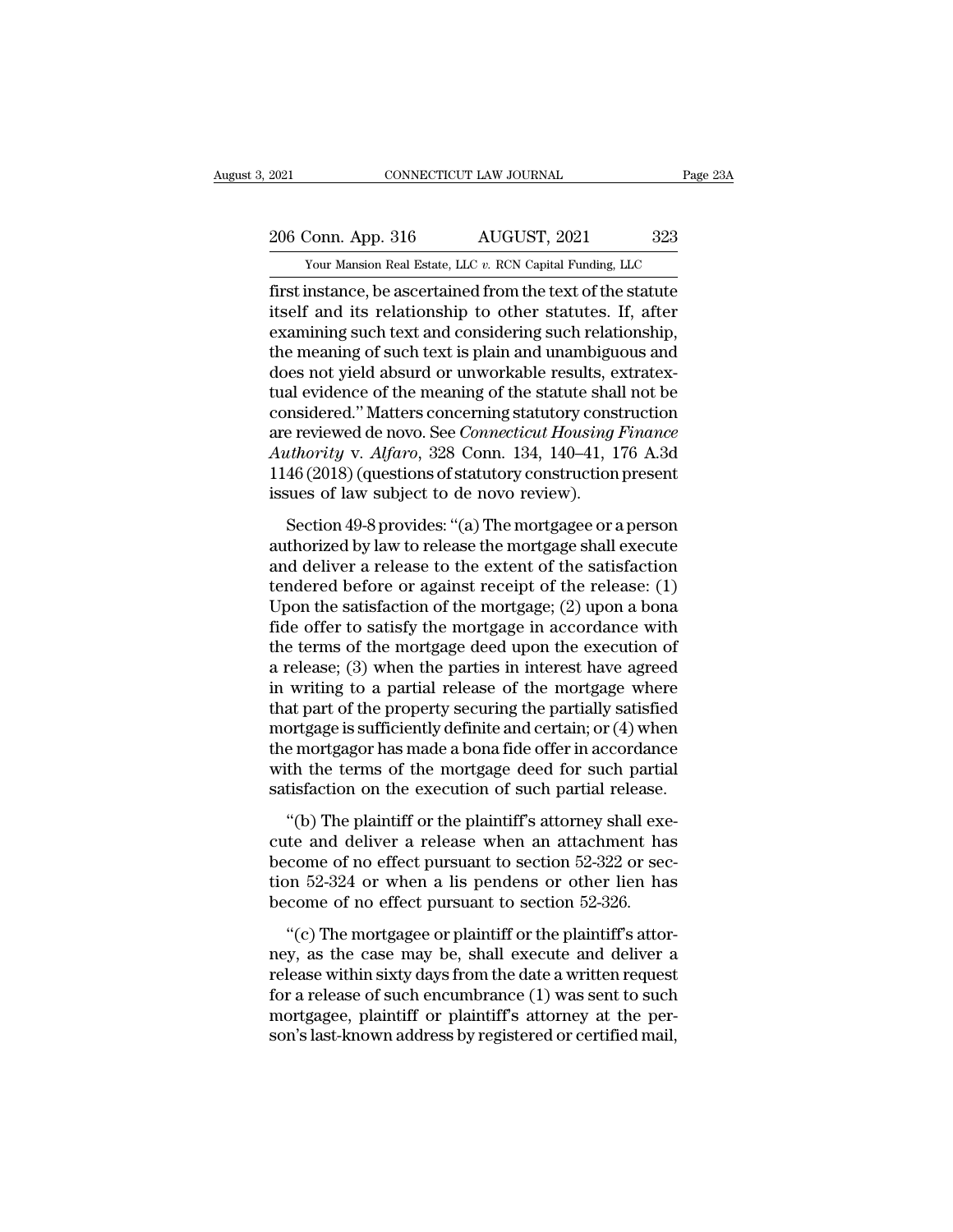# EXECUTE CONNECTICUT LAW JOURNAL August 3, 2021<br>324 AUGUST, 2021 206 Conn. App. 316<br>324 AUGUST, 2021 206 Conn. App. 316 CONNECTICUT LAW JOURNAL August 3, 2021<br>
204 AUGUST, 2021 206 Conn. App. 316<br>
Your Mansion Real Estate, LLC *v.* RCN Capital Funding, LLC<br>
postage prepaid, return receipt requested, or (2) was

FRAMEL CONNECTICUT LAW JOURNAL August 3, 2021<br>
206 Conn. App. 316<br>
Your Mansion Real Estate, LLC v. RCN Capital Funding, LLC<br>
postage prepaid, return receipt requested, or (2) was<br>
received by such mortgagee, plaintiff or Fig. 2021 206 Conn. App. 316<br>
Your Mansion Real Estate, LLC v. RCN Capital Funding, LLC<br>
postage prepaid, return receipt requested, or (2) was<br>
received by such mortgagee, plaintiff or plaintiff's attor-<br>
received any moon  $\frac{324}{N_{\text{our} \, \text{Mansion} \, \text{Real} \, \text{Extic, LLC } v. \, \text{RCN Capital Funding, LLC}}}$ <br>  $\frac{1}{N_{\text{power} \, \text{N, Capial} \, \text{Funding, LLC}}}$ <br>  $\frac{1}{N_{\text{power} \, \text{D}} \, \text{D}}$ <br>  $\frac{1}{N_{\text{error} \, \text{Cov}} \, \text{Cov}}$ <br>  $\frac{1}{N_{\text{error} \, \text{Cov}} \, \text{Cov}}$ <br>  $\frac{1}{N_{\text{error} \, \text{Cov}} \, \text{Cov$ through any means of communication, including elec-Your Mansion Real Estate, LLC  $v$ . RCN Capital Funding, LLC<br>postage prepaid, return receipt requested, or (2) was<br>received by such mortgagee, plaintiff or plaintiff's attor-<br>ney from a private messenger or courier service Your Mansion Real Estate, LLC v. RCN Capital Funding, LLC<br>postage prepaid, return receipt requested, or (2) was<br>received by such mortgagee, plaintiff or plaintiff's attor-<br>ney from a private messenger or courier service or postage prepaid, return receipt requested, or (2) was<br>received by such mortgagee, plaintiff or plaintiff's attor-<br>ney from a private messenger or courier service or<br>through any means of communication, including elec-<br>troni received by such mortgagee, plaintiff or plaintiff's attor-<br>ney from a private messenger or courier service or<br>through any means of communication, including elec-<br>tronic communication, reasonably calculated to give<br>the per ney from a private messenger or courier service or<br>through any means of communication, including elec-<br>tronic communication, reasonably calculated to give<br>the person the written request or a copy of it. The mort-<br>gagee or through any means of communication, including electronic communication, reasonably calculated to give<br>the person the written request or a copy of it. The mort-<br>gagee or plaintiff shall be liable for damages to any<br>person a tronic communication, reasonably calculated to give<br>the person the written request or a copy of it. The mort-<br>gagee or plaintiff shall be liable for damages to any<br>person aggrieved at the rate of two hundred dollars for<br>ea the person the written request or a copy of it. The mortgagee or plaintiff shall be liable for damages to any<br>person aggrieved at the rate of two hundred dollars for<br>each week after the expiration of such sixty days up<br>to gagee or plaintiff shall be liable for damages to any<br>person aggrieved at the rate of two hundred dollars for<br>each week after the expiration of such sixty days up<br>to a maximum of five thousand dollars or in an amount<br>equal person aggrieved at the rate of two hundred dollars for<br>each week after the expiration of such sixty days up<br>to a maximum of five thousand dollars or in an amount<br>equal to the loss sustained by such aggrieved person<br>as a r each week after<br>to a maximum o<br>equal to the los<br>as a result of the<br>the plaintiff's att<br>whichever is gre<br>ney's fees."<br>In this case, tl a maximum of five moussand donars of in an amount<br>ual to the loss sustained by such aggrieved person<br>a result of the failure of the mortgagee or plaintiff or<br>e plaintiff's attorney to execute and deliver a release,<br>nichev equal to the loss sustained by such aggrieved person<br>as a result of the failure of the mortgagee or plaintiff or<br>the plaintiff's attorney to execute and deliver a release,<br>whichever is greater, plus costs and reasonable at

as a result of the familie of the inortigagee of plaintiff of<br>the plaintiff's attorney to execute and deliver a release,<br>whichever is greater, plus costs and reasonable attor-<br>ney's fees."<br>In this case, the plaintiff cont In *Bellemare* is greater, plus costs and reasonable attor-<br>ney's fees."<br>In this case, the plaintiff contends that our consider-<br>ation of whether it was aggrieved should be guided by<br>the plain language of § 49-8 as analyze whichever is greater, plus costs and reasonable attorney's fees."<br>
In this case, the plaintiff contends that our consideration of whether it was aggrieved should be guided by<br>
the plain language of  $\S 49-8$  as analyzed by In this case, the plaintiff contends that our consideration of whether it was aggrieved should be guided by the plain language of § 49-8 as analyzed by this court in *Bellemare* v. *Wachovia Mortgage Corp.*, 94 Conn. App. In this case, the plaintiff contends that our consideration of whether it was aggrieved should be guided by the plain language of § 49-8 as analyzed by this court in *Bellemare* v. *Wachovia Mortgage Corp.*, 94 Conn. App. ation of whether it was aggrieved should be guided by<br>the plain language of § 49-8 as analyzed by this court<br>in *Bellemare* v. *Wachovia Mortgage Corp.*, 94 Conn.<br>App. 593, 602, 894 A.2d 335 (2006), aff'd, 284 Conn. 193,<br>9 the plain language of § 49-8 as analyzed by this court<br>in *Bellemare* v. *Wachovia Mortgage Corp.*, 94 Conn.<br>App. 593, 602, 894 A.2d 335 (2006), aff<sup>7</sup>d, 284 Conn. 193,<br>931 A.2d 916 (2007). The defendant, although acknowlin *Bellemare* v. *Wachovia Mortgage Corp.*, 94 Conn. App. 593, 602, 894 A.2d 335 (2006), aff'd, 284 Conn. 193, 931 A.2d 916 (2007). The defendant, although acknowledging that *Bellemare* runs counter to its claim that the tiff. I A.2d 910 (2007). The detendant, attributed margins that *Bellemare* runs counter to its claim that the aintiff is not aggrieved because it did not suffer actual mages, argues that this court's discussion of aggrieve-<br>ent Edging that *Dettemare* runs counter to its claim that the<br>plaintiff is not aggrieved because it did not suffer actual<br>damages, argues that this court's discussion of aggrieve-<br>ment in *Bellemare* is mere dicta. We agree w

plantif is not aggreved because it did not suffer actual<br>damages, argues that this court's discussion of aggrieve-<br>ment in *Bellemare* is mere dicta. We agree with the plain-<br>tiff.<br>In *Bellemare*, this court discussed whet dantages, argues that this court's discussion of aggreve-<br>ment in *Bellemare* is mere dicta. We agree with the plain-<br>tiff.<br>In *Bellemare*, this court discussed whether the plain-<br>tiff's  $\S$  49-8 claim sounded in contract In Bellemare is inere accustive agree with the plain-<br>tiff.<br>In Bellemare, this court discussed whether the plain-<br>tiff's § 49-8 claim sounded in contract or in tort for<br>statute of limitations purposes. Id., 597–605. As pa In Bellemare, this court discussed whether the plain-<br>tiff's  $\S$  49-8 claim sounded in contract or in tort for<br>statute of limitations purposes. Id., 597–605. As part of<br>its analysis, this court considered that the plainti In *Bellemare*, this court discussed whether the plaintiff's  $\S$  49-8 claim sounded in contract or in tort for statute of limitations purposes. Id., 597–605. As part of its analysis, this court considered that the plainti tiff's § 49-8 claim sounded in contract or in tort for<br>statute of limitations purposes. Id., 597–605. As part of<br>its analysis, this court considered that the plaintiff in<br>that case had sought to recover damages for violat statute of limitations purposes. Id., 597–605. As part of<br>its analysis, this court considered that the plaintiff in<br>that case had sought to recover damages for violation<br>of "a duty annexed to the mortgage by law . . . ." its analysis, this court considered that the plaintiff in<br>that case had sought to recover damages for violation<br>of "a duty annexed to the mortgage by law . . . ." Id.,<br>601. We held that, "even though § 49-8 allows the<br>agg that case had sought to recover damages for violation<br>of "a duty annexed to the mortgage by law . . . ." Id.,<br>601. We held that, "even though § 49-8 allows the<br>aggrieved party to recover actual damages, the statute<br>does n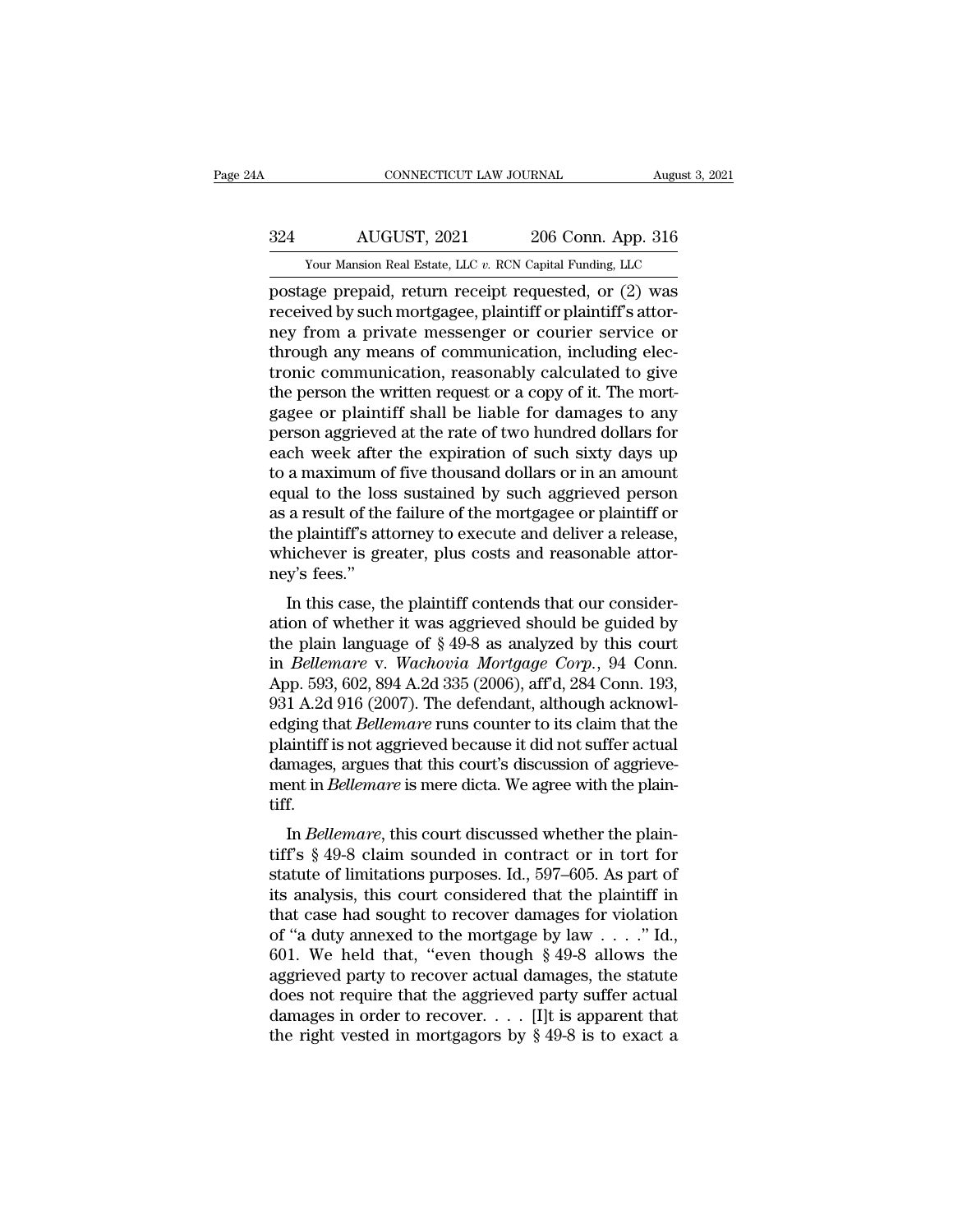# 2021 CONNECTICUT LAW JOURNAL Page 25A<br>206 Conn. App. 316 AUGUST, 2021 325<br>Your Mansion Real Estate, LLC v. RCN Capital Funding, LLC

The 2021 CONNECTICUT LAW JOURNAL Page 25A<br>
206 Conn. App. 316 AUGUST, 2021 325<br>
Your Mansion Real Estate, LLC *v.* RCN Capital Funding, LLC<br>
penalty on a mortgagee who fails, on proper demand, Page 2<br>
2006 Conn. App. 316 AUGUST, 2021 325<br>
2006 Conn. App. 316 AUGUST, 2021 325<br>
2007 Vour Mansion Real Estate, LLC v. RCN Capital Funding, LLC<br>
2011 penalty on a mortgagee who fails, on proper demand,<br>
2011 to provide 206 Conn. App. 316 AUGUST, 2021 325<br>
Your Mansion Real Estate, LLC v. RCN Capital Funding, LLC<br>
penalty on a mortgagee who fails, on proper demand,<br>
to provide a release of mortgage within the statutorily<br>
prescribed time. 206 Conn. App. 316 AUGUST, 2021 325<br>
Your Mansion Real Estate, LLC v. RCN Capital Funding, LLC<br>
penalty on a mortgagee who fails, on proper demand,<br>
to provide a release of mortgage within the statutorily<br>
prescribed time 206 Conn. App. 316  $\overline{AUGUST}$ , 2021  $\overline{325}$ <br>
Your Mansion Real Estate, LLC  $v$ . RCN Capital Funding, LLC<br>
penalty on a mortgagee who fails, on proper demand,<br>
to provide a release of mortgage within the statutorily<br>
pr From the state, LLC v. RCN Capital Funding, LLC<br>penalty on a mortgagee who fails, on proper demand,<br>to provide a release of mortgage within the statutorily<br>prescribed time. Because the wronged party is entitled<br>to an awar Your Mansion Real Estate, LLC  $v$ . RCN Capital Funding, LLC<br>penalty on a mortgagee who fails, on proper demand,<br>to provide a release of mortgage within the statutorily<br>prescribed time. Because the wronged party is entitle penalty on a mortgagee who fails, on proper demand,<br>to provide a release of mortgage within the statutorily<br>prescribed time. Because the wronged party is entitled<br>to an award of damages irrespective of whether there<br>has be to provide a release of mortgage within the statutorily<br>prescribed time. Because the wronged party is entitled<br>to an award of damages irrespective of whether there<br>has been a showing of actual damages, the statute best<br>can prescribed time. Because the wronged party is entitled<br>to an award of damages irrespective of whether there<br>has been a showing of actual damages, the statute best<br>can be understood as a coercive means to penalize<br>those wh to an award of damages irrespective of whether there<br>has been a showing of actual damages, the statute best<br>can be understood as a coercive means to penalize<br>those who violate its prescriptions. . . . Because § 49-<br>8 auth has been a showing of actual damages, the statute best<br>can be understood as a coercive means to penalize<br>those who violate its prescriptions. . . . Because § 49-<br>8 authorizes the court to compensate a plaintiff for the<br>br can be understood as a coercive means to penalize<br>those who violate its prescriptions.... Because § 49-<br>8 authorizes the court to compensate a plaintiff for the<br>breach of this legal duty through an award of either<br>actual those who violate its prescriptions. . . . Because § 49-8 authorizes the court to compensate a plaintiff for the breach of this legal duty through an award of either actual or punitive damages, it fits squarely within the 8 authorizes the court to compensate a plaintiff for the<br>breach of this legal duty through an award of either<br>actual or punitive damages, it fits squarely within the<br>general definition of a tort action, as one founded on<br> breach of this legal duty through an award of either<br>actual or punitive damages, it fits squarely within the<br>general definition of a tort action, as one founded on<br>the violation of a statutory duty." Id., 602; see also<br>Jac actual or punitive damages, it fits squarely within the<br>general definition of a tort action, as one founded on<br>the violation of a statutory duty." Id., 602; see also<br>Jackson v. Pennymac Loan Services, LLC, 205 Conn.<br>App. general definition of a tort action, as one founded on<br>the violation of a statutory duty." Id., 602; see also<br>Jackson v. Pennymac Loan Services, LLC, 205 Conn.<br>App. 189, 200–201, A.3d (2021) (allegation that<br>defendant fail the violation of a statutory duty." Id., 602; see also<br>
Jackson v. Pennymac Loan Services, LLC, 205 Conn.<br>
App. 189, 200–201, A.3d (2021) (allegation that<br>
defendant failed to provide release of mortgage within<br>
sixty day *Jackson v. Pennymac Loan Services, LLC,* 205 Conn.<br>App. 189, 200–201, A.3d (2021) (allegation that<br>defendant failed to provide release of mortgage within<br>sixty day statutory time period following plaintiff's<br>proper demand App. 189, 200–201, A.3d (2021) (allegation that<br>defendant failed to provide release of mortgage within<br>sixty day statutory time period following plaintiff's<br>proper demand is sufficient to demonstrate plaintiff's<br>standing defendant failed to provide release of mortgage within<br>sixty day statutory time period following plaintiff's<br>proper demand is sufficient to demonstrate plaintiff's<br>standing for purposes of § 48-9 (c)). Because this court' sixty day statutory time period following plaintiff's<br>proper demand is sufficient to demonstrate plaintiff's<br>standing for purposes of  $\S$  48-9 (c)). Because this court's<br>conclusion in *Bellemare* that the statute did not oper demand is sufficient to demonstrate plaintiffs<br>anding for purposes of § 48-9 (c)). Because this court's<br>nclusion in *Bellemare* that the statute did not require<br>showing of actual damages was central to its holding<br>at standing for purposes of  $\S$  48-9 (c)). Because this court's<br>conclusion in *Bellemare* that the statute did not require<br>a showing of actual damages was central to its holding<br>that a claim under  $\S$  48-9 (c) sounds in tort

conclusion in *Bettemare* that the statute did not require<br>a showing of actual damages was central to its holding<br>that a claim under  $\S$  48-9 (c) sounds in tort, the conclu-<br>sion was not dicta, and it is binding in the pr a showing or actual damages was central to its nolding<br>that a claim under  $\S 48-9$  (c) sounds in tort, the conclu-<br>sion was not dicta, and it is binding in the present case.<br>The defendant in the present case acknowledges that a claim under  $\S$  48-9 (c) sounds in tort, the conclusion was not dicta, and it is binding in the present case.<br>The defendant in the present case acknowledges that it received a proper demand under  $\S$  49-8 and that sion was not dicta, and it is binding in the present case.<br>
The defendant in the present case acknowledges that<br>
it received a proper demand under  $\S 49-8$  and that it<br>
failed to provide the required release to the plaint The defendant in the present case acknowledges that<br>it received a proper demand under  $\S$  49-8 and that it<br>failed to provide the required release to the plaintiff.<br>Under the statute, that is all that is required for the<br>p it received a proper demand under  $\S$  49-8 and that it failed to provide the required release to the plaintiff.<br>Under the statute, that is all that is required for the plaintiff to establish statutory aggrievement: it was failed to provide the required release to the plaintiff.<br>Under the statute, that is all that is required for the<br>plaintiff to establish statutory aggrievement: it was enti-<br>tled to a release after satisfying the mortgage, Under the statute, that is all that is required for the plaintiff to establish statutory aggrievement: it was enti-<br>tled to a release after satisfying the mortgage, it made<br>proper demand for the release, the defendant rece plaintiff to establish statutory aggrievement: it was enti-<br>tled to a release after satisfying the mortgage, it made<br>proper demand for the release, the defendant received<br>that demand, and the defendant failed to provide th tled to a release after satisfying the mortgage, it made<br>proper demand for the release, the defendant received<br>that demand, and the defendant failed to provide the<br>release within the statutory sixty days. See *Jackson* v.<br> proper demand for the release, the defendant received<br>that demand, and the defendant failed to provide the<br>release within the statutory sixty days. See *Jackson* v.<br>*Pennymac Loan Services*, *LLC*, supra, 205 Conn. App.<br>20 that demand, and the defendant failed to provide the release within the statutory sixty days. See *Jackson* v. *Pennymac Loan Services, LLC*, supra, 205 Conn. App. 205. Pursuant to the plain language of the statute, as alr release within the statutory sixty days. See *Jackson v.*<br>*Pennymac Loan Services, LLC*, supra, 205 Conn. App.<br>205. Pursuant to the plain language of the statute, as<br>already interpreted by this court in *Bellemare* and in<br> Pennymac Loan Services, LLC, supra, 205 Conn. App.<br>205. Pursuant to the plain language of the statute, as<br>already interpreted by this court in *Bellemare* and in<br>Jackson, the plaintiff is a statutorily aggrieved party.<br>See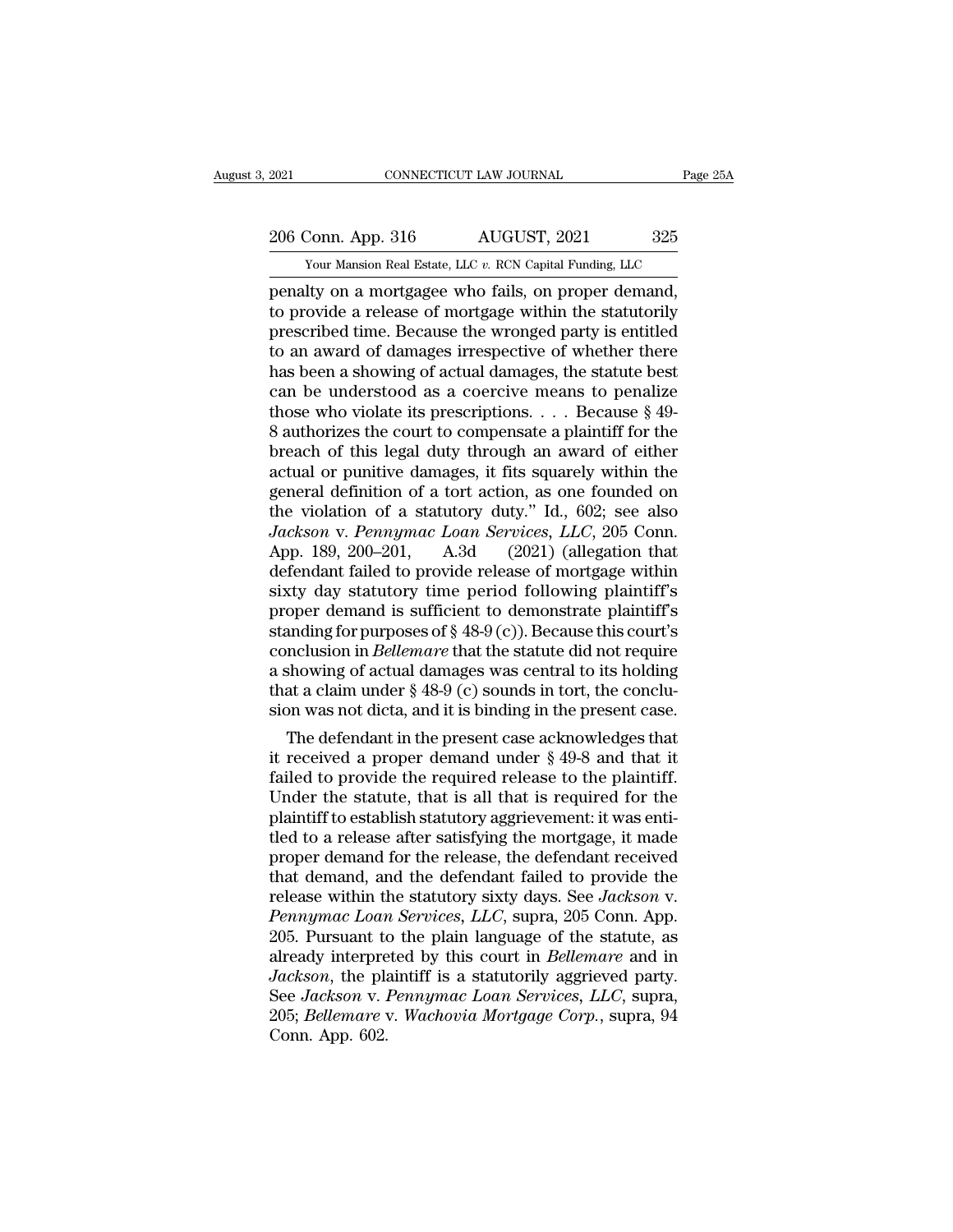| 26A | CONNECTICUT LAW JOURNAL                                   |                    | August 3, 2021 |
|-----|-----------------------------------------------------------|--------------------|----------------|
| 326 | AUGUST, 2021                                              | 206 Conn. App. 316 |                |
|     | Your Mansion Real Estate, LLC v. RCN Capital Funding, LLC |                    |                |
|     | Н                                                         |                    |                |

 $\frac{\text{AUGUST, 2021}}{\text{Your Mason Real Estate, LLC } v. \text{ RCN Capital Funding, LLC}}$ <br>
II<br>
The defendant next claims that the trial court erred<br>
in sustaining the plaintiff's objection to questions asked<br>
of the defendant's corporate witness, Angelica Mako,<br>
concer of the defendant's corporate witness, Angelica Mako, Your Mansion Real Estate, LLC  $v$ . RCN Capital Funding, LLC<br>
II<br>
The defendant next claims that the trial court erred<br>
in sustaining the plaintiff's objection to questions asked<br>
of the defendant's corporate witness, Ange II<br>In sustaining the plaintiff's objection to questions asked<br>of the defendant's corporate witness, Angelica Mako,<br>concerning whether there exists a common practice<br>whereby borrowers recontact the defendant if they have<br>n The defendant next claims that the trial court erred<br>in sustaining the plaintiff's objection to questions asked<br>of the defendant's corporate witness, Angelica Mako,<br>concerning whether there exists a common practice<br>whereby The defendant next claims that the trial court erred<br>in sustaining the plaintiff's objection to questions asked<br>of the defendant's corporate witness, Angelica Mako,<br>concerning whether there exists a common practice<br>whereby in sustaining the plaintiff's objection to questions asked<br>of the defendant's corporate witness, Angelica Mako,<br>concerning whether there exists a common practice<br>whereby borrowers recontact the defendant if they have<br>not t of the defendant's corporate witness, Angelica Mako,<br>concerning whether there exists a common practice<br>whereby borrowers recontact the defendant if they have<br>not timely received a requested § 49-8 (c) release. The<br>defendan concerning whether there exists a common practice<br>whereby borrowers recontact the defendant if they have<br>not timely received a requested § 49-8 (c) release. The<br>defendant argues that we should employ a plenary stan-<br>dard o whereby borrowers recontact the defendant if they have<br>not timely received a requested § 49-8 (c) release. The<br>defendant argues that we should employ a plenary stan-<br>dard of review to its claim because "[t]he trial court's not timely received a requested § 49-8 (c) release. The<br>defendant argues that we should employ a plenary stan-<br>dard of review to its claim because "[t]he trial court's<br>conclusion that 'whether something is commonly done<br>or defendant argues that we should employ a plenary standard of review to its claim because "[t]he trial court's conclusion that 'whether something is commonly done or not doesn't import legal obligation' is simply wrong" and dard of review to its claim because "[t]he trial court's<br>conclusion that 'whether something is commonly done<br>or not doesn't import legal obligation' is simply wrong"<br>and that this ruling had an adverse impact on its specia conclusion that 'whether something is commonly done<br>or not doesn't import legal obligation' is simply wrong"<br>and that this ruling had an adverse impact on its special<br>defense regarding the plaintiff's failure to mitigate d or not doesn't import legal obligation' is simply wrong"<br>and that this ruling had an adverse impact on its special<br>defense regarding the plaintiff's failure to mitigate dam-<br>ages. The plaintiff argues that the court proper and that this ruling had an adverse impact on its special<br>defense regarding the plaintiff's failure to mitigate dam-<br>ages. The plaintiff argues that the court properly exer-<br>cised its discretion when it sustained the plain defense regarding the plaintiff's failure to mitigate dam-<br>ages. The plaintiff argues that the court properly exer-<br>cised its discretion when it sustained the plaintiff's objec-<br>tion, and that any alleged error was harmles ages. The plaintiff argues that the court properly exercised its discretion when it sustained the plaintiff's objection, and that any alleged error was harmless because, as the defendant acknowledges, the sought-after test cised its discretion when it sustained the<br>tion, and that any alleged error was hai<br>as the defendant acknowledges, the so<br>mony came in through other witnesses<br>that the court did not abuse its discretic<br>the plaintiff's obje the defendant acknowledges, the sought-after testicany came in through other witnesses.<sup>2</sup> We conclude at the court did not abuse its discretion in sustaining e plaintiff's objection on the ground that the sought ter testi ony came in through other witnesses.<sup>5</sup> we conclude<br>at the court did not abuse its discretion in sustaining<br>e plaintiff's objection on the ground that the sought-<br>ter testimony had no relevancy.<br>The defendant cites to the

that the court did not abuse its discretion in sustaining<br>the plaintiff's objection on the ground that the sought-<br>after testimony had no relevancy.<br>The defendant cites to the following colloquy:<br>"[The Defendant's Counsel] the plaintin's objection on the ground that the sought-<br>after testimony had no relevancy.<br>The defendant cites to the following colloquy:<br>"[The Defendant's Counsel]: In the event that a mort-<br>gage release had not been done atter testimony had no retevantcy.<br>
The defendant cites to the following colloquy:<br>
"[The Defendant's Counsel]: In the event that a mortgage release had not been done when it should have,<br>
was it common or routine for like The detendant cites to the following conoquy:<br>
"[The Defendant's Counsel]: In the event that a mortge release had not been done when it should have,<br>
as it common or routine for like a borrower or an<br>
torney or a title com The Detendant s Counser]: In the event that a morge release had not been done when it should have as it common or routine for like a borrower or a torney or a title company or somebody to call—<br>"[The Plaintiff's Counsel]:

<sup>&</sup>quot;The Plaintiff's Counsel]: Objection, Your Honor.<br>"The Court: Let him finish the question...."<br>"In its appellate brief, the defendant acknowledges that the court allowed stimony of a similar nature from other witnesses: " "[The Plaintiff's Counsel]: Objection, Your Honor.<br>"The Court: Let him finish the question. . . .<br> $\frac{1}{2}$  In its appellate brief, the defendant acknowledges that the court allowed<br>testimony of a similar nature from othe "The Court: Let him finish the question. . . . .<br>"In its appellate brief, the defendant acknowledges that the court allowed testimony of a similar nature from other witnesses: "Incongruously, the trial court allowed testi "The Court: Let him finish the question. . . . .<br>
<sup>2</sup> In its appellate brief, the defendant acknowledges that the court allowed testimony of a similar nature from other witnesses: "Incongruously, the trial court allowed t The COUT. Let THIT IIIISIT the question. . . . .<br><sup>2</sup> In its appellate brief, the defendant acknowledges that the court allowed testimony of a similar nature from other witnesses: "Incongruously, the trial court's lought o <sup>2</sup> In its appellate brief, the defendant acknowledges that the court allowed testimony of a similar nature from other witnesses: "Incongruously, the trial court allowed testimony, over [the plaintiff's] objection, which testimony of a similar nature from other witnesses: "Incongruously, the trial court allowed testimony, over [the plaintiff's] objection, which established that borrowers, title companies, or attorneys would make the furth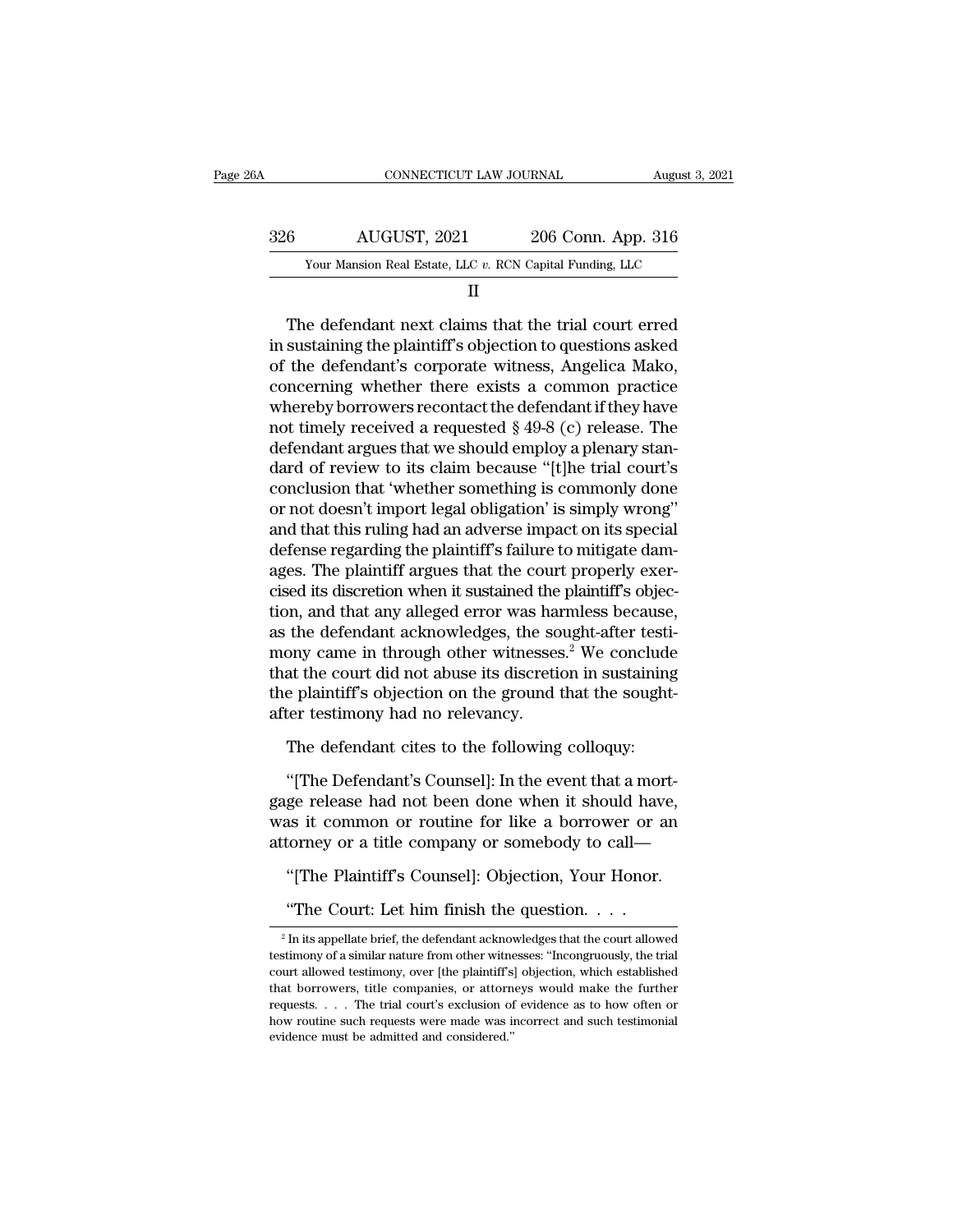2021 CONNECTICUT LAW JOURNAL Page 27A<br>206 Conn. App. 316 AUGUST, 2021 327<br>200 Your Mansion Real Estate, LLC v. RCN Capital Funding, LLC

External Estate, LLC *v.* RCN Capital Funding, LLC<br>
Your Mansion Real Estate, LLC *v.* RCN Capital Funding, LLC<br>
"The Defendant's Counsel]: Was it—was it common <sup>21</sup> CONNECTICUT LAW JOURNAL Page 27A<br>
6 Conn. App. 316 AUGUST, 2021 327<br>
<sup>27</sup> Your Mansion Real Estate, LLC v. RCN Capital Funding, LLC<br>
<sup>27</sup> The Defendant's Counsel]: Was it—was it common<br>
27 The Defendant's Counsel]: Wa 206 Conn. App. 316 AUGUST, 2021 327<br>
Your Mansion Real Estate, LLC v. RCN Capital Funding, LLC<br>
"[The Defendant's Counsel]: Was it—was it common<br>
or routine for somebody such as a borrower or a title<br>
company or an attorne 206 Conn. App. 316 AUGUST, 2021 327<br>
Your Mansion Real Estate, LLC v. RCN Capital Funding, LLC<br>
"[The Defendant's Counsel]: Was it—was it common<br>
or routine for somebody such as a borrower or a title<br>
company or an attorn 206 Conn. App. 316 AUGUST, 202<br>
Your Mansion Real Estate, LLC v. RCN Capital Fu<br>
"[The Defendant's Counsel]: Was it—way<br>
or routine for somebody such as a borror<br>
company or an attorney to call or contacteral in some way—<br> Your Mansion<br>
"[The Defend<br>
routine for s<br>
routine for s<br>
mpany or an<br>
mt] in some v<br>
"A: Yes.<br>
"[The Defend "[The Defendant's Counsel]: Was it—was it common<br>routine for somebody such as a borrower or a title<br>mpany or an attorney to call or contact [the defen-<br>nt] in some way—<br>"A: Yes.<br>"[The Defendant's Counsel]: —to ask for a re Touther for somebody start as a borround<br>
mpany or an attorney to call or contadered.<br>
"A: Yes.<br>
"The Defendant's Counsel]: —to ask for "The Court: Don't answer, please.<br>
"The Plaintiff's Counsel]: Too vague. I

nt] in some way—<br>"A: Yes.<br>"[The Defendant's Counsel]: —to ask for a release?<br>"The Court: Don't answer, please.<br>"[The Plaintiff's Counsel]: Too vague. It's vague.<br>"The Court: I'll sustain the objection. Whether some-"A: Yes.<br>"[The Defendant's Counsel]: —to ask for a release?<br>"The Court: Don't answer, please.<br>"[The Plaintiff's Counsel]: Too vague. It's vague.<br>"The Court: I'll sustain the objection. Whether some-<br>ing is commonly done or "[The Defendant's Counsel]: —to ask for a release?<br>"The Court: Don't answer, please.<br>"[The Plaintiff's Counsel]: Too vague. It's vague.<br>"The Court: I'll sustain the objection. Whether some-<br>thing is commonly done or not do "The Court: Don't answe<br>
"The Court: Don't answe<br>
"The Plaintiff's Counsel."<br>
"The Court: I'll sustain th<br>
thing is commonly done cobligation. Sustained."<br>
"A trial court's ruling on t "<br>
"The Plaintiff's Counsel]: Too vague. It's vague.<br>
"The Court: I'll sustain the objection. Whether some-<br>
ing is commonly done or not doesn't import legal<br>
ligation. Sustained."<br>"A trial court's ruling on the admissibil

"[The Plaintiff's Counsel]: Too vague. It's vague.<br>"The Court: I'll sustain the objection. Whether some-<br>thing is commonly done or not doesn't import legal<br>obligation. Sustained."<br>"A trial court's ruling on the admissibili "The Court: I'll sustain the objection. Whether some-<br>thing is commonly done or not doesn't import legal<br>obligation. Sustained."<br>"A trial court's ruling on the admissibility of evidence<br>is entitled to great deference.... Fine Solution. The substantial exploration. When the probability of evidence this entitled to great deference. . . . [T]he trial court has broad discretion in ruling on the admissibility . . . of evidence . . . . [and its while a columning to contain the distribution. Sustained."<br>
"A trial court's ruling on the admissibility of evidence<br>
is entitled to great deference.... [T]he trial court has<br>
broad discretion in ruling on the admissibili "A trial court's ruling on the admissibility of evidence<br>is entitled to great deference.... [T]he trial court has<br>broad discretion in ruling on the admissibility ... of<br>evidence ... [and its] ruling on evidentiary matters "A trial court's ruling on the admissibility of evidence<br>is entitled to great deference.... [T]he trial court has<br>broad discretion in ruling on the admissibility ... of<br>evidence ... [and its] ruling on evidentiary matters is entitled to great deference. . . . [T]he trial court has<br>broad discretion in ruling on the admissibility . . . of<br>evidence . . . [and its] ruling on evidentiary matters<br>will be overturned only upon a showing of a clear broad discretion in ruling on the admissibility . . . of<br>evidence . . . [and its] ruling on evidentiary matters<br>will be overturned only upon a showing of a clear abuse<br>of the court's discretion. . . . We will make every r evidence . . . . [and its] ruling on evidentiary matters<br>will be overturned only upon a showing of a clear abuse<br>of the court's discretion. . . . We will make every rea-<br>sonable presumption in favor of upholding the trial will be overturned only upon a showing of a clear abuse<br>of the court's discretion. . . . We will make every rea-<br>sonable presumption in favor of upholding the trial<br>court's ruling. . . . Moreover, evidentiary rulings will<br> of the court's discretion. . . . We will make every reasonable presumption in favor of upholding the trial court's ruling. . . . Moreover, evidentiary rulings will be overturned on appeal only where there was . . . a showi (2012). the coverturned on appeal only where there was  $\dots$  a<br>
owing by the defendant of substantial prejudice or<br>
justice." (Internal quotation marks omitted.) *Gianetti*<br> *Norwalk Hospital*, 304 Conn. 754, 786, 43 A.3d 567<br>
012 Be overtained on appear only where after was  $\therefore$  a showing by the defendant of substantial prejudice or injustice." (Internal quotation marks omitted.) *Gianetti* v. *Norwalk Hospital*, 304 Conn. 754, 786, 43 A.3d 567 (

injustice." (Internal quotation marks omitted.) *Gianetti*<br>v. *Norwalk Hospital*, 304 Conn. 754, 786, 43 A.3d 567<br>(2012).<br>"[E]vidence is admissible only if it is relevant....<br>Relevant evidence is evidence that has a logic myasace. (*Internal quotation marks omitted.) Journanty*<br>v. *Norwalk Hospital*, 304 Conn. 754, 786, 43 A.3d 567<br>(2012).<br>"[E]vidence is admissible only if it is relevant....<br>Relevant evidence is evidence that has a logical *gan Chase Bank, N.A.*, 200 Conn.  $104$ , 100, 40 *A.5d 561*<br>*gancy to aid the trier in the determination of an issue."*<br>(Internal quotation marks omitted.) *Wahba v. JPMorgan Chase Bank, N.A.*, 200 Conn. App. 852, 864, 24 "[E]vidence is admissible only if it is relevant. . . . .<br>Relevant evidence is evidence that has a logical tendency to aid the trier in the determination of an issue."<br>(Internal quotation marks omitted.) Wahba v. JPMor-<br>g "[E]vidence is admissible only if it is relevant. . . . Relevant evidence is evidence that has a logical ten-<br>dency to aid the trier in the determination of an issue."<br>(Internal quotation marks omitted.) Wahba v. JPMor-<br>g Relevant evidence is evidence that has a logical tendency to aid the trier in the determination of an issue."<br>(Internal quotation marks omitted.) Wahba v. JPMor-<br>gan Chase Bank, N.A., 200 Conn. App. 852, 864, 241<br>A.3d 706 dency to aid the trier in the determination of an issue."<br>(Internal quotation marks omitted.) Wahba v. JPMor-<br>gan Chase Bank, N.A., 200 Conn. App. 852, 864, 241<br>A.3d 706 (2020), cert. denied, 336 Conn. 909, 244 A.3d<br>562 ( (Internal quotation marks omitted.) Wahba v. JPMorgan Chase Bank, N.A., 200 Conn. App. 852, 864, 241 A.3d 706 (2020), cert. denied, 336 Conn. 909, 244 A.3d 562 (2021). "Evidence is relevant when it has any tendency to mak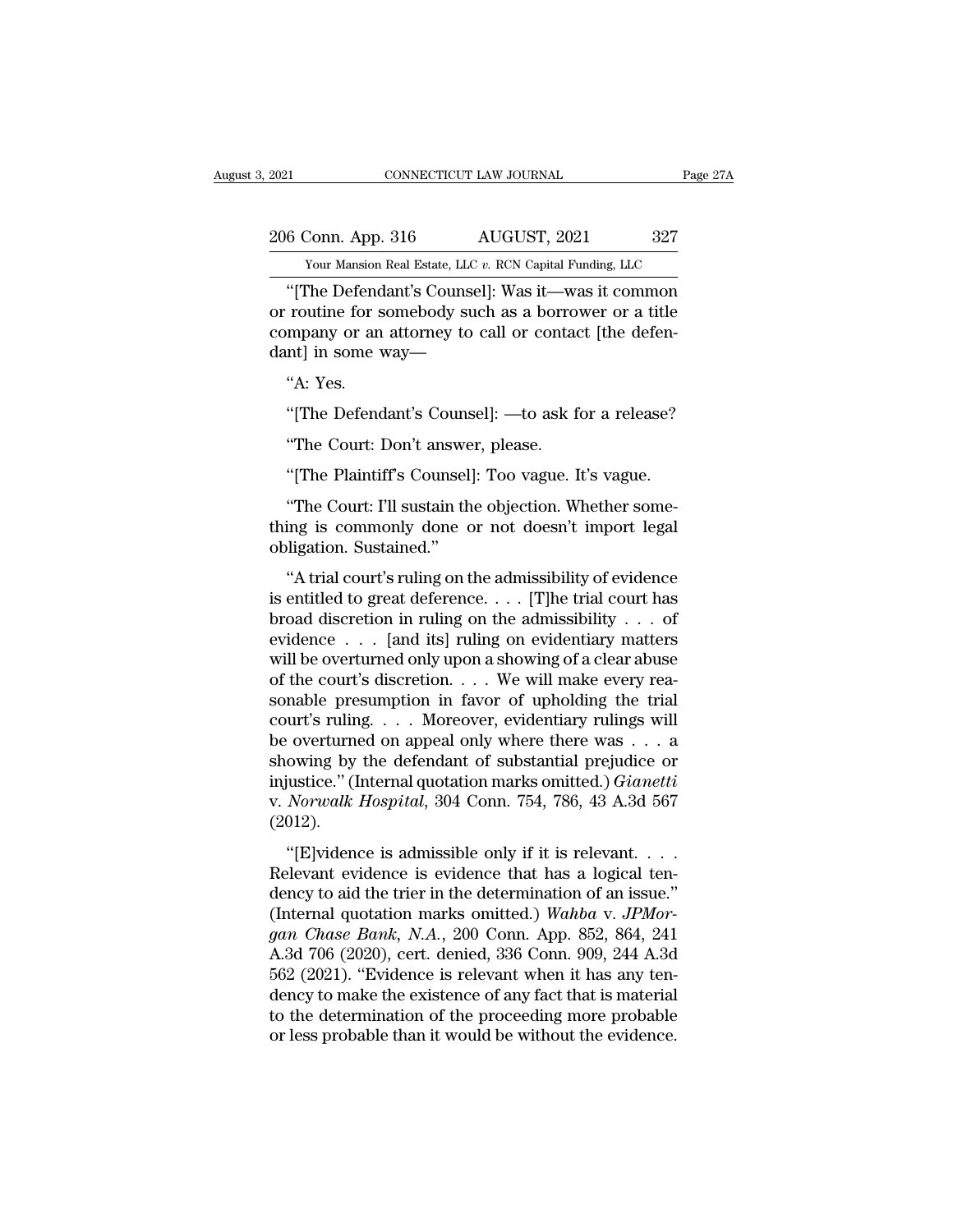# EXECUTE CONNECTICUT LAW JOURNAL August 3, 2021<br>328 AUGUST, 2021 206 Conn. App. 316<br>329 Your Mansion Real Estate, LLC v. RCN Capital Funding, LLC CONNECTICUT LAW JOURNAL August 3, 2021<br>  $\frac{328}{100}$  AUGUST, 2021 206 Conn. App. 316<br>
Your Mansion Real Estate, LLC *v.* RCN Capital Funding, LLC<br>
. . . As it is used in our code,<sup>3</sup> relevance encompasses

CONNECTICUT LAW JOURNAL August 3, 2021<br>
206 Conn. App. 316<br>
Your Mansion Real Estate, LLC v. RCN Capital Funding, LLC<br>
... As it is used in our code,<sup>3</sup> relevance encompasses<br>
two distinct concepts, namely, probative value  $\begin{array}{lll} \text{AUGUST, 2021} & \text{206 Conn. App. 316} \ \text{Your Mansion Real Estate, LLC } v. RCN Capital Funding, LLC \ \dots & \text{As it is used in our code,<sup>3</sup> relevance encompasses two distinct concepts, namely, probabilistic value and materiality. . . [M] afteriality turns upon what is at issue in the case, which generally will be determined.$ 328 AUGUST, 2021 206 Conn. App. 316<br>
Your Mansion Real Estate, LLC v. RCN Capital Funding, LLC<br>
... As it is used in our code,<sup>3</sup> relevance encompasses<br>
two distinct concepts, namely, probative value and<br>
materiality .... 328 AUGUST, 2021 206 Conn. App. 316<br>
Your Mansion Real Estate, LLC v. RCN Capital Funding, LLC<br>
... As it is used in our code,<sup>3</sup> relevance encompasses<br>
two distinct concepts, namely, probative value and<br>
materiality.... Four Mansion Real Estate, LLC v. RCN Capital Funding, LLC<br>
... As it is used in our code,<sup>3</sup> relevance encompasses<br>
two distinct concepts, namely, probative value and<br>
materiality.... [M]ateriality turns upon what is at<br> Four mansion ideal estate, ELC v. RCN Capital Funding, ELC<br>
... As it is used in our code,<sup>3</sup> relevance encompasses<br>
two distinct concepts, namely, probative value and<br>
materiality.... [M]ateriality turns upon what is at<br> . . . As it is used in our code,<sup>3</sup> relevance encompasses<br>two distinct concepts, namely, probative value and<br>materiality. . . . [M]ateriality turns upon what is at<br>issue in the case, which generally will be determined<br>by two distinct concepts, namely, probative value and<br>materiality.... [M]ateriality turns upon what is at<br>issue in the case, which generally will be determined<br>by the pleadings and the applicable substantive law.<br>... What is materiality.... [M]ateriality turns upon what is at<br>issue in the case, which generally will be determined<br>by the pleadings and the applicable substantive law.<br>... What is in issue is determined by the pleadings<br>... Once t issue in the case, which generally will be determined<br>by the pleadings and the applicable substantive law.<br> $\ldots$  What is in issue is determined by the pleadings<br> $\ldots$  Once the pleadings have been filed, the evidence<br>proff by the pleadings and the applicable substantive law.<br>  $\ldots$  What is in issue is determined by the pleadings<br>  $\ldots$  Once the pleadings have been filed, the evidence<br>
proffered must be relevant to the issues raised therein. ... What is in issue is determined by the plea<br>... Once the pleadings have been filed, the evi<br>proffered must be relevant to the issues raised the<br>(Citation omitted; footnote added; internal quo<br>marks omitted.) Johnson v. % offered must be relevant to the issues raised therein."<br>
itation omitted; footnote added; internal quotation<br>
arks omitted.) Johnson v. Board of Education, 130<br>
bonn. App. 191, 198, 23 A.3d 68 (2011), appeal dis-<br>
issed (Citation omitted; footnote added; internal quotation<br>marks omitted.) *Johnson v. Board of Education*, 130<br>Conn. App. 191, 198, 23 A.3d 68 (2011), appeal dis-<br>missed, 310 Conn. 302, 77 A.3d 137 (2013).<br>In the present case

marks omitted.) Johnson v. Board of Education, 130<br>Conn. App. 191, 198, 23 A.3d 68 (2011), appeal dis-<br>missed, 310 Conn. 302, 77 A.3d 137 (2013).<br>In the present case, the plaintiff alleged that the<br>defendant failed to com Conn. App. 191, 198, 23 A.3d 68 (2011), appeal dis-<br>missed, 310 Conn. 302, 77 A.3d 137 (2013).<br>In the present case, the plaintiff alleged that the<br>defendant failed to comply with the mandate set forth<br>in § 49-8 (c) that i missed, 310 Conn. 302, 77 A.3d 137 (2013).<br>
In the present case, the plaintiff alleged that the<br>
defendant failed to comply with the mandate set forth<br>
in § 49-8 (c) that it timely provide to the plaintiff a<br>
release. Whe In the present case, the plaintiff alleged that the<br>defendant failed to comply with the mandate set forth<br>in § 49-8 (c) that it timely provide to the plaintiff a<br>release. Whether other similarly situated individuals or<br>com In the present case, the plaintiff alleged that the<br>defendant failed to comply with the mandate set forth<br>in § 49-8 (c) that it timely provide to the plaintiff a<br>release. Whether other similarly situated individuals or<br>com defendant failed to comply with the mandate set forth<br>in § 49-8 (c) that it timely provide to the plaintiff a<br>release. Whether other similarly situated individuals or<br>companies frequently ask the defendant a second time,<br>o in § 49-8 (c) that it timely provide to the plaintiff a<br>release. Whether other similarly situated individuals or<br>companies frequently ask the defendant a second time,<br>or a third time for that matter, to perform its *statu* release. Whether other similarly situated individuals or<br>companies frequently ask the defendant a second time,<br>or a third time for that matter, to perform its *statutory*<br>obligation is irrelevant to whether it, in this ins companies frequently ask the defendant a second time,<br>or a third time for that matter, to perform its *statutory*<br>*obligation* is irrelevant to whether it, in this instance,<br>had performed its statutory obligation. The def or a third time for that matter, to perform its *statutory*<br>cobligation is irrelevant to whether it, in this instance,<br>had performed its statutory obligation. The defendant's<br>attempt to shift the responsibility to the pla *obligation* is irrelevant to whether it, in this instance,<br>had performed its statutory obligation. The defendant's<br>attempt to shift the responsibility to the plaintiff for<br>the defendant's own failure to comply with our l had performed its statutory obligation. The defendant's<br>attempt to shift the responsibility to the plaintiff for<br>the defendant's own failure to comply with our law is<br>unmoving. The fact that the defendant admits that it<br>cu attempt to shift the responsibility to the plaintiff for<br>the defendant's own failure to comply with our law is<br>unmoving. The fact that the defendant admits that it<br>customarily fails to comply with § 49-8 does not mean<br>that the defendant's own failure to comply with our law is<br>unmoving. The fact that the defendant admits that it<br>customarily fails to comply with § 49-8 does not mean<br>that its responsibility to comply with the law then shifts<br>to unmoving. The fact that the defendant admits that it<br>customarily fails to comply with  $\S$  49-8 does not mean<br>that its responsibility to comply with the law then shifts<br>to the mortgagor to repeatedly remind the defendant<br>t customarily fails to comply with § 49-8 does not mean<br>that its responsibility to comply with the law then shifts<br>to the mortgagor to repeatedly remind the defendant<br>that it has a statutory obligation. Whether others pro-<br>v that its responsibility to comply with the law then shifts<br>to the mortgagor to repeatedly remind the defendant<br>that it has a statutory obligation. Whether others pro-<br>vide the defendant with such a reminder is of no rele-<br> de the defendant with such a reminder is of no rele-<br>ance to whether the defendant, in fact, had failed to<br>leet its statutory obligation to fulfill its legal duty<br>ithin sixty days of the plaintiff's proper request.<br><sup>3</sup>As p vance to whether the defendant, in fact, had failed to<br>meet its statutory obligation to fulfill its legal duty<br>within sixty days of the plaintiff's proper request.<br> $\frac{1}{3}$ Asprovided in our Code of Evidence: "All *releva* 

meet its statutory obligation to fulfill its legal duty<br>within sixty days of the plaintiff's proper request.<br><sup>3</sup>Asprovided in our Code of Evidence: "All *relevant* evidence is admissible<br>... Evidence that is not relevant i within sixty days of the plaintiff's proper request.<br>
<sup>3</sup> As provided in our Code of Evidence: "All *relevant* evidence is admissible<br>  $\ldots$  Evidence that is not relevant is inadmissible." (Emphasis added.)<br>
Conn. Code Ev As provided in our Code of Evidence: "All *relevant* evidence is admissible  $\ldots$ . Evidence that is not relevant is inadmissible." (Emphasis added.)<br>Conn. Code Evid. § 4-2. Additionally, " [r]elevant evidence' means evide <sup>3</sup> As provided in our Code of Evidence: "All *relevant* evidence... Evidence that is not relevant is inadmissible." (En Conn. Code Evid. § 4-2. Additionally, "'[r]elevant evidence' having any tendency to make the existen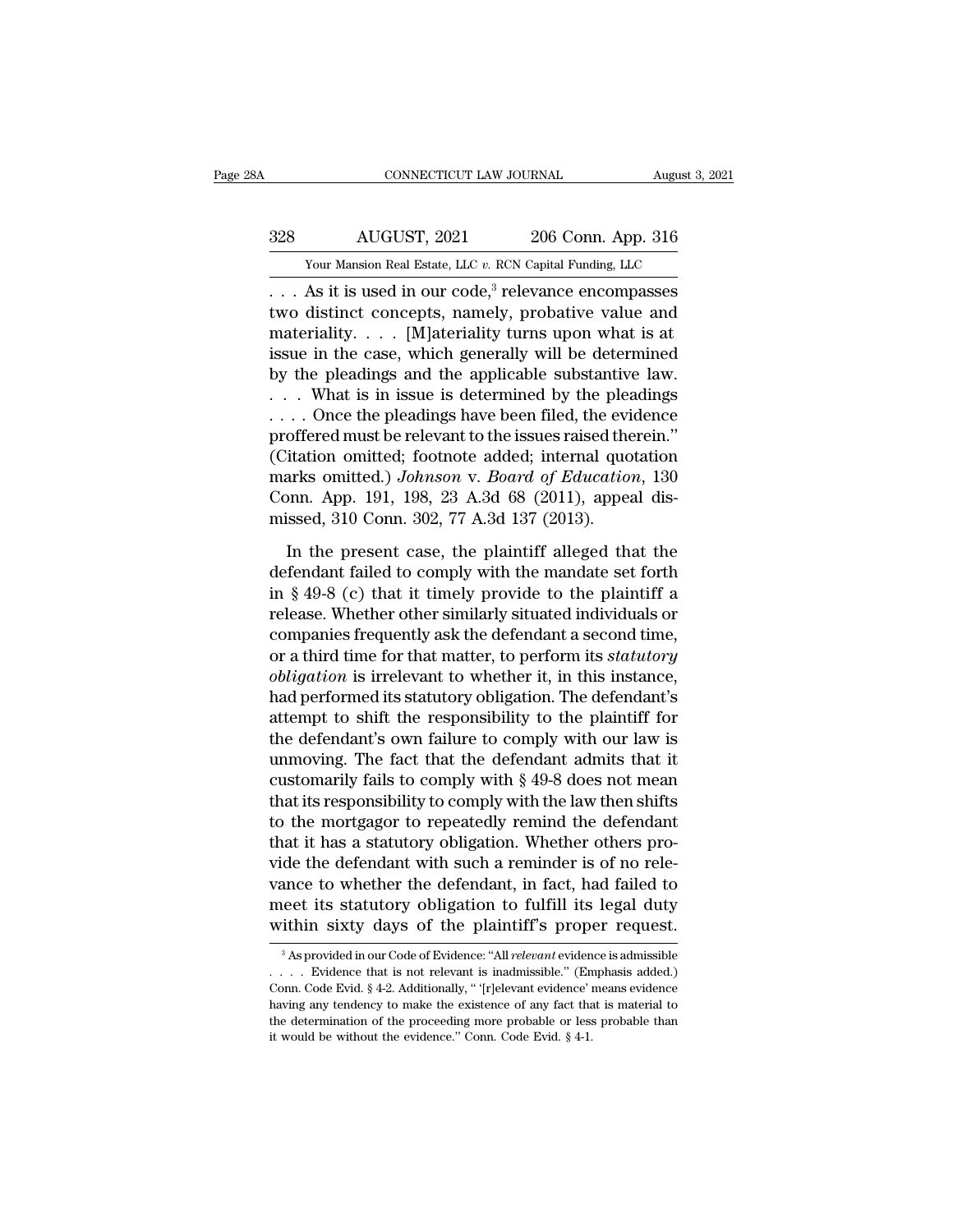2021 CONNECTICUT LAW JOURNAL Page 29A<br>206 Conn. App. 316 AUGUST, 2021 329<br>206 Vour Mansion Real Estate, LLC v. RCN Capital Funding, LLC The 2021 CONNECTICUT LAW JOURNAL Page 29A<br>
206 Conn. App. 316 AUGUST, 2021 329<br>
Your Mansion Real Estate, LLC *v.* RCN Capital Funding, LLC<br>
Accordingly, we agree with the trial court that this

EXECTIVE 2021 CONNECTICUT LAW JOURNAL Page 29A<br>
206 Conn. App. 316 AUGUST, 2021 329<br>
Your Mansion Real Estate, LLC v. RCN Capital Funding, LLC<br>
Accordingly, we agree with the trial court that this<br>
evidence was not relevan 206 Conn. App. 316 AUG<br>
Your Mansion Real Estate, LLC v. RC<br>
Accordingly, we agree with the<br>
evidence was not relevant.

III

 $\frac{1}{2}$   $\frac{1}{2}$   $\frac{1}{2}$   $\frac{1}{2}$   $\frac{1}{2}$   $\frac{1}{2}$   $\frac{1}{2}$   $\frac{1}{2}$   $\frac{1}{2}$   $\frac{1}{2}$   $\frac{1}{2}$   $\frac{1}{2}$   $\frac{1}{2}$   $\frac{1}{2}$   $\frac{1}{2}$   $\frac{1}{2}$   $\frac{1}{2}$   $\frac{1}{2}$   $\frac{1}{2}$   $\frac{1}{2}$   $\frac{1}{2}$   $\frac{1}{2}$  From Mansion Real Estate, LLC v. RCN Capital Funding, LLC<br>
Accordingly, we agree with the trial court that this<br>
evidence was not relevant.<br>
III<br>
The defendant also claims that the trial court erred<br>
in rejecting its firs Accordingly, we agree with the trial court that this<br>evidence was not relevant.<br>III<br>The defendant also claims that the trial court erred<br>in rejecting its first special defense in which it alleged<br>that the plaintiff had a d mitted in the status was not relevant.<br>
III<br>
The defendant also claims that the trial court erred<br>
in rejecting its first special defense in which it alleged<br>
that the plaintiff had a duty to mitigate, but failed to<br>
mitig III<br>III<br>The defendant also claims that the trial court erred<br>in rejecting its first special defense in which it alleged<br>that the plaintiff had a duty to mitigate, but failed to<br>mitigate its statutory damages. It argues tha The defendant also claims that the trial court erred<br>in rejecting its first special defense in which it alleged<br>that the plaintiff had a duty to mitigate, but failed to<br>mitigate its statutory damages. It argues that the c The defendant also claims that the trial court erred<br>in rejecting its first special defense in which it alleged<br>that the plaintiff had a duty to mitigate, but failed to<br>mitigate its statutory damages. It argues that the c in rejecting its first special defense in which it alleged<br>that the plaintiff had a duty to mitigate, but failed to<br>mitigate its statutory damages. It argues that the court<br>improperly ruled that the plaintiff had no "legal that the plaintiff had a duty to mitigate, but failed to<br>mitigate its statutory damages. It argues that the court<br>improperly ruled that the plaintiff had no "legal duty<br>to remind [the defendant] to issue a release of the<br>m mitigate its statutory damages. It argues that the court<br>improperly ruled that the plaintiff had no "legal duty<br>to remind [the defendant] to issue a release of the<br>mortgage." The plaintiff argues that the court properly<br>h improperly ruled that the plaintiff had no "legal duty<br>to remind [the defendant] to issue a release of the<br>mortgage." The plaintiff argues that the court properly<br>held that  $\S 49-8$  (c) does not require that the plaintiff to remind [the defendant] to issue a release of the<br>mortgage." The plaintiff argues that the court properly<br>held that  $\S 49-8$  (c) does not require that the plaintiff<br>attempt to mitigate its damages by reminding the defen mortgage." The plaintiff argues that the court properly<br>held that  $\S$  49-8 (c) does not require that the plaintiff<br>attempt to mitigate its damages by reminding the defen-<br>dant that it has failed to comply with the statuto held that  $\S$  49-8 (c) does not require the attempt to mitigate its damages by remindant that it has failed to comply with mandate to provide a timely release. Ther argues that "[ $\S$ ] 49-8 (c) *is* the r defendant . . . . tempt to mitigate its damages by reminding the defen-<br>nt that it has failed to comply with the statutory<br>andate to provide a timely release. The plaintiff fur-<br>er argues that "[§] 49-8 (c) *is* the reminder to the<br>fendant dant that it has failed to comply with the statutory<br>mandate to provide a timely release. The plaintiff fur-<br>ther argues that "[§] 49-8 (c) *is* the reminder to the<br>defendant . . . . " (Emphasis in original.) We whole-<br>he

mandate to provide a timely release. The plaintiff fur-<br>ther argues that "[§] 49-8 (c) *is* the reminder to the<br>defendant . . . . ." (Emphasis in original.) We whole-<br>heartedly agree with the plaintiff.<br>Whether a plaintif ther argues that "[§] 49-8 (c) *is* the reminder to the defendant . . . ." (Emphasis in original.) We whole-<br>heartedly agree with the plaintiff.<br>Whether a plaintiff has a duty to mitigate statutory<br>damages to which it is Whether a plaintiff has a duty to mitigate statutory<br>mages to which it is entitled pursuant to § 49-8 (c)<br>esents a legal question. Accordingly, our review is<br>enary. See *Bellemare* v. *Wachovia Mortgage Corp.*,<br>pra, 94 Con Whether a plaintiff has a duty to mitigate statutory<br>damages to which it is entitled pursuant to § 49-8 (c)<br>presents a legal question. Accordingly, our review is<br>plenary. See *Bellemare* v. *Wachovia Mortgage Corp.*,<br>supr

damages to which it is entitled pursuant to  $\S$  49-8 (c)<br>presents a legal question. Accordingly, our review is<br>plenary. See *Bellemare* v. Wachovia Mortgage Corp.,<br>supra, 94 Conn. App. 598.<br>In *Bellemare*, this court expl presents a legal question. Accordingly, our review is<br>plenary. See *Bellemare* v. Wachovia Mortgage Corp.,<br>supra, 94 Conn. App. 598.<br>In *Bellemare*, this court explained that the statutory<br>damages set forth in § 49-8 (c), plenary. See *Bellemare* v. *Wachovia Mortgage Corp.*,<br>supra, 94 Conn. App. 598.<br>In *Bellemare*, this court explained that the statutory<br>damages set forth in § 49-8 (c), although sounding in<br>tort rather than contract, are supra, 94 Conn. App. 598.<br>
In *Bellemare*, this court explained that the statutory<br>
damages set forth in § 49-8 (c), although sounding in<br>
tort rather than contract, are similar to a penalty,<br>
enacted by our legislature a In *Bellemare*, this court explained that the statutory<br>damages set forth in § 49-8 (c), although sounding in<br>tort rather than contract, are similar to a penalty,<br>enacted by our legislature against a mortgagee, who,<br>on pr damages set forth in § 49-8 (c), although sounding in<br>tort rather than contract, are similar to a penalty,<br>enacted by our legislature against a mortgagee, who,<br>on proper demand, fails to comply with the statute by<br>providi tort rather than contract, are similar to a penalty,<br>enacted by our legislature against a mortgagee, who,<br>on proper demand, fails to comply with the statute by<br>providing a release of mortgage. Id., 600–601. Section<br>49-8 "b enacted by our legislature against a mortgagee, who,<br>on proper demand, fails to comply with the statute by<br>providing a release of mortgage. Id., 600–601. Section<br>49-8 "best can be understood as a coercive means to<br>penaliz % on proper demand, fails to comply with the statute by<br>providing a release of mortgage. Id., 600–601. Section<br>49-8 "best can be understood as a coercive means to<br>penalize those who violate its prescriptions." Id., 602.<br>A providing a release of mortgage. Id., 600–601. Section 49-8 "best can be understood as a coercive means to penalize those who violate its prescriptions." Id., 602. As this court further explained in *Bellemare*, "in 1986, 49-8 "best can be understood as a coercive means to<br>penalize those who violate its prescriptions." Id., 602.<br>As this court further explained in *Bellemare*, "in 1986,<br>during the hearings to amend  $\S$  49-8a, the cousin of<br> penalize those who violate its prescriptions." Id., 602.<br>As this court further explained in *Bellemare*, "in 1986,<br>during the hearings to amend § 49-8a, the cousin of<br>§ 49-8, Representative William L. Wollenberg noted the As this court further explained in *Bellemare*, "in 1986, during the hearings to amend  $\S$  49-8a, the cousin of  $\S$  49-8, Representative William L. Wollenberg noted the 'constant problem in the real estate [world] with mo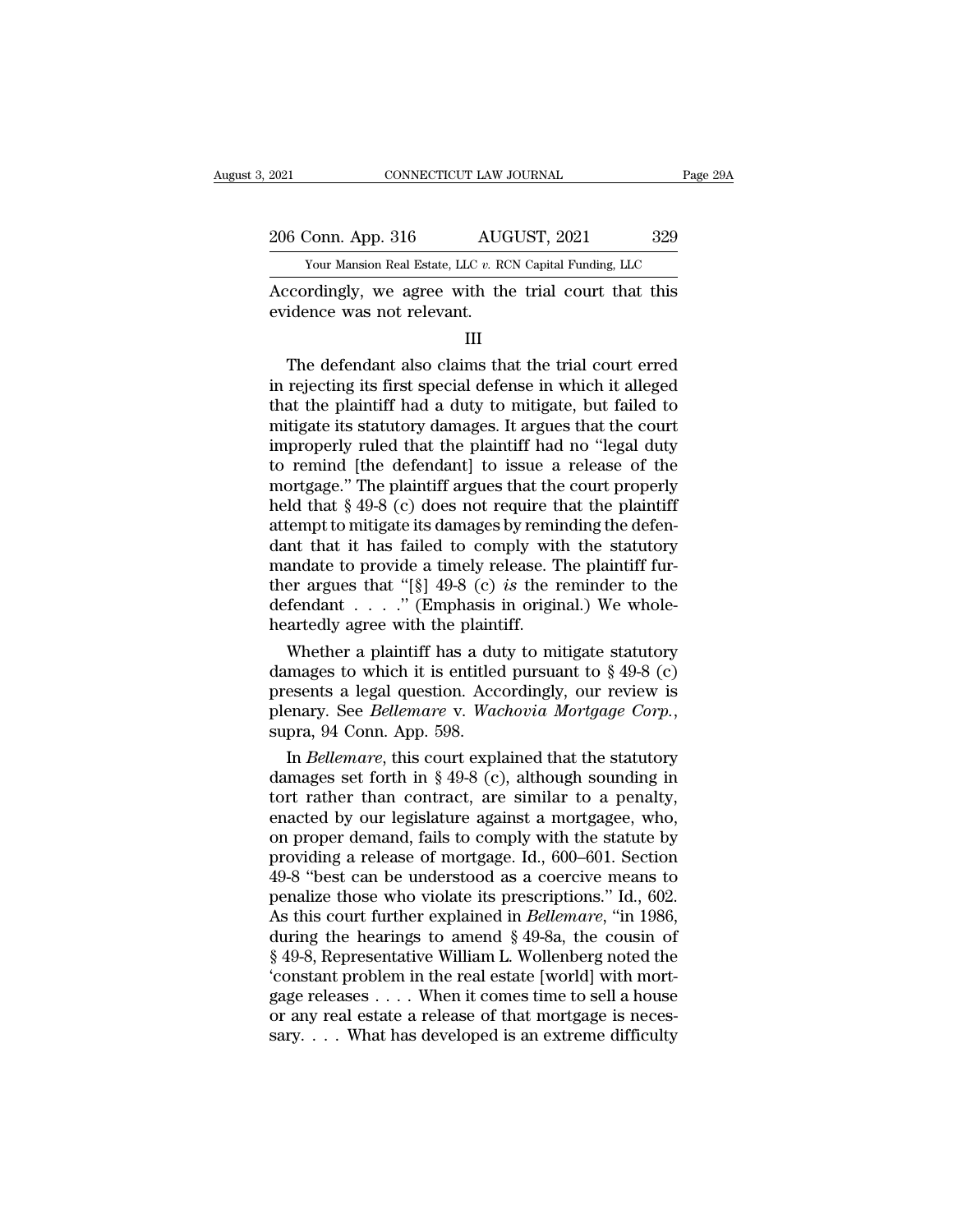# EXECUTE CONNECTICUT LAW JOURNAL August 3, 2021<br>330 AUGUST, 2021 206 Conn. App. 316<br>330 AUGUST, 2021 206 Conn. App. 316 CONNECTICUT LAW JOURNAL August 3, 2021<br>  $\frac{330}{\text{Your Mason Real Estimate, LLC } v. \text{ RCN Capital Funding, LLC}}$ <br>
in getting out of state mortgage companies and financial

CONNECTICUT LAW JOURNAL August 3, 20<br>
330 AUGUST, 2021 206 Conn. App. 316<br>
Your Mansion Real Estate, LLC v. RCN Capital Funding, LLC<br>
in getting out of state mortgage companies and financial<br>
people . . . . [t]0 . . . give 330 AUGUST, 2021 206 Conn. App. 316<br>
Your Mansion Real Estate, LLC v. RCN Capital Funding, LLC<br>
in getting out of state mortgage companies and financial<br>
people . . . . [t]o . . . give you the pay off, let alone<br>
a formal 330 AUGUST, 2021 206 Conn. App. 316<br>
Your Mansion Real Estate, LLC v. RCN Capital Funding, LLC<br>
in getting out of state mortgage companies and financial<br>
people . . . . [t]o . . . give you the pay off, let alone<br>
a formal  $\frac{2030}{200}$  AUGUST, 2021 206 Conn. App.<br>
Your Mansion Real Estate, LLC v. RCN Capital Funding, LLC<br>
in getting out of state mortgage companies and final<br>
people . . . . [t]o . . . give you the pay off, let a<br>
a formal Your Mansion Real Estate, LLC  $v$ . RCN Capital Funding, LLC<br>getting out of state mortgage companies and financial<br>ople  $\ldots$ . [t] $o \ldots$  give you the pay off, let alone<br>formal release of the mortgage for the land records.' in getting out of state mortgage companies and financial<br>people  $\ldots$ . [t]0  $\ldots$  give you the pay off, let alone<br>a formal release of the mortgage for the land records.'<br>29 H.R. Proc., Pt. 11, 1986 Sess., pp. 416768.<br>"In

In getting out of state mortgage companies and mianciar<br>people . . . . [t]o . . . give you the pay off, let alone<br>a formal release of the mortgage for the land records.'<br>29 H.R. Proc., Pt. 11, 1986 Sess., pp. 416768.<br>"In 1 people  $\ldots$  [ $U_0 \ldots$  give you the pay off, i.et alone<br>a formal release of the mortgage for the land records.'<br>29 H.R. Proc., Pt. 11, 1986 Sess., pp. 416768.<br>"In 1989, § 49-8 was amended in Public Acts 1989,<br>No. 347, § 1 a formal refease of the inortgage for the failure<br>29 H.R. Proc., Pt. 11, 1986 Sess., pp. 416768.<br>
"In 1989, § 49-8 was amended in Public Acts 1989,<br>
No. 347, § 18, 'An Act Concerning Mortgage Brokers<br>
and Mortgages Servic 29 H.R. 110C., 1 L. 11, 1980 Sess., pp. 410706.<br>
"In 1989, § 49-8 was amended in Public Acts 1989,<br>
No. 347, § 18, 'An Act Concerning Mortgage Brokers<br>
and Mortgages Servicers and Establishing a Home Buy-<br>
er's Bill of Ri "In 1989, § 49-8 was amended in Public Acts 1989,<br>No. 347, § 18, 'An Act Concerning Mortgage Brokers<br>and Mortgages Servicers and Establishing a Home Buy-<br>er's Bill of Rights,' which, inter alia, increased the pen-<br>alty du No. 347, § 18, 'An Act Concerning Mortgage Brokers<br>and Mortgages Servicers and Establishing a Home Buy-<br>er's Bill of Rights,' which, inter alia, increased the pen-<br>alty due from a mortgagee who failed to provide a timely<br>r and Mortgages Servicers and Establishing a Home Buy-<br>er's Bill of Rights,' which, inter alia, increased the pen-<br>alty due from a mortgagee who failed to provide a timely<br>release of mortgage to a mortgagor. See 32 H.R. Proc er's Bill of Rights,' which, inter alia, increased the penalty due from a mortgagee who failed to provide a timely<br>release of mortgage to a mortgagor. See 32 H.R. Proc.,<br>Pt. 29, 1989 Sess., pp. 10,312–20; 32 H.R. Proc., Pt alty due from a mortgagee who failed to provide a timely<br>release of mortgage to a mortgagor. See 32 H.R. Proc.,<br>Pt. 29, 1989 Sess., pp. 10,312–20; 32 H.R. Proc., Pt. 30,<br>1989 Sess., pp. 10,408–39. Then, in 1995, § 49-8 was release of mortgage to a mortgagor. See 32 H.R. Proc.,<br>Pt. 29, 1989 Sess., pp. 10,312–20; 32 H.R. Proc., Pt. 30,<br>1989 Sess., pp. 10,408–39. Then, in 1995, § 49-8 was<br>amended as part of 'An Act Concerning Release or Satis-<br> Pt. 29, 1989 Sess., pp. 10,312–20; 32 H.R. Proc., Pt. 30,<br>1989 Sess., pp. 10,408–39. Then, in 1995, § 49-8 was<br>amended as part of 'An Act Concerning Release or Satis-<br>faction of a Mortgage Lien.' Public Acts 1995, No. 95-1 1989 Sess., pp. 10,408–39. Then, in 1995, § 49-8 was<br>amended as part of 'An Act Concerning Release or Satis-<br>faction of a Mortgage Lien.' Public Acts 1995, No. 95-102,<br>§ 1. The stated purpose of 'An Act Concerning Release amended as part of 'An Act Concerning Release or Satisfaction of a Mortgage Lien.' Public Acts 1995, No. 95-102, § 1. The stated purpose of 'An Act Concerning Release or Satisfaction of a Mortgage Lien' was to 'revise the faction of a Mortgage Lien.' Public Acts 1995, No. 95-102,<br>
§ 1. The stated purpose of 'An Act Concerning Release<br>
or Satisfaction of a Mortgage Lien' was to 'revise the<br>
procedure for the release or satisfaction of a mor § 1. The stated purpose of 'An Act Concerning Release<br>or Satisfaction of a Mortgage Lien' was to 'revise the<br>procedure for the release or satisfaction of a mortgage<br>lien by increasing incentives to assure lenders comply<br>w or Satisfaction of a Mortgage Lien' was to 'revise the<br>procedure for the release or satisfaction of a mortgage<br>lien by increasing incentives to assure lenders comply<br>with laws requiring releases and by enhancing the remeprocedure for the release or satisfaction of a mortgage<br>lien by increasing incentives to assure lenders comply<br>with laws requiring releases and by enhancing the reme-<br>dies and options available to mortgagors and attorneys *lien by increasing incentives to assure lenders comply*<br>with laws requiring releases and by enhancing the reme-<br>dies and options available to mortgagors and attorneys<br>when lenders fail to comply.'... Raised Committee<br>Bill with laws requiring releases and by enhancing the reme-<br>dies and options available to mortgagors and attorneys<br>when lenders fail to comply.'... Raised Committee<br>Bill No. 990, January Sess. 1995, p. 9. Accordingly, the<br>legi dies and options available to mortgagors and attorneys<br>when lenders fail to comply.'... Raised Committee<br>Bill No. 990, January Sess. 1995, p. 9. Accordingly, the<br>legislative history and statutory scheme of § 49-8 estab-<br>li when lenders fail to comply.'... Raised Committee<br> *Bill No.* 990, January Sess. 1995, p. 9. Accordingly, the<br>
legislative history and *statutory scheme of § 49-8 estab-*<br> *tish that the statute was enacted and continues n* Bill No. 990, January Sess. 1995, p. 9. Accordingly, the<br>legislative history and *statutory scheme of § 49-8 estab-*<br>lish that the statute was enacted and continues not<br>only to protect property owners, but it has a more<br>ge legislative history and statutory scheme of § 49-8 establish that the statute was enacted and continues not<br>only to protect property owners, but it has a more<br>general purpose of enhancing the marketability of<br>titles and fa lish that the statute was enacted and continues not<br>only to protect property owners, but it has a more<br>general purpose of enhancing the marketability of<br>titles and facilitating economic intercourse in deeded<br>transactions. only to protect property owners, but it has a more general purpose of enhancing the marketability of titles and facilitating economic intercourse in deeded transactions. See id.; Conn. Joint Standing Committee Hearings, Ba general purpose of<br>titles and facilitati<br>transactions. See i<br>Hearings, Banks, 19<br>Pt. 11, 1986 Sess.,<br>Bellemare v. Wacho<br>App. 604–605.<br>The statutory dan the statutory damages provision of § 49-8 was entitled a monostromagnetic statutory damages. pp. 283–84; 29 H.R. Proc., 11, 1986 Sess., pp. 4166–68." (Emphasis altered.)<br>illemare v. Wachovia Mortgage Corp., supra, 94 Conn. *Fransuctions*. See fu., Coffit. Johnt Standing Commutee<br>Hearings, Banks, 1979 Sess., pp. 283–84; 29 H.R. Proc.,<br>Pt. 11, 1986 Sess., pp. 4166–68." (Emphasis altered.)<br>*Bellemare* v. *Wachovia Mortgage Corp.*, supra, 94 Con

Freamigs, Banks, 1979 Sess., pp. 283–64, 29 11.h. 1 10c.,<br>Pt. 11, 1986 Sess., pp. 4166–68." (Emphasis altered.)<br>Bellemare v. Wachovia Mortgage Corp., supra, 94 Conn.<br>App. 604–605.<br>The statutory damages provision of § 49-8 F. 11, 1380 Sess., pp. 4100–08. (Emphasis antered.)<br>Bellemare v. Wachovia Mortgage Corp., supra, 94 Conn.<br>App. 604–605.<br>The statutory damages provision of § 49-8 was enacted<br>as a means to curb what the legislature consider Bettemare v. wathorta mortgage corp., supra,  $\frac{1}{2}$  Comm.<br>App. 604–605.<br>The statutory damages provision of § 49-8 was enacted<br>as a means to curb what the legislature considered to<br>be a longstanding problem in the mortg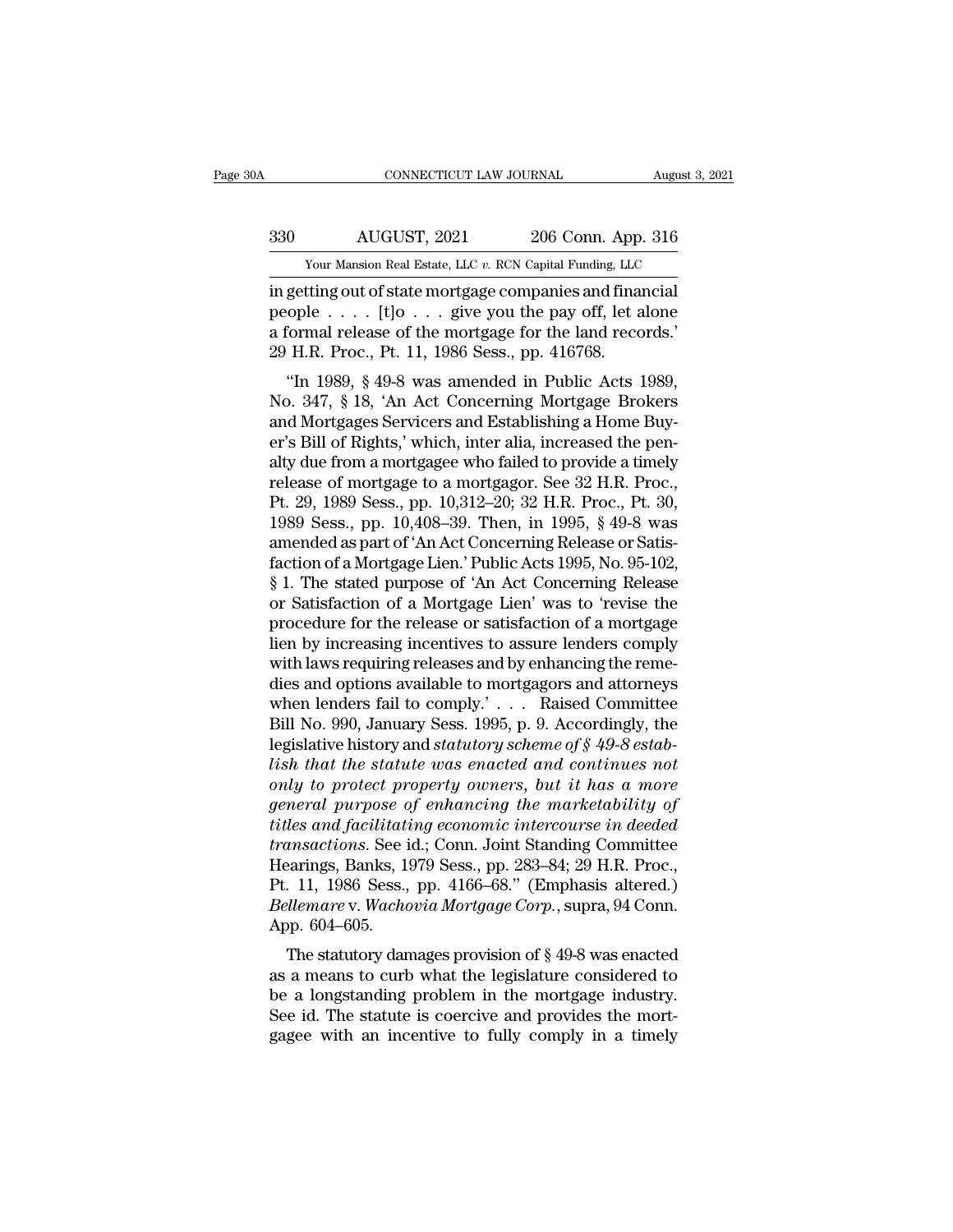2021 CONNECTICUT LAW JOURNAL Page 31A<br>206 Conn. App. 316 AUGUST, 2021 331<br>Your Mansion Real Estate, LLC v. RCN Capital Funding, LLC The Tage 2021 CONNECTICUT LAW JOURNAL Page 31A<br>
206 Conn. App. 316 AUGUST, 2021 331<br>
Your Mansion Real Estate, LLC *v.* RCN Capital Funding, LLC<br>
manner. See id. We conclude that to require the plaintiff

EXECUTE 2021<br>
2006 Conn. App. 316 AUGUST, 2021 331<br>
2006 Conn. App. 316 AUGUST, 2021 331<br>
2007 Mansion Real Estate, LLC v. RCN Capital Funding, LLC<br>
2011 Transmer. See id. We conclude that to require the plaintiff<br>
2013 We 206 Conn. App. 316 AUGUST, 2021 331<br>
Your Mansion Real Estate, LLC v. RCN Capital Funding, LLC<br>
manner. See id. We conclude that to require the plaintiff<br>
to "remind" the mortgagee that it has a legal obligation<br>
to compl 206 Conn. App. 316 AUGUST, 2021 331<br>
Your Mansion Real Estate, LLC v. RCN Capital Funding, LLC<br>
manner. See id. We conclude that to require the plaintiff<br>
to "remind" the mortgagee that it has a legal obligation<br>
to compl 206 Conn. App. 316 AUGUST, 2021 331<br>
Your Mansion Real Estate, LLC  $v$ . RCN Capital Funding, LLC<br>
manner. See id. We conclude that to require the plaintiff<br>
to "remind" the mortgagee that it has a legal obligation<br>
to com Volta Prep. 322 1922, 2022, 2022, 2022<br>
volta Prep. 322 1922, 2022, 2022<br>
manner. See id. We conclude that to require the plaintiff<br>
to "remind" the mortgagee that it has a legal obligation<br>
to comply with § 49-8 (c) by p Four Mansion Real Estate, LLC v. RCN Capital Funding, LLC<br>
manner. See id. We conclude that to require the plaintiff<br>
to "remind" the mortgagee that it has a legal obligation<br>
to comply with § 49-8 (c) by providing the pl manner. See id. We conclude that to require the plaintiff<br>to "remind" the mortgagee that it has a legal obligation<br>to comply with § 49-8 (c) by providing the plaintiff with<br>a release, after already properly requesting that to "remind" the mortgagee that it has a legal obligato comply with  $\S$  49-8 (c) by providing the plaintiff variate are place, after already properly requesting that it juide such a release, would run counter to the intert de such a release, would run counter to the intent of<br>
e statute and would encourage the abuses the legisla-<br>
re sought to curb through its enactment.<sup>4</sup> Accordingly,<br>
e conclude that this claim is without merit.<br>
IV<br>
The

IV

the statute and would encourage the abuses the legislature sought to curb through its enactment.<sup>4</sup> Accordingly,<br>we conclude that this claim is without merit.<br>IV<br>The defendant's final claim is that the trial court erred<br>i ture sought to curb through its enactment.<sup>4</sup> Accordingly,<br>we conclude that this claim is without merit.<br>IV<br>The defendant's final claim is that the trial court erred<br>in rejecting its second and third special defenses in<br>w we conclude that this claim is without merit.<br>
IV<br>
The defendant's final claim is that the trial court erred<br>
in rejecting its second and third special defenses in<br>
which it claimed that § 49-8 (c) was unconstitutional<br>
as *final claim is that the trial court erred*<br>in rejecting its second and third special defenses in<br>which it claimed that § 49-8 (c) was unconstitutional<br>as applied in this case because it allowed for *excessive*<br>*fines and* The defendant's final claim is that the trial court erred<br>in rejecting its second and third special defenses in<br>which it claimed that  $\S 49-8$  (c) was unconstitutional<br>as applied in this case because it allowed for *exces* The defendant's final claim is that the trial court erred<br>in rejecting its second and third special defenses in<br>which it claimed that  $\S 49-8$  (c) was unconstitutional<br>as applied in this case because it allowed for *exces* in rejecting its second and third special defenses in<br>which it claimed that  $\S 49-8$  (c) was unconstitutional<br>as applied in this case because it allowed for *excessive*<br>*fines and punitive damages* that are grossly in exc which it claimed that  $\S$  49-8 (c) was unconstitutional<br>as applied in this case because it allowed for *excessive*<br>*fines and punitive damages* that are grossly in excess<br>of actual damages, in violation of the eighth and as applied in this case because it allowed for *excessive*<br>fines and punitive damages that are grossly in excess<br>of actual damages, in violation of the eighth and four-<br>teenth amendments to the United States constitution. fines and punitive damages that are grossly in excess<br>of actual damages, in violation of the eighth and four-<br>teenth amendments to the United States constitution.<br>The defendant's argument, set forth in its appellate<br>brief of actual damages, in violation of the eighth and four-<br>teenth amendments to the United States constitution.<br>The defendant's argument, set forth in its appellate<br>brief, is not a model of clarity. At times, the defendant<br>a teenth amendments to the United States constitution.<br>The defendant's argument, set forth in its appellate<br>brief, is not a model of clarity. At times, the defendant<br>appears to argue that the statutory damages provision<br>of The defendant's argument, set forth in its appellate<br>brief, is not a model of clarity. At times, the defendant<br>appears to argue that the statutory damages provision<br>of § 49-8 (c) is unconstitutional on its face and, at ot brief, is not a model of clarity. At times, the defendant<br>appears to argue that the statutory damages provision<br>of § 49-8 (c) is unconstitutional on its face and, at other<br>times, it specifically states that it is claiming appears to argue that the statutory damages provision<br>of § 49-8 (c) is unconstitutional on its face and, at other<br>times, it specifically states that it is claiming that § 49-8<br>(c) is unconstitutional *only* as applied to % of § 49-8 (c) is unconstitutional on its face and, at other<br>times, it specifically states that it is claiming that § 49-8<br>(c) is unconstitutional *only* as applied to this particular<br>case. Nevertheless, the defendant's The constitutional only as applied to this particular<br>
Solutional only as applied to this particular<br>
Solutional only as applied to this particular<br>
Solutional only as<br>
Splied in this case. We conclude that the defendant' comes a constraint only as applied to any paracetical case. Nevertheless, the defendant's special defenses clearly allege that  $\S$  49-8 (c) is unconstitutional only as applied in this case. We conclude that the defendant'

clearly allege that  $\S$  49-8 (c) is unconstitutional only as<br>applied in this case. We conclude that the defendant's<br>claim is without merit.<br>"Determining the constitutionality of a statute pre-<br>sents a question of law over statute carries with it a strong presumption of a statute pre-<br>sents a question of law over which our review is plenary.<br> $\therefore$  It [also] is well established that a validly enacted<br>statute carries with it a strong presumpt dephase in all scale. We conclude that the defendants<br>claim is without merit.<br>"Determining the constitutionality of a statute pre-<br>sents a question of law over which our review is plenary.<br>... It [also] is well established "Determining the constitutionality of a statute presents a question of law over which our review is plenary.<br>  $\dots$  It [also] is well established that a validly enacted statute carries with it a strong presumption of const "Determining the constitutionality of a statute presents a question of law over which our review is plenary.<br>
. . . It [also] is well established that a validly enacted statute carries with it a strong presumption of cons atute carries with it a strong presumption of constitu-<br>onality, [and that] those who challenge its constitu-<br>onality must sustain the heavy burden of proving its<br>nconstitutionality beyond a reasonable doubt. . . .<br> $\frac{4}{$ tionality, [and that] those who challenge its constitu-<br>tionality must sustain the heavy burden of proving its<br>unconstitutionality beyond a reasonable doubt....<br> $\frac{4}{100}$  we express no opinion at this time as to whether tionality mu<br>unconstituti<br><sup>4</sup>We express r<br>to mitigate its da<br>under § 49-8 (c).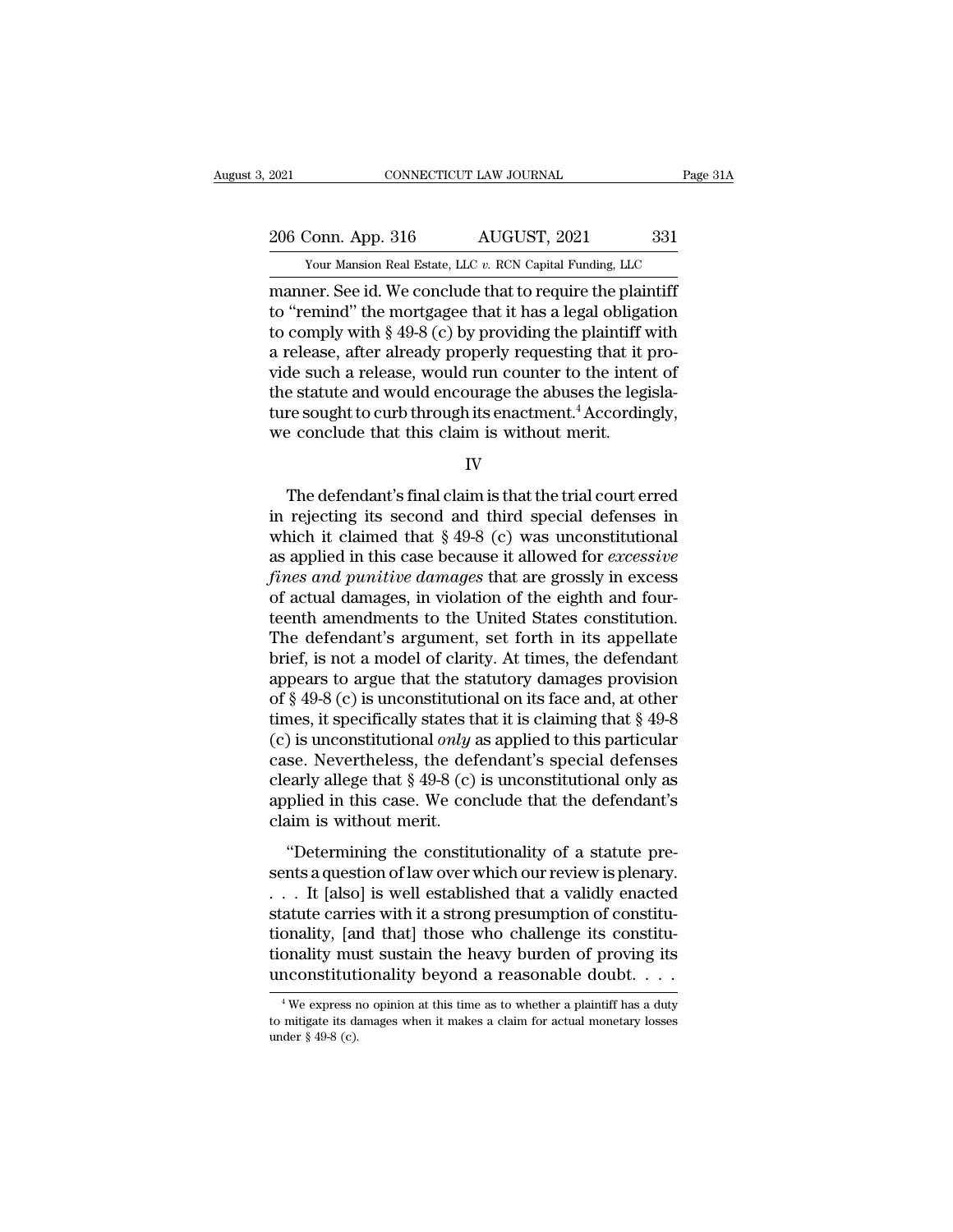# EXECUTE CONNECTICUT LAW JOURNAL August 3, 2021<br>332 AUGUST, 2021 206 Conn. App. 316<br>332 AUGUST, 2021 206 Conn. App. 316 CONNECTICUT LAW JOURNAL August 3, 2021<br>  $332$  AUGUST, 2021 206 Conn. App. 316<br>
Your Mansion Real Estate, LLC *v.* RCN Capital Funding, LLC<br>
The court will indulge in every presumption in favor of

CONNECTICUT LAW JOURNAL August 3, 202<br>
332 AUGUST, 2021 206 Conn. App. 316<br>
Your Mansion Real Estate, LLC v. RCN Capital Funding, LLC<br>
The court will indulge in every presumption in favor of<br>
the statute's constitutionalit AUGUST, 2021 206 Conn. App. 316<br>
Your Mansion Real Estate, LLC v. RCN Capital Funding, LLC<br>
The court will indulge in every presumption in favor of<br>
the statute's constitutionality . . . . Therefore, [w]hen<br>
a question of 332 AUGUST, 2021 206 Conn. App. 316<br>
Your Mansion Real Estate, LLC v. RCN Capital Funding, LLC<br>
The court will indulge in every presumption in favor of<br>
the statute's constitutionality .... Therefore, [w]hen<br>
a question o 332 AUGUST, 2021 206 Conn. App. 316<br>
Your Mansion Real Estate, LLC v. RCN Capital Funding, LLC<br>
The court will indulge in every presumption in favor of<br>
the statute's constitutionality . . . . Therefore, [w]hen<br>
a questio Sustain the legislation unless its invalidity is clear.<br>
The court will indulge in every presumption in favor of<br>
the statute's constitutionality .... Therefore, [w]hen<br>
a question of constitutionality is raised, courts m Your Mansion Real Estate, LLC  $v$ . RCN Capital Funding, LLC<br>
The court will indulge in every presumption in favor of<br>
the statute's constitutionality  $\ldots$ . Therefore, [w]hen<br>
a question of constitutionality is raised, co The court will indulge in every presumption in favor of<br>the statute's constitutionality . . . . Therefore, [w]hen<br>a question of constitutionality is raised, courts must<br>approach it with caution, examine it with care, and<br> the statute's constitutionality . . . . Therefore, [w]hen<br>a question of constitutionality is raised, courts must<br>approach it with caution, examine it with care, and<br>sustain the legislation unless its invalidity is clear. a question of constitutionality is raised, courts must<br>approach it with caution, examine it with care, and<br>sustain the legislation unless its invalidity is clear....<br>In evaluating the constitutionality of a statute, moreapproach it with caution, examine it with care, and<br>sustain the legislation unless its invalidity is clear. . . .<br>In evaluating the constitutionality of a statute, more-<br>over, we will construe the statute in such a manner Figures and the legislation unless its invalidity is clear.  $\dots$  In evaluating the constitutionality of a statute, more-<br>over, we will construe the statute in such a manner as<br>to save its constitutionality, rather than to In evaluating the constitutionality of a statute, more-<br>over, we will construe the statute in such a manner as<br>to save its constitutionality, rather than to destroy it.<br> $\dots$  In doing so, we may also add interpretative glo over, we will construe the statute in such a manner as<br>to save its constitutionality, rather than to destroy it.<br>... In doing so, we may also add interpretative gloss<br>to a challenged statute in order to render it constitu to save its constitutionality, rather than to destroy it.<br>  $\ldots$  In doing so, we may also add interpretative gloss<br>
to a challenged statute in order to render it constitu-<br>
tional. In construing a statute, the court must omitted.) In doing so, we may also add interpretative gloss<br>to a challenged statute in order to render it constitu-<br>tional. In construing a statute, the court must search<br>for an effective and constitutional construction th to a challenged stational. In construit<br>for an effective an<br>reasonably accord<br>intent." (Citations<br>omitted.) *Boisvert*<br>A.3d 1 (2019).<br>The defendant fir be a model in the court must search and the ran effective and constitutional construction that as<br>onably accords with the legislature's underlying tent." (Citations omitted; internal quotation marks<br>initted.) *Boisvert* v for an effective and constitutional construction that<br>reasonably accords with the legislature's underlying<br>intent." (Citations omitted; internal quotation marks<br>omitted.) *Boisvert* v. *Gavis*, 332 Conn. 115, 143–44, 210<br>

reasonably accords with the legislature's underlying<br>intent." (Citations omitted; internal quotation marks<br>omitted.) *Boisvert* v. *Gavis*, 332 Conn. 115, 143–44, 210<br>A.3d 1 (2019).<br>The defendant first argues that  $\S$  49intent." (Citations omitted; internal quotation marks<br>omitted.) *Boisvert* v. Gavis, 332 Conn. 115, 143–44, 210<br>A.3d 1 (2019).<br>The defendant first argues that § 49-8 (c) is unconsti-<br>tutional as applied to this case becaus omitted.) *Boisvert* v. *Gavis*, 332 Conn. 115, 143–44, 210<br>A.3d 1 (2019).<br>The defendant first argues that  $\S$  49-8 (c) is unconstitutional as applied to this case because it permitted the<br>court to levy, what essentially A.3d 1 (2019).<br>The defendant first argues that  $\S$  49-8 (c) is unconstitutional as applied to this case because it permitted the<br>court to levy, what essentially amounts to, an excessive<br>and punitive fine that is grossly i The defendant first argues that § 49-8 (c) is unconstitutional as applied to this case because it permitted the court to levy, what essentially amounts to, an excessive and punitive fine that is grossly in excess of the pl tutional as applied to this case because it permitted the<br>court to levy, what essentially amounts to, an excessive<br>and punitive fine that is grossly in excess of the plain-<br>tiff's actual damages, which were none. The defen court to levy, what essentially amounts to, an excessive<br>and punitive fine that is grossly in excess of the plain-<br>tiff's actual damages, which were none. The defendant<br>contends that the United States Supreme Court "wrongl and punitive fine that is grossly in excess of the plain-<br>tiff's actual damages, which were none. The defendant<br>contends that the United States Supreme Court "wrongly<br>decided" *Browning-Ferris Industries of Vermont*, *Inc.* tiff's actual damages, which were none. The defendant<br>contends that the United States Supreme Court "wrongly<br>decided" *Browning-Ferris Industries of Vermont*, *Inc.*<br>v. *Kelco Disposal, Inc.*, 492 U.S. 257, 109 S. Ct. 2909 contends that the United States Supreme Court "wrongly<br>decided" *Browning-Ferris Industries of Vermont, Inc.*<br>v. *Kelco Disposal, Inc.*, 492 U.S. 257, 109 S. Ct. 2909,<br>106 L. Ed. 2d 219 (1989) *(Browning-Ferris)*, a case<br>i decided" *Browning-Ferris Industries of Vermont, Inc.*<br>v. *Kelco Disposal, Inc.*, 492 U.S. 257, 109 S. Ct. 2909,<br>106 L. Ed. 2d 219 (1989) *(Browning-Ferris)*, a case<br>in which the court firmly held that the excessive fines<br> v. *Kelco Disposal, Inc.*, 492 U.S. 257, 109 S. Ct. 2909, 106 L. Ed. 2d 219 (1989) (*Browning-Ferris*), a case in which the court firmly held that the excessive fines clause of the eighth amendment was meant to limit the s 106 L. Ed. 2d 219 (1989) (*Browning-Ferris*), a case<br>in which the court firmly held that the excessive fines<br>clause of the eighth amendment was meant to limit the<br>sovereign from improperly employing its prosecutorial<br>power in which the court firmly held that the excessive fines<br>clause of the eighth amendment was meant to limit the<br>sovereign from improperly employing its prosecutorial<br>power and that it "does not apply to awards of punitive<br>da clause of the eighth amendment was meant to limit the<br>sovereign from improperly employing its prosecutorial<br>power and that it "does not apply to awards of punitive<br>damages in cases between private parties." Id., 259–60.<br>Th sovereign from improperly employing its prosecutorial<br>power and that it "does not apply to awards of punitive<br>damages in cases between private parties." Id., 259–60.<br>The defendant requests that we not follow *Browning-<br>Fe* power and that it "does not apply to awards of punitive<br>damages in cases between private parties." Id., 259–60.<br>The defendant requests that we not follow *Browning-<br>Ferris*. Alternatively, the defendant argues that "to the damages in cases between private parties." Id., 259–60.<br>The defendant requests that we not follow *Browning-<br>Ferris*. Alternatively, the defendant argues that "to the<br>extent [*Browning-Ferris*] requires the government to<br> The defendant requests that we not follow *Browning-<br>Ferris*. Alternatively, the defendant argues that "to the extent [*Browning-Ferris*] requires the government to be a recipient or at least share in the proceeds of a pen Ferris. Alternatively, the defendant argues that "to the extent [Browning-Ferris] requires the government to be a recipient or at least share in the proceeds of a penalty award . . . then the requirement is met by the stat extent [*Browning-Ferris*] requires the governeut are composed be a recipient or at least share in the propenalty award . . . then the requirement *is* state of Connecticut's (like the federal governeut collection of inco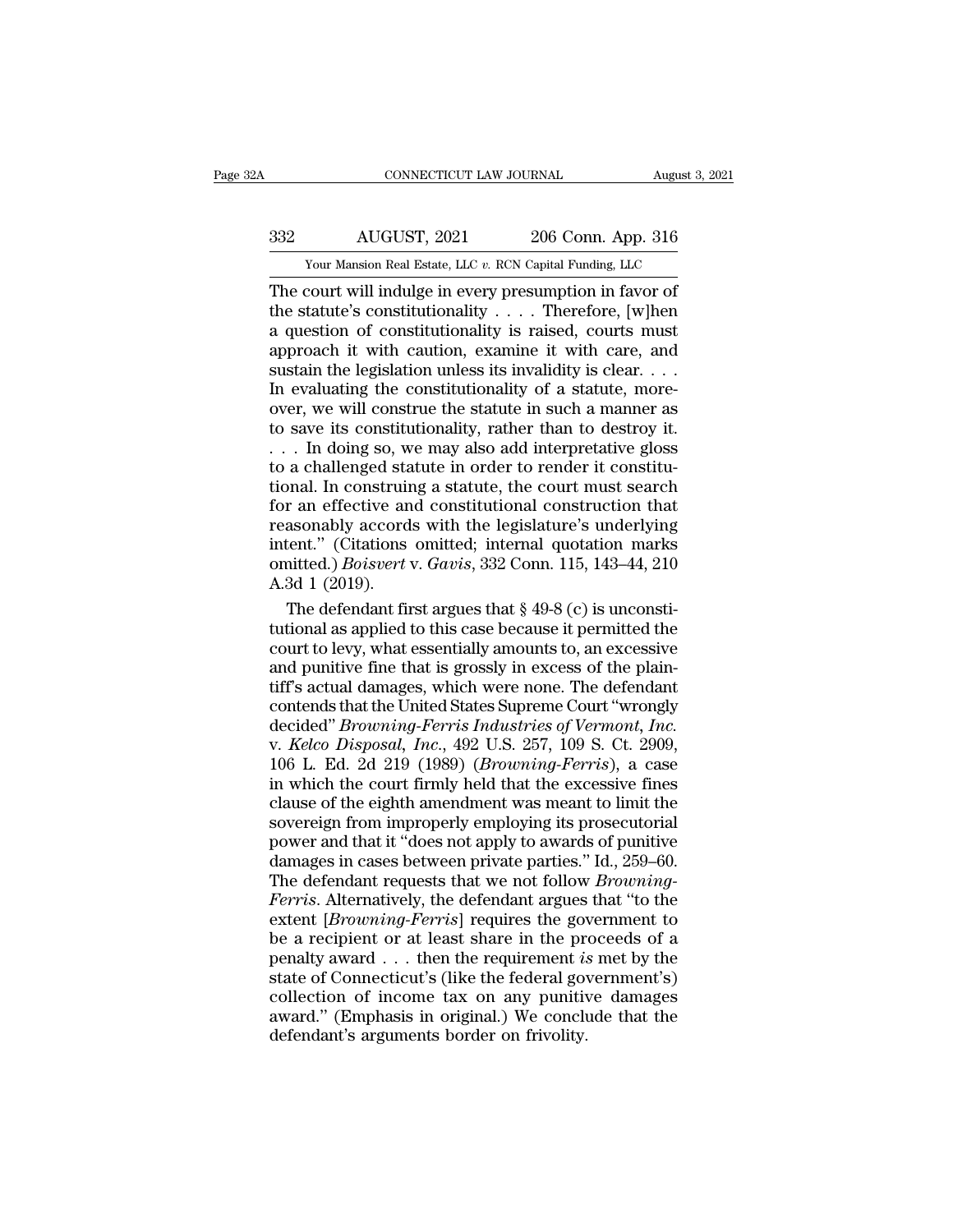2021 CONNECTICUT LAW JOURNAL Page 33A<br>206 Conn. App. 316 AUGUST, 2021 333<br>206 Conn. App. 316 AUGUST, 2021 333

External Estate, LLC *v.* RCN Capital Funding, LLC<br>The eighth amendment to the Unites States constitu-<br>The eighth amendment to the Unites States constitu-CONNECTICUT LAW JOURNAL<br>
6 Conn. App. 316 AUGUST, 2021 333<br>
Your Mansion Real Estate, LLC v. RCN Capital Funding, LLC<br>
The eighth amendment to the Unites States constitu-<br>
In provides: "Excessive bail shall not be required 206 Conn. App. 316 AUGUST, 2021 333<br>
Your Mansion Real Estate, LLC v. RCN Capital Funding, LLC<br>
The eighth amendment to the Unites States constitu-<br>
tion provides: "Excessive bail shall not be required, nor<br>
excessive fine 206 Conn. App. 316 AUGUST, 2021 333<br>
Your Mansion Real Estate, LLC v. RCN Capital Funding, LLC<br>
The eighth amendment to the Unites States constitu-<br>
tion provides: "Excessive bail shall not be required, nor<br>
excessive fin 206 Conn. App. 316 AUGUST, 2021 333<br>
Your Mansion Real Estate, LLC v. RCN Capital Funding, LLC<br>
The eighth amendment to the Unites States constitu-<br>
tion provides: "Excessive bail shall not be required, nor<br>
excessive fine The eighth amendment to the Unites States constitu-<br>The eighth amendment to the Unites States constitu-<br>tion provides: "Excessive bail shall not be required, nor<br>excessive fines imposed, nor cruel and unusual punish-<br>ment Tour mansion real estate, LLC v. RCN Capital Funding, LLC<br>
The eighth amendment to the Unites States constitu-<br>
tion provides: "Excessive bail shall not be required, nor<br>
excessive fines imposed, nor cruel and unusual pun The eighth amendment to the Unites States constitution provides: "Excessive bail shall not be required, nor excessive fines imposed, nor cruel and unusual punishment inflicted." In *Browning-Ferris*, the United States Supr tion provides: "Excessive bail shall not be required, nor<br>excessive fines imposed, nor cruel and unusual punish-<br>ment inflicted." In *Browning-Ferris*, the United States<br>Supreme Court held that "the [e]xcessive [f]ines [c] excessive fines imposed, nor cruel and unusual punishment inflicted." In *Browning-Ferris*, the United States<br>Supreme Court held that "the [e]xcessive [f]ines [c]lause<br>was intended to limit only those fines directly impose ment inflicted." In *Browning-Ferris*, the United States<br>Supreme Court held that "the [e]xcessive [f]ines [c]lause<br>was intended to limit only those fines directly imposed<br>by, and payable to, the government." (Emphasis adde Supreme Court held that "the [e]xcessive [f]ines [c]lause<br>was intended to limit only those fines directly imposed<br>by, and payable to, the government." (Emphasis added.)<br>Browning-Ferris Industries of Vermont, Inc. v. Kelco<br> was intended to limit only those fines directly imposed<br>by, and payable to, the government." (Emphasis added.)<br>Browning-Ferris Industries of Vermont, Inc. v. Kelco<br>Disposal, Inc., supra, 492 U.S. 268; see also Paroline<br>v. by, and payable to, the government." (Emphasis added.)<br>Browning-Ferris Industries of Vermont, Inc. v. Kelco<br>Disposal, Inc., supra, 492 U.S. 268; see also Paroline<br>v. United States, 572 U.S. 434, 456, 134 S. Ct. 1710, 188<br>L Browning-Ferris Industries of Vermont, Inc. v. Kelco<br>Disposal, Inc., supra, 492 U.S. 268; see also Paroline<br>v. United States, 572 U.S. 434, 456, 134 S. Ct. 1710, 188<br>L. Ed. 2d 714 (2014). We are bound by these decisions<br>an Disposal, Inc., supra, 492 U.S. 268; see also *Paroline*<br>v. United States, 572 U.S. 434, 456, 134 S. Ct. 1710, 188<br>L. Ed. 2d 714 (2014). We are bound by these decisions<br>and conclude that the excessive fines clause of the e v. *United States*, 572 U.S. 434, 456, 134 S. Ct. 1710, 188<br>L. Ed. 2d 714 (2014). We are bound by these decisions<br>and conclude that the excessive fines clause of the eighth<br>amendment does not apply to this civil case betwe L. Ed. 2d 714 (2014). We are bound by these decisions<br>and conclude that the excessive fines clause of the eighth<br>amendment does not apply to this civil case between pri-<br>vate parties. Furthermore, any income taxes the pla and conclude that the excessive fines clause of the eighth<br>amendment does not apply to this civil case between pri-<br>vate parties. Furthermore, any income taxes the plain-<br>tiff might owe on the statutory damages it receives amendment does not apply to this civil case between potate parties. Furthermore, any income taxes the plaitiff might owe on the statutory damages it receives and constitute a fine *directly imposed* on the defendation by t f might owe on the statutory damages it receives do<br>t constitute a fine *directly imposed* on the defendant<br>the government. In fact, a holding to the contrary would<br>nder *Browning-Ferris* meaningless because, as the<br>fendan not constitute a fine *directly imposed* on the defendant<br>by the government. In fact, a holding to the contrary would<br>render *Browning-Ferris* meaningless because, as the<br>defendant notes, all such awards are taxable.<sup>5</sup><br>Th

by the government. In fact, a holding to the contrary would<br>render *Browning-Ferris* meaningless because, as the<br>defendant notes, all such awards are taxable.<sup>5</sup><br>The defendant also argues that, under the facts of<br>this case render *Browning-Ferris* meaningless because, as the<br>defendant notes, all such awards are taxable.<sup>5</sup><br>The defendant also argues that, under the facts of<br>this case, § 49-8 (c) violated the due process clause of<br>the fourteen defendant notes, all such awards are taxable.<sup>5</sup><br>The defendant also argues that, under the facts of<br>this case,  $\S$  49-8 (c) violated the due process clause of<br>the fourteenth amendment to the United States consti-<br>tution b The defendant also argues that, under the facts of<br>this case, § 49-8 (c) violated the due process clause of<br>the fourteenth amendment to the United States consti-<br>tution because it permitted a statutory award of "puni-<br>tiv The defendant also argues that, under the facts of<br>this case, § 49-8 (c) violated the due process clause of<br>the fourteenth amendment to the United States consti-<br>tution because it permitted a statutory award of "puni-<br>tive this case, § 49-8 (c) violated the due process clause of<br>the fourteenth amendment to the United States consti-<br>tution because it permitted a statutory award of "puni-<br>tive damages" that was greatly in excess of the plainti the fourteenth amendment to the United States constitution because it permitted a statutory award of "punitive damages" that was greatly in excess of the plaintiff's actual damages. The defendant urges the application of t tution because it permitted a statutory award of "punitive damages" that was greatly in excess of the plaintiff's<br>actual damages. The defendant urges the application<br>of the *Gore* factors, which is the test employed by the tive damages" that was greatly in excess of the plaintiff's<br>actual damages. The defendant urges the application<br>of the *Gore* factors, which is the test employed by the<br>trial court in this case. See *BMW of North America*, actual damages. The defendant urges the application<br>of the *Gore* factors, which is the test employed by the<br>trial court in this case. See *BMW of North America*,<br>*Inc.* v. *Gore*, 517 U.S. 559, 575, 116 S. Ct. 1589, 134 L of the *Gore* factors, which is the test employed by the<br>trial court in this case. See *BMW of North America*,<br>*Inc.* v. *Gore*, 517 U.S. 559, 575, 116 S. Ct. 1589, 134 L.<br>Ed. 2d 809 (1996) (directing courts to consider t 3 At 2d 809 (1996) (directing courts to consider three ideposts when reviewing punitive damage awards:<br>
1] the degree of reprehensibility of the [defendant's isconduct]; [2] the disparity between the harm or  $\frac{5}{3}$  We guideposts when reviewing punitive damage awards:<br>"[1] the degree of reprehensibility of the [defendant's<br>misconduct]; [2] the disparity between the harm or<br><sup>5</sup>We further note that, even if the penalty were paid directly t

<sup>&</sup>lt;sup>4</sup>[1] the degree of reprehensibility of the [defendant's misconduct]; [2] the disparity between the harm or <sup>5</sup> We further note that, even if the penalty were paid directly to the state, it would not constitute a fine for misconduct]; [2] the disparity between the harm or<br>  $\frac{1}{100}$  is we further note that, even if the penalty were paid directly to the state,<br>
it would not constitute a fine for eighth amendment purposes. See *Seramonte*<br>  $^5$  We further note that, even if the penalty were paid directly to the state, it would not constitute a fine for eighth amendment purposes. See *Seramonte Associates, LLC* v. *Hamden*, 202 Conn. App. 467, 482–83, 246 A.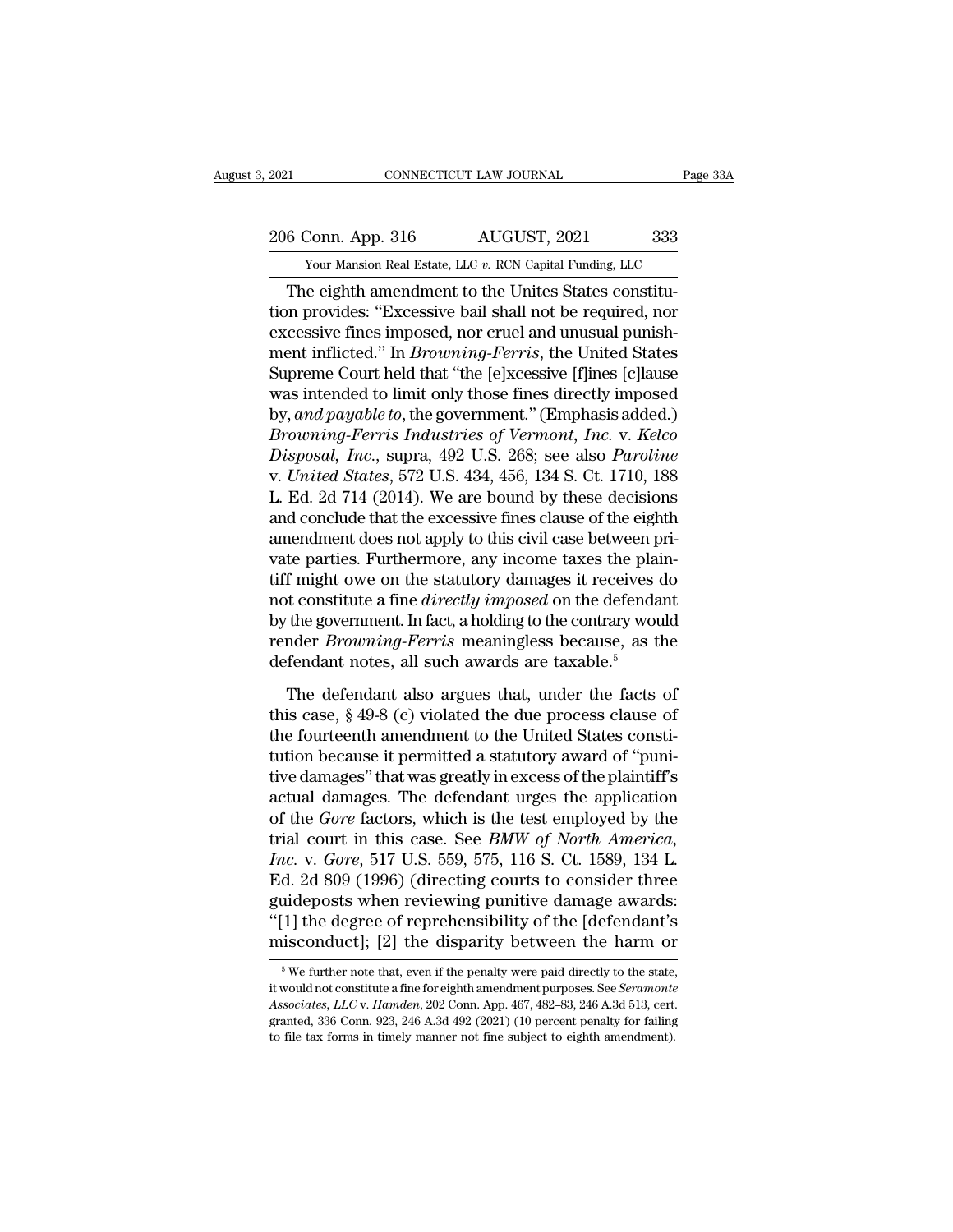# EXECUTE CONNECTICUT LAW JOURNAL August 3, 2021<br>334 AUGUST, 2021 206 Conn. App. 316<br>334 AUGUST, 2021 206 Conn. App. 316 CONNECTICUT LAW JOURNAL August 3, 2021<br>  $\frac{334}{100}$  AUGUST, 2021 206 Conn. App. 316<br>
Your Mansion Real Estate, LLC *v.* RCN Capital Funding, LLC<br>
potential harm suffered by [the plaintiff] and [the] puni-

FORD CONNECTICUT LAW JOURNAL<br>
206 Conn. App. 316<br>
206 Conn. App. 316<br>
206 Conn. App. 316<br>
206 Conn. App. 316<br>
206 Conn. App. 316<br>
206 Conn. App. 316<br>
206 Conn. App. 316<br>
206 Conn. App. 316<br>
206 Conn. App. 316<br>
206 Conn. Ap AUGUST, 2021 206 Conn. App. 316<br>
Your Mansion Real Estate, LLC v. RCN Capital Funding, LLC<br>
potential harm suffered by [the plaintiff] and [the] puni-<br>
tive damages award; and [3] the difference between<br>
[the punitive dama  $\frac{334}{\text{Your Mason Real Easter, LLC } v. \text{ RCN Capital Funding, LLC}}$ <br>
Your Mansion Real Estate, LLC  $v. \text{ RCN Capital Funding, LLC}}$ <br>
potential harm suffered by [the plaintiff] and [the] puni-<br>
tive damages award; and [3] the difference between<br>
[the punitive damages awa  $\frac{334}{100}$  AUGUST, 2021 206 Conn. App. 316<br>
Your Mansion Real Estate, LLC v. RCN Capital Funding, LLC<br>
potential harm suffered by [the plaintiff] and [the] puni-<br>
tive damages award; and [3] the difference between<br>
[th Your Mansion Real Estate, LLC v. RCN Capital Funding, LLC<br>potential harm suffered by [the plaintiff] and [the] puni-<br>tive damages award; and [3] the difference between<br>[the punitive damages awarded by the jury] and the<br>civ Four Mansion Real Estate, LLC v. RCN Capital Funding, LLC<br>potential harm suffered by [the plaintiff] and [the] puni-<br>tive damages award; and [3] the difference between<br>[the punitive damages awarded by the jury] and the<br>ci potential harm suffered by [the plaintiff] and [the] puni-<br>tive damages award; and [3] the difference between<br>[the punitive damages awarded by the jury] and the<br>civil penalties authorized or imposed in comparable<br>cases"). [the punitive damages awarded by the jury] and the<br>civil penalties authorized or imposed in comparable<br>cases"). We conclude that *Gore* is not applicable to this<br>case because the statutory damages available under<br> $\$ 49-8 civil penalties authorized or imposed in comparable cases"). We conclude that *Gore* is not applicable to this case because the statutory damages available under  $§$  49-8 are not punitive damages for purposes of *Gore*. S cases"). We conclude that *Gore* is not applicable to this<br>case because the statutory damages available under<br>§ 49-8 are not punitive damages for purposes of *Gore*.<br>See generally *Harty* v. *Cantor Fitzgerald & Co.*, 275 case because the statutory damages available under  $\S$  49-8 are not punitive damages for purposes of *Gore*.<br>See generally *Harty* v. *Cantor Fitzgerald & Co.*, 275<br>Conn. 72, 91 n.10, 93–97, 881 A.2d 139 (2005) (when<br>legi § 49-8 are not punitive damages for purposes of *Gore*.<br>See generally *Harty* v. *Cantor Fitzgerald & Co.*, 275<br>Conn. 72, 91 n.10, 93–97, 881 A.2d 139 (2005) (when<br>legislature has not expressly provided for award of puni-<br> See generally *Harty* v. *Cantor Fitzgerald & Co.*, 275<br>Conn. 72, 91 n.10, 93–97, 881 A.2d 139 (2005) (when<br>legislature has not expressly provided for award of puni-<br>tive damages, provision allowing for statutory double<br>d Conn. 72, 91 n.10, 93–97, 881 A.2d 139 (2005) (when<br>legislature has not expressly provided for award of puni-<br>tive damages, provision allowing for statutory double<br>damages is not equivalent to punitive damages); see<br>also legislature has not expressly provided for award of punitive damages, provision allowing for statutory double damages is not equivalent to punitive damages); see also  $In re~Marriage$  of  $Chen$ , 354 Ill. App. 3d 1004, 1022, 820 N.E. tive damages, provision allowing for statutory double<br>damages is not equivalent to punitive damages); see<br>also In re Marriage of Chen, 354 Ill. App. 3d 1004, 1022,<br>820 N.E.2d 1136 (2004) ("Unlike the inherent uncer-<br>tainty damages is not equivalent to punitive damages); see<br>also *In re Marriage of Chen*, 354 Ill. App. 3d 1004, 1022,<br>820 N.E.2d 1136 (2004) ("Unlike the inherent uncer-<br>tainty associated with punitive damages, [the relevant<br>st also In re Marriage of Chen, 354 Ill. App. 3d 1004, 1022, 820 N.E.2d 1136 (2004) ("Unlike the inherent uncertainty associated with punitive damages, [the relevant statute at issue] provides employers with exact notice of 820 N.E.2d 1136 (2004) ("Unlike the inherent uncertainty associated with punitive damages, [the relevant statute at issue] provides employers with exact notice of the [\$100 per day] penalty they will face for failing to co tainty associated with punitive damages, [the relevant<br>statute at issue] provides employers with exact notice<br>of the [\$100 per day] penalty they will face for failing to<br>comply with a support order. Indeed, employers recei statute at issue] provides employers with exact notice<br>of the [\$100 per day] penalty they will face for failing to<br>comply with a support order. Indeed, employers receive<br>personal notice of their duties to withhold and pay of the [\$100 per day] penalty they will face for failing to<br>comply with a support order. Indeed, employers receive<br>personal notice of their duties to withhold and pay over<br>income, as well as the penalty for failing to do s comply with a support order. Indeed, employers receive<br>personal notice of their duties to withhold and pay over<br>income, as well as the penalty for failing to do so,<br>through service of the income withholding order. While<br>[t personal notice of their duties to withhold and pay over<br>income, as well as the penalty for failing to do so,<br>through service of the income withholding order. While<br>[the employer] characterizes the penalty as 'excessive'<br>c income, as well as the penalty for failing to do so,<br>through service of the income withholding order. While<br>[the employer] characterizes the penalty as 'excessive'<br>compared to the amount actually owed, the penalty<br>complai through service of the income withholding order. While<br>[the employer] characterizes the penalty as 'excessive'<br>compared to the amount actually owed, the penalty<br>complained of is \$100 per day, and it is the employer<br>that c [the employer] characterizes the penalty as 'excessive'<br>compared to the amount actually owed, the penalty<br>complained of is \$100 per day, and it is the employer<br>that controls the extent of the fine."). We further con-<br>clud compared to the amount actually owed, the penalty complained of is \$100 per day, and it is the employer that controls the extent of the fine."). We further conclude that, although our analysis differs from that of the tri law. as explained in Class Action Reports: ''Punitive dam-<br>
Me trial court, the court correctly held that the applica-<br>
on of the statutory damages provision of  $\S$  49-8 (c)<br>
d not violate the defendant's right to due process the trial court, the court correctly held that the application of the statutory damages provision of  $\S$  49-8 (c) did not violate the defendant's right to due process of law.<br>As explained in Class Action Reports: "Punitiv

ent. In *Gerta* v. *Robert Collectory Herd and the application of the statutory damages provision of* § 49-8 (c) did not violate the defendant's right to due process of law.<br>As explained in Class Action Reports: "Punitive did not violate the defendant's right to due process of<br>law.<br>As explained in Class Action Reports: "Punitive dam-<br>ages and statutory damages are fundamentally differ-<br>ent. In *Gertz* v. *Robert Welch*, *Inc.*, [418 U.S. 3 Superior Court explained that punitive damages and statutory damages are fundamentally different. In *Gertz v. Robert Welch*, *Inc.*, [418 U.S. 323, 350, 94 S. Ct. 2997, 41 L. Ed. 2d 789 (1974)] the United States Supreme C not competed in Class Action Reports: "Punitive damages and statutory damages are fundamentally different. In *Gertz v. Robert Welch, Inc.*, [418 U.S. 323, 350, 94 S. Ct. 2997, 41 L. Ed. 2d 789 (1974)] the United States Su As explained in Class Action Reports: "Punitive damages and statutory damages are fundamentally different. In *Gertz* v. *Robert Welch*, *Inc.*, [418 U.S. 323, 350, 94 S. Ct. 2997, 41 L. Ed. 2d 789 (1974)] the United State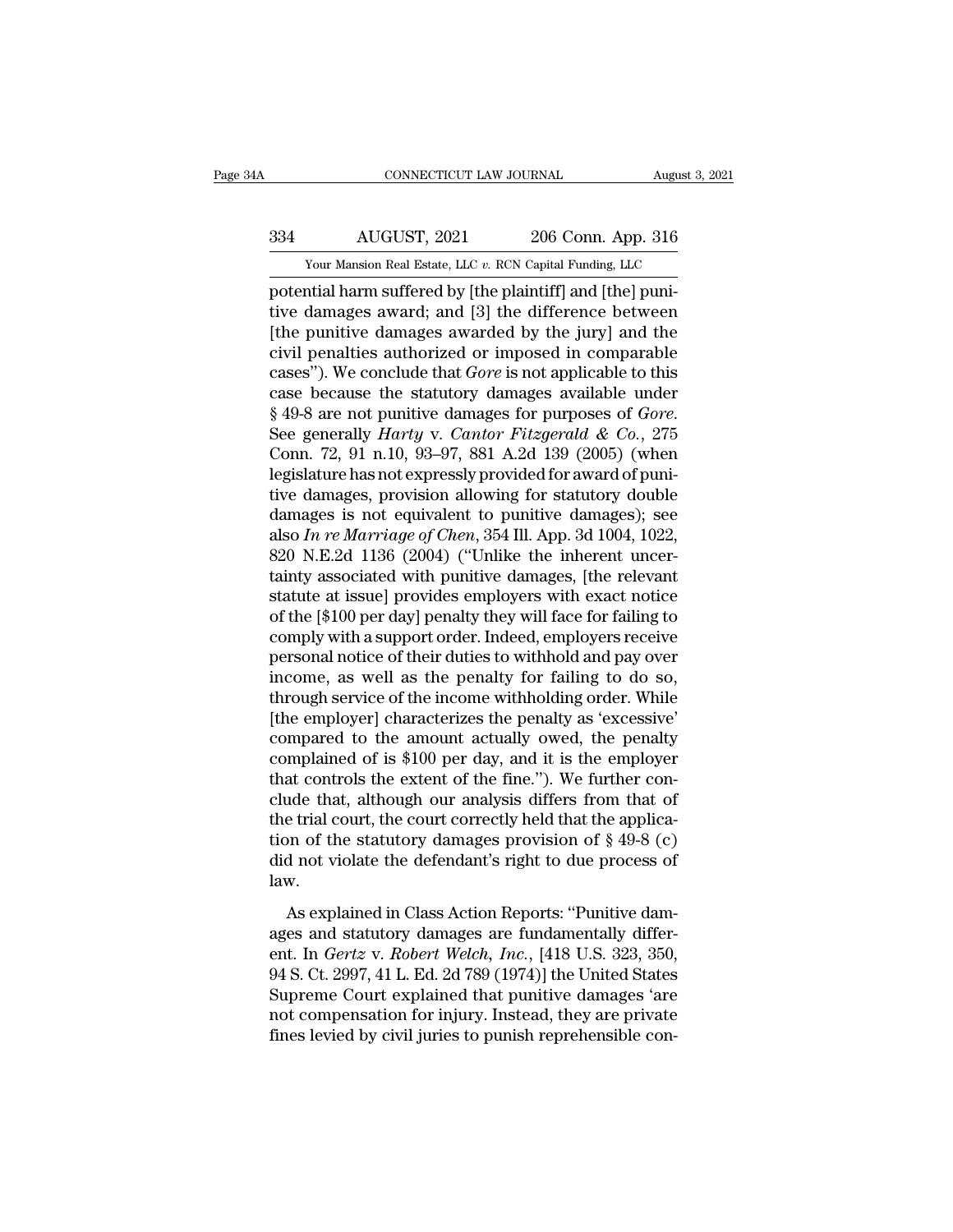2021 CONNECTICUT LAW JOURNAL Page 35A<br>206 Conn. App. 316 AUGUST, 2021 335<br>206 Vour Mansion Real Estate, LLC v. RCN Capital Funding, LLC

External Estate, LLC *v.* RCN Capital Funding, LLC<br>
Your Mansion Real Estate, LLC *v.* RCN Capital Funding, LLC<br>
duct and to deter its future occurrence.' Statutory dam-EXECUTE 2021<br>
2006 Conn. App. 316 AUGUST, 2021 335<br>
2006 Conn. App. 316 AUGUST, 2021 335<br>
2007 Vour Mansion Real Estate, LLC v. RCN Capital Funding, LLC<br>
2012 duct and to deter its future occurrence.' Statutory dam-<br>
2013, 206 Conn. App. 316 AUGUST, 2021 335<br>
Your Mansion Real Estate, LLC v. RCN Capital Funding, LLC<br>
duct and to deter its future occurrence.' Statutory dam-<br>
ages, on the other hand, not only are subject to limits<br>
established 206 Conn. App. 316 AUGUST, 2021 335<br>
Your Mansion Real Estate, LLC  $v$ . RCN Capital Funding, LLC<br>
duct and to deter its future occurrence.' Statutory dam-<br>
ages, on the other hand, not only are subject to limits<br>
establis 206 Conn. App. 316  $\overline{AUGUST}$ , 2021  $\overline{a}$  335<br>
Your Mansion Real Estate, LLC v. RCN Capital Funding, LLC<br>
duct and to deter its future occurrence.' Statutory dam-<br>
ages, on the other hand, not only are subject to limit The state, LLC v. RCN Capital Funding, LLC<br>
Uncefortable and to deter its future occurrence.' Statutory damages, on the other hand, not only are subject to limits<br>
established by the legislature, but they are at least par Four Mansion Real Estate, LLC  $v$ . RCN Capital Funding, LLC<br>duct and to deter its future occurrence.' Statutory dam-<br>ages, on the other hand, not only are subject to limits<br>established by the legislature, but they are at duct and to deter its future occurrence.' Statutory dam-<br>ages, on the other hand, not only are subject to limits<br>established by the legislature, but they are at least partly<br>(if not principally) designed to provide compens ages, on the other hand, not only are subject to limits<br>established by the legislature, but they are at least partly<br>(if not principally) designed to provide compensation<br>to individuals where actual damages are difficult o established by the legislature, but they are at least partly<br>(if not principally) designed to provide compensation<br>to individuals where actual damages are difficult or<br>impossible to determine. Because of these differences, (if not principally) designed to provide compensation<br>to individuals where actual damages are difficult or<br>impossible to determine. Because of these differences,<br>two of the *Gore* guideposts—the disparity between the<br>harm to individuals where actual damages are difficult or<br>impossible to determine. Because of these differences,<br>two of the *Gore* guideposts—the disparity between the<br>harm and potential harm suffered and the damages<br>awarded, a impossible to determine. Because of these differences,<br>two of the *Gore* guideposts—the disparity between the<br>harm and potential harm suffered and the damages<br>awarded, and the difference between the damages and<br>the civil p two of the *Gore* guideposts—the disparity between the harm and potential harm suffered and the damages awarded, and the difference between the damages and the civil penalties authorized or imposed in comparable cases—cann harm and potential harm suffered and the damages<br>awarded, and the difference between the damages and<br>the civil penalties authorized or imposed in comparable<br>cases—cannot even be assessed. Statutory damages are<br>awarded in l Figure 2.1 and the unfertnet between the damages and<br>
e civil penalties authorized or imposed in comparable<br>
ses—cannot even be assessed. Statutory damages are<br>
varded in lieu of actual damages, and the damages<br>
ready ref rate civil penalties authorized of imposed in comparable<br>cases—cannot even be assessed. Statutory damages are<br>awarded in lieu of actual damages, and the damages<br>already reflect the legislative judgment of the appro-<br>priate

cases Cannot even be assessed: Battachy damages are<br>awarded in lieu of actual damages, and the damages<br>already reflect the legislative judgment of the appro-<br>priate amount of damages for the prohibited conduct.<br>"Moreover, already reflect the legislative judgment of the appropriate amount of damages for the prohibited conduct.<br>
"Moreover, the underlying constitutional concerns<br>
articulated in  $Gore \dots$  and related cases, are essen-<br>
tially pro and that amount of damages for the prohibited conduct.<br>
"Moreover, the underlying constitutional concerns<br>
articulated in  $Gore \dots$  and related cases, are essen-<br>
tially procedural; i.e., that the defendant must have fair<br>
n "Moreover, the underlying constitutional concerns<br>articulated in  $Gore \ldots$  and related cases, are essen-<br>tially procedural; i.e., that the defendant must have fair<br>notice of the potential damages that could be assessed,<br>and "Moreover, the underlying constitutional concerns<br>articulated in  $Gore \ldots$  and related cases, are essen-<br>tially procedural; i.e., that the defendant must have fair<br>notice of the potential damages that could be assessed,<br>and articulated in  $Gore \ldots$  and related cases, are essentially procedural; i.e., that the defendant must have fair notice of the potential damages that could be assessed, and that the jury's discretion in awarding punitive dam tially procedural; i.e., that the defendant must have fair<br>notice of the potential damages that could be assessed,<br>and that the jury's discretion in awarding punitive dam-<br>ages is not unlimited. In the case of statutory da notice of the potential damages that could be assessed,<br>and that the jury's discretion in awarding punitive dam-<br>ages is not unlimited. In the case of statutory damages,<br>the terms of the statute put potential defendants on and that the jury's discretion in awarding punitive damages is not unlimited. In the case of statutory damages, the terms of the statute put potential defendants on notice of the conduct triggering the right to statutory d ages is not unlimited. In the case of statutory damages,<br>the terms of the statute put potential defendants on<br>notice of the conduct triggering the right to statutory<br>damages, and of the potential exposure. In addition,<br>the the terms of the statute put potential defendants on<br>notice of the conduct triggering the right to statutory<br>damages, and of the potential exposure. In addition,<br>the trier of fact's discretion is already limited by the<br>ran notice of the conduct triggering the right to statutory<br>damages, and of the potential exposure. In addition,<br>the trier of fact's discretion is already limited by the<br>range set forth in the operative statute. For these readamages, and of the potential exposure. In addition,<br>the trier of fact's discretion is already limited by the<br>range set forth in the operative statute. For these rea-<br>sons, a number of courts have refused to apply the<br>hold the trier of fact's discretion is already limited by the range set forth in the operative statute. For these reasons, a number of courts have refused to apply the holdings of *Gore* [and related cases] . . . in the contex range set forth in the operative statute. For these reasons, a number of courts have refused to apply the holdings of *Gore* [and related cases] . . . in the context of statutory damages. Other courts, while not expressly *Sons, a number of courts have refused to apply the holdings of <i>Gore* [and related cases] . . . in the context of statutory damages. Other courts, while not expressly distinguishing *Gore* and its progeny, have nonetheles holdings of *Gore* [and related cases] . . . in the context<br>of statutory damages. Other courts, while not expressly<br>distinguishing *Gore* and its progeny, have nonetheless<br>relied on a different line of cases—beginning wit of statutory damages. Other courts, while not expressly<br>distinguishing *Gore* and its progeny, have nonetheless<br>relied on a different line of cases—beginning with the<br>Supreme Court case of *St. Louis*, [*Iron Mountain &<br>S* distinguishing *Gore* and its progeny, have nonetheless<br>
relied on a different line of cases—beginning with the<br>
Supreme Court case of *St. Louis*, [*Iron Mountain &*<br> *Southern Railway Co.* v. *Williams*, 251 U.S. 63, 40 Southern Railway Co. v. Williams, 251 U.S. 63, 40 S. Ct.<br>71, 64 L. Ed. 139 (1919)]—to decide the constitutional<br>question." (Footnotes omitted.) S. Larson & M. Friel,<br>"The Legacy of Ratner v. Chemical Bank.<sup>6</sup> Aggregate<br><sup>6</sup> "The Legacy of Ratner v. Chemical Bank:<sup>6</sup> Aggregate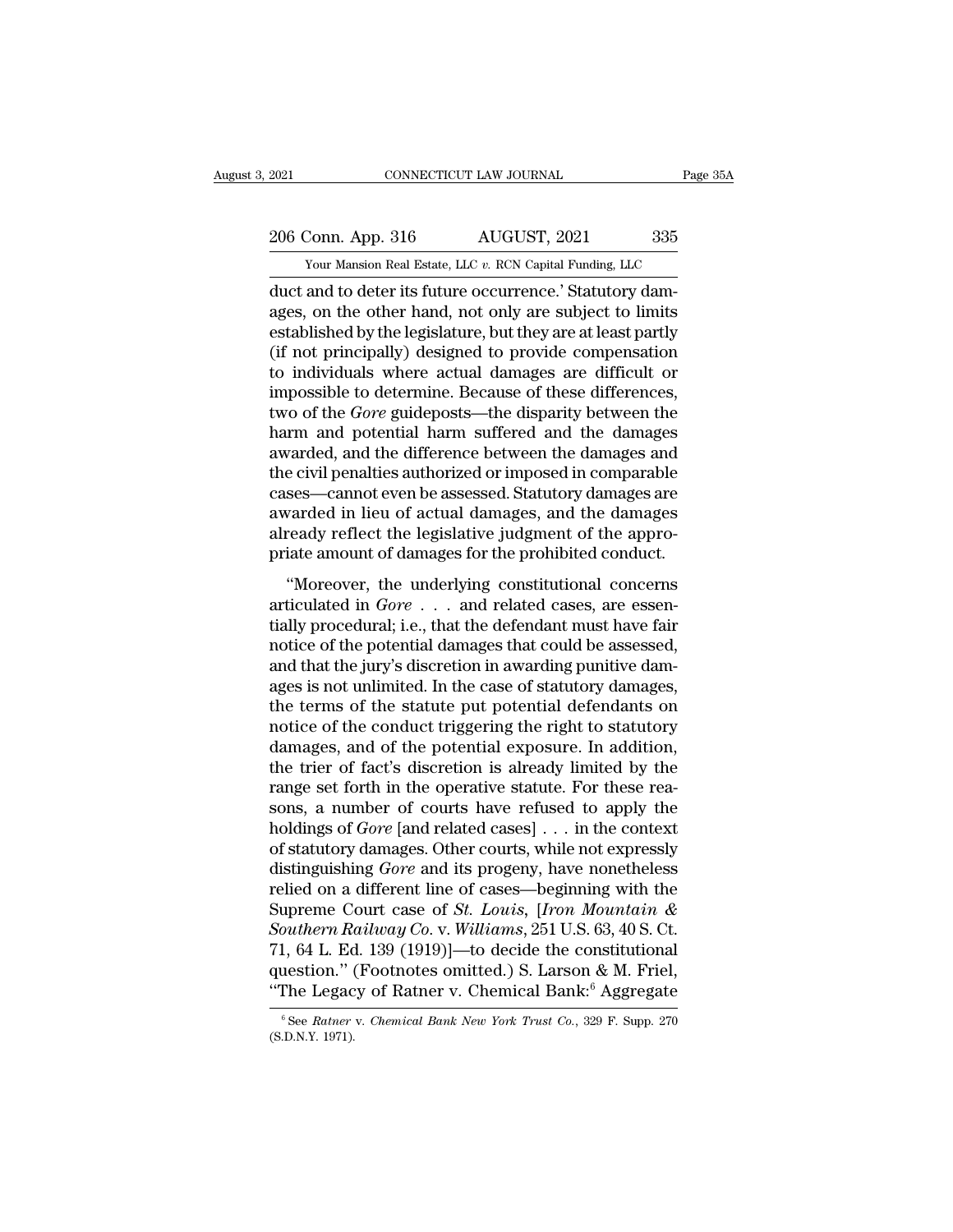# EXECUTE CONNECTICUT LAW JOURNAL August 3, 2021<br>336 AUGUST, 2021 206 Conn. App. 316<br>336 AUGUST, 2021 206 Conn. App. 316 CONNECTICUT LAW JOURNAL August 3, 2021<br>
206 Conn. App. 316<br>
Your Mansion Real Estate, LLC *v.* RCN Capital Funding, LLC<br>
Statutory Damages in the Class Action Context," 28

CONNECTICUT LAW JOURNAL August 3, 2021<br>
Statutory Damages in the Class Action Context," 28<br>
Class Action Reports (May-June 2007). We agree with<br>
this analysis and conclude that our consideration of the MUGUST, 2021 206 Conn. App. 316<br>
Your Mansion Real Estate, LLC v. RCN Capital Funding, LLC<br>
Statutory Damages in the Class Action Context," 28<br>
Class Action Reports (May-June 2007). We agree with<br>
this analysis and conclud  $\frac{336}{100}$  AUGUST, 2021 206 Conn. App. 316<br>
Your Mansion Real Estate, LLC v. RCN Capital Funding, LLC<br>
Statutory Damages in the Class Action Context," 28<br>
Class Action Reports (May-June 2007). We agree with<br>
this analy  $\frac{\text{AUGUST, 2021}}{\text{Your Mason Real Estate, LLC } v. \text{ RCN Capital Funding, LLC}}$ <br>
Statutory Damages in the Class Action Context," 28<br>
Class Action Reports (May-June 2007). We agree with<br>
this analysis and conclude that our consideration of the<br>
defendant's d Statutory Damages in the Class Action Context," 28<br>Statutory Damages in the Class Action Context," 28<br>Class Action Reports (May-June 2007). We agree with<br>this analysis and conclude that our consideration of the<br>defendant's Statutory Dantages in the Cass Reform Context, 25<br>Class Action Reports (May-June 2007). We agree with<br>this analysis and conclude that our consideration of the<br>defendant's due process claim is guided by the United<br>States Su

senses freator reports (may sure 2001). We agree what<br>this analysis and conclude that our consideration of the<br>defendant's due process claim is guided by the United<br>States Supreme Court's decision in *Williams*.<br>In *Willia* ans analysis and concided that our consideration of the<br>defendant's due process claim is guided by the United<br>States Supreme Court's decision in Williams.<br>In Williams, the Arkansas legislature had enacted a<br>statute "regula States Supreme Court's decision in *Williams*.<br>
In *Williams*, the Arkansas legislature had enacted a<br>
statute "regulating rates for the transportation of pas-<br>
sengers between points within the [s]tate, [which pro-<br>
vided In *Williams*, the Arkansas legislature had enacted a<br>statute "regulating rates for the transportation of pas-<br>sengers between points within the [s]tate, [which pro-<br>vided that] any railroad company that demands or col-<br>le In *Williams*, the Arkansas legislature had enacted a<br>statute "regulating rates for the transportation of pas-<br>sengers between points within the [s]tate, [which pro-<br>vided that] any railroad company that demands or col-<br>le statute "regulating rates for the transportation of passengers between points within the [s]tate, [which provided that] any railroad company that demands or collects a greater compensation than the statute prescribes is su sengers between points within the [s]tate, [which provided that] any railroad company that demands or collects a greater compensation than the statute prescribes<br>is subjected 'for every such offense' to a penalty of 'not<br> vided that] any railroad company that demands or collects a greater compensation than the statute prescribes<br>is subjected 'for every such offense' to a penalty of 'not<br>less than fifty dollars, nor more than three hundred<br>d *Louis a greater compensation than the statute prescribes*<br>*is subjected 'for every such offense' to a penalty of 'not*<br>*less than fifty dollars, nor more than three hundred*<br>*dollars and costs of suit, including a reasona* is subjected 'for every such offense' to a penalty of 'not<br>less than fifty dollars, nor more than three hundred<br>dollars and costs of suit, including a reasonable attor-<br>ney's fee,' and [which gave] the aggrieved passenger<br> less than fifty dollars, nor more than three hundred<br>dollars and costs of suit, including a reasonable attor-<br>ney's fee,' and [which gave] the aggrieved passenger<br> $\dots$  a right to recover the same in a civil action." *St.* dollars and costs of suit, including a reasonable attor-<br>ney's fee,' and [which gave] the aggrieved passenger<br>... a right to recover the same in a civil action." *St.*<br>Louis, Iron Mountain & Southern Railway Co. v. Wil-<br>l ney's fee,' and [which gave] the aggrieved passenger<br>
. . . . a right to recover the same in a civil action." *St.*<br> *Louis, Iron Mountain & Southern Railway Co.* v. *Will-*<br> *liams*, supra, 251 U.S. 63–64. The court expl ... a right to recover the same in a civil action." *St.*<br>Louis, Iron Mountain & Southern Railway Co. v. Will-<br>liams, supra, 251 U.S. 63–64. The court explained: "The<br>provision assailed is essentially penal, because [it i Louis, Iron Mountain & Southern Railway Co. v. Will-<br>liams, supra, 251 U.S. 63–64. The court explained: "The<br>provision assailed is essentially penal, because [it is]<br>primarily intended to punish the carrier for taking mor liams, supra, 251 U.S. 63–64. The court explained: "The<br>provision assailed is essentially penal, because [it is]<br>primarily intended to punish the carrier for taking more<br>than the prescribed rate.... True, the penalty goes provision assailed is essentially penal, because [it is]<br>primarily intended to punish the carrier for taking more<br>than the prescribed rate. . . . . True, the penalty goes<br>to the aggrieved passenger and not the [s]tate, and primarily intended to punish the carrier for taking more<br>than the prescribed rate.... True, the penalty goes<br>to the aggrieved passenger and not the [s]tate, and is<br>to be enforced by a private and not a public suit. But<br>th than the prescribed rate. . . . True, the penalty goes<br>to the aggrieved passenger and not the [s]tate, and is<br>to be enforced by a private and not a public suit. But<br>this is not contrary to due process of law; for, as is s to the aggrieved passenger and not the [s]tate, and is<br>to be enforced by a private and not a public suit. But<br>this is not contrary to due process of law; for, as is said<br>in *Missouri Pacific* [*Railway*] *Co.* v. *Humes*, to be enforced by a private and not a public suit. But<br>this is not contrary to due process of law; for, as is said<br>in *Missouri Pacific* [*Railway*] *Co.* v. *Humes*, 115 U.S.<br>512, 523, [6 S. Ct. 110, 29 L. Ed. 463 (1885) this is not contrary to due process of law; for, as is said<br>in *Missouri Pacific* [*Railway*] *Co.* v. *Humes*, 115 U.S.<br>512, 523, [6 S. Ct. 110, 29 L. Ed. 463 (1885)], 'the power<br>of the [s]tate to impose fines and penalti in *Missouri Pacific* [*Railway*] *Co.* v. *Humes*, 115 U.S.<br>512, 523, [6 S. Ct. 110, 29 L. Ed. 463 (1885)], 'the power<br>of the [s]tate to impose fines and penalties for a viola-<br>tion of its statutory requirements is coeval 512, 523, [6 S. Ct. 110, 29 L. Ed. 463 (1885)], 'the power<br>of the [s]tate to impose fines and penalties for a viola-<br>tion of its statutory requirements is coeval with govern-<br>ment; and the mode in which they shall be enfo of the [s]tate to impose fines and penalties for a violation of its statutory requirements is coeval with government; and the mode in which they shall be enforced, whether at the suit of a private party, or at the suit of tion of its statutory requirements is coeval with government; and the mode in which they shall be enforced, whether at the suit of a private party, or at the suit of the public, and what disposition shall be made of the am ment; and the mode in which they shall be enforced,<br>whether at the suit of a private party, or at the suit of<br>the public, and what disposition shall be made of the<br>amounts collected, are merely matters of legislative<br>discr whether at the suit of a private party, or at the suit of<br>the public, and what disposition shall be made of the<br>amounts collected, are merely matters of legislative<br>discretion.' Nor does giving the penalty to the aggrieved the public, and what disposition shall be made of the amounts collected, are merely matters of legislative discretion.' Nor does giving the penalty to the aggrieved passenger require that it be confined or proportioned to amounts collected, are merely matters of legislative<br>discretion.' Nor does giving the penalty to the aggrieved<br>passenger require that it be confined or proportioned<br>to his loss or damages; for, as it is imposed as a punish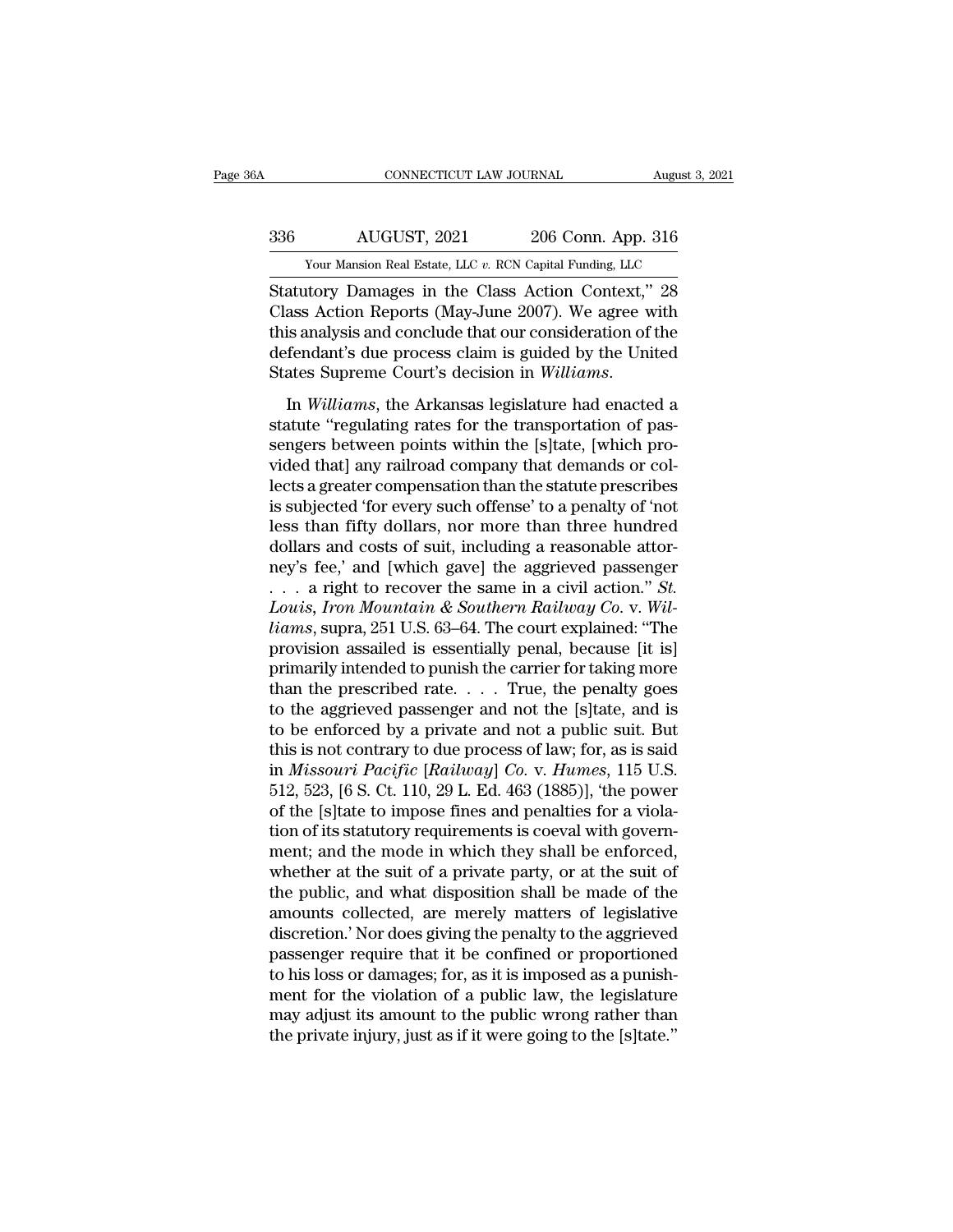# 2021 CONNECTICUT LAW JOURNAL Page 37A<br>206 Conn. App. 316 AUGUST, 2021 337<br>200 Your Mansion Real Estate, LLC v. RCN Capital Funding, LLC External Estate, LLC *v.* RCN Capital Funding, LLC<br>
Your Mansion Real Estate, LLC *v.* RCN Capital Funding, LLC<br>
(Citations omitted.) St. Louis, Iron Mountain & South-

EXECUTE 2021<br>
2006 Conn. App. 316 AUGUST, 2021 337<br>
<sup>2006</sup> Conn. App. 316 AUGUST, 2021 337<br>
<sup>201</sup> Citations omitted.) *St. Louis, Iron Mountain & South-*<br> *Citations omitted.) St. Louis, Iron Mountain & South-*<br> *Callway C era Coronal App.* 316 *era AUGUST, 2021*<br> *Four Mansion Real Estate, LLC v. RCN Capital Funding*<br> *ern Railway Co.* v. *Williams, supra, 66.*<br>
The court further explained: "That [the due

 $\frac{6 \text{ Conn. App. 316}}{\text{Your Mason Real Estate, LLC } v. \text{ RCN Capital Funding, LLC}}$ <br>
Tour Mansion Real Estate, LLC  $v. \text{ RCN Capital Funding, LLC}}$ <br>
The court further explained: "That [the due process]<br>
The court further explained: "That [the due process]<br>
The court further expl 206 Conn. App. 316 AUGUST, 2021 337<br>
Your Mansion Real Estate, LLC v. RCN Capital Funding, LLC<br>
(Citations omitted.) *St. Louis, Iron Mountain & South-*<br> *ern Railway Co.* v. *Williams*, supra, 66.<br>
The court further expl Your Mansion Real Estate, LLC v. RCN Capital Funding, LLC<br>
(Citations omitted.) *St. Louis, Iron Mountain & South-*<br> *ern Railway Co.* v. *Williams*, supra, 66.<br>
The court further explained: "That [the due process]<br>
claus Citations omitted.) *St. Louis, Iron Mountain & South-*<br>
ern *Railway Co.* v. *Williams*, supra, 66.<br>
The court further explained: "That [the due process]<br>
clause places a limitation upon the power of the [s]tates<br>
to pre (Citations omitted.) *St. Louis, Iron Mountain & South-*<br> *ern Railway Co.* v. *Williams*, supra, 66.<br>
The court further explained: "That [the due process]<br>
clause places a limitation upon the power of the [s]tates<br>
to pr ern Railway Co. v. Williams, supra, 66.<br>
The court further explained: "That [the due process]<br>
clause places a limitation upon the power of the [s]tates<br>
to prescribe penalties for violations of their laws has<br>
been fully The court further explained: "That [the due process]<br>clause places a limitation upon the power of the [s]tates<br>to prescribe penalties for violations of their laws has<br>been fully recognized, but always with the express or<br>t clause places a limitation upon the power of the [s]tates<br>to prescribe penalties for violations of their laws has<br>been fully recognized, but always with the express or<br>tacit qualification that the [s]tates still possess a to prescribe penalties for violations of their laws has<br>been fully recognized, but always with the express or<br>tacit qualification that the [s]tates still possess a wide<br>latitude of discretion in the matter, and that their been fully recognized<br>tacit qualification that<br>latitude of discretion is<br>ments transcend the l<br>prescribed is so sever<br>disproportioned to the<br>able." Id., 66–67.<br>As to the specific s cit qualification that the [s]tates still possess a wide<br>itude of discretion in the matter, and that their enact-<br>ents transcend the limitation only where the penalty<br>escribed is so severe and oppressive as to be wholly<br>sp latitude of discretion in the matter, and that their enact-<br>ments transcend the limitation only where the penalty<br>prescribed is so severe and oppressive as to be wholly<br>disproportioned to the offense and obviously unreason

ments transcend the limitation only where the penalty<br>prescribed is so severe and oppressive as to be wholly<br>disproportioned to the offense and obviously unreason-<br>able." Id., 66–67.<br>As to the specific statutory penalty in prescribed is so severe and oppressive as to be wholly<br>disproportioned to the offense and obviously unreason-<br>able." Id., 66–67.<br>As to the specific statutory penalty in *Williams*, the<br>court explained: "It is commonly know disproportioned to the offense and obviously unreason-<br>able." Id., 66–67.<br>As to the specific statutory penalty in *Williams*, the<br>court explained: "It is commonly known that carriers<br>are not prone to adhere uniformly to ra able." Id., 66–67.<br>As to the specific statutory penalty in *Williams*, the<br>court explained: "It is commonly known that carriers<br>are not prone to adhere uniformly to rates lawfully<br>prescribed and it is necessary that deviat As to the specific statutory penalty in *Williams*, the<br>court explained: "It is commonly known that carriers<br>are not prone to adhere uniformly to rates lawfully<br>prescribed and it is necessary that deviation from such<br>rates court explained: "It is commonly known that carriers<br>are not prone to adhere uniformly to rates lawfully<br>prescribed and it is necessary that deviation from such<br>rates be discouraged and prohibited by adequate liabil-<br>ities are not prone to adhere uniformly to rates lawfully<br>prescribed and it is necessary that deviation from such<br>rates be discouraged and prohibited by adequate liabil-<br>ities and penalties, and we regard the penalties pre-<br>scr prescribed and it is necessary that deviation from such<br>rates be discouraged and prohibited by adequate liabil-<br>ities and penalties, and we regard the penalties pre-<br>scribed as no more than reasonable and adequate to<br>accom rates be discouraged and prohibited by adequate liabil-<br>ities and penalties, and we regard the penalties pre-<br>scribed as no more than reasonable and adequate to<br>accomplish the purpose of the law and remedy the<br>evil intende ities and penalties, and we regard the penalties pre-<br>scribed as no more than reasonable and adequate to<br>accomplish the purpose of the law and remedy the<br>evil intended to be reached. . . . When the penalty is<br>contrasted wi scribed as no more than reasonable and adequate to<br>accomplish the purpose of the law and remedy the<br>evil intended to be reached.  $\dots$  When the penalty is<br>contrasted with the overcharge possible in any instance<br>it of cours accomplish the purpose of the law and remedy the<br>evil intended to be reached. . . . When the penalty is<br>contrasted with the overcharge possible in any instance<br>it of course seems large, but, as we have said, its validity<br> evil intended to be reached.  $\ldots$  When the penalty is contrasted with the overcharge possible in any instance<br>it of course seems large, but, as we have said, its validity<br>is not to be tested in that way. When it is consi contrasted with the overcharge possible in any instance<br>it of course seems large, but, as we have said, its validity<br>is not to be tested in that way. When it is considered<br>with due regard for the interests of the public, t it of course seems large, but, as we have said, its validity<br>is not to be tested in that way. When it is considered<br>with due regard for the interests of the public, the num-<br>berless opportunities for committing the offens is not to be tested in that way. When it is considered<br>with due regard for the interests of the public, the num-<br>berless opportunities for committing the offense, and<br>the need for securing uniform adherence to established<br> with due regard for the interests of the public, the num-<br>berless opportunities for committing the offense, and<br>the need for securing uniform adherence to established<br>passenger rates, we think it properly cannot be said to rless opportunities for committing the offense, and<br>e need for securing uniform adherence to established<br>ssenger rates, we think it properly cannot be said to<br>so severe and oppressive as to be wholly dispropor-<br>one to the the need for securing uniform adherence to established<br>passenger rates, we think it properly cannot be said to<br>be so severe and oppressive as to be wholly dispropor-<br>tioned to the offense or obviously unreasonable." (Cita-

passenger rates, we think it properly cannot be said to<br>be so severe and oppressive as to be wholly dispropor-<br>tioned to the offense or obviously unreasonable." (Cita-<br>tion omitted; internal quotation marks omitted.) Id., be so severe and oppressive as to be wholly disproportioned to the offense or obviously unreasonable." (Citation omitted; internal quotation marks omitted.) Id., 67.<br>We are guided further by the more recent case of *Sony B* tioned to the offense or obviously unreasonable." (Citation omitted; internal quotation marks omitted.) Id., 67.<br>We are guided further by the more recent case of<br>Sony BMG Music Entertainment v. Tenenbaum, 719<br>F.3d 67 (1st tion omitted; internal quotation marks omitted.) Id., 67.<br>We are guided further by the more recent case of<br>Sony BMG Music Entertainment v. Tenenbaum, 719<br>F.3d 67 (1st Cir. 2013), which also relied on Williams<br>and found Gor We are guided further by the more recent case of<br>Sony BMG Music Entertainment v. Tenenbaum, 719<br>F.3d 67 (1st Cir. 2013), which also relied on Williams<br>and found Gore inapplicable to a private claim for statu-<br>tory damages.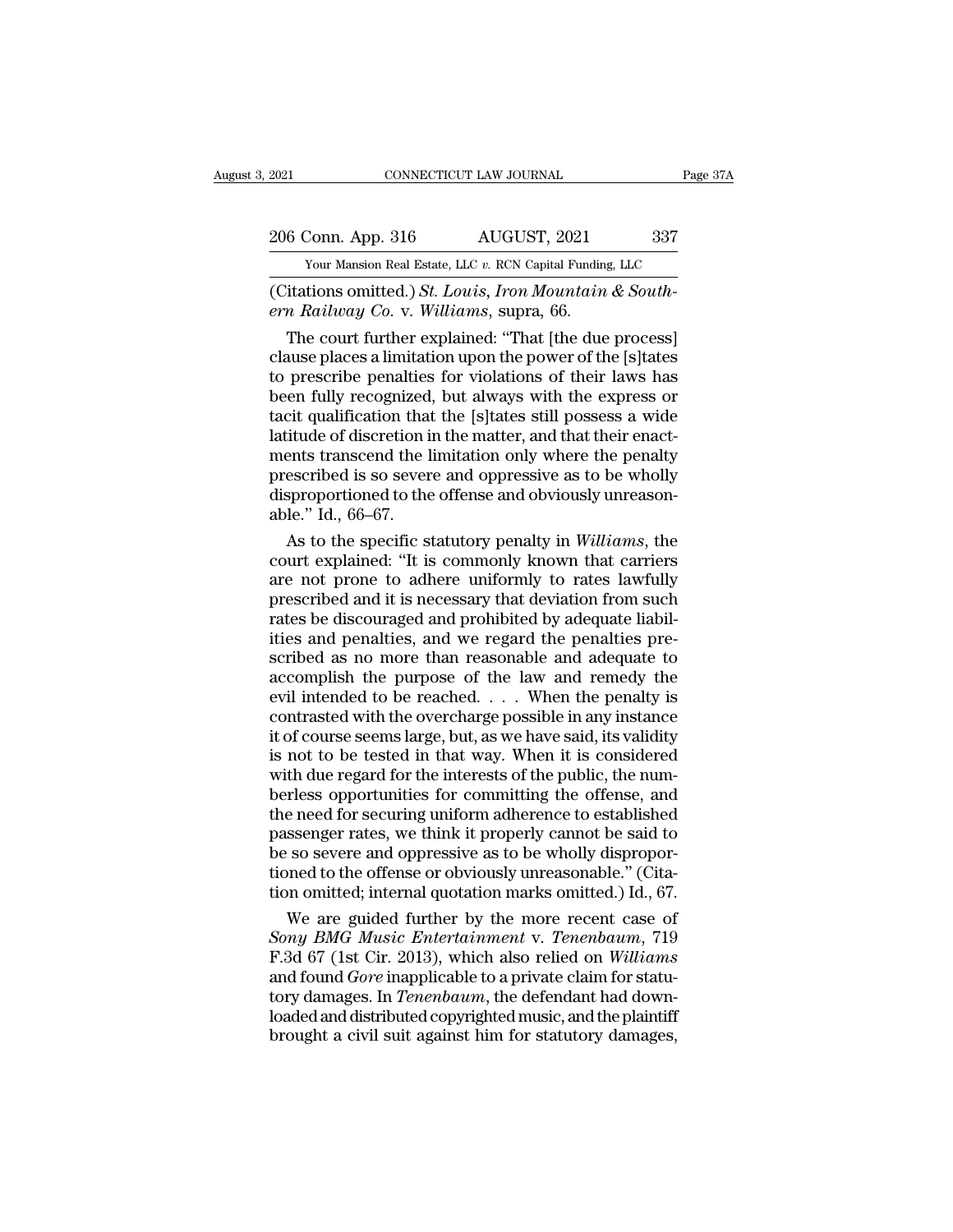# EXECUTE CONNECTICUT LAW JOURNAL August 3, 2021<br>338 AUGUST, 2021 206 Conn. App. 316<br>339 AUGUST, 2021 206 Conn. App. 316 CONNECTICUT LAW JOURNAL August 3, 2021<br>  $\frac{338}{100}$  AUGUST, 2021 206 Conn. App. 316<br>
Your Mansion Real Estate, LLC *v.* RCN Capital Funding, LLC<br>
pursuant to the Copyright Act, 17 U.S.C. § 101 et seq.,

cONNECTICUT LAW JOURNAL August 3, 2<br>
338 AUGUST, 2021 206 Conn. App. 316<br>
Your Mansion Real Estate, LLC v. RCN Capital Funding, LLC<br>
pursuant to the Copyright Act, 17 U.S.C. § 101 et seq.,<br>
and for injunctive relief. Id., and for injunctive relief. Id., 68–69. The jury awarded the plaintiff \$22,500, which was 15 percent of the statutory maximum award for each of the defendant's thirty view and for injunctive relief. Id., 68–69. The jury awa 338 AUGUST, 2021 206 Conn. App. 316<br>
Your Mansion Real Estate, LLC v. RCN Capital Funding, LLC<br>
pursuant to the Copyright Act, 17 U.S.C. § 101 et seq.,<br>
and for injunctive relief. Id., 68–69. The jury awarded the<br>
plainti  $\frac{338}{N_{\text{our} \text{ Mansion Real Estate, LLC } v. \text{ RCN Capital Funding, LLC}}$ <br>
Tour Mansion Real Estate, LLC  $v. \text{ RCN Capital Funding, LLC}}$ <br>
pursuant to the Copyright Act, 17 U.S.C. § 101 et seq.,<br>
and for injunctive relief. Id., 68–69. The jury awarded the<br>
plaintiff \$ From Mansion Real Estate, LLC v. RCN Capital Funding, LLC<br>pursuant to the Copyright Act, 17 U.S.C. § 101 et seq.,<br>and for injunctive relief. Id., 68–69. The jury awarded the<br>plaintiff \$22,500, which was 15 percent of the Your Mansion Real Estate, LLC v. RCN Capital Funding, LLC<br>pursuant to the Copyright Act, 17 U.S.C. § 101 et seq.,<br>and for injunctive relief. Id., 68–69. The jury awarded the<br>plaintiff \$22,500, which was 15 percent of the s pursuant to the Copyright Act, 17 U.S.C. § 101 et seq.,<br>and for injunctive relief. Id., 68–69. The jury awarded the<br>plaintiff \$22,500, which was 15 percent of the statutory<br>maximum award, for each of the defendant's thirty and for injunctive relief. Id., 68–69. The jury awarded the plaintiff \$22,500, which was 15 percent of the statutory maximum award, for each of the defendant's thirty violations, for a total award of \$675,000. Id., 69. The plaintiff \$22,500, which was 15 percent of the statutory<br>maximum award, for each of the defendant's thirty vio-<br>lations, for a total award of \$675,000. Id., 69. The trial<br>court, in reliance on *Gore*, reduced the total awa maximum award, for each of the defendant's thirty violations, for a total award of \$675,000. Id., 69. The trial court, in reliance on *Gore*, reduced the total award to \$67,500 after concluding that the original award viol lations, for a total award of \$675,000. Id., 69. The trial<br>
court, in reliance on *Gore*, reduced the total award to<br>
\$67,500 after concluding that the original award violated<br>
the defendant's right to due process of law. court, in reliance on *Gore*, reduced the total award to  $$67,500$  after concluding that the original award violated the defendant's right to due process of law. Id., 69. The United States Court of Appeals for the First C \$67,500 after concluding that the original award violated<br>the defendant's right to due process of law. Id., 69. The<br>United States Court of Appeals for the First Circuit<br>reversed the judgment of the trial court, concluding<br> United States Court of Appeals for the First Circuit<br>reversed the judgment of the trial court, concluding<br>that *Williams*, rather than *Gore*, applied to the facts of<br>the case, and it remanded the matter to the trial court reversed the judgment of the trial court, concluding<br>that *Williams*, rather than *Gore*, applied to the facts of<br>the case, and it remanded the matter to the trial court.<br>Id. On remand, the trial court, relying on *William* that *Williams*, rather<br>the case, and it remand<br>Id. On remand, the<br>reinstated the origina<br>On appeal from that<br>explained why *Willic*<br>case. Id., 70–71.<br>Specifically, the Fi Id. On remand, the trial court, relying on *Williams*,<br>reinstated the original \$675,000 jury award. Id., 69–70.<br>On appeal from that new judgment, the First Circuit<br>explained why *Williams* and not *Gore* applied to that<br>ca

remstated the original \$075,000 Jury award. 1d., 09–70.<br>On appeal from that new judgment, the First Circuit<br>explained why *Williams* and not *Gore* applied to that<br>case. Id., 70–71.<br>Specifically, the First Circuit explaine on appear from that hew judgment, the First Circuit<br>explained why *Williams* and not *Gore* applied to that<br>case. Id., 70–71.<br>Specifically, the First Circuit explained: "*Gore* . . .<br>address[ed] the related but distinct is *Inc. Inc. Inc. Inc. Inc. Inc. Inc. Inc. Inc. Inc. Inc. Inc. Inc. Inc. Inc. Inc. Inc. Inc. Inc. Inc. Inc. Inc. Inc. Inc. Inc. Inc. Inc. Inc. Inc. Inc. Inc. Inc.* Case. Id.,  $10-11$ .<br>Specifically, the First Circuit explained: " $Gore$ ...<br>address[ed] the related but distinct issue of when a<br>jury's award of *punitive damages* is so excessive that<br>it violates due process. See [*BMW of No* Specifically, the First Circuit explained: "*Gore* . . . address[ed] the related but distinct issue of when a<br>jury's award of *punitive damages* is so excessive that<br>it violates due process. See [*BMW of North America*,<br>*I* address[ed] the related but distinct issue of when a<br>jury's award of *punitive damages* is so excessive that<br>it violates due process. See [*BMW of North America*,<br>*Inc.* v.] *Gore*, [supra], 517 U.S. 574. In *Gore*, the [c jury's award of *punitive damages* is so excessive that<br>it violates due process. See [*BMW of North America*,<br>*Inc.* v.] Gore, [supra], 517 U.S. 574. In Gore, the [c]ourt,<br>animated by the principle that due process require it violates due process. See [*BMW of North America*,<br>*Inc.* v.] *Gore*, [supra], 517 U.S. 574. In *Gore*, the [c]ourt,<br>animated by the principle that due process requires that<br>*civil defendants receive fair notice of the* Inc. v.] Gore, [supra], 517 U.S. 574. In Gore, the [c]ourt,<br>animated by the principle that due process requires that<br>civil defendants receive fair notice of the severity of<br>the penalties their conduct might subject them t animated by the principle that due process requires that<br>civil defendants receive fair notice of the severity of<br>the penalties their conduct might subject them to, id.,<br>identified three 'guideposts' for a court's considera civil defendants receive fair notice of the severity of<br>the penalties their conduct might subject them to, id.,<br>identified three 'guideposts' for a court's consideration<br>of whether a punitive damage award is so excessive<br> the penalties their conduct might subject them to, id.,<br>identified three 'guideposts' for a court's consideration<br>of whether a punitive damage award is so excessive<br>that it deprives a defendant of due process: (1) the<br>degr identified three 'guideposts' for a court's consideration<br>of whether a punitive damage award is so excessive<br>that it deprives a defendant of due process: (1) the<br>degree of reprehensibility of the defendant's conduct,<br>[id. of whether a punitive damage award is so excessive<br>that it deprives a defendant of due process: (1) the<br>degree of reprehensibility of the defendant's conduct,<br>[id., 575–80], (2) the ratio of the punitive award to the<br>actua that it deprives a defendant of due process:  $(1)$  the degree of reprehensibility of the defendant's conduct,  $[id., 575–80], (2)$  the ratio of the punitive award to the actual or potential harm suffered by the plaintiff,  $[id$ less of reprenents about the detendant stronduct,<br>
1, 575–80], (2) the ratio of the punitive award to the<br>
tual or potential harm suffered by the plaintiff, [id.,<br>
0–83], and (3) the disparity between the punitive<br>
vard is pd., *913*–60], (2) the ratio of the puntive award to the actual or potential harm suffered by the plaintiff, [id., 580–83], and (3) the disparity between the punitive award issued by the jury and the civil or criminal pen actual of potential names suffered by the plantin, [id., 580–83], and (3) the disparity between the punitive award issued by the jury and the civil or criminal penalties authorized in comparable cases, [id., 583–85].<br>
"Her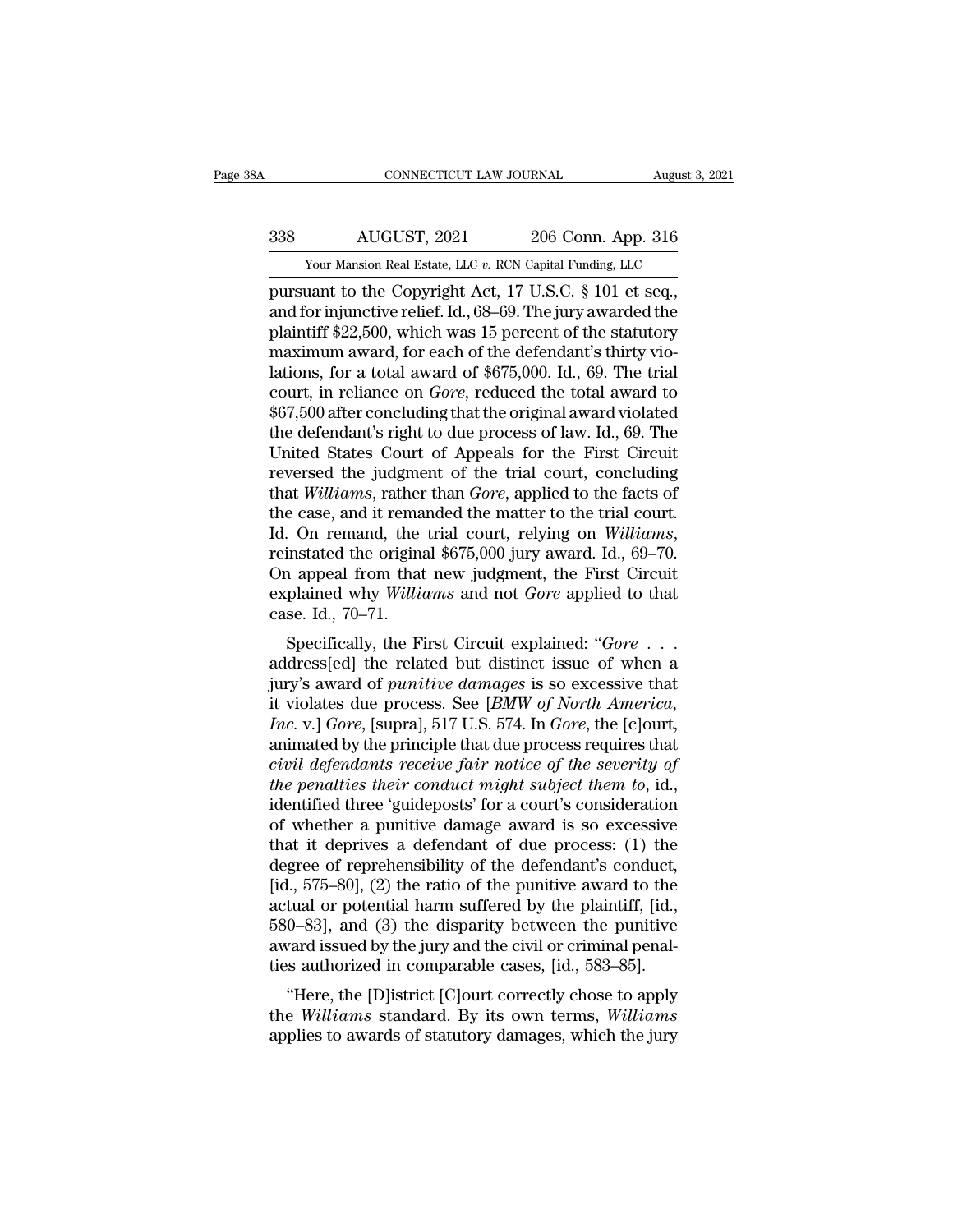# 2021 CONNECTICUT LAW JOURNAL Page 39A<br>206 Conn. App. 316 AUGUST, 2021 339<br>206 Conn. App. 316 AUGUST, 2021 339

The Tage 39A CONNECTICUT LAW JOURNAL Page 39A<br>
206 Conn. App. 316 AUGUST, 2021 339<br>
Your Mansion Real Estate, LLC *v.* RCN Capital Funding, LLC<br>
awarded in this case, while *Gore* applies to awards of 2021 CONNECTICUT LAW JOURNAL Page 394<br>
206 Conn. App. 316 AUGUST, 2021 339<br>
Your Mansion Real Estate, LLC v. RCN Capital Funding, LLC<br>
awarded in this case, while *Gore* applies to awards of<br>
punitive damages, which the ju 206 Conn. App. 316 AUGUST, 2021 339<br>
Your Mansion Real Estate, LLC v. RCN Capital Funding, LLC<br>
awarded in this case, while *Gore* applies to awards of<br>
punitive damages, which the jury did not award. *Gore*<br>
did not overr 206 Conn. App. 316 AUGUST, 2021 339<br>
Your Mansion Real Estate, LLC v. RCN Capital Funding, LLC<br>
awarded in this case, while *Gore* applies to awards of<br>
punitive damages, which the jury did not award. *Gore*<br>
did not overr 206 Conn. App. 316 AUGUST, 2021 339<br>
Your Mansion Real Estate, LLC v. RCN Capital Funding, LLC<br>
awarded in this case, while *Gore* applies to awards of<br>
punitive damages, which the jury did not award. *Gore*<br>
did not overr The constitution Real Estate, LLC v. RCN Capital Funding, LLC<br>awarded in this case, while *Gore* applies to awards of<br>punitive damages, which the jury did not award. *Gore*<br>did not overrule *Williams*, and the Supreme Cou Your Mansion Real Estate, LLC  $v$ . RCN Capital Funding, LLC<br>awarded in this case, while *Gore* applies to awards of<br>punitive damages, which the jury did not award. *Gore*<br>did not overrule *Williams*, and the Supreme Court awarded in this case, while *Gore* applies to awards of<br>punitive damages, which the jury did not award. *Gore*<br>did not overrule *Williams*, and the Supreme Court has<br>not suggested that the *Gore* guideposts should extend<br>t punitive damages, which the jury did not award. *Gore*<br>did not overrule *Williams*, and the Supreme Court has<br>not suggested that the *Gore* guideposts should extend<br>to constitutional review of statutory damage awards.<br>The did not overrule *Williams*, and the Supreme Court has<br>not suggested that the *Gore* guideposts should extend<br>to constitutional review of statutory damage awards.<br>The concerns regarding fair notice to the parties of<br>the ra not suggested that the *Gore* guideposts should extend<br>to constitutional review of statutory damage awards.<br>The concerns regarding fair notice to the parties of<br>the range of possible punitive damage awards, which<br>underpin to constitutional review of statutory damage awards.<br>The concerns regarding fair notice to the parties of<br>the range of possible punitive damage awards, which<br>underpin *Gore*, are simply not present in a statutory<br>damages c The concerns regarding fair notice to the parties of<br>the range of possible punitive damage awards, which<br>underpin *Gore*, are simply not present in a statutory<br>damages case where the statute itself provides notice<br>of the s the range of possible punitive damage awards, which<br>underpin *Gore*, are simply not present in a statutory<br>damages case where the statute itself provides notice<br>of the scope of the potential award. Moreover, *Gore*'s<br>secon underpin *Gore*, are simply not present in a statutory<br>damages case where the statute itself provides notice<br>of the scope of the potential award. Moreover, *Gore's*<br>second and third guideposts cannot logically apply to<br>an damages case where the statute itself provides notice<br>of the scope of the potential award. Moreover, *Gore's*<br>second and third guideposts cannot logically apply to<br>an award of statutory damages under the Copyright Act.<br>The of the scope of the potential award. Moreover, *Gore's*<br>second and third guideposts cannot logically apply to<br>an award of statutory damages under the Copyright Act.<br>The second due process guidepost requires a compar-<br>ison second and third guideposts cannot logically apply to<br>an award of statutory damages under the Copyright Act.<br>The second due process guidepost requires a compar-<br>ison between the award and the harm to the plaintiff,<br>but a p an award of statutory damages under the Copyright Act.<br>The second due process guidepost requires a comparison between the award and the harm to the plaintiff,<br>but a plaintiff seeking statutory damages under the<br>Copyright A The second due process guidepost requires a comparison between the award and the harm to the plaintiff,<br>but a plaintiff seeking statutory damages under the<br>Copyright Act *need not prove actual damages. F.W.*<br>Woolworth Co. ison between the award and the harm to the plaintiff,<br>but a plaintiff seeking statutory damages under the<br>Copyright Act *need not prove actual damages. F.W.*<br>Woolworth Co. v. Contemporary Arts, Inc., 344 U.S.<br>228, 233, 73 but a plaintiff seeking statutory damages under the<br>Copyright Act *need not prove actual damages. F.W.*<br>Woolworth Co. v. Contemporary Arts, Inc., 344 U.S.<br>228, 233, 73 S. Ct. 222, 97 L. Ed. 276 (1952). The third<br>guidepost Copyright Act *need not prove actual damages. F.W.*<br>Woolworth Co. v. Contemporary Arts, Inc., 344 U.S.<br>228, 233, 73 S. Ct. 222, 97 L. Ed. 276 (1952). The third<br>guidepost requires a comparison between the award<br>and the auth *Woolworth Co. v. Contemporary Arts, Inc.*, 344 U.S.<br>228, 233, 73 S. Ct. 222, 97 L. Ed. 276 (1952). The third<br>guidepost requires a comparison between the award<br>and the authorized civil and criminal penalties in com-<br>parab 228, 233, 73 S. Ct. 222, 97 L. Ed. 276 (1952). The third<br>guidepost requires a comparison between the award<br>and the authorized civil and criminal penalties in com-<br>parable cases. Because an award of statutory damages<br>is by guidepost requires a comparison between the award<br>and the authorized civil and criminal penalties in com-<br>parable cases. Because an award of statutory damages<br>is by definition an authorized civil penalty, this guide-<br>post and the authorized civil and criminal penalties in comparable cases. Because an award of statutory damages<br>is by definition an authorized civil penalty, this guide-<br>post would require a court to compare the award to<br>itself parable cases. Because an award of statutory damages<br>is by definition an authorized civil penalty, this guide-<br>post would require a court to compare the award to<br>itself, a nonsensical result. Therefore, we conclude, as<br>hav is by definition an authorized civil penalty, this guide-<br>post would require a court to compare the award to<br>itself, a nonsensical result. Therefore, we conclude, as<br>have other courts, that the standard articulated in Wilpost would require a court to compare the award to<br>itself, a nonsensical result. Therefore, we conclude, as<br>have other courts, that the standard articulated in *Wil-<br>liams* governs the review of an award of statutory dam-<br> have other courts, that the standard articulated in Will-<br>*liams* governs the review of an award of statutory dam-<br>ages under the Copyright Act. See *Capitol Records*, *Inc.*<br>v. *Thomas–Rasset*, 692 F.3d 899, 907 (8th Cir. liams governs the revages under the Copyr<br>v. Thomas–Rasset, 6<br>Zomba Enterprises,<br>491 F.3d 574, 587 (6t<br>Sony BMG Music En<br>719 F.3d 70–71.<br>In the present case es under the Copyright Act. See Capitol Records, Inc.<br>
Thomas–Rasset, 692 F.3d 899, 907 (8th Cir. 2012);<br>
mba Enterprises, Inc. v. Panorama Records, Inc.,<br>
1 F.3d 574, 587 (6th Cir. 2007)." (Emphasis altered.)<br>
my BMG Mus v. Thomas–Rasset, 692 F.3d 899, 907 (8th Cir. 2012);<br>Zomba Enterprises, Inc. v. Panorama Records, Inc.,<br>491 F.3d 574, 587 (6th Cir. 2007)." (Emphasis altered.)<br>Sony BMG Music Entertainment v. Tenenbaum, supra,<br>719 F.3d 70–

zomba Enterprises, Inc. v. Panorama Recoras, Inc.,<br>491 F.3d 574, 587 (6th Cir. 2007)." (Emphasis altered.)<br>Sony BMG Music Entertainment v. Tenenbaum, supra,<br>719 F.3d 70–71.<br>In the present case, to determine whether the pe 491 F.3d 574, 587 (oth Cir. 2007)." (Emphasis altered.)<br>
Sony BMG Music Entertainment v. Tenenbaum, supra,<br>
719 F.3d 70–71.<br>
In the present case, to determine whether the penalty<br>
prescribed against the defendant is so se Sony BMG Music Entertainment v. Tenenoaum, supra,<br>
719 F.3d 70–71.<br>
In the present case, to determine whether the penalty<br>
prescribed against the defendant is so severe and<br>
oppressive as to be wholly disproportionate to *St. Louis, Iron Mountain & Southern file penalty*<br>
In the present case, to determine whether the penalty<br>
prescribed against the defendant is so severe and<br>
oppressive as to be wholly disproportionate to the<br>
offense and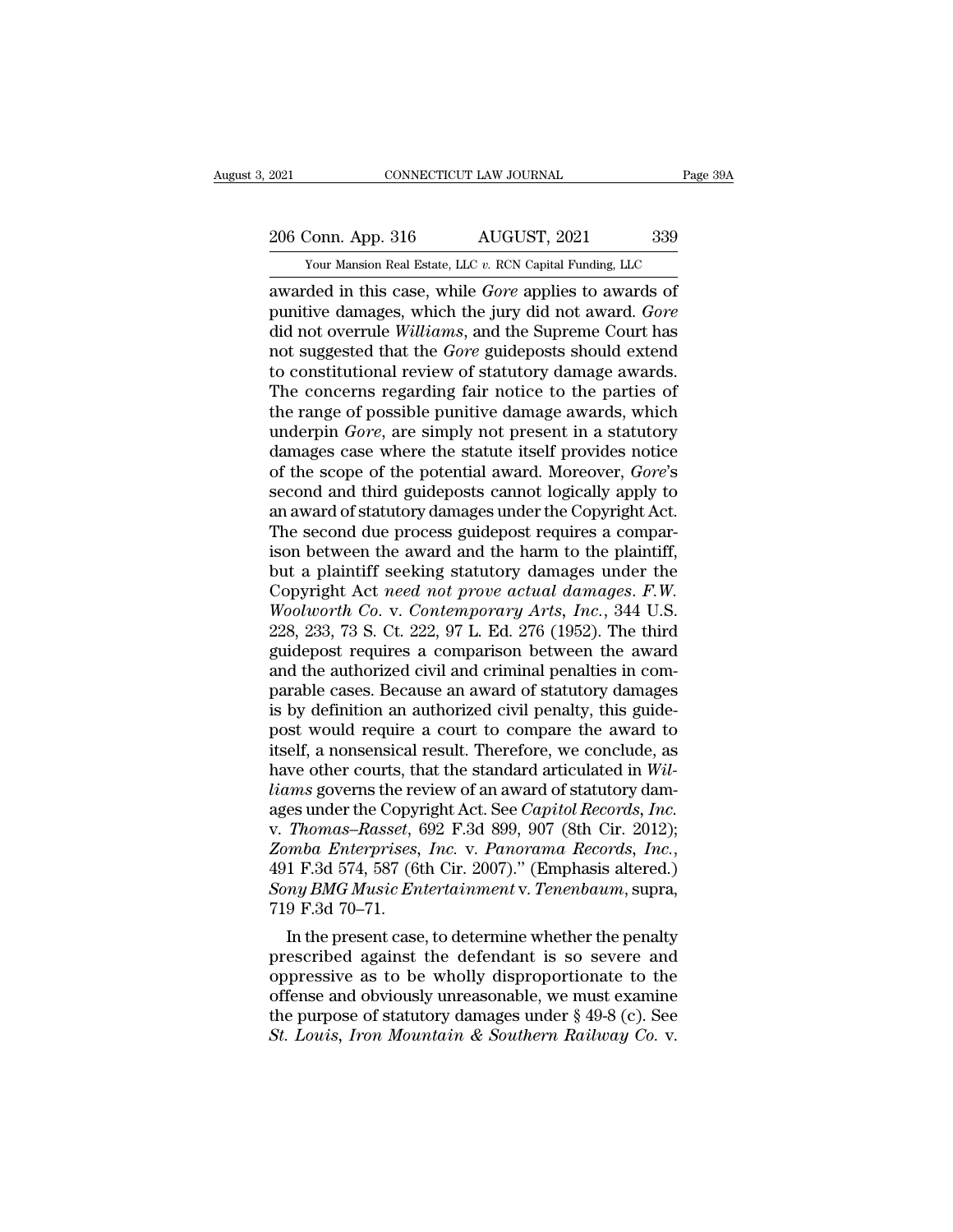# CONNECTICUT LAW JOURNAL August 3, 2021<br>340 AUGUST, 2021 206 Conn. App. 316<br>300 Your Mansion Real Estate, LLC v. RCN Capital Funding, LLC

CONNECTICUT LAW JOURNAL August 3, 2021<br>  $\frac{340}{\text{Your Mason Real Estimate, LLC } v. \text{ RCN Capital Funding, LLC}}$ <br>
Williams, supra, 251 U.S. 66–67; Sony BMG Music *CONNECTICUT LAW JOURNAL* August 3, 2021<br> **Williams**, Supra, 251 U.S. 66–67; *Sony BMG Music*<br> *Entertainment v. Tenenbaum*, supra, 719 F.3d 71. *Entertainment* v. *Tenenbaum*, supra, 719 F.3d 71.<br> *Entertainment* v. *Tenenbaum*, supra, 719 F.3d 71.<br> *Entertainment* v. *Tenenbaum*, supra, 719 F.3d 71.<br>
As we explained in part III of this opinion, the legisla-

AUGUST, 2021 206 Conn. App. 316<br>
Your Mansion Real Estate, LLC v. RCN Capital Funding, LLC<br>
illiams, supra, 251 U.S. 66–67; Sony BMG Music<br>
intertainment v. Tenenbaum, supra, 719 F.3d 71.<br>
As we explained in part III of t  $\frac{340}{100}$  AUGUST, 2021 206 Conn. App. 316<br>
Your Mansion Real Estate, LLC v. RCN Capital Funding, LLC<br>
Williams, supra, 251 U.S. 66–67; Sony BMG Music<br>
Entertainment v. Tenenbaum, supra, 719 F.3d 71.<br>
As we explained i Four Mansion Real Estate, LLC v. RCN Capital Funding, LLC<br>
Williams, supra, 251 U.S. 66–67; Sony BMG Music<br>
Entertainment v. Tenenbaum, supra, 719 F.3d 71.<br>
As we explained in part III of this opinion, the legisla-<br>
tive *is a halsen hear Estat, Elevi Refr* explaint diality, Elevi Villiams, Supra, 251 U.S. 66–67; Sony BMG Music Entertainment v. Tenenbaum, supra, 719 F.3d 71.<br>As we explained in part III of this opinion, the legislative his *Williams*, supra, 251 U.S. 66–67; *Sony BMG Music*<br> *Entertainment* v. *Tenenbaum*, supra, 719 F.3d 71.<br>
As we explained in part III of this opinion, the legislative history of § 49-8 reveals that the purpose of the<br>
sta Entertainment v. *Tenenbaum*, supra, 719 F.3d 71.<br>As we explained in part III of this opinion, the legislative history of § 49-8 reveals that the purpose of the<br>statute is to curb one of the abuses in the mortgage<br>industry tive history of § 49-8 reveals that the purpose of the<br>statute is to curb one of the abuses in the mortgage<br>industry, namely, delays in providing timely releases of<br>mortgages, which the legislature viewed as a serious<br>prob statute is to curb one of the abuses in the mortgage<br>industry, namely, delays in providing timely releases of<br>mortgages, which the legislature viewed as a serious<br>problem. See *Bellemare* v. Wachovia Mortgage Corp.,<br>supra, industry, namely, delays in providing timely releases of<br>mortgages, which the legislature viewed as a serious<br>problem. See *Bellemare* v. Wachovia Mortgage Corp.,<br>supra, 94 Conn. App. 604–605. The statute not only<br>provides mortgages, which the legislature viewed as a serious<br>problem. See *Bellemare* v. *Wachovia Mortgage Corp.*,<br>supra, 94 Conn. App. 604–605. The statute not only<br>provides for damages for injury, but it also provides<br>statutory problem. See *Bellemare* v. *Wachovia Mortgage Corp.*,<br>supra, 94 Conn. App. 604–605. The statute not only<br>provides for damages for injury, but it also provides<br>statutory damages meant to discourage wrongful con-<br>duct and t supra, 94 Conn. App. 604–605. The statute not only<br>provides for damages for injury, but it also provides<br>statutory damages meant to discourage wrongful con-<br>duct and to encourage mortgagees to provide timely<br>releases. See provides for damages for injury, but it also provides<br>statutory damages meant to discourage wrongful con-<br>duct and to encourage mortgagees to provide timely<br>releases. See *Sony BMG Music Entertainment* v. *Ten-*<br>*enbaum*, statutory damages meant to discourage wrongful con-<br>duct and to encourage mortgagees to provide timely<br>releases. See *Sony BMG Music Entertainment* v. *Ten-*<br>enbaum, supra, 719 F.3d 71. In this case, the defendant<br>received duct and to encourage mortgagees to provide timely<br>releases. See *Sony BMG Music Entertainment* v. *Ten-*<br>*enbaum*, supra, 719 F.3d 71. In this case, the defendant<br>received a payoff of the mortgage from the plaintiff, by<br>o releases. See *Sony BMG Music Entertainment* v. *Ten-*<br>enbaum, supra, 719 F.3d 71. In this case, the defendant<br>received a payoff of the mortgage from the plaintiff, by<br>overnight mail, along with a demand that specifically<br> enbaum, supra, 719 F.3d 71. In this case, the defendant<br>received a payoff of the mortgage from the plaintiff, by<br>overnight mail, along with a demand that specifically<br>cited to and quoted the statutory damages provision of<br> received a payoff of the mortgage from the plaintiff, by<br>overnight mail, along with a demand that specifically<br>cited to and quoted the statutory damages provision of<br>§ 49-8 (c). Despite that demand, the defendant failed to overnight mail, along with a demand that specifically<br>cited to and quoted the statutory damages provision of<br>§ 49-8 (c). Despite that demand, the defendant failed to<br>provide the mandatory release of mortgage, and, nearly<br>t cited to and quoted the statutory damages provision of<br>§ 49-8 (c). Despite that demand, the defendant failed to<br>provide the mandatory release of mortgage, and, nearly<br>three years later, it faced the maximum statutory pen-<br>  $\S$  49-8 (c). Despite that demand, the defendant failed to<br>provide the mandatory release of mortgage, and, nearly<br>three years later, it faced the maximum statutory pen-<br>alty of \$5000, in addition to costs and reasonable a provide the mandatory release of mortgage, and, nearly<br>three years later, it faced the maximum statutory pen-<br>alty of \$5000, in addition to costs and reasonable attor-<br>ney's fees. Furthermore, the defendant had full contro three years later, it faced the maximum statutory penalty of \$5000, in addition to costs and reasonable attorney's fees. Furthermore, the defendant had full control of its statutory liability because the statutory damages alty of \$5000, in addition to costs and reasonable attomey's fees. Furthermore, the defendant had full control of its statutory liability because the statutory damages are assessed on a weekly basis for each week of non-c y's fees. Furthermore, the defendant had full control<br>its statutory liability because the statutory damages<br>e assessed on a weekly basis for each week of non-<br>mpliance. Unlike in *Gore*, in the present case, the<br>fendant kn of its statutory liability because the statutory damages<br>are assessed on a weekly basis for each week of non-<br>compliance. Unlike in *Gore*, in the present case, the<br>defendant knew exactly what its exposure was and the<br>simp

are assessed on a weekly basis for each week of non-<br>compliance. Unlike in *Gore*, in the present case, the<br>defendant knew exactly what its exposure was and the<br>simple step it needed to take to limit its liability.<br>Finally compliance. Unlike in *Gore*, in the present case, the<br>defendant knew exactly what its exposure was and the<br>simple step it needed to take to limit its liability.<br>Finally, as in *Tenenbaum*, the defendant here con-<br>tends th defendant knew exactly what its exposure was and the<br>simple step it needed to take to limit its liability.<br>Finally, as in *Tenenbaum*, the defendant here con-<br>tends that the award violates its right to due process<br>of law b simple step it needed to take to limit its liability.<br>
Finally, as in *Tenenbaum*, the defendant here contends that the award violates its right to due process<br>
of law because the award is not tied to any actual<br>
damages Finally, as in *Tenenbaum*, the defendant here contends that the award violates its right to due process of law because the award is not tied to any actual damages suffered by the plaintiff. In rejecting such an argument tends that the award violates its right to due process<br>of law because the award is not tied to any actual<br>damages suffered by the plaintiff. In rejecting such an<br>argument in *Tenenbaum*, the First Circuit explained:<br>"[T]hi of law because the award is not tied to any actual<br>damages suffered by the plaintiff. In rejecting such an<br>argument in *Tenenbaum*, the First Circuit explained:<br>"[T]his argument asks us to disregard the deterrent<br>effect of damages suffered by the plaintiff. In rejecting such an argument in *Tenenbaum*, the First Circuit explained: "[T]his argument asks us to disregard the deterrent effect of statutory damages . . . . More importantly, the Su argument in *Tenenbaum*, the First Circuit explained:<br>"[T]his argument asks us to disregard the deterrent<br>effect of statutory damages . . . . More importantly,<br>the Supreme Court held in *Williams* that statutory dam-<br>ages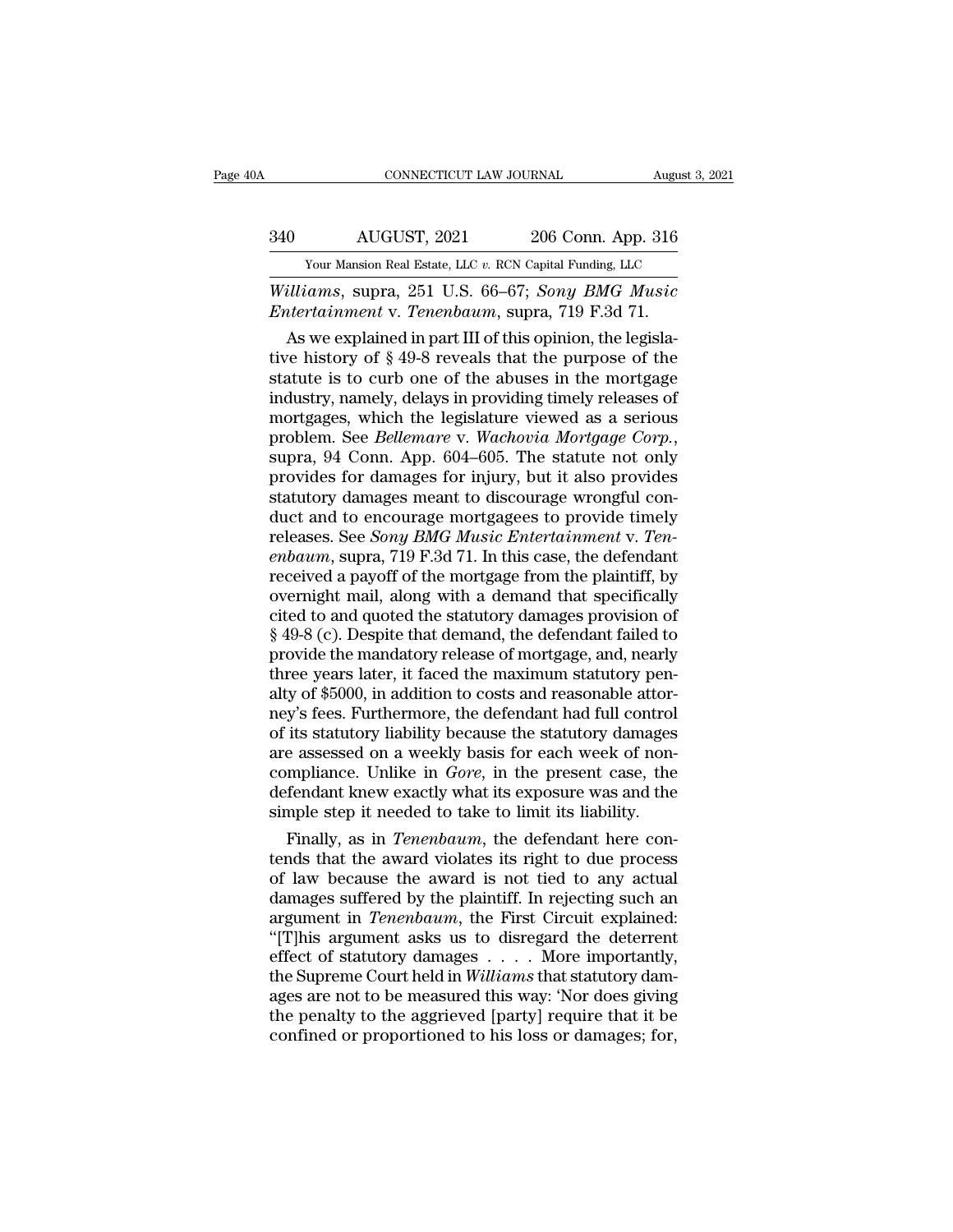EXECUTE 2021 CONNECTICUT LAW JOURNAL Page 41A<br>
206 Conn. App. 341 AUGUST, 2021 341<br>
Charles v. Commissioner of Correction<br>
as it is imposed as a punishment for the violation of a<br>
public law, the [l]egislature may adjust i 206 Conn. App. 341 AUGUST, 2021 341<br>
Charles v. Commissioner of Correction<br>
as it is imposed as a punishment for the violation of a<br>
public law, the [l]egislature may adjust its amount to<br>
the public wrong rather than the 206 Conn. App. 341 AUGUST, 2021 341<br>
Charles v. Commissioner of Correction<br>
as it is imposed as a punishment for the violation of a<br>
public law, the [l]egislature may adjust its amount to<br>
the public wrong rather than the 206 Conn. App. 341 AUGUST, 2021 341<br>
Charles v. Commissioner of Correction<br>
as it is imposed as a punishment for the violation of a<br>
public law, the [l]egislature may adjust its amount to<br>
the public wrong rather than the *Southern Railway Co. v. Williams, supra 251 U.S. 66]*;<br>
Southern Railway Co. *v. Williams, supra 251 U.S. 66]*<br>
Southern Railway Co. *v. Williams, supra 251 U.S. 66]*;<br>
Southern Railway Co. *v. Williams, supra 251 U.S. 66* Charles v. Commissioner of Correction<br>as it is imposed as a punishment for the violation of a<br>public law, the [*l*]egislature may adjust its amount to<br>the public wrong rather than the private injury, just as<br>if it were goi public law, the [l]egislature may adjust its amount to<br>the public wrong rather than the private injury, just as<br>if it were going to the state.' [*St. Louis, Iron Mountain &*<br>*Southern Railway Co. v. Williams*, supra 251 U. the public wrong rather than the private injury, just as<br>if it were going to the state.' [*St. Louis, Iron Mountain &*<br>*Southern Railway Co. v. Williams,* supra 251 U.S. 66];<br>see also [*Capitol Records, Inc. v.*] *Thomas*if it were going to the state.' [*St. Louis, Iron Mountain & Southern Railway Co.* v. *Williams, supra 251 U.S. 66*]; see also [*Capitol Records, Inc. v.*] *Thomas-Rasset,* [supra, 692 F.3d 909–10] (rejecting, in a case wi *Southern Railway Co.* v. *Williams*, supra 251 U.S. 66];<br>see also [*Capitol Records, Inc.* v.] *Thomas-Rasset*,<br>[supra, 692 F.3d 909–10] (rejecting, in a case with similar<br>facts, the [D]istrict [C]ourt's conclusion that ' see also [*Capitol Records, Inc. v.*] *Thomas-Rasset,*<br>[supra, 692 F.3d 909–10] (rejecting, in a case with similar<br>facts, the [D]istrict [C]ourt's conclusion that 'statutory<br>damages must still bear some relation to actual [supra, 692 F.3d 909–10] (rejecting<br>facts, the [D]istrict [C]ourt's cond<br>damages must still bear some re<br>ages')." (Emphasis omitted.) *Son*<br>tainment v. Tenenbaum, supra, 7<br>foregoing reasons, we conclude t<br>process claim has cts, the paystrict payint is conditional mages must still bear some refers)." (Emphasis omitted.) *Soninment v. Tenenbaum*, supra, 7.<br>regoing reasons, we conclude the ocess claim has no merit.<br>The judgment is affirmed.<br>In es')." (Emphasis omitted.) *Sony BMG Music En*<br>inment v. Tenenbaum, supra, 719 F.3d 71–72. For<br>regoing reasons, we conclude that the plaintiff's<br>ocess claim has no merit.<br>The judgment is affirmed.<br>In this opinion the other

### claim has no merit.<br>
udgment is affirmed.<br>
s opinion the other judges concurred.<br>
JARED CHARLES *v*. COMMISSIONER<br>
OF CORRECTION<br>
(AC 43643) Formation of the other judges concurred.<br>
HARLES v. COMMISSIONER<br>
OF CORRECTION<br>
(AC 43643) other judges concu<br>
LES v. COMMISSI<br>
CORRECTION<br>
(AC 43643)<br>
<sub>ander</sub> and DiPentima, Js. JARED CHARLES *v*. COMMISSIONER<br>OF CORRECTION<br>(AC 43643)<br>Elgo, Alexander and DiPentima, Js.

### *Syllabus*

- The petitioner, who had been convicted of various crimes in connection<br>with the shooting death of the victim, sought a writ of habeas corpus,  $(AC 43643)$ <br>Elgo, Alexander and DiPentima, Js.<br>Syllabus<br>petitioner, who had been convicted of various crimes in connection<br>with the shooting death of the victim, sought a writ of habeas corpus,<br>claiming ineffective assist Elgo, Alexander and DiPentima, Js.<br>Syllabus<br>petitioner, who had been convicted of various crimes in connection<br>with the shooting death of the victim, sought a writ of habeas corpus,<br>claiming ineffective assistance of his t Syllabus<br>
Hage, Helahaled and Encloding, 52.<br>
Hage, Syllabus<br>
with the shooting death of the victim, sought a writ of habeas corpus,<br>
claiming ineffective assistance of his trial counsel, H. He claimed that<br>
Hailed to inve *Syllabus*<br> *and the shooting death of the victim, sought a writ of habeas corpus,*<br>
claiming ineffective assistance of his trial counsel, H. He claimed that<br>
H failed to investigate the viability of self-defense as a defe petitioner, who had been convicted of various crimes in connection<br>with the shooting death of the victim, sought a writ of habeas corpus,<br>claiming ineffective assistance of his trial counsel, H. He claimed that<br>H failed to petaloner, who had been convided of various crimes in connection,<br>with the shooting death of the victim, sought a writ of habeas corpus,<br>claiming ineffective assistance of his trial coursel, H. He claimed that<br>H failed to that the shooting details of the habeas coupled that H failed to investigate the viability of self-defense as a defense strategy and that he was ineffective for failing to assert a claim of self-defense at trial. The habea France of *Helda*: The petitioner could not prevail on his claim of self-defense at trial. The habeas court denied each of the petitioner's claims of ineffective assistance, and the petitioner appealed to this court claimi at trial. The habeas court denied each of the petitioner's claims of ineffective assistance, and the petitioner appealed to this court claiming that the habeas court improperly concluded that he failed to prove his claims.
- demonstrate that it was objectively unreasonable for his court claiming that the habeas court improperly concluded that he failed to prove his claims. *Held*:<br>he petitioner could not prevail on his claim of ineffective ass that the habeas court improperly concluded that he failed to prove his claims. *Held*:<br>he petitioner could not prevail on his claim of ineffective assistance of<br>counsel, the habeas court properly having determined that he claims. *Held:*<br>claims. *Held:*<br>he petitioner could not prevail on his claim of ineffective assistance of<br>counsel, the habeas court properly having determined that he failed to<br>demonstrate that it was objectively unreasona claims. How.<br>
The petitioner could not prevail on his claim of ineffective assistance of<br>
counsel, the habeas court properly having determined that he failed to<br>
demonstrate that it was objectively unreasonable for his tri the petitioner's signed statement with self-defense and test increase that it was objectively unreasonable for his trial counsel to demonstrate that it was objectively unreasonable for his trial counsel to pursue a defense demonstrate that it was objectively unreasonable for his trial counsel<br>demonstrate that it was objectively unreasonable for his trial counsel<br>to pursue a defense of third-party culpability instead of self-defense:<br>after ex to pursue a defense of third-party culpability instead of self-defense:<br>to pursue a defense of third-party culpability instead of self-defense:<br>after examining all of the evidence, H determined that a theory of third-<br>part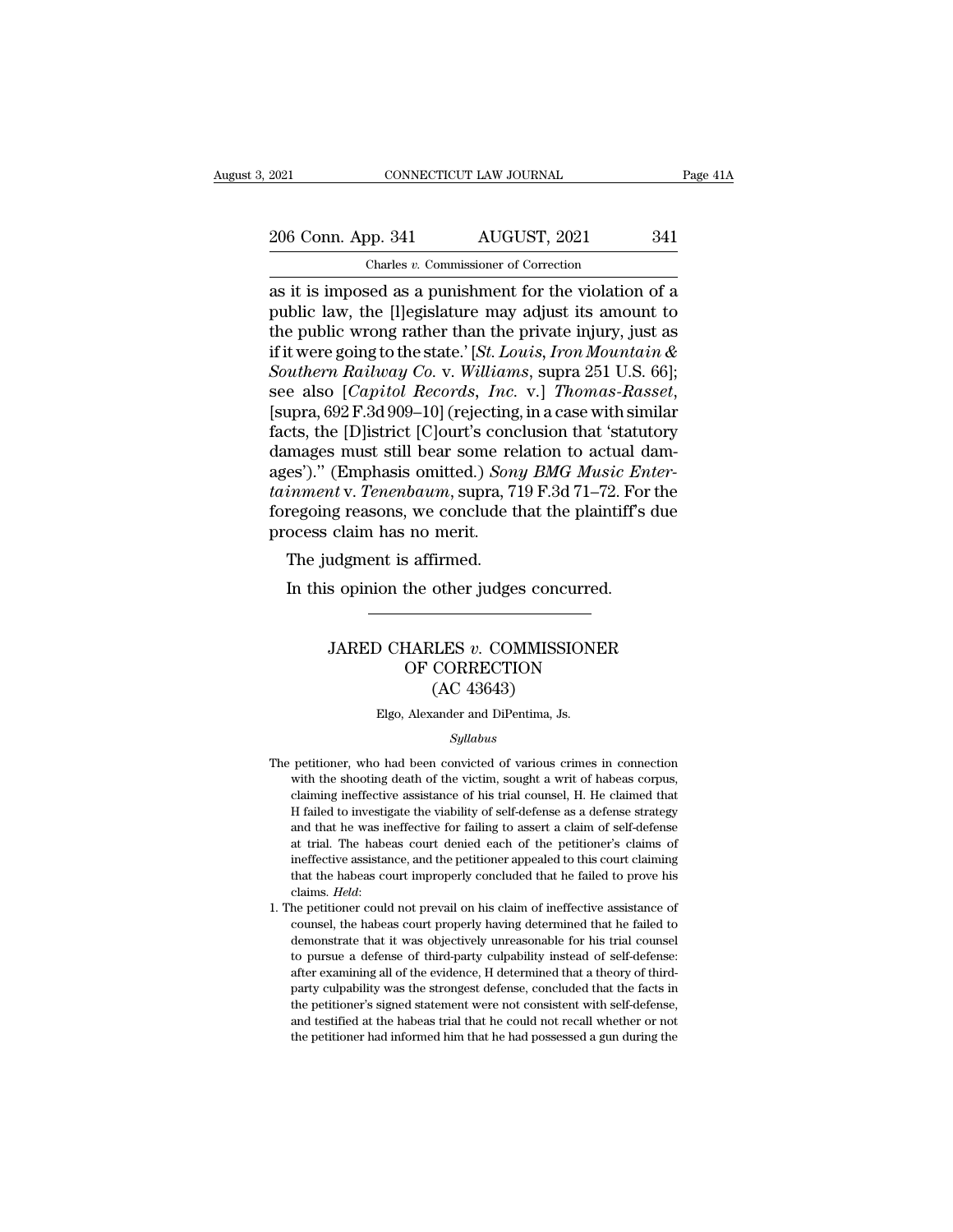# CONNECTICUT LAW JOURNAL August 3, 2021<br>342 AUGUST, 2021 206 Conn. App. 341<br>Charles v. Commissioner of Correction CONNECTICUT LAW JOURNAL Augu<br>
206 Conn. App. 341<br>
206 Conn. App. 341<br>
206 Conn. App. 341<br>
206 Conn. App. 341<br>
206 Conn. App. 341

2 AUGUST, 2021 206 Conn. App. 341<br>Charles v. Commissioner of Correction<br>altercation with the victim, and the habeas court had the sole ability to<br>determine the credibility of the petitioner's testimony that he did in fact 206 Conn. App. 341<br>Charles v. Commissioner of Correction<br>altercation with the victim, and the habeas court had the sole ability to<br>determine the credibility of the petitioner's testimony that he did in fact<br>inform H of tha 21 MUGUST, 2021 206 Conn. App. 341<br>
Charles v. Commissioner of Correction<br>
altercation with the victim, and the habeas court had the sole ability to<br>
determine the credibility of the petitioner's testimony that he did in f Charles  $v$ . Commissioner of Correction<br>altercation with the victim, and the habeas court had the sole ability to<br>determine the credibility of the petitioner's testimony that he did in fact<br>inform H of that information; m Charles  $v$ . Commissioner of Correction<br>altercation with the victim, and the habeas court had the sole ability to<br>determine the credibility of the petitioner's testimony that he did in fact<br>inform H of that information; m altercation with the victim, and the habeas court had the sole ability to determine the credibility of the petitioner's testimony that he did in fact inform H of that information; moreover, the petitioner failed to produce determine the credibility of the petitioner's testimony that he did in fact<br>inform H of that information; moreover, the petitioner failed to produce<br>evidence at the habeas trial that would have overcome the presumption<br>tha inform H of that information; moreover, the petitioner failed to produce evidence at the habeas trial that would have overcome the presumption that H's decision to pursue a defense of third-party culpability, rather than s evidence at the habeas trial that would have overcome the presumption<br>that H's decision to pursue a defense of third-party culpability, rather<br>than self-defense, was sound trial strategy in that neither his signed<br>statemen % evidence at the habeas trial that would have overcome the presumption<br>that H's decision to pursue a defense of third-party culpability, rather<br>than self-defense, was sound trial strategy in that neither his signed<br>state 2. The habeas court's findings that H was unaware that the petitioner had a gun and had fired it in self-defense and the petitioner had a gun and had fired it in self-defense and that the petitioner had a gun and had fired statement to the police nor his testimony at his criminal trial included<br>facts that his counsel considered essential to a claim of self-defense, in<br>that he did not admit to having a gun nor did he indicate that he feared<br>f

facts that his counsel considered essential to a claim of self-defense, in<br>that he did not admit to having a gun nor did he indicate that he feared<br>for his life.<br>he habeas court's findings that H was unaware that the petit that he did not admit to having a gun nor did he indicate that he feared<br>for his life.<br>he habeas court's findings that H was unaware that the petitioner had<br>a gun and had fired it in self-defense and that the petitioner ad for his life.<br>
he habeas court's findings that H was unaware that the petitioner had<br>
a gun and had fired it in self-defense and that the petitioner admitted<br>
that he never informed H that he had a gun and shot it in selfhe habeas court's findings that H was unaware that the petitioner had a gun and had fired it in self-defense and that the petitioner admitted that he never informed H that he had a gun and shot it in self-defense were clea a gun and had fired it in self-defense and that the petitioner admitted that he never informed H that he had a gun and shot it in self-defense were clearly erroneous, but amounted to harmless error, as there was ample evid appellate confidence in the court's fact-finding process, as there were clearly erroneous, but amounted to harmless error, as there was ample evidence in the record to support the court's conclusion that H was not deficien were clearly erroneous, but amounted to harmless error, as there was ample evidence in the record to support the court's conclusion that H was not deficient in his investigation or in failing to raise a self-defense claim ample evidence in the record to support the court's conclusion that H was not deficient in his investigation or in failing to raise a self-defense claim at trial: despite those erroneous findings, it did not undermine appe was not deficient in his investigation or in failing to raise a self-defense claim at trial: despite those erroneous findings, it did not undermine appellate confidence in the court's fact-finding process, as the petitione claim at trial: despite those erroneous findings, it did not undermine appellate confidence in the court's fact-finding process, as the petitioner failed to prove that he had informed H that he had a gun at the time of the appellate confidence in the court's fact-finding process, as the petitioner failed to prove that he had informed H that he had a gun at the time of the shooting; moreover, even if the petitioner had informed H that he poss failed to prove that he had informed H that he had a gun at the time of the shooting; moreover, even if the petitioner had informed H that he possessed a gun during the altercation, it would still have been reasonable for of the shooting; moreover, even if the petitioner had informed H that<br>he possessed a gun during the altercation, it would still have been<br>reasonable for H to forgo further investigation into self-defense when<br>examining all % of the shooting; moreover, even if the petitioner had informed H that<br>he possessed a gun during the altercation, it would still have been<br>reasonable for H to forgo further investigation into self-defense when<br>examining % examining all of the evidence, as the petitioner's signed statement did not include essential components of a self-defense claim, and the petitioner's counsel believed he could effectively undermine the state's case by % counsel believed he could effectively undermine the state's case by attacking the credibility of its key witnesses at trial.<br> *Procedural History*<br> *Procedural History*<br>
Petition for a writ of habeas corpus, brought to t include essential components of a self-defense claim, and the petitioner's<br>
counsel believed he could effectively undermine the state's case by<br>
attacking the credibility of its key witnesses at trial.<br>
Argued April 20—off

coursel believed he could effectively undermine the state's case by<br>attacking the credibility of its key witnesses at trial.<br>Argued April 20—officially released August 3, 2021<br>*Procedural History*<br>Petition for a writ of ha attacking the creationtly of its key witnesses at trial.<br>
Argued April 20—officially released August 3, 2021<br> *Procedural History*<br>
Petition for a writ of habeas corpus, brought to the<br>
Superior Court in the judicial distr Argued April 20—officially released August 3, 2021<br> *Procedural History*<br>
Petition for a writ of habeas corpus, brought to the<br>
Superior Court in the judicial district of Tolland, where<br>
the court, *Newson*, *J*., rendered Procedural History<br>Petition for a writ of habeas corpus, brought to the<br>Superior Court in the judicial district of Tolland, where<br>the court, Newson, J., rendered judgment denying the<br>petition; thereafter, the court granted Frocedular Hoster, brought to the<br>Superior Court in the judicial district of Tolland, where<br>the court, *Newson*, *J*., rendered judgment denying the<br>petition; thereafter, the court granted the petition for<br>certification to *Mittion*; thereafter, the court granted the petition for<br> *Mitchell S. Brody*, with whom was *Richard A. Reeve*,<br> *Mitchell S. Brody*, senior assistant state's attorney,<br> *Mitchell S. Brody*, senior assistant state's atto

certification to appeal, and the petitioner appealed to<br>this court. Affirmed.<br>Kara E. Moreau, with whom was Richard A. Reeve,<br>for the appellant (petitioner).<br>Mitchell S. Brody, senior assistant state's attorney,<br>with whom, Kara E. Moreau, with whom was Ric<br>for the appellant (petitioner).<br>Mitchell S. Brody, senior assistant st<br>with whom, on the brief, were Sharme<br>state's attorney, and Tamara Grosso, a<br>attorney, for the appellee (respondent).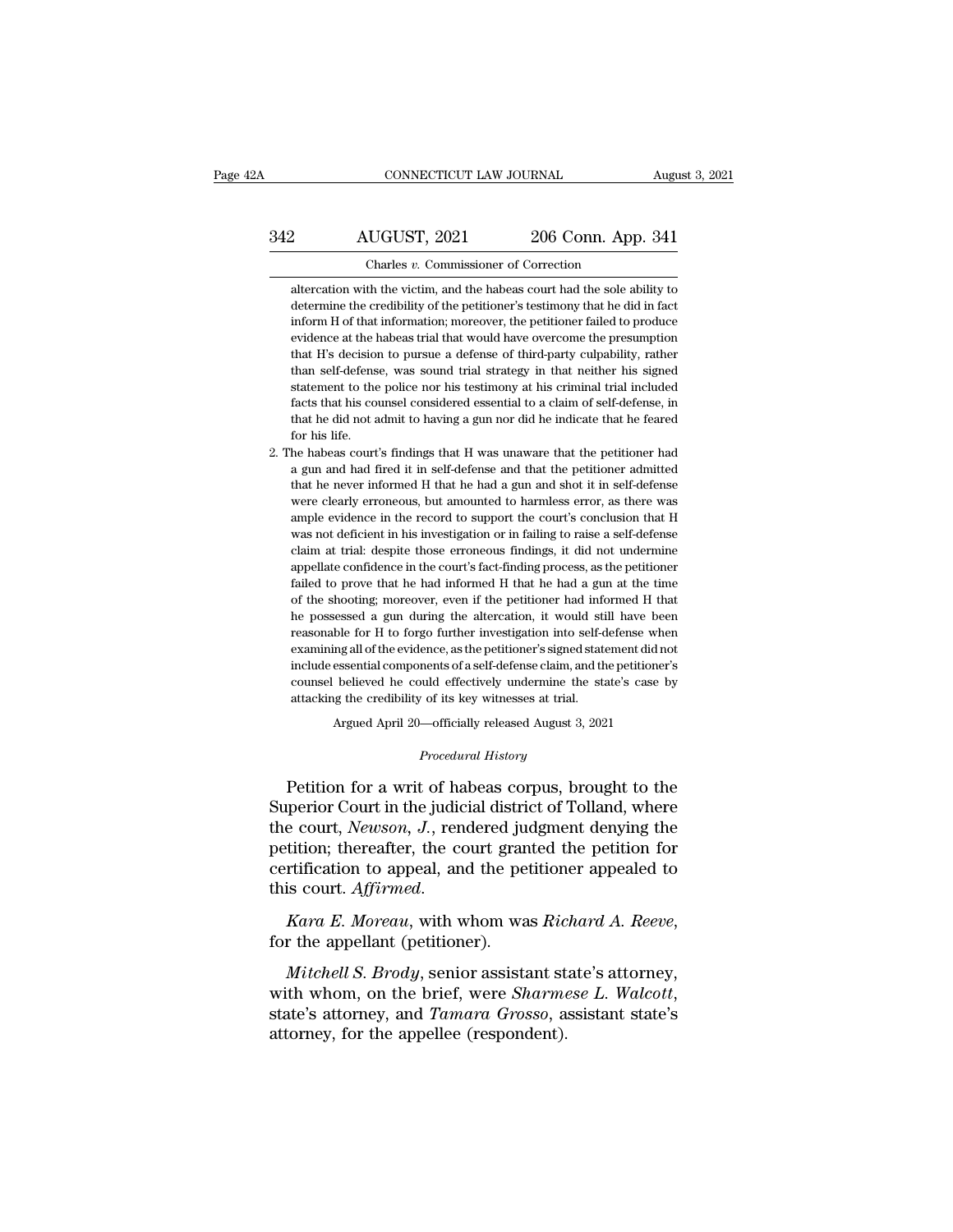2021 CONNECTICUT LAW JOURNAL Page 43A<br>
206 Conn. App. 341 AUGUST, 2021 343<br>
Charles v. Commissioner of Correction Charles *v.* Commissioner of Correction

*Opinion*

6 Conn. App. 341 AUGUST, 2021 343<br>
Charles v. Commissioner of Correction<br>
Opinion<br>
ALEXANDER, J. The petitioner, Jared Charles, appeals<br>
om the judgment of the habeas court denying his peti-206 Conn. App. 341 AUGUST, 2021 343<br>
Charles v. Commissioner of Correction<br>
Opinion<br>
ALEXANDER, J. The petitioner, Jared Charles, appeals<br>
from the judgment of the habeas court denying his peti-<br>
tion for a writ of habeas 206 Conn. App. 341 AUGUST, 2021 343<br>
Charles *v.* Commissioner of Correction<br> *Opinion*<br>
ALEXANDER, J. The petitioner, Jared Charles, appeals<br>
from the judgment of the habeas court denying his peti-<br>
tion for a writ of ha Charles v. Commissioner of Correction<br>
Opinion<br>
Charles, appeals<br>
from the judgment of the habeas court denying his peti-<br>
tion for a writ of habeas corpus. On appeal, the peti-<br>
tioner claims that the court improperly con Opinion<br>
Opinion<br>
ALEXANDER, J. The petitioner, Jared Charles, appeals<br>
from the judgment of the habeas court denying his peti-<br>
tion for a writ of habeas corpus. On appeal, the peti-<br>
tioner claims that the court improper *Common*<br>ALEXANDER, J. The petitioner, Jared Charles, appeals<br>from the judgment of the habeas count denying his peti-<br>tion for a writ of habeas corpus. On appeal, the peti-<br>tioner claims that the court improperly concluded ALEXANDER, J. The petitioner, Jared Charles, appeals<br>from the judgment of the habeas court denying his peti-<br>tion for a writ of habeas corpus. On appeal, the peti-<br>tioner claims that the court improperly concluded that<br>he from the judgment of the habeas court denying his petition for a writ of habeas corpus. On appeal, the petitioner claims that the court improperly concluded that he failed to prove ineffective assistance of counsel. The pe tion for a writ of habeas corpus. On appeal, the petitioner claims that the court improperly concluded that he failed to prove ineffective assistance of counsel. The petitioner argues that his trial counsel was ineffective tioner claims that the court improperly concluded<br>he failed to prove ineffective assistance of counsel.<br>petitioner argues that his trial counsel was ineffect<br>by failing to investigate and to assert a claim of<br>defense and t Talled to prove memetive assistance of coursel. The<br>titioner argues that his trial counsel was ineffective<br>failing to investigate and to assert a claim of self-<br>fense and that the habeas court made clearly errone-<br>a factua petitioner argues that his that courser was inerfective<br>by failing to investigate and to assert a claim of self-<br>defense and that the habeas court made clearly errone-<br>ous factual findings in its memorandum of decision.<br>We

by rannig to investigate and to assert a claim of sen-<br>defense and that the habeas court made clearly errone-<br>ous factual findings in its memorandum of decision.<br>We affirm the judgment of the habeas court.<br>This court set f deferise and that the habeas court inade clearly errone-<br>ous factual findings in its memorandum of decision.<br>We affirm the judgment of the habeas court.<br>This court set forth the following facts in the petition-<br>er's direct ous factuar findings in its memorantum of decision.<br>We affirm the judgment of the habeas court.<br>This court set forth the following facts in the petition-<br>er's direct appeal. "In the late afternoon of September<br>25, 2004, th We amin't the judgment of the habeas court.<br>This court set forth the following facts in the petition-<br>er's direct appeal. "In the late afternoon of September<br>25, 2004, the victim, Dennis Faniel, and his cousin, [Jay-<br>quan] This court set forth the following facts in the petition-<br>er's direct appeal. "In the late afternoon of September<br>25, 2004, the victim, Dennis Faniel, and his cousin, [Jay-<br>quan], were riding bicycles in a residential area er's direct appeal. "In the late afternoon of September<br>25, 2004, the victim, Dennis Faniel, and his cousin, [Jay-<br>quan], were riding bicycles in a residential area on Deer-<br>field Avenue in Hartford. The [petitioner], who 25, 2004, the victim, Dennis Faniel, and his cousin, [Jayquan], were riding bicycles in a residential area on Deerfield Avenue in Hartford. The [petitioner], who was close friends with the victim, was driving in the area, quan], were riding bicycles in a residential area on Deer-<br>field Avenue in Hartford. The [petitioner], who was<br>close friends with the victim, was driving in the area,<br>and the victim signaled for him to stop. The [petitione field Avenue in Hartford. The [petitioner], who was<br>close friends with the victim, was driving in the area,<br>and the victim signaled for him to stop. The [petitioner]<br>parked his car a short distance from where the victim<br>an close friends with the victim, was driving in the area,<br>and the victim signaled for him to stop. The [petitioner]<br>parked his car a short distance from where the victim<br>and [Jayquan] were then standing and exited his vehicl and the victim signaled for him to stop. The [petitioner]<br>parked his car a short distance from where the victim<br>and [Jayquan] were then standing and exited his vehicle.<br>While [Jayquan] remained with the bicycles at the end parked his car a short distance from where the victim<br>and [Jayquan] were then standing and exited his vehicle.<br>While [Jayquan] remained with the bicycles at the end<br>of a driveway, the [petitioner] and the victim began talk and [Jayquan] were then standing and exited his vehicle.<br>While [Jayquan] remained with the bicycles at the end<br>of a driveway, the [petitioner] and the victim began talk-<br>ing and walked up that driveway, toward the rear of While [Jayquan] remained with the bicycles at the end<br>of a driveway, the [petitioner] and the victim began talk-<br>ing and walked up that driveway, toward the rear of a<br>house. The victim demanded a cellular telephone that<br>th of a driveway, the [petitioner] and the victim began talking and walked up that driveway, toward the rear of a<br>house. The victim demanded a cellular telephone that<br>the victim's brother, then incarcerated, had entrusted<br>to ing and walked up that driveway, toward the rear of a<br>house. The victim demanded a cellular telephone that<br>the victim's brother, then incarcerated, had entrusted<br>to the [petitioner]. The victim's brother had instructed<br>the house. The victim demanded a cellular telephone that<br>the victim's brother, then incarcerated, had entrusted<br>to the [petitioner]. The victim's brother had instructed<br>the [petitioner] to keep it away from the victim. The cel the victim's brother, then incarcerated, had entrusted<br>to the [petitioner]. The victim's brother had instructed<br>the [petitioner] to keep it away from the victim. The cel-<br>lular telephone was valuable because it was used in to the [petitioner]. The victim's brother had instructed<br>the [petitioner] to keep it away from the victim. The cel-<br>lular telephone was valuable because it was used in the<br>illegal drug business and contained the contact nu the [petitioner] to keep it away from the victim. The cel-<br>lular telephone was valuable because it was used in the<br>illegal drug business and contained the contact numbers<br>of numerous customers. When the [petitioner] refuse lular telephone was valuable because it was used in the illegal drug business and contained the contact numbers of numerous customers. When the [petitioner] refused to give it to the victim, the two men began arguing, and illegal drug business and contained the contact numbers<br>of numerous customers. When the [petitioner] refused<br>to give it to the victim, the two men began arguing, and<br>the victim made a fist with his right hand as if prepari of numerous customers. When the [petitioner] refused<br>to give it to the victim, the two men began arguing, and<br>the victim made a fist with his right hand as if preparing<br>to hit the [petitioner]. At that point, [Jayquan] mov to give it to the victim, the the victim made a fist with h<br>to hit the [petitioner]. At th<br>away from the bicycles. The<br>shot, and the victim was hit<br>let from a nine millimeter :<br>later died from his injuries.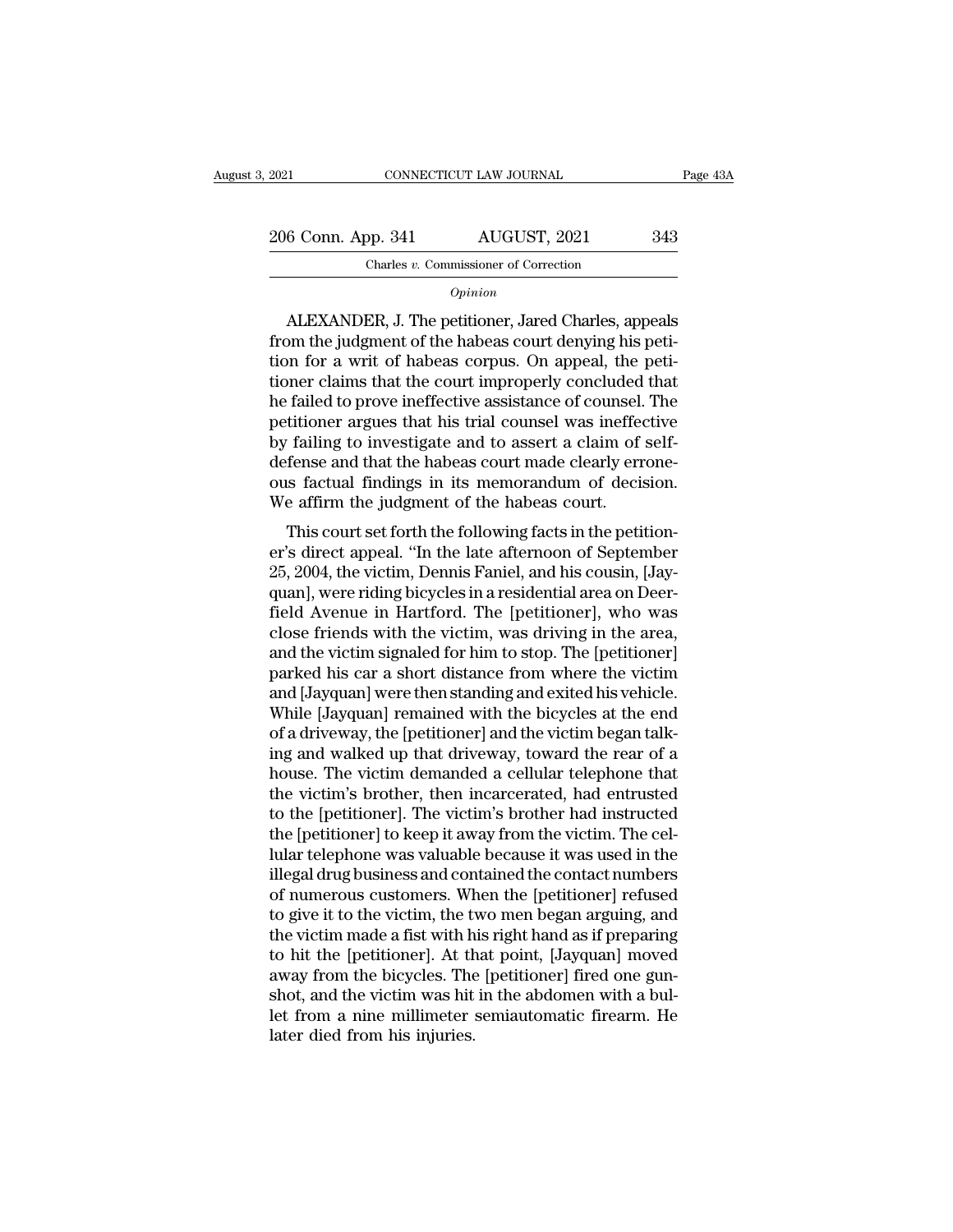# CONNECTICUT LAW JOURNAL August 3, 2021<br>344 AUGUST, 2021 206 Conn. App. 341<br>Charles v. Commissioner of Correction CONNECTICUT LAW JOURNAL<br>
UGUST, 2021 206 Conn. App.<br>
Charles *v.* Commissioner of Correction<br>
ioner Ifled the scene with a silver *s*u

CONNECTICUT LAW JOURNAL August 3, 2021<br>
4 AUGUST, 2021 206 Conn. App. 341<br>
Charles v. Commissioner of Correction<br>
"The [petitioner] fled the scene with a silver gun in<br>
5 hand. [Jayquan] ran to the victim, who had fallen<br> AUGUST, 2021 206 Conn. App. 341<br>
Charles v. Commissioner of Correction<br>
"The [petitioner] fled the scene with a silver gun in<br>
his hand. [Jayquan] ran to the victim, who had fallen<br>
to the ground on his knees, and took the  $\frac{344}{\text{Chares } v. \text{ Commissioner of Correction}}$ <br>
The [petitioner] fled the scene with a silver gun in<br>
this hand. [Jayquan] ran to the victim, who had fallen<br>
to the ground on his knees, and took the victim's .38<br>
caliber revolver from him. H 344 AUGUST, 2021 206 Conn. App. 341<br>
Charles v. Commissioner of Correction<br>
"The [petitioner] fled the scene with a silver gun in<br>
his hand. [Jayquan] ran to the victim, who had fallen<br>
to the ground on his knees, and too The set of  $\frac{1}{2021}$  and  $\frac{1}{200}$  Column App. 341<br>
The [petitioner] fled the scene with a silver gun in<br>
his hand. [Jayquan] ran to the victim, who had fallen<br>
to the ground on his knees, and took the victim's .38<br> Charles v. Commissioner of Correction<br>
"The [petitioner] fled the scene with a silver gun in<br>
his hand. [Jayquan] ran to the victim, who had fallen<br>
to the ground on his knees, and took the victim's .38<br>
caliber revolver "The [petitioner] fled the scene with a silver gun in<br>his hand. [Jayquan] ran to the victim, who had fallen<br>to the ground on his knees, and took the victim's .38<br>caliber revolver from him. He chased the [petitioner]<br>and fi his hand. [Jayquan] ran to the victim, who had fallen<br>to the ground on his knees, and took the victim's .38<br>caliber revolver from him. He chased the [petitioner]<br>and fired five gunshots at him. After he failed to hit the<br>[ to the ground on his knees, and took the victim's .38<br>caliber revolver from him. He chased the [petitioner]<br>and fired five gunshots at him. After he failed to hit the<br>[petitioner], [Jayquan] threw the revolver in a trash c caliber revolver from him. He chased the [petitioner]<br>and fired five gunshots at him. After he failed to hit the<br>[petitioner], [Jayquan] threw the revolver in a trash can<br>behind one of the neighborhood houses and went home and fired five gunshots at him. After he failed to hit the [petitioner], [Jayquan] threw the revolver in a trash can<br>behind one of the neighborhood houses and went home.<br>The [petitioner], while being pursued by [Jayquan],<br> [petitioner], [Jayquan] threw the revolver in a trash can<br>behind one of the neighborhood houses and went home.<br>The [petitioner], while being pursued by [Jayquan],<br>caught his gray shirt on a fence as he jumped over the<br>fenc cellular one of the neighborhood houses and went home.<br>The [petitioner], while being pursued by [Jayquan],<br>caught his gray shirt on a fence as he jumped over the<br>fence. He managed to slide out of the shirt and left it<br>behi The [petitioner], while being pursued by [Jayquan], caught his gray shirt on a fence as he jumped over the fence. He managed to slide out of the shirt and left it behind. The police later retrieved the .38 caliber revolver Example his gray shirt<br>fence. He managed<br>behind. The police la<br>the gray shirt with c<br>cellular telephone w<br>and the [petitioner].<br>meter weapon.<br>"During the inves nce. He managed to slide out of the shirt and left it<br>
hind. The police later retrieved the .38 caliber revolver,<br>
e gray shirt with cocaine in one of its pockets and a<br>
llular telephone within the area traveled by [Jayqua behind. The police later retrieved the .38 caliber revolver,<br>the gray shirt with cocaine in one of its pockets and a<br>cellular telephone within the area traveled by [Jayquan]<br>and the [petitioner]. The police did not find a

the gray shirt with cocaine in one of its pockets and a<br>cellular telephone within the area traveled by [Jayquan]<br>and the [petitioner]. The police did not find a nine milli-<br>meter weapon.<br>"During the investigation, the poli cellular telephone within the area traveled by [Jayquan]<br>and the [petitioner]. The police did not find a nine milli-<br>meter weapon.<br>"During the investigation, the police interviewed a<br>witness to the incident. Natasha Walker and the [petitioner]. The police did not find a nine milli-<br>meter weapon.<br>"During the investigation, the police interviewed a<br>witness to the incident. Natasha Walker, a former girl-<br>friend of the victim, was standing outsi meter weapon.<br>
"During the investigation, the police interviewed a<br>
witness to the incident. Natasha Walker, a former girl-<br>
friend of the victim, was standing outside of her grand-<br>
father's house on Deerfield Avenue when "During the investigation, the police interviewed a<br>witness to the incident. Natasha Walker, a former girl-<br>friend of the victim, was standing outside of her grand-<br>father's house on Deerfield Avenue when she saw the<br>victi s and a most point and Walker, a former girl-<br>friend of the victim, was standing outside of her grand-<br>father's house on Deerfield Avenue when she saw the<br>victim and [Jayquan] riding up the street on their bicy-<br>cles. She walked of the victim, was standing outside of her grand-<br>father's house on Deerfield Avenue when she saw the<br>victim and [Jayquan] riding up the street on their bicy-<br>cles. She also saw the [petitioner], wearing a gray shir Father's house on Deerfield Avenue when she saw the<br>victim and [Jayquan] riding up the street on their bicy-<br>cles. She also saw the [petitioner], wearing a gray shirt,<br>approach them when they left their bicycles at the end Example is a state of the street on their bicy-<br>cles. She also saw the [petitioner], wearing a gray shirt,<br>approach them when they left their bicycles at the end<br>of the driveway. Because the [petitioner] and the victim<br>wal cles. She also saw the [petitioner], wearing a gray shirt,<br>cles. She also saw the [petitioner], wearing a gray shirt,<br>approach them when they left their bicycles at the end<br>of the driveway. Because the [petitioner] and the approach them when they left their bicycles at the end<br>of the driveway. Because the [petitioner] and the victim<br>walked to the rear of the yard, she did not see the<br>shooting but she did hear the gunshot. She stated that<br>[Ja the driveway. Because the [petitioner] and the victim<br>walked to the rear of the yard, she did not see the<br>shooting but she did hear the gunshot. She stated that<br>[Jayquan] was still at the end of the driveway with the<br>bicy walked to the rear of the yard, she did not see the shooting but she did hear the gunshot. She stated that [Jayquan] was still at the end of the driveway with the bicycles when the gun was fired. She then saw the [petitio manching but she did hear the gunshot. She stated that<br>[Jayquan] was still at the end of the driveway with the<br>bicycles when the gun was fired. She then saw the<br>[petitioner] run from behind the house with a gun in<br>his righ [Jayquan] was still at the end of the driveway with the bicycles when the gun was fired. She then saw the [petitioner] run from behind the house with a gun in his right hand, and she heard an additional four or five gunsho [Jayquan] was still at the end of the driveway with the bicycles when the gun was fired. She then saw the [petitioner] run from behind the house with a gun in his right hand, and she heard an additional four or five gunsh etitioner] run from behind the house with a gun in<br>
s right hand, and she heard an additional four or five<br>
nshots shortly after the [petitioner] and [Jayquan]<br>
d the scene." *State* v. *Charles*, 134 Conn. App. 242,<br>
4–4 his right hand, and she heard an additional four or five<br>gunshots shortly after the [petitioner] and [Jayquan]<br>fled the scene." *State* v. *Charles*, 134 Conn. App. 242,<br>244–45, 39 A.3d 750, cert. denied, 304 Conn. 930, 42

gunshots shortly after the [petitioner] and [Jayquan]<br>fled the scene." *State* v. *Charles*, 134 Conn. App. 242,<br>244–45, 39 A.3d 750, cert. denied, 304 Conn. 930, 42 A.3d<br>392 (2012).<br>The petitioner was convicted of murder fled the scene." *State* v. *Charles*, 134 Conn. App. 242, 244–45, 39 A.3d 750, cert. denied, 304 Conn. 930, 42 A.3d 392 (2012).<br>The petitioner was convicted of murder in violation of General Statutes § 53a-54a, carrying 244–45, 39 A.3d 750, cert. denied, 304 Conn. 930, 42 A.3d<br>392 (2012).<br>The petitioner was convicted of murder in violation<br>of General Statutes § 53a-54a, carrying a pistol without<br>a permit in violation of General Statutes ( 392 (2012).<br>The petitioner was convicted of murder in violation<br>of General Statutes § 53a-54a, carrying a pistol without<br>a permit in violation of General Statutes (Supp. 2004)<br>§ 29-35, criminal possession of a pistol in v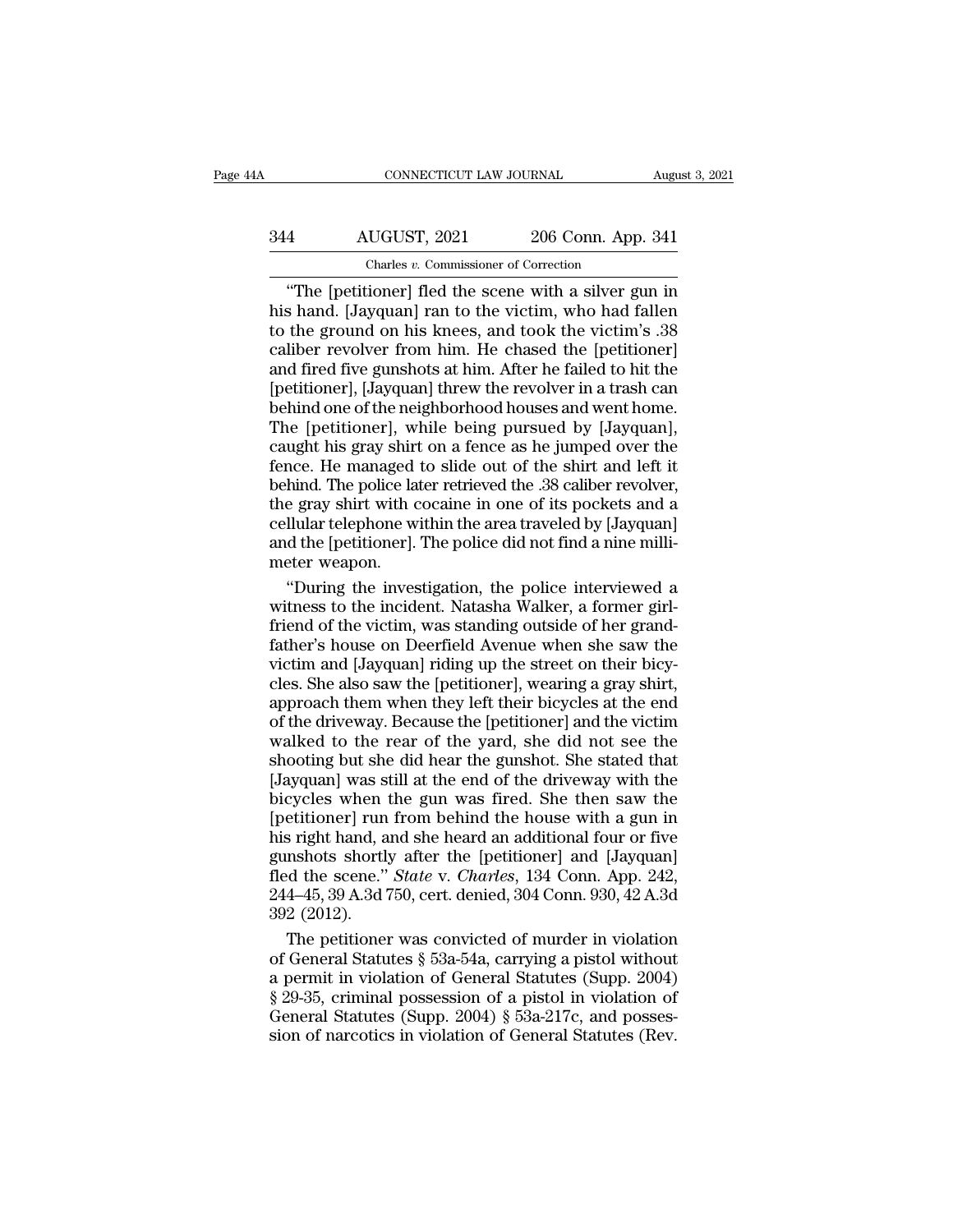| 2021 |                    | CONNECTICUT LAW JOURNAL               | Page 45A |
|------|--------------------|---------------------------------------|----------|
|      | 206 Conn. App. 341 | AUGUST, 2021                          | 345      |
|      |                    | Charles v. Commissioner of Correction |          |
|      |                    |                                       |          |

EXECUTE 2021 CONNECTICUT LAW JOURNAL Page 45A<br>
206 Conn. App. 341 AUGUST, 2021 345<br>
Charles v. Commissioner of Correction<br>
to 2003) § 21a-279 (a). Id., 243–44. This court affirmed<br>
the judgment of conviction rendered by th 206 Conn. App. 341 AUGUST, 2021 345<br>
Charles v. Commissioner of Correction<br>
to 2003) § 21a-279 (a). Id., 243–44. This court affirmed<br>
the judgment of conviction rendered by the trial court.<br>
Id., 252. 206 Conn. Ap<br>
to 2003) § 21.<br>
the judgment<br>
Id., 252.<br>
On March 8. 6 Conn. App. 341 AUGUST, 2021 345<br>
Charles v. Commissioner of Correction<br>
2003) § 21a-279 (a). Id., 243–44. This court affirmed<br>
e judgment of conviction rendered by the trial court.<br>
., 252.<br>
On March 8, 2013, the self-r

Charles v. Commissioner of Correction<br>to 2003) § 21a-279 (a). Id., 243–44. This court affirmed<br>the judgment of conviction rendered by the trial court.<br>Id., 252.<br>On March 8, 2013, the self-represented petitioner filed<br>a pe to 2003) § 21a-279 (a). Id., 243–44. This court affirmed<br>the judgment of conviction rendered by the trial court.<br>Id., 252.<br>On March 8, 2013, the self-represented petitioner filed<br>a petition for a writ of habeas corpus. On and the judgment of conviction rendered by the trial court.<br>Id., 252.<br>On March 8, 2013, the self-represented petitioner filed<br>a petition for a writ of habeas corpus. On April 1, 2019,<br>with the assistance of counsel, the p Id., 252.<br>
On March 8, 2013, the self-represented petitioner filed<br>
a petition for a writ of habeas corpus. On April 1, 2019,<br>
with the assistance of counsel, the petitioner filed an<br>
amended petition containing two counts call community of self-represented petitioner filed<br>a petition for a writ of habeas corpus. On April 1, 2019,<br>with the assistance of counsel, the petitioner filed an<br>amended petition containing two counts. In the first<br>cou On March 8, 2013, the self-represented petitioner filed<br>a petition for a writ of habeas corpus. On April 1, 2019,<br>with the assistance of counsel, the petitioner filed an<br>amended petition containing two counts. In the first a petition for a writ of habeas corpus. On April 1, 2019,<br>with the assistance of counsel, the petitioner filed an<br>amended petition containing two counts. In the first<br>count, the petitioner alleged ineffective assistance of with the assistance of counsel, the petitioner filed an<br>amended petition containing two counts. In the first<br>count, the petitioner alleged ineffective assistance of<br>criminal trial counsel, Walter Hussey, for failing to<br>inv amended petition containin<br>count, the petitioner allege<br>criminal trial counsel, Wal<br>investigate the viability of<br>strategy. In the second cou<br>that Hussey was ineffective<br>of self-defense at trial.<br>A trial on the habeas pet a trial counsel, Walter Hussey, for failing to<br>iminal trial counsel, Walter Hussey, for failing to<br>vestigate the viability of self-defense as a defense<br>rategy. In the second count, the petitioner alleged<br>at Hussey was inef Emman and counsel, water massely, for namigles<br>investigate the viability of self-defense as a defense<br>strategy. In the second count, the petitioner alleged<br>that Hussey was ineffective for failing to assert a claim<br>of self-

is a memoral conditioner alleged that Hussey was ineffective for failing to assert a claim<br>of self-defense at trial.<br>A trial on the habeas petition was held on May 23<br>and 30, 2019. On September 25, 2019, the habeas court<br>i baracegy: in the second count, the perihoner and<br>that Hussey was ineffective for failing to assert a claim<br>of self-defense at trial.<br>A trial on the habeas petition was held on May 23<br>and 30, 2019. On September 25, 2019, th of self-defense at trial.<br>
A trial on the habeas petition was held on May 23<br>
and 30, 2019. On September 25, 2019, the habeas court<br>
issued a memorandum of decision denying each of the<br>
petitioner's claims of ineffective a A trial on the habeas petition was held on May 23<br>and 30, 2019. On September 25, 2019, the habeas court<br>issued a memorandum of decision denying each of the<br>petitioner's claims of ineffective assistance of counsel.<br>The cou A trial on the habeas petition was held on May 23<br>and 30, 2019. On September 25, 2019, the habeas court<br>issued a memorandum of decision denying each of the<br>petitioner's claims of ineffective assistance of counsel.<br>The cou and 30, 2019. On September 25, 2019, the habeas court<br>issued a memorandum of decision denying each of the<br>petitioner's claims of ineffective assistance of counsel.<br>The court concluded that the petitioner had failed to<br>esta issued a memorandum of decision denying each of the<br>petitioner's claims of ineffective assistance of counsel.<br>The court concluded that the petitioner had failed to<br>establish that Hussey's performance was deficient and<br>ther petitioner's claims of ineffective assistance of counsel.<br>The court concluded that the petitioner had failed to<br>establish that Hussey's performance was deficient and<br>therefore did not address the issue of prejudice. See,<br>e The court concluded that the petitioner had failed to establish that Hussey's performance was deficient and therefore did not address the issue of prejudice. See, e.g., *Strickland* v. *Washington*, 466 U.S. 668, 687, 104 establish that Hussey's performance was deficient and<br>therefore did not address the issue of prejudice. See,<br>e.g., *Strickland v. Washington*, 466 U.S. 668, 687, 104<br>S. Ct. 2052, 80 L. Ed. 2d 674 (1984). The court determin therefore did not address the issue of prejudice. See,<br>e.g., *Strickland* v. *Washington*, 466 U.S. 668, 687, 104<br>S. Ct. 2052, 80 L. Ed. 2d 674 (1984). The court determined<br>that Hussey had fully investigated the petitioner e.g., *Strickland* v. *Washington*, 466 U.S. 668, 687, 104<br>S. Ct. 2052, 80 L. Ed. 2d 674 (1984). The court determined<br>that Hussey had fully investigated the petitioner's case<br>prior to trial. The court found that there was S. Ct. 2052, 80 L. Ed. 2d 674 (1984). The court determined<br>that Hussey had fully investigated the petitioner's case<br>prior to trial. The court found that there was no reason-<br>able basis for Hussey to pursue a self-defense c that Hussey had fully investigated the petitioner's case<br>prior to trial. The court found that there was no reason-<br>able basis for Hussey to pursue a self-defense claim and<br>that it was not "objectively unreasonable" for Hus prior to trial. The court found that there was no reason-<br>able basis for Hussey to pursue a self-defense claim and<br>that it was not "objectively unreasonable" for Hussey<br>to focus on the defense of third-party culpability in able basis for Hussey to pursue a self-defense claim and<br>that it was not "objectively unreasonable" for Hussey<br>to focus on the defense of third-party culpability instead<br>of a self-defense claim. Thereafter, the petitioner that it was not "objectively unreasonable" for Hussey<br>to focus on the defense of third-party culpability instead<br>of a self-defense claim. Thereafter, the petitioner filed<br>a petition for certification to appeal from the jud to focus on the defense of third-party culpability instead<br>of a self-defense claim. Thereafter, the petitioner filed<br>a petition for certification to appeal from the judgment<br>denying his petition for a writ of habeas corpus a sen actense claim. Thereafter, are petitioner means<br>petition for certification to appeal from the judgment<br>nying his petition for a writ of habeas corpus. The<br>beas court granted the petition for certification to<br>peal. Th a peakon for ecclendation to appear from the jadgment<br>denying his petition for a writ of habeas corpus. The<br>habeas court granted the petition for certification to<br>appeal. This appeal followed. Additional facts will be<br>set and to a complete a complete the petition for certification to appeal. This appeal followed. Additional facts will be set forth as necessary.<br>On appeal, the petitioner claims that Hussey provided ineffective assistance of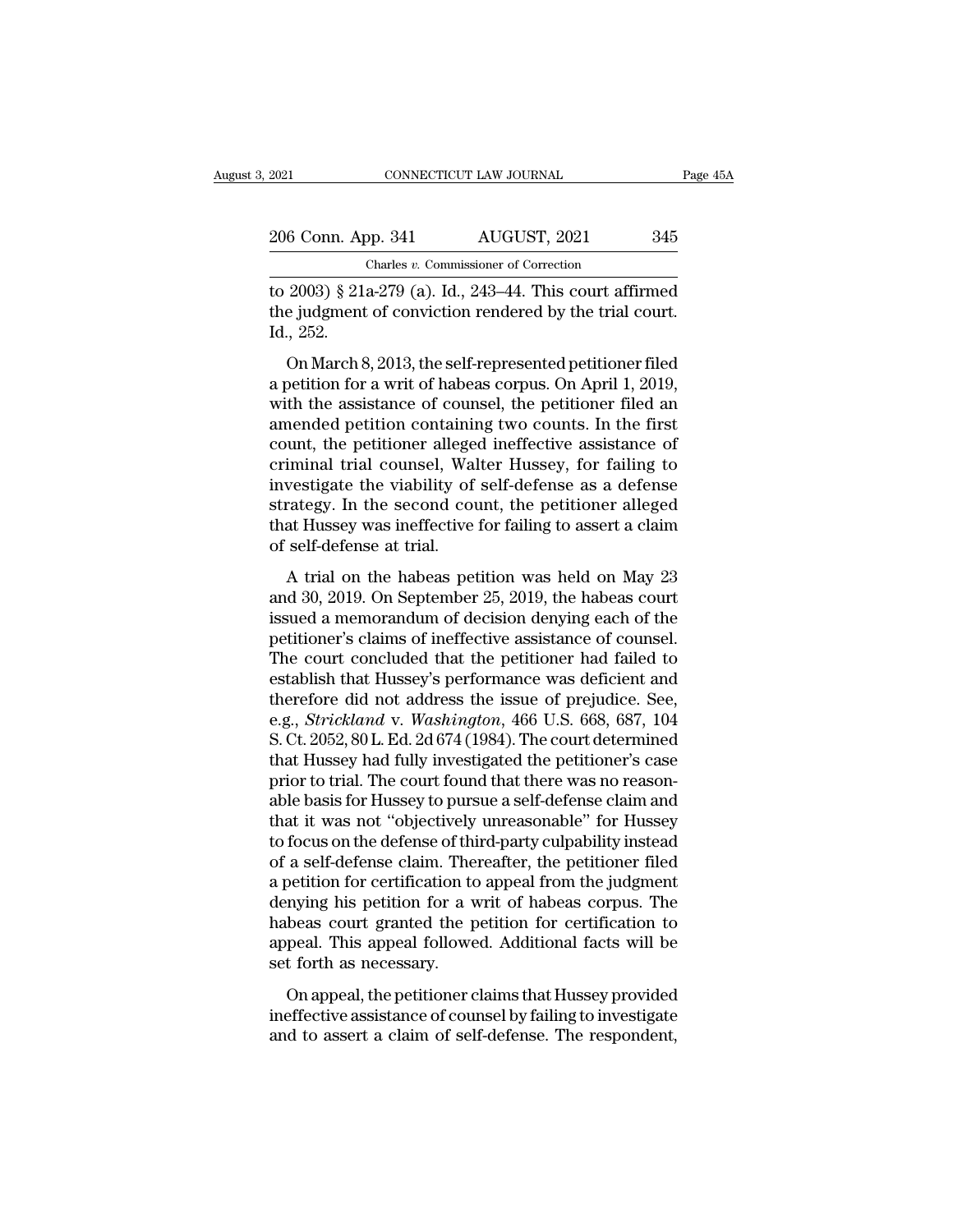| 6A  | CONNECTICUT LAW JOURNAL                          |                    | August 3, 2021 |
|-----|--------------------------------------------------|--------------------|----------------|
| 346 | AUGUST, 2021                                     | 206 Conn. App. 341 |                |
|     | Charles v. Commissioner of Correction            |                    |                |
|     | the Commissioner of Correction counters that the |                    |                |

CONNECTICUT LAW JOURNAL August 3, 2021<br>
346 AUGUST, 2021 206 Conn. App. 341<br>
Charles v. Commissioner of Correction<br>
the Commissioner of Correction, counters that the<br>
habeas court properly concluded that the petitioner<br>
fa AUGUST, 2021 206 Conn. App. 341<br>
Charles v. Commissioner of Correction<br>
the Commissioner of Correction, counters that the<br>
habeas court properly concluded that the petitioner<br>
failed to establish his claims of ineffective  $\frac{\text{AUGUST, 2021}}{\text{Charles } v. \text{ Commissioner of Correction}}$ <br>
the Commissioner of Correction<br>
the Commissioner of Correction, counters that the<br>
habeas court properly concluded that the petitioner<br>
failed to establish his claims of ineffective assis AUGUST, 2021 206 Conn. App. 341<br>
Charles v. Commissioner of Correction<br>
the Commissioner of Correction, counters that the<br>
habeas court properly concluded that the petitioner<br>
failed to establish his claims of ineffective Charles  $v$ . Commissioner of Correction<br>
e Commissioner of Correction, counters that the<br>
beas court properly concluded that the petitioner<br>
iled to establish his claims of ineffective assistance<br>
criminal trial counsel. The Commissioner of Correction, counters that the<br>habeas court properly concluded that the petitioner<br>failed to establish his claims of ineffective assistance<br>of criminal trial counsel. We agree with the respondent.<br>We fir

the Commissioner of Correction, counters that the<br>habeas court properly concluded that the petitioner<br>failed to establish his claims of ineffective assistance<br>of criminal trial counsel. We agree with the respondent.<br>We fir habeas court properly concluded that the petitioner<br>failed to establish his claims of ineffective assistance<br>of criminal trial counsel. We agree with the respondent.<br>We first set forth the legal principles applicable to<br>th failed to establish his claims of ineffective assistance<br>of criminal trial counsel. We agree with the respondent.<br>We first set forth the legal principles applicable to<br>the petitioner's appeal. "Our standard of review of a<br> of criminal trial counsel. We agree with the respondent.<br>We first set forth the legal principles applicable to<br>the petitioner's appeal. "Our standard of review of a<br>habeas court's judgment on ineffective assistance of<br>coun We first set forth the legal principles applicable to<br>the petitioner's appeal. "Our standard of review of a<br>habeas court's judgment on ineffective assistance of<br>counsel claims is well settled. The habeas court is<br>afforded the petitioner's appeal. "Our standard of review of a<br>habeas court's judgment on ineffective assistance of<br>counsel claims is well settled. The habeas court is<br>afforded broad discretion in making its factual findings,<br>and t habeas court's judgment on ineffective assistance of<br>counsel claims is well settled. The habeas court is<br>afforded broad discretion in making its factual findings,<br>and those findings will not be disturbed unless they are<br>cl counsel claims is well settled. The habeas court is<br>afforded broad discretion in making its factual findings,<br>and those findings will not be disturbed unless they are<br>clearly erroneous. . . . The application of the habeas afforded broad discretion in making its factual findings,<br>and those findings will not be disturbed unless they are<br>clearly erroneous. . . . The application of the habeas<br>court's factual findings to the pertinent legal stan and those findings will not be disturbed unless they are clearly erroneous. . . . The application of the habeas court's factual findings to the pertinent legal standard, however, presents a mixed question of law and fact, clearly erroneous. . . . The application of the habeas<br>court's factual findings to the pertinent legal standard,<br>however, presents a mixed question of law and fact,<br>which is subject to plenary review. . . . Therefore, our court's factual findings to the pertinent legal standard,<br>however, presents a mixed question of law and fact,<br>which is subject to plenary review.... Therefore, our<br>review of whether the facts as found by the habeas court<br>c *however, presents a mixed question of law and fact, which is subject to plenary review.... Therefore, our review of whether the facts as found by the habeas court constituted a violation of the petitioner's constitutional* which is subject to pl<br>review of whether the<br>constituted a violation<br>right to effective ass<br>(Internal quotation m<br>missioner of Correct<br>A.3d 206 (2017).<br>A criminal defenda view of whether the facts as found by the habeas court<br>nstituted a violation of the petitioner's constitutional<br>ght to effective assistance of counsel is plenary."<br>iternal quotation marks omitted.) *Kellman* v. Com-<br>ission constituted a violation of the petitioner's constitutional<br>right to effective assistance of counsel is plenary."<br>(Internal quotation marks omitted.) *Kellman* v. Com-<br>missioner of Correction, 178 Conn. App. 63, 68, 174<br>A.

right to effective assistance of counsel is plenary."<br>
(Internal quotation marks omitted.) *Kellman* v. *Com-*<br> *Ma.3d 206 (2017).*<br>
A criminal defendant is entitled to effective assis-<br>
tance of counsel under both the Uni (Internal quotation marks omitted.) *Kellman* v. *Commissioner of Correction*, 178 Conn. App. 63, 68, 174<br>A.3d 206 (2017).<br>A criminal defendant is entitled to effective assis-<br>tance of counsel under both the United States missioner of Correction, 178 Conn. App. 63, 68, 174<br>A.3d 206 (2017).<br>A criminal defendant is entitled to effective assis-<br>tance of counsel under both the United States constitu-<br>tion and the Connecticut constitution. *Gain* A.3d 206 (2017).<br>
A criminal defendant is entitled to effective assistance of counsel under both the United States constitu-<br>
tion and the Connecticut constitution. *Gaines v. Com-*<br>
missioner of Correction, 306 Conn. 664, A criminal defendant is entitled to effective assistance of counsel under both the United States constitution and the Connecticut constitution. *Gaines v. Commissioner of Correction*, 306 Conn. 664, 677–78, 51 A.3d 948 (20 tance of counsel under both the United States constitution and the Connecticut constitution. *Gaines v. Commissioner of Correction*, 306 Conn. 664, 677–78, 51 A.3d 948 (2012). "To succeed on a claim of ineffective assistan tion and the Connecticut constitution. *Gaines v. Commissioner of Correction*, 306 Conn. 664, 677–78, 51 A.3d 948 (2012). "To succeed on a claim of ineffective assistance of counsel, a habeas petitioner must satisfy the tw missioner of Correction, 306 Conn. 664, 677–78, 51 A.3d<br>948 (2012). "To succeed on a claim of ineffective assistance of counsel, a habeas petitioner must satisfy the<br>two-pronged test articulated in *Strickland* v. Washing-948 (2012). "To succeed on a claim of ineffective assistance of counsel, a habeas petitioner must satisfy the two-pronged test articulated in *Strickland* v. Washing-<br>*ton*, [supra, 466 U.S. 687]. *Strickland* requires th tance of counsel, a habeas petitioner must satisfy the<br>two-pronged test articulated in *Strickland* v. Washing-<br>*ton*, [supra, 466 U.S. 687]. *Strickland* requires that a<br>petitioner satisfy both a performance prong and a two-pronged test articulated in *Strickland* v. *Washing-<br>ton*, [supra, 466 U.S. 687]. *Strickland* requires that a<br>petitioner satisfy both a performance prong and a preju-<br>dice prong. To satisfy the performance prong, a c *ton*, [supra, 466 U.S. 687]. *Strickland* requires that a petitioner satisfy both a performance prong and a prejudice prong. To satisfy the performance prong, a claimant must demonstrate that counsel made errors so serio petitioner satisfy both a performance prong and a prejudice prong. To satisfy the performance prong, a claim-<br>ant must demonstrate that counsel made errors so seri-<br>ous that counsel was not functioning as the counsel<br>guara dice prong. To satisfy the performance prong, a claim-<br>ant must demonstrate that counsel made errors so seri-<br>ous that counsel was not functioning as the counsel<br>guaranteed . . . by the [s]ixth [a]mendment. . . . To<br>satisf ant must demonstrate that counsel made errors so seri-<br>ous that counsel was not functioning as the counsel<br>guaranteed . . . by the [s]ixth [a]mendment. . . . To<br>satisfy the prejudice prong, a claimant must demon-<br>strate th % our that counsel was not functioning as the counsel guaranteed . . . by the [s]ixth [a]mendment. . . . To satisfy the prejudice prong, a claimant must demonstrate that there is a reasonable probability that, but for cou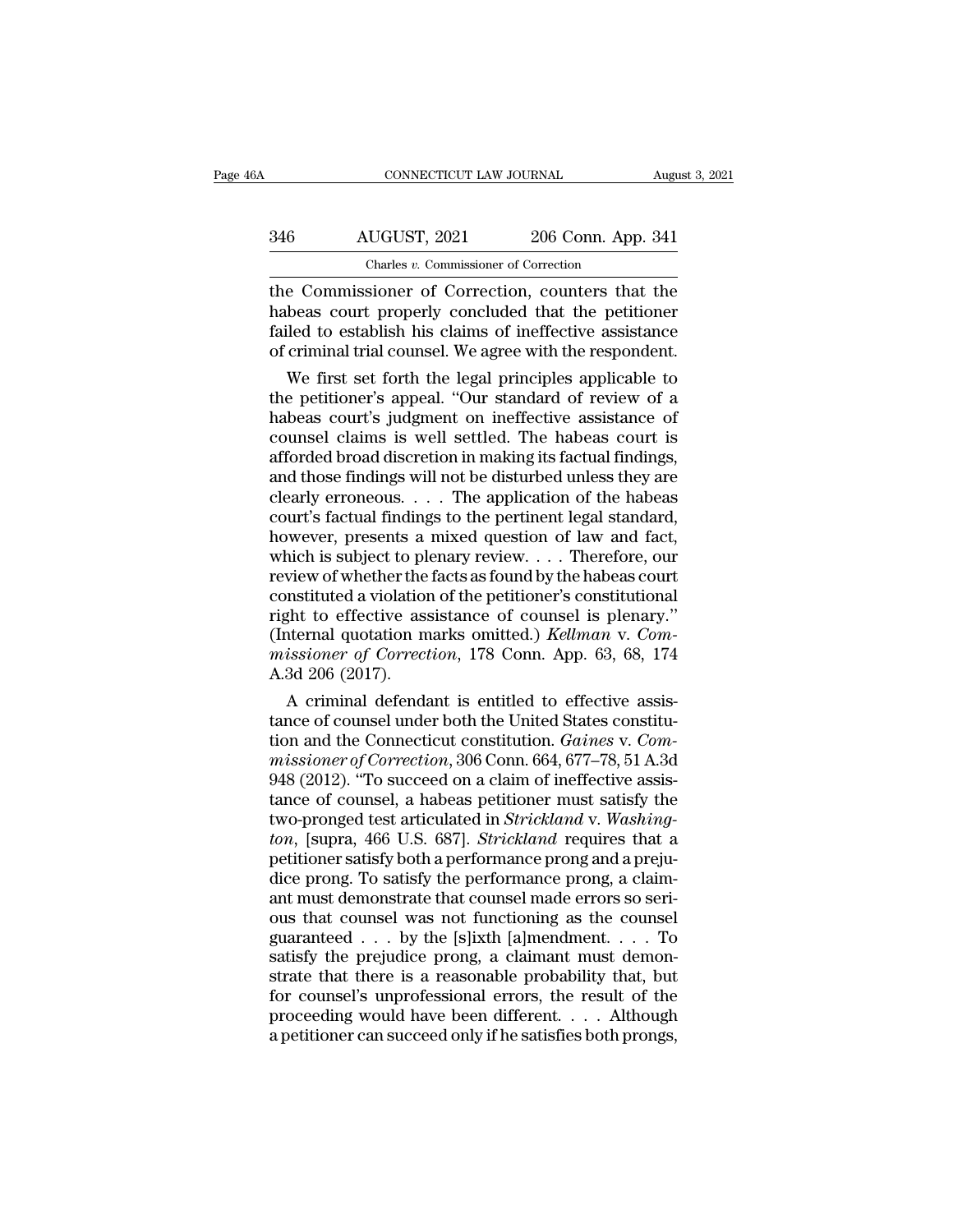2021 CONNECTICUT LAW JOURNAL Page 47A<br>
206 Conn. App. 341 AUGUST, 2021 347<br>
Charles v. Commissioner of Correction Charles *v.* Commissioner of Correction

2021 CONNECTICUT LAW JOURNAL Page 47A<br>
206 Conn. App. 341 AUGUST, 2021 347<br>
Charles v. Commissioner of Correction<br>
a reviewing court can find against the petitioner on<br>
either ground." (Internal quotation marks omitted.)<br> 206 Conn. App. 341 AUGUST, 2021 347<br>
Charles v. Commissioner of Correction<br>
a reviewing court can find against the petitioner on<br>
either ground.'' (Internal quotation marks omitted.)<br>
Davis v. Commissioner of Correction, 1 206 Conn. App. 341 AUGUST, 2021 347<br>
Charles v. Commissioner of Correction<br>
a reviewing court can find against the petitioner on<br>
either ground." (Internal quotation marks omitted.)<br> *Davis* v. *Commissioner of Correction* 206 Conn. App. 341 AUGUST, 2021 347<br>
Charles v. Commissioner of Correction<br>
a reviewing court can find against the petitioner on<br>
either ground." (Internal quotation marks omitted.)<br>
Davis v. Commissioner of Correction, 19 Charles *v*. Comm<br>
a reviewing court can f<br>
either ground." (Interna<br>
Davis v. Commissioner<br>
345, 352–53, 233 A.3d 110<br>
238 A.3d 18 (2020).<br>
"In any case presentin reviewing court can find against the petitioner on<br>ther ground." (Internal quotation marks omitted.)<br>*wis* v. *Commissioner of Correction*, 198 Conn. App.<br>5, 352–53, 233 A.3d 1106, cert. denied, 335 Conn. 948,<br>8 A.3d 18 (2 a reviewing court can find against the performer on<br>either ground." (Internal quotation marks omitted.)<br>Davis v. Commissioner of Correction, 198 Conn. App.<br>345, 352–53, 233 A.3d 1106, cert. denied, 335 Conn. 948,<br>238 A.3d

Enter ground. (Internal quotation marks omitted.)<br>Davis v. Commissioner of Correction, 198 Conn. App.<br>345, 352–53, 233 A.3d 1106, cert. denied, 335 Conn. 948,<br>238 A.3d 18 (2020).<br>"In any case presenting an ineffectiveness Davis v. Commissioner of Correction, 198 Collit. App.<br>345, 352–53, 233 A.3d 1106, cert. denied, 335 Conn. 948,<br>238 A.3d 18 (2020).<br>"In any case presenting an ineffectiveness claim, the<br>performance inquiry must be whether  $345, 352–35, 235$  A.3d 1100, Cert. defined,  $355$  Colin.  $346$ ,<br>238 A.3d 18 (2020).<br>"In any case presenting an ineffectiveness claim, the<br>performance inquiry must be whether counsel's assis-<br>tance was reasonable consider 250 A.5d 16 (2020).<br>
"In any case presenting an ineffectiveness claim, the<br>
performance inquiry must be whether counsel's assis-<br>
tance was reasonable considering all the circumstances.<br>
Prevailing norms of practice as re "In any case presenting an ineffectiveness claim, the<br>performance inquiry must be whether counsel's assistance was reasonable considering all the circumstances.<br>Prevailing norms of practice as reflected in American<br>Bar As performance inquiry must be whether counsel's assistance was reasonable considering all the circumstances.<br>Prevailing norms of practice as reflected in American<br>Bar Association standards and the like . . . are guides<br>to de tance was reasonable considering all the circumstances.<br>Prevailing norms of practice as reflected in American<br>Bar Association standards and the like  $\dots$  are guides<br>to determining what is reasonable  $\dots$ . Nevertheless,<br>[j Prevailing norms of practice as reflected in American<br>Bar Association standards and the like . . . are guides<br>to determining what is reasonable . . . . Nevertheless,<br>[j]udicial scrutiny of counsel's performance must be<br>hig Bar Association standards and the like . . . are guides<br>to determining what is reasonable . . . . Nevertheless,<br>[j]udicial scrutiny of counsel's performance must be<br>highly deferential. It is all too tempting for a defenda to determining what is reasonable . . . . Nevertheless,<br>[j]udicial scrutiny of counsel's performance must be<br>highly deferential. It is all too tempting for a defendant<br>to second-guess counsel's assistance after conviction<br> [j]udicial scrutiny of counsel's performance must be<br>highly deferential. It is all too tempting for a defendant<br>to second-guess counsel's assistance after conviction<br>or adverse sentence, and it is all too easy for a court, highly deferential. It is all too tempting for a defendant<br>to second-guess counsel's assistance after conviction<br>or adverse sentence, and it is all too easy for a court,<br>examining counsel's defense after it has proved unsu to second-guess counsel's assistance after conviction<br>or adverse sentence, and it is all too easy for a court,<br>examining counsel's defense after it has proved unsuc-<br>cessful, to conclude that a particular act or omission<br>o or adverse sentence, and it is all too easy for a court,<br>examining counsel's defense after it has proved unsuc-<br>cessful, to conclude that a particular act or omission<br>of counsel was unreasonable.... A fair assessment<br>of at examining counsel's defense after it has proved unsuccessful, to conclude that a particular act or omission<br>of counsel was unreasonable. . . . A fair assessment<br>of attorney performance requires that every effort be<br>made to cessful, to conclude that a particular act or omission<br>of counsel was unreasonable. . . . A fair assessment<br>of attorney performance requires that every effort be<br>made to eliminate the distorting effects of hindsight, to<br>r of counsel was unreasonable. . . . . A fair assessment<br>of attorney performance requires that every effort be<br>made to eliminate the distorting effects of hindsight, to<br>reconstruct the circumstances of counsel's challenged<br>c of attorney performance requires that every effort be<br>made to eliminate the distorting effects of hindsight, to<br>reconstruct the circumstances of counsel's challenged<br>conduct, and to evaluate the conduct from counsel's<br>pers made to eliminate the distorting effects of hindsight, to<br>reconstruct the circumstances of counsel's challenged<br>conduct, and to evaluate the conduct from counsel's<br>perspective at the time. Because of the difficulties inher reconstruct the circumstances of counsel's challenged<br>conduct, and to evaluate the conduct from counsel's<br>perspective at the time. Because of the difficulties inher-<br>ent in making the evaluation, a court must indulge a<br>str conduct, and to evaluate the conduct from counsel's<br>perspective at the time. Because of the difficulties inher-<br>ent in making the evaluation, a court must indulge a<br>strong presumption that counsel's conduct falls within<br>t perspective at the time. Because of the difficulties inhent in making the evaluation, a court must indulge strong presumption that counsel's conduct falls with the wide range of reasonable professional assistan that is, t The matrix means of the narticular case<br>
order ange of reasonable professional assistance;<br>
at is, the [petitioner] must overcome the presumption<br>
at, under the circumstances, the challenged action<br>
ight be considered sou strong presumption that coursers conduct rans within<br>the wide range of reasonable professional assistance;<br>that is, the [petitioner] must overcome the presumption<br>that, under the circumstances, the challenged action<br>might

that is, the [petitioner] must overcome the presumption<br>that, under the circumstances, the challenged action<br>might be considered sound trial strategy....<br>"Thus, a court deciding an actual ineffectiveness<br>claim must judge that, under the circumstances, the challenged action<br>might be considered sound trial strategy. . . .<br>"Thus, a court deciding an actual ineffectiveness<br>claim must judge the reasonableness of counsel's chal-<br>lenged conduct might be considered sound trial strategy.  $\dots$ <br>"Thus, a court deciding an actual ineffectiveness<br>claim must judge the reasonableness of counsel's chal-<br>lenged conduct on the facts of the particular case,<br>viewed as of the Filips, a court deciding an actual ineffectiveness<br>claim must judge the reasonableness of counsel's chal-<br>lenged conduct on the facts of the particular case,<br>viewed as of the time of counsel's conduct.... At the<br>same time "Thus, a court deciding an actual ineffectiveness<br>claim must judge the reasonableness of counsel's chal-<br>lenged conduct on the facts of the particular case,<br>viewed as of the time of counsel's conduct.... At the<br>same time, claim must judge the reasonableness of counsel's challenged conduct on the facts of the particular case, viewed as of the time of counsel's conduct.... At the same time, the court should recognize that counsel is strongly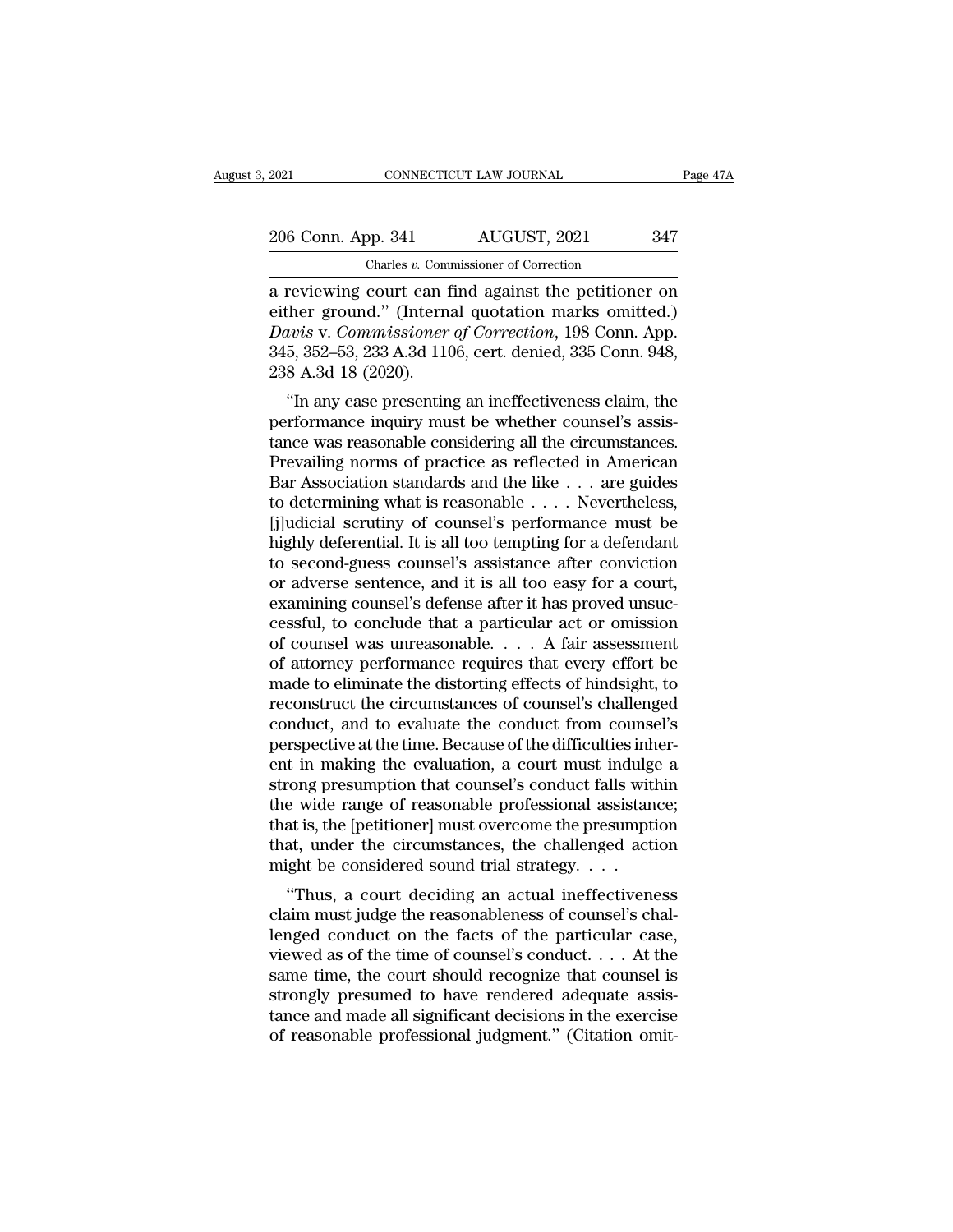| šΑ  | CONNECTICUT LAW JOURNAL                                                                                            |                    | August 3, 2021 |
|-----|--------------------------------------------------------------------------------------------------------------------|--------------------|----------------|
| 348 | AUGUST, 2021                                                                                                       | 206 Conn. App. 341 |                |
|     | Charles v. Commissioner of Correction                                                                              |                    |                |
|     | ted; internal quotation marks omitted.) Gaines v. Com-<br><i>missioner of Correction, supra, 306 Conn. 679–80.</i> |                    |                |
|     |                                                                                                                    |                    |                |

 $\begin{array}{r} \text{AUGUST, } 2021 & 206 \text{ Conn. App. } 341 \\ \text{Charles } v. \text{ Commissioner of Correction} \\ \text{d; internal quotation marks omitted.) } \text{Gaines v.} \text{ Com-} \\ \text{issioner of Correction, supra, } 306 \text{ Conn. } 679-80. \end{array}$ <br>
The petitioner first claims that the court improperly ncluded that he failed to prove that Hussey rend Charles v. Commissioner of Correction<br>
ted; internal quotation marks omitted.) *Gaines v. Com-*<br>
missioner of Correction, supra, 306 Conn. 679–80.<br>
I<br>
The petitioner first claims that the court improperly<br>
concluded that ted; internal quotation marks omitted.) *Gaines v. Commissioner of Correction*, supra, 306 Conn. 679–80.<br>
I<br>
The petitioner first claims that the court improperly<br>
concluded that he failed to prove that Hussey rendered<br>
in Fig. internal quotation matks onlined.) Games v. Com-<br>missioner of Correction, supra, 306 Conn. 679–80.<br>I<br>The petitioner first claims that the court improperly<br>concluded that he failed to prove that Hussey rendered<br>ineffec The petitioner first claims that the court improperly<br>  $\frac{1}{1}$ <br>
The petitioner first claims that the court improperly<br>
concluded that he failed to prove that Hussey rendered<br>
ineffective assistance by failing to investi I<br>The petitioner first claims that the court improperly<br>concluded that he failed to prove that Hussey rendered<br>ineffective assistance by failing to investigate a claim<br>of self-defense. Specifically, the petitioner argues t The petitioner first claims that the court improperly<br>concluded that he failed to prove that Hussey rendered<br>ineffective assistance by failing to investigate a claim<br>of self-defense. Specifically, the petitioner argues tha concluded that he failed to prove that Hussey rendered<br>ineffective assistance by failing to investigate a claim<br>of self-defense. Specifically, the petitioner argues that<br>Hussey had a duty to investigate a claim of self-def ineffective assistance by failing to<br>of self-defense. Specifically, the p<br>Hussey had a duty to investigate a<br>based on the circumstances of h<br>court improperly determined that<br>gate exists only when an attorney i<br>of self-defe self-defense. Specifically, the petitioner argues that<br>ussey had a duty to investigate a claim of self-defense<br>sed on the circumstances of his case and that the<br>urt improperly determined that this duty to investi-<br>te exist Hussey had a duty to investigate a claim of self-defense<br>based on the circumstances of his case and that the<br>court improperly determined that this duty to investi-<br>gate exists only when an attorney is informed of a claim<br>o

based on the circumstances of his case and that the<br>court improperly determined that this duty to investi-<br>gate exists only when an attorney is informed of a claim<br>of self-defense by the client.<br>The following additional fa court improperly determined that this duty to investigate exists only when an attorney is informed of a claim<br>of self-defense by the client.<br>The following additional facts are relevant to those<br>claims. The petitioner, Huss gate exists only when an attorney is informed of a claim<br>of self-defense by the client.<br>The following additional facts are relevant to those<br>claims. The petitioner, Hussey, and Brian Carlow, the<br>petitioner's expert witness of self-defense by the client.<br>
The following additional facts are relevant to those<br>
claims. The petitioner, Hussey, and Brian Carlow, the<br>
petitioner's expert witness, testified at the habeas trial.<br>
Hussey explained tha The following additional facts are relevant to those<br>claims. The petitioner, Hussey, and Brian Carlow, the<br>petitioner's expert witness, testified at the habeas trial.<br>Hussey explained that when retained by a criminal<br>defen claims. The petitioner, Hussey, and Brian Carlow, the petitioner's expert witness, testified at the habeas trial.<br>Hussey explained that when retained by a criminal defendant, his approach was to get the discovery, share it petitioner's expert witness, testified at the habeas trial.<br>Hussey explained that when retained by a criminal<br>defendant, his approach was to get the discovery, share<br>it with his client, and begin to develop a defense theor Hussey explained that when retained by a criminal<br>defendant, his approach was to get the discovery, share<br>it with his client, and begin to develop a defense theory.<br>During his investigation of the petitioner's case prior<br>t defendant, his approach was to get the discovery, share<br>it with his client, and begin to develop a defense theory.<br>During his investigation of the petitioner's case prior<br>to trial, Hussey evaluated the evidence provided du it with his client, and begin to develop a defense theory.<br>During his investigation of the petitioner's case prior<br>to trial, Hussey evaluated the evidence provided during<br>discovery, went to the scene of the crime "many tim During his investigation of the petitioner's case prior<br>to trial, Hussey evaluated the evidence provided during<br>discovery, went to the scene of the crime "many times"<br>and reviewed the discovery material with the petitioner to trial, Hussey evaluated the evidence provided during<br>discovery, went to the scene of the crime "many times"<br>and reviewed the discovery material with the petitioner.<br>Hussey testified that he believed the petitioner's wri discovery, went to the scene of the crime "many times"<br>and reviewed the discovery material with the petitioner.<br>Hussey testified that he believed the petitioner's written<br>statement to the police to be true, which did indic and reviewed the discovery material with the petitioner.<br>Hussey testified that he believed the petitioner's written<br>statement to the police to be true, which did indicate<br>that the victim had a gun. Hussey explained, howeve Hussey testified that he believed the petitioner's written<br>statement to the police to be true, which did indicate<br>that the victim had a gun. Hussey explained, however,<br>that other parts of this statement were inconsistent w statement to the police to be true, which did indicate<br>that the victim had a gun. Hussey explained, however,<br>that other parts of this statement were inconsistent with<br>a claim of self-defense because the petitioner never s claim of self-defense because the petitioner never said<br>tat he had possessed a gun or that he feared for his<br>fe, and "those are big bricks that were missing" for a<br>aim of self-defense.<sup>1</sup> Further, Hussey stated that he<br><sup>1</sup> that he had possessed a gun or that he feared for his<br>life, and "those are big bricks that were missing" for a<br>claim of self-defense.<sup>1</sup> Further, Hussey stated that he<br><sup>1</sup> The defense of self-defense is codified in Genera

life, and "those are big bricks that were missing" for a<br>claim of self-defense.<sup>1</sup> Further, Hussey stated that he<br> $\frac{1}{1}$  The defense of self-defense is codified in General Statutes § 53a-19. "As<br>interpreted by our Supr claim of self-defense.<sup>1</sup> Further, Hussey stated that he<br>
<sup>1</sup>The defense of self-defense is codified in General Statutes § 53a-19. "As<br>
interpreted by our Supreme Court, § 53a-19 (a) provides that a person may<br>
justifiabl CLATIN OF SEH-deferise. Furturer, Fussey stated that he<br>
<sup>1</sup> The defense of self-defense is codified in General Statutes § 53a-19. "As<br>
interpreted by our Supreme Court, § 53a-19 (a) provides that a person may<br>
justifiabl <sup>1</sup> The defense of self-defense is codified in General Statutes § 53a-19. "As interpreted by our Supreme Court, § 53a-19 (a) provides that a person may justifiably use deadly physical force in self-defense only if he reas interpreted by our Supreme Court, § 53a-19 (a) provides that a person may<br>justifiably use deadly physical force in self-defense only if he reasonably<br>believes both that (1) his attacker is using or about to use deadly phys justifiably use deadly physical force in self-defense only if he reasonably believes both that (1) his attacker is using or about to use deadly physical force against him, or is inflicting or about to inflict great bodily believes both that (1) his attacker is using or about to use deadly physical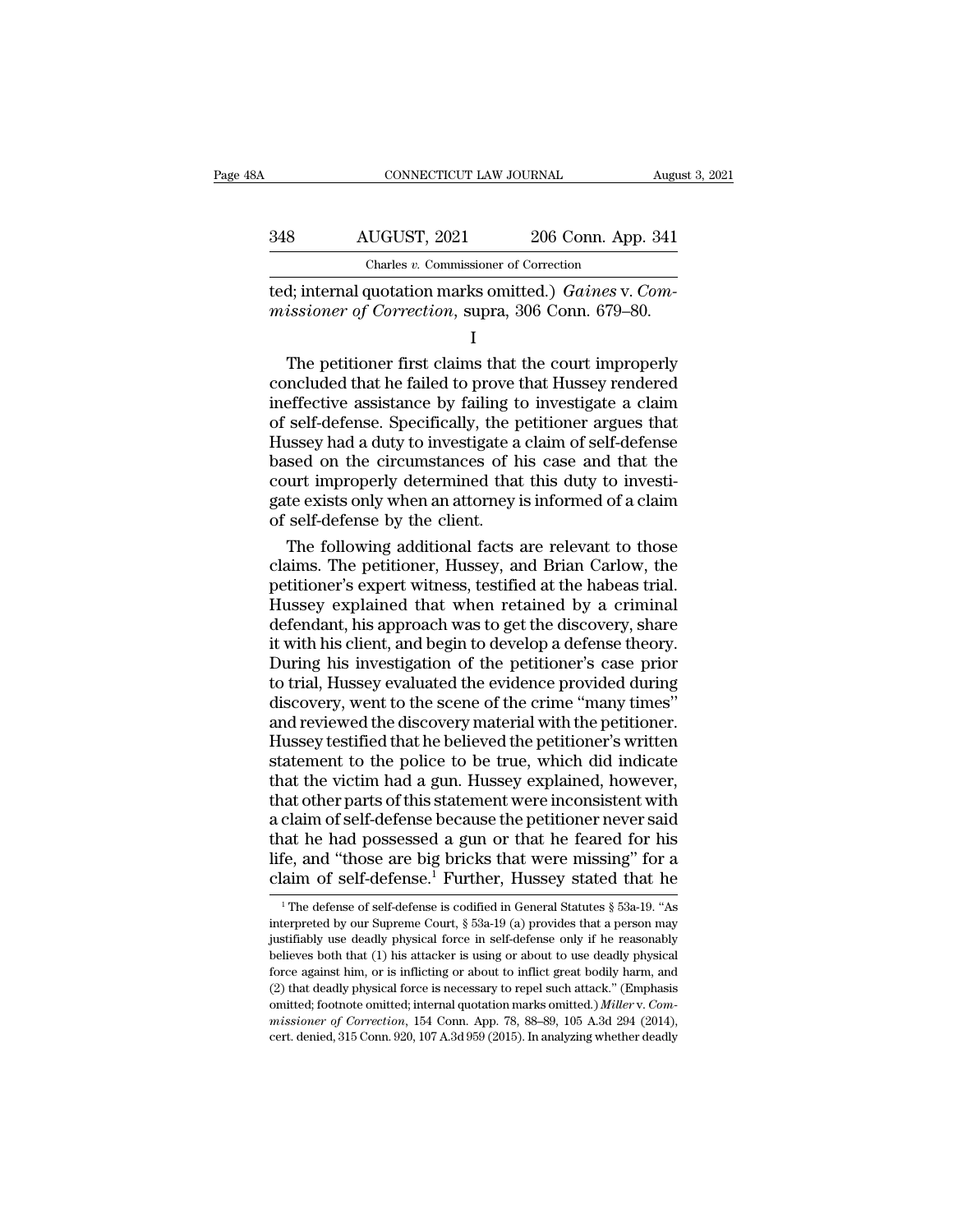| 2021               | CONNECTICUT LAW JOURNAL                                   | Page 49A |
|--------------------|-----------------------------------------------------------|----------|
|                    |                                                           |          |
| 206 Conn. App. 341 | AUGUST, 2021                                              | 349      |
|                    | Charles v. Commissioner of Correction                     |          |
|                    | helieved the netitioner's written statement to the nolice |          |

EXECUTE 2021 CONNECTICUT LAW JOURNAL Page 49A<br>
206 Conn. App. 341 AUGUST, 2021 349<br>
Charles v. Commissioner of Correction<br>
believed the petitioner's written statement to the police<br>
constituted the truth, and that, "[a]s I 206 Conn. App. 341 AUGUST, 2021 349<br>Charles v. Commissioner of Correction<br>believed the petitioner's written statement to the police<br>constituted the truth, and that, "[a]s I sit here today, I<br>still believe him."  $\begin{tabular}{r l l} \multicolumn{1}{c}{\textbf{206 Conn. App. 341}} \\ \hline \multicolumn{1}{c}{\textbf{Charles }v. Co} \\ \hline \multicolumn{1}{c}{\textbf{believed the pertinent}} \\ \multicolumn{1}{c}{\textbf{constituted the truth,}} \\ \multicolumn{1}{c}{\textbf{still believe him.}} \\ \multicolumn{1}{c}{\textbf{In light of the petitic} \\ \end{tabular}}$  $\frac{1}{100}$   $\frac{1}{100}$   $\frac{1}{100}$   $\frac{1}{100}$   $\frac{1}{100}$   $\frac{1}{100}$   $\frac{1}{100}$   $\frac{1}{100}$   $\frac{1}{100}$   $\frac{1}{100}$   $\frac{1}{100}$   $\frac{1}{100}$   $\frac{1}{100}$   $\frac{1}{100}$   $\frac{1}{100}$   $\frac{1}{100}$   $\frac{1}{100}$   $\frac{1}{100}$   $\frac{1$ 

Charles v. Commissioner of Correction<br>
believed the petitioner's written statement to the police<br>
constituted the truth, and that, "[a]s I sit here today, I<br>
still believe him."<br>
In light of the petitioner's statement to believed the petitioner's written statement to the police<br>constituted the truth, and that, "[a]s I sit here today, I<br>still believe him."<br>In light of the petitioner's statement to the police, in<br>addition to the evidence rec constituted the truth, and that, "[a]s I sit here today, I<br>still believe him."<br>In light of the petitioner's statement to the police, in<br>addition to the evidence received through discovery,<br>Hussey pursued a defense of third our shade and accidentally shot the police, in<br>addition to the evidence received through discovery,<br>Hussey pursued a defense of third-party culpability,<br>claiming that Jayquan, who was present at the time of<br>the shooting, h In light of the petitioner's statement to the police, in<br>addition to the evidence received through discovery,<br>Hussey pursued a defense of third-party culpability,<br>claiming that Jayquan, who was present at the time of<br>the s In light of the petitioner's statement to the police, in<br>addition to the evidence received through discovery,<br>Hussey pursued a defense of third-party culpability,<br>claiming that Jayquan, who was present at the time of<br>the s addition to the evidence received through discovery,<br>Hussey pursued a defense of third-party culpability,<br>claiming that Jayquan, who was present at the time of<br>the shooting, had accidentally shot the victim. Hussey<br>testifi Hussey pursued a defense of third-party culpability,<br>claiming that Jayquan, who was present at the time of<br>the shooting, had accidentally shot the victim. Hussey<br>testified that he believed the state's key witnesses, Jay-<br>q claiming that Jayquan, who was present at the time of<br>the shooting, had accidentally shot the victim. Hussey<br>testified that he believed the state's key witnesses, Jay-<br>quan and Walker, had "baggage" and that he could<br>under the shooting, had accidentally shot the victim. Hussey<br>testified that he believed the state's key witnesses, Jay-<br>quan and Walker, had "baggage" and that he could<br>undermine their credibility at trial. Hussey explained<br>that testified that he believed the state's key witnesses, Jay-<br>quan and Walker, had "baggage" and that he could<br>undermine their credibility at trial. Hussey explained<br>that Jayquan "was one of the worst witnesses I've ever<br>seen quan and Walker, had "baggage" and that he could<br>undermine their credibility at trial. Hussey explained<br>that Jayquan "was one of the worst witnesses I've ever<br>seen." Hussey's goal in undermining the credibility of<br>the stat undermine their credibility at trial. Hussey explained<br>that Jayquan "was one of the worst witnesses I've ever<br>seen." Hussey's goal in undermining the credibility of<br>the state's witnesses was to show that Jayquan's and<br>Walk that Jayquan "was one of the worst witnesses I've ever<br>seen." Hussey's goal in undermining the credibility of<br>the state's witnesses was to show that Jayquan's and<br>Walker's versions of events were not true, and that<br>Jayquan seen." Hussey's goal in undermining the credibility of<br>the state's witnesses was to show that Jayquan's and<br>Walker's versions of events were not true, and that<br>Jayquan could have been the shooter, thereby creating<br>reasonab the state's witnesses was to show that Jayquan's and Walker's versions of events were not true, and that Jayquan could have been the shooter, thereby creating reasonable doubt. Further, Jayquan stated in his signed stateme Walker's versions of events were not true, and that<br>Jayquan could have been the shooter, thereby creating<br>reasonable doubt. Further, Jayquan stated in his signed<br>statement that, after the victim had been shot, he had<br>used Jayquan could have been the shooter, thereby creating<br>reasonable doubt. Further, Jayquan stated in his signed<br>statement that, after the victim had been shot, he had<br>used the victim's gun to shoot at the petitioner as he<br>wa reasonable doubt. Further, Jayquan stated in his signed<br>statement that, after the victim had been shot, he had<br>used the victim's gun to shoot at the petitioner as he<br>was running away. Hussey was unable to locate his notes<br> statement that, after the victim had been shot, he had<br>used the victim's gun to shoot at the petitioner as he<br>was running away. Hussey was unable to locate his notes<br>from the petitioner's case prior to the habeas trial. He used the victim's gun to shoot at the petitioner as he<br>was running away. Hussey was unable to locate his notes<br>from the petitioner's case prior to the habeas trial. He<br>could not recall whether he was told by the petitioner was running away. Hussey was unable to locate his notes<br>from the petitioner's case prior to the habeas trial. He<br>could not recall whether he was told by the petitioner<br>that the petitioner was armed with a gun during the co from the petitioner's case prior to the habeas trial. He could not recall whether he was told by the petitioner that the petitioner was armed with a gun during the confrontation with the victim. Hussey also could not recal at the petitioner was armed with a gun during the con-<br>at the petitioner was armed with a gun during the con-<br>ontation with the victim. Hussey also could not recall<br>lking to the petitioner about self-defense. He further<br>p near and pearsonic was annear ward gan annig are contributed in the victim. Hussey also could not recall talking to the petitioner about self-defense. He further explained, "[t]hat's not to say it didn't happen. It's not t

talking to the petitioner about self-defense. He further explained, "[t]hat's not to say it didn't happen. It's not to say it happened. I just simply don't recall that."<br>At his criminal trial, the petitioner testified in a explained, "[t]hat's not to say it didn't happen. It's not<br>to say it happened. I just simply don't recall that."<br>At his criminal trial, the petitioner testified in a man-<br>ner consistent with his signed statement, maintaini At his criminal trial, the petitioner testified in a manner consistent with his signed statement, maintaining that he did not have a gun during the altercation with the victim and that he had not been the shooter. The phys ner consistent with his signed statement, maintaining<br>that he did not have a gun during the altercation with<br>the victim and that he had not been the shooter. The<br>physical force was necessary, the jury must use a subjective

that he did not have a gun during the altercation with<br>the victim and that he had not been the shooter. The<br>physical force was necessary, the jury must use a subjective-objective test.<br>See *State* v. *O'Bryan*, 318 Conn. 6 the victim and that he had not been the shooter. The physical force was necessary, the jury must use a subjective-objective test. See *State* v. *O'Bryan*, 318 Conn. 621, 632, 123 A.3d 398 (2015). Section 53a-19 (b) (1) f hysical force was necessary, the jury must use a subjective-objective test.<br>See *State* v. *O'Bryan*, 318 Conn. 621, 632, 123 A.3d 398 (2015). Section 53a-<br>19 (b) (1) further provides in relevant part that "a person is no physical force was necessary, the jury must use a subjective-objective test.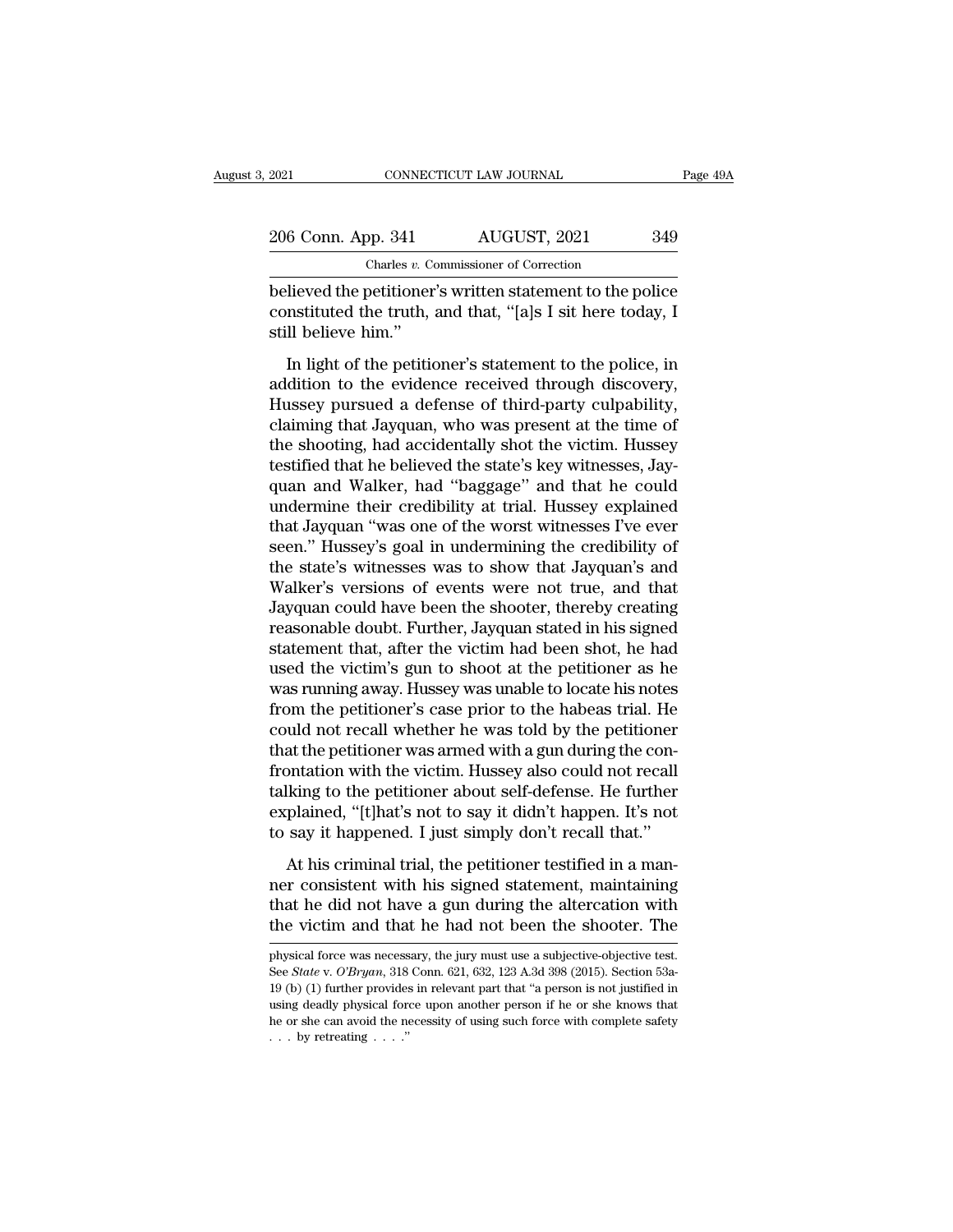| )Α  | CONNECTICUT LAW JOURNAL                                                   |                    | August 3, 2021 |
|-----|---------------------------------------------------------------------------|--------------------|----------------|
| 350 | AUGUST, 2021                                                              | 206 Conn. App. 341 |                |
|     | Charles v. Commissioner of Correction                                     |                    |                |
|     | petitioner further testified that he suspected Jayquan<br>did have a gun. |                    |                |
|     | At the habeas trial, the petitioner testified that he                     |                    |                |

 $\frac{\text{AUGUST, 2021}}{\text{Charles } v \cdot \text{Commissioner of Correction}}$ <br>
At the habeas trial, the petitioner testified that he suspected Jayquan<br>
At the habeas trial, the petitioner testified that he<br>
At the habeas trial, the petitioner testified that he<br>
alb  $\begin{array}{r} \text{350} \text{AUGUST, 2021} \text{206 Conn. App. 341} \ \hline \text{Charles } v. \text{ Commissioner of Correction} \ \text{3941} \end{array}$ <br>
petitioner further testified that he suspected Jayquan did have a gun.<br>
At the habeas trial, the petitioner testified that he "[a]bsolutely" t petitioner further testified that he suspected Jayquan<br>did have a gun.<br>At the habeas trial, the petitioner testified that he<br>"[a]bsolutely" told Hussey that he possessed a nine mil-<br>limeter firearm during the confrontation petitioner further testified that he suspected Jayquan<br>did have a gun.<br>At the habeas trial, the petitioner testified that he<br>"[a]bsolutely" told Hussey that he possessed a nine mil-<br>limeter firearm during the confrontation petitioner further testined that he suspected Jayquan<br>
did have a gun.<br>
At the habeas trial, the petitioner testified that he<br>
"[a]bsolutely" told Hussey that he possessed a nine mil-<br>
limeter firearm during the confrontat At the habeas trial, the petitioner testified that he<br>
"[a]bsolutely" told Hussey that he possessed a nine mil-<br>
limeter firearm during the confrontation with the vic-<br>
tim. He said he told Hussey: "[I] had a gun; and so I At the habeas trial, the petitioner testified that he "[a]bsolutely" told Hussey that he possessed a nine mil-<br>limeter firearm during the confrontation with the vic-<br>tim. He said he told Hussey: "[I] had a gun; and so I us "[a]bsolutely" told Hussey that he possessed a nine mil-<br>limeter firearm during the confrontation with the vic-<br>tim. He said he told Hussey: "[I] had a gun; and so I used<br>it." The petitioner further stated that the victim limeter firearm during the confrontation with the vic-<br>tim. He said he told Hussey: "[I] had a gun; and so I used<br>it." The petitioner further stated that the victim was<br>"very impulsive" and "very wild" and when the victim<br> tim. He said he told Hussey: "[I] had a gun; and so I used<br>it." The petitioner further stated that the victim was<br>"very impulsive" and "very wild" and when the victim<br>pulled a gun on him, he felt "cornered in" and "like my it." The petitioner further stated that the victim was<br>"very impulsive" and "very wild" and when the victim<br>pulled a gun on him, he felt "cornered in" and "like my<br>life was threatened." The petitioner stated that he had<br>di "very impulsive" and "very wild" and when the victim<br>pulled a gun on him, he felt "cornered in" and "like my<br>life was threatened." The petitioner stated that he had<br>disclosed all of this information to Hussey. Further, the pulled a gun on him, he felt "cornered in" and "like my<br>life was threatened." The petitioner stated that he had<br>disclosed all of this information to Hussey. Further, the<br>petitioner testified that his written statement to t life was threatened." The petitioner stated that he had<br>disclosed all of this information to Hussey. Further, the<br>petitioner testified that his written statement to the<br>police "wasn't completely true" and that he had told<br> disclosed all of this information to Hussey. Further, the petitioner testified that his written statement to the police "wasn't completely true" and that he had told Hussey that some parts of the statement were not complet petitioner testified that his written statement to the police "wasn't completely true" and that he had told Hussey that some parts of the statement were not completely accurate. In addition, the petitioner stated that afte police "wasn't completely true" and that he had told<br>Hussey that some parts of the statement were not com-<br>pletely accurate. In addition, the petitioner stated that<br>after receiving discovery in the case, he and Hussey<br>disc Hussey that some parts of the statement were not completely accurate. In addition, the petitioner stated that<br>after receiving discovery in the case, he and Hussey<br>discussed the defense of third-party culpability, and the<br>p pletely accurate. In addition, the petitioner stated that<br>after receiving discovery in the case, he and Hussey<br>discussed the defense of third-party culpability, and the<br>petitioner did not question that defense. The petitio after receiving discovery in the case, he and Hussey<br>discussed the defense of third-party culpability, and the<br>petitioner did not question that defense. The petitioner<br>further explained that after the conversation in which discussed the defense of third-party culpability, and the petitioner did not question that defense. The petitioner further explained that after the conversation in which they discussed the theory of third-party culpability petitioner did not question that defense. The petitifurther explained that after the conversation in w<br>they discussed the theory of third-party culpability<br>and Hussey did not discuss a claim of self-defe<br>When discussing wh Fuller explained that after the conversation in which<br>ey discussed the theory of third-party culpability, he<br>d Hussey did not discuss a claim of self-defense.<br>hen discussing what the petitioner's testimony would<br>at his cri they uscussed the theory of third-party cupability, he<br>and Hussey did not discuss a claim of self-defense.<br>When discussing what the petitioner's testimony would<br>be at his criminal trial, the petitioner said Hussey told<br>him

and Hussey did not discuss a claim of sen-defense.<br>When discussing what the petitioner's testimony would<br>be at his criminal trial, the petitioner said Hussey told<br>him to "repeat what I said in my statement."<br>Attorney Carlo When uscussing what the petitioner's testimoly would<br>be at his criminal trial, the petitioner said Hussey told<br>him to "repeat what I said in my statement."<br>Attorney Carlow testified as the petitioner's expert<br>witness, and be at its criminal trial, the pethroler said riussey tota<br>him to "repeat what I said in my statement."<br>Attorney Carlow testified as the petitioner's expert<br>witness, and stated that, in his opinion, Hussey had not<br>assessed Thin to Tepeat what I said in my statement.<br>
Attorney Carlow testified as the petitioner's expert<br>
witness, and stated that, in his opinion, Hussey had not<br>
assessed the strengths and weaknesses of each poten-<br>
tial defens Attorney Carlow testified as the petitioner's expert<br>witness, and stated that, in his opinion, Hussey had not<br>assessed the strengths and weaknesses of each poten-<br>tial defense in the petitioner's case. He testified that it witness, and stated that, in his opinion, Hussey had not<br>assessed the strengths and weaknesses of each poten-<br>tial defense in the petitioner's case. He testified that it<br>is important for counsel to investigate, to elicit i assessed the strengths and weaknesses of each potential defense in the petitioner's case. He testified that it<br>is important for counsel to investigate, to elicit informa-<br>tion from the client, and to develop a defense theo tial defense in the petitioner's case. He testified that it<br>is important for counsel to investigate, to elicit informa-<br>tion from the client, and to develop a defense theory<br>of the case. In Carlow's opinion, the evidence i is important for counsel to investigate, to elicit information from the client, and to develop a defense theory of the case. In Carlow's opinion, the evidence in the petitioner's case supported a claim of self-defense, and tion from the client, and to develop a defense theory<br>of the case. In Carlow's opinion, the evidence in the<br>petitioner's case supported a claim of self-defense, and<br>the petitioner's signed statement did not foreclose a<br>sel of the case. In Carlow's opinion, the evidence in the petitioner's case supported a claim of self-defense, and the petitioner's signed statement did not foreclose a self-defense claim. Carlow agreed that reasonably effecti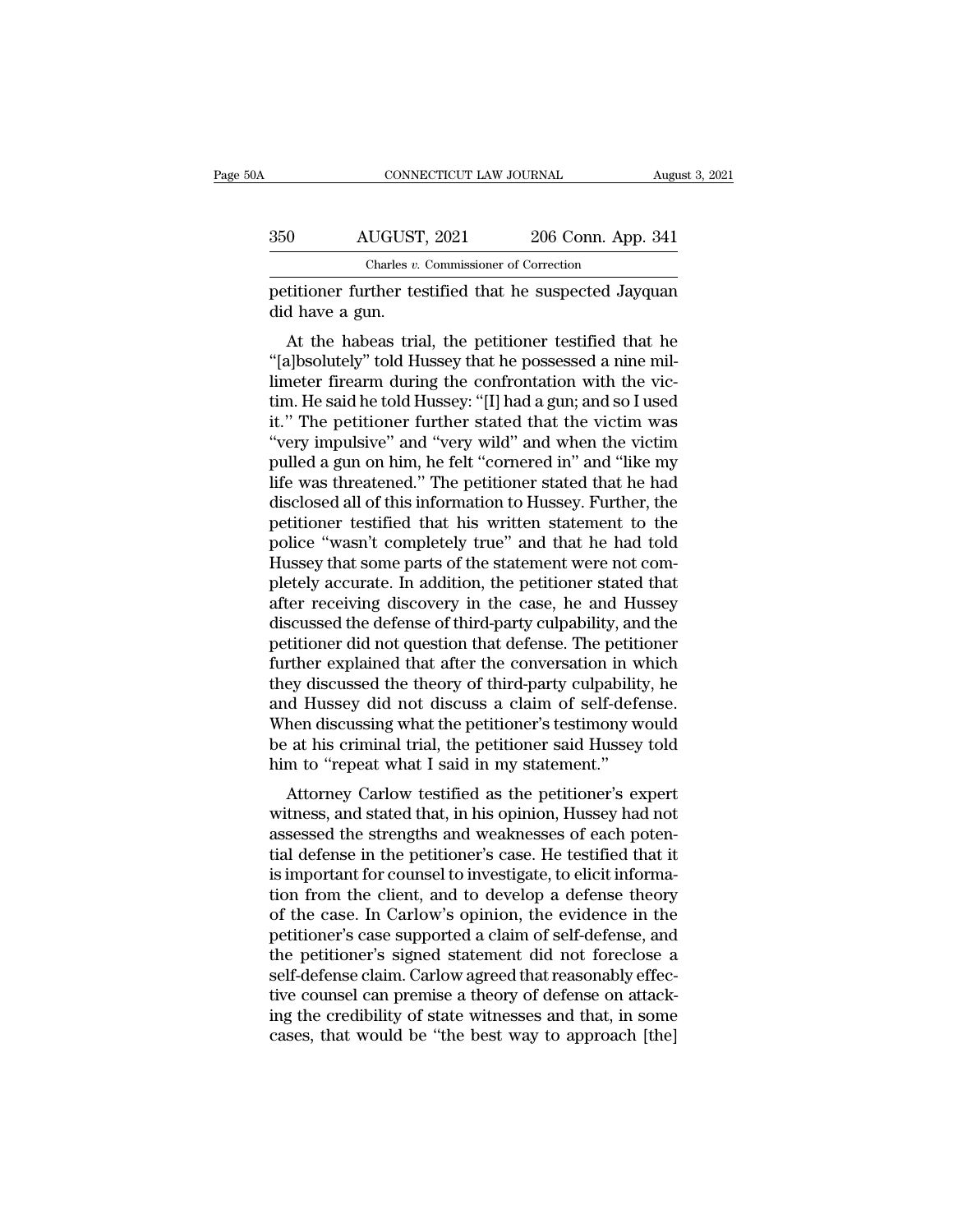# 2021 CONNECTICUT LAW JOURNAL Page 51A<br>
206 Conn. App. 341 AUGUST, 2021 351<br>
Charles v. Commissioner of Correction Charles *v.* Commissioner of Correction

strategy of the connectricurrel and solution.<br>
Situation.'' Carlow opined that a defense theory prem-<br>
Situation.'' Carlow opined that a defense theory prem-<br>
situation.'' Carlow opined that a defense theory prem-<br>
situati 206 Conn. App. 341 AUGUST, 2021 351<br>
Charles v. Commissioner of Correction<br>
situation." Carlow opined that a defense theory premised on attacking the credibility of state witnesses in the<br>
petitioner's case was "problemati 206 Conn. App. 341 AUGUST, 2021 351<br>
Charles v. Commissioner of Correction<br>
situation." Carlow opined that a defense theory prem-<br>
ised on attacking the credibility of state witnesses in the<br>
petitioner's case was "problem 206 Conn. App. 341 AUGUST, 2021 351<br>
Charles v. Commissioner of Correction<br>
situation." Carlow opined that a defense theory prem-<br>
ised on attacking the credibility of state witnesses in the<br>
petitioner's case was "problem Charles v. Commissioner of Corn<br>
situation." Carlow opined that a defer<br>
ised on attacking the credibility of sta<br>
petitioner's case was "problematic"<br>
Jayquan "had a lot of baggage tha<br>
clearly utilize," Walker did not.<br> uation." Carlow opined that a defense theory prem-<br>ed on attacking the credibility of state witnesses in the<br>titioner's case was "problematic" because, although<br>yquan "had a lot of baggage that [counsel] could<br>early utiliz ised on attacking the credibility of state witnesses in the<br>petitioner's case was "problematic" because, although<br>Jayquan "had a lot of baggage that [counsel] could<br>clearly utilize," Walker did not.<br>The habeas court conclu

petitioner's case was "problematic" because, although<br>Jayquan "had a lot of baggage that [counsel] could<br>clearly utilize," Walker did not.<br>The habeas court concluded that the petitioner failed<br>to establish that Hussey rend Jayquan "had a lot of baggage that [counsel] could<br>clearly utilize," Walker did not.<br>The habeas court concluded that the petitioner failed<br>to establish that Hussey rendered deficient perfor-<br>mance, and found that it was no clearly utilize," Walker did not.<br>The habeas court concluded that the petitioner failed<br>to establish that Hussey rendered deficient perfor-<br>mance, and found that it was not objectively unreason-<br>able for Hussey to focus on The habeas court concluded that the petitioner failed<br>to establish that Hussey rendered deficient perfor-<br>mance, and found that it was not objectively unreason-<br>able for Hussey to focus on the defense of third-party<br>culpab The habeas court concluded that the petitioner failed<br>to establish that Hussey rendered deficient perfor-<br>mance, and found that it was not objectively unreason-<br>able for Hussey to focus on the defense of third-party<br>culpa to establish that Hussey rendered deficient perfor-<br>mance, and found that it was not objectively unreason-<br>able for Hussey to focus on the defense of third-party<br>culpability instead of self-defense. The court stated that<br>" mance, and found that it was not objectively unreason-<br>able for Hussey to focus on the defense of third-party<br>culpability instead of self-defense. The court stated that<br>"[g]enerally, an attorney is entitled to rely on the able for Hussey to focus on the defense of third-party<br>culpability instead of self-defense. The court stated that<br>"[g]enerally, an attorney is entitled to rely on the infor-<br>mation provided by their client in formulating a culpability instead of self-defense. The<br>"[g]enerally, an attorney is entitled to in<br>mation provided by their client in form<br>of defense . . . . ." The court determinad fully investigated the petitioner's c<br>and that, after d fully investigated the petitioner's case prior to trial<br>d that, after the investigation, Hussey did not believe<br>at a self-defense claim existed.<br> $A$ <br>The petitioner first argues that the court improperly<br>ncluded that Hus

### A

rad runy investigated the petrioner's case prior to trial<br>and that, after the investigation, Hussey did not believe<br>that a self-defense claim existed.<br>A<br>The petitioner first argues that the court improperly<br>concluded that ind that, after the investigation, riussey did not beneve<br>that a self-defense claim existed.<br>A<br>The petitioner first argues that the court improperly<br>concluded that Hussey rendered adequate performance<br>in his investigation For the petitioner first argues that the court improperly<br>concluded that Hussey rendered adequate performance<br>in his investigation of the petitioner's case. The follow-<br>ing legal principles are relevant to our resolution o A<br>
The petitioner first argues that the court improperly<br>
concluded that Hussey rendered adequate performance<br>
in his investigation of the petitioner's case. The follow-<br>
ing legal principles are relevant to our resolution The petitioner first argues that the court improperly<br>concluded that Hussey rendered adequate performance<br>in his investigation of the petitioner's case. The follow-<br>ing legal principles are relevant to our resolution of t The petitioner first argues that the court improperly<br>concluded that Hussey rendered adequate performance<br>in his investigation of the petitioner's case. The follow-<br>ing legal principles are relevant to our resolution of th concluded that Hussey rendered adequate performance<br>in his investigation of the petitioner's case. The follow-<br>ing legal principles are relevant to our resolution of this<br>issue. "Inasmuch as [c]onstitutionally adequate ass in his investigation of the petitioner's case. The following legal principles are relevant to our resolution of this issue. "Inasmuch as [c]onstitutionally adequate assistance of counsel includes competent pretrial investi ing legal principles are relevant to our resolution of this<br>issue. "Inasmuch as [c]onstitutionally adequate assis-<br>tance of counsel includes competent pretrial investi-<br>gation . . . [e]ffective assistance of counsel impose issue. "Inasmuch as [c]onstitutionally adequate assistance of counsel includes competent pretrial investigation . . . [e]ffective assistance of counsel imposes an obligation [on] the attorney to investigate all surroundin tance of counsel includes competent pretrial investigation . . . [e]ffective assistance of counsel imposes<br>an obligation [on] the attorney to investigate all sur-<br>rounding circumstances of the case and to explore all<br>avenu gation . . . [e]ffective assistance of counsel imposes<br>an obligation [on] the attorney to investigate all sur-<br>rounding circumstances of the case and to explore all<br>avenues that may potentially lead to facts relevant to<br>th an obligation [on] the attorney to investigate all sur-<br>rounding circumstances of the case and to explore all<br>avenues that may potentially lead to facts relevant to<br>the defense of the case. . . . . Nevertheless, strategic<br> rounding circumstances of the case and to explore all<br>avenues that may potentially lead to facts relevant to<br>the defense of the case. . . . Nevertheless, strategic<br>choices made after thorough investigation of law and<br>facts avenues that may potentially lead to facts relevant to<br>the defense of the case. . . . . Nevertheless, strategic<br>choices made after thorough investigation of law and<br>facts relevant to plausible options are virtually unchalthe defense of the case. . . . Nevertheless, strategic<br>choices made after thorough investigation of law and<br>facts relevant to plausible options are virtually unchal-<br>lengeable; [but] strategic choices made after less than<br> choices made after thorough investigation of law and<br>facts relevant to plausible options are virtually unchal-<br>lengeable; [but] strategic choices made after less than<br>complete investigation are reasonable precisely to the<br>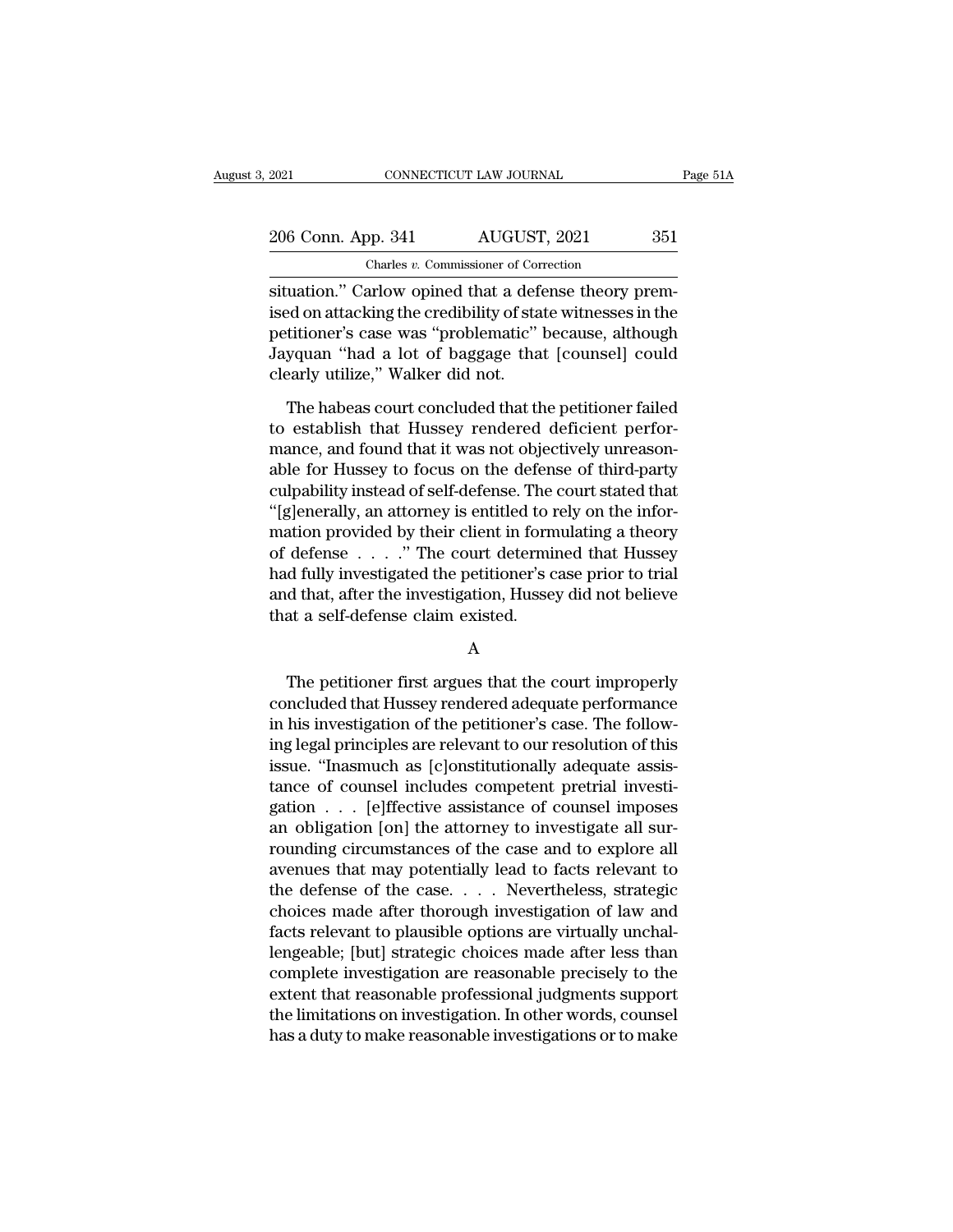# CONNECTICUT LAW JOURNAL August 3, 2021<br>352 AUGUST, 2021 206 Conn. App. 341<br>Charles v. Commissioner of Correction CONNECTICUT LAW JOURNAL<br>
UGUST, 2021 206 Conn. App.<br>
Charles *v.* Commissioner of Correction<br>
decision that makes narticular inves

CONNECTICUT LAW JOURNAL Augusta<br>
AUGUST, 2021 206 Conn. App. 341<br>
Charles v. Commissioner of Correction<br>
a reasonable decision that makes particular investiga-<br>
tions unnecessary. In any ineffectiveness case, a particular AUGUST, 2021 206 Conn. App. 341<br>
Charles v. Commissioner of Correction<br>
a reasonable decision that makes particular investiga-<br>
tions unnecessary. In any ineffectiveness case, a particu-<br>
lar decision not to investigate mu  $\frac{\text{AUGUST, 2021}}{\text{Charles } v. \text{ Commissioner of Correction}}$ <br>
a reasonable decision that makes particular investigations unnecessary. In any ineffectiveness case, a particular decision not to investigate must be directly assessed for reasonableness  $\begin{array}{r} \text{AUGUST, 2021} \end{array}$  206 Conn. App. 341<br>  $\begin{array}{r} \text{Charles } v. \text{ Commissioner of Correction} \ \text{a reasonable decision that makes particular investigation, and the understanding of the data of the data.} \end{array}$   $\begin{array}{r} \text{In any ineffectiveness case, a particular decision not to investigate must be directly assessed for reasonableness in all the circumstances, applying a heavy measure of the reference to course's judgments.} \end{array}$ Charles v. Commissioner of Correction<br>
a reasonable decision that makes particular investiga-<br>
tions unnecessary. In any ineffectiveness case, a particu-<br>
lar decision not to investigate must be directly assessed<br>
for rea Charles v. Commissioner of Correction<br>
a reasonable decision that makes particular investiga-<br>
tions unnecessary. In any ineffectiveness case, a particu-<br>
lar decision not to investigate must be directly assessed<br>
for reas a reasonable decision that makes particular investigations unnecessary. In any ineffectiveness case, a particular decision not to investigate must be directly assessed for reasonableness in all the circumstances, applying tions unnecessain<br>
1 decision not<br>
1 for reasonablen<br>
2 heavy measure<br>
(Citations omit<br>
1 Gaines v. Com<br>
1 Conn. 680.<br>
Although "[i] Although "ill is the duty of the circumstances" applying<br>Although the deference to counsel's judgments."<br>Although "internal quotation marks omitted.)<br>Dinnes v. Commissioner of Correction, supra, 306<br>Dinn. 680.<br>Although "[ for reasonableness in all the circumstances, applying<br>a heavy measure of deference to counsel's judgments."<br>(Citations omitted; internal quotation marks omitted.)<br>Gaines v. Commissioner of Correction, supra, 306<br>Conn. 680.

a neavy measure of deference to counsers judgments.<br>
(Citations omitted; internal quotation marks omitted.)<br> *Gaines* v. *Commissioner of Correction*, supra, 306<br>
Conn. 680.<br>
Although "[i]t is the duty of the [defense] la Cutations omitted; miernal quotation marks omitted.)<br> *Gaines v. Commissioner of Correction*, supra, 306<br>
Conn. 680.<br>
Although "[i]t is the duty of the [defense] lawyer to<br>
conduct a prompt investigation of the circumstan Garnes v. Commissioner of Correction, supra, 306<br>Conn. 680.<br>Although "[i]t is the duty of the [defense] lawyer to<br>conduct a prompt investigation of the circumstances<br>of the case and to explore all avenues leading to facts Conn. 680.<br>
Although "[i]t is the duty of the [defense] lawyer to<br>
conduct a prompt investigation of the circumstances<br>
of the case and to explore all avenues leading to facts<br>
relevant to the merits of the case  $\dots$  the Although "[i]t is the duty of the [defense] lawyer to<br>conduct a prompt investigation of the circumstances<br>of the case and to explore all avenues leading to facts<br>relevant to the merits of the case  $\ldots$  the duty to invesconduct a prompt investigation of the circumstances<br>of the case and to explore all avenues leading to facts<br>relevant to the merits of the case  $\dots$  the duty to inves-<br>tigate does not force defense lawyers to scour the glo % of the case and to explore all avenues leading to facts<br>relevant to the merits of the case . . . the duty to inves-<br>tigate does not force defense lawyers to scour the globe<br>on the off chance something will turn up; reas relevant to the merits of the case . . . the duty to investigate does not force defense lawyers to scour the globe<br>on the off chance something will turn up; reasonably<br>diligent counsel may draw a line when they have good<br>r tigate does not force defense lawyers to scour the globe<br>on the off chance something will turn up; reasonably<br>diligent counsel may draw a line when they have good<br>reason to think further investigation would be a waste."<br>(C on the off chance something will turn up; reasonably<br>diligent counsel may draw a line when they have good<br>reason to think further investigation would be a waste."<br>(Citations omitted; internal quotation marks omitted.)<br>Skak diligent counsel may draw a line when they have good<br>reason to think further investigation would be a waste."<br>(Citations omitted; internal quotation marks omitted.)<br>Skakel v. Commissioner of Correction, 329 Conn. 1, 33,<br>18 reason to think further investigation would be a waste."<br>(Citations omitted; internal quotation marks omitted.)<br>Skakel v. Commissioner of Correction, 329 Conn. 1, 33,<br>188 A.3d 1 (2018), cert. denied, U.S. , 139 S. Ct.<br>788, (Citations omitted; internal quotation marks omitted.)<br> *Skakel* v. *Commissioner of Correction*, 329 Conn. 1, 33,<br>
188 A.3d 1 (2018), cert. denied, U.S., 139 S. Ct.<br>
788, 202 L. Ed. 2d 569 (2019). "The reasonableness of<br> Skakel v. Commissioner of Correction, 329 Conn. 1, 33, 188 A.3d 1 (2018), cert. denied, U.S. , 139 S. Ct.<br>788, 202 L. Ed. 2d 569 (2019). "The reasonableness of counsel's actions may be determined or substantially<br>influenc 188 A.3d 1 (2018), cert. denied, U.S. , 139 S. Ct.<br>
788, 202 L. Ed. 2d 569 (2019). "The reasonableness of<br>
counsel's actions may be determined or substantially<br>
influenced by the [defendant's] own statements or<br>
actions. 788, 202 L. Ed. 2d 569 (2019). "The reasonableness of<br>counsel's actions may be determined or substantially<br>influenced by the [defendant's] own statements or<br>actions. Counsel's actions are usually based, quite prop-<br>erly, o counsel's actions may be determined or substantially<br>influenced by the [defendant's] own statements or<br>actions. Counsel's actions are usually based, quite prop-<br>erly, on information strategic choices made by the [defen-<br>da influenced by the [defendant's] own statements or<br>actions. Counsel's actions are usually based, quite prop-<br>erly, on informed strategic choices made by the [defen-<br>dant] and on information supplied by the [defendant]. In<br>p actions. Counsel's actions are usually based, quite properly, on informed strategic choices made by the [defendant]. In particular, what investigation decisions are reasonable depends critically on such information. For ex erly, on informed strategic choices made by the [defendant] and on information supplied by the [defendant]. In particular, what investigation decisions are reasonable depends critically on such information. For example, wh dant] and on information supplied by the [defendant]. In particular, what investigation decisions are reasonable depends critically on such information. For example, when the facts that support a certain potential line of particular, what investigation decisions are reasonable<br>depends critically on such information. For example,<br>when the facts that support a certain potential line of<br>defense are generally known to counsel because of what<br>th depends critically on such information. For example,<br>when the facts that support a certain potential line of<br>defense are generally known to counsel because of what<br>the defendant has said, the need for further investiga-<br>ti when the facts that support a certain potential line of<br>defense are generally known to counsel because of what<br>the defendant has said, the need for further investiga-<br>tion may be considerably diminished or eliminated altodefense are generally known to counsel because of what<br>the defendant has said, the need for further investiga-<br>tion may be considerably diminished or eliminated alto-<br>gether. And when a defendant has given counsel reason<br>t the defendant has said, the need for further investigation may be considerably diminished or eliminated altogether. And when a defendant has given counsel reason to believe that pursuing certain investigations would be fru tion may be considerably diminished or eliminated altogether. And when a defendant has given counsel reason to believe that pursuing certain investigations would be fruitless or even harmful, counsel's failure to pursue th gether. And when a defenda<br>to believe that pursuing co<br>be fruitless or even harmful<br>those investigations may i<br>unreasonable." (Emphasis<br>marks omitted.) *Gaines* v.<br>tion, supra, 306 Conn. 681.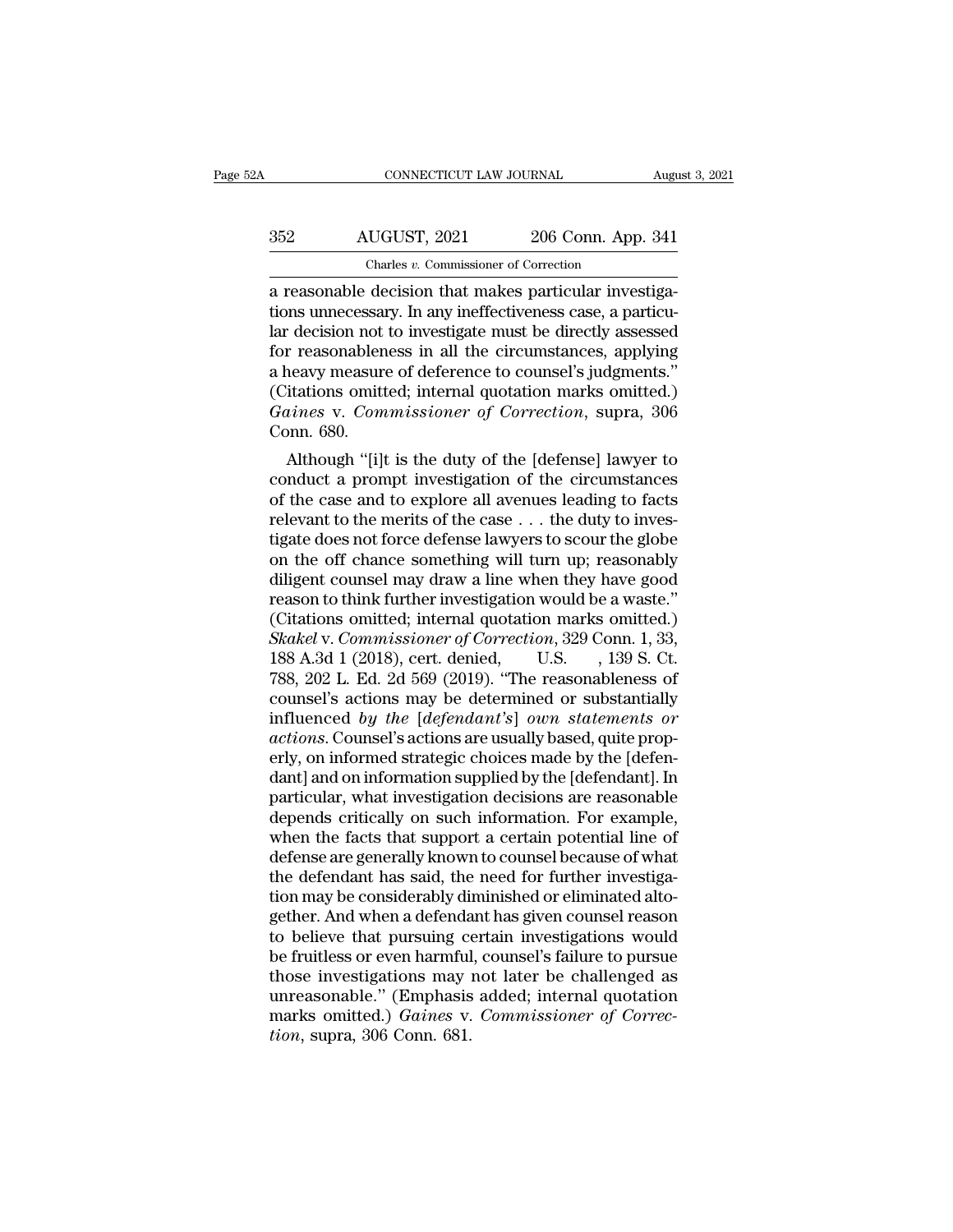2021 CONNECTICUT LAW JOURNAL Page 53A<br>
206 Conn. App. 341 AUGUST, 2021 353<br>
Charles v. Commissioner of Correction Charles *v.* Commissioner of Correction

CONNECTICUT LAW JOURNAL Page 53A<br>
6 Conn. App. 341 AUGUST, 2021 353<br>
Charles v. Commissioner of Correction<br>
In circumstances similar to the present case, this<br>
urt has held that failure to investigate a claim of self-206 Conn. App. 341 AUGUST, 2021 353<br>
Charles *v*. Commissioner of Correction<br>
In circumstances similar to the present case, this<br>
court has held that failure to investigate a claim of self-<br>
defense does not constitute in 206 Conn. App. 341 AUGUST, 2021 353<br>
Charles v. Commissioner of Correction<br>
In circumstances similar to the present case, this<br>
court has held that failure to investigate a claim of self-<br>
defense does not constitute inef 206 Conn. App. 341 AUGUST, 2021 353<br>
Charles *v*. Commissioner of Correction<br>
In circumstances similar to the present case, this<br>
court has held that failure to investigate a claim of self-<br>
defense does not constitute ine Charles v. Commissioner of Correction<br>
In circumstances similar to the present case, this<br>
court has held that failure to investigate a claim of self-<br>
defense does not constitute ineffective assistance of<br>
counsel. In *M* In circumstances similar to the present case, this<br>court has held that failure to investigate a claim of self-<br>defense does not constitute ineffective assistance of<br>counsel. In  $McClam$  v. Commissioner of Correction,<br>98 Conn court has held that failure to investigate a claim of self-<br>defense does not constitute ineffective assistance of<br>counsel. In *McClam* v. *Commissioner of Correction*,<br>98 Conn. App. 432, 435, 909 A.2d 72 (2006), cert. deni defense does not constitute ineffective assistance of counsel. In *McClam* v. *Commissioner of Correction*, 98 Conn. App. 432, 435, 909 A.2d 72 (2006), cert. denied, 281 Conn. 907, 916 A.2d 49 (2007), the petitioner assert counsel. In  $McClam$  v. Commissioner of Correction,<br>98 Conn. App. 432, 435, 909 A.2d 72 (2006), cert. denied,<br>281 Conn. 907, 916 A.2d 49 (2007), the petitioner<br>asserted a claim of ineffective assistance of counsel,<br>alleging, 98 Conn. App. 432, 435, 909 A.2d 72 (2006), cert. denied,<br>281 Conn. 907, 916 A.2d 49 (2007), the petitioner<br>asserted a claim of ineffective assistance of counsel,<br>alleging, inter alia, that his trial counsel had failed to<br> 281 Conn. 907, 916 A.2d 49 (2007), the petitioner asserted a claim of ineffective assistance of counsel, alleging, inter alia, that his trial counsel had failed to raise a self-defense claim. This court affirmed the deter asserted a claim of ineffective assistance of counsel,<br>alleging, inter alia, that his trial counsel had failed to<br>raise a self-defense claim. This court affirmed the deter-<br>mination of the habeas court that it was not unre alleging, inter alia, that his trial counsel had failed to<br>raise a self-defense claim. This court affirmed the deter-<br>mination of the habeas court that it was not unreason-<br>able for trial counsel to decide not to assert a ise a sen detense claim. This coard antification detect<br>ination of the habeas court that it was not unreason-<br>le for trial counsel to decide not to assert a claim of<br>lf-defense because the petitioner had denied being<br>e sho Fundation of the nabeles court that it was not different able for trial counsel to decide not to assert a claim of self-defense because the petitioner had denied being the shooter to trial counsel and maintained this posi

for that counser to decide not to assert a claim of<br>self-defense because the petitioner had denied being<br>the shooter to trial counsel and maintained this position<br>in his testimony during his criminal trial. Id., 437.<br>In the shooter to trial counsel and maintained this position<br>in his testimony during his criminal trial. Id., 437.<br>In *State* v. *Silva*, 65 Conn. App. 234, 254–55, 783 A.2d<br>7, cert. denied, 258 Conn. 929, 783 A.2d 1031 (200 in his testimony during his criminal trial. Id., 437.<br>
In *State v. Silva*, 65 Conn. App. 234, 254–55, 783 A.2d<br>
7, cert. denied, 258 Conn. 929, 783 A.2d 1031 (2001),<sup>2</sup><br>
the defendant argued, inter alia, that his trial c In Sita ev. Silva, 65 Conn. App. 234, 254–55, 783 A.2d<br>7, cert. denied, 258 Conn. 929, 783 A.2d 1031 (2001),<sup>2</sup><br>the defendant argued, inter alia, that his trial counsel<br>was ineffective by failing to investigate and to pur In *State* v. *Silva*, 65 Conn. App. 234, 254–55, 783 A.2d<br>7, cert. denied, 258 Conn. 929, 783 A.2d 1031 (2001),<sup>2</sup><br>the defendant argued, inter alia, that his trial counsel<br>was ineffective by failing to investigate and to 7, cert. denied, 258 Conn. 929, 783 A.2d 1031 (2001),<sup>2</sup><br>the defendant argued, inter alia, that his trial counsel<br>was ineffective by failing to investigate and to pursue<br>a defense of self-defense. This court agreed with t the defendant argued, int<br>was ineffective by failing<br>a defense of self-defense<br>habeas court's conclusio<br>defense counsel not to pu<br>because the defendant ha<br>shooter. Id., 259–60.<br>The facts of the presen defense of self-defense. This court agreed with the<br>beas court's conclusion that it was reasonable for<br>fense counsel not to pursue a theory of self-defense<br>cause the defendant had insisted that he was not the<br>ooter. Id., *Machelast of sentiachesis. This court agreed what the*<br> *Mabeas court's conclusion that it was reasonable for*<br> *McClam* and *Silva*. After examining all of the evidence,<br> *McClam* and *Silva*. After examining all of the

Hussels court's conclusion that it was reasonable for<br>defense counsel not to pursue a theory of self-defense<br>because the defendant had insisted that he was not the<br>shooter. Id., 259–60.<br>The facts of the present case are si ity of the stronger in the shooter. Id., 259–60.<br>
The facts of the present case are similar to those in<br> *McClam* and *Silva*. After examining all of the evidence,<br>
Hussey determined that a theory of third-party culpabil-<br> shooter. Id., 259–60.<br>
The facts of the present case are similar to those in<br> *McClam* and *Silva*. After examining all of the evidence,<br>
Hussey determined that a theory of third-party culpabil-<br>
ity was the strongest defe The facts of the present case are similar to those in  $McClam$  and  $Silva$ . After examining all of the evidence, Hussey determined that a theory of third-party culpability was the strongest defense. In reviewing the petitioner' The facts of the present case are similar to those in  $McClam$  and  $Silva$ . After examining all of the evidence, Hussey determined that a theory of third-party culpability was the strongest defense. In reviewing the petitioner'  $\emph{McClam}$  and *Silva*. After examining all of the evidence,<br>Hussey determined that a theory of third-party culpabil-<br>ity was the strongest defense. In reviewing the petition-<br>er's signed statement to the police, Hussey c Hussey determined that a theory of third-party culpabil-<br>ity was the strongest defense. In reviewing the petition-<br>er's signed statement to the police, Hussey concluded<br>that the facts in this statement were not consistent at the facts in this statement were not consistent with<br>elf-defense because the petitioner did not state that<br>e had a gun or that he had feared for his life, both of<br>hich are essential components for a claim of self-<br> $\frac{2$ self-defense because the petitioner did not state that<br>he had a gun or that he had feared for his life, both of<br>which are essential components for a claim of self-<br> $\frac{2 \, Silva}$  involved the resolution of two appeals by th

he had a gun or that he had feared for his life, both of which are essential components for a claim of self-<br> $\frac{1}{2}$  *Silva* involved the resolution of two appeals by the defendant—a direct appeal from the judgment of c which are essential components for a claim of self-<br>
<sup>2</sup> Silva involved the resolution of two appeals by the defendant—a direct<br>
appeal from the judgment of conviction in the defendant's criminal proceed-<br>
ing and an appe  $\degree$ *Silva* involved the resolution of two appeals by the defendant—a direct appeal from the judgment of conviction in the defendant's criminal proceeding and an appeal from the judgment of the habeas court reinstating th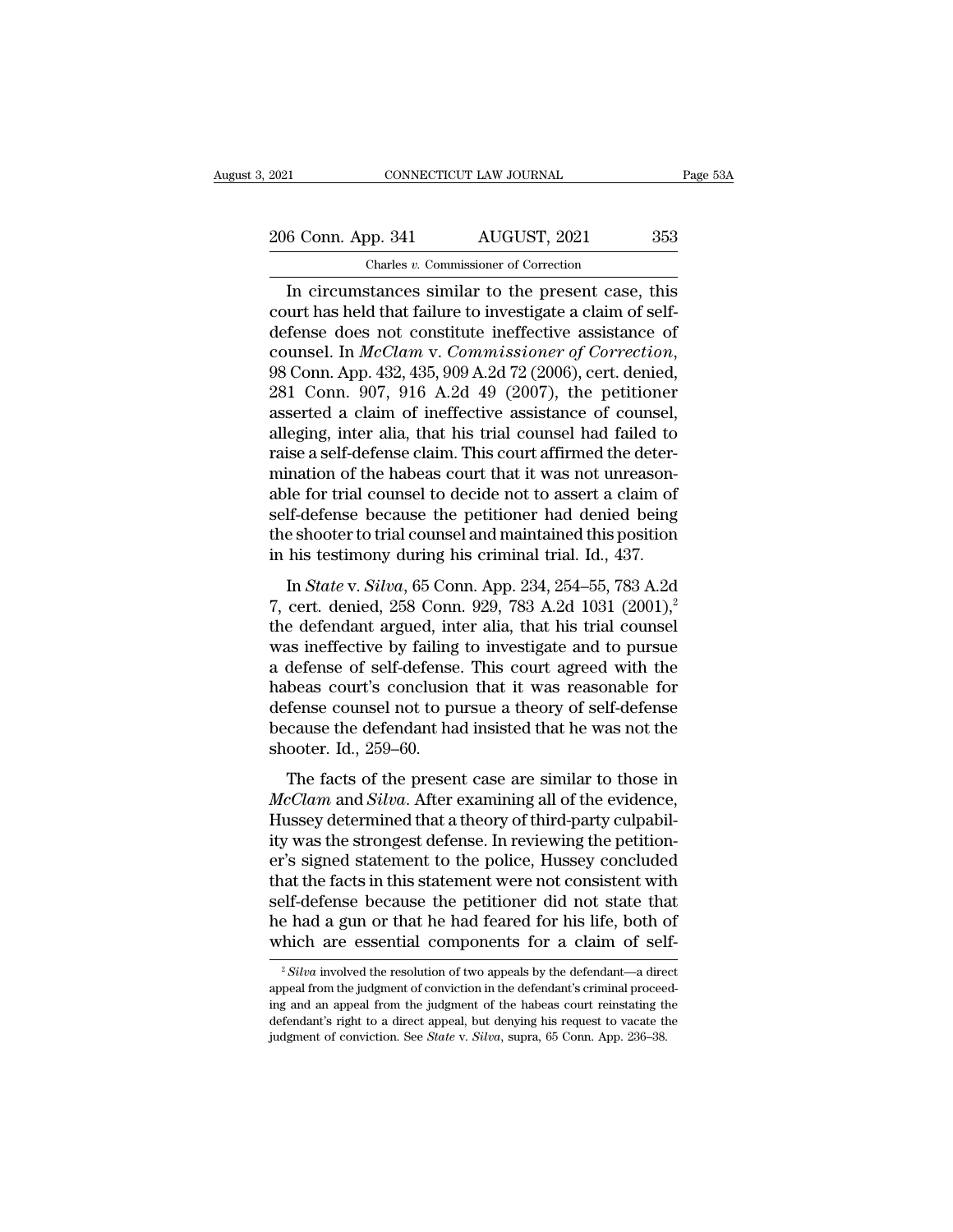# CONNECTICUT LAW JOURNAL August 3, 2021<br>354 AUGUST, 2021 206 Conn. App. 341<br>Charles v. Commissioner of Correction CONNECTICUT LAW JOURNAL<br>UGUST, 2021 206 Conn. App.<br>Charles *v.* Commissioner of Correction<br>General Statutes § 53a-19 "[W]hen a de

CONNECTICUT LAW JOURNAL Augu<br>
354 AUGUST, 2021 206 Conn. App. 341<br>
Charles v. Commissioner of Correction<br>
defense. See General Statutes § 53a-19. "[W]hen a defen-<br>
dant has given counsel reason to believe that pursuing<br>
co ables 1991 and the Microsoften counsel reason to believe that pursuing<br>defense. See General Statutes § 53a-19. "[W]hen a defendant has given counsel reason to believe that pursuing<br>certain investigations would be fruitless 354 AUGUST, 2021 206 Conn. App. 341<br>
Charles v. Commissioner of Correction<br>
defense. See General Statutes § 53a-19. "[W]hen a defen-<br>
dant has given counsel reason to believe that pursuing<br>
certain investigations would be  $\frac{354}{\text{Charles } v. \text{ Commissioner of Correction}}$ <br>
defense. See General Statutes § 53a-19. "[W]hen a defendant has given counsel reason to believe that pursuing<br>
certain investigations would be fruitless or even harm-<br>
ful, counsel's failure to p Charles v. Commissioner of Correction<br>
defense. See General Statutes § 53a-19. "[W]hen a defen-<br>
dant has given counsel reason to believe that pursuing<br>
certain investigations would be fruitless or even harm-<br>
ful, counsel Charles *v.* Commissioner of Correction<br>defense. See General Statutes § 53a-19. "[W]hen a defen-<br>dant has given counsel reason to believe that pursuing<br>certain investigations would be fruitless or even harm-<br>ful, counsel's defense. See General Statutes § 53a-19. "[W]hen a defen-<br>dant has given counsel reason to believe that pursuing<br>certain investigations would be fruitless or even harm-<br>ful, counsel's failure to pursue those investigations dant has given counsel reason to believe that pursuing<br>certain investigations would be fruitless or even harm-<br>ful, counsel's failure to pursue those investigations may<br>not later be challenged as unreasonable." (Internal q certain investigations would be fruitless or even harm-<br>ful, counsel's failure to pursue those investigations may<br>not later be challenged as unreasonable." (Internal quo-<br>tation marks omitted.) *Gaines* v. *Commissioner of* ful, counsel's failure to pursue those investigations may<br>not later be challenged as unreasonable." (Internal quo-<br>tation marks omitted.) *Gaines* v. *Commissioner of Cor-*<br>rection, supra, 306 Conn. 681. Further, Hussey te not later be challenged as unreasonable." (Internal quotation marks omitted.) *Gaines v. Commissioner of Correction*, supra, 306 Conn. 681. Further, Hussey testified at the habeas trial that he could not recall whether or tation marks omitted.) *Gaines* v. *Commissioner of Correction*, supra, 306 Conn. 681. Further, Hussey testified at the habeas trial that he could not recall whether or not the petitioner had informed him he had possessed rection, supra, 306 Conn. 681. Further, Hussey testified<br>at the habeas trial that he could not recall whether or<br>not the petitioner had informed him he had possessed<br>a gun during the altercation, and the habeas court had<br>t at the habeas trial that he could not recall whether or<br>not the petitioner had informed him he had possessed<br>a gun during the altercation, and the habeas court had<br>the sole ability to determine the credibility of the petinot the petitioner had informed him he had possessed<br>a gun during the altercation, and the habeas court had<br>the sole ability to determine the credibility of the peti-<br>tioner's testimony that he did in fact inform Hussey o a gun during the altercation, and the habeas court had<br>the sole ability to determine the credibility of the peti-<br>tioner's testimony that he did in fact inform Hussey of<br>this information. "The habeas judge, as the trier of the sole ability to determine the credibility of the petitioner's testimony that he did in fact inform Hussey of this information. "The habeas judge, as the trier of facts, is the sole arbiter of the credibility of witness tioner's testimony that he did in fact inform Hus<br>this information. "The habeas judge, as the trier o<br>is the sole arbiter of the credibility of witness<br>the weight to be given to their testimony." (In<br>quotation marks omitte Information. The habeas judge, as the trief of racts,<br>the sole arbiter of the credibility of witnesses and<br>e weight to be given to their testimony." (Internal<br>otation marks omitted.) *Gonzalez* v. *Commissioner*<br>*Correcti* is the sole arbiter of the credibility of witnesses and<br>the weight to be given to their testimony." (Internal<br>quotation marks omitted.) *Gonzalez* v. *Commissioner*<br>of Correction, 145 Conn. App. 16, 21, 75 A.3d 705, cert.<br>

the weight to be given to their testimony. (Internal<br>quotation marks omitted.) *Gonzalez* v. *Commissioner*<br>of *Correction*, 145 Conn. App. 16, 21, 75 A.3d 705, cert.<br>denied, 310 Conn. 932, 78 A.3d 858 (2013).<br>In his brief quotation marks omitted.) Gonzalez v. Commissioner<br>of Correction, 145 Conn. App. 16, 21, 75 A.3d 705, cert.<br>denied, 310 Conn. 932, 78 A.3d 858 (2013).<br>In his brief, the petitioner contends that the habeas<br>court's ruling wa of Correction, 145 Conn. App. 16, 21, 75 A.3d 705, cert.<br>denied, 310 Conn. 932, 78 A.3d 858 (2013).<br>In his brief, the petitioner contends that the habeas<br>court's ruling was premised on an assumption that self-<br>defense nee denied, 310 Conn. 932, 78 A.3d 858 (2013).<br>
In his brief, the petitioner contends that the habeas<br>
court's ruling was premised on an assumption that self-<br>
defense needs to be investigated by counsel only if a<br>
client tell In his brief, the petitioner contends that the habeas<br>court's ruling was premised on an assumption that self-<br>defense needs to be investigated by counsel only if a<br>client tells his lawyer a story that is consistent with<br>se court's ruling was premised on an assumption that self-<br>defense needs to be investigated by counsel only if a<br>client tells his lawyer a story that is consistent with<br>self-defense. We disagree. The court determined that<br>Hus defense needs to be investigated by counsel only if a<br>client tells his lawyer a story that is consistent with<br>self-defense. We disagree. The court determined that<br>Hussey had fully investigated the petitioner's case and,<br>af client tells his lawyer a story that is consistent with<br>self-defense. We disagree. The court determined that<br>Hussey had fully investigated the petitioner's case and,<br>after investigation, concluded that self-defense was not self-defense. We disagree. The court determined that<br>Hussey had fully investigated the petitioner's case and,<br>after investigation, concluded that self-defense was not<br>a viable defense theory. The court found that, after su Hussey had fully investigated the petitioner's case and,<br>after investigation, concluded that self-defense was not<br>a viable defense theory. The court found that, after such<br>investigation, Hussey determined that in light of after investigation, concluded that self-defense was not<br>a viable defense theory. The court found that, after such<br>investigation, Hussey determined that in light of the<br>evidence and his belief that Jayquan lacked credibili a viable defense theory. The<br>investigation, Hussey dete<br>evidence and his belief tha<br>a defense of third-party cul<br>was the petitioner's best de<br>court properly determined<br>had been reasonable. defense of third-party culpability implicating Jayquan<br>as the petitioner's best defense. We conclude that the<br>urt properly determined that Hussey's investigation<br>d been reasonable.<br>B<br>The petitioner next claims that the hab

B

was the petitioner's best defense. We conclude that the<br>court properly determined that Hussey's investigation<br>had been reasonable.<br>B<br>The petitioner next claims that the habeas court<br>improperly determined that Hussey was no by failing to assert a claim of self-defense at his criminal<br>trial. We do not agree.<br>We failing to assert a claim of self-defense at his criminal<br>trial. We do not agree. thad been reasonable.<br>The petitioner next<br>improperly determined<br>by failing to assert a cla<br>trial. We do not agree.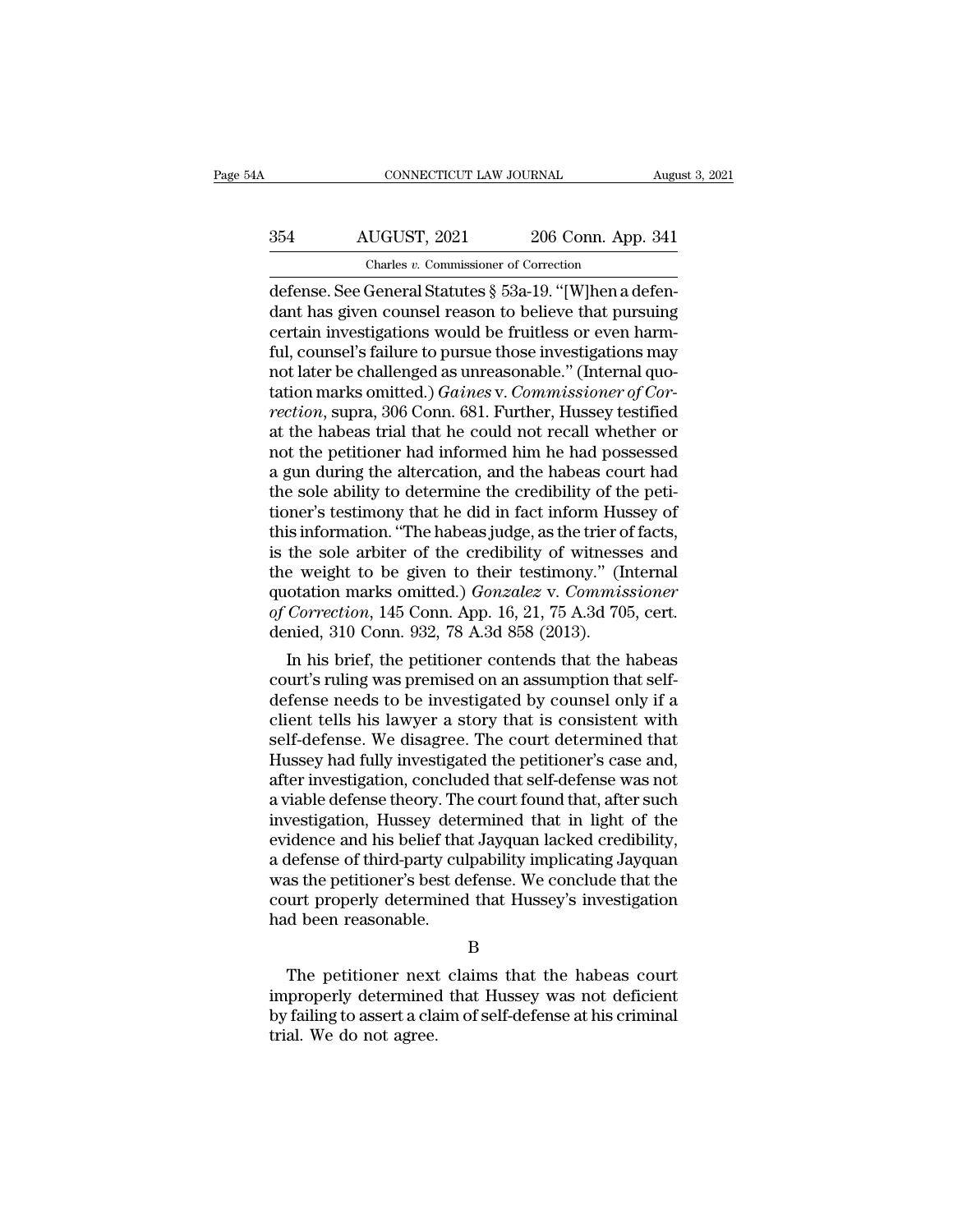2021 CONNECTICUT LAW JOURNAL Page 55A<br>
206 Conn. App. 341 AUGUST, 2021 355<br>
Charles v. Commissioner of Correction Charles *v.* Commissioner of Correction

CONNECTICUT LAW JOURNAL Page 55A<br>
6 Conn. App. 341 AUGUST, 2021 355<br>
Charles v. Commissioner of Correction<br>
The following legal principles are relevant to our<br>
solution of this issue. "[A]s a general rule, a habeas<br>
tition 206 Conn. App. 341 AUGUST, 2021 355<br>
Charles v. Commissioner of Correction<br>
The following legal principles are relevant to our<br>
resolution of this issue. "[A]s a general rule, a habeas<br>
petitioner will be able to demonstra 206 Conn. App. 341 AUGUST, 2021 355<br>
Charles v. Commissioner of Correction<br>
The following legal principles are relevant to our<br>
resolution of this issue. "[A]s a general rule, a habeas<br>
petitioner will be able to demonstr 206 Conn. App. 341 AUGUST, 2021 355<br>
Charles v. Commissioner of Correction<br>
The following legal principles are relevant to our<br>
resolution of this issue. "[A]s a general rule, a habeas<br>
petitioner will be able to demonstr The following legal principles are relevant to our<br>resolution of this issue. "[A]s a general rule, a habeas<br>petitioner will be able to demonstrate that trial coun-<br>sel's decisions were objectively unreasonable only if<br>the Charles *v.* Commissioner of Correction<br>
The following legal principles are relevant to our<br>
resolution of this issue. "[A]s a general rule, a habeas<br>
petitioner will be able to demonstrate that trial coun-<br>
sel's decision The following legal principles are relevant to our<br>resolution of this issue. "[A]s a general rule, a habeas<br>petitioner will be able to demonstrate that trial coun-<br>sel's decisions were objectively unreasonable only if<br>ther resolution of this issue. "[A]s a general rule, a habeas<br>petitioner will be able to demonstrate that trial coun-<br>sel's decisions were objectively unreasonable only if<br>there [was] no . . . tactical justification for the co petitioner will be able to demonstrate that trial counsel's decisions were objectively unreasonable only if there [was] no . . . tactical justification for the course taken." (Internal quotation marks omitted.) *Johnson v* sel's decisions were objectively unreasonable only if<br>there [was] no . . . tactical justification for the course<br>taken." (Internal quotation marks omitted.) *Johnson* v.<br>*Commissioner of Correction*, 166 Conn. App. 95, 14 there [was] no . . . tactical justification for the course<br>taken." (Internal quotation marks omitted.) *Johnson v.*<br>Commissioner of Correction, 166 Conn. App. 95, 140,<br>140 A.3d 1087 (2016), aff'd, 330 Conn. 520, 198 A.3d taken." (Internal quotation marks omitted.) Johnson v.<br>Commissioner of Correction, 166 Conn. App. 95, 140,<br>140 A.3d 1087 (2016), aff'd, 330 Conn. 520, 198 A.3d 52<br>(2019). "It is axiomatic that decisions of trial strategy<br> Commissioner of Correction, 166 Conn. App. 95, 140, 140 A.3d 1087 (2016), aff'd, 330 Conn. 520, 198 A.3d 52 (2019). "It is axiomatic that decisions of trial strategy and tactics rest with the attorney.  $\dots$  [A] court must 140 A.3d 1087 (2016), aff'd, 330 Conn. 520, 198 A.3d 52 (2019). "It is axiomatic that decisions of trial strategy and tactics rest with the attorney.  $\dots$  [A] court must indulge a strong presumption that counsel's conduct (2019). "It is axiomatic that decisions of trial strategy<br>and tactics rest with the attorney. . . . [A] court must<br>indulge a strong presumption that counsel's conduct<br>falls within the wide range of reasonable professional and tactics rest with the attorney. . . . [A] court must<br>indulge a strong presumption that counsel's conduct<br>falls within the wide range of reasonable professional<br>assistance; that is, the defendant must overcome the<br>pres indulge a strong presumption that counsel's conduct<br>falls within the wide range of reasonable professional<br>assistance; that is, the defendant must overcome the<br>presumption that, under the circumstances, the chal-<br>lenged ac falls within the wide range of reasonable professional<br>assistance; that is, the defendant must overcome the<br>presumption that, under the circumstances, the chal-<br>lenged action might be considered sound trial strategy."<br>(Cit assistance; that is, the defendant must overcome the<br>presumption that, under the circumstances, the chal-<br>lenged action might be considered sound trial strategy."<br>(Citations omitted; internal quotation marks omitted.)<br>*Mel* presumption that, under the circumstances, the chal-<br>lenged action might be considered sound trial strategy."<br>(Citations omitted; internal quotation marks omitted.)<br>*Meletrich* v. *Commissioner of Correction*, 332 Conn.<br>6 lenged action might be considered sound trial strategy."<br>
(Citations omitted; internal quotation marks omitted.)<br> *Meletrich* v. *Commissioner of Correction*, 332 Conn.<br>
615, 627, 212 A.3d 678 (2019). "[T]here are countle (Citations omitted; internal quotation marks omitted.)<br> *Meletrich* v. *Commissioner of Correction*, 332 Conn.<br>
615, 627, 212 A.3d 678 (2019). "[T]here are countless<br>
ways to provide effective assistance in any given case *Meletrich* v. *Commissioner of Correction*, 332 Conn.<br>615, 627, 212 A.3d 678 (2019). "[T]here are countless<br>ways to provide effective assistance in any given case.<br>Even the best criminal defense attorneys would not<br>defen 615, 627, 212 A.3d 678 (2019). "[T]here are countless<br>ways to provide effective assistance in any given case.<br>Even the best criminal defense attorneys would not<br>defend a particular client in the same way. . . . [A]<br>review ways to provide effective assistance in any given case.<br>Even the best criminal defense attorneys would not<br>defend a particular client in the same way. . . . [A]<br>reviewing court is required not simply to give [the trial<br>at Even the best criminal defense attorneys would not<br>defend a particular client in the same way. . . . [A]<br>reviewing court is required not simply to give [the trial<br>attorney] the benefit of the doubt . . . but to affirma-<br>t defend a particular client in the same way. . . . [A]<br>reviewing court is required not simply to give [the trial<br>attorney] the benefit of the doubt . . . but to affirma-<br>tively entertain the range of possible reasons . . . reviewing court is required not simply to give [the trial<br>attorney] the benefit of the doubt . . . but to affirma-<br>tively entertain the range of possible reasons . . .<br>counsel may have had for proceeding as [he] did . . . regarding what defense to pursue at trial. See *Thompsomming tively entertain the range of possible reasons* . . . *counsel may have had for proceeding as [he] did . . . ."*<br>(Internal quotation marks omitted.) Id., 637. The strong<br>presumption that counsel's efforts are reas counsel may have had for proceeding as [he] did . . . ."<br>(Internal quotation marks omitted.) Id., 637. The strong<br>presumption that counsel's efforts are reasonable<br>applies to both counsel's investigation and decisions<br>reg (Internal quotation marks omitted.) Id., 637. The strong<br>presumption that counsel's efforts are reasonable<br>applies to both counsel's investigation and decisions<br>regarding what defense to pursue at trial. See *Thomp-*<br>son v presumption that counsel's efforts are reasonable<br>applies to both counsel's investigation and decisions<br>regarding what defense to pursue at trial. See *Thomp-*<br>son v. Commissioner of Correction, 131 Conn. App.<br>671, 698, 27 applies to both c<br>regarding what do<br>son v. Commisss<br>671, 698, 27 A.3d<br>A.3d 1177 (2011);<br>434, 611 A.2d 911,<br>1046 (1992).<br>The petitioner m v. Commissioner of Correction, 131 Conn. App.<br>1, 698, 27 A.3d 86, cert. denied, 303 Conn. 902, 31<br>3d 1177 (2011); *Veal* v. *Warden*, 28 Conn. App. 425,<br>4, 611 A.2d 911, cert. denied, 224 Conn. 902, 615 A.2d<br>46 (1992).<br> 671, 698, 27 A.3d 86, cert. denied, 303 Conn. 902, 31<br>A.3d 1177 (2011); *Veal* v. *Warden*, 28 Conn. App. 425,<br>434, 611 A.2d 911, cert. denied, 224 Conn. 902, 615 A.2d<br>1046 (1992).<br>The petitioner failed to produce evidenc A.3d 1177 (2011); *Veal* v. *Warden*, 28 Conn. App. 425, 434, 611 A.2d 911, cert. denied, 224 Conn. 902, 615 A.2d 1046 (1992).<br>The petitioner failed to produce evidence at the habeas trial that would overcome the presumpti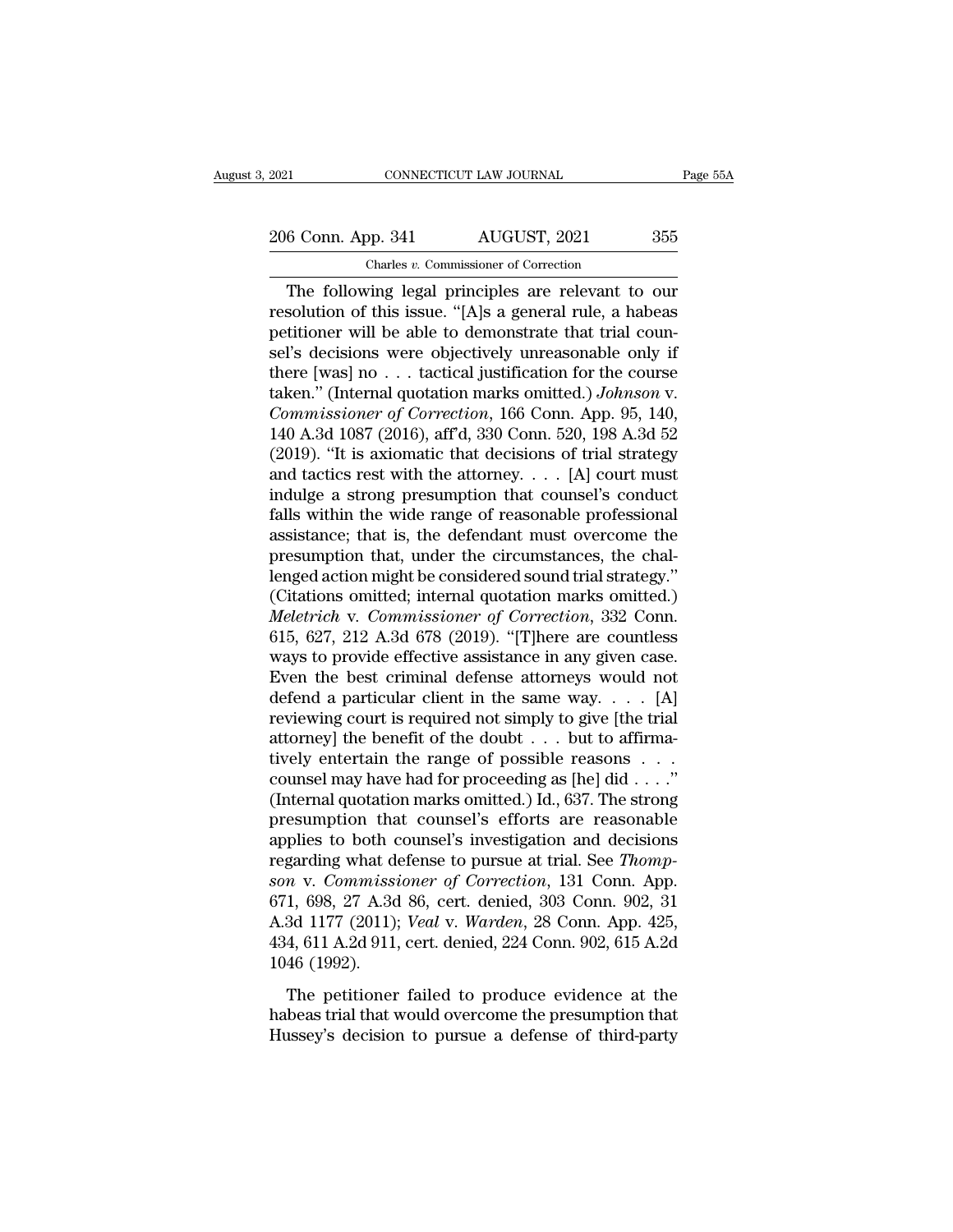# CONNECTICUT LAW JOURNAL August 3, 2021<br>356 AUGUST, 2021 206 Conn. App. 341<br>Charles v. Commissioner of Correction CONNECTICUT LAW JOURNAL<br>LUGUST, 2021 206 Conn. App.<br>Charles *v.* Commissioner of Correction<br>cather than self-defense was sound

CONNECTICUT LAW JOURNAL August 3, 20<br>
356 AUGUST, 2021 206 Conn. App. 341<br>
Charles v. Commissioner of Correction<br>
culpability, rather than self-defense, was sound trial<br>
strategy. As noted previously, neither the petitione 356 AUGUST, 2021 206 Conn. App. 341<br>
Charles v. Commissioner of Correction<br>
Culpability, rather than self-defense, was sound trial<br>
strategy. As noted previously, neither the petitioner's<br>
signed statement to the police no  $\frac{\text{S56}}{\text{Charles } v. \text{ Commissioner of Correction}}$ <br>
Charles v. Commissioner of Correction<br>
culpability, rather than self-defense, was sound trial<br>
strategy. As noted previously, neither the petitioner's<br>
signed statement to the police nor his  $\frac{356}{200}$  AUGUST, 2021 206 Conn. App. 341<br>
Charles v. Commissioner of Correction<br>
culpability, rather than self-defense, was sound trial<br>
strategy. As noted previously, neither the petitioner's<br>
signed statement to th Charles v. Commissioner of Correction<br>
culpability, rather than self-defense, was sound trial<br>
strategy. As noted previously, neither the petitioner's<br>
signed statement to the police nor his testimony at his<br>
criminal tria Charles v. Commissioner of Correction<br>
culpability, rather than self-defense, was sound trial<br>
strategy. As noted previously, neither the petitioner's<br>
signed statement to the police nor his testimony at his<br>
criminal tria culpability, rather than self-defense, was sound trial<br>strategy. As noted previously, neither the petitioner's<br>signed statement to the police nor his testimony at his<br>criminal trial included facts that Hussey considered es strategy. As noted previously, neither the petitioner's<br>signed statement to the police nor his testimony at his<br>criminal trial included facts that Hussey considered essen-<br>tial to a claim of self-defense. Specifically, the signed statement to the police nor his testimony at his criminal trial included facts that Hussey considered essential to a claim of self-defense. Specifically, the petitioner did not admit to having a gun nor did he indic criminal trial included facts that Hussey considered essential to a claim of self-defense. Specifically, the petitioner did not admit to having a gun nor did he indicate that he feared for his life. The court found that Hu tial to a claim of self-defense. Sp<br>did not admit to having a gun no<br>feared for his life. The court fou<br>Jayquan lacked credibility ane<br>effectively undermine the cred<br>nesses during cross-examinatio<br>party culpability defense d not admit to having a gun nor did he indicate that he<br>ared for his life. The court found that Hussey believed<br>yquan lacked credibility and he believed he could<br>fectively undermine the credibility of the state's wit-<br>sses reared for his life. The court found that Hussey believed<br>Jayquan lacked credibility and he believed he could<br>effectively undermine the credibility of the state's wit-<br>nesses during cross-examination to establish the third

Jayquan lacked credibility and he believed he could<br>effectively undermine the credibility of the state's wit-<br>nesses during cross-examination to establish the third-<br>party culpability defense.<br>Although Carlow testified tha effectively undermine the credibility of the state's wit-<br>nesses during cross-examination to establish the third-<br>party culpability defense.<br>Although Carlow testified that, in his opinion, a claim<br>of self-defense was not f nesses during cross-examination to establish the third-<br>party culpability defense.<br>Although Carlow testified that, in his opinion, a claim<br>of self-defense was not foreclosed by the evidence in<br>the petitioner's criminal tri party culpability defense.<br>Although Carlow testified that, in his opinion, a claim<br>of self-defense was not foreclosed by the evidence in<br>the petitioner's criminal trial, we note that "[e]ven the<br>best criminal defense attor Although Carlow testified that, in his opinion, a claim<br>of self-defense was not foreclosed by the evidence in<br>the petitioner's criminal trial, we note that "[e]ven the<br>best criminal defense attorneys would not defend a<br>par of self-defense was not foreclosed by the evidence in<br>the petitioner's criminal trial, we note that "[e]ven the<br>best criminal defense attorneys would not defend a<br>particular client in the same way." (Internal quotation<br>mar the petitioner's criminal trial, we note that "[e]ven the<br>best criminal defense attorneys would not defend a<br>particular client in the same way." (Internal quotation<br>marks omitted.) Meletrich v. Commissioner of Correc-<br>tion best criminal defense attorneys would not defend a<br>particular client in the same way." (Internal quotation<br>marks omitted.) *Meletrich* v. *Commissioner of Correc-<br>tion*, supra, 332 Conn. 637. After reviewing the evidence<br>w particular client in the same way." (Internal quotation<br>marks omitted.) *Meletrich* v. *Commissioner of Correc-<br>tion*, supra, 332 Conn. 637. After reviewing the evidence<br>with his client, Hussey determined that the best tri marks omitted.) *Meletrich* v. *Commissioner of Correction*, supra, 332 Conn. 637. After reviewing the evidence with his client, Hussey determined that the best trial strategy was a claim of third-party culpability, and, *tion*, supra, 332 Conn. 637. After reviewing the evidence with his client, Hussey determined that the best trial strategy was a claim of third-party culpability, and, although there may have been more than one possible d with his client, Hussey determined that the<br>strategy was a claim of third-party culpab<br>although there may have been more than on<br>defense, our position as a reviewing court is "<br>tively entertain the range of possible reas<br>c rategy was a claim of third-party culpability, and,<br>hough there may have been more than one possible<br>fense, our position as a reviewing court is "to affirma-<br>rely entertain the range of possible reasons . . . .<br>umsel may h although there may have been more than one possible<br>defense, our position as a reviewing court is "to affirma-<br>tively entertain the range of possible reasons . . .<br>counsel may have had for proceeding as [he] did . . . ."<br>(

defense, our position as a reviewing court is "to affirmatively entertain the range of possible reasons . . . .<br>counsel may have had for proceeding as [he] did . . . ."<br>(Internal quotation marks omitted.) Id.<br>On our review tively entertain the range of possible reasons . . .<br>counsel may have had for proceeding as [he] did . . . ."<br>(Internal quotation marks omitted.) Id.<br>On our review of the record, we conclude that the<br>habeas court properly counsel may have had for proceeding as  $[he]$  did . . . ."<br>(Internal quotation marks omitted.) Id.<br>On our review of the record, we conclude that the<br>habeas court properly determined that the petitioner<br>failed to demonstrat (Internal quotation marks omitted.) Id.<br>
On our review of the record, we conclude that the<br>
habeas court properly determined that the petitioner<br>
failed to demonstrate that it was objectively unreason-<br>
able for Hussey to On our review of the record, we conclude that the<br>habeas court properly determined that the petitioner<br>failed to demonstrate that it was objectively unreason-<br>able for Hussey to pursue a defense of third-party culpa-<br>bili habeas court properly determined that the petitioner failed to demonstrate that it was objectively unreasonable for Hussey to pursue a defense of third-party culpability instead of self-defense. Because we agree with the h failed to demonstrate that it was objectively unreasonable for Hussey to pursue a defense of third-party culpability instead of self-defense. Because we agree with the habeas court that the petitioner failed to establish t The habeas court that the petitioner failed to establish<br>e deficient performance prong, his claim of ineffective<br>sistance of counsel must fail. See *Davis* v. *Commis-*<br>pner of Correction, supra, 198 Conn. App. 352–53.<br>II<br> the deficient performance prong, his claim of ineffective<br>assistance of counsel must fail. See *Davis v. Commissioner of Correction*, supra, 198 Conn. App. 352–53.<br>II<br>We next address the petitioner's contention that the<br>co

II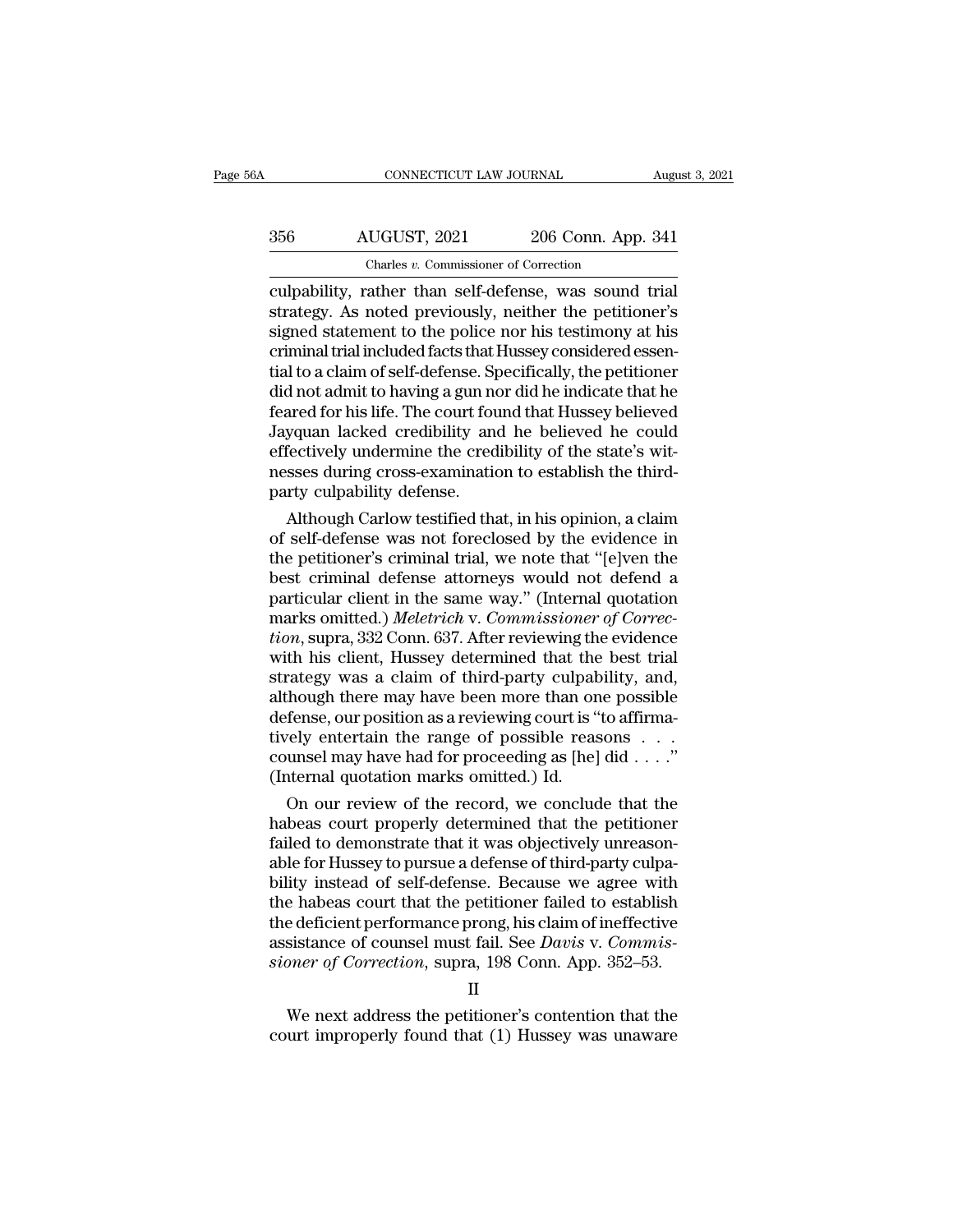2021 CONNECTICUT LAW JOURNAL Page 57A<br>
206 Conn. App. 341 AUGUST, 2021 357<br>
Charles v. Commissioner of Correction Charles *v.* Commissioner of Correction

The connection of the petitioner and the petitioner and had fired it in self-<br>defense and (2) the petitioner admitted that he never<br>informed Hussey that he had a gun and shot it in self-<br>informed Hussey that he had a gun a 206 Conn. App. 341 AUGUST, 2021 357<br>
Charles v. Commissioner of Correction<br>
that the petitioner had a gun and had fired it in self-<br>
defense and (2) the petitioner admitted that he never<br>
informed Hussey that he had a gun 206 Conn. App. 341 AUGUST, 2021 357<br>
Charles v. Commissioner of Correction<br>
that the petitioner had a gun and had fired it in self-<br>
defense and (2) the petitioner admitted that he never<br>
informed Hussey that he had a gun 206 Conn. App. 341 AUGUST, 2021 357<br>
Charles v. Commissioner of Correction<br>
that the petitioner had a gun and had fired it in self-<br>
defense and (2) the petitioner admitted that he never<br>
informed Hussey that he had a gun Charles v. Commissioner of Correction<br>that the petitioner had a gun and had fired it in self-<br>defense and (2) the petitioner admitted that he never<br>informed Hussey that he had a gun and shot it in self-<br>defense. In his br Charles v. Commissioner of Correction<br>that the petitioner had a gun and had fired it in self-<br>defense and (2) the petitioner admitted that he never<br>informed Hussey that he had a gun and shot it in self-<br>defense. In his br that the petitioner had a gun and had fired it in self-<br>defense and  $(2)$  the petitioner admitted that he never<br>informed Hussey that he had a gun and shot it in self-<br>defense. In his brief, the respondent agrees that "the defense and (2) the petitioner admitted that he never<br>informed Hussey that he had a gun and shot it in self-<br>defense. In his brief, the respondent agrees that "the<br>habeas court erroneously credited Hussey's purported<br>testi informed Hussey that he had a gun and shot it in self-<br>defense. In his brief, the respondent agrees that "the<br>habeas court erroneously credited Hussey's purported<br>testimony that he was unaware that the petitioner was<br>armed defense. In his brief, the respondent agrees that "the habeas court erroneously credited Hussey's purported testimony that he was unaware that the petitioner was armed with a gun" and also acknowledged that the petitioner habeas court erroneously credited Hussey's purported<br>testimony that he was unaware that the petitioner was<br>armed with a gun" and also acknowledged that the petitioner<br>testified that he had informed Hussey that he<br>had shot testimony that he was unaware that the petitioner was<br>armed with a gun" and also acknowledged that the peti-<br>tioner testified that he had informed Hussey that he<br>had shot the victim. Although we agree that these factual<br>fi armed with a gun" and also acknowledged that the petitioner testified that he had informed Hussey that he had shot the victim. Although we agree that these factual findings were clearly erroneous, we conclude that this err tioner testified that he had informal<br>had shot the victim. Although we a<br>findings were clearly erroneous,<br>error was harmless, as there was<br>record to support the court's co<br>was not deficient in his investigatie<br>a self-defen In shot the victini. Antiough we agree that these ractual<br>Indings were clearly erroneous, we conclude that this<br>ror was harmless, as there was ample evidence in the<br>cord to support the court's conclusion that Hussey<br>as not midings were clearly efforeous, we conclude that this<br>error was harmless, as there was ample evidence in the<br>record to support the court's conclusion that Hussey<br>was not deficient in his investigation or in failing to rais

erior was namiess, as there was ample evidence in the<br>record to support the court's conclusion that Hussey<br>was not deficient in his investigation or in failing to raise<br>a self-defense claim at trial.<br>In its memorandum of d record to support the court's conclusion that Hussey<br>was not deficient in his investigation or in failing to raise<br>a self-defense claim at trial.<br>In its memorandum of decision, the court credited<br>Hussey's testimony that he was not dencient in his investigation of in failing to faise<br>a self-defense claim at trial.<br>In its memorandum of decision, the court credited<br>Hussey's testimony that he was unaware the petitioner<br>had a gun at the time of t in its memorandum of decision, the court credited<br>Hussey's testimony that he was unaware the petitioner<br>had a gun at the time of the shooting. Further, the court<br>stated that the petitioner admitted in his testimony that<br>" In its memorandum of decision, the could Hussey's testimony that he was unaware the had a gun at the time of the shooting. Furthe stated that the petitioner admitted in his test "he either failed to inform his attorney, o ussey's testimony that he was unaware the pertitioner<br>d a gun at the time of the shooting. Further, the court<br>ated that the petitioner admitted in his testimony that<br>e either failed to inform his attorney, or actively mis traded that the petitioner admitted in his testimony that<br>
"he either failed to inform his attorney, or actively mis-<br>
informed him, of facts that could have been used to<br>
support a claim of self-defense  $\dots$ ."<br>
We apply

stated that the pethodier admitted in his testimoly that<br>
"he either failed to inform his attorney, or actively mis-<br>
informed him, of facts that could have been used to<br>
support a claim of self-defense  $\ldots$ ."<br>
We apply The entire ranea to muonti its actomicy, or actively instinformed him, of facts that could have been used to support a claim of self-defense  $\ldots$ ."<br>We apply the clearly erroneous standard of review to the habeas court's muonned film, of facts that could have been used to<br>support a claim of self-defense  $\ldots$ ."<br>We apply the clearly erroneous standard of review<br>to the habeas court's factual findings. "[A] finding of<br>fact is clearly erroneo We apply the clearly erroneous standard of review<br>to the habeas court's factual findings. "[A] finding of<br>fact is clearly erroneous when there is no evidence in<br>the record to support it  $\ldots$  or when although there<br>is evi We apply the clearly erroneous standard of review<br>to the habeas court's factual findings. "[A] finding of<br>fact is clearly erroneous when there is no evidence in<br>the record to support it . . . or when although there<br>is evi to the habeas court's factual findings. "[A] finding of fact is clearly erroneous when there is no evidence in the record to support it . . . or when although there is evidence to support it, the reviewing court on the en fact is clearly erroneous when there is no evidence in the record to support it . . . or when although there is evidence to support it, the reviewing court on the entire evidence is left with the definite and firm convict the record to support it . . . or when although there is evidence to support it, the reviewing court on the entire evidence is left with the definite and firm conviction that a mistake has been committed." (Internal quota is evidence to support it, the reviewing court on the<br>entire evidence is left with the definite and firm convic-<br>tion that a mistake has been committed." (Internal quo-<br>tation marks omitted.) Collins v. Commissioner of Co entire evidence is left with the definite and firm conviction that a mistake has been committed." (Internal quotation marks omitted.) *Collins v. Commissioner of Correction*, 202 Conn. App. 789, 812, 246 A.3d 1047, cert. d tion that a mistake has been committed." (Internal quotation marks omitted.) Collins v. Commissioner of Correction, 202 Conn. App. 789, 812, 246 A.3d 1047, cert.<br>denied, 336 Conn. 931, 248 A.3d 1 (2021). "[T]his court<br>doe tation marks omitted.) *Collins* v. *Commissioner of Cor-*<br>*rection*, 202 Conn. App. 789, 812, 246 A.3d 1047, cert.<br>denied, 336 Conn. 931, 248 A.3d 1 (2021). "[T]his court<br>does not retry the case or evaluate the credibili rection, 202 Conn. App. 789, 812, 246 A.3d 1047, cert.<br>denied, 336 Conn. 931, 248 A.3d 1 (2021). "[T]his court<br>does not retry the case or evaluate the credibility of<br>the witnesses. . . . Rather, we must defer to the [trie denied, 336 Conn. 931, 248 A.3d 1 (2021). "[T]his court does not retry the case or evaluate the credibility of the witnesses. . . . Rather, we must defer to the [trier of fact's] assessment of the credibility of the witnes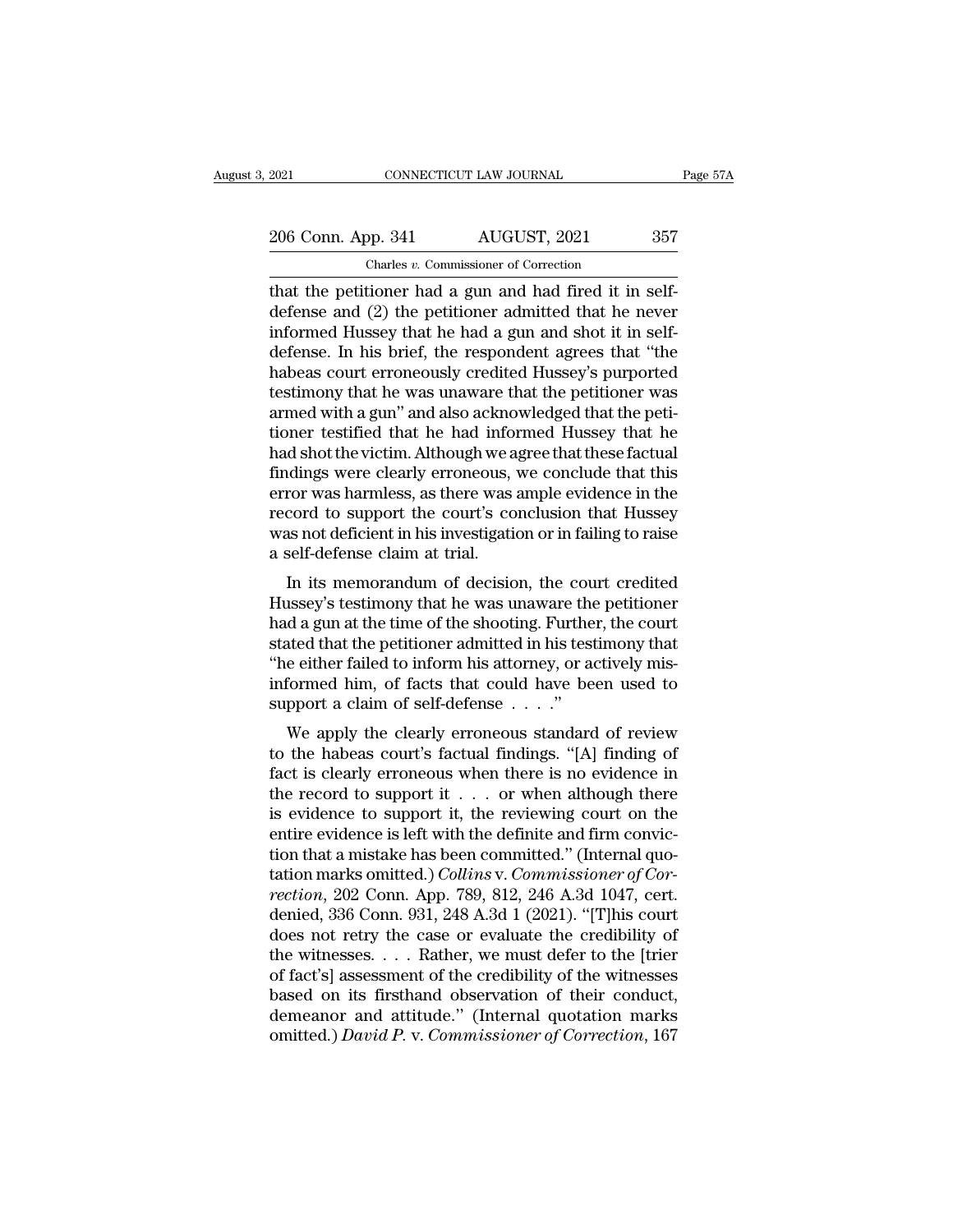| ŝΑ  | CONNECTICUT LAW JOURNAL                                                                   |                    | August 3, 2021 |
|-----|-------------------------------------------------------------------------------------------|--------------------|----------------|
| 358 | AUGUST, 2021                                                                              | 206 Conn. App. 341 |                |
|     | Charles v. Commissioner of Correction                                                     |                    |                |
|     | Conn. App. 455, 470, 143 A.3d 1158, cert. denied, 323<br>Conn. 921, 150 A.3d 1150 (2016). |                    |                |
|     | Although Hussey initially stated that the petitioner                                      |                    |                |

AUGUST, 2021 206 Conn. App. 341<br>
Charles v. Commissioner of Correction<br>
DNN. App. 455, 470, 143 A.3d 1158, cert. denied, 323<br>
DNN. 921, 150 A.3d 1150 (2016).<br>
Although Hussey initially stated that the petitioner<br>
ver told AUGUST, 2021 206 Conn. App. 341<br>
Charles v. Commissioner of Correction<br>
Conn. App. 455, 470, 143 A.3d 1158, cert. denied, 323<br>
Conn. 921, 150 A.3d 1150 (2016).<br>
Although Hussey initially stated that the petitioner<br>
never t Charles v. Commissioner of Correction<br>
Conn. App. 455, 470, 143 A.3d 1158, cert. denied, 323<br>
Conn. 921, 150 A.3d 1150 (2016).<br>
Although Hussey initially stated that the petitioner<br>
never told him he had a gun or shot it Conn. App. 455, 470, 143 A.3d 1158, cert. denied, 323<br>Conn. 921, 150 A.3d 1150 (2016).<br>Although Hussey initially stated that the petitioner<br>never told him he had a gun or shot it in self-defense,<br>Hussey later clarified th Conn. App. 455, 470, 143 A.3d 1158, cert. denied, 323<br>Conn. 921, 150 A.3d 1150 (2016).<br>Although Hussey initially stated that the petitioner<br>never told him he had a gun or shot it in self-defense,<br>Hussey later clarified tha Conn. 921, 150 A.3d 1150 (2016).<br>Although Hussey initially stated that the petitioner<br>never told him he had a gun or shot it in self-defense,<br>Hussey later clarified that he had no recollection as to<br>whether the petitioner Although Hussey initially stated that the petitioner<br>never told him he had a gun or shot it in self-defense,<br>Hussey later clarified that he had no recollection as to<br>whether the petitioner had informed him that he pos-<br>ses mever told him he had a gun or shot it in self-defense,<br>Hussey later clarified that he had no recollection as to<br>whether the petitioner had informed him that he pos-<br>sessed a gun. As a result, the record does not support<br>t Hussey later clarified that he had no recollection as to<br>whether the petitioner had informed him that he pos-<br>sessed a gun. As a result, the record does not support<br>the finding that Hussey recalled that he was never told<br>b whether the petitioner had informed him that he possessed a gun. As a result, the record does not support the finding that Hussey recalled that he was never told by the petitioner that he had possessed a gun. Therefore, t sessed a gun. As a result, the record does not support<br>the finding that Hussey recalled that he was never told<br>by the petitioner that he had possessed a gun. Therefore,<br>the habeas court's finding that Hussey was unaware<br>th possessed a gun that Hussey recalled that he was never told<br>by the petitioner that he had possessed a gun. Therefore,<br>the habeas court's finding that Hussey was unaware<br>that the petitioner had a gun at the time of the shoo The petitioner that he had possessed a gun. Therefore,<br>the habeas court's finding that Hussey was unaware<br>that the petitioner had a gun at the time of the shooting<br>was clearly erroneous. Additionally, the petitioner tes-<br>t by the perfactor that he had possessed a galar relations;<br>the habeas court's finding that Hussey was unaware<br>that the petitioner had a gun at the time of the shooting<br>was clearly erroneous. Additionally, the petitioner tes That the petitioner had a gun at the time of the shooting<br>was clearly erroneous. Additionally, the petitioner tes-<br>tified that he had informed trial counsel that he had<br>possessed a gun, used the gun, and felt "cornered in. support a claim of self-defense also was clearly erroneous. Additionally, the petitioner tes-<br>tified that he had informed trial counsel that he had<br>possessed a gun, used the gun, and felt "cornered in."<br>As such, the court' ous. ssessed a gun, used the gun, and felt "cornered in."<br>
such, the court's finding that the petitioner admitted<br>
at he either failed to inform his attorney or actively<br>
isinformed him of facts that could have been used to<br>
pp As such, the court's finding that the petitioner admitted<br>that he either failed to inform his attorney or actively<br>misinformed him of facts that could have been used to<br>support a claim of self-defense also was clearly err

that he either failed to inform his attorney or actively<br>misinformed him of facts that could have been used to<br>support a claim of self-defense also was clearly errone-<br>ous.<br>These erroneous findings do not " undermine appel misinformed him of facts that could have been used to<br>support a claim of self-defense also was clearly errone-<br>ous.<br>These erroneous findings do not " 'undermine appel-<br>late confidence' " in the habeas court's fact-finding support a claim of self-defense also was clearly errone-<br>ous.<br>These erroneous findings do not " 'undermine appel-<br>late confidence' " in the habeas court's fact-finding pro-<br>cess, and we therefore conclude the error was har ous.<br>These erroneous findings do not " 'undermine appel-<br>late confidence' " in the habeas court's fact-finding pro-<br>cess, and we therefore conclude the error was harmless.<br>Autry v. Hosey, 200 Conn. App. 795, 801, 239 A.3d These erroneous findings do not " 'undermine appel-<br>late confidence' " in the habeas court's fact-finding pro-<br>cess, and we therefore conclude the error was harmless.<br>Autry v. Hosey, 200 Conn. App. 795, 801, 239 A.3d 381<br>( Late confidence' " in the habeas court's fact-finding process, and we therefore conclude the error was harmless.<br>Autry v. Hosey, 200 Conn. App. 795, 801, 239 A.3d 381<br>(2020). "[I]t is well established that a petitioner in demonstrate in the random of his claim image is<br>cess, and we therefore conclude the error was harmless.<br>Autry v. Hosey, 200 Conn. App. 795, 801, 239 A.3d 381<br>(2020). "[I]t is well established that a petitioner in a<br>habeas Autry v. *Hosey*, 200 Conn. App. 795, 801, 239 A.3d 381 (2020). "[I]t is well established that a petitioner in a habeas proceeding cannot rely on mere conjecture or speculation to satisfy either the performance or prejudic *sioner* (2020). "[I]t is well established that a petitioner in a habeas proceeding cannot rely on mere conjecture or speculation to satisfy either the performance or prejudice prong [of *Strickland*] but must instead offe habeas proceeding cannot rely on mere conjecture or<br>habeas proceeding cannot rely on mere conjecture or<br>speculation to satisfy either the performance or prej-<br>udice prong [of *Strickland*] but must instead offer<br>demonstrab rascus procedurig currier rely on mere ecrypted or<br>speculation to satisfy either the performance or prej-<br>udice prong [of *Strickland*] but must instead offer<br>demonstrable evidence in support of his claim." (Inter-<br>nal quo procuration of formulation of performance of projection<br>dice prong [of *Strickland*] but must instead offer<br>demonstrable evidence in support of his claim." (Inter-<br>nal quotation marks omitted.) *Martinez* v. Commis-<br>sione demonstrable evidence in support of his claim." (Inter-<br>nal quotation marks omitted.) *Martinez* v. *Commissioner of Correction*, 147 Conn. App. 307, 315–16, 82<br>A.3d 666 (2013), cert. denied, 311 Conn. 917, 85 A.3d<br>652 (20 and quotation marks omitted.) Martinez v. Commissioner of Correction, 147 Conn. App. 307, 315–16, 82<br>A.3d 666 (2013), cert. denied, 311 Conn. 917, 85 A.3d<br>652 (2014). At the habeas trial, Hussey testified that he<br>could no sioner of Correction, 147 Conn. App. 307, 315–16, 82<br>A.3d 666 (2013), cert. denied, 311 Conn. 917, 85 A.3d<br>652 (2014). At the habeas trial, Hussey testified that he<br>could not recall whether the petitioner told him he had<br> A.3d 666 (2013), cert. denied, 311 Conn. 917, 85 A.3d 652 (2014). At the habeas trial, Hussey testified that he could not recall whether the petitioner told him he had possessed a gun, and the habeas court did not credit  $652$  (2014). At the habeas trial, Hussey testified that he could not recall whether the petitioner told him he had possessed a gun, and the habeas court did not credit the petitioner's testimony that he informed Hussey o could not recall whether the petitioner told him he had possessed a gun, and the habeas court did not credit the petitioner's testimony that he informed Hussey of this fact. The court noted that the petitioner admitted th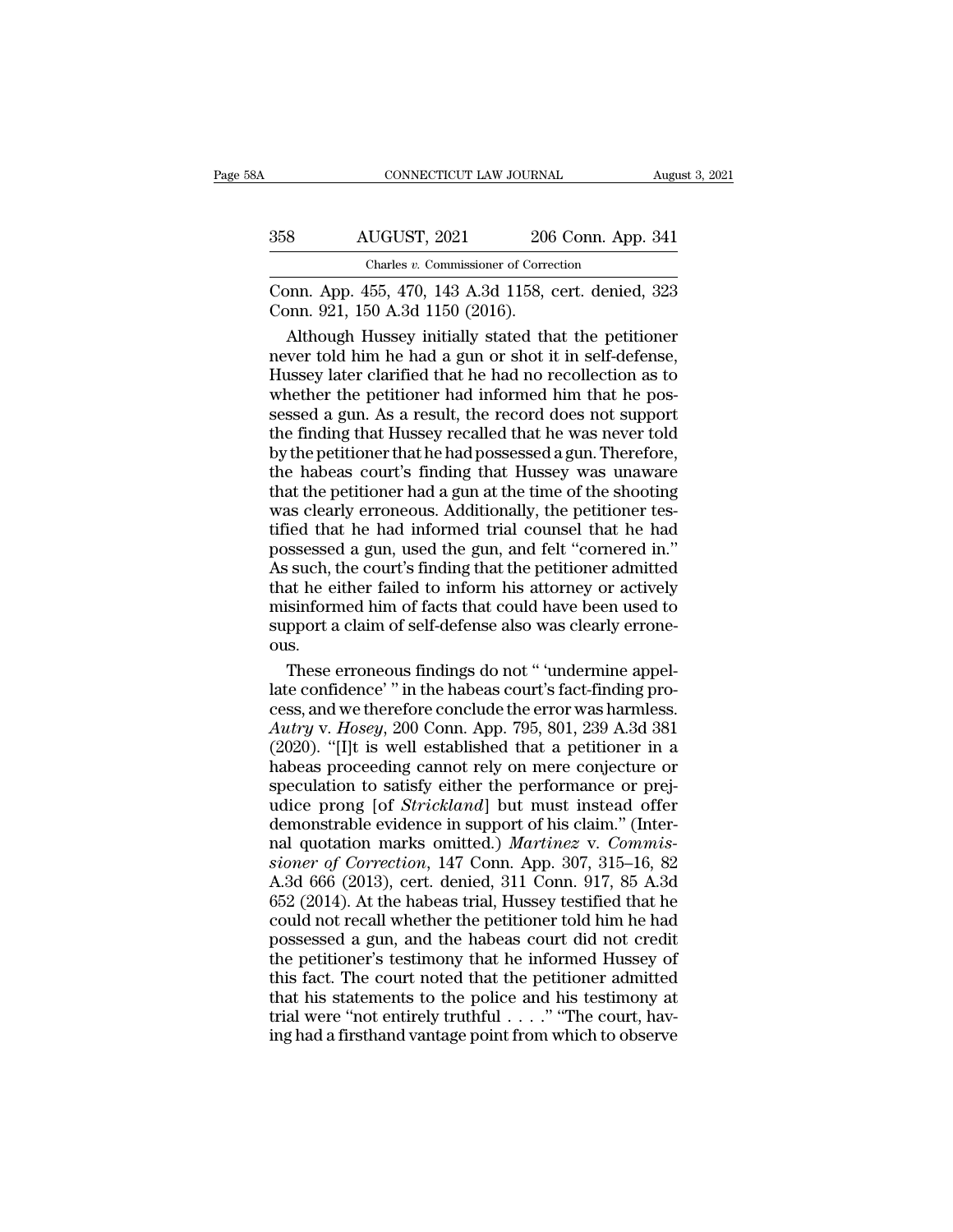EXECUTE 2021 CONNECTICUT LAW JOURNAL Page 59A<br>206 Conn. App. 359 AUGUST, 2021 359<br>Frantzen v. Davenport Electric

Frantzen *v.* Davenport Electric The petitioner is a state of the facts<br>
the petitioner testify . . . and assess the truthfulness<br>
of his testimony, was not obligated to accept as true<br>
the petitioner's version of the facts<br>  $\frac{1}{2}$   $\frac{1}{2}$   $\frac{1}{2}$  206 Conn. App. 359  $\overline{\phantom{0}}$  AUGUST, 2021 359<br>
Frantzen v. Davenport Electric<br>
the petitioner testify . . . and assess the truthfulness<br>
of his testimony, was not obligated to accept as true<br>
the petitioner's version of 206 Conn. App. 359 AUGUST, 2021 359<br>
Frantzen v. Davenport Electric<br>
the petitioner testify . . . and assess the truthfulness<br>
of his testimony, was not obligated to accept as true<br>
the petitioner's version of the facts . *Commissioner of Correction, 1859*<br> *Commissioner testify* . . . and assess the truthfulness<br>
of his testimony, was not obligated to accept as true<br>
the petitioner's version of the facts . . . ." *Adkins* v.<br> *Commissioner* Frantzen v. Davenport Electric<br>
The petitioner testify . . . and assess the truthfulness<br>
of his testimony, was not obligated to accept as true<br>
the petitioner's version of the facts . . . ." Adkins v.<br>
Commissioner of Cor Frantzen v. Davenport Electric<br>the petitioner testify . . . and assess the truthfulness<br>of his testimony, was not obligated to accept as true<br>the petitioner's version of the facts . . . . " *Adkins v.<br>Commissioner of Corr* the petitioner testify . . . and assess the truthfulness<br>of his testimony, was not obligated to accept as true<br>the petitioner's version of the facts . . . ." Adkins v.<br>Commissioner of Correction, 185 Conn. App. 139, 175–<br> of his testimony, was not obligated to accept as true<br>the petitioner's version of the facts  $\ldots$ ." Adkins v.<br>Commissioner of Correction, 185 Conn. App. 139, 175–<br>76, 196 A.3d 1149, cert. denied, 330 Conn. 946, 196 A.3d<br>3 the petitioner's version of the facts  $\ldots$ ." Adkins v.<br>Commissioner of Correction, 185 Conn. App. 139, 175–<br>76, 196 A.3d 1149, cert. denied, 330 Conn. 946, 196 A.3d<br>326 (2018). Thus, despite clearly erroneous factual fin Commissioner of Correction, 185 Conn. App. 139, 175–76, 196 A.3d 1149, cert. denied, 330 Conn. 946, 196 A.3d 326 (2018). Thus, despite clearly erroneous factual findings, the petitioner failed to prove that he had informed 76, 196 A.3d 1149, cert. denied, 330 Conn. 946, 196 A.3d 326 (2018). Thus, despite clearly erroneous factual findings, the petitioner failed to prove that he had informed Hussey that he had a gun at the time of the shootin 326 (2018). Thus, despite clearly erroneous factual find-<br>ings, the petitioner failed to prove that he had informed<br>Hussey that he had a gun at the time of the shooting. More-<br>over, even if we assume, arguendo, that the pe ings, the petitioner failed to prove that he had informed<br>Hussey that he had a gun at the time of the shooting. More-<br>over, even if we assume, arguendo, that the petitioner<br>had informed trial counsel that he possessed a gu Hussey that he had a gun at the time of the shooting. More-<br>over, even if we assume, arguendo, that the petitioner<br>had informed trial counsel that he possessed a gun dur-<br>ing the altercation, it would still be reasonable f over, even if we assume, arguendo, that the petitioner<br>had informed trial counsel that he possessed a gun dur-<br>ing the altercation, it would still be reasonable for Hus-<br>sey to forgo further investigation into self-defense had informed trial counsel that he possessed a gun during the altercation, it would still be reasonable for Hussey to forgo further investigation into self-defense when examining all of the evidence. The petitioner's signe ing the altercation, it would still be reasonable for Hussey to forgo further investigation into self-defense when examining all of the evidence. The petitioner's signed statement did not include essential components of a sey to forgo further investigation into self-defense when<br>examining all of the evidence. The petitioner's signed<br>statement did not include essential components of a<br>self-defense claim, and Hussey believed he could effec-<br>t examining all of the evidence. The petitioner's signed<br>statement did not include essential components of a<br>self-defense claim, and Hussey believed he could effec-<br>tively undermine the state's case by attacking the credi-<br>b statement did not include essential components of a<br>self-defense claim, and Hussey believed he could effec-<br>tively undermine the state's case by attacking the credi-<br>bility of the state's key witnesses at trial. By doing s self-defense claim, and Hussey believed he could effec-<br>tively undermine the state's case by attacking the credi-<br>bility of the state's key witnesses at trial. By doing so,<br>Hussey's goal was to create doubt as to the relia tively undermine the state's case by attacking the credibility of the state's key witnesses at trial. By doing so, Hussey's goal was to create doubt as to the reliability of Jayquan's and Walker's testimony, thereby creati bility of the state's key witnesses at trial. By doing so,<br>Hussey's goal was to create doubt as to the reliability<br>of Jayquan's and Walker's testimony, thereby creating<br>reasonable doubt and raising the inference that Jayqu Hussey's goal was to create doubt as to the reliability<br>of Jayquan's and Walker's testimony, thereby creating<br>reasonable doubt and raising the inference that Jayquan<br>was the shooter. There is ample evidence in the record,<br> of Jayquan's and Walker's testimony, thereby creating<br>reasonable doubt and raising the inference that Jayquan<br>was the shooter. There is ample evidence in the record,<br>including the petitioner's statements to the police and<br> asonable doubt and raising the in<br>as the shooter. There is ample every duding the petitioner's stateme<br>s testimony at the criminal trial,<br>nclusion that the petitioner fail<br>n of establishing his claims of i<br>The judgment is In this opinion the other judges concurred.<br>In this object: There is analyze video to the police<br>s testimony at the criminal trial, to support the counclusion that the petitioner failed to sustain his l<br>in of establishing

### EXERCISE THE PERSON THAT HIS DEPARTMENT IS DEPERIENCED WARD FRANTZEN *v.* DAVENPORT<br>EDWARD FRANTZEN *v.* DAVENPORT<br>ELECTRIC ET AL. Examples of indicated<br>
Saffirmed.<br>
the other judges concur<br>
FRANTZEN v. DAVENI<br>
ELECTRIC ET AL.<br>
(AC 43627) firmed.<br>
other judges concu<br>
ANTZEN v. DAVEN<br>
CTRIC ET AL.<br>
(AC 43627)<br>
Prescott and Suarez, Js. EDWARD FRANTZEN  $v$ . DAVENPORT<br>ELECTRIC ET AL.<br>(AC 43627)<br>Alvord, Prescott and Suarez, Js.

*Syllabus*

ELECTRIC ET AL.<br>
(AC 43627)<br>
Alvord, Prescott and Suarez, Js.<br>
Syllabus<br>
W Co., a law firm that had previously represented the claimant in proceedings<br>
before the Workers' Compensation Commission, appealed to this court  $\left( \begin{array}{c} \textrm{AC 43627} \\ \textrm{Alvord, Present and Suarez,Js.} \end{array} \right.$   $\left. \begin{array}{c} \textrm{Syllabus} \\ \textrm{Do, a law firm that had previously represented the claimant in proceeding} \\ \textrm{before the Workshop of the Comparison of the Compensation, appeared to this court from the decision of the Comparison of the European Review.} \end{array} \right.$ From the decision of the Workers' Compensation Commission, appealed to this court<br>from the decision of the Compensation Commission, appealed to this court<br>from the decision of the Compensation Review Board, which vacated<br>t W Co., a law firm that had previously represented the claimant in proceedings before the Workers' Compensation Commission, appealed to this court from the decision of the Compensation Review Board, which vacated the decisi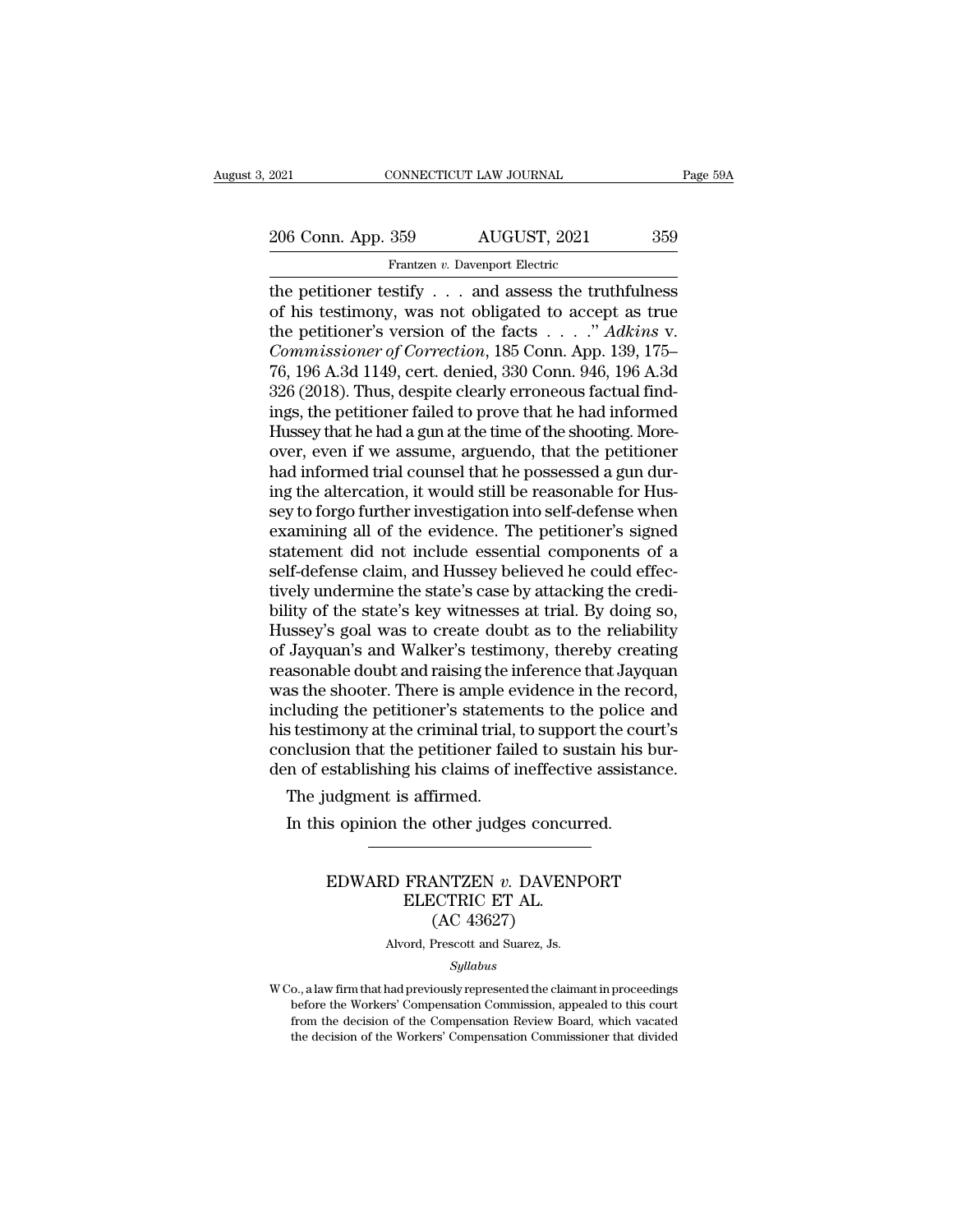### CONNECTICUT LAW JOURNAL August 3, 2021<br>360 AUGUST, 2021 206 Conn. App. 359<br>Frantzen v. Davenport Electric CONNECTICUT LAW JOURNAL Augu $\begin{tabular}{c} AUGUST, 2021 \qquad \qquad 206 \textbf{Conn. App. 359} \\\\ \hline \textbf{Frantzen } v. \textbf{Davenport Electric} \\\\ \textbf{equally the attorney's fees between W Co. and V. an attorney who had} \end{tabular}$ AUGUST, 2021 206 Conn. App. 359<br>Frantzen v. Davenport Electric<br>equally the attorney's fees between W Co. and V, an attorney who had<br>also successfully represented the claimant in the matter before the

AUGUST, 2021 206 Conn. App. 359<br>Frantzen v. Davenport Electric<br>equally the attorney's fees between W Co. and V, an attorney who had<br>also successfully represented the claimant in the matter before the<br>commission. W Co. clai MUGUST, 2021 206 Conn. App. 359<br>Frantzen v. Davenport Electric<br>equally the attorney's fees between W Co. and V, an attorney who had<br>also successfully represented the claimant in the matter before the<br>commission. W Co. clai Frantzen v. Davenport Electric<br>equally the attorney's fees between W Co. and V, an attorney who had<br>also successfully represented the claimant in the matter before the<br>commission. W Co. claimed on appeal to this court that Frantzen  $v$ . Davenport Electric<br>equally the attorney's fees between W Co. and V, an attorney who had<br>also successfully represented the claimant in the matter before the<br>commission. W Co. claimed on appeal to this court t equally the attorney's fees between W Co. and V, an attorney who had also successfully represented the claimant in the matter before the commission. W Co. claimed on appeal to this court that the board improperly vacated t also successfully represented the claimant in the matter before the commission. W Co. claimed on appeal to this court that the board improperly vacated the commissioner's ruling and remanded the case for a new evidentiary commission. W Co. claimed on appeal to this court that the board<br>improperly vacated the commissioner's ruling and remanded the case<br>for a new evidentiary hearing on the ground that there was insufficient<br>evidence in the re improperly vacated the commissioner's ruling and remanded the case<br>for a new evidentiary hearing on the ground that there was insufficient<br>evidence in the record to support the commissioner's distribution of<br>attorney's fee for a new evidentiary hearing on the ground that there was insufficient evidence in the record to support the commissioner's distribution of attorney's fees. Held that there was sufficient evidence in the record from which evidence in the record to support the commissioner's distribution of attorney's fees. *Held* that there was sufficient evidence in the record from which the commissioner reasonably could have based her ruling on attorney's attorney's fees. *Held* that there was sufficient evidence in the record from which the commissioner reasonably could have based her ruling on attorney's fees and, accordingly, the board improperly vacated the commissioner from which the commissioner reasonably could have based her ruling<br>on attorney's fees and, accordingly, the board improperly vacated the<br>commissioner's decision: the board incorrectly applied the appropriate<br>legal standard on attorney's fees and, accordingly, the board improperly vacated the commissioner's decision: the board incorrectly applied the appropriate legal standard to its review of the commissioner's decision by vacating her rulin commissioner's decision: the board incorrectly applied the appropriate legal standard to its review of the commissioner's decision by vacating her ruling on the basis of its speculation that her ruling could have rested on legal standard to its review of the commissioner's decision by vacating<br>her ruling on the basis of its speculation that her ruling could have<br>rested on a more solid evidentiary foundation, thereby substituting its<br>judgment her ruling on the basis of its speculation that her ruling could have rested on a more solid evidentiary foundation, thereby substituting its judgment for the conclusion of the commissioner; moreover, the board's decision rested on a more solid evidentiary foundation, thereby substituting its<br>judgment for the conclusion of the commissioner; moreover, the board's<br>decision was devoid of any analysis of the facts found by the commis-<br>sioner, a judgment for the conclusion of the commissioner; moreover, the board's<br>decision was devoid of any analysis of the facts found by the commis-<br>sioner, and the board improperly encroached on the commissioner's<br>discretion with decision was devoid of any analysis of the facts found by the commissioner, and the board improperly encroached on the commissioner's discretion without making any findings as to whether her conclusions were based on an in sioner, and the board improperly encroached on the commissioner's<br>discretion without making any findings as to whether her conclusions<br>were based on an incorrect application of the law or unreasonable<br>inferences drawn from discretion without making any findings as to whether her conclusions<br>were based on an incorrect application of the law or unreasonable<br>inferences drawn from the facts found; furthermore, the commissioner's<br>decision to divi were based on an incorrect application of the law or unreasonable inferences drawn from the facts found; furthermore, the commissioner's decision to divide the attorney's fees equally was made on the basis of the record a decision to divide the attorney's fees equally was made on the basis of<br>the record and evidence presented at the hearing, the scheduling of<br>which both parties were properly notified, and V failed to appear before<br>the comm which both parties were properly notified, and V failed to appear before<br>the commissioner and presented no evidence in his favor.<br>Argued March 9—officially released August 3, 2021<br>*Procedural History*<br>Appeal from the decis

The Fecord and evidence presented at the hearing, the scheduling of<br>which both parties were properly notified, and V failed to appear before<br>the commissioner and presented no evidence in his favor.<br>Argued March 9—officiall the commissioner and presented no evidence in his favor.<br>
Argued March 9—officially released August 3, 2021<br>
Procedural History<br>
Appeal from the decision by the Workers' Compensa-<br>
tion Commissioner for the Seventh Distric Argued March 9—officially released August 3, 2021<br>
Procedural History<br>
Appeal from the decision by the Workers' Compensa-<br>
tion Commissioner for the Seventh District ordering the<br>
equal division of certain attorney's fees Frocedural History<br>
Procedural History<br>
Appeal from the decision by the Workers' Compensa-<br>
tion Commissioner for the Seventh District ordering the<br>
equal division of certain attorney's fees between the<br>
claimant's counsel Procedural History<br>
Appeal from the decision by the Workers' Compensa-<br>
tion Commissioner for the Seventh District ordering the<br>
equal division of certain attorney's fees between the<br>
claimant's counsel, brought to the Com Appeal from the decision by the Workers' Compensa-<br>tion Commissioner for the Seventh District ordering the<br>equal division of certain attorney's fees between the<br>claimant's counsel, brought to the Compensation Review<br>Board, Appeal from the decision by the Workers' Compensa-<br>tion Commissioner for the Seventh District ordering the<br>equal division of certain attorney's fees between the<br>claimant's counsel, brought to the Compensation Review<br>Board, tion Commissioner for the Seventh District<br>equal division of certain attorney's fees<br>claimant's counsel, brought to the Compens<br>Board, which vacated the commissioner's<br>remanded the case for further proceedings,<br>Rosen, Kwes *Zachary J. Phillipps, Windmer Lippersen, Which vacated the commissioner's decision and manded the case for further proceedings, and Wofsey, been, Kweskin & Kuriansky, LLP, appealed to this urt. <i>Reversed; judgment directe Coard, which vacated the commissioner's decision and remanded the case for further proceedings, and Wofsey, Rosen, Kweskin & Kuriansky, LLP, appealed to this court. <i>Reversed; judgment directed.*<br> *Zachary J. Phillipps, w* remanded the case for further proceedings, and Wofsey,<br>Rosen, Kweskin & Kuriansky, LLP, appealed to this<br>court. *Reversed*; judgment directed.<br>Zachary J. Phillipps, with whom were David M.<br>Cohen, and, on the brief, Adam J.

*Andrew S. Knott, with whom* were *David M.*<br> *Andrew S. Knott, indynest*, with whom were *David M.*<br> *Andrew S. Knott,* with whom, on the brief, was *Robert*<br> *Andrew S. Knott,* with whom, on the brief, was *Robert*<br> *San J. Phillipps, with whom were D. Cohen, and, on the brief, Adam J. Blank, for the lant (Wofsey, Rosen, Kweskin & Kuriansky, L. Andrew S. Knott, with whom, on the brief, wa J. Santoro, for the appellee (Enrico Vaccaro).*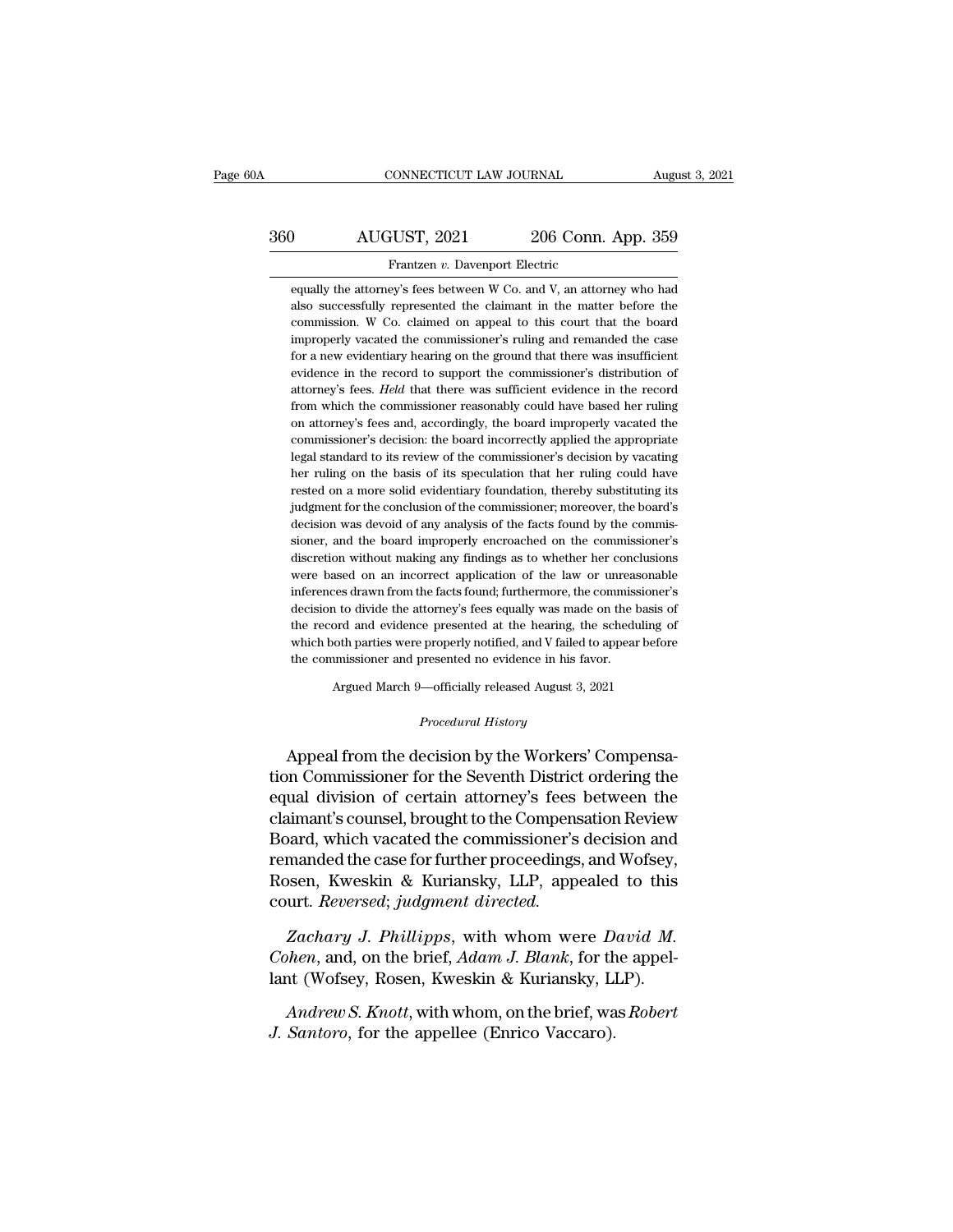Frantzen *v.* Davenport Electric

*Opinion*

6 Conn. App. 359 AUGUST, 2021 361<br>
Frantzen v. Davenport Electric<br>
Opinion<br>
PRESCOTT, J. In this fee dispute between successive<br>
unsel concerning their representations of a success-206 Conn. App. 359 AUGUST, 2021 361<br>
Frantzen v. Davenport Electric<br> *Opinion*<br>
PRESCOTT, J. In this fee dispute between successive<br>
counsel concerning their representations of a success-<br>
ful claimant before the Workers' 206 Conn. App. 359 AUGUST, 2021 361<br>
Frantzen v. Davenport Electric<br>  $\frac{Opinion}{\text{PRESCOTT}}$ , J. In this fee dispute between successive<br>
counsel concerning their representations of a success-<br>
ful claimant before the Workers' C Frantzen v. Davenport Electric<br>
Opinion<br>
PRESCOTT, J. In this fee dispute between successive<br>
counsel concerning their representations of a success-<br>
ful claimant before the Workers' Compensation Com-<br>
mission, the law fir  $\frac{Opinion}{Opinion}$ <br>
PRESCOTT, J. In this fee dispute between successive<br>
counsel concerning their representations of a success-<br>
ful claimant before the Workers' Compensation Com-<br>
mission, the law firm of Wofsey, Rosen, Kwesk **EXECOTT, J. In this fee dispute between successive**<br>counsel concerning their representations of a success-<br>ful claimant before the Workers' Compensation Com-<br>mission, the law firm of Wofsey, Rosen, Kweskin &<br>Kuriansky, L PRESCOTT, J. In this fee dispute between successive<br>counsel concerning their representations of a success-<br>ful claimant before the Workers' Compensation Com-<br>mission, the law firm of Wofsey, Rosen, Kweskin &<br>Kuriansky, LLP counsel concerning their representations of a success-<br>ful claimant before the Workers' Compensation Com-<br>mission, the law firm of Wofsey, Rosen, Kweskin &<br>Kuriansky, LLP (Wofsey Rosen) appeals from the deci-<br>sion of the C ful claimant before the Workers' Compensation Com-<br>mission, the law firm of Wofsey, Rosen, Kweskin &<br>Kuriansky, LLP (Wofsey Rosen) appeals from the deci-<br>sion of the Compensation Review Board (board) vacat-<br>ing a decision mission, the law firm of Wofsey, Rosen, Kweskin &<br>Kuriansky, LLP (Wofsey Rosen) appeals from the deci-<br>sion of the Compensation Review Board (board) vacat-<br>ing a decision of the Workers' Compensation Commis-<br>sioner (commis Kuriansky, LLP (Wofsey Rosen) appeals from the decision of the Compensation Review Board (board) vacating a decision of the Workers' Compensation Commissioner (commissioner) to award 50 percent of the attorney's fees to Wo sion of the Compensation Review Board (board) vacating a decision of the Workers' Compensation Commissioner (commissioner) to award 50 percent of the attorney's fees to Wofsey Rosen and the other 50 percent to Attorney Enr ing a decision of the Workers' Compensation Commissioner (commissioner) to award 50 percent of the attorney's fees to Wofsey Rosen and the other 50 percent to Attorney Enrico Vaccaro.<sup>1</sup> On appeal, Wofsey Rosen claims tha sioner (commissioner) to award 50 percent of the<br>attorney's fees to Wofsey Rosen and the other 50 per-<br>cent to Attorney Enrico Vaccaro.<sup>1</sup> On appeal, Wofsey<br>Rosen claims that the board improperly vacated the<br>commissioner's attorney's fees to Wofsey Rosen and the other 50 percent to Attorney Enrico Vaccaro.<sup>1</sup> On appeal, Wofsey Rosen claims that the board improperly vacated the commissioner's ruling and remanded the matter for a new evidentia between the matter for a<br>
1 Although neithery hearing on the ground that there was<br>
1 Sufficient evidence in the record to support the fifty-<br>
fity distribution of the attorney's fees.<sup>2</sup> We agree and,<br>
<sup>1</sup> Although neithe new evidentiary hearing on the ground that there was<br>insufficient evidence in the record to support the fifty-<br>fifty distribution of the attorney's fees.<sup>2</sup> We agree and,<br> $\frac{1}{1}$ Although neither Wofsey Rosen nor Vaccaro

Conn. 147, 157, 735 A.2d 333 (1999) (explaining that, "in the context of appeals from the decisions of administrative agencies, we have construed the term 'party' more broadly than its ordinary, technical legal meaning"). appeals from the decisions of administrative agencies, we have construed<br>the term 'party' more broadly than its ordinary, technical legal meaning").<br><sup>2</sup> Wofsey Rosen also claims on appeal that the board improperly vacated<br> because we disagree with its underlying premise. Specifically, the record of the term 'party' more broadly than its ordinary, technical legal meaning"). <sup>2</sup> Wofsey Rosen also claims on appeal that the board improperly vaca <sup>2</sup> Wofsey Rosen also claims on appeal that the board improperly vacated the commissioner's ruling on the ground that the commissioner should have granted Vaccaro's implicit request for a continuance of the evidentiary hea the commissioner's ruling on the ground that the commissioner should have granted Vaccaro's implicit request for a continuance of the evidentiary hearing. It is not necessary to address the merits of this claim, however, b The contrary and the exist of the evidentiary hearing. It is not necessary to address the merits of this claim, however, because we disagree with its underlying premise. Specifically, the record demonstrates that the board the commissioner's decision to decision to provide meaning. It is not necessary to address the merits of this claim, however, because we disagree with its underlying premise. Specifically, the record demonstrates that the because we disagree with its underlying premise. Specifically, the record demonstrates that the board did not rely on the commissioner's decision not to grant Vaccaro's request to postpone the hearing as a basis for revers demonstrates that the board did not rely on the commissioner's decision<br>not to grant Vaccaro's request to postpone the hearing as a basis for reversal.<br>To the contrary, the board specifically stated, "we are not persuaded not to grant Vaccaro's request to postpone the hearing as a basis for reversal.<br>To the contrary, the board specifically stated, "we are not persuaded that<br>the commissioner's decision to proceed with the formal hearing of M To the contrary, the board specifically stated, "we are not persuaded that the commissioner's decision to proceed with the formal hearing of March 22, 2016, constituted error in and of itself. It is well settled that the d The commissioner's decision to proceed with the formal hearing of March 22, 2016, constituted error in and of itself. It is well settled that the decision to grant or deny a request for continuance lies well within a commi 22, 2016, constituted error in and of itself. It is well settled that the decision to grant or deny a request for continuance lies well within a commissioner's discretion." Although the board later commented that the evide For grant or deny a request for continuance lies well within a commissioner's discretion." Although the board later commented that the evidentiary record could have been improved had the commissioner granted the continuanc to grant or deny a request for continuance lies well within a commissioner's discretion." Although the board later commented that the evidentiary record could have been improved had the commissioner granted the continuance

insufficient evidence in the record to support the fifty-<br>fifty distribution of the attorney's fees.<sup>2</sup> We agree and,<br><sup>1</sup>Although neither Wofsey Rosen nor Vaccaro was a party with respect<br>to the workers' compensation claim The distribution of the attorney's rees. We agree and,<br>
<sup>1</sup> Although neither Wofsey Rosen nor Vaccaro was a party with respect<br>
to the workers' compensation claim itself, they were parties with respect<br>
to the fee dispute <sup>1</sup> Although neither Wofsey Rosen nor Vaccaro was a party with respect to the workers' compensation claim itself, they were parties with respect to the fee dispute proceeding underlying the present appeal. See *Day v. M* to the workers' compensation claim itself, they were parties with respect<br>to the fee dispute proceeding underlying the present appeal. See *Day* v.<br>*Middletown*, 245 Conn. 437, 440–42, 716 A.2d 47 (1998) (because underlyi to the fee dispute proceeding underlying the present appeal. See *Day* v.<br> *Middletown*, 245 Conn. 437, 440–42, 716 A.2d 47 (1998) (because underlying<br>
compensation claim settled, leaving only matter of attorney's fees to *Middletown*, 245 Conn. 437, 440–42, 716 A.2d 47 (1998) (because underlying compensation claim settled, leaving only matter of attorney's fees to be resolved, aggrieved firm entitled to appeal); see also *State* v. *Salmo* resolved, aggrieved firm entitled to appeal); see also *State v. Salmon*, 250 Conn. 147, 157, 735 A.2d 333 (1999) (explaining that, "in the context of appeals from the decisions of administrative agencies, we have constru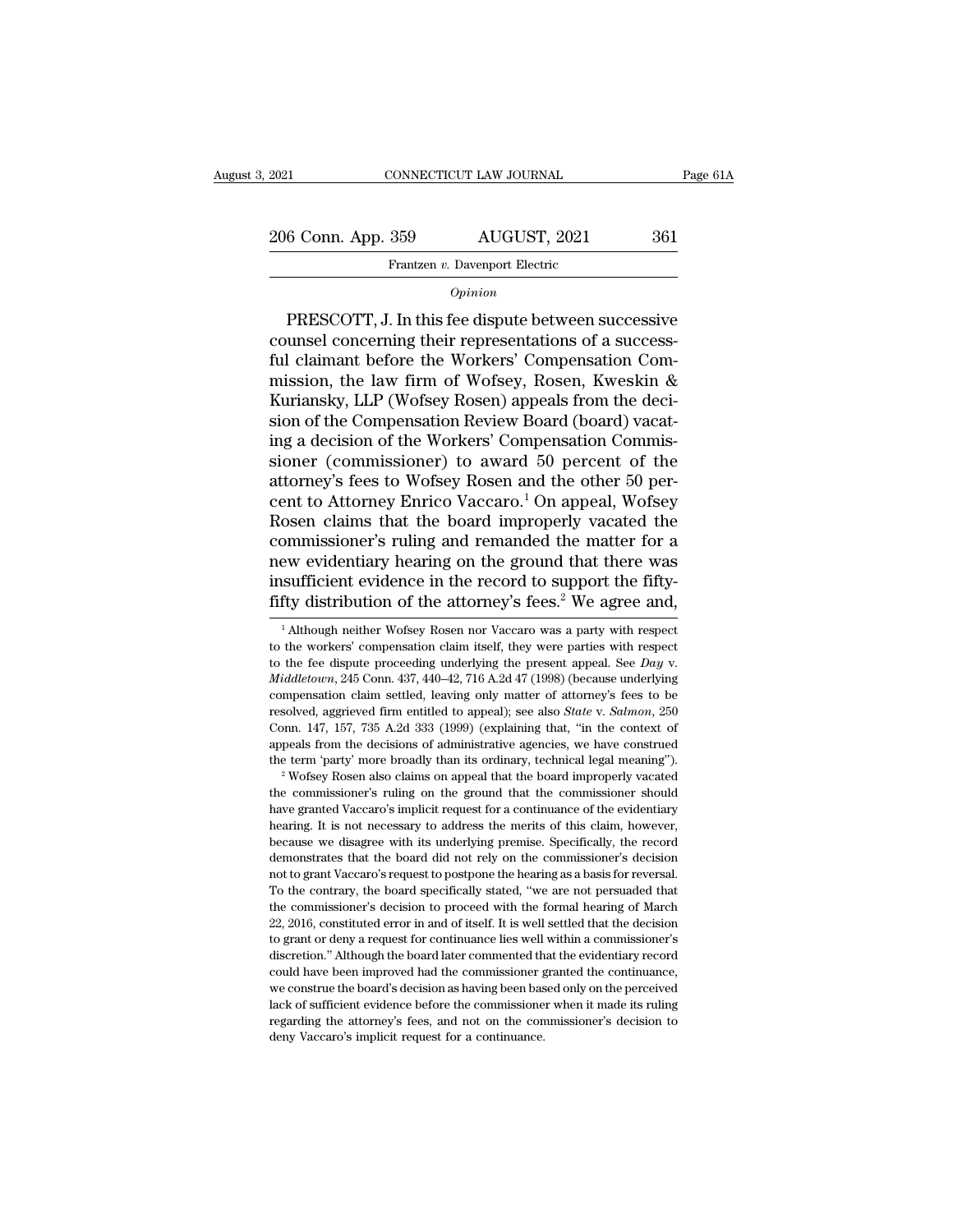| 2Α  | CONNECTICUT LAW JOURNAL                                                                                                                      |                    | August 3, 2021 |
|-----|----------------------------------------------------------------------------------------------------------------------------------------------|--------------------|----------------|
|     |                                                                                                                                              |                    |                |
| 362 | AUGUST, 2021                                                                                                                                 | 206 Conn. App. 359 |                |
|     | Frantzen v. Davenport Electric                                                                                                               |                    |                |
|     | accordingly, reverse the board's decision and remand<br>the case to the board with direction to affirm the deci-<br>cion of the commissioner |                    |                |

362 AUGUST, 2021 206 Conn. App. 359<br>Frantzen v. Davenport Electric<br>accordingly, reverse the board's decision and remand<br>the case to the board with direction to affirm the deci-<br>sion of the commissioner. 362 AUGUST, 2021<br>
Frantzen v. Davenpox<br>
accordingly, reverse the board'<br>
the case to the board with direction of the commissioner.<br>
The following facts and pro AUGUST, 2021 206 Conn. App. 359<br>Frantzen v. Davenport Electric<br>cordingly, reverse the board's decision and remand<br>e case to the board with direction to affirm the deci-<br>on of the commissioner.<br>The following facts and proce

Frantzen *v*. Davenport Electric<br>accordingly, reverse the board's decision and remand<br>the case to the board with direction to affirm the deci-<br>sion of the commissioner.<br>The following facts and procedural history, as set<br>fo **Electrical Connective Connective Connection**<br> **Electric**, 179 Connection to a strip the decision of the commissioner.<br>
The following facts and procedural history, as set<br>
forth in this court's decision in Frantzen v. Dave accordingly, reverse the board's decision and remand<br>the case to the board with direction to affirm the deci-<br>sion of the commissioner.<br>The following facts and procedural history, as set<br>forth in this court's decision in the case to the board with direction to affirm the decision of the commissioner.<br> *The following facts and procedural history, as set*<br> *forth in this court's decision in Frantzen v. Davenport*<br> *Electric,* 179 Conn. App. sion of the commissioner.<br>
The following facts and procedural history, as set<br>
forth in this court's decision in *Frantzen v. Davenport*<br> *Electric*, 179 Conn. App. 846, 848–49, 181 A.3d 578, cert.<br>
denied, 328 Conn. 928, The following facts and procedural history, as set<br>forth in this court's decision in *Frantzen* v. Davenport<br>*Electric*, 179 Conn. App. 846, 848–49, 181 A.3d 578, cert.<br>denied, 328 Conn. 928, 182 A.3d 637 (2018) (*Frantzen* forth in this court's decision in *Frantzen v. Davenport*<br>*Electric*, 179 Conn. App. 846, 848–49, 181 A.3d 578, cert.<br>denied, 328 Conn. 928, 182 A.3d 637 (2018) (*Frantzen*<br>*I*), are relevant to our disposition of the pres Electric, 179 Conn. App. 846, 848–49, 181 A.3d 578, cert.<br>denied, 328 Conn. 928, 182 A.3d 637 (2018) (*Frantzen*<br>*I*), are relevant to our disposition of the present appeal.<br>"Both Vaccaro and Wofsey Rosen represented Edwar denied, 328 Conn. 928, 182 A.3d 637 (2018) (*Frantzen I*), are relevant to our disposition of the present appeal.<br>"Both Vaccaro and Wofsey Rosen represented Edward<br>Frantzen, the claimant, in claims for compensation<br>brough I), are relevant to our disposition of the present appeal.<br>
"Both Vaccaro and Wofsey Rosen represented Edward<br>
Frantzen, the claimant, in claims for compensation<br>
brought against his employer, Davenport Electric, for<br>
work "Both Vaccaro and Wofsey Rosen represented Edward<br>Frantzen, the claimant, in claims for compensation<br>brought against his employer, Davenport Electric, for<br>work-related injuries sustained in 1994, 1998, and 2003.<br>Wofsey Ro Frantzen, the claimant, in claims for compensation<br>brought against his employer, Davenport Electric, for<br>work-related injuries sustained in 1994, 1998, and 2003.<br>Wofsey Rosen represented the claimant from March 18,<br>1998, t brought against his employer, Davenport Electric, for<br>work-related injuries sustained in 1994, 1998, and 2003.<br>Wofsey Rosen represented the claimant from March 18,<br>1998, to April 1, 2005. Attorney Allan Cane . . . repre-<br>s work-related injuries sustained in 1994, 1998, and 2003.<br>Wofsey Rosen represented the claimant from March 18,<br>1998, to April 1, 2005. Attorney Allan Cane . . . repre-<br>sented the claimant from April 27, 2005, to July 13, 20 Wofsey Rosen represented the claimant from March 18,<br>1998, to April 1, 2005. Attorney Allan Cane . . . repre-<br>sented the claimant from April 27, 2005, to July 13, 2007.<br>Vaccaro represented the claimant from July 13, 2007,<br> 1998, to April 1, 2005. Attorney Allan Cane . . . represented the claimant from April 27, 2005, to July 13, 2007.<br>Vaccaro represented the claimant from July 13, 2007, to May 8, 2014. On May 8, 2014, a stipulation was appr sented the claimant from April 27, 2005, to July 13, 2007.<br>Vaccaro represented the claimant from July 13, 2007,<br>to May 8, 2014. On May 8, 2014, a stipulation was<br>approved by Commissioner Charles F. Senich pursuant<br>to which Vaccaro represented the claimant from July 13, 2007,<br>to May 8, 2014. On May 8, 2014, a stipulation was<br>approved by Commissioner Charles F. Senich pursuant<br>to which \$850,000 was awarded to the claimant. The<br>commissioner als to May 8, 2014. On May 8, 2014, a stipulation was<br>approved by Commissioner Charles F. Senich pursuant<br>to which \$850,000 was awarded to the claimant. The<br>commissioner also approved attorney's fees of 20 per-<br>cent, with inst approved by Commissioner Charles F. Senich pursuant<br>to which \$850,000 was awarded to the claimant. The<br>commissioner also approved attorney's fees of 20 per-<br>cent, with instruction for Vaccaro to hold the amount<br>of the fees for which \$850,000 was awarded to the claimant. The commissioner also approved attorney's fees of 20 percent, with instruction for Vaccaro to hold the amount of the fees in escrow until the fee dispute was resolved. On Jun commissioner also approved attorn<br>cent, with instruction for Vaccaro<br>of the fees in escrow until the fee di<br>On June 13, 2014, Vaccaro filed a b<br>the commission's subject matter ju<br>fee dispute and attacked Wofsey R<br>portion o nt, with instruction for Vaccaro to hold the amount<br>
the fees in escrow until the fee dispute was resolved.<br>
1 June 13, 2014, Vaccaro filed a brief that challenged<br>
e commission's subject matter jurisdiction over the<br>
e di of the fees in escrow until the fee dispute was resolved.<br>On June 13, 2014, Vaccaro filed a brief that challenged<br>the commission's subject matter jurisdiction over the<br>fee dispute and attacked Wofsey Rosen's claim to any<br>p

On June 13, 2014, Vaccaro filed a brief that challenged<br>the commission's subject matter jurisdiction over the<br>fee dispute and attacked Wofsey Rosen's claim to any<br>portion of the escrowed fees.<br>"On September 30, 2014, a hea the commission's subject matter jurisdiction over the<br>fee dispute and attacked Wofsey Rosen's claim to any<br>portion of the escrowed fees.<br>"On September 30, 2014, a hearing was held before<br>Commissioner Michelle D. Truglia on fee dispute and attacked Wofsey Rosen's claim to any<br>portion of the escrowed fees.<br>"On September 30, 2014, a hearing was held before<br>Commissioner Michelle D. Truglia on, among other<br>things, Vaccaro's challenge to the commi portion of the escrowed fees.<br>
"On September 30, 2014, a hearing was held before<br>
Commissioner Michelle D. Truglia on, among other<br>
things, Vaccaro's challenge to the commission's subject<br>
matter jurisdiction. Vaccaro was "On September 30, 2014, a hearing was held before<br>Commissioner Michelle D. Truglia on, among other<br>things, Vaccaro's challenge to the commission's subject<br>matter jurisdiction. Vaccaro was given the opportunity<br>to submitted Commissioner Michelle D. Truglia on, among other<br>things, Vaccaro's challenge to the commission's subject<br>matter jurisdiction. Vaccaro was given the opportunity<br>to submit evidence of his fee arrangement with the<br>claimant, a things, Vaccaro's challenge to the commission's subject<br>matter jurisdiction. Vaccaro was given the opportunity<br>to submit evidence of his fee arrangement with the<br>claimant, along with a statement of time and charges<br>attribu matter jurisdiction. Vaccaro was given the opportunity<br>to submit evidence of his fee arrangement with the<br>claimant, along with a statement of time and charges<br>attributable to this representation. Vaccaro submitted<br>a copy o to submit evidence of his fee arrangement with the claimant, along with a statement of time and charges attributable to this representation. Vaccaro submitted a copy of his fee agreement but did not provide any evidence of claimant, along with a statement of time and charges<br>attributable to this representation. Vaccaro submitted<br>a copy of his fee agreement but did not provide any<br>evidence of time or charges attributable to this repre-<br>sentat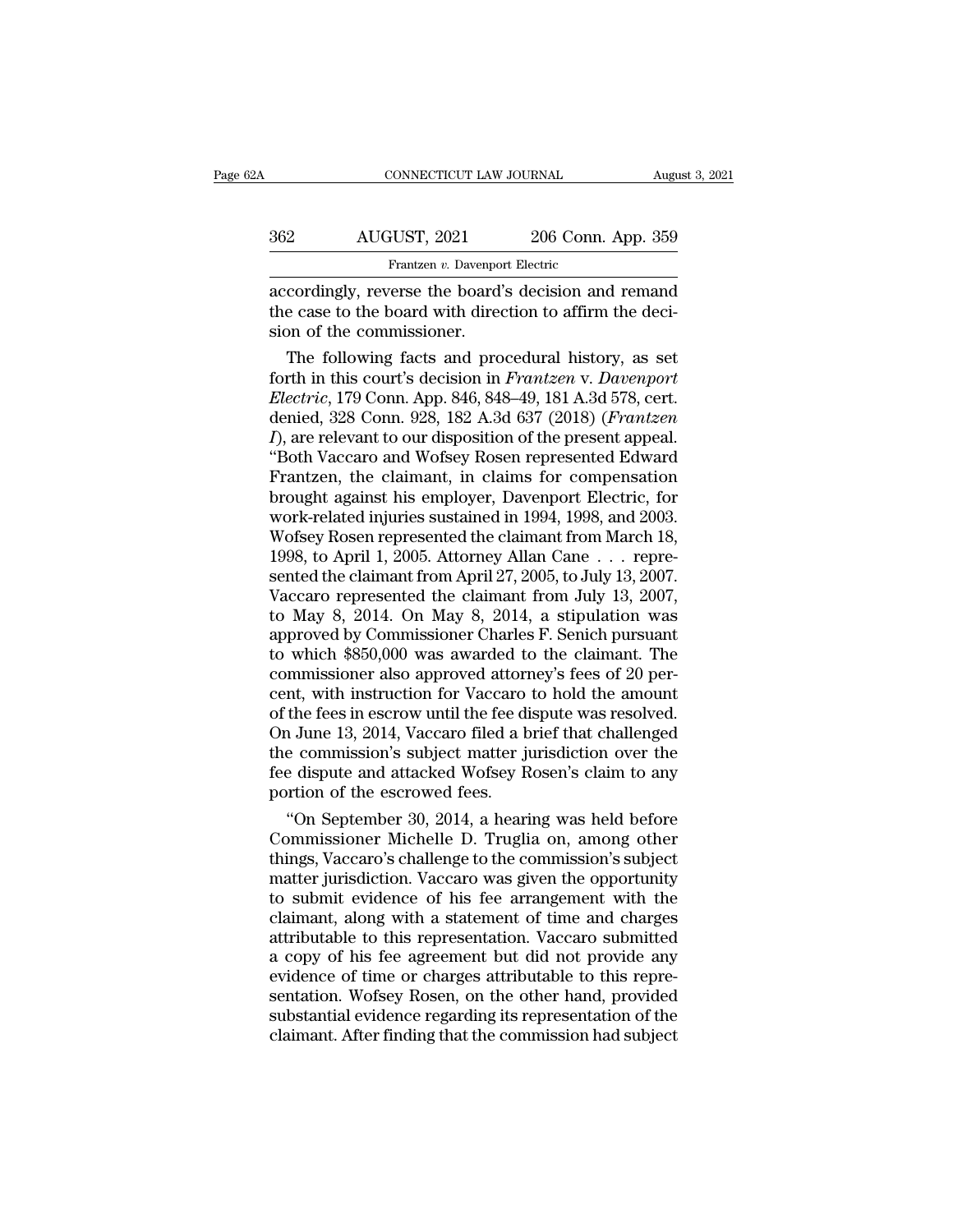EXECTE 2021 CONNECTICUT LAW JOURNAL Page 63A<br>
206 Conn. App. 359 AUGUST, 2021 363<br>
Frantzen v. Davenport Electric<br>
matter jurisdiction over the fee dispute, the commissioner<br>
decided that, because of Vaccaro's failure to d decided that, because of Vaccaro's failure to document 206 Conn. App. 359 AUGUST, 2021 363<br>
Frantzen v. Davenport Electric<br>
matter jurisdiction over the fee dispute, the commissioner<br>
decided that, because of Vaccaro's failure to document<br>
his time and charges, it was impossi 206 Conn. App. 359 AUGUST, 2021 363<br>
Frantzen v. Davenport Electric<br>
matter jurisdiction over the fee dispute, the commissioner<br>
decided that, because of Vaccaro's failure to document<br>
his time and charges, it was impossib Frantzen v. Davenport Electric<br>
matter jurisdiction over the fee dispute, the commissioner<br>
decided that, because of Vaccaro's failure to document<br>
his time and charges, it was impossible to determine<br>
the scope and value Frantzen v. Davenport Electric<br>
matter jurisdiction over the fee dispute, the commissioner<br>
decided that, because of Vaccaro's failure to document<br>
his time and charges, it was impossible to determine<br>
the scope and value atter jurisdiction over the fee dispute, the commissioner<br>
cided that, because of Vaccaro's failure to document<br>
s time and charges, it was impossible to determine<br>
e scope and value of his representation of the claim-<br>
t, decided that, because of Vaccaro's failure to document<br>his time and charges, it was impossible to determine<br>the scope and value of his representation of the claim-<br>ant, and ordered a [fifty-fifty] split of the escrowed<br>att

his time and charges, it was impossible to determine<br>the scope and value of his representation of the claim-<br>ant, and ordered a [fifty-fifty] split of the escrowed<br>attorney's fees between Vaccaro and Wofsey Rosen.<br>"Vaccaro the scope and value of his representation of the claim-<br>ant, and ordered a [fifty-fifty] split of the escrowed<br>attorney's fees between Vaccaro and Wofsey Rosen.<br>"Vaccaro then appealed from the decision to the<br>board, which ant, and ordered a [fifty-fifty] split of the escrowed<br>attorney's fees between Vaccaro and Wofsey Rosen.<br>"Vaccaro then appealed from the decision to the<br>board, which on February 24, 2016, affirmed the com-<br>missioner's deci attorney's fees between Vaccaro and Wofsey Rosen.<br>
"Vaccaro then appealed from the decision to the<br>
board, which on February 24, 2016, affirmed the com-<br>
missioner's decision as to subject matter jurisdiction<br>
but reversed "Vaccaro then appealed from the decision to the<br>board, which on February 24, 2016, affirmed the com-<br>missioner's decision as to subject matter jurisdiction<br>but reversed as to the division of the fees, and remanded<br>the matt *Electric*, supra, 179 Conn. Applementation of the fees, and remanded the matter to the division of the fees, and remanded the matter to the commissioner for a full evidentiary hearing on the issue. Vaccaro thereafter appe but reversed as to the division of the fees, and remanded<br>the matter to the commissioner for a full evidentiary<br>hearing on the issue. Vaccaro thereafter appealed to<br>this court." (Footnote omitted.) *Frantzen* v. Davenport<br> the matter to the commissioner for a full evidentiary<br>hearing on the issue. Vaccaro thereafter appealed to<br>this court." (Footnote omitted.) *Frantzen v. Davenport*<br>*Electric*, supra, 179 Conn. App. 848–49. In *Frantzen I*, hearing on the issue<br>this court." (Footnot<br>*Electric*, supra, 179 (<br>this court affirmed t<br>that the commission<br>the fee dispute betw<br>See id., 853–55.<br>In accordance wit is court." (Footnote omitted.) *Frantzen v. Davenport*<br>ectric, supra, 179 Conn. App. 848–49. In *Frantzen I*,<br>is court affirmed the decision of the board, holding<br>at the commissioner had the authority to adjudicate<br>e fee d Electric, supra, 179 Conn. App. 848–49. In Frantzen I,<br>this court affirmed the decision of the board, holding<br>that the commissioner had the authority to adjudicate<br>the fee dispute between Wofsey Rosen and Vaccaro.<br>See id.,

this court affirmed the decision of the board, holding<br>that the commissioner had the authority to adjudicate<br>the fee dispute between Wofsey Rosen and Vaccaro.<br>See id., 853–55.<br>In accordance with the remand from the board, that the commissioner had the authority to adjudicate<br>the fee dispute between Wofsey Rosen and Vaccaro.<br>See id., 853–55.<br>In accordance with the remand from the board, the<br>commissioner scheduled a formal evidentiary hearing the fee dispute between Wofsey Rosen and Vaccaro.<br>See id., 853–55.<br>In accordance with the remand from the board, the<br>commissioner scheduled a formal evidentiary hearing<br>on attorney's fees (hearing). On February 29, 2016,<br>n See id., 853–55.<br>In accordance with the remand from the board, the<br>commissioner scheduled a formal evidentiary hearing<br>on attorney's fees (hearing). On February 29, 2016,<br>notice of that hearing was sent to all parties, inf In accordance with the remand from the board, the commissioner scheduled a formal evidentiary hearing<br>on attorney's fees (hearing). On February 29, 2016,<br>notice of that hearing was sent to all parties, informing<br>them that commissioner scheduled a formal evidentiary hearing<br>on attorney's fees (hearing). On February 29, 2016,<br>notice of that hearing was sent to all parties, informing<br>them that the hearing would be held on March 22, 2016.<br>On Ma on attorney's fees (hearing). On February 29, 2016,<br>notice of that hearing was sent to all parties, informing<br>them that the hearing would be held on March 22, 2016.<br>On March 16, 2016, six days before the hearing,<sup>3</sup> Vaccar notice of that hearing was sent to all parties, informing<br>them that the hearing would be held on March 22, 2016.<br>On March 16, 2016, six days before the hearing,<sup>3</sup> Vaccaro<br>faxed a letter advising the commission that he cou them that the hearing would be held on March 22, 2016.<br>On March 16, 2016, six days before the hearing,<sup>3</sup> Vaccaro<br>faxed a letter advising the commission that he could<br>not attend the hearing because he was scheduled for<br>tri On March 16, 2016, six days before the hearing,<sup>3</sup> Vaccaro faxed a letter advising the commission that he could not attend the hearing because he was scheduled for trial in the Superior Court. The commissioner requested co faxed a letter advising the commission that he could<br>not attend the hearing because he was scheduled for<br>trial in the Superior Court. The commissioner requested<br>confirmation of the alleged conflict, but Vaccaro never<br>respo not attend the hearing because he was scheduled for<br>trial in the Superior Court. The commissioner requested<br>confirmation of the alleged conflict, but Vaccaro never<br>responded to that request. During the six days leading<br>up trial in the Superior Court. The commissioner requese confirmation of the alleged conflict, but Vaccaro neresponded to that request. During the six days lead up to the hearing, the commission made additional the phone call p to the hearing, the commission made additional tele-<br>hone calls to Vaccaro to notify him that his implicit<br>quest for a continuance of the hearing had not been<br>canted. Vaccaro, however, never responded.<br><sup>3</sup>In her decision phone calls to Vaccaro to notify him that his implicit<br>request for a continuance of the hearing had not been<br>granted. Vaccaro, however, never responded.<br> $\frac{3}{\pi}$  In her decision, the commissioner stated that Vaccaro "wa

request for a continuance of the hearing had not been<br>granted. Vaccaro, however, never responded.<br> $\frac{1}{3}$  In her decision, the commissioner stated that Vaccaro "waited until four<br>days prior to the commencement of the fo Transferred Contributed Contributed Contributed and the contributed and a loc been granted. Vaccaro, however, never responded.<br>
<sup>3</sup> In her decision, the commissioner stated that Vaccaro "waited until four days prior to the grafitied. Vaccaro, nowever, never responded.<br>
<sup>3</sup> In her decision, the commissioner stated that Vaccaro "waited until four days prior to the commencement of the formal proceedings to alert the commission to a purported c days prior to the commencement of the formal proceedings to alert the commission to a purported conflict  $\ldots$ ." See footnote 7 of this opinion. This discrepancy appears to be an error by the commissioner given the date o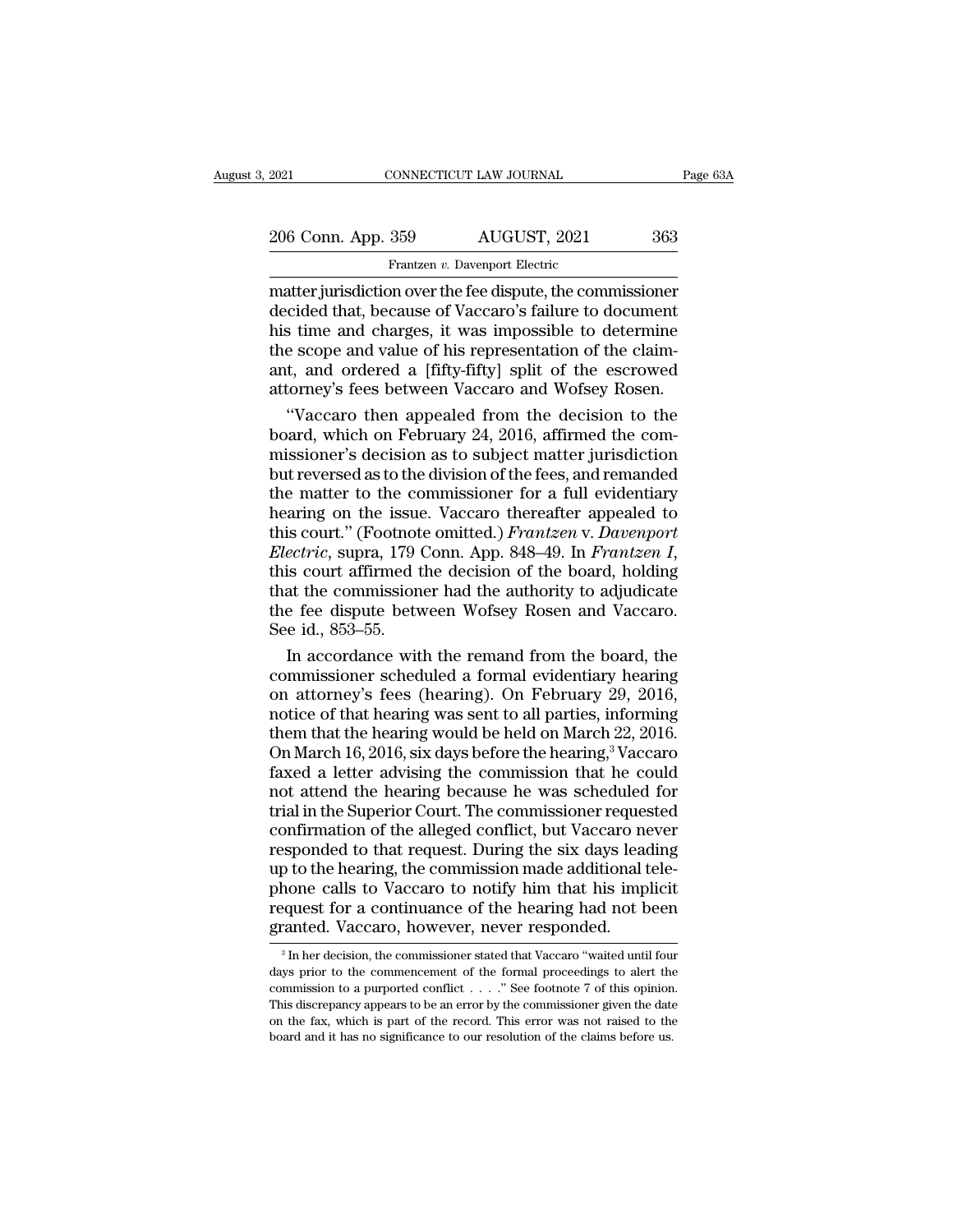# CONNECTICUT LAW JOURNAL August 3, 2021<br>364 AUGUST, 2021 206 Conn. App. 359<br>Frantzen v. Davenport Electric Frantzen *v.* Davenport Electric<br>Frantzen *v. Davenport Electric*<br>2016 the bearing was held Ty

CONNECTICUT LAW JOURNAL Augu<br>
4 AUGUST, 2021 206 Conn. App. 359<br>
Frantzen v. Davenport Electric<br>
On March 22, 2016, the hearing was held. Two attor-<br>
1955, Judith Rosenberg and Adam Blank, appeared<br>
for the commissioner on 364 AUGUST, 2021 206 Conn. App. 359<br>Frantzen v. Davenport Electric<br>On March 22, 2016, the hearing was held. Two attor-<br>neys, Judith Rosenberg and Adam Blank, appeared<br>before the commissioner on behalf of Wofsey Rosen and<br>s  $\begin{array}{r} \text{B64} \text{AUGUST, 2021} \text{206 Conn. App. 359} \\ \text{Frantzen } v. \text{Davenport Electric} \text{On March 22, 2016, the hearing was held. Two attempts, Judith Rosenberg and Adam Blank, appeared before the commissioner on behalf of Wofsey Rosen and submitted evidence to support its claim for attorney's focs, which included the claim for attorney's focs.} \end{array}$  $\frac{\text{S64}}{\text{Prantzen } v. \text{ Davenport Electric}}$ <br>
On March 22, 2016, the hearing was held. Two attor-<br>
neys, Judith Rosenberg and Adam Blank, appeared<br>
before the commissioner on behalf of Wofsey Rosen and<br>
submitted evidence to support its c Frantzen v. Davenport Electric<br>
On March 22, 2016, the hearing was held. Two attor-<br>
neys, Judith Rosenberg and Adam Blank, appeared<br>
before the commissioner on behalf of Wofsey Rosen and<br>
submitted evidence to support its Franzen v. Davenport Electric<br>On March 22, 2016, the hearing was held. Two attor-<br>neys, Judith Rosenberg and Adam Blank, appeared<br>before the commissioner on behalf of Wofsey Rosen and<br>submitted evidence to support its cla On March 22, 2016, the hearing was held. Two attorneys, Judith Rosenberg and Adam Blank, appeared<br>before the commissioner on behalf of Wofsey Rosen and<br>submitted evidence to support its claim for attorney's<br>fees, which inc neys, Judith Rosenberg and Adam Blank, appeared<br>before the commissioner on behalf of Wofsey Rosen and<br>submitted evidence to support its claim for attorney's<br>fees, which included the claimant's fee agreement with<br>Wofsey Ros before the commissioner on behalf of Wofsey Rosen and<br>submitted evidence to support its claim for attorney's<br>fees, which included the claimant's fee agreement with<br>Wofsey Rosen, contemporaneous time records, and tes-<br>timon submitted evidence to support its claim for attorney's<br>fees, which included the claimant's fee agreement with<br>Wofsey Rosen, contemporaneous time records, and tes-<br>timony by Rosenberg regarding the professional ser-<br>vices r fees, which included the claimant's fee agreement with<br>Wofsey Rosen, contemporaneous time records, and tes-<br>timony by Rosenberg regarding the professional ser-<br>vices rendered to the claimant during Wofsey Rosen's<br>period of Wofsey Rosen, contemporaneous time records, and tes-<br>timony by Rosenberg regarding the professional ser-<br>vices rendered to the claimant during Wofsey Rosen's<br>period of representation. Wofsey Rosen entered into<br>evidence an timony by Rosenberg regarding the professional services rendered to the claimant during Wofsey Rosen's period of representation. Wofsey Rosen entered into evidence an exhibit further detailing the work done for the claiman vices rendered to the claim<br>period of representation. V<br>evidence an exhibit further<br>the claimant. Vaccaro did n<br>a continuance, or otherwise<br>missioner regarding his pu<br>with the hearing date.<br>On March 30, 2016, the co France an exhibit further detailing the work done for<br>e claimant. Vaccaro did not appear, formally request<br>continuance, or otherwise communicate to the com-<br>issioner regarding his purported scheduling conflict<br>th the heari the claimant. Vaccaro did not appear, formally request<br>a continuance, or otherwise communicate to the com-<br>missioner regarding his purported scheduling conflict<br>with the hearing date.<br>On March 30, 2016, the commissioner is

a continuance, or otherwise communicate to the com-<br>missioner regarding his purported scheduling conflict<br>with the hearing date.<br>On March 30, 2016, the commissioner issued her rul-<br>ing, again awarding a fifty-fifty split behinded by the commissioner regarding his purported scheduling conflict<br>with the hearing date.<br>On March 30, 2016, the commissioner issued her rul-<br>ing, again awarding a fifty-fifty split of the \$170,000 in<br>attorney's fees March 22, 2016, the commissioner issued her ruling, again awarding a fifty-fifty split of the \$170,000 in attorney's fees on the basis of the entirety of the record before her, including the evidence presented at the Marc On March 30, 2016, the commissioner issued her rul-<br>ing, again awarding a fifty-fifty split of the \$170,000 in<br>attorney's fees on the basis of the entirety of the record<br>before her, including the evidence presented at the On March 30, 2016, the commissioner issued her rul-<br>ing, again awarding a fifty-fifty split of the \$170,000 in<br>attorney's fees on the basis of the entirety of the record<br>before her, including the evidence presented at the<br> ing, again awarding a fifty-fifty split of the \$170,000 in<br>attorney's fees on the basis of the entirety of the record<br>before her, including the evidence presented at the<br>March 22, 2016 hearing.<sup>4</sup> Vaccaro again appealed to attorney's fees on the basis of the entirety of the record<br>before her, including the evidence presented at the<br>March 22, 2016 hearing.<sup>4</sup> Vaccaro again appealed to the<br>board, this time challenging the commissioner's denial before her, including th<br>March 22, 2016 hearing.<sup>4 1</sup><br>board, this time challengi<br>of his request for a continu<br>in his absence, and the c<br>sion of the escrowed att<br>Rosen and Vaccaro.<br>On November 4, 2019, and, this time challenging the commissioner's denial<br>his request for a continuance and decision to proceed<br>his absence, and the commissioner's fifty-fifty divi-<br>on of the escrowed attorney's fees between Wofsey<br>posen and V volta), the chancelonging are commissioner's derivation<br>of his request for a continuance and decision to proceed<br>in his absence, and the commissioner's fifty-fifty divi-<br>sion of the escrowed attorney's fees between Wofsey<br>

In his absence, and the commissioner's fifty-fifty division of the escrowed attorney's fees between Wofsey<br>Rosen and Vaccaro.<br>On November 4, 2019, the board issued its decision<br>vacating the commissioner's award and again r In the asserted, and are commissioner's may may are<br>sion of the escrowed attorney's fees between Wofsey<br>Rosen and Vaccaro.<br>On November 4, 2019, the board issued its decision<br>vacating the commissioner's award and again rema denial of Vaccaro.<br>
On November 4, 2019, the board issued its decision<br>
vacating the commissioner's award and again remand-<br>
ing the matter back to the commissioner for a new hear-<br>
ing. The board concluded that the commis On November 4, 2019, the board issued its decision<br>vacating the commissioner's award and again remand-<br>ing the matter back to the commissioner for a new hear-<br>ing. The board concluded that the commissioner's<br>denial of Vacc ig the matter back to the commissioner for a new near-<br>ig. The board concluded that the commissioner's<br>enial of Vaccaro's request to postpone the hearing did<br>ot "[constitute] error in and of itself." The board stated,<br><sup>4</sup>T ing. The board concluded that the commissioner's<br>denial of Vaccaro's request to postpone the hearing did<br>not "[constitute] error in and of itself." The board stated,<br><sup>4</sup> The commissioner's determination of how to divide th

denial of Vaccaro's request to postpone the hearing did<br>not "[constitute] error in and of itself." The board stated,<br><sup>4</sup>The commissioner's determination of how to divide the attorney's fees<br>equitably between the attorneys heart "Constitute] error in and of itself." The board stated,<br>
<sup>4</sup> The commissioner's determination of how to divide the attorney's fees<br>
equitably between the attorneys was not made solely on the basis of her<br>
considerati The constitute effect in anti-<br>The board stated,<br><sup>4</sup>The commissioner's determination of how to divide the attorney's fees<br>equitably between the attorneys was not made solely on the basis of her<br>consideration of the evidenc  $^4$  The commissioner's determination of how to divide the attorney's fees equitably between the attorneys was not made solely on the basis of her consideration of the evidence presented by Wofsey Rosen at the evidentiary equitably between the attorneys was not made solely on the basis of her consideration of the evidence presented by Wofsey Rosen at the evidentiary hearing. The commissioner also had the entire underlying record available t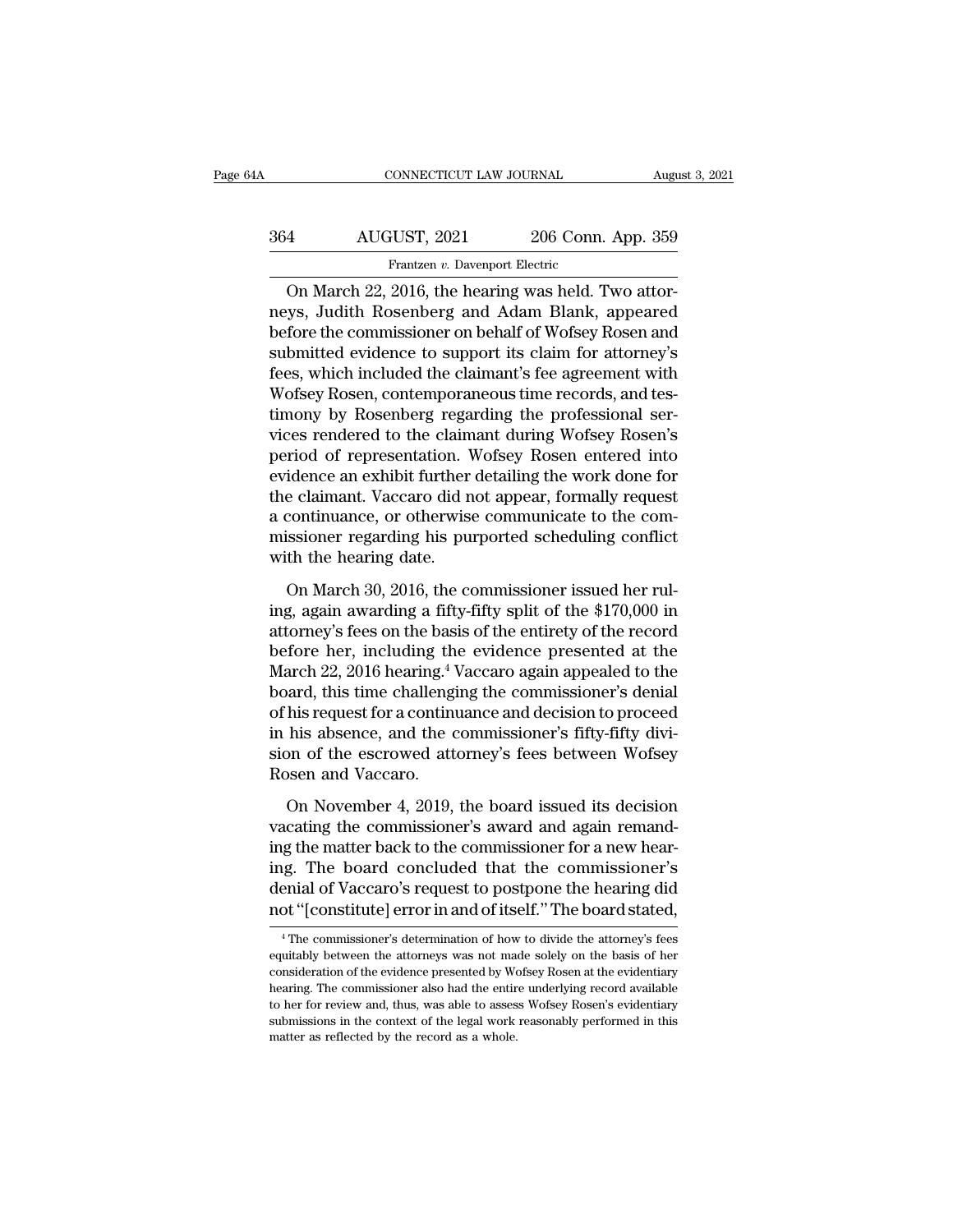| 2021               | CONNECTICUT LAW JOURNAL                              | Page 65A |
|--------------------|------------------------------------------------------|----------|
|                    |                                                      |          |
| 206 Conn. App. 359 | AUGUST, 2021                                         | 365      |
|                    | Frantzen v. Davenport Electric                       |          |
|                    | however, that "the commissioner elected to issue her |          |

EXECTE 2021 CONNECTICUT LAW JOURNAL Page 65A<br>
206 Conn. App. 359 AUGUST, 2021 365<br>
Frantzen v. Davenport Electric<br>
however, that "the commissioner elected to issue her<br>
ruling solely on the basis of evidence accumulated du 206 Conn. App. 359 AUGUST, 2021 365<br>
Frantzen v. Davenport Electric<br>
however, that "the commissioner elected to issue her<br>
ruling solely on the basis of evidence accumulated dur-<br>
ing the March 22, 2016 hearing, and we are 206 Conn. App. 359 AUGUST, 2021 365<br>
Frantzen v. Davenport Electric<br>
however, that "the commissioner elected to issue her<br>
ruling solely on the basis of evidence accumulated dur-<br>
ing the March 22, 2016 hearing, and we ar  $\frac{206 \text{ Conn. App. 359}}{\text{Frantzen } v. \text{ Davenport Electric}}$ <br>
Frantzen  $v. \text{ Davenport Electric}}$ <br>
however, that "the commissioner elected to issue her<br>
ruling solely on the basis of evidence accumulated dur-<br>
ing the March 22, 2016 hearing, and we are not per Frantzen v. Davenport Electric<br>
however, that "the commissioner elected to issue her<br>
ruling solely on the basis of evidence accumulated dur-<br>
ing the March 22, 2016 hearing, and we are not per-<br>
suaded that the evidence Frantzen *v*. Davenport Electric<br>however, that "the commissioner elected to issue her<br>ruling solely on the basis of evidence accumulated dur-<br>ing the March 22, 2016 hearing, and we are not per-<br>suaded that the evidence ga however, that "the commissioner elected to issue her<br>ruling solely on the basis of evidence accumulated dur-<br>ing the March 22, 2016 hearing, and we are not per-<br>suaded that the evidence garnered at that time [consti-<br>tutes ruling solely on the basis of evidence accumulated during the March 22, 2016 hearing, and we are not per-<br>suaded that the evidence garnered at that time [consti-<br>tutes] a sufficient basis for affirming the ruling. Had<br>the ing the March 22, 2016 hearing, and we are not per-<br>suaded that the evidence garnered at that time [consti-<br>tutes] a sufficient basis for affirming the ruling. Had<br>the commissioner chosen to continue the formal pro-<br>ceedin suaded that the evidence garnered at that time [constitutes] a sufficient basis for affirming the ruling. Had<br>the commissioner chosen to continue the formal pro-<br>ceedings in order to allow [Vaccaro] the opportunity<br>to appe tutes] a sufficient basis for affirming the ruling. Had<br>the commissioner chosen to continue the formal pro-<br>ceedings in order to allow [Vaccaro] the opportunity<br>to appear at a later date and present his arguments<br>regarding the commissioner chosen to continue the formal proceedings in order to allow [Vaccaro] the opportunity<br>to appear at a later date and present his arguments<br>regarding the proper allocation of the disputed fee, and<br>to allow t ceedings in order to allow [Vaccaro] the opportunity<br>to appear at a later date and present his arguments<br>regarding the proper allocation of the disputed fee, and<br>to allow the parties to conduct cross-examination if<br>they so to appear at a later date and present his arguments<br>regarding the proper allocation of the disputed fee, and<br>to allow the parties to conduct cross-examination if<br>they so chose, then the ruling would have rested on a<br>more s regarding the proper allocation of the disputed fee, and<br>to allow the parties to conduct cross-examination if<br>they so chose, then the ruling would have rested on a<br>more solid evidentiary foundation. This did not happen<br>and ey so chose, then the ruling would have rested on a<br>bre solid evidentiary foundation. This did not happen<br>d, as a result, we are compelled to vacate the ruling<br>d remand this matter for a trial de novo." This appeal<br>llowed. cluded that there was insufficient evidence upon which she awarded to variantly and remand this matter for a trial de novo." This appeal followed. Additional facts will be set forth as necessary.<br>Wofsey Rosen claims that t

there sold evidencially roundation: This did not happen<br>and, as a result, we are compelled to vacate the ruling<br>and remand this matter for a trial de novo." This appeal<br>followed. Additional facts will be set forth as neces and, as a resalt, we are compensed to vacate are raints<br>and remand this matter for a trial de novo." This appeal<br>followed. Additional facts will be set forth as necessary.<br>Wofsey Rosen claims that the board incorrectly con Followed. Additional facts will be set forth as necessary.<br>Wofsey Rosen claims that the board incorrectly concluded that there was insufficient evidence upon which<br>to affirm the commissioner's March 30, 2016 ruling, in<br>whi Wofsey Rosen claims that the board incorrectly concluded that there was insufficient evidence upon which<br>to affirm the commissioner's March 30, 2016 ruling, in<br>which she awarded 50 percent of the attorney's fees to<br>Wofsey Wofsey Rosen claims that the board incorrectly concluded that there was insufficient evidence upon which<br>to affirm the commissioner's March 30, 2016 ruling, in<br>which she awarded 50 percent of the attorney's fees to<br>Wofsey cluded that there was insufficient evidence upon which<br>to affirm the commissioner's March 30, 2016 ruling, in<br>which she awarded 50 percent of the attorney's fees to<br>Wofsey Rosen and the other 50 percent to Vaccaro.<br>Wofsey to affirm the commissioner's March 30, 2016 ruling, in<br>which she awarded 50 percent of the attorney's fees to<br>Wofsey Rosen and the other 50 percent to Vaccaro.<br>Wofsey Rosen argues that, in fact, there was sufficient<br>eviden which she awarded 50 percent of the attorney's fees to<br>Wofsey Rosen and the other 50 percent to Vaccaro.<br>Wofsey Rosen argues that, in fact, there was sufficient<br>evidence presented at the March 22, 2016 hearing to<br>support t Wofsey Rosen and the other 50 percent to Vaccaro.<br>Wofsey Rosen argues that, in fact, there was sufficient<br>evidence presented at the March 22, 2016 hearing to<br>support the commissioner's distribution of attorney's<br>fees. Spec Wofsey Rosen argues that, in fact, there was sufficient<br>evidence presented at the March 22, 2016 hearing to<br>support the commissioner's distribution of attorney's<br>fees. Specifically, Wofsey Rosen contends that the<br>board's s evidence presented at the March 22, 2016 hearing to<br>support the commissioner's distribution of attorney's<br>fees. Specifically, Wofsey Rosen contends that the<br>board's statements that it was "not persuaded that the<br>evidence g support the commissioner's distribution of attorney's<br>fees. Specifically, Wofsey Rosen contends that the<br>board's statements that it was "not persuaded that the<br>evidence garnered at that time [constituted] a sufficient<br>basi fees. Specifically, Wofsey Rosen contends that the board's statements that it was "not persuaded that the evidence garnered at that time [constituted] a sufficient basis for affirming the ruling" and that "the ruling [coul board's statements that it was "not persuaded that the evidence garnered at that time [constituted] a sufficient basis for affirming the ruling" and that "the ruling [could] have rested on a more solid evidentiary foundati evidence garnered at that time [constituted] a sufficient<br>basis for affirming the ruling" and that "the ruling<br>[could] have rested on a more solid evidentiary founda-<br>tion" indicate that the board improperly retried the<br>fa basis for affirming the ruling" and that "the ruling<br>[could] have rested on a more solid evidentiary founda-<br>tion" indicate that the board improperly retried the<br>facts and substituted its own inferences for those of<br>the co [could] have rested on a more solid evidentiary foundation" indicate that the board improperly retried the facts and substituted its own inferences for those of the commissioner, which is contrary to the appropriate legal tion" indicate that the board improperly retried the<br>facts and substituted its own inferences for those of<br>the commissioner, which is contrary to the appropriate<br>legal standard applicable to the board's review of a<br>commiss facts and substituted its own inferences for those of<br>the commissioner, which is contrary to the appropriate<br>legal standard applicable to the board's review of a<br>commissioner's decision. Moreover, Wofsey Rosen<br>argues that the commissioner, which is contrary to the appropriate<br>legal standard applicable to the board's review of a<br>commissioner's decision. Moreover, Wofsey Rosen<br>argues that the board did not address with any particu-<br>larity the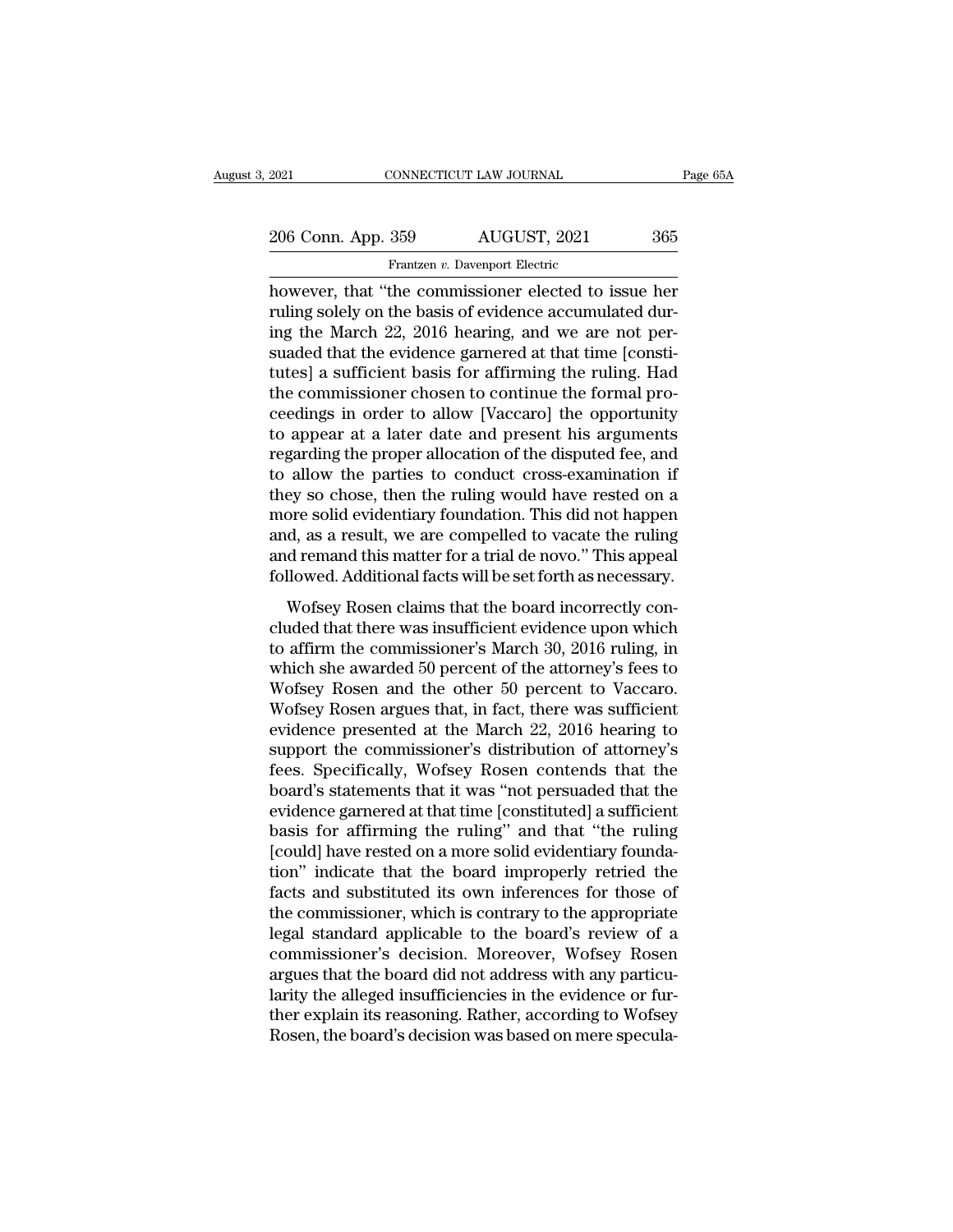# CONNECTICUT LAW JOURNAL August 3, 2021<br>366 AUGUST, 2021 206 Conn. App. 359<br>Frantzen v. Davenport Electric Frantzen *v. Davenport Electric*<br>Frantzen *v. Davenport Electric*<br>Frantzen *v. Davenport Electric*<br>Frantzen *v. Davenport Electric*

CONNECTICUT LAW JOURNAL August 3, 2021<br>
366 AUGUST, 2021 206 Conn. App. 359<br>
Frantzen v. Davenport Electric<br>
1000 that further proceedings would have provided "a<br>
2000 more solid evidentiary foundation." For the reasons<br>
1 MUGUST, 2021 206 Conn. App. 359<br>
Frantzen v. Davenport Electric<br>
tion that further proceedings would have provided "a<br>
more solid evidentiary foundation." For the reasons<br>
that follow, we agree with Wofsey Rosen that the b  $\begin{array}{c|c} \text{AUGUST, 2021} & \text{206 Conn. App. 359} \\ \hline \text{Frantzen } v. \text{Davenport Electric} \\ \text{tion that further proceedings would have provided "a more solid evidently foundation." For the reasons that follow, we agree with Wofsey Rosen that the board improperly vacated the decision of the commissioner on the basis of an alleadly insufficient evolutionary.} \end{array}$  $\begin{array}{r}\n 366 \text{ AUGUST, } 2021 \text{ } 206 \text{ Conn. App. } 359 \\
 \hline\n \text{Frantzen } v. \text{ Davenport Electric} \\
 \hline\n \text{tion that further proceedings would have provided "a more solid evidently foundation." For the reasons that follow, we agree with Wofsey Rosen that the board improperly vacated the decision of the commissioner on the basis of an allegedly insufficient evidently record  $^5\n \end{array}$$ Frantzen v. Davenport Electric<br>
tion that further proceedings would have provided "a<br>
more solid evidentiary foundation." For the reasons<br>
that follow, we agree with Wofsey Rosen that the board<br>
improperly vacated the dec record.<sup>5</sup> at follow, we agree with Wofsey Rosen that the board<br>approperly vacated the decision of the commissioner<br>n the basis of an allegedly insufficient evidentiary<br>ecord.<sup>5</sup><br>f<sub>n</sub> his appellate brief, in addition to responding to improperly vacated the decision of the commissioner<br>on the basis of an allegedly insufficient evidentiary<br>record.<sup>5</sup><br> $\frac{1}{10}$  in his appellate brief, in addition to responding to Wofsey Rosen's claims,<br>vaccaro makes thr

on the basis of an allegedly insufficient evidentiary record.<sup>5</sup><br>record.<sup>5</sup> In his appellate brief, in addition to responding to Wofsey Rosen's claims, Vaccaro makes three claims of his own. Specifically, he claims that t Fraction  $\frac{1}{5}$ <br>  $\frac{1}{5}$  In his appellate brief, in addition to responding to Wofsey Rosen's claims,<br>
Vaccaro makes three claims of his own. Specifically, he claims that the<br>
commissioner improperly failed (1) to rec <sup>5</sup> In his appellate brief, in addition to responding to Wofsey Rosen's claims, Vaccaro makes three claims of his own. Specifically, he claims that the commissioner improperly failed (1) to recuse herself in this matter, ( <sup>5</sup> In his appellate brief, in addition to responding to Wofsey Rosen's claims, Vaccaro makes three claims of his own. Specifically, he claims that the commissioner improperly failed (1) to recuse herself in this matter, Vaccaro makes three claims of his own. Specifically, he claims that the commissioner improperly failed (1) to recuse herself in this matter, (2) to stay the hearing until this court had rendered a final decision in *Frant* commissioner improperly failed (1) to recuse herself in this matter, (2) to commissioner improperly failed (1) to recuse herself in this matter, (2) to stay the hearing until this court had endered a final decision in *Fr* extra the hearing until this court had rendered a final decision in *Frantzen*  $I$ , in which he had challenged the commissioner's authority to decide the fee dispute, and (3) to comply with the board's remand order to hol  $\overline{U}$ , in which he had challenged the commissioner's authority to decide the fee dispute, and (3) to comply with the board's remand order to hold an evidentiary hearing because she reached her decision without Vaccaro fee dispute, and (3) to comply with the board's remand order to hold an evidentiary hearing because she reached her decision without Vaccaro having proffered any evidence. We note, as a preliminary matter, that to the exte evidentiary hearing because she reached her decision without Vaccaro having proffered any evidence. We note, as a preliminary matter, that to the extent that Vaccaro was aggrieved by the board's rejection of any claims ra ing proffered any evidence. We note, as a preliminary matter, that to the extent that Vaccaro was aggrieved by the board's rejection of any claims raised before it, Vaccaro failed to file a cross appeal. See Practice Book extent that Vaccaro was aggrieved by the board's rejection of any claims raised before it, Vaccaro failed to file a cross appeal. See Practice Book § 61-8. Furthermore, he also failed to file a preliminary statement of is ised before it, Vaccaro failed to file a cross appeal. See Practice Book 31-8. Furthermore, he also failed to file a preliminary statement of issues operly raising these claims or any others as potential alternative groun At the commissioner should have disqualified herself. The board declined to review this claims or any others as potential alternative grounds for affirmance. See Practice Book  $\S 63-4$  (a) (1). For those reasons, in addit

properly raising these claims or any others as potential alternative grounds for affirmance. See Practice Book  $\S$  63-4 (a) (1). For those reasons, in addition to those that follow, we decline to review his claims. First, for affirmance. See Practice Book § 63-4 (a) (1). For those reasons, in addition to those that follow, we decline to review his claims. First, with respect to the recusal claim, Vaccaro argued before the board that the co vehicle to the total manner of the conduct that follow, we decline to review his claims.<br>First, with respect to the recusal claim, Vaccaro argued before the board<br>that the commissioner should have disqualified herself. The First, with respect to the recusal claim, Vaccaro argued before the board<br>that the commissioner should have disqualified herself. The board declined<br>to review this claim in its November 4, 2019 decision because its "decisi That the commissioner should have disqualified herself. The board declined to review this claim in its November 4, 2019 decision because its "decision to remand this matter for a new trial renders this [o]pinion an inappr to review this claim in its November 4, 2019 decision because its "decision<br>to remand this matter for a new trial renders this [o]pinion an inappropriate<br>vehicle to conduct that discussion." Even if this claim were properl to remand this matter for a new trial renders this [o]pinion an inappropriate vehicle to conduct that discussion." Even if this claim were properly before us, we would decline to entertain the merits of Vaccaro's claim of whicle to conduct that discussion." Even if this claim were properly before us, we would decline to entertain the merits of Vaccaro's claim of recusal on appeal in light of the fact that Vaccaro never properly raised the claim that trier should have recused itself if no such request was made at trial); Cummington appeal in light of the fact that Vaccaro never properly raised the issue of recusal to the commissioner. See *State* v.  $$7379.$ the magnetic of the fact that Vaccaro never properly raised the issue<br>on appeal in light of the fact that Vaccaro never properly raised the issue<br>of recusal to the commissioner. See *State* v. \$7379.54 United States Cur-<br>r % of recusal to the commissioner. See *State* v.  $$7379.54$  *United States Currency*, 80 Conn. App. 471, 472–73 n.2, 844 A.2d 220 (2003) (stating well settled rule that appellate courts ordinarily will decline to review o ney, 80 Conn. App. 471, 472–73 n.2, 844 A.2d 220 (2003) (stating well titled rule that appellate courts ordinarily will decline to review on appeal aim that trier should have recused itself if no such request was made at a settled rule that appellate courts ordinarily will decline to review on appeal claim that trier should have recused itself if no such request was made at trial); *Cummings v. Twin Tool Mfg. Co.*, 40 Conn. App. 36, 45–47,

claim that trier should have recused itself if no such request was made at trial); *Cummings v. Twin Tool Mfg. Co.*, 40 Conn. App. 36, 45–47, 668 A.2d 1346 (1996) (applying rule in workers' compensation appeal). Second, V trial); *Cummings v. Twin Tool Mfg. Co.*, 40 Conn. App. 36, 45–47, 668 A.2d 1346 (1996) (applying rule in workers' compensation appeal).<br>Second, Vaccaro argues for the first time before this court that the March 22, 2016 1346 (1996) (applying rule in workers' compensation appeal).<br>
Second, Vaccaro argues for the first time before this court that the March<br>
22, 2016 hearing should have been stayed because the question of the com-<br>
missione Second, Vaccaro argues for the first time before this court that the March 22, 2016 hearing should have been stayed because the question of the commissioner's subject matter jurisdiction was pending before this court. Our 22, 2016 hearing should have been stayed because the question of the commissioner's subject matter jurisdiction was pending before this court. Our rules of practice, however, provide that "there shall be no automatic stay missioner's subject matter jurisdiction was pending before this court. Our rules of practice, however, provide that "there shall be no automatic stay in actions concerning . . . any administrative appeal  $\ldots$ . For purpos rules of practice, however, provide that "there shall be no automatic stay<br>in actions concerning . . . any administrative appeal . . . . For purposes<br>of this rule, administrative appeal means an appeal filed from a final in actions concerning . . . any administrative appeal . . . . For purposes of this rule, administrative appeal means an appeal filed from a final judgment of the trial court or the Compensation Review Board rendered in an of this rule, administrative appeal means an appeal filed from a final judgment from a decision of any officer, board, [or] commission  $\ldots$  . Thermal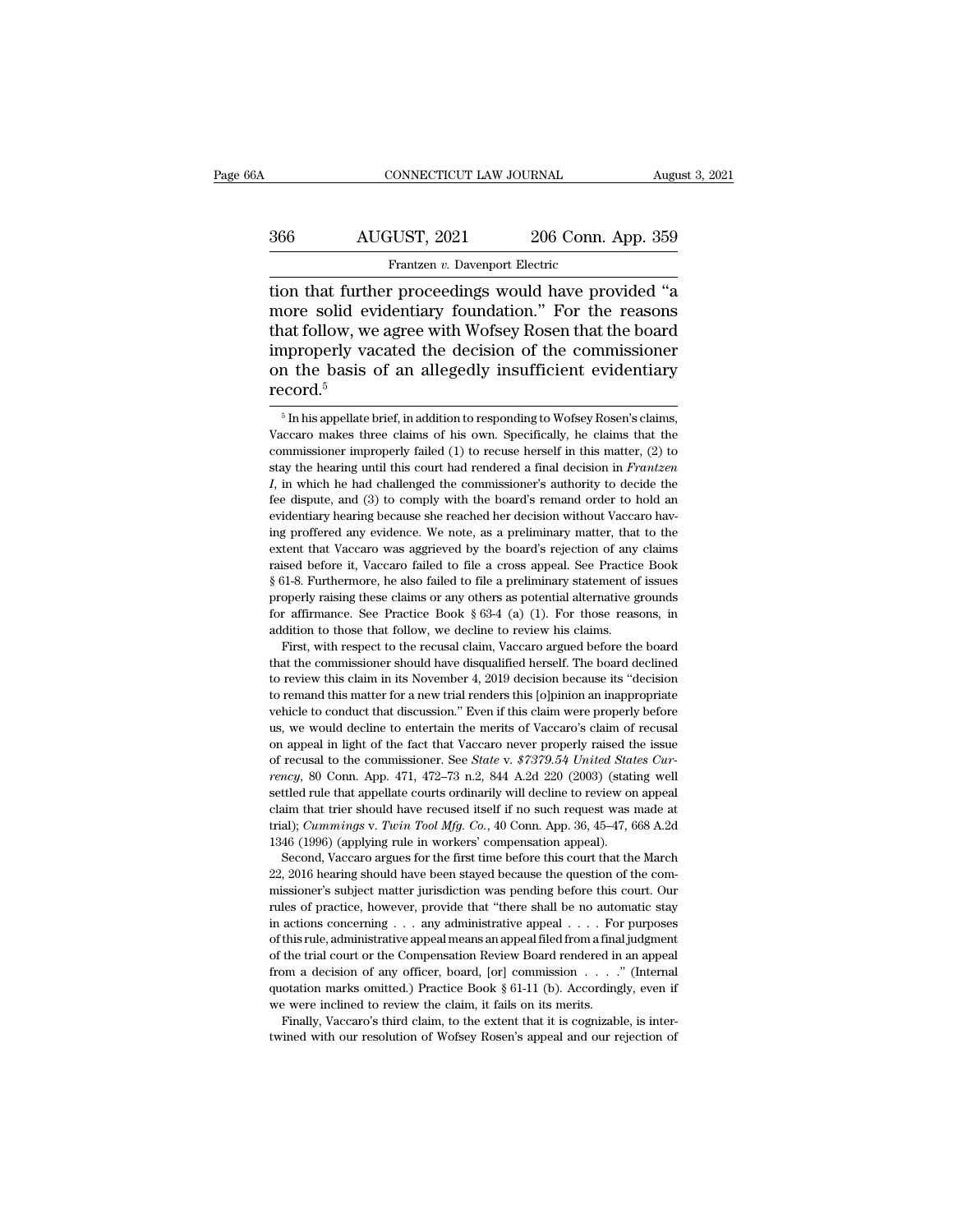2021 CONNECTICUT LAW JOURNAL Page 67A<br>
206 Conn. App. 359 AUGUST, 2021 367<br>
Frantzen v. Davenport Electric Frantzen *v.* Davenport Electric<br>Trantzen *v. Davenport Electric*<br>I matter we first set forth the an

CONNECTICUT LAW JOURNAL Page 67A<br>
6 Conn. App. 359 AUGUST, 2021 367<br>
Frantzen v. Davenport Electric<br>
As a threshold matter, we first set forth the applicable<br>
andard of review. "The principles that govern our<br>
andard of re 206 Conn. App. 359 AUGUST, 2021 367<br>
Frantzen v. Davenport Electric<br>
As a threshold matter, we first set forth the applicable<br>
standard of review. "The principles that govern our<br>
standard of review in workers' compensatio 206 Conn. App. 359 AUGUST, 2021 367<br>
Frantzen v. Davenport Electric<br>
As a threshold matter, we first set forth the applicable<br>
standard of review. "The principles that govern our<br>
standard of review in workers' compensati 206 Conn. App. 359 AUGUST, 2021 367<br>
Frantzen v. Davenport Electric<br>
As a threshold matter, we first set forth the applicable<br>
standard of review. "The principles that govern our<br>
standard of review in workers' compensati Frantzen v. Davenport Electric<br>
As a threshold matter, we first set forth the applicable<br>
standard of review. "The principles that govern our<br>
standard of review in workers' compensation appeals<br>
are well established. . . Something the standard of review. "The principles that govern our standard of review. "The principles that govern our standard of review in workers' compensation appeals are well established. . . . The board sits as an ap As a threshold matter, we first set forth the applicable<br>standard of review. "The principles that govern our<br>standard of review in workers' compensation appeals<br>are well established.... The board sits as an appel-<br>late tr standard of review. "The principles that govern our<br>standard of review in workers' compensation appeals<br>are well established. . . . The board sits as an appel-<br>late tribunal reviewing the decision of the commis-<br>sioner. . standard of review in workers' compensation appeals<br>are well established. . . . The board sits as an appel-<br>late tribunal reviewing the decision of the commis-<br>sioner. . . . [T]he review [board's] hearing of an appeal<br>fro are well established. . . . The board sits as an appel-<br>late tribunal reviewing the decision of the commis-<br>sioner. . . . [T]he review [board's] hearing of an appeal<br>from the commissioner is not a de novo hearing of the<br>f late tribunal reviewing the decision of the commissioner. . . . [T]he review [board's] hearing of an appeal from the commissioner is not a de novo hearing of the facts. . . . [T]he power and duty of determining the facts sioner. . . . [T]he review [board's] hearing of an appeal<br>from the commissioner is not a de novo hearing of the<br>facts  $\ldots$  . [T]he power and duty of determining the<br>facts rests on the commissioner  $\ldots$  . [T]he commis-<br>s from the commissioner is not a de novo hearing of the<br>facts.... [T]he power and duty of determining the<br>facts rests on the commissioner .... [T]he commis-<br>sioner is the sole arbiter of the weight of the evidence<br>and the c facts. . . . . [T]he power and duty of determining the<br>facts rests on the commissioner . . . . . [T]he commis-<br>sioner is the sole arbiter of the weight of the evidence<br>and the credibility of witnesses . . . . Where the su facts rests on the commissioner  $\ldots$  . [T]he commissioner is the sole arbiter of the weight of the evidence and the credibility of witnesses  $\ldots$ . Where the subordinate facts allow for diverse inferences, the commission sioner is the sole arbiter of the weight of the evidence<br>and the credibility of witnesses . . . . Where the sub<br>ordinate facts allow for diverse inferences, the commis<br>sioner's selection of the inference to be drawn muss<br> dinate facts allow for diverse inferences, the commis-<br>oner's selection of the inference to be drawn must<br>and unless it is based on an incorrect application of<br>e law to the subordinate facts or from an inference<br>egally or sioner's selection of the inference to be drawn must<br>stand unless it is based on an incorrect application of<br>the law to the subordinate facts or from an inference<br>illegally or unreasonably drawn from them. . . .<br>"This cou

stand unless it is based on an incorrect application of<br>the law to the subordinate facts or from an inference<br>illegally or unreasonably drawn from them. . . .<br>"This court's review of decisions of the board is simi-<br>larly l the law to the subordinate facts or from an inference<br>illegally or unreasonably drawn from them.  $\dots$ <br>"This court's review of decisions of the board is simi-<br>larly limited.  $\dots$  The conclusions drawn by [the com-<br>missione illegally or unreasonably drawn from them. . . .<br>"This court's review of decisions of the board is similarly limited. . . . The conclusions drawn by [the commissioner] from the facts found must stand unless they result fro "This court's review of decisions of the board is similarly limited. . . . The conclusions drawn by [the commissioner] from the facts found must stand unless they result from an incorrect application of the law to the sub "This court's review of decisions of the board is similarly limited. . . . The conclusions drawn by [the commissioner] from the facts found must stand unless they result from an incorrect application of the law to the sub larly limited. . . . The conclusions drawn by [the com-<br>missioner] from the facts found must stand unless they<br>result from an incorrect application of the law to the<br>subordinate facts or from an inference illegally or unr missioner] from the facts found must stand unless they<br>result from an incorrect application of the law to the<br>subordinate facts or from an inference illegally or unrea-<br>sonably drawn from them. . . . . [W]e must interpret result from an incorrect application of the law to the<br>subordinate facts or from an inference illegally or unrea-<br>sonably drawn from them. . . . [W]e must interpret<br>[the commissioner's finding] with the goal of sustaining<br> subordinate facts or from an inference illegally or unreasonably drawn from them. . . . [W]e must interpret<br>[the commissioner's finding] with the goal of sustaining<br>that conclusion in light of all of the other supporting<br>e sonably drawn from them. . . . . [W]e must interpret<br>[the commissioner's finding] with the goal of sustaining<br>that conclusion in light of all of the other supporting<br>evidence. . . . Once the commissioner makes a factual<br>fi that conclusion in light of all of the other supporting<br>evidence.... Once the commissioner makes a factual<br>finding, [we are] bound by that finding *if there is evi-<br>dence in the record to support it.*" (Emphasis added;<br>in evidence.... Once the commissioner makes a factual<br>finding, [we are] bound by that finding *if there is evi-*<br>*dence in the record to support it.*" (Emphasis added;<br>internal quotation marks omitted.) Story v. Woodbury,<br>15 finding, [we are] bound by that finding *if there is evidence in the record to support it.*" (Emphasis added; internal quotation marks omitted.) *Story v. Woodbury*, 159 Conn. App. 631, 636–37, 124 A.3d 907 (2015). In the dence in the record to support it." (Emphasis added;<br>internal quotation marks omitted.) Story v. Woodbury,<br>159 Conn. App. 631, 636–37, 124 A.3d 907 (2015). In the<br>context of an administrative appeal, "the sufficiency of<br>t internal quotation marks omitted.) *Story* v. *Woodbury*,<br>159 Conn. App. 631, 636–37, 124 A.3d 907 (2015). In the<br>context of an administrative appeal, "the sufficiency of<br>the evidence to support a finding . . . clearly pre the evidence to support a finding . . . clearly presents a question of law" that "we examine . . . under the plenary standard of review." (Internal quotation marks omitted.) Raymond v. Zoning Board of Appeals, 76 Vaccaro' plenary standard of review." (Internal quotation marks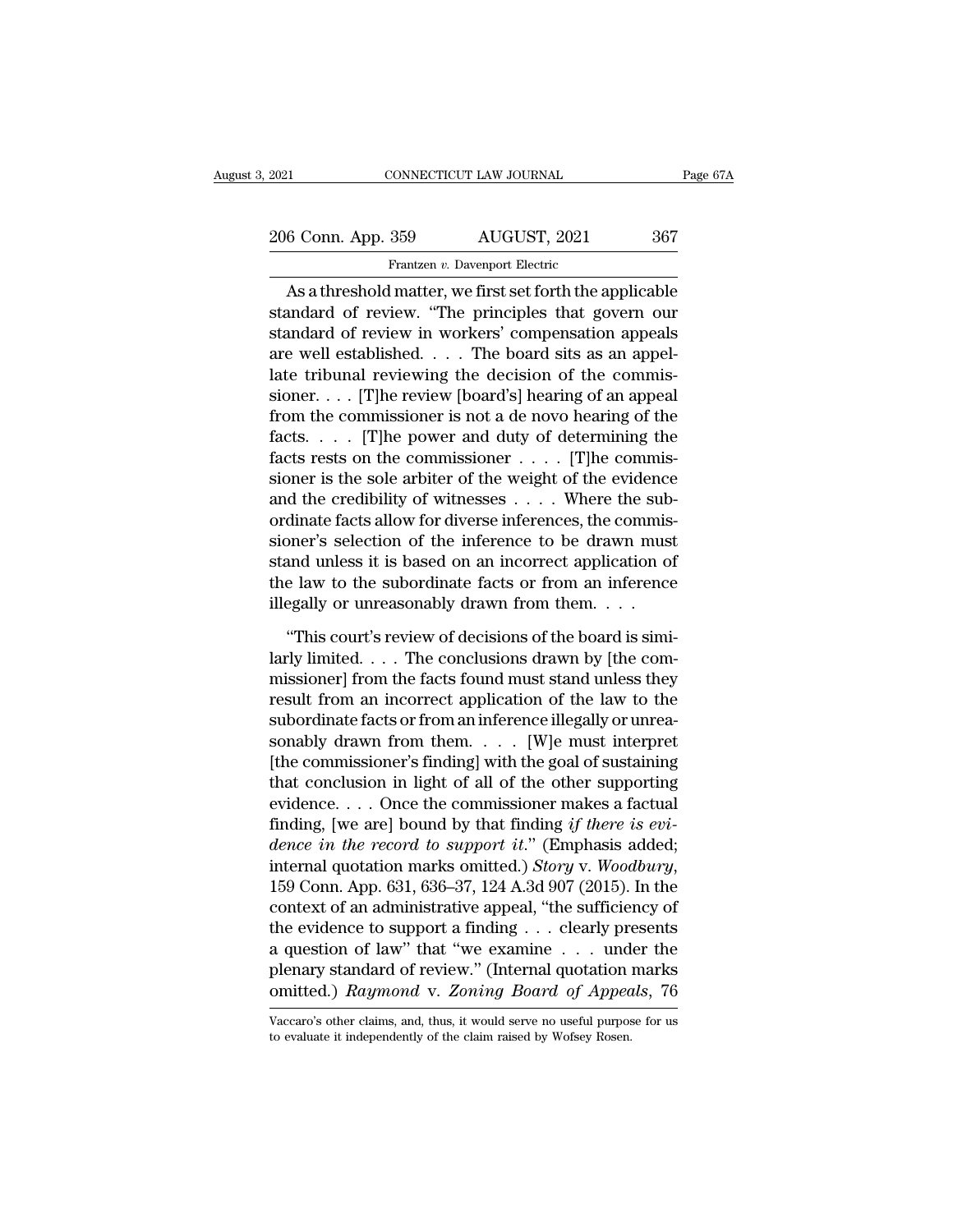| ЗA  | CONNECTICUT LAW JOURNAL                                                                 |                    | August 3, 2021 |
|-----|-----------------------------------------------------------------------------------------|--------------------|----------------|
| 368 | AUGUST, 2021                                                                            | 206 Conn. App. 359 |                |
|     | Frantzen v. Davenport Electric                                                          |                    |                |
|     | Conn. App. 222, 256, 820 A.2d 275, cert. denied, 264<br>Conn. 906, 826 A.2d 177 (2003). |                    |                |
|     | On the basis of our review of the record, we conclude                                   |                    |                |

AUGUST, 2021 206 Conn. App. 359<br>
Frantzen v. Davenport Electric<br>
DON App. 222, 256, 820 A.2d 275, cert. denied, 264<br>
DON App. 326 A.2d 177 (2003).<br>
On the basis of our review of the record, we conclude<br>
at there is suffici  $\frac{368}{560}$  AUGUST, 2021 206 Conn. App. 359<br>
Frantzen v. Davenport Electric<br>
Conn. App. 222, 256, 820 A.2d 275, cert. denied, 264<br>
Conn. 906, 826 A.2d 177 (2003).<br>
On the basis of our review of the record, we conclude<br> Frantzen v. Davenport Electric<br>
Conn. App. 222, 256, 820 A.2d 275, cert. denied, 264<br>
Conn. 906, 826 A.2d 177 (2003).<br>
On the basis of our review of the record, we conclude<br>
that there is sufficient evidence in the record France, European Eccanover and Conn. App. 222, 256, 820 A.2d 275, cert. denied, 264<br>Conn. 906, 826 A.2d 177 (2003).<br>On the basis of our review of the record, we conclude<br>that there is sufficient evidence in the record from Conn. App. 222, 256, 820 A.2d 275, cert. denied, 264<br>Conn. 906, 826 A.2d 177 (2003).<br>On the basis of our review of the record, we conclude<br>that there is sufficient evidence in the record from<br>which the commissioner reasona Conn. 906, 826 A.2d 177 (2003).<br>
On the basis of our review of the record, we conclude<br>
that there is sufficient evidence in the record from<br>
which the commissioner reasonably could have based<br>
her ruling on attorney's fee On the basis of our review of the record, we conclude<br>that there is sufficient evidence in the record from<br>which the commissioner reasonably could have based<br>her ruling on attorney's fees and, accordingly, the board<br>acted that there is sufficient evidence in the record from<br>which the commissioner reasonably could have based<br>her ruling on attorney's fees and, accordingly, the board<br>acted improperly in vacating the commissioner's deci-<br>sion. which the commissioner reasonably could have based<br>her ruling on attorney's fees and, accordingly, the board<br>acted improperly in vacating the commissioner's deci-<br>sion. Although the board acknowledged that the "trial<br>commi her ruling on attorney's fees and, accordingly, the board<br>acted improperly in vacating the commissioner's deci-<br>sion. Although the board acknowledged that the "trial<br>commissioner's factual findings and conclusions must<br>sta acted improperly in vacating the commissioner's decision. Although the board acknowledged that the "trial commissioner's factual findings and conclusions must<br>stand unless they are without evidence, contrary to<br>law or base sion. Although the board acknowledged that the "trial commissioner's factual findings and conclusions must<br>stand unless they are without evidence, contrary to<br>law or based on unreasonable or impermissible factual<br>inference commissioner's factual findings and conclusions must<br>stand unless they are without evidence, contrary to<br>law or based on unreasonable or impermissible factual<br>inferences," the board incorrectly applied that legal<br>standard stand unless they are without evidence, contrary to<br>law or based on unreasonable or impermissible factual<br>inferences," the board incorrectly applied that legal<br>standard to its review of the commissioner's decision<br>by vacat law or based on unreasonable or impermissible factual<br>inferences," the board incorrectly applied that legal<br>standard to its review of the commissioner's decision<br>by vacating the commissioner's ruling on the basis of<br>its sp inferences," the board incorrectly applied that legal<br>standard to its review of the commissioner's decision<br>by vacating the commissioner's ruling on the basis of<br>its speculation that the ruling could have "rested on a<br>more standard to its review of the commissioner's decision<br>by vacating the commissioner's ruling on the basis of<br>its speculation that the ruling could have "rested on a<br>more solid evidentiary foundation." The board con-<br>ceded t by vacating the commissioner's ruling on the basis of<br>its speculation that the ruling could have "rested on a<br>more solid evidentiary foundation." The board con-<br>ceded that its review of the commissioner's decision<br>" 'requi its speculation that the ruling could have "rested on a<br>more solid evidentiary foundation." The board con-<br>ceded that its review of the commissioner's decision<br>" 'requires every reasonable presumption in favor of the<br>actio more solid evidentiary foundation." The board conceded that its review of the commissioner's decision "requires every reasonable presumption in favor of the action, and the ultimate issue for us is whether the trial [commi ceded that its review of the commissioner's decision<br>"'requires every reasonable presumption in favor of the<br>action, and the ultimate issue for us is whether the trial<br>[commissioner] could have reasonably concluded as it<br>d " 'requires every reasonable presumptif action, and the ultimate issue for us is [commissioner] could have reasonably did." Despite this apparent understand standard, the board improperly reversioner's ruling by substituti tion, and the ultimate issue for us is whether the trial<br>ommissioner] could have reasonably concluded as it<br>d.' " Despite this apparent understanding of the legal<br>andard, the board improperly reversed the commis-<br>oner's ru [commissioner] could have reasonably concluded as it<br>did.' " Despite this apparent understanding of the legal<br>standard, the board improperly reversed the commis-<br>sioner's ruling by substituting its own judgment for the<br>con

did.'" Despite this apparent understanding of the legal<br>standard, the board improperly reversed the commis-<br>sioner's ruling by substituting its own judgment for the<br>conclusion of the commissioner.<br>The law does not require, standard, the board improperly reversed the commis-<br>sioner's ruling by substituting its own judgment for the<br>conclusion of the commissioner.<br>The law does not require, as the board asserted in<br>its decision, "a more solid ev sioner's ruling by substituting its own judgment for the<br>conclusion of the commissioner.<br>The law does not require, as the board asserted in<br>its decision, "a more solid evidentiary foundation" than<br>that on which the commiss conclusion of the commissioner.<br>
The law does not require, as the board asserted in<br>
its decision, "a more solid evidentiary foundation" than<br>
that on which the commissioner relied. The law,<br>
instead, requires the board to The law does not require, as the board asserted in<br>its decision, "a more solid evidentiary foundation" than<br>that on which the commissioner relied. The law,<br>instead, requires the board to determine whether there<br>was evidenc its decision, "a more solid evidentiary foundation" than<br>that on which the commissioner relied. The law,<br>instead, requires the board to determine whether there<br>was evidence before the commissioner to support her<br>factual fi that on which the commissioner relied. The law,<br>instead, requires the board to determine whether there<br>was evidence before the commissioner to support her<br>factual findings, and whether the inferences drawn from<br>the facts f instead, requires the board to determine whether there<br>was evidence before the commissioner to support her<br>factual findings, and whether the inferences drawn from<br>the facts found were illegal or unreasonable. The board<br>is was evidence before the commissioner to support her<br>factual findings, and whether the inferences drawn from<br>the facts found were illegal or unreasonable. The board<br>is required to hear the appeal on the basis of the record<br> factual findings, and whether the inferences drawn from<br>the facts found were illegal or unreasonable. The board<br>is required to hear the appeal on the basis of the record<br>presented, not to retry the facts or to speculate ab the facts found were illegal or unreasonable. The board<br>is required to hear the appeal on the basis of the record<br>presented, not to retry the facts or to speculate about<br>facts outside of the record that may have been prove is required to hear the appeal on the basis of the record presented, not to retry the facts or to speculate about facts outside of the record that may have been proven. Moreover, although the board based its decision on an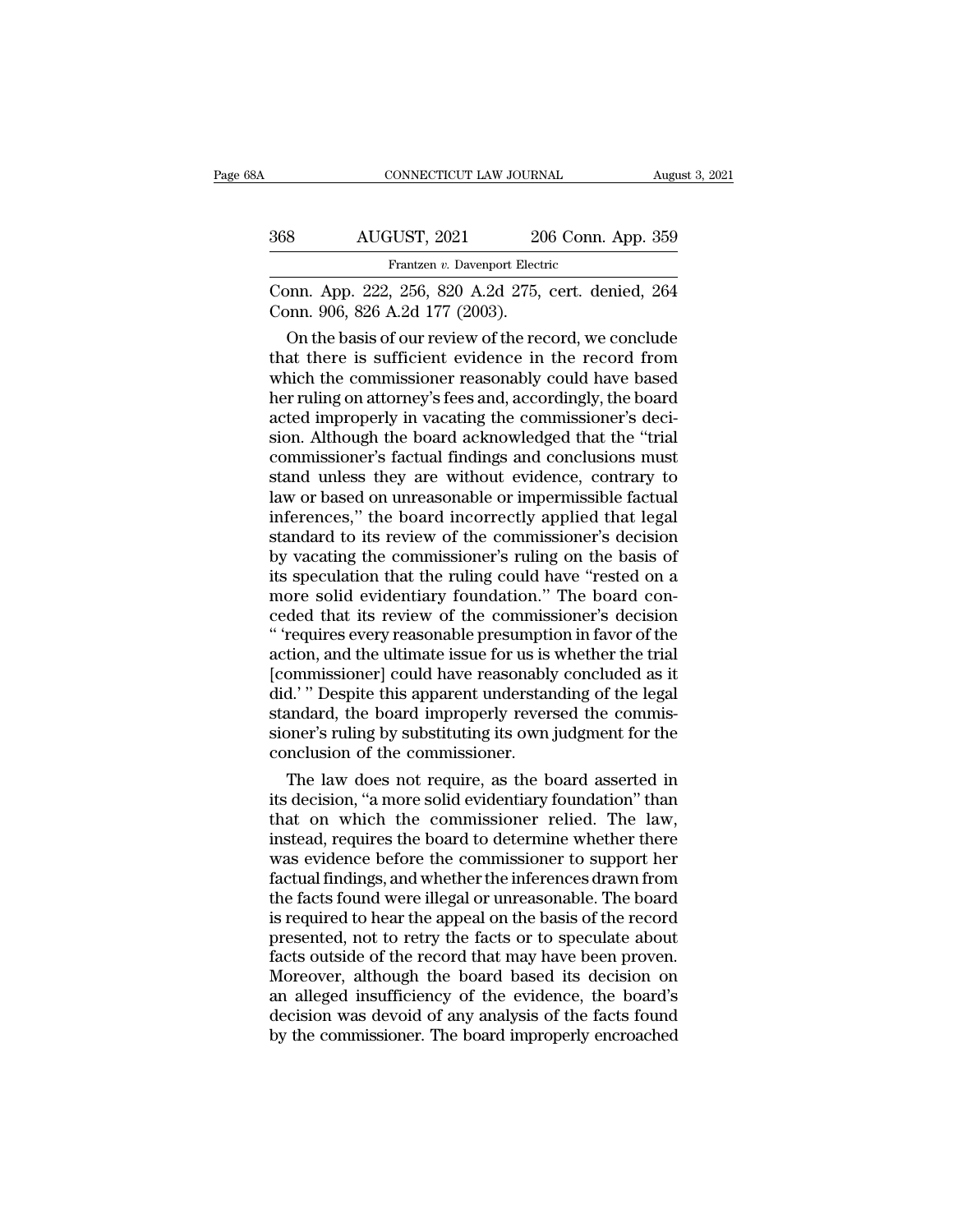| 2021               | CONNECTICUT LAW JOURNAL                             | Page 69A |
|--------------------|-----------------------------------------------------|----------|
| 206 Conn. App. 359 | AUGUST, 2021                                        | 369      |
|                    | Frantzen v. Davenport Electric                      |          |
|                    | on the commissioner's discretion without making any |          |

CONNECTICUT LAW JOURNAL Page 69A<br>
206 Conn. App. 359 AUGUST, 2021 369<br>
Frantzen v. Davenport Electric<br>
on the commissioner's discretion without making any<br>
findings as to whether the commissioner's conclusions<br>
wore based 206 Conn. App. 359 AUGUST, 2021 369<br>
Frantzen v. Davenport Electric<br>
on the commissioner's discretion without making any<br>
findings as to whether the commissioner's conclusions<br>
were based on an incorrect application of th 206 Conn. App. 359 AUGUST, 2021 369<br>
Frantzen v. Davenport Electric<br>
on the commissioner's discretion without making any<br>
findings as to whether the commissioner's conclusions<br>
were based on an incorrect application of th 206 Conn. App. 359 AUGUST, 2021 369<br>Frantzen v. Davenport Electric<br>on the commissioner's discretion without making any<br>findings as to whether the commissioner's conclusions<br>were based on an incorrect application of the la Frantzen v. Davenport Electric<br>
the commissioner's discretion without making any<br>
dings as to whether the commissioner's conclusions<br>
ere based on an incorrect application of the law or<br>
reasonable inferences drawn from t France, evenly between the making any<br>findings as to whether the commissioner's conclusions<br>were based on an incorrect application of the law or<br>unreasonable inferences drawn from the facts found.<sup>6</sup><br>The commissioner's de

on the commissioner's discretion without making any<br>findings as to whether the commissioner's conclusions<br>were based on an incorrect application of the law or<br>unreasonable inferences drawn from the facts found.<sup>6</sup><br>The com findings as to whether the commissioner's conclusions<br>were based on an incorrect application of the law or<br>unreasonable inferences drawn from the facts found.<sup>6</sup><br>The commissioner's decision to divide the attorney's<br>fees a were based on an incorrect application of the law or<br>unreasonable inferences drawn from the facts found.<sup>6</sup><br>The commissioner's decision to divide the attorney's<br>fees award evenly between the parties was made on<br>the basis unreasonable inferences drawn from the facts found."<br>The commissioner's decision to divide the attorney's<br>fees award evenly between the parties was made on<br>the basis of the record as a whole as well as the evidence<br>present The commissioner's decision to divide the attorney's<br>fees award evenly between the parties was made on<br>the basis of the record as a whole as well as the evidence<br>presented at the March 22, 2016 hearing, of which both<br>parti fees award evenly between the parties was made on<br>the basis of the record as a whole as well as the evidence<br>presented at the March 22, 2016 hearing, of which both<br>parties were properly notified. At the hearing, Wofsey<br>Ros the basis of the record as a whole as well as the evidence<br>presented at the March 22, 2016 hearing, of which both<br>parties were properly notified. At the hearing, Wofsey<br>Rosen presented extensive evidence to support the<br>fir presented at the March 22, 2016 hearing, of which both<br>parties were properly notified. At the hearing, Wofsey<br>Rosen presented extensive evidence to support the<br>firm's considerable work on the claimant's underlying<br>workers' parties were properly notified. At the hearing, Wofsey<br>Rosen presented extensive evidence to support the<br>firm's considerable work on the claimant's underlying<br>workers' compensation claims, namely, the claimant's<br>fee agreem Rosen presented extensive evidence to support the<br>firm's considerable work on the claimant's underlying<br>workers' compensation claims, namely, the claimant's<br>fee agreement with the firm, contemporaneous time<br>records, corres firm's considerable work on the claimant's underlying<br>workers' compensation claims, namely, the claimant's<br>fee agreement with the firm, contemporaneous time<br>records, correspondence, and testimony by Rosenberg<br>regarding the workers' compensation claims, namely, the claimant's<br>fee agreement with the firm, contemporaneous time<br>records, correspondence, and testimony by Rosenberg<br>regarding the professional services rendered to the<br>claimant during fee agreement with the firm, contemporaneous time<br>records, correspondence, and testimony by Rosenberg<br>regarding the professional services rendered to the<br>claimant during Wofsey Rosen's period of representa-<br>tion. The commi records, correspondence, and testimony by Rosenberg<br>regarding the professional services rendered to the<br>claimant during Wofsey Rosen's period of representa-<br>tion. The commissioner drew reasonable inferences<br>from the eviden regarding the professional services rendered to the<br>claimant during Wofsey Rosen's period of representa-<br>tion. The commissioner drew reasonable inferences<br>from the evidence before her, specifically that Wofsey<br>Rosen "prese claimant during Wofsey Rosen's period of representation. The commissioner drew reasonable inferences<br>from the evidence before her, specifically that Wofsey<br>Rosen "presented more than adequate justification" for<br>an award of tion. The commissioner drew reasonable inferences<br>from the evidence before her, specifically that Wofsey<br>Rosen "presented more than adequate justification" for<br>an award of 50 percent of the attorney's fees and that<br>"by vir from the evidence before her, specifically that Wofsey<br>Rosen "presented more than adequate justification" for<br>an award of 50 percent of the attorney's fees and that<br>"by virtue of [Vaccaro's] failure to attend the March<br>22, Rosen "presented more than adequate justification" for<br>an award of 50 percent of the attorney's fees and that<br>"by virtue of [Vaccaro's] failure to attend the March<br>22, 2016 formal proceedings on remand, [Vaccaro] has<br>prese an award of 50 percent of the attorney's fees and that<br>"by virtue of [Vaccaro's] failure to attend the March<br>22, 2016 formal proceedings on remand, [Vaccaro] has<br>presented no evidence that would warrant a greater<br>percentag "by virtue of [Vaccaro's] failure to attend the March 22, 2016 formal proceedings on remand, [Vaccaro] has presented no evidence that would warrant a greater percentage of the escrowed attorney's fees other than the 50 [p ercentage of the escrowed attorney's fees other than<br>he 50 [percent] share previously awarded . . . . " As<br>e have stated previously in this opinion, Vaccaro failed<br> $\alpha$  appear before the commissioner and, accordingly,<br> $\frac$ the 50 [percent] share previously awarded . . . . ." As<br>we have stated previously in this opinion, Vaccaro failed<br>to appear before the commissioner and, accordingly,<br><sup>6</sup>The procedural facts of the present case are similar

we have stated previously in this opinion, Vaccaro failed<br>to appear before the commissioner and, accordingly,<br><sup>®</sup>The procedural facts of the present case are similar in posture to those<br>in *Six* v. *Thomas O'Connor & Co.*, to appear before the commissioner and, accordingly,<br>
The procedural facts of the present case are similar in posture to those<br>
in Six v. Thomas O'Connor & Co., 235 Conn. 790, 801-802, 669 A.2d 1214 ID. Appear Defore the COMMISSIONET and, accordingly,<br>  $\overline{\phantom{a}}$  The procedural facts of the present case are similar in posture to those<br>
in Six v. Thomas O'Connor & Co., 235 Conn. 790, 801–802, 669 A.2d 1214<br>
(1996). I <sup>6</sup> The procedural facts of the present case are similar in posture to those in *Six v. Thomas O'Connor & Co.*, 235 Conn. 790, 801–802, 669 A.2d 1214 (1996). In *Six*, our Supreme Court reversed a decision by the Compensa in *Six v. Thomas O'Connor & Co.*, 235 Conn. 790, 801–802, 669 A.2d 1214 (1996). In *Six,* our Supreme Court reversed a decision by the Compensation Review Board reversing a Workers' Compensation Commissioner's decision.<br> (1996). In *Six*, our Supreme Court reversed a decision by the Compensation Review Board reversing a Workers' Compensation Commissioner's decision.<br>Id. In considering whether the board improperly reversed the commissioner Review Board reversing a Workers' Compensation Commissioner's decision.<br>Id. In considering whether the board improperly reversed the commissioner's<br>decision, our Supreme Court looked to whether the commissioner's decision<br> Id. In considering whether the board improperly reversed the commissioner's decision, our Supreme Court looked to whether the commissioner's decision was based on an incorrect application of the law to the subordinate fact decision, our Supreme Court looked to whether the commissioner's decision was based on an incorrect application of the law to the subordinate facts or on an inference illegally or unreasonably drawn from those facts. Id. T was based on an incorrect application of the law to the subordinate facts or on an inference illegally or unreasonably drawn from those facts. Id. The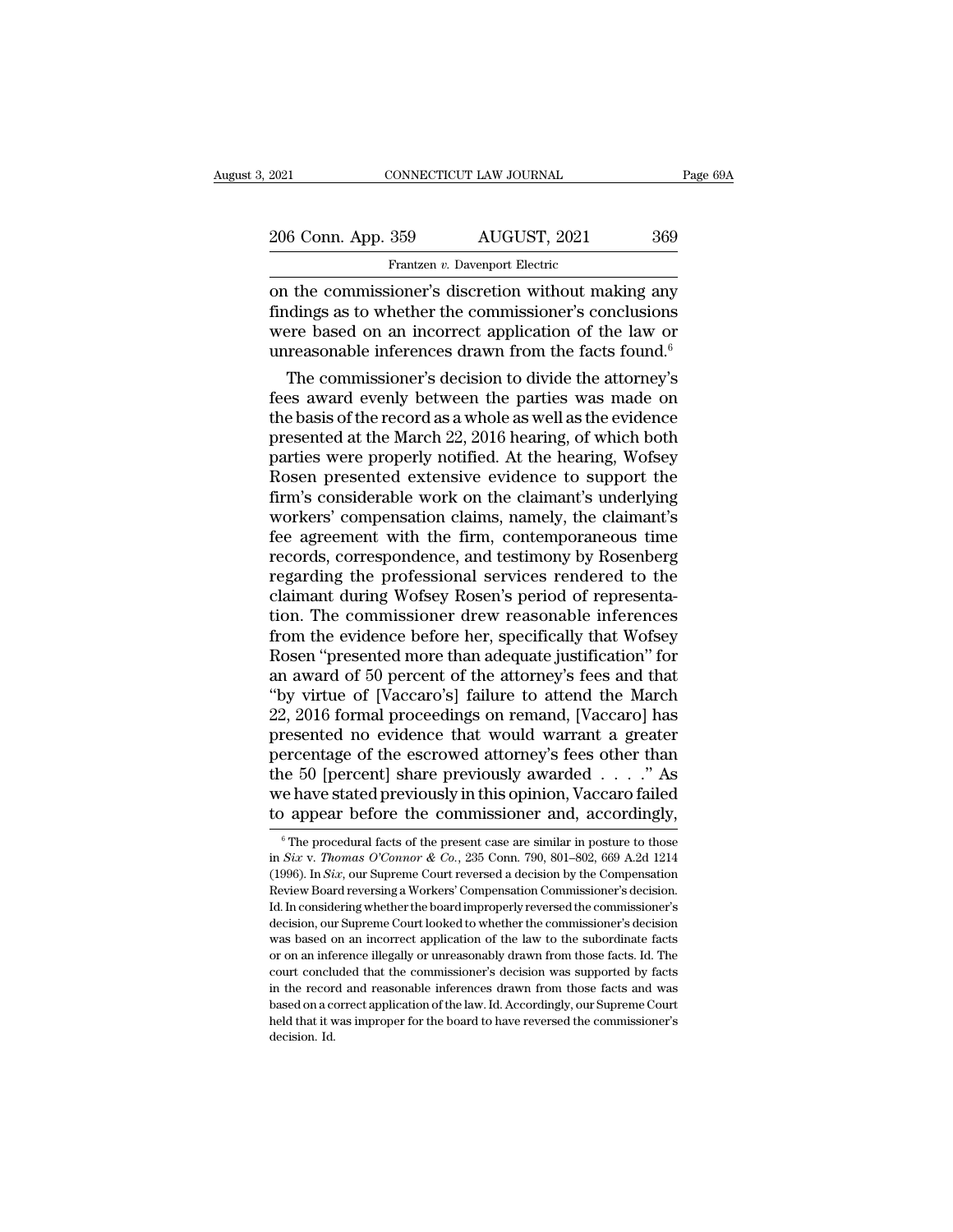# CONNECTICUT LAW JOURNAL August 3, 2021<br>370 AUGUST, 2021 206 Conn. App. 359<br>Frantzen v. Davenport Electric Frantzen *v. Davenport Electric*<br>Frantzen *v. Davenport Electric*<br>Idence in his favor <sup>7</sup> Despite the

CONNECTICUT LAW JOURNAL August 3, 2021<br>
370 AUGUST, 2021 206 Conn. App. 359<br>
Frantzen v. Davenport Electric<br>
presented no evidence in his favor.<sup>7</sup> Despite the board's<br>
speculation that further proceedings would provide a<br>  $\frac{370}{\text{Frantzen } v. \text{ Davenport Electric}}$ <br>
Frantzen v. Davenport Electric<br>
presented no evidence in his favor.<sup>7</sup> Despite the board's<br>
speculation that further proceedings would provide a<br>
more solid evidentiary foundation, Vaccaro has n  $\begin{array}{r} \text{370}\qquad \qquad \text{AUGUST, 2021}\qquad \qquad 206 \text{ Conn. App. 359}\ \text{Frantzen } v \text{. Davenport Electric}\ \text{presented no evidence in his favor.} \end{array}$ <br>presented no evidence in his favor.<sup>7</sup> Despite the board's speculation that further proceedings would provide a more solid evidentia  $\begin{array}{r} \text{AUGUST, 2021} \text{206 Conn. App. 359} \\ \hline \text{Frantzen } v. \text{ Davenport Electric} \\ \text{presented no evidence in his favor.} \end{array}$ <br>
speculation that further proceedings would provide a<br>
more solid evidentiary foundation, Vaccaro has never<br>
offered any evidence substantiating Frantzen v. Davenport Electric<br>
Frantzen v. Davenport Electric<br>
presented no evidence in his favor.<sup>7</sup> Despite the board's<br>
speculation that further proceedings would provide a<br>
more solid evidentiary foundation, Vaccaro Frantzen v. Davenport Electric<br>presented no evidence in his favor.<sup>7</sup> Despite the board's<br>speculation that further proceedings would provide a<br>more solid evidentiary foundation, Vaccaro has never<br>offered any evidence subs presented no evidence in his favor.<sup>7</sup> Despite the board's<br>speculation that further proceedings would provide a<br>more solid evidentiary foundation, Vaccaro has never<br>offered any evidence substantiating his time spent and<br>ex speculation that further proceedings would provide a<br>speculation that further proceedings would provide a<br>more solid evidentiary foundation, Vaccaro has never<br>offered any evidence substantiating his time spent and<br>expenses more solid evidentiary foundation, Vaccaro has never<br>offered any evidence substantiating his time spent and<br>expenses incurred in his representation of the underly-<br>ing claimant. Moreover, at oral argument before this<br>court The basis of the substantial produces in the fored and expenses incurred in his representation of the underly-<br>ing claimant. Moreover, at oral argument before this<br>court, when asked whether Vaccaro has ever produced<br>a comp expenses incurred in his representation of the underly-<br>ing claimant. Moreover, at oral argument before this<br>court, when asked whether Vaccaro has ever produced<br>a competent record regarding his time spent on the<br>matter, co competitive in the problem and argument before this<br>court, when asked whether Vaccaro has ever produced<br>a competent record regarding his time spent on the<br>matter, counsel for Vaccaro conceded that he has not.<br>On the basis responsive the vacanomial control count, when asked whether Vaccaro has ever provide a competent record regarding his time spent matter, counsel for Vaccaro conceded that he h On the basis of the evidence presented at the competent record regarding his time spent on the<br>atter, counsel for Vaccaro conceded that he has not.<br>1 the basis of the evidence presented at the hearing,<br>well as the underlying record available to her, the<br>mmissioner con matter, counsel for Vaccaro conceded that he has not.<br>On the basis of the evidence presented at the hearing,<br>as well as the underlying record available to her, the<br>commissioner concluded that a fifty-fifty split of the<br>esc

On the basis of the evidence presented at the hearing,<br>as well as the underlying record available to her, the<br>commissioner concluded that a fifty-fifty split of the<br>escrowed attorney's fees was appropriate.<br>Moreover, the c as well as the underlying record available to her, the commissioner concluded that a fifty-fifty split of the escrowed attorney's fees was appropriate.<br>Moreover, the commissioner's decision to split the attorney's fees equ commissioner concluded that a fifty-fifty split of the<br>escrowed attorney's fees was appropriate.<br>Moreover, the commissioner's decision to split the<br>attorney's fees equally was not based on an incorrect<br>application of the escrowed attorney's fees was appropriate.<br>
Moreover, the commissioner's decision to split the<br>
attorney's fees equally was not based on an incorrect<br>
application of the law to the subordinate facts or on<br>
an inference ille Moreover, the commissioner's decision to split the<br>attorney's fees equally was not based on an incorrect<br>application of the law to the subordinate facts or on<br>an inference illegally or unreasonably drawn from those<br>facts. attorney's fees equally was not based on an incorrect<br>application of the law to the subordinate facts or on<br>an inference illegally or unreasonably drawn from those<br>facts. It was well within the commissioner's authority<br>to cts. It was well within the commissioner's authority<br>  $\alpha$  award attorney's fees on the basis of the evidence<br>
resented at the hearing.<sup>8</sup> The commissioner was not<br>
bligated to hold any further evidentiary hearings, and<br> to award attorney's fees on the basis of the evidence<br>presented at the hearing.<sup>8</sup> The commissioner was not<br>obligated to hold any further evidentiary hearings, and<br><sup>7</sup> In her March 30, 2016 ruling, the commissioner made th

"that [General Statutes] § 31-327 (b) grants the commission the authority

to award attorney's rees on the basis of the evidence<br>presented at the hearing.<sup>8</sup> The commissioner was not<br>obligated to hold any further evidentiary hearings, and<br><sup>7</sup>In her March 30, 2016 ruling, the commissioner made the presented at the hearing.<sup>6</sup> The commissioner was not obligated to hold any further evidentiary hearings, and  $\frac{1}{7}$  In her March 30, 2016 ruling, the commissioner made the following conclusion: "Vaccaro was provided wi **obligated to hold any further evidentiary hearings, and**<br>
<sup>7</sup> In her March 30, 2016 ruling, the commissioner made the following<br>
conclusion: "Vaccaro was provided with statutory notice of the March 22,<br>  $2016$  formal pro  $^7$ In her March 30, 2016 ruling, the commissioner made the following conclusion: "Vaccaro was provided with statutory notice of the March 22, 2016 formal proceeding on remand from the Compensation Review Board nearly fou <sup>7</sup> In her March 30, 2016 ruling, the commissioner made the following conclusion: "Vaccaro was provided with statutory notice of the March 22, 2016 formal proceeding on remand from the Compensation Review Board nearly fou conclusion to draw other than . . . Vaccaro had no legitimate conflict pre-2016 formal proceeding on remand from the Compensation Review Board nearly four weeks in advance of the scheduled hearing. Despite such advance notice, he waited until four days prior to the commencement of the formal proc nearly four weeks in advance of the scheduled hearing. Despite such advance<br>notice, he waited until four days prior to the commencement of the formal<br>proceedings to alert the commission to a purported conflict and, thereaf notice, he waited until four days prior to the commencement of the formal proceedings to alert the commission to a purported conflict and, thereafter, failed and refused repeated requests from the presiding trial commissio proceedings to alert the commission to a purported conflict and, thereafter,<br>failed and refused repeated requests from the presiding trial commissioner<br>to substantiate his unavoidable conflict. Accordingly, there was no ot failed and refused repeated requests from the presiding trial commissioner<br>to substantiate his unavoidable conflict. Accordingly, there was no other<br>conclusion to draw other than . . . Vaccaro had no legitimate conflict pr to substantiate his unavoidable conflict. Accordingly, there was no other conclusion to draw other than  $\ldots$  Vaccaro had no legitimate conflict pre-<br>cluding him from attending the March 22, 2016 formal proceedings. It th conclusion to draw other than . . . Vaccaro had no legitimate conflict pre-<br>cluding him from attending the March 22, 2016 formal proceedings. It there-<br>fore follows that there was no justification to postpone the formal pr cluding him from attending the March 22, 2016 formal proceedings. It therefore follows that there was no justification to postpone the formal proceedings on remand before the commission.'' The board did not base its decisi fore follows that there was no justification to postpone the formal proceedings on remand before the commission." The board did not base its decision to vacate the commissioner's ruling on her conclusions regarding Vaccaro ings on remand before the commission." The board did not base its decision<br>to vacate the commissioner's ruling on her conclusions regarding Vaccaro's<br>failure to appear. Rather, the board stated that "we are not persuaded t to vacate the commissioner's ruling on her conclusions regarding Vaccaro's<br>failure to appear. Rather, the board stated that "we are not persuaded that<br>the commissioner's decision to proceed with the formal hearing of March the commissioner's decision to proceed with the formal hearing of March 22, 2016 constituted error in and of itself." Thus, the commissioner's conclusion that there was no justification to postpone the proceedings must st 22, 2016 constituted error in and of itself." Thus, the commissioner's conclusion that there was no justification to postpone the proceedings must stand, and, as such, the commissioner was well within her discretion to ma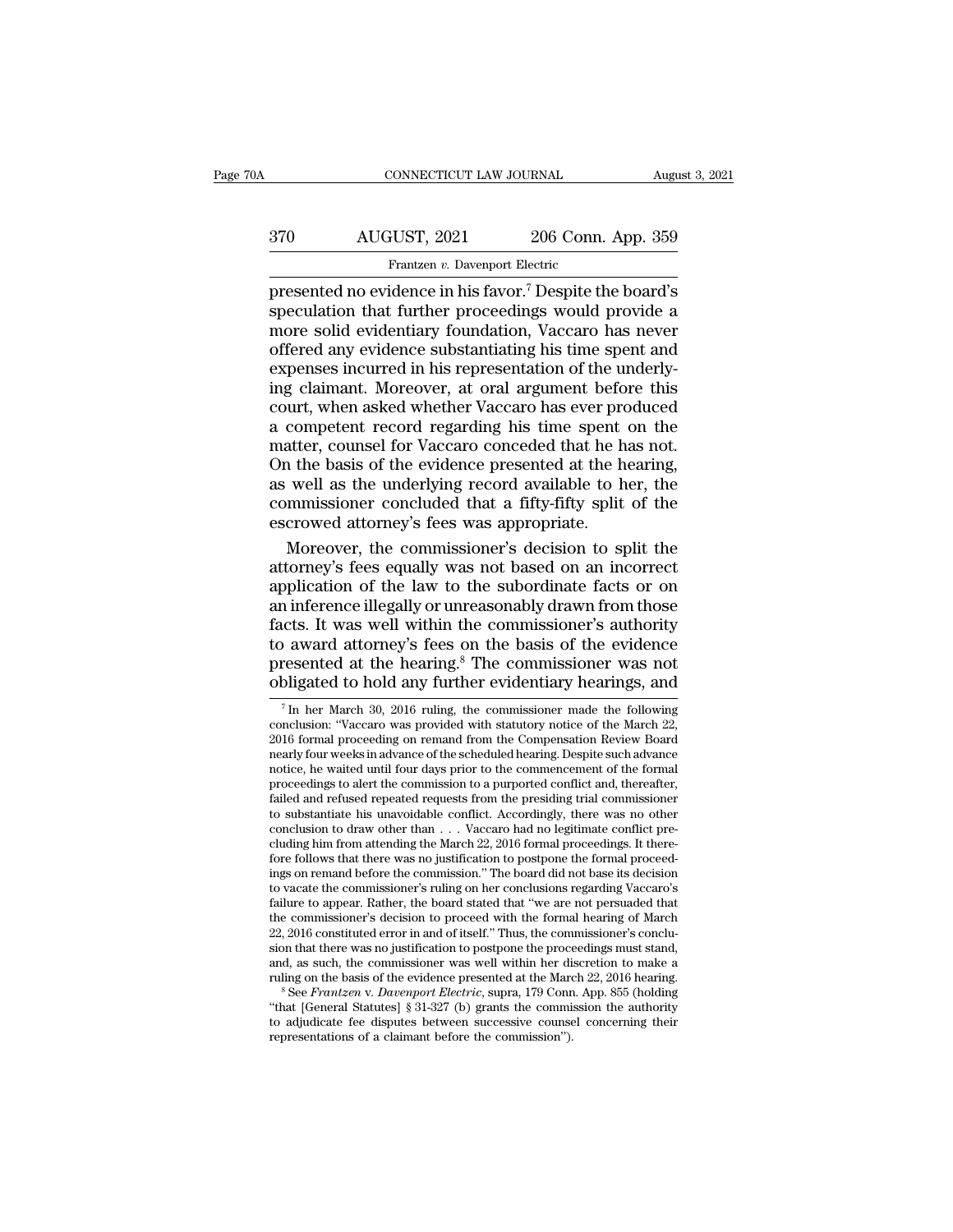2021 CONNECTICUT LAW JOURNAL Page 71A<br>
206 Conn. App. 371 AUGUST, 2021 371<br>
Holloway v. Carvalho

Holloway *v.* Carvalho

Properly relied on the evidence presented by Wofsey<br>
properly relied on the evidence presented by Wofsey<br>
Rosen to demonstrate what portion of the claimant's<br>
properly that was proviously set aside for atternoy's foos 206 Conn. App. 371 AUGUST, 2021 371<br>
Holloway v. Carvalho<br>
properly relied on the evidence presented by Wofsey<br>
Rosen to demonstrate what portion of the claimant's<br>
award that was previously set aside for attorney's fees<br> 206 Conn. App. 371 AUGUST, 2021 371<br>  $\frac{\text{Holloway } v. \text{ Carvalho}}{\text{Properly relied on the evidence presented by Wofsey}}$ <br>
Rosen to demonstrate what portion of the claimant's<br>
award that was previously set aside for attorney's fees<br>
should be awarded to it. Vaccaro was 206 Conn. App. 371 AUGUST, 2021 371<br>
Holloway v. Carvalho<br>
properly relied on the evidence presented by Wofsey<br>
Rosen to demonstrate what portion of the claimant's<br>
award that was previously set aside for attorney's fees<br> For extra rigger and Holloway v. Carvalho<br>properly relied on the evidence presented by Wofsey<br>Rosen to demonstrate what portion of the claimant's<br>award that was previously set aside for attorney's fees<br>should be awarded t  $\frac{1}{2}$  Holloway v. Carvalho<br>properly relied on the evidence presented by Wofsey<br>Rosen to demonstrate what portion of the claimant's<br>award that was previously set aside for attorney's fees<br>should be awarded to it. Vacca properly relied on the evidence presented by Wofsey<br>Rosen to demonstrate what portion of the claimant's<br>award that was previously set aside for attorney's fees<br>should be awarded to it. Vaccaro was notified properly<br>of his Rosen to demonstrate what portion of the claimant's<br>award that was previously set aside for attorney's fees<br>should be awarded to it. Vaccaro was notified properly<br>of his opportunity to present evidence to support his<br>own award that was previously set aside for attorney's fees<br>should be awarded to it. Vaccaro was notified properly<br>of his opportunity to present evidence to support his<br>own claim to a portion of the escrowed attorney's fees,<br> should be awarded to it. Vaccaro was notified properly<br>of his opportunity to present evidence to support his<br>own claim to a portion of the escrowed attorney's fees,<br>and failed to do so on his own accord. The board, and<br>we of his opportunity to present evidence to support his<br>own claim to a portion of the escrowed attorney's fees,<br>and failed to do so on his own accord. The board, and<br>we in turn, cannot disturb the commissioner's conclu-<br>sio own claim to a portion of the escrowed attorney's fees,<br>and failed to do so on his own accord. The board, and<br>we in turn, cannot disturb the commissioner's conclu-<br>sion as long as it is supported by the underlying facts.<br> and failed to do so on his own accord. The board, and<br>we in turn, cannot disturb the commissioner's conclu-<br>sion as long as it is supported by the underlying facts.<br>See, e.g., *Six v. Thomas O'Connor & Co.*, 235 Conn.<br>790 we in turn, cannot disturb the commissioner's conclusion as long as it is supported by the underlying facts.<br>See, e.g., *Six v. Thomas O'Connor & Co.*, 235 Conn.<br>790, 801, 669 A.2d 1214 (1996). We conclude that,<br>because t sion as long as it is supported by the underlying facts.<br>See, e.g., *Six v. Thomas O'Connor & Co.*, 235 Conn.<br>790, 801, 669 A.2d 1214 (1996). We conclude that,<br>because there is sufficient evidence to support the com-<br>miss See, e.g., *Six v. Thomas O'Connor & Co.*, 235 Conn.<br>790, 801, 669 A.2d 1214 (1996). We conclude that,<br>because there is sufficient evidence to support the com-<br>missioner's finding that Wofsey Rosen was entitled to<br>50 perc 790, 801, 669 A.2d 1214 (1996). We conclude that,<br>because there is sufficient evidence to support the com-<br>missioner's finding that Wofsey Rosen was entitled to<br>50 percent of the attorney's fees awarded as part of the<br>work because there is sufficient evidence to support the commissioner's finding that Wofsey Rosen was entitled to 50 percent of the attorney's fees awarded as part of the workers' compensation settlement, the board improperly v missioner's finding that Wofsey Rosen was entitled to 50 percent of the attorney's fees awarded as part of the workers' compensation settlement, the board improperly vacated and remanded the matter to the commissioner on t 50 percent of the attorney's fees awarded as part of the workers' compensation settlement, the board improperly vacated and remanded the matter to the commissioner on the ground that the ruling could have "rested on a more The decision settlement, the board improp-<br>ty vacated and remanded the matter to the commis-<br>oner on the ground that the ruling could have "rested<br>a more solid evidentiary foundation." Therefore, it<br>as improper for the boa First vacated and remanded the matter to the commissioner on the ground that the ruling could have "rested<br>on a more solid evidentiary foundation." Therefore, it<br>was improper for the board to reverse the commission-<br>er's r

sioner on the ground that the runng could have Tested<br>on a more solid evidentiary foundation." Therefore, it<br>was improper for the board to reverse the commission-<br>er's ruling and remand the case for a new hearing.<br>The deci on a more solid evidentiary to<br>was improper for the board to i<br>er's ruling and remand the cas<br>The decision of the Comper<br>reversed and the case is rema<br>direction to affirm the decisio<br>pensation Commissioner.<br>In this opinion In this opinion the case for a new hearing.<br>The decision of the Compensation Review Boar<br>versed and the case is remanded to the board verse and the case is remanded to the board<br>version to affirm the decision of the Worker Frection to affirm the decision of the Workers' Computation Commissioner.<br>In this opinion the other judges concurred.<br>STACY HOLLOWAY *v.* LINDA CARVALHO ET AL.<br>(AC 43831)

### e decision of the wider<br>ner.<br>other judges concu<br>(AC 43831)<br>Moll and Sheldon, Js. STACY HOLLOWAY v. LINDA CARVALHO ET AL.<br>(AC 43831)<br>Elgo, Moll and Sheldon, Js.

### *Syllabus*

 $(AC 43831)$ <br>Elgo, Moll and Sheldon, Js.<br>Syllabus<br>The plaintiff appealed to the trial court from the decree of the Probate Court<br>admitting the decedent's will to probate. The decedent, the plaintiff's Elgo, Moll and Sheldon, Js.<br> *Syllabus*<br>
plaintiff appealed to the trial court from the decree of the Probate Court<br>
admitting the decedent's will to probate. The decedent, the plaintiff's<br>
grandfather, had two children, L Elgo, Moll and Sheldon, Js.<br> *Syllabus*<br>
plaintiff appealed to the trial court from the decree of the Probate Court<br>
admitting the decedent's will to probate. The decedent, the plaintiff's<br>
grandfather, had two children, L Syllabus<br>
plaintiff appealed to the trial court from the decree of the Probate Court<br>
admitting the decedent's will to probate. The decedent, the plaintiff's<br>
grandfather, had two children, L and the defendant. The deceden Syllabus<br>plaintiff appealed to the trial court from the decree of the Probate Court<br>admitting the decedent's will to probate. The decedent, the plaintiff's<br>grandfather, had two children, L and the defendant. The decedent's plaintiff appealed to the trial court from the decree of the Probate Court admitting the decedent's will to probate. The decedent, the plaintiff's grandfather, had two children, L and the defendant. The decedent's wife had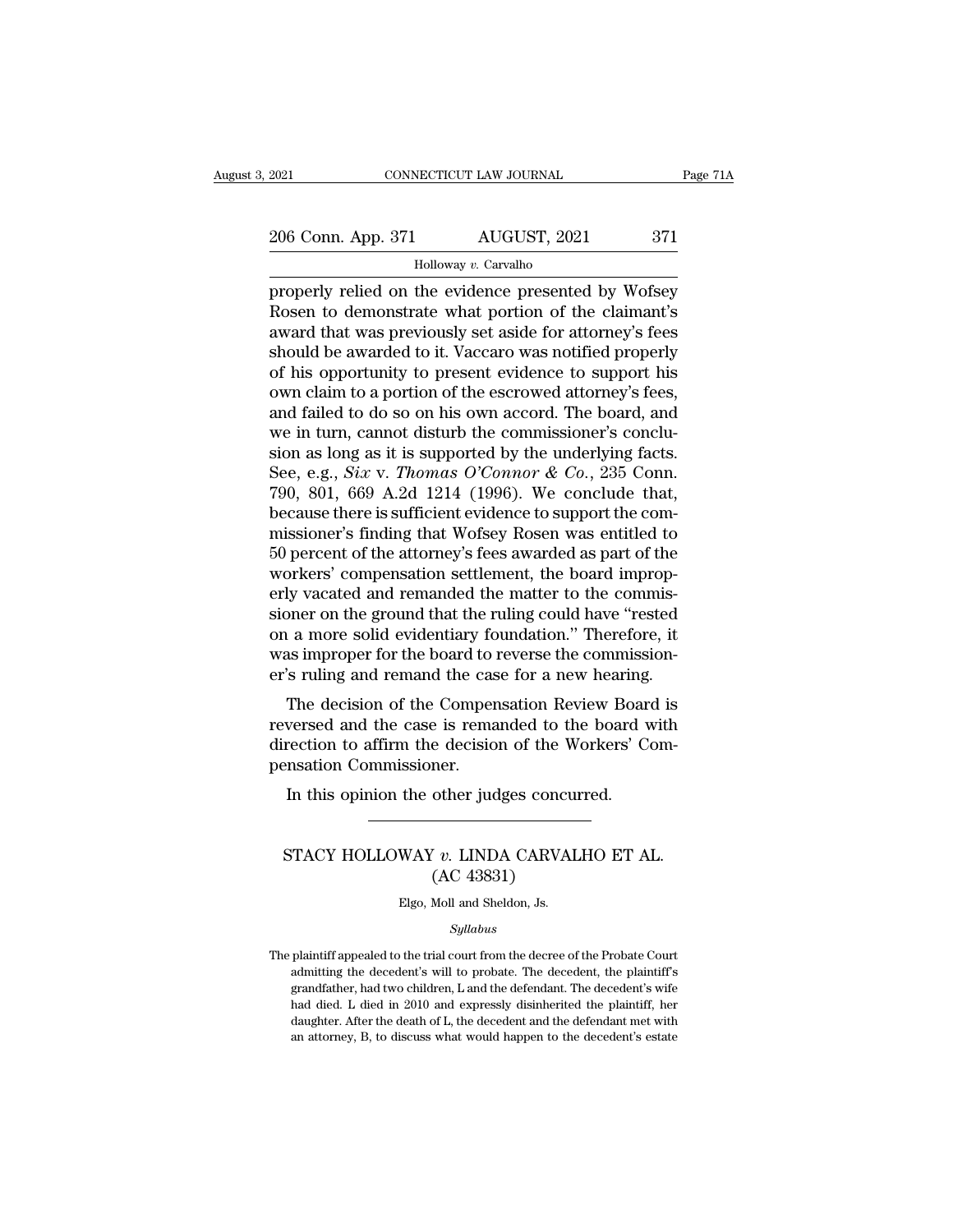# CONNECTICUT LAW JOURNAL August 3, 2021<br>372 AUGUST, 2021 206 Conn. App. 371<br>Holloway v. Carvalho

### Holloway *v.* Carvalho

2 AUGUST, 2021 206 Conn. App. 371<br>
Holloway v. Carvalho<br>
if the defendant also predeceased him. B advised the decedent that the<br>
plaintiff, as the only child of L, would inherit one half of the decedent's 206 Conn. App. 371<br>
Holloway v. Carvalho<br>
if the defendant also predeceased him. B advised the decedent that the<br>
plaintiff, as the only child of L, would inherit one half of the decedent's<br>
assets upon his death. He respo 208 Conn. App. 371<br>Holloway v. Carvalho<br>if the defendant also predeceased him. B advised the decedent that the<br>plaintiff, as the only child of L, would inherit one half of the decedent's<br>assets upon his death. He responded Holloway v. Carvalho<br>if the defendant also predeceased him. B advised the decedent that the<br>plaintiff, as the only child of L, would inherit one half of the decedent's<br>assets upon his death. He responded that he did not wa Holloway v. Carvalho<br>if the defendant also predeceased him. B advised the decedent that the<br>plaintiff, as the only child of L, would inherit one half of the decedent's<br>assets upon his death. He responded that he did not wa if the defendant also predeceased him. B advised the decedent that the plaintiff, as the only child of L, would inherit one half of the decedent's assets upon his death. He responded that he did not want the plaintiff to i matriff, as the only child of L, would inherit one half of the decedent's assets upon his death. He responded that he did not want the plaintiff to inherit any of his assets. B then drafted a new will for the decedent tha paramided that he responded that he did not want the plaintiff to inherit any of his assets. B then drafted a new will for the decedent that reflected his express wish to disinherit the plaintiff. The will left all of the to inherit any of his assets. B then drafted a new will for the decedent that reflected his express wish to disinherit the plaintiff. The will left all of the decedent's assets to the defendant and stated that the decedent that reflected his express wish to disinherit the plaintiff. The will left all of the decedent's assets to the defendant and stated that the decedent intentionally made no provision for the plaintiff. After the decedent's all of the decedent's assets to the defendant and stated that the decedent intentionally made no provision for the plaintiff. After the decedent's death, the Probate Court admitted the decedent's will. Thereafter, the plai intentionally made no provision for the plaintiff. After the decedent's death, the Probate Court admitted the decedent's will. Thereafter, the plaintiff appealed to the trial court, claiming, inter alia, that the will shou death, the Probate Court admitted the decedent's will. Thereafter, the plaintiff appealed to the trial court, claiming, inter alia, that the will should not have been admitted to probate because the decedent was not of sou plaintiff appealed to the trial court, claiming, inter alia, that the will should not have been admitted to probate because the decedent was not of sound mind and was under the defendant's improper and undue influence. Fol Frame of the defendant of the defendant's improper and undue influence. Following a trial, the trial court concluded that the Probate Court properly admitted the will to probate because the decedent had testamentary capaci influence. Following a trial, the trial court concluded that the Probate Court properly admitted the will to probate because the decedent had testamentary capacity to execute the will and was not under the undue influence

- Court properly admitted the will to probate because the decedent had testamentary capacity to execute the will and was not under the undue influence of the defendant. On the plaintiff's appeal to this court, *held*: the pl Court properly admitted the will to probate because the decedent had testamentary capacity to execute the will and was not under the undue influence of the defendant. On the plaintiff's appeal to this court, *held*: 1. Th influence of the defendant. On the plaintiff's appeal to this court, *held*:<br>he plaintiff could not prevail on her claim that the trial court improperly<br>concluded that the decedent had testamentary capacity to execute the<br> he plaintiff could not prevail on her claim that the trial court improperly concluded that the decedent had testamentary capacity to execute the will; the defendant presented more than sufficient evidence that the decedent concluded that the decedent had testamentary capacity to execute the will; the defendant presented more than sufficient evidence that the decedent was of sound mind when he executed the will, and the court based its ruling will; the defendant presented more than sufficient evidence that the decedent was of sound mind when he executed the will, and the court based its ruling on its well supported findings that, at the time the decedent execut decedent was of sound mind when he executed the will, and the court<br>decedent was of sound mind when he executed the will, and the court<br>based its ruling on its well supported findings that, at the time the<br>decedent execute based its ruling on its well supported findings that, at the time the decedent executed the will, he was able to live independently with the assistance of family members, lacked serious brain injury that would deprive him decedent executed the will, he was able to live independently with the assistance of family members, lacked serious brain injury that would deprive him of the ability to understand what he was doing when he executed the wi assistance of family members, lacked serious brain injury that would deprive him of the ability to understand what he was doing when he executed the will, and he was well aware of what he was doing when he executed the wil assistance of family members, lacked serious brain injury that would<br>deprive him of the ability to understand what he was doing when he<br>executed the will, and he was well aware of what he was doing when<br>he executed the wil executed the will, and he was well aware of what he was doing when<br>he executed the will and had rational reasons for doing so, which was<br>to change his previous will in order to disinherit the plaintiff because<br>he wanted to the executed the will and had rational reasons for doing so, which was to change his previous will in order to disinherit the plaintiff because he wanted to ensure that she would not waste the assets she would otherwise in
- 2. The trial court properly rejected the plaintiff's claim of undue influence:<br>the burden of proof on the issue of undue influence generally rests with<br>the person alleging it and, although it can be shifted in rare circumhe wanted to ensure that she would not waste the assets she would otherwise inherit from him.<br>he trial court properly rejected the plaintiff's claim of undue influence:<br>the burden of proof on the issue of undue influence g otherwise inherit from him.<br>the trial court properly rejected the plaintiff's claim of undue influence:<br>the burden of proof on the issue of undue influence generally rests with<br>the person alleging it and, although it can b he trial court properly rejected the plaintiff's claim of undue influence:<br>the burden of proof on the issue of undue influence generally rests with<br>the person alleging it and, although it can be shifted in rare circum-<br>sta We have burden of proof on the issue of undue influence generally rests with<br>the burden of proof on the issue of undue influence generally rests with<br>the person alleging it and, although it can be shifted in rare circum-<br>s the person alleging it and, although it can be shifted in rare circum-<br>stances, the burden of disproving undue influence will not shift to a<br>child of the testator, even where a confidential relationship appears to<br>exist; m stances, the burden of disproving undue influence will not shift to a child of the testator, even where a confidential relationship appears to exist; moreover, the court's conclusion that there was no undue influence would child of the testator, even where a confidential relationship appears to exist; moreover, the court's conclusion that there was no undue influence would not have changed even if the court had shifted the burden onto the de exist; moreover, the court's conclusion that there was no undue influence<br>would not have changed even if the court had shifted the burden onto<br>the defendant because the court's decision that there had been no undue<br>influen not have changed even if the court had shifted the burden ontendant because the court's decision that there had been no unduce was made under the clear and convincing standard, which is<br>ne standard of proof that would have influence was made under the clear and convincing standard, which is<br>the same standard of proof that would have applied had the burden of<br>proof formally been shifted to the defendant.<br>Argued March 16—officially released Au

Argued March 16—officially released August 3, 2021<br>*Procedural History*<br>Appeal from the decree of the Probate Court for the the same standard of proof that would have applied had the burden of<br>proof formally been shifted to the defendant.<br>Argued March 16—officially released August 3, 2021<br>*Procedural History*<br>Appeal from the decree of the Proba proof formally been shifted to the defendant.<br>
Argued March 16—officially released August 3, 2021<br>
Procedural History<br>
Appeal from the decree of the Probate Court for the<br>
district of Newington admitting to probate the wil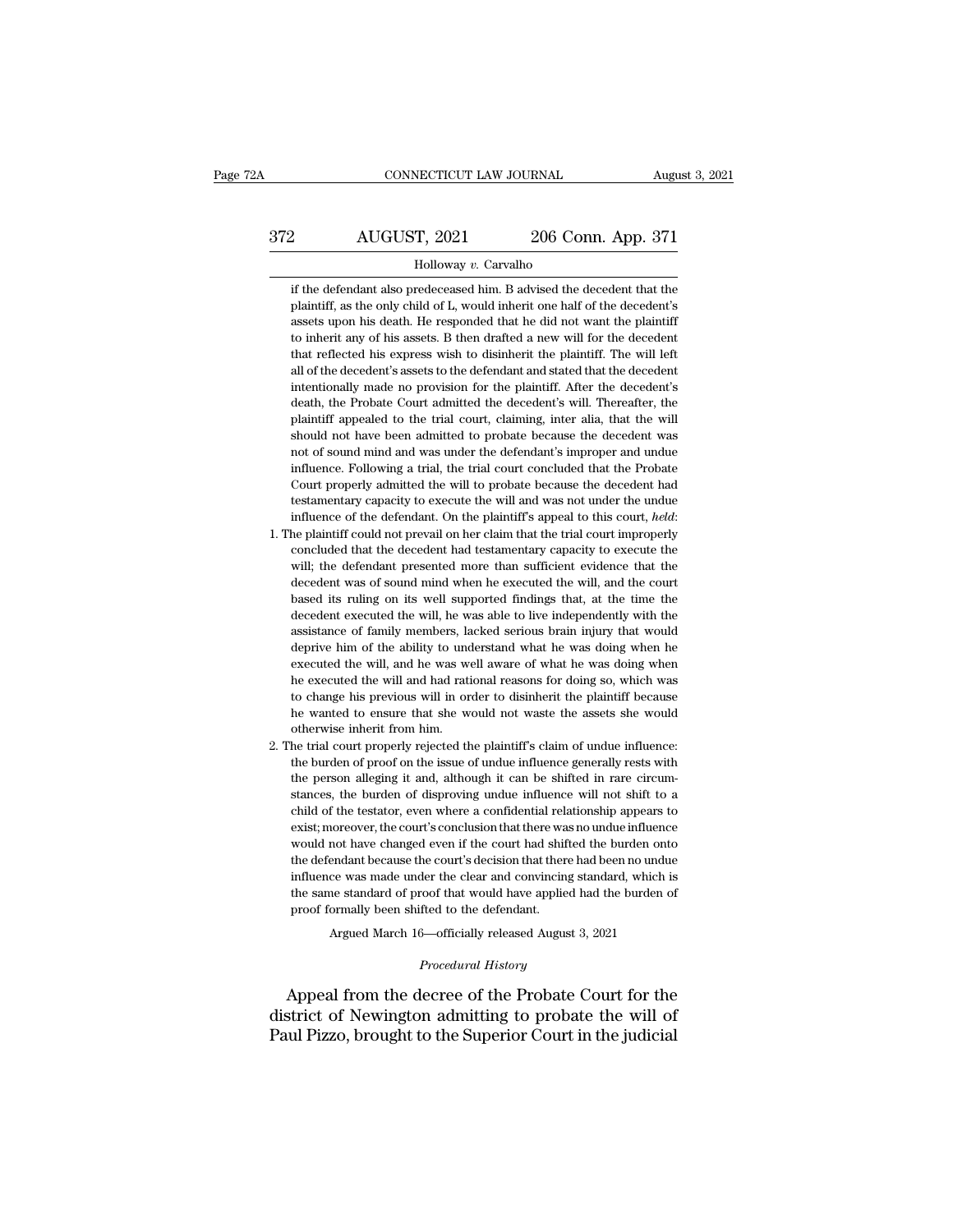| 2021               | CONNECTICUT LAW JOURNAL | Page 73A |
|--------------------|-------------------------|----------|
| 206 Conn. App. 371 | AUGUST, 2021            | 373      |
|                    | Holloway v. Carvalho    |          |

CONNECTICUT LAW JOURNAL<br>
2006 Conn. App. 371 AUGUST, 2021 373<br>
Holloway v. Carvalho<br>
district of New Britain and tried to the court, *Auri-*<br> *gemma, J.*; judgment affirming the Probate Court's<br>
docree from which the plain *gemma, J.*; judgment affirming the Probate Court, Auriancese, from which the plaintiff appealed to this court. 206 Conn. App. 371 AUGUST, 2021 373<br>
Holloway v. Carvalho<br>
district of New Britain and tried to the court, Aurigemma, J.; judgment affirming the Probate Court's<br>
decree, from which the plaintiff appealed to this court.<br>
A *Affirmed. Holloway v. Carvalho*<br> *Affirmed. J.*; judgment affirming the Probate Court's<br> *Affirmed. Joseph A. Hourihan*, with whom was *William S. Sha-*<br> *Pirmed. Joseph A. Hourihan*, with whom was *William S. Sh district of New Britain and tried to t gemma, J.*; judgment affirming the l<br>decree, from which the plaintiff appeal<br>*Affirmed.*<br>*Joseph A. Hourihan*, with whom was<br>*piro*, for the appellant (plaintiff).<br>*Linda L. Morkan mma, J.*; judgment affirming the Probate Court's<br>cree, from which the plaintiff appealed to this court.<br>*Joseph A. Hourihan*, with whom was *William S. Sha-*<br>ro, for the appellant (plaintiff).<br>*Linda L. Morkan*, with whom

decree, from which the plaintiff appealed<br>*Affirmed.*<br>*Joseph A. Hourihan*, with whom was Wi<br>*piro*, for the appellant (plaintiff).<br>*Linda L. Morkan*, with whom was *Ch*<br>*Hug*, for the appellees (defendants).<br>*Opinion* 

### *Opinion*

ro, for the appellant (plaintiff).<br>
Linda L. Morkan, with whom was Christopher J.<br>
ug, for the appellees (defendants).<br>
Opinion<br>
SHELDON, J. The plaintiff, Stacy Holloway, appeals<br>
om the judgment of the trial court, Aurig *Linda L. Morkan*, with whom was *Christopher J.*<br>*Hug*, for the appellees (defendants).<br>*Opinion*<br>SHELDON, J. The plaintiff, Stacy Holloway, appeals<br>from the judgment of the trial court, *Aurigemma*, J.,<br>affirming the adm *Opinion*<br> *Opinion*<br>
SHELDON, J. The plaintiff, Stacy Holloway, appeals<br>
from the judgment of the trial court, *Aurigemma*, *J.*,<br>
affirming the admission to probate of the will of her<br>
late grandfather, the decedent Pau  $\alpha$ <br>SHELDON, J. The plaintiff, Stacy Holloway, appeals<br>from the judgment of the trial court,  $Aurigemma, J$ ,<br>affirming the admission to probate of the will of her<br>late grandfather, the decedent Paul Pizzo. The will was<br>submitt SHELDON, J. The plaintiff, Stacy Holloway, appeals<br>from the judgment of the trial court,  $Aurigermana$ , J.,<br>affirming the admission to probate of the will of her<br>late grandfather, the decedent Paul Pizzo. The will was<br>submitted SHELDON, J. The plaintiff, Stacy Holloway, appeals<br>from the judgment of the trial court,  $Aurigemma$ , J.,<br>affirming the admission to probate of the will of her<br>late grandfather, the decedent Paul Pizzo. The will was<br>submitted from the judgment of the trial court,  $Aurigemma$ ,  $J$ .,<br>affirming the admission to probate of the will of her<br>late grandfather, the decedent Paul Pizzo. The will was<br>submitted to the Probate Court by the plaintiff's aunt,<br>th affirming the admission to probate of the will of her<br>late grandfather, the decedent Paul Pizzo. The will was<br>submitted to the Probate Court by the plaintiff's aunt,<br>the defendant Linda Carvalho, who was the decedent's<br>onl late grandfather, the decedent Paul Pizzo. The will was<br>submitted to the Probate Court by the plaintiff's aunt,<br>the defendant Linda Carvalho, who was the decedent's<br>only surviving daughter, the executrix of his estate, and submitted to the Probate Court by the plaintiff's aunt,<br>the defendant Linda Carvalho, who was the decedent's<br>only surviving daughter, the executrix of his estate, and<br>the principal beneficiary under the will.<sup>1</sup> On appeal, the defendant Linda Carvalho, who was the decedent's<br>only surviving daughter, the executrix of his estate, and<br>the principal beneficiary under the will.<sup>1</sup> On appeal, the<br>plaintiff claims that the court erred in affirming only surviving daughter, the executrix of his estate, and<br>the principal beneficiary under the will.<sup>1</sup> On appeal, the<br>plaintiff claims that the court erred in affirming the admis-<br>sion of the decedent's will to probate aft the principal beneficiary under the will.<sup>1</sup> On appeal, the plaintiff claims that the court erred in affirming the admission of the decedent's will to probate after improperly rejecting her claims (1) that the decedent la plaintiff claims the<br>sion of the dece<br>rejecting her cla<br>mentary capacit<br>defendant exert<br>connection with<br>trial court.<br>The following The following facts and procedural history, as found the court and supported the will, and (2) that the fendant exerted undue influence on the decedent in nection with the will. We affirm the judgment of the al court.<br>The by the court and supported by the court and (2) that the defendant exerted undue influence on the decedent in connection with the will. We affirm the judgment of the trial court.<br>The following facts and procedural history,

defendant exerted undue influence on the decedent in<br>connection with the will. We affirm the judgment of the<br>trial court.<br>The following facts and procedural history, as found<br>by the court and supported by the record, are between the will. We affirm the judgment of the<br>trial court.<br>The following facts and procedural history, as found<br>by the court and supported by the record, are relevant<br>to this appeal. The decedent, who was born on Novem-<br> Frial court.<br>The following facts and procedural history, as found<br>by the court and supported by the record, are relevant<br>to this appeal. The decedent, who was born on Novem-<br>ber 21, 1916, was married to his wife, Lee Pizzo The following facts and procedural history, as found<br>by the court and supported by the record, are relevant<br>to this appeal. The decedent, who was born on Novem-<br>ber 21, 1916, was married to his wife, Lee Pizzo, until<br>her 1 The defendants are Linda Carvalho, as executrix of the decedent's estate,<br><sup>1</sup> The defendants are Linda Carvalho, the defendant, and<br><sup>1</sup> The defendants are Linda Carvalho, as executrix of the decedent's estate,<br><sup>1</sup> The de ber 21, 1916, was married to his wife, Lee Pizzo, until<br>her death on February 4, 1994. Lee and the decedent<br>had two children, Linda Carvalho, the defendant, and<br><sup>1</sup>The defendants are Linda Carvalho, as executrix of the dec

her death on February 4, 1994. Lee and the decedent<br>had two children, Linda Carvalho, the defendant, and<br><sup>1</sup>The defendants are Linda Carvalho, as executrix of the decedent's estate,<br>and Linda Carvalho, individually, as the making a distinction between her individual of the defendant, and  $\frac{1}{1}$  The defendants are Linda Carvalho, as executrix of the decedent's estate, and Linda Carvalho, individually, as the decedent's daughter and heir.  $^1$  The defendants are Linda Carvalho, as executrix of the decedent's estate, and Linda Carvalho, individually, as the decedent's daughter and heir. We refer to Linda Carvalho as the defendant throughout this opinion wit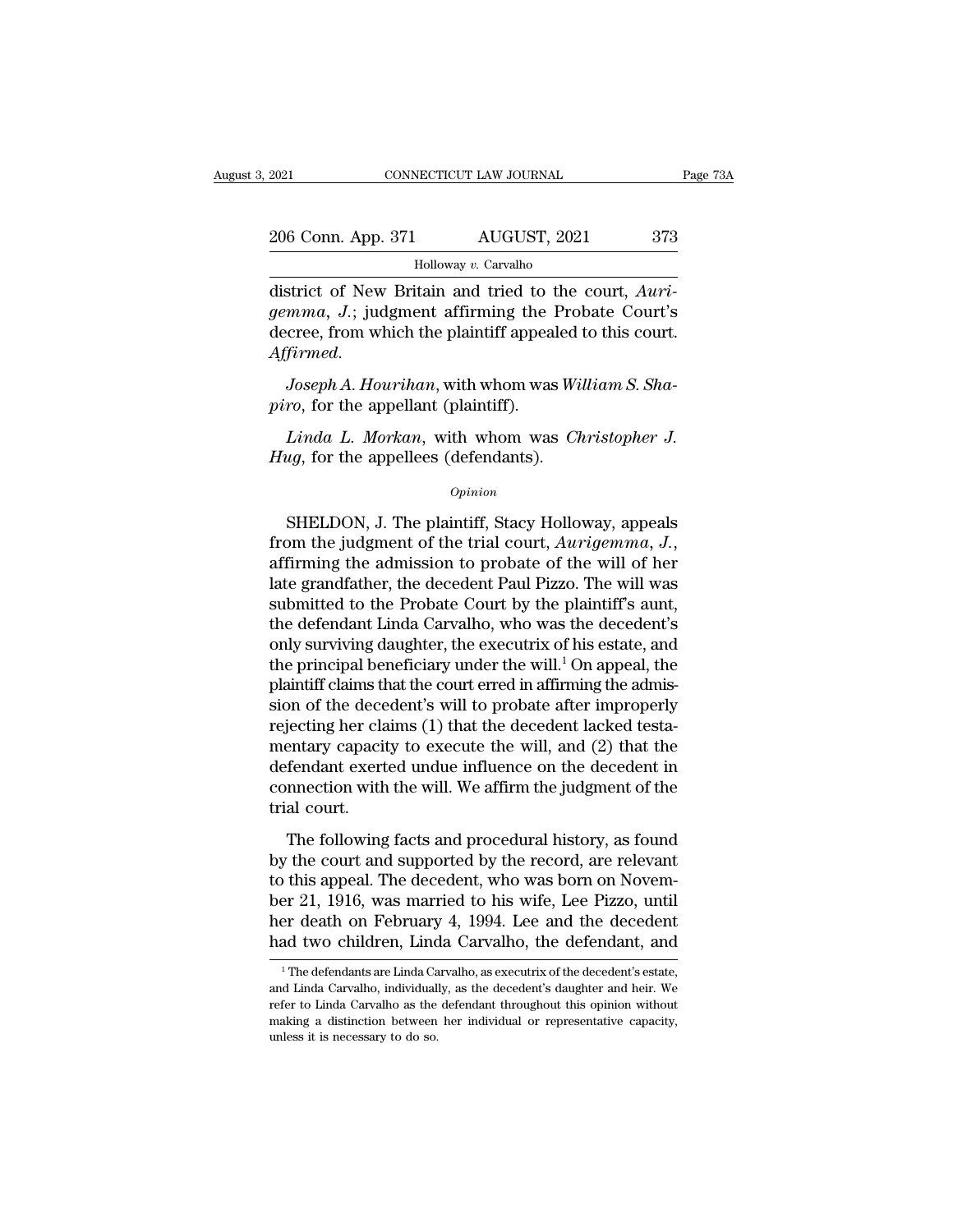# CONNECTICUT LAW JOURNAL August 3, 2021<br>374 AUGUST, 2021 206 Conn. App. 371<br>Holloway v. Carvalho

### Holloway *v.* Carvalho

CONNECTICUT LAW JOURNAL August 3, 2<br>
Holloway v. Carvalho<br>
Holloway v. Carvalho<br>
her older sister Lisa Holloway. Linda and her husband,<br>
John Carvalho, have two adult children, John Paul<sup>2</sup> and<br>
Michelle Lisa who died on J 374 AUGUST, 2021 206 Conn. App. 371<br>Holloway v. Carvalho<br>her older sister Lisa Holloway. Linda and her husband,<br>John Carvalho, have two adult children, John Paul<sup>2</sup> and<br>Michelle. Lisa, who died on June 18, 2010, had one ch MICHELLER 2021 206 Conn. App. 371<br>Holloway v. Carvalho<br>her older sister Lisa Holloway. Linda and her husband,<br>John Carvalho, have two adult children, John Paul<sup>2</sup> and<br>Michelle. Lisa, who died on June 18, 2010, had one chil AUGUST, 2021 206 Conn. App. 371<br>
Holloway v. Carvalho<br>
her older sister Lisa Holloway. Linda and her husband,<br>
John Carvalho, have two adult children, John Paul<sup>2</sup> and<br>
Michelle. Lisa, who died on June 18, 2010, had one ch Holloway v. Carvalho<br>
her older sister Lisa Holloway. Linda and her husband,<br>
John Carvalho, have two adult children, John Paul<sup>2</sup> and<br>
Michelle. Lisa, who died on June 18, 2010, had one child,<br>
the plaintiff. In her will, Holloway v. Carvalho<br>her older sister Lisa Holloway. Linda and her husband,<br>John Carvalho, have two adult children, John Paul<sup>2</sup> and<br>Michelle. Lisa, who died on June 18, 2010, had one child,<br>the plaintiff. In her will, Lis her older sister Lisa Holloway. Lir<br>John Carvalho, have two adult chi<br>Michelle. Lisa, who died on June 18<br>the plaintiff. In her will, Lisa expre<br>plaintiff, stating only: "I intentiona<br>in this Will for my daughter . . . f<br>g At the time of Lisa's death, the decedent's operative plaintiff, stating only: "I intentionally make no provision<br>this Will for my daughter  $\dots$  for reasons which are<br>od and controlling to me."<br>At the time of Lisa's death whenche. Essa, who died on sulte 10, 2010, had one effine,<br>the plaintiff. In her will, Lisa expressly disinherited the<br>plaintiff, stating only: "I intentionally make no provision<br>in this Will for my daughter . . . for rea

one plaintiff, stating only: "I intentionally make no provision<br>in this Will for my daughter . . . for reasons which are<br>good and controlling to me."<br>At the time of Lisa's death, the decedent's operative<br>will was the last plantin, stating only. Thitehtronally hade to provision<br>in this Will for my daughter  $\ldots$  for reasons which are<br>good and controlling to me."<br>At the time of Lisa's death, the decedent's operative<br>will was the last will an m ans wiff for high diagnost of the distributed to high the distributed on February 4, 1987 (1987 will). In his 1987 will, the decedent had directed that, upon his death, all of his assets would be distributed to his wife, At the time of Lisa's death, the decedent's operative<br>will was the last will and testament that he had executed<br>on February 4, 1987 (1987 will). In his 1987 will, the dece-<br>dent had directed that, upon his death, all of hi At the time of I<br>will was the last w<br>on February 4, 198<br>dent had directed<br>would be distribu<br>vive him, then the<br>his children.<br>Following Lisa If was are fast win and testament that he had executed<br>If February 4, 1987 (1987 will). In his 1987 will, the dece-<br>nt had directed that, upon his death, all of his assets<br>buld be distributed to his wife, but if she did no on restaary i, not (1607 wm). It has noon wm, the december of the distributed to his wife, but if she did not survive him, then they would be divided evenly between his children.<br>Following Lisa's death, however, the decede

term had anceted that, upon his death, an of his assets<br>would be distributed to his wife, but if she did not sur-<br>vive him, then they would be divided evenly between<br>his children.<br>Following Lisa's death, however, the deced would be distributed to his whet, but if site that hot survive him, then they would be divided evenly between<br>his children.<br>Following Lisa's death, however, the decedent met<br>with an attorney, Michael Bellobuono, to review Following Lisa's death, however, the decedent met<br>with an attorney, Michael Bellobuono, to review the<br>terms of his 1987 will after the defendant, who then<br>held his power of attorney and served as his primary<br>caretaker and Following Lisa's death, however, the decedent met<br>with an attorney, Michael Bellobuono, to review the<br>terms of his 1987 will after the defendant, who then<br>held his power of attorney and served as his primary<br>caretaker and Following Lisa's death, however, the decedent met<br>with an attorney, Michael Bellobuono, to review the<br>terms of his 1987 will after the defendant, who then<br>held his power of attorney and served as his primary<br>caretaker and with an attorney, Michael Bellobuono, to review the<br>terms of his 1987 will after the defendant, who then<br>held his power of attorney and served as his primary<br>caretaker and financial advisor, raised concerns about<br>what woul terms of his 1987 will after the defendant, who then<br>held his power of attorney and served as his primary<br>caretaker and financial advisor, raised concerns about<br>what would happen to him and his estate if she too<br>should pre held his power of attorney and served as his primary<br>caretaker and financial advisor, raised concerns about<br>what would happen to him and his estate if she too<br>should predecease him.<sup>3</sup> The defendant drove the dece-<br>dent to caretaker and financial advisor, raised concerns about<br>what would happen to him and his estate if she too<br>should predecease him.<sup>3</sup> The defendant drove the dece-<br>dent to his initial meeting with Bellobuono and person-<br>ally what would happen to him and his estate if she too<br>should predecease him.<sup>3</sup> The defendant drove the dece-<br>dent to his initial meeting with Bellobuono and person-<br>ally attended that meeting. During the meeting, Bellobu-<br>on should predecease him.<sup>3</sup> The defendant drove the decedent to his initial meeting with Bellobuono and personally attended that meeting. During the meeting, Bellobuono advised the decedent that under his 1987 will, the plai dent to his initial meeting with Bellobuono and person-<br>ally attended that meeting. During the meeting, Bellobu-<br>ono advised the decedent that under his 1987 will, the<br>plaintiff, as Lisa's only child, would inherit one hal plaintiff, as Lisa's only child, would inherit one half of<br>his assets upon his death.<sup>4</sup> The decedent responded<br>immediately to that advisement by telling Bellobuono<br>that he did not want the plaintiff to inherit any of his his assets upon his death.<sup>4</sup> The decedent responded<br>immediately to that advisement by telling Bellobuono<br>that he did not want the plaintiff to inherit any of his<br> $\frac{2}{\pi}$  We refer to the defendant's son as John Paul an

that he did not want the plaintiff to inherit any of his  $\frac{1}{2}$  We refer to the defendant's son as John Paul and refer to the defendant's husband as John Carvalho.<br>
<sup>3</sup> The defendant was concerned because, although the <sup>2</sup> We refer to the defendant's son as John Paul and refer to the defendant's<br>husband as John Carvalho.<br><sup>3</sup> The defendant was concerned because, although the decedent's 1987<br>will named the defendant as a successor executri  $^3$  The defendant was concerned because, although the decedent's 1987 will named the defendant as a successor executrix in the event of his wife's death, the 1987 will did not name an additional successor executor to ser The defendant set out to address her concerned because, although the decedent's 1987 will named the defendant as a successor executrix in the event of his wife's death, the 1987 will did not name an additional successor ex as a successor executrix. At the defendant was concerned because, although the decedent's 1987 will named the defendant as a successor executrix in the event of his wife's death, the 1987 will did not name an additional s death, the 1987 will did not name an additional successor executor to serve<br>in that capacity in the event that the defendant predeceased the decedent.<br>The defendant set out to address her concern by having her daughter nam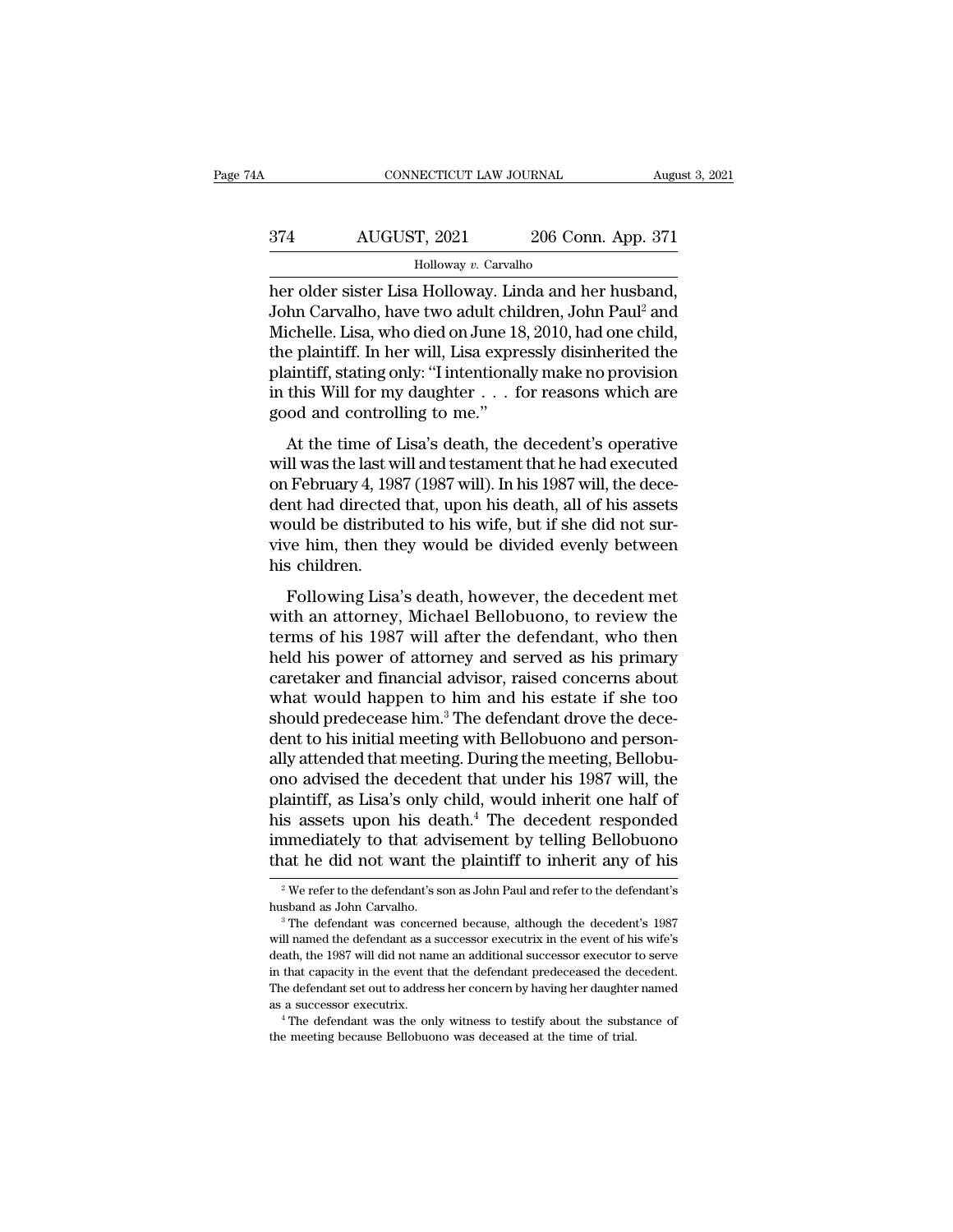| 2021               | CONNECTICUT LAW JOURNAL | Page 75A |
|--------------------|-------------------------|----------|
| 206 Conn. App. 371 | AUGUST, 2021            | 375      |
|                    | Holloway v. Carvalho    |          |

EXECUTE 2021 CONNECTICUT LAW JOURNAL Page 75A<br>
206 Conn. App. 371 AUGUST, 2021 375<br>
Holloway v. Carvalho<br>
assets. Bellobuono thereafter drafted a new will for the<br>
decedent to reflect his express wish to disinherit the 206 Conn. App. 371 AUGUST, 2021 375<br>Holloway v. Carvalho<br>assets. Bellobuono thereafter drafted a new will for the<br>decedent to reflect his express wish to disinherit the<br>plaintiff. plaintiff.  $\begin{array}{r} \text{6 Conn. App. 371} \qquad \text{AUGUST, 2021} \qquad \text{375} \ \text{Holloway } v. \text{ Carvalho} \ \text{sets.} \text{ Bellobuono thereafter drafted a new will for the} \ \text{cedent to reflect his express wish to disinherit the} \ \text{anntiff.} \end{array}$ <br>On December 14, 2010, the decedent had a secondenting with Bellobuono to review and execute the new

Holloway v. Carvalho<br>
assets. Bellobuono thereafter drafted a new will for the<br>
decedent to reflect his express wish to disinherit the<br>
plaintiff.<br>
On December 14, 2010, the decedent had a second<br>
meeting with Bellobuono t assets. Bellobuono thereafter drafted a new will for the<br>decedent to reflect his express wish to disinherit the<br>plaintiff.<br>On December 14, 2010, the decedent had a second<br>meeting with Bellobuono to review and execute the n assets. Behoudono thereater tranted a new win for the decedent to reflect his express wish to disinherit the plaintiff.<br>On December 14, 2010, the decedent had a second meeting with Bellobuono to review and execute the new plaintiff.<br>
On December 14, 2010, the decedent had a second<br>
meeting with Bellobuono to review and execute the new<br>
will that Bellobuono had drafted for him. The defendant<br>
also drove the decedent to Bellobuono's office fo On December 14, 2010, the decedent had a second<br>meeting with Bellobuono to review and execute the new<br>will that Bellobuono had drafted for him. The defendant<br>also drove the decedent to Bellobuono's office for this<br>second On December 14, 2010, the decedent had a second<br>meeting with Bellobuono to review and execute the new<br>will that Bellobuono had drafted for him. The defendant<br>also drove the decedent to Bellobuono's office for this<br>second meeting with Bellobuono to revi<br>will that Bellobuono had drafted<br>also drove the decedent to Bell<br>second meeting but did not att<br>meeting. Instead, she remained<br>decedent met with Bellobuono<br>the new will (2010 will).<sup>5</sup><br>The 2 In that Behobaono had drahed for hint. The detendant<br>so drove the decedent to Bellobuono's office for this<br>cond meeting. Instead, she remained in the lobby while the<br>cedent met with Bellobuono to review and execute<br>e new w also drove the decedent to behobtorio's office for this<br>second meeting. Instead, she remained in the lobby while the<br>decedent met with Bellobuono to review and execute<br>the new will (2010 will).<sup>5</sup><br>The 2010 will provided th

second inceting but did not attend of take part in the<br>meeting. Instead, she remained in the lobby while the<br>decedent met with Bellobuono to review and execute<br>the new will (2010 will).<sup>5</sup><br>The 2010 will provided that, upon meeting. Instead, she remained in the loopy wille the<br>decedent met with Bellobuono to review and execute<br>the new will (2010 will).<sup>5</sup><br>The 2010 will provided that, upon the decedent's<br>death, all of his assets would be distr the new will (2010 will).<sup>5</sup><br>The 2010 will provided that, upon the decedent's<br>death, all of his assets would be distributed to the defen-<br>dant "if she is then living," but if she did not survive<br>him, they would be distribu The 2010 will provided that, upon the decedent's<br>death, all of his assets would be distributed to the defen-<br>dant "if she is then living," but if she did not survive<br>him, they would be distributed to the defendant's living The 2010 will provided that, upon the decedent's<br>death, all of his assets would be distributed to the defen-<br>dant "if she is then living," but if she did not survive<br>him, they would be distributed to the defendant's living death, all of his assets would be distributed to the defendant "if she is then living," but if she did not survive<br>him, they would be distributed to the defendant's living<br>issue. The decedent explained in the will that he dant "if she is then living," but if she did not survive<br>him, they would be distributed to the defendant's living<br>issue. The decedent explained in the will that he had<br>"intentionally made no provision [in it] for the benef him, they would be distributed to the defendant's living<br>issue. The decedent explained in the will that he had<br>"intentionally made no provision [in it] for the benefit<br>of [his] granddaughter, Stacy Holloway, not because of issue. The decedent explained in the will that he had<br>"intentionally made no provision [in it] for the benefit<br>of [his] granddaughter, Stacy Holloway, not because of<br>lack of love or affection [for her] but because she [had "intentionally made no provision [in it] for the benefit<br>of [his] granddaughter, Stacy Holloway, not because of<br>lack of love or affection [for her] but because she [had]<br>been adequately taken care of during her lifetime." of [his] granddaughter, Stacy Holloway, not because of<br>lack of love or affection [for her] but because she [had]<br>been adequately taken care of during her lifetime." The<br>will further provided that the defendant would serve<br> lack of love or affection [for her] but becau<br>been adequately taken care of during her li<br>will further provided that the defendant<br>vas executrix of the decedent's estate, but if<br>survive him, that her daughter Michelle wo<br>t If further provided that the defendant would serve<br>executrix of the decedent's estate, but if she did not<br>rvive him, that her daughter Michelle would serve in<br>at capacity. The decedent died of natural causes on<br>ptember 5, as executrix of the decedent's estate, but if she did not<br>survive him, that her daughter Michelle would serve in<br>that capacity. The decedent died of natural causes on<br>September 5, 2017, at the age of 100.<br>The Newington Pr

survive him, that her daughter Michelle would serve in<br>that capacity. The decedent died of natural causes on<br>September 5, 2017, at the age of 100.<br>The Newington Probate Court, *Randich*, *J*., admitted<br>the decedent's 2010 that capacity. The decedent died of natural causes on<br>September 5, 2017, at the age of 100.<br>The Newington Probate Court, *Randich*, *J*., admitted<br>the decedent's 2010 will to probate by a decree dated<br>July 10, 2018. The p September 5, 2017, at the age of 100.<br>
The Newington Probate Court, *Randich*, *J*., admitted<br>
the decedent's 2010 will to probate by a decree dated<br>
July 10, 2018. The plaintiff filed a de novo appeal in<br>
the Superior Co The Newington Probate Court, Randich, J., admitted<br>the decedent's 2010 will to probate by a decree dated<br>July 10, 2018. The plaintiff filed a de novo appeal in<br>the Superior Court on July 30, 2018, contesting the<br>admission The Newington Probate Court, *Randich*, *J.*, admitted<br>the decedent's 2010 will to probate by a decree dated<br>July 10, 2018. The plaintiff filed a de novo appeal in<br>the Superior Court on July 30, 2018, contesting the<br>admis the decedent's 2010 will to probate by a decree dated July 10, 2018. The plaintiff filed a de novo appeal in the Superior Court on July 30, 2018, contesting the admission of the 2010 will to probate. In her amended compla July 10, 2018. The plaintiff filed a de novo appeal in<br>the Superior Court on July 30, 2018, contesting the<br>admission of the 2010 will to probate. In her amended<br>complaint dated August 16, 2018, the plaintiff alleged<br>that complaint dated August 16, 2018, the plaintiff alleged that the 2010 will should not have been admitted to probate because, when the decedent executed it, (1) he was not of sound mind, (2) he was suffering from an  $\frac{1}{\$ he was not of sound mind,  $(2)$  he was suffering from an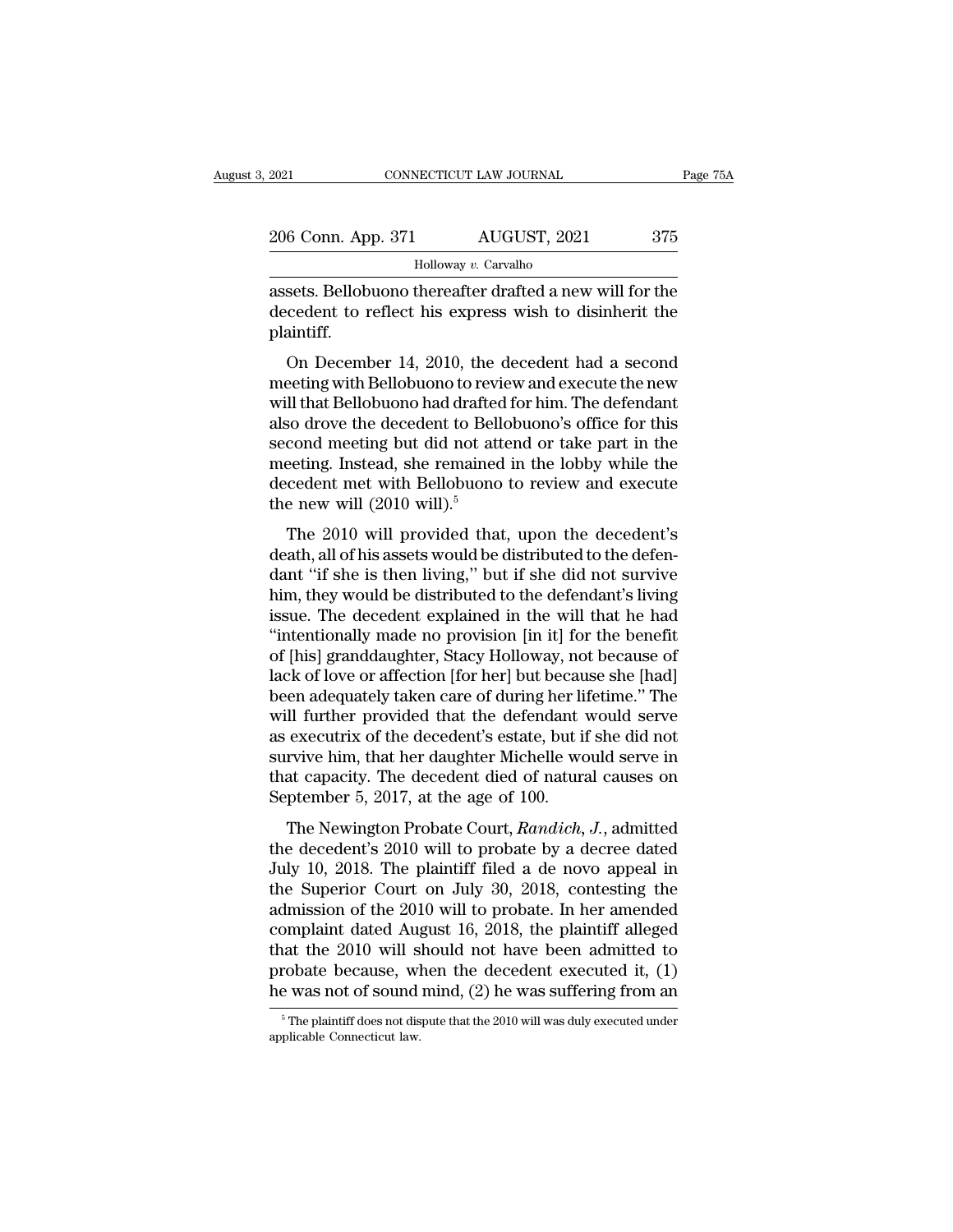| iΑ  | CONNECTICUT LAW JOURNAL |                    | August 3, 2021 |
|-----|-------------------------|--------------------|----------------|
| 376 | AUGUST, 2021            | 206 Conn. App. 371 |                |
|     | Holloway v. Carvalho    |                    |                |

CONNECTICUT LAW JOURNAL August 3, 2021<br>
376 AUGUST, 2021 206 Conn. App. 371<br>
Holloway v. Carvalho<br>
insane delusion, and (3) he was under the defendant's<br>
improper and undue influence. The defendant denied<br>
aach of the plai  $\frac{\text{AUGUST, 2021}}{\text{Holloway } v \cdot \text{Carvalho}}$ <br>
insane delusion, and (3) he was under the defendant's<br>
improper and undue influence. The defendant denied<br>
each of the plaintiff's allegations, both in her individual<br>
canacity and in h action and (3) a search of the plaintiff's allegations, both in her individual<br>distributions, and (3) a search in the defendant's<br>improper and undue influence. The defendant denied<br>each of the plaintiff's allegations, bot  $\frac{\text{AUGUST, 2021}}{\text{Holloway } v. \text{ Carvalho}}$ <br>
insane delusion, and (3) he was under the defendant's<br>
improper and undue influence. The defendant denied<br>
each of the plaintiff's allegations, both in her individual<br>
capacity and in he Holloway *v.* Carvalho<br>
insane delusion, and (3) he was under the defendant's<br>
improper and undue influence. The defendant denied<br>
each of the plaintiff's allegations, both in her individual<br>
capacity and in her capacity a  $\frac{1}{2}$  and  $\frac{1}{2}$  are  $\frac{1}{2}$  and  $\frac{1}{2}$  are  $\frac{1}{2}$  and  $\frac{1}{2}$  are  $\frac{1}{2}$  are  $\frac{1}{2}$  are  $\frac{1}{2}$  are  $\frac{1}{2}$  are  $\frac{1}{2}$  are  $\frac{1}{2}$  are  $\frac{1}{2}$  are  $\frac{1}{2}$  are  $\frac{1}{2}$  are  $\frac{1}{2}$  a msane delusion, and  $(3)$  he was under the defendant is<br>improper and undue influence. The defendant denied<br>each of the plaintiff's allegations, both in her individual<br>capacity and in her capacity as executrix of the dece-

improper and undue influence. The detendant denied<br>each of the plaintiff's allegations, both in her individual<br>capacity and in her capacity as executrix of the dece-<br>dent's estate, in her answer dated August 27, 2018.<br>Ther each of the plaintiff's allegations, both in her individual<br>capacity and in her capacity as executrix of the dece-<br>dent's estate, in her answer dated August 27, 2018.<br>Thereafter, on September 20, 2019, the parties sub-<br>mit capacity and in her capacity as executrix of the dece-<br>dent's estate, in her answer dated August 27, 2018.<br>Thereafter, on September 20, 2019, the parties sub-<br>mitted an amended stipulation of facts to the court<br>in anticip dent's estate, in her answer dated August 27, 2018.<br>
Thereafter, on September 20, 2019, the parties sub-<br>
mitted an amended stipulation of facts to the court<br>
in anticipation of trial. The facts to which the parties<br>
stip Thereafter, on September 20, 2019, the parties sub-<br>mitted an amended stipulation of facts to the court<br>in anticipation of trial. The facts to which the parties<br>stipulated included: (1) that the will complied with the<br>for mitted an amended stipulation of facts to the court<br>in anticipation of trial. The facts to which the parties<br>stipulated included: (1) that the will complied with the<br>formality requirements of due execution set forth in<br>Gen in anticipation of trial. The facts to which the parties<br>stipulated included: (1) that the will complied with the<br>formality requirements of due execution set forth in<br>General Statutes § 45a-251, in that it was in writing, stipulated included: (1) that the will complied with the<br>formality requirements of due execution set forth in<br>General Statutes § 45a-251, in that it was in writing, it<br>had been signed by the decedent, and it was attested<br> formality requirements of due execution set forth in<br>General Statutes § 45a-251, in that it was in writing, it<br>had been signed by the decedent, and it was attested<br>to by two witnesses, each of whom had signed it in the<br>de General Statutes § 45a-251, in that it was in writing, it<br>had been signed by the decedent, and it was attested<br>to by two witnesses, each of whom had signed it in the<br>decedent's presence; (2) that the decedent was over<br>eig had been signed by the decedent, and it was attested<br>to by two witnesses, each of whom had signed it in the<br>decedent's presence; (2) that the decedent was over<br>eighteen years of age when he executed the will; and<br>(3) for c to by two witnesses, each of whom had signed it in the decedent's presence; (2) that the decedent was over eighteen years of age when he executed the will; and (3) for clarity, that the parties disputed whether, when the d decedent's presence; (2) th<br>eighteen years of age when<br>(3) for clarity, that the parti<br>the decedent executed the<br>was of sound mind or sufferi<br>and whether he was then ac<br>ence of the defendant.<br>Trial took place on two d ghteen years of age when he executed the will; and<br>) for clarity, that the parties disputed whether, when<br>e decedent executed the will in December, 2010, he<br>as of sound mind or suffering from an insane delusion,<br>d whether (3) for clarity, that the parties disputed whether, when<br>the decedent executed the will in December, 2010, he<br>was of sound mind or suffering from an insane delusion,<br>and whether he was then acting under the undue influ-<br>e

the decedent executed the will in December, 2010, he<br>was of sound mind or suffering from an insane delusion,<br>and whether he was then acting under the undue influ-<br>ence of the defendant.<br>Trial took place on two days, Octobe was of sound mind or suffering from an insane delusion,<br>and whether he was then acting under the undue influ-<br>ence of the defendant.<br>Trial took place on two days, October 17, 2019, and<br>November 1, 2019. On the first day of and whether he was then acting under the undue influ-<br>ence of the defendant.<br>Trial took place on two days, October 17, 2019, and<br>November 1, 2019. On the first day of trial, the court<br>heard testimony from the plaintiff, th ence of the defendant.<br>
Trial took place on two days, October 17, 2019, and<br>
November 1, 2019. On the first day of trial, the court<br>
heard testimony from the plaintiff, the defendant, the<br>
defendant's son, John Paul, and J Trial took place on two days, October 17, 2019, and<br>November 1, 2019. On the first day of trial, the court<br>heard testimony from the plaintiff, the defendant, the<br>defendant's son, John Paul, and Janice Olivieri, an inter-<br>n November 1, 2019. On the first day of trial, the court<br>heard testimony from the plaintiff, the defendant, the<br>defendant's son, John Paul, and Janice Olivieri, an inter-<br>nist who had treated the decedent for several years<br>p ness. fendant's son, John Paul, and Janice Olivieri, an inter-<br>st who had treated the decedent for several years<br>ior to his death. On the second day of trial, the court<br>ard testimony from Kenneth Selig, a forensic psychia-<br>st wh mist who had treated the decedent for several years<br>prior to his death. On the second day of trial, the court<br>heard testimony from Kenneth Selig, a forensic psychia-<br>trist whom the defendant had called as an expert wit-<br>ne

prior to his death. On the second day of trial, the court<br>heard testimony from Kenneth Selig, a forensic psychia-<br>trist whom the defendant had called as an expert wit-<br>ness.<br>Olivieri testified that she had treated the dece heard testimony from Kenneth Selig, a forensic psychia-<br>trist whom the defendant had called as an expert wit-<br>ness.<br>Olivieri testified that she had treated the decedent<br>from 2007 or 2008 through 2014.<sup>6</sup> She stated that th trist whom the defendant had called as an expert wit-<br>ness.<br>Olivieri testified that she had treated the decedent<br>from 2007 or 2008 through 2014.<sup>6</sup> She stated that the<br>decedent had been diagnosed with dementia by another<br>p ness.<br>
Olivieri testified that she had treated the decedent<br>
from 2007 or 2008 through 2014.<sup>6</sup> She stated that the<br>
decedent had been diagnosed with dementia by another<br>
physician before he became her patient, and recalle Olivieri testified that she had treated the decedent<br>from 2007 or 2008 through 2014.<sup>6</sup> She stated that the<br>decedent had been diagnosed with dementia by another<br>physician before he became her patient, and recalled<br>that wh physician before he became her patient, and recalled<br>that while he was under her care, she had observed<br>that he had poor recall and at times did not know where<br>he was. She further testified, based upon the decedent's<br> $\frac{1$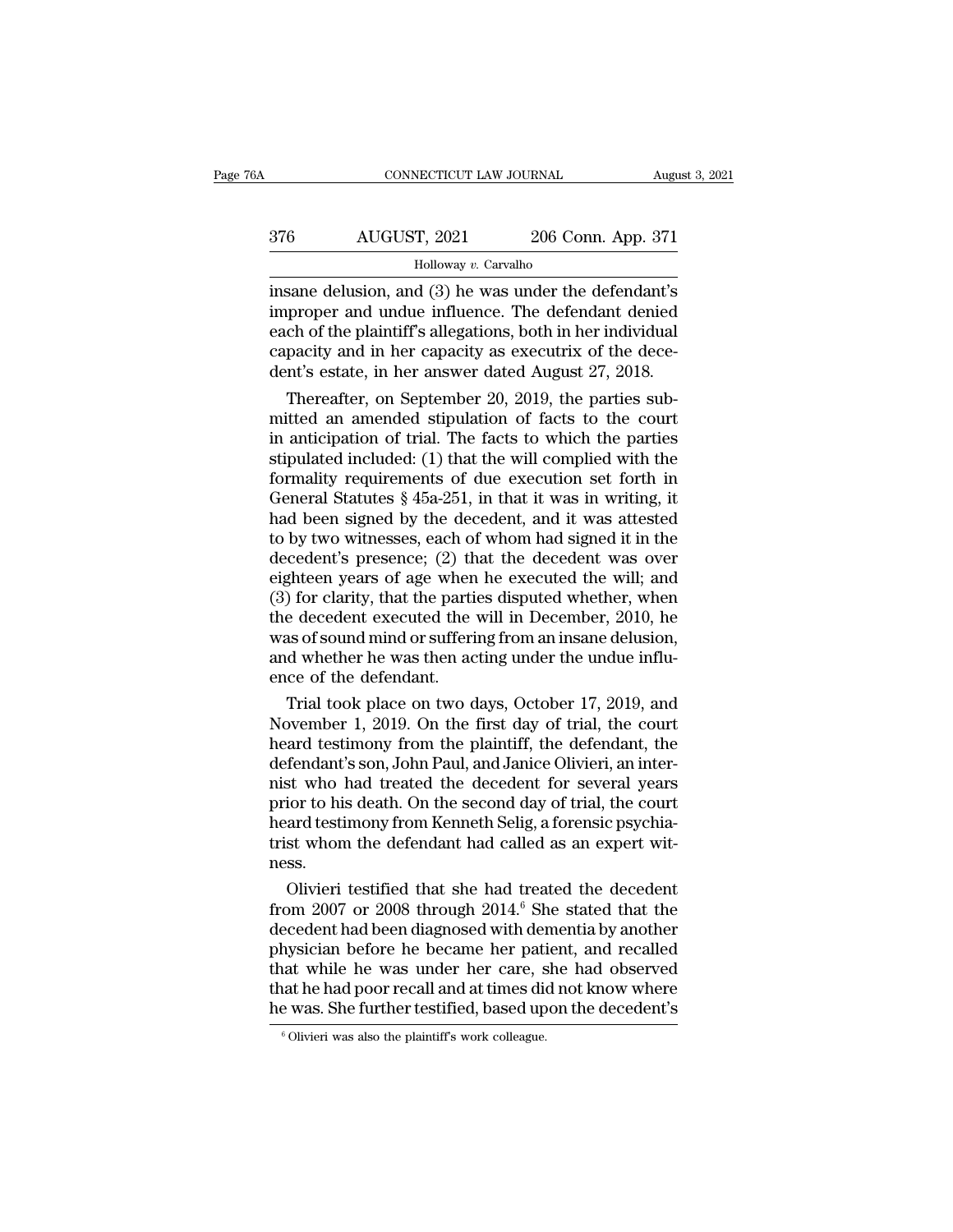| 2021               | CONNECTICUT LAW JOURNAL | Page 77A |
|--------------------|-------------------------|----------|
| 206 Conn. App. 371 | AUGUST, 2021            | 377      |
|                    | Holloway v. Carvalho    |          |

EXECUTE 2021 CONNECTICUT LAW JOURNAL Page 77A<br>
206 Conn. App. 371 AUGUST, 2021 377<br>
Holloway v. Carvalho<br>
medical records from 2008, that he had had "multiple<br>
infarcts" in the frontal lobe of his brain, which had left<br>
hi 206 Conn. App. 371 AUGUST, 2021 377<br>
Holloway v. Carvalho<br>
medical records from 2008, that he had had "multiple<br>
infarcts" in the frontal lobe of his brain, which had left<br>
him with scar tissue that, in her opinion, would  $\frac{206 \text{ Conn. App. 371}}{\text{Holloway } v. \text{ Carvalho}}$ <br>  $\frac{\text{Holloway } v. \text{ Carvalho}}{\text{medical records from } 2008, \text{ that he had had "multiple} } \text{infarcts" in the frontal lobe of his brain, which had left him with scar tissue that, in her opinion, would have caused him to have difficulty understanding a complicated local department such as a will. On those bases$ 206 Conn. App. 371 AUGUST, 2021 377<br>
Holloway v. Carvalho<br>
medical records from 2008, that he had had "multiple<br>
infarcts" in the frontal lobe of his brain, which had left<br>
him with scar tissue that, in her opinion, would Followay v. Carvalho<br>
medical records from 2008, that he had had "multiple<br>
infarcts" in the frontal lobe of his brain, which had left<br>
him with scar tissue that, in her opinion, would have<br>
caused him to have difficulty  $\frac{1}{2}$  moloway *v*. Cavanio<br>
medical records from 2008, that he had had "multiple<br>
infarcts" in the frontal lobe of his brain, which had left<br>
him with scar tissue that, in her opinion, would have<br>
caused him to have d medical records from 2008, that he had had "multiple<br>infarcts" in the frontal lobe of his brain, which had left<br>him with scar tissue that, in her opinion, would have<br>caused him to have difficulty understanding a compli-<br>ca infarcts" in the from<br>him with scar tiss<br>caused him to hav<br>cated legal docun<br>Olivieri concluded<br>tary capacity to ex<br>ber 14, 2010.<br>Selig testified o used him to have difficulty understanding a compli-<br>ted legal document such as a will. On those bases,<br>ivieri concluded that the decedent lacked testamen-<br>ry capacity to execute the challenged will on Decem-<br>r 14, 2010.<br>Se cated legal document such as a will. On those bases,<br>Olivieri concluded that the decedent lacked testamentary capacity to execute the challenged will on December 14, 2010.<br>Selig testified on the second day of trial that he

Olivieri concluded that the decedent lacked testamentary capacity to execute the challenged will on December 14, 2010.<br>Selig testified on the second day of trial that he had<br>prepared for his testimony, inter alia, by revie tary capacity to execute the challenged will on December 14, 2010.<br>
Selig testified on the second day of trial that he had<br>
prepared for his testimony, inter alia, by reviewing the<br>
decedent's treatment records from Hartf ber 14, 2010.<br>
Selig testified on the second day of trial that he had<br>
prepared for his testimony, inter alia, by reviewing the<br>
decedent's treatment records from Hartford Hospital<br>
for the period from January 24, 2008, th Selig testified on the second day of trial that he had<br>prepared for his testimony, inter alia, by reviewing the<br>decedent's treatment records from Hartford Hospital<br>for the period from January 24, 2008, through Septem-<br>ber Selig testified on the second day of trial that he had<br>prepared for his testimony, inter alia, by reviewing the<br>decedent's treatment records from Hartford Hospital<br>for the period from January 24, 2008, through Septem-<br>ber prepared for his testimony, inter alia, by reviewing the<br>decedent's treatment records from Hartford Hospital<br>for the period from January 24, 2008, through Septem-<br>ber 2, 2017, and from Hartford Healthcare for the period<br>fr decedent's treatment records from Hartford Hospital<br>for the period from January 24, 2008, through Septem-<br>ber 2, 2017, and from Hartford Healthcare for the period<br>from March 27, 2012, through June 28, 2017. He further<br>stat for the period from January 24, 2008, through Septem-<br>ber 2, 2017, and from Hartford Healthcare for the period<br>from March 27, 2012, through June 28, 2017. He further<br>stated that, to help him determine whether the decedent<br> ber 2, 2017, and from Hartford Healthcare for the period<br>from March 27, 2012, through June 28, 2017. He further<br>stated that, to help him determine whether the decedent<br>had testamentary capacity to execute the 2010 will, he from March 27, 2012, through June 28, 2017. He further<br>stated that, to help him determine whether the decedent<br>had testamentary capacity to execute the 2010 will, he<br>had reviewed a scientific paper on the stages of demenstated that, to help him determine whether the decedent<br>had testamentary capacity to execute the 2010 will, he<br>had reviewed a scientific paper on the stages of demen-<br>tia, he had spoken to the defendant, and he had reviewe had testamentary capacity to execute the 2010 will, he<br>had reviewed a scientific paper on the stages of demen-<br>tia, he had spoken to the defendant, and he had reviewed<br>transcripts of the deposition testimony of each of the had reviewed a scientific paper on the stages of dementia, he had spoken to the defendant, and he had reviewed<br>transcripts of the deposition testimony of each of the<br>other trial witnesses. On the basis of what he had<br>learn tia, he had spoken to the defendant, and he had reviewed<br>transcripts of the deposition testimony of each of the<br>other trial witnesses. On the basis of what he had<br>learned in this process, Selig concluded that the dece-<br>den transcripts of the deposition testimony of each of the<br>other trial witnesses. On the basis of what he had<br>learned in this process, Selig concluded that the dece-<br>dent was capable of executing a will on December 14,<br>2010, b other trial witnesses. On the basis of what he had<br>learned in this process, Selig concluded that the dece-<br>dent was capable of executing a will on December 14,<br>2010, because most of the decedent's medical records<br>indicated learned in this process, Selig concluded that the dece-<br>dent was capable of executing a will on December 14,<br>2010, because most of the decedent's medical records<br>indicated that he then was oriented to time, person,<br>and pla dent was capable of executing a will on December 14,<br>2010, because most of the decedent's medical records<br>indicated that he then was oriented to time, person,<br>and place, and the overwhelming evidence established<br>that the c 2010, because most of the decedent's medical records<br>indicated that he then was oriented to time, person,<br>and place, and the overwhelming evidence established<br>that the confused condition and slurred speech docu-<br>mented in indicated that he then was oriented to time, person,<br>and place, and the overwhelming evidence established<br>that the confused condition and slurred speech docu-<br>mented in his medical records from 2008, on which<br>Olivieri had and place, and the overwhelming evidence established<br>that the confused condition and slurred speech docu-<br>mented in his medical records from 2008, on which<br>Olivieri had relied in her testimony, had resolved by<br>December, 20 that the confused condition and slurred speech documented in his medical records from 2008, on which<br>Olivieri had relied in her testimony, had resolved by<br>December, 2010. Selig explained that he found support<br>for his concl mented in his medical records from 2008, on which<br>Olivieri had relied in her testimony, had resolved by<br>December, 2010. Selig explained that he found support<br>for his conclusions both in the decedent's pathology,<br>as documen Olivieri had relied in her testimony, had resolved by<br>December, 2010. Selig explained that he found support<br>for his conclusions both in the decedent's pathology,<br>as documented in the decedent's medical records, and<br>in the December, 2010. Selig explained that he found support<br>for his conclusions both in the decedent's pathology,<br>as documented in the decedent's medical records, and<br>in the decedent's day-to-day functioning in the relevant<br>time for his conclusions both in the decedent's pathology, as documented in the decedent's medical records, and in the decedent's day-to-day functioning in the relevant time frame, as observed by both parties and described in t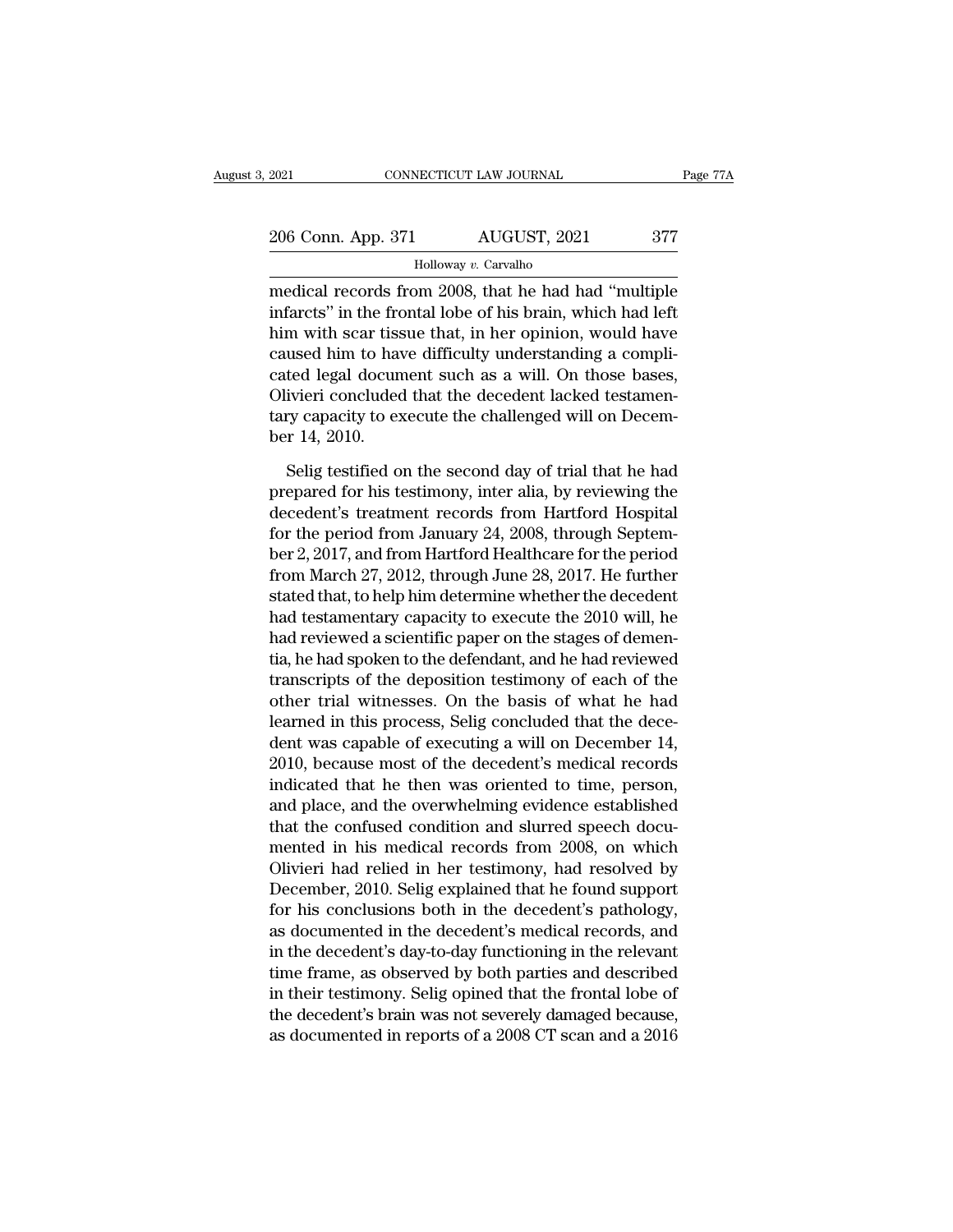## CONNECTICUT LAW JOURNAL August 3, 2021<br>378 AUGUST, 2021 206 Conn. App. 371<br>Holloway v. Carvalho Holloway *v.* Carvalho

CONNECTICUT LAW JOURNAL August 3, 2021<br>
MRI of the decedent's brain, he had had no more than<br>
two infarcts in that area. Selig asserted that, because<br>
there we not much demage to the decedent's frontal AUGUST, 2021 206 Conn. App. 371<br>
Holloway v. Carvalho<br>
MRI of the decedent's brain, he had had no more than<br>
two infarcts in that area. Selig asserted that, because<br>
there was not much damage to the decedent's frontal<br>
lob  $\frac{\text{AUGUST, 2021}}{\text{Holloway } v \cdot \text{Carvalho}}$ <br>  $\frac{\text{Holloway } v \cdot \text{Carvalho}}{\text{MRI of the decedent's brain, he had had no more than}}$ <br>
two infarcts in that area. Selig asserted that, because<br>
there was not much damage to the decedent's frontal<br>
lobe, how he functioned on a d  $\frac{\text{AUGUST, 2021}}{\text{Holloway } v \cdot \text{Carvalho}}$ <br>
MRI of the decedent's brain, he had had no more than<br>
two infarcts in that area. Selig asserted that, because<br>
there was not much damage to the decedent's frontal<br>
lobe, how he functio Followay v. Carvalho<br>
MRI of the decedent's brain, he had had no more than<br>
two infarcts in that area. Selig asserted that, because<br>
there was not much damage to the decedent's frontal<br>
lobe, how he functioned on a daily Holloway v. Carvalho<br>
IMRI of the decedent's brain, he had had no more than<br>
two infarcts in that area. Selig asserted that, because<br>
there was not much damage to the decedent's frontal<br>
lobe, how he functioned on a daily MRI of the decedent's brain, he had had no more than<br>two infarcts in that area. Selig asserted that, because<br>there was not much damage to the decedent's frontal<br>lobe, how he functioned on a daily basis at the time he<br>execu two infarcts in that area. Selig asserted that, because<br>there was not much damage to the decedent's frontal<br>lobe, how he functioned on a daily basis at the time he<br>executed the 2010 will weighed more heavily in assess-<br>ing there was not much damage to the decedent's frontal<br>lobe, how he functioned on a daily basis at the time he<br>executed the 2010 will weighed more heavily in assess-<br>ing his testamentary capacity than any brain damage<br>he prev lobe, how he functioned on a daily basis at the time he<br>executed the 2010 will weighed more heavily in assessing his testamentary capacity than any brain damage<br>he previously had suffered. Selig thus concluded, in his<br>prof executed the 2010 will weighed more heavily in assessing his testamentary capacity than any brain damage<br>he previously had suffered. Selig thus concluded, in his<br>professional opinion, that the decedent had testamen-<br>tary c ing his testamentary capacity than any brain damage<br>he previously had suffered. Selig thus concluded, in his<br>professional opinion, that the decedent had testamen-<br>tary capacity to execute the challenged will on Decem-<br>ber he previously had suffered. Selig thus concluded, in his professional opinion, that the decedent had testamentary capacity to execute the challenged will on December 14, 2010, because he lived alone on that date, he was fr between the close of evidence at trial and postment<br>and the control of the close of the close of the same single and the same single same and he remembered to take the medications that<br>time and he remembered to take the me the 14, 2010, because he lived alone on that date, he<br>was frequently left alone by his caretakers in that time<br>frame, and he remembered to take the medications that<br>were apportioned for him by members of his family.<br>After

bet T1, 2010, because he fived above of and date, he<br>was frequently left alone by his caretakers in that time<br>frame, and he remembered to take the medications that<br>were apportioned for him by members of his family.<br>After t requently feature by the calculated in that the<br>frame, and he remembered to take the medications that<br>were apportioned for him by members of his family.<br>After the close of evidence at trial and posttrial brief-<br>ing by the traine, and he remembered to take the medications and<br>were apportioned for him by members of his family.<br>After the close of evidence at trial and posttrial brief-<br>ing by the parties, the court affirmed the decision of<br>the After the close of evidence at trial and posttrial brief-<br>ing by the parties, the court affirmed the decision of<br>the Probate Court to admit the will to probate after<br>rejecting the plaintiff's claims that the decedent lacke After the close of evidence at trial and posttrial brief-<br>ing by the parties, the court affirmed the decision of<br>the Probate Court to admit the will to probate after<br>rejecting the plaintiff's claims that the decedent lacke ing by the parties, the court affirmed the decision of<br>the Probate Court to admit the will to probate after<br>rejecting the plaintiff's claims that the decedent lacked<br>testamentary capacity to execute the will and that he<br>wa the Probate Court to admit the will to probate after<br>rejecting the plaintiff's claims that the decedent lacked<br>testamentary capacity to execute the will and that he<br>was under the undue influence of the defendant at the<br>tim rejecting the plaintiff's claims that the decedent lacked<br>testamentary capacity to execute the will and that he<br>was under the undue influence of the defendant at the<br>time of the will's execution. As to the plaintiff's clai testamentary capacity to execute the will and that he<br>was under the undue influence of the defendant at the<br>time of the will's execution. As to the plaintiff's claim<br>of lack of testamentary capacity, the court found first, was under the undue influence of the defendant at the<br>time of the will's execution. As to the plaintiff's claim<br>of lack of testamentary capacity, the court found first,<br>that the plaintiff had failed to produce sufficient e time of the will's execution. As to the plaintiff's claim<br>of lack of testamentary capacity, the court found first,<br>that the plaintiff had failed to produce sufficient evi-<br>dence that the decedent lacked testamentary capaci of lack of testamentary capacity, the court found first,<br>that the plaintiff had failed to produce sufficient evi-<br>dence that the decedent lacked testamentary capacity—<br>which it defined as "mind and memory sound enough<br>to k that the plaintiff had failed to produce sufficient evidence that the decedent lacked testamentary capacity—<br>which it defined as "mind and memory sound enough<br>to know and understand the business upon which [he]<br>was engaged dence that the decedent lacked testamentary capacity—<br>which it defined as "mind and memory sound enough<br>to know and understand the business upon which [he]<br>was engaged, that of the execution of a will, at the very<br>time [he which it defined as "mind and memory sound enough<br>to know and understand the business upon which [he]<br>was engaged, that of the execution of a will, at the very<br>time [he] executed it"—to overcome the decedent's<br>"presumption to know and understand the business upon which [he]<br>was engaged, that of the execution of a will, at the very<br>time [he] executed it"—to overcome the decedent's<br>"presumption of sanity" at that time, and thus the defen-<br>dant was engaged, that of the execution of a will, at the very<br>time [he] executed it"—to overcome the decedent's<br>"presumption of sanity" at that time, and thus the defen-<br>dant could rely upon that unrebutted presumption to<br>meet time [he] executed it"—to overcome the decedent's<br>"presumption of sanity" at that time, and thus the defen-<br>dant could rely upon that unrebutted presumption to<br>meet her statutory burden of proving that the decedent<br>was "of "presumption of sanity" at that time, and thus the defendant could rely upon that unrebutted presumption to meet her statutory burden of proving that the decedent was "of sound mind" when he executed the  $2010$  will, and, dant could rely upon that unrebutted presumption to<br>meet her statutory burden of proving that the decedent<br>was "of sound mind" when he executed the 2010 will,<br>and, second, that apart from the presumption of sanity,<br>the com meet her statutory burden of proving that the decedent<br>was "of sound mind" when he executed the 2010 will,<br>and, second, that apart from the presumption of sanity,<br>the combined evidence presented by the parties proved<br>by cl was "of sound mind" when he executed the 2010 will, and, second, that apart from the presumption of sanity, the combined evidence presented by the parties proved by clear and convincing evidence that the decedent had testa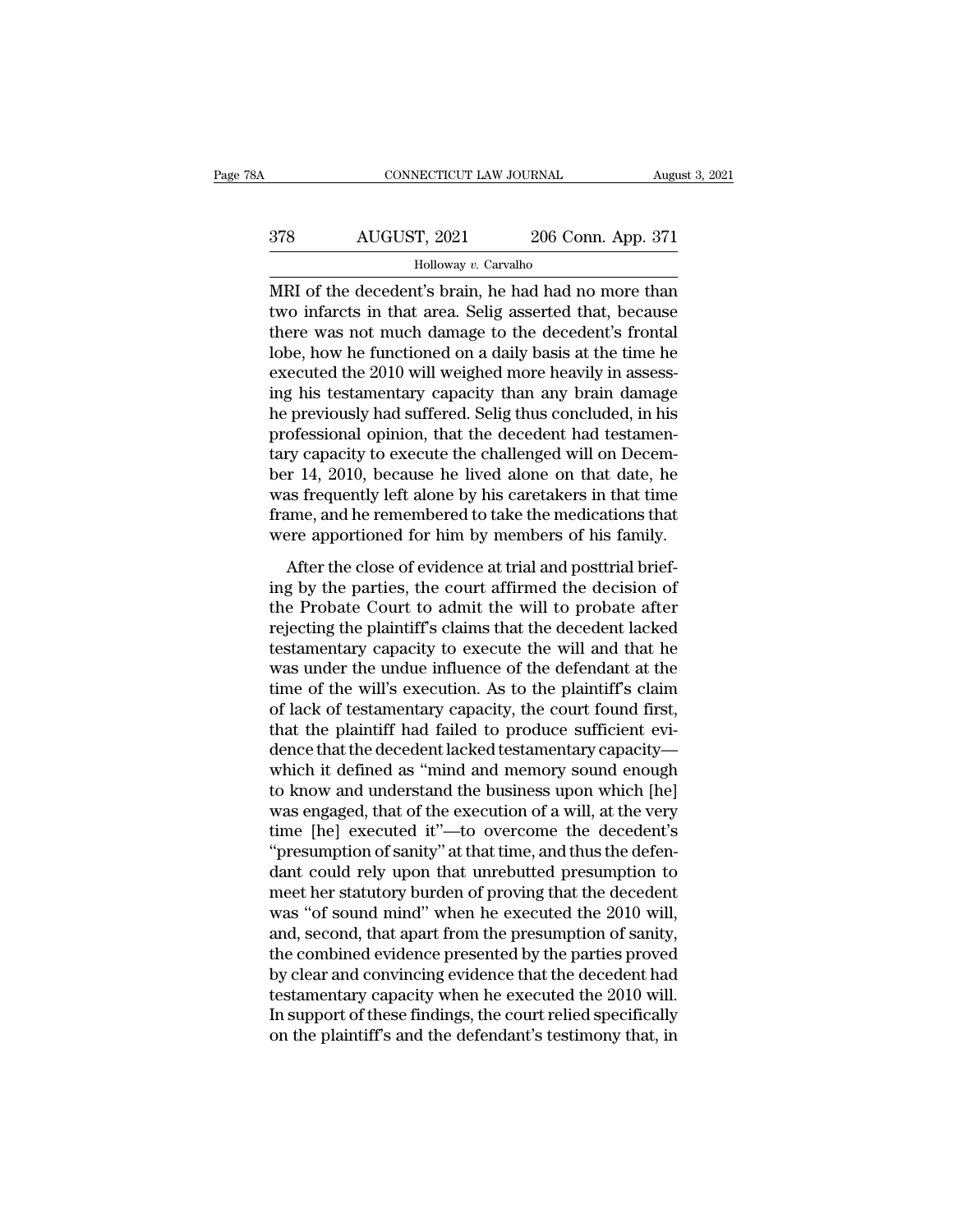2021 CONNECTICUT LAW JOURNAL Page 79A<br>
206 Conn. App. 371 AUGUST, 2021 379<br>
Holloway v. Carvalho

### Holloway *v.* Carvalho

CONNECTICUT LAW JOURNAL Page 7<br>
206 Conn. App. 371 AUGUST, 2021 379<br>
Holloway v. Carvalho<br>
December, 2010, the decedent was living on his own,<br>
that he then knew all the members of his family, took<br>
all the modications tha 206 Conn. App. 371 AUGUST, 2021 379<br>
Holloway v. Carvalho<br>
December, 2010, the decedent was living on his own,<br>
that he then knew all the members of his family, took<br>
all the medications that his family members set out for 206 Conn. App. 371 AUGUST, 2021 379<br>  $\frac{\text{Holloway } v.\text{ Carvalho}}{\text{December, 2010, the decedent was living on his own, that he then knew all the members of his family, took all the medications that his family members set out for him and competently engaged in grocery shopping with their escritance and that in that time frame be fragmented.}$ 206 Conn. App. 371 AUGUST, 2021 379<br>
Holloway v. Carvalho<br>
December, 2010, the decedent was living on his own,<br>
that he then knew all the members of his family, took<br>
all the medications that his family members set out fo Followay v. Carvalho<br>December, 2010, the decedent was living on his own,<br>that he then knew all the members of his family, took<br>all the medications that his family members set out for<br>him and competently engaged in grocery Holloway v. Carvalho<br>December, 2010, the decedent was living on his own,<br>that he then knew all the members of his family, took<br>all the medications that his family members set out for<br>him and competently engaged in grocery December, 2010, the decedent was living on his own,<br>that he then knew all the members of his family, took<br>all the medications that his family members set out for<br>him and competently engaged in grocery shopping with<br>their a that he then knew all the members of his family, took<br>all the medications that his family members set out for<br>him and competently engaged in grocery shopping with<br>their assistance, and that in that time frame he frequented all the medications that his family members set out for<br>him and competently engaged in grocery shopping with<br>their assistance, and that in that time frame he frequented<br>a gym, enjoyed socializing with others, and loved wat him and competently engaged in grocery shopping with<br>their assistance, and that in that time frame he frequented<br>a gym, enjoyed socializing with others, and loved watch-<br>ing television, particularly "Judge Judy." As for th their assistance, and that in that time frame he frequented<br>a gym, enjoyed socializing with others, and loved watch-<br>ing television, particularly "Judge Judy." As for the med-<br>ical testimony concerning the decedent's testa a gym, enjoyed socializing with others, and loved watching television, particularly "Judge Judy." As for the medical testimony concerning the decedent's testamentary capacity, the court expressly discounted Olivieri's opin ing television, particularly "Judge Judy." As for the medical testimony concerning the decedent's testamentary<br>capacity, the court expressly discounted Olivieri's opin-<br>ion that the decedent lacked such capacity because<br>he ical testimony concerning the decedent's testamentary<br>capacity, the court expressly discounted Olivieri's opin-<br>ion that the decedent lacked such capacity because<br>he could not understand complicated legal documents,<br>holdin capacity, the court expressly discounted Olivieri's opinion that the decedent lacked such capacity because<br>he could not understand complicated legal documents,<br>holding that a testator need not have the ability to under-<br>st ion that the decedent lacked such capacity because<br>he could not understand complicated legal documents,<br>holding that a testator need not have the ability to under-<br>stand complicated legal documents in order to have<br>testame he could not understand complicated legal documents,<br>holding that a testator need not have the ability to under-<br>stand complicated legal documents in order to have<br>testamentary capacity to execute a valid will. Further-<br>mo holding that a testator need not have the ability to understand complicated legal documents in order to have testamentary capacity to execute a valid will. Furthermore, it refused to credit Olivieri's purported recollectio stand complicated legal documents in order to have<br>testamentary capacity to execute a valid will. Further-<br>more, it refused to credit Olivieri's purported recollec-<br>tion of the decedent's poor memory and occasional<br>unaware testamentary capacity to execute a valid will. Furthermore, it refused to credit Olivieri's purported recollection of the decedent's poor memory and occasional unawareness of his whereabouts when he was her patient because more, it refused to credit Olivieri's purported recollection of the decedent's poor memory and occasional unawareness of his whereabouts when he was her patient because her own records of the decedent's care and treatment tion of the decedent's poor memory and occasional<br>unawareness of his whereabouts when he was her<br>patient because her own records of the decedent's care<br>and treatment contradicted that testimony. Specifically,<br>the court not unawareness of his whereabouts when he was her<br>patient because her own records of the decedent's care<br>and treatment contradicted that testimony. Specifically,<br>the court noted that Olivieri's records of the decedent's<br>visit patient because her own records of the decedent's care<br>and treatment contradicted that testimony. Specifically,<br>the court noted that Olivieri's records of the decedent's<br>visits with her on several dates following the execu and treatment contradicted that testimony. Specifically,<br>the court noted that Olivieri's records of the decedent's<br>visits with her on several dates following the execution<br>of the 2010 will indicated that he was doing remar the court noted that Olivieri's recor<br>visits with her on several dates follo<br>of the 2010 will indicated that he wa<br>well and was appropriately answe<br>tions that she put to him. In the er<br>with Selig that the decedent was "c<br>a The 2010 will indicated that he was doing remarkably<br>the 2010 will indicated that he was doing remarkably<br>ell and was appropriately answering all of the ques-<br>ons that she put to him. In the end, the court agreed<br>th Selig of the 2010 will indicated that it was doing formations,<br>well and was appropriately answering all of the ques-<br>tions that she put to him. In the end, the court agreed<br>with Selig that the decedent was "capable of executing<br>

something that the put to him. In the end, the court agreed<br>with Selig that the decedent was "capable of executing<br>a will on December 14, 2010."<br>As for the plaintiff's claim of undue influence, she<br>had asserted that, becau served as his pair of the decedent was "capable of executing<br>a will on December 14, 2010."<br>As for the plaintiff's claim of undue influence, she<br>had asserted that, because the defendant was the per-<br>son who held the deceden a will on December 14, 2010."<br>As for the plaintiff's claim of undue influence, she<br>had asserted that, because the defendant was the per-<br>son who held the decedent's power of attorney and<br>served as his primary caregiver an a with on December 11, 2010.<br>As for the plaintiff's claim of undue influence, she<br>had asserted that, because the defendant was the per-<br>son who held the decedent's power of attorney and<br>served as his primary caregiver and As for the plaintiff's claim of undue influence, she<br>had asserted that, because the defendant was the per-<br>son who held the decedent's power of attorney and<br>served as his primary caregiver and financial manager<br>when he exe had asserted that, because the defendant was the per-<br>son who held the decedent's power of attorney and<br>served as his primary caregiver and financial manager<br>when he executed the 2010 will and made her his pri-<br>mary benefi son who held the decedent's power of attorney and<br>served as his primary caregiver and financial manager<br>when he executed the 2010 will and made her his pri-<br>mary beneficiary thereunder, she was in a position of<br>trust and c served as his primary caregiver and financial manager<br>when he executed the 2010 will and made her his pri-<br>mary beneficiary thereunder, she was in a position of<br>trust and confidence vis-à-vis the decedent that imposed<br>fidu when he executed the 2010 will and made her his primary beneficiary thereunder, she was in a position of trust and confidence vis-à-vis the decedent that imposed fiduciary duties to him upon her, and thus required her to p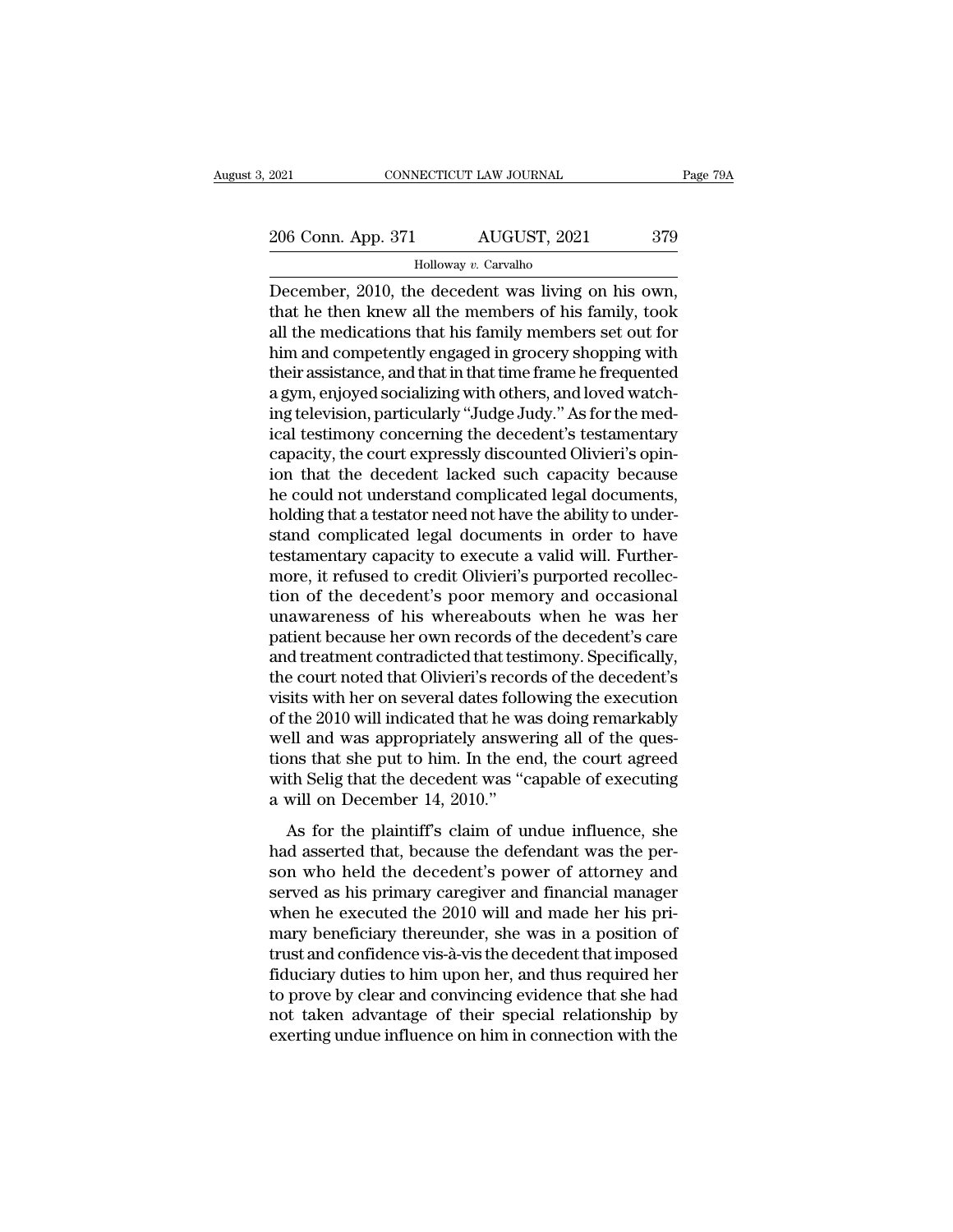## CONNECTICUT LAW JOURNAL August 3, 2021<br>380 AUGUST, 2021 206 Conn. App. 371<br>Holloway v. Carvalho Holloway *v.* Carvalho

CONNECTICUT LAW JOURNAL August 3, 2021<br>
2010 Will. The defendant disagreed, arguing that the<br>
burden was on the plaintiff, as the party contesting the<br>
2010 will. The defendant disagreed, arguing that the<br>
burden was on th Burden Was on the plaintiff, as the party contesting that the plant of was on the plaintiff, as the party contesting the will on the ground of undue influence, to prove by clear and convincing evidence that she had subject  $\frac{\text{AUGUST, 2021}}{\text{Holloway } v \cdot \text{Carvalho}}$ <br>  $\frac{\text{Holloway } v \cdot \text{Carvalho}}{\text{2010 will. The defendant disappeared, arguing that the burden was on the plaintiff, as the party contesting the will on the ground of the undue influence, to prove by clear and convincing evidence that she had subjected the decoder to such the influence.}$  $\frac{\text{AUGUST, 2021}}{\text{Holloway } v.\text{ Carvalho}}$ <br>  $\frac{\text{Holloway } v.\text{ Carvalho}}{\text{2010 will. The defendant disappeared, arguing that the burden was on the plaintiff, as the party contesting the will on the ground of the undue influence, to prove by clear and convincing evidence that she had subjected the decedent to such the undue influence.}$ Holloway v. Carvalho<br>
2010 will. The defendant disagreed, are<br>
burden was on the plaintiff, as the party<br>
will on the ground of undue influence, to<br>
and convincing evidence that she had<br>
decedent to such undue influence.<br> The defendant disagreed, arguing that the<br>rden was on the plaintiff, as the party contesting the<br>Il on the ground of undue influence, to prove by clear<br>d convincing evidence that she had subjected the<br>cedent to such undue 2010 will. The defendant disagreed, arguing that the<br>burden was on the plaintiff, as the party contesting the<br>will on the ground of undue influence, to prove by clear<br>and convincing evidence that she had subjected the<br>dece

burden was on the plaintiff, as the party contesting the<br>will on the ground of undue influence, to prove by clear<br>and convincing evidence that she had subjected the<br>decedent to such undue influence.<br>The defendant based her will on the ground of undue influence, to prove by clear<br>and convincing evidence that she had subjected the<br>decedent to such undue influence.<br>The defendant based her argument on our Supreme<br>Court's decision in *Lockwood* v and convincing evidence that she had subjected the<br>decedent to such undue influence.<br>The defendant based her argument on our Supreme<br>Court's decision in *Lockwood* v. *Lockwood*, 80 Conn.<br>513, 69 A. 8 (1908), in which the decedent to such undue influence.<br>
The defendant based her argument on our Supreme<br>
Court's decision in *Lockwood* v. *Lockwood*, 80 Conn.<br>
513, 69 A. 8 (1908), in which the court recognized that<br>
the burden of proof on a The defendant based her argument on our Supreme<br>Court's decision in *Lockwood* v. *Lockwood*, 80 Conn.<br>513, 69 A. 8 (1908), in which the court recognized that<br>the burden of proof on a claim of undue influence does<br>not shif Court's decision in *Lockwood* v. *Lockwood*, 80 Conn.<br>513, 69 A. 8 (1908), in which the court recognized that<br>the burden of proof on a claim of undue influence does<br>not shift to a party claiming an inheritance under a<br>ch 513, 69 A. 8 (1908), in which the court recognized that<br>the burden of proof on a claim of undue influence does<br>not shift to a party claiming an inheritance under a<br>challenged will except in "one exception" in which the<br>pe the burden of proof on a claim of undue influence does<br>not shift to a party claiming an inheritance under a<br>challenged will except in "one exception" in which the<br>person believed to have exercised the undue influence<br>was i not shift to a party claiming an inheritance under a<br>challenged will except in "one exception" in which the<br>person believed to have exercised the undue influence<br>was in a fiduciary relationship with the testator, the<br>will challenged will except in "one exception" in which the<br>person believed to have exercised the undue influence<br>was in a fiduciary relationship with the testator, the<br>will favors the fiduciary, and the fiduciary is a stranger person believed to have exercised the undue influence<br>was in a fiduciary relationship with the testator, the<br>will favors the fiduciary, and the fiduciary is a stranger<br>resulting in the complete elimination of the natural<br>o was in a fiduciary relationship with the testator, the<br>will favors the fiduciary, and the fiduciary is a stranger<br>resulting in the complete elimination of the natural<br>objects of the testator's bounty. See id., 522. In this will favors the fiduciary, and the fiduciary is a stranger<br>resulting in the complete elimination of the natural<br>objects of the testator's bounty. See id., 522. In this<br>case, claimed the defendant, she neither stood in such resulting in the c<br>objects of the tes<br>case, claimed the<br>a relationship of tr<br>dent as to impose f<br>to his will nor was<br>his daughter.<br>The court, citing by ects of the testator's bounty. See id., 522. In this<br>se, claimed the defendant, she neither stood in such<br>relationship of trust and confidence vis-à-vis the dece-<br>nt as to impose fiduciary duties upon her with respect<br> case, claimed the defendant, she neither stood in such<br>a relationship of trust and confidence vis-à-vis the dece-<br>dent as to impose fiduciary duties upon her with respect<br>to his will nor was she a stranger to him, for she

a relationship of trust and confidence vis-à-vis the decedent as to impose fiduciary duties upon her with respect<br>to his will nor was she a stranger to him, for she was<br>his daughter.<br>The court, citing  $Lockwood$ ,<sup>7</sup> affirmed th dent as to impose fiduciary duties upon her with respect<br>to his will nor was she a stranger to him, for she was<br>his daughter.<br>The court, citing  $Lockwood$ ,<sup>7</sup> affirmed the decree of<br>the Probate Court after finding by clear and to his will nor was she a stranger to him, for she was<br>his daughter.<br>The court, citing  $Lockwood$ ,<sup>7</sup> affirmed the decree of<br>the Probate Court after finding by clear and convincing<br>evidence that the defendant had not exerted an his daughter.<br>
The court, citing  $Lockwood$ ,<sup>7</sup> affirmed the decree of<br>
the Probate Court after finding by clear and convincing<br>
evidence that the defendant had not exerted any undue<br>
influence on the decedent in connection wit The court, citing  $Lockwood$ ,<sup>7</sup> affirmed the decree of<br>the Probate Court after finding by clear and convincing<br>evidence that the defendant had not exerted any undue<br>influence on the decedent in connection with the 2010<br>will. I the Probate Court after finding by clear and convincing<br>evidence that the defendant had not exerted any undue<br>influence on the decedent in connection with the 2010<br>will. In support of that ruling, the court found that the<br> evidence that the defendant had not exerted any undue<br>influence on the decedent in connection with the 2010<br>will. In support of that ruling, the court found that the<br>evidence did not support a finding that the decedent's<br>f influence on the decedent in connection with the 2010<br>will. In support of that ruling, the court found that the<br>evidence did not support a finding that the decedent's<br>free agency and independence had been so overcome<br>by th will. In support of that ruling, the court found that the evidence did not support a finding that the decedent's free agency and independence had been so overcome by the defendant's influence on him that the will was not a evidence did not support a finding that the decedent's<br>free agency and independence had been so overcome<br>by the defendant's influence on him that the will was<br>not a product of his own planning and desires. To the<br>contrary, free agency and independence had been so overcome<br>by the defendant's influence on him that the will was<br>not a product of his own planning and desires. To the<br>contrary, it found by clear and convincing evidence<br>that the de ontrary, it found by clear and convincing evidence<br>aat the decedent had executed the new will in precise<br>ccordance with his own spontaneously expressed wish<br>at his assets not be wasted after his death by leaving<br><sup>7</sup>We note that the decedent had executed the new will in precise<br>accordance with his own spontaneously expressed wish<br>that his assets not be wasted after his death by leaving<br> $\frac{7}{N}$  We note that the court used the wrong case titl that his assets not be wasted after his death by leaving.

accordance with his own spontaneously expressed wish<br>that his assets not be wasted after his death by leaving<br> $\frac{1}{\sqrt{W}}$  we note that the court used the wrong case title in its decision, In re<br>Lockwood instead of Lockwo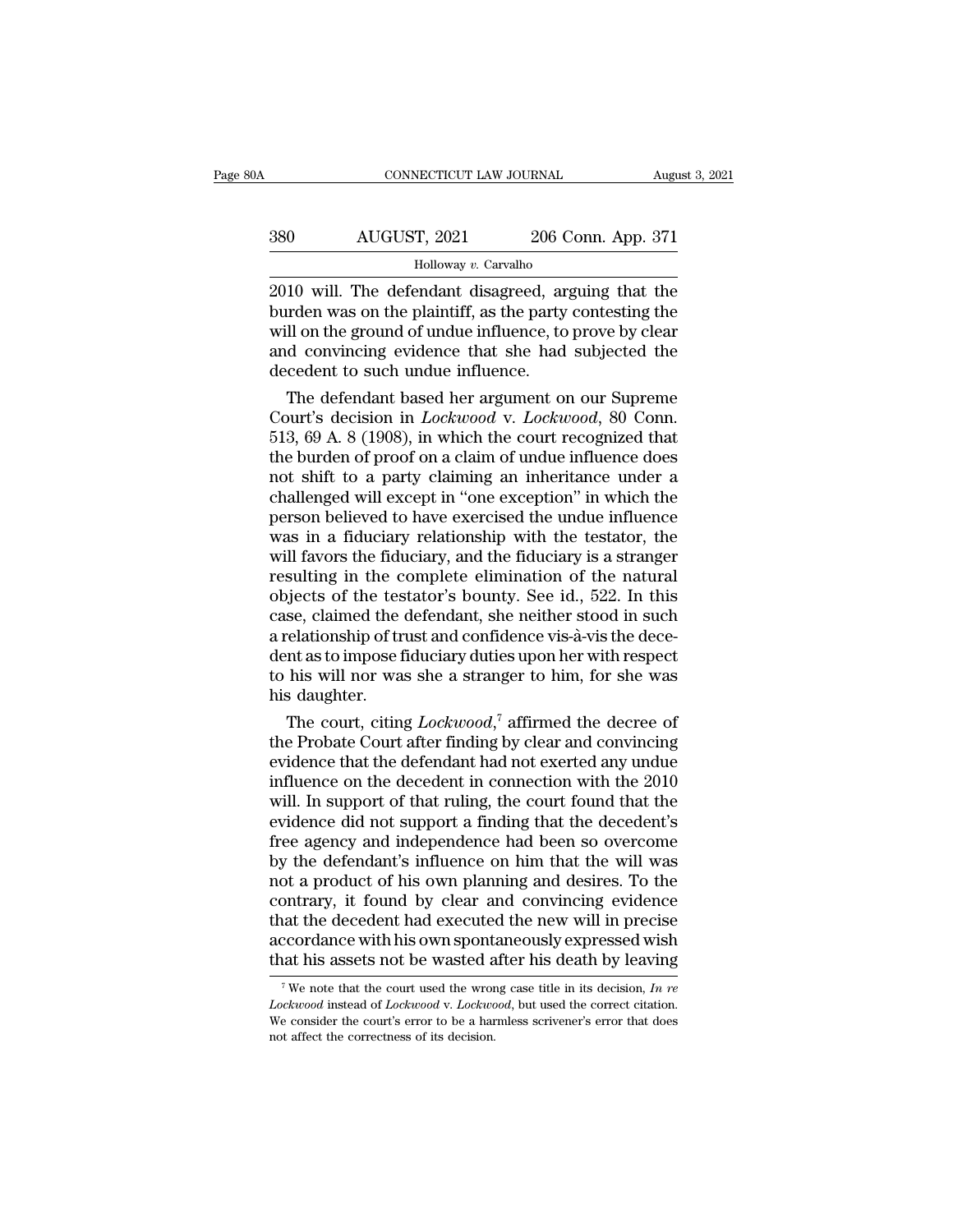Them to a granddaughter who had problems managing<br>them to a granddaughter who had problems managing<br>ther money. The court thus found that the decedent<br>met only linew what he was deing when he met with  $\frac{206 \text{ Conn. App. 371}}{40 \text{ low} \cdot \text{Carvalho}}$ <br>  $\frac{1000 \text{ m} \cdot \text{F} \cdot \text{Carvalho}}{400 \text{ m} \cdot \text{Carvalho}}$ <br>
them to a granddaughter who had problems managing<br>
her money. The court thus found that the decedent<br>
not only knew what he was d 206 Conn. App. 371 AUGUST, 2021 381<br>
Holloway v. Carvalho<br>
them to a granddaughter who had problems managing<br>
her money. The court thus found that the decedent<br>
not only knew what he was doing when he met with<br>
Bellobuono  $\frac{206 \text{ Conn. App. 371}}{1000 \text{ way } v. \text{ Carvalho}}$ <br>
Holloway  $v. \text{ Carvalho}}$ <br>
them to a granddaughter who had problems managing<br>
her money. The court thus found that the decedent<br>
not only knew what he was doing when he met with<br>
Bellob Holloway v. Carvalho<br>them to a granddaughter who had problems managing<br>her money. The court thus found that the decedent<br>not only knew what he was doing when he met with<br>Bellobuono, which was to sign and execute a new wil Holloway *v*. Carvalho<br>them to a granddaughter who had problems managing<br>her money. The court thus found that the decedent<br>not only knew what he was doing when he met with<br>Bellobuono, which was to sign and execute a new wi them to a granddaughter who had problems managing<br>her money. The court thus found that the decedent<br>not only knew what he was doing when he met with<br>Bellobuono, which was to sign and execute a new will<br>to disinherit the pl her money. The court thus found that the decedent<br>not only knew what he was doing when he met with<br>Bellobuono, which was to sign and execute a new will<br>to disinherit the plaintiff, but he had a rational reason<br>for so doing not only knew what he was doing when he met with<br>Bellobuono, which was to sign and execute a new will<br>to disinherit the plaintiff, but he had a rational reason<br>for so doing, which was to ensure that his assets would<br>not be Bellobuono, which was to sign and execute a new will<br>to disinherit the plaintiff, but he had a rational reason<br>for so doing, which was to ensure that his assets would<br>not be wasted by the plaintiff after his death. The cou to disinherit<br>for so doing,<br>not be waste<br>found that th<br>by its consist<br>tiff's mother<br>as well.<br>As a resul<sup>.</sup> The wasted by the plaintiff after his death. The court<br>tund that the latter conclusion was further supported<br>its consistency with the earlier decision of the plain-<br>f's mother to disinherit the plaintiff in her own will<br>we between that the latter conclusion was further supported<br>by its consistency with the earlier decision of the plain-<br>tiff's mother to disinherit the plaintiff in her own will<br>as well.<br>As a result of its finding that the dec

by its consistency with the earlier decision of the plaintiff's mother to disinherit the plaintiff in her own will<br>as well.<br>As a result of its finding that the decedent had not<br>been under undue influence from the defendant tiff's mother to disinherit the plaintiff in her own will<br>as well.<br>As a result of its finding that the decedent had not<br>been under undue influence from the defendant when<br>he executed the 2010 will, and of the high standard as well.<br>As a result of its finding that the decedent had not<br>been under undue influence from the defendant when<br>he executed the 2010 will, and of the high standard of<br>proof by which it made that finding, the court further As a result of its finding that the decedent had not<br>been under undue influence from the defendant when<br>he executed the 2010 will, and of the high standard of<br>proof by which it made that finding, the court further<br>conclude As a result of its finding that the decedent had not<br>been under undue influence from the defendant when<br>he executed the 2010 will, and of the high standard of<br>proof by which it made that finding, the court further<br>conclude been under undue influence from the defendant when<br>he executed the 2010 will, and of the high standard of<br>proof by which it made that finding, the court further<br>concluded that it did not need to formally determine<br>which pa he executed the 2010 will, and of the high standard of<br>proof by which it made that finding, the court further<br>concluded that it did not need to formally determine<br>which party bore the ultimate burden of proving or<br>disprovi proof by which it made that finding, the court further<br>concluded that it did not need to formally determine<br>which party bore the ultimate burden of proving or<br>disproving undue influence in this case. The evidence<br>establish concluded that it did not need to formally determine<br>which party bore the ultimate burden of proving or<br>disproving undue influence in this case. The evidence<br>establishing the absence of undue influence was suffi-<br>ciently s which party bore the ultimate burden<br>disproving undue influence in this case.<br>establishing the absence of undue influe<br>ciently strong, the court concluded, that i<br>even the most demanding standard of<br>which either party coul tablishing the absence of undue influence was suffi-<br>ently strong, the court concluded, that it would satisfy<br>en the most demanding standard of proof under<br>nich either party could have been required to bear the<br>order of p ciently strong, the court concluded, that it would satisfy<br>even the most demanding standard of proof under<br>which either party could have been required to bear the<br>burden of proving or disproving it.<br>Notwithstanding the lat

even the most demanding standard of proof under<br>which either party could have been required to bear the<br>burden of proving or disproving it.<br>Notwithstanding the latter conclusion, the court went<br>on to address the plaintiff' which either party could have been required to bear the<br>burden of proving or disproving it.<br>Notwithstanding the latter conclusion, the court went<br>on to address the plaintiff's claim that the burden of<br>disproving undue infl burden of proving or disproving it.<br>
Notwithstanding the latter conclusion, the court went<br>
on to address the plaintiff's claim that the burden of<br>
disproving undue influence should have been formally<br>
assigned to the defe Notwithstanding the latter conclusion, the court went<br>on to address the plaintiff's claim that the burden of<br>disproving undue influence should have been formally<br>assigned to the defendant because she allegedly owed<br>fiducia Notwithstanding the latter conclusion, the court went<br>on to address the plaintiff's claim that the burden of<br>disproving undue influence should have been formally<br>assigned to the defendant because she allegedly owed<br>fiducia on to address the plaintiff's claim that the burden of<br>disproving undue influence should have been formally<br>assigned to the defendant because she allegedly owed<br>fiduciary duties to the decedent. The court rejected that<br>cl disproving undue influence should have been formally<br>assigned to the defendant because she allegedly owed<br>fiduciary duties to the decedent. The court rejected that<br>claim, finding that the defendant did not stand in so<br>clos assigned to the defendant because she allegedly owed<br>fiduciary duties to the decedent. The court rejected that<br>claim, finding that the defendant did not stand in so<br>close a relationship of trust and confidence with the<br>dec fiduciary duties to the decedent. The court rejected that<br>claim, finding that the defendant did not stand in so<br>close a relationship of trust and confidence with the<br>decedent as to make her his fiduciary. In so ruling,<br>the claim, finding that the defendant did not stand in so<br>close a relationship of trust and confidence with the<br>decedent as to make her his fiduciary. In so ruling,<br>the court applied the rule articulated in *Dunham* v.<br>*Dunham* close a relationship of trust and confidence with the<br>decedent as to make her his fiduciary. In so ruling,<br>the court applied the rule articulated in *Dunham* v.<br>*Dunham*, 204 Conn. 303, 322, 528 A.2d 1123 (1987), in<br>which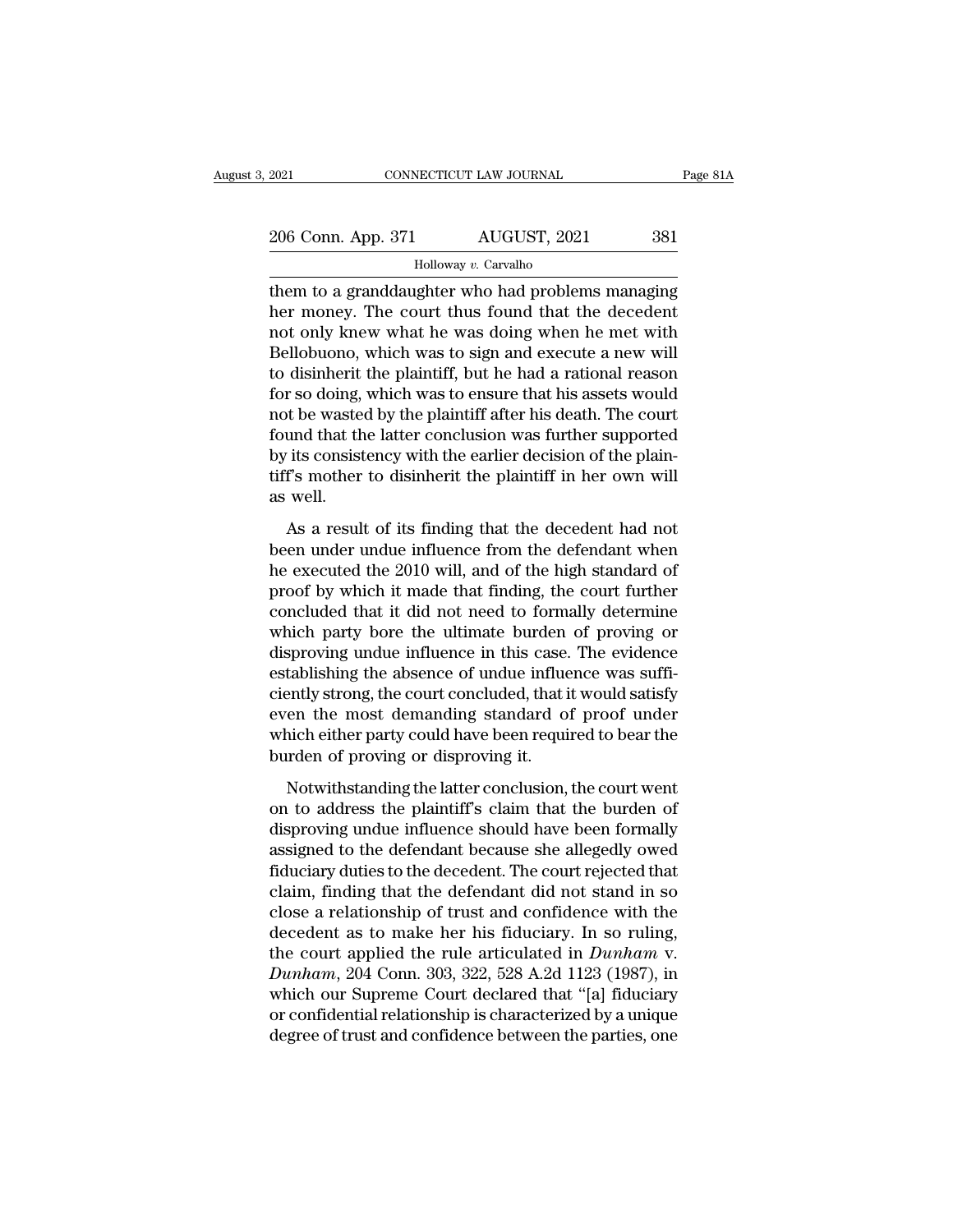| A   | CONNECTICUT LAW JOURNAL |                    | August 3, 2021 |
|-----|-------------------------|--------------------|----------------|
|     |                         |                    |                |
| 382 | AUGUST, 2021            | 206 Conn. App. 371 |                |
|     | Holloway v. Carvalho    |                    |                |

CONNECTICUT LAW JOURNAL August 3, 2021<br>
382 AUGUST, 2021 206 Conn. App. 371<br>
Holloway v. Carvalho<br>
of whom has superior knowledge, skill or expertise and<br>
is under a duty to represent the interests of the other."<br>
This app AUGUST, 2021 206 Conn. App. 371<br>
Holloway v. Carvalho<br>
of whom has superior knowledge, skill or expertise and<br>
is under a duty to represent the interests of the other.''<br>
This appeal followed. Additional facts will be set  $\begin{array}{r} \text{AUGUST, 2021} \qquad \text{206 Conn. App. 371} \ \text{Holloway } v. \text{Cavalho} \ \text{of whom has superior knowledge, skill or expertise and is under a duty to represent the interests of the other." This appeal followed. Additional facts will be set forth as necessary.} \end{array}$ as a March March March March Star (1993)<br>This appeal follow<br>This appeal follow<br>as necessary. whom has superior knowledge, skill or expertise and<br>under a duty to represent the interests of the other."<br>is appeal followed. Additional facts will be set forth<br>necessary.<br>I<br>We first examine the plaintiff's claim that the

I and the set of  $\mathbf{I}$ 

is under a duty to represent the interests of the other."<br>
This appeal followed. Additional facts will be set forth<br>
as necessary.<br>
I<br>
We first examine the plaintiff's claim that the court<br>
erred in affirming the admission This appeal followed. Additional facts will be set forth<br>as necessary.<br> $I$ <br>We first examine the plaintiff's claim that the court<br>erred in affirming the admission of the decedent's 2010<br>will to probate over her objection t I<br>I<br>We first examine the plaintiff's claim that the court<br>erred in affirming the admission of the decedent's 2010<br>will to probate over her objection that the defendant had<br>failed to establish that the decedent had testamen I<br>We first examine the plaintiff's claim that the court<br>erred in affirming the admission of the decedent's 2010<br>will to probate over her objection that the defendant had<br>failed to establish that the decedent had testamenta We first examine the plaintiff's claim that the court<br>erred in affirming the admission of the decedent's 2010<br>will to probate over her objection that the defendant had<br>failed to establish that the decedent had testamentary We first examine the plaintiff's claim that the court<br>erred in affirming the admission of the decedent's 2010<br>will to probate over her objection that the defendant had<br>failed to establish that the decedent had testamentary erred in affirming the admission of the decedent's 2010<br>will to probate over her objection that the defendant had<br>failed to establish that the decedent had testamentary<br>capacity at the time he executed the will.<sup>8</sup> The cou will to probate over her objection that the defendant had<br>failed to establish that the decedent had testamentary<br>capacity at the time he executed the will.<sup>8</sup> The court<br>ruled that the defendant had presented sufficient evi failed to establish that the decedent had testamentary<br>capacity at the time he executed the will.<sup>8</sup> The court<br>ruled that the defendant had presented sufficient evi-<br>dence of the decedent's testamentary capacity when he<br>ex capacity at the time he executed the will.<sup>8</sup> The court<br>ruled that the defendant had presented sufficient evi-<br>dence of the decedent's testamentary capacity when he<br>executed the will to raise a presumption of his sanity<br>a ruled that the defendant had presented sufficient evidence of the decedent's testamentary capacity when he executed the will to raise a presumption of his sanity at that time, and, thus, without sufficient countervailing e dence of the decedent's testamentary capacity when he<br>executed the will to raise a presumption of his sanity<br>at that time, and, thus, without sufficient countervailing<br>evidence from the plaintiff to overcome that presumpexecuted the will to raise a presumption of his sanity<br>at that time, and, thus, without sufficient countervailing<br>evidence from the plaintiff to overcome that presump-<br>tion, the defendant met her statutory burden of provi at that time, and, thus, without sufficient countervailing<br>evidence from the plaintiff to overcome that presump-<br>tion, the defendant met her statutory burden of proving<br>that he was of sound mind at the time of execution, evidence from the plaintiff to overcome that presumption, the defendant met her statutory burden of proving that he was of sound mind at the time of execution, as required by General Statutes § 45a-250.<sup>9</sup> The plaintiff cl tion, the defendant met her statutory burden of proving<br>that he was of sound mind at the time of execution, as<br>required by General Statutes  $\S$  45a-250.<sup>9</sup> The plaintiff<br>claims error in the court's ruling on the ground th that he was of sound mind at the time of execution, as<br>required by General Statutes  $\S$  45a-250.<sup>9</sup> The plaintiff<br>claims error in the court's ruling on the ground that the<br>defendant presented no evidence that, at the time required by General Statutes § 45a-250.<sup>9</sup> The plaintiff<br>claims error in the court's ruling on the ground that the<br>defendant presented no evidence that, at the time the<br>decedent executed the 2010 will, he had full and spec claims error in the court's ruling on the ground that the<br>defendant presented no evidence that, at the time the<br>decedent executed the 2010 will, he had full and specific<br>knowledge of the nature and condition of his propert defendant presented no evidence that, at the time the decedent executed the 2010 will, he had full and specific knowledge of the nature and condition of his property, as she claims to be required by law to execute a valid decedent executed the 2010 will, he had full and specific<br>knowledge of the nature and condition of his property,<br>as she claims to be required by law to execute a valid<br>will directing the final disposition of such property knowledge of the nature and condition of his property,<br>as she claims to be required by law to execute a valid<br>will directing the final disposition of such property after<br>his death. The defendant disagrees with the plaintif as she claims to be required by law to execute a valid<br>will directing the final disposition of such property after<br>his death. The defendant disagrees with the plaintiff's<br>contention, arguing that under well established Con will directing the final disposition of such property after<br>his death. The defendant disagrees with the plaintiff's<br>contention, arguing that under well established Con-<br>necticut law, as cited and properly relied on by the<br> his death. The defendant disagrees with the plaintiff's<br>contention, arguing that under well established Con-<br>necticut law, as cited and properly relied on by the<br>trial court, what is required to establish a testator's<br>test contention, arguing that under well established Connecticut law, as cited and properly relied on by the trial court, what is required to establish a testator's testamentary capacity is that, at the time he executed the wil stamentary capacity is that, at the time he executed<br>he will, he had sufficient mind and memory to know<br>nd understand the business in which he was engaged,<br>wit, executing a will. We agree with the defendant.<br> ${}^s$ In her br the will, he had sufficient mind and memory to know<br>and understand the business in which he was engaged,<br>to wit, executing a will. We agree with the defendant.<br><sup>8</sup>In her brief on appeal, the plaintiff set forth her claims

and understand the business in which he was engaged, to wit, executing a will. We agree with the defendant.<br><sup>8</sup>In her brief on appeal, the plaintiff set forth her claims in a different order. For the sake of convenience,  $\,^8$  In her brief on appeal, the plaintiff set forth her claims in a different order. For the sake of convenience, we discuss the plaintiff's claims in reverse order.<br> $\,^9$  General Statutes § 45a-250 provides: "Any per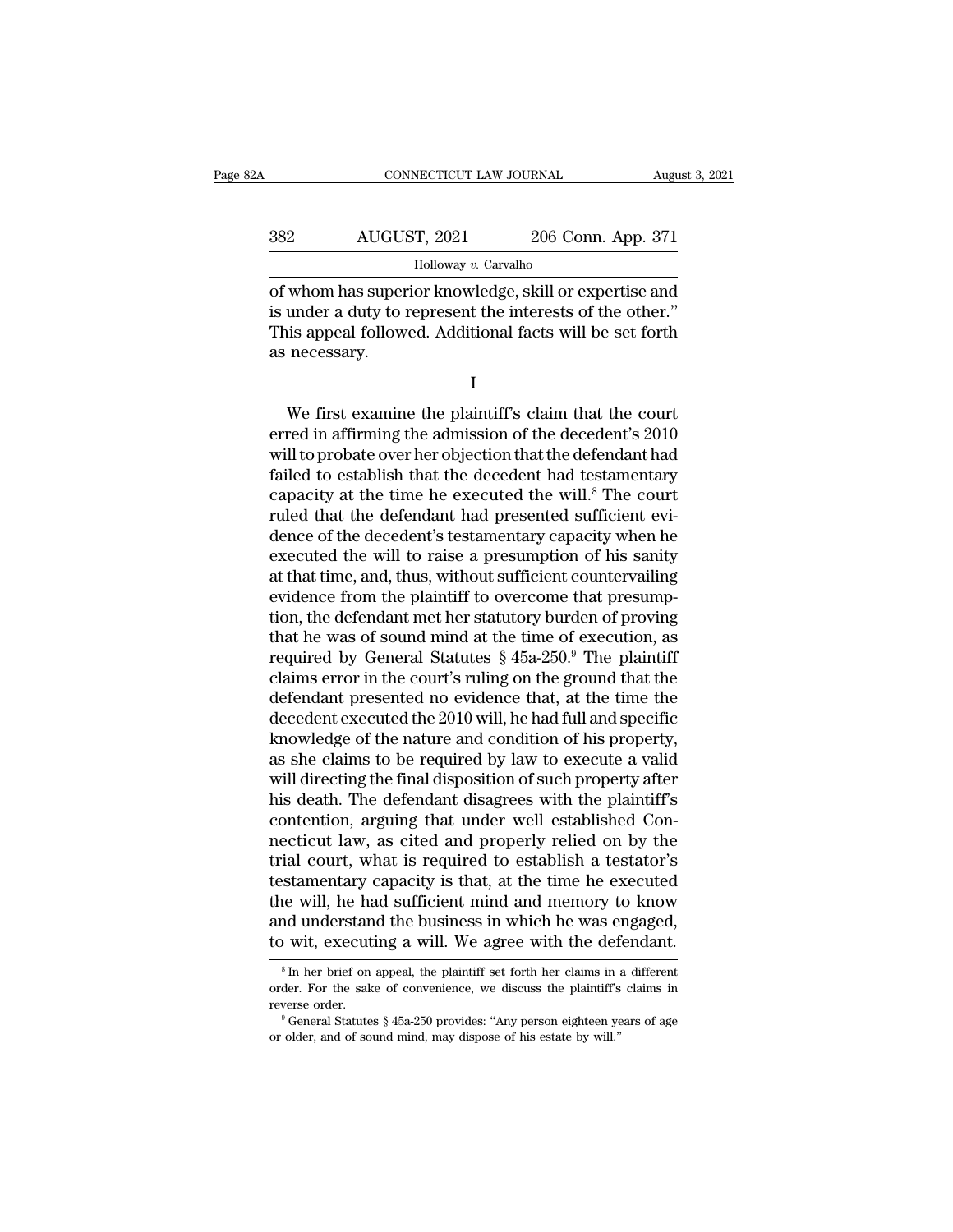2021 CONNECTICUT LAW JOURNAL Page 83A<br>
206 Conn. App. 371 AUGUST, 2021 383<br>
Holloway v. Carvalho

### Holloway *v.* Carvalho

CONNECTICUT LAW JOURNAL Page 83A<br>
6 Conn. App. 371 AUGUST, 2021 383<br>
Holloway v. Carvalho<br>
The plaintiff's first claim of error presents a question<br>
law; see *Bassford* v. *Bassford*, Superior Court, judi-206 Conn. App. 371 AUGUST, 2021 383<br>
Holloway v. Carvalho<br>
The plaintiff's first claim of error presents a question<br>
of law; see *Bassford* v. *Bassford*, Superior Court, judi-<br>
cial district of Middlesex, Docket No. CV-15 206 Conn. App. 371 AUGUST, 2021 383<br>
Holloway v. Carvalho<br>
The plaintiff's first claim of error presents a question<br>
of law; see *Bassford* v. *Bassford*, Superior Court, judi-<br>
cial district of Middlesex, Docket No. CV-15 206 Conn. App. 371 AUGUST, 2021 383<br>
Holloway v. Carvalho<br>
The plaintiff's first claim of error presents a question<br>
of law; see *Bassford* v. *Bassford*, Superior Court, judi-<br>
cial district of Middlesex, Docket No. CV-1 183 8 B. The plaintiff's first claim of error presents a question<br>of law; see *Bassford* v. *Bassford*, Superior Court, judi-<br>cial district of Middlesex, Docket No. CV-15-6012903-S<br>(March 24, 2016) (reprinted at 180 Conn. Holloway v. Carvalho<br>
The plaintiff's first claim of error presents a question<br>
of law; see *Bassford* v. *Bassford*, Superior Court, judi-<br>
cial district of Middlesex, Docket No. CV-15-6012903-S<br>
(March 24, 2016) (reprint The plaintiff's first claim of error presents a question<br>of law; see *Bassford* v*. Bassford*, Superior Court, judi-<br>cial district of Middlesex, Docket No. CV-15-6012903-S<br>(March 24, 2016) (reprinted at 180 Conn. App. 335, of law; see *Bassford* v. *Bassford*, Superior Court, judicial district of Middlesex, Docket No. CV-15-6012903-S (March 24, 2016) (reprinted at 180 Conn. App. 335, 340, 183 A.3d 680), aff'd, 180 Conn. App. 331, 183 A.3d 68 cial district of Middlesex, Docket No. CV-15-6012903-S<br>(March 24, 2016) (reprinted at 180 Conn. App. 335, 340,<br>183 A.3d 680), aff'd, 180 Conn. App. 331, 183 A.3d 680<br>(2018); as to which our standard of review is plenary.<br>S (March 24, 2016) (reprinted at 180 Conn. App. 335, 340, 183 A.3d 680), aff'd, 180 Conn. App. 331, 183 A.3d 680 (2018); as to which our standard of review is plenary.<br>See *Barber* v. *Barber*, 193 Conn. App. 190, 221, 219 183 A.3d 680), aff'd, 180 Conn. App. 331, 183 A.3d 680 (2018); as to which our standard of review is plenary.<br>See *Barber* v. *Barber*, 193 Conn. App. 190, 221, 219 A.3d<br>378 (2019). Simply put, the question is whether proo (2018); as to which our standard of review<br>See *Barber* v. *Barber*, 193 Conn. App. 190, 2<br>378 (2019). Simply put, the question is whof a testator's testamentary capacity to exe<br>will invariably requires proof that at the Burber v. Burber, 195 Collit. App. 190, 221, 219 A.5d<br>
8 (2019). Simply put, the question is whether proof<br>
a testator's testamentary capacity to execute a valid<br>
Il invariably requires proof that at the time of execu-<br>
i bro (2019). Simply put, the question is whether proof<br>of a testator's testamentary capacity to execute a valid<br>will invariably requires proof that at the time of execu-<br>tion the testator had full and specific knowledge of

by requires proof that at the time of execution the testator had full and specific knowledge of the nature and condition of his property.<br>In support of her argument in the affirmative, the plaintiff relies on language in a she claims and condition of his property.<br>In support of her argument in the affirmative, the plaintiff relies on language in a jury instruction approved<br>by our Supreme Court in  $In re \textit{Probate}$  Appeal of Turner,<br>72 Conn. 305, In support of her argument in the affirmative, the<br>plaintiff relies on language in a jury instruction approved<br>by our Supreme Court in In re Probate Appeal of Turner,<br>72 Conn. 305, 313, 44 A. 310 (1899) (Turner), which<br>sh In support of her argument in the affirmative, the plaintiff relies on language in a jury instruction approved by our Supreme Court in  $In re \text{Probate} \text{Append of} \text{Turner}$ , 72 Conn. 305, 313, 44 A. 310 (1899) (*Turner*), which she clai plaintiff relies on language in a jury instruction approved<br>by our Supreme Court in *In re Probate Appeal of Turner*,<br>72 Conn. 305, 313, 44 A. 310 (1899) (*Turner*), which<br>she claims establishes that an essential element o by our Supreme Court in *In re Probate Appeal of Turner*,<br>72 Conn. 305, 313, 44 A. 310 (1899) (*Turner*), which<br>she claims establishes that an essential element of tes-<br>tamentary capacity is that the testator had full and 72 Conn. 305, 313, 44 A. 310 (1899) (*Turner*), which<br>she claims establishes that an essential element of tes-<br>tamentary capacity is that the testator had full and<br>specific knowledge of all of his assets at the time he<br>ex she claims establishes that an essential element of tes-<br>tamentary capacity is that the testator had full and<br>specific knowledge of all of his assets at the time he<br>executed the will. The instruction at issue in *Turner*<br>p tamentary capacity is that the testator had full and<br>specific knowledge of all of his assets at the time he<br>executed the will. The instruction at issue in *Turner*<br>provided that to establish testamentary capacity, "it<br>was specific knowledge of all of his assets at the time he<br>executed the will. The instruction at issue in *Turner*<br>provided that to establish testamentary capacity, "it<br>was sufficient if the testatrix had such a mind and mem-<br> executed the will. The instruction at issue in *Turner*<br>provided that to establish testamentary capacity, "it<br>was sufficient if the testatrix had such a mind and mem-<br>ory as would enable her to recollect and understand<br>"t provided that to establish testamentary capacity, "it was sufficient if the testatrix had such a mind and memory as would enable her to recollect and understand "the nature and condition of her property, the persons who we was sufficient if the testatrix had such a mind and memory as would enable her to recollect and understand<br>"the nature and condition of her property, the persons<br>who were or should be the natural objects of her bounty,<br>and ory as would enable her to recollect and understand<br>
"the nature and condition of her property, the persons<br>
who were or should be the natural objects of her bounty,<br>
and her relations to them, the manner in which she<br>
wis "the nature and condition of her property, the persons<br>who were or should be the natural objects of her bounty,<br>and her relations to them, the manner in which she<br>wished to distribute it among or withhold it from them,<br>and who were or should be the natural objects of her bounty,<br>and her relations to them, the manner in which she<br>wished to distribute it among or withhold it from them,<br>and the scope and bearing of the provisions of the will<br>sh and her relations to them, the manner in which she<br>wished to distribute it among or withhold it from them,<br>and the scope and bearing of the provisions of the will<br>she was making.' " Id. The plaintiff contends that the<br>firs wished to distribute it among or withhold it from them,<br>and the scope and bearing of the provisions of the will<br>she was making.' " Id. The plaintiff contends that the<br>first clause of this instruction—specifically, that "it and the scope and bearing of the provisions of the will<br>she was making.'" Id. The plaintiff contends that the<br>first clause of this instruction—specifically, that "it was<br>sufficient if the testatrix had such a mind and memo she was making.<br>first clause of this<br>sufficient if the te<br>as would enable<br>nature and condi<br>established an ele<br>in this case.<br>The defendant st clause of this instruction—specificanty, that it was<br>fficient if the testatrix had such a mind and memory<br>would enable her to recollect and understand 'the<br>ture and condition of her property' "; id.; expressly<br>tablished suncient if the testarix had such a filled and memory<br>as would enable her to recollect and understand 'the<br>nature and condition of her property' "; id.; expressly<br>established an element of proof that was not satisfied<br>in t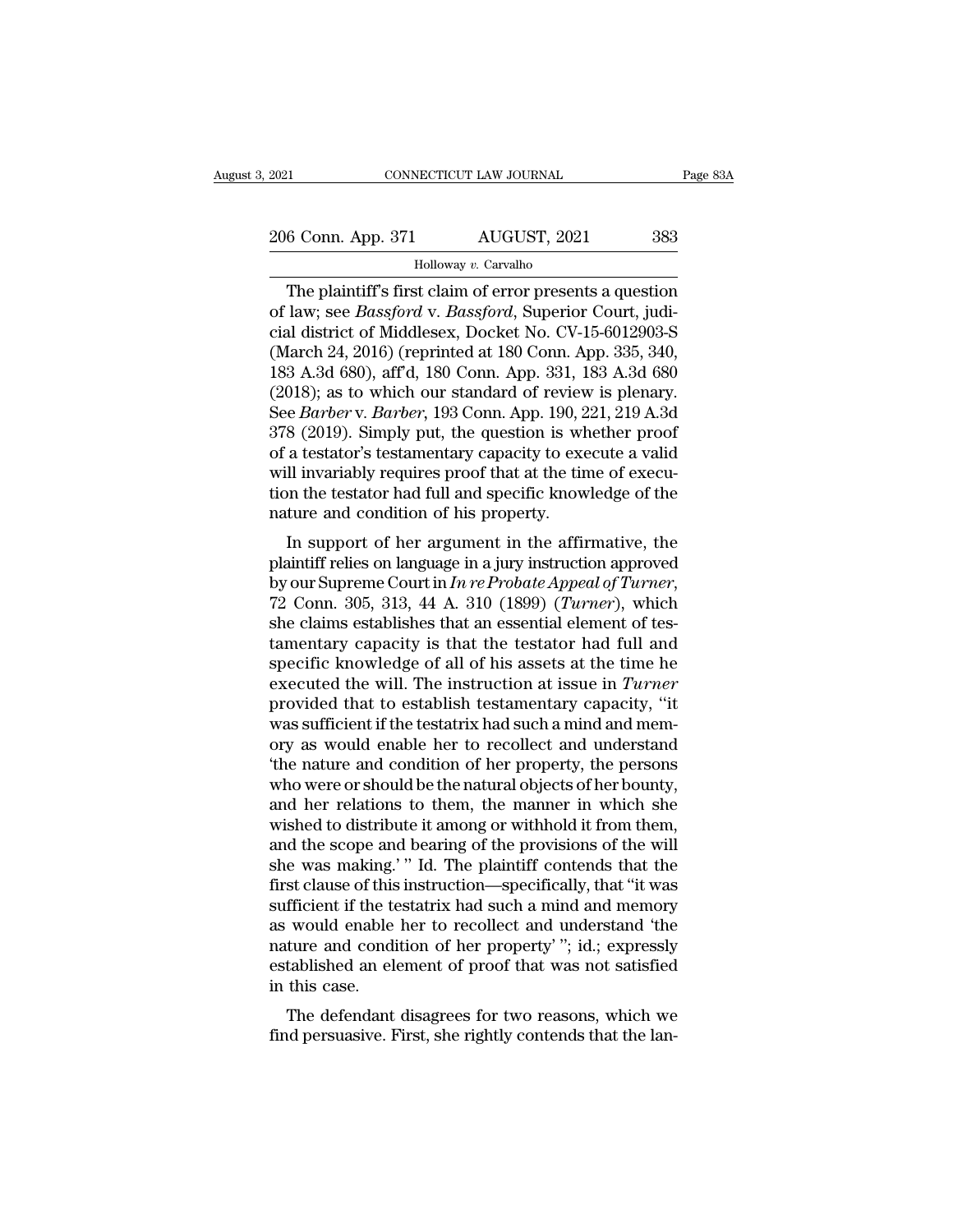## CONNECTICUT LAW JOURNAL August 3, 2021<br>384 AUGUST, 2021 206 Conn. App. 371<br>Holloway v. Carvalho Holloway *v.* Carvalho

CONNECTICUT LAW JOURNAL August 3, 2021<br>
384 AUGUST, 2021 206 Conn. App. 371<br>
Holloway v. Carvalho<br>
guage of the instruction approved in *Turner* cannot be<br>
read to require proof that when the testator executed<br>
the will be  $\begin{array}{r} \text{AUGUST, 2021} \qquad \text{206 Conn. App. 371} \ \text{Holloway } v \text{. Carvalho} \ \text{guage of the instruction approved in *Turner* cannot be read to require proof that when the testator executed the will, he had full and specific knowledge of the nature and condition of his property. Instead, the instruction$  $\frac{\text{AUGUST, 2021}}{\text{Holloway } v \cdot \text{Carvalho}}$ <br>  $\frac{\text{Holloway } v \cdot \text{Carvalho}}{\text{guage of the instruction approved in *Turner* cannot be read to require proof that when the testator executed the will, he had full and specific knowledge of the nature and condition of his property. Instead, the instruction focused on the general condition of the testator's mind.$  $\frac{\text{AUGUST, 2021}}{\text{Holloway } v. \text{ Carvalho}}$ <br>
Holloway v. Carvalho<br>
guage of the instruction approved in *Turner* cannot be<br>
read to require proof that when the testator executed<br>
the will, he had full and specific knowledge of the Followay v. Carvalho<br>guage of the instruction approved in *Turner* cannot be<br>read to require proof that when the testator executed<br>the will, he had full and specific knowledge of the nature<br>and condition of his property.  $\frac{1}{2}$  Holloway v. Carvalho<br>guage of the instruction approved in *Turner* cannot be<br>read to require proof that when the testator executed<br>the will, he had full and specific knowledge of the nature<br>and condition of his guage of the instruction approved in *Turner* cannot be<br>read to require proof that when the testator executed<br>the will, he had full and specific knowledge of the nature<br>and condition of his property. Instead, the instructi read to require proof that when the testator executed<br>the will, he had full and specific knowledge of the nature<br>and condition of his property. Instead, the instruction<br>focused on the general condition of the testator's mi the will, he had full and specific knowledge of the nature<br>and condition of his property. Instead, the instruction<br>focused on the general condition of the testator's mind<br>and memory at the time he executed the will, more<br>b and condition of his property. Instead, the instruction focused on the general condition of the testator's mind and memory at the time he executed the will, more broadly requiring a finding that he then had the memory and focused on the general condition of the testator's mind<br>and memory at the time he executed the will, more<br>broadly requiring a finding that he then had the memory<br>and mental ability to recollect and understand the mat-<br>ters and memory at the time he executed the will, more<br>broadly requiring a finding that he then had the memory<br>and mental ability to recollect and understand the mat-<br>ters listed in the instruction, all of which would logically death. respects that the instruction, all of which would logically<br>considered and taken into account by a rational per-<br>n who knows that he was executing a will, and thereby<br>recting the final disposition of his property after his be considered and taken into account by a rational person who knows that he was executing a will, and thereby<br>directing the final disposition of his property after his<br>death.<br>We also note that the plaintiff's interpretatio

So considered and dater may decoded by a radiomal per<br>son who knows that he was executing a will, and thereby<br>directing the final disposition of his property after his<br>death.<br>We also note that the plaintiff's interpretati required to establish testamentary capacity. In *St.*<br>Leger's atodds with the plaintiff's interpretation of *Turner* is at odds with the prior decision of our Supreme<br>Court, which rejected just such a claim as to the proof *Leger's Appeal from Probate*, 34 Conn. 434, 438 (1867)<br>*Leger's Appeal from Probate*, 34 Conn. 434, 438 (1867)<br>*Leger's Appeal from Probate*, 34 Conn. 434, 438 (1867)<br>*Cst. Leger*) (preliminary statement of facts and proc We also note that the plaintiff's interpretation of<br> *Turner* is at odds with the prior decision of our Supreme<br>
Court, which rejected just such a claim as to the proof<br>
required to establish testamentary capacity. In *St.* We also note that the plaintiff's interpretation of<br>
Turner is at odds with the prior decision of our Supreme<br>
Court, which rejected just such a claim as to the proof<br>
required to establish testamentary capacity. In *St.* Turner is at odds with the prior decision of our Supreme<br>Court, which rejected just such a claim as to the proof<br>required to establish testamentary capacity. In *St.*<br>Leger's Appeal from Probate, 34 Conn. 434, 438 (1867)<br>( Court, which rejected just such a claim as to the proof<br>required to establish testamentary capacity. In *St.*<br>*Leger's Appeal from Probate*, 34 Conn. 434, 438 (1867)<br>(*St. Leger*) (preliminary statement of facts and proce required to establish testamentary capacity. In *St.*<br>Leger's Appeal from Probate, 34 Conn. 434, 438 (1867)<br>(*St. Leger*) (preliminary statement of facts and proce-<br>dural history), the court reviewed a will contestant's<br>cl Leger's Appeal from Probate, 34 Conn. 434, 438 (1867)<br>(*St. Leger*) (preliminary statement of facts and proce-<br>dural history), the court reviewed a will contestant's<br>claim that the trial court had erred by failing to give (*St. Leger*) (preliminary statement of facts and procedural history), the court reviewed a will contestant's claim that the trial court had erred by failing to give a requested jury instruction requiring that the testato dural history), the court reviewed a will contestant's<br>claim that the trial court had erred by failing to give a<br>requested jury instruction requiring that the testator be<br>proved to have "comprehend[ed] *perfectly* the cond claim that the trial court had erred by failing to give a<br>requested jury instruction requiring that the testator be<br>proved to have "comprehend[ed] *perfectly* the condi-<br>tion of his property" in order to establish his test requested jury instruction requiring that the testator be<br>proved to have "comprehend[ed] *perfectly* the condi-<br>tion of his property" in order to establish his testamen-<br>tary capacity. (Emphasis added.) Addressing that arg proved to have "comprehend[ed] *perfectly* the condition of his property" in order to establish his testamentary capacity. (Emphasis added.) Addressing that argument, the court in *St. Leger* ruled that a testator must be tion of his property" in order to establish his testamentary capacity. (Emphasis added.) Addressing that argument, the court in *St. Leger* ruled that a testator must be found to have had "sufficient capacity to make a wi tary capacity. (Emphasis added.) Addressing that argument, the court in *St. Leger* ruled that a testator must<br>be found to have had "sufficient capacity to make a<br>will if he understood the business in which he was<br>engaged ment, the court in *St. Leger* ruled that a testator must<br>be found to have had "sufficient capacity to make a<br>will if he understood the business in which he was<br>engaged, and the elements of it, namely, if he *recollected* be found to have had "sufficient capacity to make a<br>will if he understood the business in which he was<br>engaged, and the elements of it, namely, if he *recollected*<br>and understood, or in other words *comprehended*, the<br>nat will if he understood the business in which he was<br>engaged, and the elements of it, namely, if he *recollected*<br>and understood, or in other words *comprehended*, the<br>nature and condition of his property  $\dots$ ." (Emphasis<br>a engaged, and the elements of it, namely, if he *recollected*<br>and understood, or in other words *comprehended*, the<br>nature and condition of his property  $\dots$ ." (Emphasis<br>added.) Id., 448–49. Proof of testamentary capacity and understood, or in other words *comprehended*, the<br>nature and condition of his property  $\dots$ ." (Emphasis<br>added.) Id., 448–49. Proof of testamentary capacity thus<br>requires proof of the testator's understanding of what<br>h nature and condition of his property  $\ldots$ ." (Emphasis added.) Id., 448–49. Proof of testamentary capacity thus requires proof of the testator's understanding of what he was doing when he executed the will and the element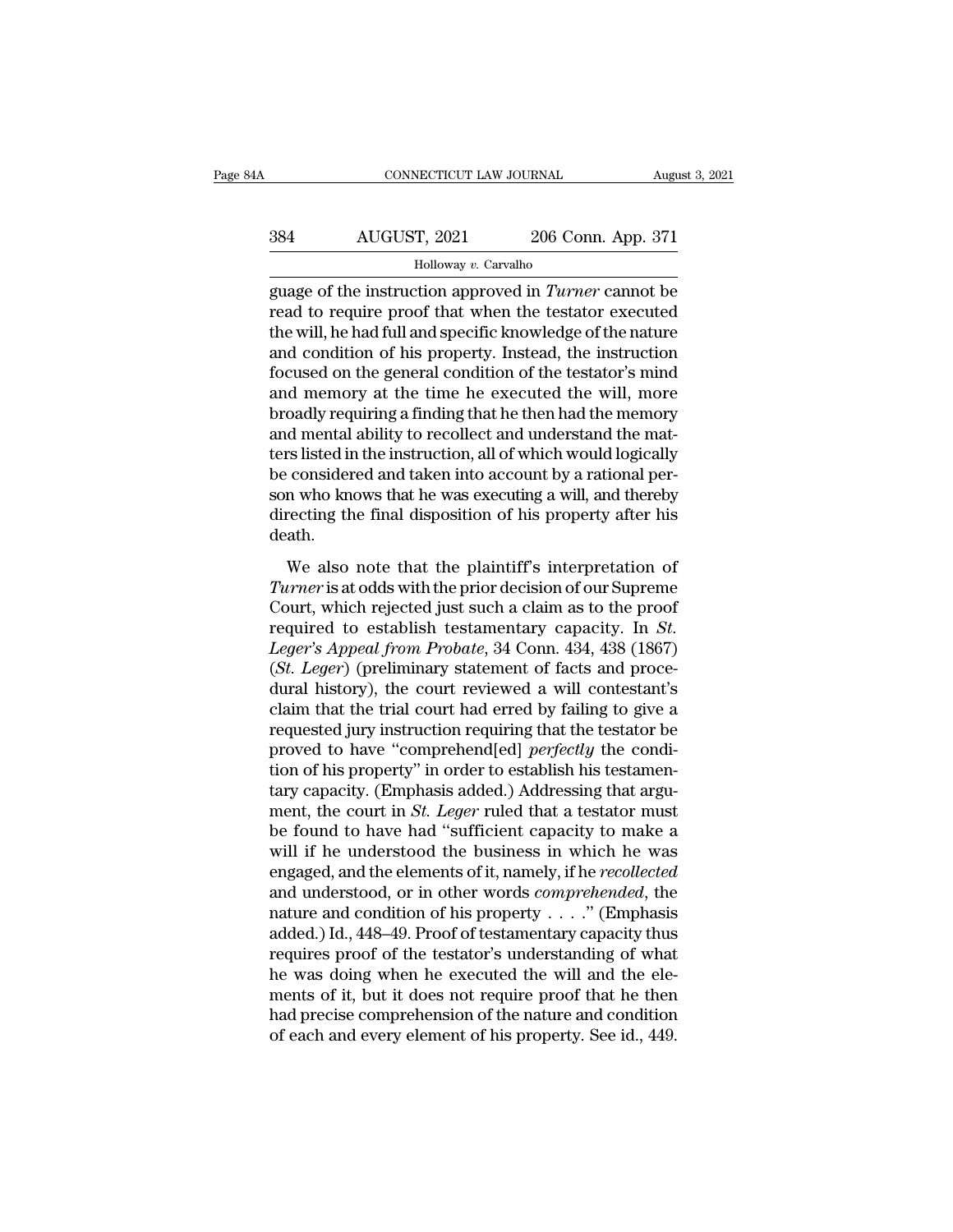2021 CONNECTICUT LAW JOURNAL Page 85A<br>
206 Conn. App. 371 AUGUST, 2021 385<br>
Holloway v. Carvalho

### Holloway *v.* Carvalho

CONNECTICUT LAW JOURNAL Page 85A<br>
6 Conn. App. 371 AUGUST, 2021 385<br>
Holloway v. Carvalho<br>
Second, the defendant looks to case law from the<br>
st century interpreting and applying the statute under<br>
pich hor burdon of provin 206 Conn. App. 371 AUGUST, 2021 385<br>
Holloway v. Carvalho<br>
Second, the defendant looks to case law from the<br>
last century interpreting and applying the statute under<br>
which her burden of proving testamentary capacity<br>
aris 206 Conn. App. 371 AUGUST, 2021 385<br>
Holloway v. Carvalho<br>
Second, the defendant looks to case law from the<br>
last century interpreting and applying the statute under<br>
which her burden of proving testamentary capacity<br>
ari 206 Conn. App. 371 AUGUST, 2021 385<br>
Holloway v. Carvalho<br>
Second, the defendant looks to case law from the<br>
last century interpreting and applying the statute under<br>
which her burden of proving testamentary capacity<br>
ari For the second, the defendant looks to case law from the<br>last century interpreting and applying the statute under<br>which her burden of proving testamentary capacity<br>arises, and rightly notes that there is no language in<br>an Holloway v. Carvalho<br>
Second, the defendant looks to case law from the<br>
last century interpreting and applying the statute under<br>
which her burden of proving testamentary capacity<br>
arises, and rightly notes that there is n Second, the defendant looks to case law from the<br>last century interpreting and applying the statute under<br>which her burden of proving testamentary capacity<br>arises, and rightly notes that there is no language in<br>any such ca last century interpreting and applying the statute under<br>which her burden of proving testamentary capacity<br>arises, and rightly notes that there is no language in<br>any such case that conditions a finding of testamentary<br>capa which her burden of proving testamentary capacity<br>arises, and rightly notes that there is no language in<br>any such case that conditions a finding of testamentary<br>capacity on proof that the testator had full and specific<br>kno arises, and rightly notes that there is no language in<br>any such case that conditions a finding of testamentary<br>capacity on proof that the testator had full and specific<br>knowledge of the nature and extent of his property<br>wh any such case that conditions a finding of testamentary<br>capacity on proof that the testator had full and specific<br>knowledge of the nature and extent of his property<br>when he executed the will. To the contrary, such case<br>law capacity on proof that the testator had full and specific<br>knowledge of the nature and extent of his property<br>when he executed the will. To the contrary, such case<br>law uniformly establishes, as the trial court ruled, that<br>" knowledge of the nature and extent of his property<br>when he executed the will. To the contrary, such case<br>law uniformly establishes, as the trial court ruled, that<br>"§  $45a-250$  provides: 'Any person eighteen years of age<br>o nen he executed the will. To the contrary, such case<br>w uniformly establishes, as the trial court ruled, that<br>45a–250 provides: 'Any person eighteen years of age<br>older, and of sound mind, may dispose of his estate by<br>II.' T law uniformly establishes, as the trial court ruled, that<br>
"§ 45a–250 provides: 'Any person eighteen years of age<br>
or older, and of sound mind, may dispose of his estate by<br>
will.' The burden of proof in disputes over tes

"§ 45a–250 provides: 'Any person eighteen years of age<br>or older, and of sound mind, may dispose of his estate by<br>will.' The burden of proof in disputes over testamentary<br>capacity is on the party claiming under the will. . or older, and of sound mind, may dispose of his estate by<br>will.' The burden of proof in disputes over testamentary<br>capacity is on the party claiming under the will. . . .<br>"To make a valid will, the testatrix must have had will.' The burden of<br>capacity is on the<br>"To make a vali<br>mind and memory<br>stand the business<br>of the execution of<br>cuted it.....<br>"Our law provid" "To make a valid will, the testatrix must have had<br>
"To make a valid will, the testatrix must have had<br>
ind and memory sound enough to know and under-<br>
and the business upon which she was engaged, that<br>
the execution of t "To make a valid will, the testatrix must have had<br>mind and memory sound enough to know and under-<br>stand the business upon which she was engaged, that<br>of the execution of the will, at the very time she exe-<br>cuted it. . . .

mind and memory sound enough to know and understand the business upon which she was engaged, that<br>of the execution of the will, at the very time she executed it....<br>"Our law provides that it is a testator's capacity at<br>th stand the business upon which she was engaged, that<br>of the execution of the will, at the very time she exe-<br>cuted it. . . .<br>"Our law provides that it is a testator's capacity at<br>the time of the will's execution that is re of the execution of the will, at the very time she executed it. . . .<br>
"Our law provides that it is a testator's capacity at<br>
the time of the will's execution that is relevant. The<br>
fundamental test of the testatrix's cap cuted it.  $\ldots$ <br>"Our law provides that it is a testator's capacity at<br>the time of the will's execution that is relevant. The<br>fundamental test of the testatrix's capacity to make a<br>will is her condition of mind and memory "Our law provides that it is a testator's capacity at the time of the will's execution that is relevant. The fundamental test of the testatrix's capacity to make a will is her condition of mind and memory at the very time the time of the will's execution that is relevant. The fundamental test of the testatrix's capacity to make a will is her condition of mind and memory at the very time when she executed the instrument.  $\dots$  While in deter fundamental test of the testatrix's capacity to make a<br>will is her condition of mind and memory at the very<br>time when she executed the instrument.... While in<br>determining the question as to the mental capacity of<br>a testat will is her condition of mind and memory at the very<br>time when she executed the instrument. . . . While in<br>determining the question as to the mental capacity of<br>a testator evidence is received of his conduct and condi-<br>ti time when she executed the instrument. . . . While in<br>determining the question as to the mental capacity of<br>a testator evidence is received of his conduct and condi-<br>tion prior and subsequent to the point of time when it<br> determining the question as to the mental capacity of<br>a testator evidence is received of his conduct and condi-<br>tion prior and subsequent to the point of time when it<br>is executed, it is so admitted solely for such light as a testator evidence is received of his conduct and condition prior and subsequent to the point of time when it<br>is executed, it is so admitted solely for such light as it<br>may afford as to his capacity at that point of time tion prior and subsequent to the point of time when it<br>is executed, it is so admitted solely for such light as it<br>may afford as to his capacity at that point of time and<br>diminishes in weight as time lengthens in each direc is executed, it is so admitted solely for such light as it<br>may afford as to his capacity at that point of time and<br>diminishes in weight as time lengthens in each direction<br>from that point." (Citations omitted; internal quo may afford as to his capacity at that point of time and<br>diminishes in weight as time lengthens in each direction<br>from that point." (Citations omitted; internal quotation<br>marks omitted.) *Bassford* v. *Bassford*, supra, Sup diminishes in weight as time lengthens in each direction<br>from that point." (Citations omitted; internal quotation<br>marks omitted.) *Bassford* v. *Bassford*, supra, Superior<br>Court, Docket No. CV-15-6012903-S (reprinted at 18 from that point." (Citations omitted; internal quotation<br>marks omitted.) *Bassford* v. *Bassford*, supra, Superior<br>Court, Docket No. CV-15-6012903-S (reprinted at 180<br>Conn. App. 340–41); see also *Atchison* v. *Lewis*, 131 marks omitted.) *Bassford* v. *Bassford*, supra, Superior Court, Docket No. CV-15-6012903-S (reprinted at 180 Conn. App. 340–41); see also *Atchison* v. *Lewis*, 131 Conn. 218, 219–20, 38 A.2d 673 (1944) ("[t]he test of te Court, Docket No. CV-15-6012903-S (reprinted at 180 Conn. App. 340–41); see also *Atchison* v. *Lewis*, 131 Conn. 218, 219–20, 38 A.2d 673 (1944) ("[t]he test of testamentary capacity stated in its simplest terms is that t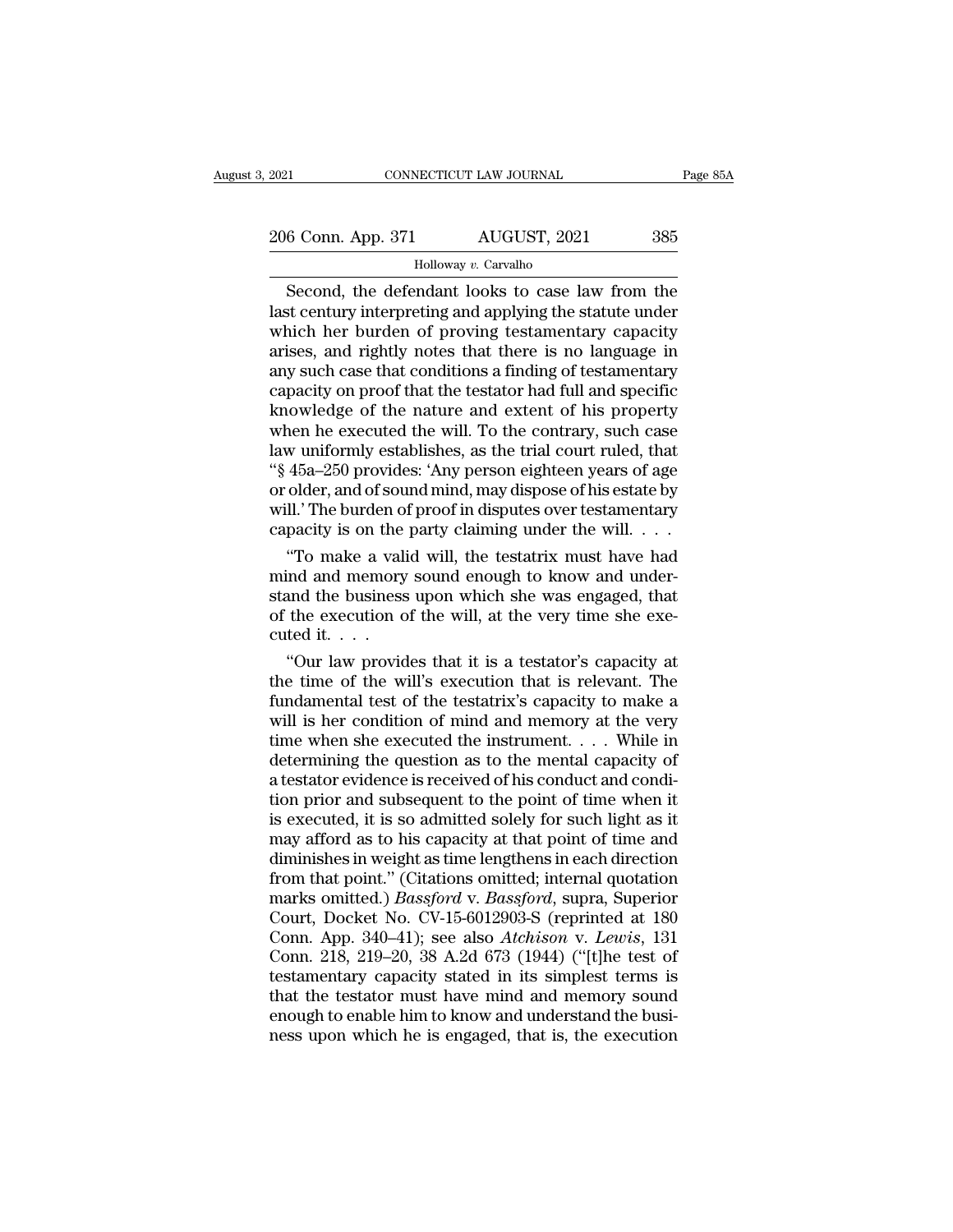# CONNECTICUT LAW JOURNAL August 3, 2021<br>386 AUGUST, 2021 206 Conn. App. 371<br>Holloway v. Carvalho

### Holloway *v.* Carvalho

CONNECTICUT LAW JOURNAL August 3, 2021<br>
386 AUGUST, 2021 206 Conn. App. 371<br>
Holloway v. Carvalho<br>
of his will at the very time he executes it''); *Jackson* v.<br> *Waller*, 126 Conn. 294, 301, 10 A.2d 763 (1940) (same);<br> *Ma AUGUST*, 2021 206 Conn. App. 371<br> *Waller*, 126 Conn. 294, 301, 10 A.2d 763 (1940) (same);<br> *Maroncelli v. Starkweather*, 104 Conn. 419, 424, 133 A.<br>
200 (1026) (same); *Starkweather*, 104 Conn. 419, 424, 133 A. *Maroncelli* v. *Carvalho*<br>*Holloway v. Carvalho*<br>*Maroncelli* at the very time he executes it"); *Jackson v.*<br>*Waller*, 126 Conn. 294, 301, 10 A.2d 763 (1940) (same);<br>*Maroncelli v. Starkweather*, 104 Conn. 419, 424, 133 209 (Same); *Starting appear Sturdevant's Appear (Somm. App. 371*<br>
1920 (Somm. 2011); *Jackson v.*<br> *Waller*, 126 Conn. 294, 301, 10 A.2d 763 (1940) (same);<br> *Maroncelli v. Starkweather*, 104 Conn. 419, 424, 133 A.<br>
209 Followay v. Carvalho<br>
for his will at the very time he executes it"); Jackson v.<br>
Waller, 126 Conn. 294, 301, 10 A.2d 763 (1940) (same);<br>
Maroncelli v. Starkweather, 104 Conn. 419, 424, 133 A.<br>
209 (1926) (same); Sturdeva of his will at the very time he executes it"); Jackson v.<br>Waller, 126 Conn. 294, 301, 10 A.2d 763 (1940) (same);<br>Maroncelli v. Starkweather, 104 Conn. 419, 424, 133 A.<br>209 (1926) (same); Sturdevant's Appeal from Probate,<br>7 Waller, 126 Conn. 294, 301, 10 A.2d 763 (1940) (same);<br> *Maroncelli v. Starkweather*, 104 Conn. 419, 424, 133 A.<br>
209 (1926) (same); *Sturdevant's Appeal from Probate*,<br>
71 Conn. 392, 399, 42 A. 70 (1899) (same). "While th Maroncelli v. Starkweather, 104 Conn. 419, 424, 133 A.<br>209 (1926) (same); *Sturdevant's Appeal from Probate*,<br>71 Conn. 392, 399, 42 A. 70 (1899) (same). "While there<br>is a presumption of sanity in the performance of legal<br> 209 (1926) (same); *Sturdevant's Appeal from Probate*,<br>71 Conn. 392, 399, 42 A. 70 (1899) (same). "While there<br>is a presumption of sanity in the performance of legal<br>acts, the party that presents a will still bears the bur 71 Conn. 392, 399, 42 A. 70 (1899) (same). "While ther<br>is a presumption of sanity in the performance of lega<br>acts, the party that presents a will still bears the burde<br>of going forward with his proof, and only then does th a presumption of sanity in the performance of legal<br>ts, the party that presents a will still bears the burden<br>going forward with his proof, and only then does the<br>rden shift to the opponents to prove incapacity." (Inter-<br> acts, the party that presents a will still bears the burden<br>of going forward with his proof, and only then does the<br>burden shift to the opponents to prove incapacity." (Inter-<br>nal quotation marks omitted.) Sanzo's Appeal

or going forward with his proof, and only then does the<br>burden shift to the opponents to prove incapacity." (Inter-<br>nal quotation marks omitted.) Sanzo's Appeal from Pro-<br>bate, 133 Conn. App. 42, 51, 35 A.3d 302 (2012).<br>On burden shift to the opponents to prove incapacity. (Inter-<br>nal quotation marks omitted.) Sanzo's Appeal from Pro-<br>bate, 133 Conn. App. 42, 51, 35 A.3d 302 (2012).<br>On the basis of the foregoing analysis, we agree with<br>the had quotation marks omitted.) Sanzo's Appeal from Pro-<br>bate, 133 Conn. App. 42, 51, 35 A.3d 302 (2012).<br>On the basis of the foregoing analysis, we agree with<br>the defendant that she was entitled to prevail on her<br>claim that bate, 133 Conn. App. 42, 51, 35 A.3d 302 (2012).<br>
On the basis of the foregoing analysis, we agree with<br>
the defendant that she was entitled to prevail on her<br>
claim that the decedent had testamentary capacity when<br>
he ex On the basis of the foregoing analysis, we agree with<br>the defendant that she was entitled to prevail on her<br>claim that the decedent had testamentary capacity when<br>he executed his 2010 will without specific proof that<br>he th the defendant that she was entitled to prevail on her claim that the decedent had testamentary capacity when he executed his 2010 will without specific proof that he then had full and specific knowledge of the property who claim that the decedent had testamentary capacity when<br>he executed his 2010 will without specific proof that<br>he then had full and specific knowledge of the property<br>whose final disposition he was directing in the will.<br>Eve he executed his 2010 will without specific proof that<br>he then had full and specific knowledge of the property<br>whose final disposition he was directing in the will.<br>Even in the absence of such evidence, the defendant<br>presen he then had full and specific knowledge of the property<br>whose final disposition he was directing in the will.<br>Even in the absence of such evidence, the defendant<br>presented more than sufficient evidence not only to<br>raise th whose final disposition he was directing in the will.<br>Even in the absence of such evidence, the defendant<br>presented more than sufficient evidence not only to<br>raise the presumption of the decedent's sanity, but also<br>to sati Even in the absence of such evidence, the defendant<br>presented more than sufficient evidence not only to<br>raise the presumption of the decedent's sanity, but also<br>to satisfy her ultimate statutory burden of proving by<br>a fair presented more than sufficient evidence not only to<br>raise the presumption of the decedent's sanity, but also<br>to satisfy her ultimate statutory burden of proving by<br>a fair preponderance of the evidence that the decedent<br>had raise the presumption of the decedent's sanity, but also<br>to satisfy her ultimate statutory burden of proving by<br>a fair preponderance of the evidence that the decedent<br>had such capacity in December, 2010. The court based<br>it to satisfy her ultimate statutory burden of proving by<br>a fair preponderance of the evidence that the decedent<br>had such capacity in December, 2010. The court based<br>its ruling on its well supported findings that the dece-<br>de a fair preponderance of the evidence that the decedent<br>had such capacity in December, 2010. The court based<br>its ruling on its well supported findings that the dece-<br>dent was then able to live independently with the assis-<br> had such capacity in December, 2010. The court based<br>its ruling on its well supported findings that the dece-<br>dent was then able to live independently with the assis-<br>tance of members of his family, that he lacked such<br>ser its ruling on its well supported findings that the decedent was then able to live independently with the assistance of members of his family, that he lacked such serious brain injury as would deprive him of the ability to dent was then able to live independently with the assistance of members of his family, that he lacked such serious brain injury as would deprive him of the ability to understand what he was doing when he executed the will, tance of members of his family, that he lacked such<br>serious brain injury as would deprive him of the ability<br>to understand what he was doing when he executed<br>the will, and, in fact, he was well aware of what he<br>was doing w serious brain injury as would deprive him of the ability<br>to understand what he was doing when he executed<br>the will, and, in fact, he was well aware of what he<br>was doing when he executed the will and had rational<br>reasons fo to understand what he was doit<br>the will, and, in fact, he was w<br>was doing when he executed the<br>reasons for so doing, which was<br>will and disinherit the plaintiff, i<br>she would not waste the assets<br>have inherited from him.<sup>1</sup> exasons for so doing, which was to change his previous<br>ill and disinherit the plaintiff, in order to ensure that<br>ne would not waste the assets she otherwise would<br>ave inherited from him.<sup>10</sup><br> $\frac{10}$  Despite the plaintiff will and disinherit the plaintiff, in order to ensure that<br>she would not waste the assets she otherwise would<br>have inherited from him.<sup>10</sup><br> $\frac{10}{}$  Despite the plaintiff's claim, there was evidence that the decedent had<br>

she would not waste the assets she otherwise would<br>have inherited from him.<sup>10</sup><br> $^{10}$  Despite the plaintiff's claim, there was evidence that the decedent had<br>a general sense of what his property consisted of, because his have inherited from him.<sup>10</sup><br>
<sup>10</sup> Despite the plaintiff's claim, there was evidence that the decedent had a general sense of what his property consisted of, because his concern was that the plaintiff would waste money be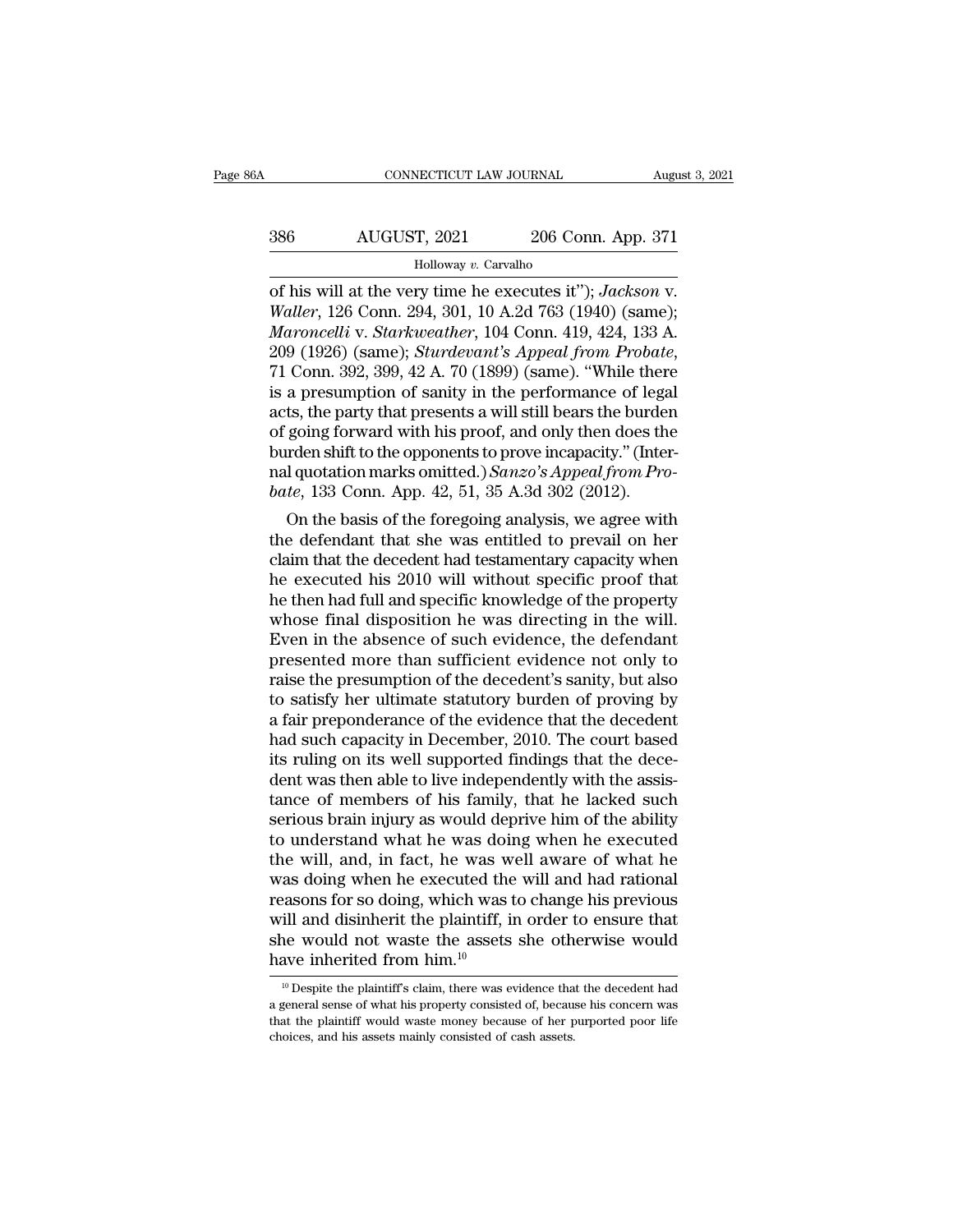| 2021               | CONNECTICUT LAW JOURNAL                               | Page 87A |
|--------------------|-------------------------------------------------------|----------|
|                    |                                                       |          |
| 206 Conn. App. 371 | AUGUST, 2021                                          | 387      |
|                    | Holloway v. Carvalho                                  |          |
| error on appeal.   | Accordingly, we reject the plaintiff's first claim of |          |
|                    |                                                       |          |

 $\frac{1}{2}$  Holloway v. Carvalho<br>Accordingly, we reject the plaintiff's first claim of<br>ror on appeal.<br>II<br>The plaintiff next claims that the court erred in<br>firming the admission of the decedent's 2010 will to<br>obsto after imp Followay v. Carvalho<br>Accordingly, we reject the plaintiff's first claim of<br>error on appeal.<br>II<br>The plaintiff next claims that the court erred in<br>affirming the admission of the decedent's 2010 will to<br>probate after improper Accordingly, we reject the plaintiff's first claim of<br>error on appeal.<br>II<br>The plaintiff next claims that the court erred in<br>affirming the admission of the decedent's 2010 will to<br>probate after improperly rejecting her clai II<br>II<br>The plaintiff next claims that the court erred in<br>affirming the admission of the decedent's 2010 will to<br>probate after improperly rejecting her claim that the<br>defendant had exerted undue influence upon the dece-<br>dent II<br>
The plaintiff next claims that the court erred in<br>
affirming the admission of the decedent's 2010 will to<br>
probate after improperly rejecting her claim that the<br>
defendant had exerted undue influence upon the dece-<br>
de ruling the plaintiff next claims that the court erred in affirming the admission of the decedent's 2010 will to probate after improperly rejecting her claim that the defendant had exerted undue influence upon the decedent The plaintiff next claims that the court erred in affirming the admission of the decedent's 2010 will to probate after improperly rejecting her claim that the defendant had exerted undue influence upon the decedent in con affirming the admission of the decedent's 2010 will to<br>probate after improperly rejecting her claim that the<br>defendant had exerted undue influence upon the dece-<br>dent in connection with the will. The court erred in so<br>rul probate after improperly rejecting her claim that the defendant had exerted undue influence upon the decedent in connection with the will. The court erred in so ruling, she claims, by failing to assign the burden of dispro defendant had exerted undue influence upon the dece-<br>dent in connection with the will. The court erred in so<br>ruling, she claims, by failing to assign the burden of<br>disproving her claim of undue influence to the defen-<br>dant dent in connection with the will. The court erred in so<br>ruling, she claims, by failing to assign the burden of<br>disproving her claim of undue influence to the defen-<br>dant. The defendant responds to that argument in two<br>ways ruling, she claims, by failing to assign the burden of<br>disproving her claim of undue influence to the defen-<br>dant. The defendant responds to that argument in two<br>ways. First, she contends, under the authority of *Lock-*<br>wo disproving her claim of undue influence to the defen-<br>dant. The defendant responds to that argument in two<br>ways. First, she contends, under the authority of *Lock-*<br>*wood* v. *Lockwood*, supra, 80 Conn. 522, that the burde dant. The defendant responds to that argument in two<br>ways. First, she contends, under the authority of *Lock-*<br>*wood v. Lockwood*, supra, 80 Conn. 522, that the burden<br>of proof as to undue influence properly rests on the<br>p ways. First, she contends, under the authority of *Lock-wood* v. *Lockwood*, supra, 80 Conn. 522, that the burden<br>of proof as to undue influence properly rests on the<br>party contesting the will unless the case involves the<br> wood v. Lockwood, supra, 80 Conn. 522, that the burden<br>of proof as to undue influence properly rests on the<br>party contesting the will unless the case involves the<br>"one exception" described in Lockwood, under which<br>such a b of proof as to undue influence properly rests on the<br>party contesting the will unless the case involves the<br>"one exception" described in *Lockwood*, under which<br>such a burden shift is appropriate. On that score, the<br>defend party contesting the will unless the case involves the<br>"one exception" described in *Lockwood*, under which<br>such a burden shift is appropriate. On that score, the<br>defendant notes specifically that she and the decedent<br>were "one exception" described in *Lockwood*, under which<br>such a burden shift is appropriate. On that score, the<br>defendant notes specifically that she and the decedent<br>were members of the same family, between whom no<br>suspicion such a burden shift is appropriate. On that score, the<br>defendant notes specifically that she and the decedent<br>were members of the same family, between whom no<br>suspicion of undue influence arises when one is favored<br>in the defendant notes specifically that she and the decedent<br>were members of the same family, between whom no<br>suspicion of undue influence arises when one is favored<br>in the other's will even when the one so favored occu-<br>pied a were members of the same family, between whom no<br>suspicion of undue influence arises when one is favored<br>in the other's will even when the one so favored occu-<br>pied a position of trust and confidence vis-à-vis the<br>one who suspicion of undue influence arises when one is favored<br>in the other's will even when the one so favored occu-<br>pied a position of trust and confidence vis-à-vis the<br>one who favored her at the time he executed the will.<br>Sec in the other's will even when the one so favored occu-<br>pied a position of trust and confidence vis-à-vis the<br>one who favored her at the time he executed the will.<br>Second, the defendant argues that, even if the court had<br>im pied a position of trust and confidence vis-à-vis the<br>one who favored her at the time he executed the will.<br>Second, the defendant argues that, even if the court had<br>improperly assigned the burden of disproving undue<br>influe one who favored her at the time he executed the will.<br>Second, the defendant argues that, even if the court had<br>improperly assigned the burden of disproving undue<br>influence to her despite her familial relationship with<br>the Second, the defendant argues that, even if the court had<br>improperly assigned the burden of disproving undue<br>influence to her despite her familial relationship with<br>the decedent, such a determination would not have<br>made any improperly assigned the burden of disproving undue<br>influence to her despite her familial relationship with<br>the decedent, such a determination would not have<br>made any difference in the court's resolution of that<br>issue or it influence to her despite her familial relationship with<br>the decedent, such a determination would not have<br>made any difference in the court's resolution of that<br>issue or its ultimate disposition of this case, because<br>the co the decedent, such a determination would not have<br>made any difference in the court's resolution of that<br>issue or its ultimate disposition of this case, because<br>the court made its finding of no undue influence by<br>clear and made any difference in the court's resolution of that<br>issue or its ultimate disposition of this case, because<br>the court made its finding of no undue influence by<br>clear and convincing evidence, which is the same stan-<br>dard issue or its ultimate disposition of this case, because<br>the court made its finding of no undue influence by<br>clear and convincing evidence, which is the same stan-<br>dard under which that issue would have been decided<br>had the the court made its finding of no undue influence by<br>clear and convincing evidence, which is the same stan-<br>dard under which that issue would have been decided<br>had the burden of disproving it been formally assigned<br>to her. clear and convincing evidence, which is the same standard under which that issue would have been decided had the burden of disproving it been formally assigned to her. Claiming that "the weight of the evidence introduced a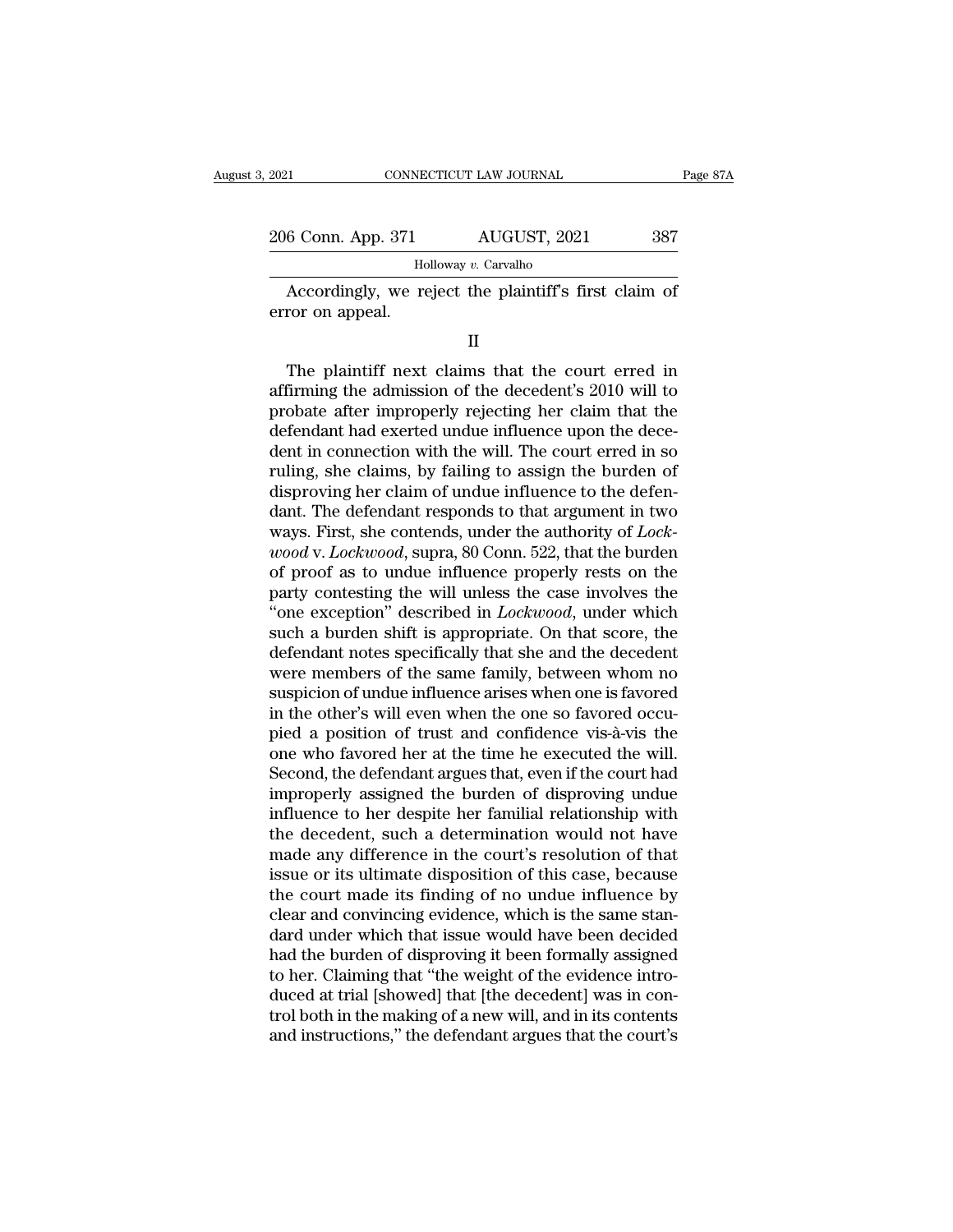| 8Α  | CONNECTICUT LAW JOURNAL |                    | August 3, 2021 |
|-----|-------------------------|--------------------|----------------|
| 388 | AUGUST, 2021            | 206 Conn. App. 371 |                |
|     | Holloway v. Carvalho    |                    |                |

FINDING CONNECTICUT LAW JOURNAL August 3, 2021<br>
FINDING AUGUST, 2021 206 Conn. App. 371<br>
Holloway v. Carvalho<br>
Finding of no undue influence was not clearly erroneous<br>
and must, therefore, be upheld. For the following reas and a Holloway v. Carvalho<br>
and must, therefore, be upheld. For the following rea-<br>
sons, we agree with the defendant that the court's rejection of the plaintiff's claim of undue influence was Sons, Marketter, 2021 and 206 Conn. App. 371<br>
Holloway v. Carvalho<br>
finding of no undue influence was not clearly erroneous<br>
and must, therefore, be upheld. For the following reasons, we agree with the defendant that the c AUGUST, 2021 206 Conn. App. 371<br>
Holloway v. Carvalho<br>
finding of no undue influence was not clearly erroneous<br>
and must, therefore, be upheld. For the following reasons, we agree with the defendant that the court's rejec Holloway v. Carvalho<br>
Holloway v. Carvalho<br>
finding of no undue influence was n<br>
and must, therefore, be upheld. Fo<br>
sons, we agree with the defendant th<br>
tion of the plaintiff's claim of un<br>
proper and must be affirmed.<br> ding of no undue influence was not clearly erroneous<br>
d must, therefore, be upheld. For the following rea-<br>
ns, we agree with the defendant that the court's rejec-<br>
on of the plaintiff's claim of undue influence was<br>
oper maing or no undue influence was not clearly erroneous<br>and must, therefore, be upheld. For the following reasons, we agree with the defendant that the court's rejec-<br>tion of the plaintiff's claim of undue influence was<br>prop

and must, therefore, be upheld. For the following reasons, we agree with the defendant that the court's rejection of the plaintiff's claim of undue influence was proper and must be affirmed.<br>
"Appellate review of a trial c sons, we agree with the detendant that the court s rejection of the plaintiff's claim of undue influence was<br>proper and must be affirmed.<br>"Appellate review of a trial court's findings of fact is<br>governed by the clearly err tion of the plaintiff scialm of undue influence was<br>proper and must be affirmed.<br>"Appellate review of a trial court's findings of fact is<br>governed by the clearly erroneous standard of review.<br>The trial court's findings ar proper and must be anirmed.<br>
"Appellate review of a trial court's findings of fact is<br>
governed by the clearly erroneous standard of review.<br>
The trial court's findings are binding upon this court<br>
unless they are clearly "Appellate review of a trial court's findings of fact is governed by the clearly erroneous standard of review.<br>The trial court's findings are binding upon this court unless they are clearly erroneous in light of the evide governed by the clearly erroneous standard of review.<br>The trial court's findings are binding upon this court<br>unless they are clearly erroneous in light of the evidence<br>and the pleadings in the record as a whole.... We<br>cann The trial court's findings are binding upon this court<br>unless they are clearly erroneous in light of the evidence<br>and the pleadings in the record as a whole.... We<br>cannot retry the facts or pass on the credibility of the<br> unless they are clearly erroneous in light of the evidence<br>and the pleadings in the record as a whole. . . . We<br>cannot retry the facts or pass on the credibility of the<br>witnesses." (Internal quotation marks omitted.) *Cha* and the pleadings in the record as a whole.... We<br>cannot retry the facts or pass on the credibility of the<br>witnesses." (Internal quotation marks omitted.) *Cham-*<br>pagne v. *Champagne*, 54 Conn. App. 321, 324, 734 A.2d<br>104 cannot retry the facts or pass on the credibility of the<br>witnesses." (Internal quotation marks omitted.) *Cham-*<br>pagne v. *Champagne*, 54 Conn. App. 321, 324, 734 A.2d<br>1048 (1999). "Ordinarily, the burden of proof on the<br> witnesses." (Internal quotation marks omitted.) *Champagne* v. *Champagne*, 54 Conn. App. 321, 324, 734 A.2d 1048 (1999). "Ordinarily, the burden of proof on the issue of undue influence rests on the one alleging it  $\dots$  pagne v. Champagne, 54 Conn. App. 321, 324, 734 A.2d 1048 (1999). "Ordinarily, the burden of proof on the issue of undue influence rests on the one alleging it  $\dots$  in will contests, we recognize an exception to this prin 1048 (1999). "Ordinarily, the burden of proof on the issue of undue influence rests on the one alleging it  $\dots$  in will contests, we recognize an exception to this principle when it appears that a stranger, holding toward issue of undue influence rests on the one alleging it  $\dots$  . . . In will contests, we recognize an exception to this principle when it appears that a stranger, holding toward the testator a relationship of trust and confi .... In will contests, we recognize an exception to<br>this principle when it appears that a stranger, holding<br>toward the testator a relationship of trust and confi-<br>dence, is a principal beneficiary under the will and<br>that t this principle when it appears that a stranger, holding<br>toward the testator a relationship of trust and confi-<br>dence, is a principal beneficiary under the will and<br>that the natural objects of the testator's bounty are<br>exc toward the testator a relationship of trust and confi-<br>dence, is a principal beneficiary under the will and<br>that the natural objects of the testator's bounty are<br>excluded....The burden of proof, in such a situation,<br>is sh dence, is a principal beneficiary under the will and<br>that the natural objects of the testator's bounty are<br>excluded....The burden of proof, in such a situation,<br>is shifted, and there is imposed upon the beneficiary<br>the ob that the natural objects of the testator's bounty are excluded. . . . The burden of proof, in such a situation, is shifted, and there is imposed upon the beneficiary the obligation of disproving, by [clear and convincing excluded. . . . The burden of proof, in such a situation,<br>is shifted, and there is imposed upon the beneficiary<br>the obligation of disproving, by [clear and convincing<br>evidence], the exertion of undue influence by him. . . is shifted, and there is imposed upon the beneficiary<br>the obligation of disproving, by [clear and convincing<br>evidence], the exertion of undue influence by him....<br>We have said, however, that the law does not brand<br>every l the obligation of disproving, by [clear and convincing<br>evidence], the exertion of undue influence by him. . . .<br>We have said, however, that the law does not brand<br>every legacy as prima facie fraudulent simply because<br>the evidence], the exertion of undue influence by him....<br>We have said, however, that the law does not brand<br>every legacy as prima facie fraudulent simply because<br>the legatee enjoys the trust and confidence of the testa-<br>tor. We have said, however, that the law does not brand<br>every legacy as prima facie fraudulent simply because<br>the legatee enjoys the trust and confidence of the testa-<br>tor. . . . . [I]t is only where the beneficiary is, or has every legacy as prima facie fraudulent simply because<br>the legatee enjoys the trust and confidence of the testa-<br>tor. . . . . [I]t is only where the beneficiary is, or has<br>acquired the position of, a religious, professiona the legatee enjoys the trust and confidence of the testa-<br>tor. . . . . [I]t is only where the beneficiary is, or has<br>acquired the position of, a religious, professional or<br>business adviser, or a position closely analogous tor. . . . [I]t is only where the beneficiary is, or has acquired the position of, a religious, professional or business adviser, or a position closely analogous thereto, that the rule of public policy can be invoked whic acquired the position of, a religious, professional or<br>business adviser, or a position closely analogous<br>thereto, that the rule of public policy can be invoked<br>which requires such a beneficiary to show that he has<br>not abus business adviser, or a position closely analogous<br>thereto, that the rule of public policy can be invoked<br>which requires such a beneficiary to show that he has<br>not abused his fiduciary obligation.  $\dots$  It has been<br>stated f thereto, that the rule of public policy can be invoked<br>which requires such a beneficiary to show that he has<br>not abused his fiduciary obligation.  $\dots$  It has been<br>stated frequently that the rule should not be extended<br>bey which requires such a beneficiary to show that he has<br>not abused his fiduciary obligation. . . . . It has been<br>stated frequently that the rule should not be extended<br>beyond the limitations placed upon it in its recognitio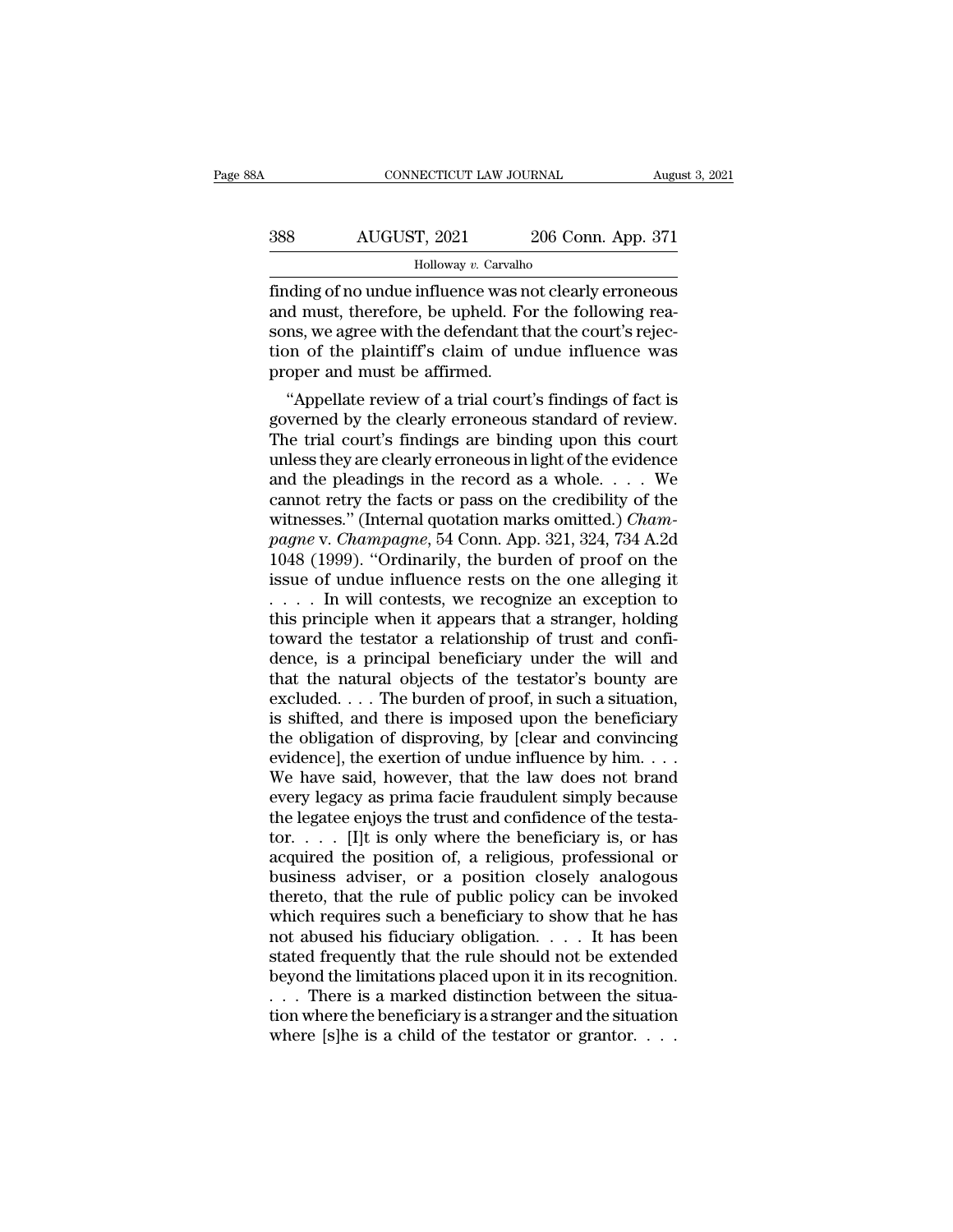| 2021               | CONNECTICUT LAW JOURNAL | Page 89A |
|--------------------|-------------------------|----------|
| 206 Conn. App. 371 | AUGUST, 2021            | 389      |
|                    | Holloway v. Carvalho    |          |

 $\begin{array}{r|l} \text{2021} & \text{CONRECTICUT LAW JOURNAL} & \text{Page 89/} \ \hline \text{206 Conn. App. 371} & \text{AUGUST, 2021} & \text{389} \ \hline \text{Holloway } v. \text{ Carvalho} & \text{When } \dots \text{ a child is the benefiticary, the burden of proving the absence of undue influence does not shift to the child, even though it appears that a confidential.} \end{array}$ 206 Conn. App. 371 AUGUST, 2021 389<br>
Holloway v. Carvalho<br>
When  $\ldots$  a child is the beneficiary, the burden of<br>
proving the absence of undue influence does not shift<br>
to the child, even though it appears that a confident 206 Conn. App. 371 AUGUST, 2021 389<br>
Holloway v. Carvalho<br>
When . . . a child is the beneficiary, the burden of<br>
proving the absence of undue influence does not shift<br>
to the child, even though it appears that a confident 206 Conn. App. 371 AUGUST, 2021 389<br>
Holloway v. Carvalho<br>
When . . . a child is the beneficiary, the burden of<br>
proving the absence of undue influence does not shift<br>
to the child, even though it appears that a confident For the some state space of the parent's some share of the parent's estate. He may use all fair and honest methods to secure his parent's confidence and obtain a share of his bounty. From such confidence and obtain a shar Holloway v. Carvalho<br>
When . . . a child is the beneficiary, the burden of<br>
proving the absence of undue influence does not shift<br>
to the child, even though it appears that a confidential<br>
relationship existed. . . . It i When  $\dots$  a child is the beneficiary, the burden of<br>proving the absence of undue influence does not shift<br>to the child, even though it appears that a confidential<br>relationship existed.  $\dots$  It is the child's privilege to<br> proving the absence of undue influence does not shift<br>to the child, even though it appears that a confidential<br>relationship existed.  $\dots$  It is the child's privilege to<br>anticipate some share of the parent's estate. He may to the child, even though it appears that a confidential<br>relationship existed.... It is the child's privilege to<br>anticipate some share of the parent's estate. He may<br>use all fair and honest methods to secure his parent's<br> relationship existed. . . . It is the child's privilege to<br>anticipate some share of the parent's estate. He may<br>use all fair and honest methods to secure his parent's<br>confidence and obtain a share of his bounty. From such anticipate some share of the parent's estate. He may<br>use all fair and honest methods to secure his parent's<br>confidence and obtain a share of his bounty. From such<br>a relationship alone, the law will never presume confi-<br>den use all fair and hones<br>confidence and obtair<br>a relationship alone, 1<br>dence has been abuse<br>(Citations omitted; in<br>*Berkowitz* v. *Berkou*<br>A.2d 709 (1960).<br>Under the foregoing minderice and obtain a share of his bounty. From such<br>relationship alone, the law will never presume confi-<br>nce has been abused and undue influence exercised."<br>itations omitted; internal quotation marks omitted.)<br>*Prkowitz* a relationship alone, the law will hever presume com-<br>dence has been abused and undue influence exercised."<br>(Citations omitted; internal quotation marks omitted.)<br>Berkowitz v. Berkowitz, 147 Conn. 474, 476–78, 162<br>A.2d 709

dence has been abused and undue inhibitive exercised.<br>
(Citations omitted; internal quotation marks omitted.)<br> *Berkowitz* v. *Berkowitz*, 147 Conn. 474, 476–78, 162<br>
A.2d 709 (1960).<br>
Under the foregoing authorities, the (Chations onlitted, internal quotation marks onlitted.)<br>Berkowitz v. Berkowitz, 147 Conn. 474, 476–78, 162<br>A.2d 709 (1960).<br>Under the foregoing authorities, the defendant is cor-<br>rect that the court did not err by not form Berkowitz V. Berkowitz, 147 Collit. 474, 470–78, 102<br>A.2d 709 (1960).<br>Under the foregoing authorities, the defendant is cor-<br>rect that the court did not err by not formally assigning<br>to her the burden of disproving the pl decedent when the torrest in the will as to make the served that the court did not err by not formally assigning<br>to her the burden of disproving the plaintiff's claim of<br>undue influence. Even if she had been found to occup Under the foregoing authorities, the defendant is correct that the court did not err by not formally assigning<br>to her the burden of disproving the plaintiff's claim of<br>undue influence. Even if she had been found to occupy<br> rect that the court did not err by not formally assigning<br>to her the burden of disproving the plaintiff's claim of<br>undue influence. Even if she had been found to occupy<br>such a position of trust and confidence vis-à-vis the to her the burden of disproving the plaintiff's claim of<br>undue influence. Even if she had been found to occupy<br>such a position of trust and confidence vis-à-vis the<br>decedent when he executed the will as to make her his<br>fid undue influence. Even if she had been found to occupy<br>such a position of trust and confidence vis-à-vis the<br>decedent when he executed the will as to make her his<br>fiduciary, which the trial court expressly rejected, the<br>bur ter. Furthermore, even if the court had formally shifted<br>above the court expressly rejected, the<br>rden of disproving that she exerted undue influence<br>the decedent could not have been assigned to her<br>der the rule of *Lockwood* be the burden of disproving that she exerted undue influence<br>on the decedent could not have been assigned to her<br>under the rule of *Lockwood* because she was his daugh-<br>ter.<br>Furthermore, even if the court had formally shifted

butuen of usproving that site exerted undue influence<br>on the decedent could not have been assigned to her<br>under the rule of *Lockwood* because she was his daugh-<br>ter.<br>Furthermore, even if the court had formally shifted<br>th on the decedent could not have been assigned to her<br>under the rule of *Lockwood* because she was his daugh-<br>ter.<br>Furthermore, even if the court had formally shifted<br>the burden of proof to the defendant, that burden shift<br>w mader the rule of *Lockwood* because she was his daughter.<br>Furthermore, even if the court had formally shifted<br>the burden of proof to the defendant, that burden shift<br>would have had no effect on the court's finding of no<br>u Furthermore, even if the court had formally shifted<br>the burden of proof to the defendant, that burden shift<br>would have had no effect on the court's finding of no<br>undue influence. Indeed, the court's decision that there<br>had Furthermore, even if the court had formally shifted<br>the burden of proof to the defendant, that burden shift<br>would have had no effect on the court's finding of no<br>undue influence. Indeed, the court's decision that there<br>had the burden of proof to the defendant, that burden shift<br>would have had no effect on the court's finding of no<br>undue influence. Indeed, the court's decision that there<br>had been no undue influence was made under the clear<br>an would have had no effect on the court's finding of no<br>undue influence. Indeed, the court's decision that there<br>had been no undue influence was made under the clear<br>and convincing evidence standard, which is the same<br>standa undue influence. Indeed, the court's decision that there<br>had been no undue influence was made under the clear<br>and convincing evidence standard, which is the same<br>standard of proof that would have applied had the bur-<br>den o had been no undue influence was made under the clear<br>and convincing evidence standard, which is the same<br>standard of proof that would have applied had the bur-<br>den of proof formally shifted to the defendant. Accord-<br>ingly, In convincing evidence standard<br>andard of proof that would have<br>in of proof formally shifted to the<br>gly, the court's alleged error did<br>dgment against the plaintiff, are<br>aintiff no basis for reversing that<br>The judgment is a In the other diagonal shifted to the defendant dipped the court's alleged error did not contribulges concurred.<br>In this obsis for reversing that judgment of the judgment is affirmed.<br>In this opinion the other judges concur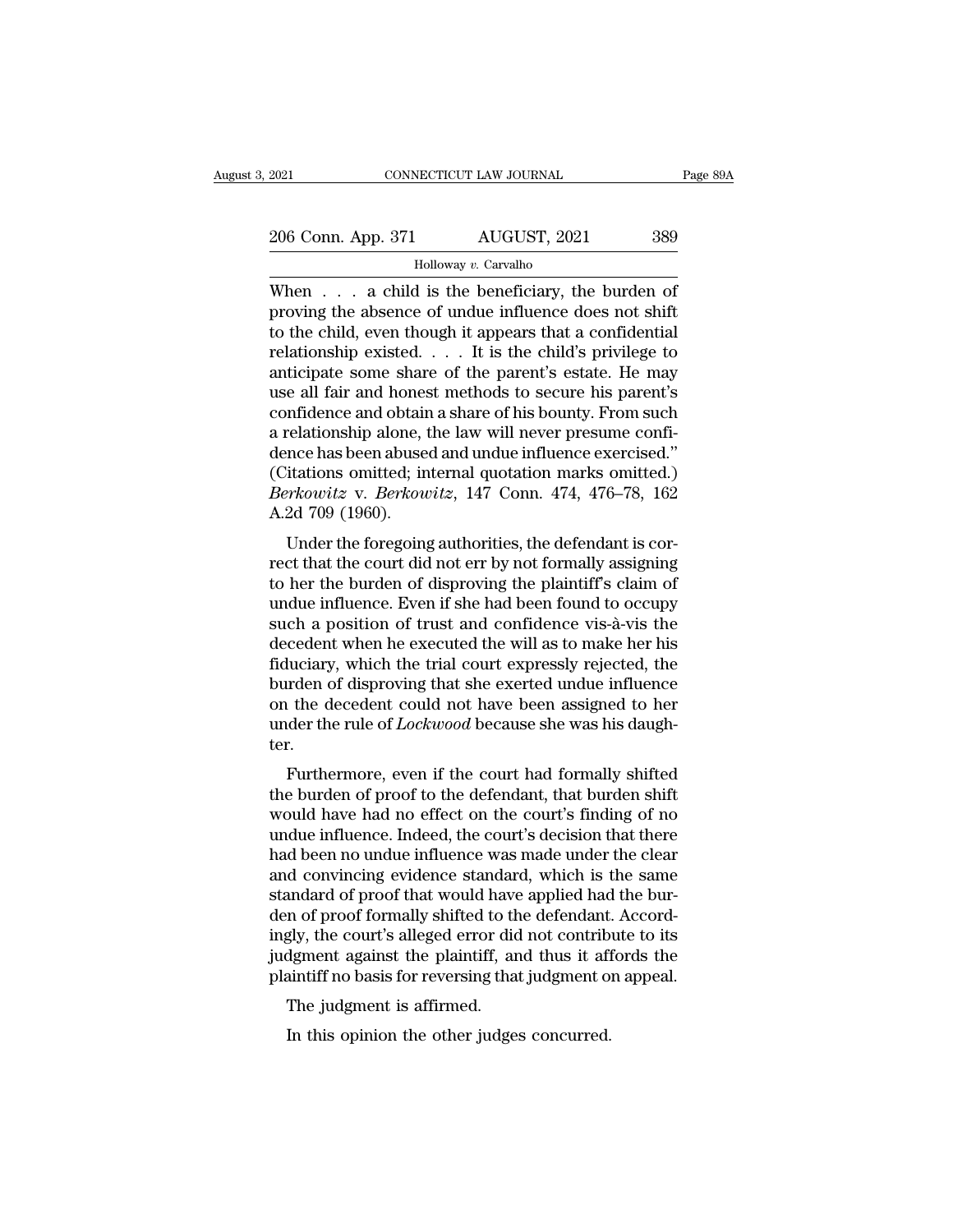CONNECTICUT LAW JOURNAL August 3, 2021<br>390 AUGUST, 2021 206 Conn. App. 390<br>State v. Santiago

State *v.* Santiago

### AUGUST, 2021 206 Conn. App. 390<br>State *v.* Santiago<br>STATE OF CONNECTICUT *v.* ISRAEL SANTIAGO<br>(AC 42234)  $\begin{array}{ll} \textbf{2021} & \textbf{206 C} \\ \textbf{State $v$. Santiago} \\ \textbf{CTICUT $v$. ISRAEL} \\ \textbf{(AC 42234)} \\ \textbf{Elgo and Alexander, Js.} \end{array}$ STATE OF CONNECTICUT  $v$ . ISRAEL SANTIAGO<br>(AC 42234)<br>Alvord, Elgo and Alexander, Js.

### *Syllabus*

 $(AC 42234)$ <br>Alvord, Elgo and Alexander, Js.<br>Syllabus<br>Convicted of various crimes in connection with his actions toward two<br>police officers when they attempted a stop of his motor vehicle, the Alvord, Elgo and Alexander, Js.<br>Syllabus<br>victed of various crimes in connection with his actions toward two<br>police officers when they attempted a stop of his motor vehicle, the<br>defendant appealed to this court. The police Alvord, Elgo and Alexander, Js.<br>
Syllabus<br>
victed of various crimes in connection with his actions toward two<br>
police officers when they attempted a stop of his motor vehicle, the<br>
defendant appealed to this court. The pol *Syllabus*<br>*Syllabus*<br>victed of various crimes in connection with his actions toward two<br>police officers when they attempted a stop of his motor vehicle, the<br>defendant appealed to this court. The police officers, L and M, syllabus<br>silver connection with his actions toward two<br>police officers when they attempted a stop of his motor vehicle, the<br>defendant appealed to this court. The police officers, L and M, separately<br>responded to an early m victed of various crimes in connection with his actions toward two<br>police officers when they attempted a stop of his motor vehicle, the<br>defendant appealed to this court. The police officers, L and M, separately<br>responded t police officers when they attempted a stop of his motor vehicle, the defendant appealed to this court. The police officers, L and M, separately responded to an early morning call regarding a suspicious individual in a silv defendant appealed to this court. The police officers, Land M, separately responded to an early morning call regarding a suspicious individual in a silver car who appeared to be attempting to break into vehicles in a resid responded to an early morning call regarding a suspicious individual in<br>a silver car who appeared to be attempting to break into vehicles in a<br>residential neighborhood. On their arrival, the officers encountered the<br>defend a silver car who appeared to be attempting to break into vehicles in a residential neighborhood. On their arrival, the officers encountered the defendant driving a vehicle matching that description and followed him, each i residential neighborhood. On their arrival, the officers encountered the defendant driving a vehicle matching that description and followed him, each in their own marked cruiser, down a dead end road. Near the end of the r defendant driving a vehicle matching that description and followed him, each in their own marked cruiser, down a dead end road. Near the end of the road, the defendant turned his car around. After an unsuccessful attempt t each in their own marked cruiser, down a dead end road. Near the end<br>of the road, the defendant turned his car around. After an unsuccessful<br>attempt to make a vehicle stop, L angled his cruiser across the road to<br>try to pr of the road, the defendant turned his car around. After an unsuccessful attempt to make a vehicle stop, L angled his cruiser across the road to try to prevent the defendant from leaving the area. The defendant drove over t are the vehicle stop, L angled his cruiser across the road to the crash attempt to make a vehicle stop, L angled his cruiser across the road to to over the curb and around L's vehicle. M then engaged his lights and siren a about the defendant from leaving the area. The defendant drove<br>over the curb and around L's vehicle. M then engaged his lights and<br>siren and similarly angled his cruiser across the road to try and block<br>the defendant. The as the curb and around L's vehicle. M then engaged his lights and siren and similarly angled his cruiser across the road to try and block the defendant. The defendant hit M's cruiser while attempting to drive around it. As siren and similarly angled his cruiser across the road to try and block<br>the defendant. The defendant hit M's cruiser while attempting to drive<br>around it. Assuming that the crash had disabled the defendant's vehicle,<br>both the defendant. The defendant hit M's cruiser while attempting to drive around it. Assuming that the crash had disabled the defendant's vehicle, both L and M exited their cruisers and ordered the defendant to shut off his v around it. Assuming that the crash had disabled the defendant's vehicle, both L and M exited their cruisers and ordered the defendant to shut off his vehicle. Instead, the defendant reversed quickly toward L, who had to ki around it. Assuming that the crash had disabled the defendant's vehicle, both L and M exited their cruisers and ordered the defendant to shut off his vehicle. Instead, the defendant reversed quickly toward L, who had to k off his vehicle. Instead, the defendant reversed quickly toward L, who had to kick off the side of the defendant's car to avoid being hit by it. The defendant again advanced his car toward M, who was then standing near the had to kick off the side of the defendant's car to avoid being hit by it.<br>The defendant again advanced his car toward M, who was then standing<br>near the back of his vehicle. The defendant briefly stopped his car<br>between the The defendant again advanced his car toward M, who was then standing<br>near the back of his vehicle. The defendant briefly stopped his car<br>between the two officers. After unsuccessfully trying to open the defen-<br>dant's car d near the back of his vehicle. The defendant briefly stopped his car<br>between the two officers. After unsuccessfully trying to open the defen-<br>dant's car door, L used the butt of his gun to break open the driver's<br>side windo between the two officers. After unsuccessfully trying to open the defendant's car door, L used the butt of his gun to break open the driver's side window of the defendant's vehicle, in an attempt to grab him. The defendant dant's car door, L used the butt of his gun to break open the driver's side window of the defendant's vehicle, in an attempt to grab him. The defendant again quickly reversed and L stumbled out of the car's path. M, believ side window of the defendant's vehicle, in an attempt to grab him. The defendant again quickly reversed and L stumbled out of the car's path. M, believing that L had been hit, fired a single shot at the defendant's vehicle defendant again quickly reversed and L stumbled out of the car's path. M, believing that L had been hit, fired a single shot at the defendant's vehicle in an attempt to disable it. The defendant then drove around M's cruis M, believing that L had been hit, fired a single shot at the defendant's vehicle in an attempt to disable it. The defendant then drove around M's cruiser and continued approximately one quarter of a mile down the road befo vehicle in an attempt to disable it. The defendant then drove around M's cruiser and continued approximately one quarter of a mile down the road before his vehicle broke down. The defendant exited the vehicle and ran into  $M$ 's cruiser and continued approximately one quarter of a mile down<br>the road before his vehicle broke down. The defendant exited the vehicle<br>and ran into the woods. He was apprehended shortly thereafter. Various<br>items, w the road before his vehicle broke down. The defendant exited the vehicle and ran into the woods. He was apprehended shortly thereafter. Various items, which had been reported as missing from the vehicles of area residents, and ran into the woods. He was apprehended shortly thereafter. Various<br>items, which had been reported as missing from the vehicles of area<br>residents, were recovered from the defendant's car. Although the jury<br>found the def items, which had been reported as missing from the vehicles of area residents, were recovered from the defendant's car. Although the jury found the defendant not guilty of attempt to commit assault in the first degree with residents, were recovered from the defendant's car. Although the jury found the defendant not guilty of attempt to commit assault in the first degree with respect to his actions against L, he was convicted of one count of found the defendant not guilty of attempt to commit assault in the first degree with respect to his actions against L, he was convicted of one count of attempt to commit assault in the first degree with respect to his acti degree with respect to his actions against L, he was convicted of one count of attempt to commit assault in the first degree with respect to his actions against M, two counts of attempt to commit assault of a peace officer degree with respect to his actions against L, he was convicted of one count of attempt to commit assault in the first degree with respect to his actions against M, two counts of attempt to commit assault of a peace officer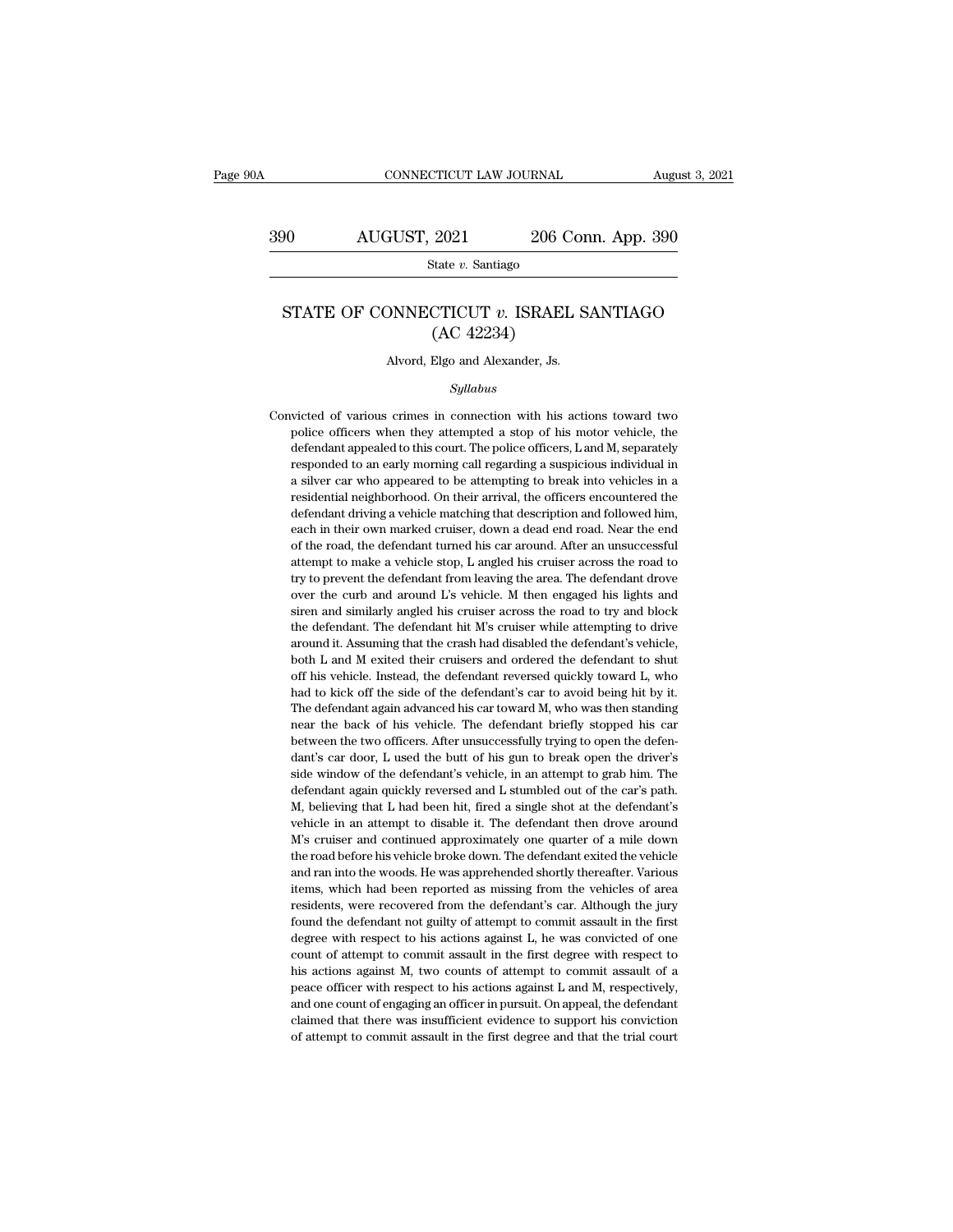From Servey and Servey and State v. Santiago<br>
State v. Santiago<br>
Freed in accepting the jury's verdict of guilty of attempt to commit<br>
assault of a peace officer because that crime was not legally cognizable 3 Conn. App. 390  $\overline{\text{AUGUST}}$ , 2021 391<br>State v. Santiago<br>erred in accepting the jury's verdict of guilty of attempt to commit<br>assault of a peace officer because that crime was not legally cognizable<br>or, in the alternativ **Solution** Coronside AUGUST, 2021 391<br>
State v. Santiago<br>
erred in accepting the jury's verdict of guilty of attempt to commit<br>
assault of a peace officer because that crime was not legally cognizable<br>
or, in the alternat State *v*. Santiago<br>
erred in accepting the jury's verdict of guilty of attempt to commit<br>
assault of a peace officer because that crime was not legally cognizable<br>
or, in the alternative, because the evidence was insuffic erred in accepting the jury's verdict of guilty of attempt to commit assault of a peace officer because that crime was not legally cognizable or, in the alternative, because the evidence was insufficient to support his con

- assault of a peace officer because that crime was not legally cognizable or, in the alternative, because the evidence was insufficient to support his conviction of both counts. *Held*: The evidence was sufficient to suppor or, in the alternative, because the evidence was insufficient to support his conviction of both counts. *Held*:<br>The evidence was sufficient to support the defendant's conviction of attempt to commit assault in the first de his conviction of both counts. *Held*:<br>the evidence was sufficient to support the defendant's conviction of<br>attempt to commit assault in the first degree: there was ample evidence<br>from which the jury reasonably could have he evidence was sufficient to support the defendant's conviction of attempt to commit assault in the first degree: there was ample evidence from which the jury reasonably could have found, by the cumulative impact of the e attempt to commit assault in the first degree: there was ample evidence<br>from which the jury reasonably could have found, by the cumulative<br>impact of the evidence and the rational inferences permissibly drawn<br>therefrom, tha from which the jury reasonably could have found, by the cumulative impact of the evidence and the rational inferences permissibly drawn therefrom, that the defendant's intent was proven beyond a reasonable doubt, as the ju impact of the evidence and the rational inferences permissibly drawn<br>therefrom, that the defendant's intent was proven beyond a reasonable<br>doubt, as the jury reasonably could have found that the defendant was<br>aware of M's impact of the evidence and the rational inferences permissibly drawn<br>therefrom, that the defendant's intent was proven beyond a reasonable<br>doubt, as the jury reasonably could have found that the defendant was<br>aware of M's doubt, as the jury reasonably could have found that the defendant was aware of M's presence and location, that he intended to hit M with his car, that he had a motive to assault M, as the defendant's car had several stole aware of M's presence and location, that he intended to hit M with his car, that he had a motive to assault M, as the defendant's car had several stolen items in it that evening, many plainly visible, and that he did not m
- car, that he had a motive to assault M, as the defendant's car had several stolen items in it that evening, many plainly visible, and that he did not mistakenly accelerate toward M.<br>he trial court did not err in accepting stolen items in it that evening, many plainly visible, and that he did not<br>mistakenly accelerate toward M.<br>he trial court did not err in accepting the jury's verdict of guilty of two<br>counts of attempt to commit assault of mistakenly accelerate toward M.<br>he trial court did not err in accepting the jury's verdict of guilty of two<br>counts of attempt to commit assault of a peace officer: the defendant's<br>claim that the crime was not legally cogni the trial court did not err in accepting the jury's verdict of guilty of two counts of attempt to commit assault of a peace officer: the defendant's claim that the crime was not legally cognizable was unpreserved because h counts of attempt to commit assault of a peace officer: the defendant's claim that the crime was not legally cognizable was unpreserved because he failed to raise it at trial; moreover, the claim failed under the third pro claim that the crime was not legally cognizable was unpreserved because<br>the failed to raise it at trial; moreover, the claim failed under the third<br>prong of *State* v. *Golding* (213 Conn. 233), because the defendant fail he failed to raise it at trial; moreover, the claim failed under the third<br>prong of *State* v. *Golding* (213 Conn. 233), because the defendant failed<br>to establish that there was a constitutional violation, as this court h prong of *State* v. *Golding* (213 Conn. 233), because the defendant failed to establish that there was a constitutional violation, as this court had previously determined in *State* v. *Jones* (96 Conn. App. 634), that at to establish that there was a constitutional violation, as this court had previously determined in *State v. Jones* (96 Conn. App. 634), that attempt to commit assault of a peace officer was a legally cognizable crime; fur previously determined in *State* v. Jones (96 Conn. App. 634), that attempt<br>to commit assault of a peace officer was a legally cognizable crime;<br>furthermore, the defendant's claim that there was insufficient evidence<br>of th to commit assault of a peace officer was a legally cognizable crime;<br>furthermore, the defendant's claim that there was insufficient evidence<br>of the requisite intent to support his conviction pertaining to his actions<br>again furthermore, the defendant's claim that there was insufficient evidence of the requisite intent to support his conviction pertaining to his actions against M failed because the jury reasonably could have found that the def of the requisite intent to support his conviction pertaining to his actions<br>against M failed because the jury reasonably could have found that the<br>defendant intended to cause serious physical injury to M, which would<br>be su against M failed because the jury reasonably could have found that the defendant intended to cause serious physical injury to M, which would be sufficient to support a finding that the defendant acted with an intent to pre defendant intended to cause serious physical injury to M, which would<br>be sufficient to support a finding that the defendant acted with an intent<br>to prevent M from performing his duties; additionally, the defendant<br>abandone defendant intended to cause serious physical injury to M, which would<br>be sufficient to support a finding that the defendant acted with an intent<br>to prevent M from performing his duties; additionally, the defendant<br>abandone to prevent M from performing his duties; additionally, the defendant abandoned his claim that there was insufficient evidence of the requisite intent to support his conviction pertaining to his actions against L because hi abandoned his claim that there was insufficient evidence of the requisite intent to support his conviction pertaining to his actions against L because his briefing was devoid of any analysis to support his claim, merely in intent to support his conviction pertaining to his actions against L because his briefing was devoid of any analysis to support his claim, merely incorporating his arguments set forth with respect to his challenge to his See his briefing was devoid of any analysis to support his claim,<br>y incorporating his arguments set forth with respect to his chal-<br>to his conviction of attempt to commit assault in the first degree,<br>related only to his ac lenge to his conviction of attempt to commit assault in the first degree,<br>which related only to his actions against M, and, accordingly, this court<br>declined to review the claim.<br>Argued February 17—officially released Augus

Argued February 17—officially released August 3, 2021<br>*Procedural History*<br>Substitute information charging the defendant with which related only to his actions against M, and, accordingly, this court<br>declined to review the claim.<br>Argued February 17—officially released August 3, 2021<br>*Procedural History*<br>Substitute information charging the defenda declined to review the claim.<br>
Argued February 17—officially released August 3, 2021<br>
Procedural History<br>
Substitute information charging the defendant with<br>
two counts each of the crimes of attempt to commit<br>
assault in t Argued February 17—officially released August 3, 2021<br>
Procedural History<br>
Substitute information charging the defendant with<br>
two counts each of the crimes of attempt to commit<br>
assault in the first degree and attempt to Procedural History<br>Substitute information charging the defendant with<br>two counts each of the crimes of attempt to commit<br>assault in the first degree and attempt to commit assault<br>of a peace officer, and with one count of t Substitute information charging the defendant with<br>two counts each of the crimes of attempt to commit<br>assault in the first degree and attempt to commit assault<br>of a peace officer, and with one count of the crime of<br>engagin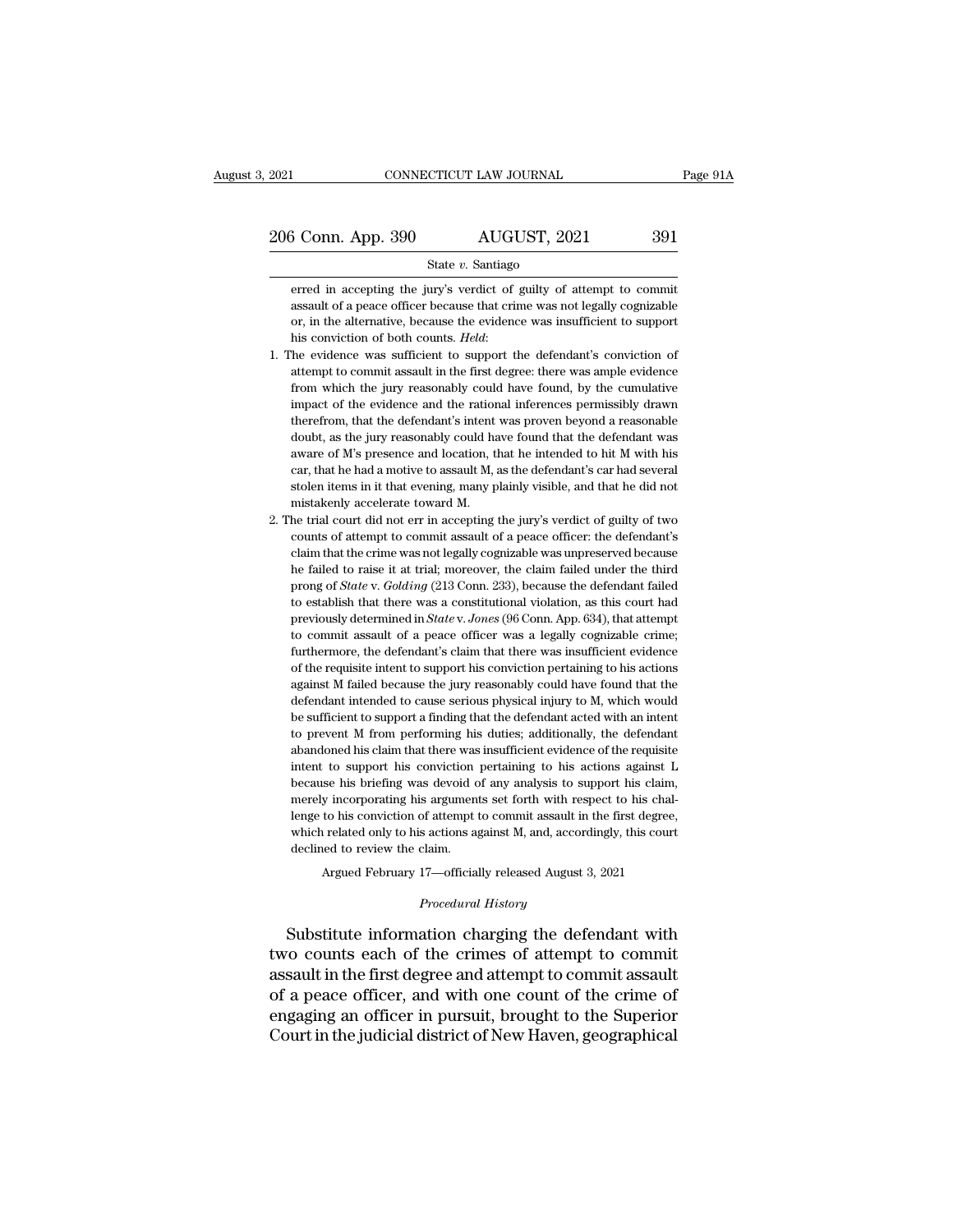## CONNECTICUT LAW JOURNAL August 3, 2021<br>392 AUGUST, 2021 206 Conn. App. 390<br>5tate v. Santiago State *v.* Santiago

CONNECTICUT LAW JOURNAL August 3, 2021<br>
area number twenty-three, and tried to the jury before<br> *B. Fischer*, J.; verdict and judgment of guilty of one<br>
area number twenty-three, and tried to the jury before *B. Fischer, J.*; verdict and judgment of guilty of one<br> *B. Fischer, J.*; verdict and judgment of guilty of one<br> *B. Fischer, J.*; verdict and judgment of guilty of one<br>
count of attempt to commit assault in the first deg  $\frac{\text{392}}{\text{State } v. \text{ Santiago}}$ <br>  $\frac{\text{State } v. \text{ Santiago}}{\text{area number twenty-three, and tried to the jury before}}$ <br> *B. Fischer, J.*; verdict and judgment of guilty of one<br>
count of attempt to commit assault in the first degree,<br>
two counts of attempt to commit assault of a peac  $\frac{392}{\text{State } v. \text{ Santiago}}$ <br>  $\frac{\text{State } v. \text{ Santiago}}{\text{area number twenty-three, and tried to the jury before}}$ <br>  $B. Fischer, J.; verdict and judgment of guilty of one count of attempt to commit assault in the first degree, two counts of attempt to commit assault of a peace officer and one count of engaging an officer in pursuit, from which the defendant annealed to this court.$ State v. Santiago<br>
State v. Santiago<br>
area number twenty-three, and tried to the jury before<br>
B. Fischer, J.; verdict and judgment of guilty of one<br>
count of attempt to commit assault in the first degree,<br>
two counts of a state *v*. santiago<br>area number twenty-three, and tried to the jury before<br>*B. Fischer*, *J*.; verdict and judgment of guilty of one<br>count of attempt to commit assault in the first degree,<br>two counts of attempt to commit a *End to senter, s.i, vertace and jaughtent of gancy of one*<br>count of attempt to commit assault in the first degree,<br>two counts of attempt to commit assault of a peace offi-<br>cer and one count of engaging an officer in pursu because of attempt<br>two counts of attempt<br>cer and one count of er<br>which the defendant a<br>*Megan L. Wade*, ass<br>*Emily Graner Sexton*,<br>lant (defendant).<br>*Nancy L. Chupak*,

*n* and one count of engaging an officer in pursuit, from<br>
ich the defendant appealed to this court. Affirmed.<br> *Megan L. Wade*, assigned counsel, with whom was<br>
mily Graner Sexton, assigned counsel, for the appel-<br>
and (d

which the defendant appealed to this court. *Affirmed.*<br> *Megan L. Wade*, assigned counsel, with whom was<br> *Emily Graner Sexton*, assigned counsel, for the appel-<br>
lant (defendant).<br> *Nancy L. Chupak*, senior assistant sta Megan L. Wade, assigned counsel, with whom was <br>Emily Graner Sexton, assigned counsel, for the appel-<br>lant (defendant).<br>Nancy L. Chupak, senior assistant state's attorney,<br>with whom, on the brief, were *Patrick J. Griffin Emily Graner Sexton*, assigned<br>*Emily Graner Sexton*, assign<br>lant (defendant).<br>*Nancy L. Chupak*, senior<br>with whom, on the brief, were<br>attorney, and *Karen Roberg*,<br>for the appellee (state).<br>*Opinio* Nancy L. Chupak, senior assistant state's attorney,<br>th whom, on the brief, were *Patrick J. Griffin*, state's<br>torney, and *Karen Roberg*, assistant state's attorney,<br>r the appellee (state).<br> $opinion$ <br>ALVORD, J. The defendant,

### *Opinion*

with whom, on the brief, were *Patrick J. Griffin*, state's<br>attorney, and *Karen Roberg*, assistant state's attorney,<br>for the appellee (state).<br> $o_{pinion}$ <br>ALVORD, J. The defendant, Israel Santiago, appeals<br>from the judgment attorney, and *Karen Roberg*, assistant state's attorney,<br>for the appellee (state).<br> $\qquad$ <br> $\qquad$   $\qquad$   $\qquad$   $\qquad$   $\qquad$   $\qquad$   $\qquad$   $\qquad$   $\qquad$   $\qquad$   $\qquad$   $\qquad$   $\qquad$   $\qquad$   $\qquad$   $\qquad$   $\qquad$   $\qquad$   $\qquad$   $\qquad$   $\qquad$   $\qquad$ for the appellee (state).<br>  $\omega_{pinion}$ <br>
ALVORD, J. The defendant, Israel Santiago, appeals<br>
from the judgment of conviction, rendered after a jury<br>
trial, of one count of attempt to commit assault in the<br>
first degree in vio (a)  $\alpha$  and  $\alpha$  and  $\alpha$  and  $\alpha$  and  $\alpha$  and  $\alpha$  and  $\alpha$  and  $\alpha$  and  $\alpha$  and  $\alpha$  are  $\alpha$  attempt to commit assault in the first degree in violation of General Statutes §§ 53a-49 (a) (2) and 53a-59 (a) (1) and tw ALVORD, J. The defendant, Israel Santiago, appeals<br>from the judgment of conviction, rendered after a jury<br>trial, of one count of attempt to commit assault in the<br>first degree in violation of General Statutes §§ 53a-49<br>(a) ALVORD, J. The defendant, Israel Santiago, appeals<br>from the judgment of conviction, rendered after a jury<br>trial, of one count of attempt to commit assault in the<br>first degree in violation of General Statutes §§ 53a-49<br>(a) from the judgment of conviction, rendered after a jury<br>trial, of one count of attempt to commit assault in the<br>first degree in violation of General Statutes §§ 53a-49<br>(a) (2) and 53a-59 (a) (1) and two counts of attempt t trial, of one count of attempt to commit assault in the<br>first degree in violation of General Statutes §§ 53a-49<br>(a) (2) and 53a-59 (a) (1) and two counts of attempt to<br>commit assault of a peace officer in violation of Gen first degree in violation of General Statutes §§ 53a-49<br>(a) (2) and 53a-59 (a) (1) and two counts of attempt to<br>commit assault of a peace officer in violation of General<br>Statutes §§ 53a-49 (a) (2) and 53a-167c (a) (1).<sup>1</sup> (a) (2) and 53a-59 (a) (1) and two counts of attempt to commit assault of a peace officer in violation of General Statutes  $\S$  53a-49 (a) (2) and 53a-167c (a) (1).<sup>1</sup> On appeal, the defendant claims that (1) the evidence commit assault of a peace officer in violation of General<br>Statutes §§ 53a-49 (a) (2) and 53a-167c (a) (1).<sup>1</sup> On<br>appeal, the defendant claims that (1) the evidence was<br>insufficient to support his conviction of attempt to Statutes  $\S$  53a-49 (a) (2) and 53a-167c (a) (1).<sup>1</sup> On<br>appeal, the defendant claims that (1) the evidence was<br>insufficient to support his conviction of attempt to com-<br>mit assault in the first degree and (2) the crime of appeal, the defendant claims that (1) the evidence was<br>insufficient to support his conviction of attempt to com-<br>mit assault in the first degree and (2) the crime of attempt<br>to commit assault of a peace officer is not lega insufficient to support his commit assault in the first degree at<br>to commit assault of a peace<br>zable and, alternatively, the<br>to support his conviction of<br>commit assault of a peace of<br>ment of the trial court. 1 The defendant also was convicted of one count of engaging an officer<br>
1 The defendant also was convicted of one count of engaging an officer<br>
1 The defendant also was convicted of one count of engaging an officer<br>
1 The to support his conviction of both counts of attempt to commit assault of a peace officer. We affirm the judgment of the trial court.<br> $\frac{1}{1}$ The defendant also was convicted of one count of engaging an officer in pursuit

commit assault of a peace officer. We affirm<br>ment of the trial court.<br><sup>1</sup>The defendant also was convicted of one count of engain<br>in pursuit in violation of General Statutes § 14-223 (b). The or<br>not challenge his conviction The defendant also was convicted of one count of engaging an officer<br>  $\frac{1}{1}$  The defendant also was convicted of one count of engaging an officer<br>
pursuit in violation of General Statutes § 14-223 (b). The defendant do

The first degree pertaining to the count of engaging an officer<br>in pursuit in violation of General Statutes  $\S 14-223$  (b). The defendant does<br>not challenge his conviction of this offense on appeal.<br>The defendant also was <sup>1</sup> The defendant also was convicted of one count of engaging an officer in pursuit in violation of General Statutes  $\S$  14-223 (b). The defendant does not challenge his conviction of this offense on appeal. The defendant in pursuit in violation of General Statutes  $\S$  14-223 (b). The defendant does not challenge his conviction of this offense on appeal.<br>The defendant also was charged with one count of attempt to commit as<br>sault in the fir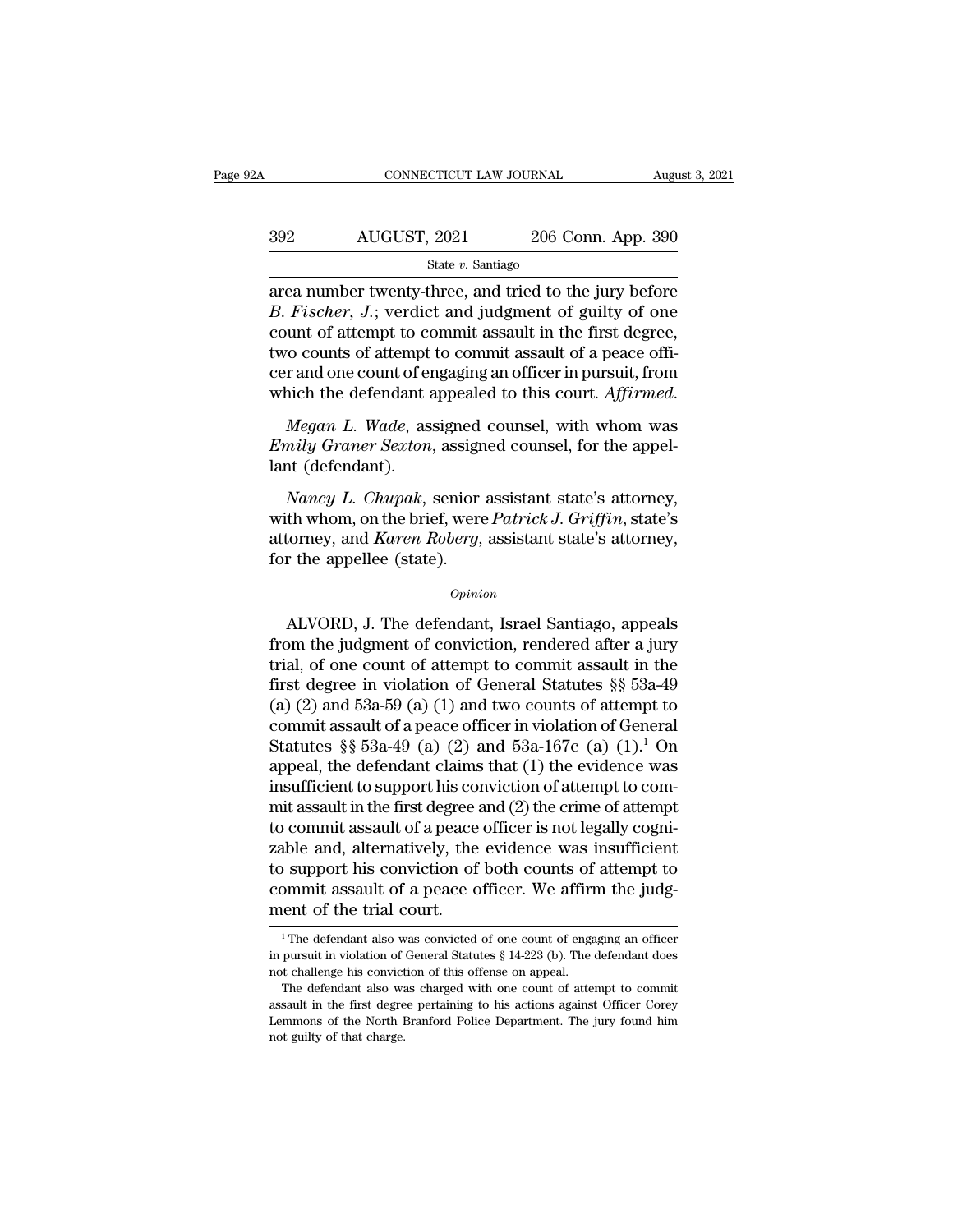2021 CONNECTICUT LAW JOURNAL Page 93A<br>
206 Conn. App. 390 AUGUST, 2021 393<br>
State v. Santiago

### State *v.* Santiago

 $\begin{array}{ccc}\n & \text{COMNETICUT LAW JOURNAL} & \text{Page 93A} \\
\hline\n 6 \text{Conn. App. 390} & \text{AUGUST, 2021} & \text{393} \\
 \text{State } v. \text{ Santiago} & \text{The following facts, which reasonably could have}\n\end{array}$ 206 Conn. App. 390  $\frac{\text{AUGUST, 2021}}{\text{State } v \cdot \text{ Santiago}}$ <br>The following facts, which reasonably could have been found by the jury, and procedural history are rele-<br>vant to this appeal. On the afternoon of November 8,<br>2014 <sup>2</sup> the 206 Conn. App. 390 AUGUST, 2021 393<br>
State v. Santiago<br>
The following facts, which reasonably could have<br>
been found by the jury, and procedural history are rele-<br>
vant to this appeal. On the afternoon of November 8,<br>
201 206 Conn. App. 390 AUGUST, 2021 393<br>
State v. Santiago<br>
The following facts, which reasonably could have<br>
been found by the jury, and procedural history are rele-<br>
vant to this appeal. On the afternoon of November 8,<br>
201 The following facts, which reasonably could have<br>been found by the jury, and procedural history are rele-<br>vant to this appeal. On the afternoon of November 8,<br>2014,<sup>2</sup> the defendant purchased a bottle of brandy and<br>met hi State v. Santiago<br>The following facts, which reasonably could have<br>been found by the jury, and procedural history are rele-<br>vant to this appeal. On the afternoon of November 8,<br> $2014$ ,<sup>2</sup> the defendant purchased a bottle The following facts, which reasonably could have<br>been found by the jury, and procedural history are rele-<br>vant to this appeal. On the afternoon of November 8,<br> $2014$ ,<sup>2</sup> the defendant purchased a bottle of brandy and<br>met been found by the jury, and procedural history are rele-<br>vant to this appeal. On the afternoon of November 8,<br>2014,<sup>2</sup> the defendant purchased a bottle of brandy and<br>met his friend, Anthony Tuozzola,<sup>3</sup> to purchase and use vant to this appeal. On the afternoon of November 8,<br>2014,<sup>2</sup> the defendant purchased a bottle of brandy and<br>met his friend, Anthony Tuozzola,<sup>3</sup> to purchase and use<br>heroin. Thereafter, the defendant and Tuozzola drove<br>to  $2014$ ,<sup>2</sup> the defendant purchased a bottle of brandy and<br>met his friend, Anthony Tuozzola,<sup>3</sup> to purchase and use<br>heroin. Thereafter, the defendant and Tuozzola drove<br>to Waterbury. Throughout the afternoon and evening,<br>t met his friend, Anthony Tuozzola,<sup>3</sup> to purchase and use<br>heroin. Thereafter, the defendant and Tuozzola drove<br>to Waterbury. Throughout the afternoon and evening,<br>the two men continued to drink.<sup>4</sup> At around 10 o'clock<br>in t heroin. Thereafter, the defendant and Tuozzola drove<br>to Waterbury. Throughout the afternoon and evening,<br>the two men continued to drink.<sup>4</sup> At around 10 o'clock<br>in the evening, the defendant and Tuozzola drove to a<br>bar in to Waterbury. Throughout the afternoon and evening,<br>the two men continued to drink.<sup>4</sup> At around 10 o'clock<br>in the evening, the defendant and Tuozzola drove to a<br>bar in downtown New Haven. At around midnight, after<br>he had the two men continued to drink.<sup>4</sup> At around 10 o'clock<br>in the evening, the defendant and Tuozzola drove to a<br>bar in downtown New Haven. At around midnight, after<br>he had consumed four or five alcoholic beverages at<br>the bar in the evening, the defendant<br>bar in downtown New Haven.<br>he had consumed four or fiv<br>the bar, the defendant and Tuoz<br>ford.<sup>5</sup> On the way, the defend<br>and ended up stopping the c:<br>Road in North Branford.<br>A resident of Seahil r in downtown New Haven. At around midnight, after<br>
chad consumed four or five alcoholic beverages at<br>
e bar, the defendant and Tuozzola drove to North Bran-<br>
rd.<sup>5</sup> On the way, the defendant "took a wrong turn"<br>
d ended u the had consumed four or five alcoholic beverages at<br>the bar, the defendant and Tuozzola drove to North Bran-<br>ford.<sup>5</sup> On the way, the defendant "took a wrong turn"<br>and ended up stopping the car on the side of Seahill<br>Roa the bar, the defendant and Tuozzola drove to North Branford.<sup>5</sup> On the way, the defendant "took a wrong turn" and ended up stopping the car on the side of Seahill Road in North Branford.<br>A resident of Seahill Road, Christ

A resident of Seahill Road, Christopher Hills, testified<br>aat, after the defendant and Tuozzola stopped their<br>ar on the side of the road,<sup>6</sup> he observed the defendant<sup>7</sup><br> $\frac{2 \text{ The}}{2 \cdot 11}$ <br> $\frac{2 \text{ The of the value of the area of the car}}{2 \cdot 11}$ A resident of Seahill Road, Christopher Hills, testified<br>that, after the defendant and Tuozzola stopped their<br>car on the side of the road,  $6$  he observed the defendant<sup>7</sup><br> $\frac{2}{1}$ The defendant ultimately was detained in

out the side of the road,<sup>6</sup> he observed the defendant<sup>7</sup><br><sup>2</sup> The defendant ultimately was detained in the early hours of November<br>9, 2014.<br><sup>3</sup> We note that Anthony Tuozzola's name is spelled inconsistently through-<br>out t <sup>2</sup> The defendant ultimately was detained in the early hours of November 9, 2014.<br>
<sup>3</sup> We note that Anthony Tuozzola's name is spelled inconsistently throughout the record. For purposes of clarity, we refer to him as Tuoz 9, 2014.<br>
<sup>3</sup> We note that Anthony Tuozzola's name is spelled inconsistently throughout the record. For purposes of clarity, we refer to him as Tuozzola.<br>
<sup>4</sup> By the time the defendant and Tuozzola drove to Waterbury, the <sup>3</sup> We note that Anthony Tuozzola's name is spelled inconsistently throughout the record. For purposes of clarity, we refer to him as Tuozzola.<br><sup>4</sup> By the time the defendant and Tuozzola drove to Waterbury, the defendant out the record. For purposes of clarity, we refer to him as Tuozzola.<br>
<sup>4</sup> By the time the defendant and Tuozzola drove to Waterbury, the defendant had various intoxicating drugs in his system. At the start of his day,<br>
th <sup>4</sup> By the time the defendant and Tuozzola drove to Waterbury, the defendant had various intoxicating drugs in his system. At the start of his day, the defendant was provided methadone through a local program. In addition, dant had various intoxicating drugs in his system. At the start of his day, the defendant was provided methadone through a local program. In addition, the defendant took eight milligrams of prescribed Xanax. Although the d is the defendant was provided methadone through a local program. In addition, the defendant took eight milligrams of prescribed Xanax. Although the defendant testified that he was "messed up that night," he also testified the defendant took eight milligrams of prescribed Xanax. Although the defendant testified that he was "messed up that night," he also testified that he would generally ingest methadone, Xanax, and alcohol every day. He add the would generally ingest methadone, Xanax, and alcohol every day. He additionally testified that, in the hours leading up to his arrest, he had no issues driving to Waterbury, from Waterbury to New Haven, or from New Hav

definition of Materbury, from Waterbury to New Haven, or from New Haven to North Branford.<br>
Free defendant testified that they drove to North Branford to visit their friend.<br>
Free defendant testified that, he and Tuozzola Haven to North Branford.<br>
<sup>5</sup> The defendant testified that they drove to North Branford to visit<br>
their friend.<br>
<sup>6</sup> According to the defendant, he and Tuozzola stopped to urinate. The<br>
defendant testified that, after reli The defendant testified that they drove to North Branford to visit<br>their friend.<br>
Corording to the defendant, he and Tuozzola stopped to urinate. The<br>defendant testified that, after relieving themselves, he and Tuozzola r <sup>6</sup> According to the defendant, he and Tuozzola stopped to urinate. The defendant testified that, after relieving themselves, he and Tuozzola returned to the car and drove away, only to find themselves at a dead end where

defendant testified that, after relieving themselves, he and Tuozzola returned<br>to the car and drove away, only to find themselves at a dead end where<br>they encountered two police cruisers.<br><sup>7</sup> At trial, Hills was not asked to the car and drove away, only to find themselves at a dead end where they encountered two police cruisers.<br>
<sup>7</sup> At trial, Hills was not asked to identify the person he saw in his driveway in the early morning hours of No to the car and drove away, only to find themselves at a dead end where<br>they encountered two police cruisers.<br><sup>7</sup> At trial, Hills was not asked to identify the person he saw in his driveway<br>in the early morning hours of Nov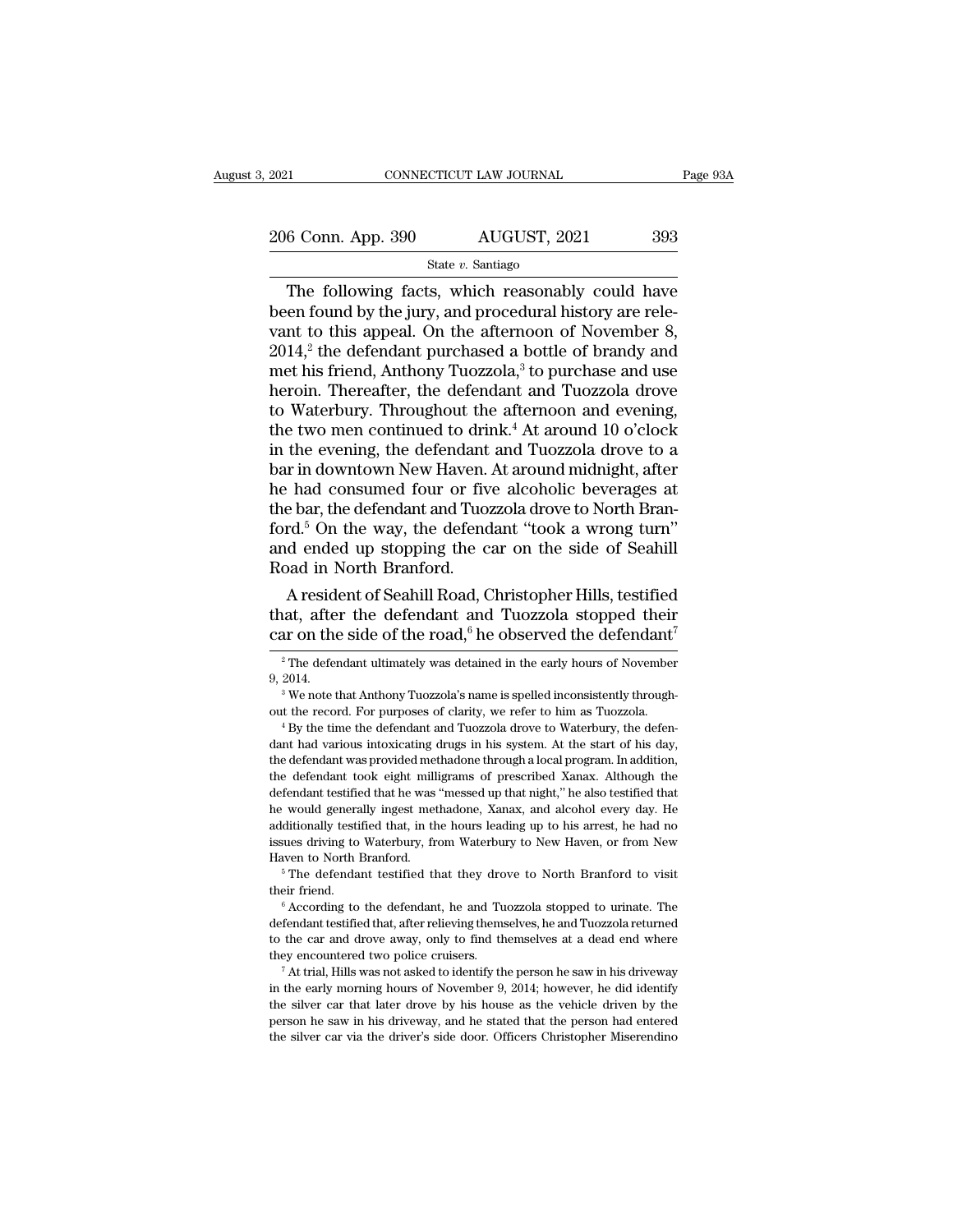## CONNECTICUT LAW JOURNAL August 3, 2021<br>394 AUGUST, 2021 206 Conn. App. 390<br>5tate v. Santiago State *v.* Santiago

CONNECTICUT LAW JOURNAL Augu<br>
206 Conn. App. 390<br>
394 AUGUST, 2021 206 Conn. App. 390<br>
31 State v. Santiago<br>
31 attempt to break into a car that was parked in his drive-<br>
4 way. Specifically, Hills testified that, just aft  $\frac{394}{\text{N}}$  AUGUST, 2021 206 Conn. App. 390<br>  $\frac{\text{State } v. \text{ Santiago}}{\text{patternpt to break into a car that was parked in his drive-}$ <br>
way. Specifically, Hills testified that, just after midnight,<br>
the heard a car park on the street outside his home and<br>
the wort to bis  $\frac{\text{AUGUST, 2021}}{\text{State } v. \text{ Santiago}}$ <br>  $\frac{\text{State } v. \text{ Santiago}}{\text{attempt to break into a car that was parked in his drive-}}$ <br>
way. Specifically, Hills testified that, just after midnight,<br>
he heard a car park on the street outside his home and<br>
he went to his window to see what w  $\frac{\text{AUGUST, 2021}}{\text{State } v. \text{ Santiago}}$ <br>  $\frac{\text{State } v. \text{ Santiago}}{\text{after, 2021}}$ <br>
attempt to break into a car that was parked in his drive-<br>
way. Specifically, Hills testified that, just after midnight,<br>
he heard a car park on the street outsi State v. Santiago<br>
State v. Santiago<br>
attempt to break into a car that was parked in his drive-<br>
way. Specifically, Hills testified that, just after midnight,<br>
he heard a car park on the street outside his home and<br>
he we state  $v$ . santago<br>attempt to break into a car that was parked in his drive-<br>way. Specifically, Hills testified that, just after midnight,<br>he heard a car park on the street outside his home and<br>he went to his window to se attempt to break into a car that was parked in his drive-<br>way. Specifically, Hills testified that, just after midnight,<br>he heard a car park on the street outside his home and<br>he went to his window to see what was happening way. Specifically, Hills testified that, just after midnight,<br>he heard a car park on the street outside his home and<br>he went to his window to see what was happening. Hills<br>observed a silver car parked on the road outside h he heard a car park on the street of<br>he went to his window to see what<br>observed a silver car parked on<br>house; he watched the defendant<br>approach his wife's car, which wa<br>way, and attempt to open the door to<br>after, Hills cal Served a silver car parked on the road outside his<br>served a silver car parked on the road outside his<br>suse; he watched the defendant enter his driveway,<br>proach his wife's car, which was parked in the drive-<br>ay, and attempt bouse; he watched the defendant enter his driveway,<br>house; he watched the defendant enter his driveway,<br>approach his wife's car, which was parked in the drive-<br>way, and attempt to open the door to his wife's car. There-<br>af

separately to Hills's car, which was parked in the drive-<br>way, and attempt to open the door to his wife's car. Thereafter, Hills called the police.<br>Officers Corey Lemmons and Christopher Miserendino of the North Branford P the neighborhood looking for the car that Hills<br>deter, Hills called the police.<br>Officers Corey Lemmons and Christopher Miseren-<br>dino of the North Branford Police Department responded<br>separately to Hills' call. While Office description of the present of the discrepance of the discrepance of the North Branford Police Department responded separately to Hills' call. While Officer Lemmons drove through the neighborhood looking for the car that Hi and Christopher Miseren-<br>Officers Corey Lemmons and Christopher Miseren-<br>dino of the North Branford Police Department responded<br>separately to Hills' call. While Officer Lemmons drove<br>through the neighborhood looking for th Officers Corey Lemmons and Christopher Miseren-<br>dino of the North Branford Police Department responded<br>separately to Hills' call. While Officer Lemmons drove<br>through the neighborhood looking for the car that Hills<br>describe dino of the North Branford Police Department responded<br>separately to Hills' call. While Officer Lemmons drove<br>through the neighborhood looking for the car that Hills<br>described, Officer Miserendino responded to Hills'<br>addre separately to Hills' call. While Officer Lemmons drove<br>through the neighborhood looking for the car that Hills<br>described, Officer Miserendino responded to Hills'<br>address at 410 Seahill Road.<sup>8</sup> On arriving, Officer Miserethrough the neighborhood looking for the car that Hills<br>described, Officer Miserendino responded to Hills'<br>address at 410 Seahill Road.<sup>8</sup> On arriving, Officer Misere-<br>ndino met Hills in the driveway; moments after he<br>arri described, Officer Miserendino responded to Hills'<br>address at 410 Seahill Road.<sup>8</sup> On arriving, Officer Misere-<br>ndino met Hills in the driveway; moments after he<br>arrived, Hills alerted the officer that the silver car that<br> address at 410 Seahill Road.<sup>8</sup> On arriving, Officer Miserendino met Hills in the driveway; moments after he arrived, Hills alerted the officer that the silver car that he had observed earlier was driving by his residence ndino met Hills in the driveway; moments after he<br>arrived, Hills alerted the officer that the silver car that<br>he had observed earlier was driving by his residence<br>on Seahill Road again. Officer Miserendino then returned<br>to arrived, Hills alerted the officer that the silver car that<br>he had observed earlier was driving by his residence<br>on Seahill Road again. Officer Miserendino then returned<br>to his cruiser to catch up to the silver car. Shortl he had observed earlier was driving by his residence<br>on Seahill Road again. Officer Miserendino then returned<br>to his cruiser to catch up to the silver car. Shortly there-<br>after, Officer Miserendino spotted Officer Lemmons' on Seahill Road again. Officer Miserendino then returned<br>to his cruiser to catch up to the silver car. Shortly there-<br>after, Officer Miserendino spotted Officer Lemmons'<br>police cruiser following the silver car. The silver to his cruiser to catch up to the silver car. Shortly thereafter, Officer Miserendino spotted Officer Lemmons'<br>police cruiser following the silver car. The silver car<br>headed down Seahill Road, toward a dead end, followed<br>f after, Officer Miserendino spotted Officer Lemmons'<br>police cruiser following the silver car. The silver car<br>headed down Seahill Road, toward a dead end, followed<br>first by Officer Lemmons and then by Officer Miseren-<br>dino. police cruiser following the silver car. The silver car<br>headed down Seahill Road, toward a dead end, followed<br>first by Officer Lemmons and then by Officer Miseren-<br>dino. Shortly after Officer Miserendino spotted Officer<br>Le headed down Seahill Road, toward a dead end, followed<br>first by Officer Lemmons and then by Officer Miseren-<br>dino. Shortly after Officer Miserendino spotted Officer<br>Lemmons, Officer Lemmons engaged his police lights.<sup>9</sup><br>Jus Lemmons, Officer Lemmons engaged his police lights.<sup>9</sup><br>Just before the trio reached the dead end, the silver<br>car began turning away from the dead end. Officer Lem-<br>mons attempted to make a vehicle stop, but he was<br>and Core

car began turning away from the dead end. Officer Lemmons attempted to make a vehicle stop, but he was and Corey Lemmons identified the defendant as the person driving the silver car that night. Further, the defendant test car began turning away from the dead end. Officer Lemmons attempted to make a vehicle stop, but he was and Corey Lemmons identified the defendant as the person driving the silver car that night. Further, the defendant test Thronts attentipted to fitake a venicie stop, but he was<br>and Corey Lemmons identified the defendant as the person driving the silver<br>car that night. Further, the defendant testified that he was driving the silver<br>car at al

car that night. Further, the defendant testified that he was driving the silver car at all times that night.<br>
<sup>8</sup> Although Hills' address is 410 Seahill Road, his driveway opens onto Wilford Road, which, at that location, car at all times that night.<br>
Further, the definition of the first care in the definition of a Michael Salting and Salting and Salting and<br>
Wilford Road, which, at that location, runs perpendicular to Seahill Road.<br>
<sup>9</sup> Of Wilford Road, which, at that location, runs perpendicular to Seahill Road.<br>
<sup>9</sup> Officer Miserendino testified that Officer Lemmons also had his siren<br>
on; however, Officer Lemmons testified that he did not turn his siren o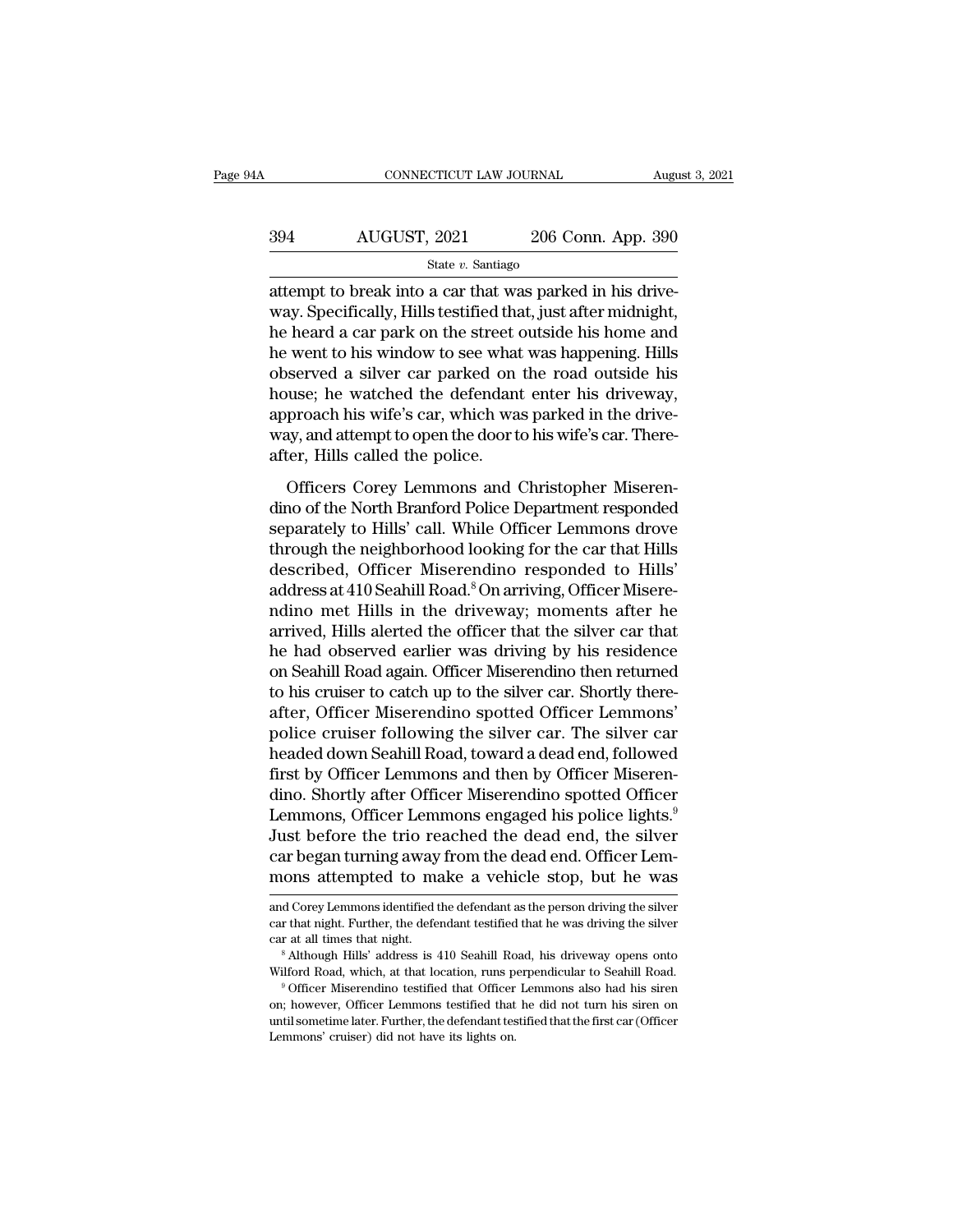| 2021               | CONNECTICUT LAW JOURNAL | Page 95A |  |
|--------------------|-------------------------|----------|--|
|                    |                         |          |  |
| 206 Conn. App. 390 | AUGUST, 2021            | 395      |  |
|                    | State $v$ . Santiago    |          |  |

2021 CONNECTICUT LAW JOURNAL Page 9<br>
206 Conn. App. 390 AUGUST, 2021 395<br>  $\frac{\text{State } v. \text{ Santiago}}{\text{Unsuccessful. In a further attempt to stop the silver car, \text{Office}}$ <br>
Officer Lemmons turned his cruiser at an angle across<br>
the road, attempting to block the silver car's noth  $\frac{206 \text{ Conn. App. 390}}{\text{State } v. \text{ Santiago}}$ <br>  $\frac{\text{State } v. \text{ Santiago}}{\text{Unsuccessful. In a further attempt to stop the silver car,}}$ <br>
Officer Lemmons turned his cruiser at an angle across<br>
the road, attempting to block the silver car's path.<br>
Instead of pulling over or stopping, the si 206 Conn. App. 390 AUGUST, 2021 395<br>
State v. Santiago<br>
unsuccessful. In a further attempt to stop the silver car,<br>
Officer Lemmons turned his cruiser at an angle across<br>
the road, attempting to block the silver car's pat 206 Conn. App. 390 AUGUST, 2021 395<br>
State v. Santiago<br>
unsuccessful. In a further attempt to stop the silver car,<br>
Officer Lemmons turned his cruiser at an angle across<br>
the road, attempting to block the silver car's pat State *v*. Santiago<br>
State *v*. Santiago<br>
unsuccessful. In a further attempt to stop the silver car,<br>
Officer Lemmons turned his cruiser at an angle across<br>
the road, attempting to block the silver car's path.<br>
Instead of state<br>unsuccessful. In a further<br>Officer Lemmons turned<br>the road, attempting to<br>Instead of pulling over or<br>the curb" in front of Offic<br>around the cruiser.<br>Seeing the silver car n Seeing the silver car maneuver around Officer Lem-<br>Seeing the silver car's path.<br>Seeing to block the silver car's path.<br>Seeing the silver or stopping, the silver car "popped<br>e curb" in front of Officer Lemmons' cruiser and officer Lemmons' tankel also cruiser at an angle across<br>the road, attempting to block the silver car's path.<br>Instead of pulling over or stopping, the silver car "popped<br>the curb" in front of Officer Lemmons' cruiser and we

Instead of pulling over or stopping, the silver car is pain.<br>Instead of pulling over or stopping, the silver car "popped<br>the curb" in front of Officer Lemmons' cruiser and went<br>around the cruiser.<br>Seeing the silver car man the curb" in front of Officer Lemmons' cruiser and went<br>around the cruiser.<br>Seeing the silver car maneuver around Officer Lem-<br>mons' cruiser, Officer Miserendino engaged his lights<br>and siren and angled his cruiser across b are carb in front of officer Lemmons' cruser and went<br>around the cruiser.<br>Seeing the silver car maneuver around Officer Lemmons' cruiser, Officer Miserendino engaged his lights<br>and siren and angled his cruiser across both Seeing the silver car maneuver around Officer Lemmons' cruiser, Officer Miserendino engaged his lights<br>and siren and angled his cruiser across both lanes of<br>the road in another attempt to stop the silver car. Again,<br>the si Seeing the silver car maneuver around Officer Lemmons' cruiser, Officer Miserendino engaged his lights and siren and angled his cruiser across both lanes of the road in another attempt to stop the silver car. Again, the si mons' cruiser, Officer Miserendino engaged his lights<br>and siren and angled his cruiser across both lanes of<br>the road in another attempt to stop the silver car. Again,<br>the silver car did not stop; rather, the driver attempt and siren and angled his cruiser across both lanes of<br>the road in another attempt to stop the silver car. Again,<br>the silver car did not stop; rather, the driver attempted<br>to drive around Officer Miserendino's cruiser, onl the road in another attempt to stop the silver car. Again, the silver car did not stop; rather, the driver attempted to drive around Officer Miserendino's cruiser, only to collide with the passenger side rear of the cruise the silver car did not stop; rather, the driver ato drive around Officer Miserendino's cruise collide with the passenger side rear of the cruing damage. On observing the collision and that both cars were disabled, Officer dive around officer Informations of cluber, only to<br>llide with the passenger side rear of the cruiser, caus-<br>g damage. On observing the collision and assuming<br>at both cars were disabled, Officer Lemmons exited<br>s cruiser an some with the passenger site real of the eralser, causing<br>ing damage. On observing the collision and assuming<br>that both cars were disabled, Officer Lemmons exited<br>his cruiser and ran up Seahill Road toward Officer Mis-<br>ere

that both cars were disabled, Officer Lemmons exited<br>his cruiser and ran up Seahill Road toward Officer Mis-<br>erendino's cruiser and the silver car.<sup>10</sup><br>Officer Miserendino similarly assumed that the colli-<br>sion disabled th his cruiser and ran up Seahill Road toward Officer Mis-<br>erendino's cruiser and the silver car.<sup>10</sup><br>Officer Miserendino similarly assumed that the colli-<br>sion disabled the silver car and would allow him to<br>take the driver i shut of the silver car.<sup>10</sup><br>
Officer Miserendino similarly assumed that the colli-<br>
sion disabled the silver car and would allow him to<br>
take the driver into custody. Officer Miserendino exited<br>
his cruiser, drew his firea Officer Miserendino similarly assumed that the collision disabled the silver car and would allow him to take the driver into custody. Officer Miserendino exited his cruiser, drew his firearm, and ordered the driver to shut Officer Miserendino similarly assumed that the collision disabled the silver car and would allow him to take the driver into custody. Officer Miserendino exited his cruiser, drew his firearm, and ordered the driver to shut sion disabled the silver car and would allow him to<br>take the driver into custody. Officer Miserendino exited<br>his cruiser, drew his firearm, and ordered the driver to<br>shut off the silver car's engine and to show his hands.<br> take the driver into custody. Officer Miserendino exited<br>his cruiser, drew his firearm, and ordered the driver to<br>shut off the silver car's engine and to show his hands.<br>The defendant did not comply. At this point, Officer his cruiser, drew his firearm, and ordered the driver to<br>shut off the silver car's engine and to show his hands.<br>The defendant did not comply. At this point, Officer<br>Miserendino was standing so that his cruiser was<br>between shut off the silver car's engine and to show his hands.<br>The defendant did not comply. At this point, Officer<br>Miserendino was standing so that his cruiser was<br>between him and the silver car and it was at this time<br>when the The defendant did not comply. At this point, Officer<br>Miserendino was standing so that his cruiser was<br>between him and the silver car and it was at this time<br>when the officer first observed the driver of the silver<br>car, who Miserendino was standing so tl<br>between him and the silver car ar<br>when the officer first observed th<br>car, who he later identified as th<br>passenger. Officer Miserendino ob<br>senger looked scared and that th<br>to have no expressio Figure 1 and the street can and it was at also line<br>then the officer first observed the driver of the silver<br>r, who he later identified as the defendant, and his<br>ssenger. Officer Miserendino observed that the pas-<br>nger loo Final the share interest and the direct of the silver<br>car, who he later identified as the defendant, and his<br>passenger looked scared and that the defendant seemed<br>to have no expression at all.<br>Officer Miserendino repeated East, who it the definition as the defendant, and his passenger. Officer Miserendino observed that the passenger looked scared and that the defendant seemed to have no expression at all.<br>Officer Miserendino repeated his or

Officer Miserendino repeated his orders for the defenant to shut off the silver car's engine and show his ands. Again, the defendant failed to comply with the <sup>10</sup> Additionally, given the narrowness of the road, Officer Le Officer Miserendino repeated his orders for the defendant to shut off the silver car's engine and show his hands. Again, the defendant failed to comply with the  $\frac{10}{{}^{10}$  Additionally, given the narrowness of the roa dant tc<br>hands.<br><sup>10</sup> Addit<br>having tro<br>be better.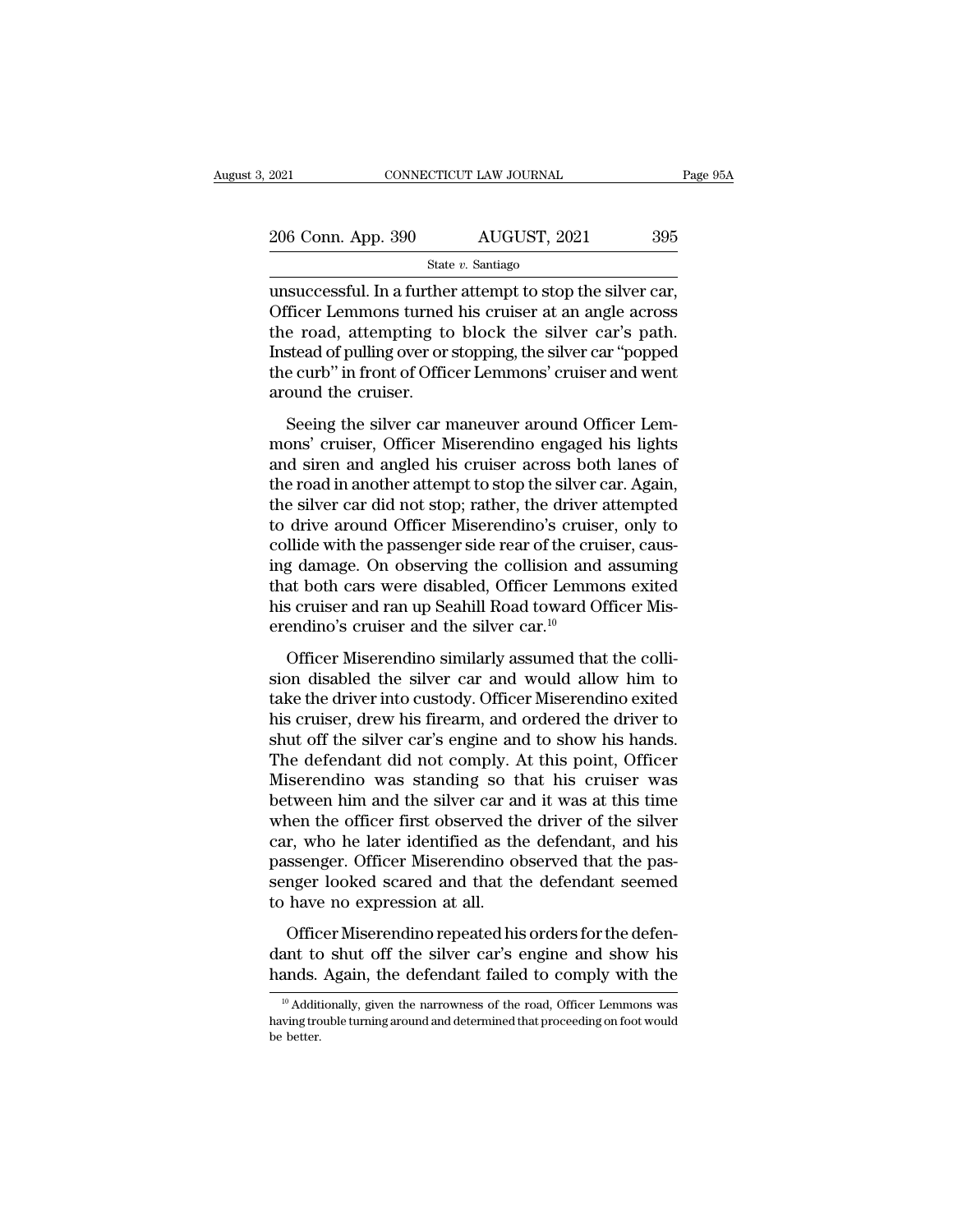| 6A  | CONNECTICUT LAW JOURNAL |                    | August 3, 2021 |
|-----|-------------------------|--------------------|----------------|
| 396 | AUGUST, 2021            | 206 Conn. App. 390 |                |
|     | State $v$ . Santiago    |                    |                |

CONNECTICUT LAW JOURNAL August 3, 2021<br>  $\begin{array}{r}\n 396 \hspace{1cm} \text{AUGUST, 2021} \hspace{1cm} 206 \text{ Conn. App. 390}\n \hline\n \text{State } v. \text{ Santiago}\n \end{array}$ <br>
orders and, "without warning," the car began to reverse<br>
quickly toward the area where Officer Lemm  $\begin{array}{r} \text{AUGUST, 2021} \text{206 Conn. App. 390} \ \text{State } v. \text{ Santiago} \ \text{orders and, "without warning," the car began to reverse quickly toward the area where Officer Lemmons stood.<sup>11</sup> In order to avoid being hit, Officer Lemmons had to kick off the side of the silver car and push himself.$  $\begin{array}{r} \text{396} \text{AUGUST, } 2021 \text{ } \text{206 Conn. App. 390} \ \text{State } v. \text{ Santiago} \ \text{orders and, "without warning," the car began to reverse quickly toward the area where Officer Lemmons stood.<sup>11</sup> In order to avoid being hit, Officer Lemmons had to kick off the side of the silver car and push himself to softy.} \end{array}$  $\frac{\text{AUGUST, 2021}}{\text{State } v. \text{ Santiago}}$ <br>
orders and, "without warning," the car began to reverse<br>
quickly toward the area where Officer Lemmons<br>
stood.<sup>11</sup> In order to avoid being hit, Officer Lemmons<br>
had to kick off the side of t orders and, "w<br>quickly towa<br>stood.<sup>11</sup> In ord<br>had to kick off<br>to safety.<br>Despite alre ders and, "without warning," the car began to reverse<br>ickly toward the area where Officer Lemmons<br>pod.<sup>11</sup> In order to avoid being hit, Officer Lemmons<br>d to kick off the side of the silver car and push himself<br>safety.<br>Desp orders and, whilout warning, the car began to reverse<br>quickly toward the area where Officer Lemmons<br>stood.<sup>11</sup> In order to avoid being hit, Officer Lemmons<br>had to kick off the side of the silver car and push himself<br>to saf

quickly toward the area where Officer Lemmons<br>stood.<sup>11</sup> In order to avoid being hit, Officer Lemmons<br>had to kick off the side of the silver car and push himself<br>to safety.<br>Despite already attempting to escape around the stood. In order to avoid being int, Officer Lemmons<br>had to kick off the side of the silver car and push himself<br>to safety.<br>Despite already attempting to escape around the rear<br>of Officer Miserendino's cruiser, the defenda radio Kick on the side of the silver car and push fillisen<br>to safety.<br>Despite already attempting to escape around the rear<br>of Officer Miserendino's cruiser, the defendant again<br>proceeded to drive the silver car toward the Despite already attempting to escape around the rear<br>of Officer Miserendino's cruiser, the defendant again<br>proceeded to drive the silver car toward the rear of<br>Officer Miserendino's cruiser, where Officer Miseren-<br>dino st Despite already attempting to escape around the rear<br>of Officer Miserendino's cruiser, the defendant again<br>proceeded to drive the silver car toward the rear of<br>Officer Miserendino's cruiser, where Officer Miseren-<br>dino sto of Officer Miserendino's cruiser, the defendant again<br>proceeded to drive the silver car toward the rear of<br>Officer Miserendino's cruiser, where Officer Miseren-<br>dino stood.<sup>12</sup> At this point, Officer Miserendino's cruiser<br> proceeded to drive the silver car toward the rear of<br>Officer Miserendino's cruiser, where Officer Miseren-<br>dino stood.<sup>12</sup> At this point, Officer Miserendino's cruiser<br>was no longer between Officer Miserendino and the<br>silv Officer Miserendino's cruiser, where Officer Miserendino stood.<sup>12</sup> At this point, Officer Miserendino's cruiser was no longer between Officer Miserendino and the silver car, and he had to evade the silver car in order to no stood. At this point, Officer Miserendino s cruiser<br>as no longer between Officer Miserendino and the<br>ver car, and he had to evade the silver car in order<br>avoid being hit. Then, the silver car came to a stop<br>d, for a mom was no longer between Officer Miserendino and the<br>silver car, and he had to evade the silver car in order<br>to avoid being hit. Then, the silver car came to a stop<br>and, for a moment, it remained somewhat stationary<sup>13</sup><br>betwe

silver car, and he had to evade the silver car in order<br>to avoid being hit. Then, the silver car came to a stop<br>and, for a moment, it remained somewhat stationary<sup>13</sup><br>between the two officers and the two police cruisers.<br>B to avoid being int. Then, the silver car callie to a stop<br>and, for a moment, it remained somewhat stationary<sup>13</sup><br>between the two officers and the two police cruisers.<br>Because the defendant had continued to ignore all<br>order and, for a moment, it remained somewhat stationary<br>between the two officers and the two police cruisers.<br>Because the defendant had continued to ignore all<br>orders, Officer Lemmons attempted to open the driver's<br>side door of between the two officers and the two police cruisers.<br>Because the defendant had continued to ignore all<br>orders, Officer Lemmons attempted to open the driver's<br>side door of the silver car to apprehend the defendant.<br>The car Because the defendant had continued to ignore all<br>orders, Officer Lemmons attempted to open the driver's<br>side door of the silver car to apprehend the defendant.<br>The car door was locked, however, so Officer Lemmons<br>instead orders, Officer Lemmons attempted to open the driver's<br>side door of the silver car to apprehend the defendant.<br>The car door was locked, however, so Officer Lemmons<br>instead used the butt of his service weapon to break<br>open side door of the silver car to apprehend the defendant.<br>The car door was locked, however, so Officer Lemmons<br>instead used the butt of his service weapon to break<br>open the driver's side window of the silver car. After<br>Offi The car door was locked, however, so Officer Lemmons<br>instead used the butt of his service weapon to break<br>open the driver's side window of the silver car. After<br>Officer Lemmons broke the window, the vehicle "was<br>moving a instead used the butt of his service weapon to break<br>open the driver's side window of the silver car. After<br>Officer Lemmons broke the window, the vehicle "was<br>moving a lot forward and backwards, which looked<br>very . . . me 11 Officer Lemmons testified that he did not think that the driver was also that included to reach through the broken indow and grab the defendant,  $15$  but the defendant  $\frac{11}{10}$  Officer Lemmons testified that he did aware of his presence behind the silver car. <sup>12</sup> Officer Lemmons testified that the defendant seemed again to attempt

window and grab the defendant,<sup>15</sup> but the defendant<br><sup>11</sup> Officer Lemmons testified that he did not think that the driver was<br>aware of his presence behind the silver car.<br><sup>12</sup> Officer Lemmons testified that the defendant <sup>11</sup> Officer Lemmons testified that he did not think that the driver was aware of his presence behind the silver car.<br><sup>12</sup> Officer Lemmons testified that the defendant seemed again to attempt to maneuver around Officer Mi aware of his presence behind the silver car.<br>
<sup>12</sup> Officer Lemmons testified that the defendant seemed again to attempt<br>
to maneuver around Officer Miserendino's cruiser.<br>
<sup>13</sup> Officer Miserendino testified that the car " <sup>12</sup> Officer Lemmons testified that the defendant seemed again to attempt to maneuver around Officer Miserendino's cruiser.<br><sup>13</sup> Officer Miserendino testified that the car "came forward towards me . . . [and] reversed aga <sup>13</sup> Officer Miserendino testified that the car "came forward towards me . . . [and] reversed again and kind of, for a short amount of time, stayed stationary." Officer Lemmons testified that the silver car was "moving a Figure 2.1 Carry 2.1 Carry 2.1 Carry 2.1 Carry 2.1 Carry 2.1 Carry 2.1 Carry 2.1 Carry 2.1 Carry 2.1 Carry 2.1 Carry 2.1 Carry 2.1 Carry 2.1 Carry 2.1 Carry 2.1 Carry 2.1 Carry 2.1 Carry 2.1 Carry 2.1 Carry 2.1 Carry 2.1

stationary." Officer Lemmons testified that the silver car was "moving a little bit back and forth, back and forth . . . ."<br><sup>14</sup> Officer Lemmons testified that, in retrospect, he thought the vehicle was moving that way be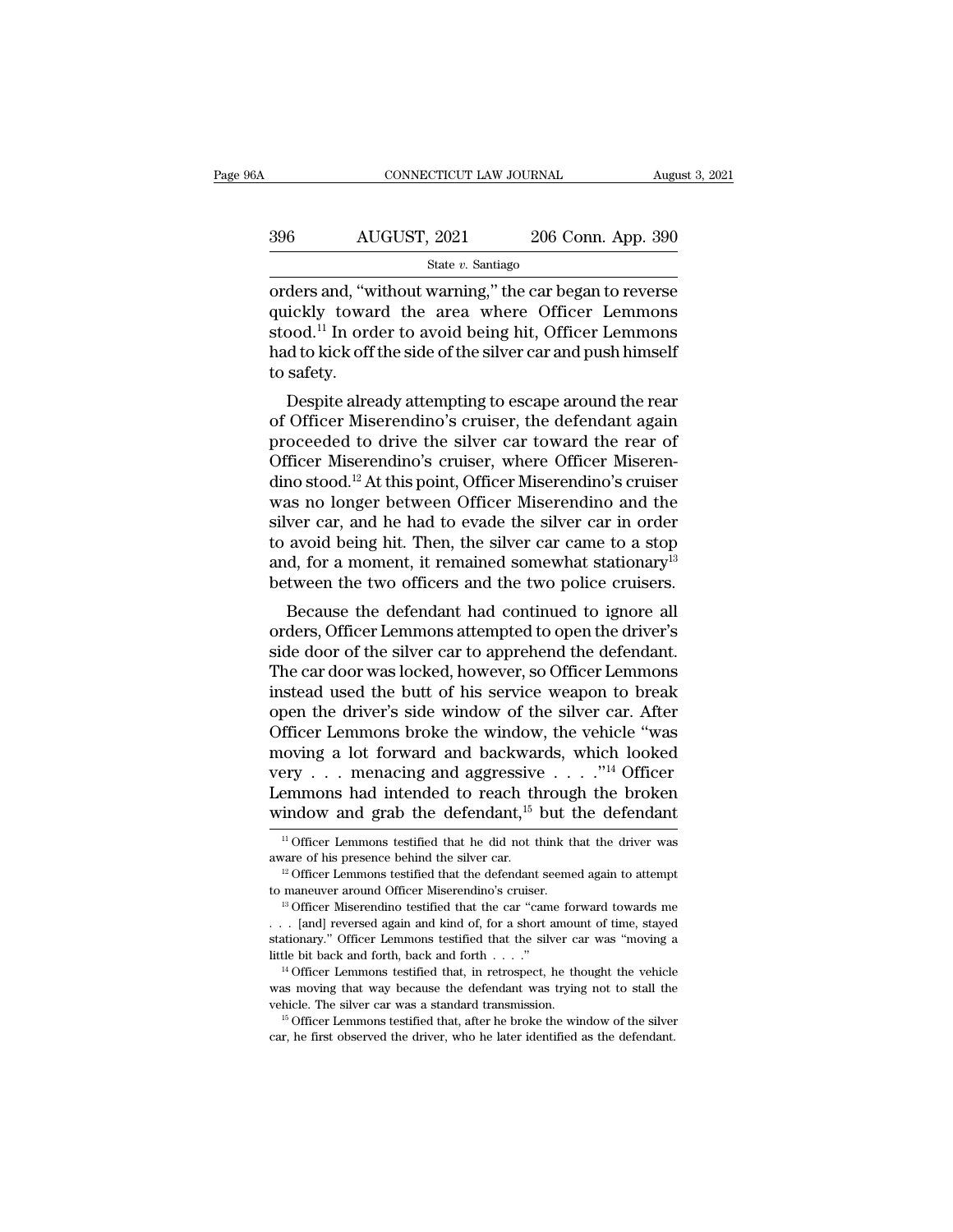$\begin{tabular}{ll} \multicolumn{1}{l}{{\bf 2021}} & \multicolumn{1}{l}{\bf CONRECTICUT LAW JOURNAL} & \multicolumn{1}{l}{Page\ 97A} \\ \hline \multicolumn{1}{l}{\bf 206 Conn. App. 390} & \multicolumn{1}{l}{\bf AUGUST, 2021} & \multicolumn{1}{l}{\bf 397} \\ & \multicolumn{1}{l}{\bf State}\ v. {\it Santiago} \\ \hline \multicolumn{1}{l}{\bf quickly reversed the silver car, and Officer Lemmons} \\ \hline \multicolumn{1}{l}{\bf had to evade its path, stumbling as he did so.} \end{tabular}$  $\frac{206 \text{ Conn. App. 390}}{\text{State } v. \text{ Santiago}}$ <br>  $\frac{\text{State } v. \text{ Santiago}}{\text{Add to evade its path, stumbling as he did so.}}$ Officer Miserendino testified that, after seeing the

 $\frac{\text{G Com. App. 390}}{\text{State } v. \text{ Santiago}}$ <br>  $\frac{\text{State } v. \text{ Santiago}}{\text{Cckly reversed the silver car, and Officer Lemmons}}$ <br>
officer Lemmons<br>
of to evade its path, stumbling as he did so.<br>
Officer Miserendino testified that, after seeing those<br>
ents transpire, he thought that Offi 206 Conn. App. 390 AUGUST, 2021 397<br>
State v. Santiago<br>
quickly reversed the silver car, and Officer Lemmons<br>
had to evade its path, stumbling as he did so.<br>
Officer Miserendino testified that, after seeing those<br>
events State  $v$ . Santiago<br>
quickly reversed the silver car, and Officer Lemmons<br>
had to evade its path, stumbling as he did so.<br>
Officer Miserendino testified that, after seeing those<br>
events transpire, he thought that Officer quickly reversed the silver car, and Officer Lemmons<br>had to evade its path, stumbling as he did so.<br>Officer Miserendino testified that, after seeing those<br>events transpire, he thought that Officer Lemmons had<br>been hit by t quickly reversed the silver car, and Officer Lemmons<br>had to evade its path, stumbling as he did so.<br>Officer Miserendino testified that, after seeing those<br>events transpire, he thought that Officer Lemmons had<br>been hit by t had to evade its path, stumbling as he did so.<br>
Officer Miserendino testified that, after seeing those<br>
events transpire, he thought that Officer Lemmons had<br>
been hit by the silver car and that he was in fear for<br>
both of Officer Miserendino testified that, after seeing those<br>events transpire, he thought that Officer Lemmons had<br>been hit by the silver car and that he was in fear for<br>both of their lives. Specifically, Officer Miserendino<br>tes events transpire, he thought that Officer Lemmons had<br>been hit by the silver car and that he was in fear for<br>both of their lives. Specifically, Officer Miserendino<br>testified that he felt that the defendant was using the<br>si been hit by the silver car and that he was in fear for<br>both of their lives. Specifically, Officer Miserendino<br>testified that he felt that the defendant was using the<br>silver car as a weapon against himself and Officer Lem-<br> both of their lives. Specifically, Officer Miserendino<br>testified that he felt that the defendant was using the<br>silver car as a weapon against himself and Officer Lem-<br>mons. Officer Miserendino fired a single shot from his<br> testified that he felt that the defendant was using the<br>silver car as a weapon against himself and Officer Lem-<br>mons. Officer Miserendino fired a single shot from his<br>service weapon at the silver car, with the intent to<br>di silver car as a weapon against himself and Officer Lemmons. Officer Miserendino fired a single shot from his service weapon at the silver car, with the intent to disable it. The shot, however, did not disable the vehicle, mons. Officer Miserendino fired a single shot from his<br>service weapon at the silver car, with the intent to<br>disable it. The shot, however, did not disable the vehicle,<br>and the defendant proceeded to drive around the front<br> service weapon at the silver car, with the intent to<br>disable it. The shot, however, did not disable the vehicle,<br>and the defendant proceeded to drive around the front<br>of Officer Miserendino's cruiser and up Seahill Road.<sup>1</sup> sable it. The shot, however, did not disable the vehicle,<br>d the defendant proceeded to drive around the front<br>Officer Miserendino's cruiser and up Seahill Road.<sup>16</sup><br>ter checking on Officer Lemmons, Officer Miseren-<br>no retu and the defendant proceeded to drive around the front<br>of Officer Miserendino's cruiser and up Seahill Road.<sup>16</sup><br>After checking on Officer Lemmons, Officer Miseren-<br>dino returned to his cruiser and attempted to catch up<br>to

of Officer Miserendino's cruiser and up Seanill Road.<sup>10</sup><br>After checking on Officer Lemmons, Officer Miserendino returned to his cruiser and attempted to catch up<br>to the silver car. Officer Lemmons followed in pursuit.<br>The Atter checking on Officer Lemmons, Officer Miserendino returned to his cruiser and attempted to catch up<br>to the silver car. Officer Lemmons followed in pursuit.<br>The defendant drove about one-quarter of a mile<br>down the road dino returned to his cruiser and attempted to catch up<br>to the silver car. Officer Lemmons followed in pursuit.<br>The defendant drove about one-quarter of a mile<br>down the road before the silver car broke down on the<br>side of t to the silver car. Officer Lemmons followed in pursuit.<br>The defendant drove about one-quarter of a mile<br>down the road before the silver car broke down on the<br>side of the road. The defendant then exited the silver<br>car and r The defendant drove about one-quarter of a mile<br>down the road before the silver car broke down on the<br>side of the road. The defendant then exited the silver<br>car and ran into woods nearby. In order to locate the<br>defendant, down the road before the silver car broke down on the<br>side of the road. The defendant then exited the silver<br>car and ran into woods nearby. In order to locate the<br>defendant, the officers requested K-9 services from the<br>Nor side of the road. The defendant the<br>car and ran into woods nearby. In o<br>defendant, the officers requested K-9<br>North Haven Police Department. Th<br>assistance of Canine Officer Zeus a<br>Brennan, law enforcement apprehend<br>and he r and ran into woods nearby. In order to locate the<br>fendant, the officers requested K-9 services from the<br>prth Haven Police Department. Thereafter, with the<br>sistance of Canine Officer Zeus and Officer James<br>ennan, law enfo defendant, the officers requested K-9 services from the<br>North Haven Police Department. Thereafter, with the<br>assistance of Canine Officer Zeus and Officer James<br>Brennan, law enforcement apprehended the defendant<br>and he was

North Haven Police Department. Thereatter, with the<br>assistance of Canine Officer Zeus and Officer James<br>Brennan, law enforcement apprehended the defendant<br>and he was taken into custody.<br>Detective Sergeant Sean Anderson res assistance of Canine Officer Zeus and Officer James<br>Brennan, law enforcement apprehended the defendant<br>and he was taken into custody.<br>Detective Sergeant Sean Anderson responded to the<br>location where the defendant had aband Brennan, law entorcement apprenended the detendant<br>and he was taken into custody.<br>Detective Sergeant Sean Anderson responded to the<br>location where the defendant had abandoned the silver<br>car. Later that week, Detective Serg and he was taken into custody.<br>
Detective Sergeant Sean Anderson responded to the<br>
location where the defendant had abandoned the silver<br>
car. Later that week, Detective Sergeant Anderson<br>
applied for and subsequently obta ar. Later that week, Detective Sergeant Anderson<br>oplied for and subsequently obtained a search and<br>eizure warrant to inspect the inside of the silver car.<br>side the vehicle, Detective Sergeant Anderson found<br><sup>16</sup> The defend applied for and subsequently obtained a search and<br>seizure warrant to inspect the inside of the silver car.<br>Inside the vehicle, Detective Sergeant Anderson found<br> $\frac{16}{16}$  The defendant's account of the interaction is q

seizure warrant to inspect the inside of the silver car.<br>Inside the vehicle, Detective Sergeant Anderson found<br> $\frac{16}{10}$  The defendant's account of the interaction is quite different. He testified<br>that when he initially Inside the vehicle, Detective Sergeant Anderson found<br>
<sup>16</sup> The defendant's account of the interaction is quite different. He testified<br>
that when he initially went to drive around Officer Miserendino's cruiser,<br>
the offi This detail verticle, Detective Sergeant Anderson found<br>
<sup>16</sup> The defendant's account of the interaction is quite different. He testified<br>
that when he initially went to drive around Officer Miserendino's cruiser,<br>
the of <sup>16</sup> The defendant's account of the interaction is quite different. He testified that when he initially went to drive around Officer Miserendino's cruiser, the officer hit the defendant's car with the cruiser and that, de that when he initially went to drive around Officer Miserendino's cruiser, the officer hit the defendant's car with the cruiser and that, despite the collision, the defendant was able to drive around the cruiser and up Se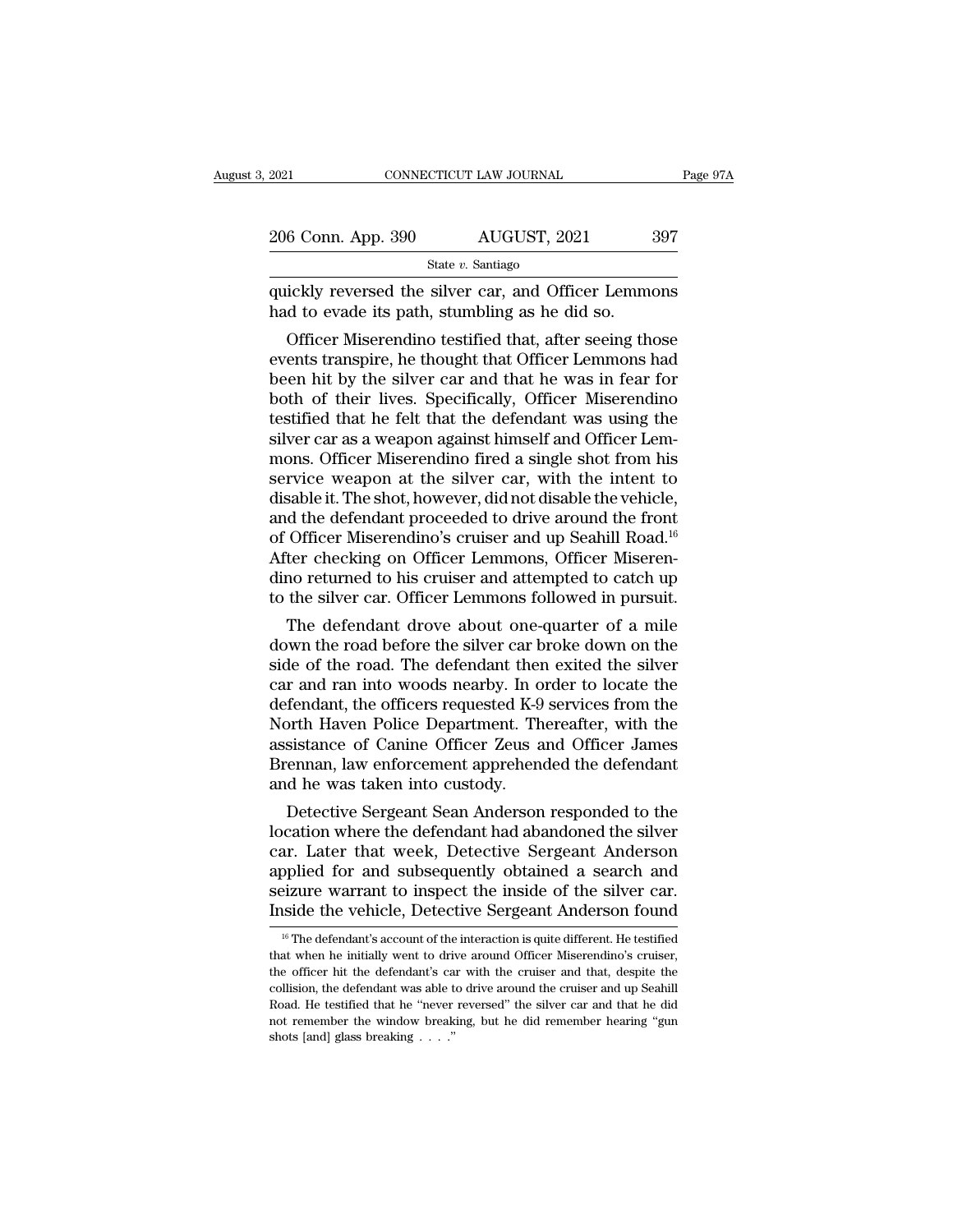| 8Α  | CONNECTICUT LAW JOURNAL |                    | August 3, 2021 |
|-----|-------------------------|--------------------|----------------|
|     |                         |                    |                |
| 398 | AUGUST, 2021            | 206 Conn. App. 390 |                |
|     | State $v$ . Santiago    |                    |                |

CONNECTICUT LAW JOURNAL August 3, 2021<br>
398 AUGUST, 2021 206 Conn. App. 390<br>
<sup>State v. Santiago<br>
a debit card with the name Maria Liguori, hotel room<br>
key cards, several sets of curtains, a pocket radar, a<br>
pink iPod and a</sup> AUGUST, 2021 206 Conn. App. 390<br>State v. Santiago<br>a debit card with the name Maria Liguori, hotel room<br>key cards, several sets of curtains, a pocket radar, a<br>pink iPod, and a black leather case. A Rolex watch was 398 AUGUST, 2021 206 Conn. App. 390<br>  $\frac{\text{State } v. \text{ Santiago}}{a \text{ debit card with the name Maria Liguori, hotel room}}$ <br>
key cards, several sets of curtains, a pocket radar, a pink iPod, and a black leather case. A Rolex watch was also recovered. 398 AUGUST<br>
a debit card with the<br>
key cards, several s<br>
pink iPod, and a blac<br>
also recovered.<br>
Thereafter, Hills d State  $v$ . Santiago<br>
debit card with the name Maria Liguori, hotel room<br>
y cards, several sets of curtains, a pocket radar, a<br>
nk iPod, and a black leather case. A Rolex watch was<br>
so recovered.<br>
Thereafter, Hills discove a debit card with the name Maria Liguori, hotel room<br>key cards, several sets of curtains, a pocket radar, a<br>pink iPod, and a black leather case. A Rolex watch was<br>also recovered.<br>Thereafter, Hills discovered that several i

a debit card with the name maria Liguori, hotel room<br>key cards, several sets of curtains, a pocket radar, a<br>pink iPod, and a black leather case. A Rolex watch was<br>also recovered.<br>Thereafter, Hills discovered that several i key cards, several sets of curtains, a pocket radar, a<br>pink iPod, and a black leather case. A Rolex watch was<br>also recovered.<br>Thereafter, Hills discovered that several items were<br>missing from his wife's car and reported th pink iPod, and a black leather case. A Rolex watch was<br>also recovered.<br>Thereafter, Hills discovered that several items were<br>missing from his wife's car and reported that these items<br>had been in the vehicle the previous day also recovered.<br>
Thereafter, Hills discovered that several items were<br>
missing from his wife's car and reported that these items<br>
had been in the vehicle the previous day. Specifically,<br>
he discovered that a pocket radar, Thereafter, Hills discovered that several items were<br>missing from his wife's car and reported that these items<br>had been in the vehicle the previous day. Specifically,<br>he discovered that a pocket radar, a watch, and a black missing from his wife's car and reported that these items<br>had been in the vehicle the previous day. Specifically,<br>he discovered that a pocket radar, a watch, and a black<br>leather case were missing. Hills reported the missin had been in the vehicle the previous day. Specifically,<br>he discovered that a pocket radar, a watch, and a black<br>leather case were missing. Hills reported the missing<br>items to the North Branford police. Similarly, Maria<br>Gal her discovered that a pocket radar, a watch, and a black<br>leather case were missing. Hills reported the missing<br>items to the North Branford police. Similarly, Maria<br>Gallicchio (formerly Maria Liguori), also a resident of<br>No leather case were missing. Hills reported the missing<br>items to the North Branford police. Similarly, Maria<br>Gallicchio (formerly Maria Liguori), also a resident of<br>North Branford, discovered that items were missing<br>from her items to the North Branford police. Similarly, Maria<br>Gallicchio (formerly Maria Liguori), also a resident of<br>North Branford, discovered that items were missing<br>from her car. Specifically, she discovered that an iPod,<br>her d Gallicchio (formerly Maria Liguori), also a resident of<br>North Branford, discovered that items were missing<br>from her car. Specifically, she discovered that an iPod,<br>her debit card, a hotel room key card, hotel vouchers,<br>and North Branford, discovered that items were missing<br>from her car. Specifically, she discovered that an iPod,<br>her debit card, a hotel room key card, hotel vouchers,<br>and several sets of curtains were missing and reported<br>that from her car. Specifically, she discovered that an iPod,<br>her debit card, a hotel room key card, hotel vouchers,<br>and several sets of curtains were missing and reported<br>that all of these items had been in her car the day<br>bef her debit card, a hotel room key card, hotel vouchers,<br>and several sets of curtains were missing and reported<br>that all of these items had been in her car the day<br>before. Gallicchio reported the missing items to the<br>North B a several sets of curtains were missing and reported<br>at all of these items had been in her car the day<br>fore. Gallicchio reported the missing items to the<br>orth Branford police. At trial, both Gallicchio and Hills<br>entified t that all of these ftems had been in her car the day<br>before. Gallicchio reported the missing items to the<br>North Branford police. At trial, both Gallicchio and Hills<br>identified the items seized from the silver car as the<br>mis

before. Gallicchio reported the missing tiems to the<br>North Branford police. At trial, both Gallicchio and Hills<br>identified the items seized from the silver car as the<br>missing items that had been taken from their vehicles.<br> North Branford police. At trial, both Gallicento and Hills<br>identified the items seized from the silver car as the<br>missing items that had been taken from their vehicles.<br>The defendant was charged with five counts by way<br>of dentined the tiems seized from the silver car as the<br>missing items that had been taken from their vehicles.<br>The defendant was charged with five counts by way<br>of an amended long form information dated March 27,<br>2018. In th missing items that had been taken from their venicies.<br>
The defendant was charged with five counts by way<br>
of an amended long form information dated March 27,<br>
2018. In the first and second counts, the defendant was<br>
charg The defendant was charged with five counts by way<br>of an amended long form information dated March 27,<br>2018. In the first and second counts, the defendant was<br>charged with attempt to commit assault in the first<br>degree in v of an amended long form information dated March 27,<br>2018. In the first and second counts, the defendant was<br>charged with attempt to commit assault in the first<br>degree in violation of §§ 53a-49 (a) (2) and 53a-59 (a)<br>(1). 2018. In the first and second counts, the defendant was<br>charged with attempt to commit assault in the first<br>degree in violation of §§ 53a-49 (a) (2) and 53a-59 (a)<br>(1). Count one was related to his reversing the silver<br>ca charged with attempt to commit assault in the first<br>degree in violation of §§ 53a-49 (a) (2) and 53a-59 (a)<br>(1). Count one was related to his reversing the silver<br>car toward Officer Lemmons and count two was related<br>to hi degree in violation of §§ 53a-49 (a) (2) and 53a-59 (a) (1). Count one was related to his reversing the silver car toward Officer Lemmons and count two was related to his accelerating toward Officer Miserendino. In the th (1). Count one was related to his reversing the silver<br>car toward Officer Lemmons and count two was related<br>to his accelerating toward Officer Miserendino. In the<br>third and fourth counts, the defendant was charged<br>with at car toward Officer Lemmons and count two was related<br>to his accelerating toward Officer Miserendino. In the<br>third and fourth counts, the defendant was charged<br>with attempt to commit assault of a peace officer in<br>violation to his accelerating toward Officer Miserendino. In the third and fourth counts, the defendant was charged with attempt to commit assault of a peace officer in violation of  $\S$  53a-49 (a) (2) and 53a-167c (a) (1), relating third and fourth counts,<br>with attempt to commit a<br>violation of  $\S$  53a-49 (a) (2<br>ing to Officers Lemmons ar<br>In the fifth count, the de<br>engaging an officer in pur<br>Statutes  $\S$  14-223 (b).<br>A trial was held on Ap In attempt to commit assault or a peace officer in<br>plation of §§ 53a-49 (a) (2) and 53a-167c (a) (1), relat-<br>g to Officers Lemmons and Miserendino, respectively.<br>the fifth count, the defendant was charged with<br>gaging an o broadcom of ss 53a-49 (a) (2) and 53a-107C (a) (1), relating to Officers Lemmons and Miserendino, respectively.<br>In the fifth count, the defendant was charged with engaging an officer in pursuit in violation of General Sta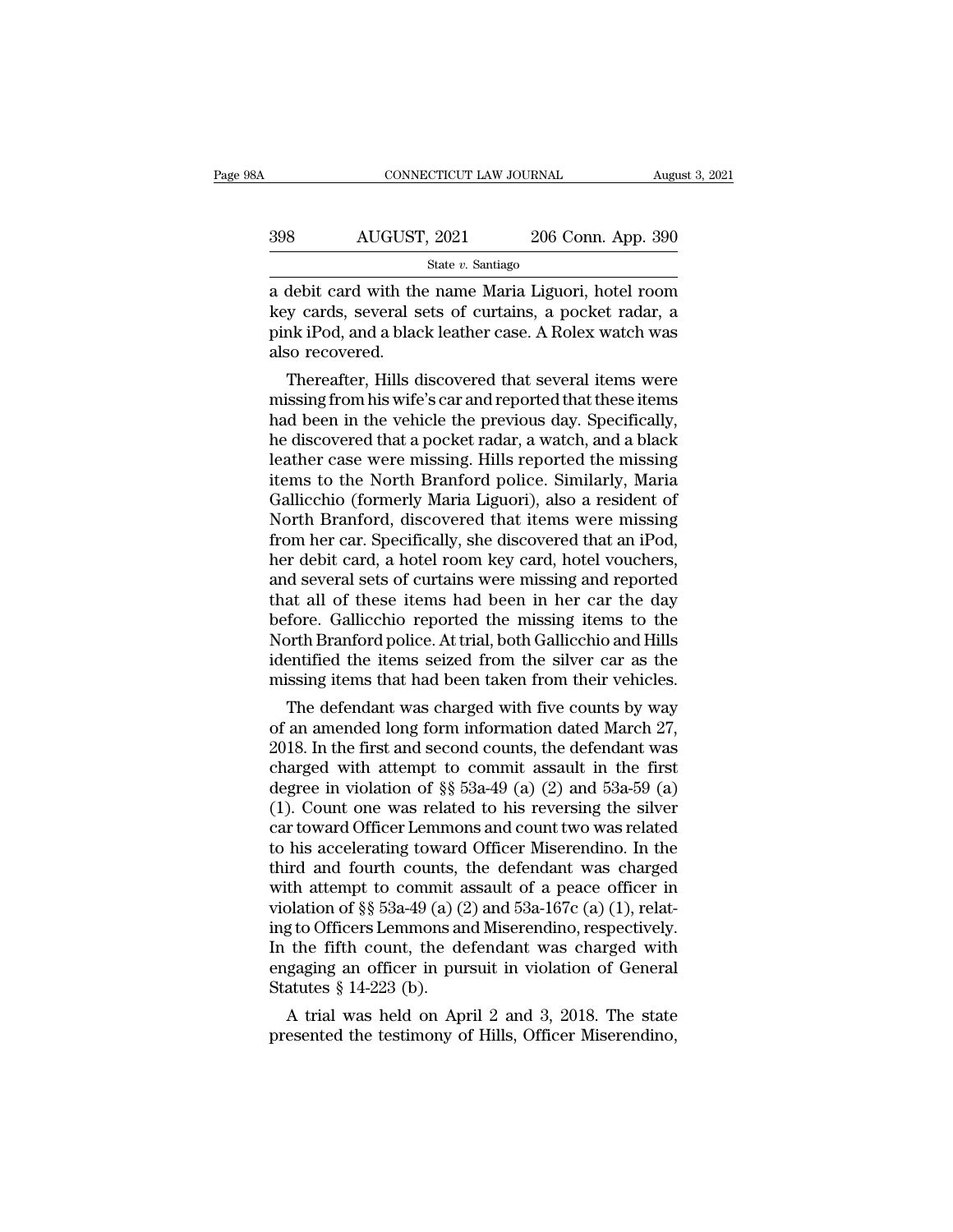| 2021               | CONNECTICUT LAW JOURNAL | Page 99A |
|--------------------|-------------------------|----------|
| 206 Conn. App. 390 | AUGUST, 2021            | 399      |
|                    | State $v$ . Santiago    |          |

CONNECTICUT LAW JOURNAL Page 9<br>
206 Conn. App. 390 AUGUST, 2021 399<br>
State v. Santiago<br>
Officer Ron Ferrucci, Gallicchio, Officer Lemmons,<br>
Detective Sergeant Anderson, Officer Brennan, Officer<br>
Pasquale Marino, Officer Jo 206 Conn. App. 390 AUGUST, 2021 399<br>State v. Santiago<br>Officer Ron Ferrucci, Gallicchio, Officer Lemmons,<br>Detective Sergeant Anderson, Officer Brennan, Officer<br>Pasquale Marino, Officer Joseph Venditto, and Officer<br>Michael D 206 Conn. App. 390 AUGUST, 2021 399<br>
State v. Santiago<br>
Officer Ron Ferrucci, Gallicchio, Officer Lemmons,<br>
Detective Sergeant Anderson, Officer Brennan, Officer<br>
Pasquale Marino, Officer Joseph Venditto, and Officer<br>
Mic 206 Conn. App. 390 AUGUST, 2021 399<br>
State v. Santiago<br>
Officer Ron Ferrucci, Gallicchio, Officer Lemmons,<br>
Detective Sergeant Anderson, Officer Brennan, Officer<br>
Pasquale Marino, Officer Joseph Venditto, and Officer<br>
Mic  $\begin{array}{l}\n\hline\n\text{State } v. \text{ Santiago} \\
\hline\n\text{Office: Ron Ferrucci, Gallicchio, Officer Lemmons, Detective Sergeant Anderson, Officer Brennan, Officer Pasquale Marino, Officer Joseph Venditto, and Officer Michael Doherty.<sup>17</sup> The defendant testified in his own defense. After the prosecution rested, the defendant moved for judgment of acquittal, which the trial court denied <sup>18</sup>\n\end{array}$ State *v.* Santiago<br>
Officer Ron Ferrucci, Gallicchio, Officer Lemmons,<br>
Detective Sergeant Anderson, Officer Brennan, Officer<br>
Pasquale Marino, Officer Joseph Venditto, and Officer<br>
Michael Doherty.<sup>17</sup> The defendant test denied.<sup>18</sup> etective Sergeant Anderson, Officer Brennan, Officer<br>squale Marino, Officer Joseph Venditto, and Officer<br>ichael Doherty.<sup>17</sup> The defendant testified in his own<br>fense. After the prosecution rested, the defendant<br>oved for ju Pasquale Marino, Officer Joseph Venditto, and Officer<br>Michael Doherty.<sup>17</sup> The defendant testified in his own<br>defense. After the prosecution rested, the defendant<br>moved for judgment of acquittal, which the trial court<br>deni

Michael Doherty.<sup>17</sup> The defendant testified in his own<br>defense. After the prosecution rested, the defendant<br>moved for judgment of acquittal, which the trial court<br>denied.<sup>18</sup><br>The jury found the defendant not guilty of co defense. After the prosecution rested, the defendant<br>moved for judgment of acquittal, which the trial court<br>denied.<sup>18</sup><br>The jury found the defendant not guilty of count one,<br>attempt to commit assault in the first degree pe moved for judgment of acquittal, which the trial court<br>denied.<sup>18</sup><br>The jury found the defendant not guilty of count one,<br>attempt to commit assault in the first degree pertaining<br>to his actions against Officer Lemmons, but denied.<sup>18</sup><br>The jury found the defendant not guilty of count one,<br>attempt to commit assault in the first degree pertaining<br>to his actions against Officer Lemmons, but it found<br>the defendant guilty of counts two through fiv The jury found the defendant not guilty of count one,<br>attempt to commit assault in the first degree pertaining<br>to his actions against Officer Lemmons, but it found<br>the defendant guilty of counts two through five. There-<br>af attempt to commit assault in the first degree pertaining<br>to his actions against Officer Lemmons, but it found<br>the defendant guilty of counts two through five. There-<br>after, the court sentenced the defendant to twenty years to his actions against Officer Lemmons, but it found<br>the defendant guilty of counts two through five. There-<br>after, the court sentenced the defendant to twenty years<br>of incarceration, execution suspended after fifteen<br>year the defendant guilty of counts two through fival<br>after, the court sentenced the defendant to twe<br>of incarceration, execution suspended after<br>years, followed by five years of probation, i<br>two, five years of incarceration fo Incarcelation, execution suspended after filteen<br>ars, followed by five years of probation, for count<br>o, five years of incarceration for counts three and<br>ur, and one year of incarceration for count five, to<br>n concurrently. years, followed by five years of probation, for count<br>two, five years of incarceration for counts three and<br>four, and one year of incarceration for count five, to<br>run concurrently. This appeal followed.<br>I<br>The defendant's f

### I

17 I<br>
17 Officers Venditto and Doherty testified about an incident that occurred<br>
17 Officers Venditto and Doherty testified about an incident that occurred<br>
17 Officers Venditto and Doherty testified about an incident tha

I<br>
The defendant's first claim on appeal is that there<br>
was insufficient evidence to support his conviction of<br>
<sup>17</sup> Officers Venditto and Doherty testified about an incident that occurred<br>
in Hamden on September 7, 2015, The defendant's first claim on appeal is that there was insufficient evidence to support his conviction of  $\frac{17}{17}$  Officers Venditto and Doherty testified about an incident that occurred in Hamden on September 7, 2015 was insufficient evidence to support his conviction of  $\frac{17}{17}$  Officers Venditto and Doherty testified about an incident that occurred in Handen on September 7, 2015, about one year after the incident at issue in the was Insumcrent evidence to support his conviction of  $\frac{1}{2}$  and  $\frac{1}{2}$  officers Venditto and Doherty testified about an incident that occurred in Handen on September 7, 2015, about one year after the incident at iss IT Officers Venditto and Doherty testified about an incident that occurred<br>in Hamden on September 7, 2015, about one year after the incident at issue<br>in the present case. At around six o'clock that evening, Officers Vendi in Hamden on September 7, 2015, about one year after the incident at issue<br>in the present case. At around six o'clock that evening, Officers Venditto<br>and Doherty received a report of an erratic vehicle and then observed a<br> in the present case. At around six o'clock that evening, Officers Venditto and Doherty received a report of an erratic vehicle and then observed a vehicle that matched the description. Officer Venditto attempted a traffic and Doherty received a report of an erratic vehicle and then observed a vehicle that matched the description. Officer Venditto attempted a traffic stop and initially was successful; however, as soon as he began to exit his wehicle that matched the description. Officer Venditto attempted a traffic<br>stop and initially was successful; however, as soon as he began to exit his<br>cruiser, the vehicle sped off. Officer Venditto, along with Officer Doh before and initially was successful; however, as soon as he began to exit his cruiser, the vehicle sped off. Officer Venditto, along with Officer Doherty who had arrived at the scene, then pursued the driver for some time. bery and antively seeking at Officer Venditto, along with Officer Doherty<br>cruiser, the vehicle sped off. Officer Venditto, along with Officer Doherty<br>who had arrived at the scene, then pursued the driver for some time. Nea cruiser, the vehicle sped off. Officer Venditto, along with Officer Doherty who had arrived at the scene, then pursued the driver for some time. Near the end of the pursuit, the driver hit Officer Doherty's cruiser, disabl the end of the pursuit, the driver hit Officer Doherty's cruiser, disabling it.<br>Assuming that the driver's vehicle was also disabled, Officer Doherty exited<br>his cruiser. The vehicle, however, drove away before turning arou Assuming that the driver's vehicle was also disabled, Officer Doherty exited his cruiser. The vehicle, however, drove away before turning around and driving directly at Officer Doherty. Officer Doherty testified that he "b Flux in the was apprecised. He was appreciated with this cruiser. The vehicle, however, drove away before turning around and driving directly at Officer Doherty. Officer Doherty testified that he "believed [the driver] was driving directly at Officer Doherty. Officer Doherty testified that he "believed [the driver] was traveling at [him] personally." Fearing for his safety, Officer Doherty fired three shots at the vehicle, which swerved away The driver] was traveling at [him] personally." Fearing for his safety, Officer Doherty fired three shots at the vehicle, which swerved away from the officer at the last moment. The driver eventually abandoned the vehicle beficer at the last moment. The driver eventually abandoned the vehicle and fled. He was apprehended and taken into custody shortly thereafter. Both Officer Venditto and Officer Doherty identified the defendant as the driv fled. He was apprehended and taken into custody shortly thereafter. Both Officer Venditto and Officer Doherty identified the defendant as the driver of the car involved in the September 7, 2015 incident.<br>  $\frac{18}{18}$  As t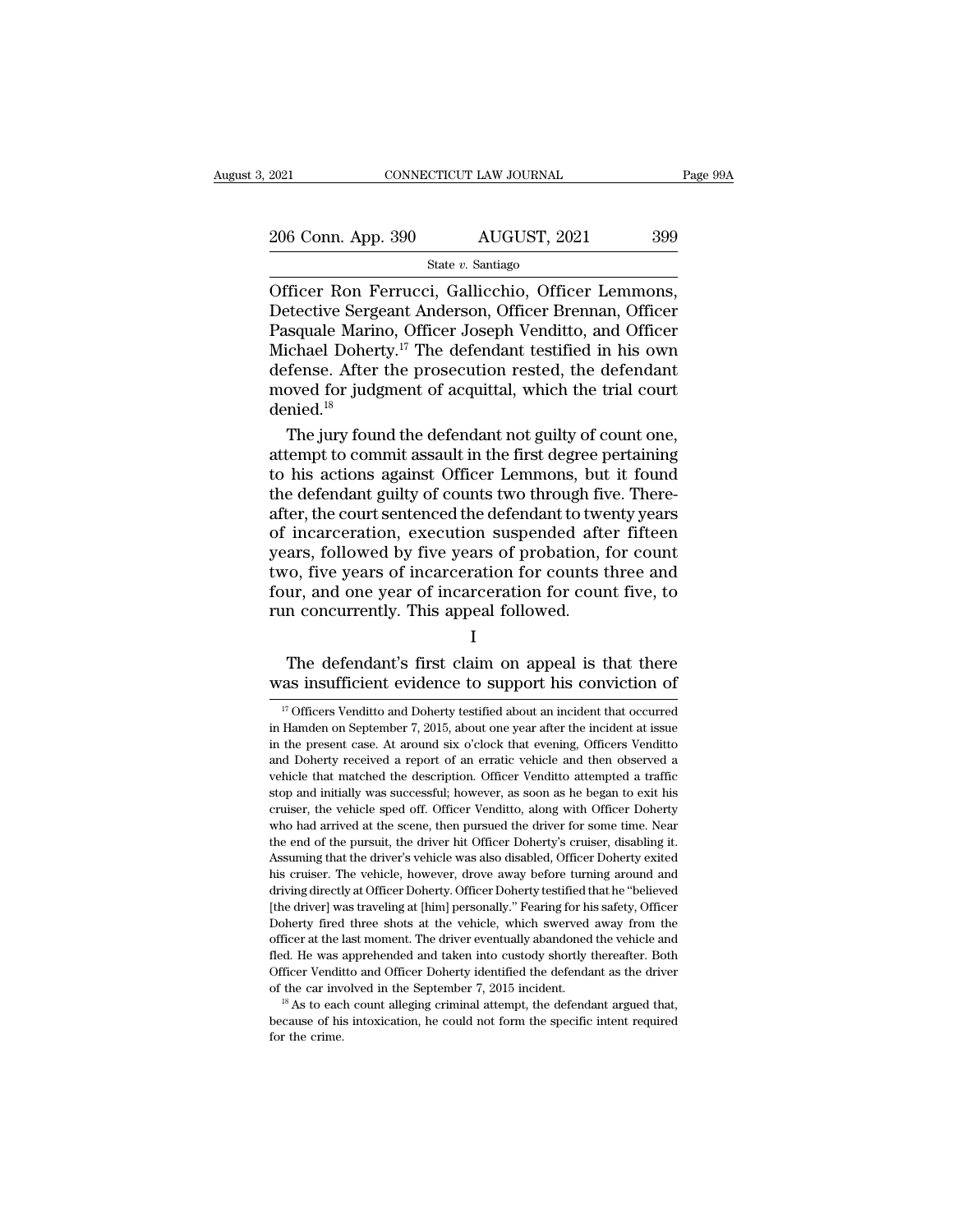# CONNECTICUT LAW JOURNAL August 3, 2021<br>
400 AUGUST, 2021 206 Conn. App. 390<br>
State v. Santiago

State *v.* Santiago

 $\begin{array}{|l|l|} \hline \text{COMNETICUT LAW JOURNAL} \hline \text{August 3, 2021} \hline \end{array}$ <br>  $\begin{array}{|l|} \hline \text{AUGUST, 2021} \hline \end{array}$  206 Conn. App. 390<br>  $\hline \text{attempt to commit assault in the first degree pertaining} \hline \text{to his actions against Officer Miserendino. Specifically,}$  $\begin{array}{r} \text{AUGUST, 2021} \text{206 Conn. App. 390} \ \text{State } v. \text{ Santiago} \ \text{attempt to commit assault in the first degree pertaining} \ \text{to his actions against Officer Miserendino. Specifically, the defendant asserts that the evidence was insufficient to establish beyond a reasonable doubt that he possible.} \end{array}$  $400$  AUGUST, 2021 206 Conn. App. 390<br>  $\frac{\text{State } v. \text{ Santiago}}{\text{patternpt to commit assault in the first degree pertaining}}$ <br>
to his actions against Officer Miserendino. Specifically,<br>
the defendant asserts that the evidence was insufficient<br>
to establish beyond a reasonable  $400$  AUGUST,  $2021$   $206$  Conn. App. 390<br>  $\frac{300}{200}$ <br>  $\frac{300}{200}$ <br>  $\frac{300}{200}$ <br>  $\frac{300}{200}$ <br>  $\frac{300}{200}$ <br>  $\frac{300}{200}$ <br>  $\frac{300}{200}$ <br>  $\frac{300}{200}$ <br>  $\frac{300}{200}$ <br>  $\frac{300}{200}$ <br>  $\frac{300}{200}$ <br>  $\frac{300}{200}$ state v. Santiago<br>state v. Santiago<br>attempt to commit assault in the first degree pertaining<br>to his actions against Officer Miserendino. Specifically,<br>the defendant asserts that the evidence was insufficient<br>to establish State v. Santiago<br>attempt to commit assault in the first degree pertaining<br>to his actions against Officer Miserendino. Specifically,<br>the defendant asserts that the evidence was insufficient<br>to establish beyond a reasonable attempt to commit assault in the first degree pertaining<br>to his actions against Officer Miserendino. Specifically<br>the defendant asserts that the evidence was insufficien<br>to establish beyond a reasonable doubt that he pos<br>s his actions against Officer Miserendino. Specifically,<br>e defendant asserts that the evidence was insufficient<br>establish beyond a reasonable doubt that he pos-<br>ssed the necessary intent to be convicted of this<br>ime. For the the defendant asserts that the evidence was insufficient<br>to establish beyond a reasonable doubt that he pos-<br>sessed the necessary intent to be convicted of this<br>crime. For the reasons that follow, the defendant cannot<br>prev

to establish beyond a reasonable doubt that he pos-<br>sessed the necessary intent to be convicted of this<br>crime. For the reasons that follow, the defendant cannot<br>prevail on his sufficiency of the evidence claim.<br>Before addr sessed the necessary intent to be convicted of this<br>crime. For the reasons that follow, the defendant cannot<br>prevail on his sufficiency of the evidence claim.<br>Before addressing the defendant's first claim on<br>appeal, we se crime. For the reasons that follow, the defendant cannot<br>prevail on his sufficiency of the evidence claim.<br>Before addressing the defendant's first claim on<br>appeal, we set forth the well established principles that<br>guide o prevail on his sufficiency of the evidence claim.<br>
Before addressing the defendant's first claim on<br>
appeal, we set forth the well established principles that<br>
guide our review. "[A] defendant who asserts an insuffi-<br>
cie Before addressing the defendant's first claim on<br>appeal, we set forth the well established principles that<br>guide our review. "[A] defendant who asserts an insuffi-<br>ciency of the evidence claim bears an arduous burden.<br> $\ld$ appeal, we set forth the well established principles that<br>guide our review. "[A] defendant who asserts an insuffi-<br>ciency of the evidence claim bears an arduous burden.<br> $\ldots$  [F] or the purposes of sufficiency review  $\ldots$ guide our review. "[A] defendant who asserts an insufficiency of the evidence claim bears an arduous burden.<br>
. . . [F] or the purposes of sufficiency review . . . we<br>
review the sufficiency of the evidence as the case wa ciency of the evidence claim bears an arduous burden.<br>  $\ldots$  [F] or the purposes of sufficiency review  $\ldots$  we review the sufficiency of the evidence as the case was<br>
tried  $\ldots$  [A] claim of insufficiency of the evidenc ... [F] or the purposes of sufficiency review ... we<br>review the sufficiency of the evidence as the case was<br>tried .... [A] claim of insufficiency of the evidence<br>must be tested by reviewing no less than, and no more<br>than, review the sufficiency of the evidence as the case was<br>tried . . . . [A] claim of insufficiency of the evidence<br>must be tested by reviewing no less than, and no more<br>than, the evidence introduced at trial. . . . . In<br>revi tried  $\ldots$  [A] claim of insufficiency of the evidence<br>must be tested by reviewing no less than, and no more<br>than, the evidence introduced at trial.  $\ldots$  In<br>reviewing a sufficiency of the evidence claim, we apply<br>a two p must be tested by reviewing no less than, and no more<br>than, the evidence introduced at trial. . . . . In<br>reviewing a sufficiency of the evidence claim, we apply<br>a two part test. First, we construe the evidence in the<br>light than, the evidence introduced at trial. . . . . In<br>reviewing a sufficiency of the evidence claim, we apply<br>a two part test. First, we construe the evidence in the<br>light most favorable to sustaining the verdict. Second,<br>we reviewing a sufficiency of the evidence claim, we apply<br>a two part test. First, we construe the evidence in the<br>light most favorable to sustaining the verdict. Second,<br>we determine whether upon the facts so construed and<br>t a two part test. First, we construe the evidence in the light most favorable to sustaining the verdict. Second, we determine whether upon the facts so construed and the inferences reasonably drawn therefrom the [jury] reas light most favorable to sustaining the verdict. Second,<br>we determine whether upon the facts so construed and<br>the inferences reasonably drawn therefrom the [jury]<br>reasonably could have concluded that the cumulative<br>force o we determine whether upon the facts so construed and<br>the inferences reasonably drawn therefrom the [jury]<br>reasonably could have concluded that the cumulative<br>force of the evidence established guilt beyond a reason-<br>able d the inferences reasonably drawn therefrom the [jury]<br>reasonably could have concluded that the cumulative<br>force of the evidence established guilt beyond a reason-<br>able doubt . . . . This court cannot substitute its own<br>judg reasonably could have concluded that the cumulative<br>force of the evidence established guilt beyond a reason-<br>able doubt . . . . . This court cannot substitute its own<br>judgment for that of the jury if there is sufficient e (2021). le doubt . . . . This court cannot substitute its own<br>dgment for that of the jury if there is sufficient evi-<br>nce to support the jury's verdict." (Internal quotation<br>arks omitted.) *State* v. *Luciano*, 204 Conn. App. 388 judgment for that of the jury if there is sufficient evidence to support the jury's verdict." (Internal quotation marks omitted.) *State* v. *Luciano*, 204 Conn. App. 388, 396, A.3d , cert. denied, 337 Conn. 903, A.3d (20

dence to support the jury's verdict." (Internal quotation<br>marks omitted.) *State* v. *Luciano*, 204 Conn. App. 388,<br>396, A.3d , cert. denied, 337 Conn. 903, A.3d<br>(2021).<br>"In evaluating a claim of evidentiary insufficiency marks omitted.) *State v. Luciano*, 204 Conn. App. 388, 396, A.3d , cert. denied, 337 Conn. 903, A.3d (2021).<br>
"In evaluating a claim of evidentiary insufficiency, we review the evidence and construe it as favorably as po 396, A.3d , cert. denied, 337 Conn. 903, A.3d (2021).<br>
"In evaluating a claim of evidentiary insufficiency,<br>
we review the evidence and construe it as favorably as<br>
possible with a view toward sustaining the conviction,<br> (2021).<br>
"In evaluating a claim of evidentiary insufficiency,<br>
we review the evidence and construe it as favorably as<br>
possible with a view toward sustaining the conviction,<br>
and then  $\dots$  determine whether, in light of t "In evaluating a claim of evidentiary insufficiency,<br>we review the evidence and construe it as favorably as<br>possible with a view toward sustaining the conviction,<br>and then  $\dots$  determine whether, in light of the evi-<br>denc we review the evidence and construe it as favorably as possible with a view toward sustaining the conviction, and then  $\dots$  determine whether, in light of the evidence, the trier of fact could reasonably have reached the possible with a view toward sustaining the conviction, and then  $\ldots$  determine whether, in light of the evidence, the trier of fact could reasonably have reached the conclusion it did reach.  $\ldots$  A trier of fact is perm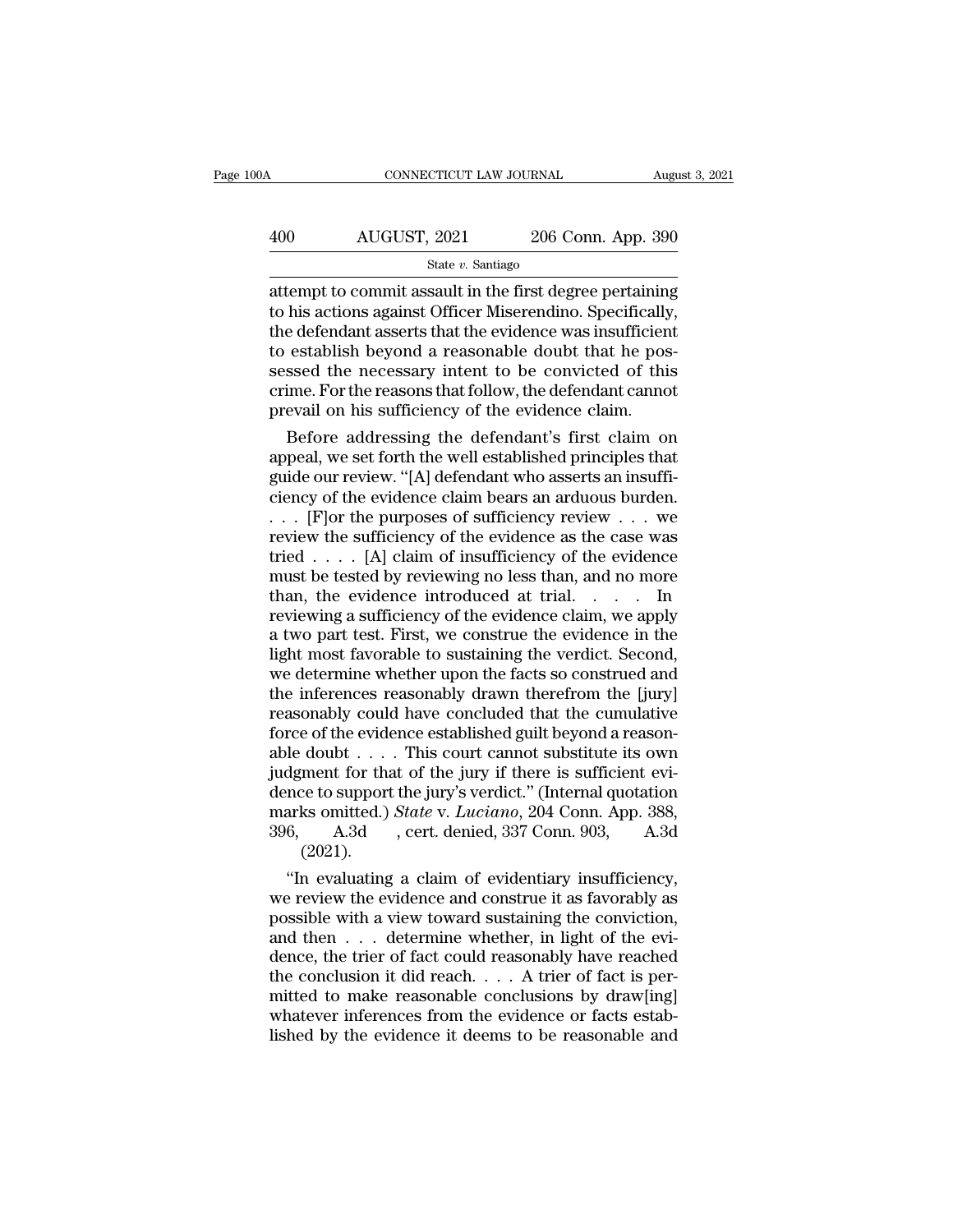| 2021               | CONNECTICUT LAW JOURNAL |              | Page 101A |
|--------------------|-------------------------|--------------|-----------|
| 206 Conn. App. 390 |                         | AUGUST, 2021 | 401       |
|                    | State $v$ . Santiago    |              |           |

2021 CONNECTICUT LAW JOURNAL Page 101A<br>206 Conn. App. 390 AUGUST, 2021 401<br>5tate v. Santiago<br>10gical.... [These inferences, however] cannot be<br>based on possibilities, surmise or conjecture....  $\begin{array}{lll} \textbf{206 Conn. App. 390} & \textbf{AUGUST, 2021} & \textbf{401} \ \textbf{341} & \textbf{81} & \textbf{142} \ \textbf{351} & \textbf{142} & \textbf{143} \ \textbf{361} & \textbf{143} & \textbf{144} \ \textbf{382} & \textbf{145} & \textbf{146} & \textbf{147} \ \textbf{493} & \textbf{148} & \textbf{148} & \textbf{149} \ \textbf{583} & \textbf{149} & \$ 

<sup>6</sup> Conn. App. 390 AUGUST, 2021 401<br>
<sup>State v. Santiago<br>
gical.... [These inferences, however] cannot be<br>
sed on possibilities, surmise or conjecture....<br>
"We note that the [trier of fact] must find every ele-<br>
ent proven</sup> 206 Conn. App. 390 AUGUST, 2021 401<br>
State v. Santiago<br>
logical.... [These inferences, however] cannot be<br>
based on possibilities, surmise or conjecture....<br>
"We note that the [trier of fact] must find every ele-<br>
ment pr State v. Santiago<br>
logical.... [These inferences, however] cannot be<br>
based on possibilities, surmise or conjecture....<br>
"We note that the [trier of fact] must find every ele-<br>
ment proven beyond a reasonable doubt in ord logical. . . . [These inferences, however] cannot be<br>based on possibilities, surmise or conjecture. . . .<br>"We note that the [trier of fact] must find every ele-<br>ment proven beyond a reasonable doubt in order to<br>find the de fogical.  $\ldots$  [These interences, nowever] cannot be<br>based on possibilities, surmise or conjecture.  $\ldots$ <br>"We note that the [trier of fact] must find every ele-<br>ment proven beyond a reasonable doubt in order to<br>find the d doubt. . . . Moreover, it does not diminish the proba-"We note that the [trier of fact] must find every element proven beyond a reasonable doubt in order to find the defendant guilty of the charged offense, [but] each of the basic and inferred facts underlying those conclusi ment proven beyond a reasonable doubt in order to<br>find the defendant guilty of the charged offense, [but]<br>each of the basic and inferred facts underlying those<br>conclusions need not be proved beyond a reasonable<br>doubt.... find the defendant guilty of the charged offense, [but]<br>each of the basic and inferred facts underlying those<br>conclusions need not be proved beyond a reasonable<br>doubt.... Moreover, it does not diminish the proba-<br>tive for each of the basic and inferred facts underlying those<br>conclusions need not be proved beyond a reasonable<br>doubt.... Moreover, it does not diminish the proba-<br>tive force of the evidence that it consists, in whole or<br>in part conclusions need not be proved beyond a reasonable<br>doubt.... Moreover, it does not diminish the proba-<br>tive force of the evidence that it consists, in whole or<br>in part, of evidence that is circumstantial rather than<br>direc doubt.... Moreover, it does not diminish the probative force of the evidence that it consists, in whole or in part, of evidence that is circumstantial rather than direct.... It is not one fact, but the cumulative impact of tive force of the evidence that it consists, in whole or<br>in part, of evidence that is circumstantial rather than<br>direct. . . . It is not one fact, but the cumulative impact<br>of a multitude of facts which establishes guilt i part, of evidence that is circumstantial rather than<br>rect.... It is not one fact, but the cumulative impact<br>a multitude of facts which establishes guilt in a case<br>volving substantial circumstantial evidence." (Cita-<br>Josep of a multitude of facts which establishes guilt in a case<br>involving substantial circumstantial evidence." (Cita-<br>tions omitted; internal quotation marks omitted.) *State*<br>v. Josephs, 328 Conn. 21, 35–36, 176 A.3d 542 (201

or a munitude or facts which establishes guit in a case<br>involving substantial circumstantial evidence." (Cita-<br>tions omitted; internal quotation marks omitted.) *State*<br>v. Josephs, 328 Conn. 21, 35–36, 176 A.3d 542 (2018). mvolving substantial encurristantial evidence. (Cria-<br>tions omitted; internal quotation marks omitted.) State<br>v. Josephs, 328 Conn. 21, 35–36, 176 A.3d 542 (2018).<br>In order to sustain the defendant's conviction, the<br>state v. Josephs, 328 Conn. 21, 35–36, 176 A.3d 542 (2018).<br>In order to sustain the defendant's conviction, the<br>state must have presented evidence from which the<br>jury reasonably could have found beyond a reasonable<br>doubt that t v. Josephs, 328 Conit. 21, 33–30, 110 A.3d 342 (2018).<br>In order to sustain the defendant's conviction, the<br>state must have presented evidence from which the<br>jury reasonably could have found beyond a reasonable<br>doubt that In order to sustain the defendant's conviction, the<br>state must have presented evidence from which the<br>jury reasonably could have found beyond a reasonable<br>doubt that the defendant was guilty of attempt to com-<br>mit assault state must have presented evidence from which the<br>jury reasonably could have found beyond a reasonable<br>doubt that the defendant was guilty of attempt to com-<br>mit assault in the first degree against Officer Miseren-<br>dino. jury reasonably could have found beyond a reasonable<br>doubt that the defendant was guilty of attempt to com-<br>mit assault in the first degree against Officer Miseren-<br>dino. Pursuant to  $\S$  53a-49 (a), "[a] person is guilty doubt that the defendant was guilty of attempt to commit assault in the first degree against Officer Miserendino. Pursuant to  $\S$  53a-49 (a), "[a] person is guilty of an attempt to commit a crime if, acting with the kind mit assault in the first degree against Officer Miserendino. Pursuant to  $\S$  53a-49 (a), "[a] person is guilty of<br>an attempt to commit a crime if, acting with the kind<br>of mental state required for commission of the crime, dino. Pursuant to § 53a-49 (a), "[a] person is guilty of<br>an attempt to commit a crime if, acting with the kind<br>of mental state required for commission of the crime,<br>he . . . (2) intentionally does or omits to do anything<br> an attempt to commit a crime if, acting with the kind<br>of mental state required for commission of the crime,<br>he  $\dots$  (2) intentionally does or omits to do anything<br>which, under the circumstances as he believes them to<br>be, of mental state required for commission of the crime,<br>he  $\ldots$  (2) intentionally does or omits to do anything<br>which, under the circumstances as he believes them to<br>be, is an act or omission constituting a substantial step he . . . (2) intentionally does or omits to do anything<br>which, under the circumstances as he believes them to<br>be, is an act or omission constituting a substantial step<br>in a course of conduct planned to culminate in his<br>co which, under the circumstances as he believes them to<br>be, is an act or omission constituting a substantial step<br>in a course of conduct planned to culminate in his<br>commission of the crime." Further, "[a] person is guilty<br>o be, is an act or omission constituting a substantial step<br>in a course of conduct planned to culminate in his<br>commission of the crime." Further, "[a] person is guilty<br>of assault in the first degree when: (1) With intent to in a course of conduct planned to culminate in his<br>commission of the crime." Further, "[a] person is guilty<br>of assault in the first degree when: (1) With intent to<br>cause serious physical injury to another person, he<br>cause commission of the crime." Further, "[a] person is guilty<br>of assault in the first degree when: (1) With intent to<br>cause serious physical injury to another person, he<br>causes such injury to such person or to a third person<br>b of assault in the first degree when: (1) With intent to<br>cause serious physical injury to another person, he<br>causes such injury to such person or to a third person<br>by means of a deadly weapon or a dangerous instrument<br> $\dots$ cause serious physical injury to another person, he<br>causes such injury to such person or to a third person<br>by means of a deadly weapon or a dangerous instrument<br> $\ldots$  " General Statutes § 53a-59 (a). "Accordingly, [a]<br>con causes such injury to such person or to a third person<br>by means of a deadly weapon or a dangerous instrument<br>..." General Statutes  $\S$  53a-59 (a). "Accordingly, [a]<br>conviction of attempt to commit assault in the first<br>deg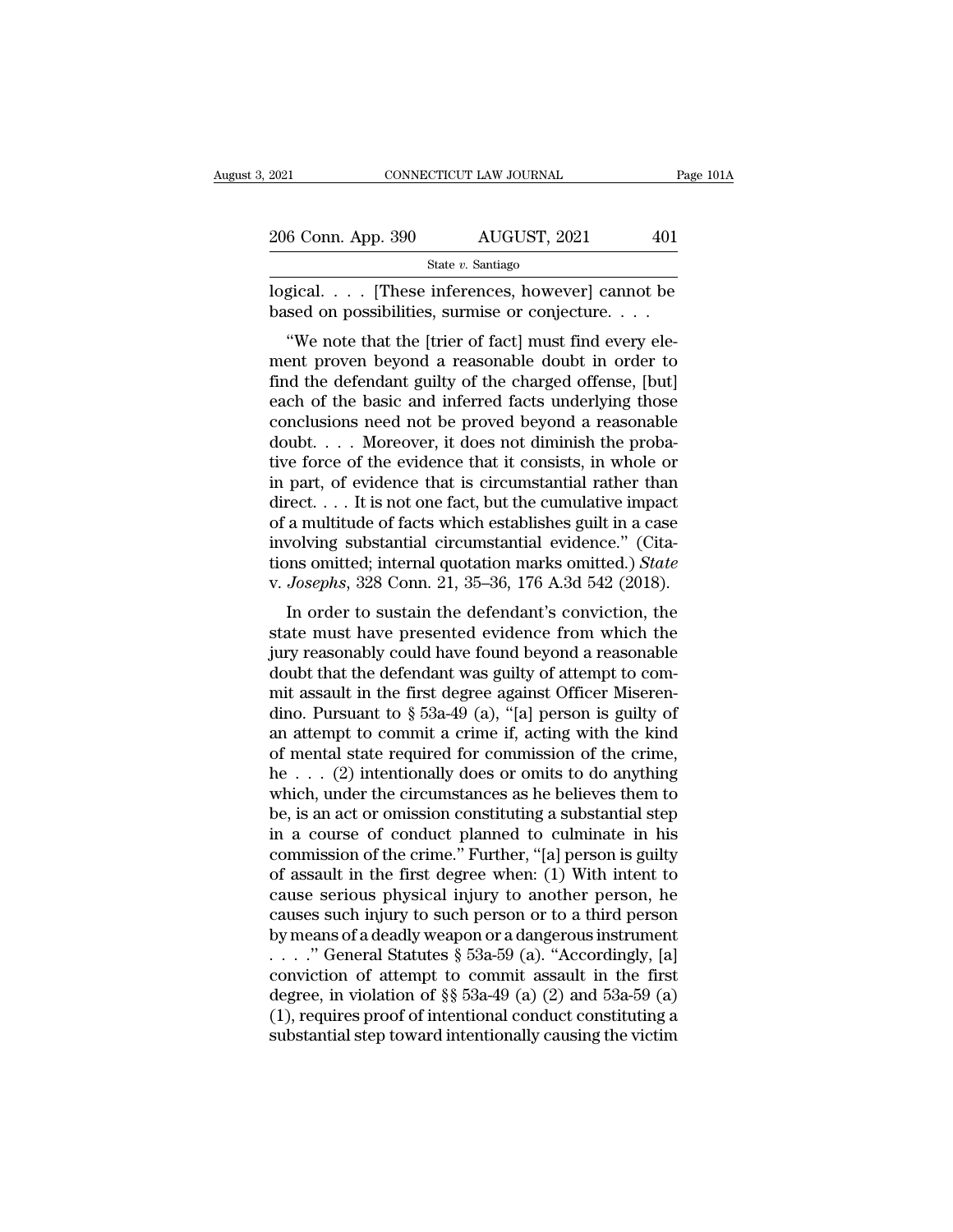| )2A | CONNECTICUT LAW JOURNAL |                    | August 3, 2021 |  |
|-----|-------------------------|--------------------|----------------|--|
|     |                         |                    |                |  |
| 402 | AUGUST, 2021            | 206 Conn. App. 390 |                |  |
|     | State $v$ . Santiago    |                    |                |  |

serious physical injury by means of a dangerous instrument." (Internal quotation marks omitted.) *State v.*<br>Andrews 114 Conn. App. 390<br>Andrews 114 Conn. App. 738 744 971 A 2d 63, cort AUGUST, 2021 206 Conn. App. 390<br>
<sup>State v. Santiago<br>
serious physical injury by means of a dangerous instru-<br>
ment.'' (Internal quotation marks omitted.) *State* v.<br> *Andrews*, 114 Conn. App. 738, 744, 971 A.2d 63, cert.<br>
</sup> *AUGUST, 2021* 206 Conn. App. 390<br>
<sup>State v. Santiago<br>
serious physical injury by means of a dangerous instrument." (Internal quotation marks omitted.) *State v.*<br> *Andrews*, 114 Conn. App. 738, 744, 971 A.2d 63, cert.<br>
de</sup>  $\begin{array}{r} \text{AUGUST, 2021} & \text{206 Conn. App.} \ \hline \text{State } v. \text{ Santiago} \ \hline \text{series} \ \hline \text{series} \ \hline \text{series} \ \hline \text{series} \ \hline \text{matrix} \ \hline \text{by mean of a dangerous ins.} \\ \hline \text{ment." (Internal quotation marks omitted.) } \text{Sta} \ \hline \text{Andrews, 114 Conn. App. 738, 744, 971 A.2d 63, \ \hline \text{denied, 293 Conn. 901, 975 A.2d 1277 (2009).} \\ \hline \text{General$ State v. Santiago<br>
Frious physical injury by means of a dangerous instru-<br>
ent." (Internal quotation marks omitted.) State v.<br> *drews*, 114 Conn. App. 738, 744, 971 A.2d 63, cert.<br>
mied, 293 Conn. 901, 975 A.2d 1277 (2009 serious physical injury by means of a dangerous instrument." (Internal quotation marks omitted.) State v.<br>Andrews, 114 Conn. App. 738, 744, 971 A.2d 63, cert.<br>denied, 293 Conn. 901, 975 A.2d 1277 (2009).<br>General Statutes

serious physical injury by means of a dangerous instrument." (Internal quotation marks omitted.) *State* v.<br>Andrews, 114 Conn. App. 738, 744, 971 A.2d 63, cert.<br>denied, 293 Conn. 901, 975 A.2d 1277 (2009).<br>General Statute ment." (Internal quotation marks omitted.) *State* v.<br>Andrews, 114 Conn. App. 738, 744, 971 A.2d 63, cert.<br>denied, 293 Conn. 901, 975 A.2d 1277 (2009).<br>General Statutes § 53a-3 (11) provides in relevant part<br>that "[a] per Andrews, 114 Conn. App. 738, 744, 971 A.2d 63, cert.<br>denied, 293 Conn. 901, 975 A.2d 1277 (2009).<br>General Statutes § 53a-3 (11) provides in relevant part<br>that "[a] person acts "intentionally" with respect to a<br>result or t denied, 293 Conn. 901, 975 A.2d 1277 (2009).<br>
General Statutes § 53a-3 (11) provides in relevant part<br>
that "[a] person acts "intentionally" with respect to a<br>
result or to conduct described by a statute defining an<br>
offe General Statutes § 53a-3 (11) provides in relevant part<br>that "[a] person acts 'intentionally' with respect to a<br>result or to conduct described by a statute defining an<br>offense when his conscious objective is to cause such that "[a] person acts 'intentionally' with respect to a<br>result or to conduct described by a statute defining an<br>offense when his conscious objective is to cause such<br>result or to engage in such conduct . . . . " "Intent ma result or to conduct described by a statute defining an offense when his conscious objective is to cause such result or to engage in such conduct  $\ldots$ ." "Intent may be, and usually is, inferred from [a] defendant's verba offense when his conscious objective is to cause such<br>result or to engage in such conduct . . . . " "Intent may<br>be, and usually is, inferred from [a] defendant's verbal<br>or physical conduct [as well as] the surrounding cir result or to engage in such conduct . . . . " "Intent may<br>be, and usually is, inferred from [a] defendant's verbal<br>or physical conduct [as well as] the surrounding circum-<br>stances. . . . . Nonetheless, [t]here is no disti be, and usually is, inferred from [a] defendant's verbal<br>or physical conduct [as well as] the surrounding circum-<br>stances. . . . . Nonetheless, [t]here is no distinction<br>between circumstantial and direct evidence so far as or physical conduct [as well as] the surrounding circumstances. . . . . Nonetheless, [t]here is no distinction<br>between circumstantial and direct evidence so far as<br>probative force is concerned. . . . Moreover, [i]t is not stances. . . . Nonetheless, [t]here is no distinction<br>between circumstantial and direct evidence so far as<br>probative force is concerned. . . . Moreover, [i]t is not<br>one fact, but the cumulative impact of a multitude of<br>fac between circumstantial and direct evidence so far as<br>probative force is concerned. . . . Moreover, [i]t is not<br>one fact, but the cumulative impact of a multitude of<br>facts which establishes guilt in a case involving substan probative force is concerned. . . . Moreover, [i]t is not<br>one fact, but the cumulative impact of a multitude of<br>facts which establishes guilt in a case involving substan-<br>tial circumstantial evidence. . . . Finally, we un one fact, but the cumulative impact of a multitude of facts which establishes guilt in a case involving substantial circumstantial evidence. . . . Finally, we underscore that intent [can] be formed instantaneously and [do facts which establishes guilt in a case involving substantial circumstantial evidence. . . . Finally, we under-<br>score that intent [can] be formed instantaneously and<br>[does] not require any specific period of time for<br>thou tial circumstantial evidence.... Finally, we under-<br>score that intent [can] be formed instantaneously and<br>[does] not require any specific period of time for<br>thought or premeditation for its formation.... Intent<br>is a quest score that intent [can] be formed instantaneously and [does] not require any specific period of time for thought or premeditation for its formation. . . . Intent is a question of fact, the determination of which should sta [does] not require any specific if<br>thought or premeditation for its form is a question of fact, the determinat<br>stand unless the conclusion drawn<br>unreasonable one." (Citations omition marks omitted.) *State* v. *Car*<br>856–57 ought or premeditation for its formation.... Intent<br>a question of fact, the determination of which should<br>and unless the conclusion drawn by the trier is an<br>reasonable one." (Citations omitted; internal quota-<br>on marks om is a question of fact, the determination of which should<br>stand unless the conclusion drawn by the trier is an<br>unreasonable one." (Citations omitted; internal quota-<br>tion marks omitted.) *State* v. *Carter*, 317 Conn. 845,

stand unless the conclusion drawn by the trier is an unreasonable one." (Citations omitted; internal quotation marks omitted.) *State v. Carter*, 317 Conn. 845, 856–57, 120 A.3d 1229 (2015).<br>Additionally, "[t]he [jury is] unreasonable one." (Citations omitted; internal quotation marks omitted.) *State v. Carter*, 317 Conn. 845, 856–57, 120 A.3d 1229 (2015).<br>Additionally, "[t]he [jury is] not bound to accept as true the defendant's claim of tion marks omitted.) *State v. Carter*, 317 Conn. 845, 856–57, 120 A.3d 1229 (2015).<br>
Additionally, "[t]he [jury is] not bound to accept as<br>
true the defendant's claim of lack of intent or his expla-<br>
nation of why he lac 856–57, 120 A.3d 1229 (2015).<br>
Additionally, "[t]he [jury is] not bound to accept as<br>
true the defendant's claim of lack of intent or his expla-<br>
nation of why he lacked intent. . . . Intent may be,<br>
and usually is, infer Additionally, "[t]he [jury is] not bound to accept as<br>true the defendant's claim of lack of intent or his expla-<br>nation of why he lacked intent.... Intent may be,<br>and usually is, inferred from the defendant's verbal or<br>ph true the defendant's claim of lack of intent or his explanation of why he lacked intent. . . . Intent may be, and usually is, inferred from the defendant's verbal or physical conduct. . . . Intent may also be inferred fro mation of why he lacked intent. . . . Intent may be,<br>and usually is, inferred from the defendant's verbal or<br>physical conduct. . . . Intent may also be inferred<br>from the surrounding circumstances. . . . The use of<br>inferen and usually is, inferred from the defendant's verbal or<br>physical conduct.... Intent may also be inferred<br>from the surrounding circumstances.... The use of<br>inferences based on circumstantial evidence is neces-<br>sary because physical conduct.... Intent may also be inferred<br>from the surrounding circumstances.... The use of<br>inferences based on circumstantial evidence is neces-<br>sary because direct evidence of the accused's state of<br>mind is rarely from the surrounding circumstances. . . . The use of inferences based on circumstantial evidence is necessary because direct evidence of the accused's state of mind is rarely available. . . . Intent may be gleaned from ci inferences based on circumstantial evidence is necessary because direct evidence of the accused's state of mind is rarely available. . . . Intent may be gleaned from circumstantial evidence such as the type of weapon used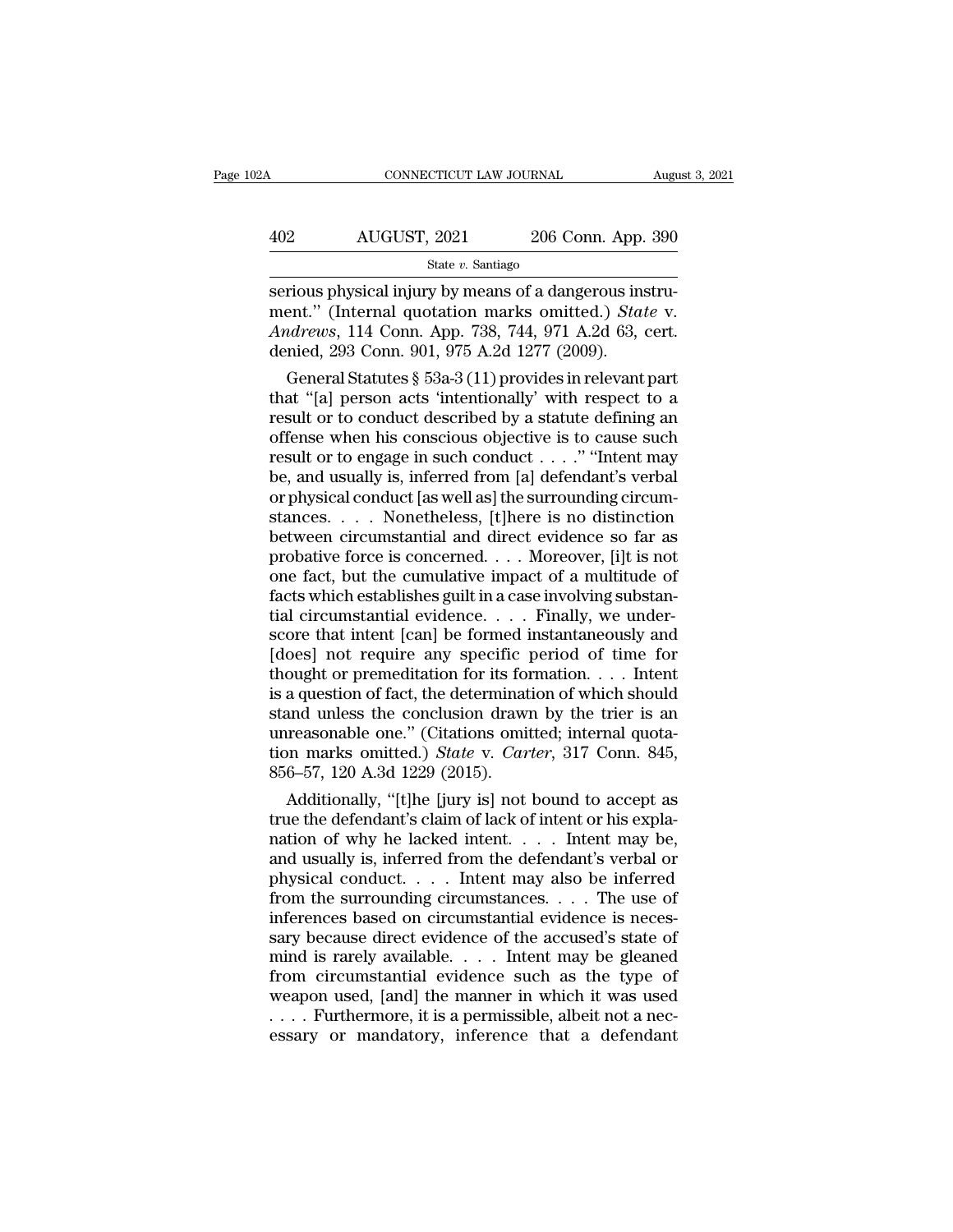| 2021               | CONNECTICUT LAW JOURNAL | Page 103A |
|--------------------|-------------------------|-----------|
| 206 Conn. App. 390 | AUGUST, 2021            | 403       |
|                    | State $v$ . Santiago    |           |

EXECUTE 2021<br>
2006 Conn. App. 390 AUGUST, 2021 403<br>
300 State v. Santiago<br>
2016 Conn. App. 390 AUGUST, 2021 403<br>
300 State v. Santiago<br>
2011 August 2015 (Citation omitted; internal quotation marks omitted)<br>
2018 State v. A  $\frac{206 \text{ Conn. App. 390}}{\text{State } v. \text{ Santiago}}$   $\frac{\text{State } v. \text{ Santiago}}{\text{intended the natural consequences of his voluntary conduct." (Citation omitted; internal quotation marks omitted.) *State v. Andrews*, supra, 114 Conn. App. 744–45. Further, "If the existence of an intent to escape does not$ 206 Conn. App. 390 AUGUST, 2021 403<br>
State v. Santiago<br>
intended the natural consequences of his voluntary conduct." (Citation omitted; internal quotation marks omitted.) *State* v. *Andrews*, supra, 114 Conn. App. 744–45. 206 Conn. App. 390 AUGUST, 2021 403<br>
State v. Santiago<br>
intended the natural consequences of his voluntary con-<br>
duct." (Citation omitted; internal quotation marks omit-<br>
ted.) *State v. Andrews*, supra, 114 Conn. App. 74 State v. Santiago<br>
State v. Santiago<br>
intended the natural consequences of his voluntary con-<br>
duct." (Citation omitted; internal quotation marks omit-<br>
ted.) State v. Andrews, supra, 114 Conn. App. 744–45.<br>
Further "[t]he state v. Santiago<br>intended the natural consequences of his voluntary con-<br>duct." (Citation omitted; internal quotation marks omit-<br>ted.) *State* v. Andrews, supra, 114 Conn. App. 744–45.<br>Further "[t]he existence of an inte 746. red. (Citation omitted; internal quotation marks omit-<br>d.) *State* v. *Andrews*, supra, 114 Conn. App. 744–45.<br>urther "[t]he existence of an intent to escape does not<br>cessarily negate the existence of an intent to cause<br>ri ted.) *State* v. *Andrews*, supra, 114 Conn. App. (44–45).<br>Further "[t]he existence of an intent to escape does not<br>necessarily negate the existence of an intent to cause<br>serious physical injury when making the escape." Id

Further [t]ne existence of an intent to escape does not<br>necessarily negate the existence of an intent to cause<br>serious physical injury when making the escape." Id.,<br>746.<br>On appeal, the defendant argues that "[n]o evidence<br> necessarily negate the existence of an intent to cause<br>serious physical injury when making the escape." Id.,<br>746.<br>On appeal, the defendant argues that "[n]o evidence<br>was presented to prove beyond a reasonable doubt that<br>th serious physical injury when making the escape. Id.,<br>746.<br>On appeal, the defendant argues that "[n]o evidence<br>was presented to prove beyond a reasonable doubt that<br>the defendant acted with the specific intent to cause<br>seri (40.<br>
On appeal, the defendant argues that "[n]o evidence<br>
was presented to prove beyond a reasonable doubt that<br>
the defendant acted with the specific intent to cause<br>
serious physical injury to Officer Miserendino" and On appeal, the defendant argues that "[n]o evidence<br>was presented to prove beyond a reasonable doubt that<br>the defendant acted with the specific intent to cause<br>serious physical injury to Officer Miserendino" and that,<br>ther was presented to prove beyond a reasonable doubt that<br>the defendant acted with the specific intent to cause<br>serious physical injury to Officer Miserendino" and that,<br>therefore, "the evidence was insufficient to sustain a<br>c the defendant acted with the specific intent to cause<br>serious physical injury to Officer Miserendino" and that,<br>therefore, "the evidence was insufficient to sustain a<br>conviction of [attempt to commit] assault in the first<br> serious physical injury to Officer Miserendino" and that,<br>therefore, "the evidence was insufficient to sustain a<br>conviction of [attempt to commit] assault in the first<br>degree . . . ." The defendant asserts that "the eviden erefore, "the evidence was insufficient to sustain a<br>mviction of [attempt to commit] assault in the first<br>gree . . . ." The defendant asserts that "the evidence<br>duced at trial demonstrated that [he] did not intend<br>cause se conviction of [attempt to commit] assault in the first<br>degree  $\ldots$ ." The defendant asserts that "the evidence<br>adduced at trial demonstrated that [he] did not intend<br>to cause serious physical injury, but rather acted with

Miserendino's testimony that the defendant's actions adduced at trial demonstrated that [he] did not intend<br>to cause serious physical injury, but rather acted with<br>the intent to flee from the police." We are not persuaded.<br>In support of his argument that his only intent was<br> to cause serious physical injury, but rather acted with<br>the intent to flee from the police." We are not persuaded.<br>In support of his argument that his only intent was<br>to evade the officers, the defendant relies on Officer<br> the intent to flee from the police." We are not persuaded.<br>
In support of his argument that his only intent was<br>
to evade the officers, the defendant relies on Officer<br>
Miserendino's testimony that the defendant's actions<br> In support of his argument that his only intent was<br>to evade the officers, the defendant relies on Officer<br>Miserendino's testimony that the defendant's actions<br>were "reckless" and "evasive" and argues that this testi-<br>mony evade the officers, the defendant relies on Officer<br>
iserendino's testimony that the defendant's actions<br>
ere "reckless" and "evasive" and argues that this testi-<br>
ony is dispositive on the question of intent. The rele-<br>
i Miserendino's testii<br>were "reckless" and<br>mony is dispositive<br>vant testimony con<br>between Officer Mi<br>"[Defense Counse<br>in danger?<br>"[Officer Miseren The vertext of the control and algebra that the costal<br>
ony is dispositive on the question of intent. The rele-<br>
int testimony comes from the following colloquy<br>
tween Officer Miserendino and defense counsel:<br>
"[Defense Co

of a vehicle; it had already struck a police cruiser.<br>
"[Defense Counsel]: Why did you think your life was<br>
in danger?<br>
"[Officer Miserendino]: Well, the reckless operation<br>
of a vehicle; it had already struck a police cru had reversed and strengthending energy between Officer Miserendino and defense counsel:<br>
"[Defense Counsel]: Why did you think your life was<br>
in danger?<br>
"[Officer Miserendino]: Well, the reckless operation<br>
of a vehicle; "[Defense Counsel]: Why did you think your life was<br>in danger?<br>"[Officer Miserendino]: Well, the reckless operation<br>of a vehicle; it had already struck a police cruiser, it<br>had reversed and almost ran over Officer Lemmons, "[Derense Counser]: why ald you think your life was<br>in danger?<br>"[Officer Miserendino]: Well, the reckless operation<br>of a vehicle; it had already struck a police cruiser, it<br>had reversed and almost ran over Officer Lemmons, in danger?<br>
"[Officer Miserendino]: Well, the reckless operation<br>
of a vehicle; it had already struck a police cruiser, it<br>
had reversed and almost ran over Officer Lemmons,<br>
we're yelling commands to continuously stop, th "[Officer Miserendino]: We<br>of a vehicle; it had already :<br>had reversed and almost ran<br>we're yelling commands to c<br>is not stopping, the vehicle a<br>almost strikes Officer Lemmo<br>used as a weapon. . . . .<br>"[Defense Counsel]: Yo a venicle; it had already struck a police cruiser, it<br>d reversed and almost ran over Officer Lemmons,<br>e're yelling commands to continuously stop, the car<br>not stopping, the vehicle again, for the second time,<br>most strikes O nad reversed and almost ran over<br>we're yelling commands to continu<br>is not stopping, the vehicle again, f<br>almost strikes Officer Lemmons. Th<br>used as a weapon. . . .<br>"[Defense Counsel]: You just sa<br>was operating recklessly?<br> The vehicle age and stopping, the vehicle age and strikes Officer Lemmon ed as a weapon. . . . .<br>"[Defense Counsel]: You ju so operating recklessly? "[Officer Miserendino]: Yes.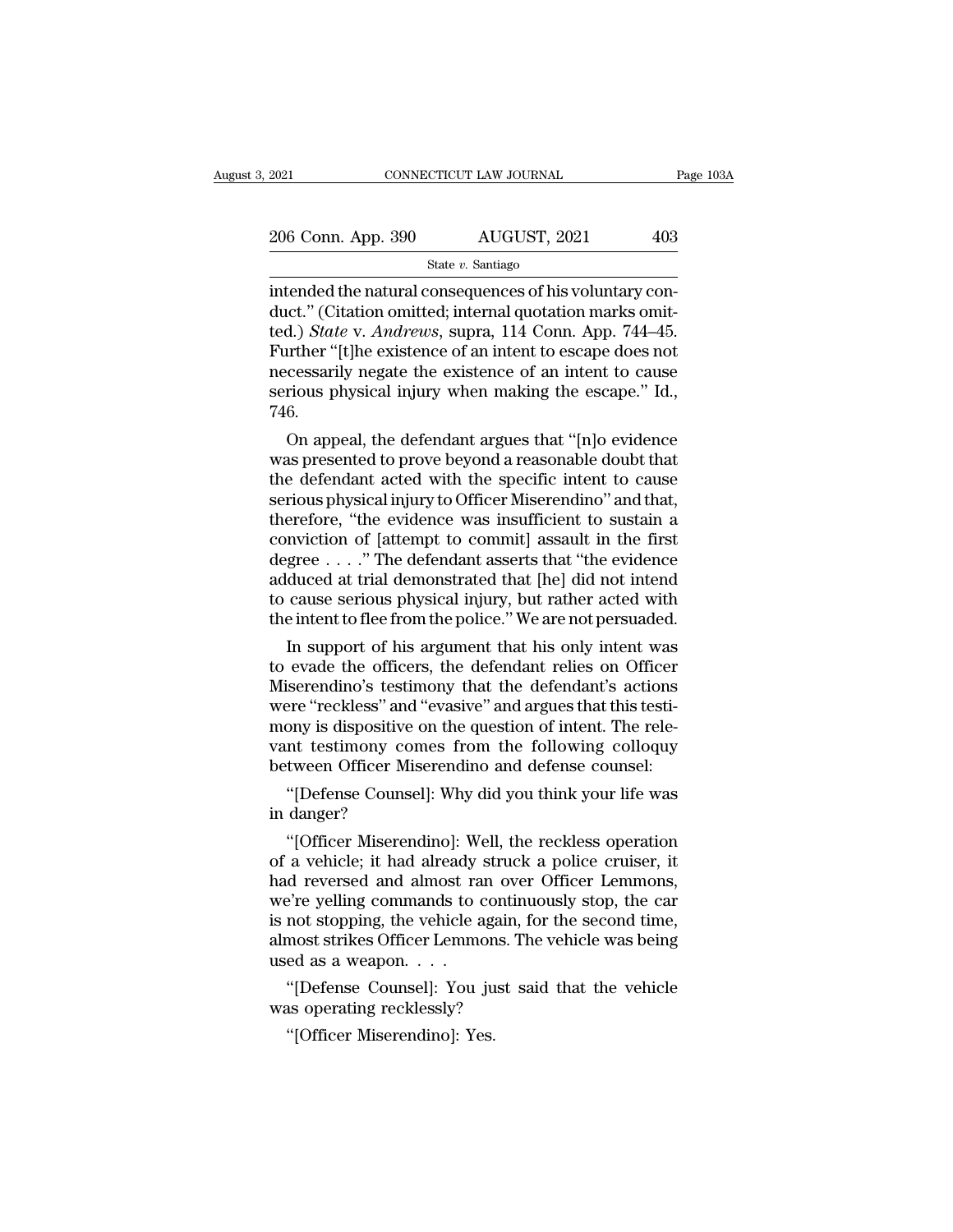| 4Α   | CONNECTICUT LAW JOURNAL                                                                                    |                    | August 3, 2021 |
|------|------------------------------------------------------------------------------------------------------------|--------------------|----------------|
| 404  | AUGUST, 2021                                                                                               | 206 Conn. App. 390 |                |
|      | State $v$ . Santiago                                                                                       |                    |                |
|      | "[Defense Counsel]: And it was going—recklessly<br>was in the action of reversing and then moving forward? |                    |                |
| ing. | "[Officer Miserendino]: I'm not sure what you're ask-                                                      |                    |                |

"[Defense Counsel]: And it was going—recklessly<br>as in the action of reversing and then moving forward?<br>"[Officer Miserendino]: I'm not sure what you're ask-<br>g.<br>"[Defense Counsel]: Well, I mean, your testimony is<br>at he stri "[Defense Counsel]: And it was going—recklessly<br>was in the action of reversing and then moving forward?<br>"[Officer Miserendino]: I'm not sure what you're ask-<br>ing.<br>"[Defense Counsel]: Well, I mean, your testimony is<br>that he was in the action of reversing and then moving forward?<br>
"[Officer Miserendino]: I'm not sure what you're ask-<br>
ing.<br>
"[Defense Counsel]: Well, I mean, your testimony is<br>
that he strikes your vehicle, doesn't stop—or, I me "[Officer Miserendino]: I'm not sure what you're asking.<br>"[Defense Counsel]: Well, I mean, your testimony is<br>that he strikes your vehicle, doesn't stop—or, I mean,<br>doesn't continue going and just reverses, goes forward,<br>re cruiser? "[Defense Counsel]: Well, I mean, your testimony is<br>that he strikes your vehicle, doesn't stop—or, I mean,<br>doesn't continue going and just reverses, goes forward,<br>reverses again and then eventually he gets around your<br>crui at he strikes your vehicle, doesn't stop—or, I mean,<br>
sesn't continue going and just reverses, goes forward,<br>
verses again and then eventually he gets around your<br>
uiser?<br>
"[Officer Miserendino]: Yeah.<br>
"[Defense Counsel]: doesn't continue going and just reverses, goes forward,<br>reverses again and then eventually he gets around your<br>cruiser?<br>"[Officer Miserendino]: Yeah.<br>"[Defense Counsel]: Okay. So, that action there,<br>reversing and going for

uiser?<br>"[Officer Miserendino]: Yeah.<br>"[Defense Counsel]: Okay. So, that action there,<br>versing and going forward that—that was reckless?<br>"[Officer Miserendino]: Striking a police vehicle that's<br>ving to stop you, almost runn "[Officer Miserendino]: Yeah.<br>"[Defense Counsel]: Okay. So, that action there,<br>reversing and going forward that—that was reckless?<br>"[Officer Miserendino]: Striking a police vehicle that's<br>trying to stop you, almost running

"[Defense Counsel]: Okay. So, that action there,<br>wersing and going forward that—that was reckless?<br>"[Officer Miserendino]: Striking a police vehicle that's<br>zing to stop you, almost running over an officer, yes."<br>On the bas "[Defense Counsel]: Okay. So, that action there,<br>reversing and going forward that—that was reckless?<br>"[Officer Miserendino]: Striking a police vehicle that's<br>trying to stop you, almost running over an officer, yes."<br>On the reversing and going forward that—that was reckless?<br>
"[Officer Miserendino]: Striking a police vehicle that's<br>
trying to stop you, almost running over an officer, yes."<br>
On the basis of this testimony, the defendant argues "[Officer Miserendino]: Striking a police vehicle that's<br>trying to stop you, almost running over an officer, yes."<br>On the basis of this testimony, the defendant argues<br>that the officer "did not believe the defendant's acti frying to stop you, almost running a peace center and stripting to stop you, almost running over an officer, yes."<br>On the basis of this testimony, the defendant argues<br>that the officer "did not believe the defendant's acti on the basis of this testimony, the defendant argues<br>that the officer "did not believe the defendant's actions<br>were to intentionally cause serious physical injury, but<br>rather, to escape," and, therefore, the evidence is in On the basis of this testimony, the defendant argues<br>that the officer "did not believe the defendant's actions<br>were to intentionally cause serious physical injury, but<br>rather, to escape," and, therefore, the evidence is in that the officer "did not believe the defendant's actions<br>were to intentionally cause serious physical injury, but<br>rather, to escape," and, therefore, the evidence is insuf-<br>ficient to support the conviction. The defendant were to intentionally cause serious physical injury, but<br>rather, to escape," and, therefore, the evidence is insuf-<br>ficient to support the conviction. The defendant relies<br>on *Andrews*, in which this court found sufficient rather, to escape," and, therefore, the evidence is insuf-<br>ficient to support the conviction. The defendant relies<br>on *Andrews*, in which this court found sufficient evi-<br>dence of intent to support a conviction of attempt ficient to support the conviction. The defendant relies<br>on *Andrews*, in which this court found sufficient evi-<br>dence of intent to support a conviction of attempt to<br>commit assault in the first degree where a defendant<br>dro dence of intent to support a conviction of attempt to<br>commit assault in the first degree where a defendant<br>drove toward an officer while trying to flee and the<br>officer testified that he "believed that the defendant<br>deliber commit assault in the first degree where a defendant<br>drove toward an officer while trying to flee and the<br>officer testified that he "believed that the defendant<br>deliberately was trying to run him over." *State* v. Andrews, drove toward an officer while trying to flee and the officer testified that he "believed that the defendant deliberately was trying to run him over." *State* v. Andrews, supra, 114 Conn. App. 744, 746. The defendant conten officer testified that he "believed that the defendant<br>deliberately was trying to run him over." *State* v. Andrews,<br>supra, 114 Conn. App. 744, 746. The defendant contends<br>that, because, unlike in Andrews, Officer Miserend deliberately was trying to run him over." *State* v. Andrews,<br>supra, 114 Conn. App. 744, 746. The defendant contends<br>that, because, unlike in Andrews, Officer Miserendino<br>"did not testify that he believed that the defendan supra, 114 Conn. App. 744, 746. The defendant contends<br>that, because, unlike in *Andrews*, Officer Miserendino<br>"did not testify that he believed that the defendant was<br>"deliberately" trying to run him over," there is insuf that, because, unlike in *Andrews*, Officer Miserendino<br>"did not testify that he believed that the defendant was<br>'deliberately' trying to run him over," there is insuffi-<br>cient evidence to support his conviction. The defen "did not testify that he believed that the 'deliberately' trying to run him over," to cient evidence to support his conviction.<br>
Ineglects to mention Officer Miserendi<br>
that he believed the defendant was usi<br>
weapon to inj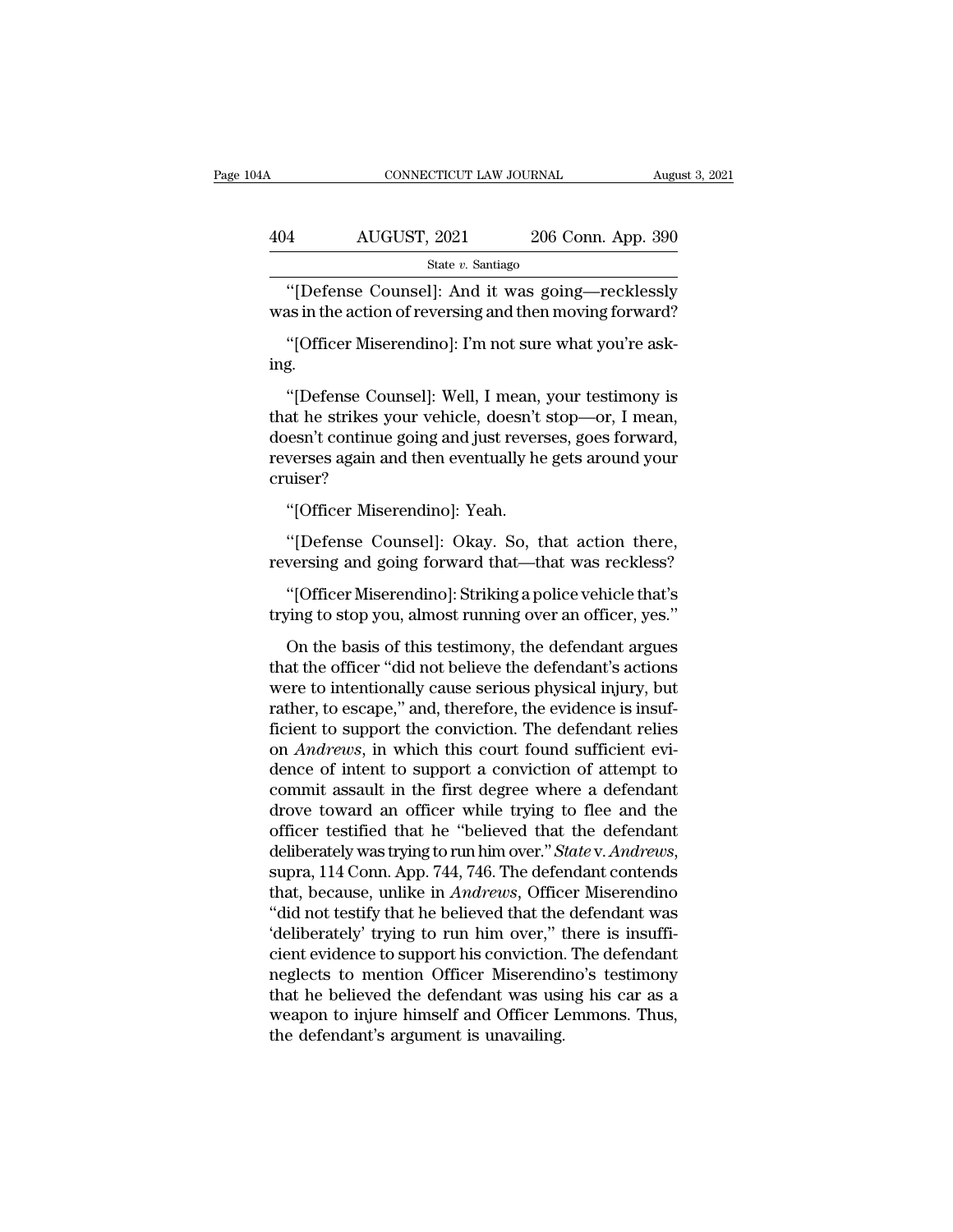2021 CONNECTICUT LAW JOURNAL Page 105A<br>
206 Conn. App. 390 AUGUST, 2021 405<br>
State v. Santiago

State *v.* Santiago

CONNECTICUT LAW JOURNAL Page 105A<br>  $\frac{6 \text{ Conn. App. } 390}$  AUGUST, 2021 405<br>  $\frac{8 \text{ State } v. \text{ Santiago}}{2 \text{ State } v. \text{ Santiago}}$ <br>
In the present case, there is ample evidence from<br>
aich the jury reasonably could have concluded beyond<br>
consensul 206 Conn. App. 390  $\overline{\text{AUGUST}}$ , 2021  $\overline{\text{405}}$ <br>State v. Santiago<br>In the present case, there is ample evidence from<br>which the jury reasonably could have concluded beyond<br>a reasonable doubt that the defendant had the in 206 Conn. App. 390 AUGUST, 2021 405<br>
State v. Santiago<br>
In the present case, there is ample evidence from<br>
which the jury reasonably could have concluded beyond<br>
a reasonable doubt that the defendant had the intent to<br>
in 206 Conn. App. 390 AUGUST, 2021 405<br>
State v. Santiago<br>
In the present case, there is ample evidence from<br>
which the jury reasonably could have concluded beyond<br>
a reasonable doubt that the defendant had the intent to<br>
in Fig. 2.1 The grows of the grows,  $\frac{1}{2}$  and  $\frac{1}{2}$  is the  $v$ . Santiago<br>
In the present case, there is ample evidence from<br>
which the jury reasonably could have concluded beyond<br>
a reasonable doubt that the defendan State v. Santiago<br>In the present case, there is ample evidence from<br>which the jury reasonably could have concluded beyond<br>a reasonable doubt that the defendant had the intent to<br>inflict serious physical injury on Officer In the present case, there is ample evidence from<br>which the jury reasonably could have concluded beyond<br>a reasonable doubt that the defendant had the intent to<br>inflict serious physical injury on Officer Miserendino.<sup>19</sup><br>Fi which the jury reasonably could have concluded beyond<br>a reasonable doubt that the defendant had the intent to<br>inflict serious physical injury on Officer Miserendino.<sup>19</sup><br>First, the jury reasonably could have found that the a reasonable doubt that the defendant had the intent to<br>inflict serious physical injury on Officer Miserendino.<sup>19</sup><br>First, the jury reasonably could have found that the<br>defendant was aware of Officer Miserendino's presence inflict serious physical injury on Officer Miserendino.<sup>19</sup><br>First, the jury reasonably could have found that the<br>defendant was aware of Officer Miserendino's presence<br>and location. The defendant's actions at issue occurred First, the jury reasonably could have found that the<br>defendant was aware of Officer Miserendino's presence<br>and location. The defendant's actions at issue occurred<br>after the defendant had collided with Officer Miseren-<br>dino defendant was aware of Officer Miserendino's presence<br>and location. The defendant's actions at issue occurred<br>after the defendant had collided with Officer Miseren-<br>dino's cruiser, and, therefore, there was evidence to<br>rea and location. The defendant's actions at issue occurred<br>after the defendant had collided with Officer Miseren-<br>dino's cruiser, and, therefore, there was evidence to<br>reasonably support a finding that the defendant knew<br>the after the defendant had collided with Officer Miserendino's cruiser, and, therefore, there was evidence to reasonably support a finding that the defendant knew the location of the cruiser. Further, Officer Miserendino test dino's cruiser, and, therefore, there was evidence to<br>reasonably support a finding that the defendant knew<br>the location of the cruiser. Further, Officer Miserendino<br>testified that, moments earlier, he was close enough to<br>t reasonably support a finding that the defendant knew<br>the location of the cruiser. Further, Officer Miserendino<br>testified that, moments earlier, he was close enough to<br>the defendant to observe his facial expression and late the location of the cruiser. Further, Officer Miserendino<br>testified that, moments earlier, he was close enough to<br>the defendant to observe his facial expression and later<br>identify him. Officer Miserendino did not move away testified that, moments earlier, he was close enough to<br>the defendant to observe his facial expression and later<br>identify him. Officer Miserendino did not move away<br>from the cruiser. Additionally, both officers had their<br>p the defendant to observe his facial expression and later<br>identify him. Officer Miserendino did not move away<br>from the cruiser. Additionally, both officers had their<br>police lights activated, illuminating the scene, and both identify him. Officer Miserendino did not move away<br>from the cruiser. Additionally, both officers had their<br>police lights activated, illuminating the scene, and both<br>officers were shouting commands at the defendant<br>through from the cruiser. Additionally, bo<br>police lights activated, illuminatin<br>officers were shouting comman<br>throughout the incident. The jury i<br>that the defendant knew where<br>was and that the defendant drove<br>toward Officer Misere Ficers were shouting commands at the defendant<br>ficers were shouting commands at the defendant<br>roughout the incident. The jury reasonably could find<br>at the defendant knew where Officer Miserendino<br>as and that the defendant omeers were shouting commands at the defendant<br>throughout the incident. The jury reasonably could find<br>that the defendant knew where Officer Miserendino<br>was and that the defendant drove the silver car directly<br>toward Offic

throughout the incluent. The jury reasonably could find<br>that the defendant knew where Officer Miserendino<br>was and that the defendant drove the silver car directly<br>toward Officer Miserendino.<br>Second, the jury reasonably cou that the defendant knew where Officer Miserendino<br>was and that the defendant drove the silver car directly<br>toward Officer Miserendino.<br>Second, the jury reasonably could have found that<br>the defendant intended to hit Officer was and that the defendant drove the silver car diffectly<br>toward Officer Miserendino.<br>Second, the jury reasonably could have found that<br>the defendant intended to hit Officer Miserendino with<br>the silver car. Officer Lemmons ward Officer Miserendino.<br>Second, the jury reasonably could have found that<br>the defendant intended to hit Officer Miserendino with<br>the silver car. Officer Lemmons testified that, earlier in<br>the pursuit, the defendant attem Second, the jury reasonably could have found that<br>the defendant intended to hit Officer Miserendino with<br>the silver car. Officer Lemmons testified that, earlier in<br>the pursuit, the defendant attempted to drive around<br>Offic the defendant intended to hit Officer Miserendino with<br>the silver car. Officer Lemmons testified that, earlier in<br>the pursuit, the defendant attempted to drive around<br>Officer Miserendino's cruiser, but he failed and collid the silver car. Officer Lemmons testified that, earlier in<br>the pursuit, the defendant attempted to drive around<br>Officer Miserendino's cruiser, but he failed and collided<br>with the passenger side rear of the cruiser. Thereaf the pursuit, the defendant attempted to drive around<br>Officer Miserendino's cruiser, but he failed and collided<br>with the passenger side rear of the cruiser. Thereafter,<br>Officer Miserendino exited his cruiser and began shout Officer Miserendino's cruiser, but he failed and collided<br>with the passenger side rear of the cruiser. Thereafter,<br>Officer Miserendino exited his cruiser and began shout-<br>ing orders to the defendant from the driver's side is cruiser. Officer Lemmons testified that "it appeared<br>at [the defendant] was trying to go around [Officer<br>iserendino's cruiser] again'' by proceeding along the<br><sup>19</sup> During its closing argument, the state argued that the his cruiser. Officer Lemmons testified that "it appeared<br>that [the defendant] was trying to go around [Officer<br>Miserendino's cruiser] again" by proceeding along the<br><sup>19</sup> During its closing argument, the state argued that t

that [the defendant] was trying to go around [Officer Misserendino's cruiser] again" by proceeding along the  $\frac{10}{10}$  During its closing argument, the state argued that the substantial step in relation to the defendant Miserendino's cruiser] again'' by proceeding along the  $\frac{19}{19}$  During its closing argument, the state argued that the substantial step in relation to the defendant's attempt to injure Officer Miserendino was the secon  $19$  During its closing argument, the state argued that the substantial step moment.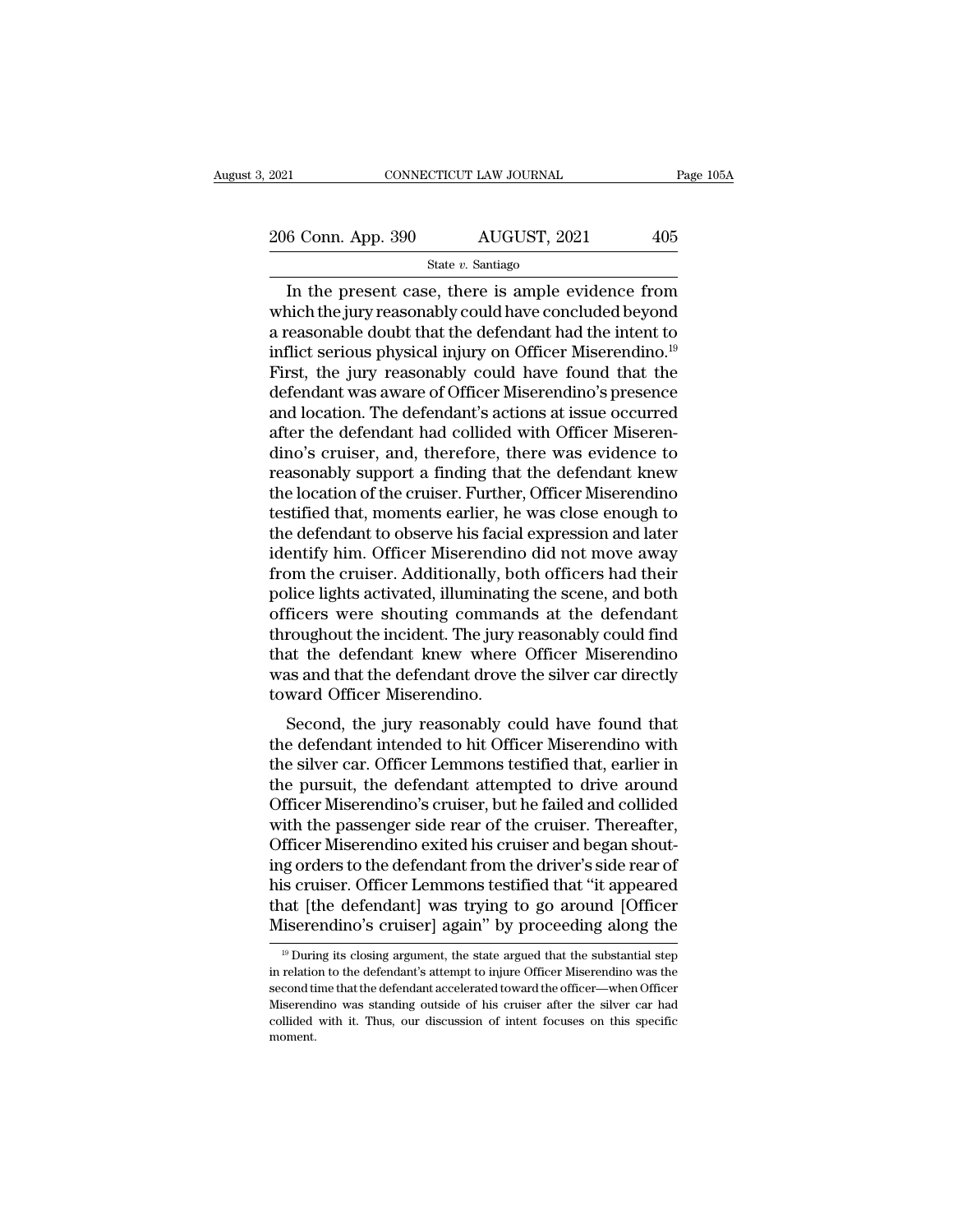## CONNECTICUT LAW JOURNAL August 3, 2021<br>
406 AUGUST, 2021 206 Conn. App. 390<br>
State v. Santiago State *v.* Santiago

 $\begin{tabular}{ll} \multicolumn{1}{l}{{\text{COMRECTICUT LAW JOURNAL}}} & \multicolumn{1}{l}{August 3, 2021} \\ \hline & \multicolumn{1}{l}{\text{AUGUST, 2021}} & \multicolumn{1}{l}{206}\text{ Conn. App. 390} \\ & \multicolumn{1}{l}{\text{State $v$}. Santiago} \\ \hline \end{tabular}$  $\frac{\text{AUGUST, 2021}}{\text{State } v. \text{ Santiago}}$ <br>  $\frac{\text{State } v. \text{ Santiago}}{\text{same route that previously resulted in a collision with}}$ <br>
the passenger side rear of the cruiser. During this attempt,<br>
however, Officer Miserendino was now outside his<br>
cruiser and standing between his cruiser and th  $\frac{\text{AUGUST, 2021}}{\text{State } v. \text{ Santiago}}$ <br>
State v. Santiago<br>
State v. Santiago<br>
State v. Santiago<br>
State v. Santiago<br>
State v. Santiago<br>
State v. Santiago<br>
In a collision with<br>
the passenger side rear of the cruiser. During this att AUGUST, 2021 206 Conn. App. 390<br>
State v. Santiago<br>
State v. Santiago<br>
State v. Santiago<br>
State v. Santiago<br>
State v. Santiago<br>
State v. Santiago<br>
the passenger side rear of the cruiser. During this attempt,<br>
however, Off State v. Santiago<br>
State v. Santiago<br>
State v. Santiago<br>
State v. Santiago<br>
the passenger side rear of the cruiser. During this attempt,<br>
however, Officer Miserendino was now outside his<br>
cruiser and standing between his state v. santago<br>
same route that previously resulted in a collision with<br>
the passenger side rear of the cruiser. During this attempt,<br>
however, Officer Miserendino was now outside his<br>
cruiser and standing between his c same route that previously resulted in a collision with<br>the passenger side rear of the cruiser. During this attempt,<br>however, Officer Miserendino was now outside his<br>cruiser and standing between his cruiser and the silver<br> the passenger side rear of the cruiser. During thowever, Officer Miserendino was now c<br>cruiser and standing between his cruiser and<br>car driven by the defendant, and he had to<br>silver car in order to avoid being hit. Accor<br>j wever, Officer Miserendino was now outside fils<br>uiser and standing between his cruiser and the silver<br>r driven by the defendant, and he had to evade the<br>ver car in order to avoid being hit. Accordingly, the<br>ry reasonably c cruiser and standing between his cruiser and the silver<br>car driven by the defendant, and he had to evade the<br>silver car in order to avoid being hit. Accordingly, the<br>jury reasonably could have found that the defendant<br>inte

car driven by the defendant, and he had to evade the<br>silver car in order to avoid being hit. Accordingly, the<br>jury reasonably could have found that the defendant<br>intended to hit Officer Miserendino.<sup>20</sup><br>Third, the jury rea shver car in order to avoid being int. Accordingly, the<br>jury reasonably could have found that the defendant<br>intended to hit Officer Miserendino.<sup>20</sup><br>Third, the jury reasonably could have found that the<br>defendant had a mot july reasonably collid have found that the defendant<br>intended to hit Officer Miserendino.<sup>20</sup><br>Third, the jury reasonably could have found that the<br>defendant had a motive to assault Officer Miserendino.<br>The state presented Third, the jury reasonably could have found that the<br>defendant had a motive to assault Officer Miserendino.<br>The state presented evidence to support a finding that<br>the defendant had a motive to evade the officers by<br>any me Third, the jury reasonably could have found that the<br>defendant had a motive to assault Officer Miserendino.<br>The state presented evidence to support a finding that<br>the defendant had a motive to evade the officers by<br>any mea defendant had a motive to assault Officer Miserendino.<br>The state presented evidence to support a finding that<br>the defendant had a motive to evade the officers by<br>any means. Specifically, the state presented evidence<br>that t The state presented evidence to support a finding that<br>the defendant had a motive to evade the officers by<br>any means. Specifically, the state presented evidence<br>that the silver car had several stolen items in it that<br>eveni the defendant had a motive to evade the officers by<br>any means. Specifically, the state presented evidence<br>that the silver car had several stolen items in it that<br>evening, many of which were plainly visible.<sup>21</sup> The jury<br>re any means. Specifically, the state presente<br>that the silver car had several stolen item<br>evening, many of which were plainly visible<br>reasonably could have found, consistent with<br>closing arguments, that the defendant had a<br>e at the shver car had several stolen hems in it that<br>ening, many of which were plainly visible.<sup>21</sup> The jury<br>asonably could have found, consistent with the state's<br>osing arguments, that the defendant had a motive to<br>ade the Evening, many of which were plainty visible. The jury<br>reasonably could have found, consistent with the state's<br>closing arguments, that the defendant had a motive to<br>evade the police by whatever means necessary, includ-<br>ing

reasonably could have found, consistent while the state is<br>closing arguments, that the defendant had a motive to<br>evade the police by whatever means necessary, includ-<br>ing by assaulting Officer Miserendino.<br>Fourth, the jury closing arguments, that the defendant had a motive to<br>evade the police by whatever means necessary, includ-<br>ing by assaulting Officer Miserendino.<br>Fourth, the jury reasonably could have found that<br>the defendant did not mis evade the police by whatever means hecessary, including by assaulting Officer Miserendino.<br>Fourth, the jury reasonably could have found that<br>the defendant did not mistakenly accelerate toward<br>Officer Miserendino. The state Ing by assauting Officer Miserentumo.<br>Fourth, the jury reasonably could have found that<br>the defendant did not mistakenly accelerate toward<br>Officer Miserendino. The state presented evidence that<br>tends to demonstrate the def Fourth, the jury reasonably could have found that<br>the defendant did not mistakenly accelerate toward<br>Officer Miserendino. The state presented evidence that<br>tends to demonstrate the defendant's lack of mistake in<br>regard to in the state of mistake in egard to his acceleration toward Officer Miserendino.<br>Secifically, the state presented evidence of a subse-<br>tent encounter between the defendant and several<br> $\frac{20}{10}$  In its brief, the state ad regard to his acceleration toward Officer Miserendino.<br>Specifically, the state presented evidence of a subsequent encounter between the defendant and several<br> $\frac{20 \text{ In its brief, the state addressed Officer Lemmons' testimony that the  
defendant just seemed to be trying to get around Officer Miserendino's  
cruiser. The state offered several plausible ways the jury could have viewed$ 

Specifically, the state presented evidence of a subsequent encounter between the defendant and several  $\frac{20 \text{ In its brief, the state addressed Officer Lemmons' testimony that the defendant just seemed to be trying to get around Officer Miserendino's cruster. The state offered several plausible ways the jury could have viewed this evidence: the jury could have determined that this opinion was due to Officer Lemmons' different perspective of the scene, it could have deter$ quent encounter between the defendant and several  $\frac{20 \text{ In its brief, the state addressed Officer Lemmons' testimony that the defendant just seemed to be trying to get around Officer Miserendino's cruciser. The state offered several plausible ways the jury could have viewed this evidence: the jury could have determined that this opinion was due to Officer Lemmons' different perspective of the scene, it could have determined that the defendant formed the necessary intent after his initial attempt.$  $\frac{20}{100}$  and the state and the state and officer Lemmons' testimony that the defendant just seemed to be trying to get around Officer Miserendino's cruiser. The state offered several plausible ways the jury could have <sup>20</sup> In its brief, the state addressed Officer Lemmons' testimony that the defendant just seemed to be trying to get around Officer Miserendino's cruiser. The state offered several plausible ways the jury could have viewe defendant just seemed to be trying to get around Officer Miserendino's cruiser. The state offered several plausible ways the jury could have viewed this evidence: the jury could have determined that this opinion was due to cruiser. The state offered several plausible ways the jury could have viewed<br>this evidence: the jury could have determined that this opinion was due to<br>Officer Lemmons' different perspective of the scene, it could have det this evidence: the jury could have determined that this opinion was due to Officer Lemmons' different perspective of the scene, it could have determined that the defendant formed the necessary intent after his initial att bolficer Lemmons' different perspective of the scene, it could have determined that the defendant formed the necessary intent after his initial attempt to get around the vehicle, or it could have decided to disregard Offi stolen items in the vehicle, or it could have decided to disregard Officer Lemmons' testimony on the fact. Further, the state noted the testimony regarding the September 7, 2015 incident; see footnote 17 of this opinion; Lemmons' testimony on the fact. Further, the state noted the testimony regarding the September 7, 2015 incident; see footnote 17 of this opinion; bolstered the conclusion that the defendant had the requisite intent. <sup>21</sup>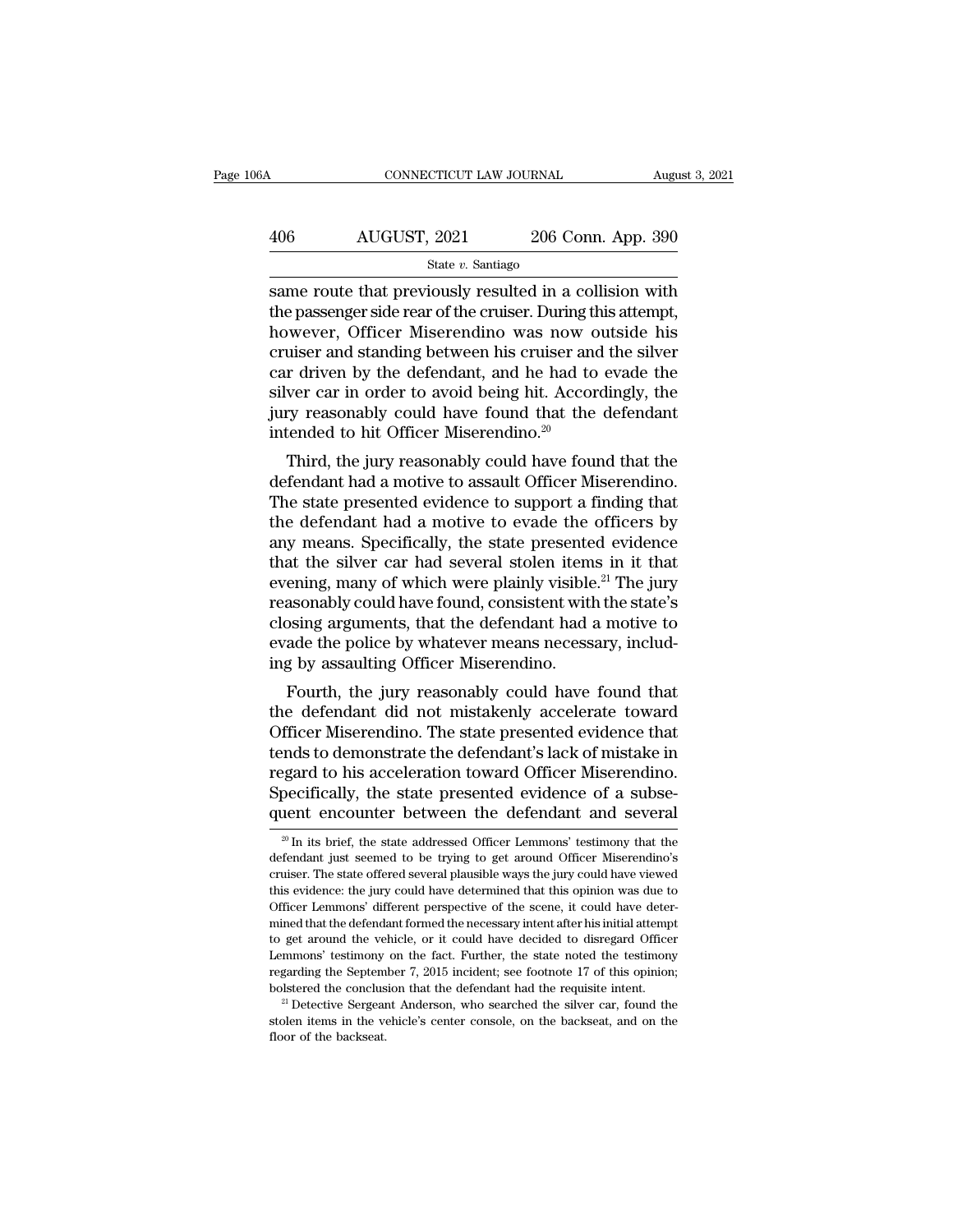Page 107A<br>
2021 CONNECTICUT LAW JOURNAL Page 107A<br>
206 Conn. App. 390 AUGUST, 2021 407<br>
State v. Santiago<br>
police officers on September 7, 2015. See footnote 17<br>
of this opinion. This evidence provides a pattern of<br>
hebavi  $\frac{206 \text{ Conn. App. 390}}{\text{State } v. \text{ Santiago}}$ <br>
police officers on September 7, 2015. See footnote 17<br>
of this opinion. This evidence provides a pattern of<br>
behavior that reasonably could support a conclusion<br>
by the jury that the defe 206 Conn. App. 390 AUGUST, 2021 407<br>
State v. Santiago<br>
police officers on September 7, 2015. See footnote 17<br>
of this opinion. This evidence provides a pattern of<br>
behavior that reasonably could support a conclusion<br>
by 206 Conn. App. 390 AUGUST, 2021 407<br>
State v. Santiago<br>
police officers on September 7, 2015. See footnote 17<br>
of this opinion. This evidence provides a pattern of<br>
behavior that reasonably could support a conclusion<br>
by State v. Santiago<br>
State v. Santiago<br>
police officers on September 7, 2015. See footnote 17<br>
of this opinion. This evidence provides a pattern of<br>
behavior that reasonably could support a conclusion<br>
by the jury that the State v. Santiago<br>
police officers on September 7, 2015. See footnote 17<br>
of this opinion. This evidence provides a pattern of<br>
behavior that reasonably could support a conclusion<br>
by the jury that the defendant did not a police officers on September 7, 2015. See footnote 17<br>of this opinion. This evidence provides a pattern of<br>behavior that reasonably could support a conclusion<br>by the jury that the defendant did not accelerate toward<br>Office For this opinion. This evidence provides a pattern of<br>behavior that reasonably could support a conclusion<br>by the jury that the defendant did not accelerate toward<br>Officer Miserendino due to a mistake. See, e.g., Conn.<br>Code behavior that reasonably could support a conclusion<br>by the jury that the defendant did not accelerate toward<br>Officer Miserendino due to a mistake. See, e.g., Conn.<br>Code Evid. § 4-5 (c) ("[e]vidence of other crimes,<br>wrongs by the jury that the defendant did not accelerate toward<br>Officer Miserendino due to a mistake. See, e.g., Conn.<br>Code Evid. § 4-5 (c) ("[e]vidence of other crimes,<br>wrongs or acts . . . is admissible . . . to prove intent,<br> officer Miserendino due to a mistake. See, e.g., Conn.<br>Code Evid. § 4-5 (c) ("[e]vidence of other crimes,<br>wrongs or acts . . . is admissible . . . to prove intent,<br>identity, malice, motive, common plan or scheme,<br>absence o Code Evid. § 4-5 (c) ("[e]vidence of other crimes,<br>Code Evid. § 4-5 (c) ("[e]vidence of other crimes,<br>wrongs or acts . . . is admissible . . . to prove intent,<br>identity, malice, motive, common plan or scheme,<br>absence of mi wrongs or acts  $\ldots$  is admissible  $\ldots$  to prove intent,<br>identity, malice, motive, common plan or scheme,<br>absence of mistake or accident, knowledge, a system<br>of criminal activity, or an element of the crime, or to<br>corrob (2011). sence of mistake or accident, knowledge, a system<br>criminal activity, or an element of the crime, or to<br>proborate crucial prosecution testimony"); *State* v.<br>*Ulins*, 299 Conn. 567, 583, 10 A.3d 1005 (same), cert.<br>nied, 565 of criminal activity, or an element of the crime, or to<br>corroborate crucial prosecution testimony"); *State* v.<br>*Collins*, 299 Conn. 567, 583, 10 A.3d 1005 (same), cert.<br>denied, 565 U.S. 908, 132 S. Ct. 314, 181 L. Ed. 2d

corroborate crucial prosecution testimony"); *State* v.<br>Collins, 299 Conn. 567, 583, 10 A.3d 1005 (same), cert.<br>denied, 565 U.S. 908, 132 S. Ct. 314, 181 L. Ed. 2d 193<br>(2011).<br>In the present case, the jury reasonably could Collins, 299 Conn. 567, 583, 10 A.3d 1005 (same), cert.<br>denied, 565 U.S. 908, 132 S. Ct. 314, 181 L. Ed. 2d 193<br>(2011).<br>In the present case, the jury reasonably could have<br>found that the defendant's intent, as an element denied, 565 U.S. 908, 132 S. Ct. 314, 181 L. Ed. 2d 193<br>(2011).<br>In the present case, the jury reasonably could have<br>found that the defendant's intent, as an element of the<br>crime of attempt to commit assault in the first de (2011).<br>In the present case, the jury reasonably could have<br>found that the defendant's intent, as an element of the<br>crime of attempt to commit assault in the first degree,<br>was proven beyond a reasonable doubt by the cumul In the present case, the jury reasonabl<br>found that the defendant's intent, as an el<br>crime of attempt to commit assault in the<br>was proven beyond a reasonable doubt by<br>tive impact of the evidence and the ration<br>permissibly as proven beyond a reasonable doubt by the cumula-<br>ve impact of the evidence and the rational inferences<br>ermissibly drawn therefrom. Accordingly, the defen-<br>ant cannot prevail on this claim.<sup>22</sup><br> $\frac{2}{\sqrt{2}}$  The defendant tive impact of the evidence and the rational inferences<br>permissibly drawn therefrom. Accordingly, the defen-<br>dant cannot prevail on this claim.<sup>22</sup><br> $\frac{2}{\sqrt{2}}$  The defendant also claims, in the alternative to his claim t

that there was insufficient evidence of the requisite intent to support  $\frac{2}{\sqrt{1-\frac{1}{n}}}$  and the referal and real of a peace of the requisite intent to support his conviction of attempt to commit assault of a peace of t dant cannot prevail on this claim.<sup>22</sup><br>
<sup>22</sup> The defendant also claims, in the alternative to his claim that attempt<br>
to commit assault of a peace officer is not a legally cognizable crime,<br>
that there was insufficient ev againt Cathrot prevail on this Claim.<br><sup>22</sup> The defendant also claims, in the alternative to his claim that attempt<br>to commit assault of a peace officer is not a legally cognizable crime,<br>that there was insufficient evidenc to commit assault of a peace officer is not a legally cognizable crime, that there was insufficient evidence of the requisite intent to support his conviction of attempt to commit assault of a peace officer as to his acti that there was insufficient evidence of the requisite intent to support his conviction of attempt to commit assault of a peace officer as to his actions against Officer Miserendino. See part II of this opinion. In *State* conviction of attempt to commit assault of a peace officer as to his actions<br>against Officer Miserendino. See part II of this opinion. In *State* v. Jones,<br>96 Conn. App. 634, 639, 902 A.2d 17, cert. denied, 280 Conn. 919, against Officer Miserendino. See part II of this opinion. In *State v. Jones*, 96 Conn. App. 634, 639, 902 A.2d 17, cert. denied, 280 Conn. 919, 908 A.2d 544 (2006), this court determined that "when coupled with the attem 96 Conn. App. 634, 639, 902 A.2d 17, cert. denied, 280 Conn. 919, 908 A.2d 544 (2006), this court determined that "when coupled with the attempt statute, the intent required for the crime of attempted assault of a peace o <sup>544</sup> (2006), this court determined that "when coupled with the attempt statute, the intent required for the crime of attempted assault of a peace officer is the intent to prevent the officer from performing his duties." I Examples and the intert required for the crime of attempted assault of a peace officer is the intent to prevent the officer from performing his duties." In part I of this opinion, we have concluded that, on the basis of t officer is the intent to prevent the officer from performing his duties." In part I of this opinion, we have concluded that, on the basis of the evidence presented and the rational inferences drawn therefrom, the jury reas part I of this opinion, we have concluded that, on the basis of the evidence presented and the rational inferences drawn therefrom, the jury reasonably could have found that the defendant intended to cause serious physical persented and the rational inferences drawn therefrom, the jury reasonably resented and the rational inferences drawn therefrom, the jury reasonably could have found that the defendant intended to cause serious physical in Froud have found that the defendant intended to cause serious physical<br>injury to Officer Miserendino. Because harming an officer would necessarily<br>result in preventing that officer from performing his/her duties, we also<br>c Mistry to Officer Miserendino. Because harming an officer would necessarily result in preventing that officer from performing his/her duties, we also conclude that this same evidence that is sufficient to support a finding in<br>ying to Officer Miserendino. Because harming an officer would necessarily<br>result in preventing that officer from performing his/her duties, we also<br>conclude that this same evidence that is sufficient to support a findin conclude that this same evidence that is sufficient to support a finding that the defendant intended to harm Officer Miserendino reasonably could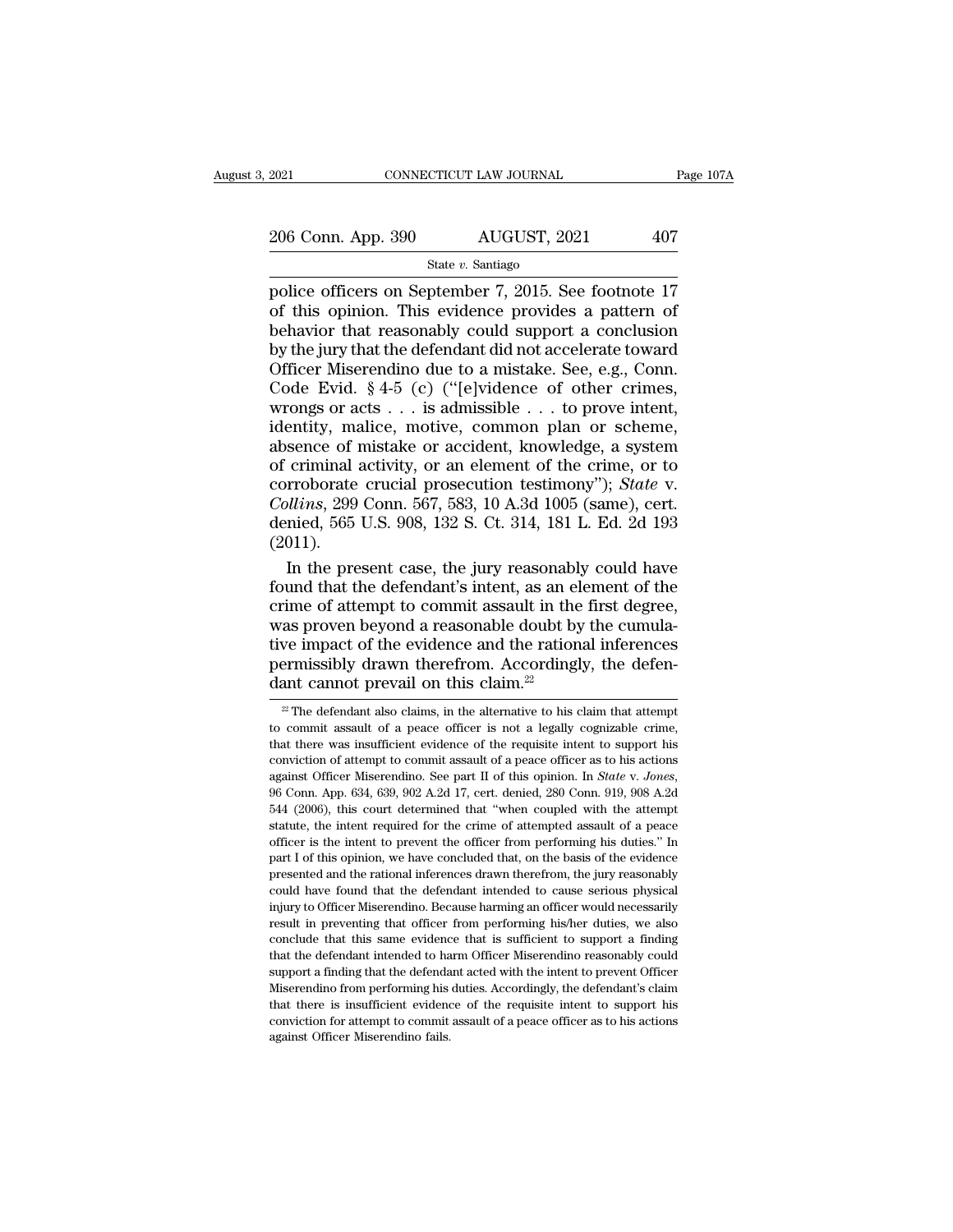| 108A | CONNECTICUT LAW JOURNAL |                    | August 3, 2021 |
|------|-------------------------|--------------------|----------------|
| 408  | AUGUST, 2021            | 206 Conn. App. 390 |                |
|      | State $v$ . Santiago    |                    |                |
|      | Н                       |                    |                |

### II

 $\begin{array}{r|l} \hline \text{AUGUST, 2021} & \text{206 Conn. App. 390} \ \hline \text{State } v. \text{ Santiago} \ \hline \text{II} \ \hline \end{array}$ <br>
The defendant's second claim on appeal is that the trial court erred in accepting the jury's verdict for the counts of attempt to commit assau AUGUST, 2021 206 Conn. App. 390<br>
State v. Santiago<br>
II<br>
The defendant's second claim on appeal is that the<br>
trial court erred in accepting the jury's verdict for the<br>
counts of attempt to commit assault of a peace officer State v. Santiago<br>
II<br>
The defendant's second claim on appeal is that the<br>
trial court erred in accepting the jury's verdict for the<br>
counts of attempt to commit assault of a peace officer<br>
because that crime is not legal II<br>
The defendant's second claim on appeal is that the<br>
trial court erred in accepting the jury's verdict for the<br>
counts of attempt to commit assault of a peace officer<br>
because that crime is not legally cognizable. We c The defendant's second claim on appeal is that the<br>trial court erred in accepting the jury's verdict for the<br>counts of attempt to commit assault of a peace officer<br>because that crime is not legally cognizable. We con-<br>clud The defendant's second claim on appeal is that the<br>trial court erred in accepting the jury's verdict for the<br>counts of attempt to commit assault of a peace officer<br>because that crime is not legally cognizable. We con-<br>clud trial court erred in accepting the jury's verdict for the counts of attempt to commit assault of a peace officer<br>because that crime is not legally cognizable. We conclude that the defendant's claim fails under the third<br>p counts of attempt to commit assault of a peace officer<br>because that crime is not legally cognizable. We con-<br>clude that the defendant's claim fails under the third<br>prong of *State* v. *Golding*, 213 Conn. 233, 567 A.2d 82 because that crime is not legally cognizable. We conclude that the defendant's claim fails under the third<br>prong of *State* v. *Golding*, 213 Conn. 233, 567 A.2d 823<br>(1989), as modified by *In re Yasiel R.*, 317 Conn. 773 clude that the defendant's claim fails under the third<br>prong of *State* v. *Golding*, 213 Conn. 233, 567 A.2d 823<br>(1989), as modified by *In re Yasiel R.*, 317 Conn. 773,<br>780–81, 120 A.3d 1188 (2015). In the alternative, prong of *State* v. *Golding*, 213 Conn. 233, 567 A.2d 823 (1989), as modified by *In re Yasiel R.*, 317 Conn. 773, 780–81, 120 A.3d 1188 (2015). In the alternative, the defendant claims that the evidence was insufficient (1989), as modified by *In re Yasiel R.*, 317 Conn. 773, 780–81, 120 A.3d 1188 (2015). In the alternative, the defendant claims that the evidence was insufficient to support his conviction of two counts of attempt to comm 780–81, 120 A.3d 1188 (2015). In the alternative, the defendant claims that the evidence was insufficient to support his conviction of two counts of attempt to commit assault of a peace officer.<sup>23</sup> For the reasons set fo defendant claims that the evidence was insufficient to<br>support his conviction of two counts of attempt to com-<br>mit assault of a peace officer.<sup>23</sup> For the reasons set forth<br>in part I of this opinion, the defendant's challe support his conviction of two counts of attempt to commit assault of a peace officer.<sup>23</sup> For the reasons set forth<br>in part I of this opinion, the defendant's challenge to<br>his conviction of the count pertaining to his acti mit assault of a peace officer.<sup>23</sup> For the reasons set forth<br>in part I of this opinion, the defendant's challenge to<br>his conviction of the count pertaining to his actions<br>against Officer Miserendino fails. See footnote 22 in part I of this opinion, the defendant's challenge to<br>his conviction of the count pertaining to his actions<br>against Officer Miserendino fails. See footnote  $22$  of<br>this opinion. With respect to the defendant's challenge is opinion. With respect to the defendant's challenge<br>his conviction of the count pertaining to his actions<br>ainst Officer Lemmons, we do not reach the merits<br>the claim.<br>A<br>We first turn to the claim that the crime of attemp

A

to his conviction of the count pertaining to his actions<br>against Officer Lemmons, we do not reach the merits<br>of the claim.<br>A<br>We first turn to the claim that the crime of attempt<br>to commit assault of a peace officer is not Examples against Officer Lemmons, we do not reach the merits<br>of the claim.<br>A<br>We first turn to the claim that the crime of attempt<br>to commit assault of a peace officer is not legally cogni-<br>zable. The defendant seeks revie A<br>
We first turn to the claim that the crime of attempt<br>
to commit assault of a peace officer is not legally cogni-<br>
zable. The defendant seeks review of this unpreserved<br>
claim under *State* v. *Golding*, supra, 213 Conn. A<br>
We first turn to the claim that the crime of attempt<br>
to commit assault of a peace officer is not legally cogni-<br>
zable. The defendant seeks review of this unpreserved<br>
claim under *State v. Golding*, supra, 213 Conn. 2 We first turn to the claim that the crime of attempt<br>to commit assault of a peace officer is not legally cogni-<br>zable. The defendant seeks review of this unpreserved<br>claim under *State* v. *Golding*, supra, 213 Conn. 233, We first turn to the claim that the crime of attempt<br>to commit assault of a peace officer is not legally cogni-<br>zable. The defendant seeks review of this unpreserved<br>claim under *State* v. *Golding*, supra, 213 Conn. 233, to commit assault of a peace of<br>zable. The defendant seeks rev<br>claim under *State* v. *Golding*, s<br>modified by  $In$  re Yasiel  $R$ ., su<br>We conclude that the defendan<br>third prong of *Golding* because<br>a constitutional violati ble. The detendant seeks fevicw of dus dippleserved<br>aim under *State* v. *Golding*, supra, 213 Conn. 233, as<br>odified by *In re Yasiel R.*, supra, 317 Conn. 780–81.<br>e conclude that the defendant's claim fails under the<br>ird claim under *Bate* v. Gotating, supra, 215 Com. 255, as<br>modified by *In re Yasiel R.*, supra, 317 Conn. 780–81.<br>We conclude that the defendant's claim fails under the<br>third prong of *Golding* because he has not establishe

modified by  $\hat{H}$   $\hat{F}$  and  $\hat{F}$  and  $\hat{F}$  and  $\hat{F}$  and  $\hat{F}$  and  $\hat{F}$  and  $\hat{F}$  are conclude that the defendant's claim fails under the third prong of *Golding* because he has not established a constit we conclude that the detendant's claim rans under the third prong of *Golding* because he has not established a constitutional violation.<br>The following procedural history is relevant to our resolution of this claim. This a The following procedural history is relevant to our solution of this claim. This appeal was fully briefed in August 31, 2020. On August 20, 2020, the defendant led a motion to transfer the appeal to our Supreme  $\frac{23}{12}$ resolution of this claim. This appeal was fully briefed<br>on August 31, 2020. On August 20, 2020, the defendant<br>filed a motion to transfer the appeal to our Supreme<br> $\frac{1}{x}$  As previously mentioned in this opinion, the def

on August 31, 2020. On August 20, 2020, the defendant filed a motion to transfer the appeal to our Supreme<br> $\frac{1}{x}$  As previously mentioned in this opinion, the defendant was convicted of one count of attempt to commit a filed a motion to tra<br>  $\frac{1}{2}$  As previously mentioned<br>
of one count of attempt to c<br>
this actions against Officer Le<br>
against Officer Miserendino.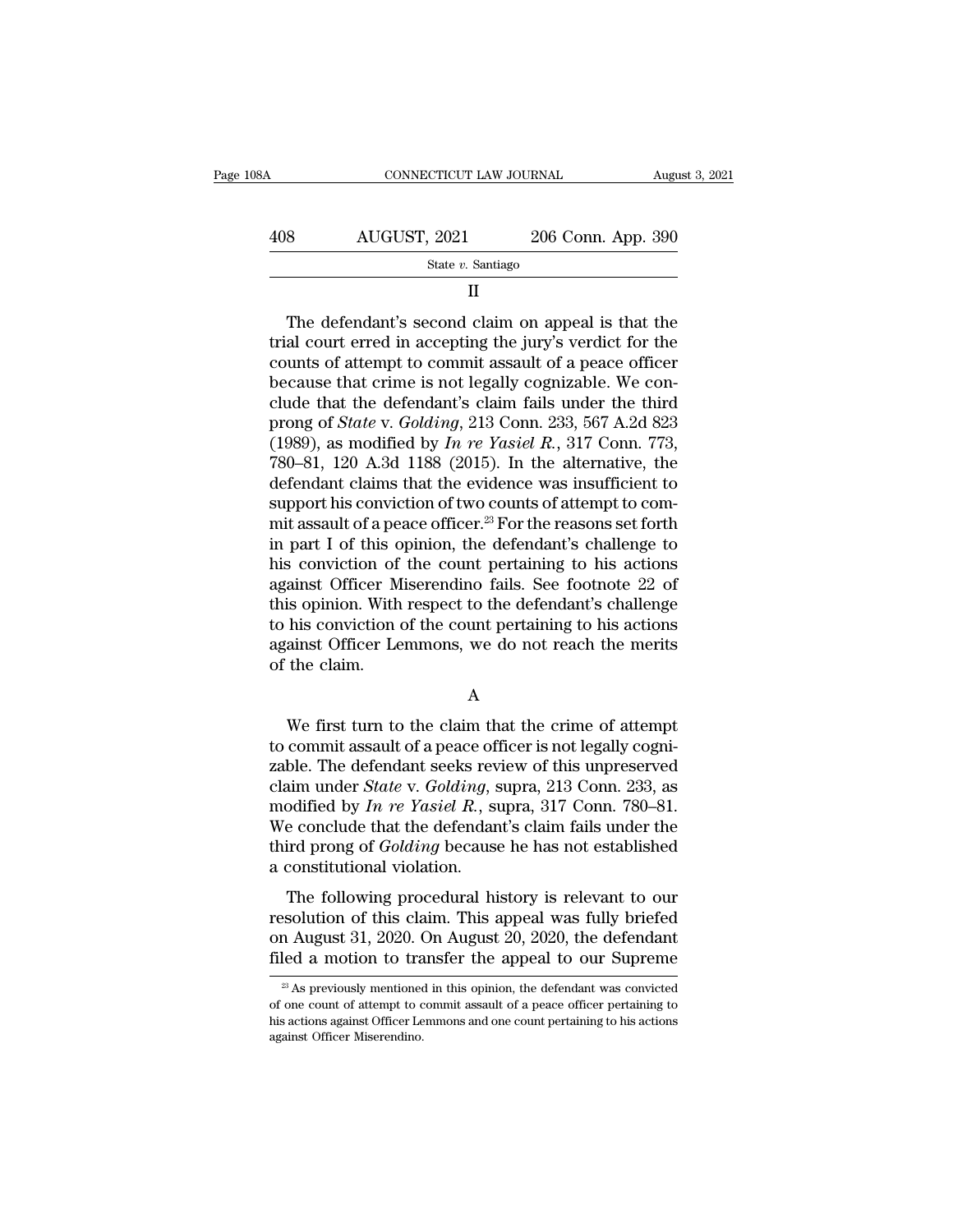2021 CONNECTICUT LAW JOURNAL Page 109A<br>
206 Conn. App. 390 AUGUST, 2021 409<br>
State v. Santiago

State *v.* Santiago

 $\begin{array}{r|l} \text{2021} & \text{COMRECTICUT LAW JOURNAL} & \text{Page 109A} \ \hline \text{206 Conn. App. 390} & \text{AUGUST, 2021} & \text{409} \ \hline \text{State } v. \text{ Santiago} \ \hline \text{Court. In the motion to transfer, the defendant argued that transfer was warranted in order to resolve a tension between a Sunreme Court.} \end{array}$ 206 Conn. App. 390  $\overline{\text{AUGUST, 2021}}$  409<br>State v. Santiago<br>Court. In the motion to transfer, the defendant argued<br>that transfer was warranted in order to resolve a tension<br>between a Supreme Court case and an Appellate Co 206 Conn. App. 390 AUGUST, 2021 409<br>
State v. Santiago<br>
Court. In the motion to transfer, the defendant argued<br>
that transfer was warranted in order to resolve a tension<br>
between a Supreme Court case and an Appellate Cour 206 Conn. App. 390 AUGUST, 2021 409<br>
State *v*. Santiago<br>
Court. In the motion to transfer, the defendant argued<br>
that transfer was warranted in order to resolve a tension<br>
between a Supreme Court case and an Appellate Cou *State v. Santiago*<br>*State v. Santiago*<br>Court. In the motion to transfer, the defendant argued<br>that transfer was warranted in order to resolve a tension<br>between a Supreme Court case and an Appellate Court<br>case. Specificall State v. Santiago<br>
Court. In the motion to transfer, the defendant argued<br>
that transfer was warranted in order to resolve a tension<br>
between a Supreme Court case and an Appellate Court<br>
case. Specifically, the defendant Court. In the motion to transfer, the defendant argued<br>that transfer was warranted in order to resolve a tension<br>between a Supreme Court case and an Appellate Court<br>case. Specifically, the defendant asserted that *State* v that transfer was warranted in order to resolve a tension<br>between a Supreme Court case and an Appellate Court<br>case. Specifically, the defendant asserted that *State* v.<br>Jones, 96 Conn. App. 634, 902 A.2d 17, cert. denied, between a Supreme Court case and an Appellate Court<br>case. Specifically, the defendant asserted that *State* v.<br>Jones, 96 Conn. App. 634, 902 A.2d 17, cert. denied, 280<br>Conn. 919, 908 A.2d 544 (2006), is inconsistent with<br>S case. Specifically, the defendant asserted that *State* v.<br>Jones, 96 Conn. App. 634, 902 A.2d 17, cert. denied, 280<br>Conn. 919, 908 A.2d 544 (2006), is inconsistent with<br>Supreme Court precedent, namely, *State* v. *Almeda*, Jones, 96 Conn. App. 634, 902 A.2d 17, cert. denied, 280<br>Conn. 919, 908 A.2d 544 (2006), is inconsistent with<br>Supreme Court precedent, namely, *State v. Almeda*, 189<br>Conn. 303, 455 A.2d 1326 (1983), and should be over-<br>rul Conn. 919, 908 A.2d 544 (2006), is inconsistent with<br>Supreme Court precedent, namely, *State* v. *Almeda*, 189<br>Conn. 303, 455 A.2d 1326 (1983), and should be over-<br>ruled. Although the defendant acknowledged that his<br>claim Supreme Court precedent, namely, *State* v. *Almeda*, 189 Conn. 303, 455 A.2d 1326 (1983), and should be over-<br>ruled. Although the defendant acknowledged that his<br>claim is controlled by *Jones*, because that case can be<br>ov Conn. 303, 455 A.2d 1326 (1983), and should be overvelocal. Although the defendant acknowledged that claim is controlled by *Jones*, because that case can overruled only by the Supreme Court or the Appell Court sitting en Example in the defendant definition<br>taken in the server data in the erruled only by the Supreme Court or the Appellate<br>burt sitting en banc, he requested transfer, claiming<br>at Jones was incorrectly decided and should be ov overruled only by the Supreme Court or the Appellate<br>Court sitting en banc, he requested transfer, claiming<br>that *Jones* was incorrectly decided and should be over-<br>ruled. Our Supreme Court denied the motion.<br>On December 4

Court sitting en banc, he requested transfer, claiming<br>Court sitting en banc, he requested transfer, claiming<br>that *Jones* was incorrectly decided and should be over-<br>ruled. Our Supreme Court denied the motion.<br>On December but *Shang* en *Balle*, the requested atalistic, channing<br>that *Jones* was incorrectly decided and should be over-<br>ruled. Our Supreme Court denied the motion.<br>On December 4, 2020, the defendant filed a motion<br>with this cou ruled. Our Supreme Course was mestreed<br>ruled. Our Supreme Cours<br>with this court requesting<br>the defendant argued that<br>in light of *Almeda*, and s<br>denied the motion.<br>First, we must addres On December 4, 2020, the defendant filed a motion<br>with this court requesting en banc consideration. Again,<br>the defendant argued that *Jones* was incorrectly decided<br>in light of  $Almeda$ , and should be overruled. This court<br>d on December 1, 2020, are detendant free a model<br>with this court requesting en banc consideration. Again,<br>the defendant argued that *Jones* was incorrectly decided<br>in light of *Almeda*, and should be overruled. This court<br>d

the defendant argued that *Jones* was incorrectly decided<br>in light of *Almeda*, and should be overruled. This court<br>denied the motion.<br>First, we must address whether this claim is review-<br>able. In his principal appellate in light of *Almeda*, and should be overruled. This court<br>denied the motion.<br>First, we must address whether this claim is review-<br>able. In his principal appellate brief, the defendant, for<br>the first time, raises the questi contracted the motion.<br>
First, we must address whether this claim is reviewable. In his principal appellate brief, the defendant, for<br>
the first time, raises the question of whether the crime<br>
of attempt to commit assault First, we must address whether this claim is reviewable. In his principal appellate brief, the defendant, for the first time, raises the question of whether the crime of attempt to commit assault of a peace officer is a le First, we must address whether this claim is reviewable. In his principal appellate brief, the defendant, for the first time, raises the question of whether the crime of attempt to commit assault of a peace officer is a le able. In his principal appellate brief, the defendant, for<br>the first time, raises the question of whether the crime<br>of attempt to commit assault of a peace officer is a legally<br>cognizable crime. The defendant acknowledges the first time, raises the question of whether the crim<br>of attempt to commit assault of a peace officer is a legal<br>cognizable crime. The defendant acknowledges th:<br>this claim was not raised at the trial level and, accor<br>in discript is commit assume of a peace officer is a regany<br>gnizable crime. The defendant acknowledges that<br>is claim was not raised at the trial level and, accord-<br>gly, is unpreserved. The defendant argues, however,<br>at this c of constitutional error interesting the trial level and, accordingly, is unpreserved. The defendant argues, however, that this claim is reviewable under the principles set forth in *State* v. *Golding*, supra, 213 Conn. 23

ingly, is unpreserved. The defendant argues, however,<br>that this claim is reviewable under the principles set<br>forth in *State* v. *Golding*, supra, 213 Conn. 233.<br>Under *Golding*, "a defendant can prevail on a claim<br>of con and this claim is reviewable under the principles set<br>forth in *State* v. *Golding*, supra, 213 Conn. 233.<br>Under *Golding*, "a defendant can prevail on a claim<br>of constitutional error not preserved at trial only if *all*<br> forth in *State* v. *Golding*, supra, 213 Conn. 233.<br>
Under *Golding*, "a defendant can prevail on a claim<br>
of constitutional error not preserved at trial only if *all*<br>
of the following conditions are met: (1) the record Under *Golding*, "a defendant can prevail on a claim<br>of constitutional error not preserved at trial only if *all*<br>of the following conditions are met: (1) the record is<br>adequate to review the alleged claim of error; (2) t Under *Golding*, "a defendant can prevail on a claim<br>of constitutional error not preserved at trial only if *all*<br>of the following conditions are met: (1) the record is<br>adequate to review the alleged claim of error; (2) t of constitutional error not preserved at trial only if all<br>of the following conditions are met: (1) the record is<br>adequate to review the alleged claim of error; (2) the<br>claim is of constitutional magnitude alleging the vi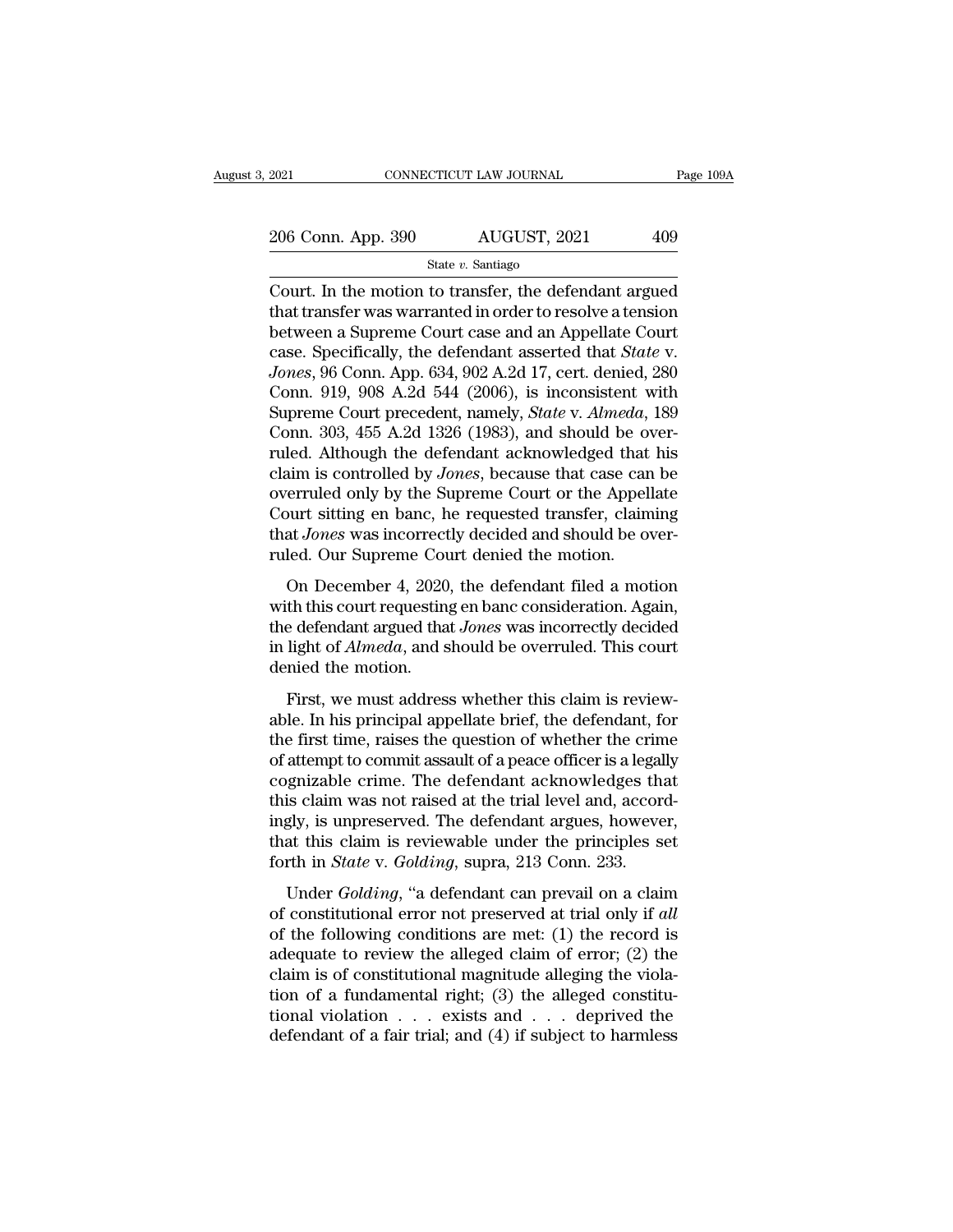# CONNECTICUT LAW JOURNAL August 3, 2021<br>
410 AUGUST, 2021 206 Conn. App. 390<br>
State v. Santiago

### State *v.* Santiago

ERECTI CONNECTICUT LAW JOURNAL August 2006<br>
AUGUST, 2021 206 Conn. App. 390<br>
State v. Santiago<br>
ERECTION AND STATE AND STATE HARM-RESSNESS of the alleged constitutional violation beyond<br>
The state has failed to demonstrate AUGUST, 2021 206 Conn. App. 390<br>
State v. Santiago<br>
Error analysis, the state has failed to demonstrate harm-<br>
lessness of the alleged constitutional violation beyond<br>
a reasonable doubt." (Emphasis in original; footnote<br> 410 AUGUST, 2021 206 Conn. App. 390<br>  $\frac{\text{State } v. \text{ Santiago}}{\text{error analysis, the state has failed to demonstrate harmlessness of the alleged constitutional violation beyond a reasonable doubt." (Emphasis in original; footnote omitted.) Id., 239–40; see also *In re Yasiel R.*, supra, 317 Comp. 780–81 (modifying third prong of Goldina)$ AUGUST, 2021 206 Conn. App. 390<br>
State *v*. Santiago<br>
error analysis, the state has failed to demonstrate harm-<br>
lessness of the alleged constitutional violation beyond<br>
a reasonable doubt." (Emphasis in original; footnote State *v.* Santiago<br>
State *v.* Santiago<br>
error analysis, the state has failed to demonstrate harm-<br>
lessness of the alleged constitutional violation beyond<br>
a reasonable doubt." (Emphasis in original; footnote<br>
omitted.) For analysis, the state has failed to demonstrate harm-<br>
ssness of the alleged constitutional violation beyond<br>
reasonable doubt." (Emphasis in original; footnote<br>
nitted.) Id., 239–40; see also *In re Yasiel R*., supra,<br> error analysis, the state has failed to demonstrate harm-<br>lessness of the alleged constitutional violation beyond<br>a reasonable doubt." (Emphasis in original; footnote<br>omitted.) Id., 239–40; see also In re Yasiel R., supra

lessness of the alleged constitutional violation beyond<br>a reasonable doubt." (Emphasis in original; footnote<br>omitted.) Id., 239–40; see also In re Yasiel R., supra,<br>317 Conn. 780–81 (modifying third prong of *Golding*).<br>" a reasonable doubt." (Emphasis in original; footnote<br>omitted.) Id., 239–40; see also *In re Yasiel R.*, supra,<br>317 Conn. 780–81 (modifying third prong of *Golding*).<br>"[T]he third prong of *Golding* does not require that<br>th omitted.) Id., 239–40; see also *In re Yasiel R.*, supra, 317 Conn. 780–81 (modifying third prong of *Golding*).<br>
"[T]he third prong of *Golding* does not require that<br>
there be existing Connecticut precedent already reco 317 Conn. 780–81 (modifying third prong of *Golding*).<br>
"[T]he third prong of *Golding* does not require that<br>
there be existing Connecticut precedent already recog-<br>
nizing a constitutional right. Instead, a party satisfi there be existing Connecticut precedent already recognizing a constitutional right. Instead, a party satisfies<br>the third prong of *Golding* if he or she makes a showing<br>sufficient to establish a constitutional violation. mizing a constitutional right. Instead, a party satisfies<br>the third prong of *Golding* if he or she makes a showing<br>sufficient to establish a constitutional violation. Requir-<br>ing anything more would defeat the purpose of the third prong of *Golding* if he or she makes a showing<br>sufficient to establish a constitutional violation. Requir-<br>ing anything more would defeat the purpose of *Golding*,<br>which, of course, is to permit a party to preva sufficient to establish a constitutional violation. Requiring anything more would defeat the purpose of *Golding*, which, of course, is to permit a party to prevail on an unpreserved constitutional claim when, on appeal, t ing anything more would defeat the purpose of *Golding*, which, of course, is to permit a party to prevail on an unpreserved constitutional claim when, on appeal, the party can demonstrate a harmful constitutional depriva which, of course, is to permit a party to prevail on an unpreserved constitutional claim when, on appeal, the party can demonstrate a harmful constitutional deprivation." *In re Yasiel R.*, supra, 317 Conn. 780–81. "The f unpreserved constitutional claim when, on appeal, the<br>party can demonstrate a harmful constitutional depriva-<br>tion." *In re Yasiel R.*, supra, 317 Conn. 780–81. "The<br>first two [prongs of *Golding*] involve a determination<br> party can demonstrate a harmful constitutional deprivation." *In re Yasiel R.*, supra, 317 Conn. 780–81. "The first two [prongs of *Golding*] involve a determination of whether the claim is reviewable; the second two . . . (2011). st two [prongs of *Golding*] involve a determination<br>whether the claim is reviewable; the second two . . .<br>wolve a determination of whether the defendant may<br>evail." (Internal quotation marks omitted.) *State* v.<br>Infontai of whether the claim is reviewable; the second two . . .<br>involve a determination of whether the defendant may<br>prevail." (Internal quotation marks omitted.) *State* v.<br>*LaFontaine*, 128 Conn. App. 546, 550 n.3, 16 A.3d 1281

*involve a determination of whether the defendant may*<br>prevail." (Internal quotation marks omitted.) *State* v.<br>*LaFontaine*, 128 Conn. App. 546, 550 n.3, 16 A.3d 1281<br>(2011).<br>Assuming, without deciding, that the defendant LaFontaine, 128 Conn. App. 546, 550 n.3, 16 A.3d 1281<br>(2011).<br>Assuming, without deciding, that the defendant's<br>claim is reviewable under the first two prongs of *Gold-*<br>ing, it fails the under the third prong. In *State v* (2011).<br>
Assuming, without deciding, that the defendant's<br>
claim is reviewable under the first two prongs of *Gold-*<br> *ing*, it fails the under the third prong. In *State v. Jones*,<br>
supra, 96 Conn. App. 640, this court d Assuming, without deciding, that the defendant's<br>claim is reviewable under the first two prongs of *Gold-*<br>*ing*, it fails the under the third prong. In *State* v. Jones,<br>supra, 96 Conn. App. 640, this court determined tha claim is reviewable under the first two prongs of *Gold-*<br>*ing*, it fails the under the third prong. In *State* v. *Jones*,<br>supra, 96 Conn. App. 640, this court determined that<br>the crime of attempt to commit assault of a p *ing*, it fails the under the third prong. In *State v. Jones*, supra, 96 Conn. App. 640, this court determined that the crime of attempt to commit assault of a peace officer is legally cognizable. Because the defendant's supra, 96 Conn. App. 640, this court determined that<br>the crime of attempt to commit assault of a peace officer<br>is legally cognizable. Because the defendant's argument<br>with respect to prong three is predicated on his claim<br> the crime of attempt to commit assault of a peace officer<br>is legally cognizable. Because the defendant's argument<br>with respect to prong three is predicated on his claim<br>that attempt to commit assault of a peace officer is is legally cognizable. Because the defendant's argument<br>with respect to prong three is predicated on his claim<br>that attempt to commit assault of a peace officer is not<br>a legally cognizable crime, and because this court in<br> with respect to prong three is predicated on his claim<br>that attempt to commit assault of a peace officer is not<br>a legally cognizable crime, and because this court in<br>*Jones* previously determined that the crime *is* legall  $ing.^{24}$ partizable, there cannot be a clear constitutional violation for the purposes of *Golding*. In light of *Jones*, the efendant's claim fails under the third prong of *Golding*.<sup>24</sup><br> $^{24}$  Because this court in *Jones* deter tion for the purposes of *Golding*. In light of *Jones*, the<br>defendant's claim fails under the third prong of *Gold-*<br> $ing.^{24}$ <br><sup>24</sup> Because this court in *Jones* determined that the crime at issue is legally<br>cognizable; *S* 

defendant's claim fails under the third prong of *Gold-*<br>
<sup>24</sup> Because this court in *Jones* determined that the crime at issue is legally<br>
cognizable; *State* v. *Jones*, supra, 96 Conn. App. 640; we need not consider<br>
wh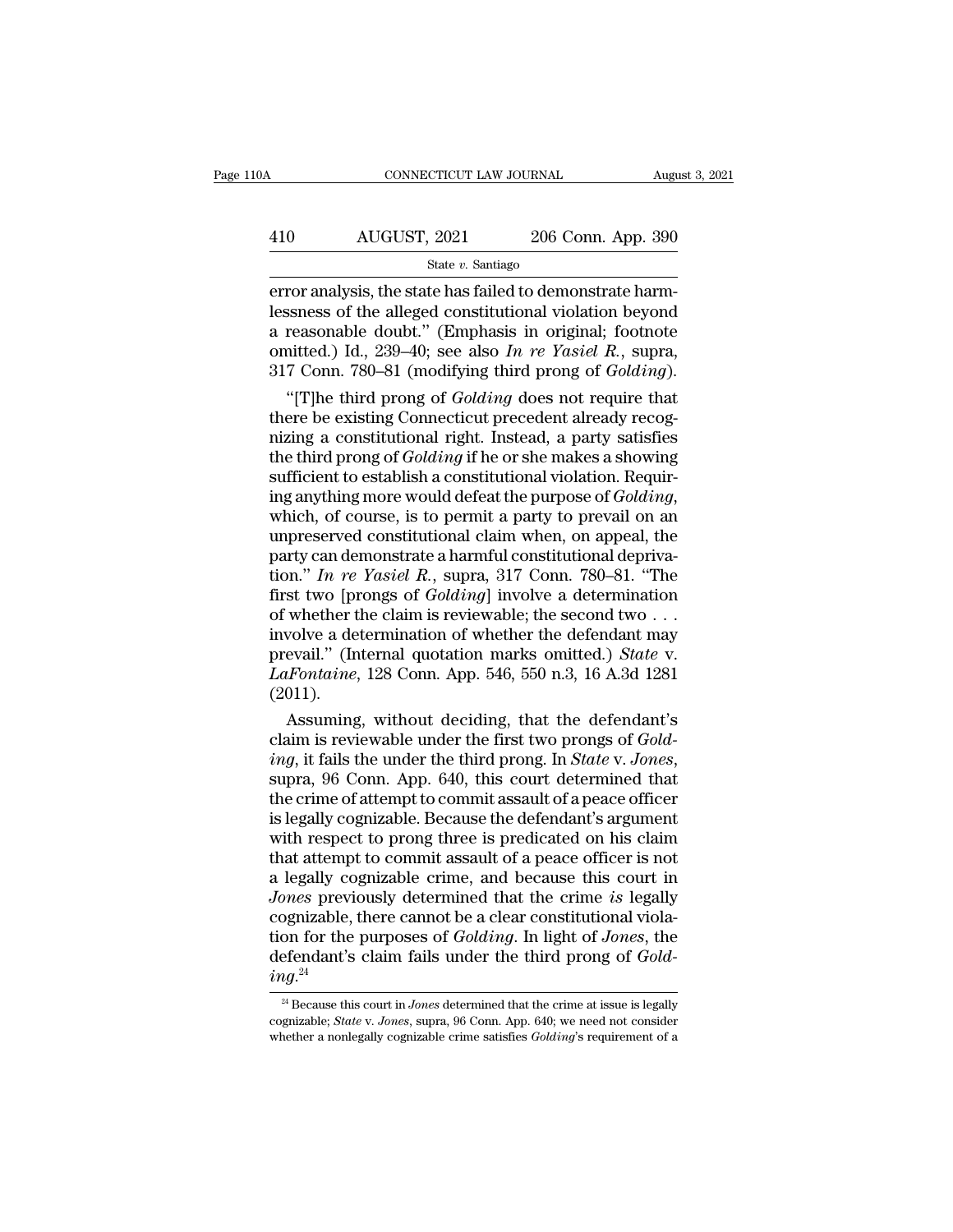| 2021               | CONNECTICUT LAW JOURNAL | Page 111A |
|--------------------|-------------------------|-----------|
|                    |                         |           |
| 206 Conn. App. 390 | AUGUST, 2021            | 411       |
|                    | State $v$ . Santiago    |           |

B

 $\begin{array}{r|l} \n 6 \text{ Conn. App. 390} & \text{AUGUST, 2021} & \text{411} \\
 \hline \n 8 \text{ State } v. \text{ Santiago} & \text{B} \\
 \hline\n 7 \text{The defendant claims, alternatively, that there was sufficient evidence of the requisite intent to support solution of, a tournament is result of a page.} \n\end{array}$ 206 Conn. App. 390 AUGUST, 2021 411<br>
State v. Santiago<br>
B<br>
The defendant claims, alternatively, that there was<br>
insufficient evidence of the requisite intent to support<br>
his conviction of attempt to commit assault of a pe 206 Conn. App. 390 AUGUST, 2021 411<br>
State v. Santiago<br>
B<br>
The defendant claims, alternatively, that there was<br>
insufficient evidence of the requisite intent to support<br>
his conviction of attempt to commit assault of a pe State v. Santiago<br>
B<br>
The defendant claims, alternatively, that there was<br>
insufficient evidence of the requisite intent to support<br>
his conviction of attempt to commit assault of a peace<br>
officer pertaining to his actions B<br>
The defendant claims, alternatively, that there was<br>
insufficient evidence of the requisite intent to support<br>
his conviction of attempt to commit assault of a peace<br>
officer pertaining to his actions against Officer Le The defendar<br>insufficient evide<br>his conviction c<br>officer pertainin<br>mons. We concl<br>this claim.<br>"It is well set Interactural claims, alternatively, that there was<br>sufficient evidence of the requisite intent to support<br>s conviction of attempt to commit assault of a peace<br>ficer pertaining to his actions against Officer Lem-<br>ons. We co msumering to the requisite members of a peace<br>officer pertaining to his actions against Officer Lem-<br>mons. We conclude that the defendant has abandoned<br>this claim.<br>"It is well settled that claims on appeal must be ade-<br>qu

between the absolute of distribute assume of a peace officer pertaining to his actions against Officer Lemmons. We conclude that the defendant has abandoned this claim.<br>"It is well settled that claims on appeal must be ad omeer peraaning to his actions against onter Lem<br>mons. We conclude that the defendant has abandoned<br>this claim.<br>"It is well settled that claims on appeal must be ade-<br>quately briefed . . . . Claims that are inadequately<br>br mons. we concrude that the detendant has assumed this claim.<br>
"It is well settled that claims on appeal must be ade-<br>
quately briefed . . . . Claims that are inadequately<br>
briefed generally are considered abandoned." (Cita "It is well settled that claims on appeal must be ade-<br>quately briefed  $\ldots$ . Claims that are inadequately<br>briefed generally are considered abandoned." (Cita-<br>tions omitted.) Grimm v. Grimm, 276 Conn. 377, 393,<br>886 A.2d 3 "It is well settled that claims on appeal must be ade-<br>quately briefed . . . . . Claims that are inadequately<br>briefed generally are considered abandoned." (Cita-<br>tions omitted.)  $Grimm$  v.  $Grimm$ , 276 Conn. 377, 393,<br>886 A.2 quately briefed  $\ldots$  Claims that are inadequately<br>briefed generally are considered abandoned." (Cita-<br>tions omitted.) *Grimm* v. *Grimm*, 276 Conn. 377, 393,<br>886 A.2d 391 (2005), cert. denied, 547 U.S. 1148, 126 S.<br>Ct. 2 briefed generally are considered abandoned." (Citations omitted.) *Grimm* v. *Grimm*, 276 Conn. 377, 393, 886 A.2d 391 (2005), cert. denied, 547 U.S. 1148, 126 S.<br>Ct. 2296, 164 L. Ed. 2d 815 (2006). "Analysis, rather than tions omitted.) *Grimm* v. *Grimm*, 276 Conn. 377, 393, 886 A.2d 391 (2005), cert. denied, 547 U.S. 1148, 126 S.<br>Ct. 2296, 164 L. Ed. 2d 815 (2006). "Analysis, rather than<br>mere abstract assertion, is required in order to a 886 A.2d 391 (2005), cert. denied, 547 U.S. 1148, 126 S.<br>Ct. 2296, 164 L. Ed. 2d 815 (2006). "Analysis, rather than<br>mere abstract assertion, is required in order to avoid<br>abandoning an issue by failure to brief the issue Ct. 2296, 164 L. Ed. 2d 815 (2006). "Analysis, rather than<br>mere abstract assertion, is required in order to avoid<br>abandoning an issue by failure to brief the issue prop-<br>erly." (Internal quotation marks omitted.) *Ward v.* mere abstract assertion, is required in order to avoid<br>abandoning an issue by failure to brief the issue prop-<br>erly." (Internal quotation marks omitted.) Ward v.<br>Greene, 267 Conn. 539, 546, 839 A.2d 1259 (2004). "The<br>mere abandoning an issue by failure to brief the issue properly." (Internal quotation marks omitted.) *Ward* v.<br> *Greene*, 267 Conn. 539, 546, 839 A.2d 1259 (2004). "The<br>
mere recital of . . . claims in a petition, without superly." (Internal quotation marks omitted.) Ward v.<br>Greene, 267 Conn. 539, 546, 839 A.2d 1259 (2004). "The<br>mere recital of . . . claims in a petition, without sup-<br>porting oral or written argument, does not adequately<br>place Greene, 267 Conn. 539, 546, 83<br>mere recital of . . . claims in<br>porting oral or written argume<br>place those claims before the<br>ation." *Solek* v. *Commissioner*<br>App. 473, 480–81, 946 A.2d 239<br>902, 957 A.2d 873 (2008).<br>The def The defendant's briefing is devoid of any analysis in pporting oral or written argument, does not adequately ace those claims before the court for its considerion." Solek v. Commissioner of Correction, 107 Conn. 2, 957 A. portang oral of whitech argument, does not deequately<br>place those claims before the court for its consider-<br>ation." Solek v. Commissioner of Correction, 107 Conn.<br>App. 473, 480–81, 946 A.2d 239, cert. denied, 289 Conn.<br>902

place also claims serve are court for as consider<br>ation." Solek v. Commissioner of Correction, 107 Conn.<br>App. 473, 480–81, 946 A.2d 239, cert. denied, 289 Conn.<br>902, 957 A.2d 873 (2008).<br>The defendant's briefing is devoid App. 473, 480–81, 946 A.2d 239, cert. denied, 289 Conn.<br>902, 957 A.2d 873 (2008).<br>The defendant's briefing is devoid of any analysis in<br>support of his challenge to his conviction of attempt<br>to commit assault of a peace off Experience of the defendant's briefing is devoid of any analysis in support of his challenge to his conviction of attempt to commit assault of a peace officer pertaining to his actions against Officer Lemmons. In support o The defendant's briefing is devoid of any analysis in<br>support of his challenge to his conviction of attempt<br>to commit assault of a peace officer pertaining to his<br>actions against Officer Lemmons. In support of his<br>claim, t to commit assault of a peace officer pertaining to his<br>actions against Officer Lemmons. In support of his<br>claim, the defendant merely incorporated his arguments<br>previously set forth with respect to his challenge to his<br>cle actions against Officer Lemmons. In support of his<br>claim, the defendant merely incorporated his arguments<br>previously set forth with respect to his challenge to his<br>clear constitutional violation. In his principal appellate

claim, the defendant merely incorporated his arguments<br>previously set forth with respect to his challenge to his<br>dear constitutional violation. In his principal appellate brief, the defendant<br>urges us to overrule *Jones*, previously set forth with respect to his challenge to his character out and the determinant warges us to overrule *Jones*, arguing that it was decided incorrectly. This panel does not reach the merits of the defendant's ar The court absent to this principal appellate brief, the defendant<br>clear constitutional violation. In his principal appellate brief, the defendant<br>urges us to overrule *Jones*, arguing that it was decided incorrectly. This<br> *State* v. *Bischoff*, 189 Conn. App. 119, 123, 206 A.3d 253 (2019), and also connectly and  $\Delta$  and  $\Delta$  253 (2019), aff'd, 2010. By another panel of this court's policy that we cannot overrule a decision made by another The urges us to overrule *Jones*, arguing that it was decided incorrectly. This panel does not reach the merits of the defendant's argument, as "[i]t is this court's policy that we cannot overrule a decision made by anoth panel does not reach the merits of the defendant's argument, as "[i]t is this court's policy that we cannot overrule a decision made by another panel of this court absent en banc consideration." (Internal quotation marks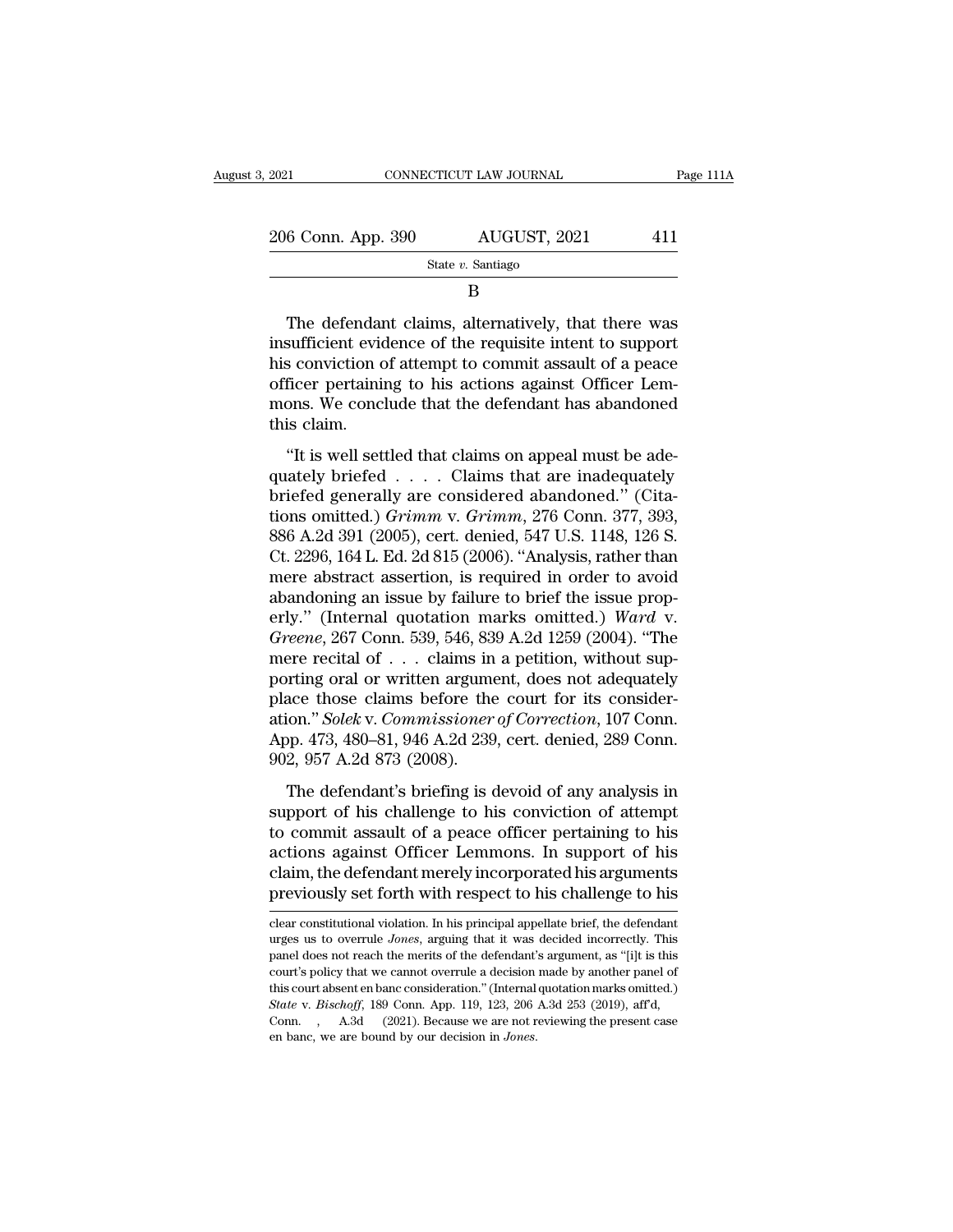## CONNECTICUT LAW JOURNAL August 3, 2021<br>412 AUGUST, 2021 206 Conn. App. 412<br>Dunn v. Northeast Helicopters Flight Services, L.L.C. CONNECTICUT LAW JOURNAL Augu<br>
AUGUST, 2021 206 Conn. App. 412<br>
Dunn *v.* Northeast Helicopters Flight Services, L.L.C.<br>
conviction of attempt to commit assault in the first

CONNECTICUT LAW JOURNAL August 3, 2021<br>
AUGUST, 2021 206 Conn. App. 412<br>
Dunn v. Northeast Helicopters Flight Services, L.L.C.<br>
Conviction of attempt to commit assault in the first<br>
degree.<sup>25</sup> Those arguments, however, re 412 AUGUST, 2021 206 Conn. App. 412<br>
Dunn *v.* Northeast Helicopters Flight Services, L.L.C.<br>
conviction of attempt to commit assault in the first<br>
degree.<sup>25</sup> Those arguments, however, relate *only* to the<br>
defendant's ac 412 AUGUST, 2021 206 Conn. App. 412<br>
Dunn v. Northeast Helicopters Flight Services, L.L.C.<br>
conviction of attempt to commit assault in the first<br>
degree.<sup>25</sup> Those arguments, however, relate *only* to the<br>
defendant's act  $\frac{\text{AUGUST, 2021}}{\text{Dunn } v. \text{ Northeast Helicopters Flight Services, L.L.C.}}$ <br>
conviction of attempt to commit assault in the first<br>
degree.<sup>25</sup> Those arguments, however, relate *only* to the<br>
defendant's actions against Officer Miserendino. Accord-<br>
ing Dunn v. Northeast Helicopters Flight Services, L.L.C.<br>
conviction of attempt to commit assault in the first<br>
degree.<sup>25</sup> Those arguments, however, relate *only* to the<br>
defendant's actions against Officer Miserendino. Acc Dunn v. Northeast Helicopters Fight Services, L.L.C.<br>
conviction of attempt to commit assault in the first<br>
degree.<sup>25</sup> Those arguments, however, relate *only* to the<br>
defendant's actions against Officer Miserendino. Acco conviction of attempt to commit assault in the first<br>degree.<sup>25</sup> Those arguments, however, relate *only* to the<br>defendant's actions against Officer Miserendino. Accord-<br>ingly, the defendant provides no supporting factual<br>a degree.<sup>25</sup> Those arguments, however, relate *only* to the defendant's actions against Officer Miserendino. Accordingly, the defendant provides no supporting factual argument or legal analysis that challenges his convictio rendant s actions against Officer<br>gly, the defendant provides no<br>gument or legal analysis that c<br>m pertaining to his actions again<br>or these reasons, we conclude<br>aim is abandoned. We, therefore<br>The judgment is affirmed.<br>In Im the original analysis that challenges his concept<br>In the original of this actions against Officer Lemmar<br>In these reasons, we conclude that the defenda<br>In is abandoned. We, therefore, decline to reviet<br>The judgment is a

### i is abandoned. We, therefore, decline to review it.<br>
e judgment is affirmed.<br>
this opinion the other judges concurred.<br>
TIM DUNN *v*. NORTHEAST HELICOPTERS<br>
FLIGHT SERVICES, L.L.C.<br>
(AC 42504) nt is affirmed.<br>
ion the other judges concurred.<br>
WHET SERVICES, L.L.C.<br>
FLIGHT SERVICES, L.L.C.<br>
(AC 43594) other judges concu<br>
CORTHEAST HELIC<br>
CORTHEAST HELIC<br>
CAC 43594)<br>
Moll and Alexander, Js. TIM DUNN  $v$ . NORTHEAST HELICOPTERS<br>FLIGHT SERVICES, L.L.C.<br>(AC 43594)<br>Prescott, Moll and Alexander, Js.

### *Syllabus*

The plaintiff sought to recover damages for the allegedly wrongful termination of his employment by N Co., which operated a helicopter flight training school, claiming that J, the owner of N Co., in violation of Prescott, Moll and Alexander, Js.<br>Syllabus<br>plaintiff sought to recover damages for the allegedly wrongful termina-<br>tion of his employment by N Co., which operated a helicopter flight<br>training school, claiming that J, the o Frescott, Moll and Alexander, Js.<br>
Syllabus<br>
plaintiff sought to recover damages for the allegedly wrongful termina-<br>
tion of his employment by N Co., which operated a helicopter flight<br>
training school, claiming that J, t  $Syllabus$ <br>plaintiff sought to recover damages for the allegedly wrongful termina-<br>tion of his employment by N Co., which operated a helicopter flight<br>training school, claiming that J, the owner of N Co., in violation of<br>stat symmum symmum symmum space of the allegedly wrongful termination of his employment by N Co., which operated a helicopter flight training school, claiming that J, the owner of N Co., in violation of statute (§ 31-73 (b)), plaintiff sought to recover damages for the allegedly wrongful termination of his employment by N Co., which operated a helicopter flight training school, claiming that J, the owner of N Co., in violation of statute (§ 31 tion of his employment by N Co., which operated a helicopter flight training school, claiming that J, the owner of N Co., in violation of statute (§ 31-73 (b)), had demanded 50 percent of future proceeds from a separate f training school, claiming that J, the owner of N Co., in violation of statute (§ 31-73 (b)), had demanded 50 percent of future proceeds from a separate flight examination business the plaintiff sought to undertake as a co statute (§ 31-73 (b)), had demanded 50 percent of future proceeds from a separate flight examination business the plaintiff sought to undertake as a condition of his continued at-will employment as N Co.'s chief flight in a separate flight examination business the plaintiff sought to undertake as a condition of his continued at-will employment as N Co.'s chief flight instructor. The Federal Aviation Administration had approached the plainti as a condition of his continued at-will employment as N Co.'s chief flight<br>instructor. The Federal Aviation Administration had approached the<br>plaintiff about an open independent flight examiner position and the<br>possibility plaintiff about an open independent flight examiner position and the possibility of the plaintiff starting his own business as a certified FAA flight examiner. The plaintiff and J viewed the opportunity as a positive devel plantin about an open intepertuent ingit examiner position and the<br>possibility of the plaintiff starting his own business as a certified FAA<br>flight examiner. The plaintiff and J viewed the opportunity as a positive<br>develop

possibility of the plaintiff and J viewed the opportunity as a positive<br>development for the plaintiff and J viewed the opportunity as a positive<br>development for the plaintiff and for N Co. The plaintiff thereafter<br> $\frac{1}{25$ Examiner. The plaintiff and for N Co. The plaintiff thereafter<br>development for the plaintiff and for N Co. The plaintiff thereafter<br> $\frac{25}{3}$  Specifically, the defendant argues that because there was insufficient<br>widence  $\frac{1}{25}$  Specifically, the defendant argues that because there was insufficient evidence to prove his intent to cause serious physical injury to Officer Miserendino, "it logically follows that [he] necessarily was convi <sup>25</sup> Specifically, the defendant argues that because there was insufficient evidence to prove his intent to cause serious physical injury to Officer Miserendino, "it logically follows that [he] necessarily was convicted o evidence to prove his intent to cause serious physical injury to Officer Miserendino, "it logically follows that [he] necessarily was convicted of [attempt to commit] assault of police officers based on a theory of reckle Miserendino, "it logically follows that [he] necessarily was convicted of [attempt to commit] assault of police officers based on a theory of reckless or negligent actions  $\ldots$ ." The defendant further maintains that, in [attempt to commit] assault of police officers based on a theory of reckless or negligent actions . . . . " The defendant further maintains that, in light of his insistence that the jury must have convicted him of attempt or negligent actions  $\ldots$  ." The defendant further maintains that, in light of his insistence that the jury must have convicted him of attempt to commit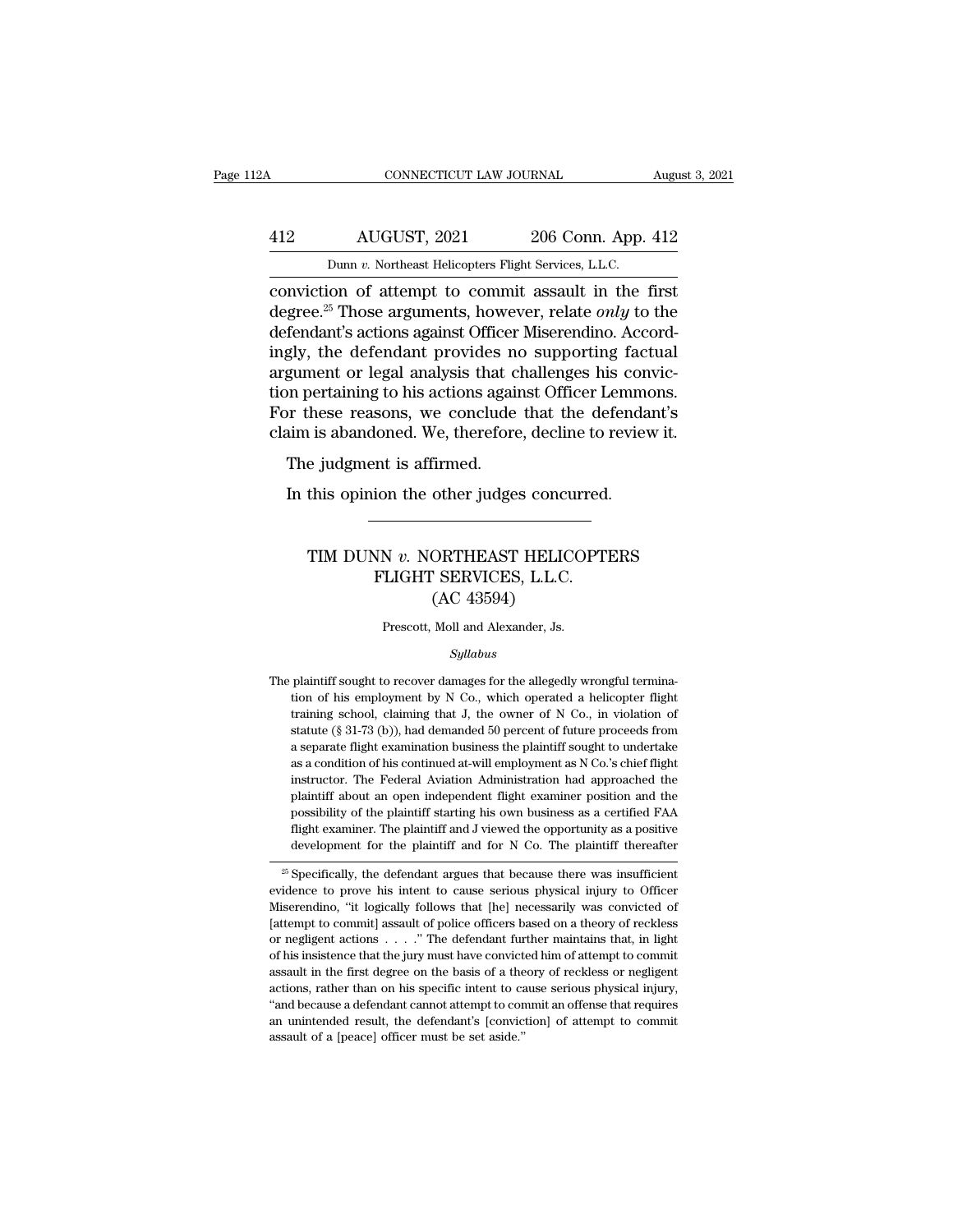### 2021 CONNECTICUT LAW JOURNAL Page 113A<br>206 Conn. App. 412 AUGUST, 2021 413<br>Dunn v. Northeast Helicopters Flight Services, L.L.C. 2021 CONNECTICUT LAW JOURNAL<br>206 Conn. App. 412 AUGUST, 2021 413<br>Dunn *v.* Northeast Helicopters Flight Services, L.L.C.<br>approached J about a loan to cover the costs related to a training program

 $\frac{3}{5}$  Conn. App. 412 AUGUST, 2021 413<br>Dunn v. Northeast Helicopters Flight Services, L.L.C.<br>approached J about a loan to cover the costs related to a training program<br>the plaintiff had to attend to obtain FAA flight e  $\frac{13}{5}$  Conn. App. 412 AUGUST, 2021 413<br>Dunn v. Northeast Helicopters Flight Services, L.L.C.<br>approached J about a loan to cover the costs related to a training program<br>the plaintiff had to attend to obtain FAA flight  $3$  Conn. App. 412 AUGUST, 2021 413<br>
Dunn v. Northeast Helicopters Flight Services, L.L.C.<br>
approached J about a loan to cover the costs related to a training program<br>
the plaintiff had to attend to obtain FAA flight exam Dunn v. Northeast Helicopters Flight Services, L.L.C.<br>approached J about a loan to cover the costs related to a training program<br>the plaintiff had to attend to obtain FAA flight examiner certification.<br>J expressed willingn Dunn v. Northeast Helicopters Flight Services, L.L.C.<br>approached J about a loan to cover the costs related to a training program<br>the plaintiff had to attend to obtain FAA flight examiner certification.<br>J expressed willingn approached J about a loan to cover the costs related to a training program<br>the plaintiff had to attend to obtain FAA flight examiner certification.<br>J expressed willingness to loan the plaintiff the money if the plaintiff<br>w the plaintiff had to attend to obtain FAA flight examiner certification.<br>J expressed willingness to loan the plaintiff the money if the plaintiff would remit to N Co. any examination fees he would later receive, until the J expressed willingness to loan the plaintiff the money if the plaintiff would remit to N Co. any examination fees he would later receive, until the loan was paid off, and agree to share equally with N Co. all examination would remit to N Co. any examination fees he would later receive, until the loan was paid off, and agree to share equally with N Co. all examination fees he would thereafter collect. The plaintiff did not respond to J's p until the loan was paid off, and agree to share equally with N Co. all examination fees he would thereafter collect. The plaintiff did not respond to J's proposals and did not take a loan from J. The plaintiff diater expla examination fees he would thereafter collect. The plaintiff did not<br>respond to J's proposals and did not take a loan from J. The plaintiff<br>later explained in a text message to R, J's wife and an employee of N<br>Co., that he respond to J's proposals and did not take a loan from J. The plaintiff later explained in a text message to R, J's wife and an employee of N Co., that he had paid the costs of the training program because he wanted to keep later explained in a text message to R, J's wife and an employee of N Co., that he had paid the costs of the training program because he wanted to keep his employment with N Co. and his new flight examination business sepa Co., that he had paid the costs of the training program because he wanted to keep his employment with N Co. and his new flight examination business separate. R responded to the plaintiff, stating that J had said that he sh wanted to keep his employment with N Co. and his new flight examination business separate. R responded to the plaintiff, stating that J had said that he should clean out his desk and that he no longer worked for N Co. The tion business separate. R responded to the plaintiff, stating that J had said that he should clean out his desk and that he no longer worked for N Co. The trial court denied the plaintiff's motion for summary judgment, con said that he should clean out his desk and that he no longer worked<br>for N Co. The trial court denied the plaintiff's motion for summary<br>judgment and granted N Co.'s motion for summary judgment, concluding<br>that the undispu for N Co. The trial court denied the plaintiff's motion for summary<br>judgment and granted N Co.'s motion for summary judgment, concluding<br>that the undisputed facts did not raise a genuine issue of material fact that<br>N Co. judgment and granted N Co.'s motion for summary judgment, concluding<br>that the undisputed facts did not raise a genuine issue of material fact that<br>N Co. violated the public policy underlying § 31-73 (b), which prohibits<br>em that the undisputed facts did not raise a genuine issue of material fact that N Co. violated the public policy underlying § 31-73 (b), which prohibits employers from demanding money from employees as a condition of contin N Co. violated the public policy underlying § 31-73 (b), which prohibits employers from demanding money from employees as a condition of continued employment. The court thereafter rendered judgment for N Co., and the plai employers from demanding money from employees as a condition of continued employment. The court thereafter rendered judgment for N Co., and the plaintiff appealed to this court. *Held* that the trial court properly granted continued employment. The court thereafter rendered judgment for N Co., and the plaintiff appealed to this court. *Held* that the trial court properly granted N Co.'s motion for summary judgment and denied the plaintiff's Co., and the plaintiff appealed to this court. *Held* that the trial court properly granted N Co.'s motion for summary judgment and denied the plaintiff's motion for summary judgment, as  $\S 31-73$  was inapplicable to the properly granted N Co.'s motion for summary judgment and denied the plaintiff's motion for summary judgment, as  $\S 31-73$  was inapplicable to the undisputed facts of the case and could not, as a matter of law, provide a b plaintiff's motion for summary judgment, as  $\S$  31-73 was inapplicable to the undisputed facts of the case and could not, as a matter of law, provide a basis for the plaintiff's wrongful termination action: although  $J$ 's the undisputed facts of the case and could not, as a matter of law, provide a basis for the plaintiff's wrongful termination action: although  $J$ 's onetime proposal for a potential fee sharing relationship occurred in the provide a basis for the plaintiff's wrongful termination action: although J's onetime proposal for a potential fee sharing relationship occurred in the context of an existing employer-employee relationship, it did not fall  $\Gamma$ 's onetime proposal for a potential fee sharing relationship occurred<br>in the context of an existing employer-employee relationship, it did not<br>fall within the type of coercive behavior that § 31-73 forbids, as  $\Gamma$ 's<br> in the context of an existing employer-employee relationship, it did not fall within the type of coercive behavior that  $\S 31-73$  forbids, as  $J$ 's request or demand for money from the plaintiff could not reasonably be at fall within the type of coercive behavior that  $\S 31-73$  forbids, as  $J$ 's request or demand for money from the plaintiff could not reasonably be attributed to the plaintiff's employment relationship with N Co. but, rathe request or demand for money from the plaintiff could not reasonably<br>be attributed to the plaintiff's employment relationship with N Co. but,<br>rather, involved negotiations related to a separate, albeit related, future<br>busin be attributed to the plaintiff's employment relationship with N Co. but, rather, involved negotiations related to a separate, albeit related, future business venture between the parties, and, as the employment at will doct rather, involved negotiations related to a separate, albeit related, future business venture between the parties, and, as the employment at will doctrine permits an employer to discharge an employee for any reason, includi business venture between the parties, and, as the employment at will doctrine permits an employer to discharge an employee for any reason, including anger or displeasure that arises from an employee's refusal to participat doctrine permits an employer to discharge an employee for any reason, including anger or displeasure that arises from an employee's refusal to participate in a future side business proposed by the employer, an employer tha including anger or displeasure that arises from an employee's refusal to participate in a future side business proposed by the employer, an employer that discharges an at-will employee on that basis has not violated  $\S 31$ to participate in a future side business proposed by the employer, an employer that discharges an at-will employee on that basis has not violated  $\S 31-73$  or any clear public policy that should subject the employer to a employer that discharges an at-will employee on that basis has not violated  $\S 31-73$  or any clear public policy that should subject the employer to a claim of wrongful termination; moreover,  $\S 31-73$  limits the employme violated § 31-73 or any clear public policy that should subject the employer to a claim of wrongful termination; moreover, § 31-73 limits the employment at will doctrine only by carving out an exception that prohibits an employer to a claim of wrongful termination; moreover,  $\S$  31-73 limits<br>the employment at will doctrine only by carving out an exception that<br>prohibits an employer from coercing financial considerations from an<br>employee o the employment at will doctrine only by carving out an exception that prohibits an employer from coercing financial considerations from an employee or by conditioning future or continued employment on the employee's capit prohibits an employer from coercing financial considerations from an<br>employee or by conditioning future or continued employment on the<br>employee's capitulation to the employee's demands, and, even if § 31-<br>73 were applicabl employee or by conditioning future or continued employment on the employee's capitulation to the employee's demands, and, even if  $\S$  31-73 were applicable as a matter of law, the plaintiff failed to present evidence to r employee's capitulation to the employee's demands, and, even if  $\S$  31-73 were applicable as a matter of law, the plaintiff failed to present evidence to raise a genuine issue of material fact that J had ever conditioned 73 were applicable as a matter of law, the plaintiff failed to present evidence to raise a genuine issue of material fact that  $J$  had ever conditioned his continued employment on acceptance of the fee sharing offer or th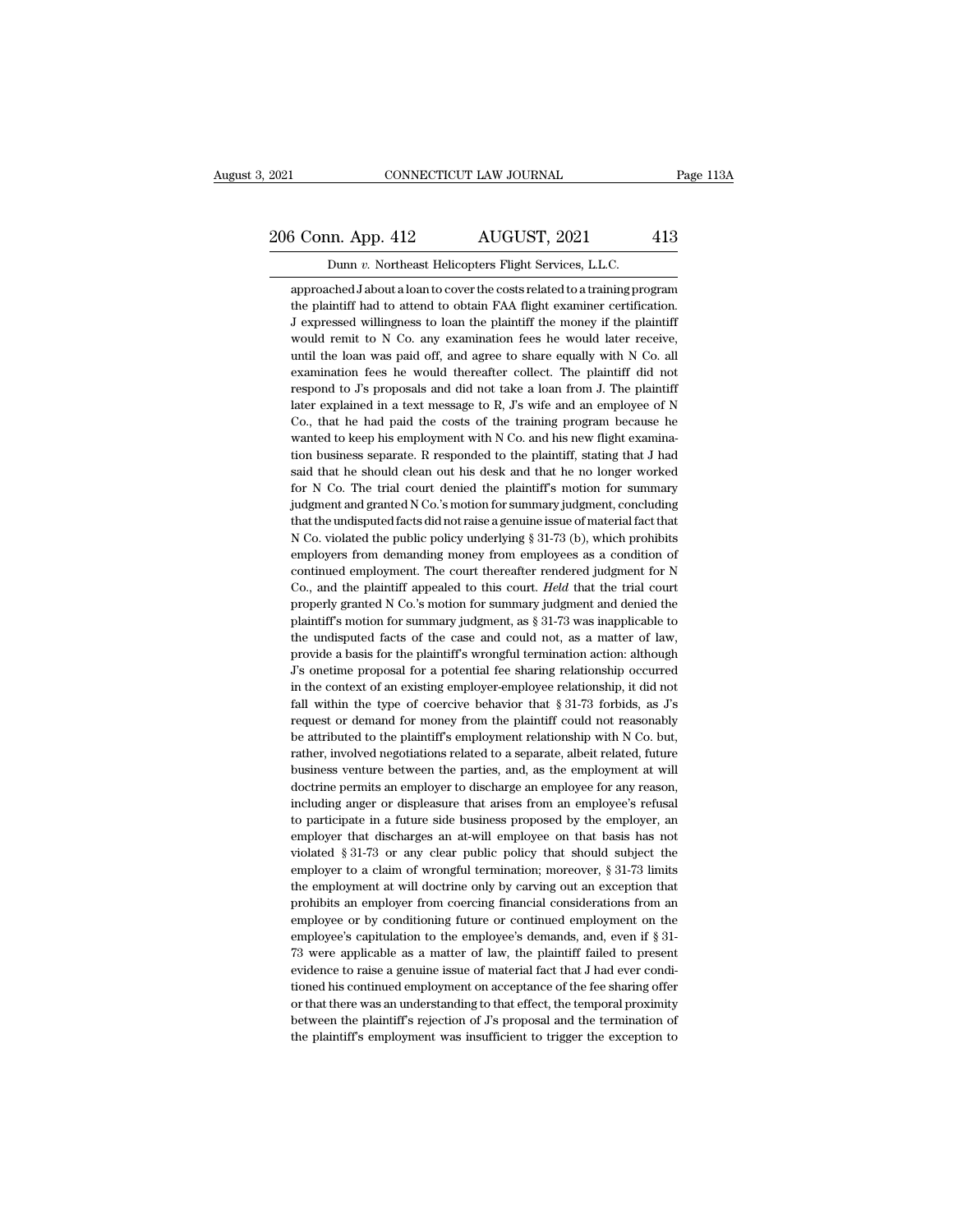### CONNECTICUT LAW JOURNAL August 3, 2021<br>414 AUGUST, 2021 206 Conn. App. 412<br>Dunn v. Northeast Helicopters Flight Services, L.L.C. CONNECTICUT LAW JOURNAL<br>AUGUST, 2021 206 Conn. App.<br>Dunn *v.* Northeast Helicopters Flight Services, L.L.C.<br>ployment at will doctrine pursuant to § 31-73, the plainti

AUGUST, 2021 206 Conn. App. 412<br>
Dunn v. Northeast Helicopters Flight Services, L.L.C.<br>
the employment at will doctrine pursuant to § 31-73, the plaintiff did<br>
not indicate whether he was interested in J's proposal at the AUGUST, 2021 206 Conn. App. 412<br>
Dunn v. Northeast Helicopters Flight Services, L.L.C.<br>
the employment at will doctrine pursuant to § 31-73, the plaintiff did<br>
not indicate whether he was interested in J's proposal at the AUGUST, 2021 206 Conn. App. 412<br>
Dunn v. Northeast Helicopters Flight Services, L.L.C.<br>
the employment at will doctrine pursuant to § 31-73, the plaintiff did<br>
not indicate whether he was interested in J's proposal at the Dunn v. Northeast Helicopters Flight Services, L.L.C.<br>the employment at will doctrine pursuant to  $\S 31-73$ , the plaintiff did<br>not indicate whether he was interested in  $J$ s proposal at the time it<br>was made,  $J$  never ask Dunn  $v$ . Northeast Helicopters Flight Services, L.L.C.<br>the employment at will doctrine pursuant to § 31-73, the plaintiff did<br>not indicate whether he was interested in  $J$ 's proposal at the time it<br>was made,  $J$  never as the employment at will doctrine pursuant to § 31-73, the plaintiff did<br>not indicate whether he was interested in J's proposal at the time it<br>was made, J never asked him again or sought any commitment or<br>threatened retaliat not indicate whether he was interested in J's proposal at the time it was made, J never asked him again or sought any commitment or threatened retaliation, and, contrary to the plaintiff's assertion, a trier of fact could havia made, J never asked him again or sought any commitment or threatened retaliation, and, contrary to the plaintiff's assertion, a trier of fact could not reasonably infer from the termination of his employment alone t The masses of the plaintiff's assertion, a trief threatened retaliation, and, contrary to the plaintiff's assertion, a trief of fact could not reasonably infer from the termination of his employment alone that  $J$  had imp of fact could not reasonably infer from the termination of his emplement alone that J had implicitly conditioned continued employment the plaintiff's agreement with the fee sharing proposal, the plain having failed to pres ment alone that J had implicitly conditioned continued employment on the plaintiff's agreement with the fee sharing proposal, the plaintiff having failed to present any evidentiary basis from which to conclude that J ever that J ever actually used the prospect of renewed or continued employment as leverage to obtain a fee splitting agreement with him.<br>Argued January 19—officially released August 3, 2021<br>*Procedural History*<br>Action to recove having failed to present any evidentiary basis from which to conclude<br>that J ever actually used the prospect of renewed or continued employ-<br>ment as leverage to obtain a fee splitting agreement with him.<br>Argued January 19—

that J ever actually used the prospect of renewed or continued employ-<br>ment as leverage to obtain a fee splitting agreement with him.<br>Argued January 19—officially released August 3, 2021<br>Procedural History<br>Action to recove relief, brought to the Superior Court with the counter-<br>claim the Superior Court of the superior Court in the judicial dis-<br>trict, brought to the Superior Court in the judicial dis-<br>trict of Tolland, where the defendant fi Argued January 19—officially released August 3, 2021<br> *Procedural History*<br>
Action to recover damages for the alleged wrongful<br>
termination of the plaintiff's employment, and for other<br>
relief, brought to the Superior Cour *Procedural History*<br>Action to recover damages for the alleged wrongful<br>termination of the plaintiff's employment, and for other<br>relief, brought to the Superior Court in the judicial dis-<br>trict of Tolland, where the defend Action to recover damages for the alleged wrongful<br>termination of the plaintiff's employment, and for other<br>relief, brought to the Superior Court in the judicial dis-<br>trict of Tolland, where the defendant filed a counter-<br> Action to recover damages for the alleged wrongful<br>termination of the plaintiff's employment, and for other<br>relief, brought to the Superior Court in the judicial dis-<br>trict of Tolland, where the defendant filed a countertermination of the plaintiff's employment, and for other<br>relief, brought to the Superior Court in the judicial dis-<br>trict of Tolland, where the defendant filed a counter-<br>claim; thereafter, the defendant withdrew the count relief, brought to the Superior Court in the judicial district of Tolland, where the defendant filed a counter-<br>claim; thereafter, the defendant withdrew the counter-<br>claim; subsequently, the trial court, *Farley*, *J*., g trict of Tolland, where the defendant filed a counter-<br>claim; thereafter, the defendant withdrew the counter-<br>claim; subsequently, the trial court, *Farley*, *J*., granted<br>the defendant's motion for summary judgment as to<br> claim; thereafter, the defendant withdrew the counter-<br>claim; subsequently, the trial court, *Farley*, *J*., granted<br>the defendant's motion for summary judgment as to<br>the first count of the complaint, denied the plaintiff' claim; subsequently, the trial court, *Farley*, *J*., granted<br>the defendant's motion for summary judgment as to<br>the first count of the complaint, denied the plaintiff's<br>motion for summary judgment on the complaint and<br>the motion for summary judgment on the complaint, a<br>motion for summary judgment on the complaint and<br>the defendant; thereafter, the plaintiff withdrew the<br>second count of the complaint and appealed to this<br>court. Affirmed.<br>Meg re defendant's claim for setoff, and rendered judgment<br>
r the defendant; thereafter, the plaintiff withdrew the<br>
cond count of the complaint and appealed to this<br>
urt. *Affirmed.*<br> *Megan L. Michaud*, for the appellant (pl

### *Opinion*

Urt. Affirmed.<br>
Megan L. Michaud, for the appellant (plaintiff).<br>
Michael C. Harrington, for the appellee (defendant).<br>
Opinion<br>
PRESCOTT, J. In this civil action, the plaintiff, Tim<br>
unn, alleges wrongful termination of e *Megan L. Michaud*, for the appellant (plaintiff).<br> *Michael C. Harrington*, for the appellee (defendant).<br> *Opinion*<br>
PRESCOTT, J. In this civil action, the plaintiff, Tim<br>
Dunn, alleges wrongful termination of employmen Vichael C. Harrington, for the appellee (defendant).<br>
Opinion<br>
PRESCOTT, J. In this civil action, the plaintiff, Tim<br>
Dunn, alleges wrongful termination of employment in<br>
violation of public policy. See *Sheets* v. *Teddy' Michael C. Harrington*, for the appellee (defendant).<br> *Opinion*<br>
PRESCOTT, J. In this civil action, the plaintiff, Tim<br>
Dunn, alleges wrongful termination of employment in<br>
violation of public policy. See *Sheets* v. *Te* opinion<br>
Opinion<br>
Dunn, alleges wrongful termination of employment in<br>
violation of public policy. See *Sheets* v. *Teddy's Frosted*<br>
Foods, Inc., 179 Conn. 471, 474–77, 427 A.2d 385 (1980).<br>
The issue before us is whether PRESCOTT, J. In this civil action, the plaintiff, Tim<br>Dunn, alleges wrongful termination of employment in<br>violation of public policy. See *Sheets* v. Teddy's Frosted<br>Foods, Inc., 179 Conn. 471, 474–77, 427 A.2d 385 (1980) PRESCOTT, J. In this civil action, the plaintiff, Tim<br>Dunn, alleges wrongful termination of employment in<br>violation of public policy. See *Sheets* v. Teddy's Frosted<br>Foods, Inc., 179 Conn. 471, 474–77, 427 A.2d 385 (1980). Dunn, alleges wrongful termination of employment in violation of public policy. See *Sheets* v. *Teddy's Frosted Foods, Inc.*, 179 Conn. 471, 474–77, 427 A.2d 385 (1980). The issue before us is whether the trial court impr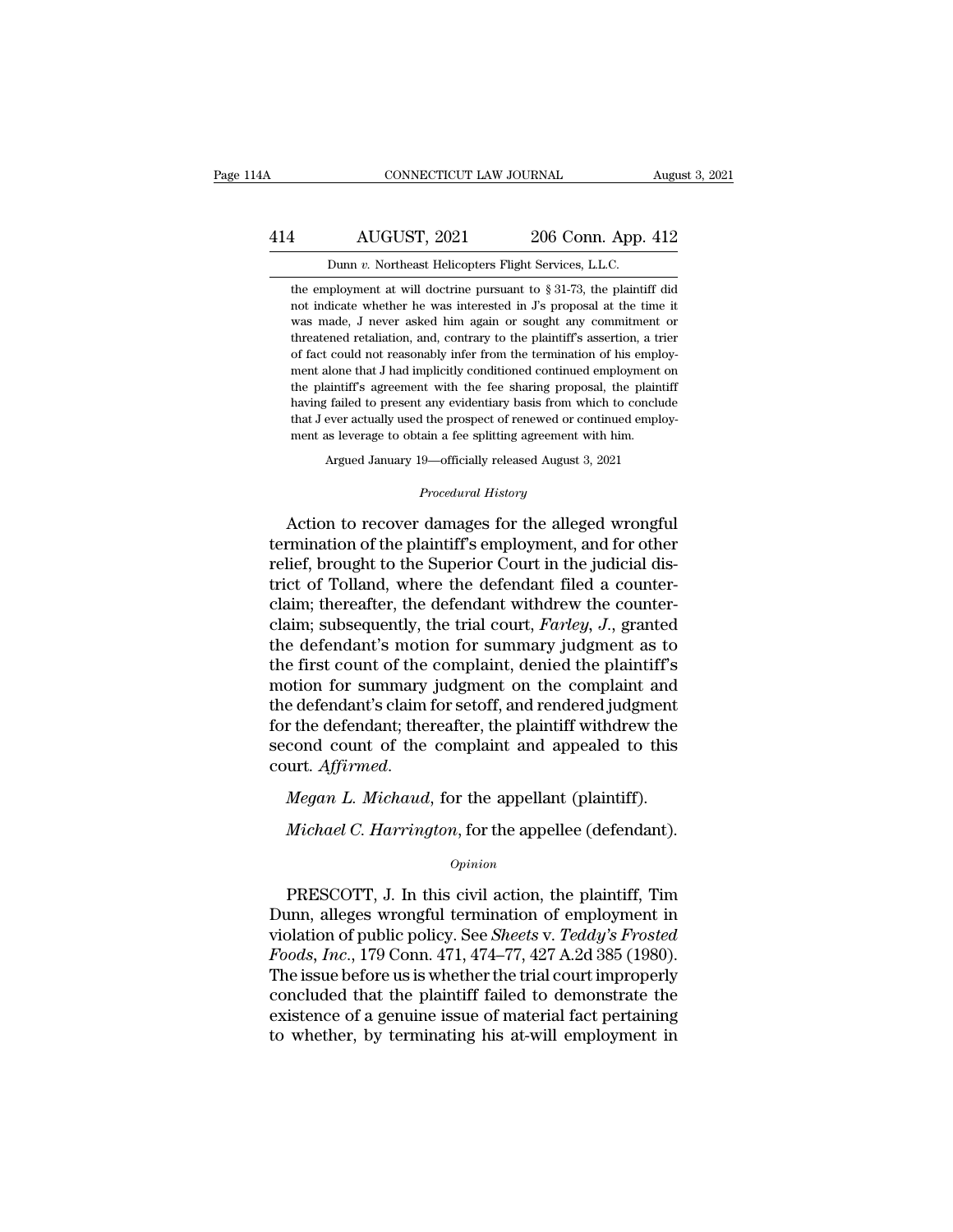# 2021 CONNECTICUT LAW JOURNAL Page 115A<br>206 Conn. App. 412 AUGUST, 2021 415<br>Dunn v. Northeast Helicopters Flight Services, L.L.C.

EXECUTE 2021 CONNECTICUT LAW JOURNAL<br>206 Conn. App. 412 AUGUST, 2021 415<br>Dunn *v.* Northeast Helicopters Flight Services, L.L.C.<br>the manner alleged, the defendant, his former employer, The manner alleged, the defendant, his former employer,<br>
the manner alleged, the defendant, his former employer,<br>
Northeast Helicopters Flight Services, L.L.C., violated<br>
Conoral Statutes & 31.73 (b) and the public policy 206 Conn. App. 412 AUGUST, 2021 415<br>
Dunn v. Northeast Helicopters Flight Services, L.L.C.<br>
the manner alleged, the defendant, his former employer,<br>
Northeast Helicopters Flight Services, L.L.C., violated<br>
General Statutes 206 Conn. App. 412 AUGUST, 2021 415<br>
Dunn v. Northeast Helicopters Flight Services, L.L.C.<br>
the manner alleged, the defendant, his former employer,<br>
Northeast Helicopters Flight Services, L.L.C., violated<br>
General Statute 206 Conn. App. 412 AUGUST, 2021 415<br>
Dunn v. Northeast Helicopters Flight Services, L.L.C.<br>
the manner alleged, the defendant, his former employer,<br>
Northeast Helicopters Flight Services, L.L.C., violated<br>
General Statute Dunn v. Northeast Helicopters Flight Services, L.L.C.<br>the manner alleged, the defendant, his former employer,<br>Northeast Helicopters Flight Services, L.L.C., violated<br>General Statutes § 31-73 (b) and the public policy unde Dunn v. Northeast Helicopters Flight Services, L.L.C.<br>the manner alleged, the defendant, his former employer,<br>Northeast Helicopters Flight Services, L.L.C., violated<br>General Statutes § 31-73 (b) and the public policy unde the manner alleged, the defendant, his former employer,<br>Northeast Helicopters Flight Services, L.L.C., violated<br>General Statutes § 31-73 (b) and the public policy under-<br>lying that statute, which prohibits employers from<br>c Northeast Helicopters Flight Services, L.L.C., violated<br>General Statutes § 31-73 (b) and the public policy under-<br>lying that statute, which prohibits employers from<br>coercing an employee to refund wages or related sums<br>of m General Statutes  $\S$  31-73 (b) and the public policy underlying that statute, which prohibits employers from coercing an employee to refund wages or related sums of money to the employer, or from withholding wages due and lying that statute, which prohibits employers from<br>coercing an employee to refund wages or related sums<br>of money to the employer, or from withholding wages<br>due and owing to an employee, as a condition either<br>to secure or t ue and owing to an employee, as a condition either<br>
in secure or to continue employment.<sup>1</sup> The plaintiff<br>
ppeals from the summary judgment rendered in favor<br>
f the defendant.<sup>2</sup> Because we agree that there are no<br>
<sup>1</sup>Gene to secure or to continue employment.<sup>1</sup> The plaintiff appeals from the summary judgment rendered in favor of the defendant.<sup>2</sup> Because we agree that there are no  $\frac{1}{1}$  General Statutes § 31-73, titled "Refund of wages

appeals from the summary judgment rendered in favor<br>of the defendant.<sup>2</sup> Because we agree that there are no<br> $\frac{1}{1}$  General Statutes § 31-73, titled "Refund of wages for furnishing employ-<br>ment," provides: "(a) When use of the defendant.<sup>2</sup> Because we agree that there are no<br>
<sup>1</sup> General Statutes § 31-73, titled "Refund of wages for furnishing employ-<br>
ment," provides: "(a) When used in this section, 'refund of wages' means:<br>
(1) The ret <sup>1</sup> General Statutes § 31-73, titled "Refund of wages for furnishing employment," provides: "(a) When used in this section, 'refund of wages' means: (1) The return by an employee to his employer or to any agent of his emp <sup>1</sup> General Statutes § 31-73, titled "Refund of wages for furnishing employment," provides: "(a) When used in this section, 'refund of wages' means: (1) The return by an employee to his employer or to any agent of his emp ment," provides: "(a) When used in this section, 'refund of wages' means:<br>(1) The return by an employee to his employer or to any agent of his<br>employer of any sum of money actually paid or owed to the employee in<br>return fo The return by an employee to his employer or to any agent of his phoyer of any sum of money actually paid or owed to the employee in turn for services performed or (2) payment by the employer or his agent an employee of wa For the employer of any sum of money actually paid or owed to the employee in return for services performed or (2) payment by the employer or his agent to an employee of wages at a rate less than that agreed to by the empl

indirectly are are in the employer or his agent to an employee or be available or expect to an employee or wages at a rate less than that agreed to by the employee or by any authorized person or organization legally acting From ending to an employee of wages at a rate less than that agreed to by the employee or by any authorized person or organization legally acting on his behalf. "(b) No employer, contractor, subcontractor, foreman, superin For the varying of the paid, and the representation legally acting on his behalf.<br>
"(b) No employer, contractor, subcontractor, foreman, superintendent or<br>
supervisor of labor, acting by himself or by his agent, shall, dir  $\cdot$  (b) No employer, contractor, subcontractor, foreman, superintendent or supervisor of labor, acting by himself or by his agent, shall, directly or indirectly, demand, request, receive or exact any refund of wages, fee supervisor of labor, acting by himself or by his agent, shall, directly or indirectly, demand, request, receive or exact any refund of wages, fee, sum of money or contribution from any person, or deduct any part of the wag between that any service or exact any refund of wages, fee, sum of money or contribution from any person, or deduct any part of the wages agreed to be paid, upon the representation or the understanding that such refund of refund of money or contribution from any person, or deduct any part of the wages agreed to be paid, upon the representation or the understanding that such refund of wages, fee, sum of money, contribution or deduction is ne agreed to be paid, upon the representation or the understanding that such refund of wages, fee, sum of money, contribution or deduction is necessary to secure employment or continue in employment. No such person shall requ Frefund of wages, fee, sum of money, contribution or deduction is necessary<br>to secure employment or continue in employment. No such person shall<br>require, request or demand that any person agree to make payment of any<br>refun For secure employment or continue in employment. No such person shall<br>require, request or demand that any person agree to make payment of any<br>refund of wages, fee, contribution or deduction from wages in order to<br>obtain em require, request or demand that any person agree to make payment of any refund of wages, fee, contribution or deduction from wages in order to obtain employment or continue in employment. A payment to any person of a small refund of wages, fee, contribution or deduction from wages in order to obtain employment or continue in employment. A payment to any person of a smaller amount of wages than the wage set forth in any written wage agreement The provisions of this excitement of this section. The provisions a smaller amount of wages than the wage set forth in any written wage reement or the repayment of any part of any wages received, if such payment is not mad of a smaller amount of wages than the wage set forth in any written wage agreement or the repayment of any part of any wages received, if such repayment is not made in the payment of a debt evidenced by an instrument in wr

or regulation made by any governmental agency.<br>"(d) Any person who violates any provision of this section shall be fined From the state of a property of the payment is not made in the payment of a debt evidenced by an instrument writing, shall be prima facie evidence of a violation of this section.<br>"(c) The provisions of this section shall n

not writing, shall be prima facie evidence of a violation of this section.<br>
"(c) The provisions of this section shall not apply to any deductions from<br>
wages made in accordance with the provisions of any law, or of any rul "(c) The provisions of this section shall not apply to any deductions from wages made in accordance with the provisions of any law, or of any rule or regulation made by any governmental agency. "(d) Any person who violates wages made in accordance with the provisions of any law, or of any rule<br>or regulation made by any governmental agency.<br>"(d) Any person who violates any provision of this section shall be fined<br>not more than one hundred do or regulation made by any governmental agency.<br>
"(d) Any person who violates any provision of this section shall be fined mot more than one hundred dollars or imprisoned not more than thirty days for the first offense, an the defendant's more than one hundred dollars or imprisoned not more than thirty days<br>for the first offense, and, for each subsequent offense, shall be fined not<br>more than five hundred dollars or imprisoned not more than s

for the first offense, and, for each subsequent offense, shall be fined not<br>more than five hundred dollars or imprisoned not more than six months<br>or both."<br> $\cdot$  The parties each filed motions for summary judgment. The cou rendered than five hundred dollars or imprisoned not more than six months or both."<br>
<sup>2</sup> The parties each filed motions for summary judgment. The court granted<br>
the defendant's motion for summary judgment and denied the pl  $2$  The parties each filed motions for summary judgment. The court granted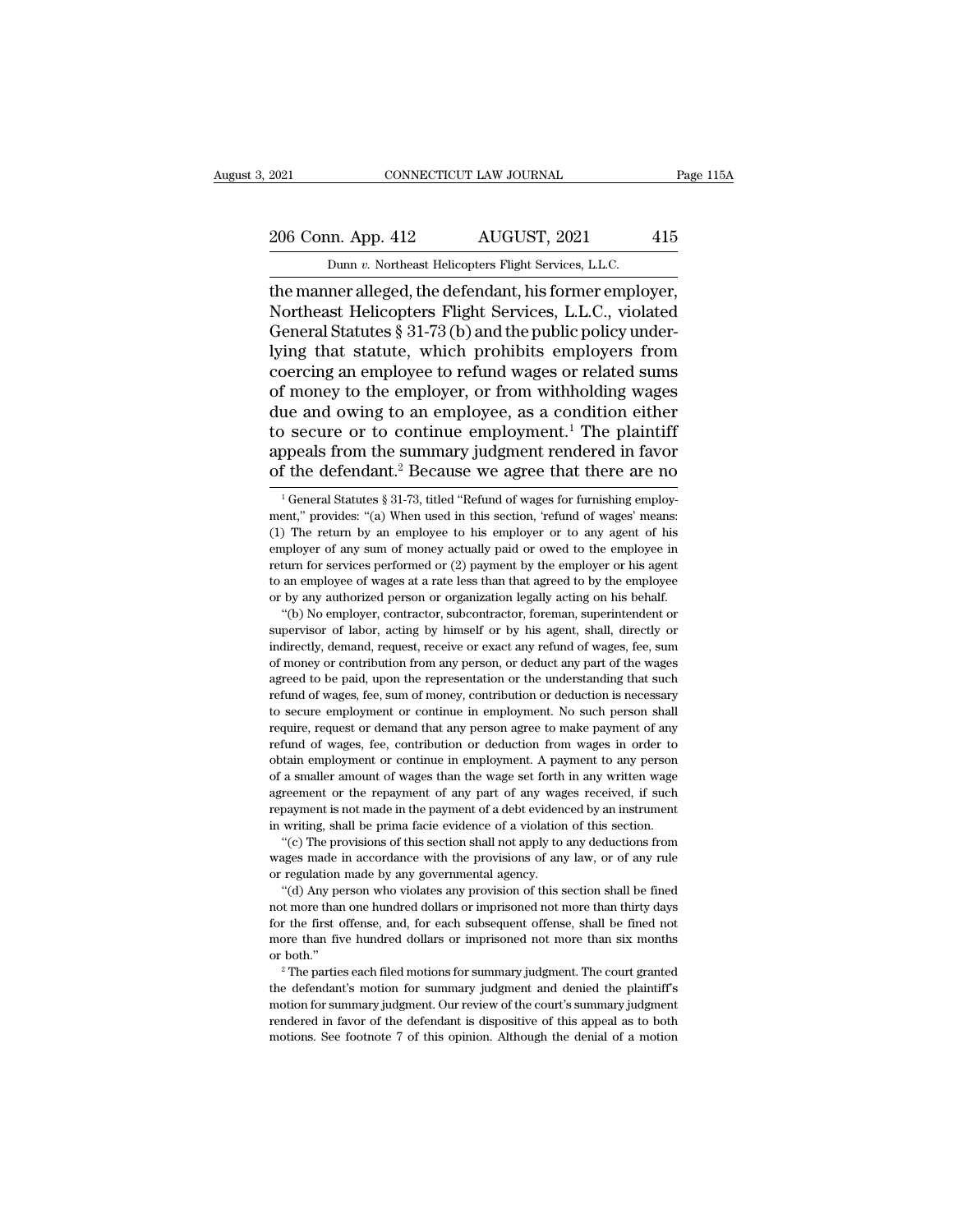## CONNECTICUT LAW JOURNAL August 3, 2021<br>416 AUGUST, 2021 206 Conn. App. 412<br>Dunn v. Northeast Helicopters Flight Services, L.L.C. CONNECTICUT LAW JOURNAL Augu<br>
AUGUST, 2021 206 Conn. App. 412<br>
Dunn *v.* Northeast Helicopters Flight Services, L.L.C.<br>
genuine issues of material fact and that the defendant

CONNECTICUT LAW JOURNAL August 3, 202<br>
416 AUGUST, 2021 206 Conn. App. 412<br>
Dunn v. Northeast Helicopters Flight Services, L.L.C.<br>
genuine issues of material fact and that the defendant<br>
is entitled to judgment as a matter AUGUST, 2021 206 Conn. App. 412<br>
Dunn v. Northeast Helicopters Flight Services, L.L.C.<br>
genuine issues of material fact and that the defendant<br>
is entitled to judgment as a matter of law, we affirm<br>
the judgment of the cou 416 AUGUST, 2021<br>
Dunn v. Northeast Helicopters F<br>
genuine issues of material fact<br>
is entitled to judgment as a mathe judgment of the court.<br>
The record before the court, v  $\frac{\text{AUGUST, 2021}}{\text{Dunn } v. \text{ Northeast Helicopters Flight Services, L.L.C.}}$ <br>
nuine issues of material fact and that the defendant<br>
entitled to judgment as a matter of law, we affirm<br>
e judgment of the court.<br>
The record before the court, viewed in the

Dunn  $v$ . Northeast Helicopters Flight Services, L.L.C.<br>genuine issues of material fact and that the defendant<br>is entitled to judgment as a matter of law, we affirm<br>the judgment of the court.<br>The record before the court, prevailing motion for summary judgment, reveals the defendant<br>is entitled to judgment as a matter of law, we affirm<br>the judgment of the court.<br>The record before the court, viewed in the light most<br>favorable to the plaintif genuine issues of material fact and that the defendant<br>is entitled to judgment as a matter of law, we affirm<br>the judgment of the court.<br>The record before the court, viewed in the light most<br>favorable to the plaintiff as th is entitled to judgment as a matter of law, we affirm<br>the judgment of the court.<br>The record before the court, viewed in the light most<br>favorable to the plaintiff as the nonmoving party on the<br>prevailing motion for summary the judgment of the court.<br>
The record before the court, viewed in the light most<br>
favorable to the plaintiff as the nonmoving party on the<br>
prevailing motion for summary judgment, reveals the<br>
following facts and procedur The record before the court, viewed in the light most<br>favorable to the plaintiff as the nonmoving party on the<br>prevailing motion for summary judgment, reveals the<br>following facts and procedural history. The defendant<br>is ow favorable to the plaintiff as the nonmoving party on the<br>prevailing motion for summary judgment, reveals the<br>following facts and procedural history. The defendant<br>is owned by John Boulette. It operates a helicopter<br>flight prevailing motion for summary judgment, reveals the<br>following facts and procedural history. The defendant<br>is owned by John Boulette. It operates a helicopter<br>flight training school in Ellington. The defendant hired<br>the pla following facts and procedural history. The defendant<br>is owned by John Boulette. It operates a helicopter<br>flight training school in Ellington. The defendant hired<br>the plaintiff in 2006 as a flight instructor. The defendant is owned by John Boulette. It operates a helicopter<br>flight training school in Ellington. The defendant hired<br>the plaintiff in 2006 as a flight instructor. The defendant<br>later promoted the plaintiff to chief flight instruc flight training school in Ellington. The defendant hired<br>the plaintiff in 2006 as a flight instructor. The defendant<br>later promoted the plaintiff to chief flight instructor,<br>and he held that position through October, 2017 the plaintiff in 2006 as a flight instructor. The defendant<br>later promoted the plaintiff to chief flight instructor,<br>and he held that position through October, 2017, at<br>which time the defendant terminated his employment.<br>T later promoted the plaintiff to chief flight<br>and he held that position through Octol<br>which time the defendant terminated his<br>The plaintiff did not have an employment of<br>the defendant and, thus, was an at-will er<br>Thibodeau d he held that position through October, 2017, at<br>
ich time the defendant terminated his employment.<br>
le plaintiff did not have an employment contract with<br>
e defendant and, thus, was an at-will employee. See<br> *ibodeau* v which time the defendant terminated his employment.<br>The plaintiff did not have an employment contract with<br>the defendant and, thus, was an at-will employee. See<br>*Thibodeau* v. *Design Group One Architects*, *LLC*, 260<br>Conn

The plaintiff did not have an employment contract with<br>the defendant and, thus, was an at-will employee. See<br>*Thibodeau v. Design Group One Architects, LLC*, 260<br>Conn. 691, 697, 802 A.2d 731 (2002).<br>For a student pilot to the defendant and, thus, was an at-will employee. See<br>
Thibodeau v. Design Group One Architects, LLC, 260<br>
Conn. 691, 697, 802 A.2d 731 (2002).<br>
For a student pilot to become a certified helicopter<br>
pilot, that person must Thibodeau v. Design Group One Architects, LLC, 260<br>Conn. 691, 697, 802 A.2d 731 (2002).<br>For a student pilot to become a certified helicopter<br>pilot, that person must be certified by the Federal Avia-<br>tion Administration (F Conn. 691, 697, 802 A.2d 731 (2002).<br>
For a student pilot to become a certified helicopter<br>
pilot, that person must be certified by the Federal Avia-<br>
tion Administration (FAA) following an examination<br>
(exam). Although t For a student pilot to become a certified helicopter<br>pilot, that person must be certified by the Federal Avia-<br>tion Administration (FAA) following an examination<br>(exam). Although the defendant and the plaintiff were<br>author pilot, that person must be certified by the Federal Aviation Administration (FAA) following an examination (exam). Although the defendant and the plaintiff were authorized to provide classroom and flight training to pilots ion Administration (FAA) following an examination<br>(exam). Although the defendant and the plaintiff were<br>authorized to provide classroom and flight training to<br>pilots in preparation for that exam, they were not<br>licensed by (exam). Although the defendant and the plaintiff were<br>authorized to provide classroom and flight training to<br>pilots in preparation for that exam, they were not<br>licensed by the FAA to administer the exam. Without an<br>FAA cer authorized to provide classroom and flight training to<br>pilots in preparation for that exam, they were not<br>licensed by the FAA to administer the exam. Without an<br>FAA certified flight examiner on its staff, the defendant<br>wou pilots in preparation for that exam, they were not<br>licensed by the FAA to administer the exam. Without an<br>FAA certified flight examiner on its staff, the defendant<br>would make arrangements for an FAA examiner to<br>come to the icensed by the FAA to administer the exam. Without an<br>FAA certified flight examiner on its staff, the defendant<br>would make arrangements for an FAA examiner to<br>come to the defendant's facility in Ellington to adminis-<br>ter t FAA certified flight examiner on its staff, t<br>would make arrangements for an FAA<br>come to the defendant's facility in Ellingto<br>ter the exam to its students. As of 2017<br>certified flight examiner was located two<br>from the defe build make arrangements for an FAA examiner to<br>me to the defendant's facility in Ellington to adminis-<br>r the exam to its students. As of 2017, the nearest<br>rtified flight examiner was located two hours away<br>om the defendant come to the defendant's facility in Ellington to administer the exam to its students. As of 2017, the nearest certified flight examiner was located two hours away from the defendant's facilities, and students often had to

from the detendant stachules, and students often had<br>to wait weeks to schedule an exam.<br>Throughout his employment with the defendant, the<br>plaintiff and Boulette had discussed the potential advan-<br>for summary judgment is no

is to wall weeks to schedule an exam.<br>
Throughout his employment with the defendant, the<br>
plaintiff and Boulette had discussed the potential advan-<br>
for summary judgment is not ordinarily a final judgment and, thus, not<br>
i Throughout his employment with the defendant, the plaintiff and Boulette had discussed the potential advantor summary judgment is not ordinarily a final judgment and, thus, not immediately appealable, "if parties file  $\ld$ plaintiff and Boulette had discussed the potential advantor or summary judgment is not ordinarily a final judgment and, thus, not immediately appealable, "if parties file . . . motions for summary judgment and the court gr for summary judgment is not ordinarily a final judgment and, thus, not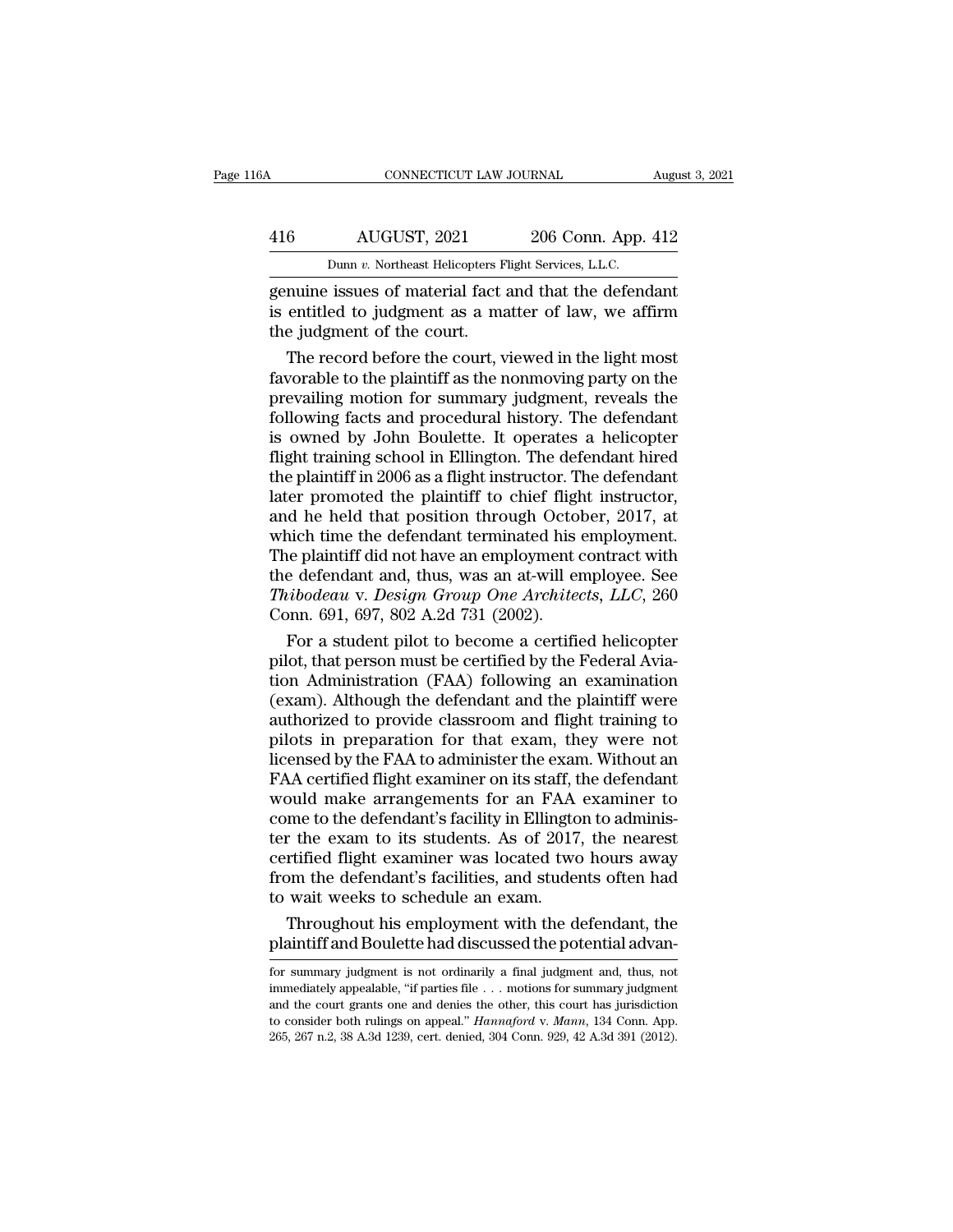## 2021 CONNECTICUT LAW JOURNAL Page 117A<br>206 Conn. App. 412 AUGUST, 2021 417<br>Dunn v. Northeast Helicopters Flight Services, L.L.C. Example 2021 CONNECTICUT LAW JOURNAL<br>206 Conn. App. 412 AUGUST, 2021 417<br>Dunn *v.* Northeast Helicopters Flight Services, L.L.C.<br>tages of having a certified flight examiner on staff.<sup>3</sup> In

The 2021 CONNECTICUT LAW JOURNAL Page 117A<br>
206 Conn. App. 412 AUGUST, 2021 417<br>
Dunn v. Northeast Helicopters Flight Services, L.L.C.<br>
tages of having a certified flight examiner on staff.<sup>3</sup> In<br>
May, 2017, the FAA approa 206 Conn. App. 412 AUGUST, 2021 417<br>
Dunn v. Northeast Helicopters Flight Services, L.L.C.<br>
tages of having a certified flight examiner on staff.<sup>3</sup> In<br>
May, 2017, the FAA approached the plaintiff about an<br>
open independen 206 Conn. App. 412 AUGUST, 2021 417<br>
Dunn v. Northeast Helicopters Flight Services, L.L.C.<br>
tages of having a certified flight examiner on staff.<sup>3</sup> In<br>
May, 2017, the FAA approached the plaintiff about an<br>
open independe 206 Conn. App. 412 AUGUST, 2021 417<br>
Dunn v. Northeast Helicopters Flight Services, L.L.C.<br>
tages of having a certified flight examiner on staff.<sup>3</sup> In<br>
May, 2017, the FAA approached the plaintiff about an<br>
open independe Dunn v. Northeast Helicopters Flight Services, L.L.C.<br>
tages of having a certified flight examiner on staff.<sup>3</sup> In<br>
May, 2017, the FAA approached the plaintiff about an<br>
open independent flight examiner position and the p Band be notative reflects Fight services, E.E.C.<br>tages of having a certified flight examiner on staff.<sup>3</sup> In<br>May, 2017, the FAA approached the plaintiff about an<br>open independent flight examiner position and the pos-<br>sibil tages of having a certified flight examiner on staff." In<br>May, 2017, the FAA approached the plaintiff about an<br>open independent flight examiner position and the pos-<br>sibility of the plaintiff starting his own business as<br>a May, 2017, the FAA approached the plaintiff about an<br>open independent flight examiner position and the pos-<br>sibility of the plaintiff starting his own business as<br>an FAA examiner. The FAA indicated that the plaintiff<br>would open mdependent flight examiner position and the pos-<br>sibility of the plaintiff starting his own business as<br>an FAA examiner. The FAA indicated that the plaintiff<br>would be a suitable candidate but that he would need<br>to app sibility of the plaintiff starting his own business as<br>an FAA examiner. The FAA indicated that the plaintiff<br>would be a suitable candidate but that he would need<br>to apply and to complete the required training. The plain-<br>t an FAA exammer. The FAA indicated that the plaintiff<br>would be a suitable candidate but that he would need<br>to apply and to complete the required training. The plain-<br>tiff advised Boulette of the flight examiner position, an would be a suitable candidate but that he would need<br>to apply and to complete the required training. The plain-<br>tiff advised Boulette of the flight examiner position, and<br>Boulette told him that "we should jump on the oppor defendant.<sup>4</sup> bulette told him that "we should jump on the oppor-<br>nity." The plaintiff and Boulette each viewed the<br>aintiff's opportunity to become a flight examiner as<br>positive development for both the plaintiff and the<br>fendant.<sup>4</sup><br>To tunity." The plaintiff and Boulette each viewed the<br>plaintiff's opportunity to become a flight examiner as<br>a positive development for both the plaintiff and the<br>defendant.<sup>4</sup><br>To obtain his FAA flight examiner certification

plaintiff's opportunity to become a flight examiner as<br>a positive development for both the plaintiff and the<br>defendant.<sup>4</sup><br>To obtain his FAA flight examiner certification, the<br>plaintiff had to attend a training program in a positive development for both the plaintiff and the<br>defendant.<sup>4</sup><br>To obtain his FAA flight examiner certification, the<br>plaintiff had to attend a training program in Oklahoma<br>in late September, 2017. In August, 2017, the defendant.<sup>4</sup><br>To obtain his FAA flight examiner certification, the<br>plaintiff had to attend a training program in Oklahoma<br>in late September, 2017. In August, 2017, the plaintiff<br>approached Boulette about a loan to cover th To obtain his FAA flight examiner certification, the plaintiff had to attend a training program in Oklahoma<br>in late September, 2017. In August, 2017, the plaintiff<br>approached Boulette about a loan to cover the costs<br>of his To obtain his FAA flight examiner certification, the<br>plaintiff had to attend a training program in Oklahoma<br>in late September, 2017. In August, 2017, the plaintiff<br>approached Boulette about a loan to cover the costs<br>of his plaintif nad to attend a training program in Oklahoma<br>in late September, 2017. In August, 2017, the plaintiff<br>approached Boulette about a loan to cover the costs<br>of his travel to Oklahoma and other related expenses.<br>Boulet % of his travel to Oklahoma and other related expenses.<br>Boulette stated his willingness to loan the plaintiff the money if the plaintiff agreed to remit to the defendant any exam fees he later would receive until the loan Boulette stated his willingness to loan the plaintiff the<br>money if the plaintiff agreed to remit to the defendant<br>any exam fees he later would receive until the loan was<br> $\frac{3}{10}$  As reflected in the record, in order to

money if the plaintiff agreed to remit to the defendant<br>any exam fees he later would receive until the loan was<br><sup>3</sup>As reflected in the record, in order to have an FAA flight examiner<br>designated as an on-staff examiner as o any exam fees he later would receive until the loan was<br>
<sup>3</sup> As reflected in the record, in order to have an FAA flight examiner<br>
designated as an on-staff examiner as opposed to an independent examiner,<br>
the defendant, i <sup>3</sup> As reflected in the record, in order to have an FAA flight examiner designated as an on-staff examiner as opposed to an independent examiner, the defendant, in addition to the individual examiner, would have been requ designated as an on-staff examiner as opposed to an independent examiner,<br>the defendant, in addition to the individual examiner, would have been<br>required to obtain examination authority from the FAA. The defendant never<br>ob

services. If the defendant, in addition to the individual examiner, would have been required to obtain examination authority from the FAA. The defendant never obtained such examination authority.<br>
<sup>4</sup> The defendant's stude required to obtain examination authority from the FAA. The defendant never<br>required to obtain examination authority.<br>
<sup>4</sup> The defendant's students would pay the defendant to rent a helicopter<br>for the exam, but they would p students and increase business. Further, by splitting the examineties obtained such examination authority.<br>
<sup>4</sup> The defendant's students would pay the defendant to rent a helicopter for the exam, but they would pay the FAA <sup>4</sup> The defendant's students would pay the defendant to rent a helicopter for the exam, but they would pay the FAA examiner directly for his or her services. If the defendant had a staff member who also was a certified ex for the exam, but they would pay the FAA examiner directly for his or her services. If the defendant had a staff member who also was a certified examiner, it could capitalize on that fact as a marketing tool to attract mor services. If the defendant had a staff member who also was a certified examiner, it could capitalize on that fact as a marketing tool to attract more students and increase business. Further, by splitting the exam fee with examiner, it could capitalize on that fact as a marketing tool to attract more students and increase business. Further, by splitting the exam fee with the plaintiff, the defendant hoped to be able to refund that portion of students and increase business. Further, by splitting the exam fee with the plaintiff, the defendant hoped to be able to refund that portion of the fee to its students. From the plaintiff's perspective, certification by th plaintiff, the defendant hoped to be able to refund that portion of the fee<br>to its students. From the plaintiff's perspective, certification by the FAA as<br>an examiner would mean an additional, independent stream of income to its students. From the plaintiff's perspective, certification by the FAA as an examiner would mean an additional, independent stream of income in the form of exam fees, and his continued association with the defendant w an examiner would mean an additional, independent stream of income in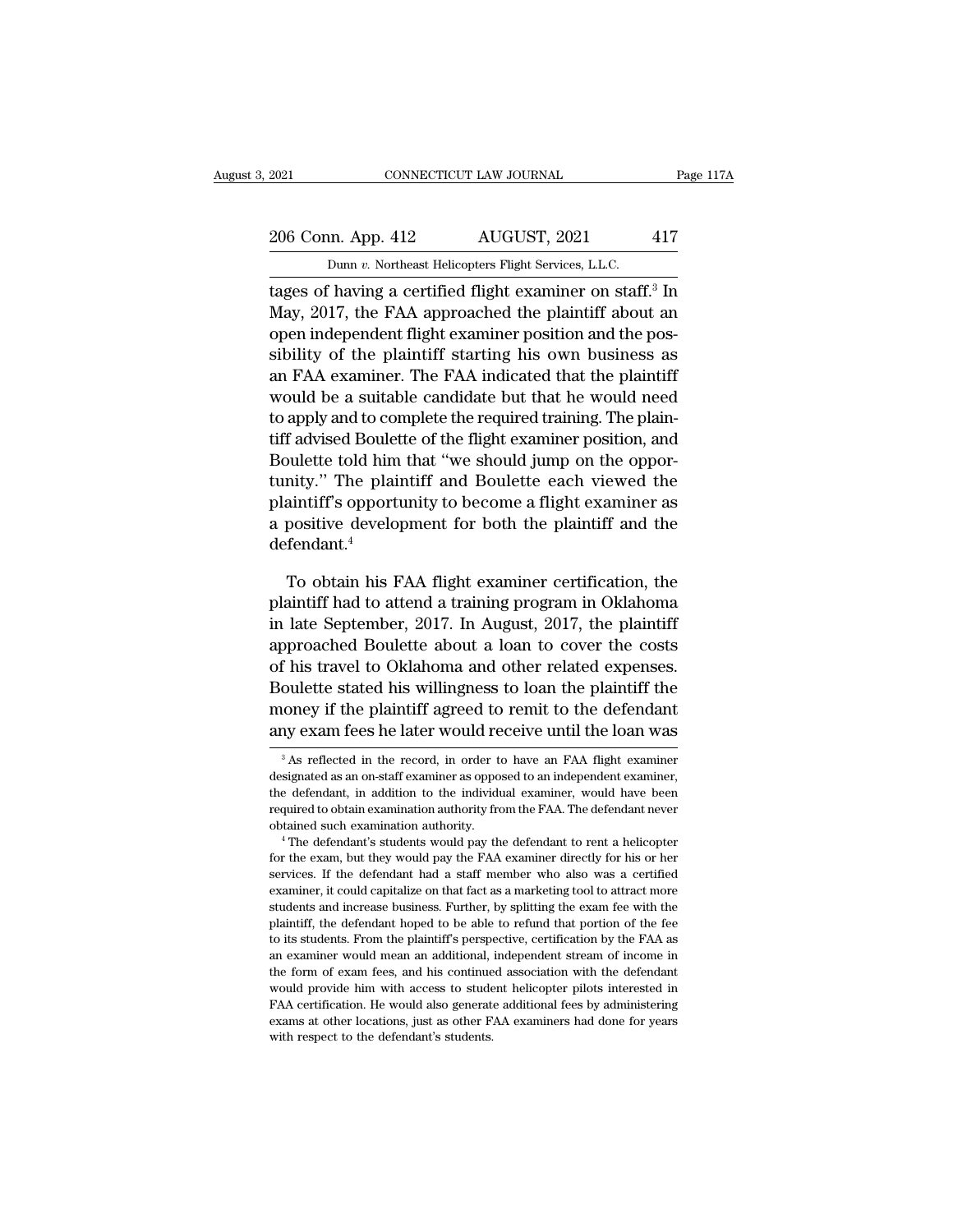## CONNECTICUT LAW JOURNAL August 3, 2021<br>418 AUGUST, 2021 206 Conn. App. 412<br>Dunn v. Northeast Helicopters Flight Services, L.L.C. CONNECTICUT LAW JOURNAL Augu<br>
AUGUST, 2021 206 Conn. App. 412<br>
Dunn *v.* Northeast Helicopters Flight Services, L.L.C.<br>
paid off. At that time, Boulette also proposed that, after

CONNECTICUT LAW JOURNAL August 3, 2021<br>
AUGUST, 2021 206 Conn. App. 412<br>
Dunn v. Northeast Helicopters Flight Services, L.L.C.<br>
paid off. At that time, Boulette also proposed that, after<br>
the loan debt was satisfied, the p 418 AUGUST, 2021 206 Conn. App. 412<br>
Dunn v. Northeast Helicopters Flight Services, L.L.C.<br>
paid off. At that time, Boulette also proposed that, after<br>
the loan debt was satisfied, the plaintiff and the defen-<br>
dant shoul 418 AUGUST, 2021 206 Conn. App. 412<br>
Dunn v. Northeast Helicopters Flight Services, L.L.C.<br>
paid off. At that time, Boulette also proposed that, after<br>
the loan debt was satisfied, the plaintiff and the defen-<br>
dant shoul AUGUST,  $2021$  206 Conn. App. 412<br>
Dunn v. Northeast Helicopters Flight Services, L.L.C.<br>
paid off. At that time, Boulette also proposed that, after<br>
the loan debt was satisfied, the plaintiff and the defen-<br>
dant should not respond to Boulette also proposed that, after<br>paid off. At that time, Boulette also proposed that, after<br>the loan debt was satisfied, the plaintiff and the defen-<br>dant should agree to share equally in all future exami-Dunn v. Northeast Helicopters Flight Services, L.L.C.<br>paid off. At that time, Boulette also proposed that, after<br>the loan debt was satisfied, the plaintiff and the defen-<br>dant should agree to share equally in all future ex paid off. At that time, Boulette also proposed that, after<br>the loan debt was satisfied, the plaintiff and the defen-<br>dant should agree to share equally in all future exami-<br>nation fees collected by the plaintiff. The plain the loan debt was satisfied, the plaintiff and the defendant should agree to share equally in all future examination fees collected by the plaintiff. The plaintiff did not respond to Boulette's proposals at that time eithe dant should agree to share equally in all future exami-<br>nation fees collected by the plaintiff. The plaintiff did<br>not respond to Boulette's proposals at that time either<br>positively or negatively and never again spoke with<br> nation fees collected by the plaintiff. The plaintiff did<br>not respond to Boulette's proposals at that time either<br>positively or negatively and never again spoke with<br>Boulette directly about the proposed loan or fee sharing not respond to Boulette's proposals at that time either<br>positively or negatively and never again spoke with<br>Boulette directly about the proposed loan or fee sharing<br>plan. Several weeks later, however, the plaintiff had a<br>c positively or negatively and never again spoke with<br>Boulette directly about the proposed loan or fee sharing<br>plan. Several weeks later, however, the plaintiff had a<br>conversation with Boulette's wife, Rhonda Boulette, an<br>em Boulette directly about the proposed loan or fee s<br>plan. Several weeks later, however, the plaintiff<br>conversation with Boulette's wife, Rhonda Boule<br>employee of the defendant, and told her that he w<br>willing to share any fe an. Several weeks later, however, the plaintiff had a<br>nversation with Boulette's wife, Rhonda Boulette, an<br>uployee of the defendant, and told her that he was not<br>lling to share any fees from the examination business<br>th the conversation with Boulette's wife, Rhonda Boulette, an<br>employee of the defendant, and told her that he was not<br>willing to share any fees from the examination business<br>with the defendant. Rhonda Boulette's response was,<br>"th

employee of the defendant, and told her that he was not<br>willing to share any fees from the examination business<br>with the defendant. Rhonda Boulette's response was,<br>"that is fine," and, "[d]on't worry about it."<br>Toward the willing to share any fees from the examination business<br>with the defendant. Rhonda Boulette's response was,<br>"that is fine," and, "[d]on't worry about it."<br>Toward the end of September, 2017, the plaintiff<br>attended the FAA t with the defendant. Rhonda Boulette's response was,<br>
"that is fine," and, "[d]on't worry about it."<br>
Toward the end of September, 2017, the plaintiff<br>
attended the FAA training program. On October 16,<br>
2017, after he had r "that is fine," and, "[d]on't worry about it."<br>Toward the end of September, 2017, the plaintiff<br>attended the FAA training program. On October 16,<br>2017, after he had returned from the training program,<br>he received a text me Toward the end of September, 2017, the plaintiff<br>attended the FAA training program. On October 16,<br>2017, after he had returned from the training program,<br>he received a text message from Rhonda Boulette ask-<br>ing him why his attended the FAA training program. On October 16,<br>2017, after he had returned from the training program,<br>he received a text message from Rhonda Boulette ask-<br>ing him why his expenses related to the FAA training<br>had not sho 2017, after he had returned from the training program,<br>he received a text message from Rhonda Boulette ask-<br>ing him why his expenses related to the FAA training<br>had not shown up on the defendant's company credit<br>card state he received a text message from Rhonda Boulette asking him why his expenses related to the FAA training<br>had not shown up on the defendant's company credit<br>card statement. He replied that he had paid the expenses<br>himself be ing him why his expenses related to the FAA training<br>had not shown up on the defendant's company credit<br>card statement. He replied that he had paid the expenses<br>himself because he wanted to keep his employment<br>with the def had not shown up on the defendant's company credit<br>card statement. He replied that he had paid the expenses<br>himself because he wanted to keep his employment<br>with the defendant and his new flight examination<br>enterprise sepa card statement. He replied that he had paid the expenses<br>himself because he wanted to keep his employment<br>with the defendant and his new flight examination<br>enterprise separate—his intention being to retain all<br>exam fees fo himself because he wanted to keep his<br>with the defendant and his new flight<br>enterprise separate—his intention being<br>exam fees for himself. Rhonda Boulette re<br>John Boulette said that he should clean<br>and that he no longer w xam fees for himself. Rhonda Boulette responded that<br>bhn Boulette said that he should clean out his desk<br>nd that he no longer worked for the defendant. The<br>laintiff stated simply, "[w]ill do."<sup>5</sup><br> $\frac{5 \text{ A copy of the text message chain, which the plaintiff submitted in support}$ <br> John Boulette said that he should clean out his desk<br>and that he no longer worked for the defendant. The<br>plaintiff stated simply, "[w]ill do."<sup>5</sup><br> $\frac{5 \text{ A copy of the text message chain, which the plaintiff submitted in support  
of his motion for summary judgment, reveals the following colloquy: "[Rhonda Boulette]: Tim. Im going through the credit cards and I see$ nd that he no longer worked for the defendant. The laintiff stated simply, "[w]ill do."<sup>5</sup><br> $\frac{5}{10}$  A copy of the text message chain, which the plaintiff submitted in support<br>his motion for summary judgment, reveals the

For a state of simply,  $\parallel$  W J III do.<br>  $\frac{1}{2}$  A copy of the text message chain, which the plair<br>
his motion for summary judgment, reveals the "<br>
"[Rhonda Boulette]: Tim. I'm going through the<br>
thing from OK City. Wha

matrix and the Hollowige Worked Tor are determinant.<br>
plaintiff stated simply, "[w]ill do."<sup>5</sup><br>
<sup>5</sup> A copy of the text message chain, which the plaintiff submitted in sum<br>
of his motion for summary judgment, reveals the f  $5$  A copy of the text message chain, which the plaintiff submitted in support<br>his motion for summary judgment, reveals the following colloquy:<br>"[Rhonda Boulette]: Tim. I'm going through the credit cards and I see<br>thing f

his motion for summary judgment, reveals the following colloquy:<br>
"[Rhonda Boulette]: Tim. I'm going through the credit cards and I see<br>
"[The Plaintiff]: No, I paid for it all myself.<br>
"[The Plaintiff]: No, I paid for it "(Rhonda Boulette]: Tim. I'm going through the credit cards and I see<br>nothing from OK City. What's up? You didn't use our card?<br>"[The Plaintiff]: No, I paid for it all myself.<br>"[Rhonda Boulette]: Why? That should be a dedu nothing from OK City. What's up? You didn't use our card?<br>
"[The Plaintiff]: No, I paid for it all myself.<br>
"[Rhonda Boulette]: Why? That should be a deduction for school expenses.<br>
"[The Plaintiff]: When I originally aske "The Plaintiff]: No,<br>"[The Plaintiff]: No,<br>"[Rhonda Boulette]:<br>"[The Plaintiff]: Whe<br>trip I told him I'd pay I<br>[one half of] my examinay for it myself.<br>"[Rhonda Boulette]: "[Rhonda Boulette]: Why? That should be a deduction for school expenses.<br>"[The Plaintiff]: When I originally asked John if he wanted to pay for the<br>p I told him I'd pay him back. Then he told me he wanted me to give him<br>ne "[The Plaintiff]: When I originall<br>trip I told him I'd pay him back. The laintiff]: When I originall<br>trip I told him I'd pay him back. The<br>pay for it myself.<br>"[Rhonda Boulette]: Oh. John safor [the defendant] anymore.<br>"[Th I'll do him I'd pay him b<br>
p I told him I'd pay him b<br>
ne half of my examiner n<br>
y for it myself.<br>
"[The defendant] anymor<br>
"[The Plaintiff]: Will do."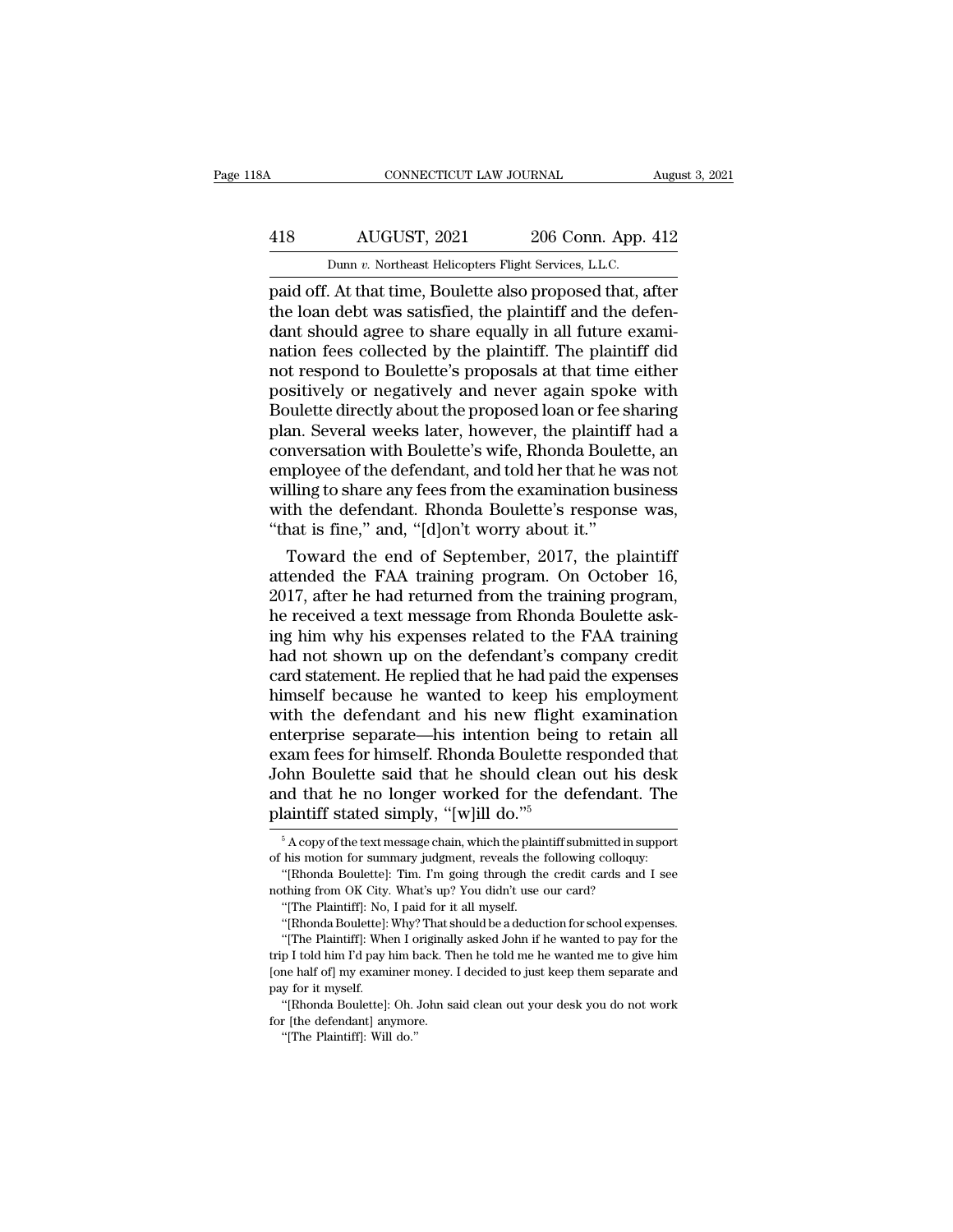## 2021 CONNECTICUT LAW JOURNAL Page 119A<br>206 Conn. App. 412 AUGUST, 2021 419<br>Dunn v. Northeast Helicopters Flight Services, L.L.C. EXECUTE 2021 CONNECTICUT LAW JOURNAL<br>
206 Conn. App. 412 AUGUST, 2021 419<br>
Dunn *v.* Northeast Helicopters Flight Services, L.L.C.<br>
Throughout his employment with the defendant, the

CONNECTICUT LAW JOURNAL Page 119A<br>
6 Conn. App. 412 AUGUST, 2021 419<br>
Dunn v. Northeast Helicopters Flight Services, L.L.C.<br>
Throughout his employment with the defendant, the<br>
aintiff earned a weekly salary of \$1000 plus a 206 Conn. App. 412 AUGUST, 2021 419<br>
Dunn v. Northeast Helicopters Flight Services, L.L.C.<br>
Throughout his employment with the defendant, the<br>
plaintiff earned a weekly salary of \$1000 plus an addi-<br>
tional hourly rate of 206 Conn. App. 412 AUGUST, 2021 419<br>
Dunn v. Northeast Helicopters Flight Services, L.L.C.<br>
Throughout his employment with the defendant, the<br>
plaintiff earned a weekly salary of \$1000 plus an addi-<br>
tional hourly rate of 206 Conn. App. 412 AUGUST, 2021 419<br>
Dunn v. Northeast Helicopters Flight Services, L.L.C.<br>
Throughout his employment with the defendant, the<br>
plaintiff earned a weekly salary of \$1000 plus an addi-<br>
tional hourly rate of Dunn v. Northeast Helicopters Flight Services, L.L.C.<br>Throughout his employment with the defendant, the<br>plaintiff earned a weekly salary of \$1000 plus an addi-<br>tional hourly rate of \$25 for time spent flying, which<br>amount Dunn v. Northeast Helicopters Flight Services, L.L.C.<br>
Throughout his employment with the defendant, the<br>
plaintiff earned a weekly salary of \$1000 plus an addi-<br>
tional hourly rate of \$25 for time spent flying, which<br>
amo Throughout his employment with the defendant, the plaintiff earned a weekly salary of \$1000 plus an additional hourly rate of \$25 for time spent flying, which amount varied from week to week. Following the termination of t plaintiff earned a weekly salary of \$1000 plus an additional hourly rate of \$25 for time spent flying, which amount varied from week to week. Following the termination of the plaintiff's employment, the defendant paid him tional hourly rate of \$25 for time spent flying, which<br>amount varied from week to week. Following the termi-<br>nation of the plaintiff's employment, the defendant paid<br>him his full hourly rate for all the flight training hou amount varied from week to week. Following the termi-<br>nation of the plaintiff's employment, the defendant paid<br>him his full hourly rate for all the flight training hours<br>he had worked during his last week of employment.<br>Th nation of the plaintiff's employment, the defendant paid<br>him his full hourly rate for all the flight training hours<br>he had worked during his last week of employment.<br>The defendant, however, did not pay him his \$1000 base<br>s him his full hourly rate for all the flight training hours<br>he had worked during his last week of employment.<br>The defendant, however, did not pay him his \$1000 base<br>salary for that week. The defendant reasoned that it<br>was n tember. ie defendant, however, did not pay him his \$1000 base<br>lary for that week. The defendant reasoned that it<br>as not required to pay the plaintiff his final weekly<br>lary because he had received a salary for the week<br>at he had at salary for that week. The defendant reasoned that it<br>was not required to pay the plaintiff his final weekly<br>salary because he had received a salary for the week<br>that he had attended the FAA training program in Sep-<br>tember.

was not required to pay the plaintiff his final weekly<br>salary because he had received a salary for the week<br>that he had attended the FAA training program in Sep-<br>tember.<br>The plaintiff commenced the underlying action<br>agains salary because he had received a salary for the week<br>that he had attended the FAA training program in September.<br>The plaintiff commenced the underlying action<br>against the defendant in November, 2017. He filed the<br>operative that he had attended the FAA training program in September.<br>
The plaintiff commenced the underlying action<br>
against the defendant in November, 2017. He filed the<br>
operative second amended complaint on February 21,<br>
2018. tember.<br>The plaintiff commenced the underlying action<br>against the defendant in November, 2017. He filed the<br>operative second amended complaint on February 21,<br>2018. Count one of that complaint asserted a cause of<br>action fo The plaintiff commenced the underlying action<br>against the defendant in November, 2017. He filed the<br>operative second amended complaint on February 21,<br>2018. Count one of that complaint asserted a cause of<br>action for common against the defendant in November, 2017. He filed the<br>operative second amended complaint on February 21,<br>2018. Count one of that complaint asserted a cause of<br>action for common-law wrongful discharge premised<br>on the princi operative second amended complaint on February 21,<br>2018. Count one of that complaint asserted a cause of<br>action for common-law wrongful discharge premised<br>on the principles first established in *Sheets v. Teddy's*<br>*Frosted* 2018. Count one of that complaint asserted a cause of<br>action for common-law wrongful discharge premised<br>on the principles first established in *Sheets* v. *Teddy's*<br>*Frosted Foods, Inc.*, supra, 179 Conn. 474–77 (recognizaction for common-law wrongful discharge premised<br>on the principles first established in *Sheets v. Teddy's*<br>*Frosted Foods, Inc.*, supra, 179 Conn. 474–77 (recogniz-<br>ing common-law cause of action in tort for discharge<br>of on the principles first established in *Sheets* v. Teddy's<br>Frosted Foods, Inc., supra, 179 Conn. 474–77 (recogniz-<br>ing common-law cause of action in tort for discharge<br>of at-will employee if former employee able to prove<br>" Frosted Foods, Inc., supra, 179 Conn. 474–77 (recogniz-<br>ing common-law cause of action in tort for discharge<br>of at-will employee if former employee able to prove<br>"demonstrably improper reason for dismissal, a reason<br>whose ing common-law cause of action in tort for discharge<br>of at-will employee if former employee able to prove<br>"demonstrably improper reason for dismissal, a reason<br>whose impropriety is derived from some important vio-<br>lation o of at-will employee if former employee able to prove<br>"demonstrably improper reason for dismissal, a reason<br>whose impropriety is derived from some important vio-<br>lation of public policy"). Specifically, the plaintiff<br>claime "demonstrably improper reason for dismissal, a reason<br>whose impropriety is derived from some important vio-<br>lation of public policy"). Specifically, the plaintiff<br>claimed that the termination of his employment was<br>unlawfu whose impropriety is derived from some important violation of public policy"). Specifically, the plaintiff claimed that the termination of his employment was unlawful because the defendant had demanded that he pay the def lation of public policy"). Specifically, the plaintiff<br>claimed that the termination of his employment was<br>unlawful because the defendant had demanded that he<br>pay the defendant a sum of money—50 percent of any<br>future proce claimed that the termination of his employment was<br>unlawful because the defendant had demanded that he<br>pay the defendant a sum of money—50 percent of any<br>future proceeds resulting from the plaintiff's examina-<br>tion busine ture proceeds resulting from the plaintiff's examination business—allegedly in violation of § 31-73 (b) and the public policy underlying that statute. Count two sserted a claim pursuant to General Statutes § 31-72<sup>6</sup>  $\frac{$ tion business—allegedly in violation of § 31-73 (b) and<br>the public policy underlying that statute. Count two<br>asserted a claim pursuant to General Statutes § 31-72<sup>6</sup><br><sup>6</sup> General Statutes § 31-72 provides in relevant part:

the public policy underlying that statute. Count two asserted a claim pursuant to General Statutes § 31-72<sup>6</sup>  $\frac{6}{6}$  General Statutes § 31-72 provides in relevant part: "When any employer fails to pay an employee wages **active and Statutes**  $\S$  31-72<sup>6</sup><br>
<sup>6</sup> General Statutes  $\S$  31-72 provides in relevant part: "When any employer fails to pay an employee wages in accordance with the provisions of sections 31-71a to 31-71i, inclusive . able attorney's fees as may be allowed by the court, or (2) if the employer example and statutes  $\S 31-72$  provides in relevant part: "When any employer fails to pay an employee wages in accordance with the provisions of <sup>6</sup> General Statutes § 31-72 provides in relevant part: "When any employer fails to pay an employee wages in accordance with the provisions of sections 31-71a to 31-71i, inclusive  $\ldots$  such employee  $\ldots$  shall recover, fails to pay an employee wages in accordance with the provisions of sections fails to pay an employee wages in accordance with the provisions of sections 31-71a to 31-71i, inclusive . . . such employee  $\ldots$  shall recover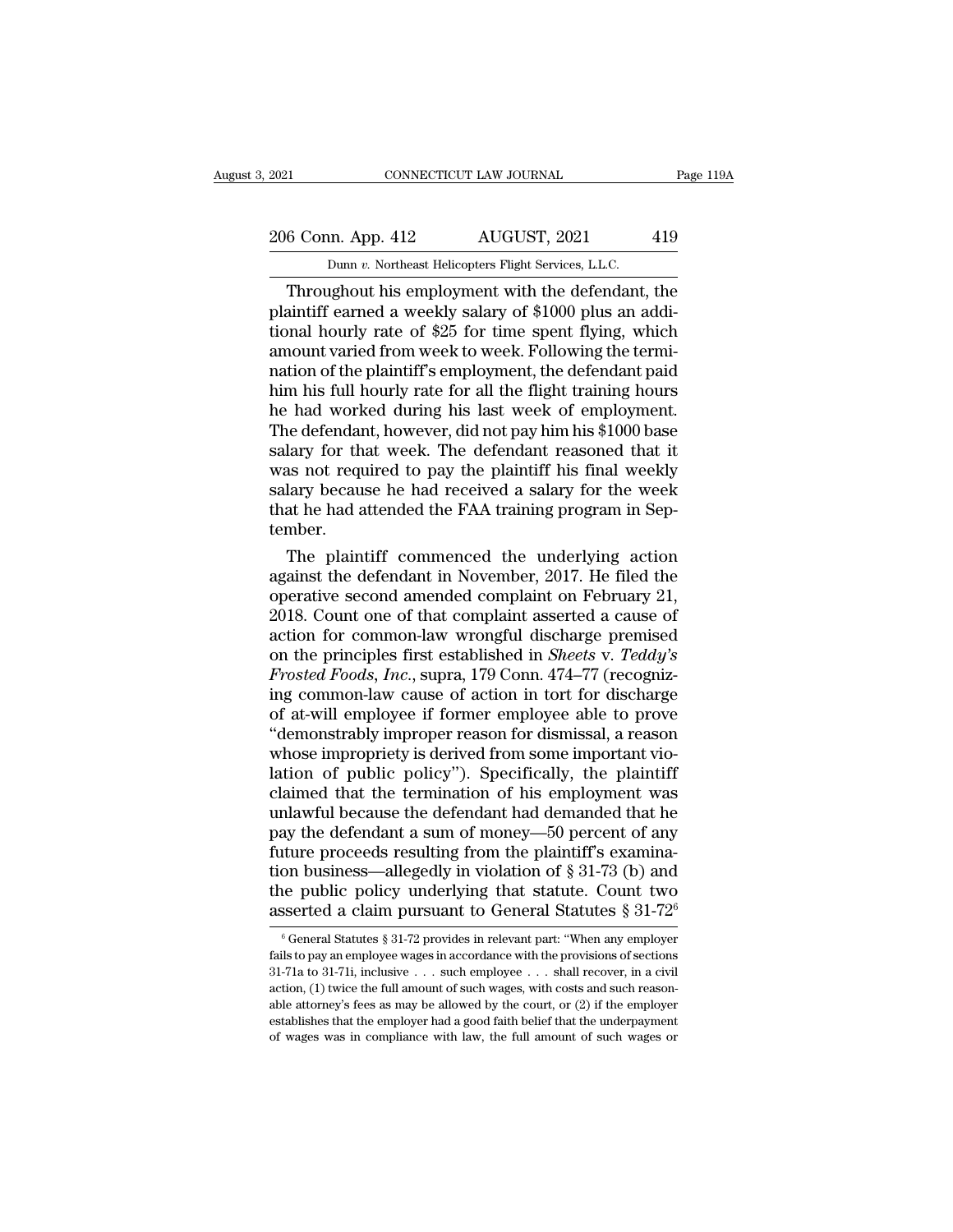## CONNECTICUT LAW JOURNAL August 3, 2021<br>
420 AUGUST, 2021 206 Conn. App. 412<br>
Dunn v. Northeast Helicopters Flight Services, L.L.C. CONNECTICUT LAW JOURNAL Augu<br>
AUGUST, 2021 206 Conn. App. 412<br>
Dunn *v.* Northeast Helicopters Flight Services, L.L.C.<br>
for nonpayment of wages, which was based on the

For nonpayment of wages, which was based on the<br>defendant's withholding of the plaintiff's base salary<br>for his final work of wages, which was based on the<br>defendant's withholding of the plaintiff's base salary<br>for his fina 420 AUGUST, 2021 206 Conn. App. 412<br>
Dunn v. Northeast Helicopters Flight Services, L.L.C.<br>
for nonpayment of wages, which was based on the<br>
defendant's withholding of the plaintiff's base salary<br>
for his final week of emp  $\frac{420}{\text{Dumn } v. \text{ Nottheast Helicopters Flight Servi}}$ <br>
Dunn  $v. \text{ Nottheast Helicopters Flight Servi}$ <br>
for nonpayment of wages, which was<br>
defendant's withholding of the plaintif<br>
for his final week of employment.<br>
The defendant thereafter filed a motion  $\frac{1}{200}$   $\frac{1}{200}$   $\frac{1}{200}$   $\frac{1}{200}$   $\frac{1}{200}$   $\frac{1}{200}$   $\frac{1}{200}$   $\frac{1}{200}$   $\frac{1}{200}$   $\frac{1}{200}$   $\frac{1}{200}$   $\frac{1}{200}$   $\frac{1}{200}$   $\frac{1}{200}$   $\frac{1}{200}$   $\frac{1}{200}$   $\frac{1}{200}$   $\frac{1}{200}$   $\frac{1$ 

Dunn  $v$ . Northeast Helicopters Flight Services, L.L.C.<br>
for nonpayment of wages, which was based on the<br>
defendant's withholding of the plaintiff's base salary<br>
for his final week of employment.<br>
The defendant thereafter for nonpayment of wages, which was based on the<br>defendant's withholding of the plaintiff's base salary<br>for his final week of employment.<br>The defendant thereafter filed a motion to strike count<br>one of the complaint. It clai contributions of mages, minimized are stated on the defendant's withholding of the plaintiff's base salary<br>for his final week of employment.<br>The defendant thereafter filed a motion to strike count<br>one of the complaint. It for his final week of employment.<br>The defendant thereafter filed a motion to strike count<br>one of the complaint. It claimed that the facts alleged<br>in the complaint failed to state a claim on which relief<br>could be granted. I The defendant thereafter filed a motion to strike count<br>one of the complaint. It claimed that the facts alleged<br>in the complaint failed to state a claim on which relief<br>could be granted. In part, the defendant argued that The defendant thereafter filed a motion to strike count<br>one of the complaint. It claimed that the facts alleged<br>in the complaint failed to state a claim on which relief<br>could be granted. In part, the defendant argued that one of the complaint. It claimed that the facts alleged<br>in the complaint failed to state a claim on which relief<br>could be granted. In part, the defendant argued that the<br>complaint contained no allegation that the defendant in the complaint failed to state a claim on which relief<br>could be granted. In part, the defendant argued that the<br>complaint contained no allegation that the defendant<br>ever expressly conditioned the plaintiff's continued<br>em could be granted. In part, the defendant argued that the complaint contained no allegation that the defendant<br>ever expressly conditioned the plaintiff's continued<br>employment on remittance to the defendant of a share<br>of fut complaint contained no allegation that the defendant<br>ever expressly conditioned the plaintiff's continued<br>employment on remittance to the defendant of a share<br>of future exam proceeds collected by the plaintiff, and<br>that th ever expressly conditioned the plaintiff's continued<br>employment on remittance to the defendant of a share<br>of future exam proceeds collected by the plaintiff, and<br>that the plaintiff needed to allege and to prove that<br>such a employment on remittance to the defendant of a share<br>of future exam proceeds collected by the plaintiff, and<br>that the plaintiff needed to allege and to prove that<br>such a quid pro quo had occurred to establish a violation<br>o of future exam proceeds collected by the plaintiff, and<br>that the plaintiff needed to allege and to prove that<br>such a quid pro quo had occurred to establish a violation<br>of § 31-73. In response to the motion to strike, the p that the plaintiff needed to allege and to prove that<br>such a quid pro quo had occurred to establish a violation<br>of § 31-73. In response to the motion to strike, the plain-<br>tiff argued, inter alia, that, although the defend such a quid pro quo had occurred to establish a violation<br>of § 31-73. In response to the motion to strike, the plain-<br>tiff argued, inter alia, that, although the defendant "did<br>not specifically say it was a condition of [t of § 31-73. In response to the motion to strike, the plain-<br>tiff argued, inter alia, that, although the defendant "did<br>not specifically say it was a condition of [the] plaintiff's<br>continued employment to pay 50 percent of tiff argued, inter alia, that, although the defendant "did<br>not specifically say it was a condition of [the] plaintiff's<br>continued employment to pay 50 percent of the pro-<br>ceeds from his separate business, it can reasonably not specifically say it was a condition of [the] plaintiff's<br>continued employment to pay 50 percent of the pro-<br>ceeds from his separate business, it can reasonably be<br>inferred that this was a condition of [his] continued<br> continued employment to pay 50 percent of the proceeds from his separate business, it can reasonably be inferred that this was a condition of [his] continued employment . . . . . " Following argument, the court,  $Sferrazza$ , ceeds from his separate business, it can reasonably be<br>inferred that this was a condition of [his] continued<br>employment . . . . . " Following argument, the court,<br> $Sferrazza, J.,$  issued a one sentence decision on June<br>19, 2018 inferred that this was a condition of [his] continued<br>employment . . . . ." Following argument, the court,<br>*Sferrazza*, *J*., issued a one sentence decision on June<br>19, 2018, denying the motion to strike. The court stated employment . . . . " Following argument, the court, *Sferrazza*, *J*., issued a one sentence decision on June 19, 2018, denying the motion to strike. The court stated: "The factual allegations of the first count are suffic 471].'' The factual allegations of the first count are sufficient,<br>the factual allegations of the first count are sufficient,<br>proved, to support a cause of action for wrongful<br>ischarge from] employment under the doctrine of<br>*eets* The racedar anaglacers of are interested in o startered,<br>if proved, to support a cause of action for wrongful<br>[discharge from] employment under the doctrine of<br>Sheets v. Teddy's Frosted Foods, Inc., [supra, 179 Conn.<br>471].

From the supposed of the state of the control interface (discharge from) employment under the doctrine of *Sheets* v. *Teddy's Frosted Foods, Inc.*, [supra, 179 Conn. 471]."<br>On August 17, 2018, the defendant filed an answ Sheets v. Teddy's Frosted Foods, Inc., [supra, 179 Conn.<br>471]."<br>On August 17, 2018, the defendant filed an answer<br>to the complaint. The answer included special defenses,<br>a two count counterclaim sounding in breach of con-<br> From August 17, 2018, the defendant filed an answer<br>to the complaint. The answer included special defenses,<br>a two count counterclaim sounding in breach of con-<br>tract and unjust enrichment, and a claim to a right of<br>setoff In full a loan allegedly provided by the defendant full and an answer to the complaint. The answer included special defenses, a two count counterclaim sounding in breach of contract and unjust enrichment, and a claim to a On August 17, 2018, the defendant filed an answer<br>to the complaint. The answer included special defenses,<br>a two count counterclaim sounding in breach of con-<br>tract and unjust enrichment, and a claim to a right of<br>setoff th tract and unjust enrichment, and a claim to a right of setoff that was based on the plaintiff's failure to repay in full a loan allegedly provided by the defendant to the plaintiff and his wife for a down payment on a hom plaintiff and his wife for a down payment on a home.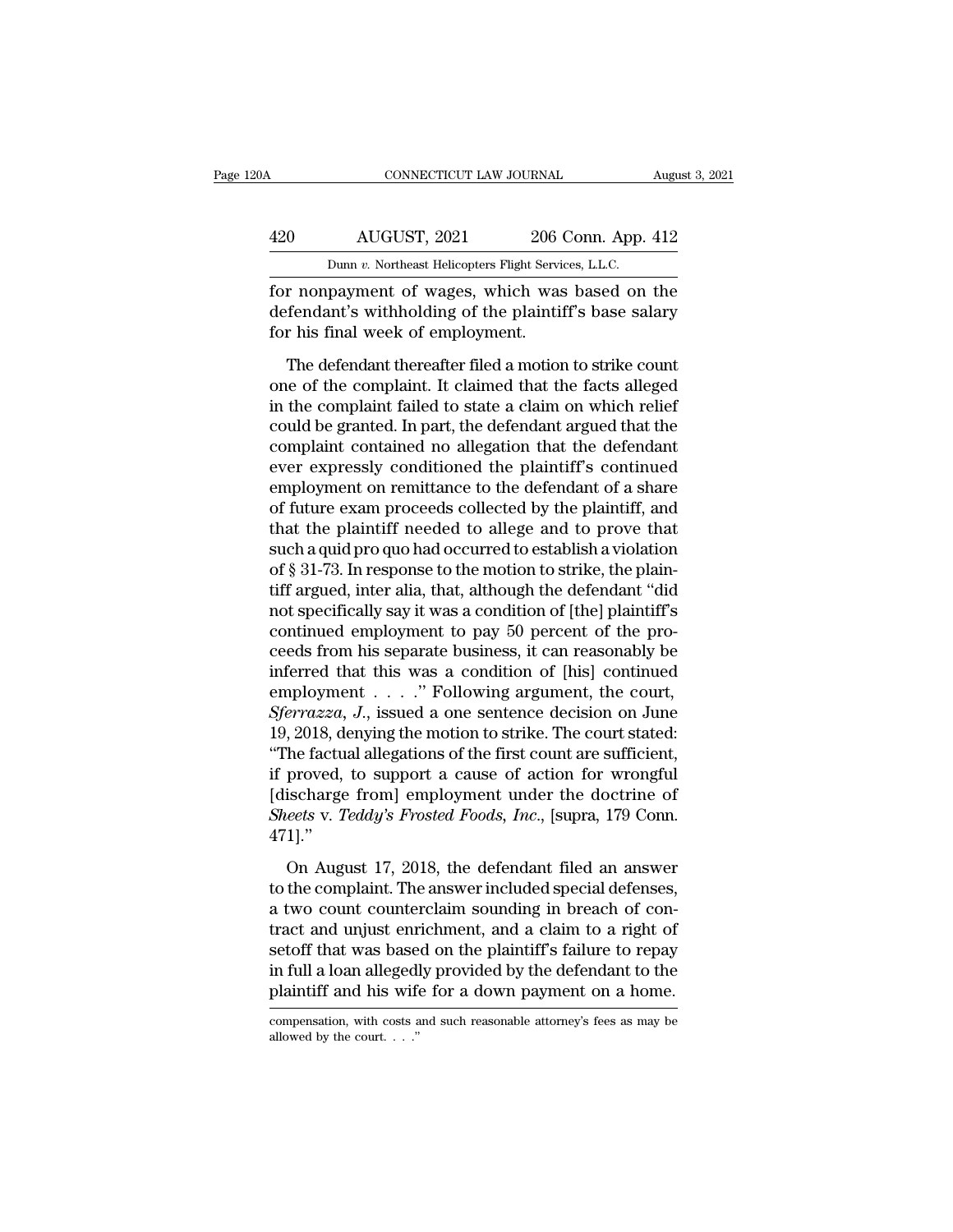## 2021 CONNECTICUT LAW JOURNAL Page 121A<br>206 Conn. App. 412 AUGUST, 2021 421<br>Dunn v. Northeast Helicopters Flight Services, L.L.C. EXECUTE 2021 CONNECTICUT LAW JOURNAL<br>206 Conn. App. 412 AUGUST, 2021 421<br>Dunn *v.* Northeast Helicopters Flight Services, L.L.C.<br>On March 1, 2019, the plaintiff filed a motion seeking

CONNECTICUT LAW JOURNAL Page 121A<br>
6 Conn. App. 412 AUGUST, 2021 421<br>
Dunn v. Northeast Helicopters Flight Services, L.L.C.<br>
On March 1, 2019, the plaintiff filed a motion seeking<br>
mmary judgment in his favor on both count 206 Conn. App. 412 AUGUST, 2021 421<br>
Dunn v. Northeast Helicopters Flight Services, L.L.C.<br>
On March 1, 2019, the plaintiff filed a motion seeking<br>
summary judgment in his favor on both counts of the<br>
complaint, on the def 206 Conn. App. 412 AUGUST, 2021 421<br>
Dunn v. Northeast Helicopters Flight Services, LLC.<br>
On March 1, 2019, the plaintiff filed a motion seeking<br>
summary judgment in his favor on both counts of the<br>
complaint, on the defe 206 Conn. App. 412 AUGUST, 2021 421<br>
Dunn v. Northeast Helicopters Flight Services, L.L.C.<br>
On March 1, 2019, the plaintiff filed a motion seeking<br>
summary judgment in his favor on both counts of the<br>
complaint, on the de Dunn v. Northeast Helicopters Flight Services, L.L.C.<br>
On March 1, 2019, the plaintiff filed a motion seeking<br>
summary judgment in his favor on both counts of the<br>
complaint, on the defendant's counterclaim, and on the<br>
c Dunn v. Northeast Helicopters Flight Services, L.L.C.<br>
On March 1, 2019, the plaintiff filed a motion seeking<br>
summary judgment in his favor on both counts of the<br>
complaint, on the defendant's counterclaim, and on the<br>
c On March 1, 2019, the plaintiff filed a motion seeking<br>summary judgment in his favor on both counts of the<br>complaint, on the defendant's counterclaim, and on the<br>claim of setoff. Together with the motion, the plain-<br>tiff f summary judgment in his favor on both counts of the complaint, on the defendant's counterclaim, and on the claim of setoff. Together with the motion, the plain-<br>tiff filed a memorandum of law, to which he attached<br>excerpts complaint, on the defendant's counterclaim, and on the claim of setoff. Together with the motion, the plain-<br>tiff filed a memorandum of law, to which he attached<br>excerpts of deposition testimony by the plaintiff and<br>the Bo claim of setoff. Together with the motion, the plaintiff filed a memorandum of law, to which he attached excerpts of deposition testimony by the plaintiff and the Boulettes; copies of text messages between the plaintiff an tiff filed a memorandum of law, to which he attached<br>excerpts of deposition testimony by the plaintiff and<br>the Boulettes; copies of text messages between the<br>plaintiff and Rhonda Boulette; and a copy of the plain-<br>tiff's f excerpts of deposition testimony by the plaintiff and<br>the Boulettes; copies of text messages between the<br>plaintiff and Rhonda Boulette; and a copy of the plain-<br>tiff's final pay stub from the defendant. According to the<br>pl the Boulettes; copies of text messages between the plaintiff and Rhonda Boulette; and a copy of the plaintiff's final pay stub from the defendant. According to the plaintiff, he was entitled to summary judgment because the plaintiff and Rhonda Boulette; and a copy of the plaintiff's final pay stub from the defendant. According to the plaintiff, he was entitled to summary judgment because there were no material facts in dispute, and certain " tiff's final pay stub from the defendant. According to the plaintiff, he was entitled to summary judgment because<br>there were no material facts in dispute, and certain<br>"admissions" contained in the deposition excerpts dem-<br> plaintiff, he was entitled to summary judgment because<br>there were no material facts in dispute, and certain<br>"admissions" contained in the deposition excerpts dem-<br>onstrated that the plaintiff had established liability for<br> there were no material facts in dispute, and certain "admissions" contained in the deposition excerpts demonstrated that the plaintiff had established liability for both wrongful termination and failure to pay wages. Furth mussions contained in the deposition excerpts deni-<br>strated that the plaintiff had established liability for<br>th wrongful termination and failure to pay wages.<br>urther, according to the plaintiff, both counts of the<br>fendant' onstrated that the plantificant had established hability for<br>both wrongful termination and failure to pay wages.<br>Further, according to the plaintiff, both counts of the<br>defendant's counterclaim and the claim of setoff were

both wrongth termination and failure to pay wages.<br>Further, according to the plaintiff, both counts of the<br>defendant's counterclaim and the claim of setoff were<br>entirely frivolous and unsupported by any evidence.<br>The defen Further, according to the plannin, both counts of the<br>defendant's counterclaim and the claim of setoff were<br>entirely frivolous and unsupported by any evidence.<br>The defendant, on March 7, 2019, filed a motion for<br>summary j rendiant s counterclaint and the claim of secon were<br>entirely frivolous and unsupported by any evidence.<br>The defendant, on March 7, 2019, filed a motion for<br>summary judgment with respect to count one of the<br>complaint only entify fill dood and disapported by any evidence.<br>The defendant, on March 7, 2019, filed a motion for<br>summary judgment with respect to count one of the<br>complaint only. It agreed that there were no issues of<br>material fact i The defendant, on March 7, 2019, filed a motion for<br>summary judgment with respect to count one of the<br>complaint only. It agreed that there were no issues of<br>material fact in dispute but that judgment should be<br>rendered in summary judgment with respect to count one of the<br>complaint only. It agreed that there were no issues of<br>material fact in dispute but that judgment should be<br>rendered in its favor as a matter of law. The defendant<br>essentia complaint only. It agreed that there were no issues of<br>material fact in dispute but that judgment should be<br>rendered in its favor as a matter of law. The defendant<br>essentially argued that § 31-73 (b) is inapplicable with<br>r material fact in dispute but that judgment should be<br>rendered in its favor as a matter of law. The defendant<br>essentially argued that  $\S 31-73$  (b) is inapplicable with<br>respect to the factual circumstances present and that rendered in its favor as a matter of law. The defendant<br>essentially argued that  $\S 31-73$  (b) is inapplicable with<br>respect to the factual circumstances present and that<br>it had a number of valid and permissible reasons for essentially argued that § 31-73 (b) is inapplicable with<br>respect to the factual circumstances present and that<br>it had a number of valid and permissible reasons for<br>terminating the plaintiff's employment, including, but<br>not respect to the factual circumstances present and that<br>it had a number of valid and permissible reasons for<br>terminating the plaintiff's employment, including, but<br>not limited to, the way in which he had chosen to handle<br>the it had a number of valid and permissible<br>terminating the plaintiff's employment, in<br>not limited to, the way in which he had chos<br>the FAA examiner issue. The defendant als<br>additional portions of deposition testimon<br>exhibits Thiniating the plantiful semployment, including, but<br>t limited to, the way in which he had chosen to handle<br>e FAA examiner issue. The defendant also submitted<br>ditional portions of deposition testimony and other<br>hibits alon not initied to, the way in which he had chosen to handle<br>the FAA examiner issue. The defendant also submitted<br>additional portions of deposition testimony and other<br>exhibits along with its memorandum of law in support<br>of it

the FAA examiner issue. The defendant also submitted<br>additional portions of deposition testimony and other<br>exhibits along with its memorandum of law in support<br>of its motion for summary judgment.<br>On April 15, 2019, the def additional portions of deposition testimony and other<br>exhibits along with its memorandum of law in support<br>of its motion for summary judgment.<br>On April 15, 2019, the defendant filed a memorandum<br>of law in opposition to the Exhibits along with its inenformation of law in support<br>of its motion for summary judgment.<br>On April 15, 2019, the defendant filed a memorandum<br>of law in opposition to the plaintiff's motion for sum-<br>mary judgment. The fol or its motion for summary judgment.<br>On April 15, 2019, the defendant filed a memorandum<br>of law in opposition to the plaintiff's motion for sum-<br>mary judgment. The following day, the defendant filed<br>a withdrawal of the unju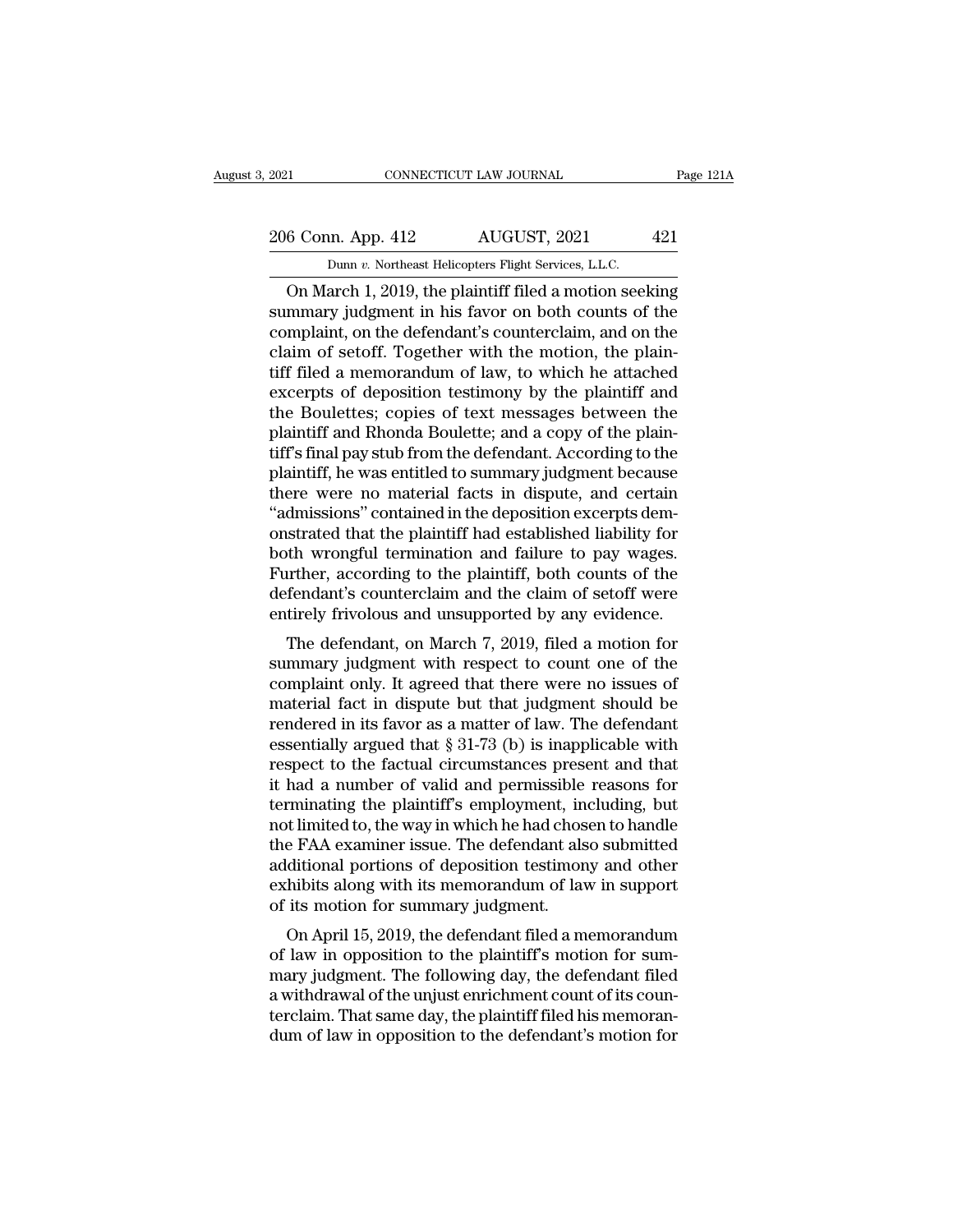## CONNECTICUT LAW JOURNAL August 3, 2021<br>422 AUGUST, 2021 206 Conn. App. 412<br>Dunn v. Northeast Helicopters Flight Services, L.L.C. CONNECTICUT LAW JOURNAL Augu<br>
AUGUST, 2021 206 Conn. App. 412<br>
Dunn *v.* Northeast Helicopters Flight Services, L.L.C.<br>
Summary judgment. On May 6, 2019, the day that the

SUGUST, 2021 206 Conn. App. 412<br>
Summary judgment. On May 6, 2019, the day that the<br>
summary judgment. On May 6, 2019, the day that the<br>
motions for summary judgment were calendared for<br>
oral argument the defendant filed a AUGUST, 2021 206 Conn. App. 412<br>
Dunn v. Northeast Helicopters Flight Services, L.L.C.<br>
summary judgment. On May 6, 2019, the day that the<br>
motions for summary judgment were calendared for<br>
oral argument, the defendant fil  $\frac{422}{\text{Dunn } v. \text{ Northeast Helicopters Flight Services, L.L.C.}}$ <br>
summary judgment. On May 6, 2019, the day that the motions for summary judgment were calendared for oral argument, the defendant filed a withdrawal of the remaining breach of contract AUGUST, 2021 206 Conn. App. 412<br>
Dunn v. Northeast Helicopters Flight Services, L.L.C.<br>
summary judgment. On May 6, 2019, the day that the<br>
motions for summary judgment were calendared for<br>
oral argument, the defendant fi Dunn v. Northeast Helicopters Flight Services, L.L.C.<br>
summary judgment. On May 6, 2019, the day that the<br>
motions for summary judgment were calendared for<br>
oral argument, the defendant filed a withdrawal of the<br>
remainin Dunn *v.* Northeast Helicopters Fight Services, L.L.C.<br>
summary judgment. On May 6, 2019, the day that the<br>
motions for summary judgment were calendared for<br>
oral argument, the defendant filed a withdrawal of the<br>
remainin summary judgment. On May 6, 2019, the day that the<br>motions for summary judgment were calendared for<br>oral argument, the defendant filed a withdrawal of the<br>remaining breach of contract count of its counterclaim.<br>During oral motions for summary judgment were calendared for<br>oral argument, the defendant filed a withdrawal of the<br>remaining breach of contract count of its counterclaim.<br>During oral argument on the motions for summary judg-<br>ment, th oral argument, the defendant filed a withdrawal of the remaining breach of contract count of its counterclaim.<br>During oral argument on the motions for summary judgment, the court, *Farley*, *J*., clarified with the parties remaining breach of contract count of its counte<br>During oral argument on the motions for summa<br>ment, the court, *Farley*, *J.*, clarified with the<br>that all that remained in the action before the<br>following the withdrawal of Find the court, *Farley*, *J*., clarified with the parties<br>at all that remained in the action before the court<br>llowing the withdrawal of both counts of the defen-<br>nt's counterclaim were the two counts of the com-<br>aint and finally that all that remained in the action before the court<br>following the withdrawal of both counts of the defen-<br>dant's counterclaim were the two counts of the com-<br>plaint and the defendant's claim of setoff.<br>After hear

randum of the withdrawal of both counts of the defendant's counterclaim were the two counts of the defendant's counterclaim were the two counts of the complaint and the defendant's claim of setoff.<br>After hearing argument o stated in particular of solar solates of the complaint and the defendant's claim of setoff.<br>After hearing argument on the motions for summary<br>judgment, the court, on August 30, 2019, issued a memo-<br>randum of decision dispo mant was countered in were are two counts of are controlled point.<br>
After hearing argument on the motions for summary<br>
judgment, the court, on August 30, 2019, issued a memo-<br>
randum of decision disposing of the motions. T After hearing argument on the motions for summary<br>judgment, the court, on August 30, 2019, issued a memo-<br>randum of decision disposing of the motions. The court<br>stated in part: "In this case, the court is asked to decide<br>w After hearing argument on the motions for summary<br>judgment, the court, on August 30, 2019, issued a memo-<br>randum of decision disposing of the motions. The court<br>stated in part: "In this case, the court is asked to decide<br> judgment, the court, on August 30, 2019, issued a memo-<br>randum of decision disposing of the motions. The court<br>stated in part: "In this case, the court is asked to decide<br>whether an employer's termination of an at-will em randum of decision disposing of the motions. The court<br>stated in part: "In this case, the court is asked to decide<br>whether an employer's termination of an at-will employee,<br>after the employee refused to share the future p stated in part: "In this case, the court is asked to decide<br>whether an employer's termination of an at-will employee,<br>after the employee refused to share the future proceeds<br>generated by the employee's proposed new busines whether an employer's termination of an at-will employee,<br>after the employee refused to share the future proceeds<br>generated by the employee's proposed new business<br>venture in a field related to the employer's business,<br>vi after the employee refused to share the future proceeds<br>generated by the employee's proposed new business<br>venture in a field related to the employer's business,<br>violates  $\ldots$  § 31-73 (b) and gives rise to a cause of<br>acti generated by the employee's proposed new business<br>venture in a field related to the employer's business,<br>violates  $\ldots$  § 31-73 (b) and gives rise to a cause of<br>action for wrongful termination based on a violation of<br>publ venture in a field related to the employer's business,<br>violates . . . § 31-73 (b) and gives rise to a cause of<br>action for wrongful termination based on a violation of<br>public policy. Both parties have moved for summary jud violates  $\dots$  § 31-73 (b) and gives rise to a cause of<br>action for wrongful termination based on a violation of<br>public policy. Both parties have moved for summary judg-<br>ment on count one of the [operative complaint] allegaction for wrongful termination based on a violation of<br>public policy. Both parties have moved for summary judg-<br>ment on count one of the [operative complaint] alleg-<br>ing wrongful termination, and both motions turn on this public policy. Both parties have moved for summa<br>ment on count one of the [operative complain<br>ing wrongful termination, and both motions turr<br>question. The court concludes that the undispute<br>construed favorably to the plai of solar one of all peperative complaint, and g<br>is also more different and both motions turn on this<br>estion. The court concludes that the undisputed facts,<br>nstrued favorably to the plaintiff, do not establish a<br>plation of In the second count concludes that the undisputed facts,<br>construed favorably to the plaintiff, do not establish a<br>violation of § 31-73 (b), and, therefore, the plaintiff can-<br>not pursue a wrongful termination claim.<br>"The p

quession. The court concludes and the distributed,<br>construed favorably to the plaintiff, do not establish a<br>violation of § 31-73 (b), and, therefore, the plaintiff can-<br>not pursue a wrongful termination claim.<br>"The plainti violation of § 31-73 (b), and, therefore, the plaintiff can-<br>not pursue a wrongful termination claim.<br>"The plaintiff has also moved for summary judgment<br>on the second count of the complaint, alleging nonpay-<br>ment of wages Franchion of  $S$  of  $\{v\}$  ( $v$ ), and, alteratory, are plainting cannot pursue a wrongful termination claim.<br>
"The plaintiff has also moved for summary judgment<br>
on the second count of the complaint, alleging nonpay-<br>
me "The plaint"<br>"The plaint"<br>on the second<br>ment of wage<br>off. Summary<br>however, by ind fact.<br>"The court The plaint rias also hoved for summary judgment<br>
the second count of the complaint, alleging nonpay-<br>
ent of wages, as well as the defendant's claim of set-<br>
f. Summary judgment on those claims is precluded,<br>
wever, by the on the second count of the complaint, and graphy<br>ment of wages, as well as the defendant's claim of set-<br>off. Summary judgment on those claims is precluded,<br>however, by the existence of genuine issues of mate-<br>rial fact.<br>" defit. Summary judgment on those claims is precluded,<br>however, by the existence of genuine issues of mate-<br>rial fact.<br>"The court denies the plaintiff's motion for summary<br>judgment as to both counts [of the complaint] and t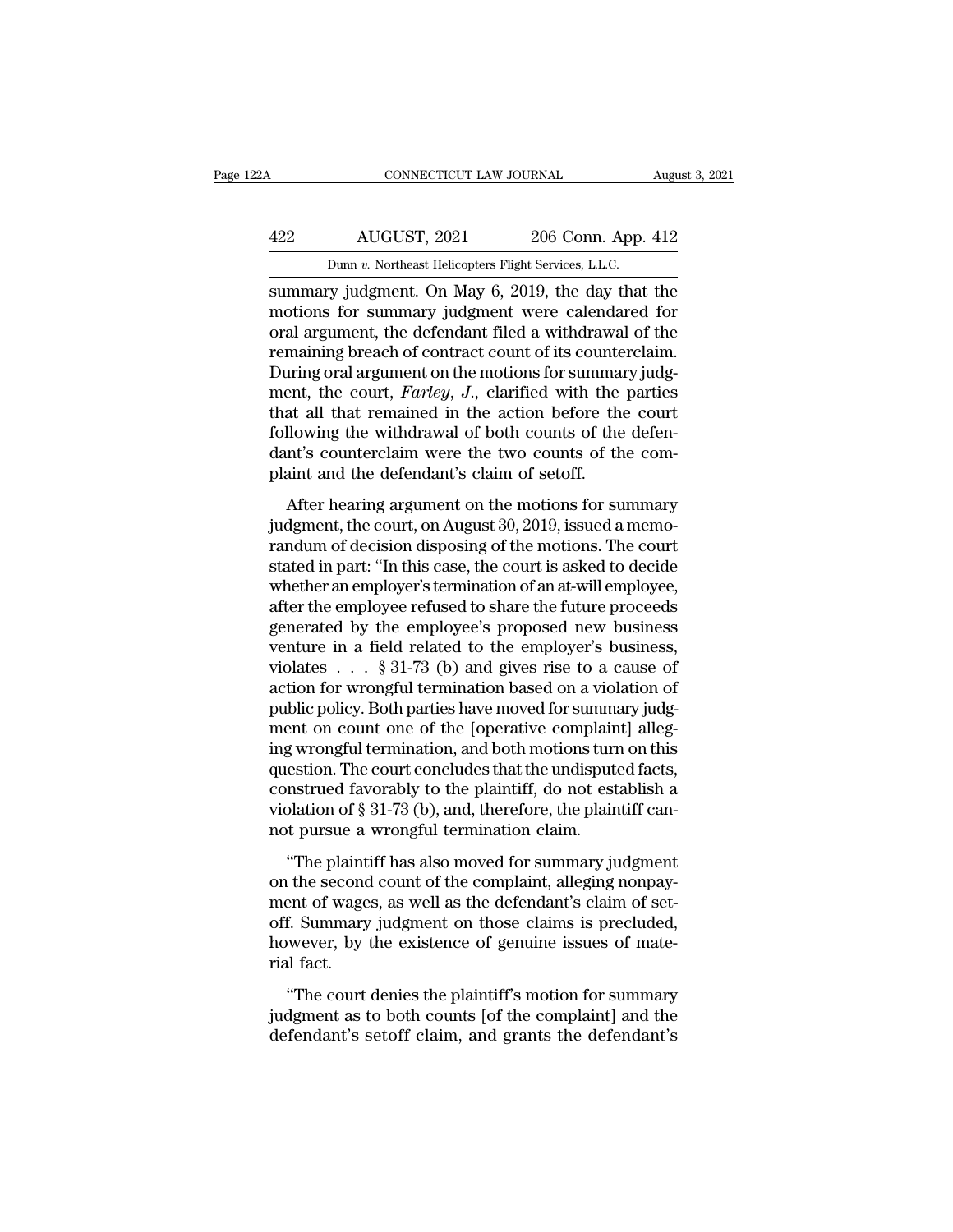EXECTIVE CONNECTICUT LAW JOURNAL Page 123A<br>
206 Conn. App. 412 AUGUST, 2021 423<br>
Dunn v. Northeast Helicopters Flight Services, L.L.C.<br>
motion for summary judgment as to count one [of the<br>
complaint]." This appeal followed 206 Conn. App. 412 AUGUST, 202<br>
Dunn v. Northeast Helicopters Flight Services<br>
motion for summary judgment as to cour<br>
complaint].'' This appeal followed.<sup>7</sup><br>
The plaintiff claims on appeal that, wi

 $\frac{6 \text{ Conn. App. 412}}{\text{Dunn } v. \text{ Northern} \text{ at } t. \text{ } s \text{ is the same number of elements.}$   $\frac{1}{100}$  and  $\frac{1}{100}$  and  $\frac{1}{100}$  and  $\frac{1}{100}$  and  $\frac{1}{100}$  and  $\frac{1}{100}$  and  $\frac{1}{100}$  and  $\frac{1}{100}$  and  $\frac{1}{100}$  and  $\frac{1}{100}$  and  $\frac{1}{$ 206 Conn. App. 412 AUGUST, 2021 423<br>
Dunn v. Northeast Helicopters Flight Services, L.L.C.<br>
motion for summary judgment as to count one [of the<br>
complaint]." This appeal followed.<sup>7</sup><br>
The plaintiff claims on appeal that, Dunn v. Northeast Helicopters Flight Services, L.L.C.<br>
motion for summary judgment as to count one [of the<br>
complaint]." This appeal followed.<sup>7</sup><br>
The plaintiff claims on appeal that, with respect to<br>
count one of the com Dual *i*. Notheast heliopters right services, E.E.C.<br>
motion for summary judgment as to count one [of the<br>
complaint]." This appeal followed.<sup>7</sup><br>
The plaintiff claims on appeal that, with respect to<br>
count one of the comp motion for summary judgment as to count one [of the<br>complaint]." This appeal followed."<br>The plaintiff claims on appeal that, with respect to<br>count one of the complaint alleging wrongful discharge<br>in violation of public pol complaint]." This appeal followed."<br>
The plaintiff claims on appeal that, with respect to<br>
count one of the complaint alleging wrongful discharge<br>
in violation of public policy, the court improperly<br>
granted the defendant The plaintiff claims on appeal that, with respect to<br>count one of the complaint alleging wrongful discharge<br>in violation of public policy, the court improperly<br>granted the defendant's motion for summary judgment. The<br>plai count one of the complaint alleging wrongful discharge<br>in violation of public policy, the court improperly<br>granted the defendant's motion for summary judgment<br>and denied his own motion for summary judgment. The<br>plaintiff a in violation of public policy, the courrent granted the defendant's motion for summany plaintiff argues that the court incorrect that he had failed as a matter of law to lation of § 31-73 (b) on the basis of the universe plaintiff argues that the court incorrectly determined<br>that he had failed as a matter of law to establish a vio-<br>lation of  $\S 31-73$  (b) on the basis of the undisputed facts<br>presented.<sup>8</sup> We are not persuaded.<br>Thecause th

that he had failed as a matter of law to establish a vio-<br>lation of  $\S 31-73$  (b) on the basis of the undisputed facts<br>presented.<sup>8</sup> We are not persuaded.<br><sup>7</sup> Because the court's decision disposed only of one of the two c lation of  $\S$  31-73 (b) on the basis of the undisputed facts<br>presented.<sup>8</sup> We are not persuaded.<br>The accuracy is decision disposed only of one of the two counts<br>brought by the plaintiff against the defendant, the court's Fraction of  $\S$  31-73 (D) on the basis of the undisputed facts<br>presented.<sup>8</sup> We are not persuaded.<br>The plaintiff against the defendant, the court's ruling on the<br>brought by the plaintiff against the defendant, the court's presented.<sup>8</sup> We are not persuaded.<br>
<sup>7</sup> Because the court's decision disposed only of one of the two counts brought by the plaintiff against the defendant, the court's ruling on the motions for summary judgment was not a <sup>7</sup> Because the court's decision disposed only of one of the two counts brought by the plaintiff against the defendant, the court's ruling on the motions for summary judgment was not an immediately appealable final judgme Fecause the court's decision disposed only of one of the two counts<br>brought by the plaintiff against the defendant, the court's ruling on the<br>motions for summary judgment was not an immediately appealable final<br>judgment. brought by the plaintiff against the defendant, the court's ruling on the motions for summary judgment was not an immediately appealable final judgment. See Practice Book § 61-4. The plaintiff filed a notice of intent to motions for summary judgment was not an immediately appealable final<br>judgment. See Practice Book § 61-4. The plaintiff filed a notice of intent to<br>appeal on September 10, 2019, although such notice was unnecessary. See<br>Pr judgment. See Practice Book § 61-4. The plaintiff filed a notice of intent to appeal on September 10, 2019, although such notice was unnecessary. See Practice Book § 61-5 (indicating that "use of the notice of intent to a appeal on September 10, 2019, although such notice was unnecessary. See<br>Practice Book § 61-5 (indicating that "use of the notice of intent to appeal<br>is abolished in all instances except" to defer filing of appeal from jud Practice Book § 61-5 (indicating that "use of the notice of intent to appeal<br>is abolished in all instances except" to defer filing of appeal from judgment<br>described in Practice Book §§ 61-2 and 61-3, neither of which was a described in Practice Book §§ 61-2 and 61-3, neither of which was applicable<br>to judgment rendered by court in present case). On November 8, 2019,<br>however, the plaintiff withdrew count two of the complaint. Because all<br>cou to judgment rendered by court in present case). On November 8, 2019, however, the plaintiff withdrew count two of the complaint. Because all counts of the complaint were disposed of as a result of that withdrawal, the res counts of the complaint were disposed of as a result of that withdrawal, the result was an appealable final judgment. See Practice Book § 61-2; *Sicaras* v. *Hartford*, 44 Conn. App. 771, 775, 692 A.2d 1290 ("[w]ithdrawal

v. Hartford, 44 Conn. App. 771, 775, 692 A.2d 1290 ("[w]ithdrawals are analogous to final judgments"), cert. denied, 241 Conn. 916, 696 A.2d 340 (1997). The plaintiff timely filed the present appeal on November 12, 2019. analogous to final judgments"), cert. denied,  $241$  Conn.  $916$ ,  $696$  A.2d  $340$  ( $1997$ ). The plaintiff timely filed the present appeal on November 12,  $2019$ .<br><sup>8</sup> The plaintiff further claims that the court improperly analogous to final judgments"), cert. denied, 241 Conn. 916, 696 A.2d 340 (1997). The plaintiff timely filed the present appeal on November 12, 2019.<br>
<sup>8</sup> The plaintiff further claims that the court improperly denied his m (1997). The plaintiff timely filed the present appeal on November 12, 2019.<br>
<sup>8</sup> The plaintiff further claims that the court improperly denied his motion<br>
for summary judgment with respect to the defendant's claim of enti <sup>8</sup> The plaintiff further claims that the court improperly denied his motion for summary judgment with respect to the defendant's claim of entitlement to a setoff. We decline to review that claim in light of our dispositio for summary judgment with respect to the defendant's claim of entitlement<br>to a setoff. We decline to review that claim in light of our disposition of<br>this appeal. "The concept of setoff allows [parties] that owe each other to a setoff. We decline to review that claim in light of our disposition of this appeal. "The concept of setoff allows [parties] that owe each other money to apply their mutual debts against each other, thus avoiding the this appeal. "The concept of setoft allows [parties] that owe each other money to apply their mutual debts against each other, thus avoiding the absurdity of making A pay B when B in fact owes A." (Internal quotation mark money to apply their mutual debts against each other, thus avoiding the absurdity of making A pay B when B in fact owes A." (Internal quotation marks omitted.) *Mariculture Products Ltd.* v. *Certain Underwriters at Lloyd* absurdity of making A pay B when B in fact owes A." (Internal quotation marks omitted.) *Mariculture Products Ltd.* v. *Certain Underwriters at Lloyd's of London*, 84 Conn. App. 688, 703, 854 A.2d 1100, cert. denied, 272 C marks omitted.) Mariculture Products Ltd. v. Certain Underwriters at Lloyd's of London, 84 Conn. App. 688, 703, 854 A.2d 1100, cert. denied, 272 Conn. 905, 863 A.2d 698 (2004); see id. (explaining that defendant will plea Lloyd's of London, 84 Conn. App. 688, 703, 854 A.2d 1100, cert. denied, 272 Conn. 905, 863 A.2d 698 (2004); see id. (explaining that defendant will plead right of setoff "either to reduce the plaintiff's recovery, or to d Conn. 905, 863 A.2d 698 (2004); see id. (explaining that defendant will plead<br>right of setoff "either to reduce the plaintiff's recovery, or to defeat it<br>altogether, and, as the case may be, to recover a judgment in his ow right of setoff "either to reduce the plaintiff's recovery, or to defeat it<br>altogether, and, as the case may be, to recover a judgment in his own favor<br>for a balance" (internal quotation marks omitted)). Because we affirm altogether, and, as the case may be, to recover a judgment in his own favor<br>for a balance" (internal quotation marks omitted)). Because we affirm the<br>court's decision to render summary judgment in favor of the defendant on for a balance" (internal quotation marks omitted)). Because we affirm the court's decision to render summary judgment in favor of the defendant on count one of the complaint and the plaintiff has withdrawn count two, ther court's decision to render summary judgment in favor of the defendant on<br>count one of the complaint and the plaintiff has withdrawn count two, there<br>can be no monetary judgment for the plaintiff subject to the defendant's<br> count one of the complaint and the plaintiff has withdrawn count two, there can be no monetary judgment for the plaintiff subject to the defendant's asserted right to a setoff. See 20 Am. Jur. 2d 271, Counterclaim, Recoup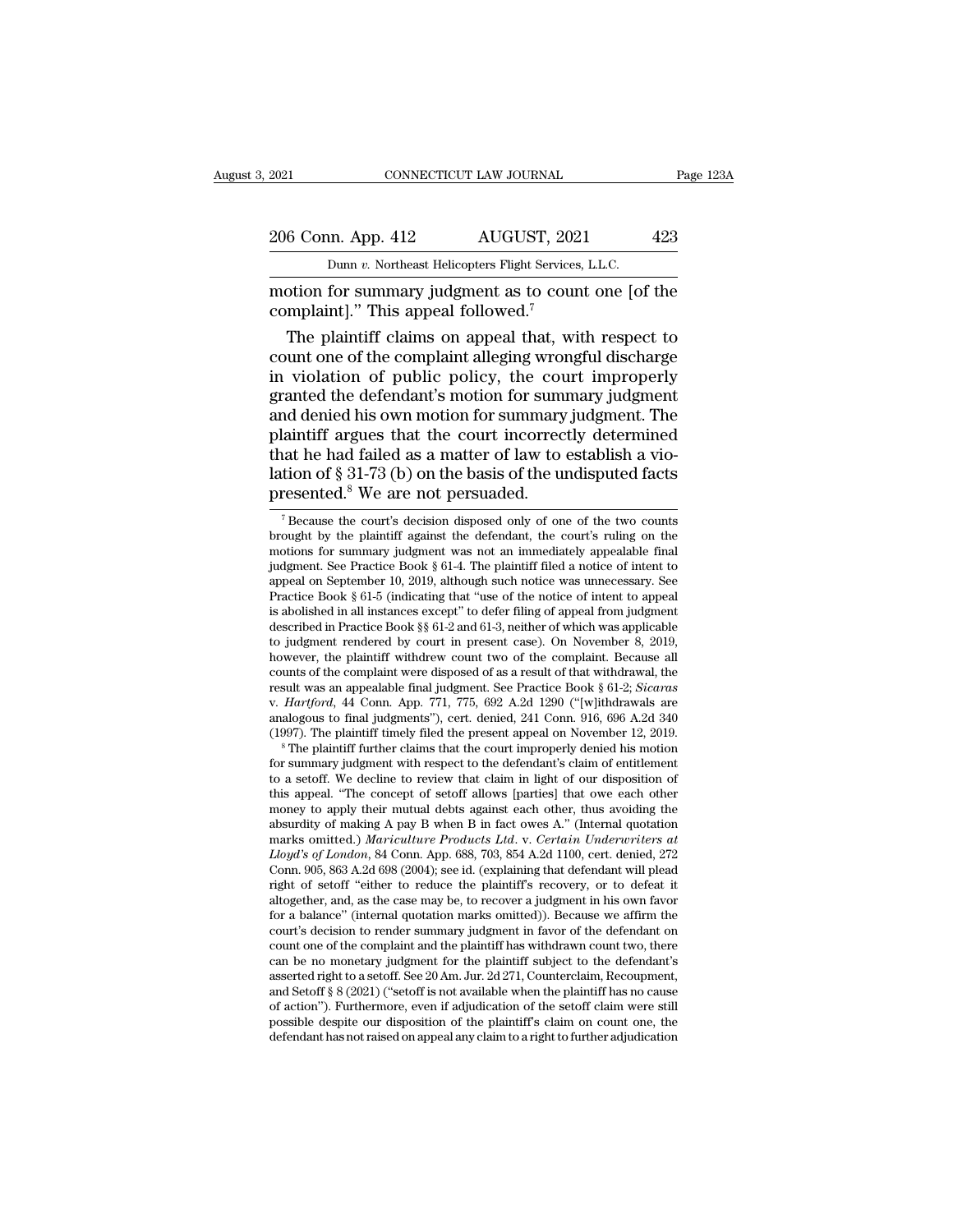## CONNECTICUT LAW JOURNAL August 3, 2021<br>424 AUGUST, 2021 206 Conn. App. 412<br>Dunn v. Northeast Helicopters Flight Services, L.L.C. CONNECTICUT LAW JOURNAL Augu<br>
206 Conn. App. 412<br>
Dunn *v.* Northeast Helicopters Flight Services, L.L.C.<br>
We begin with relevant legal principles, starting with

CONNECTICUT LAW JOURNAL August 3, 2021<br>
4 AUGUST, 2021 206 Conn. App. 412<br>
Dunn v. Northeast Helicopters Flight Services, L.L.C.<br>
We begin with relevant legal principles, starting with<br>
e applicable standard of review. The AUGUST, 2021 206 Conn. App. 412<br>
Dunn v. Northeast Helicopters Flight Services, L.L.C.<br>
We begin with relevant legal principles, starting with<br>
the applicable standard of review. The standard that<br>
governs our review of a 424 AUGUST, 2021 206 Conn. App. 412<br>
Dunn v. Northeast Helicopters Flight Services, L.L.C.<br>
We begin with relevant legal principles, starting with<br>
the applicable standard of review. The standard that<br>
governs our review  $\frac{424}{\text{Dunn } v. \text{ Northeast Helicopters Flight Services, L.L.C.}}$ <br>Dunn v. Northeast Helicopters Flight Services, L.L.C.<br>We begin with relevant legal principles, starting with<br>the applicable standard of review. The standard that<br>governs our review of Dunn v. Northeast Helicopters Flight Services, L.L.C.<br>
We begin with relevant legal principles, starting with<br>
the applicable standard of review. The standard that<br>
governs our review of a court's ruling on a motion for<br> Found v. Normeast Hencopters Figat services, E.E.C.<br>We begin with relevant legal principles, starting with<br>the applicable standard of review. The standard that<br>governs our review of a court's ruling on a motion for<br>summar We begin with relevant legal principles, starting with<br>the applicable standard of review. The standard that<br>governs our review of a court's ruling on a motion for<br>summary judgment is well settled. "Practice Book § [17-<br>49] the applicable standard of review. The standard that governs our review of a court's ruling on a motion for summary judgment is well settled. "Practice Book § [17-49] provides that summary judgment shall be rendered forth governs our review of a court's ruling on a motion for<br>summary judgment is well settled. "Practice Book § [17-<br>49] provides that summary judgment shall be rendered<br>forthwith if the pleadings, affidavits and any other proof summary judgment is well settled. "Practice Book § [17-49] provides that summary judgment shall be rendered<br>forthwith if the pleadings, affidavits and any other proof<br>submitted show that there is no genuine issue as to any 49] provides that summary judgment shall be rendered<br>forthwith if the pleadings, affidavits and any other proof<br>submitted show that there is no genuine issue as to any<br>material fact and that the moving party is entitled t forthwith if the pleadings, affidavits and any other proof<br>submitted show that there is no genuine issue as to any<br>material fact and that the moving party is entitled to<br>judgment as a matter of law. . . . In deciding a mo submitted show that there is no genuine issue as to any<br>material fact and that the moving party is entitled to<br>judgment as a matter of law.... In deciding a motion<br>for summary judgment, the trial court must view the<br>evide material fact and that the moving party is entitled to<br>judgment as a matter of law. . . . In deciding a motion<br>for summary judgment, the trial court must view the<br>evidence in the light most favorable to the nonmoving<br>part judgment as a matter of law. . . . In deciding a motion<br>for summary judgment, the trial court must view the<br>evidence in the light most favorable to the nonmoving<br>party. . . . The party seeking summary judgment has<br>the bur for summary judgment, the trial court must view the<br>evidence in the light most favorable to the nonmoving<br>party. . . . The party seeking summary judgment has<br>the burden of showing the absence of any genuine issue<br>[of] mat evidence in the light most favorable to the nonmoving<br>party. . . . The party seeking summary judgment has<br>the burden of showing the absence of any genuine issue<br>[of] material facts which, under applicable principles<br>of su party. . . . The party seeking summary judgment has<br>the burden of showing the absence of any genuine issue<br>[of] material facts which, under applicable principles<br>of substantive law, entitle him to a judgment as a matter<br>o the burden of showing the absence of any genuine issue<br>[of] material facts which, under applicable principles<br>of substantive law, entitle him to a judgment as a matter<br>of law . . . and the party opposing such a motion mus [of] material facts which, under applicable principles<br>of substantive law, entitle him to a judgment as a matter<br>of law . . . and the party opposing such a motion must<br>provide an evidentiary foundation to demonstrate the<br> of substantive law, entitle him to a judgment as a matter<br>of law . . . and the party opposing such a motion must<br>provide an evidentiary foundation to demonstrate the<br>existence of a genuine issue of material fact. . . .<br>[I of law . . . and the party opposing such a motion must<br>provide an evidentiary foundation to demonstrate the<br>existence of a genuine issue of material fact. . . .<br>[I]ssue-finding, rather than issue-determination, is the<br>key provide an evidentiary foundation to demonstrate the<br>existence of a genuine issue of material fact. . . .<br>[I]ssue-finding, rather than issue-determination, is the<br>key to the procedure. . . . . [T]he trial court does not<br>s any such issues exist. . . . Our review of the decision [I]ssue-finding, rather than issue-determination, is the<br>key to the procedure. . . . [T]he trial court does not<br>sit as the trier of fact when ruling on a motion for sum-<br>mary judgment. . . . . [Its] function is not to dec key to the procedure. . . . . [T]he trial court does not<br>sit as the trier of fact when ruling on a motion for sum-<br>mary judgment. . . . [Its] function is not to decide<br>issues of material fact, but rather to determine whet sit as the trier of fact when ruling on a motion for summary judgment. . . . . [Its] function is not to decide<br>issues of material fact, but rather to determine whether<br>any such issues exist. . . . Our review of the decisi mary judgment.... [Its] function is not to decide<br>issues of material fact, but rather to determine whether<br>any such issues exist.... Our review of the decision<br>to grant a motion for summary judgment is plenary.<br>... We the *Barbero* issues of material fact, but rather to determine whether<br>any such issues exist. . . . Our review of the decision<br>to grant a motion for summary judgment is plenary.<br>. . . We therefore must decide whether the court any such issues exist.... Our review of the decision<br>to grant a motion for summary judgment is plenary.<br>... We therefore must decide whether the court's con-<br>clusions were legally and logically correct and find sup-<br>port to grant a motion for summary judgment is plenary.<br>  $\ldots$  We therefore must decide whether the court's conclusions were legally and logically correct and find support in the record." (Internal quotation marks omitted.)<br> ... We therefore must decide whether the court's conclusions were legally and logically correct and find support in the record." (Internal quotation marks omitted.) Barbee v. Sysco Connecticut, LLC, 156 Conn. App. 813, 81 *Barbee* v. *Sysco Connecticut, LLC*, 156 Conn. App. 813, 817–18, 114 A.3d 944 (2015). Moreover, to the extent that our review requires us to engage in statutory construction, that presents a question of law over which of 817–18, 114 A.3d 944 (2015). Moreover, to the extent that our review requires us to engage in statutory construction, that presents a question of law over which of the setoff by the court in the absence of a remand by this

that our review requires us to engage in statutory construction, that presents a question of law over which of the setoff by the court in the absence of a remand by this court for further proceedings on the complaint shoul abandoned. To the extent that the defendant believes it is entitled to satisfaction, that presents a question of law over which of the setoff by the court in the absence of a remand by this court for further proceedings on struction, that presents a question of law over which<br>of the setoff by the court in the absence of a remand by this court for<br>further proceedings on the complaint should the plaintiff prevail on appeal.<br>Accordingly, becaus of the set<br>off by the court in the absence of a remand by this court for further proceedings on the complaint should the plaintiff prevail on appeal.<br>Accordingly, because no such remand is ordered, we treat the set<br>off as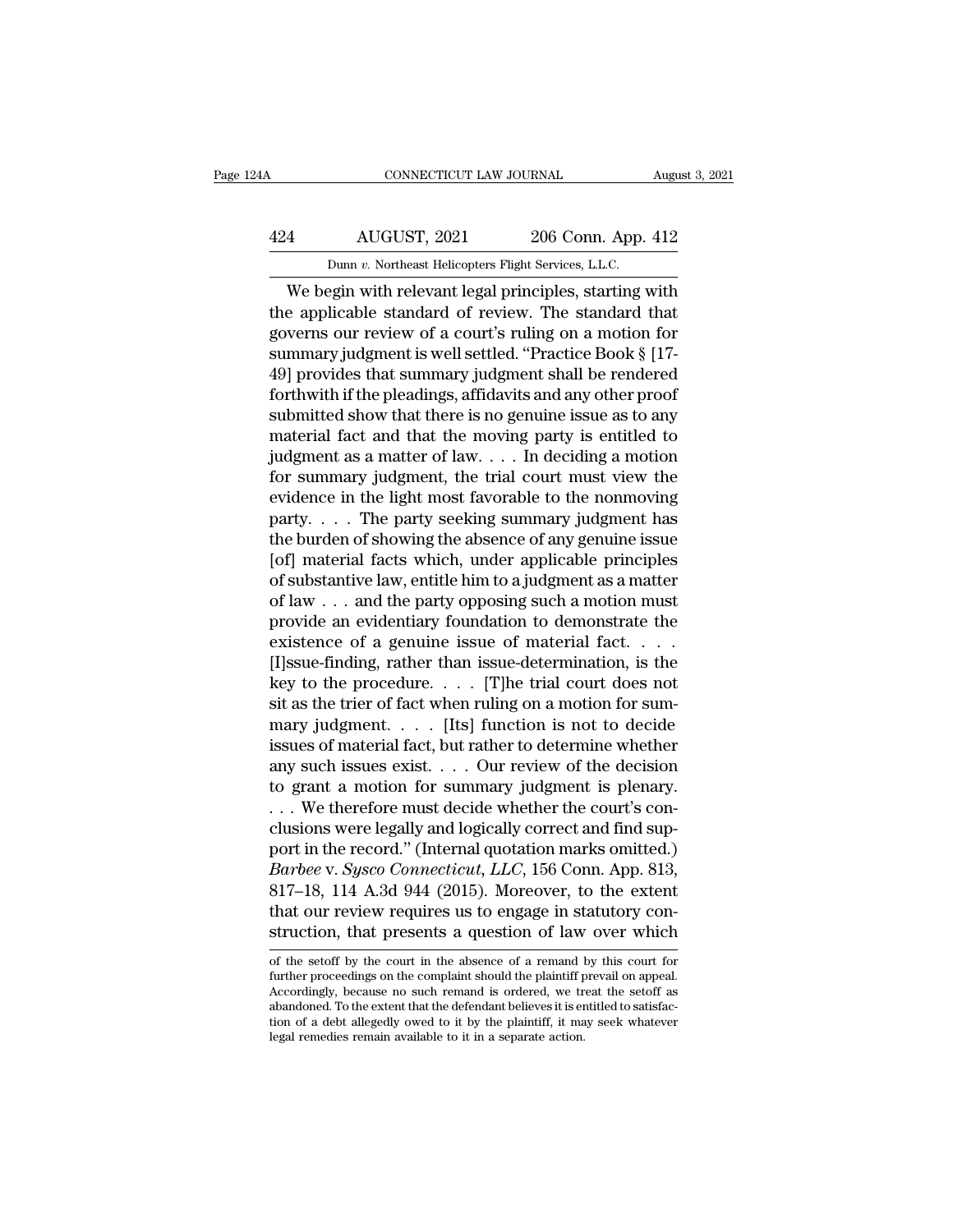## 2021 CONNECTICUT LAW JOURNAL Page 125A<br>206 Conn. App. 412 AUGUST, 2021 425<br>Dunn v. Northeast Helicopters Flight Services, L.L.C. 2021 CONNECTICUT LAW JOURNAL<br>
206 Conn. App. 412 AUGUST, 2021 425<br>
Dunn *v.* Northeast Helicopters Flight Services, L.L.C.<br>
we also exercise plenary review. See, e.g., *Kayla M.* v.

Eq. 2021 CONNECTICUT LAW JOURNAL Page 12<br>
206 Conn. App. 412 AUGUST, 2021 425<br>
Dunn v. Northeast Helicopters Flight Services, L.L.C.<br>
we also exercise plenary review. See, e.g., *Kayla M. v.*<br> *Greene*, 163 Conn. App. 493, <sup>206</sup> Conn. App. 412 *AUGUST*, 2021 425<br>
<sup>Dunn v. Northeast Helicopters Flight Services, L.L.C.<br>
we also exercise plenary review. See, e.g., *Kayla M.* v.<br> *Greene*, 163 Conn. App. 493, 499, 136 A.3d 1 (2016).<sup>9</sup><br>
We turn </sup>

6 Conn. App. 412 AUGUST, 2021 425<br>
Dunn v. Northeast Helicopters Flight Services, L.L.C.<br>
2 also exercise plenary review. See, e.g., *Kayla M.* v.<br> *veene*, 163 Conn. App. 493, 499, 136 A.3d 1 (2016).<sup>9</sup><br>
We turn next to 206 Conn. App. 412 AUGUST, 2021 425<br>
Dunn v. Northeast Helicopters Flight Services, L.L.C.<br>
we also exercise plenary review. See, e.g., *Kayla M. v.*<br> *Greene*, 163 Conn. App. 493, 499, 136 A.3d 1 (2016).<sup>9</sup><br>
We turn next **Dunn v. Northeast Helicopters Flight Services, L.L.C.**<br>
we also exercise plenary review. See, e.g., *Kayla M. v.*<br> *Greene*, 163 Conn. App. 493, 499, 136 A.3d 1 (2016).<sup>9</sup><br>
We turn next to the law applicable to common-la we also exercise plenary review. See, e.g., *Kayla M. v.*<br>Greene, 163 Conn. App. 493, 499, 136 A.3d 1 (2016).<sup>9</sup><br>We turn next to the law applicable to common-law<br>wrongful discharge claims premised on the very narrow<br>public we also exercise pienary review. see, e.g., *Kayla M. V.*<br> *Greene*, 163 Conn. App. 493, 499, 136 A.3d 1 (2016).<sup>9</sup><br>
We turn next to the law applicable to common-law<br>
wrongful discharge claims premised on the very narrow<br> We turn next to the law applicable to common-law<br>wrongful discharge claims premised on the very narrow<br>public policy exception to at-will employment first rec-<br>ognized in *Sheets v. Teddy's Frosted Foods, Inc.*, supra,<br>179 We turn next to the law applicable to common-law<br>wrongful discharge claims premised on the very narrow<br>public policy exception to at-will employment first rec-<br>ognized in *Sheets* v. *Teddy's Frosted Foods*, *Inc.*, supra, wrongful discharge claims premised on the very narrow<br>public policy exception to at-will employment first rec-<br>ognized in *Sheets* v. *Teddy's Frosted Foods*, *Inc.*, supra,<br>179 Conn. 471. "In Connecticut, an employer and<br> public policy exception to at-will employment first rec-<br>ognized in *Sheets v. Teddy's Frosted Foods, Inc.*, supra,<br>179 Conn. 471. "In Connecticut, an employer and<br>employee have an at-will employment relationship in<br>the ab ognized in *Sheets* v. *Teddy's Frosted Foods, Inc.*, supra, 179 Conn. 471. "In Connecticut, an employer and employee have an at-will employment relationship in the absence of a contract to the contrary. Employment at will 179 Conn. 471. "In Connecticut, an employer and<br>employee have an at-will employment relationship in<br>the absence of a contract to the contrary. Employment<br>at will grants both parties the right to terminate the<br>relationship employee have an at-will employment relationship in<br>the absence of a contract to the contrary. Employment<br>at will grants both parties the right to terminate the<br>relationship for any reason, or no reason, at any time<br>withou the absence of a contract to the contrary. Employment<br>at will grants both parties the right to terminate the<br>relationship for any reason, or no reason, at any time<br>without fear of legal liability. Beginning in the late 195 at will grants both parties the right to terminate the<br>relationship for any reason, or no reason, at any time<br>without fear of legal liability. Beginning in the late 1950s,<br>however, courts began to carve out certain excepti relationship for any reason, or no reason, at any time<br>without fear of legal liability. Beginning in the late 1950s,<br>however, courts began to carve out certain exceptions<br>to the at-will employment doctrine, thereby giving without fear of legal liability. Beginning in<br>however, courts began to carve out certa<br>to the at-will employment doctrine, there<br>to tort claims for wrongful discharge. Cer<br>practices provoked public disfavor, a<br>employer dis fort claims for wrongful discharge. Certain employer<br>actices provoked public disfavor, and unlimited<br>uployer discretion to fire employees eventually<br>elded to a more limited rule....<br>"When construing a statute, [o]ur fundam practices provoked public disfavor, and unlimited<br>employer discretion to fire employees eventually<br>yielded to a more limited rule. . . .<br><sup>9</sup> "When construing a statute, [o]ur fundamental objective is to ascertain<br>and give

 $9\ ^{\prime\prime}$ Who employer discretion to fire employees eventually<br>
yielded to a more limited rule....<br>
<sup>9</sup> "When construing a statute, [o]ur fundamental objective is to ascertain<br>
and give effect to the apparent intent of the legislature. gielded to a more limited rule. . . .<br>
wielded to a more limited rule. . . .<br>
wielded to a more limited rule. . . .<br>
wie when construing a statute, [o]ur fundamental objective is to ascertain<br>
and give effect to the appar yielded to a more limited rule. . . . .<br>
<sup>9</sup> "When construing a statute, [o]ur fundamental objective is to ascertain<br>
and give effect to the apparent intent of the legislature. . . . In other words,<br>
we seek to determine, <sup>9</sup> "When construing a statute, [o]ur fundamental objective is to ascertain and give effect to the apparent intent of the legislature. . . . In other words, we seek to determine, in a reasoned manner, the meaning of the s <sup>9</sup> "When construing a statute,  $[0]$ ur fundamental objective is to ascertain and give effect to the apparent intent of the legislature. . . . In other words, we seek to determine, in a reasoned manner, the meaning of the and give effect to the apparent intent of the legislature. . . . In other words, we seek to determine, in a reasoned manner, the meaning of the statutory language as applied to the facts of [the] case, including the quest we seek to determine, in a reasoned manner, the meaning of the statutory language as applied to the facts of [the] case, including the question of whether the language actually does apply. . . . General Statutes § 1-2z di language as applied to the facts of [the] case, including the question of whether the language actually does apply. . . . General Statutes § 1-2z directs this court to first consider the text of the statute and its relati whether the language actually does apply.  $\ldots$  General Statutes § 1-2z directs this court to first consider the text of the statute and its relationship to other statutes to determine its meaning. If, after such consider directs this court to first consider the text of the statute and its relationship<br>to other statutes to determine its meaning. If, after such consideration, the<br>meaning is plain and unambiguous and does not yield absurd or to other statutes to determine its meaning. If, after such consideration, the meaning is plain and unambiguous and does not yield absurd or unworkable results, we shall not consider extratextual evidence of the meaning of meaning is plain and unambiguous and does not yield absurd or unworkable<br>results, we shall not consider extratextual evidence of the meaning of the<br>statute....Only if we determine that the statute is not plain and unambig results, we shall not consider extratextual evidence of the meaning of the statute. . . . Only if we determine that the statute is not plain and unambiguous or yields absurd or unworkable results may we consider extratext statute.... Only if we determine that the statute is not plain and unambiguous or yields absurd or unworkable results may we consider extratextual evidence of its meaning such as the legislative history and circumstances ous or yields absurd or unworkable results may we consider extratextual<br>evidence of its meaning such as the legislative history and circumstances<br>surrounding its enactment . . . the legislative policy it was designed to<br>i evidence of its meaning such as the legislative history and circumstances<br>surrounding its enactment . . . the legislative policy it was designed to<br>implement . . . its relationship to existing legislation and [common-law] surrounding its enactment  $\ldots$  the legislative policy it was designed to implement  $\ldots$  its relationship to existing legislation and [common-law] principles governing the same general subject matter  $\ldots$ . The test to d implement . . . its relationship to existing legislation and [common-law] principles governing the same general subject matter . . . . The test to determine ambiguity is whether the statute, when read in context, is susce principles governing the same general subject matter  $\ldots$ . The test to determine ambiguity is whether the statute, when read in context, is susceptible to more than one reasonable interpretation.  $\ldots$  We presume that th determine ambiguity is whether the statute, when read in context, is suscepti-<br>ble to more than one reasonable interpretation. . . . We presume that the<br>legislature did not intend to enact meaningless provisions. . . . [S ble to more than one reasonable interpretation. . . . . We presume that the legislature did not intend to enact meaningless provisions. . . . [S]tatutes must be construed, if possible, such that no clause, sentence or word legislature did not intend to enact meaningless provisions. . . . [S]tatutes must be construed, if possible, such that no clause, sentence or word shall be superfluous, void or insignificant . . . ." (Internal quotation ma must be construed, if possible, such that no clause, sentence or word shall be superfluous, void or insignificant . . . . " (Internal quotation marks omitted.) *Kayla M.v. Greene*, supra, 163 Conn. App. 499–500. "Moreover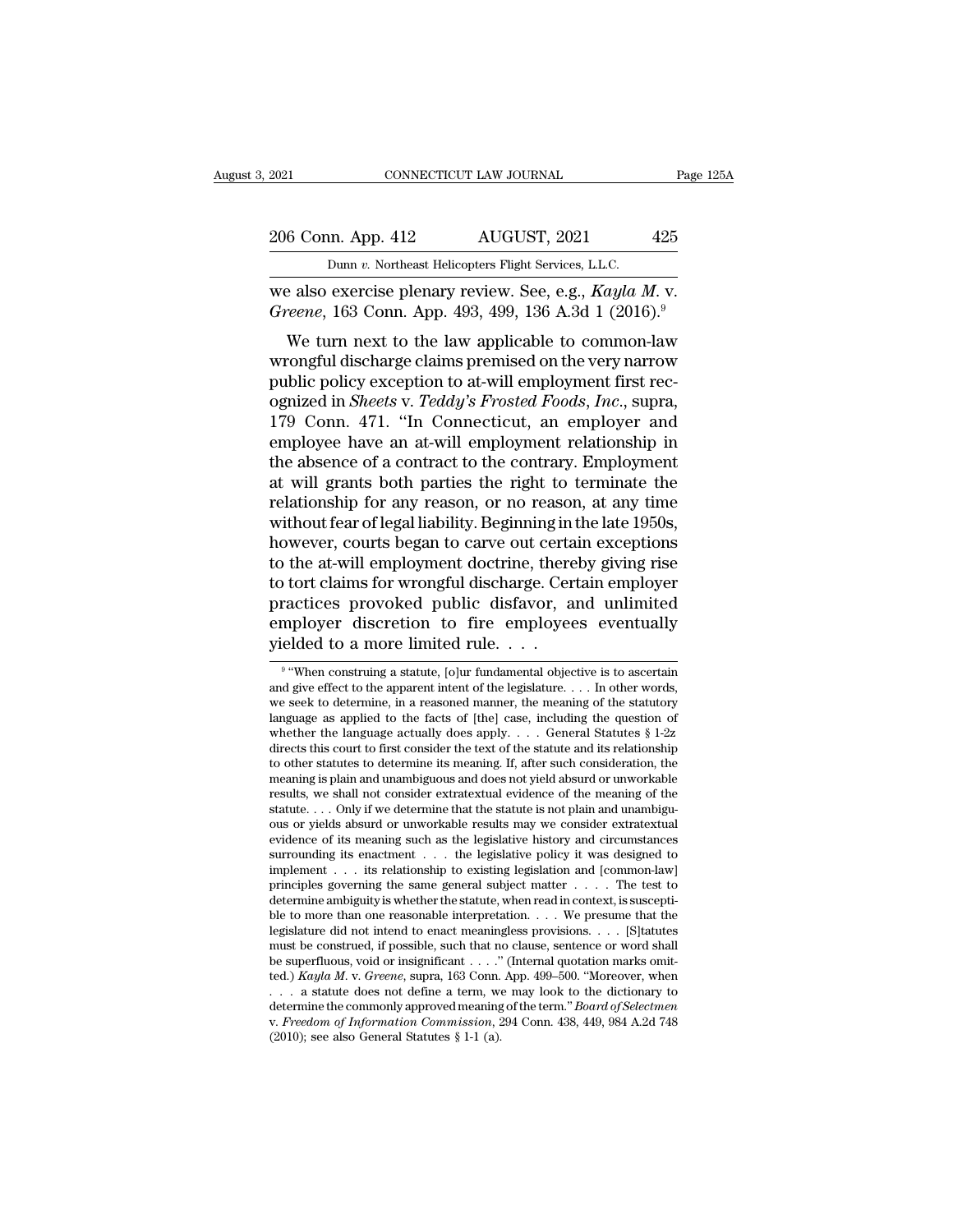## CONNECTICUT LAW JOURNAL August 3, 2021<br>
426 AUGUST, 2021 206 Conn. App. 412<br>
Dunn v. Northeast Helicopters Flight Services, L.L.C. CONNECTICUT LAW JOURNAL Augu $\begin{tabular}{c} AUGUST, 2021 \qquad \qquad 206 \text{ Conn. App. 412} \\ \text{Dunn } v. \text{ Northeast Helicopters Flight Services, L.L.C.} \end{tabular}$

CONNECTICUT LAW JOURNAL<br>
AUGUST, 2021 206 Conn. App. 412<br>
Dunn v. Northeast Helicopters Flight Services, L.L.C.<br>
"Following that trend, [our Supreme Court], in *Sheets*<br>
Teddy's Frosted Foods, Inc., [supra, 179 Conn. 471], AUGUST, 2021 206 Conn. App. 412<br>
Dunn v. Northeast Helicopters Flight Services, L.L.C.<br>
"Following that trend, [our Supreme Court], in *Sheets*<br>
v. *Teddy's Frosted Foods*, *Inc.*, [supra, 179 Conn. 471],<br>
sanctioned a com 426 AUGUST, 2021 206 Conn. App. 412<br>
Dunn v. Northeast Helicopters Flight Services, L.L.C.<br>
"Following that trend, [our Supreme Court], in *Sheets*<br>
v. *Teddy's Frosted Foods, Inc.*, [supra, 179 Conn. 471],<br>
sanctioned a 426 AUGUST, 2021 206 Conn. App. 412<br>
Dunn v. Northeast Helicopters Flight Services, L.L.C.<br>
"Following that trend, [our Supreme Court], in *Sheets*<br>
v. *Teddy's Frosted Foods, Inc.*, [supra, 179 Conn. 471],<br>
sanctioned a c Dunn v. Northeast Helicopters Flight Services, L.L.C.<br>
"Following that trend, [our Supreme Court], in *Sheets*<br>
v. *Teddy's Frosted Foods, Inc.*, [supra, 179 Conn. 471],<br>
sanctioned a common-law cause of action for wrongfu bunn v. Northeast Helicopters Fight Services, L.L.C.<br>
"Following that trend, [our Supreme Court], in *Sheets*<br>
v. Teddy's Frosted Foods, Inc., [supra, 179 Conn. 471],<br>
sanctioned a common-law cause of action for wrongful<br> "Following that trend, [our Supreme Court], in *Sheets*<br>v. Teddy's Frosted Foods, Inc., [supra, 179 Conn. 471],<br>sanctioned a common-law cause of action for wrongful<br>discharge in situations in which the reason for the disv. *Teddy's Frosted Foods, Inc.*, [supra, 179 Conn. 471],<br>sanctioned a common-law cause of action for wrongful<br>discharge in situations in which the reason for the dis-<br>charge involved impropriety derived from some impor-<br> sanctioned a common-law cause of action for wrongful<br>discharge in situations in which the reason for the dis-<br>charge involved impropriety derived from some impor-<br>tant violation of public policy  $\dots$ . In doing so, [the<br>co discharge in situations in which the reason for the discharge involved impropriety derived from some important violation of public policy. . . . In doing so, [the court] recognized a public policy limitation on the traditi charge involved impropriety derived from some important violation of public policy. . . . In doing so, [the court] recognized a public policy limitation on the traditional employment at-will doctrine in an effort to balan tant violation of public policy. . . . In doing so, [the<br>court] recognized a public policy limitation on the tradi-<br>tional employment at-will doctrine in an effort to bal-<br>ance the competing interests of employers and emp court] recognized a public policy limitation on the traditional employment at-will doctrine in an effort to bal-<br>ance the competing interests of employers and employ-<br>ees. . . . . In *Morris v. Hartford Courant Co.*, [200<br> tional employment at-will doctrine in an effort to bal-<br>ance the competing interests of employers and employ-<br>ees. . . . . In *Morris v. Hartford Courant Co.*, [200<br>Conn. 676, 513 A.2d 66 (1986)], [our Supreme Court]<br>reco ance the competing interests of employers and employ-<br>ees. . . . In *Morris* v. *Hartford Courant Co.*, [200<br>Conn. 676, 513 A.2d 66 (1986)], [our Supreme Court]<br>recognized the inherent vagueness of the concept of<br>public p ees. . . . . In *Morris* v. *Hartford Courant Co.*, [200<br>Conn. 676, 513 A.2d 66 (1986)], [our Supreme Court]<br>recognized the inherent vagueness of the concept of<br>public policy and the difficulty encountered when<br>attempting Conn. 676, 513 A.2d 66 (1986)], [our Supreme Court]<br>recognized the inherent vagueness of the concept of<br>public policy and the difficulty encountered when<br>attempting to define precisely the contours of the public<br>policy exc recognized the inherent vagueness of the concept of<br>public policy and the difficulty encountered when<br>attempting to define precisely the contours of the public<br>policy exception. In evaluating claims, [reviewing<br>courts] loo public policy and the difficulty encountered when<br>attempting to define precisely the contours of the public<br>policy exception. In evaluating claims, [reviewing<br>courts] look to see whether the plaintiff has . . .<br>alleged tha attempting to define precisely the contours of the public<br>policy exception. In evaluating claims, [reviewing<br>courts] look to see whether the plaintiff has . . .<br>alleged that his discharge violated any explicit statu-<br>tory policy exception. In evaluating claims, [reviewing<br>courts] look to see whether the plaintiff has . . .<br>alleged that his discharge *violated any explicit statu-<br>tory or constitutional provision* . . . or whether he<br>alleged courts] look to see whether the plaintiff has . . . alleged that his discharge *violated any explicit statu-tory or constitutional provision* . . . or whether he alleged that his dismissal contravened any judicially concei alleged that his dischar<br> *tory or constitutional*<br>
alleged that his dismis<br>
conceived notion of pul<br>
emphasis added; inter<br>
Thibodeau v. Design Gr<br>
260 Conn. 697–99.<br>
"Although [our Supre g or concretational processor.  $\ldots$  or wheater he<br>eged that his dismissal contravened any judicially<br>neeived notion of public policy." (Citations omitted,<br>nphasis added; internal quotation marks omitted.)<br>ibodeau v. Desi records and the distribution of public policy." (Citations omitted;<br>
emphasis added; internal quotation marks omitted.)<br>
Thibodeau v. Design Group One Architects, LLC, supra,<br>
260 Conn. 697–99.<br>
"Although [our Supreme Cour

emphasis added; internal quotation marks omitted.)<br>
Thibodeau v. Design Group One Architects, LLC, supra,<br>
260 Conn. 697–99.<br>
"Although [our Supreme Court has] been willing to<br>
recognize, pursuant to *Sheets* and its proge *Thibodeau v. Design Group One Architects, LLC,* supra,<br>260 Conn. 697–99.<br>
"Although [our Supreme Court has] been willing to<br>
recognize, pursuant to *Sheets* and its progeny, a claim<br>
for wrongful termination in appropriat principle that the public policinalistics, the public policinal controlling to recognize, pursuant to *Sheets* and its progeny, a claim for wrongful termination in appropriate cases, [it] repeatedly ha[s] underscored [an] "Although [our Supreme Court has] been willing to<br>recognize, pursuant to *Sheets* and its progeny, a claim<br>for wrongful termination in appropriate cases, [it]<br>*repeatedly* ha[s] underscored [an] adherence to the<br>principle "Although [our Supreme Court has] been willing to<br>recognize, pursuant to *Sheets* and its progeny, a claim<br>for wrongful termination in appropriate cases, [it]<br>*repeatedly* ha[s] underscored [an] adherence to the<br>principle recognize, pursuant to *Sheets* and its progeny, a claim<br>for wrongful termination in appropriate cases, [it]<br>*repeatedly* ha[s] underscored [an] adherence to the<br>principle that the public policy exception to the general<br>r for wrongful termination in appropriate cases, [it]<br>*repeatedly* ha[s] underscored [an] adherence to the<br>principle that the public policy exception to the general<br>rule allowing unfettered termination of an at-will<br>employm repeatedly ha[s] underscored [an] adherence to the<br>principle that the public policy exception to the general<br>rule allowing unfettered termination of an at-will<br>employment relationship is a narrow one . . . . Con-<br>sequently principle that the public policy exception to the general<br>rule allowing unfettered termination of an at-will<br>employment relationship is a narrow one . . . . Con-<br>sequently, [courts] have rejected claims of wrongful<br>dischar rule allowing unfettered termination of an at-will<br>employment relationship *is a narrow one* . . . . Con-<br>sequently, [courts] have rejected claims of wrongful<br>discharge that have not been predicated upon an<br>employer's vio employment relationship *is a narrow one* . . . . Consequently, [courts] have rejected claims of wrongful discharge that have not been predicated upon an employer's violation of *an important and clearly articulated* publi sequently, [courts] have rejected claims of wrongful<br>discharge that have not been predicated upon an<br>employer's violation of *an important and clearly artic-<br>ulated* public policy." (Citations omitted; emphasis<br>added; inte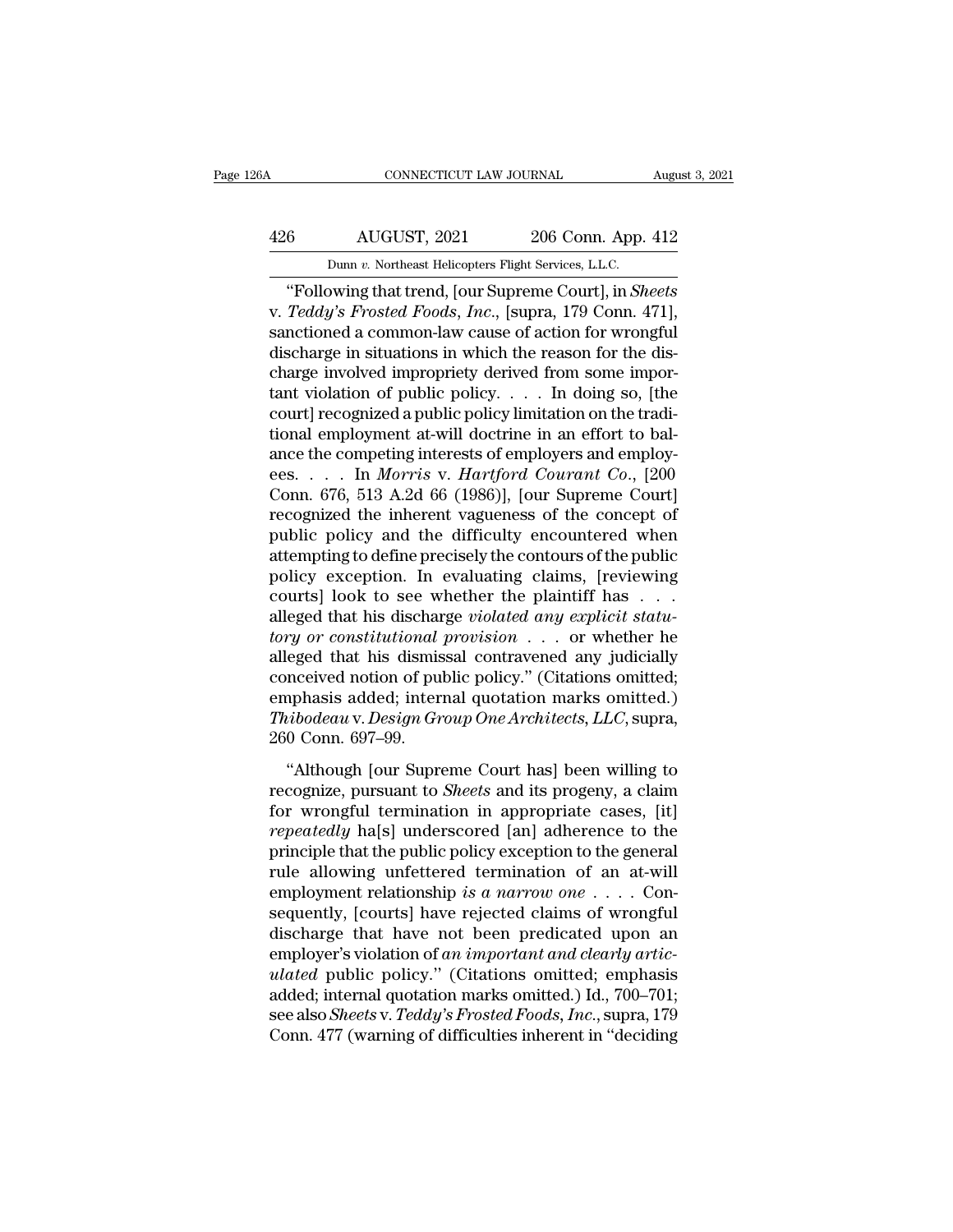## 2021 CONNECTICUT LAW JOURNAL Page 127A<br>206 Conn. App. 412 AUGUST, 2021 427<br>Dunn v. Northeast Helicopters Flight Services, L.L.C. Example 2021 CONNECTICUT LAW JOURNAL<br>206 Conn. App. 412 AUGUST, 2021 427<br>Dunn *v.* Northeast Helicopters Flight Services, L.L.C.<br>where and how to draw the line between claims that

CONNECTICUT LAW JOURNAL Page 1271<br>
206 Conn. App. 412 AUGUST, 2021 427<br>
Dunn v. Northeast Helicopters Flight Services, L.L.C.<br>
where and how to draw the line between claims that<br>
genuinely involve the mandates of public po 206 Conn. App. 412 AUGUST, 2021 427<br>
Dunn v. Northeast Helicopters Flight Services, L.L.C.<br>
where and how to draw the line between claims that<br>
genuinely involve the mandates of public policy and are<br>
actionable, and ordin 206 Conn. App. 412 AUGUST, 2021 427<br>
Dunn v. Northeast Helicopters Flight Services, L.L.C.<br>
where and how to draw the line between claims that<br>
genuinely involve the mandates of public policy and are<br>
actionable, and ordi 206 Conn. App. 412 AUGUST, 2021 427<br>
Dunn v. Northeast Helicopters Flight Services, L.L.C.<br>
where and how to draw the line between claims that<br>
genuinely involve the mandates of public policy and are<br>
actionable, and ordi Dunn *v*. Northeast Helicopters Flight Services, L.L.C.<br>where and how to draw the line between claims that<br>genuinely involve the mandates of public policy and are<br>actionable, and ordinary disputes between employee<br>and emp bunn  $v$ . Normeast Helcopiers Fight Services, L.L.C.<br>where and how to draw the line between claims that<br>genuinely involve the mandates of public policy and are<br>actionable, and ordinary disputes between employee<br>and employ gation"). $^{10}$ Finally example, and ordinary disputes between employee<br>
Itionable, and ordinary disputes between employee<br>
Ithe present case, the plaintiff advances § 31-73 (b)<br>
In the present case, the plaintiff advances § 31-73 (b)<br>
t and employer that are not," and cautioning courts that<br>they should "not lightly intervene to impair the exercise<br>of managerial discretion or to foment unwarranted liti-<br>gation").<sup>10</sup><br>In the present case, the plaintiff adv

policy violation. Accordingly, we examine that statute and available precedent applying it to determine what,<br>if any important case, the plaintiff advances  $\S 31-73$  (b)<br>as the statutory basis for the defendant's alleged of managerial discretion or to foment unwarranted litigation").<sup>10</sup><br>In the present case, the plaintiff advances  $\S 31-73$  (b)<br>as the statutory basis for the defendant's alleged public<br>policy violation. Accordingly, we exa gation").<sup>10</sup><br>In the present case, the plaintiff advances  $\S 31-73$  (b)<br>as the statutory basis for the defendant's alleged public<br>policy violation. Accordingly, we examine that statute<br>and available precedent applying it In the present case, the plaintiff advances  $\S 31-73$  (b)<br>as the statutory basis for the defendant's alleged public<br>policy violation. Accordingly, we examine that statute<br>and available precedent applying it to determine w In the present case, the plaintiff advances  $\S 31-73$  (b)<br>as the statutory basis for the defendant's alleged public<br>policy violation. Accordingly, we examine that statute<br>and available precedent applying it to determine w as the statutory basis for the defendant's alleged public<br>policy violation. Accordingly, we examine that statute<br>and available precedent applying it to determine what,<br>if any, important public policy it embodies and wheth policy violation. Accordingly, we examine that statute<br>and available precedent applying it to determine what,<br>if any, important public policy it embodies and whether<br>there exists a genuine issue of material fact as to<br>whet and available precedent applying it to determine what,<br>if any, important public policy it embodies and whether<br>there exists a genuine issue of material fact as to<br>whether the defendant's actions violated the statute.<br>As p nether the detendant's actions violated the statute.<br>
s previously noted, the text of § 31-73 (b) provides in<br>
levant part that "[n]o employer . . . shall, directly<br>
r indirectly, demand, request, receive or exact any<br>
<sup>10</sup> As previously noted, the text of § 31-73 (b) provides in relevant part that "[n]o employer . . . shall, directly or indirectly, demand, request, receive or exact any  $\frac{10 \text{ In } Thibodeau \text{ v.} Design Group One Architects, LLC, supra, 260 Conn.}$  691, our Suprem

relevant part that "[n]o employer . . . shall, directly<br>or indirectly, demand, request, receive or exact any<br> $\frac{10 \text{ In } Thibodeau \text{ v.} Design Group One Architect, LLC, supra, 260 \text{ Conn.}}{691, \text{ our Supreme Court emphasized the limitations of the public policy  
exception, citing to a number of cases in which it previously had found  
"no statutorily based expression of public policy sufficient to warrant an$ or indirectly, demand, request, receive or exact any<br>
<sup>10</sup> In *Thibodeau v. Design Group One Architects, LLC*, supra, 260 Conn.<br>
691, our Supreme Court emphasized the limitations of the public policy<br>
exception, citing to <sup>10</sup> In *Thibodeau v. Design Group One Architects, LLC*, supra, 260 Conn.<br>691, our Supreme Court emphasized the limitations of the public policy<br>exception, citing to a number of cases in which it previously had found<br>"no <sup>10</sup> In *Thibodeau* v. *Design Group One Architects, LLC*, supra, 260 Conn. 691, our Supreme Court emphasized the limitations of the public policy exception, citing to a number of cases in which it previously had found "no 691, our Supreme Court emphasized the limitations of the public policy exception, citing to a number of cases in which it previously had found "no statutorily based expression of public policy sufficient to warrant an exc exception, citing to a number of cases in which it previously had found "no statutorily based expression of public policy sufficient to warrant an exception to the at-will employment doctrine." Id., 701. For example, in exception, citing to a number of cases in which it previously had found "no statutorily based expression of public policy sufficient to warrant an exception to the at-will employment doctrine." Id., 701. For example, in exception to the at-will employment doctrine." Id., 701. For example, in<br>*Burnham v. Karl & Gelb*, *P.C.*, 252 Conn. 153, 161, 745 A.2d 178 (2000), it<br>had determined that the plaintiff failed to state a claim of common-law Burnham v. Karl & Gelb, P.C., 252 Conn. 153, 161, 745 A.2d 178 (2000), it had determined that the plaintiff failed to state a claim of common-law wrongful discharge because the allegations of retaliatory discharge failed and determined that the plaintiff failed to state a claim of common-law<br>wrongful discharge because the allegations of retaliatory discharge failed<br>to satisfy the requirements of the particular statute on which the claim w wrongful discharge because the allegations of retaliatory discharge failed to satisfy the requirements of the particular statute on which the claim was based. In *Daley v. Aetna Life & Casualty Co.*, 249 Conn. 766, 804, 7 monglar discribe the different of the particular statute on which the claim was based. In *Daley v. Aetna Life & Casualty Co.*, 249 Conn. 766, 804, 734 A.2d 112 (1999), the court held that the plaintiff could not prevail o based. In *Daley v. Aetna Life & Casualty Co.*, 249 Conn. 766, 804, 734 A.2d 112 (1999), the court held that the plaintiff could not prevail on a claim that a public policy required all employers to provide working parent 112 (1999), the court held that the plaintiff could not prevail on a claim that a public policy required all employers to provide working parents with flexible work schedules because such an accommodation was not statutor accurate information regarding the provide working parents with flexible work schedules because such an accommodation was not statutorily mandated. In *Carbone* v. *Atlantic Richfield Co.*, 204 Conn. 460, 468–70, 528 A.2d flexible work schedules because such an accommodation was not statutorily mandated. In *Carbone* v. *Atlantic Richfield Co.*, 204 Conn. 460, 468–70, 528 A.2d 1137 (1987), our Suppreme Court determined that an oil company e mandated. In *Carbone* v. *Atlantic Richfield Co.*, 204 Conn. 460, 468-70, 528 A.2d 1137 (1987), our Supreme Court determined that an oil company employee whose employment was terminated because he failed to obtain accurat 528 A.2d 1137 (1987), our Supreme Court determined that an oil company employee whose employment was terminated because he failed to obtain accurate information regarding the pricing practices of the employer's competitors employee whose employment was terminated because he failed to obtain<br>accurate information regarding the pricing practices of the employer's com-<br>petitors failed to allege facts necessary to support a claim that the termina accurate information regarding the pricing practices of the employer's competitors failed to allege facts necessary to support a claim that the termination of his employment violated any statutorily expressed public polic petitors failed to allege facts necessary to support a claim that the termination of his employment violated any statutorily expressed public policy.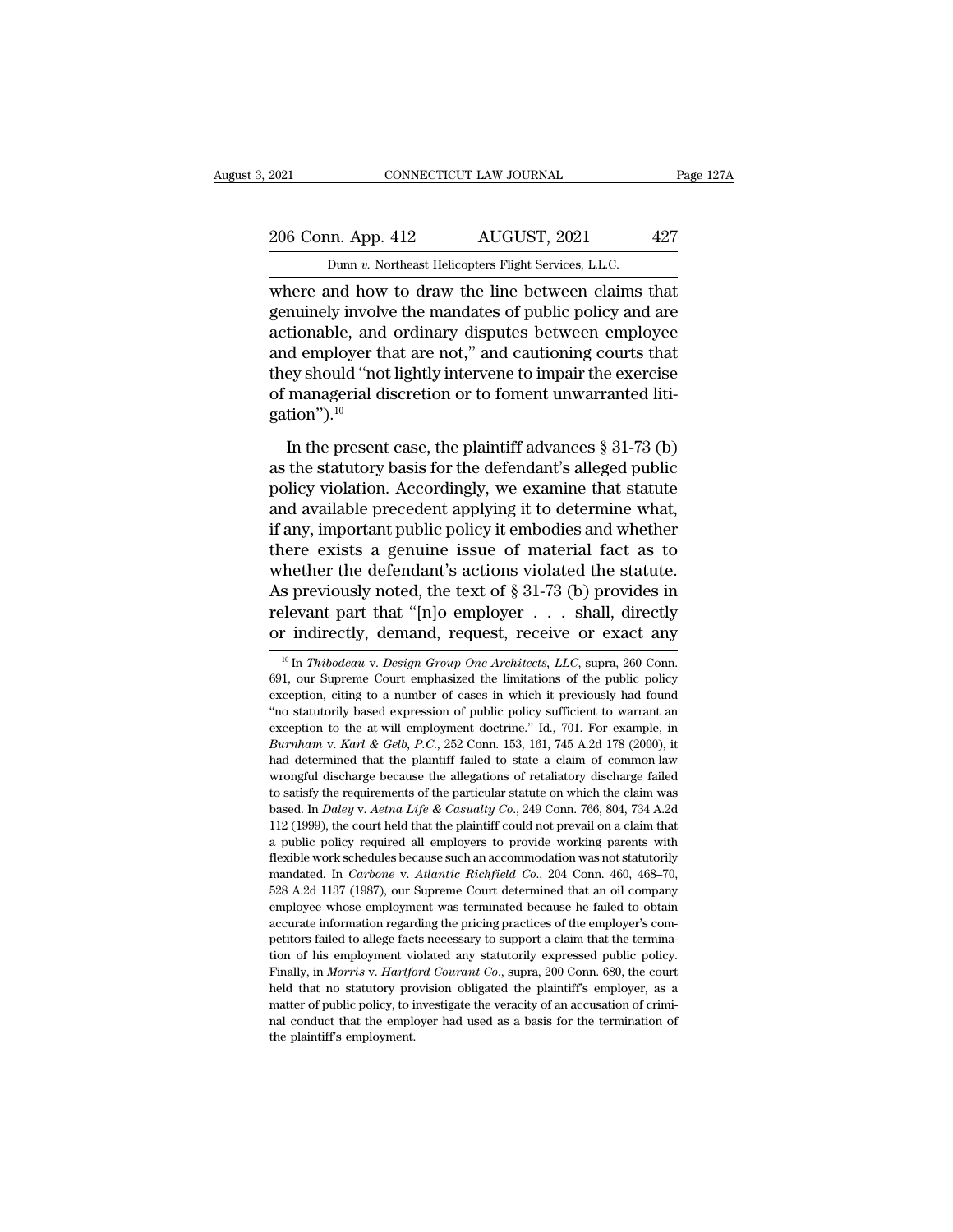## CONNECTICUT LAW JOURNAL August 3, 2021<br>
428 AUGUST, 2021 206 Conn. App. 412<br>
Dunn v. Northeast Helicopters Flight Services, L.L.C. CONNECTICUT LAW JOURNAL Augu<br>
AUGUST, 2021 206 Conn. App. 412<br>
Dunn *v.* Northeast Helicopters Flight Services, L.L.C.<br>
Tefund of wages, fee, sum of money or contribution

CONNECTICUT LAW JOURNAL August 3, 2021<br>
AUGUST, 2021 206 Conn. App. 412<br>
Dunn v. Northeast Helicopters Flight Services, L.L.C.<br>
Tefund of wages, fee, sum of money or contribution<br>
from any person, or deduct any part of the 428 AUGUST, 2021 206 Conn. App. 412<br>
Dunn v. Northeast Helicopters Flight Services, L.L.C.<br>
Tefund of wages, fee, sum of money or contribution<br>
from any person, or deduct any part of the wages agreed<br>
to be paid, upon the 428 AUGUST, 2021 206 Conn. App. 412<br>
Dunn v. Northeast Helicopters Flight Services, L.L.C.<br>
Tefund of wages, fee, sum of money or contribution<br>
from any person, or deduct any part of the wages agreed<br>
to be paid, upon the  $\frac{428}{p_{\text{num } v. \text{ Northeast Helicopters Flight Services, L.L.C.}}$ <br>
Dunn  $v. \text{ Northeast Helicopters Flight Services, L.L.C.}$ <br>
refund of wages, fee, sum of money or contribution<br>
from any person, or deduct any part of the wages agreed<br>
to be paid, upon the representation or the bunn v. Northeast Helicopters Flight Services, L.L.C.<br>
refund of wages, fee, sum of money or contribution<br>
from any person, or deduct any part of the wages agreed<br>
to be paid, upon the representation or the understand-<br>
in Dunn v. Northeast Helicopters Flight Services, L.L.C.<br>
refund of wages, fee, sum of money or contribution<br>
from any person, or deduct any part of the wages agreed<br>
to be paid, upon the representation or the understand-<br>
i refund of wages, fee, sum of money or contribution<br>from any person, or deduct any part of the wages agreed<br>to be paid, upon the representation or the understand-<br>ing that such refund of wages, fee, sum of money, contri-<br>bu from any person, or deduct any part of the wages agreed<br>to be paid, upon the representation or the understand-<br>ing that such refund of wages, fee, sum of money, contri-<br>bution or deduction is necessary to secure employment to be paid, upon the representation or the understand-<br>ing that such refund of wages, fee, sum of money, contri-<br>bution or deduction is necessary to secure employment<br>or continue in employment. No such [employer] shall<br>req ing that such refund of wages, fee, sum of money, contribution or deduction is necessary to secure employment<br>or continue in employment. No such [employer] shall<br>require, request or demand that any person agree to<br>make pay bution or deduction is necessary to secure employment<br>or continue in employment. No such [employer] shall<br>require, request or demand that any person agree to<br>make payment of any refund of wages, fee, contribution<br>or deduct or continue in employment. No such [employer] shall<br>require, request or demand that any person agree to<br>make payment of any refund of wages, fee, contribution<br>or deduction from wages in order to obtain employment<br>or contin require, request or demand that any person agree to<br>make payment of any refund of wages, fee, contribution<br>or deduction from wages in order to obtain employment<br>or continue in employment. A payment to any person<br>of a small make payment of any refund of wages, fee, contribution<br>or deduction from wages in order to obtain employment<br>or continue in employment. A payment to any person<br>of a smaller amount of wages than the wage set forth<br>in any wr or deduction from wages in order to obtain employment<br>or continue in employment. A payment to any person<br>of a smaller amount of wages than the wage set forth<br>in any written wage agreement or the repayment of any<br>part of a or continue in employment. A payment to any person<br>of a smaller amount of wages than the wage set forth<br>in any written wage agreement or the repayment of any<br>part of any wages received, if such repayment is not<br>made in the of a smaller amount of wages than the wage set forth<br>in any written wage agreement or the repayment of any<br>part of any wages received, if such repayment is not<br>made in the payment of a debt evidenced by an instru-<br>ment in in any written wage agreement or the repayment of any<br>part of any wages received, if such repayment is not<br>made in the payment of a debt evidenced by an instru-<br>ment in writing, shall be prima facie evidence of a vio-<br>lat part of any wages received, if such repayment is not<br>made in the payment of a debt evidenced by an instru-<br>ment in writing, shall be prima facie evidence of a vio-<br>lation of this section." General Statutes  $\S 31-73$  (b).<br> fines. ent in writing, shall be prima facie evidence of a vio-<br>tion of this section." General Statutes § 31-73 (b).<br>bbsection (d) of § 31-73 sets forth various criminal<br>nalties that may be imposed on an employer who<br>olates subse lation of this section." General Statutes § 31-73 (b).<br>Subsection (d) of § 31-73 sets forth various criminal<br>penalties that may be imposed on an employer who<br>violates subsection (b), including incarceration and<br>fines.<br>We a

Subsection (d) of § 31-73 sets forth various criminal<br>penalties that may be imposed on an employer who<br>violates subsection (b), including incarceration and<br>fines.<br>We are aware of only two appellate cases that pre-<br>viously penalties that may be imposed on an employer who<br>violates subsection (b), including incarceration and<br>fines.<br>We are aware of only two appellate cases that pre-<br>viously have construed § 31-73 (b). See *Mytych* v. *May*<br>Dept violates subsection (b), including incarceration and<br>fines.<br>We are aware of only two appellate cases that pre-<br>viously have construed § 31-73 (b). See *Mytych v. May*<br>*Dept. Stores Co.*, 260 Conn. 152, 165–66, 793 A.2d 106 fines.<br>
We are aware of only two appellate cases that pre-<br>
viously have construed § 31-73 (b). See *Mytych v. May*<br> *Dept. Stores Co.*, 260 Conn. 152, 165–66, 793 A.2d 1068<br>
(2002); *Lockwood v. Professional Wheelchair Tr* We are aware of only two app<br>viously have construed § 31-73 (b<br>Dept. Stores Co., 260 Conn. 152, 1<br>(2002); Lockwood v. Professional<br>tation, Inc., 37 Conn. App. 85,<br>denied, 233 Conn. 902, 657 A.2d 6<br>each of these cases in tu busly have construed § 31-73 (b). See *Mytych v. May*<br>*ppt. Stores Co.*, 260 Conn. 152, 165–66, 793 A.2d 1068<br>002); *Lockwood v. Professional Wheelchair Transportion, Inc.*, 37 Conn. App. 85, 654 A.2d 1252, cert.<br>nied, 233 *Dept. Stores Co.*, 260 Conn. 152, 165–66, 793 A.2d 1068<br>(2002); *Lockwood* v. *Professional Wheelchair Transportation, Inc.*, 37 Conn. App. 85, 654 A.2d 1252, cert.<br>denied, 233 Conn. 902, 657 A.2d 641 (1995). We discuss<br>e

(2002); Lockwood v. Professional Wheelchair Transportation, Inc., 37 Conn. App. 85, 654 A.2d 1252, cert.<br>denied, 233 Conn. 902, 657 A.2d 641 (1995). We discuss<br>each of these cases in turn.<br>In Lockwood v. Professional Whee tation, Inc., 37 Conn. App. 85, 654 A.2d 1252, cert.<br>denied, 233 Conn. 902, 657 A.2d 641 (1995). We discuss<br>each of these cases in turn.<br>In *Lockwood* v. Professional Wheelchair Transporta-<br>tion, Inc., supra, 37 Conn. App. denied, 233 Conn. 902, 657 A.2d 641 (1995). We discuss<br>each of these cases in turn.<br>In *Lockwood* v. *Professional Wheelchair Transporta-<br>tion, Inc.*, supra, 37 Conn. App. 85, this court reversed<br>the judgment of the trial each of these cases in turn.<br>
In *Lockwood* v. *Professional Wheelchair Transporta-<br>
tion, Inc.*, supra, 37 Conn. App. 85, this court reversed<br>
the judgment of the trial court, which had directed a<br>
verdict in favor of the In *Lockwood* v. *Professional Wheelchair Transporta-<br>tion, Inc., supra, 37 Conn. App. 85, this court reversed<br>the judgment of the trial court, which had directed a<br>verdict in favor of the defendant employer in an action<br>b* tion, Inc., supra, 37 Conn. App. 85, this court reversed<br>the judgment of the trial court, which had directed a<br>verdict in favor of the defendant employer in an action<br>brought by a former employee for wrongful discharge<br>in the judgment of the trial court, which had directed a<br>verdict in favor of the defendant employer in an action<br>brought by a former employee for wrongful discharge<br>in violation of public policy. The plaintiff employee had<br>be verdict in favor of the defendant employer in an action<br>brought by a former employee for wrongful discharge<br>in violation of public policy. The plaintiff employee had<br>been in a work-related accident that triggered coverage<br> brought by a former employee for wrongful discharge<br>in violation of public policy. The plaintiff employee had<br>been in a work-related accident that triggered coverage<br>under the employer's insurance policy. The employee<br>ther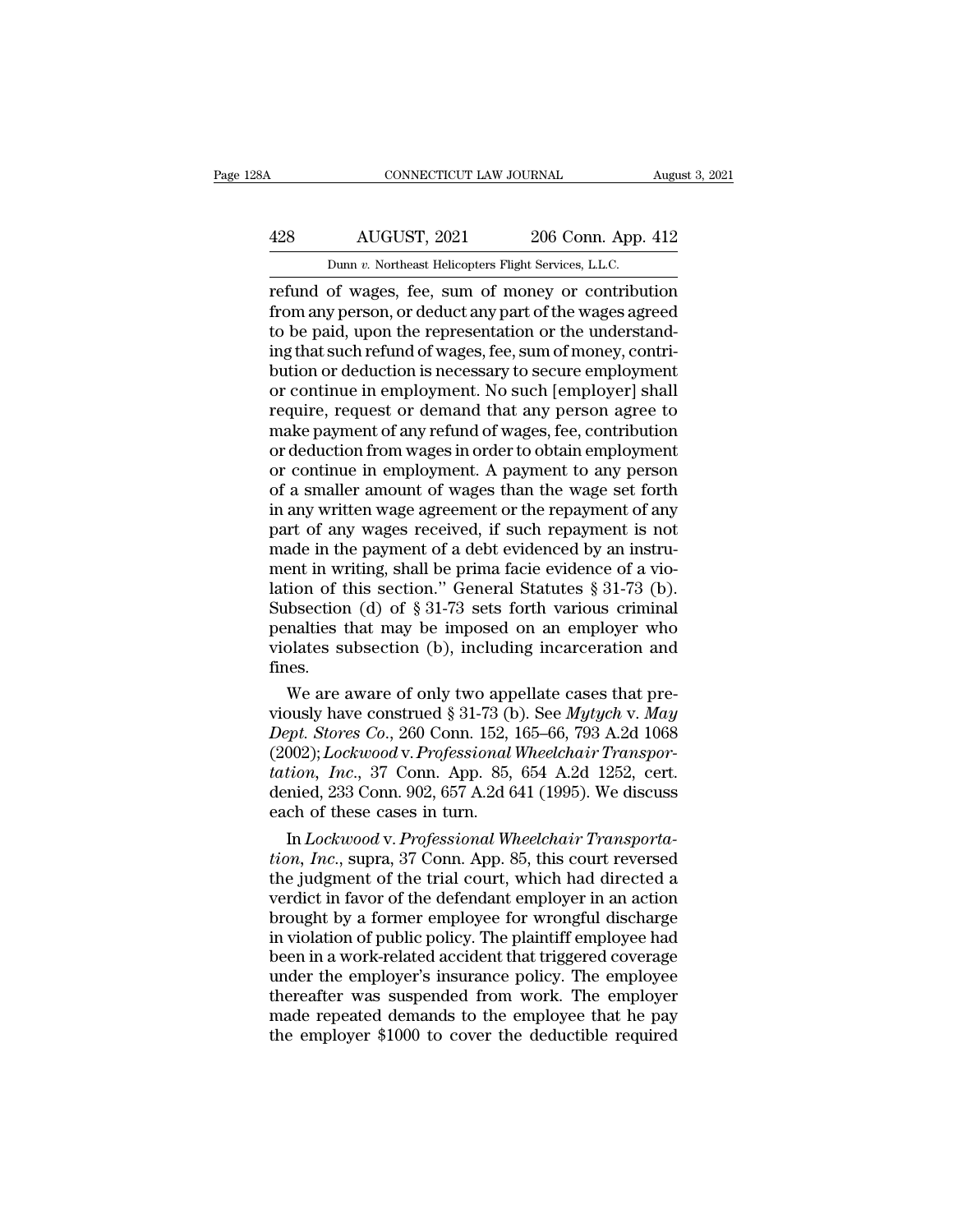# 2021 CONNECTICUT LAW JOURNAL Page 129A<br>206 Conn. App. 412 AUGUST, 2021 429<br>Dunn v. Northeast Helicopters Flight Services, L.L.C.

EXECUTE 2021 CONNECTICUT LAW JOURNAL<br>
206 Conn. App. 412 AUGUST, 2021 429<br>
Dunn *v.* Northeast Helicopters Flight Services, L.L.C.<br>
under the insurance policy and expressly conditioned EXECUTE 2021 CONNECTICUT LAW JOURNAL Page 129A<br>
206 Conn. App. 412 AUGUST, 2021 429<br>
Dunn v. Northeast Helicopters Flight Services, L.L.C.<br>
2011 Under the insurance policy and expressly conditioned<br>
the plaintiff's return 206 Conn. App. 412 AUGUST, 2021 429<br>
Dunn v. Northeast Helicopters Flight Services, L.L.C.<br>
under the insurance policy and expressly conditioned<br>
the plaintiff's return to work on that payment, despite<br>
a ruling in small c 206 Conn. App. 412 AUGUST, 2021 429<br>
Dunn v. Northeast Helicopters Flight Services, L.L.C.<br>
under the insurance policy and expressly conditioned<br>
the plaintiff's return to work on that payment, despite<br>
a ruling in small 206 Conn. App. 412 AUGUST, 2021 429<br>
Dunn v. Northeast Helicopters Flight Services, L.L.C.<br>
under the insurance policy and expressly conditioned<br>
the plaintiff's return to work on that payment, despite<br>
a ruling in small Dunn v. Northeast Helicopters Flight Services, L.L.C.<br>
under the insurance policy and expressly conditioned<br>
the plaintiff's return to work on that payment, despite<br>
a ruling in small claims court that the employee was<br>
n Dunn *v*. Northeast Helicopters Fight Services, L.L.C.<br>
under the insurance policy and expressly conditioned<br>
the plaintiff's return to work on that payment, despite<br>
a ruling in small claims court that the employee was<br> under the insurance policy and expressly conditioned<br>the plaintiff's return to work on that payment, despite<br>a ruling in small claims court that the employee was<br>not legally liable for the insurance deductible. Id., 87–88 the plaintiff's return to work on that payment, despite<br>a ruling in small claims court that the employee was<br>not legally liable for the insurance deductible. Id., 87–88.<br>This court held that, "[a]t the close of evidence, s a ruling in small claims court that the employee was<br>not legally liable for the insurance deductible. Id., 87–88.<br>This court held that, "[a]t the close of evidence, suffi-<br>cient facts existed to allow a jury to find that not legally liable for the insurance deductible. Id., 87–88.<br>This court held that, "[a]t the close of evidence, sufficient facts existed to allow a jury to find that [the employee] was discharged from his employment . . . This court held that, "[a]t the close of evidence, scient facts existed to allow a jury to find that employee] was discharged from his employment because he refused to pay the \$1000. A finding of facts by the jury would s Part racts existed to allow a jury to find that [the<br>iployee] was discharged from his employment . . .<br>cause he refused to pay the \$1000. A finding of these<br>cts by the jury would support the conclusion that<br>ne employer di employee] was discharged from his employment . . .<br>because he refused to pay the \$1000. A finding of these<br>facts by the jury would support the conclusion that<br>[the employer discharged the employee] in violation of<br>public

because he retused to pay the  $$1000$ . A finding of these facts by the jury would support the conclusion that [the employer discharged the employee] in violation of public policy as set forth in  $$31-73$ ." Id., 92.<br>In rea facts by the jury would support the conclusion that<br>
[the employer discharged the employee] in violation of<br>
public policy as set forth in § 31-73." Id., 92.<br>
In reaching that conclusion, this court construed the<br>
languag [the employer discharged the employee] in violation of<br>public policy as set forth in § 31-73." Id., 92.<br>In reaching that conclusion, this court construed the<br>language of § 31-73 (b) as "clear and unambiguous," and<br>stated public policy as set forth in § 31-73." Id., 92.<br>
In reaching that conclusion, this court construed the<br>
language of § 31-73 (b) as "clear and unambiguous," and<br>
stated that "[i]t prohibits an employer from demand-<br>
ing a In reaching that conclusion, this court construed the language of  $\S 31-73$  (b) as "clear and unambiguous," and stated that "[i]t prohibits an employer from demanding any sum of money from an individual as a requirement o language of § 31-73 (b) as "clear and unambiguous," and<br>stated that "[i]t prohibits an employer from demand-<br>ing any sum of money from an individual as a require-<br>ment of employment or as a requirement for continued<br>emplo stated that "[i]t prohibits an employer from demand-<br>ing any sum of money from an individual as a require-<br>ment of employment or as a requirement for continued<br>employment." Id. This court noted that the trial court<br>mistake ing any sum of money from an individual as a requirement of employment or as a requirement for continued<br>employment." Id. This court noted that the trial court<br>mistakenly had "relied on two [a]ttorney [g]eneral<br>[o]pinions ment of employment or as a requirement for continued<br>employment." Id. This court noted that the trial court<br>mistakenly had "relied on two [a]ttorney [g]eneral<br>[o]pinions [by] limiting the application of § 31-73 to<br>prevent employment." Id. This court noted that the trial court<br>
mistakenly had "relied on two [a]ttorney [g]eneral<br>
[o]pinions [by] limiting the application of  $\S 31-73$  to<br>
preventing a . . . kick-back . . . system from being<br>
u mistakenly had "relied on two [a]ttorney [g]eneral<br>[o]pinions [by] limiting the application of § 31-73 to<br>preventing a . . . kick-back . . . system from being<br>used to exact a payment from an employee to an<br>employer in ret [o]pinions [by] limiting the application of  $\S 31-73$  to<br>preventing a . . . kick-back . . . system from being<br>used to exact a payment from an employee to an<br>employer in return for that employee's hiring. The trial<br>court's preventing a . . . kick-back . . . system from being<br>used to exact a payment from an employee to an<br>employer in return for that employee's hiring. The trial<br>court's interpretation of § 31-73 is not in accord with<br>the clea burt's interpretation of § 31-73 is not in accord with<br>he clear language of the statute and therefore runs afoul<br>f the well recognized rules of statutory construction<br>dopted by our Supreme Court."<sup>11</sup> (Internal quotation<br> the clear language of the statute and therefore runs a<br>foul of the well recognized rules of statutory construction<br>adopted by our Supreme Court."<sup>11</sup> (Internal quotation<br> $\frac{11}{11}$ Although recognizing the principle that

of the well recognized rules of statutory construction<br>adopted by our Supreme Court."<sup>11</sup> (Internal quotation<br> $\frac{11}{11}$  Although recognizing the principle that an administrative agency<br>charged with a statute's enforceme adopted by our Supreme Court."<sup>11</sup> (Internal quotation  $\frac{1}{11}$  Although recognizing the principle that an administrative agency charged with a statute's enforcement ordinarily is entitled to considerable deference rega adopted by our supreme Court.  $\cdot$  (internal quotation  $\cdot$  in Although recognizing the principle that an administrative agency charged with a statute's enforcement ordinarily is entitled to considerable deference regardi <sup>11</sup> Although recognizing the principle that an administrative agency charged with a statute's enforcement ordinarily is entitled to considerable deference regarding that statute's construction, this court noted that "the *Lockwood* v. *Professional Wheelchair Transportation*,  $\frac{1}{2}$  and  $\frac{1}{2}$  considerable deference regarding that statute's construction, this court noted that "the construction of a statute on an issue that has not pr deference regarding that statute's construction, this court noted that "the construction of a statute on an issue that has not previously been subjected to judicial scrutiny is a question of law on which an administrative construction of a statute on an issue that has not previously been subjected<br>to judicial scrutiny is a question of law on which an administrative ruling<br>is not entitled to special deference." (Internal quotation marks omit to judicial scrutiny is a question of law on which an administrative ruling<br>is not entitled to special deference." (Internal quotation marks omitted.)<br>*Lockwood* v. *Professional Wheelchair Transportation*, *Inc.*, supra, is not entitled to special deference." (Internal quotation marks omitted.)<br>Lockwood v. Professional Wheelchair Transportation, Inc., supra, 37 Conn.<br>App. 93. Because, at the time of the Lockwood decision, § 31-73 had neve Lockwood v. Professional Wheelchair Transportation, Inc., supra, 37 Conn.<br>App. 93. Because, at the time of the Lockwood decision, § 31-73 had never<br>been subject to judicial interpretation, we concluded that it was "within App. 93. Because, at the time of the *Lockwood* decision, § 31-73 had never<br>been subject to judicial interpretation, we concluded that it was "within the<br>authority of this court to construe the statue in a manner consiste and the subject to judicial interpretation, we concluded that it was "within the authority of this court to construe the statute in a manner consistent with its language and purpose" if the "administrative interpretations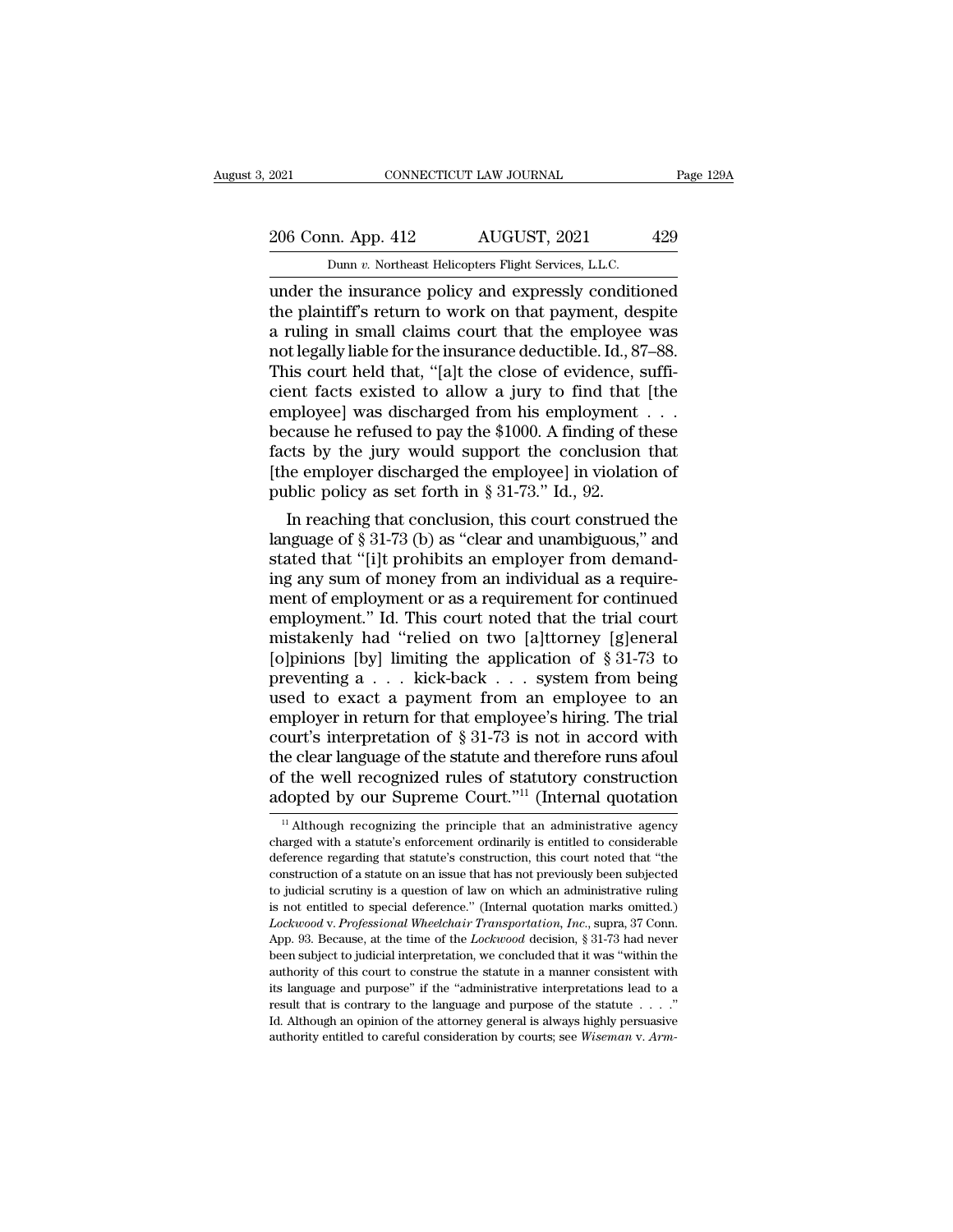## CONNECTICUT LAW JOURNAL August 3, 2021<br>
430 AUGUST, 2021 206 Conn. App. 412<br>
Dunn v. Northeast Helicopters Flight Services, L.L.C. CONNECTICUT LAW JOURNAL Augu<br>
AUGUST, 2021 206 Conn. App. 412<br>
Dunn *v.* Northeast Helicopters Flight Services, L.L.C.<br>
marks omitted.) Id. In other words, this court concluded

CONNECTICUT LAW JOURNAL August 3, 2021<br>
AUGUST, 2021 206 Conn. App. 412<br>
Dunn v. Northeast Helicopters Flight Services, L.L.C.<br>
marks omitted.) Id. In other words, this court concluded<br>
that the trial court had construed t AUGUST, 2021 206 Conn. App. 412<br>
Dunn v. Northeast Helicopters Flight Services, L.L.C.<br>
marks omitted.) Id. In other words, this court concluded<br>
that the trial court had construed the statute far too<br>
narrowly in directin 430 AUGUST, 2021 206 Conn. App. 412<br>
Dunn v. Northeast Helicopters Flight Services, L.L.C.<br>
marks omitted.) Id. In other words, this court concluded<br>
that the trial court had construed the statute far too<br>
narrowly in dir  $10$  AUGUST, 2021 206 Conn. App. 412<br>
Dunn v. Northeast Helicopters Flight Services, L.L.C.<br>
arks omitted.) Id. In other words, this court concluded<br>
at the trial court had construed the statute far too<br>
rrowly in directi

**Dunn v. Northeast Helicopters Flight Services, L.L.C.**<br> **marks omitted.) Id. In other words, this court concluded**<br> **that the trial court had construed the statute far too**<br> **narrowly in directing a verdict for the employ** marks omitted.) Id. In other words, this court concluded<br>that the trial court had construed the statute far too<br>narrowly in directing a verdict for the employer.<br>In discussing whether § 31-73 contains "an important<br>public marks omneted.) Id: in other words, this court concluded<br>that the trial court had construed the statute far too<br>narrowly in directing a verdict for the employer.<br>In discussing whether § 31-73 contains "an important<br>public had the that contrade construct the statute far too<br>narrowly in directing a verdict for the employer.<br>In discussing whether § 31-73 contains "an important<br>public policy," the court in *Lockwood* held: "Section 31-<br>73 repre In discussing whether  $\S$  31-73 contains "an important<br>public policy," the court in *Lockwood* held: "Section 31-<br>73 represents a clear public policy prohibiting an employer<br>from *taking advantage of the employment relati* In discussing whether  $\S 31$ -73 contains "an important<br>public policy," the court in *Lockwood* held: "Section 31-<br>73 represents a clear public policy prohibiting an employer<br>from *taking advantage of the employment relati* public policy," the court in *Lockwood* held: "Section 31-<br>73 represents a clear public policy prohibiting an employer<br>from *taking advantage of the employment relationship*<br>by using the acquisition or continuation of empl 73 represents a clear public policy prohibiting an employer<br>from *taking advantage of the employment relationship*<br>by using the acquisition or continuation of employment<br>as a mechanism for exacting sums of money from an<br>e from *taking advantage of the employment relationship*<br>by using the acquisition or continuation of employment<br>as a mechanism for exacting sums of money from an<br>employee. The statute is written in broad and sweeping<br>languag by using the acquisition or continuation of employment<br>as a mechanism for exacting sums of money from an<br>employee. The statute is written in broad and sweeping<br>language to prohibit such actions by an employer. The<br>dischar as a mechanism for exacting sums of money from an employee. The statute is written in broad and sweeping language to prohibit such actions by an employer. The discharge of an employee for . . . refusing *to refund a portio* employee. The statute is written in broad and sweeping<br>language to prohibit such actions by an employer. The<br>discharge of an employee for  $\ldots$  refusing to refund a<br>portion of his wages violates public policy as expressed language to prohibit such actions by an employer. The discharge of an employee for  $\ldots$  refusing to refund a portion of his wages violates public policy as expressed in § 31-73." (Emphasis added.) Id., 94–95. Although no discharge of an employee for  $\dots$  refusing to refund a<br>portion of his wages violates public policy as expressed<br>in § 31-73." (Emphasis added.) Id., 94–95. Although<br>nothing in *Lockwood* directly linked the deductible payportion of his wages violates public policy as expressed<br>in § 31-73." (Emphasis added.) Id., 94–95. Although<br>nothing in *Lockwood* directly linked the deductible pay-<br>ment sought by the employer to any specific wages paid<br> in § 31-73." (Emphasis added.) Id., 94–95. Although<br>nothing in *Lockwood* directly linked the deductible pay-<br>ment sought by the employer to any specific wages paid<br>to the employee or to the withholding of any wages due,<br> nothing in *Lockwood* directly linked the deductible pay-<br>ment sought by the employer to any specific wages paid<br>to the employee or to the withholding of any wages due,<br>the court plainly construed any payment made by the<br>p ment sought by the employer to any specific wages paid<br>to the employee or to the withholding of any wages due,<br>the court plainly construed any payment made by the<br>plaintiff of the \$1000 deductible as necessarily coming<br>fro to the employee or to the<br>the court plainly constr<br>plaintiff of the \$1000 de<br>from wages attributable<br>result, construed the en<br>[of] a portion of his wage<br>the statute. Id., 95.<br>We now turn to  $Myt$ the court plainty construed any payment made by the<br>plaintiff of the \$1000 deductible as necessarily coming<br>from wages attributable to his employment and, as a<br>result, construed the employer's demand as a "refund<br>[of] a po

From wages attrouded to his employment and, as a<br>result, construed the employer's demand as a "refund<br>[of] a portion of his wages," which was prohibited under<br>the statute. Id., 95.<br>We now turn to *Mytych* v. *May Dept. St* From an employee sales are and as a Terminated [of] a portion of his wages," which was prohibited under<br>the statute. Id., 95.<br>We now turn to *Mytych* v. *May Dept. Stores Co.*,<br>supra, 260 Conn. 155–57, in which the issue the statute. Id., 95.<br>
We now turn to *Mytych* v. *May Dept. Stores Co.*,<br>
supra, 260 Conn. 155–57, in which the issue before the<br>
court was whether an employer's practice of deduct-<br>
ing from an employee salesperson's co We now turn to *Mytych* v. *May Dept. Stores Co.*,<br>supra, 260 Conn. 155–57, in which the issue before the<br>court was whether an employer's practice of deduct-<br>ing from an employee salesperson's compensation the<br>cost of ret We now turn to *Mytych v. May Dept. Stores Co.*,<br>supra, 260 Conn. 155–57, in which the issue before the<br>court was whether an employer's practice of deduct-<br>ing from an employee salesperson's compensation the<br>cost of retur supra, 260 Conn. 155–57, in which the issue before the<br>court was whether an employer's practice of deduct-<br>ing from an employee salesperson's compensation the<br>cost of returned merchandise violated § 31-73. The court<br>held t court was whether an employer's practice of deducting from an employee salesperson's compensation the cost of returned merchandise violated  $\S 31-73$ . The court held that it did not. Id., 166. The court reasoned that, alt ing from an employee salesperson's compensation the<br>cost of returned merchandise violated § 31-73. The court<br>held that it did not. Id., 166. The court reasoned that,<br>although an employer cannot require an employee to<br>refu although an employer cannot require an employee to<br>*refund wages that have previously been earned* as a<br>condition of continued employment, calculating wages<br>in the manner described did not violate § 31-73 because<br>*strong*, refund wages that have previously been earned as a condition of continued employment, calculating wages in the manner described did not violate § 31-73 because  $strong$ , 269 Conn. 802, 825, 850 A.2d 114 (2004); it is not at al

condition of continued employment, calculating wages<br>in the manner described did not violate  $\S 31-73$  because<br>strong, 269 Conn. 802, 825, 850 A.2d 114 (2004); it is not at all clear from<br>the text of  $\S 31-73$  that the Of in the manner described did not violate  $\S 31-73$  becomes strong, 269 Conn. 802, 825, 850 A.2d 114 (2004); it is not at all clear the text of  $\S 31-73$  that the Office of the Attorney General is the acharged with the enfo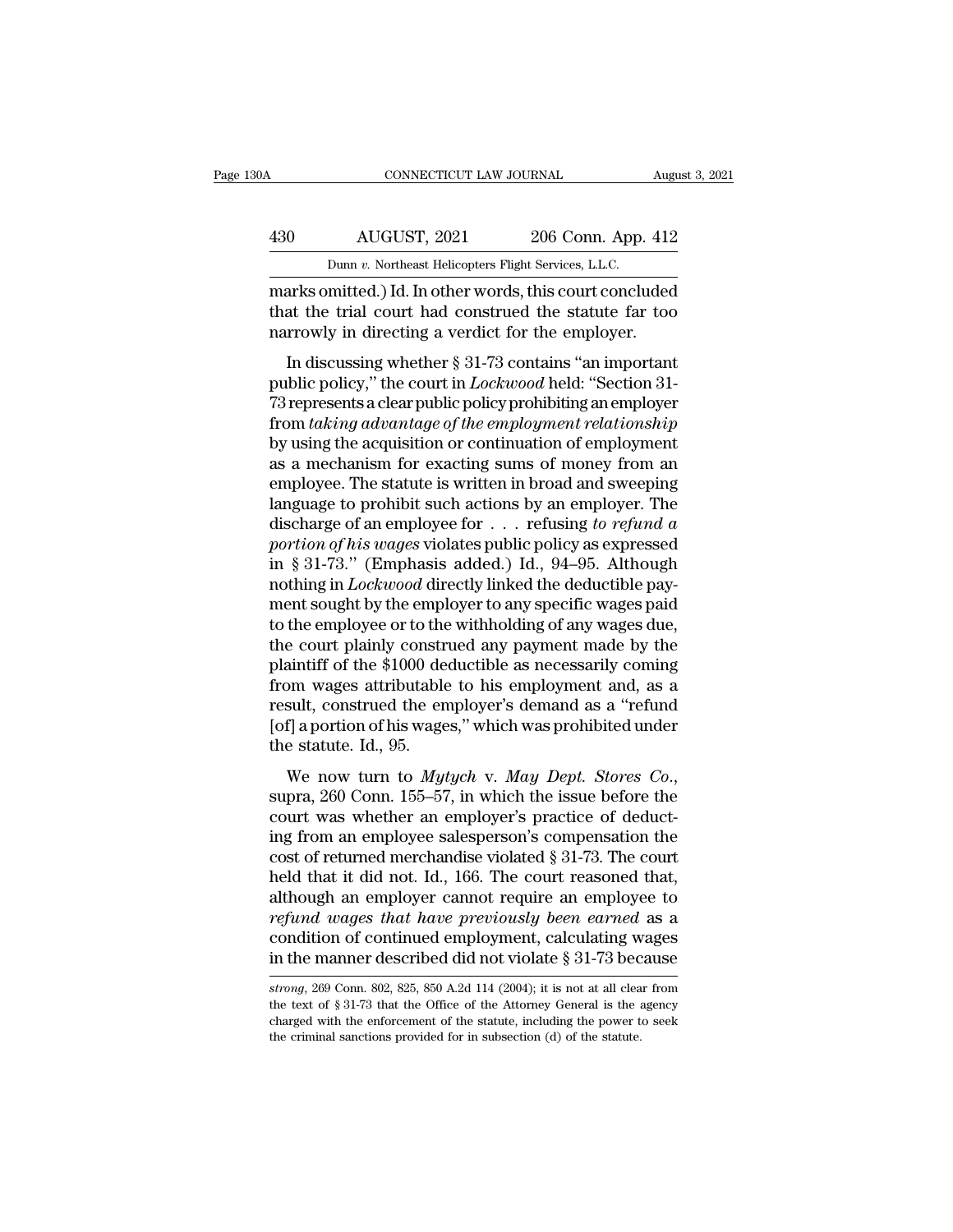## 2021 CONNECTICUT LAW JOURNAL Page 131A<br>206 Conn. App. 412 AUGUST, 2021 431<br>Dunn v. Northeast Helicopters Flight Services, L.L.C. EXECUTE 2021 CONNECTICUT LAW JOURNAL<br>206 Conn. App. 412 AUGUST, 2021 431<br>Dunn *v*. Northeast Helicopters Flight Services, L.L.C.<br>the employee was aware of the practice when she was

EXERCT 2021 CONNECTICUT LAW JOURNAL Page 131A<br>
206 Conn. App. 412 AUGUST, 2021 431<br>
Dunn v. Northeast Helicopters Flight Services, L.L.C.<br>
the employee was aware of the practice when she was<br>
hired and in fact had agreed t 206 Conn. App. 412 AUGUST, 2021 431<br>
Dunn v. Northeast Helicopters Flight Services, L.L.C.<br>
the employee was aware of the practice when she was<br>
hired and in fact had agreed to the employer's making<br>
the deduction at issue 206 Conn. App. 412 AUGUST, 2021<br>
Dunn v. Northeast Helicopters Flight Services, L.L.<br>
the employee was aware of the practice where the hired and in fact had agreed to the employer<br>
the deduction at issue. Id., 156–57, 166 6 Conn. App. 412 AUGUST, 2021 431<br>
Dunn *v*. Northeast Helicopters Flight Services, L.L.C.<br>
e employee was aware of the practice when she was<br>
red and in fact had agreed to the employer's making<br>
e deduction at issue. Id.,

Dunn *v*. Northeast Helicopters Flight Services, L.L.C.<br>the employee was aware of the practice when she was<br>hired and in fact had agreed to the employer's making<br>the deduction at issue. Id., 156–57, 166.<br>Our Supreme Court the employee was aware of the practice when she was<br>hired and in fact had agreed to the employer's making<br>the deduction at issue. Id., 156–57, 166.<br>Our Supreme Court in *Mytych* discussed the legisla-<br>tive purpose underpi the employee was aware of the practice when she was<br>hired and in fact had agreed to the employer's making<br>the deduction at issue. Id., 156–57, 166.<br>Our Supreme Court in *Mytych* discussed the legisla-<br>tive purpose underpi hired and in fact had agreed to the employer's making<br>the deduction at issue. Id., 156–57, 166.<br>Our Supreme Court in *Mytych* discussed the legisla-<br>tive purpose underpinning § 31-73 (b). It stated that<br>the statute was int the deduction at issue. Id., 156–57, 166.<br>
Our Supreme Court in *Mytych* discussed the legisla-<br>
tive purpose underpinning § 31-73 (b). It stated that<br>
the statute was intended to be remedial in nature "to<br>
prevent the em Our Supreme Court in *Mytych* discussed the legislative purpose underpinning  $\S 31-73$  (b). It stated that<br>the statute was intended to be remedial in nature "to<br>prevent the employer from taking advantage of the legal<br>agre tive purpose underpinning § 31-73 (b). It stated that<br>the statute was intended to be remedial in nature "to<br>prevent the employer from taking advantage of the legal<br>agreement that *exists between the employer and the*<br>*empl* the statute was intended to be remedial in nature "to<br>prevent the employer from taking advantage of the legal<br>agreement that *exists between the employer and the*<br>*employee*" and "to protect the sanctity of *the wages*<br>*ea* prevent the employer from taking advantage of the legal<br>agreement that *exists between the employer and the*<br>*employee*" and "to protect the sanctity of *the wages*<br>*earned by an employee* pursuant to the agreement she<br>or agreement that *exists between the employer and the*<br>employee" and "to protect the sanctity of *the wages*<br>earned by an employee pursuant to the agreement she<br>or he has made with her or his employer." (Emphasis<br>added.) Id *employee"* and "to protect the sanctity of *the wages*<br>earned by an employee pursuant to the agreement she<br>or he has made with her or his employer." (Emphasis<br>added.) Id., 160–61. Discussing this court's decision in<br>*Loc* earned by an employee pursuant to the agreement she<br>or he has made with her or his employer." (Emphasis<br>added.) Id., 160–61. Discussing this court's decision in<br>*Lockwood*, the Supreme Court stated: "The Appellate<br>Court p or he has made with her or his employer." (Emphasis added.) Id., 160–61. Discussing this court's decision in *Lockwood*, the Supreme Court stated: "The Appellate Court properly concluded that the language of  $\S 31-73$  (b) added.) Id., 160–61. Discussing this court's decision in *Lockwood*, the Supreme Court stated: "The Appellate Court properly concluded that the language of § 31-73 (b) was clear and unambiguous in that it prohibits an emp *Lockwood*, the Supreme Court stated: "The Appellate Court properly concluded that the language of § 31-73 (b) was clear and unambiguous in that it prohibits an employer from demanding any . . . sum of money or contributi Court properly concluded that the language of § 31-73<br>(b) was clear and unambiguous in that it prohibits an<br>employer from demanding any . . . sum of money or<br>contribution from any person . . . upon the represen-<br>tation or (b) was clear and unambiguous in that it prohibits an employer from demanding any . . . sum of money or contribution from any person . . . upon the representation or the understanding that such . . . sum of money . . . is employer from demanding any . . . sum of money or contribution from any person . . . upon the representation or the understanding that such . . . sum of money . . . is necessary to secure employment or continue in employm 12 Ioney . . . is necessary to secure employment or con-<br>nue in employment." (Internal quotation marks omit-<br>cd.) Id., 166.<sup>12</sup> With the following legal background in<br>ind, we turn to our discussion of the present case.<br><sup>1</sup> tinue in employment." (Internal quotation marks omit-<br>ted.) Id., 166.<sup>12</sup> With the following legal background in<br>mind, we turn to our discussion of the present case.<br><sup>12</sup> We note that, in 2007, the attorney general had oc

addressed by the attorney general in his opinion was whether requiring the legislator-employee "effectively to forfeit a portion of his wages constitutes a violation of [General Statutes] §§ 2-3a, 31-71e, or 31-73." Id. Th degislator-employee "effectively to forfeit a portion of his wages constitutes a violation of [General Statutes]  $\S$  2-3a, 31-71e, or 31-73." Id.<br>The attorney general described  $\S$  31-73 as "prohibit[ing] an employer from a violation of [General Statutes] §§ 2-3a, 31-71e, or 31-73." Id.<br>The attorney general described § 31-73 as "prohibit[ing] an employer from<br>requiring an employee to refund wages already paid in order to keep his<br>job." Id. The attorney general described § 31-73 as "prohibit[ing] an employer from requiring an employee to refund wages already paid in order to keep his job." Id., p. 4. After considering the decisions in *Lockwood* and *Mytych* requiring an employee to refund wages already paid in order to keep his job." Id., p. 4. After considering the decisions in *Lockwood* and *Mytych*, the attorney general stated that those cases make clear that the employe job." Id., p. 4. After considering the decisions in *Lockwood* and *Mytych*, the attorney general stated that those cases make clear that the employer and legislator-employee could enter into a voluntary agreement establi attorney general stated that those cases make clear that the employer and

ted.) Id., 166.<sup>12</sup> With the following legal background in mind, we turn to our discussion of the present case.<br> $\frac{12}{12}$  We note that, in 2007, the attorney general had occasion to release a formal legal opinion discus mind, we turn to our discussion of the present case.<br>
<sup>12</sup> We note that, in 2007, the attorney general had occasion to release a formal legal opinion discussing, inter alia, whether an employer of a state legislator could Trunch, we turn to our discussion of the present case.<br>
<sup>12</sup> We note that, in 2007, the attorney general had occasion to release a formal legal opinion discussing, inter alia, whether an employer of a state legislator cou <sup>12</sup> We note that, in 2007, the attorney general had occasion to release a formal legal opinion discussing, inter alia, whether an employer of a state legislator could enter into an agreement with the legislator-employee formal legal opinion discussing, inter alia, whether an employer of a state legislator could enter into an agreement with the legislator-employee "permitting him to be paid his full salary, but requiring him to bear the co begislator could enter into an agreement with the legislator-employee "permitting him to be paid his full salary, but requiring him to bear the cost of training and compensating a third party to perform his duties [for the legislator-employee ''effectively to forfeit a portion of his wages constraining him to be paid his full salary, but requiring him to bear the cost of training and compensating a third party to perform his duties [for the Conn. Atty. Gen. No. 2007-033 (December 17, 2007) p. 1. The concern addressed by the attorney general in his opinion was whether requiring the legislator-employee "effectively to forfeit a portion of his wages constitutes mployer] if he is absent from work due to legislative obligations." Opinions, onn. Atty. Gen. No. 2007-033 (December 17, 2007) p. 1. The concern dressed by the attorney general in his opinion was whether requiring the gis Conn. Atty. Gen. No. 2007-033 (December 17, 2007) p. 1. The concern<br>addressed by the attorney general in his opinion was whether requiring the<br>legislator-employee "effectively to forfeit a portion of his wages constitutes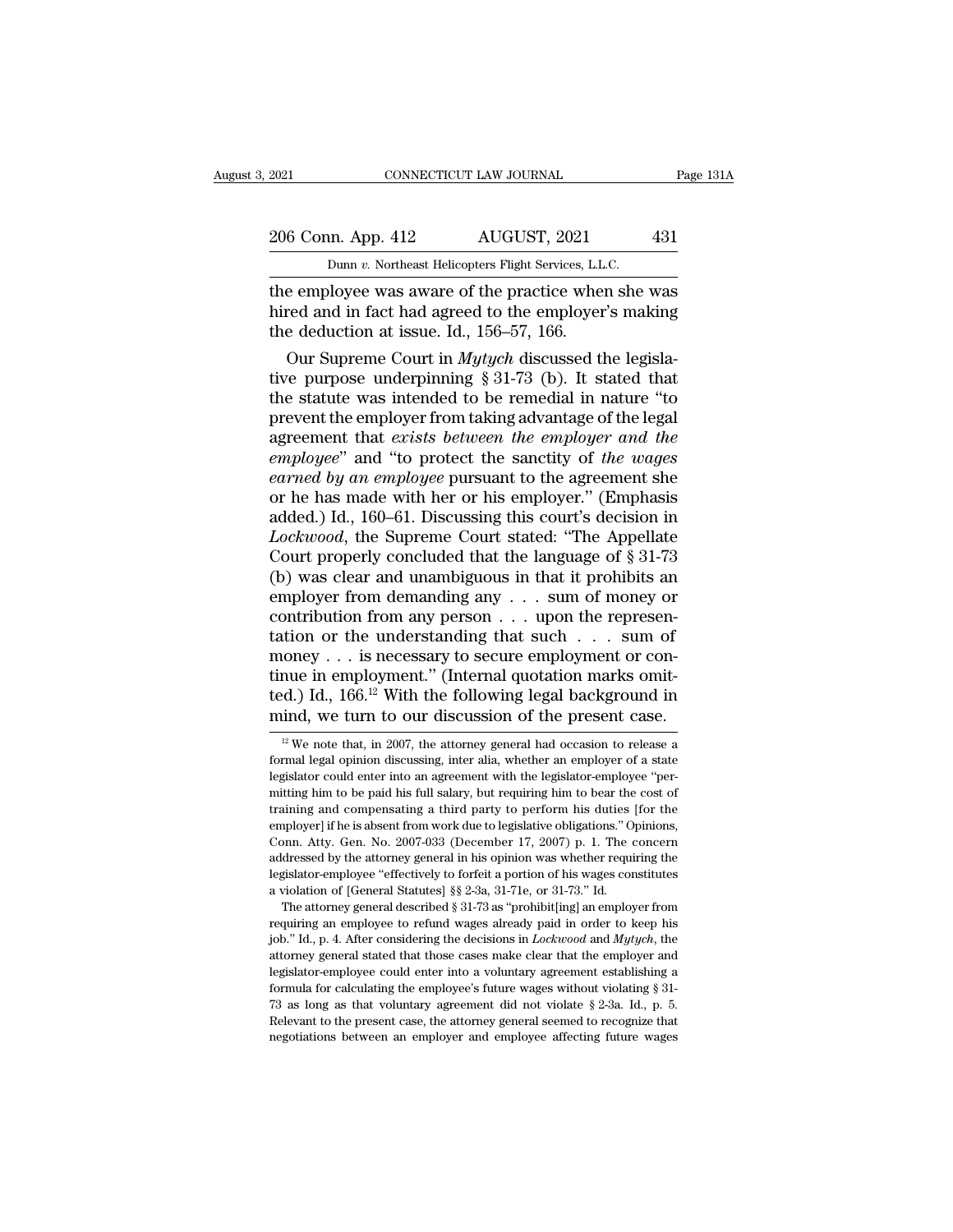## CONNECTICUT LAW JOURNAL August 3, 2021<br>432 AUGUST, 2021 206 Conn. App. 412<br>Dunn v. Northeast Helicopters Flight Services, L.L.C. CONNECTICUT LAW JOURNAL Augu<br>
22 AUGUST, 2021 206 Conn. App. 412<br>
Dunn *v.* Northeast Helicopters Flight Services, L.L.C.<br>
206 Conn. App. 412

CONNECTICUT LAW JOURNAL August 3, 2021<br>
206 Conn. App. 412<br>
Dunn v. Northeast Helicopters Flight Services, L.L.C.<br>
206 Conn. App. 412<br>
Dunn v. Northeast Helicopters Flight Services, L.L.C.<br>
4 Me conclude that the court pro 432 AUGUST, 2021 206 Conn. App. 412<br>
Dunn v. Northeast Helicopters Flight Services, L.L.C.<br>
We conclude that the court properly granted the<br>
defendant's motion for summary judgment and denied<br>
the plaintiff's motion. We re  $432$  AUGUST,  $2021$   $206$  Conn. App.  $412$ <br>
Dunn v. Northeast Helicopters Flight Services, L.L.C.<br>
We conclude that the court properly granted the<br>
defendant's motion for summary judgment and denied<br>
the plaintiff's moti  $\frac{432}{\text{Dunn } v. \text{ Northeast Helicopters Flight Services, L.L.C.}}$ <br>
We conclude that the court properly granted the<br>
defendant's motion for summary judgment and denied<br>
the plaintiff's motion. We reach this conclusion for prin-<br>
cipally two reasons. F Dunn v. Northeast Helicopters Flight Services, L.L.C.<br>We conclude that the court properly granted the<br>defendant's motion for summary judgment and denied<br>the plaintiff's motion. We reach this conclusion for prin-<br>cipally t Dunn v. Northeast Helicopters Flight Services, L.L.C.<br>
We conclude that the court properly granted the<br>
defendant's motion for summary judgment and denied<br>
the plaintiff's motion. We reach this conclusion for prin-<br>
cipal We conclude that the court properly granted the<br>defendant's motion for summary judgment and denied<br>the plaintiff's motion. We reach this conclusion for prin-<br>cipally two reasons. First, we agree with the main thrust<br>of th defendant's motion for summary judgment and denied<br>the plaintiff's motion. We reach this conclusion for prin-<br>cipally two reasons. First, we agree with the main thrust<br>of the defendant's argument, advanced in support of<br>it the plaintiff's motion. We reach this conclusion for principally two reasons. First, we agree with the main thrust<br>of the defendant's argument, advanced in support of<br>its motion for summary judgment and in opposition to<br>t cipally two reasons. First, we agree with the main thrust<br>of the defendant's argument, advanced in support of<br>its motion for summary judgment and in opposition to<br>the plaintiff's motion, that  $\S 31-73$  is inapplicable to of the defendant's argument, advanced in support of<br>its motion for summary judgment and in opposition to<br>the plaintiff's motion, that  $\S 31-73$  is inapplicable to the<br>undisputed facts of this case and, thus, cannot as a m its motion for summary judgment and in opposition to<br>the plaintiff's motion, that  $\S 31-73$  is inapplicable to the<br>undisputed facts of this case and, thus, cannot as a mat-<br>ter of law provide the basis for a wrongful term the plaintiff's motion, that  $\S$  31-73 is inapplicable to the<br>undisputed facts of this case and, thus, cannot as a mat-<br>ter of law provide the basis for a wrongful termination<br>action.<sup>13</sup> Second, and alternatively, even i undisputed facts of this case and, thus, cannot as a matter of law provide the basis for a wrongful termination action.<sup>13</sup> Second, and alternatively, even if we were to deem § 31-73 applicable under the facts presented, ter of law provide the basis for a wrongful termination.<sup>13</sup> Second, and alternatively, even if we we deem  $\S 31-73$  applicable under the facts presented agree with the trial court and the defendant that the public fits a tion.<sup>13</sup> Second, and alternatively, even if we were to<br>em § 31-73 applicable under the facts presented, we<br>ree with the trial court and the defendant that the plain-<br>f has failed to present evidence to support his asserdeem § 31-73 applicable under the facts presented, we<br>agree with the trial court and the defendant that the plain-<br>tiff has failed to present evidence to support his asser-<br>tion that the defendant actually violated § 31-7

agree with the trial court and the defendant that the plain-<br>tiff has failed to present evidence to support his asser-<br>tion that the defendant actually violated  $\S 31-73$  and,<br>thus, the public policy underlying the statut tiff has failed to present evidence to support his assertion that the defendant actually violated  $\S 31$ -73 and, thus, the public policy underlying the statute.<br>We start with the plaintiff's failure to demonstrate that th tion that the defendant actually violated § 31-73 and,<br>thus, the public policy underlying the statute.<br>We start with the plaintiff's failure to demonstrate<br>that the prohibitions described in § 31-73 are implicated<br>by the u thus, the public policy underlying the statute.<br>We start with the plaintiff's failure to demonstrate<br>that the prohibitions described in § 31-73 are implicated<br>by the undisputed facts of the present case. As indicated<br>by th We start with the plaintiff's failure to demonstrate<br>that the prohibitions described in § 31-73 are implicated<br>by the undisputed facts of the present case. As indicated<br>by the trial court, the material facts surrounding t that the prohibitions described in § 31-73 are implicated<br>by the undisputed facts of the present case. As indicated<br>by the trial court, the material facts surrounding the<br>plaintiff's termination are not in dispute. Further by the undisputed facts of the present case. As indicated<br>by the trial court, the material facts surrounding the<br>plaintiff's termination are not in dispute. Furthermore,<br>it is unnecessary for purposes of summary judgment t by the trial court, the material facts surrounding the plaintiff's termination are not in dispute. Furthermore, it is unnecessary for purposes of summary judgment to consider the parties' dispute about whether the plaintif consider the parties' dispute about whether the plain-<br>tiff's abrupt discharge was prompted entirely or only in<br>part by his refusal to agree to share exam fees he would<br>earn from his work as an FAA examiner.<sup>14</sup> The reason tiff's abrupt discharge was prompted entirely or only in<br>part by his refusal to agree to share exam fees he would<br>earn from his work as an FAA examiner.<sup>14</sup> The reason for<br>would not implicate § 31-73, which is concerned w

earn from his work as an FAA examiner.<sup>14</sup> The reason for<br>would not implicate  $\S 31-73$ , which is concerned with wages already paid<br>or earned and owing.<br><sup>13</sup> For his part, the plaintiff claims that, not only does the stat  $13$  For his part, the plaintiff claims that, not only does the statute apply would not implicate § 31-73, which is concerned with wages already paid<br>or earned and owing.<br><sup>13</sup> For his part, the plaintiff claims that, not only does the statute apply<br>as a matter of law, but that what he perceives as a or earned and owing.<br>
<sup>13</sup> For his part, the plaintiff claims that, not only does the statute apply<br>
<sup>13</sup> For his part, the plaintiff claims that, not only does the statute apply<br>
as a matter of law, but that what he perce <sup>13</sup> For his part, the plaintiff claims that, not only does the statute apply as a matter of law, but that what he perceives as admissions in the depositions of the parties established a prima facie case of wrongful disch as a matter of law, but that what he perceives as admissions in the depositions of the parties established a prima facie case of wrongful discharge that warranted the rendering of summary judgment in his favor. Because ou of the parties established a prima facie case of wrongful discharge that warranted the rendering of summary judgment in his favor. Because our resolution of the plaintiff's claim directed at the court's rendering of summar same count.<br>
Warranted the rendering of summary judgment in his favor. Because our<br>
resolution of the plaintiff's claim directed at the court's rendering of sum-<br>
mary judgment in favor of the defendant is fully dispositiv mary judgment in favor of the defendant is fully dispositive of the wrongful termination count, it is unnecessary to address the plaintiff's claim that the court improperly denied his motion for summary judgment on that s

the plaintiff's claim that is unnecessary to address the plaintiff's claim that the court improperly denied his motion for summary judgment on that same count.<br>
<sup>14</sup> As stated by the trial court: "Despite [the defendant's the court improperly denied his motion for summary judgment on that same count.<br><sup>14</sup> As stated by the trial court: "Despite [the defendant's] claim that other considerations motivated it to fire the plaintiff, there is ev  $14$  As stated by the trial court: "Despite [the defendant's] claim that other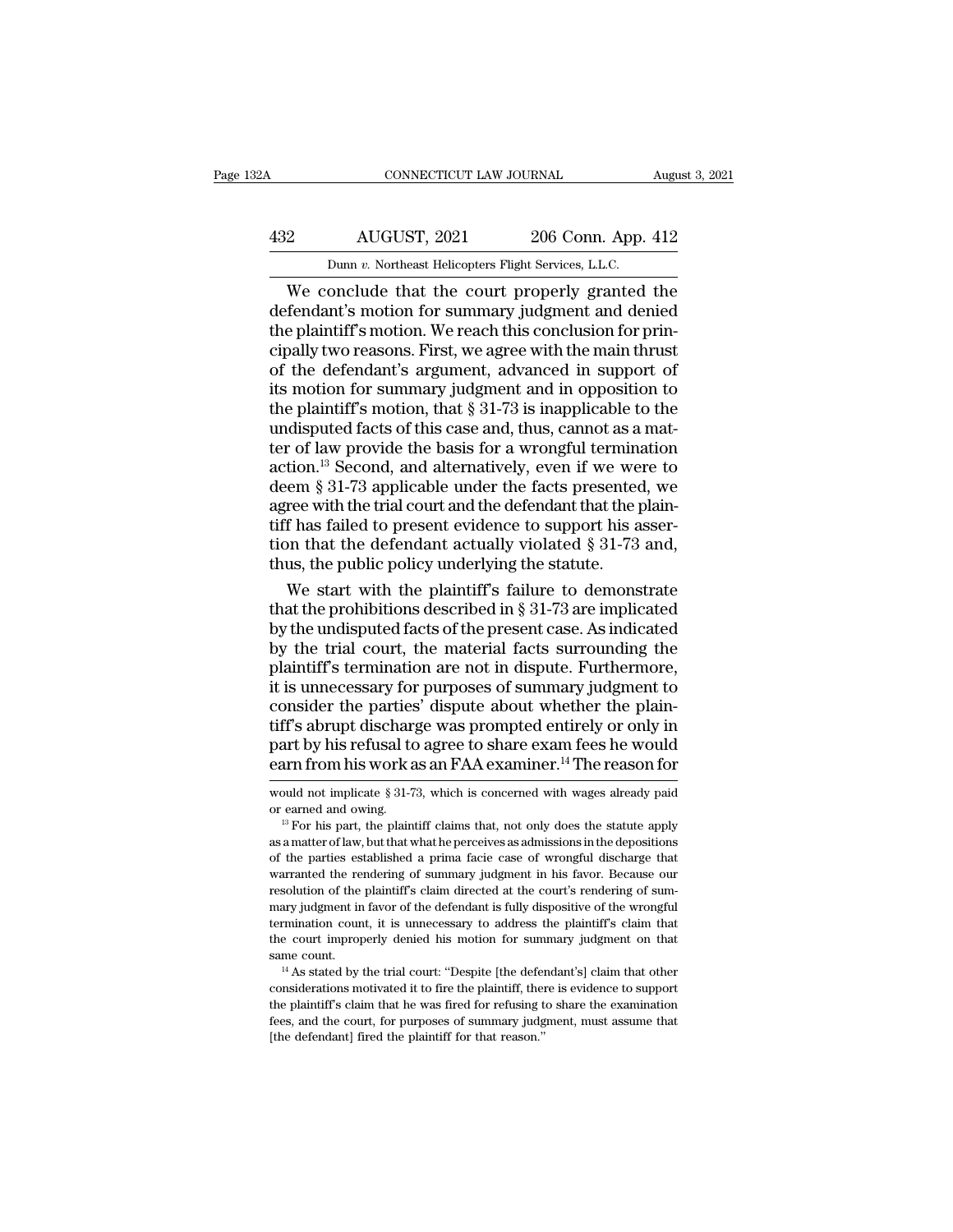## 2021 CONNECTICUT LAW JOURNAL Page 133A<br>206 Conn. App. 412 AUGUST, 2021 433<br>Dunn v. Northeast Helicopters Flight Services, L.L.C. Example 2021 CONNECTICUT LAW JOURNAL<br>206 Conn. App. 412 AUGUST, 2021 433<br>Dunn *v*. Northeast Helicopters Flight Services, L.L.C.<br>this is because the dispositive threshold issue is whether

The dispositive three schemes the dispositive threshold issue is whether<br>this is because the dispositive threshold issue is whether<br>the employer's attempts, coercive or otherwise, to get<br>the plaintiff to agree to share in 206 Conn. App. 412 AUGUST, 2021 433<br>
Dunn v. Northeast Helicopters Flight Services, L.L.C.<br>
this is because the dispositive threshold issue is whether<br>
the employer's attempts, coercive or otherwise, to get<br>
the plaintiff 206 Conn. App. 412 AUGUST, 2021 433<br>
Dunn v. Northeast Helicopters Flight Services, L.L.C.<br>
this is because the dispositive threshold issue is whether<br>
the employer's attempts, coercive or otherwise, to get<br>
the plaintiff 206 Conn. App. 412 AUGUST, 2021 433<br>
Dunn v. Northeast Helicopters Flight Services, L.L.C.<br>
this is because the dispositive threshold issue is whether<br>
the employer's attempts, coercive or otherwise, to get<br>
the plaintiff Dunn v. Northeast Helicopters Flight Services, L.L.C.<br>
this is because the dispositive threshold issue is whether<br>
the employer's attempts, coercive or otherwise, to get<br>
the plaintiff to agree to share in the exam fees—f Dunn v. Northeast Helicopters Flight Services, L.L.C.<br>
this is because the dispositive threshold issue is whether<br>
the employer's attempts, coercive or otherwise, to get<br>
the plaintiff to agree to share in the exam fees—f this is because the dispositive threshold issue is whether<br>the employer's attempts, coercive or otherwise, to get<br>the plaintiff to agree to share in the exam fees—fees<br>that constituted as yet unrealized proceeds of a busin the employer's attempts, coercive or otherwise, to get<br>the plaintiff to agree to share in the exam fees—fees<br>that constituted as yet unrealized proceeds of a business<br>venture unrelated to any wages or other sums of money<br> the plaintiff to agree to share in the exam fees—fees<br>that constituted as yet unrealized proceeds of a business<br>venture unrelated to any wages or other sums of money<br>paid to the plaintiff by the defendant as part of their<br> the plaintiff to agree to share in the exam fees—fees<br>that constituted as yet unrealized proceeds of a business<br>venture unrelated to any wages or other sums of money<br>paid to the plaintiff by the defendant as part of their<br> nture unrelated to any wages or other sums of money<br>id to the plaintiff by the defendant as part of their<br>going employment relationship—legally constituted<br>act that invaded the "sanctity of the wages earned<br>an employee  $\$ paid to the plaintiff by the defendant as part of their<br>ongoing employment relationship—legally constituted<br>an act that invaded the "sanctity of the wages earned<br>by an employee  $\ldots$  ." *Mytych* v. *May Dept. Stores*<br>*Co.* 

ongoing employment relationship—legally constituted<br>an act that invaded the "sanctity of the wages earned<br>by an employee  $\ldots$ ." *Mytych* v. *May Dept. Stores*<br> $Co$ , supra, 260 Conn. 161.<br>In other words, any request or dem an act that invaded the "sanctity of the wages earned<br>by an employee  $\ldots$ ." Mytych v. May Dept. Stores<br>Co., supra, 260 Conn. 161.<br>In other words, any request or demand of money<br>made by the defendant in this case concerne by an employee  $\ldots$   $\ldots$  " *Mytych* v. *May Dept. Stores Co.*, supra, 260 Conn. 161.<br>In other words, any request or demand of money made by the defendant in this case concerned funds that cannot reasonably be attribut  $Co$ , supra, 260 Conn. 161.<br>In other words, any request or demand of money<br>made by the defendant in this case concerned funds<br>that cannot reasonably be attributed to the existing<br>employment relationship but, rather, involv In other words, any request or demand of money<br>made by the defendant in this case concerned funds<br>that cannot reasonably be attributed to the existing<br>employment relationship but, rather, involved negotia-<br>tions related to made by the defendant in this case concerned funds<br>that cannot reasonably be attributed to the existing<br>employment relationship but, rather, involved negotia-<br>tions related to a separate, albeit related, future busi-<br>ness that cannot reasonably be attributed to the existing<br>employment relationship but, rather, involved negotia-<br>tions related to a separate, albeit related, future busi-<br>ness venture between the parties. The fact that such<br>neg employment relationship but, rather, involved negotiations related to a separate, albeit related, future business venture between the parties. The fact that such negotiation occurred in the context of an existing employertions related to a separate, albeit related, future business venture between the parties. The fact that such negotiation occurred in the context of an existing employer-employee relationship is not enough to bring such ac ness venture between the parties. The fact that such<br>negotiation occurred in the context of an existing<br>employer-employee relationship is not enough to bring<br>such actions within the ambit of those that are prohib-<br>ited by negotiation occurred in the context of an existing<br>employer-employee relationship is not enough to bring<br>such actions within the ambit of those that are prohib-<br>ited by § 31-73. The plaintiff's argument that the defen-<br>dan employer-employee relationship is not enough to bring<br>such actions within the ambit of those that are prohib-<br>ited by  $\S 31-73$ . The plaintiff's argument that the defen-<br>dant's onetime proposal of a potential fee sharing such actions within the ambit of<br>ited by § 31-73. The plaintiff's argument's onetime proposal of a pot<br>tionship falls within the type of<br>§ 31-73 forbids is untenable. Rat<br>trial court that the plaintiff advi-<br>interpretatio onship falls within the type of coercive behavior that 31-73 forbids is untenable. Rather, we agree with the ial court that the plaintiff advances an overly broad terpretation of  $\S 31-73$ .<sup>15</sup><br><sup>15</sup> We also agree with the § 31-73 forbids is untenable. Rather, we agree with the trial court that the plaintiff advances an overly broad interpretation of § 31-73.<sup>15</sup><br> $\frac{15 \text{ We also agree with the trial court's cogent analysis that "[the defendant] was not proposing a 'refund of wages' or anything analogous to that when it proposed the fee splitting arrangement. . . . [The defendant] undoubtedly$ 

it proposed the fee splitting arrangement. . . . [The defendant]<br>is we also agree with the trial court's cogent analysis that "[the defendant]<br>was not proposing a 'refund of wages' or anything analogous to that when<br>it pr interpretation of  $\S 31-73$ .<sup>15</sup><br>is We also agree with the trial court's cogent analysis that "[the defendant]<br>was not proposing a 'refund of wages' or anything analogous to that when<br>it proposed the fee splitting arrange Interpretation of  $S$  31-73.<br>
<sup>15</sup> We also agree with the trial court's cogent analysis that "[the defendant]<br>
was not proposing a 'refund of wages' or anything analogous to that when<br>
it proposed the fee splitting arrang  $^{15}$  We also agree with the trial court's cogent analysis that "[the defendant] was not proposing a 'refund of wages' or anything analogous to that when it proposed the fee splitting arrangement. . . . [The defendant] u was not proposing a 'refund of wages' or anything analogous to that when<br>it proposed the fee splitting arrangement. . . . [The defendant] undoubtedly<br>considered the plaintiff's access to its customers a valuable asset to it proposed the fee splitting arrangement.  $\ldots$  [The defendant] undoubtedly considered the plaintiff's access to its customers a valuable asset to the plaintiff's proposed new business. [The defendant's] desire to be com considered the plaintiff's access to its customers a valuable asset to the plaintiff's proposed new business. [The defendant's] desire to be compensated for the value it would bring to the plaintiff's business should not b plaintiff's proposed new business. [The defendant's] desire to be compensated for the value it would bring to the plaintiff's business should not be viewed, from a legal standpoint, as a prohibited attempt to recoup wages parated for the value it would bring to the plaintiff's business should not be viewed, from a legal standpoint, as a prohibited attempt to recoup wages earned by the plaintiff through his work for [the defendant]. Such a b biewed, from a legal standpoint, as a prohibited attempt to recoup wages<br>earned by the plaintiff through his work for [the defendant]. Such a broad<br>interpretation of the statute's reference to 'a sum of money' would chill earned by the plaintiff through his work for [the defendant]. Such a broad interpretation of the statute's reference to 'a sum of money' would chill the discussion of any prospective new business arrangements between emplo earned by the plaintiff through his work for [the defendant]. Such a broad interpretation of the statute's reference to 'a sum of money' would chill the discussion of any prospective new business arrangements between empl discussions with an employee by the prospect that it might result in nothing ers and employees. Employers would be deterred from engaging in such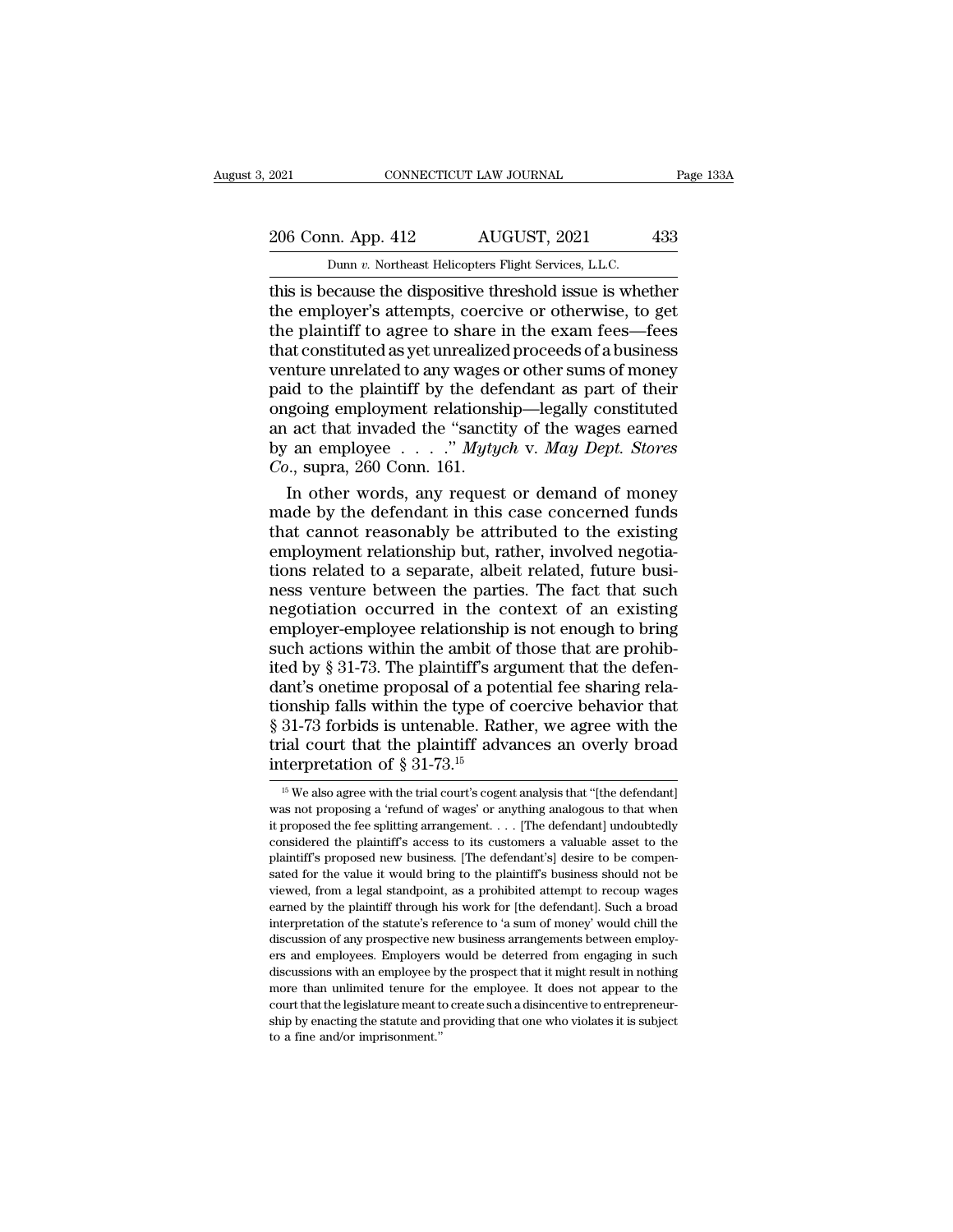## CONNECTICUT LAW JOURNAL August 3, 2021<br>434 AUGUST, 2021 206 Conn. App. 412<br>Dunn v. Northeast Helicopters Flight Services, L.L.C. CONNECTICUT LAW JOURNAL Augu<br>
206 Conn. App. 412<br>
Dunn *v.* Northeast Helicopters Flight Services, L.L.C.<br>
Pursuant to the at-will employment doctrine, an

CONNECTICUT LAW JOURNAL August 3, 2021<br>
AUGUST, 2021 206 Conn. App. 412<br>
Dunn v. Northeast Helicopters Flight Services, L.L.C.<br>
Pursuant to the at-will employment doctrine, an<br>
oployer is permitted to discharge an employee AUGUST, 2021 206 Conn. App. 412<br>
Dunn v. Northeast Helicopters Flight Services, L.L.C.<br>
Pursuant to the at-will employment doctrine, an<br>
employer is permitted to discharge an employee *for any*<br> *reason*. One such permissi *Ferry 2021 reading a Handair remin v. Northeast Helicopters Flight Services, L.L.C.*<br> *Pursuant to the at-will employment doctrine, and employer is permitted to discharge an employee for any reason. One such permissib* 434 AUGUST, 2021 206 Conn. App. 412<br>
Dunn v. Northeast Helicopters Flight Services, L.L.C.<br>
Pursuant to the at-will employment doctrine, an<br>
employer is permitted to discharge an employee for any<br>
reason. One such permiss Dunn v. Northeast Helicopters Flight Services, L.L.C.<br>
Pursuant to the at-will employment doctrine, an<br>
employer is permitted to discharge an employee for any<br>
reason. One such permissible reason might be displea-<br>
sure a Dunn v. Northeast Helicopters Flight Services, L.L.C.<br>
Pursuant to the at-will employment doctrine, an<br>
employer is permitted to discharge an employee for any<br>
reason. One such permissible reason might be displea-<br>
sure a Pursuant to the at-will employment doctrine, an<br>employer is permitted to discharge an employee for any<br>reason. One such permissible reason might be displea-<br>sure arising from an employee's refusal to participate<br>in a futur employer is permitted to discharge an employee *for any*<br>reason. One such permissible reason might be displea-<br>sure arising from an employee's refusal to participate<br>in a future side business proposed by the employer. The<br> reason. One such permissible reason might be displea-<br>sure arising from an employee's refusal to participate<br>in a future side business proposed by the employer. The<br>employee may reject the proposal, choosing to go into<br>bus sure arising from an employee's refusal to participate<br>in a future side business proposed by the employer. The<br>employee may reject the proposal, choosing to go into<br>business alone and not share any potential earnings<br>with in a future side business proposed by the employer. The<br>employee may reject the proposal, choosing to go into<br>business alone and not share any potential earnings<br>with his employer. Regardless, the employer is justified<br>in employee may reject the proposal, choosing to go into<br>business alone and not share any potential earnings<br>with his employer. Regardless, the employer is justified<br>in discharging an at-will employee for any reason, includ-<br> business alone and not share any potential earnings<br>with his employer. Regardless, the employer is justified<br>in discharging an at-will employee for any reason, includ-<br>ing anger or resentment over an employee's refusal of<br> with his employer. Regardless, the employer is justified<br>in discharging an at-will employee for any reason, includ-<br>ing anger or resentment over an employee's refusal of<br>a business proposal. That is what the undisputed fac in discharging an at-will employee for any reason, includ-<br>ing anger or resentment over an employee's refusal of<br>a business proposal. That is what the undisputed facts,<br>viewed in the light most favorable to the plaintiff, ing anger or resentment over an employee's refusal of<br>a business proposal. That is what the undisputed facts,<br>viewed in the light most favorable to the plaintiff, dem-<br>onstrate happened in the present case. An employer<br>who a business proposal. That is what the undisputed facts, viewed in the light most favorable to the plaintiff, demonstrate happened in the present case. An employer who discharges an at-will employee wholly on the basis of w viewed in the light most favora<br>onstrate happened in the pre-<br>who discharges an at-will emplof what, on the surface, might be<br>has not violated § 31-73 or any<br>should subject the employer to<br>mination of employment.<br>The evide strate happened in the present case. An employer<br>no discharges an at-will employee wholly on the basis<br>what, on the surface, might be viewed as "sour grapes,"<br>s not violated § 31-73 or any clear public policy that<br>ould sub who discharges an at-will employee wholly on the basis<br>of what, on the surface, might be viewed as "sour grapes,"<br>has not violated  $\S 31-73$  or any clear public policy that<br>should subject the employer to a claim of wrongf

of what, on the surface, might be viewed as "sour grapes,"<br>has not violated § 31-73 or any clear public policy that<br>should subject the employer to a claim of wrongful ter-<br>mination of employment.<br>The evidence offered by th has not violated  $\S$  31-73 or any clear public policy that<br>should subject the employer to a claim of wrongful ter-<br>mination of employment.<br>The evidence offered by the plaintiff demonstrates<br>that the defendant made a singl should subject the employer to a claim of wrongtul ter-<br>mination of employment.<br>The evidence offered by the plaintiff demonstrates<br>that the defendant made a single request to have him<br>enter into an agreement to share in th mination of employment.<br>
The evidence offered by the plaintiff demonstrates<br>
that the defendant made a single request to have him<br>
enter into an agreement to share in the proceeds of a<br>
future business venture. The plaint The evidence offered by the plaintiff demonstrates<br>that the defendant made a single request to have him<br>enter into an agreement to share in the proceeds of a<br>future business venture. The plaintiff was free to reject<br>the o that the defendant made a single request to have him<br>enter into an agreement to share in the proceeds of a<br>future business venture. The plaintiff was free to reject<br>the offer, and the defendant, under the at-will employ-<br>m enter into an agreement to share in the proceeds of a<br>future business venture. The plaintiff was free to reject<br>the offer, and the defendant, under the at-will employ-<br>ment doctrine, was free to terminate the plaintiff's<br>e future business venture. The plaintiff was free to reject<br>the offer, and the defendant, under the at-will employ-<br>ment doctrine, was free to terminate the plaintiff's<br>employment for his decision. The public policy inherent the offer, and the defendant, under the at-will employment doctrine, was free to terminate the plaintiff's<br>employment for his decision. The public policy inherent<br>in § 31-73 (b) places a limit on the at-will employment<br>rul ment doctrine, was free to terminate the plaintiff's<br>employment for his decision. The public policy inherent<br>in § 31-73 (b) places a limit on the at-will employment<br>rule only by carving out an exception that prohibits an<br> employment for his decision. The public policy inherent<br>in § 31-73 (b) places a limit on the at-will employment<br>rule only by carving out an exception that prohibits an<br>employer from coercing from an employee financial<br>conc in § 31-73 (b) places a limit on the at-will employment<br>rule only by carving out an exception that prohibits an<br>employer from coercing from an employee financial<br>concessions related to wages by conditioning future<br>employme rule only by carving out an exception that prohibits an<br>employer from coercing from an employee financial<br>concessions related to wages by conditioning future<br>employment or continued employment on the employ-<br>ee's capitulat employer from coercing from an employee financial<br>concessions related to wages by conditioning future<br>employment or continued employment on the employ-<br>ee's capitulation to the employer's demands. As the trial<br>court stated concessions related to wages by conditioning future<br>employment or continued employment on the employ-<br>ee's capitulation to the employer's demands. As the trial<br>court stated, "§ 31-73 (b) does not regulate an employ-<br>er's r employment or continued employment on the employ-<br>ee's capitulation to the employer's demands. As the trial<br>court stated, "§ 31-73 (b) does not regulate an employ-<br>er's reason for terminating an employee; it regulates<br>the ee's capitulation to the employer's demands. As the trial<br>court stated, "§ 31-73 (b) does not regulate an employ-<br>er's reason for terminating an employee; it regulates<br>the use of continued employment as leverage to extort<br> court stated, "§ 31-73 (b) does not regulate an employer's reason for terminating an employee; it regulates<br>the use of continued employment as leverage to extort<br>a sum of money." We are aware of no court that has<br>applied §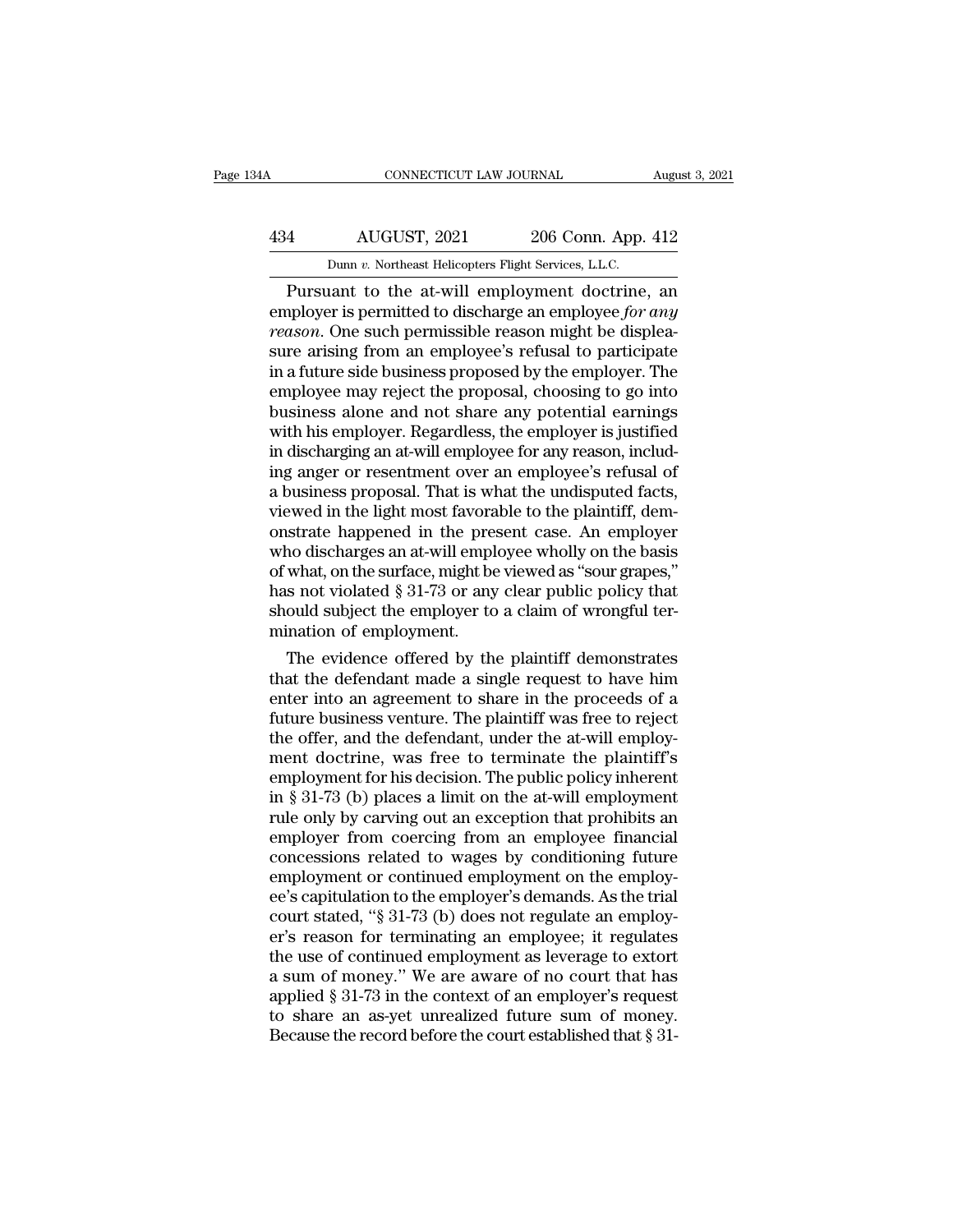2021 CONNECTICUT LAW JOURNAL Page 135A<br>206 Conn. App. 412 AUGUST, 2021 435<br>Dunn v. Northeast Helicopters Flight Services, L.L.C. 2021 CONNECTICUT LAW JOURNAL<br>206 Conn. App. 412 AUGUST, 2021 435<br><sup>Dunn *v*. Northeast Helicopters Flight Services, L.L.C.<br>73 was inapplicable and was the sole legal basis underly-</sup>

2021 CONNECTICUT LAW JOURNAL<br>
206 Conn. App. 412 AUGUST, 2021 435<br>
207 Dunn v. Northeast Helicopters Flight Services, L.L.C.<br>
23 was inapplicable and was the sole legal basis underly-<br>
ing the wrongful discharge count, the 206 Conn. App. 412 AUGUST, 2021 435<br>
Dunn v. Northeast Helicopters Flight Services, L.L.C.<br>
73 was inapplicable and was the sole legal basis underly-<br>
ing the wrongful discharge count, the trial court prop-<br>
erly rendered 206 Conn. App. 412 AUGUST, 2021 435<br>
Dunn v. Northeast Helicopters Flight Services, L.L.C.<br>
73 was inapplicable and was the sole legal basis underly-<br>
ing the wrongful discharge count, the trial court prop-<br>
erly rendered dant. Dunn v. Northeast Helicopters Flight Services, L.L.C.<br>
was inapplicable and was the sole legal basis underly-<br>
g the wrongful discharge count, the trial court prop-<br>
ly rendered summary judgment in favor of the defen-<br>
nt  $\frac{1}{12}$ <br>T3 was inapplicable and was the sole legal basis underly-<br>ing the wrongful discharge count, the trial court prop-<br>erly rendered summary judgment in favor of the defen-<br>dant.<br>We now turn to our second, alternati

ra was mappicable and was the sole legal basis underly-<br>ing the wrongful discharge count, the trial court prop-<br>erly rendered summary judgment in favor of the defen-<br>dant.<br>We now turn to our second, alternative rationale f Ing the wrongrul discharge count, the trial court prop-<br>erly rendered summary judgment in favor of the defen-<br>dant.<br>We now turn to our second, alternative rationale for<br>upholding the trial court's summary judgment. We conerly rendered summary judgment in ravor of the defendant.<br>We now turn to our second, alternative rationale for<br>upholding the trial court's summary judgment. We con-<br>clude that, even if § 31-73 arguably is applicable as a m dant.<br>
We now turn to our second, alternative rationale for<br>
upholding the trial court's summary judgment. We con-<br>
clude that, even if § 31-73 arguably is applicable as a mat-<br>
ter of law, the evidence submitted by the pl We now turn to our second, alternative rationale for<br>upholding the trial court's summary judgment. We con-<br>clude that, even if  $\S 31-73$  arguably is applicable as a mat-<br>ter of law, the evidence submitted by the plaintiff upholding the trial court's summary judgment. We conclude that, even if § 31-73 arguably is applicable as a matter of law, the evidence submitted by the plaintiff in support of his own motion for summary judgment and in op clude that, even if § 31-73 arguably is applicable as a matter of law, the evidence submitted by the plaintiff in support of his own motion for summary judgment and in opposition to the defendant's motion fails to raise a ter of law, the evidence submitted by the plaintiff in<br>support of his own motion for summary judgment and<br>in opposition to the defendant's motion fails to raise a<br>genuine issue of material fact that the defendant ever<br>cond support of his own motion for summary judgment and<br>in opposition to the defendant's motion fails to raise a<br>genuine issue of material fact that the defendant ever<br>conditioned the plaintiff's continued employment on his<br>acc in opposition to the defendant's motion fails to raise a<br>genuine issue of material fact that the defendant ever<br>conditioned the plaintiff's continued employment on his<br>acceptance of the defendant's fee sharing offer, a nec genuine issue of material fact that the defendant ever<br>conditioned the plaintiff's continued employment on his<br>acceptance of the defendant's fee sharing offer, a neces-<br>sary element in the plaintiff's wrongful termination<br> conditioned the plaintiff's continued employment on his<br>acceptance of the defendant's fee sharing offer, a neces-<br>sary element in the plaintiff's wrongful termination<br>action predicated on a violation of § 31-73. Furthermor acceptance of the defendant's fee sharing offer, a necessary element in the plaintiff's wrongful termination<br>action predicated on a violation of § 31-73. Furthermore,<br>because the public policy exception to the at-will empl sary element in the plaintiff's wrongful termination<br>action predicated on a violation of  $\S 31-73$ . Furthermore,<br>because the public policy exception to the at-will employ-<br>ment doctrine is unquestionably a narrow one, we action predicated on a violation of § 31-73. Furthermore, because the public policy exception to the at-will employment doctrine is unquestionably a narrow one, we are unconvinced that the inference that the plaintiff urge exception. ent doctrine is unquestionably a narrow one, we are<br>convinced that the inference that the plaintiff urges<br>to draw solely from the temporal proximity between<br>s rejection of the defendant's proposal and the termi-<br>tion of hi unconvinced that the interence that the plaintiff urges<br>us to draw solely from the temporal proximity between<br>his rejection of the defendant's proposal and the termi-<br>nation of his employment is sufficient to trigger the<br>e

that is rejection of the defendant's proposal and the termination of his employment is sufficient to trigger the exception.<br>The language of  $\S 31-73$  (b), which our Supreme Court has determined to be clear and unambiguous ms rejection of the defendant s proposal and the termination of his employment is sufficient to trigger the exception.<br>The language of  $\S 31-73$  (b), which our Supreme Court<br>has determined to be clear and unambiguous, pro nation or his employment is surficient to trigger the<br>exception.<br>The language of § 31-73 (b), which our Supreme Court<br>has determined to be clear and unambiguous, provides<br>that a violation of § 31-73 (b) requires more than exception.<br>
The language of § 31-73 (b), which our Supreme Court<br>
has determined to be clear and unambiguous, provides<br>
that a violation of § 31-73 (b) requires more than a demand<br>
of a sum of money; rather, such a demand The language of  $\S 31-73$  (b), which our Supreme Court<br>has determined to be clear and unambiguous, provides<br>that a violation of  $\S 31-73$  (b) requires more than a demand<br>of a sum of money; rather, such a demand must be ma has determined to be clear and unambiguous, provides<br>that a violation of  $\S 31-73$  (b) requires more than a demand<br>of a sum of money; rather, such a demand must be made<br>"upon the *representation* or the *understanding* th that a violation of § 31-73 (b) requires more than a demand<br>of a sum of money; rather, such a demand must be made<br>"upon the *representation* or the *understanding* that<br>[payment] is necessary to secure employment or con-<br> of a sum of money; rather, such a demand must be made<br>"upon the *representation* or the *understanding* that<br>[payment] is necessary to secure employment or con-<br>tinue in employment." (Emphasis added.) General Stat-<br>utes § "upon the *representation* or the *understanding* that [payment] is necessary to secure employment or continue in employment." (Emphasis added.) General Statutes  $§ 31-73$  (b). The plaintiff failed to present evidence of [payment] is necessary to<br>tinue in employment." (Em<br>utes § 31-73 (b). The plaint<br>of either a representation<br>continued employment hin<br>defendant's offer or an un<br>parties to that effect.<br>Black's Law Dictionary o due in employment. (Emphasis added.) General states § 31-73 (b). The plaintiff failed to present evidence<br>either a representation by the defendant that his<br>intinued employment hinged on his acceptance of the<br>fendant's offe Let  $\S$  31-73 (b). The plaintiff railed to present evidence<br>of either a representation by the defendant that his<br>continued employment hinged on his acceptance of the<br>defendant's offer or an understanding reached by the<br>pa or either a representation by the defendant that his<br>continued employment hinged on his acceptance of the<br>defendant's offer or an understanding reached by the<br>parties to that effect.<br>Black's Law Dictionary defines a "repre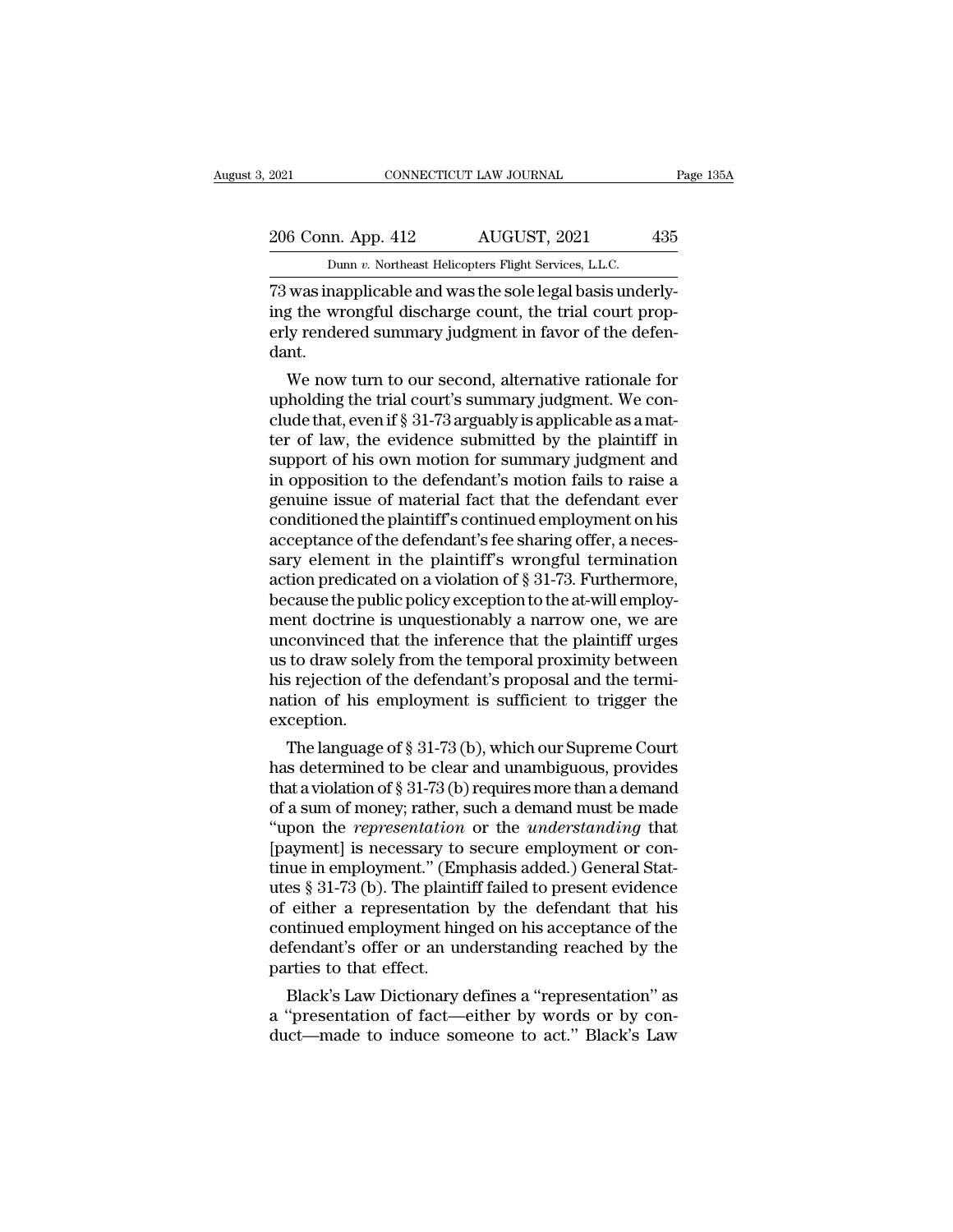## CONNECTICUT LAW JOURNAL August 3, 2021<br>436 AUGUST, 2021 206 Conn. App. 412<br>Dunn v. Northeast Helicopters Flight Services, L.L.C. CONNECTICUT LAW JOURNAL Augu<br>
AUGUST, 2021 206 Conn. App. 412<br>
Dunn *v.* Northeast Helicopters Flight Services, L.L.C.<br>
Dictionary (11th Ed. 2019) p. 1556. We do not agree

CONNECTICUT LAW JOURNAL August 3, 2021<br>
AUGUST, 2021 206 Conn. App. 412<br>
Dunn v. Northeast Helicopters Flight Services, L.L.C.<br>
Dictionary (11th Ed. 2019) p. 1556. We do not agree<br>
with the plaintiff that such a representa AUGUST, 2021 206 Conn. App. 412<br>
Dunn v. Northeast Helicopters Flight Services, L.L.C.<br>
Dictionary (11th Ed. 2019) p. 1556. We do not agree<br>
with the plaintiff that such a representation can be<br>
implied from the undisputed 436 AUGUST, 2021 206 Conn. App. 412<br>
Dunn v. Northeast Helicopters Flight Services, L.L.C.<br>
Dictionary (11th Ed. 2019) p. 1556. We do not agree<br>
with the plaintiff that such a representation can be<br>
implied from the undis  $\frac{\text{AUGUST, 2021}}{\text{Dunn } v. \text{ Northeast Helicopters Flight Services, L.L.C.}}$ <br>Dictionary (11th Ed. 2019) p. 1556. We do not agree with the plaintiff that such a representation can be implied from the undisputed facts in the record presented. Although the Dunn v. Northeast Helicopters Flight Services, L.L.C.<br>Dictionary (11th Ed. 2019) p. 1556. We do not agree<br>with the plaintiff that such a representation can be<br>implied from the undisputed facts in the record pre-<br>sented. Al Dunn v. Northeast Helicopters Fight Services, L.L.C.<br>Dictionary (11th Ed. 2019) p. 1556. We do not agree<br>with the plaintiff that such a representation can be<br>implied from the undisputed facts in the record pre-<br>sented. Al Dictionary (11th Ed. 2019) p. 1556. We do not agree<br>with the plaintiff that such a representation can be<br>implied from the undisputed facts in the record pre-<br>sented. Although the defendant's proposal reasonably<br>may be view with the plaintiff that such a representation can be<br>implied from the undisputed facts in the record pre-<br>sented. Although the defendant's proposal reasonably<br>may be viewed as a demand or request for a sum of money,<br>there implied from the undisputed facts in the record pre-<br>sented. Although the defendant's proposal reasonably<br>may be viewed as a demand or request for a sum of money,<br>there was no contemporaneous conduct that could be<br>construe sented. Although the defendant's proposal reasonably<br>may be viewed as a demand or request for a sum of money,<br>there was no contemporaneous conduct that could be<br>construed as an express or implied "representation" made<br>to t may be viewed as a demand or request for a sum of money,<br>there was no contemporaneous conduct that could be<br>construed as an express or implied "representation" made<br>to the plaintiff that his continued employment depended<br>o there was no contemporaneous conduct that could be construed as an express or implied "representation" made to the plaintiff that his continued employment depended on his agreement to the fee splitting proposal, nor was th construed as an express or implied "representation" made<br>to the plaintiff that his continued employment depended<br>on his agreement to the fee splitting proposal, nor was<br>there evidence of other coercive conduct by the defen to the plaintiff that his continued employment depended<br>on his agreement to the fee splitting proposal, nor was<br>there evidence of other coercive conduct by the defen-<br>dant. The plaintiff acknowledges that the defendant nev on his agreement to the fee splitting proposal, nor was<br>there evidence of other coercive conduct by the defen-<br>dant. The plaintiff acknowledges that the defendant never<br>expressly threatened him with the loss of his job if there evidence of other coercive conduct by the defendant. The plaintiff acknowledges that the defendant never expressly threatened him with the loss of his job if he refused the defendant's fee sharing proposal. According dant. The plaintiff acknowledges that the defendant never<br>expressly threatened him with the loss of his job if he<br>refused the defendant's fee sharing proposal. According<br>to the plaintiff, the defendant raised the possibili expressly threatened him with the loss of his job if he<br>refused the defendant's fee sharing proposal. According<br>to the plaintiff, the defendant raised the possibility of<br>a fee sharing arrangement only one time. The plainti refused the defendant's fee sharing proposal. According<br>to the plaintiff, the defendant raised the possibility of<br>a fee sharing arrangement only one time. The plaintiff<br>did not indicate at that time whether he was interest to the plaintiff, the defendant raised the possibility of<br>a fee sharing arrangement only one time. The plaintiff<br>did not indicate at that time whether he was interested<br>in the defendant's proposal, and the defendant never<br> a fee sharing arrangement only one time. The plaintiff<br>did not indicate at that time whether he was interested<br>in the defendant's proposal, and the defendant never<br>asked him again, sought any commitment, or threatened<br>reta did not indicate at that time whether he was interested<br>in the defendant's proposal, and the defendant never<br>asked him again, sought any commitment, or threatened<br>retaliation of any kind. In fact, despite the plaintiff's f in the defendant's proposal, and the defendant never<br>asked him again, sought any commitment, or threatened<br>retaliation of any kind. In fact, despite the plaintiff's fail-<br>ure to agree with the defendant's proposal when it asked him again, sought any commitment, or threatened<br>retaliation of any kind. In fact, despite the plaintiff's fail-<br>ure to agree with the defendant's proposal when it was<br>made, the plaintiff's employment was not terminat retaliation of any kind. In fact, despite the plaintiff's fail-<br>ure to agree with the defendant's proposal when it was<br>made, the plaintiff's employment was not terminated<br>immediately but, rather, the plaintiff continued in ure to agree with the defendant's proposal when it was<br>made, the plaintiff's employment was not terminated<br>immediately but, rather, the plaintiff continued in the<br>defendant's employ for weeks. Those facts fall far short<br>of made, the plaintiff's employment was not terminated<br>immediately but, rather, the plaintiff continued in the<br>defendant's employ for weeks. Those facts fall far short<br>of the actions taken by the defendant in *Lockwood*, in<br>w immediately but, rather, the plaintiff continued in the defendant's employ for weeks. Those facts fall far short of the actions taken by the defendant in *Lockwood*, in which the defendant made repeated and explicit demand defendant's employ for weeks. Those fa<br>of the actions taken by the defendant<br>which the defendant made repeated and<br>that the plaintiff could not return to<br>agreed to pay the defendant's insurance<br>*Lockwood* v. *Professional* and the defendant made repeated and explicit demands<br>at the plaintiff could not return to work unless he<br>reed to pay the defendant's insurance deductible. See<br>*ckwood* v. *Professional Wheelchair Transportation*,<br>*c.*, sup matrix deterministic repeated and enpired dentations<br>that the plaintiff could not return to work unless he<br>agreed to pay the defendant's insurance deductible. See<br>*Lockwood* v. Professional Wheelchair Transportation,<br>Inc.,

rata the plant of estation to team to work that the sequence as<br>agreed to pay the defendant's insurance deductible. See<br>*Lockwood* v. *Professional Wheelchair Transportation*,<br>*Inc.*, supra, 37 Conn. App. 87–89.<br>Similarly, Lockwood v. Professional Wheelchair Transportation,<br>Lockwood v. Professional Wheelchair Transportation,<br>Inc., supra, 37 Conn. App. 87–89.<br>Similarly, no evidence was submitted in the present<br>case in conjunction with the mot Frame, supra, 37 Conn. App. 87–89.<br>
Similarly, no evidence was submitted in the present<br>
case in conjunction with the motions for summary judg-<br>
ment that tended to demonstrate that the parties ever<br>
reached any mutual "u Similarly, no evidence was submitted in the present<br>case in conjunction with the motions for summary judg-<br>ment that tended to demonstrate that the parties ever<br>reached any mutual "understanding" that the plaintiff's<br>agree Similarly, no evidence was submitted in the present case in conjunction with the motions for summary judgment that tended to demonstrate that the parties ever reached any mutual "understanding" that the plaintiff's agreeme case in conjunction with the motions for summary judgment that tended to demonstrate that the parties ever reached any mutual "understanding" that the plaintiff's agreement to the fee sharing arrangement was a condition of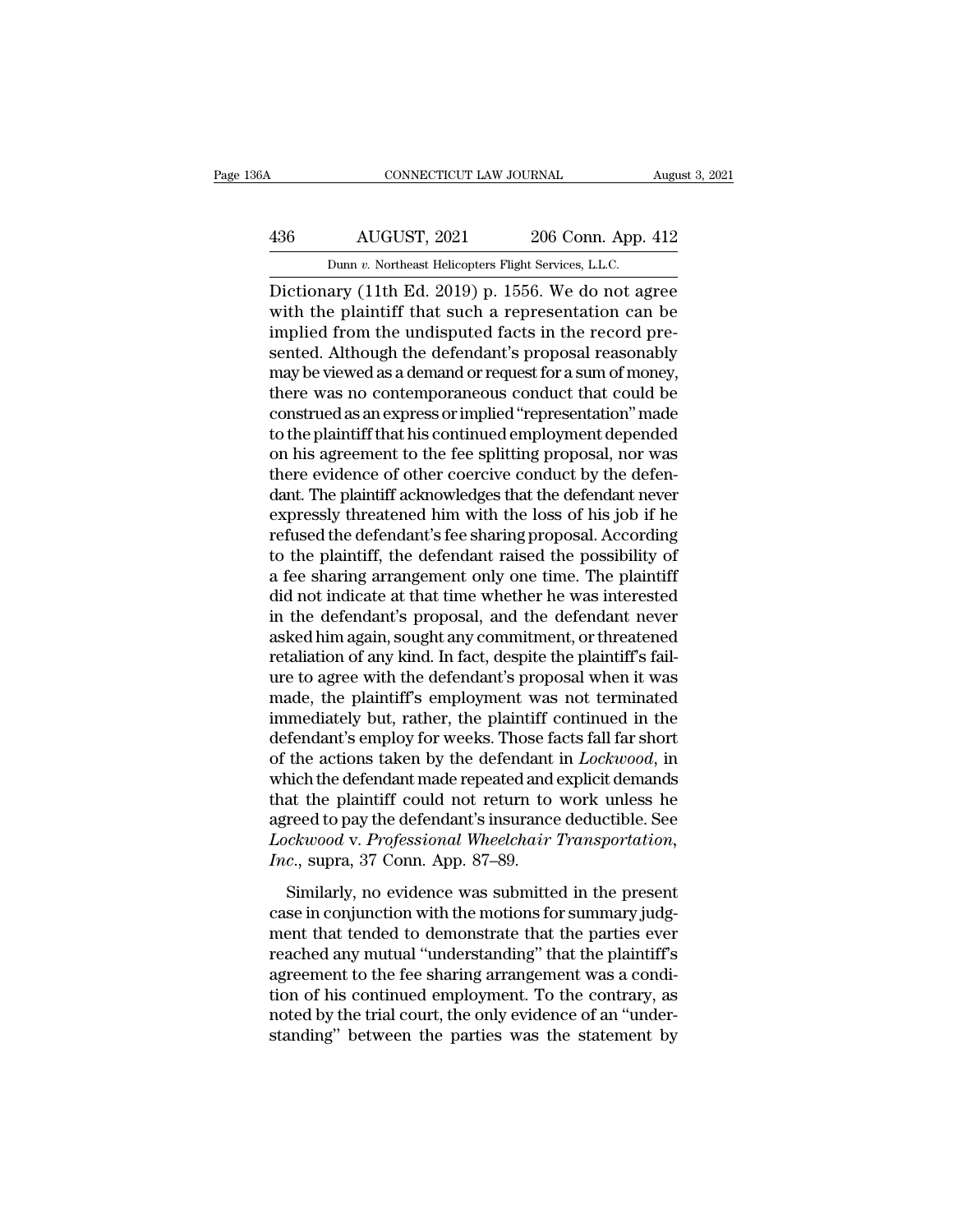## 2021 CONNECTICUT LAW JOURNAL Page 137A<br>206 Conn. App. 412 AUGUST, 2021 437<br>Dunn v. Northeast Helicopters Flight Services, L.L.C. EXECUTE 2021 CONNECTICUT LAW JOURNAL<br>
206 Conn. App. 412 AUGUST, 2021 437<br>
Dunn *v.* Northeast Helicopters Flight Services, L.L.C.<br>
Rhonda Boulette, who, in response to the plaintiff's

EXECTIVE 2021<br>
Rage 137A<br>
206 Conn. App. 412 AUGUST, 2021 437<br>
Dunn v. Northeast Helicopters Flight Services, L.L.C.<br>
Rhonda Boulette, who, in response to the plaintiff's<br>
having indicated his reluctance to agree to the pr 206 Conn. App. 412 AUGUST, 2021 437<br>
Dunn v. Northeast Helicopters Flight Services, L.L.C.<br>
Rhonda Boulette, who, in response to the plaintiff's<br>
having indicated his reluctance to agree to the proposal,<br>
stated, "that is 206 Conn. App. 412 AUGUST, 2021<br>
Dunn v. Northeast Helicopters Flight Services, L.L.C.<br>
Rhonda Boulette, who, in response to the pla<br>
having indicated his reluctance to agree to the pr<br>
stated, "that is fine. Don't worry  $\frac{6 \text{ Conn. App. 412}}{\text{Dunn } v. \text{ Northeast Helicopters Flight Services, L.L.C.}}$ <br>
and Boulette, who, in response to the plaintiff's<br>
sum indicated his reluctance to agree to the proposal,<br>
ated, "that is fine. Don't worry about it."<br>
The plaintiff suggests

Dunn  $v$ . Northeast Helicopters Flight Services, L.L.C.<br>
Rhonda Boulette, who, in response to the plaintiff's<br>
having indicated his reluctance to agree to the proposal,<br>
stated, "that is fine. Don't worry about it."<br>
The alone that the defendant had implicitly conditioned his relationships having indicated his reluctance to agree to the proposal, stated, "that is fine. Don't worry about it."<br>The plaintiff suggests that a trier of fact reas Rhonda Boulette, who, in response to the plaintiff's<br>having indicated his reluctance to agree to the proposal,<br>stated, "that is fine. Don't worry about it."<br>The plaintiff suggests that a trier of fact reasonably<br>could infe having indicated his reluctance to agree to the proposal,<br>stated, "that is fine. Don't worry about it."<br>The plaintiff suggests that a trier of fact reasonably<br>could infer from the termination of his employment<br>alone that t stated, "that is fine. Don't worry about it."<br>The plaintiff suggests that a trier of fact reasonably<br>could infer from the termination of his employment<br>alone that the defendant had implicitly conditioned his<br>continued empl The plaintiff suggests that a trier of fact reasonably<br>could infer from the termination of his employment<br>alone that the defendant had implicitly conditioned his<br>continued employment on his agreement with the defen-<br>dant's could infer from the termination of his employment<br>alone that the defendant had implicitly conditioned his<br>continued employment on his agreement with the defen-<br>dant's fee sharing proposal. We do not agree. As stated<br>by th alone that the defendant had implicitly conditioned his continued employment on his agreement with the defendant's fee sharing proposal. We do not agree. As stated by the trial court, the plaintiff failed to present any ev continued employment on his agreement with the defendant's fee sharing proposal. We do not agree. As stated by the trial court, the plaintiff failed to present any evidentiary basis from which to conclude that the defendan dant's fee sharing proposal. We do not agree. As stated<br>by the trial court, the plaintiff failed to present any evi-<br>dentiary basis from which to conclude that the defen-<br>dant "ever actually used the prospect of renewed or by the trial court, the plaintiff failed to present any evidentiary basis from which to conclude that the defendant "ever actually used the prospect of renewed or continued employment as leverage to achieve its objective o dentiary basis from which to conclude that the defendant "ever actually used the prospect of renewed or continued employment as leverage to achieve its objective of obtaining a fee splitting agreement with the plaintiff. I dant "ever actually used the prospect of renewed or continued employment as leverage to achieve its objective<br>of obtaining a fee splitting agreement with the plaintiff.<br>It [simply] terminated him without further discussion tinued employment as leverage to achieve its objective<br>of obtaining a fee splitting agreement with the plaintiff.<br>It [simply] terminated him without further discussion<br>of the issue." That decision, whether well thought out of obtaining a fee splitting agreement with the plaintiff.<br>It [simply] terminated him without further discussion<br>of the issue." That decision, whether well thought out or<br>reasonable, falls squarely within the type of manag It [simply] terminated him without further discussion<br>of the issue." That decision, whether well thought out or<br>reasonable, falls squarely within the type of managerial<br>discretion by an employer that the Supreme Court in<br> of the issue." That decision, whether well thought out or<br>reasonable, falls squarely within the type of managerial<br>discretion by an employer that the Supreme Court in<br>*Sheets* indicated did not warrant intervention by a co reasonable, falls squarely within the type<br>discretion by an employer that the Supi<br>Sheets indicated did not warrant intervent<br>See Sheets v. Teddy's Frosted Foods, In<br>Conn. 477 (warning that "courts should no<br>vene to impair scretion by an employer that the Supreme Court in<br> *eets* indicated did not warrant intervention by a court.<br>
e *Sheets* v. *Teddy's Frosted Foods*, *Inc.*, supra, 179<br>
pnn. 477 (warning that "courts should not lightly int Sheets indicated did not warrant intervention by a court.<br>See *Sheets v. Teddy's Frosted Foods, Inc.*, supra, 179<br>Conn. 477 (warning that "courts should not lightly inter-<br>vene to impair the exercise of managerial discreti

See *Sheets v. Teddy's Frosted Foods, Inc.*, supra, I79<br>Conn. 477 (warning that "courts should not lightly inter-<br>vene to impair the exercise of managerial discretion or<br>to foment unwarranted litigation").<br>For the foregoi Conn. 477 (warning that "courts should not lightly inter-<br>vene to impair the exercise of managerial discretion or<br>to foment unwarranted litigation").<br>For the foregoing reasons, we agree with the trial<br>court's conclusion t vene to impair the exercise of managerial discretion or<br>to foment unwarranted litigation").<br>For the foregoing reasons, we agree with the trial<br>court's conclusion that the facts of this case, construed<br>in the light most fav to foment unwarranted litigation").<br>For the foregoing reasons, we agree with the trial<br>court's conclusion that the facts of this case, construed<br>in the light most favorable to the plaintiff, do not raise<br>a genuine issue o For the foregoing reasons, we agree with the trial court's conclusion that the facts of this case, construed<br>in the light most favorable to the plaintiff, do not raise<br>a genuine issue of material fact that the defendant c court's conclusion that the facts of this case, construed<br>in the light most favorable to the plaintiff, do not raise<br>a genuine issue of material fact that the defendant com-<br>mitted a violation of § 31-73 (b) or the importa in the light most favorable to the plaintiff, do not raise<br>a genuine issue of material fact that the defendant com-<br>mitted a violation of  $\S 31-73$  (b) or the important public<br>policy embodied therein. Without evidence of a genuine issue of material fact that the defendant committed a violation of § 31-73 (b) or the important public<br>policy embodied therein. Without evidence of a violation of a statutorily derived important public policy,<br>th mitted a violation of § 31-73 (b) or the important public<br>policy embodied therein. Without evidence of a viola-<br>tion of a statutorily derived important public policy,<br>the plaintiff's common-law wrongful discharge claim<br>fai policy embodied therein. Without evidence of a violation of a statutorily derived important public policy, the plaintiff's common-law wrongful discharge claim fails as a matter of law. Accordingly, we conclude that the cou tion of a statutorily derived<br>the plaintiff's common-law<br>fails as a matter of law. Acce<br>the court properly granted t<br>summary judgment with re<br>operative complaint and der<br>for summary judgment.<br>The judgment is affirmed. e plantiff's common-law wron<br>ils as a matter of law. According<br>e court properly granted the de<br>mmary judgment with respect<br>erative complaint and denied t<br>r summary judgment.<br>The judgment is affirmed.<br>In this opinion the ot In this opinion the other judges concurred.<br>In this opinion the other is a management with respect to count of<br>perative complaint and denied the plaintiff'<br>is summary judgment.<br>The judgment is affirmed.<br>In this opinion the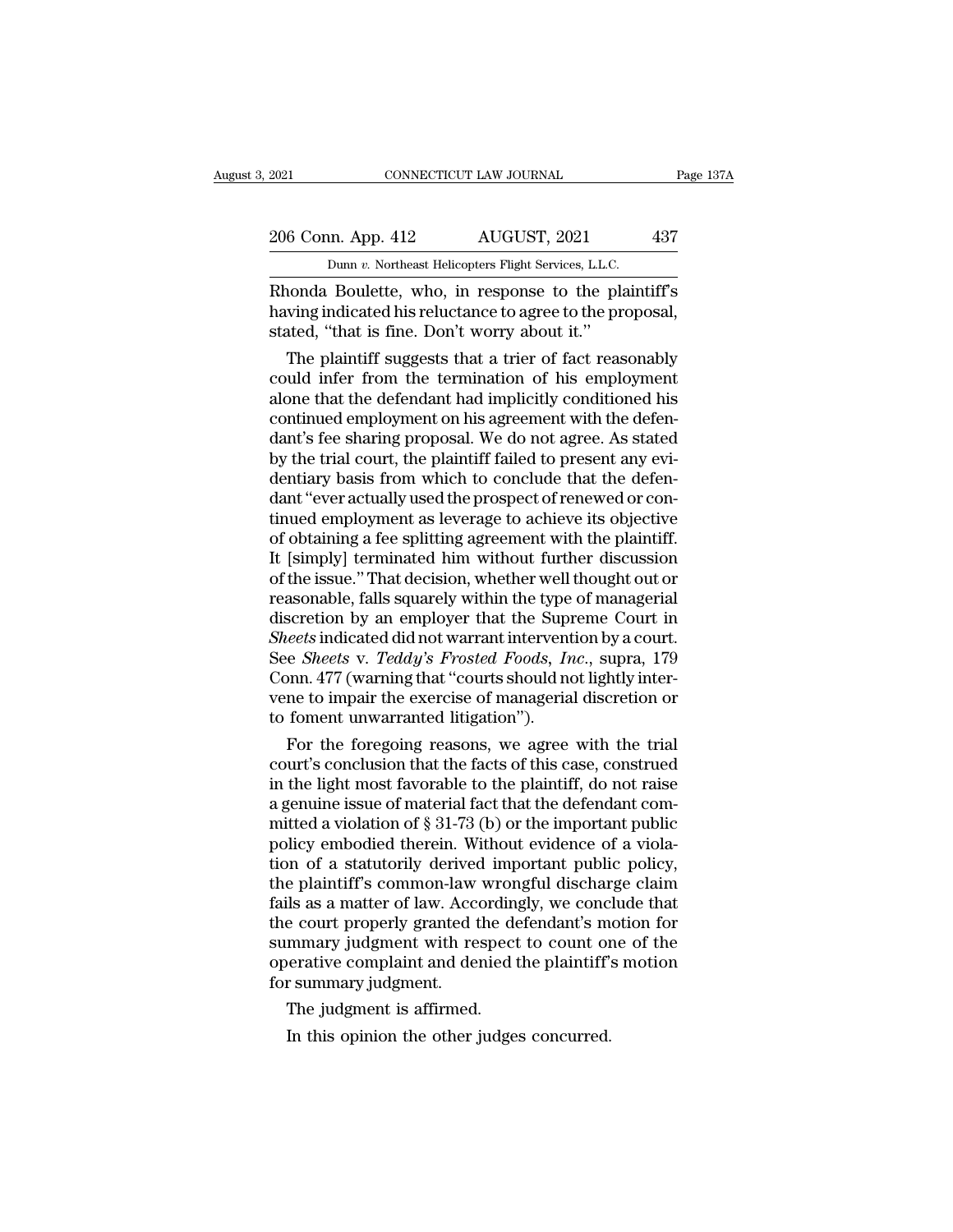# $\begin{array}{r|l} \text{COMNECTICUT LAW JOURNAL} & \text{August 3, 2021} \\\\ \hline \text{438} & \text{AUGUST, 2021} & \text{206 Conn. App. 438} \\\\ \hline & \text{State $v$. Collins} \end{array}$

State *v.* Collins

### AUGUST, 2021 206 Conn. App. 438<br>
State *v*. Collins<br>
STATE OF CONNECTICUT *v*. JIQUANE<br>
CHRIS COLLINS ST, 2021 206 Conn. A<br>
State v. Collins<br>
CONNECTICUT v. JIQUANE<br>
CHRIS COLLINS<br>
(AC 43030)  $\begin{array}{ll} \textbf{2021} & \textbf{206 C} \\ \textbf{State $v$. Collins} \\ \textbf{NNECTICUT $v$. JIG} \\ \textbf{IRIS COLLINS} \\ \textbf{(AC 43030)} \\ \textbf{J., and Elgo and Clark, Js.} \end{array}$ STATE OF CONNECTICUT  $v$ . JIQUANE<br>CHRIS COLLINS<br>(AC 43030)<br>Bright, C. J., and Elgo and Clark, Js.

### *Syllabus*

CHRIS COLLINS<br>
(AC 43030)<br>
Bright, C. J., and Elgo and Clark, Js.<br>
Syllabus<br>
The defendant, who had been convicted of two counts of the crime of<br>
possession of narcotics with intent to sell, appealed to this court, claim-(AC 43030)<br>Bright, C. J., and Elgo and Clark, Js.<br>Syllabus<br>defendant, who had been convicted of two counts of the crime of<br>possession of narcotics with intent to sell, appealed to this court, claim-<br>ing that the trial cour Bright, C. J., and Elgo and Clark, Js.<br>
Syllabus<br>
defendant, who had been convicted of two counts of the crime of<br>
possession of narcotics with intent to sell, appealed to this court, claim-<br>
ing that the trial court impro *Syllabus*<br>*Syllabus*<br>defendant, who had been convicted of two counts of the crime of<br>possession of narcotics with intent to sell, appealed to this court, claim-<br>ing that the trial court improperly denied his motions for a *Syllabus*<br>defendant, who had been convicted of two counts of the crime of<br>possession of narcotics with intent to sell, appealed to this court, claim-<br>ing that the trial court improperly denied his motions for a mistrial<br>a defendant, who had been convicted of two counts of the crime of possession of narcotics with intent to sell, appealed to this court, claiming that the trial court improperly denied his motions for a mistrial and his motion determinally who had been contributed of two collates of the crime or possession of narcotics with intent to sell, appealed to this court, claiming that the trial court improperly denied his motions for a mistrial and his in the trial court improperly denied his motions for a mistrial<br>ing that the trial court improperly denied his motions for a mistrial<br>and his motion to suppress evidence, including, inter alia, 121 bags of<br>individually pac and his motion to suppress evidence, including, inter alia, 121 bags of individually packaged crack cocaine, that was seized from his residence pursuant to a search warrant. At trial, the state offered the expert testimony and his house to suppress evaluate, including, mean and, 121 bags of<br>individually packaged crack cocaine, that was seized from his residence<br>pursuant to a search warrant. At trial, the state offered the expert<br>testimony of individually packaged crack cocaine, that was seized from his residence pursuant to a search warrant. At trial, the state offered the expert testimony of a police detective, P, who testified about the quantities of drugs pursuant of a police detective, P, who testified about the quantities of drugs usually found in the possession of people who sell drugs as opposed to people who only use drugs. Answering a hypothetical posed by the prosecu intent, or a poince decedure, r, who eccleared about the quantities of drugs as opposed to people who only use drugs. Answering a hypothetical posed by the prosecutor, P testified that the possession of 121 bags of crack c also distantly found in the possession of people who self angles as<br>opposed to people who only use drugs. Answering a hypothetical posed<br>by the prosecutor, P testified that the possession of 121 bags of crack<br>cocaine was c by the prosecutor, P testified that the possession of 121 bags of crack<br>cocaine was consistent with someone who sold drugs. Following argu-<br>ment that this testimony went to the ultimate issue of the defendant's<br>intent, the by an prosecutor, T testinced that the possession of 121 bags of elactrococaine was consistent with someone who sold drugs. Following argued ment that this testimony went to the ultimate issue of the defendant's intent, th improperly informed the jury that the defendant had prior involvement that this testimony went to the ultimate issue of the defendant's intent, the court denied defense counsel's motion for a mistrial. The state also offer ment and the court denied defense coursel's motion for a mistrial. The state also offered the testimony of Y, a police sergeant, who testified that he knew where the defendant lived "from other situations" that involved t factor and the court of the testimony of Y, a police sergeant, who testified that he knew where the defendant lived "from other situations" that involved the defendant. Defense counsel argued that Y's testimony improperly back also oncrea are essainedly of 1, a poince sergeant, who essained<br>that he knew where the defendant lived "from other situations" that<br>involved the defendant. Defense counsel argued that Y's testimony<br>improperly informe for more and the defendant. Defense counsel argued that Y's testimony<br>improperly informed the jury that the defendant had prior involvement<br>with the police but did not request a limiting or curative instruction<br>following t my improperly informed the jury that the defendant had prior involvement with the police but did not request a limiting or curative instruction following the court's denial of a motion for a mistrial. The defendant also ar a confidential informant, had been issued without probable cause. *Heldant* also argued that the search warrant for his apartment, the application for which had been based on the affidavit of P and another police detective following the court's denial of a motion for a mistrial. The defendant<br>also argued that the search warrant for his apartment, the application<br>for which had been based on the affidavit of  $P$  and another police<br>detective, for which had been based on the affidavit of P and another police detective, L, referencing in part two sales of narcotics by the defendant to a confidential informant, had been issued without probable cause. *Held*: the

motion for a mistrial after P's testimony, as P's response to the differential informant, had been issued without probable cause. *Held*:<br>he trial court did not abuse its discretion in denying the defendant's<br>motions for a decedure, *L*, referencing in plant two states of nationals of particular and confidential informant, had been issued without probable cause. *Held*: the trial court did not abuse its discretion in denying the defendant's is underly a different to the defendant's motions for a mistrial.<br>
a. The trial court did not abuse its discretion in denying the defendant's<br>
motion for a mistrial after P's testimony, as P's response to the state's<br>
hypo notions for a mistrial.<br>a. The trial court did not abuse its discretion in denying the defendant's<br>motion for a mistrial after P's testimony, as P's response to the state's<br>hypothetical questions did not amount to an opini a. The trial court did not abuse its discretion in denying the defendant's motion for a mistrial after P's testimony, as P's response to the state's hypothetical questions did not amount to an opinion as to the ultimate is at The and Source and Hot also associated in any mg are to the state's hypothetical questions did not amount to an opinion as to the ultimate issue of the defendant's intent to sell narcotics; pursuant to the opinion of ou modor for a misaria and the hypothetical questions did not<br>since of the defendant's inter-<br>of our Supreme Court in *Stat*<br>of the quantity of narcotics<br>expert testimony, and P's test<br>and not this defendant.<br>b. The defendant issue of the defendant's intent to sell narcotics; pursuant to the opinion<br>of our Supreme Court in *State* v. *Nash* (278 Conn. 620), the significance<br>of the quantity of narcotics found on a suspect is a proper subject of<br> abused in the deferred in *State* we see that access, published of our Suppreme Court in *State* v. *Nash* (278 Conn. 620), the significance of the quantity of narcotics found on a suspect is a proper subject of expert tes

of the quantity of narcotics found on a suspect is a proper subject of expert testimony, and P's testimony concerned a hypothetical individual and not this defendant.<br>b. The defendant could not prevail on his claim that th or are quality of nationals or a subject is a proper subject of<br>expert testimony, and P's testimony concerned a hypothetical individual<br>and not this defendant.<br>b. The defendant could not prevail on his claim that the trial and not this defendant.<br>
In the defendant could not prevail on his claim that the trial court<br>
abused its discretion in denying his motion for a mistrial based on Y's<br>
testimony; Y's statement mentioning "other situations" and not this defendant.<br>
b. The defendant could not prevail on his claim that the trial court<br>
abused its discretion in denying his motion for a mistrial based on Y's<br>
testimony; Y's statement mentioning "other situations"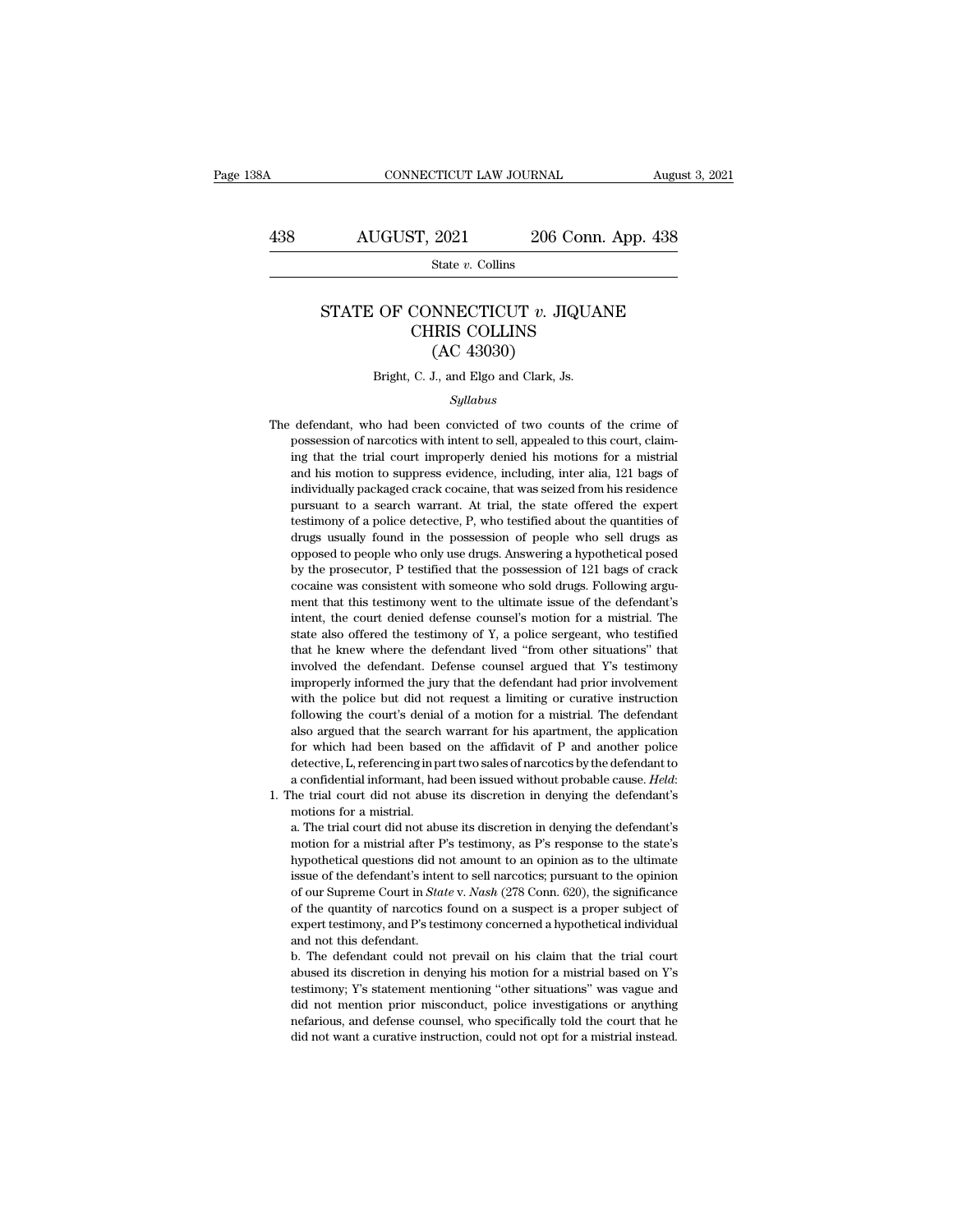# 2021 CONNECTICUT LAW JOURNAL Page 139A<br>
206 Conn. App. 438 AUGUST, 2021 439<br>
State v. Collins

### State *v.* Collins

2. The trial court properly denied the defendant's motion to suppress evidence, as probable cause existed to support the issuance of the search warrant for the defendant's apartment; P and L attested that they had dence, as probable cause existed to support the issuance of the search warrant for the defendant's apartment; P and L attested that they had So Conn. App. 438 MUGUST, 2021 439<br>State v. Collins<br>he trial court properly denied the defendant's motion to suppress evi-<br>dence, as probable cause existed to support the issuance of the search<br>warrant for the defendant's State  $v$ . Collins<br>
he trial court properly denied the defendant's motion to suppress evi-<br>
dence, as probable cause existed to support the issuance of the search<br>
warrant for the defendant's apartment; P and L attested t State v. Collins<br>
he trial court properly denied the defendant's motion to suppress evi-<br>
dence, as probable cause existed to support the issuance of the search<br>
warrant for the defendant's apartment, P and L attested that he trial court properly denied the defendant's motion to suppress evidence, as probable cause existed to support the issuance of the search warrant for the defendant's apartment; P and L attested that they had heard multip and a reasonable cause existed to support the issuance of the search<br>warrant for the defendant's apartment; P and L attested that they had<br>heard multiple reports that the defendant had been selling narcotics<br>out of his apa heard multiple reports that the defendant had been selling narcotics<br>out of his apartment, a confidential informant made two controlled<br>purchases of narcotics from the defendant under police observation,<br>and a reasonable i mant. purchases of narcotics from the defendant under police observation,<br>and a reasonable inference could be made that the defendant brought<br>narcotics from his apartment when he met with the confidential informant.<br>Argued Apri narcotics from his apartment when he met with the confidential informant.<br> *Argued April 5—officially released August 3, 2021*<br> *Procedural History*<br>
Substitute information charging the defendant with and a reasonable inference could be made that the defendant brought<br>narcotics from his apartment when he met with the confidential information.<br>Argued April 5—officially released August 3, 2021<br>Procedural History<br>Substitut

narcotics from his apartment when he met with the confidential informant.<br>
Argued April 5—officially released August 3, 2021<br>
Procedural History<br>
Substitute information charging the defendant with<br>
two counts of the crime mant.<br>
Argued April 5—officially released August 3, 2021<br>
Procedural History<br>
Substitute information charging the defendant with<br>
two counts of the crime of possession of narcotics with<br>
intent to sell, brought to the Supe Argued April 5—officially released August 3, 2021<br>
Procedural History<br>
Substitute information charging the defendant with<br>
two counts of the crime of possession of narcotics with<br>
intent to sell, brought to the Superior Co Frocedural History<br>Substitute information charging the defendant with<br>two counts of the crime of possession of narcotics with<br>intent to sell, brought to the Superior Court in the judi-<br>cial district of Middlesex, geographi Substitute information charging the defendant with<br>two counts of the crime of possession of narcotics with<br>intent to sell, brought to the Superior Court in the judi-<br>cial district of Middlesex, geographical area number<br>ni Substitute information charging the defendant with<br>two counts of the crime of possession of narcotics with<br>intent to sell, brought to the Superior Court in the judi-<br>cial district of Middlesex, geographical area number<br>nin two counts of the crime of possession of narcotics with<br>intent to sell, brought to the Superior Court in the judi-<br>cial district of Middlesex, geographical area number<br>nine, where the court, *Suarez*, J., denied the defend intent to sell, brought to the Superior Court in the judicial district of Middlesex, geographical area number<br>nine, where the court, *Suarez*, *J*., denied the defendant's<br>motion to suppress certain evidence; thereafter, cial district of Middlesex, geographical area number<br>nine, where the court, *Suarez*, *J*., denied the defendant's<br>motion to suppress certain evidence; thereafter, the mat-<br>ter was tried to the jury before *Suarez*, *J*.; motion to suppress ecruant evidence, thereafter, the matter was tried to the jury before *Suarez*, *J*.; subsequently, the court denied the defendant's motions for a mistrial; verdict and judgment of guilty, from which the definite the defendant's motions for the court denied the defendant's motions for the verdict and judgment of guilty, from which the dant appealed. Affirmed.<br>Freeman J. Demirjian, certified legal interview whom was James B

rdict and judgment of guilty, from which the defen-<br>*Brett R. Affirmed.*<br>*Brett R. Aiello, deputy assistant public*<br>*Brett R. Aiello, deputy assistant state's attorney, with*<br>*Brett R. Aiello, deputy assistant state's atto* 

dant appealed. *Affirmed.*<br> *Freeman J. Demirjian*, certified legal intern, with<br>
whom was *James B. Streeto*, senior assistant public<br>
defender, for the appellant (defendant).<br> *Brett R. Aiello*, deputy assistant state's Freeman J. Demirjian, certified legal intern, with<br>whom was James B. Streeto, senior assistant public<br>defender, for the appellant (defendant).<br>Brett R. Aiello, deputy assistant state's attorney, with<br>whom, on the brief, we *Treeman 9: Demirjani*, ecrified idea intern, which<br>whom was *James B. Streeto*, senior assistant public<br>defender, for the appellant (defendant).<br>*Brett R. Aiello*, deputy assistant state's attorney, with<br>whom, on the brie *Atter was states D. Streeto,* Schlor assistant periodic defender, for the appellant (defendant).<br> *Brett R. Aiello,* deputy assistant state's attorney, whom, on the brief, were *Michael A. Gailor*, stated attorney, *Kevin* nom, on the brief, were *Michael A. Gailor*, state's<br>torney, *Kevin M. Shay*, senior assistant state's attor-<br>y, and *Jacqueline M. Fitzgerald*, special deputy assis-<br>to state's attorney, for the appellee (state).<br> $o_{pinion}$ <br>

### *Opinion*

attorney, *Kevin M. Shay*, senior assistant state's attor-<br>ney, and *Jacqueline M. Fitzgerald*, special deputy assistant state's attorney, for the appellee (state).<br>*Opinion*<br>BRIGHT, C. J. The defendant, Jiquane Chris Coll ney, and *Jacqueline M. Fitzgerald*, special deputy assistant state's attorney, for the appellee (state).<br> *Opinion*<br>
BRIGHT, C. J. The defendant, Jiquane Chris Collins,<br>
appeals from the judgment of conviction, rendered b tant state's attorney, for the appellee (state).<br>  $\phi_{pinion}$ <br>
BRIGHT, C. J. The defendant, Jiquane Chris Collins,<br>
appeals from the judgment of conviction, rendered by<br>
the trial court in accordance with the jury's verdict, opinion<br>BRIGHT, C. J. The defendant, Jiquane Chris Collins,<br>appeals from the judgment of conviction, rendered by<br>the trial court in accordance with the jury's verdict, of<br>two counts of possession of narcotics with intent BRIGHT, C. J. The defendant, Jiquane Chris Collins,<br>appeals from the judgment of conviction, rendered by<br>the trial court in accordance with the jury's verdict, of<br>two counts of possession of narcotics with intent to<br>sell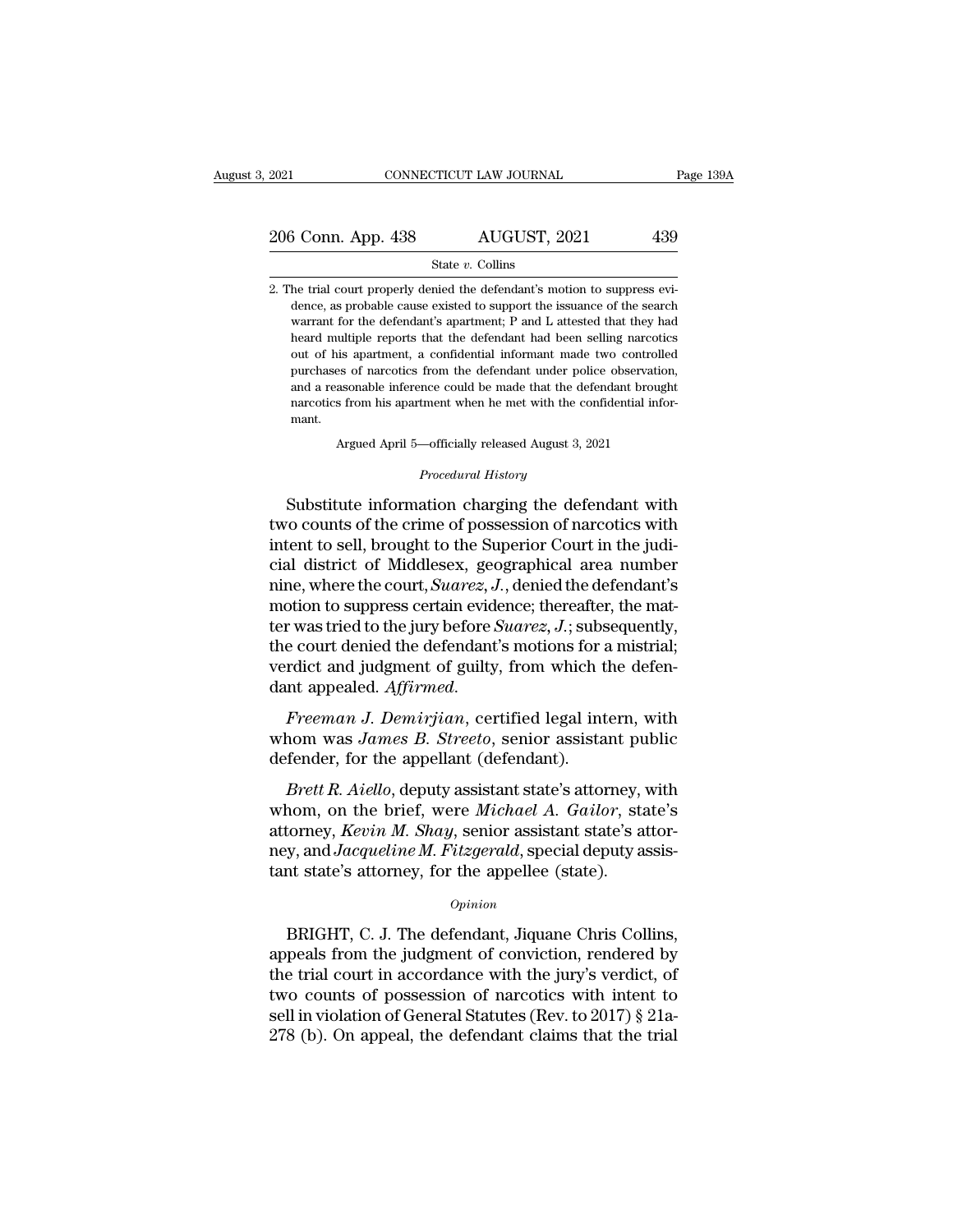| 40A | CONNECTICUT LAW JOURNAL |                    | August 3, 2021 |
|-----|-------------------------|--------------------|----------------|
|     |                         |                    |                |
| 440 | AUGUST, 2021            | 206 Conn. App. 438 |                |
|     | State $v$ . Collins     |                    |                |

CONNECTICUT LAW JOURNAL August 3, 20<br>
AUGUST, 2021 206 Conn. App. 438<br>
State v. Collins<br>
Court (1) improperly denied his motions for a mistrial<br>
following testimony on the ultimate issue of his intent<br>
and following testim 440 AUGUST, 2021 206 Conn. App. 438<br>  $\frac{\text{State } v. \text{ Collins}}{\text{count (1)rightperly denied his motions for a mistrial following testimony on the ultimate issue of his intent and following testimony concerning alleged prior mis-conduct and (2) erred in depuis his motion to suppress.$ 440 AUGUST, 2021 206 Conn. App. 438<br>  $\frac{\text{State } v. \text{ Collins}}{\text{court (1) improperly denied his motions for a mistrial following testimony on the ultimate issue of his intent and following testimony concerning alleged prior mis-conduct, and (2) erred in denying his motion to suppress evidence, sized during the execution of a search war-$ AUGUST, 2021 206 Conn. App. 438<br>  $\frac{\text{State } v. \text{ Collins}}{\text{court (1)righted his motions for a mistrial}$ <br>
following testimony on the ultimate issue of his intent<br>
and following testimony concerning alleged prior mis-<br>
conduct, and (2) erred in denying his moti Eventually,  $\frac{1}{2021}$  and  $\frac{1}{200}$  collins<br>
court (1) improperly denied his motions for a mistrial<br>
following testimony on the ultimate issue of his intent<br>
and following testimony concerning alleged prior mis-<br>
con State *v*. Collins<br>
court (1) improperly denied his motions for a mistrial<br>
following testimony on the ultimate issue of his intent<br>
and following testimony concerning alleged prior mis-<br>
conduct, and (2) erred in denying court (1) improperly denied his motions fo<br>following testimony on the ultimate issue o<br>and following testimony concerning alleged<br>conduct, and (2) erred in denying his motion<br>evidence seized during the execution of a s<br>ran llowing testimony on the ultimate issue of his intent<br>d following testimony concerning alleged prior mis-<br>nduct, and (2) erred in denying his motion to suppress<br>idence seized during the execution of a search war-<br>nt that h and following testimony concerning alleged prior mis-<br>conduct, and (2) erred in denying his motion to suppress<br>evidence seized during the execution of a search war-<br>rant that had been issued without probable cause. We<br>affi

conduct, and (2) erred in denying his motion to suppress<br>evidence seized during the execution of a search warrant that had been issued without probable cause. We<br>affirm the judgment of the trial court.<br>The following facts, evidence seized during the execution of a search warrant that had been issued without probable cause. We<br>affirm the judgment of the trial court.<br>The following facts, which reasonably could have<br>been found by the jury, and rant that had been issued without probable cause. We<br>affirm the judgment of the trial court.<br>The following facts, which reasonably could have<br>been found by the jury, and procedural history inform<br>our review of the defendan affirm the judgment of the trial court.<br>The following facts, which reasonably could have<br>been found by the jury, and procedural history inform<br>our review of the defendant's appellate claims. On Octo-<br>ber 10, 2017, followin The following facts, which reasonably could have<br>been found by the jury, and procedural history inform<br>our review of the defendant's appellate claims. On Octo-<br>ber 10, 2017, following a narcotics investigation in<br>which Mid been found by the jury, and procedural history inform<br>our review of the defendant's appellate claims. On Octo-<br>ber 10, 2017, following a narcotics investigation in<br>which Middletown police officers twice observed the<br>defend our review of the defendant's appellate claims. On October 10, 2017, following a narcotics investigation in which Middletown police officers twice observed the defendant sell crack cocaine to a confidential informant, the ber 10, 2017, following a narcotics investigation in<br>which Middletown police officers twice observed the<br>defendant sell crack cocaine to a confidential infor-<br>mant, the police officers applied for, and were granted,<br>a sea which Middletown police officers twice observed the<br>defendant sell crack cocaine to a confidential infor-<br>mant, the police officers applied for, and were granted,<br>a search warrant for the defendant's Middletown apart-<br>men defendant sell crack cocaine to a confidential informant, the police officers applied for, and were granted,<br>a search warrant for the defendant's Middletown apartment (apartment). Members of the narcotics unit of the<br>Middl mant, the police officers applied for, and were granted,<br>a search warrant for the defendant's Middletown apart-<br>ment (apartment). Members of the narcotics unit of the<br>Middletown Police Department executed the warrant<br>on Oc a search warrant for the defendant's Middletown apart-<br>ment (apartment). Members of the narcotics unit of the<br>Middletown Police Department executed the warrant<br>on October 13, 2017. The police arrived outside the apart-<br>men ment (apartment). Members of the narcotics unit of the<br>Middletown Police Department executed the warrant<br>on October 13, 2017. The police arrived outside the apart-<br>ment between 6 and 6:30 p.m., where they conducted<br>surveil Middletown Police Department executed the warrant<br>on October 13, 2017. The police arrived outside the apart-<br>ment between 6 and 6:30 p.m., where they conducted<br>surveillance before knocking, at approximately 7:40<br>p.m., on t on October 13, 2017. The police arrived outside the apartment between 6 and 6:30 p.m., where they conducted<br>surveillance before knocking, at approximately 7:40<br>p.m., on the apartment door. After receiving no response<br>to th ment between 6 and 6:30 p.m., where they conducted<br>surveillance before knocking, at approximately 7:40<br>p.m., on the apartment door. After receiving no response<br>to their knock, the police breached the door. The police<br>obser surveillance before knocking<br>p.m., on the apartment door. Af<br>to their knock, the police bread<br>observed a sparsely furnished<br>it appeared that no one other<br>there. The police detained the<br>in bed, without incident.<br>During thei m, on the apartment door. After receiving no response<br>their knock, the police breached the door. The police<br>served a sparsely furnished and tidy apartment, and<br>appeared that no one other than the defendant lived<br>ere. The p to their knock, the police breached the door. The police<br>observed a sparsely furnished and tidy apartment, and<br>it appeared that no one other than the defendant lived<br>there. The police detained the defendant, who had been<br>i

observed a sparsely furnished and tidy apartment, and<br>it appeared that no one other than the defendant lived<br>there. The police detained the defendant, who had been<br>in bed, without incident.<br>During their search of the apart it appeared that no one other than the defendant lived<br>there. The police detained the defendant, who had been<br>in bed, without incident.<br>During their search of the apartment, the police found<br>a large container on the kitche there. The police detained the defendant, who had been<br>in bed, without incident.<br>During their search of the apartment, the police found<br>a large container on the kitchen table, which contained<br>121 bags of individually packa in bed, without incident.<br>
During their search of the apartment, the police found<br>
a large container on the kitchen table, which contained<br>
121 bags of individually packaged crack cocaine and<br>
14 glassine bags of heroin. T During their search of the apartment, the police found<br>a large container on the kitchen table, which contained<br>121 bags of individually packaged crack cocaine and<br>14 glassine bags of heroin. The estimated street value<br>of t 1 glassine bags of heroin. The estimated street value<br>
f the crack cocaine and heroin totaled approximately<br>
3110 and \$140, respectively. The police also found<br>
any "tear bags"<sup>1</sup> behind an electrical outlet cover in<br>
<sup>1</sup> of the crack cocaine and heroin totaled approximately  $$3110$  and  $$140$ , respectively. The police also found many "tear bags"<sup>1</sup> behind an electrical outlet cover in  $\frac{1}{1}$  Sergeant Frederick Dirga testified that tear

<sup>\$3110</sup> and \$140, respectively. The police also found many "tear bags"<sup>1</sup> behind an electrical outlet cover in  $\frac{1}{1}$  Sergeant Frederick Dirga testified that tear bags are plastic sandwich bags used to package drugs for many "tear bags"<sup>1</sup> behind an electrical outlet cover in<br>
<sup>1</sup> Sergeant Frederick Dirga testified that tear bags are plastic sandwich<br>
bags used to package drugs for sale. He explained that individuals "involved<br>
in the na drugs are plastic cover in a set of the drugs are plastic sandwich bags used to package drugs for sale. He explained that individuals "involved in the narcotics trade will take drugs . . . put [them] into the bag, and . .  $^1$  Sergeant Frederick Dirga testified that tear bags are plastic sandwich bags used to package drugs for sale. He explained that individuals "involved in the narcotics trade will take drugs . . . put [them] into the bag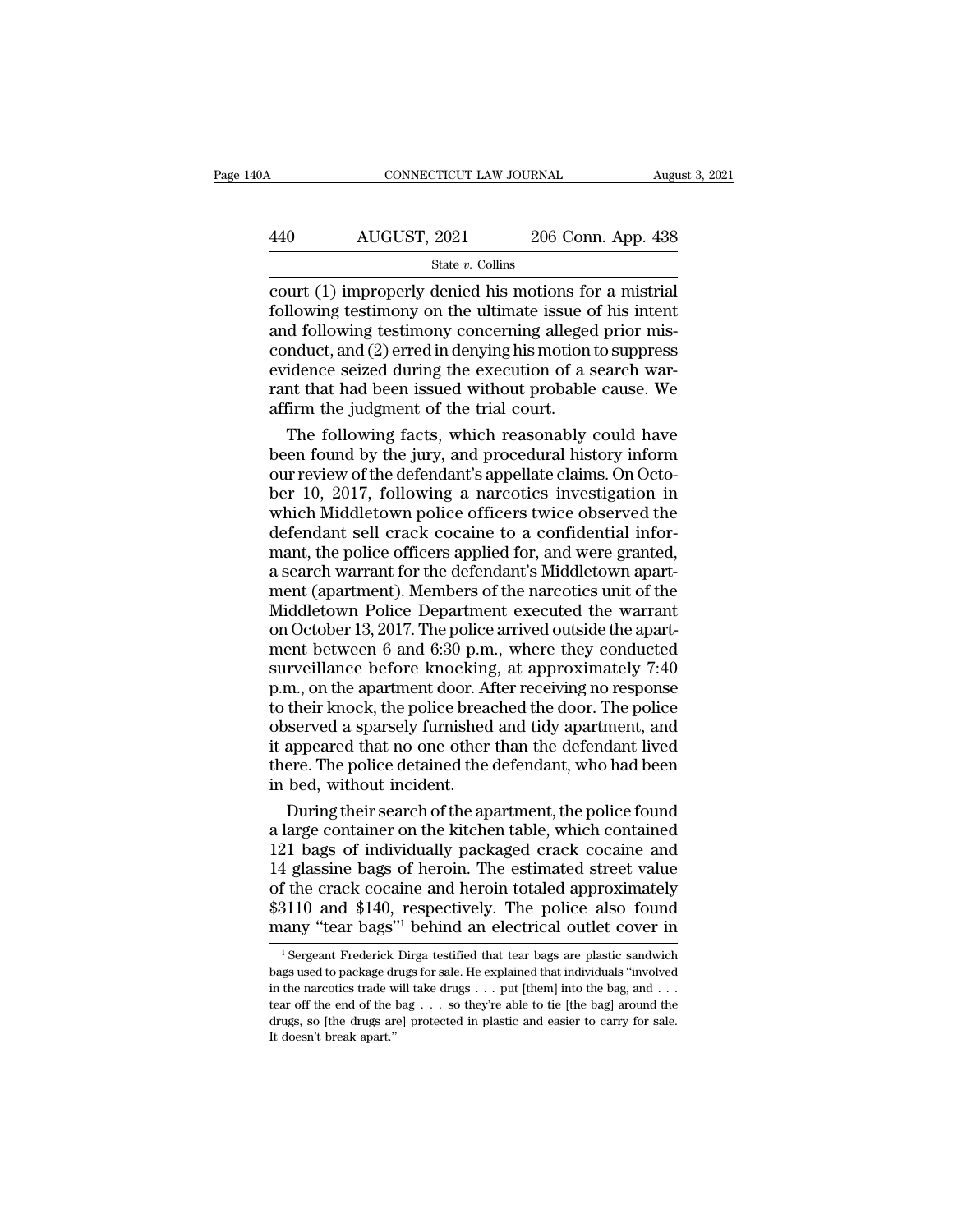| 2021               | CONNECTICUT LAW JOURNAL |              |     | Page 141A |
|--------------------|-------------------------|--------------|-----|-----------|
|                    |                         |              |     |           |
| 206 Conn. App. 438 |                         | AUGUST, 2021 | 441 |           |
|                    | State $v$ . Collins     |              |     |           |

EXECTE 2021 CONNECTICUT LAW JOURNAL Page 141A<br>
206 Conn. App. 438 AUGUST, 2021 441<br>
State v. Collins<br>
the defendant's bedroom, and they found a razor blade<br>
with a white substance on it that later was determined<br>
to be co 206 Conn. App. 438 AUGUST, 2021 441<br>
State v. Collins<br>
the defendant's bedroom, and they found a razor blade<br>
with a white substance on it that later was determined<br>
to be cocaine. In addition to seizing those items, the<br> 206 Conn. App. 438 AUGUST, 2021 441<br>
State v. Collins<br>
the defendant's bedroom, and they found a razor blade<br>
with a white substance on it that later was determined<br>
to be cocaine. In addition to seizing those items, the<br> 206 Conn. App. 438 AUGUST, 2021 441<br>
State v. Collins<br>
the defendant's bedroom, and they found a razor blade<br>
with a white substance on it that later was determined<br>
to be cocaine. In addition to seizing those items, the<br> Solution Tipp. 153 For the detect,  $\frac{1}{2}$ ,  $\frac{1}{2}$ ,  $\frac{1}{2}$ ,  $\frac{1}{2}$  and they found a razor blade with a white substance on it that later was determined to be cocaine. In addition to seizing those items, the poli defendant. e defendant's bedroom, and they found a razor blade<br>th a white substance on it that later was determined<br>be cocaine. In addition to seizing those items, the<br>lice also seized \$1524 in cash, a laptop computer,<br>flat screen TV with a white substance on it that later was determined<br>to be cocaine. In addition to seizing those items, the<br>police also seized \$1524 in cash, a laptop computer,<br>a flat screen TV, jewelry, and mail addressed to the<br>defend

to be cocaine. In addition to seizing those items, the<br>police also seized \$1524 in cash, a laptop computer,<br>a flat screen TV, jewelry, and mail addressed to the<br>defendant.<br>The defendant, thereafter, was charged with two<br>co police also seized \$1524 in cash, a laptop computer,<br>a flat screen TV, jewelry, and mail addressed to the<br>defendant.<br>The defendant, thereafter, was charged with two<br>counts of possession of narcotics with intent to sell.<br>Fo a flat screen TV, jewelry, and mail addressed to the<br>defendant.<br>The defendant, thereafter, was charged with two<br>counts of possession of narcotics with intent to sell.<br>Following a jury trial that resulted in guilty findings detendant.<br>
The defendant, thereafter, was charged with two<br>
counts of possession of narcotics with intent to sell.<br>
Following a jury trial that resulted in guilty findings,<br>
the court rendered a judgment of conviction of The defendant, thereafter, was charged with two<br>counts of possession of narcotics with intent to sell.<br>Following a jury trial that resulted in guilty findings,<br>the court rendered a judgment of conviction of both<br>counts and counts of possession of narcotics with intent to sell.<br>Following a jury trial that resulted in guilty findings,<br>the court rendered a judgment of conviction of both<br>counts and imposed a total effective sentence of twelve<br>ye Following a jury trial that<br>the court rendered a judgn<br>counts and imposed a total  $\epsilon$ <br>years of incarceration, execu<br>years, with three years of p<br>lowed. Additional facts and<br>set forth as necessary. and imposed a total checare schooned of twere<br>ars of incarceration, execution suspended after seven<br>ars, with three years of probation. This appeal fol-<br>wed. Additional facts and procedural history will be<br>t forth as neces

I

because of mean certainon, execution suspended after seven<br>years, with three years of probation. This appeal fol-<br>lowed. Additional facts and procedural history will be<br>set forth as necessary.<br>I<br>On appeal, the defendant fi blowed. Additional facts and procedural history will be<br>set forth as necessary.<br>I<br>On appeal, the defendant first claims that the trial<br>court improperly denied his motions for a mistrial fol-<br>lowing testimony on the ultimat Set forth as necessary.<br>
I<br>
On appeal, the defendant first claims that the trial<br>
court improperly denied his motions for a mistrial fol-<br>
lowing testimony on the ultimate issue of his intent<br>
to sell narcotics and followi I<br>
On appeal, the defendant first claims that the trial<br>
court improperly denied his motions for a mistrial fol-<br>
lowing testimony on the ultimate issue of his intent<br>
to sell narcotics and following testimony concerning<br> I<br>On appeal, the defendant first claims that the trial<br>court improperly denied his motions for a mistrial fol-<br>lowing testimony on the ultimate issue of his intent<br>to sell narcotics and following testimony concerning<br>alleg On appeal, the defendant first claims that the trial<br>court improperly denied his motions for a mistrial fol-<br>lowing testimony on the ultimate issue of his intent<br>to sell narcotics and following testimony concerning<br>alleged urt improperly denied his motions for a mistrial fol-<br>wing testimony on the ultimate issue of his intent<br>sell narcotics and following testimony concerning<br>eged prior misconduct. After setting forth our stan-<br>rd of review o to sell narcotics and following testimony concerning<br>to sell narcotics and following testimony concerning<br>alleged prior misconduct. After setting forth our stan-<br>dard of review of the trial court's decision to deny a<br>motio

to sell narcotics and following testimony concerning<br>alleged prior misconduct. After setting forth our stan-<br>dard of review of the trial court's decision to deny a<br>motion for a mistrial, we will address each claim in turn. alleged prior misconduct. After setting forth our stan-<br>dard of review of the trial court's decision to deny a<br>motion for a mistrial, we will address each claim in turn.<br>"In our review of the denial of a motion for [a] mis dard of review of the trial court's decision to deny a<br>motion for a mistrial, we will address each claim in turn.<br>"In our review of the denial of a motion for [a] mis-<br>trial, we have recognized the broad discretion that is motion for a mistrial, we will address each claim in turn.<br>
"In our review of the denial of a motion for [a] mis-<br>
trial, we have recognized the broad discretion that is<br>
vested in the trial court to decide whether an occ "In our review of the denial of a motion for [a] mis-<br>trial, we have recognized the broad discretion that is<br>vested in the trial court to decide whether an occur-<br>rence at trial has so prejudiced a party that he or she<br>ca trial, we have recognized the broad discretion that is<br>vested in the trial court to decide whether an occur-<br>rence at trial has so prejudiced a party that he or she<br>can no longer receive a fair trial. The decision of the<br>t vested in the trial court to decide whether an occurrence at trial has so prejudiced a party that he or she<br>can no longer receive a fair trial. The decision of the<br>trial court is therefore reversible on appeal only if ther rence at trial has so prejudiced a party that he or she<br>can no longer receive a fair trial. The decision of the<br>trial court is therefore reversible on appeal only if there<br>has been an abuse of discretion." (Internal quotat can no longer receive a fair trial. The decision of the<br>trial court is therefore reversible on appeal only if there<br>has been an abuse of discretion." (Internal quotation<br>marks omitted.) *State* v. *Berrios*, 320 Conn. 265, trial court is therefore reversible on appeal only if there<br>has been an abuse of discretion." (Internal quotation<br>marks omitted.) *State* v. *Berrios*, 320 Conn. 265, 274,<br>129 A.3d 696 (2016). Furthermore, "[w]hile the rem has been an abuse of discretion." (Internal quotation marks omitted.) *State* v. *Berrios*, 320 Conn. 265, 274, 129 A.3d 696 (2016). Furthermore, "[w]hile the remedy of a mistrial is permitted under the rules of practice, marks omitted.) *State* v. *Berrios*, 320 Conn. 265, 274, 129 A.3d 696 (2016). Furthermore, "[w]hile the remedy of a mistrial is permitted under the rules of practice, it is not favored. [A] mistrial should be granted onl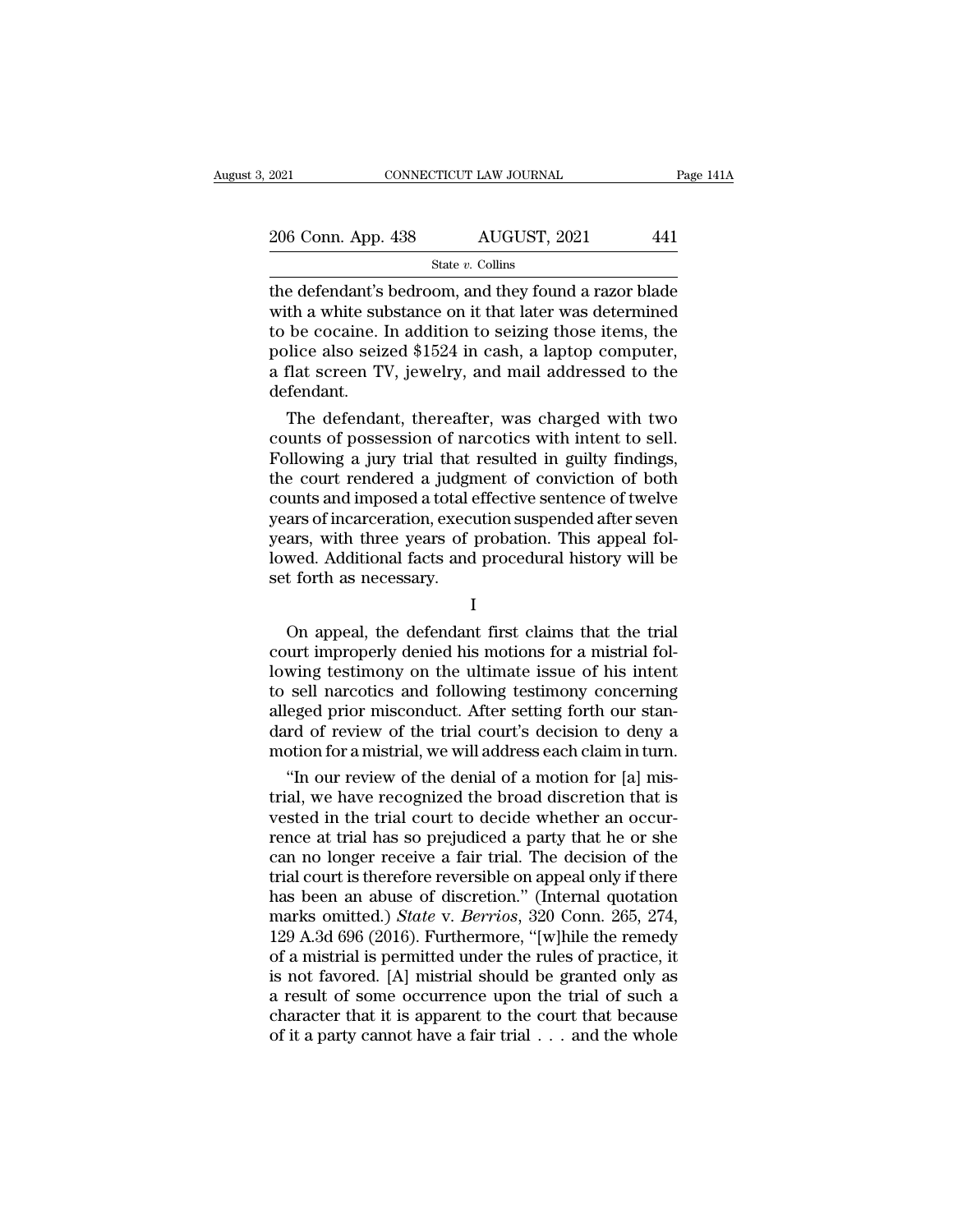# CONNECTICUT LAW JOURNAL August 3, 2021<br>442 AUGUST, 2021 206 Conn. App. 438<br>5tate v. Collins

State *v.* Collins

FRAMEL CONNECTICUT LAW JOURNAL August 3, 2021<br>
AUGUST, 2021 206 Conn. App. 438<br>
State v. Collins<br>
proceedings are vitiated. . . . If curative action can<br>
obviate the prejudice, the drastic remedy of a mistrial<br>
should be AUGUST, 2021 206 Conn. App. 438<br>
state v. Collins<br>
proceedings are vitiated. . . . If curative action can<br>
obviate the prejudice, the drastic remedy of a mistrial<br>
should be avoided. . . . On appeal, we hesitate to dis-<br> AUGUST, 2021 206 Conn. App. 438<br>  $\frac{\text{State } v. \text{ Collins}}{\text{proceedings are vitiated.} \dots$  If curative action can<br>
obviate the prejudice, the drastic remedy of a mistrial<br>
should be avoided.... On appeal, we hesitate to dis-<br>
turb a decision not to AUGUST, 2021 206 Conn. App. 438<br>  $\frac{\text{State } v. \text{ Collins}}{\text{proceedings are vitiated.} \dots$  If curative action can<br>
obviate the prejudice, the drastic remedy of a mistrial<br>
should be avoided.... On appeal, we hesitate to dis-<br>
turb a decision not to From  $\frac{1}{200}$  State v. Collins<br>
State v. Collins<br>
proceedings are vitiated. . . . If curative action can<br>
obviate the prejudice, the drastic remedy of a mistrial<br>
should be avoided. . . . On appeal, we hesitate to dis-State v. Collins<br>proceedings are vitiated. . . . If curative action can<br>obviate the prejudice, the drastic remedy of a mistrial<br>should be avoided. . . . On appeal, we hesitate to dis-<br>turb a decision not to declare a mist proceedings are vitiated. . . . . If curative action can obviate the prejudice, the drastic remedy of a mistrial should be avoided. . . . On appeal, we hesitate to disturb a decision not to declare a mistrial. The trial j obviate the prejudice, the drastic remedy of a mistrial<br>should be avoided. . . . On appeal, we hesitate to dis-<br>turb a decision not to declare a mistrial. The trial judge<br>is the arbiter of the many circumstances [that] ma should be avoided.  $\ldots$  On appeal, we hesitate to disturb a decision not to declare a mistrial. The trial judge<br>is the arbiter of the many circumstances [that] may<br>arise during the trial in which his function is to assur turb a decision not to declare a mistrial. The trial judge<br>is the arbiter of the many circumstances [that] may<br>arise during the trial in which his function is to assure<br>a fair and just outcome.... The trial court is bette is the arbiter of the many circumstances [that] may arise during the trial in which his function is to assure a fair and just outcome.  $\ldots$  The trial court is better positioned than we are to evaluate in the first instan arise during the trial in which his function is to assure<br>a fair and just outcome. . . . The trial court is bette<br>positioned than we are to evaluate in the first instance<br>whether a certain occurrence is prejudicial to the Sholed than we are to evaluate in the first instance<br>nether a certain occurrence is prejudicial to the defen-<br>nt and, if so, what remedy is necessary to cure that<br>ejudice." (Internal quotation marks omitted.) *State* v.<br>

A

whether a certain occurrence is prejudictal to the defendant and, if so, what remedy is necessary to cure that<br>prejudice." (Internal quotation marks omitted.) *State v.*<br> $Ortiz$ , 280 Conn. 686, 702, 911 A.2d 1055 (2006).<br>A<br> Figure 1.1 and, if so, what femely is necessary to cure that<br>prejudice." (Internal quotation marks omitted.) State v.<br> $Ortiz$ , 280 Conn. 686, 702, 911 A.2d 1055 (2006).<br>A<br>We first consider whether the court improperly<br>denie ortiz, 280 Conn. 686, 702, 911 A.2d 1055 (2006).<br>
A<br>
We first consider whether the court improperly<br>
denied the defendant's motion for a mistrial following<br>
the testimony of Detective Nathaniel Peck. The defendant alleges We first consider whether the court improperly<br>
A<br>
We first consider whether the court improperly<br>
denied the defendant's motion for a mistrial following<br>
the testimony of Detective Nathaniel Peck. The defen-<br>
dant alleges A<br>We first consider whether the court improperly<br>denied the defendant's motion for a mistrial following<br>the testimony of Detective Nathaniel Peck. The defen-<br>dant alleges that Peck opined on the ultimate issue of<br>whether t We first consider whether the court improperly<br>denied the defendant's motion for a mistrial following<br>the testimony of Detective Nathaniel Peck. The defen-<br>dant alleges that Peck opined on the ultimate issue of<br>whether the denied the defendant's motion for a mistrial following<br>the testimony of Detective Nathaniel Peck. The defen-<br>dant alleges that Peck opined on the ultimate issue of<br>whether the defendant *intended to sell* narcotics. The<br>de the testimony of Detective Nathaniel Peck. The defendant alleges that Peck opined on the ultimate issue of whether the defendant *intended to sell* narcotics. The defendant argues that, during trial, he did not contest the dant alleges that Peck opined on the ultimate issue of<br>whether the defendant *intended to sell* narcotics. The<br>defendant argues that, during trial, he did not contest<br>the fact that he possessed narcotics; the only issue in whether the defendant *intended to sell* narcotics. The<br>defendant argues that, during trial, he did not contest<br>the fact that he possessed narcotics; the only issue in<br>dispute was whether he intended to sell those narcotic defendant argues that, during trial, he did not contest<br>the fact that he possessed narcotics; the only issue in<br>dispute was whether he intended to sell those narcotics.<br>The defendant contends that Peck opined on the defenthe fact that he possessed narcotics; the only issue in<br>dispute was whether he intended to sell those narcotics.<br>The defendant contends that Peck opined on the defen-<br>dant's intent in this case when Peck testified that pos dispute was whether he intended to sell those narcotics.<br>The defendant contends that Peck opined on the defendant's intent in this case when Peck testified that possession of 121 individually wrapped bags of crack<br>cocaine The defendant contends that Peck opined on the defendant's intent in this case when Peck testified that possession of 121 individually wrapped bags of crack cocaine would be consistent with someone who is selling narcotics dant's intent in this case when Peck testified that possession of 121 individually wrapped bags of crack cocaine would be consistent with someone who is selling narcotics, rather than someone who is using narcotics. The st session of 121 individually wrapped bags of crack<br>cocaine would be consistent with someone who is sell-<br>ing narcotics, rather than someone who is using narcot-<br>ics. The state argues that the defendant did not object to<br>th cocaine would be consistent with someone who is sell-<br>ing narcotics, rather than someone who is using narcot-<br>ics. The state argues that the defendant did not object to<br>the state's question about the 121 individually wrap ing narcotics, rather than someone who is using narcotics. The state argues that the defendant did not object to the state's question about the 121 individually wrapped bags of crack cocaine, that the question and the answ ics. The state argues that the defendant did not object to<br>the state's question about the 121 individually wrapped<br>bags of crack cocaine, that the question and the answer<br>both were in compliance with our Code of Evidence,<br> the state's question about the 121 individually wrapped<br>bags of crack cocaine, that the question and the answer<br>both were in compliance with our Code of Evidence,<br>and that Peck answered a hypothetical question posed<br>by the bags of crack cocaine, that the question and the answer<br>both were in compliance with our Code of Evidence,<br>and that Peck answered a hypothetical question posed<br>by the state about *any person*, not a question about<br>*this de* th were in compliance with our Code of Evidence,<br>
d that Peck answered a hypothetical question posed<br>
the state about *any person*, not a question about<br>
is defendant. We conclude that the court did not<br>
use its discretio and that Peck answered a hypothetical question posed<br>by the state about *any person*, not a question about<br>*this defendant*. We conclude that the court did not<br>abuse its discretion when it denied the defendant's<br>motion fo by the state about *any person*, not a question about *this defendant*. We conclude that the court did not abuse its discretion when it denied the defendant's motion for a mistrial on the basis of Peck's testimony. The fo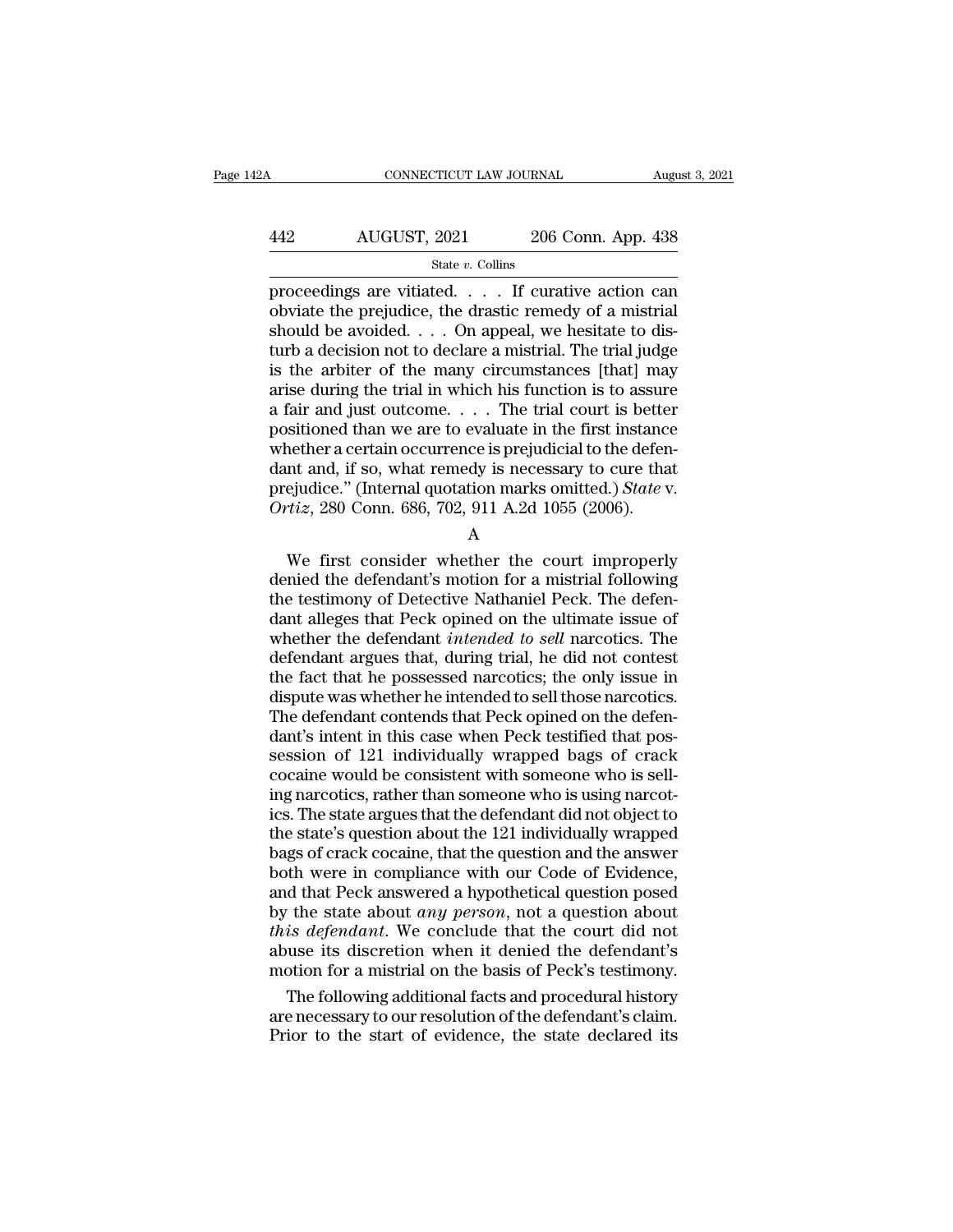# 2021 CONNECTICUT LAW JOURNAL Page 143A<br>
206 Conn. App. 438 AUGUST, 2021 443<br>
State v. Collins

State *v.* Collins

 $\frac{1}{2021}$  CONNECTICUT LAW JOURNAL Page 143.<br>  $\frac{206}{206}$  Conn. App. 438 AUGUST, 2021 443<br>  $\frac{1}{206}$  State v. Collins<br>  $\frac{1}{206}$  intention to call an expert in the area of trafficking of<br>  $\frac{1}{206}$  and  $\frac{1}{206$ 206 Conn. App. 438 AUGUST, 2021 443<br>
State v. Collins<br>
intention to call an expert in the area of trafficking of<br>
narcotics. Specifically, on February 4, 2019, the state<br>
filed a motion in limine to permit expert testimon 206 Conn. App. 438 AUGUST, 2021 443<br>
State v. Collins<br>
intention to call an expert in the area of trafficking of<br>
narcotics. Specifically, on February 4, 2019, the state<br>
filed a motion in limine to permit expert testimon 206 Conn. App. 438 AUGUST, 2021 443<br>
State v. Collins<br>
intention to call an expert in the area of trafficking of<br>
narcotics. Specifically, on February 4, 2019, the state<br>
filed a motion in limine to permit expert testimon State v. Collins<br>
State v. Collins<br>
intention to call an expert in the area of trafficking of<br>
narcotics. Specifically, on February 4, 2019, the state<br>
filed a motion in limine to permit expert testimony on<br>
the issue of state *v*. Collins<br>intention to call an expert in the area of trafficking of<br>narcotics. Specifically, on February 4, 2019, the state<br>filed a motion in limine to permit expert testimony on<br>the issue of whether the evidence intention to call an expert in the area of trafficking of<br>narcotics. Specifically, on February 4, 2019, the state<br>filed a motion in limine to permit expert testimony on<br>the issue of whether the evidence it intended to pres narcotics. Specifically, on February 4, 2019, the state filed a motion in limine to permit expert testimony on the issue of whether the evidence it intended to present during its case-in-chief regarding the items seized at filed a motion in limine to permit expert testimony on<br>the issue of whether the evidence it intended to present<br>during its case-in-chief regarding the items seized at<br>the apartment was consistent with mere drug usage or<br>wh the issue of whether the evidence it intended to present<br>during its case-in-chief regarding the items seized at<br>the apartment was consistent with mere drug usage or<br>whether it was consistent with drug sales. In its motion, during its case-in-chief regarding the items seized at<br>the apartment was consistent with mere drug usage or<br>whether it was consistent with drug sales. In its motion,<br>the state represented that "[t]he expert would not com-<br> the apartment was consistent with mere drug usage or<br>whether it was consistent with drug sales. In its motion,<br>the state represented that "[t]he expert would not com-<br>ment on this particular defendant's intent and indeed<br>w whether it was consistent with drug sales. In its motion,<br>the state represented that "[t]he expert would not com-<br>ment on this particular defendant's intent and indeed<br>would not even be aware of the allegations surrounding the state represented that "[t]he expert would not comment on this particular defendant's intent and indeed<br>would not even be aware of the allegations surrounding<br>this particular incident. Rather, such expert would tes-<br>ti ment on this particular defendant's intent and indeed<br>would not even be aware of the allegations surrounding<br>this particular incident. Rather, such expert would tes-<br>tify relative as to the customs and trade practices of<br> would not even be aware of the allegations surrounding<br>this particular incident. Rather, such expert would tes-<br>tify relative as to the customs and trade practices of<br>drug traffickers generally, which has been held by our this particular incident. Rather, such expert would tes-<br>tify relative as to the customs and trade practices of<br>drug traffickers generally, which has been held by our<br>Supreme Court to be proper  $\dots$ . Indeed, the expert<br>wh tify relative as to the customs and<br>drug traffickers generally, which<br>Supreme Court to be proper . .<br>who the state would present is r<br>a member of the arresting agen<br>(Citations omitted.) On Februa<br>granted the state's motion In the start of evidence, however, the state notifying the state would present is not and has never been<br>member of the arresting agency in this case  $\ldots$ ."<br>itations omitted.) On February 25, 2019, the court<br>anted the sta supreme Court to be proper  $\dots$  interest, the expert<br>who the state would present is not and has never been<br>a member of the arresting agency in this case  $\dots$ ."<br>(Citations omitted.) On February 25, 2019, the court<br>granted

who the state would present is not and has never been<br>a member of the arresting agency in this case  $\dots$ ."<br>(Citations omitted.) On February 25, 2019, the court<br>granted the state's motion.<br>Before the start of evidence, how a member of the arresting agency in this case  $\ldots$ .<br>
(Citations omitted.) On February 25, 2019, the court<br>
granted the state's motion.<br>
Before the start of evidence, however, the state noti-<br>
fied the court of its intent (Chations omitted.) On February 25, 2019, the Court<br>granted the state's motion.<br>Before the start of evidence, however, the state noti-<br>fied the court of its intention to have Detective Peck<br>testify as both a fact witness a Before the state's motion.<br>Before the start of evidence, however, the state notified the court of its intention to have Detective Peck<br>testify as both a fact witness and its expert witness on<br>the trafficking of narcotics. Before the start of evidence, however, the state notified the court of its intention to have Detective Peck testify as both a fact witness and its expert witness on the trafficking of narcotics. Although the defendant did fied the court of its intention to have Detective Peck<br>testify as both a fact witness and its expert witness on<br>the trafficking of narcotics. Although the defendant did<br>not object to Peck testifying both as a fact and as a Example a fact witness and its expert witness on<br>e trafficking of narcotics. Although the defendant did<br>to bject to Peck testifying both as a fact and as an<br>pert witness, he did object to Peck testifying to the<br>timate issu of the darking of narcolics. Although the detendant did<br>not object to Peck testifying both as a fact and as an<br>expert witness, he did object to Peck testifying to the<br>ultimate issue of whether the defendant possessed the<br>n

the police for Feck testifying both as a fact and as an expert witness, he did object to Peck testifying to the ultimate issue of whether the defendant possessed the narcotics with the intent to sell. The trial court agree expert whitess, he did object to Teck testifying to the<br>ultimate issue of whether the defendant possessed the<br>narcotics with the intent to sell. The trial court agreed.<br>As a fact witness, Peck testified about the execution marcotics with the intent to sell. The trial court agreed.<br>As a fact witness, Peck testified about the execution<br>of the search warrant on October 13, 2017, and what<br>the police found at the apartment. Thereafter, the state<br> harcoucs whil the linent to sen. The trial court agreed.<br>
As a fact witness, Peck testified about the execution<br>
of the search warrant on October 13, 2017, and what<br>
the police found at the apartment. Thereafter, the state As a fact witness, Peck testified about the execution<br>of the search warrant on October 13, 2017, and what<br>the police found at the apartment. Thereafter, the state<br>laid a foundation to qualify Peck as an expert in the area<br> of the search warrant on October 13, 2017, and what<br>the police found at the apartment. Thereafter, the state<br>laid a foundation to qualify Peck as an expert in the area<br>of crack cocaine and heroin trafficking. When asked<br>by the police found at the apartment. Thereafter, the state<br>laid a foundation to qualify Peck as an expert in the area<br>of crack cocaine and heroin trafficking. When asked<br>by the trial court, the defendant did not object to Pe laid a foundation to qualify Peck as an expert in the area<br>of crack cocaine and heroin trafficking. When asked<br>by the trial court, the defendant did not object to Peck's<br>qualifications. As an expert witness, Peck testified of crack cocaine and heroin trafficking. When asked<br>by the trial court, the defendant did not object to Peck's<br>qualifications. As an expert witness, Peck testified<br>about the items that crack cocaine and heroin dealers<br>usua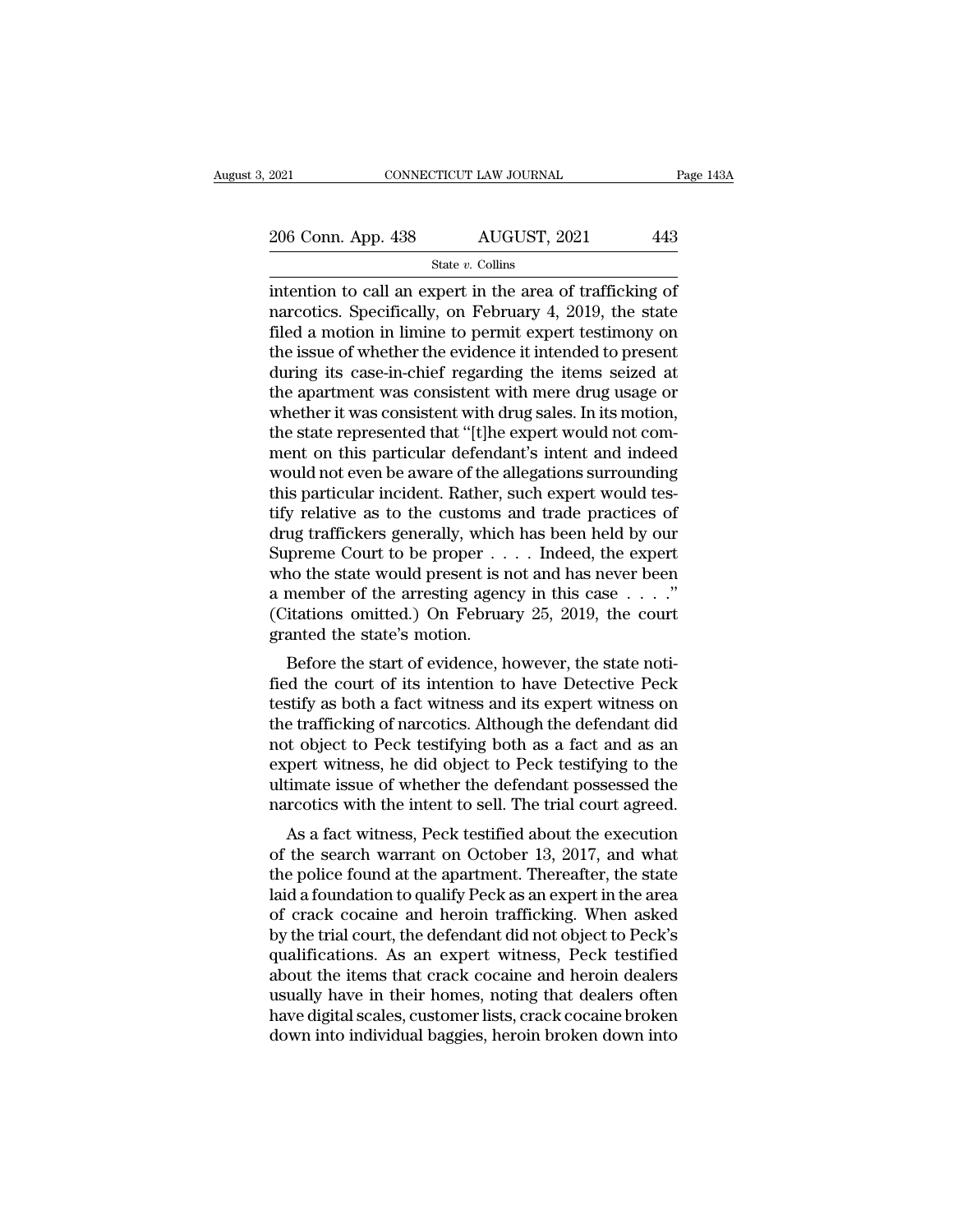### CONNECTICUT LAW JOURNAL August 3, 2021<br>444 AUGUST, 2021 206 Conn. App. 438<br>5tate v. Collins State *v.* Collins

CONNECTICUT LAW JOURNAL August 3, 2021<br>
ALGUST, 2021 206 Conn. App. 438<br>
State v. Collins<br>
individual glassine bags, spoons, razor blades, and<br>
money. Peck then explained that in homes of users of  $\frac{\text{AUGUST, 2021}}{\text{State } v. \text{ Collins}}$ <br>  $\frac{\text{State } v. \text{ Collins}}{\text{individual glassine bags, spoons, razor blades, and money. Peck then explained that in homes of users of cocaine and heroin, police would find glass tubes with burst ends.$ AUGUST, 2021 206 Conn. App. 438<br>  $\frac{\text{State } v. \text{ Collins}}{\text{individual glassine bags, spoons, razor blades, and money. Peck then explained that in homes of users of cocaine and heroin, police would find glass tubes with burnt ends, copper wool, torn bags, crack pipes, burnt schools, noodles.$  $\frac{\text{AUGUST, 2021}}{\text{State } v. \text{ Collins}}$ <br>
individual glassine bags, spoons, razor blades, and<br>
money. Peck then explained that in homes of users of<br>
cocaine and heroin, police would find glass tubes with<br>
burnt ends, copper wool, to State v. Collins<br>State v. Collins<br>individual glassine bags, spoons, razor blades, and<br>money. Peck then explained that in homes of users of<br>cocaine and heroin, police would find glass tubes with<br>burnt ends, copper wool, tor state *v*. Collins<br>individual glassine bags, spoons, razor blades, and<br>money. Peck then explained that in homes of users of<br>cocaine and heroin, police would find glass tubes with<br>burnt ends, copper wool, torn bags, crack p Invidual glassine bags, spoons, razor blades, and<br>oney. Peck then explained that in homes of users of<br>caine and heroin, police would find glass tubes with<br>urnt ends, copper wool, torn bags, crack pipes, burnt<br>oons, needles thoney. Feck then explained that in holdes of users of<br>cocaine and heroin, police would find glass tubes with<br>burnt ends, copper wool, torn bags, crack pipes, burnt<br>spoons, needles, cotton, Q-tips, and straws. Peck also<br>ex

cocame and nerom, poice would find glass twees with<br>burnt ends, copper wool, torn bags, crack pipes, burnt<br>spoons, needles, cotton, Q-tips, and straws. Peck also<br>explained how crack cocaine and heroin are ingested.<br>The sta burnt ends, copper wool, torn bags, crack pipes, burnt<br>spoons, needles, cotton, Q-tips, and straws. Peck also<br>explained how crack cocaine and heroin are ingested.<br>The state then asked Peck to opine about the quanti-<br>ties o spoons, neede<br>explained how<br>The state the<br>ties of drugs ir<br>those in the po<br>following collo<br>and Peck:<br>"[The Prosec The state then asked Peck to opine about the quanti-<br>
is of drugs in the possession of drug dealers versus<br>
ose in the possession of drug users. Specifically, the<br>
llowing colloquy took place between the prosecutor<br>
d Peck The state then asked Peck to opine about the quanti-<br>ties of drugs in the possession of drug dealers versus<br>those in the possession of drug users. Specifically, the<br>following colloquy took place between the prosecutor<br>and

those in the possession of drug dealers versus<br>those in the possession of drug users. Specifically, the<br>following colloquy took place between the prosecutor<br>and Peck:<br>"[The Prosecutor]: And now I'm going to ask you a<br>serie those in the possession of drug users. Specifically, the<br>following colloquy took place between the prosecutor<br>and Peck:<br>"[The Prosecutor]: And now I'm going to ask you a<br>series of hypothetical questions that pertain to cra From Prosecutor and Peck:<br>
"[The Prosecutor]: And now I'm going to ask you a<br>
series of hypothetical questions that pertain to crack<br>
cocaine. So, based on your training and experience, if<br>
you found an individual in posse <sup>4</sup><br>"[The Prosecutor]: And now I'm going to ask you a<br>series of hypothetical questions that pertain to crack<br>cocaine. So, based on your training and experience, if<br>you found an individual in possession of 121 individually<br> "[The Prosecutor]: And now I'm goin<br>series of hypothetical questions that pe<br>cocaine. So, based on your training and<br>you found an individual in possession of l<br>wrapped [baggies] consisting of crack of<br>that be consistent, b Thes of hypothetical questions that pertain to crack<br>
caine. So, based on your training and experience, if<br>
u found an individual in possession of 121 individually<br>
capped [baggies] consisting of crack cocaine, would<br>
at b cocaine. So, based on your training and<br>you found an individual in possession of 1<br>wrapped [baggies] consisting of crack c<br>that be consistent, based on your trainin<br>one who was selling or using?<br>"[Peck]: That's consistent, rapped [baggies] consisting of crack cocaine, would<br>at be consistent, based on your training, with some-<br>ee who was selling or using?<br>"[Peck]: That's consistent, in my opinion, with some-<br>ee [who] is selling crack cocaine.

determination?

if (Peck]: That's consistent, in my opinion, with some-<br>
if (Peck]: That's consistent, in my opinion, with some-<br>
if (The Prosecutor): And how would you make that<br>
if (The Prosecutor): And how would you make that<br>
if the s "[Peck]: That's consistent, in my opinion, with some-<br>one [who] is selling crack cocaine.<br>"[The Prosecutor]: And how would you make that<br>determination?<br>"[Peck]: By the sheer volume of the crack cocaine<br>as—as one, in additi one [who] is selling crack cocaine.<br>
"[The Prosecutor]: And how would you make that<br>
determination?<br>
"[Peck]: By the sheer volume of the crack cocaine<br>
as—as one, in addition to the fact that it's individually<br>
wrapped. Th "[The Prosecutor]: determination?<br>determination?<br>"[Peck]: By the sheas—as one, in addition<br>wrapped. That is typistreet level sales.<br>"[The Prosecutor]: 4 ""[Peck]: By the sheer volume of the crack cocaine<br>
—as one, in addition to the fact that it's individually<br>
"apped. That is typically done for prepackaged for<br>
"The Prosecutor]: And how would you determine<br>
"The Prosecuto "[Peck]: By the sheer volume of the crack cocaine<br>as—as one, in addition to the fact that it's individually<br>wrapped. That is typically done for prepackaged for<br>street level sales.<br>"[The Prosecutor]: And how would you deter

sale? rapped. That is typically done for prepackaged for<br>
"[The Prosecutor]: And how would you determine<br>
nether items seized are for personal use versus for<br>
le?<br>
"[Peck]: You can determine that based on what else<br>
u find in th

street level sales.<br>
"[The Prosecutor]: And how would you determine<br>
whether items seized are for personal use versus for<br>
sale?<br>
"[Peck]: You can determine that based on what else<br>
you find in the area, though the entire "[The Prosecutor]: And how would you determine<br>whether items seized are for personal use versus for<br>sale?<br>"[Peck]: You can determine that based on what else<br>you find in the area, though the entire scene would<br>have to be—to The Frosecutor]. And now would you determine<br>whether items seized are for personal use versus for<br>sale?<br>"[Peck]: You can determine that based on what else<br>you find in the area, though the entire scene would<br>have to be—to u whether hems seized are for personal use versus for<br>sale?<br>"[Peck]: You can determine that based on what else<br>you find in the area, though the entire scene would<br>have to be—to understand it, but you'd have to find<br>devices u sale:<br>
"[Peck]: You can determine that based<br>
you find in the area, though the entire<br>
have to be—to understand it, but you'd<br>
devices used to smoke crack cocaine.<br>
smoking it—that's really the only way to<br>
would find thos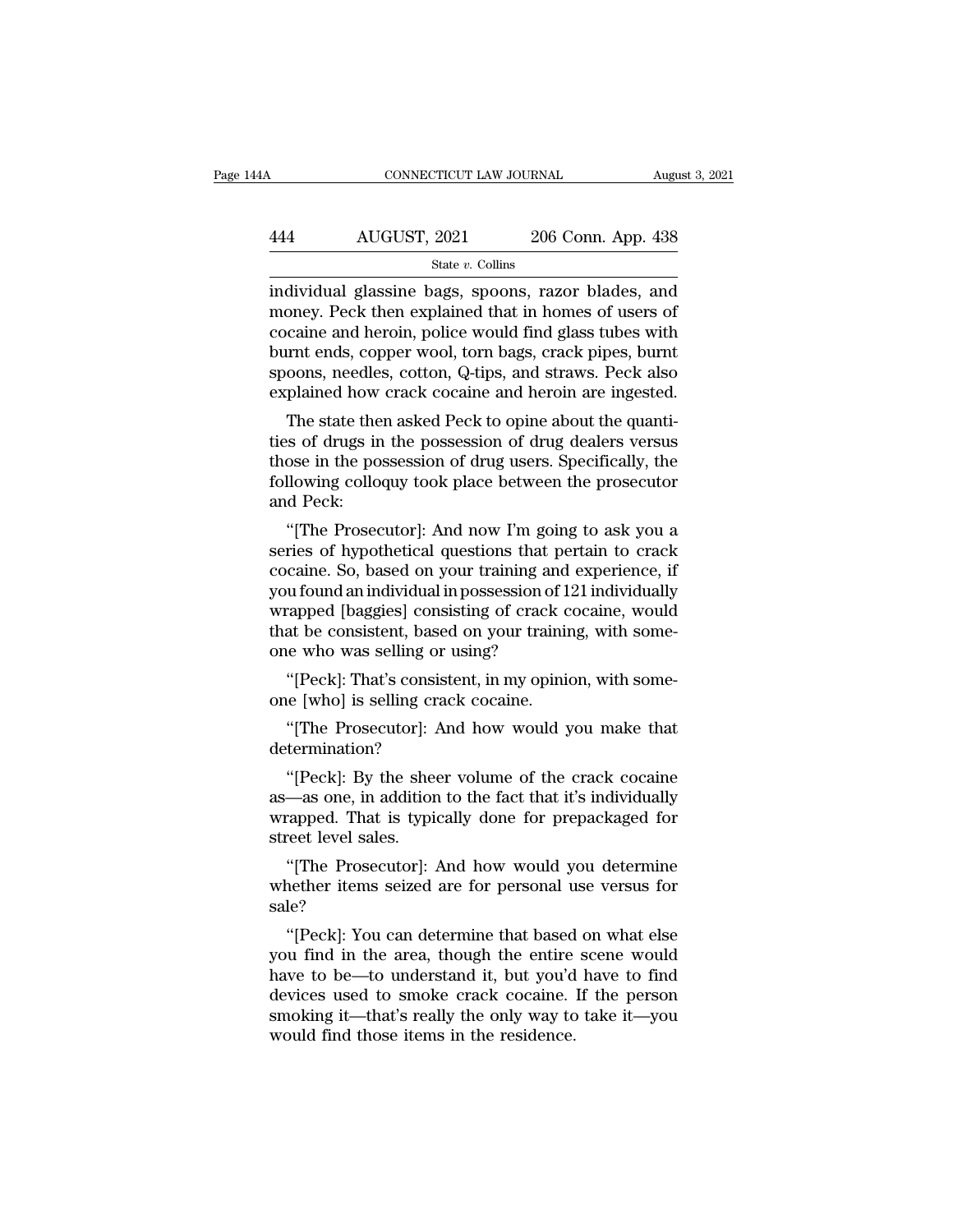| 2021               | CONNECTICUT LAW JOURNAL | Page 145A |
|--------------------|-------------------------|-----------|
| 206 Conn. App. 438 | AUGUST, 2021            | 445       |
|                    | State $v$ . Collins     |           |

CONNECTICUT LAW JOURNAL<br>
6 Conn. App. 438 AUGUST, 2021 445<br>
State v. Collins<br>
"[The Prosecutor]: Based on your training and experi-<br>
ce, if someone is using crack cocaine, would they 206 Conn. App. 438 AUGUST, 2021 445<br>State v. Collins<br>"[The Prosecutor]: Based on your training and experience, if someone is using crack cocaine, would they usually have large amounts of crack cocaine in reserve? 206 Conn. App. 438 AUGUST, 2021 445<br>
State v. Collins<br>
"[The Prosecutor]: Based on your training and experience, if someone is using crack cocaine, would they usually have large amounts of crack cocaine in reserve?<br>"[Peck 6 Conn. App. 438<br>"[The Prosecutor]<br>ce, if someone is<br>ually have large ar<br>"[Peck]: No.<br>"[The Prosecutor] State v. Collins<br>
"[The Prosecutor]: Based on your training and experice, if someone is using crack cocaine, would they<br>
ually have large amounts of crack cocaine in reserve?<br>
"[Peck]: No.<br>
"[The Prosecutor]: And—and why i

The Frosecutor]. Based on your training and experi-<br>
ce, if someone is using crack cocaine, would they<br>
ually have large amounts of crack cocaine in reserve?<br>
"[Peck]: No.<br>
"[The Prosecutor]: And—and why is that, Detective ence, in someone is using crack cocaine, would they<br>usually have large amounts of crack cocaine in reserve?<br>"[Peck]: No.<br>"[The Prosecutor]: And—and why is that, Detective?<br>"[Peck]: Typically, the addiction to crack cocaine dences . . . where individuals were inside using crack "[Peck]: No.<br>"[The Prosecutor]: And—and why is that, Detective?<br>"[Peck]: Typically, the addiction to crack cocaine is<br>pretty overwhelming . . . . I haven't been in any resi-<br>dences . . . where individuals were inside using "[The Prosecutor]: And—and why is that, Detective?<br>"[Peck]: Typically, the addiction to crack cocaine is<br>pretty overwhelming  $\ldots$ . I haven't been in any resi-<br>dences  $\ldots$  where individuals were inside using crack<br>cocain The rosecutor]. And—and why is that, betective:<br>
"[Peck]: Typically, the addiction to crack cocaine is<br>
pretty overwhelming  $\ldots$ . I haven't been in any resi-<br>
dences  $\ldots$  where individuals were inside using crack<br>
cocai "[Peck]: Typically, the addiction to crack cocaine is<br>pretty overwhelming  $\ldots$ . I haven't been in any resi-<br>dences  $\ldots$  where individuals were inside using crack<br>cocaine that weren't unkempt. You're going to find torn<br>b pretty overwhelming . . . . I haven't been in any residences . . . where individuals were inside using crack cocaine that weren't unkempt. You're going to find torn bags. You—you would see these things all—all throughout t dences . . . w<br>cocaine that w<br>bags. You—yo<br>out the reside<br>itself is astron<br>Individuals ty<br>the time.<br>"[The Prose cocaine that weren't unkempt. You're going to find torn<br>bags. You—you would see these things all—all through-<br>out the residence. The sheer quantity of crack cocaine<br>itself is astronomical to price to—to acquire that much.<br> bags. 10u—you would see these things an—an through-<br>out the residence. The sheer quantity of crack cocaine<br>itself is astronomical to price to—to acquire that much.<br>Individuals typically go out and buy what they need at<br>the but the residence. The sheer quantity of crack<br>itself is astronomical to price to—to acquire th<br>Individuals typically go out and buy what they<br>the time.<br>"[The Prosecutor]: And so, this leads me to<br>tion. If someone is a—a c

dividuals typically go out and buy what they need at<br>
"[The Prosecutor]: And so, this leads me to my ques-<br>
"[The Prosecutor]: And so, this leads me to my ques-<br>
"In It someone is a—a crack cocaine user, would they<br>
"[Peck

the time.<br>
"[The Prosecutor]: And so, this leads me to my question. If someone is a—a crack cocaine user, would they<br>
usually have large amounts of cash?<br>
"[Peck]: Also, no. They would be spending what they<br>
had at the tim "[The Prosecutor]: And so, this leads me to my question. If someone is a—a crack cocaine user, would they usually have large amounts of cash?<br>"[Peck]: Also, no. They would be spending what they had at the time to get high The Trosecutor]. And so, this leads the to hiy question. If someone is a—a crack cocaine user, would they usually have large amounts of cash?<br>"[Peck]: Also, no. They would be spending what they had at the time to get high usually have large amoun<br>
"[Peck]: Also, no. They<br>
had at the time to get hi<br>
next time they needed to<br>
stealing, whatever—wha<br>
more crack cocaine.<br>
"[The Prosecutor]: I thi "[Peck]: Also, no. They would be spending what they<br>d at the time to get high and then sorting out the<br>xt time they needed to get high by selling, trading,<br>saling, whatever—whatever they had to do to get<br>ore crack cocaine. [FECK]. Also, ho. They would be spending what they<br>had at the time to get high and then sorting out the<br>next time they needed to get high by selling, trading,<br>stealing, whatever—whatever they had to do to get<br>more crack co mad at the time to get high and<br>next time they needed to get his<br>stealing, whatever—whatever t<br>more crack cocaine.<br>"[The Prosecutor]: I think you<br>this, but what . . . [is] the street<br>[in] Middlesex County?<br>"[Peck]: It's so

ealing, whatever—whatever they had to do to get<br>
ore crack cocaine.<br>
"[The Prosecutor]: I think you've already testified to<br>
is, but what . . . [is] the street value of crack cocaine<br>
u] Middlesex County?<br>
"[Peck]: It's so more crack cocaine.<br>
"[The Prosecutor]: I think yo<br>
this, but what . . . [is] the stree<br>
[in] Middlesex County?<br>
"[Peck]: It's sold at—the str<br>
gram[s] of crack cocaine.<br>
"[The Prosecutor]: So, if son "[The Prosecutor]: I think you've already testified to<br>is, but what . . . [is] the street value of crack cocaine<br>all Middlesex County?<br>"[Peck]: It's sold at—the street value is \$10 per 0.1<br>am[s] of crack cocaine.<br>"[The Pro this, but what . . . [is] the street value of crack cocaine<br>[in] Middlesex County?<br>"[Peck]: It's sold at—the street value is \$10 per 0.1<br>gram[s] of crack cocaine.<br>"[The Prosecutor]: So, if someone had 31.1 grams of<br>crack c

"[Peck]: It's sold at-<br>"[Peck]: It's sold at-<br>am[s] of crack cocai<br>"[The Prosecutor]: S<br>ack cocaine, what w<br>"[Peck]: \$3110.<br>"[The Prosecutor]: 1

[Feck]: It's sold al—the street value is  $\phi$ 10 per 0.1<br>
am[s] of crack cocaine.<br>
"[The Prosecutor]: So, if someone had 31.1 grams of<br>
ack cocaine, what would be the value of that crack?<br>
"[Peck]: \$3110.<br>
"[The Prosecutor grantly for crack cocante.<br>
"[The Prosecutor]: So, if someone had 31.1 grams of<br>
crack cocaine, what would be the value of that crack?<br>
"[Peck]: \$3110.<br>
"[The Prosecutor]: Now, I'm going to switch gears<br>
and ask you some h "[The Prosecutor]: So, if someone had 31.1 grams of<br>crack cocaine, what would be the value of that crack?<br>"[Peck]: \$3110.<br>"[The Prosecutor]: Now, I'm going to switch gears<br>and ask you some hypothetical questions about hero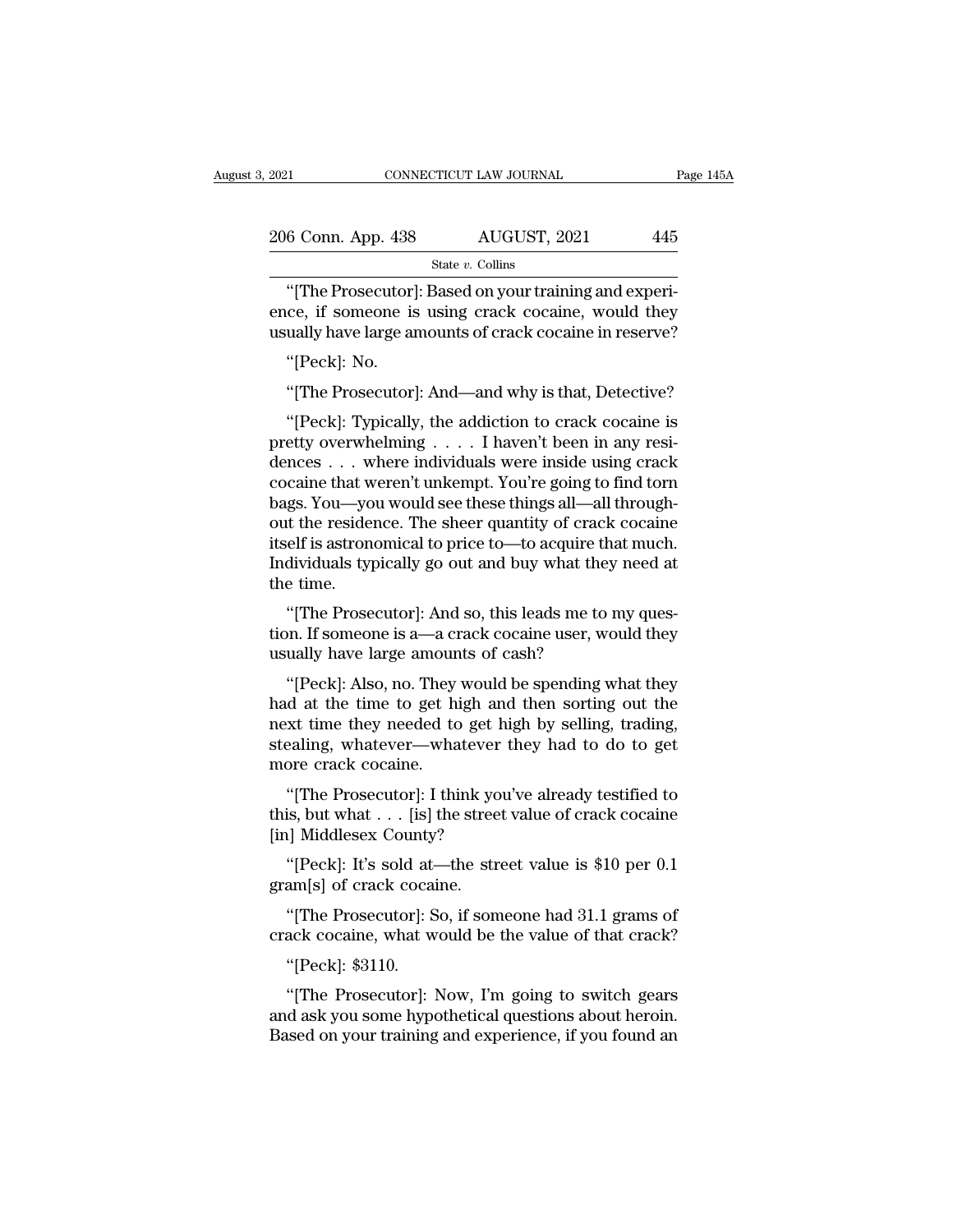| 6A  | CONNECTICUT LAW JOURNAL                                                                                         |                    | August 3, 2021 |
|-----|-----------------------------------------------------------------------------------------------------------------|--------------------|----------------|
|     |                                                                                                                 |                    |                |
| 446 | AUGUST, 2021                                                                                                    | 206 Conn. App. 438 |                |
|     | State $v$ . Collins                                                                                             |                    |                |
|     | individual in possession of fourteen glassines of heroin,<br>would that be consistent with someone selling and— |                    |                |
|     | "[Peck]: That could be either way.                                                                              |                    |                |
|     | "The Prosecutor: Would you please explain that?"                                                                |                    |                |

 $\frac{1}{\text{State } v. \text{ Collins}}$ <br>
State v. Collins<br>
dividual in possession of fourteen glassines of heroin,<br>
buld that be consistent with someone selling and—<br>
"[Peck]: That could be either way.<br>
"[The Prosecutor]: Would you please ex

dividual in possession of fourteen glassines of heroin,<br>
buld that be consistent with someone selling and—<br>
"[Peck]: That could be either way.<br>
"[The Prosecutor]: Would you please explain that?<br>"[Peck]: If an individual [i marviaua in possession of fourteen giassines of neron,<br>would that be consistent with someone selling and—<br>"[Peck]: That could be either way.<br>"[The Prosecutor]: Would you please explain that?<br>"[Peck]: If an individual [is] would that be consistent with someone selling and—<br>
"[Peck]: That could be either way.<br>
"[The Prosecutor]: Would you please explain that?<br>
"[Peck]: If an individual [is] involved in the use of<br>
heroin, fourteen bags is not "[Peck]: That could be either way.<br>"[The Prosecutor]: Would you please explain that?<br>"[Peck]: If an individual [is] involved in the use of<br>heroin, fourteen bags is not an exceptional amount for<br>a person to be using heroin. "[The Prosecutor]: Would you please explain that?<br>"[Peck]: If an individual [is] involved in the use of<br>heroin, fourteen bags is not an exceptional amount for<br>a person to be using heroin. However, you would have<br>items that The Frosecutor]. Would you please explaint that:<br>
"[Peck]: If an individual [is] involved in the use of<br>
heroin, fourteen bags is not an exceptional amount for<br>
a person to be using heroin. However, you would have<br>
items t "[Peck]: If an individual [is] involved in the use of<br>heroin, fourteen bags is not an exceptional amount for<br>a person to be using heroin. However, you would have<br>items that you would see associated with that. It would<br>be, heroin, fourteen bags is not an exceptional amount for<br>a person to be using heroin. However, you would have<br>items that you would see associated with that. It would<br>be, again, if they're [intravenous] users, they would have a person to be using heroin. However, you would have<br>items that you would see associated with that. It would<br>be, again, if they're [intravenous] users, they would have<br>needles, they would have cotton, [and] they would have items that you would see associated with that. It would<br>be, again, if they're [intravenous] users, they would have<br>needles, they would have cotton, [and] they would have<br>spoons. If they're snorting it, typically they're us be, again, if they're [intravenous] users, they would needles, they would have cotton, [and] they would spoons. If they're snorting it, typically they're u device to ingest into [their] body. Again, rolled—bills, rolled pi between they would have colubit, [and] they would have<br>
oons. If they're snorting it, typically they're using a<br>
vice to ingest into [their] body. Again, rolled—rolled<br>
lls, rolled pieces of paper, straws. One without the<br> spoons. If they re shorting it, typically they re using a<br>device to ingest into [their] body. Again, rolled—rolled<br>bills, rolled pieces of paper, straws. One without the<br>other would say that it makes it clear that you're e device to ingest into [their] body. Again, folied—folied<br>bills, rolled pieces of paper, straws. One without the<br>other would say that it makes it clear that you're either<br>involved in the sale or involved in the use.<br>"[The P

her would say that it makes it<br>
volved in the sale or involved<br>
"[The Prosecutor]: And based<br>
perience, if someone is a heroi<br>
y have a large reserve of heroin<br>
"[Peck]: Not usually, no.<br>
"[The Prosecutor]: And why i voived in the sale or invoived in the use.<br>"[The Prosecutor]: And based on your trainii<br>perience, if someone is a heroin user would the<br>y have a large reserve of heroin on them or with<br>"[Peck]: Not usually, no.<br>"[The Prose "[The Prosecutor]: And based on your training and<br>perience, if someone is a heroin user would they usu-<br>y have a large reserve of heroin on them or with them?<br>"[Peck]: Not usually, no.<br>"[The Prosecutor]: And why is that?<br>"

experience, if someone is a heroin user would they usu-<br>ally have a large reserve of heroin on them or with them?<br>"[Peck]: Not usually, no.<br>"[The Prosecutor]: And why is that?<br>"[Peck]: Again, similar to the—the crack cocai any nave a large reserve of neroln on them or with them?<br>
"[Peck]: Not usually, no.<br>
"[The Prosecutor]: And why is that?<br>
"[Peck]: Again, similar to the—the crack cocaine<br>[addiction], heroin is significantly overwhelming. "[Peck]: Not usually, no.<br>"[The Prosecutor]: And why is that?<br>"[Peck]: Again, similar to the—the crack cocaine<br>[addiction], heroin is significantly overwhelming. The<br>addiction to it is substantial. Individuals that are<br>inv "[The Prosecutor]: And why is that?<br>"[Peck]: Again, similar to the—the crack cocaine<br>[addiction], heroin is significantly overwhelming. The<br>addiction to it is substantial. Individuals that are<br>involved in using it are goin "[Peck]: Again, similar to the—the crack cocaine [addiction], heroin is significantly overwhelming. The addiction to it is substantial. Individuals that are involved in using it are going to buy what they need for the tim [Feck]. Again, sinular to the—the crack cocalle ddiction], heroin is significantly overwhelming. The diction to it is substantial. Individuals that are wolved in using it are going to buy what they need to free the time t refluited and the street value of heroin is significantly overwhenting<br>addiction to it is substantial. Individuals that<br>involved in using it are going to buy what they<br>for the time they need to get high, and, at the next<br>t volved in using it are going to buy what they need<br>
r the time they need to get high, and, at the next time<br>
ey need to get high, they're going to sort that out.<br>
"[The Prosecutor]: And . . . Detective . . . what is<br>
e str

ey need to get nigh, they re going to sort that out.<br>"[The Prosecutor]: And . . . Detective . . . what is<br>e street value of heroin in Middlesex?<br>"[Peck]: Middlesex is approximately \$10 per bag of<br>roin.<br>"[The Prosecutor]: S "[The Prosecutor]: And . . . Detective . . . what<br>the street value of heroin in Middlesex?<br>"[Peck]: Middlesex is approximately \$10 per bag<br>heroin.<br>"[The Prosecutor]: So, if someone has fourteen ba<br>of heroin, what would be

heroin. e street value of heroin in Mid<br>"[Peck]: Middlesex is approxim<br>roin.<br>"[The Prosecutor]: So, if some<br>heroin, what would be the str<br>"[Peck]: Approximately \$140."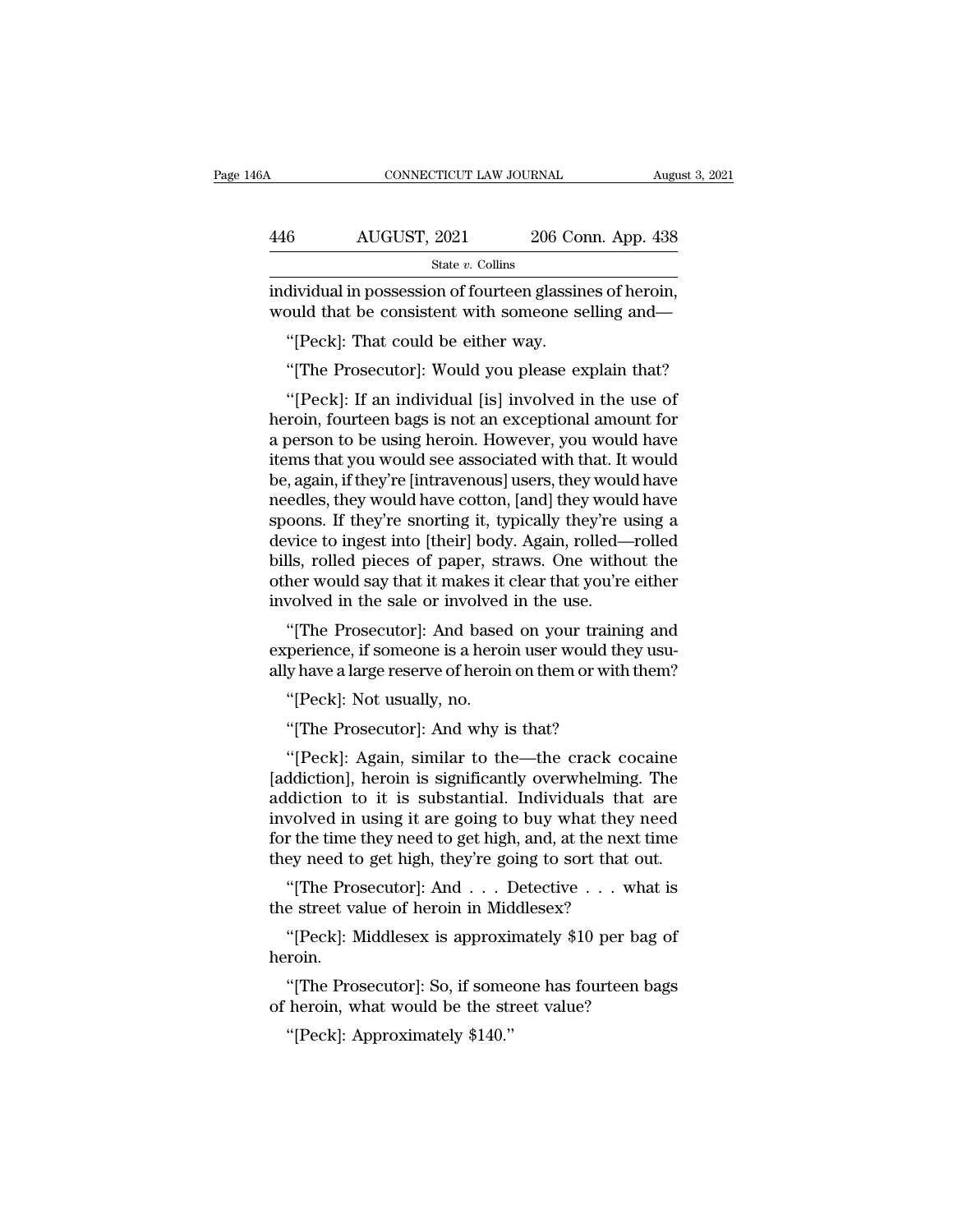| 2021               | CONNECTICUT LAW JOURNAL | Page 147A |
|--------------------|-------------------------|-----------|
| 206 Conn. App. 438 | AUGUST, 2021            | 447       |
|                    | State $v$ . Collins     |           |

### State *v.* Collins

 $\frac{11}{6}$  CONNECTICUT LAW JOURNAL Page 147A<br>  $\frac{6}{6}$  Conn. App. 438 AUGUST, 2021 447<br>  $\frac{1}{6}$  State v. Collins<br>
The defendant did not object to this testimony, or<br>
k that it be stricken from the record, or request th 206 Conn. App. 438 AUGUST, 2021 447<br>
State v. Collins<br>
The defendant did not object to this testimony, or<br>
ask that it be stricken from the record, or request that<br>
the court give a cautionary instruction to the jury. Imm 206 Conn. App. 438 AUGUST, 2021 447<br>
State v. Collins<br>
The defendant did not object to this testimony, or<br>
ask that it be stricken from the record, or request that<br>
the court give a cautionary instruction to the jury. Imm 206 Conn. App. 438 AUGUST, 2021 447<br>
State v. Collins<br>
The defendant did not object to this testimony, or<br>
ask that it be stricken from the record, or request that<br>
the court give a cautionary instruction to the jury. Imm State v. Collins<br>
The defendant did not object to this testimony, or<br>
ask that it be stricken from the record, or request that<br>
the court give a cautionary instruction to the jury. Imme-<br>
diately after the state concluded State  $v$ . Collins<br>
The defendant did not object to this testimony, or<br>
ask that it be stricken from the record, or request that<br>
the court give a cautionary instruction to the jury. Imme-<br>
diately after the state conclud The defendant did not object to this testimony, or<br>ask that it be stricken from the record, or request that<br>the court give a cautionary instruction to the jury. Imme-<br>diately after the state concluded its examination of<br>Pe occurred: Example 3 cautionary instruction to the jury. Intine-<br>ately after the state concluded its examination of<br>cck, however, defense counsel asked that the court<br>cuse the jury, which it did, and he then requested<br>at the court de mately arter the state concruded its examination of<br>Peck, however, defense counsel asked that the court<br>excuse the jury, which it did, and he then requested<br>that the court declare a mistrial. The following colloquy<br>occurre

reck, nowever, derense counser asked that the court<br>excuse the jury, which it did, and he then requested<br>that the court declare a mistrial. The following colloquy<br>occurred:<br>"[Defense Attorney]: Your Honor, at this time, I excuse the jury, which it did, and he then requested<br>that the court declare a mistrial. The following colloquy<br>occurred:<br>"[Defense Attorney]: Your Honor, at this time, I would<br>move for [a] mistrial. Something of the fact t bags, more solutionally in the controllation of the cocain of the crack cocain of the fact that [the] state did bring up the issues. I understand it was in a hypothetical format, but [it] used the 121 bags and the 14 bags, "[Defense Attorney]: Your Honor, at this time, I would<br>move for [a] mistrial. Something of the fact that [the] state<br>did bring up the issues. I understand it was in a hypo-<br>thetical format, but [it] used the 121 bags and t "[Defense Attorney]: Your Honor, at this time, I would<br>move for [a] mistrial. Something of the fact that [the] state<br>did bring up the issues. I understand it was in a hypo-<br>thetical format, but [it] used the 121 bags and move for [a] mistrial. Something of the fact that [the] state<br>did bring up the issues. I understand it was in a hypo-<br>thetical format, but [it] used the 121 bags and the 14<br>bags, more so on the crack cocaine, that was very did bring up the issues. I understand it was in a hypo-<br>thetical format, but [it] used the 121 bags and the 14<br>bags, more so on the crack cocaine, that was very—I<br>think it was going almost to the ultimate issue based<br>on th thetical format, but [it] used the 121 bags and the 14<br>bags, more so on the crack cocaine, that was very—I<br>think it was going almost to the ultimate issue based<br>on this officer's testimony that it was his opinion and<br>it wa bags, more so on the crack cocaine, that was very—I<br>think it was going almost to the ultimate issue based<br>on this officer's testimony that it was his opinion and<br>it was for sale. If—if the state had used a more—a<br>safer app think it was going almost to the ultimate issue based<br>on this officer's testimony that it was his opinion and<br>it was for sale. If—if the state had used a more—a<br>safer approach in talking as [it] did with the—with the<br>witne on this officer's testimony that it was his opinion and<br>it was for sale. If—if the state had used a more—a<br>safer approach in talking as [it] did with the—with the<br>witness about what commonly is observed in the homes<br>of use it was for sale. If—if the state had used a more—a<br>safer approach in talking as [it] did with the—with the<br>witness about what commonly is observed in the homes<br>of users versus the home of—of dealers, certainly that<br>was suf safer approach in talking as [it] did with the—with the<br>witness about what commonly is observed in the homes<br>of users versus the home of—of dealers, certainly that<br>was sufficient in order to establish that what was down<br>in witness about what commonly is observed in the homes<br>of users versus the home of—of dealers, certainly that<br>was sufficient in order to establish that what was down<br>in the apartment was more consistent with drug dealing<br>tha of users versus the home of—of dealers, certainly that<br>was sufficient in order to establish that what was down<br>in the apartment was more consistent with drug dealing<br>than—than not drug dealing. But once the state went<br>furt was sufficient in order t<br>in the apartment was mo<br>than—than not drug de<br>further and then asked<br>and the 14 bags—the 14<br>of crack cocaine, it we<br>the ultimate issue.<br>"The Court: All right. <sup>1</sup> the apartment was more consistent with drug dealing<br>an—than not drug dealing. But once the state went<br>rther and then asked specifically about the 121 bags<br>d the 14 bags—the 14 glassine bags and the 121 bags<br>crack cocaine, rther and then asked specifically about the 121 bags<br>
d the 14 bags—the 14 glassine bags and the 121 bags<br>
crack cocaine, it went beyond that and it went to<br>
e ultimate issue.<br>
"The Court: All right. Well, you wish be hear

and the 14 bags—the 14 glassine bags and the 121 bags<br>of crack cocaine, it went beyond that and it went to<br>the ultimate issue.<br>"The Court: All right. Well, you wish be heard on that?<br>"[The Prosecutor]: I don't think it wen of crack cocaine, it went beyond that and it went to<br>the ultimate issue.<br>"The Court: All right. Well, you wish be heard on that?<br>"[The Prosecutor]: I don't think it went to the ultimate<br>issue—issue, Your Honor. I said cons the ultimate issue.<br>
"The Court: All right. Well, you wish be heard on that?<br>
"[The Prosecutor]: I don't think it went to the ultimate<br>
issue—issue, Your Honor. I said consistent with. I did<br>
not say whether or not it was "The Court: All right. Well, you wish be heard on that?"<br>"[The Prosecutor]: I don't think it went to the ultimate<br>sue—issue, Your Honor. I said consistent with. I did<br>t say whether or not it was his opinion whether or<br>or t "[The Prosecutor]: I don't think it went to the ultimate<br>issue—issue, Your Honor. I said consistent with. I did<br>not say whether or not it was his opinion whether or<br>not the defendant was possessing it with intent to sell.<br>

The Frosecutor]. Fuort tunnk it went to the untimate<br>issue—issue, Your Honor. I said consistent with. I did<br>not say whether or not it was his opinion whether or<br>not the defendant was possessing it with intent to sell.<br>"The assue—issue, Four Honor. I said consistent with Fudd not say whether or not it was his opinion whether or not the defendant was possessing it with intent to sell.<br>
"The Court: Well, certainly, experts can give an opinion b flot say whether of not it was his opinion whether of<br>not the defendant was possessing it with intent to sell.<br>"The Court: Well, certainly, experts can give an opin-<br>ion based on their training and expertise, and, also,<br>th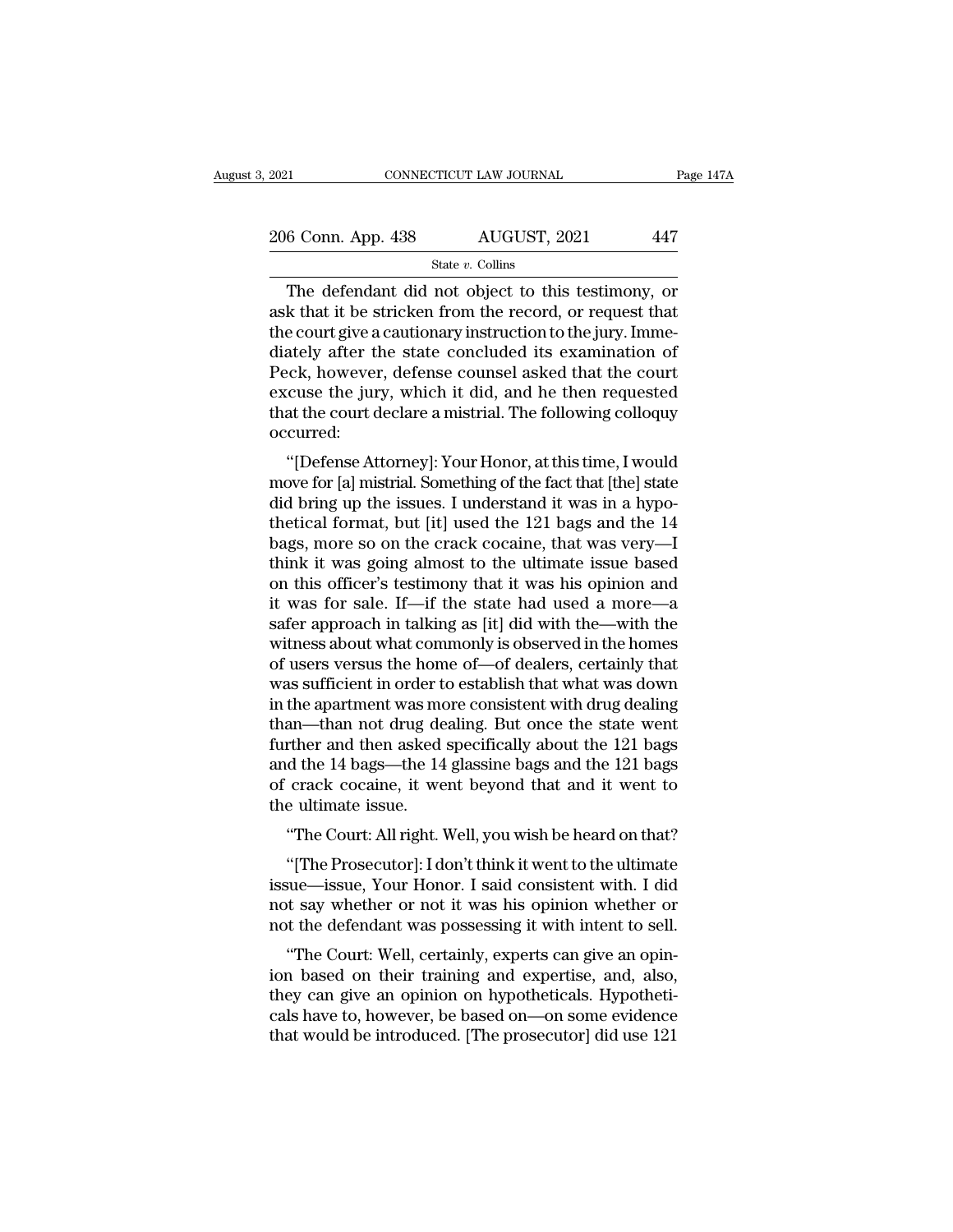| l8A | CONNECTICUT LAW JOURNAL |                    | August 3, 2021 |
|-----|-------------------------|--------------------|----------------|
|     |                         |                    |                |
| 448 | AUGUST, 2021            | 206 Conn. App. 438 |                |
|     | State $v$ . Collins     |                    |                |

 $\begin{array}{|l|l|} \hline \text{COMRECTICUT LAW JOURNAL} \qquad \text{August 3, 2021} \ \hline \end{array}$ <br>  $\begin{array}{|l|} \hline \text{AUGUST, 2021} \qquad \text{206 Conn. App. 438} \ \hline \text{State } v. \text{ Collins} \end{array}$ <br>
bags of cocaine and 14 bags of heroin, but this witness gave an opinion based on his expertise. 448 AUGUST, 2021 206 Conn. App. 438<br>
5tate v. Collins<br>
bags of cocaine and 14 bags of heroin, but this witness<br>
gave an opinion based on his expertise. [The state] cer-<br>
tainly has to follow up on the issue of the number o AUGUST, 2021 206 Conn. App. 438<br>  $\frac{\text{State } v. \text{ Collins}}{\text{bags of cocaine and 14 bags of heroin, but this witness}}$ <br>
gave an opinion based on his expertise. [The state] certainly has to follow up on the issue of the number of bags<br>
of heroin and—and crack cocaine. AUGUST, 2021 206 Conn. App. 438<br>
state v. Collins<br>
bags of cocaine and 14 bags of heroin, but this witness<br>
gave an opinion based on his expertise. [The state] cer-<br>
tainly has to follow up on the issue of the number of b State v. Collins<br>State v. Collins<br>bags of cocaine and 14 bags of heroin, but this witness<br>gave an opinion based on his expertise. [The state] cer-<br>tainly has to follow up on the issue of the number of bags<br>of heroin and—a state  $v$ . Collins<br>bags of cocaine and 14 bags of heroin, but this witness<br>gave an opinion based on his expertise. [The state] cer-<br>tainly has to follow up on the issue of the number of bags<br>of heroin and—and crack cocain gs of cocaine and 14 bags of nerom, but this withes<br>we an opinion based on his expertise. [The state] centily has to follow up on the issue of the number of bag<br>heroin and—and crack cocaine. I don't think this<br>tness' opini inly has to follow up on the issue of the number of bags<br>heroin and—and crack cocaine. I don't think this<br>tness' opinion has gone beyond that of just a—just<br>general opinion based on his expertise and training.<br>"[Defense At of heroin and—and<br>witness' opinion has<br>a general opinion ba<br>"[Defense Attorney<br>"The Court: So, I'll-<br>[for] a mistrial."<br>On appeal, the defe

tness' opinion has gone beyond that of just a—just<br>general opinion based on his expertise and training.<br>"[Defense Attorney]: Thank you, Your Honor.<br>"The Court: So, I'll—I'll deny the motion—the motion<br>pr] a mistrial."<br>On a a general opmion based on his expertise and training.<br>
"[Defense Attorney]: Thank you, Your Honor.<br>
"The Court: So, I'll—I'll deny the motion—the motion<br>
[for] a mistrial."<br>
On appeal, the defendant argues: "The state, thr "[Defense Attorney]: Thank you, Your Honor.<br>"The Court: So, I'll—I'll deny the motion—the motion<br>[for] a mistrial."<br>On appeal, the defendant argues: "The state, through<br>its expert, made clear to the jury that the state's q "The Court: So, I'll—I'll deny the motion—the motion<br>[for] a mistrial."<br>On appeal, the defendant argues: "The state, through<br>its expert, made clear to the jury that the state's ques-<br>tions were referring to [the defendant] The Court: 50, 1 n—1 n derly the motion—the motion<br>
[for] a mistrial."<br>
On appeal, the defendant argues: "The state, through<br>
its expert, made clear to the jury that the state's ques-<br>
tions were referring to [the defendan [tor] a mistrial.<br>
On appeal, the defendant argues: "The state, through<br>
its expert, made clear to the jury that the state's ques-<br>
tions were referring to [the defendant] and the drugs in<br>
his apartment, not some hypothet On appeal, the defendant argues: "The state, through<br>its expert, made clear to the jury that the state's ques-<br>tions were referring to [the defendant] and the drugs in<br>his apartment, not some hypothetical defendant. Peck's its expert, made clear to the jury that the state's questions were referring to [the defendant] and the drugs in<br>his apartment, not some hypothetical defendant. Peck's<br>testimony left the jury with no other possible conclus tions were referring to [the defendant] and the drugs in<br>his apartment, not some hypothetical defendant. Peck's<br>testimony left the jury with no other possible conclusion<br>than [the defendant] had the intent to sell. [The de his apartment, not some hyprestimony left the jury with than [the defendant] had the dant] was not convicted by his arresting officer. This convicted by his arresting officer. This convicted in the defendant's motion for d sumony left the Jury with no other possible conclusion<br>an [the defendant] had the intent to sell. [The defen-<br>nt] was not convicted by a jury of his peers, but by<br>s arresting officer. This constituted reversible error;<br>e d than [the defendant] had the intent to sell. [The defendant] was not convicted by a jury of his peers, but by<br>his arresting officer. This constituted reversible error;<br>the defendant's motion for mistrial was improperly<br>den

dant] was not convicted by a jury or his peers, but by<br>his arresting officer. This constituted reversible error;<br>the defendant's motion for mistrial was improperly<br>denied." We disagree.<br>Section 7-2 of the Connecticut Code the defendant's motion for mistrial was improperly<br>the defendant's motion for mistrial was improperly<br>denied." We disagree.<br>Section 7-2 of the Connecticut Code of Evidence pro-<br>vides: "A witness qualified as an expert by k the defendant s motion for mistrial was improperty<br>denied." We disagree.<br>Section 7-2 of the Connecticut Code of Evidence pro-<br>vides: "A witness qualified as an expert by knowledge,<br>skill, experience, training, education or denied. We disagree.<br>Section 7-2 of the Connecticut Code of Evidence pro-<br>vides: "A witness qualified as an expert by knowledge,<br>skill, experience, training, education or otherwise may<br>testify in the form of an opinion or Section 7-2 of the Connecticut Code of Evidence provides: "A witness qualified as an expert by knowledge, skill, experience, training, education or otherwise may testify in the form of an opinion or otherwise concerning sc vides: "A witness qualified as an expert by knowledge,<br>skill, experience, training, education or otherwise may<br>testify in the form of an opinion or otherwise concerning<br>scientific, technical or other specialized knowledge, skill, experience, training, education or otherwise may<br>testify in the form of an opinion or otherwise concerning<br>scientific, technical or other specialized knowledge, if<br>the testimony will assist the trier of fact in unde testify in the form of an opinion or otherwise concerning<br>scientific, technical or other specialized knowledge, if<br>the testimony will assist the trier of fact in understand-<br>ing the evidence or in determining a fact in iss scientific, technical or other specialized knowledge, if<br>the testimony will assist the trier of fact in understand-<br>ing the evidence or in determining a fact in issue." Sec-<br>tion 7-3 (a) of the Connecticut Code of Evidence the testimony will assist the trier of fact in understand-<br>ing the evidence or in determining a fact in issue." Sec-<br>tion 7-3 (a) of the Connecticut Code of Evidence provides:<br>"Testimony in the form of an opinion is inadmi ing the evidence or in determining a fact in issue." Section 7-3 (a) of the Connecticut Code of Evidence provides:<br>"Testimony in the form of an opinion is inadmissible<br>if it embraces an ultimate issue to be decided by the<br> tion 7-3 (a) of the Connecticut Code of Evidence provid<br>
"Testimony in the form of an opinion is inadmissil<br>
if it embraces an ultimate issue to be decided by t<br>
trier of fact, except that, other than as provided<br>
subsect esumony in the form of an opinion is maamissible<br>it embraces an ultimate issue to be decided by the<br>er of fact, except that, other than as provided in<br>bsection (b), an expert witness may give an opinion<br>at embraces an ulti If it embraces an ultimate issue to be decided by the<br>trier of fact, except that, other than as provided in<br>subsection (b), an expert witness may give an opinion<br>that embraces an ultimate issue where the trier of fact<br>nee trier of fact, except that, other than as provided in<br>subsection (b), an expert witness may give an opinion<br>that embraces an ultimate issue where the trier of fact<br>needs expert assistance in deciding the issue."<br>Pursuant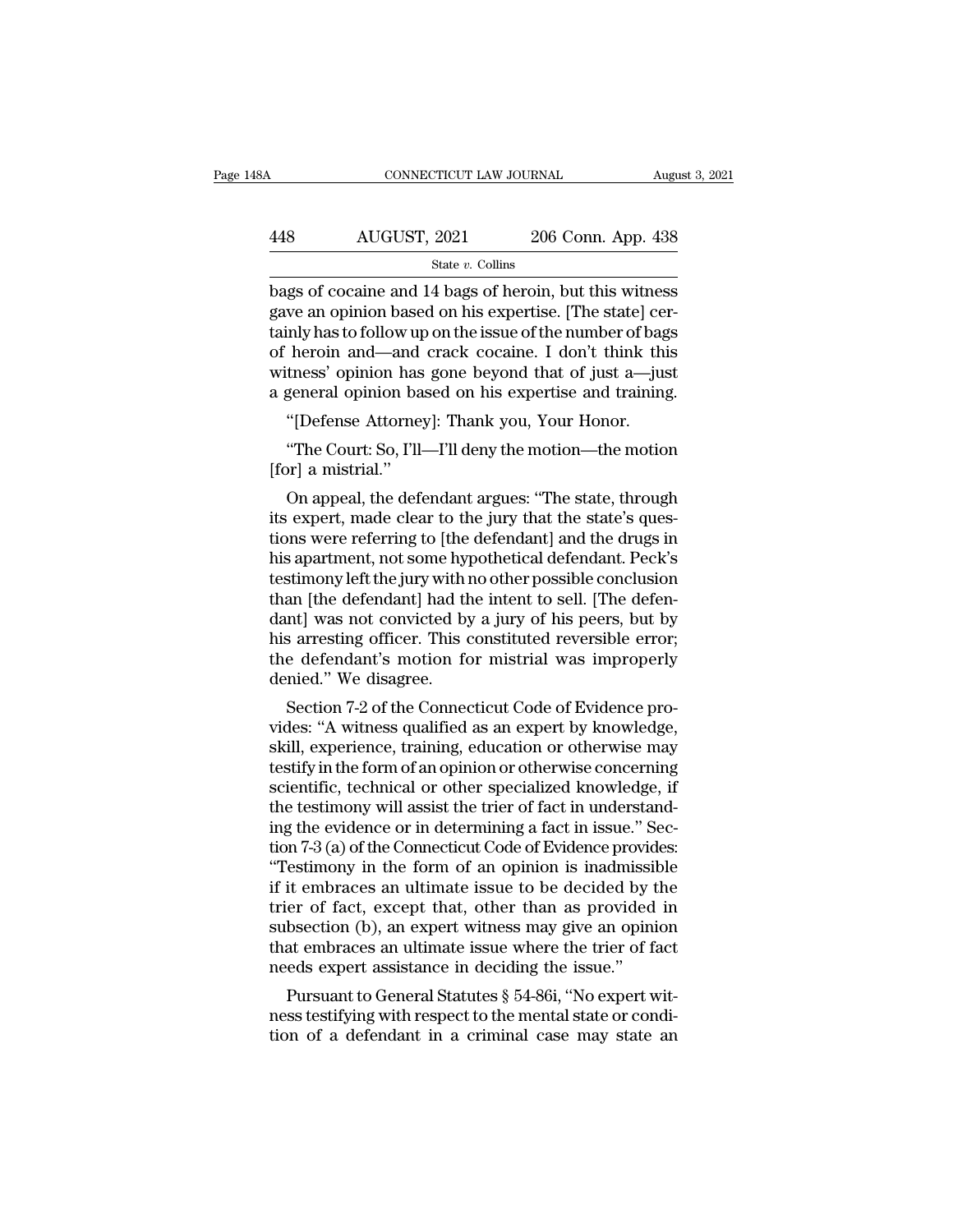| 2021               | CONNECTICUT LAW JOURNAL | Page 149A |
|--------------------|-------------------------|-----------|
| 206 Conn. App. 438 | AUGUST, 2021            | 449       |
|                    | State $v$ . Collins     |           |

 $\begin{array}{c|c} \text{2021} & \text{COMRECTICUT LAW JOURNAL} & \text{Page 149A} \ \hline \text{206 Conn. App. 438} & \text{AUGUST, 2021} & \text{449} \ \hline \text{State } v. \text{ Collins} \ \hline \text{opinion or inference as to whether the defendant did} \text{or did not have the mental state or condition constituting an element of the crime charged or of a defense} \end{array}$  $\frac{206}{200}$  Conn. App. 438  $\frac{1}{200}$  AUGUST, 2021  $\frac{449}{200}$ <br>  $\frac{1}{200}$  State v. Collins<br>
opinion or inference as to whether the defendant did<br>
or did not have the mental state or condition constituting an elemen 206 Conn. App. 438 AUGUST, 2021 449<br>
State v. Collins<br>
opinion or inference as to whether the defendant did<br>
or did not have the mental state or condition constituting an element of the crime charged or of a defense<br>
ther 206 Conn. App. 438 AUGUST, 2021 449<br>
State  $v$ . Collins<br>
opinion or inference as to whether the defendant did<br>
or did not have the mental state or condition consti-<br>
tuting an element of the crime charged or of a defense<br> State v. Collins<br>
State v. Collins<br>
opinion or inference as to whether the defendant did<br>
or did not have the mental state or condition consti-<br>
tuting an element of the crime charged or of a defense<br>
thereto, except that State  $v$ . Collins<br>
opinion or inference as to whether the defendant did<br>
or did not have the mental state or condition consti-<br>
tuting an element of the crime charged or of a defense<br>
thereto, except that such expert wit opinion or inference as to whether the defendant did<br>or did not have the mental state or condition consti-<br>tuting an element of the crime charged or of a defense<br>thereto, except that such expert witness may state his<br>diagn or did not have the mental state or co<br>tuting an element of the crime charged<br>thereto, except that such expert witnes<br>diagnosis of the mental state or conditi<br>dant. The ultimate issue as to whethe<br>was criminally responsibl ting an element of the crime charged or of a defense<br>ereto, except that such expert witness may state his<br>agnosis of the mental state or condition of the defen-<br>nt. The ultimate issue as to whether the defendant<br>as crimina thereto, except that such expert witness may state his<br>diagnosis of the mental state or condition of the defen-<br>dant. The ultimate issue as to whether the defendant<br>was criminally responsible for the crime charged is a<br>mat

diagnosis of the mental state or condition of the defendant<br>dant. The ultimate issue as to whether the defendant<br>was criminally responsible for the crime charged is a<br>matter for the trier of fact alone."<br>Finally, § 7-4 of dant. The ultimate issue as to whether the defendant<br>was criminally responsible for the crime charged is a<br>matter for the trier of fact alone."<br>Finally, § 7-4 of the Connecticut Code of Evidence<br>provides: "(a) Opinion test was criminally responsible for the crime<br>matter for the trier of fact alone."<br>Finally, § 7-4 of the Connecticut Code<br>provides: "(a) Opinion testimony by expert<br>may testify in the form of an opinion and<br>therefor, provided s Finally, § 7-4 of the Connecticut Code of Evidence<br>
ovides: "(a) Opinion testimony by experts. An expert<br>
ay testify in the form of an opinion and give reasons<br>
erefor, provided sufficient facts are shown as the<br>
undation Finally,  $\S$  7-4 of the Connecticut Code of Evidence<br>provides: "(a) Opinion testimony by experts. An expert<br>may testify in the form of an opinion and give reasons<br>therefor, provided sufficient facts are shown as the<br>found

provides: "(a) Opinion testimony by experts. An expert<br>may testify in the form of an opinion and give reasons<br>therefor, provided sufficient facts are shown as the<br>foundation for the expert's opinion.<br>"(b) Bases of opinion may testity in the form of an opinion and give reasons<br>therefor, provided sufficient facts are shown as the<br>foundation for the expert's opinion.<br>"(b) Bases of opinion testimony by experts. The facts<br>in the particular case therefor, provided sufficient facts are shown as the<br>foundation for the expert's opinion.<br>"(b) Bases of opinion testimony by experts. The facts<br>in the particular case upon which an expert bases an<br>opinion may be those perc relied on by experts opinion.<br>
"(b) Bases of opinion testimony by experts. The facts<br>
in the particular case upon which an expert bases an<br>
opinion may be those perceived by or made known to<br>
the expert at or before the pr "(b) Bases of opinion testimony by experts. The facts<br>in the particular case upon which an expert bases an<br>opinion may be those perceived by or made known to<br>the expert at or before the proceeding. The facts need<br>not be ad in the particular case upon which an expert bases an opinion may be those perceived by or made known to the expert at or before the proceeding. The facts need not be admissible in evidence if of a type customarily relied o opinion may be those perceived by or made<br>the expert at or before the proceeding. The f<br>not be admissible in evidence if of a type cu<br>relied on by experts in the particular field is<br>opinions on the subject. The facts relie e expert at or betore the proceeding. The tacts need<br>t be admissible in evidence if of a type customarily<br>lied on by experts in the particular field in forming<br>inions on the subject. The facts relied on pursuant<br>this subse not be admissible in evidence if of a type customarily<br>relied on by experts in the particular field in forming<br>opinions on the subject. The facts relied on pursuant<br>to this subsection are not substantive evidence, unless<br>o

relied on by experts in the particular field in forming<br>opinions on the subject. The facts relied on pursuant<br>to this subsection are not substantive evidence, unless<br>otherwise admissible as such evidence.<br>"(c) Hypothetica opmions on the subject. The facts relied on pursuant<br>to this subsection are not substantive evidence, unless<br>otherwise admissible as such evidence.<br>"(c) Hypothetical questions. An expert may give an<br>opinion in response to to this subsection are not substantive evidence, unless<br>otherwise admissible as such evidence.<br>"(c) Hypothetical questions. An expert may give an<br>opinion in response to a hypothetical question provided<br>that the hypothetica otherwise admissible as such evidence.<br>
"(c) Hypothetical questions. An expert may give an opinion in response to a hypothetical question provided<br>
that the hypothetical question: (1) presents the facts in<br>
such a manner "(c) Hypothetical questions. An expert may give an opinion in response to a hypothetical question provided that the hypothetical question: (1) presents the facts in such a manner that they bear a true and fair relationshi opinion in response to a hypothetical question provided<br>that the hypothetical question: (1) presents the facts in<br>such a manner that they bear a true and fair relationship<br>to each other and to the evidence in the case; (2) that the hypothetical question: (1) presents the facts in such a manner that they bear a true and fair relationship to each other and to the evidence in the case; (2) is not worded so as to mislead or confuse the jury; an ch a manner that they bear a true and tair relationship<br>each other and to the evidence in the case; (2) is not<br>orded so as to mislead or confuse the jury; and (3)<br>not so lacking in the essential facts as to be without<br>lue to each other and to the evidence in the case;  $(2)$  is not<br>worded so as to mislead or confuse the jury; and  $(3)$ <br>is not so lacking in the essential facts as to be without<br>value in the decision of the case. A hypothetica

worded so as to mislead or contuse the jury; and (3)<br>is not so lacking in the essential facts as to be without<br>value in the decision of the case. A hypothetical ques-<br>tion need not contain all of the facts in evidence."<br>In is not so lacking in the essential facts as to be without<br>value in the decision of the case. A hypothetical ques-<br>tion need not contain all of the facts in evidence."<br>In the present case, Peck was presented both as a<br>fact value in the decision of the case. A hypothetical question need not contain all of the facts in evidence."<br>In the present case, Peck was presented both as a<br>fact witness and as an expert, without objection. Peck<br>was asked tion need not contain all of the facts in evidence."<br>In the present case, Peck was presented both as a<br>fact witness and as an expert, without objection. Peck<br>was asked hypothetical questions by the state, to which<br>the defe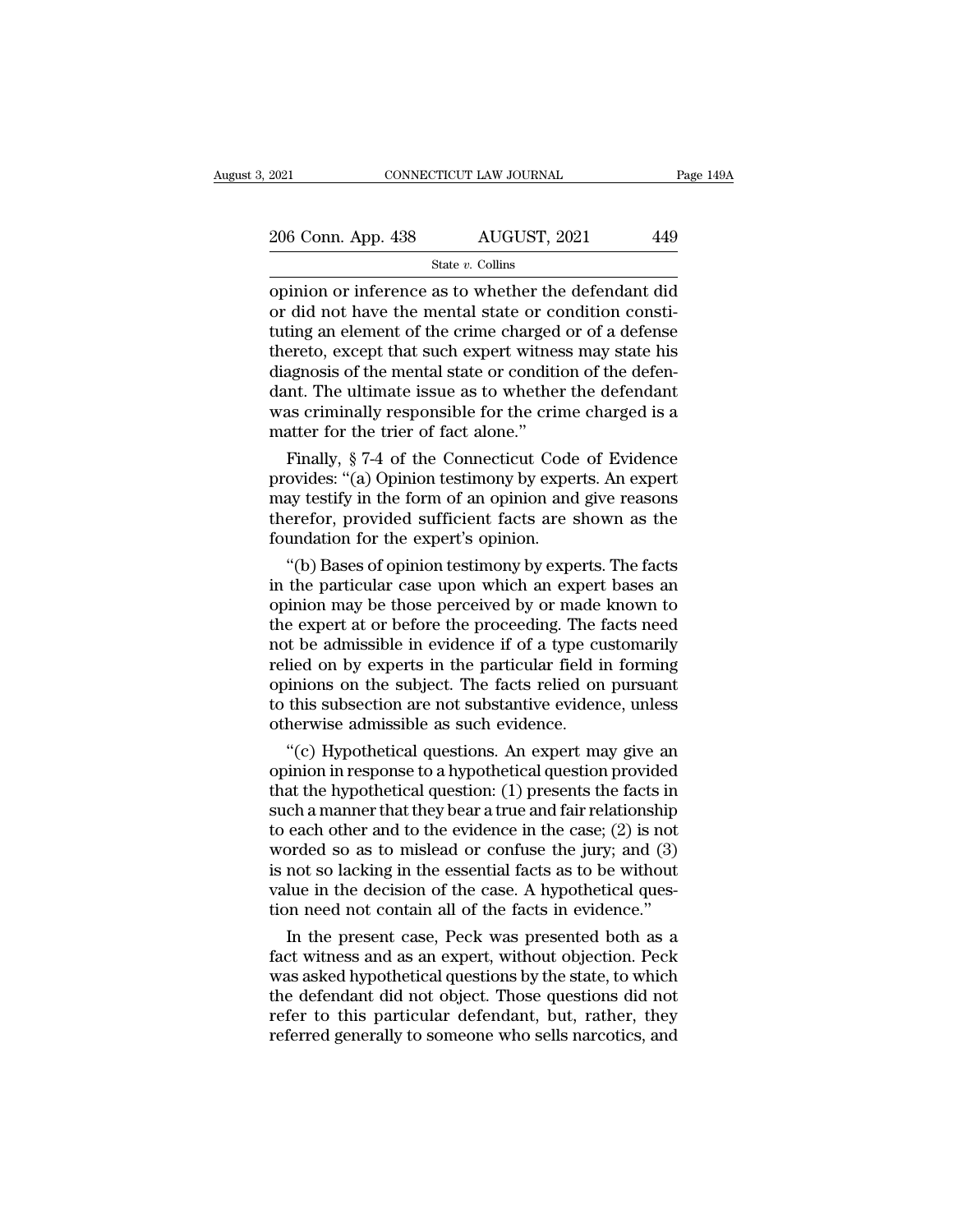### $\begin{array}{lll}\n & \text{COMNECTICUT LAW JOURNAL} \qquad \qquad \text{August 3, 2021} \\
 & \text{AUGUST, 2021} \qquad \qquad \text{206 Conn. App. 438} \\
 & \text{State $v$. Collins}\n\end{array}$ State *v.* Collins

CONNECTICUT LAW JOURNAL August 3, 2021<br>
AUGUST, 2021 206 Conn. App. 438<br>
State v. Collins<br>
Peck was asked to opine, as a qualified expert, on whether<br>
a particular amount of narcotics was consistent with sales<br>
as opposed 450 AUGUST, 2021 206 Conn. App. 438<br>  $\frac{\text{State } v. \text{ Collins}}{\text{Beta } v. \text{ Collins}}$ <br>
Peck was asked to opine, as a qualified expert, on whether<br>
a particular amount of narcotics was consistent with sales<br>
as opposed to usage. As our Suprem 450 AUGUST, 2021 206 Conn. App. 438<br>  $\frac{\text{State } v. \text{ Collins}}{\text{Peck was asked to opine, as a qualified expert, on whether a particular amount of narcotics was consistent with sales as opposed to usage. As our Supreme Court explained in *State v. Nash*, 278 Conn. 620, 651, 899 A.2d 1 (2006), "the significance of the quantity of parcotics found on$ AUGUST, 2021 206 Conn. App. 438<br>
<sup>State v. Collins<br>
Peck was asked to opine, as a qualified expert, on whether<br>
a particular amount of narcotics was consistent with sales<br>
as opposed to usage. As our Supreme Court explaine</sup> State v. Collins<br>
State v. Collins<br>
Peck was asked to opine, as a qualified expert, on whether<br>
a particular amount of narcotics was consistent with sales<br>
as opposed to usage. As our Supreme Court explained<br>
in *State* v state v. Collins<br>
Peck was asked to opine, as a qualified expert, on whether<br>
a particular amount of narcotics was consistent with sales<br>
as opposed to usage. As our Supreme Court explained<br>
in *State* v. *Nash*, 278 Conn Peck was asked to opine, as a qualified expert, on whether<br>a particular amount of narcotics was consistent with sales<br>as opposed to usage. As our Supreme Court explained<br>in *State* v. *Nash*, 278 Conn. 620, 651, 899 A.2d a particular amount of narcotics was consistent with sales<br>as opposed to usage. As our Supreme Court explained<br>in *State* v. *Nash*, 278 Conn. 620, 651, 899 A.2d 1 (2006),<br>"the significance of the quantity of narcotics fou as opposed to usage. As our Supreme Court explies in *State* v. *Nash*, 278 Conn. 620, 651, 899 A.2d 1 (2) "the significance of the quantity of narcotics four a suspect is not within the common knowledge average juror and, Blute v. *Nash*, 276 Collit. 020, 051, 099 A.2d 1 (2000),<br>ne significance of the quantity of narcotics found on<br>suspect is not within the common knowledge of the<br>erage juror and, therefore, is a proper subject of<br>pert test a suspect is not within the common knowledge of the<br>average juror and, therefore, is a proper subject of<br>expert testimony." (Internal quotation marks omitted.)<br>We conclude that *Nash* is directly on point.<br>In *Nash*, an ex

a suspect is not whill the common knowledge of the<br>average juror and, therefore, is a proper subject of<br>expert testimony." (Internal quotation marks omitted.)<br>We conclude that *Nash* is directly on point.<br>In *Nash*, an exp average juror and, therefore, is a proper subject of<br>expert testimony." (Internal quotation marks omitted.)<br>We conclude that *Nash* is directly on point.<br>In *Nash*, an expert witness had testified about "the<br>practices of s Expert testimony. (internal quotation marks ontited.)<br>We conclude that *Nash* is directly on point.<br>In *Nash*, an expert witness had testified about "the<br>practices of street level narcotics dealers, including<br>whether poss In *Nash*, an expert witness had testified about "the practices of street level narcotics dealers, including whether possessing certain quantities of narcotics is consistent with the sale, rather than personal use, of the In *Nash*, an expert witness had testified about "the<br>practices of street level narcotics dealers, including<br>whether possessing certain quantities of narcotics is<br>consistent with the sale, rather than personal use, of<br>the practices of street level narcotics dealers, including<br>whether possessing certain quantities of narcotics is<br>consistent with the sale, rather than personal use, of<br>the narcotics and how street level dealers sell narcotics<br> whether possessing certain quantities of narcotics is<br>consistent with the sale, rather than personal use, of<br>the narcotics and how street level dealers sell narcotics<br>and what type of packaging they generally use." Id.,<br>64 consistent with the sale, rather than personal use, of<br>the narcotics and how street level dealers sell narcotics<br>and what type of packaging they generally use." Id.,<br>649. Similar to the present case, the defendant in *Nash* the narcotics and how street level dealers sell narcotics<br>and what type of packaging they generally use." Id.,<br>649. Similar to the present case, the defendant in *Nash*<br>then contended that the expert's testimony "was more<br> and what type of packaging they generally use." Id., 649. Similar to the present case, the defendant in *Nash* then contended that the expert's testimony "was more prejudicial than probative because [he] essentially had of 649. Similar to the present case, the defendant in *Nash* then contended that the expert's testimony "was more prejudicial than probative because [he] essentially had offered an opinion on the sole disputed issue at trial then contended that the expert's testimony "was more<br>prejudicial than probative because [he] essentially had<br>offered an opinion on the sole disputed issue at trial—<br>whether the defendant possessed the cocaine with the<br>inte prejudicial than probative because [he] essentially had<br>offered an opinion on the sole disputed issue at trial—<br>whether the defendant possessed the cocaine with the<br>intent to sell." Id., 650–51. Our Supreme Court dis-<br>agre offered an opinion on the sole disputed issue at trial—<br>whether the defendant possessed the cocaine with the<br>intent to sell." Id., 650–51. Our Supreme Court dis-<br>agreed, stating that the defendant was unable to cite<br>any Co whether the defendant possessed the cocaine with the<br>intent to sell." Id., 650–51. Our Supreme Court dis-<br>agreed, stating that the defendant was unable to cite<br>any Connecticut case that stood "for the proposition<br>that the intent to sell." Id., 650–51. Our Supreme Court dis-<br>agreed, stating that the defendant was unable to cite<br>any Connecticut case that stood "for the proposition<br>that the testimony improperly was admitted because it<br>is withi agreed, stating that the defendant was unable to cite<br>any Connecticut case that stood "for the proposition<br>that the testimony improperly was admitted because it<br>is within the average jurors' ability and common knowl-<br>edge any Connecticut case that stood "for the proposition<br>that the testimony improperly was admitted because it<br>is within the average jurors' ability and common knowl-<br>edge to determine whether a person possessing thirty-<br>eight that the testimony improperly was admitted because it<br>is within the average jurors' ability and common knowl-<br>edge to determine whether a person possessing thirty-<br>eight small bags of cocaine intends to sell the narcotics<br> is within the average jurors' ability and common knowledge to determine whether a person possessing thirty-<br>eight small bags of cocaine intends to sell the narcotics<br>or buys it in bulk to keep it for personal consumption." edge to determine whether a person possessing thirty-<br>eight small bags of cocaine intends to sell the narcotics<br>or buys it in bulk to keep it for personal consumption."<br>Id., 652. Our Supreme Court concluded: "To the extent eight small bags of cocaine intends to sell the narcotics<br>or buys it in bulk to keep it for personal consumption."<br>Id., 652. Our Supreme Court concluded: "To the extent<br>that [the expert] opined that, under a hypothetical s or buys it in bulk to keep it for personal consumption."<br>Id., 652. Our Supreme Court concluded: "To the extent<br>that [the expert] opined that, under a hypothetical set<br>of facts similar to those at issue here, the conduct wa the expert of the court concluded. To the extent<br>at [the expert] opined that, under a hypothetical set<br>facts similar to those at issue here, the conduct was<br>ore consistent with the sale of narcotics than the pur-<br>ase of na The expert of facts similar to those at issue here, the conduct was<br>more consistent with the sale of narcotics than the pur-<br>chase of narcotics, we do not construe this testimony<br>as an opinion as to the ultimate issue of of facts similar to those at issue here, the conduct was<br>more consistent with the sale of narcotics than the pur-<br>chase of narcotics, we do not construe this testimony<br>as an opinion as to the ultimate issue of fact." Id.,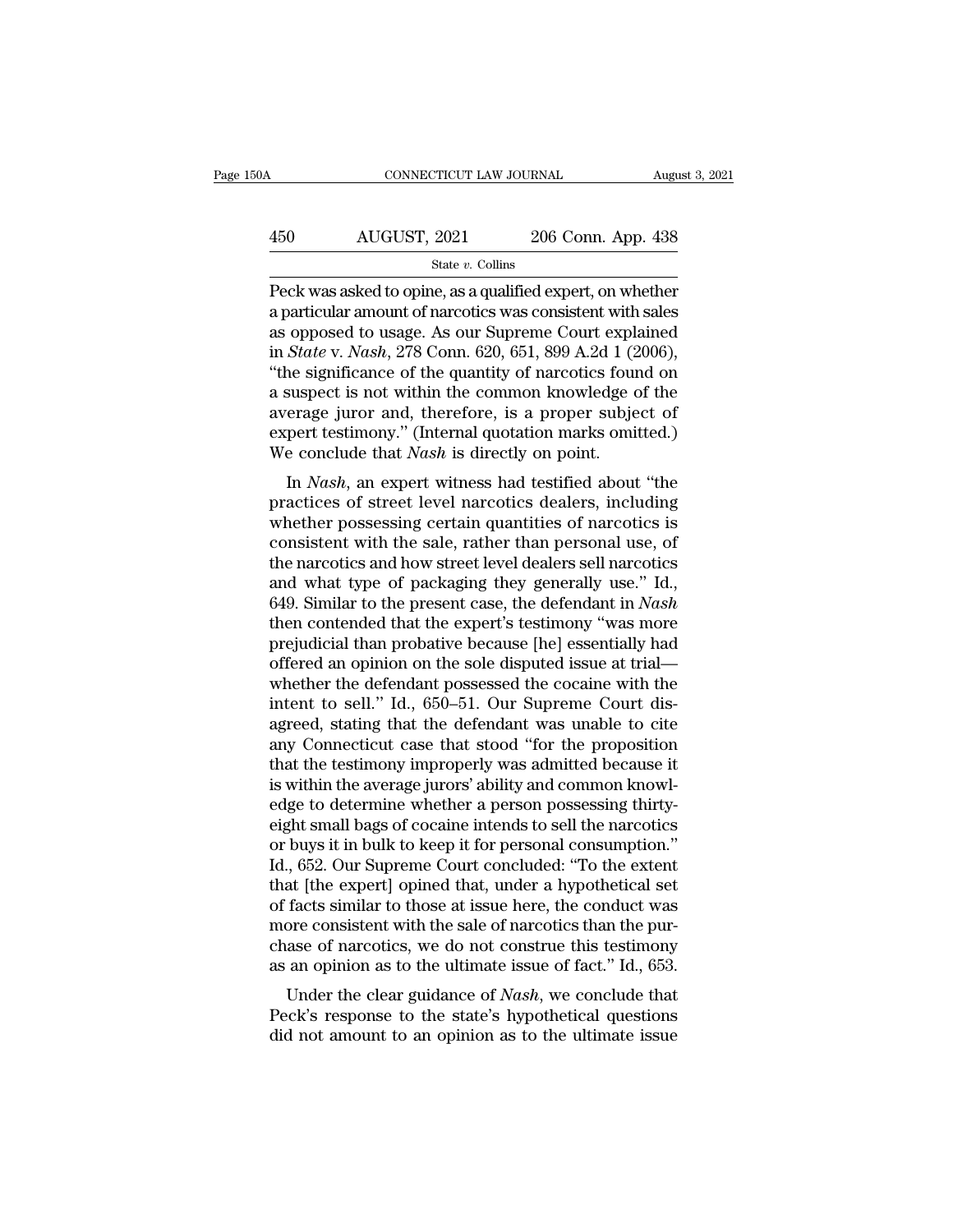| 2021               | CONNECTICUT LAW JOURNAL |              | Page 151A |  |
|--------------------|-------------------------|--------------|-----------|--|
| 206 Conn. App. 438 |                         | AUGUST, 2021 | 451       |  |
|                    | State $v$ . Collins     |              |           |  |

2021 CONNECTICUT LAW JOURNAL Page 151A<br>
206 Conn. App. 438 AUGUST, 2021 451<br>  $\frac{\text{State } v. \text{ Collins}}{\text{State } v. \text{ Collins}}$ <br>
in the case, namely, the intent to sell narcotics. As was<br>
the case in *Nash*, the testimony in the present case 206 Conn. App. 438 AUGUST, 2021 451<br>State v. Collins<br>in the case, namely, the intent to sell narcotics. As was<br>the case in *Nash*, the testimony in the present case<br>concerned a hypothetical individual, not this particular<br> 206 Conn. App. 438 AUGUST, 2021 451<br>
State v. Collins<br>
in the case, namely, the intent to sell narcotics. As was<br>
the case in *Nash*, the testimony in the present case<br>
concerned a hypothetical individual, not this partic 206 Conn. App. 438 AUGUST, 2021 451<br>  $\frac{\text{State } v. \text{ Collins}}{\text{int the case, namely, the intent to sell narcotics. As was}$ <br>
the case in *Nash*, the testimony in the present case<br>
concerned a hypothetical individual, not this particular<br>
defendant. Accordingly, the court State  $v$ . Collins<br>in the case, namely, the intent to sell narcotics. As was<br>the case in *Nash*, the testimony in the present case<br>concerned a hypothetical individual, not this particular<br>defendant. Accordingly, the court  $\frac{3a}{2}$  in the case, namely, the inter-<br>the case in *Nash*, the testinconcerned a hypothetical indefendant. Accordingly, the<br>cretion in denying the defendater Peck's testimony. Meterica a hyponicidar marvidial, not ans particular<br>fendant. Accordingly, the court did not abuse its dis-<br>etion in denying the defendant's motion for a mistrial<br>ter Peck's testimony.<br>B<br>We next consider the defendant's cl

B

decendant. Accordingly, the court did not abduce its dis-<br>cretion in denying the defendant's motion for a mistrial<br>after Peck's testimony.<br>B<br>We next consider the defendant's claim that the court<br>improperly denied his motio Example are the testimony.<br>
B<br>
We next consider the defendant's claim that the court<br>
improperly denied his motion for a mistrial following<br>
the testimony of Sergeant George Yepes, which the defen-<br>
dant alleges contained B<br>B<br>We next consider the defendant's claim that the court<br>improperly denied his motion for a mistrial following<br>the testimony of Sergeant George Yepes, which the defen-<br>dant alleges contained a reference to prior misconduc B<br>We next consider the defendant's claim that the court<br>improperly denied his motion for a mistrial following<br>the testimony of Sergeant George Yepes, which the defen-<br>dant alleges contained a reference to prior misconduct<br> We next consider the defendant's claim that the court<br>improperly denied his motion for a mistrial following<br>the testimony of Sergeant George Yepes, which the defen-<br>dant alleges contained a reference to prior misconduct<br>by We next consider the defendant's claim that the court<br>improperly denied his motion for a mistrial following<br>the testimony of Sergeant George Yepes, which the defen-<br>dant alleges contained a reference to prior misconduct<br>by improperly denied his motion for a mistrial following<br>the testimony of Sergeant George Yepes, which the defen-<br>dant alleges contained a reference to prior misconduct<br>by the defendant. He argues that the court specifically<br> the testimony of Sergeant George Yepes, which the defendant alleges contained a reference to prior misconduct<br>by the defendant. He argues that the court specifically<br>had prohibited the introduction of prior misconduct<br>evid dant alleges contained a reference to prior misconduct<br>by the defendant. He argues that the court specifically<br>had prohibited the introduction of prior misconduct<br>evidence in its ruling in limine. The state argues that<br>the by the defendant. He argues that the court specifically<br>had prohibited the introduction of prior misconduct<br>evidence in its ruling in limine. The state argues that<br>the court properly ruled on the motion for a mistrial<br>beca had prohibited the introduction of prior<br>evidence in its ruling in limine. The state<br>the court properly ruled on the motion fc<br>because Yepes' answer was responsive to de<br>sel's question and, therefore, was invited<br>also argu e court properly ruled on the motion for a mistrial<br>cause Yepes' answer was responsive to defense coun-<br>l's question and, therefore, was invited. The state<br>so argues that Yepes' testimony did not refer to prior<br>isconduct. because Yepes' answer was responsive to defense counsel's question and, therefore, was invited. The state also argues that Yepes' testimony did not refer to prior misconduct. We agree with the state.<br>The following addition

sel's question and, therefore, was invited. The state<br>also argues that Yepes' testimony did not refer to prior<br>misconduct. We agree with the state.<br>The following additional facts inform our review of<br>this claim. The state also argues that Yepes' testimony did not refer to prior<br>misconduct. We agree with the state.<br>The following additional facts inform our review of<br>this claim. The state had filed a motion to permit the<br>introduction of prior misconduct. We agree with the state.<br>The following additional facts inform our review of<br>this claim. The state had filed a motion to permit the<br>introduction of prior misconduct evidence, which the<br>defendant opposed. On the The following additional facts inform our review of<br>this claim. The state had filed a motion to permit the<br>introduction of prior misconduct evidence, which the<br>defendant opposed. On the first day of evidence, the<br>court rul The following additional facts inform our review of<br>this claim. The state had filed a motion to permit the<br>introduction of prior misconduct evidence, which the<br>defendant opposed. On the first day of evidence, the<br>court rul troduction of prior misconduct evidence, which the<br>
fendant opposed. On the first day of evidence, the<br>
uurt ruled that such evidence was not admissible. Later<br>
at day, during cross-examination, the following collo-<br>
y occ defendant opposed. On the first day of evidence, the court ruled that such evidence was not admissible. Later that day, during cross-examination, the following collo-<br>quy occurred between defense counsel and Yepes:<br>"Q. Now

ment? or and, and any, and any<br>y occurred betweence that was seent?<br>"A. Yes, sir.<br>"Q. And that incl "Q. Now, you're—you're familiar with—with the evi-<br>nce that was seized from [the defendant's] apart-<br>ent?<br>"A. Yes, sir.<br>"Q. And that included five tear bags from an outlet?<br>"A. From an outlet, sir, yes. nce that was seized from<br>ent?<br>"A. Yes, sir.<br>"Q. And that included five to<br>"A. From an outlet, sir, yes.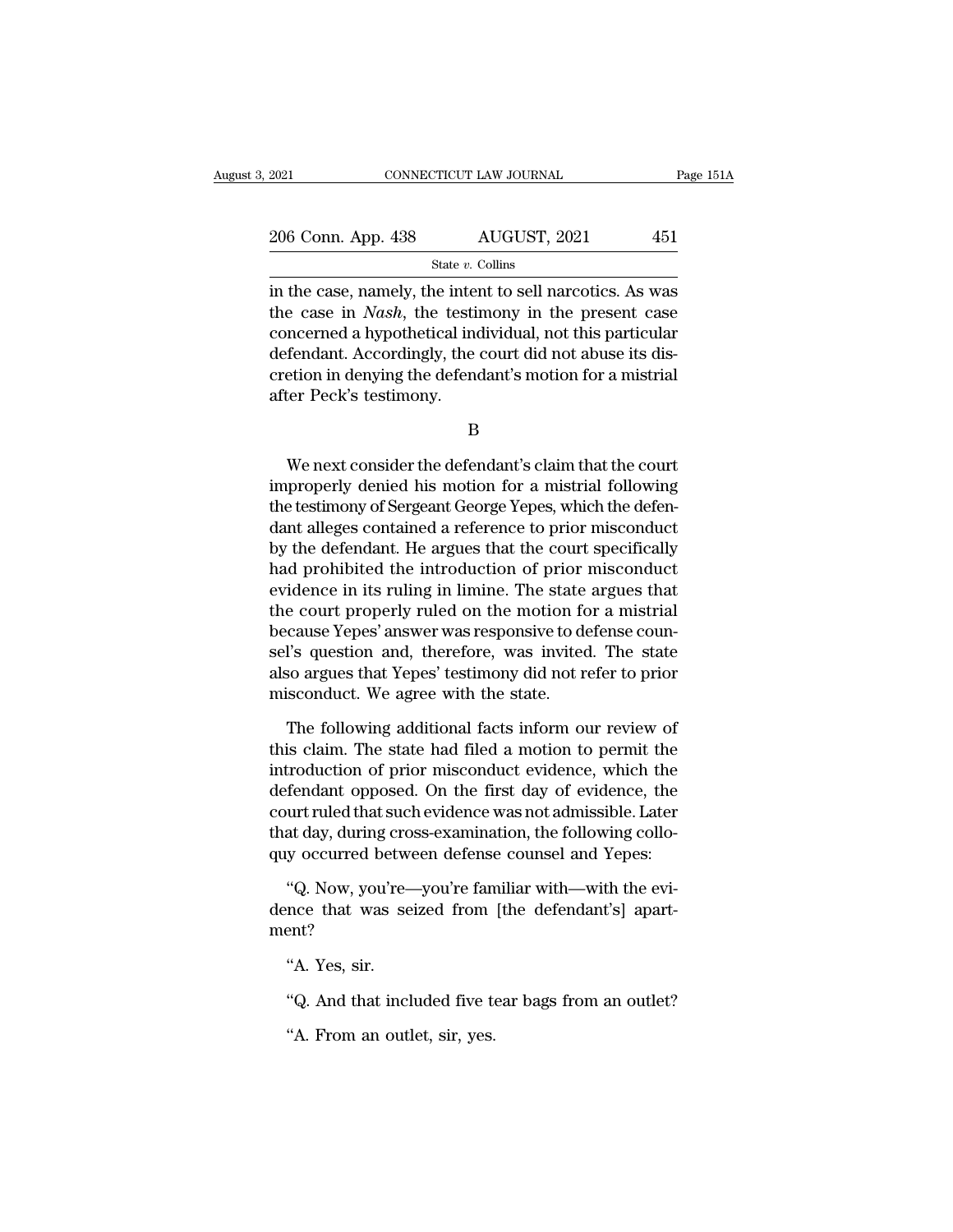| 32A | CONNECTICUT LAW JOURNAL |                    | August 3, 2021 |
|-----|-------------------------|--------------------|----------------|
|     |                         |                    |                |
| 452 | AUGUST, 2021            | 206 Conn. App. 438 |                |
|     | State $v$ . Collins     |                    |                |

CONNECTICUT LAW JOURNAL August 3, 2021<br>
206 Conn. App. 438<br>
31 State v. Collins<br>
32 Conn. App. 438<br>
42. Before going into the apartment, did you have<br>
42. Before going into the apartment, did you have<br>
42. Superment? 452 AUGUST, 2021 206 Conn. App. 438<br>
<sup>State v. Collins</sup><br>
<sup>306</sup> Conn. App. 438<br>
42. Before going into the apartment, did you have<br>
any knowledge how long [the defendant had] lived in<br>
that apartment? 452 AUGUST, 202<br>
state<br>
"Q. Before going into<br>
any knowledge how long<br>
that apartment?<br>
"A. He was there for : 22 AUGUST, 2021 206 Conn. App. 438<br>  $\frac{\text{State } v. \text{ Collins}}{\text{State } v. \text{ Collins}}$ <br>
"Q. Before going into the apartment, did you have<br>
y knowledge how long [the defendant had] lived in<br>
at apartment?<br>
"A. He was there for a while. I'm not s<br>
"Q. Before going int<br>
any knowledge how lo<br>
that apartment?<br>
"A. He was there fo<br>
how long though.<br>"Q. You know that?" "Q. Before going into the apartment, did you have<br>y knowledge how long [the defendant had] lived in<br>at apartment?<br>"A. He was there for a while. I'm not sure exactly<br>w long though.<br>"Q. You know that? That was part of your i

any knowledge how long [the defendant had] lived<br>that apartment?<br>"A. He was there for a while. I'm not sure exact<br>how long though.<br>"Q. You know that? That was part of your investig<br>tion to determine how long he lived there "A. He was there for a while. I'm not sure exactly<br>"Q. You know that? That was part of your investiga-<br>"Q. You know that? That was part of your investiga-<br>"A. I believe from other situations that involved<br>m, yes."

A. He was<br>how long thou<br>"Q. You kno<br>tion to determ"<br>A. I believ<br>him, yes."<br>Defense cou

"Q. You know that? That was part of your investiga-<br>"A. I believe from other situations that involved<br>"A. I believe from other situations that involved<br>"Mes."<br>Defense counsel immediately asked for the jury to be<br>cused, an "Q. You know that? That was part of your investigation to determine how long he lived there?<br>"A. I believe from other situations that involved<br>him, yes."<br>Defense counsel immediately asked for the jury to be<br>excused, and he tion to determine how long he lived there?<br>
"A. I believe from other situations that involved<br>
him, yes."<br>
Defense counsel immediately asked for the jury to be<br>
excused, and he requested that the court declare a mis-<br>
tria "A. I believe from other situations that involved<br>him, yes."<br>Defense counsel immediately asked for the jury to be<br>excused, and he requested that the court declare a mis-<br>trial. He argued that the answer was nonresponsive a The policies of the policies in the policies of the court of the piny to be excused, and he requested that the court declare a mistrial. He argued that the answer was nonresponsive and that it informed the jury that the de That, yes.<br>
Defense counsel immediately asked for the jury to be<br>
excused, and he requested that the court declare a mis-<br>
trial. He argued that the answer was nonresponsive and<br>
that it informed the jury that the defendan Defense counsel immediately asked for the jury to be<br>excused, and he requested that the court declare a mis-<br>trial. He argued that the answer was nonresponsive and<br>that it informed the jury that the defendant had had<br>prior excused, and he requested that the court declare a mistrial. He argued that the answer was nonresponsive and that it informed the jury that the defendant had had prior involvement with the police. The court explained that trial. He argued that the answer was nonresponsive and<br>that it informed the jury that the defendant had had<br>prior involvement with the police. The court explained<br>that it appeared that the question asked Yepes how he<br>knew that it informed the jury that the defendant had had<br>prior involvement with the police. The court explained<br>that it appeared that the question asked Yepes how he<br>knew that the defendant lived at the apartment and that<br>Yepe prior involvement with the police. The court explained<br>that it appeared that the question asked Yepes how he<br>knew that the defendant lived at the apartment and that<br>Yepes' answer was responsive to that question. The state<br> that it appeared that the question asked Yepes how he<br>knew that the defendant lived at the apartment and that<br>Yepes' answer was responsive to that question. The state<br>argued that Yepes merely stated that he knew the defenknew that the defendant lived at the apartment and that Yepes' answer was responsive to that question. The state argued that Yepes merely stated that he knew the defendant lived there "from other situations," but that Yepe Yepes' answer was responsive to that question. The state argued that Yepes merely stated that he knew the defendant lived there "from other situations," but that Yepes did not give any type of details or indicate that it w argued that Yepes merely stated that he knew the defendant lived there "from other situations," but that Yepes did not give any type of details or indicate that it was from prior misconduct by the defendant. The trial cour dant lived there "from other situations," but that Yepes<br>did not give any type of details or indicate that it was<br>from prior misconduct by the defendant. The trial court<br>denied the motion, and defense counsel stated that h did not give any type of details or indicate that it was<br>from prior misconduct by the defendant. The trial court<br>denied the motion, and defense counsel stated that he<br>did not want the court to give a limiting or curative i from prior misconduct by the defendant. The trial court<br>denied the motion, and defense counsel stated that he<br>did not want the court to give a limiting or curative instruc-<br>tion. The court, however, instructed Yepes not to persuaded. The court of the court of the article of the court of the court of the court, however, instructed Yepes not to disses prior arrests or convictions. It then recalled the cy. The defendant claims that the court abused its di crimes or misconductions. It then recalled the<br>cuss prior arrests or convictions. It then recalled the<br>jury. The defendant claims that the court abused its dis-<br>cretion in denying his motion for a mistrial. We are not<br>pers

East prior arrests of convictions. It also recalled alter<br>jury. The defendant claims that the court abused its dis-<br>cretion in denying his motion for a mistrial. We are not<br>persuaded.<br>"[A]s a general rule, evidence of a de and the second accurate transfer in density and control and the contribution of persuaded.<br>
"[A]s a general rule, evidence of a defendant's prior crimes or misconduct is not admissible. . . . The ratio-<br>
nale of this rule disposition in activity and model for a missimal. We dispose<br>persuaded.<br>"[A]s a general rule, evidence of a defendant's prior<br>crimes or misconduct is not admissible.... The ratio-<br>nale of this rule is to guard against its "[A]s a general rule, evidence of a defendant's prior<br>crimes or misconduct is not admissible. . . . The ratio-<br>nale of this rule is to guard against its use merely to show<br>an evil disposition of an accused, and especially "[A]s a general rule, evide<br>crimes or misconduct is not<br>nale of this rule is to guard ag<br>an evil disposition of an accu<br>disposition to commit the ci<br>charged." (Internal quotatio<br>*Nash*, supra, 278 Conn. 658.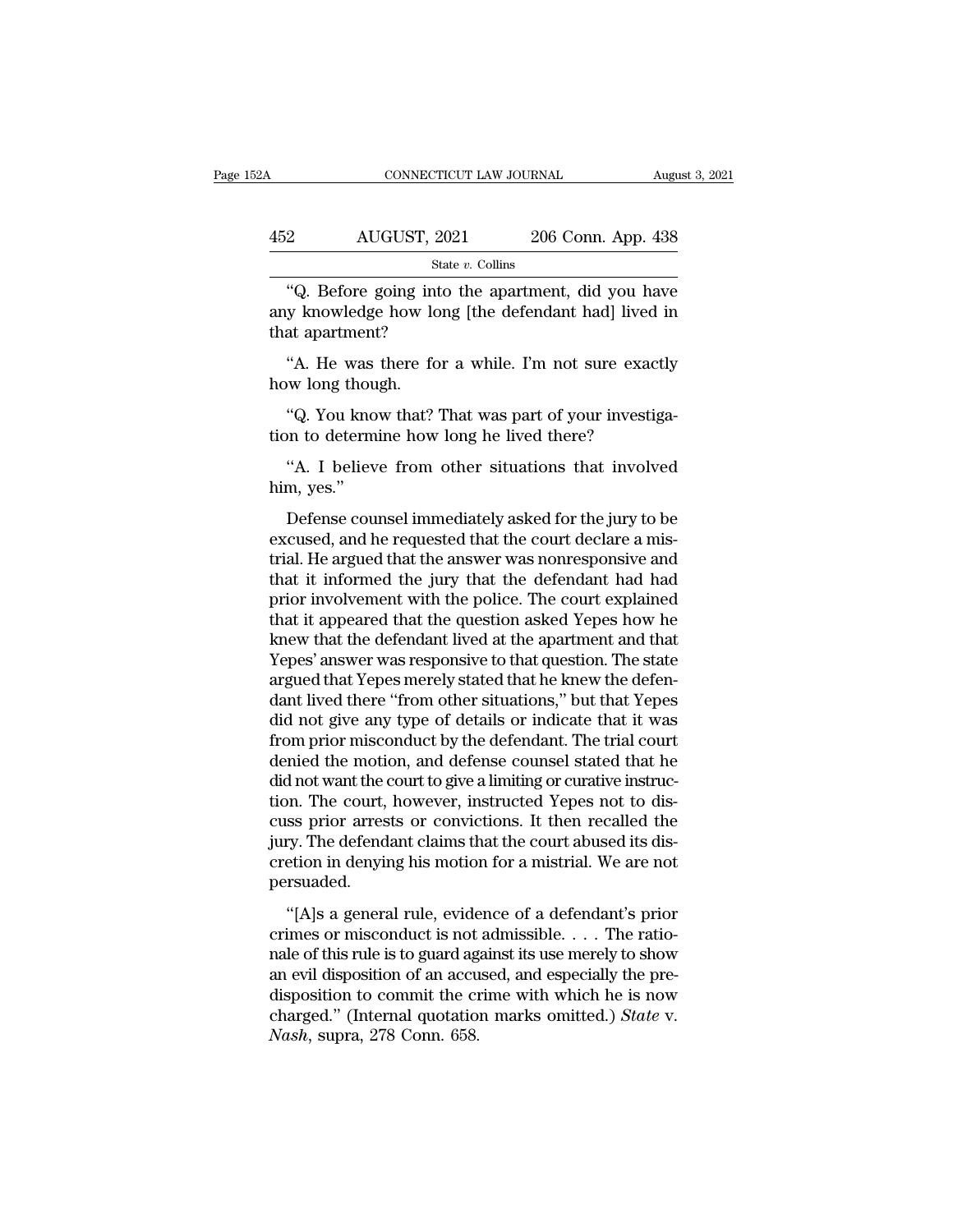2021 CONNECTICUT LAW JOURNAL Page 153A<br>
206 Conn. App. 438 AUGUST, 2021 453

State *v.* Collins

CONNECTICUT LAW JOURNAL<br>
6 Conn. App. 438 AUGUST, 2021 453<br>
State v. Collins<br>
We, again, are guided by our Supreme Court's deci-<br>
on in *Nash*. See id., 656–60. In *Nash*, the trial court had 206 Conn. App. 438 AUGUST, 2021 453<br>
State v. Collins<br>
We, again, are guided by our Supreme Court's decision in *Nash*. See id., 656–60. In *Nash*, the trial court had granted a motion in limine to exclude prior misconduct 206 Conn. App. 438 AUGUST, 2021 453<br>
State v. Collins<br>
We, again, are guided by our Supreme Court's decision in *Nash*. See id., 656–60. In *Nash*, the trial court had granted a motion in limine to exclude prior misconduc 206 Conn. App. 438 AUGUST, 2021 453<br>
State v. Collins<br>
We, again, are guided by our Supreme Court's decision in *Nash*. See id., 656–60. In *Nash*, the trial court had<br>
granted a motion in limine to exclude prior miscondu State v. Collins<br>
We, again, are guided by our Supreme Court's decision in *Nash*. See id., 656–60. In *Nash*, the trial court had<br>
granted a motion in limine to exclude prior misconduct<br>
evidence related to the defendant State v. Colins<br>
We, again, are guided by our Supreme Court's decision in *Nash*. See id., 656–60. In *Nash*, the trial court had<br>
granted a motion in limine to exclude prior misconduct<br>
evidence related to the defendant. We, again, are guided by our Supreme Court's decision in *Nash*. See id., 656–60. In *Nash*, the trial court had granted a motion in limine to exclude prior misconduct evidence related to the defendant. Id., 655–56. Durin sion in *Nash*. See id., 656–60. In *Nash*, the trial court had granted a motion in limine to exclude prior misconduct evidence related to the defendant. Id., 655–56. During the state's direct examination of a police offic granted a motion in limine to exclude prior misconduct<br>evidence related to the defendant. Id., 655–56. During<br>the state's direct examination of a police officer, the<br>officer testified that he knew the defendant "from previ evidence related to the defendant. Id., 655–56. During<br>the state's direct examination of a police officer, the<br>officer testified that he knew the defendant "from previ-<br>ous related police intervention in the area in the pa the state's direct examination of a police officer, the officer testified that he knew the defendant "from previous related police intervention in the area in the past." (Internal quotation marks omitted.) Id., 656. The de officer testified that he knew the defendant "from previ-<br>ous related police intervention in the area in the past."<br>(Internal quotation marks omitted.) Id., 656. The defen-<br>dant thereafter moved for a mistrial, arguing tha ous related police intervention in the area in the past."<br>(Internal quotation marks omitted.) Id., 656. The defen-<br>dant thereafter moved for a mistrial, arguing that this<br>testimony was akin to the officer telling the jury (Internal quotation marks omitted.) Id., 656. The defendant thereafter moved for a mistrial, arguing that this testimony was akin to the officer telling the jury that he knew the defendant from the defendant's prior crimin dant thereafter moved for a mistrial, arguing that this<br>testimony was akin to the officer telling the jury that he<br>knew the defendant from the defendant's prior criminal<br>misconduct. Id., 656–57. Our Supreme Court concluded testimony was akin to the officer telling the jury that he<br>knew the defendant from the defendant's prior criminal<br>misconduct. Id., 656–57. Our Supreme Court concluded<br>that the trial court had not abused its discretion in<br>d knew the defendant from the defendant's prior criminal<br>misconduct. Id., 656–57. Our Supreme Court concluded<br>that the trial court had not abused its discretion in<br>denying the motion for a mistrial because the officer's<br>sta misconduct. Id., 656–57. Our Supreme Court concluded<br>that the trial court had not abused its discretion in<br>denying the motion for a mistrial because the officer's<br>statement was "vague as to whether the defendant had<br>engag that the trial court had not abused its discretion in<br>denying the motion for a mistrial because the officer's<br>statement was "vague as to whether the defendant had<br>engaged in any misconduct to prompt the police inter-<br>venti denying the motion for a mistrial because the officer's<br>statement was "vague as to whether the defendant had<br>engaged in any misconduct to prompt the police inter-<br>vention  $\dots$  [and the] statement conceivably could<br>have be statement was "vague as to whether the defendant had<br>engaged in any misconduct to prompt the police inter-<br>vention  $\dots$  [and the] statement conceivably could<br>have been a reference to a situation in which the defen-<br>dant h engaged in any misconduct to prompt the police intervention  $\ldots$  [and the] statement conceivably could have been a reference to a situation in which the defendant had been a victim, a witness or an innocent by stander." vention  $\ldots$  [and the] statement conceivably could<br>have been a reference to a situation in which the defen-<br>dant had been a victim, a witness or an innocent<br>bystander." Id., 658. The court also stated that the offi-<br>cer' have been a reference to a situation in which the defendant had been a victim, a witness or an innocent by stander." Id., 658. The court also stated that the officer's statement did "not reference explicitly a notorious cr dant had been a victim, a witness or an innocent<br>bystander." Id., 658. The court also stated that the offi-<br>cer's statement did "not reference explicitly a notorious<br>criminal past." Id., 658–59. The court then noted that,<br> bystander." Id., 658. The court also stated that the officer's statement did "not reference explicitly a notorious criminal past." Id., 658–59. The court then noted that, even if the jury, arguably, could have interpreted cer's statement did "not reference ex<br>criminal past." Id., 658–59. The cour<br>even if the jury, arguably, could ha<br>officer's statement to be a commen<br>dant's prior criminal conduct, the ti<br>vided a curative instruction that wo In the jury, arguably, could have interpreted the ficer's statement to be a comment about the defen-<br>Int's prior criminal conduct, the trial court had pro-<br>ded a curative instruction that would have cured any<br>ssible preju officer's statement to be a comment about the defendant's prior criminal conduct, the trial court had provided a curative instruction that would have cured any possible prejudice. Id., 659–60.<br>In the present case, Yepes' s

dant's prior criminal conduct, the trial court had provided a curative instruction that would have cured any<br>possible prejudice. Id., 659–60.<br>In the present case, Yepes' statement merely men-<br>tioned "other situations," wh date 5 prof ermantal estates, are trial court had provided a curative instruction that would have cured any<br>possible prejudice. Id., 659–60.<br>In the present case, Yepes' statement merely men-<br>tioned "other situations," whic Fraction and worker historical material method and provide the pressible prejudice. Id., 659–60.<br>
In the present case, Yepes' statement merely mentioned "other situations," which, as in *Nash*, could have referred to anyth In the present case, Yepes' statement merely mentioned "other situations," which, as in *Nash*, could have referred to anything. Yepes did not mention prior misconduct, police investigations, or anything nefarious. As was In the present case, Yepes' statement merely mentioned "other situations," which, as in *Nash*, could have referred to anything. Yepes did not mention prior misconduct, police investigations, or anything nefarious.<br>As was tioned "other situations," which, as in *Nash*, could have<br>referred to anything. Yepes did not mention prior mis-<br>conduct, police investigations, or anything nefarious.<br>As was the case in *Nash*, Yepes' statement that he referred to anything. Yepes did not mention prior misconduct, police investigations, or anything nefarious.<br>As was the case in *Nash*, Yepes' statement that he was<br>familiar with the defendant from "other situations" that<br>i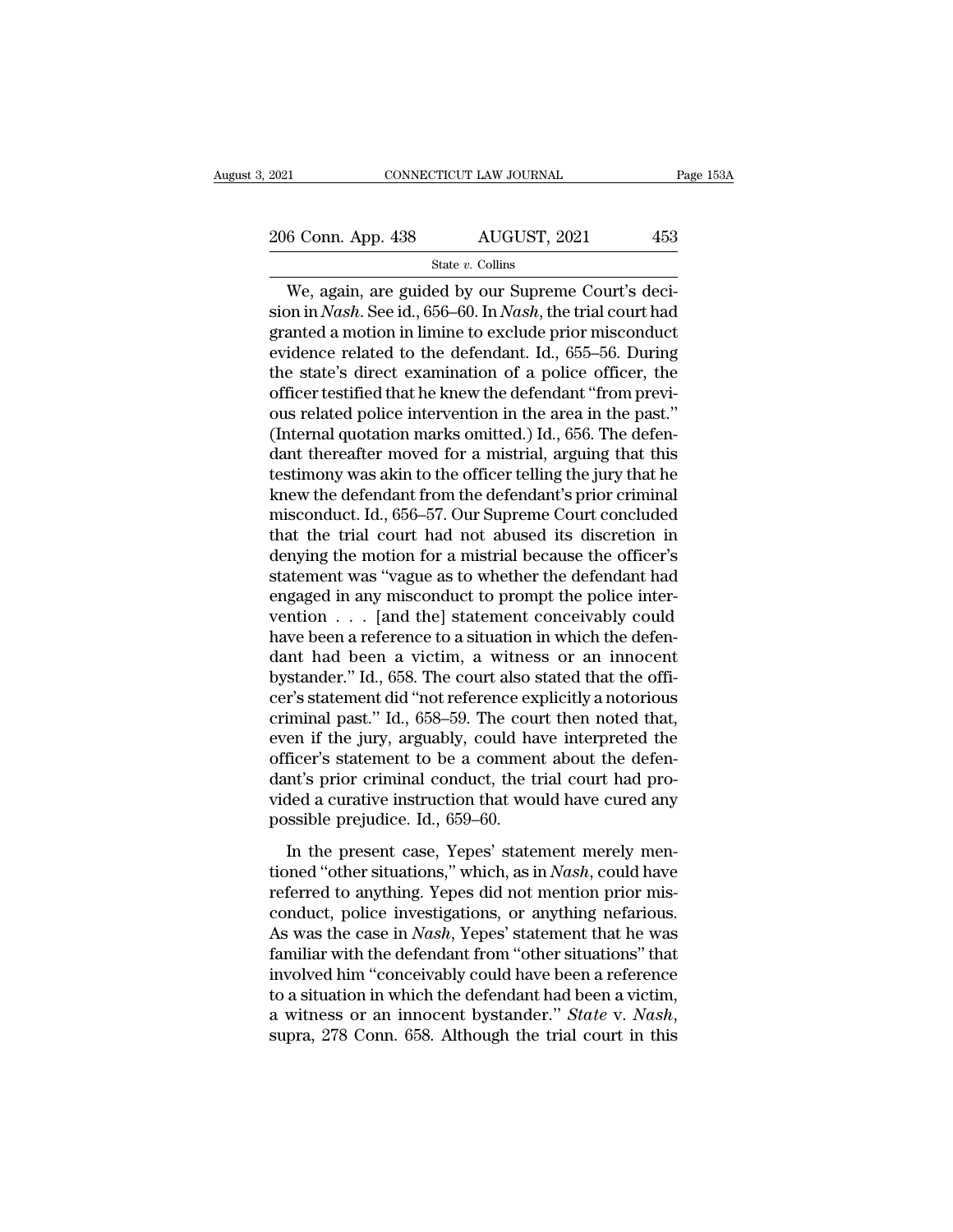### $\begin{array}{r|l} \text{COMNECTICUT LAW JOURNAL} & \text{August 3, 2021} \\\\ \hline 454 & \text{AUGUST, 2021} & \text{206 Conn. App. 438} \\\\ \hline & \text{State $v$. Collins} \end{array}$ State *v.* Collins

CONNECTICUT LAW JOURNAL August 3, 20<br>
ALGUST, 2021 206 Conn. App. 438<br>
State v. Collins<br>
Case did not give a curative instruction, defense counsel<br>
specifically told the court that he did not want such an<br>
instruction. "De  $\frac{\text{AUGUST, 2021}}{\text{State } v. \text{ Collins}}$ <br>  $\frac{\text{State } v. \text{ Collins}}{\text{case did not give a curative instruction, defense course}}$ <br>
specifically told the court that he did not want such an instruction. "Defense counsel cannot opt for a mistrial<br>
instead of a curative instruction, as if th 454 AUGUST, 2021 206 Conn. App. 438<br>  $\frac{\text{State } v. \text{ Collins}}{\text{case did not give a curative instruction, defense course}}$ <br>
specifically told the court that he did not want such an instruction. "Defense counsel cannot opt for a mistrial instead of a curative instruction, as  $\frac{\text{454}}{\text{State }v. \text{ Collins}}$  and  $\frac{\text{544}}{\text{State }v. \text{ Collins}}$  case did not give a curative instruction, defense counsel specifically told the court that he did not want such an instruction. "Defense counsel cannot opt for a mistria State v. Collins<br>
State v. Collins<br>
case did not give a curative instruction, defense counsel<br>
specifically told the court that he did not want such an<br>
instruction. "Defense counsel cannot opt for a mistrial<br>
instead of state  $v$ . Collins<br>
case did not give a curative instruction, defense counsel<br>
specifically told the court that he did not want such an<br>
instruction. "Defense counsel cannot opt for a mistrial<br>
instead of a curative instr case did not give a curative instruction, defense counsel<br>specifically told the court that he did not want such an<br>instruction. "Defense counsel cannot opt for a mistrial<br>instead of a curative instruction, as if the two we specifically told the court that he did not want such an instruction. "Defense counsel cannot opt for a mistrial instead of a curative instruction, as if the two were inter-<br>changeable. If defense counsel decides to move f instruction. "Defense counsel cannot opt for a mistrial<br>instead of a curative instruction, as if the two were inter-<br>changeable. If defense counsel decides to move for [a]<br>mistrial and altogether eschews the instruction, t instead of a curative instruction, as if the two were inter-<br>changeable. If defense counsel decides to move for [a]<br>mistrial and altogether eschews the instruction, the trial<br>court cannot be compelled by that decision to g changeable. If defense counsel decides to move for [a]<br>mistrial and altogether eschews the instruction, the trial<br>court cannot be compelled by that decision to go further<br>than it otherwise would." (Internal quotation marks mistrial and altogether eschews the instruction, the trial<br>court cannot be compelled by that decision to go further<br>than it otherwise would." (Internal quotation marks omit-<br>ted.) *State* v. *Coltherst*, 87 Conn. App. 93, court cannot be compelled by that decision to go furth than it otherwise would." (Internal quotation marks om ted.) *State* v. *Coltherst*, 87 Conn. App. 93, 102, 864 A.: 869, cert. denied, 273 Conn. 919, 871 A.2d 371 (200 9, cert. denied, 273 Conn. 919, 871 A.2d 371 (2005).<br>
e conclude that the defendant has failed to establish<br>
at the court abused its discretion in denying his motion<br>
r a mistrial on the basis of Yepes' testimony.<br>
II<br>
Th

II

We conclude that the defendant has failed to establish<br>that the court abused its discretion in denying his motion<br>for a mistrial on the basis of Yepes' testimony.<br>II<br>The defendant also claims that the trial court abused<br>it that the court abused its discretion in denying his motion<br>for a mistrial on the basis of Yepes' testimony.<br>II<br>The defendant also claims that the trial court abused<br>its discretion in denying his motion to suppress evi-<br>den for a mistrial on the basis of Yepes' testimony.<br>  $II$ <br>
The defendant also claims that the trial court abused<br>
its discretion in denying his motion to suppress evi-<br>
dence seized during the execution of the search warrant<br> II<br>II<br>The defendant also claims that the trial court abused<br>its discretion in denying his motion to suppress evi-<br>dence seized during the execution of the search warrant<br>because the warrant had been issued without probable II<br>The defendant also claims that the trial court abused<br>its discretion in denying his motion to suppress evi-<br>dence seized during the execution of the search warrant<br>because the warrant had been issued without probable<br>ca The defendant also claims that the trial court abused<br>its discretion in denying his motion to suppress evi-<br>dence seized during the execution of the search warrant<br>because the warrant had been issued without probable<br>cause its discretion in denying his motion to suppress evidence seized during the execution of the search warrant because the warrant had been issued without probable cause. The defendant argues that "the affidavit for [the sear dence seized during the execution of the search warrant<br>because the warrant had been issued without probable<br>cause. The defendant argues that "the affidavit for [the<br>search] warrant failed to state with particularity the<br>p because the warrant had been issued without probable cause. The defendant argues that "the affidavit for [the search] warrant failed to state with particularity the probable cause to believe drugs or evidence of sales coul cause. The defendant argues that "the affidavit for [the<br>search] warrant failed to state with particularity the<br>probable cause to believe drugs or evidence of sales<br>could be found at [the defendant's apartment]. The affi-<br> search] warrant failed to state with particularity the<br>probable cause to believe drugs or evidence of sales<br>could be found at [the defendant's apartment]. The affi-<br>davit failed to establish a nexus between the items<br>sough probable cause to believe drugs or evidence of sales<br>could be found at [the defendant's apartment]. The affi-<br>davit failed to establish a nexus between the items<br>sought and the subject of the search. Finally, the affida-<br>v could be found at [the defendant's apartment]. The affi-<br>davit failed to establish a nexus between the items<br>sought and the subject of the search. Finally, the affida-<br>vit was utterly devoid of factual bases for knowledge<br> davit failed to establish a nexus between the items<br>sought and the subject of the search. Finally, the affida-<br>vit was utterly devoid of factual bases for knowledge<br>and credibility concerning the use of the [apartment],<br>an sought and the subject of the search. Finally, the affidavit was utterly devoid of factual bases for knowledge and credibility concerning the use of the [apartment], and therefore failed the 'totality of the circumstances vit was utterly devoid of factual bases for knowledge<br>and credibility concerning the use of the [apartment],<br>and therefore failed the 'totality of the circumstances<br>test' of *Illinois* v. *Gates*, [462 U.S. 213, 238, 103 S and credibility concerning the use of the [apartment],<br>and therefore failed the 'totality of the circumstances<br>test' of *Illinois* v. *Gates*, [462 U.S. 213, 238, 103 S. Ct.<br>2317, 76 L. Ed. 2d 527 (1983)]." In response, th and therefore failed the 'total<br>test' of *Illinois* v. *Gates*, [462<br>2317, 76 L. Ed. 2d 527 (1983)<br>argues that the trial court pr<br>dant's motion to suppress af<br>warrant application was supp<br>We agree with the state.<br>The follo st of *lutnots* v. Gates, [462 U.S. 213, 238, 103 S. Ct.<br>17, 76 L. Ed. 2d 527 (1983)]." In response, the state<br>gues that the trial court properly denied the defen-<br>nt's motion to suppress after determining that the<br>arrant 2317, 76 L. Ed. 2d 527 (1983)]. In response, the state<br>argues that the trial court properly denied the defen-<br>dant's motion to suppress after determining that the<br>warrant application was supported by probable cause.<br>We ag

argues that the trial court properly denied the defendant's motion to suppress after determining that the warrant application was supported by probable cause.<br>We agree with the state.<br>The following additional facts inform dant s motion to suppress after determining that the<br>warrant application was supported by probable cause.<br>We agree with the state.<br>The following additional facts inform our review of<br>the defendant's claim. The defendant fi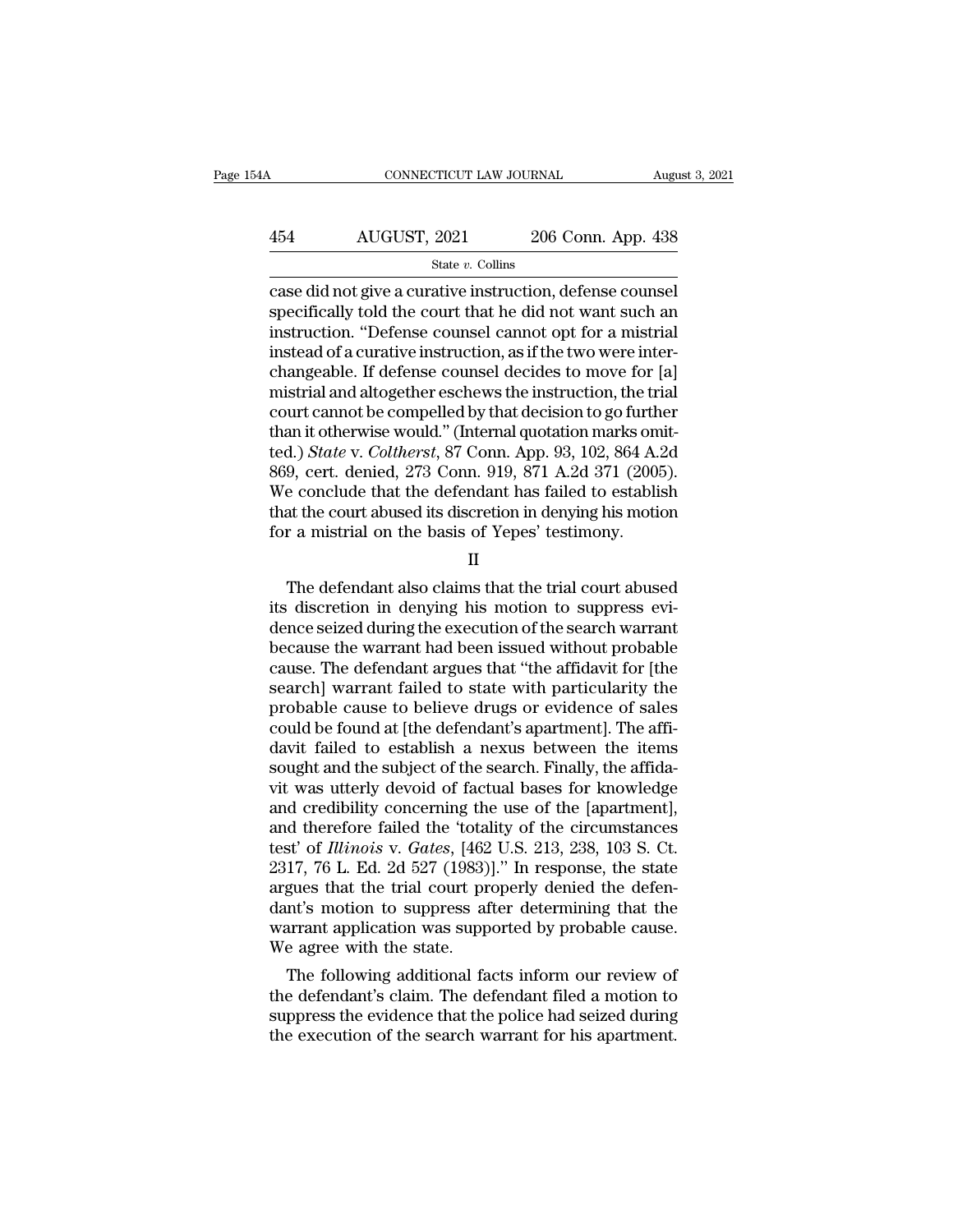| 2021               | CONNECTICUT LAW JOURNAL |              | Page 155A |
|--------------------|-------------------------|--------------|-----------|
|                    |                         |              |           |
| 206 Conn. App. 438 |                         | AUGUST, 2021 | 455       |
|                    | State $v$ . Collins     |              |           |

 $\frac{2021}{206}$  Conn. App. 438 AUGUST, 2021  $\frac{206}{455}$ <br>  $\frac{340}{455}$ <br>  $\frac{540}{455}$ <br>
In his motion, he claimed, inter alia, that "the police<br>
lacked probable cause to enter the [apartment]."<sup>2</sup> In its<br>
momorondum in op 206 Conn. App. 438 AUGUST, 2021 455<br>
State v. Collins<br>
In his motion, he claimed, inter alia, that "the police<br>
lacked probable cause to enter the [apartment]."<sup>2</sup> In its<br>
memorandum in opposition to the defendant's motio 206 Conn. App. 438 AUGUST, 2021 455<br>
State v. Collins<br>
In his motion, he claimed, inter alia, that "the police<br>
lacked probable cause to enter the [apartment]."<sup>2</sup> In its<br>
memorandum in opposition to the defendant's motio 206 Conn. App. 438 AUGUST, 2021 455<br>
State v. Collins<br>
In his motion, he claimed, inter alia, that "the police<br>
lacked probable cause to enter the [apartment]."<sup>2</sup> In its<br>
memorandum in opposition to the defendant's motio State v. Collins<br>In his motion, he claimed, inter alia, that "the police<br>lacked probable cause to enter the [apartment]."<sup>2</sup> In its<br>memorandum in opposition to the defendant's motion<br>to suppress, the state argued that the signed the signed, inter alia, that "the police<br>lacked probable cause to enter the [apartment]."<sup>2</sup> In its<br>memorandum in opposition to the defendant's motion<br>to suppress, the state argued that the warrant applica-<br>tion wa In his motion, he claimed, inter alia, that "the police<br>lacked probable cause to enter the [apartment]."<sup>2</sup> In its<br>memorandum in opposition to the defendant's motion<br>to suppress, the state argued that the warrant applica-<br> lacked probable cause to enter the [apartment]."<sup>2</sup> In its<br>memorandum in opposition to the defendant's motion<br>to suppress, the state argued that the warrant applica-<br>tion was supported by probable cause, that a judge propmemorandum in opposition to the defendant's motion<br>to suppress, the state argued that the warrant applica-<br>tion was supported by probable cause, that a judge prop-<br>erly had signed the warrant after determining that prob-<br>a to suppress, the state argued that the warrant<br>tion was supported by probable cause, that a jue<br>erly had signed the warrant after determining t<br>able cause existed, and that any evidence sei:<br>the apartment was admissible at by had signed the warrant after determining that prob-<br>le cause existed, and that any evidence seized from<br>e apartment was admissible at trial. The state further<br>gued that the defendant had failed to explain how or<br>ny the able cause existed, and that any evidence seized from<br>the apartment was admissible at trial. The state further<br>argued that the defendant had failed to explain how or<br>why the warrant lacked probable cause.<br>During the hearin

the apartment was admissible at trial. The state further<br>argued that the defendant had failed to explain how or<br>why the warrant lacked probable cause.<br>During the hearing on the motion to suppress, the<br>defendant presented t argued that the defendant had failed to explain how or<br>why the warrant lacked probable cause.<br>During the hearing on the motion to suppress, the<br>defendant presented the testimony of Detectives Justin<br>Lathrop and Peck, both why the warrant lacked probable cause.<br>
During the hearing on the motion to suppress, the<br>
defendant presented the testimony of Detectives Justin<br>
Lathrop and Peck, both of whom were affiants on the<br>
search warrant applica During the hearing on the motion to suppress, the<br>defendant presented the testimony of Detectives Justin<br>Lathrop and Peck, both of whom were affiants on the<br>search warrant application. The defendant thereafter<br>argued to th During the hearing on the motion to suppress, the<br>defendant presented the testimony of Detectives Justin<br>Lathrop and Peck, both of whom were affiants on the<br>search warrant application. The defendant thereafter<br>argued to th defendant presented the testimony of Detectives Justin<br>Lathrop and Peck, both of whom were affiants on the<br>search warrant application. The defendant thereafter<br>argued to the trial court that Lathrop and Peck had<br>failed to Lathrop and Peck, both of whom were affiants on the<br>search warrant application. The defendant thereafter<br>argued to the trial court that Lathrop and Peck had<br>failed to "establish the credibility, the veracity, [and]<br>the re search warrant application. The defendant thereafter<br>argued to the trial court that Lathrop and Peck had<br>failed to "establish the credibility, the veracity, [and]<br>the reliability of the confidential informant." He argued<br>t argued to the trial court that Lathrop and Peck had<br>failed to "establish the credibility, the veracity, [and]<br>the reliability of the confidential informant." He argued<br>that the affidavit failed to provide information "abou failed to "establish the credibility, the veracity, [and]<br>the reliability of the confidential informant." He argued<br>that the affidavit failed to provide information "about<br>the confidential informant, his criminal history, the reliability of the confidential informant." He argued<br>that the affidavit failed to provide information "about<br>the confidential informant, his criminal history, whether<br> $\dots$  he has a pending case to establish whether that the affidavit failed to provide information "about<br>the confidential informant, his criminal history, whether<br> $\dots$  he has a pending case to establish whether  $\dots$ <br>he has a motive to be dishonest or untruthful" and tha the confidential informant, his criminal history, whether  $\ldots$  he has a pending case to establish whether  $\ldots$  he has a motive to be dishonest or untruthful" and that it also failed to state whether the confidential inf . . . he has a pending case to establish whether . . .<br>he has a motive to be dishonest or untruthful" and that<br>it also failed to state whether the confidential informant<br>knew the defendant. Finally, the defendant argued t he has a motive to be dishonest or untruthful" and that<br>it also failed to state whether the confidential informant<br>knew the defendant. Finally, the defendant argued that,<br>although "the officers did establish [during their it also failed to state whether the confidential informant<br>knew the defendant. Finally, the defendant argued that,<br>although "the officers did establish [during their testi-<br>mony] that they had familiarity with [the defenda knew the defendant. Finally, the defendant argued that,<br>although "the officers did establish [during their testi-<br>mony] that they had familiarity with [the defendant]<br>and that . . . the confidential informant had previous<br> although "the officers did establish [during their testi-<br>mony] that they had familiarity with [the defendant]<br>and that . . . the confidential informant had previous<br>dealings with [the defendant] prior to the controlled<br>bu mony] that they had familiarity with [the defendant]<br>and that . . . the confidential informant had previous<br>dealings with [the defendant] prior to the controlled<br>buys, the four corners of the warrant [do] not set forth<br>th and that . . . the confidential informant had previous<br>dealings with [the defendant] prior to the controlled<br>buys, the four corners of the warrant [do] not set forth<br>that information, and, therefore, a neutral and detache at information, and, therefore, a neutral and detached<br>udge] would not have been able to verify that infor-<br>ation just through the language of the affidavit, and,<br>erefore, the affidavit was insufficient to establish<br><sup>2</sup>In [judge] would not have been able to verify that information just through the language of the affidavit, and, therefore, the affidavit was insufficient to establish  $\frac{2}{\pi}$  In his motion to suppress, the defendant also

mation just through the language of the affidavit, and, therefore, the affidavit was insufficient to establish  $a^2 \ln h$  is motion to suppress, the defendant also claimed that the police had "made affirmative false and mis court referies the affidavit was insufficient to establish<br> $\frac{1}{2}$  In his motion to suppress, the defendant also claimed that the police<br>had "made affirmative false and misleading representations in the search<br>warrant t  $\,^2$  In his motion to suppress, the defendant also claimed that the police had "made affirmative false and misleading representations in the search warrant to secure a probable cause finding against the defendant." The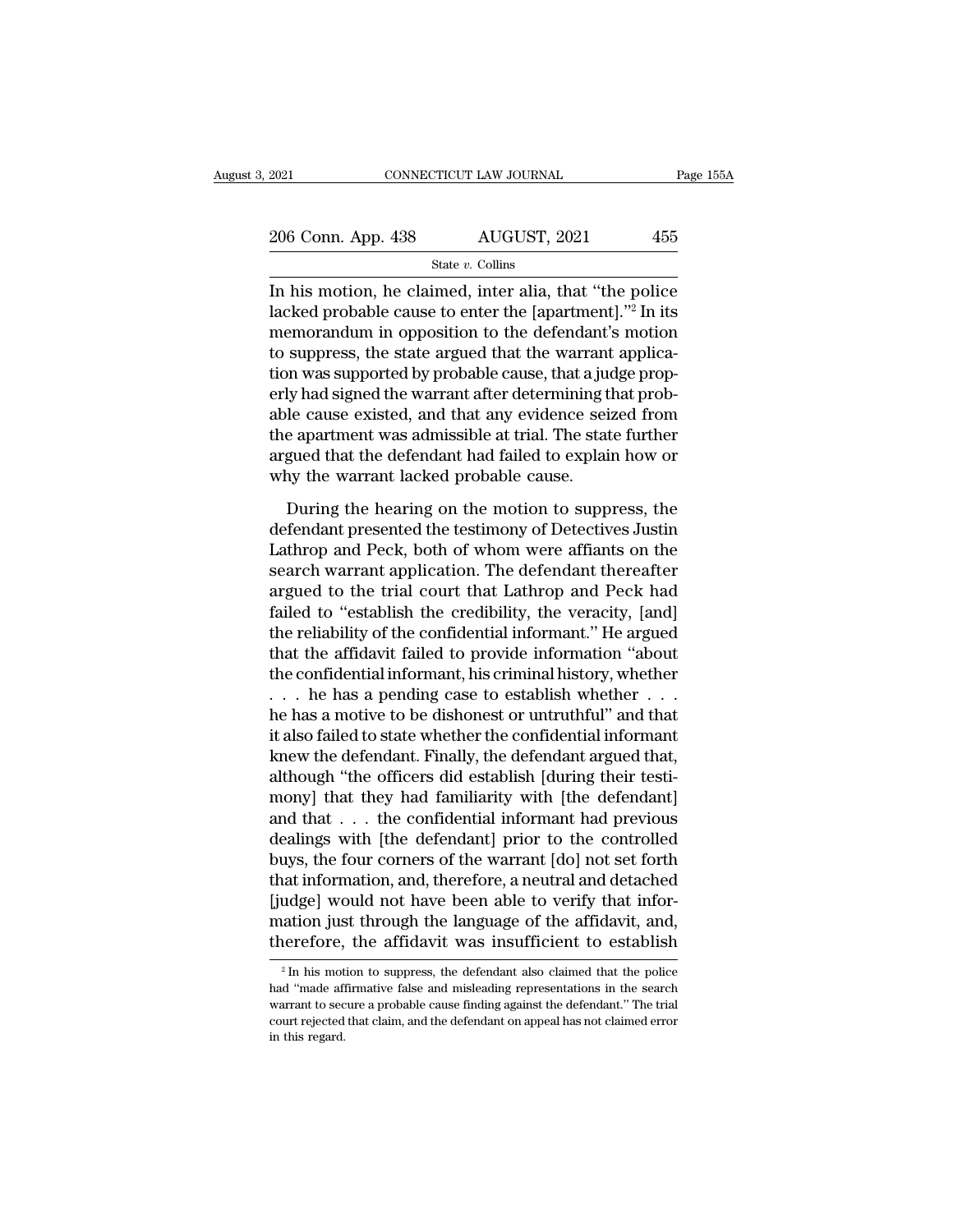# $\begin{tabular}{lll} \multicolumn{2}{l}{{\text{COMNECTICUT LAW JOURNAL}}} \multicolumn{2}{l}{{\text{August 3, 2021}}}\ \end{tabular}$   $\begin{tabular}{ll} \multicolumn{2}{l}{{\text{August 3, 2021}}}\ \multicolumn{2}{l}{{\text{August 3, 2021}}}\ \multicolumn{2}{l}{{\text{August 3, 2021}}}\ \end{tabular}$

### State *v.* Collins

 $\begin{tabular}{ll} \multicolumn{1}{l}{{\text{COMRECTICUT LAW JOURNAL}}} & \multicolumn{1}{l}{\text{August 3, 202}}\\ \hline & {\text{AUGUST, 2021}} & \multicolumn{1}{l}{\text{206 Conn. App. 438}}\\ & \\ & {\text{State $v$. Collins}}\\ \hline & \\ {\text{probable cause." The state argued that the affidavit}\\ {\text{provided more than sufficient facts to establish prob-} } \\ \hline & \\ {\text{able cause. After setting forth the relevant allocations} } \end{tabular}$  $\frac{\text{AUGUST, 2021}}{\text{State } v. \text{ Collins}}$ <br>
probable cause." The state argued that the affidavity provided more than sufficient facts to establish prob-<br>
able cause. After setting forth the relevant allegations<br>
from the search warran 456 AUGUST, 2021 206 Conn. App. 438<br>  $\frac{\text{State } v. \text{ Collins}}{\text{probable cause." The state argued that the affinity  
provided more than sufficient facts to establish probable cause. After setting forth the relevant allegations  
from the search warrant application, including the affi-davit of Peck and Latinon the court issued an oral$ 456 AUGUST, 2021 206 Conn. App. 438<br>  $\frac{\text{State } v. \text{ Collins}}{\text{probable cause." The state argued that the affidavit}$ <br>
probable cause." The state argued that the affidavit<br>
provided more than sufficient facts to establish probable cause. After setting forth the relevan  $\frac{\text{State } v. \text{ Collins}}{\text{probe cause." The state argued that the affinity model is a good condition.}$ <br>
probable cause." The state argued that the affidavit<br>
provided more than sufficient facts to establish prob-<br>
able cause. After setting forth the relevant allegations<br>
from the search State v. Collins<br>probable cause." The state argued that the affidavit<br>provided more than sufficient facts to establish prob-<br>able cause. After setting forth the relevant allegations<br>from the search warrant application, in probable cause." The state argued that the affidavit<br>provided more than sufficient facts to establish prob-<br>able cause. After setting forth the relevant allegations<br>from the search warrant application, including the affi-<br> provided more than sufficient facts t<br>able cause. After setting forth the rel<br>from the search warrant application, i<br>davit of Peck and Lathrop, the cour<br>ruling in which it concluded that there<br>ble cause for the warrant." T le cause. After setting forth the relevant allegations<br>
om the search warrant application, including the affi-<br>
with of Peck and Lathrop, the court issued an oral<br>
ling in which it concluded that there had been "proba-<br>
e from the search warrant application, including the affi-<br>davit of Peck and Lathrop, the court issued an oral<br>ruling in which it concluded that there had been "proba-<br>ble cause for the warrant." The court then denied the<br>d

davit of Peck and Lathrop, the court issued an oral<br>ruling in which it concluded that there had been "proba-<br>ble cause for the warrant." The court then denied the<br>defendant's motion to suppress.<br>"The legal principles guidi ruling in which it concluded that there had been "probable cause for the warrant." The court then denied the defendant's motion to suppress.<br>"The legal principles guiding our probable cause analysis are well established. B ble cause for the warrant." The court then denied the<br>defendant's motion to suppress.<br>"The legal principles guiding our probable cause anal-<br>ysis are well established. Both the fourth amendment<br>to the United States constit defendant's motion to suppress.<br>
"The legal principles guiding our probable cause analysis are well established. Both the fourth amendment<br>
to the United States constitution and article first, § 7,<br>
of the Connecticut cons "The legal principles guiding our probable cause analysis are well established. Both the fourth amendment<br>to the United States constitution and article first, § 7,<br>of the Connecticut constitution prohibit the issuance<br>of ysis are well established. Both the fourth amendment<br>to the United States constitution and article first, § 7,<br>of the Connecticut constitution prohibit the issuance<br>of a search warrant in the absence of probable cause.<br>.. to the United States constitution and article first,  $\S$  7,<br>of the Connecticut constitution prohibit the issuance<br>of a search warrant in the absence of probable cause.<br>... Probable cause to search is established if there of the Connecticut constitution prohibit the issuance<br>of a search warrant in the absence of probable cause.<br>... Probable cause to search is established if there is<br>probable cause to believe that  $(1) \ldots$  the particular<br>it of a search warrant in the absence of probable cause.<br>
... Probable cause to search is established if there is<br>
probable cause to believe that  $(1) \ldots$  the particular<br>
items sought to be seized are connected with criminal uniform formula to determine the stablished if there is<br>probable cause to believe that  $(1)$ ... the particular<br>items sought to be seized are connected with criminal<br>activity or will assist in a particular ... conviction<br>reading to be seized are connected with criminal<br>items sought to be seized are connected with criminal<br>activity or will assist in a particular . . . conviction<br>... and (2) ... the items sought to be seized will be<br>found i probable cause to believe that  $(1) \ldots$  the particular items sought to be seized are connected with criminal activity or will assist in a particular  $\ldots$  conviction  $\ldots$  and  $(2) \ldots$  the items sought to be seized will b activity or will assist in a particular  $\ldots$  conviction<br>  $\ldots$  and (2)  $\ldots$  the items sought to be seized will be<br>
found in the place to be searched.  $\ldots$  There is no<br>
uniform formula to determine probable cause—it is cause in the place of the seized will be<br>found in the place to be searched. . . . There is no<br>uniform formula to determine probable cause—it is not<br>readily, or even usefully, reduced to a neat set of legal<br>rules—rather, i found in the place to be searched. . . . There is no<br>the evidence of the evidence of the same intervalsed with  $\frac{1}{2}$  for<br>readily, or even usefully, reduced to a neat set of legal<br>rules—rather, it turns on the assessme From formula to determine probable cause—it is not<br>readily, or even usefully, reduced to a neat set of legal<br>rules—rather, it turns on the assessment of probabili-<br>ties in particular factual contexts  $\dots$ . Probable<br>cause readily, or even usefully, reduced to a neat set of legal<br>rules—rather, it turns on the assessment of probabili-<br>ties in particular factual contexts  $\ldots$ . Probable<br>cause requires less than proof by a preponderance of<br>the Figure – rather, it turns on the assessment of probabilities in particular factual contexts . . . . . Probable cause requires less than proof by a preponderance of the evidence  $\ldots$ . There need be only a probability or s First in particular factual contexts  $\dots$ . Probable<br>cause requires less than proof by a preponderance of<br>the evidence  $\dots$ . There need be only a probability<br>or substantial chance of criminal activity, not an actual<br>showin cause requires less than proof by a preponderance of<br>the evidence  $\dots$ . There need be only a probability<br>or substantial chance of criminal activity, not an actual<br>showing of such activity. By hypothesis, therefore, inno-<br> the evidence  $\dots$  . There need be only a probability<br>or substantial chance of criminal activity, not an actual<br>showing of such activity. By hypothesis, therefore, inno-<br>cent behavior frequently will provide the basis for particular the existential chance of criminal activity, not an actual<br>showing of such activity. By hypothesis, therefore, inno-<br>cent behavior frequently will provide the basis for a<br>showing of probable cause . . . . . [T] showing of such activity. By hypothesis, therefore, inno-<br>cent behavior frequently will provide the basis for a<br>showing of probable cause  $\ldots$ . [T]he relevant<br>inquiry is not whether particular conduct is innocent<br>or guil cent behavior frequently will provide the basis for a<br>showing of probable cause  $\dots$  [T]he relevant<br>inquiry is not whether particular conduct is innocent<br>or guilty, but the degree of suspicion that attaches to<br>particular showing of probable cause  $\ldots$ . [T]he relevant<br>inquiry is not whether particular conduct is innocent<br>or guilty, but the degree of suspicion that attaches to<br>particular types of noncriminal acts.  $\ldots$ . The task of<br>the is probability is not whether particular conduct is innocent<br>or guilty, but the degree of suspicion that attaches to<br>particular types of noncriminal acts.... The task of<br>the issuing [judge] is simply to make a practical, [co be found in a particular parameter of suspicion the particular types of noncriminal acts...<br>the issuing [judge] is simply to make a pr monsense] decision whether, given all<br>stances set forth in the affidavit  $\dots$  the prob rticular types of noncriminal acts. . . . The task of<br>e issuing [judge] is simply to make a practical, [com-<br>onsense] decision whether, given all the circum-<br>ances set forth in the affidavit . . . there is a fair<br>obabilit the issuing [judge] is simply to make a practical, [commonsense] decision whether, given all the circumstances set forth in the affidavit  $\dots$  there is a fair probability that contraband or evidence of a crime will be fou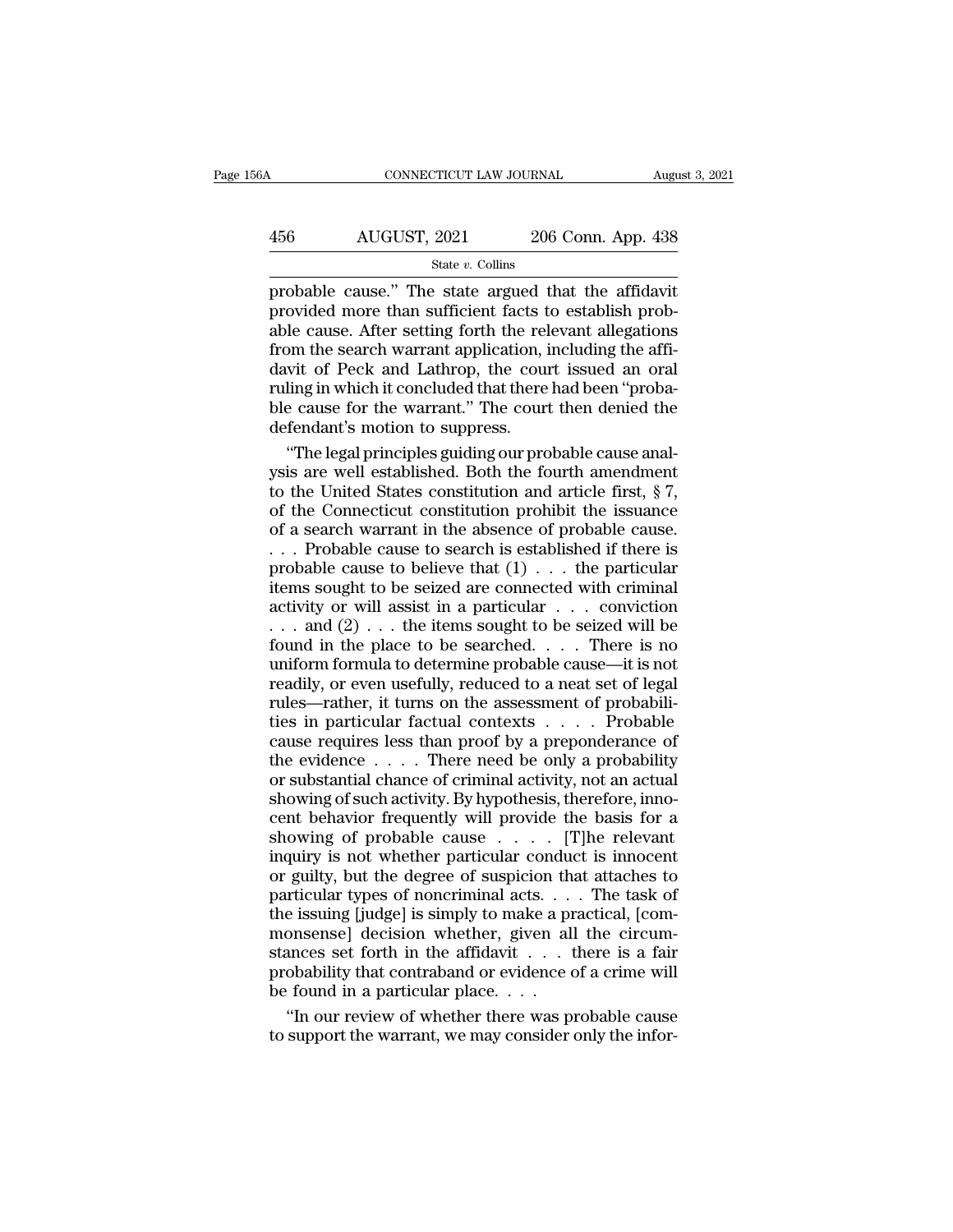State *v.* Collins

 $\begin{array}{r|l} \text{2021} & \text{COMRECTICUT LAW JOURNAL} & \text{Page 15} \ \hline \text{206 Conn. App. 438} & \text{AUGUST, 2021} & \text{457} \ \hline \text{State } v. \text{ Collins} & \text{546 } v. \text{ Collins} \ \hline \text{mation that was actually before the issuing judge . . .} \text{and the reasonable inferences to be drawn therefore.} \end{array}$ 206 Conn. App. 438 AUGUST, 2021 457<br>
State v. Collins<br>
mation that was actually before the issuing judge . . .<br>
and the reasonable inferences to be drawn therefrom.<br>
. . . The judge is entitled to rely on his own common<br> 206 Conn. App. 438 AUGUST, 2021 457<br>
State v. Collins<br>
mation that was actually before the issuing judge . . .<br>
and the reasonable inferences to be drawn therefrom.<br>
. . . The judge is entitled to rely on his own common<br> 206 Conn. App. 438 AUGUST, 2021 457<br>
State v. Collins<br>
mation that was actually before the issuing judge . . .<br>
and the reasonable inferences to be drawn therefrom.<br>
. . . The judge is entitled to rely on his own common<br> State v. Collins<br>
State v. Collins<br>
mation that was actually before the issuing judge . . .<br>
and the reasonable inferences to be drawn therefrom.<br>
. . . The judge is entitled to rely on his own common<br>
sense and the dicta state v. Colins<br>
mation that was actually before the issuing judge . . .<br>
and the reasonable inferences to be drawn therefrom.<br>  $\ldots$  The judge is entitled to rely on his own common<br>
sense and the dictates of common exper mation that was actually before the issuing judge  $\ldots$ <br>and the reasonable inferences to be drawn therefrom.<br> $\ldots$  The judge is entitled to rely on his own common<br>sense and the dictates of common experience, although<br>the and the reasonable inferences to be drawn therefrom.<br>  $\dots$  The judge is entitled to rely on his own common<br>
sense and the dictates of common experience, although<br>
the standard for determining probable cause is an objec-<br> . . . The judge is entitled to rely on his own common<br>sense and the dictates of common experience, although<br>the standard for determining probable cause is an objec-<br>tive one. . . . [B]ecause of our constitutional prefer-<br> sense and the dictates of common experience, although<br>the standard for determining probable cause is an objec-<br>tive one. . . . . [B]ecause of our constitutional prefer-<br>ence for a judicial determination of probable cause, the standard for determining probable cause is an objective one. . . . [B]ecause of our constitutional preference for a judicial determination of probable cause, and mindful of the fact that [r]easonable minds may disagre tive one. . . . [B]ecause of our constitutional preference for a judicial determination of probable cause, and mindful of the fact that [r]easonable minds may disagree as to whether a particular [set of facts] establishes ence for a judicial determination of probable cause, and<br>mindful of the fact that [r]easonable minds may dis-<br>agree as to whether a particular [set of facts] establishes<br>probable cause  $\ldots$  we evaluate the information<br>co mindful of the fact that [r]easonable minds may disagree as to whether a particular [set of facts] establishes<br>probable cause  $\ldots$  we evaluate the information<br>contained in the affidavit in the light most favorable to<br>uph agree as to whether a particular [set of facts] establishes<br>probable cause . . . we evaluate the information<br>contained in the affidavit in the light most favorable to<br>upholding the issuing judge's probable cause finding.<br> probable cause . . . we evaluate the information<br>contained in the affidavit in the light most favorable to<br>upholding the issuing judge's probable cause finding.<br>. . . We review the issuance of a warrant with defer-<br>ence t contained in the affidavit in the light most favorable to<br>upholding the issuing judge's probable cause finding.<br>... We review the issuance of a warrant with defer-<br>ence to the reasonable inferences that the issuing judge<br> upholding the issuing judge's probable cause finding.<br>
. . . We review the issuance of a warrant with defer-<br>
ence to the reasonable inferences that the issuing judge<br>
could have and did draw . . . and . . . uphold the<br>
v ... We review the issuance of a warrant with deference to the reasonable inferences that the issuing judge could have and did draw ... and ... uphold the validity of [the] warrant ... [if] the affidavit at issue presented ence to the reasonable inferences that the issuing judge<br>could have and did draw  $\dots$  and  $\dots$  uphold the<br>validity of [the] warrant  $\dots$  [if] the affidavit at issue<br>presented a substantial factual basis for the [judge's]<br> could have and did draw . . . and . . . uphold the validity of [the] warrant . . . [if] the affidavit at issue presented a substantial factual basis for the [judge's] conclusion that probable cause existed. . . . The fact validity of [the] warrant  $\ldots$  [if] the affidavit at issue<br>presented a substantial factual basis for the [judge's]<br>conclusion that probable cause existed.  $\ldots$ . The fact<br>that we might draw different reasonable inference presented a substantial factual basis for the [judge's]<br>conclusion that probable cause existed. . . . The fact<br>that we might draw different reasonable inferences<br>from the affidavit than the issuing judge does not alter<br>our conclusion that probable cause existed. . . . The fact<br>that we might draw different reasonable inferences<br>from the affidavit than the issuing judge does not alter<br>our conclusion. On the contrary, we defer to the issuing<br>j that we might draw different reasonable inferences<br>from the affidavit than the issuing judge does not alter<br>our conclusion. On the contrary, we defer to the issuing<br>judge's reasonable inferences, even when other infer-<br>enc from the affidavit than the issuing judge does not alter<br>our conclusion. On the contrary, we defer to the issuing<br>judge's reasonable inferences, even when other infer-<br>ences also might be reasonable, or when the issuing<br>j our conclusion. On the contrary, we defer to the issuing<br>judge's reasonable inferences, even when other infer-<br>ences also might be reasonable, or when the issuing<br>judge's probable cause finding is predicated on permis-<br>sib judge's reasonable inferences, even when other inferences also might be reasonable, or when the issuing judge's probable cause finding is predicated on permissible, rather than necessary, inferences.... In a doubtful or m ences also might be reasonable, or when the issuing<br>judge's probable cause finding is predicated on permis-<br>sible, rather than necessary, inferences. . . . In a<br>doubtful or marginal case . . . our constitutional pref-<br>ere judge's probable cause finding is predicated on permissible, rather than necessary, inferences. . . . In a doubtful or marginal case . . . our constitutional preference for a judicial determination of probable cause leads sible, rather than necess<br>doubtful or marginal case<br>erence for a judicial dete<br>leads us to afford defere<br>determination." (Citations<br>marks omitted.) *State* v. *2*<br>225 A.3d 668 (2020).<br>We now must determine Fractional of malignal case  $\cdot \cdot \cdot$  on constantational pro-<br>ence for a judicial determination of probable cause<br>ads us to afford deference to the [issuing judge's]<br>termination." (Citations omitted; internal quotation<br>ark tence for a jandar accommisation of prostset called<br>leads us to afford deference to the [issuing judge's]<br>determination." (Citations omitted; internal quotation<br>marks omitted.) *State* v. *Sawyer*, 335 Conn. 29, 37–39,<br>225

vis also to the arrest warranted; internal quotation<br>determination." (Citations omitted; internal quotation<br>marks omitted.) *State* v. *Sawyer*, 335 Conn. 29, 37–39,<br>225 A.3d 668 (2020).<br>We now must determine whether, on marks omitted.) *State v. Sawyer*, 335 Conn. 29, 37–39,<br>225 A.3d 668 (2020).<br>We now must determine whether, on the basis of the<br>totality of the circumstances described in the affida-<br>vit in support of the arrest warrant, a That the issuing that the issuing that the issuing that the issuing the includior with the issuing judge reasonable inferences drawn therefrom, the trial court properly ruled that the issuing judge reasonably could have c The model cases. The cluster of the control of the circumstances described in the affidation of the circumstances described in the affidation in support of the arrest warrant, and the reasonable inferences drawn therefrom,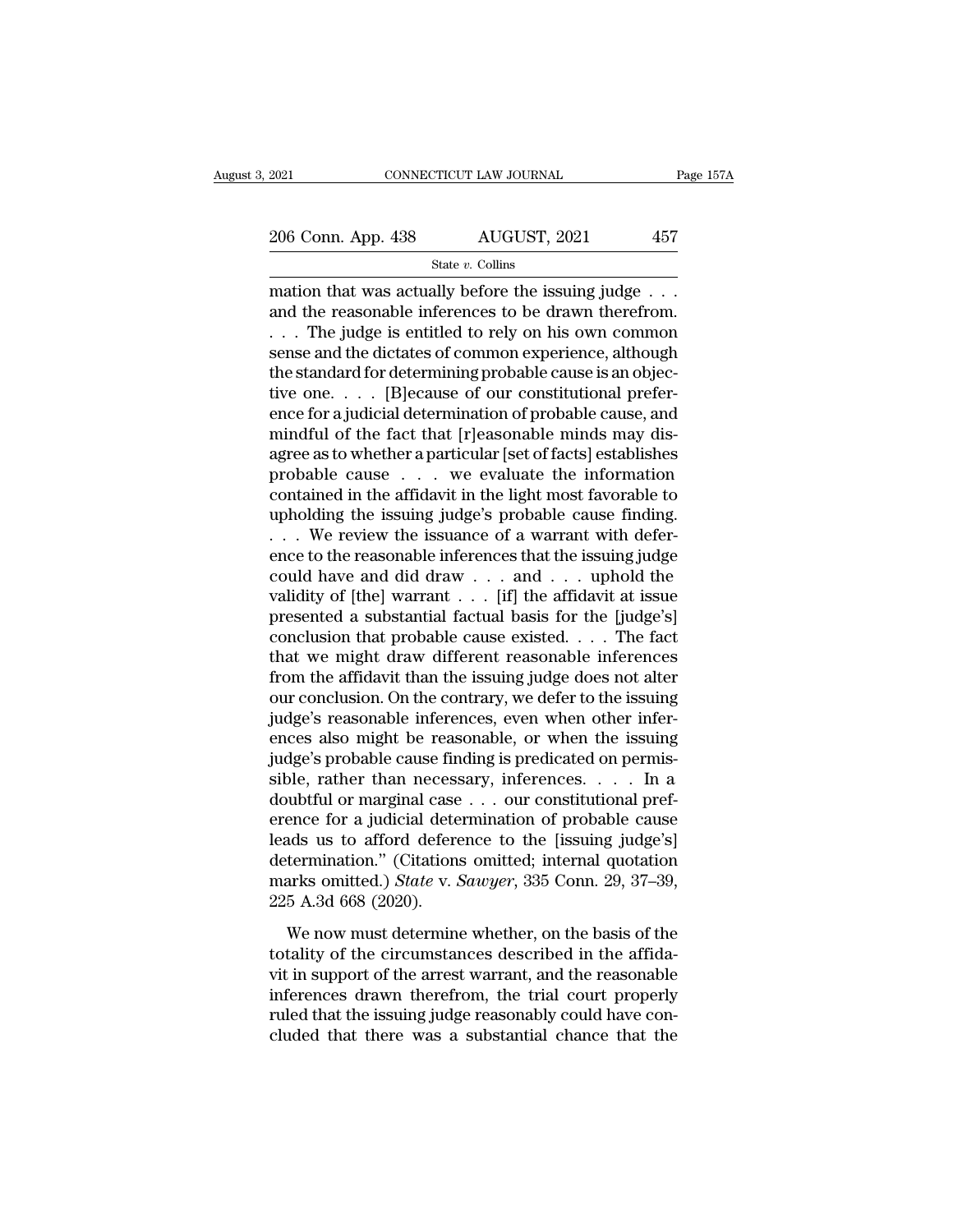| 58A | CONNECTICUT LAW JOURNAL |                    | August 3, 2021 |
|-----|-------------------------|--------------------|----------------|
| 458 | AUGUST, 2021            | 206 Conn. App. 438 |                |
|     | State $v$ . Collins     |                    |                |

 $\begin{tabular}{ll} \multicolumn{2}{l}{{\text{COMRECTICUT LAW JOURNAL}}}&\text{August 3, 202}\end{tabular} \end{tabular}$   $\begin{tabular}{ll} \multicolumn{2}{l}{{\text{AddUST, 2021}}}&\text{206 Conn. App. 438}\end{tabular} \end{tabular} \end{tabular} \begin{tabular}{ll} \multicolumn{2}{l}{{\text{State $v$. Collins}}}\end{tabular} \end{tabular} \begin{tabular}{ll} \multicolumn{2}{l}{{\text{State $v$. Collins}}}\end{tabular} \end{tabular} \end{tabular} \end{tabular} \begin{tabular}{ll}$  $458$  AUGUST, 2021 206 Conn. App. 438<br>  $545$ <br>  $545$ <br>  $458$ <br>  $458$ <br>  $458$ <br>  $458$ <br>  $458$ <br>  $458$ <br>  $458$ <br>  $458$ <br>  $458$ <br>  $458$ <br>  $458$ <br>  $458$ <br>  $458$ <br>  $458$ <br>  $458$ <br>  $458$ <br>  $458$ <br>  $458$ <br>  $458$ <br>  $458$ <br>  $458$ <br>  $458$ <br>  $458$ <br>  $458$ <br> 458 AUGUST, 2021 206 Conn. App. 438<br>  $\frac{\text{State } v. \text{ Collins}}{\text{defendant had drugs in his apartment. We conclude that}$ the affidavit reasonably supports this conclusion and that, therefore, the trial court properly denied the defen-<br>
dant's motion to suppress. 458 AUGUST, 2021<br>
state v. Collin<br>
defendant had drugs in his aparti<br>
the affidavit reasonably suppor<br>
that, therefore, the trial court pro<br>
dant's motion to suppress.<br>
Peck and Lathrop, being dul State  $v$ . Collins<br>
State  $v$ . Collins<br>
State  $v$ . Collins<br>
Exercicle that<br>
e affidavit reasonably supports this conclusion and<br>
at, therefore, the trial court properly denied the defen-<br>
nt's motion to suppress.<br>
Peck an defendant had drugs in his apartment. We conclude that<br>the affidavit reasonably supports this conclusion and<br>that, therefore, the trial court properly denied the defen-<br>dant's motion to suppress.<br>Peck and Lathrop, being du

decentrative rate of ages in this application. We conclusion and<br>that, therefore, the trial court properly denied the defen-<br>dant's motion to suppress.<br>Peck and Lathrop, being duly sworn, attested that<br>they had probable ca that, therefore, the trial court properly denied the defendant's motion to suppress.<br>Peck and Lathrop, being duly sworn, attested that<br>they had probable cause to believe that the defendant<br>had crack cocaine, cocaine, and r that, alternote, the that educate property denied the determined that<br>dant's motion to suppress.<br>Peck and Lathrop, being duly sworn, attested that<br>they had probable cause to believe that the defendant<br>had crack cocaine, co Peck and Lathrop, being duly sworn, attested that<br>they had probable cause to believe that the defendant<br>had crack cocaine, cocaine, and related paraphernalia<br>in his apartment. They provided an affidavit that con-<br>tained th Peck and Lathrop, being duly sworn, attested that<br>they had probable cause to believe that the defendant<br>had crack cocaine, cocaine, and related paraphernalia<br>in his apartment. They provided an affidavit that con-<br>tained th they had probable cause to believe that the defendant<br>had crack cocaine, cocaine, and related paraphernalia<br>in his apartment. They provided an affidavit that con-<br>tained the following relevant facts, which they stated<br>they had crack cocaine, cocaine, and related paraphernalia<br>in his apartment. They provided an affidavit that con-<br>tained the following relevant facts, which they stated<br>they knew from their own personal observations and<br>knowled in his apartment. They provided an affidavit that contained the following relevant facts, which they stated<br>they knew from their own personal observations and<br>knowledge, as well as from other officers and official<br>police r tained the following relevant facts, which they stated<br>they knew from their own personal observations and<br>knowledge, as well as from other officers and official<br>police reports and statements: "Since January of 2017,<br>the [ they knew from their own personal observations and<br>knowledge, as well as from other officers and official<br>police reports and statements: "Since January of 2017,<br>the [n]arcotics [u]nit has received multiple reports from<br>[r knowledge, as well as from other officers and official<br>police reports and statements: "Since January of 2017,<br>the [n]arcotics [u]nit has received multiple reports from<br>[reliable confidential informants, informants, arreste police reports and statements: "Since January of 2017,<br>the [n]arcotics [u]nit has received multiple reports from<br>[reliable confidential informants, informants, arrested<br>persons, concerned citizens, anonymous callers and<br>po the [n]arcotics [u]nit has received multiple reports from<br>[reliable confidential informants, informants, arrested<br>persons, concerned citizens, anonymous callers and<br>police officers] that [the defendant] . . . has been sell [reliable confidential informants, informants, arrested<br>persons, concerned citizens, anonymous callers and<br>police officers] that [the defendant] . . . has been sell-<br>ing crack cocaine from both his [apartment] and<br>througho persons, concerned citizens, anonymous callers and<br>police officers] that [the defendant] . . . has been sell-<br>ing crack cocaine from both his [apartment] and<br>throughout Middletown, CT. . . . . A check of the<br>[Department of police officers] that [the defendant] . . . has been sell-<br>ing crack cocaine from both his [apartment] and<br>throughout Middletown, CT. . . . . A check of the<br>[Department of Motor Vehicles] records, Middletown<br>[P]olice [Depa ing crack cocaine from both his [apartment] and<br>throughout Middletown, CT. . . . A check of the<br>[Department of Motor Vehicles] records, Middletown<br>[P]olice [Department] records, and [the National Crime<br>Information Center] throughout Middletown, CT. . . . . A check of the<br>[Department of Motor Vehicles] records, Middletown<br>[P]olice [Department] records, and [the National Crime<br>Information Center] shows [the defendant] as a resident<br>of [the ap [Department of Motor Vehicles] records, Middletown<br>[P]olice [Department] records, and [the National Crime<br>Information Center] shows [the defendant] as a resident<br>of [the apartment]. . . . During the month of August,<br>2017, [P]olice [Department] records, and [the National Crime<br>Information Center] shows [the defendant] as a resident<br>of [the apartment]. . . . During the month of August,<br>2017, Detective Peck met with a confidential informant.<br>. Information Center] shows [the defendant] as a resident<br>of [the apartment]. . . . During the month of August,<br>2017, Detective Peck met with a confidential informant.<br>. . . This informant has provided information concern-<br>i of [the apartment]. . . . During the month of August,<br>2017, Detective Peck met with a confidential informant.<br>. . . This informant has provided information concern-<br>ing narcotic dealing in the past, which had been corrob-<br> 2017, Detective Peck met with a confidential informant.<br>  $\dots$  This informant has provided information concerning narcotic dealing in the past, which had been corroborated and found to be true and accurate.  $\dots$  Peck suppl . . . This informant has provided information concerning narcotic dealing in the past, which had been corroborated and found to be true and accurate. . . . . Peck supplied the [confidential informant] with an amount of [n ing narcotic dealing in the past, which had been corrob-<br>orated and found to be true and accurate. . . . Peck<br>supplied the [confidential informant] with an amount<br>of [n]arcotic [u]nit funds. The [confidential informant]<br>w orated and found to be true and accurate. . . . . Peck<br>supplied the [confidential informant] with an amount<br>of [n]arcotic [u]nit funds. The [confidential informant]<br>was searched prior to being supplied with said funds<br>. . supplied the [confidential informant] with an amount<br>of [n]arcotic [u]nit funds. The [confidential informant]<br>was searched prior to being supplied with said funds<br>. . . . Peck was present when the [confidential infor-<br>mant of [n]arcotic [u]nit funds. The [confidential informant]<br>was searched prior to being supplied with said funds<br>.... Peck was present when the [confidential infor-<br>mant] contacted [the defendant] via his phone and<br>arranged t was searched prior to being supplied with said funds<br>
.... Peck was present when the [confidential informant] contacted [the defendant] via his phone and<br>
arranged this purchase. [The defendant] advised the<br>
[confidential .... Peck was present when the [confidential informant] contacted [the defendant] via his phone and arranged this purchase. [The defendant] advised the [confidential informant] to meet him at a specific prearranged meet l mant] contacted [the defendant] via his phone and<br>arranged this purchase. [The defendant] advised the<br>[confidential informant] to meet him at a specific prear<br>ranged meet location. Detective Peck followed the [con<br>fidentia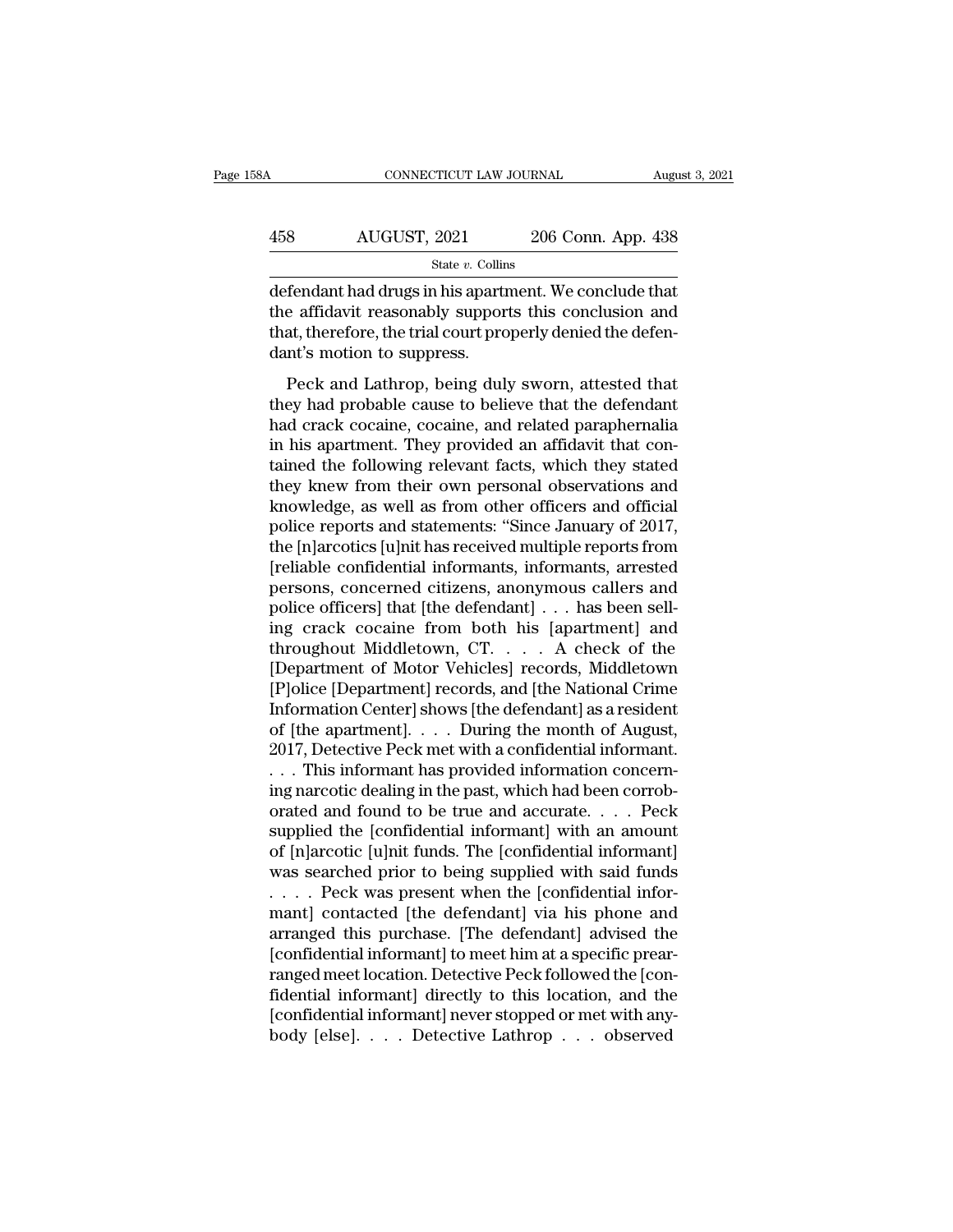2021 CONNECTICUT LAW JOURNAL Page 159A<br>
206 Conn. App. 438 AUGUST, 2021 459<br>
State v. Collins

State *v.* Collins

EXERCT 2021<br>
2006 Conn. App. 438 AUGUST, 2021 459<br>
3006 Conn. App. 438 AUGUST, 2021 459<br>
3006 Conn. App. 438 AUGUST, 2021 459<br>
3006 Conn. App. 438 AUGUST, 2021 459<br>
3006 Connect State v. Collins<br>
2006 Connect State v. Coll apartment building. Detective Dirga observed [the 206 Conn. App. 438 AUGUST, 2021 459<br>
State v. Collins<br>
[the defendant exit] the common door of his residence/<br>
apartment building. Detective Dirga observed [the<br>
defendant arrive] at the meet location and [meet] with<br>
the 206 Conn. App. 438 AUGUST, 2021 459<br>
State v. Collins<br>
(the defendant exit) the common door of his residence/<br>
apartment building. Detective Dirga observed [the<br>
defendant arrive] at the meet location and [meet] with<br>
the State v. Collins<br>
(the defendant exit) the common door of his residence/<br>
apartment building. Detective Dirga observed [the<br>
defendant arrive] at the meet location and [meet] with<br>
the [confidential informant]. An exchang state v. Collins<br>
[the defendant exit] the common door of his residence/<br>
apartment building. Detective Dirga observed [the<br>
defendant arrive] at the meet location and [meet] with<br>
the [confidential informant]. An exchang [the defendant exit] the common door of his residence/<br>apartment building. Detective Dirga observed [the<br>defendant arrive] at the meet location and [meet] with<br>the [confidential informant]. An exchange between the<br>two took apartment building. Detective Dirga observed [the<br>defendant arrive] at the meet location and [meet] with<br>the [confidential informant]. An exchange between the<br>two took place . . . . Detectives Dirga and Lemieux<br>followed th defendant arrive] at the meet location and [meet] with<br>the [confidential informant]. An exchange between the<br>two took place . . . . Detectives Dirga and Lemieux<br>followed the [confidential informant] from the area and<br>obser the [confidential informant]. An exchange between the<br>two took place  $\dots$  . Detectives Dirga and Lemieux<br>followed the [confidential informant] from the area and<br>observed as the [confidential informant] returned<br>directly t two took place  $\dots$  . . . Detectives Dirga and Lemieux<br>followed the [confidential informant] from the area and<br>observed as the [confidential informant] returned<br>directly to the prearranged location to meet Detective<br>Peck followed the [confidential informant] from the area and<br>observed as the [confidential informant] returned<br>directly to the prearranged location to meet Detective<br>Peck without stopping or meeting anyone [else]. [The<br>defendan observed as the [confidential informant] returned<br>directly to the prearranged location to meet Detective<br>Peck without stopping or meeting anyone [else]. [The<br>defendant] also exited the area, and [he] returned to<br>[his apart directly to the prearranged location to meet Detective<br>Peck without stopping or meeting anyone [else]. [The<br>defendant] also exited the area, and [he] returned to<br>[his apartment]. . . . At the prearranged meet location<br>the Peck without stopping or meeting anyone [else]. [The<br>defendant] also exited the area, and [he] returned to<br>[his apartment]. . . . At the prearranged meet location<br>the [confidential informant] turned over an amount of<br>an of defendant] also exited the area, and [he] returned to<br>[his apartment]. . . . At the prearranged meet location<br>the [confidential informant] turned over an amount of<br>an off-white colored [rock like] substance suspected to<br>be [his apartment]. . . . . At the p<br>the [confidential informant]<br>an off-white colored [rock lik<br>be crack cocaine. . . . Detec<br>suspected crack cocaine to<br>the suspected crack cocaine<br>positive reaction . . . .<br>"Within [forty-ei (connection mormant) tanks over an amount of<br>off-white colored [rock like] substance suspected to<br>crack cocaine . . . . Detective Peck transported the<br>spected crack cocaine . . . . which resulted in a<br>sitive reaction . . . an off while colored point interpolations of the crack cocaine  $\ldots$ . Detective Peck transported the suspected crack cocaine  $\ldots$  which resulted in a positive reaction  $\ldots$ .<br>"Within [forty-eight] hours of October 2, 201

suspected crack cocaine to [headquarters] and tested<br>the suspected crack cocaine  $\dots$  which resulted in a<br>positive reaction  $\dots$ <br>"Within [forty-eight] hours of October 2, 2017, Detec-<br>tive Peck [again] supplied the [confi dentical informantly interesting the suspected crack cocaine  $\ldots$  which resulted in a positive reaction  $\ldots$ .<br>
"Within [forty-eight] hours of October 2, 2017, Detective Peck [again] supplied the [confidential informant] with said funds and was found to be free of any [mon-"Within [forty-eight] hours of October 2, 2017, Detective Peck [again] supplied the [confidential informant]<br>with an amount of [n]arcotic [u]nit funds. The [confi-<br>dential informant] was searched prior to being supplied<br>w "Within [forty-eight] hours of October 2, 2017, Detective Peck [again] supplied the [confidential informant]<br>with an amount of [n]arcotic [u]nit funds. The [confidential informant] was searched prior to being supplied<br>with tive Peck [again] supplied the [confidential informant]<br>with an amount of [n]arcotic [u]nit funds. The [confi-<br>dential informant] was searched prior to being supplied<br>with said funds and was found to be free of any [mon-<br>e with an amount of [n]arcotic [u]nit funds. The [confi-<br>dential informant] was searched prior to being supplied<br>with said funds and was found to be free of any [mon-<br>eys] or contraband. The [confidential informant] was<br>inst dential informant] was searched prior to being supplied<br>with said funds and was found to be free of any [mon-<br>eys] or contraband. The [confidential informant] was<br>instructed to contact [the defendant] and arrange the<br>purch with said funds and was found to be free of any [moneys] or contraband. The [confidential informant] was instructed to contact [the defendant] and arrange the purchase of crack cocaine. . . . Detective Peck was present whe eys] or contraband. The [confidential informant] was<br>instructed to contact [the defendant] and arrange the<br>purchase of crack cocaine. . . . Detective Peck was<br>present when the [confidential informant] contacted<br>[the defend instructed to contact [the defendant] and arrange the<br>purchase of crack cocaine. . . . Detective Peck was<br>present when the [confidential informant] contacted<br>[the defendant] via his phone and arranged this pur-<br>chase. [Th purchase of crack cocaine. . . . Detective Peck was<br>present when the [confidential informant] contacted<br>[the defendant] via his phone and arranged this pur-<br>chase. [The defendant] advised the [confidential infor-<br>mant] to present when the [confidential informant] contacted<br>[the defendant] via his phone and arranged this pur-<br>chase. [The defendant] advised the [confidential infor-<br>mant] to meet him at a specific prearranged [meeting]<br>locatio [the defendant] via his phone and arranged this purchase. [The defendant] advised the [confidential informant] to meet him at a specific prearranged [meeting] location. Detective Peck followed the [confidential informant] chase. [The defendant] advised the [confidential informant] to meet him at a specific prearranged [meeting]<br>location. Detective Peck followed the [confidential<br>informant] directly to this location and the [confidential<br>inf mant] to meet him at a specific prearranged [meeting]<br>location. Detective Peck followed the [confidential<br>informant] directly to this location and the [confidential<br>informant] never stopped or met with anybody. Detec-<br>tive location. Detective Peck followed the [confidential<br>informant] directly to this location and the [confidential<br>informant] never stopped or met with anybody. Detec-<br>tive Lathrop . . . observed with a clear and unob-<br>structe informant] directly to this location and the [confidential<br>informant] never stopped or met with anybody. Detec-<br>tive Lathrop . . . observed with a clear and unob-<br>structed view, as [the defendant] exited the common<br>door of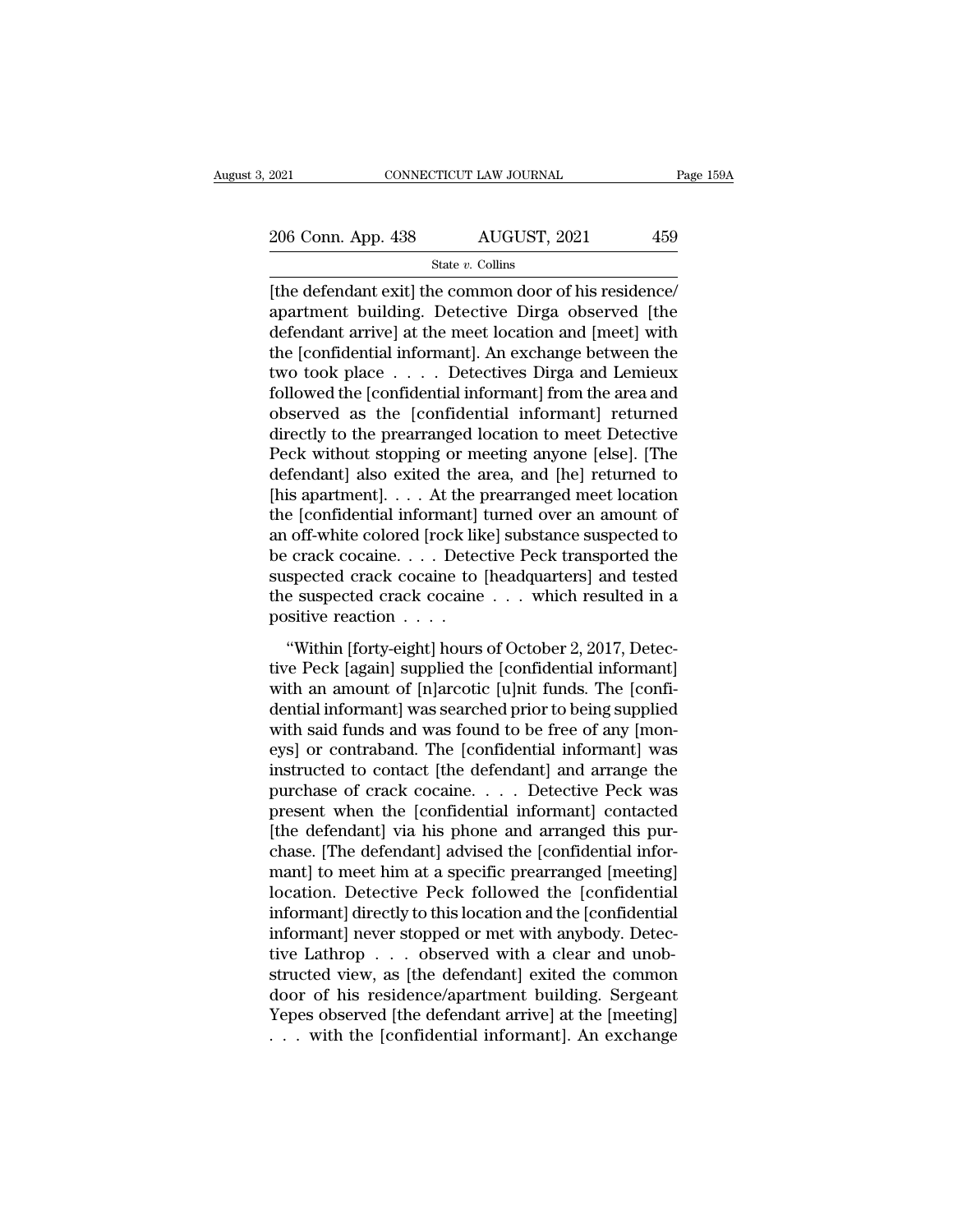| 30A | CONNECTICUT LAW JOURNAL |                    | August 3, 2021 |
|-----|-------------------------|--------------------|----------------|
| 460 | AUGUST, 2021            | 206 Conn. App. 438 |                |
|     | State $v$ . Collins     |                    |                |

CONNECTICUT LAW JOURNAL August 206 Conn. App. 438<br>
Between the two took place and the [confidential infor-<br>
mant] exited the area. Detectives Dirga and Lemieux<br>
followed the [confidential informant] from the area  $\frac{\text{AUGUST, 2021}}{\text{State } v. \text{ Collins}}$ <br>  $\frac{\text{State } v. \text{ Collins}}{\text{between the two took place and the [confidential informant] exited the area. Detectives Dirga and Lemieux followed the [confidential informant] from the area and observed as the [confidential informant] returned.}$  $\begin{array}{r} \text{460} \text{AUGUST, 2021} \text{206 Conn. App. 438} \\ \text{State } v. \text{ Collins} \end{array}$ <br>between the two took place and the [confidential informant] exited the area. Detectives Dirga and Lemieux followed the [confidential informant] from the area  $\frac{\text{AUGUST, 2021}}{\text{State } v. \text{ Collins}}$ <br>  $\frac{\text{State } v. \text{ Collins}}{\text{between the two took place and the [confidential informant] exited the area. Detectives Dirga and Lemieux followed the [confidental informant] from the area and observed as the [confidental informant] returned directly to the prearranged location to meet Detective Book without stopping or meeting anyone. [The deformation is a good way.$  $\begin{array}{c}\n\hline\n\text{State } v.\text{ Collins} \\
\hline\n\text{Between the two took place and the [confidential informant] exited the area. Detectives Dirga and Lemieux followed the [confidential informant] from the area and observed as the [confidental informant] returned directly to the prearranged location to meet Detective Peck without stopping or meeting anyone. [The defendant] also exited the area and returned to his apart.$  $\begin{array}{l} \text{State $v$: Collins} \\ \text{between the two took place and the [confidential informant] exited the area. Detectives Dirga and Lemieux followed the [confidential informant] from the area and observed as the [confidental informant] returned directly to the prearranged location to meet Detective Peck without stopping or meeting anyone. [The defendant] also exited the area and returned to [his apartment] [The confidential informant] turned over the original program. \end{array}$ between the two took place and the [confidential informant] exited the area. Detectives Dirga and Lemieux followed the [confidential informant] from the area and observed as the [confidential informant] returned directly t mant] exited the area. Detectives Dirga and Lemieux<br>followed the [confidential informant] from the area<br>and observed as the [confidential informant] returned<br>directly to the prearranged location to meet Detective<br>Peck with followed the [confidential informant] from the area<br>and observed as the [confidential informant] returned<br>directly to the prearranged location to meet Detective<br>Peck without stopping or meeting anyone. [The defen-<br>dant] al and observed as the [confidential informant] returned<br>directly to the prearranged location to meet Detective<br>Peck without stopping or meeting anyone. [The defen-<br>dant] also exited the area and returned to [his apart-<br>ment directly to the prearranged location to me<br>Peck without stopping or meeting anyone.<br>dant] also exited the area and returned to<br>ment]. . . . [The confidential informant]<br>an amount of an off-white colored [rock like<br>. . . wh EX without stopping or meeting anyone. [The defen-<br>nt] also exited the area and returned to [his apart-<br>ent]. . . . [The confidential informant] turned over<br>amount of an off-white colored [rock like] substance<br>. which resu dant] also exited the area and returned to [fils apartment]. . . . [The confidential informant] turned over<br>an amount of an off-white colored [rock like] substance<br>. . . which resulted in a positive reaction for the pre-<br>

mentj. . . . . [The confidential mformant] turned over<br>an amount of an off-white colored [rock like] substance<br>. . . which resulted in a positive reaction for the pre-<br>sumptive presence of crack cocaine."<br>Peck and Lathrop an amount of an off-white colored [rock like] substance<br>
. . . which resulted in a positive reaction for the pre-<br>
sumptive presence of crack cocaine."<br>
Peck and Lathrop also averred that they knew "that<br>
individuals invol smaller and a positive reaction for the pre-<br>sumptive presence of crack cocaine."<br>Peck and Lathrop also averred that they knew "that<br>individuals involved in the illegal possession of and sale<br>of narcotics . . . receive at sumptive presence or crack cocaine.<br>
Peck and Lathrop also averred that they knew "that<br>
individuals involved in the illegal possession of and sale<br>
of narcotics . . . receive at their residence . . . a<br>
large quantity of Peck and Lathrop also averred that they knew "that<br>individuals involved in the illegal possession of and sale<br>of narcotics . . . receive at their residence . . . a<br>large quantity of substance that they would cut into<br>smal individuals involved in the illegal possession of and sale<br>of narcotics  $\ldots$  receive at their residence  $\ldots$  a<br>large quantity of substance that they would cut into<br>smaller quantities for sale to other persons." They fur of narcotics . . . receive at their residence . . . a<br>large quantity of substance that they would cut into<br>smaller quantities for sale to other persons." They fur-<br>ther averred: "[A] [s]tate [p]olice [r]ecord [c]heck . . . large quantity of substance that they would cut into<br>smaller quantities for sale to other persons." They fur-<br>ther averred: "[A] [s]tate [p]olice [r]ecord [c]heck . . .<br>revealed that [the defendant] has two previous arrest smaller quantities for sale to other persons." They fur-<br>ther averred: "[A] [s]tate [p]olice [r]ecord [c]heck . . .<br>revealed that [the defendant] has two previous arrests<br>from [their] agency for [p]ossession of [n]arcotic ther averred: "[A] [s]tate [p]olice [r]ecord [c]heck . . .<br>revealed that [the defendant] has two previous arrests<br>from [their] agency for [p]ossession of [n]arcotics<br>([two] counts), [s]ale of [n]arcotics, [p]ossession wit revealed that [the defendant] has two previous arrests<br>from [their] agency for [p]ossession of [n]arcotics<br>([two] counts), [s]ale of [n]arcotics, [p]ossession with<br>[i]ntent to [s]ell, [and that] [t]hese cases are currently from [their] agency for [p]ossession of [n]arcotics<br>([two] counts), [s]ale of [n]arcotics, [p]ossession with<br>[i]ntent to [s]ell, [and that] [t]hese cases are currently<br>pending . . . . Based on the preceding information,<br>[ ([two] counts), [s]ale of [n]arcotics, [p]ossession with<br>[i]ntent to [s]ell, [and that] [t]hese cases are currently<br>pending . . . . Based on the preceding information,<br>[Peck and Lathrop averred that they] believe that [th [i]ntent to [s]ell, [and that] [t]hese cases are currently<br>pending . . . . Based on the preceding information,<br>[Peck and Lathrop averred that they] believe that [the<br>defendant] is currently storing narcotics with the inte Figure 1. The defendant contends that they is believe that [the fendant] is currently storing narcotics with the intent r further distribution within his residence  $\ldots$ ." We nclude that this affidavit, under the totality preck and Lathrop averred that they] believe that [the defendant] is currently storing narcotics with the intent for further distribution within his residence . . . ." We conclude that this affidavit, under the totality of

defendant] is currently storing narcotics with the intent<br>for further distribution within his residence . . . . " We<br>conclude that this affidavit, under the totality of the<br>circumstances, supported a finding of probable ca for further distribution within his residence  $\ldots$  . We conclude that this affidavit, under the totality of the circumstances, supported a finding of probable cause.<br>The defendant contends that the information in the aff conclude that this amdavit, under the totality of the<br>circumstances, supported a finding of probable cause.<br>The defendant contends that the information in the<br>affidavit provided an insufficient nexus to his apart-<br>ment. Sp circumstances, supported a miding of probable cause.<br>The defendant contends that the information in the<br>affidavit provided an insufficient nexus to his apart-<br>ment. Specifically, he argues: "This affidavit fails to<br>establi The defendant contends the affidavit provided an insuffi<br>ment. Specifically, he argue<br>establish the factual basis for<br>defendant's] home was being<br>tions, and fails to remedy that<br>evidence.'' We disagree.<br>Peck and Lathrop av maavit provided an insumclent nexus to his apart-<br>ent. Specifically, he argues: "This affidavit fails to<br>tablish the factual basis for the conclusion that [the<br>fendant's] home was being used as [a] base of opera-<br>ms, and f ment. Specifically, he argues: "This affidable restablish the factual basis for the conclusion that [the defendant's] home was being used as [a] base of operations, and fails to remedy that defect with corroborating eviden establish the factual basis for the conclusion that [the<br>defendant's] home was being used as [a] base of opera-<br>tions, and fails to remedy that defect with corroborating<br>evidence." We disagree.<br>Peck and Lathrop averred tha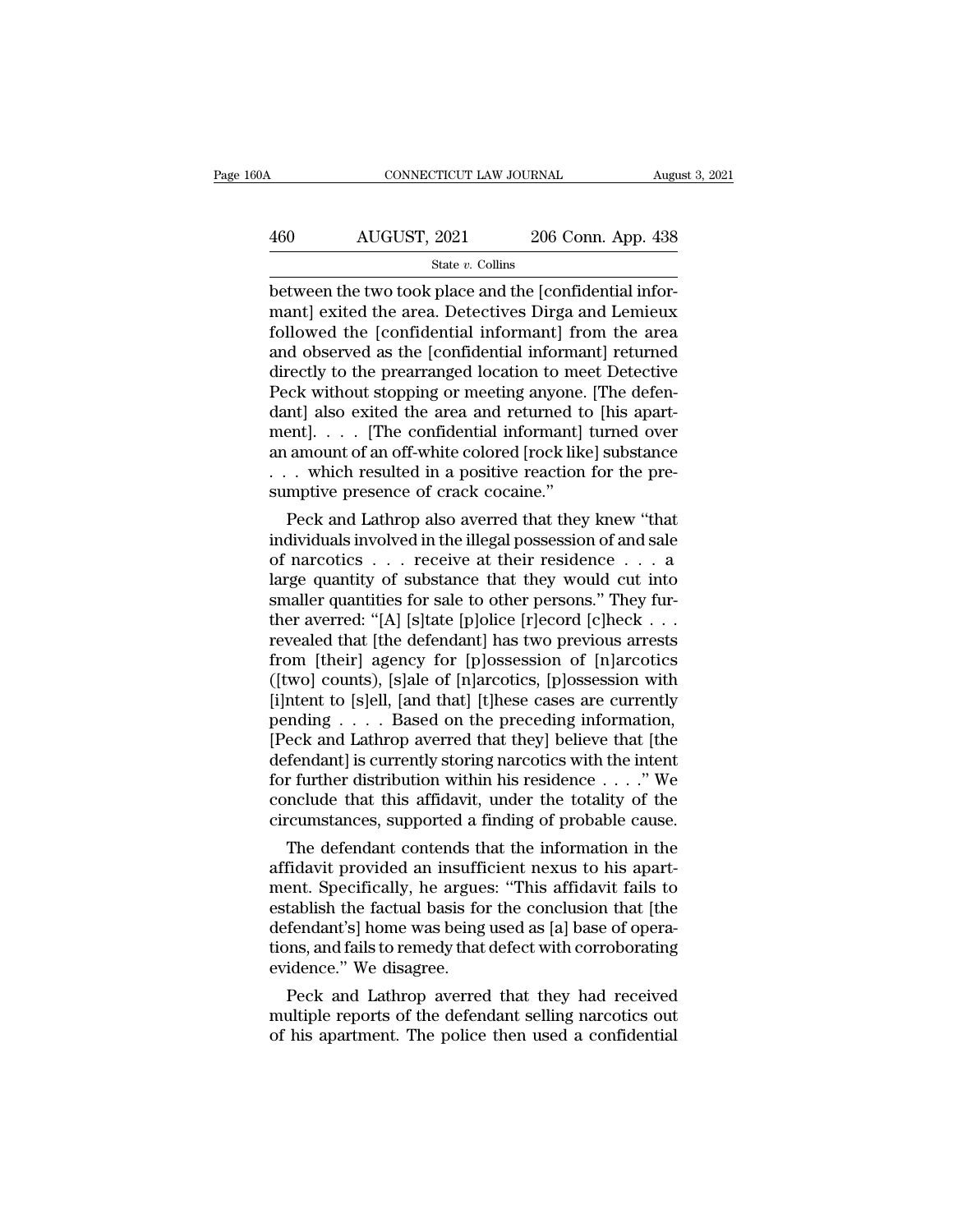## 2021 CONNECTICUT LAW JOURNAL Page 161A<br>
206 Conn. App. 461 AUGUST, 2021 461<br>
Marshall v. Commissioner of Correction Marshall *v.* Commissioner of Correction

EXECUTE 2021<br>
2006 Conn. App. 461 AUGUST, 2021 461<br>
Marshall v. Commissioner of Correction<br>
informant, who previously had provided them with reli-<br>
able information, to set up two controlled purchases from<br>
the defendent I  $\frac{206 \text{ Conn. App. 461}}{\text{Marshall } v. \text{ Commissioner of Correction}}$ <br>
informant, who previously had provided them with reliable information, to set up two controlled purchases from<br>
the defendant. Immediately before both purchases, the<br>
confidential in 206 Conn. App. 461 AUGUST, 2021 461<br>
Marshall v. Commissioner of Correction<br>
informant, who previously had provided them with reli-<br>
able information, to set up two controlled purchases from<br>
the defendant. Immediately be 206 Conn. App. 461  $\overline{\phantom{0}}$  AUGUST, 2021  $\phantom{0}$  461<br>
Marshall  $v$ . Commissioner of Correction<br>
informant, who previously had provided them with reli-<br>
able information, to set up two controlled purchases from<br>
the de Marshall v. Commissioner of Correction<br>informant, who previously had provided them with reli-<br>able information, to set up two controlled purchases from<br>the defendant. Immediately before both purchases, the<br>confidential in Marshall  $v$ . Commissioner of Correction<br>informant, who previously had provided them with reli-<br>able information, to set up two controlled purchases from<br>the defendant. Immediately before both purchases, the<br>confidential informant, who previously had provided them with reliable information, to set up two controlled purchases from<br>the defendant. Immediately before both purchases, the<br>confidential informant telephoned the defendant, who<br>was able information, to set up two controlled purchases from<br>the defendant. Immediately before both purchases, the<br>confidential informant telephoned the defendant, who<br>was at his apartment. The confidential informant then<br>wen the defendant. Immediately before both purchases, the confidential informant telephoned the defendant, who was at his apartment. The confidential informant then went to the prearranged meeting location. The defendant left confidential informant telephoned the defendant, who<br>was at his apartment. The confidential informant then<br>went to the prearranged meeting location. The defendant<br>left his apartment also to go to the prearranged meeting<br>lo was at his apartment. The confidential informant then<br>went to the prearranged meeting location. The defendant<br>left his apartment also to go to the prearranged meeting<br>location, where the controlled buy took place, under<br>po went to the prearranged meeting location. The defendant<br>left his apartment also to go to the prearranged meeting<br>location, where the controlled buy took place, under<br>police observation. The defendant thereafter returned<br>to left his apartment also to go to the prearranged meeting<br>location, where the controlled buy took place, under<br>police observation. The defendant thereafter returned<br>to his apartment. Although the defendant argues that<br>there location, where the controlled buy took place, under<br>police observation. The defendant thereafter returned<br>to his apartment. Although the defendant argues that<br>there was no nexus between the controlled buys and his<br>apartme police observation. The defendant thereafter returned<br>to his apartment. Although the defendant argues that<br>there was no nexus between the controlled buys and his<br>apartment, a reasonable inference readily can be made<br>that t to his apartment. Although the defendant argues that<br>there was no nexus between the controlled buys and his<br>apartment, a reasonable inference readily can be made<br>that the defendant left his apartment with the drugs<br>when he there was no nexus between the controlled buys and his<br>apartment, a reasonable inference readily can be made<br>that the defendant left his apartment with the drugs<br>when he went to the prearranged meeting location. On<br>the bas apartment, a reasonable inference readily can be made<br>that the defendant left his apartment with the drugs<br>when he went to the prearranged meeting location. On<br>the basis of the totality of the circumstances, including<br>the that the defendant left his apartment with the drugs<br>when he went to the prearranged meeting location. On<br>the basis of the totality of the circumstances, including<br>the reasonable inferences drawn from the facts set forth<br>i when he went to the prearranged meeting location. On<br>the basis of the totality of the circumstances, including<br>the reasonable inferences drawn from the facts set forth<br>in the affidavit, we conclude that there was probable press. e reasonable interences drawn in<br>the affidavit, we conclude that the<br>support the issuance of the se<br>fendant's apartment, and that t<br>re, properly denied the defend<br>ess.<br>The judgment is affirmed.<br>In this opinion the other ju Support the issuance of the search warrant for fendant's apartment, and that the trial court, then, properly denied the defendant's motion to sess.<br>The judgment is affirmed.<br>In this opinion the other judges concurred.

### SS.<br>
The judgment is affirmed.<br>
In this opinion the other judges concurred.<br>
MEVIN LEWIS MARSHALL *v.* COMMISSIONER<br>
OF CORRECTION<br>
CAC 43603) % affirmed.<br>
the other judges concurred.<br>
MARSHALL  $v$ . COMMISSIONER<br>
OF CORRECTION<br>
(AC 43693) urmed.<br>
other judges concu<br>
RSHALL v. COMM<br>
CORRECTION<br>(AC 43693)<br>
xander and Sheldon, Js. KEVIN LEWIS MARSHALL  $v$ . COMMISSIONER<br>OF CORRECTION<br>(AC 43693)<br>Elgo, Alexander and Sheldon, Js.

### *Syllabus*

The petitioner, who had been convicted on a plea of guilty to the crime of<br>burglary in the third degree, sought a writ of habeas corpus, claiming  $(AC 43693)$ <br>Elgo, Alexander and Sheldon, Js.<br>Syllabus<br>petitioner, who had been convicted on a plea of guilty to the crime of<br>burglary in the third degree, sought a writ of habeas corpus, claiming<br>that the trial court had Elgo, Alexander and Sheldon, Js.<br>
Syllabus<br>
petitioner, who had been convicted on a plea of guilty to the crime of<br>
burglary in the third degree, sought a writ of habeas corpus, claiming<br>
that the trial court had imposed a *Syllabus*<br>*Syllabus*<br>petitioner, who had been convicted on a plea of guilty to the crime of<br>burglary in the third degree, sought a writ of habeas corpus, claiming<br>that the trial court had imposed an illegal sentence. The *Syllabus*<br> *Syllabus*<br>
petitioner, who had been convicted on a plea of guilty to the crime of<br>
burglary in the third degree, sought a writ of habeas corpus, claiming<br>
that the trial court had imposed an illegal sentence. petitioner, who had been convicted on a plea of guilty to the crime of burglary in the third degree, sought a writ of habeas corpus, claiming that the trial court had imposed an illegal sentence. The petitioner had been se burglary in the third degree, sought a writ of habeas corpus, claiming that the trial court had imposed an illegal sentence. The petitioner had been sentenced to two years and one day of incarceration and thirty-five month but state that different and imposed an illegal sentence. The petitioner had been sentenced to two years and one day of incarceration and thirty-five months of special parole. The petitioner claimed that the imposition of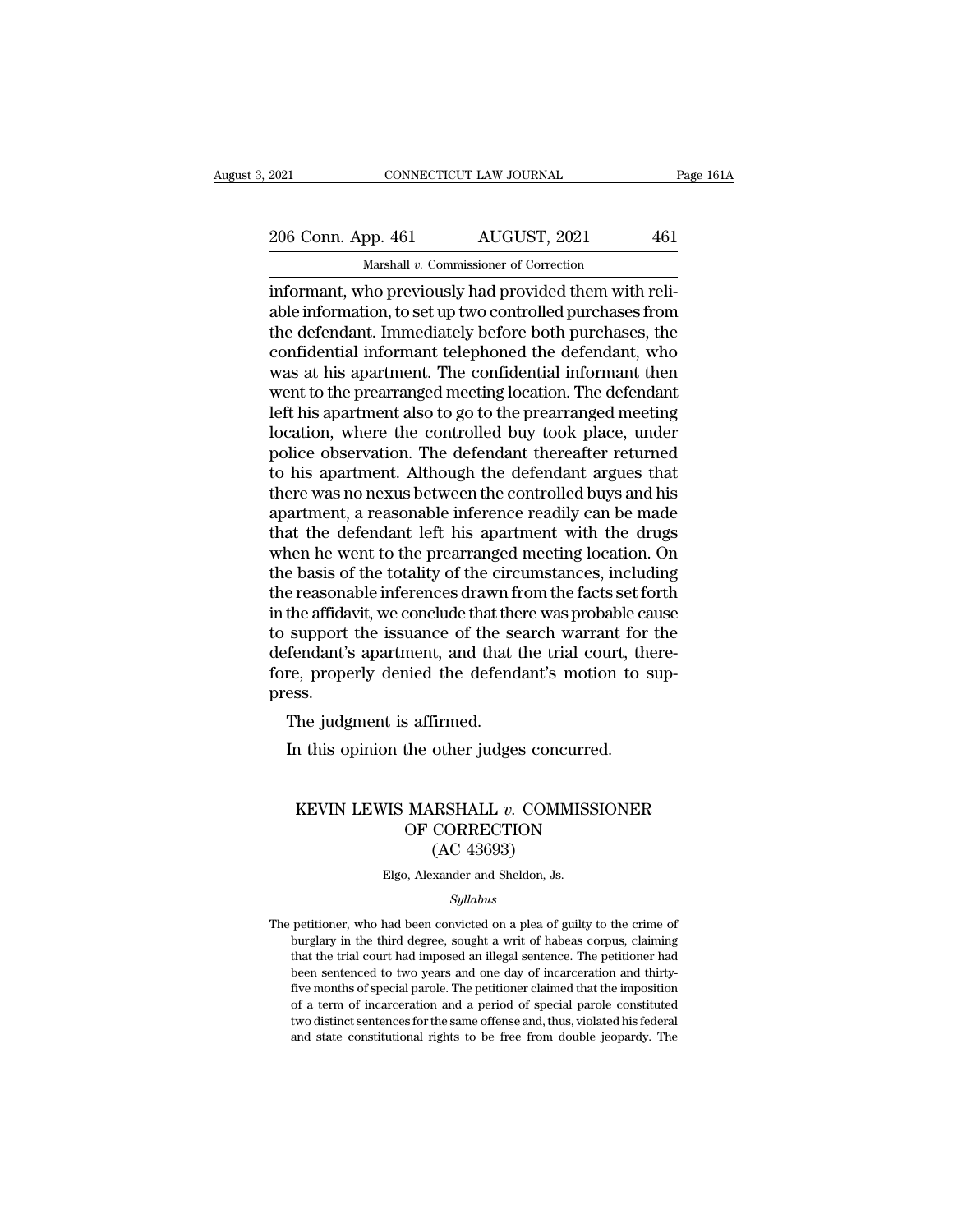## CONNECTICUT LAW JOURNAL August 3, 2021<br>462 AUGUST, 2021 206 Conn. App. 461<br>Marshall v. Commissioner of Correction EXECUTE CONNECTICUT LAW JOURNAL Augu<br>
22 AUGUST, 2021 206 Conn. App. 461<br>
12 Marshall *v.* Commissioner of Correction<br>
12 Marshall *v.* Commissioner of Correction

AUGUST, 2021 206 Conn. App. 461<br>Marshall v. Commissioner of Correction<br>habeas court, sua sponte, ordered a hearing as to why the petition should<br>not be dismissed for lack of subject matter jurisdiction, pursuant to the 206 Conn. App. 461<br>Marshall v. Commissioner of Correction<br>habeas court, sua sponte, ordered a hearing as to why the petition should<br>not be dismissed for lack of subject matter jurisdiction, pursuant to the<br>relevant rule of 206 Conn. App. 461<br>Marshall v. Commissioner of Correction<br>habeas court, sua sponte, ordered a hearing as to why the petition should<br>not be dismissed for lack of subject matter jurisdiction, pursuant to the<br>relevant rule of Marshall v. Commissioner of Correction<br>habeas court, sua sponte, ordered a hearing as to why the petition should<br>not be dismissed for lack of subject matter jurisdiction, pursuant to the<br>relevant rule of practice (§ 23-29 Marshall v. Commissioner of Correction<br>habeas court, sua sponte, ordered a hearing as to why the petition should<br>not be dismissed for lack of subject matter jurisdiction, pursuant to the<br>relevant rule of practice (§ 23-29) habeas court, sua sponte, ordered a hearing as to why the petition should<br>not be dismissed for lack of subject matter jurisdiction, pursuant to the<br>relevant rule of practice (§ 23-29), on the ground that the petitioner<br>fa not be dismissed for lack of subject matter jurisdiction, pursuant to the relevant rule of practice (§ 23-29), on the ground that the petitioner failed to state a claim on which habeas relief could be granted, as this cou relevant rule of practice (§ 23-29), on the ground that the petitioner failed to state a claim on which habeas relief could be granted, as this court concluded in *State* v. *Farrar* (186 Conn. App. 220) that the statutor Failed to state a claim on which habeas relief could be granted, as this court concluded in *State* v. *Farrar* (186 Conn. App. 220) that the statutory framework explicitly authorized a defendant to be sentenced to a term court concluded in *Statev. Farrar* (186 Conn. App. 220) that the statutory framework explicitly authorized a defendant to be sentenced to a term of imprisonment followed by a period of special parole, provided that the c framework explicitly authorized a defendant to be sentenced to a term<br>of imprisonment followed by a period of special parole, provided that<br>the combined term of the period of imprisonment and special parole<br>did not exceed of imprisonment followed by a period of special parole, provided that the combined term of the period of imprisonment and special parole did not exceed the statutory maximum for the crime for which the defendant was convic the combined term of the period of imprisonment and special parole did not exceed the statutory maximum for the crime for which the defendant was convicted. During the hearing, the petitioner's counsel argued that the peti did not exceed the statutory maximum for the crime for which the defendant was convicted. During the hearing, the petitioner's counsel argued that the petitioner would not begin his special parole until he completed a peri defendant was convicted. During the hearing, the petitioner's counsel<br>argued that the petitioner would not begin his special parole until he<br>completed a period of incarceration that was the result of a separate<br>conviction argued that the petitioner would not begin his special parole until he completed a period of incarceration that was the result of a separate conviction and, therefore, the petitioner would serve more than the maximum sent completed a period of incarceration that was the result of a separate conviction and, therefore, the petitioner would serve more than the maximum sentence permitted for his conviction of burglary. The habeas court dismiss conviction and, therefore, the petitioner would serve more than the maximum sentence permitted for his conviction of burglary. The habeas court dismissed the petition and the petitioner, on the denial of his petition for maximum sentence permitted for his conviction of burglary. The habeas court dismissed the petition and the petitioner, on the denial of his petition for certification to appeal, appealed. *Held* that the habeas court prop court dismissed the petition and the petitioner, on the denial of his petition for certification to appeal, appealed. *Held* that the habeas court properly dismissed the habeas petition pursuant to  $\S 23-29$ : although the petition for certification to appeal, appealed. *Held* that the habeas court properly dismissed the habeas petition pursuant to  $\S$  23-29: although the petitioner claimed that the court should have permitted the filing of properly dismissed the habeas petition pursuant to  $\S$  23-29: although<br>the petitioner claimed that the court should have permitted the filing<br>of an amended habeas petition prior to rendering judgment, noting that<br>the cour the petitioner claimed that the court should have permitted the filing of an amended habeas petition prior to rendering judgment, noting that the court set the filing deadline for an amended petition many months after the of an amended habeas petition prior to rendering judgment, noting that the court set the filing deadline for an amended petition many months after the dismissal hearing, subject matter jurisdiction may be raised at any tim the court set the filing deadline for an amended petition many months after the dismissal hearing, subject matter jurisdiction may be raised at any time and, once it was raised, the court was required to address and resolv after the dismissal hearing, subject matter jurisdiction may be raised at any time and, once it was raised, the court was required to address and resolve it, the petition, as filed, limited the petitioner's claim to an ill after the dismissal hearing, subject matter jurisdiction may be raised at any time and, once it was raised, the court was required to address and resolve it, the petition, as filed, limited the petitioner's claim to an ill resolve it, the petition, as filed, limited the petitioner's claim to an illegal<br>sentence that violated double jeopardy, and, although the representa-<br>tions made by habeas counsel at the hearing indicated the possibility<br>o sentence that violated double jeopardy, and, although the representations made by habeas counsel at the hearing indicated the possibility of filing an amended petition to include, inter alia, claims of ineffective assistan tions made by habeas counsel at the hearing indicated the possibility of filing an amended petition to include, inter alia, claims of ineffective assistance of counsel, those representations did not have the effect of chan of filing an amended petition to include, inter alia, claims of ineffective assistance of counsel, those representations did not have the effect of changing or enlarging the claim set forth in the petition that actually wa assistance of counsel, those representations did not have the effect of changing or enlarging the claim set forth in the petition that actually was before the habeas court, the petitioner did not claim that the combined pe changing or enlarging the claim set forth in the petition that actually was before the habeas court, the petitioner did not claim that the combined period of imprisonment and special parole exceeded the statutory maximum f was before the habeas court, the petitioner did not claim that the combined period of imprisonment and special parole exceeded the statutory maximum for burglary in the third degree, and therefore the petitioner failed to bined period of imprisonment and special parole exceeded the statutory maximum for burglary in the third degree, and therefore the petitioner failed to allege an unconstitutional violation of his liberty and the court lack failed to allege an unconstitutional violation of his liberty and the court lacked subject jurisdiction; moreover, the habeas court did not abuse its discretion in denying the petition for certification to appeal the dism lacked subject jurisdiction; moreover, the habeas court did not abuse<br>its discretion in denying the petition for certification to appeal the<br>dismissal of the petition for a writ of habeas corpus.<br>Argued March 10—officiall

Argued March 10—officially released August 3, 2021<br>*Procedural History*<br>Petition for a writ of habeas corpus, brought to the its discretion in denying the petition for certification to appeal the<br>dismissal of the petition for a writ of habeas corpus.<br>Argued March 10—officially released August 3, 2021<br>Procedural History<br>Petition for a writ of hab dishissal of the petition for a writ of habeas corpus.<br>Argued March 10—officially released August 3, 2021<br>*Procedural History*<br>Petition for a writ of habeas corpus, brought to the<br>Superior Court in the judicial district of Argued March 10—officially released August 3, 2021<br>
Procedural History<br>
Petition for a writ of habeas corpus, brought to the<br>
Superior Court in the judicial district of Tolland, where<br>
the court, Newson, J., rendered judgm *Procedural History*<br>Petition for a writ of habeas corpus, brought to the<br>Superior Court in the judicial district of Tolland, where<br>the court, *Newson*, *J*., rendered judgment dismissing<br>the petition; thereafter, the cour Petition for a writ of habeas of Superior Court in the judicial distingular the court, *Newson*, *J*., rendered the petition; thereafter, the court for certification to appeal, and the to this court. *Appeal dismissed*.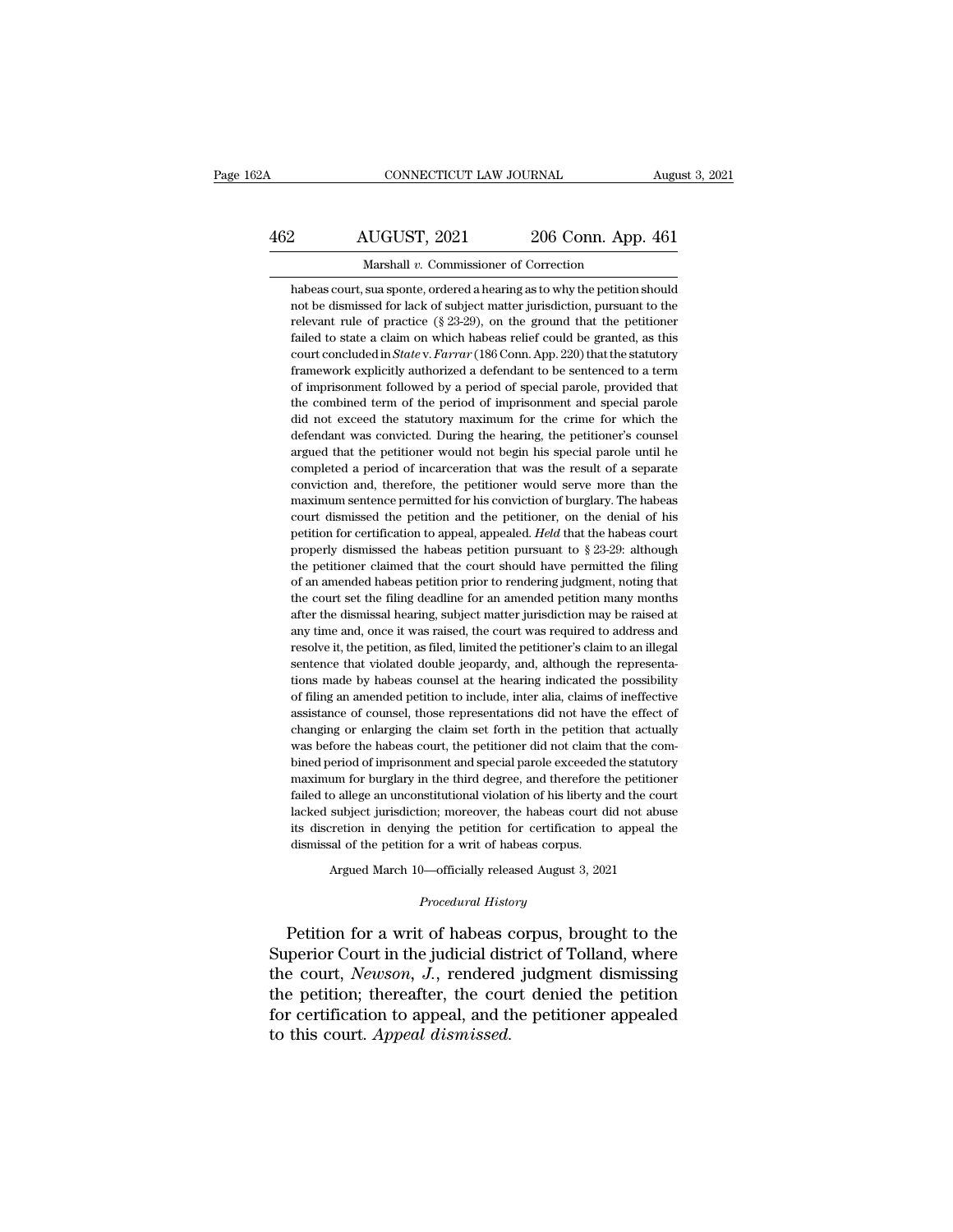| 2021               | CONNECTICUT LAW JOURNAL                                            | Page 163A |
|--------------------|--------------------------------------------------------------------|-----------|
| 206 Conn. App. 461 | AUGUST, 2021                                                       | 463       |
|                    | Marshall v. Commissioner of Correction                             |           |
|                    | $N_{\ell}$ $T$ $F$ <i>etterman</i> assigned counsel for the annel- |           |

*Naomi T. Fetterman*, assigned counsel, for the appel-<br>*Naomi T. Fetterman*, assigned counsel, for the appel-<br>*Naomi T. Fetterman*, assigned counsel, for the appel-<br>*Naomi T. Fetterman*, assigned counsel, for the appel-206 Conn. App. 461<br>Marshall v. Connection<br>National (petitioner).<br>Mitchell S. Brody,

*Mitchell S. Brody*, senior assistant state's attorney, the whom, on the brief, were *Brian Preleski*, state's attorney, the whom, on the brief, were *Brian Preleski*, state's attorney, and *Michael Prote* sonior assistant 206 Conn. App. 461 AUGUST, 2021 463<br>
Marshall v. Commissioner of Correction<br>
Naomi T. Fetterman, assigned counsel, for the appel-<br>
lant (petitioner).<br>
Mitchell S. Brody, senior assistant state's attorney,<br>
with whom, on th Marshall v. Commissioner of Correction<br> *Naomi T. Fetterman*, assigned counsel, for the appel-<br>
lant (petitioner).<br> *Mitchell S. Brody*, senior assistant state's attorney,<br>
with whom, on the brief, were *Brian Preleski*, s Naomi T. Fetterman, assigned counsel, for land (petitioner).<br>
Mitchell S. Brody, senior assistant state's<br>
with whom, on the brief, were Brian Prelesi<br>
attorney, and Michael Proto, senior assista<br>
attorney, for the appelle *Mitchell S. Brody*, senior assistant state's attorney,<br>th whom, on the brief, were *Brian Preleski*, state's<br>torney, and *Michael Proto*, senior assistant state's<br>formey, for the appellee (respondent).<br>*Opinion*<br>ALEXANDER

*Opinion*

with whom, on the brief, were *Brian Preleski*, state's<br>attorney, and *Michael Proto*, senior assistant state's<br>attorney, for the appellee (respondent).<br> $o_{pinion}$ <br>ALEXANDER, J. The petitioner, Kevin Lewis Mar-<br>shall, appeal attorney, and *Michael Proto*, senior assistant state's<br>attorney, for the appellee (respondent).<br> $opinion$ <br>ALEXANDER, J. The petitioner, Kevin Lewis Marshall, appeals from the judgment of the habeas court<br>dismissing his petitio attorney, for the appellee (respondent).<br>
opinion<br>
ALEXANDER, J. The petitioner, Kevin Lewis Marshall, appeals from the judgment of the habeas court<br>
dismissing his petition for a writ of habeas corpus. On<br>
appeal, the pet  $\alpha$ <br>abused its discretion in density operator. We all, appeals from the judgment of the habeas court<br>dismissing his petition for a writ of habeas corpus. On<br>appeal, the petitioner claims that the habeas court (1)<br>abused ALEXANDER, J. The petitioner, Kevin Lewis Marshall, appeals from the judgment of the habeas court<br>dismissing his petition for a writ of habeas corpus. On<br>appeal, the petitioner claims that the habeas court (1)<br>abused its d ALEXANDER, J. The petitioner, Kevin Lewis Marshall, appeals from the judgment of the habeas court dismissing his petition for a writ of habeas corpus. On appeal, the petitioner claims that the habeas court (1) abused its d shall, appeals from<br>dismissing his petition<br>appeal, the petitione<br>abused its discretion<br>tion to appeal and (2<br>petition. We disagree<br>tioner's appeal.<br>The following fact Franceschig file petitioner claims that the habeas court (1)<br>peal, the petitioner claims that the habeas court (1)<br>used its discretion in denying his petition for certifica-<br>on to appeal and (2) improperly dismissed his ha referent to our perfection in denying his petition for certification to appeal and (2) improperly dismissed his habeas<br>petition. We disagree, and, accordingly, dismiss the petitioner's appeal.<br>The following facts and proc

tion to appeal and (2) improperly dismissed his habeas<br>petition. We disagree, and, accordingly, dismiss the petitioner's appeal.<br>The following facts and procedural history are rele-<br>vant to our discussion. The petitioner petition. We disagree, and, accordingly, dismiss the petitioner's appeal.<br>
The following facts and procedural history are relevant to our discussion. The petitioner pleaded guilty to<br>
two counts of burglary in the third d The following facts and procedural history are relevant to our discussion. The petitioner pleaded guilty to two counts of burglary in the third degree in violation of General Statutes  $\S$  53a-103. For each offense, the co The following facts and procedural history are relevant to our discussion. The petitioner pleaded guilty to two counts of burglary in the third degree in violation of General Statutes  $\S$  53a-103. For each offense, the co The following facts and procedural his vant to our discussion. The petitioner pl<br>two counts of burglary in the third degr<br>of General Statutes § 53a-103. For each of<br>imposed a sentence of two years and on<br>ceration and thirt In a counts of burglary in the third degree in violation<br>General Statutes  $\S$  53a-103. For each offense, the court<br>posed a sentence of two years and one day of incar-<br>ration and thirty-five months of special parole,<sup>1</sup> wi of General Statutes § 53a-103. For each offense, the court<br>imposed a sentence of two years and one day of incar-<br>ceration and thirty-five months of special parole,<sup>1</sup> with<br>the sentences to run concurrently.<br>In April, 2018

imposed a sentence of two years and one day of incar-<br>ceration and thirty-five months of special parole,<sup>1</sup> with<br>the sentences to run concurrently.<br>In April, 2018, the self-represented petitioner com-<br>menced the present h ceration and thirty-five months of special parole,<sup>1</sup> with<br>the sentences to run concurrently.<br>In April, 2018, the self-represented petitioner com-<br>menced the present habeas action. He alleged that the<br>court had imposed an In April, 2018, the self-represented petitioner com-<br>menced the present habeas action. He alleged that the menced the present habeas action. He alleged that the court had imposed an illegal sentence. Specifically, he claimed that the imposition of a term of incarceration  $\frac{1}{100}$  "Our Supreme Court has explained the differe

<sup>&</sup>lt;sup>1</sup> "Our Supreme Court has explained the difference between probation court had imposed an illegal sentence. Specifically, he claimed that the imposition of a term of incarceration  $\frac{1}{100}$  "Our Supreme Court has explained the difference between probation and special parole. Pursuant to claimed that the imposition of a term of incarceration  $\frac{1}{100}$  in the unexplained the difference between probation and special parole. Pursuant to [General Statutes] § 54-128 (c), when a defendant violates special par From Supreme Court has explained the difference between probation<br>and special parole. Pursuant to [General Statutes] § 54-128 (c), when a<br>defendant violates special parole, he is subject to incarceration only for a<br>period <sup>1</sup> "Our Supreme Court has explained the difference between probation and special parole. Pursuant to [General Statutes]  $\S$  54-128 (c), when a defendant violates special parole, he is subject to incarceration only for a *parole, period parole, period of incarcente values* and special parole. Pursuant to [General Statutes] § 54-128 (c), when a defendant violates special parole, he is subject to incarceration only for a period equal to the defendant violates special parole, he is subject to incarceration only for a period equal to the unexpired portion of the period of special parole. Thus, for a violation that occurs on the final day of the defendant's spe period equal to the unexpired portion of the period of special parole. Thus, for a violation that occurs on the final day of the defendant's special parole term, the defendant would be exposed to one day of incarceration. for a violation that occurs on the final day of the defendant's special parole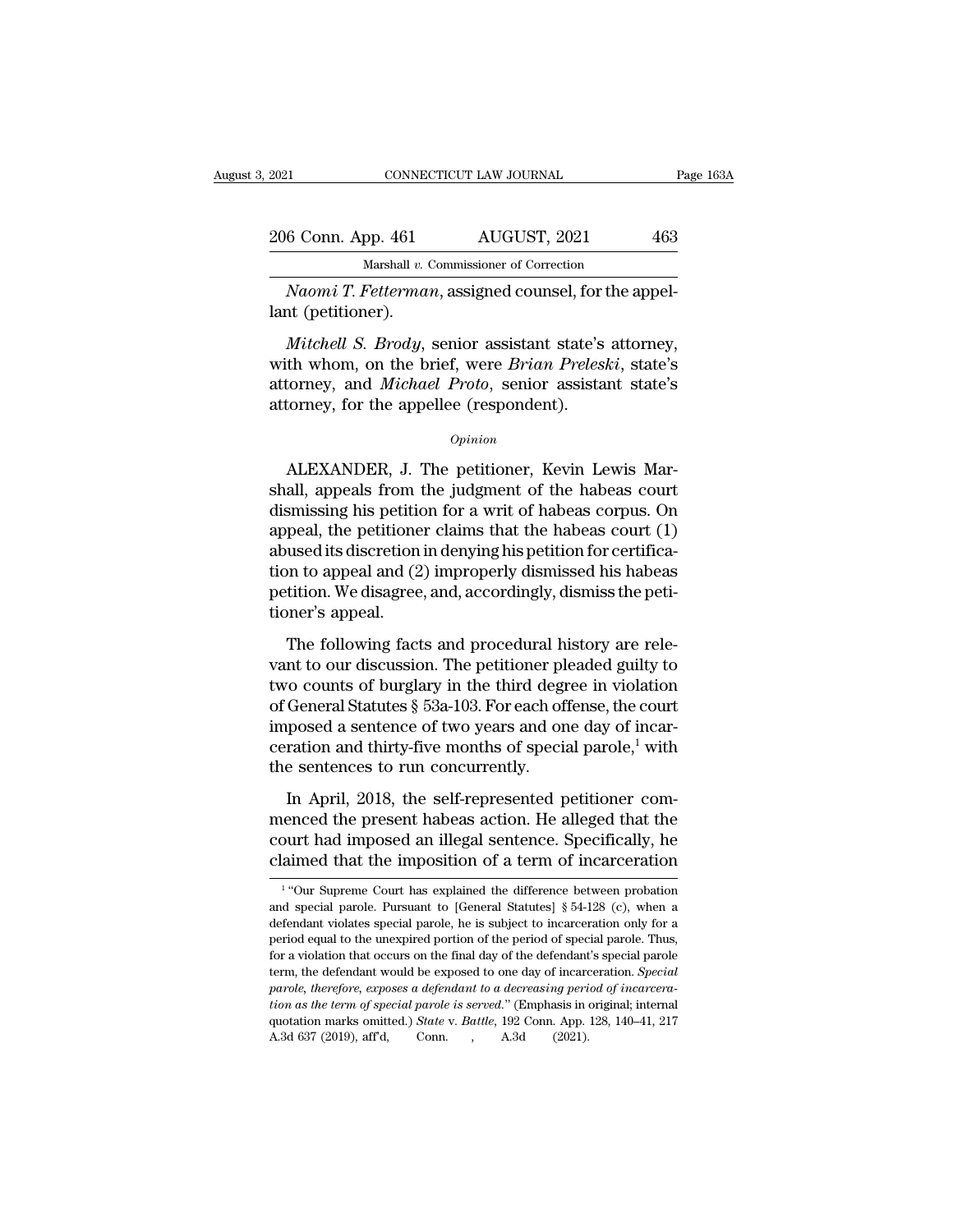| 4Α  | CONNECTICUT LAW JOURNAL                                 |                    | August 3, 2021 |
|-----|---------------------------------------------------------|--------------------|----------------|
| 464 | AUGUST, 2021                                            | 206 Conn. App. 461 |                |
|     | Marshall v. Commissioner of Correction                  |                    |                |
|     | and a period of special parole constituted two distinct |                    |                |

CONNECTICUT LAW JOURNAL August 3, 202<br>
464 AUGUST, 2021 206 Conn. App. 461<br>
Marshall v. Commissioner of Correction<br>
and a period of special parole constituted two distinct<br>
sentences for the same offense and, thus, violate AUGUST, 2021 206 Conn. App. 461<br>
Marshall v. Commissioner of Correction<br>
and a period of special parole constituted two distinct<br>
sentences for the same offense and, thus, violated his<br>
federal and state constitutional rig  $\frac{\text{AUGUST, 2021}}{\text{Marshall } v. \text{ Commissioner of Correction}}$ <br>and a period of special parole constituted two distinct<br>sentences for the same offense and, thus, violated his<br>federal and state constitutional rights to be free from<br>double jeopardy. 464 AUGUST,<br>
Marshall v. C<br>
and a period of specia<br>
sentences for the sam<br>
federal and state cons<br>
double jeopardy.<br>
On June 6, 2019, the Marshall v. Commissioner of Correction<br>
d a period of special parole constituted two distinct<br>
ntences for the same offense and, thus, violated his<br>
deral and state constitutional rights to be free from<br>
uble jeopardy.<br>
On and a period of special parole constituted two distinct<br>sentences for the same offense and, thus, violated his<br>federal and state constitutional rights to be free from<br>double jeopardy.<br>On June 6, 2019, the habeas court, *N* 

and a period of special parole constituted two distinct<br>sentences for the same offense and, thus, violated his<br>federal and state constitutional rights to be free from<br>double jeopardy.<br>On June 6, 2019, the habeas court, *N* sentences for the same offense and, thus, violated his<br>federal and state constitutional rights to be free from<br>double jeopardy.<br>On June 6, 2019, the habeas court, *Newson*, *J*., issued<br>an order, pursuant to Practice Book rederal and state constitutional rights to be free from<br>double jeopardy.<br>On June 6, 2019, the habeas court, *Newson*, *J*., issued<br>an order, pursuant to Practice Book § 23-29, that a hear-<br>ing to determine why the habeas p (ouble jeopardy.<br>
On June 6, 2019, the habeas court, *Newson*, *J*., issued<br>
an order, pursuant to Practice Book § 23-29, that a hear-<br>
ing to determine why the habeas petition should not<br>
be dismissed would be held withi On June 6, 2019, the habeas court, *Newson*, *J*., issued<br>an order, pursuant to Practice Book § 23-29, that a hear-<br>ing to determine why the habeas petition should not<br>be dismissed would be held within thirty days.<sup>2</sup> In an order, pursuant to Practice Book § 23-29, that a hearing to determine why the habeas petition should not be dismissed would be held within thirty days.<sup>2</sup> In this order, the court noted that the petitioner had alleged " ing to determine why the habeas petition should not<br>be dismissed would be held within thirty days.<sup>2</sup> In this<br>order, the court noted that the petitioner had alleged<br>"that a sentence imposed which includes special parole<br>vi be dismissed would be held within thirty days.<sup>2</sup> In this order, the court noted that the petitioner had alleged "that a sentence imposed which includes special parole violates double jeopardy, which the [Appellate] Court order, the court noted that the petitioner had alleged<br>
"that a sentence imposed which includes special parole<br>
violates double jeopardy, which the [Appellate] Court<br>
explicitly rejected in *State* v. *Farrar*, 186 Conn. A hat a sentence imposed which includes special parole<br>plates double jeopardy, which the [Appellate] Court<br>plicitly rejected in *State* v. *Farrar*, 186 Conn. App.<br>0, 221, 199 A.3d 97 (2018)." The next day, the habeas<br>wrt is violates double jeopardy, which the [Appellate] Court<br>explicitly rejected in *State* v. *Farrar*, 186 Conn. App.<br>220, 221, 199 A.3d 97 (2018)." The next day, the habeas<br>court issued a scheduling order, setting a November

explicitly rejected in *State* v. *Farrar*, 186 Conn. App.<br>220, 221, 199 A.3d 97 (2018)." The next day, the habeas<br>court issued a scheduling order, setting a November 8,<br>2021 deadline for the filing of an amended petition 220, 221, 199 A.3d 97 (2018). The next day, the nabeas<br>court issued a scheduling order, setting a November 8,<br>2021 deadline for the filing of an amended petition.<br>At the July 16, 2019 hearing, the habeas court iterated<br>th court issued a scheduing order, setting a November 8,<br>2021 deadline for the filing of an amended petition.<br>At the July 16, 2019 hearing, the habeas court iterated<br>that the petitioner essentially claimed that a sentence<br>tha 2021 deadline for the filling of an amended petition.<br>
At the July 16, 2019 hearing, the habeas court iterated<br>
that the petitioner essentially claimed that a sentence<br>
that includes a term of incarceration and a period of At the July 16, 2019 hearing, the habeas court iterated<br>that the petitioner essentially claimed that a sentence<br>that includes a term of incarceration and a period of<br>special parole constitutes a double jeopardy violation,<br> that the petitioner essentially claimed that a sentence<br>that includes a term of incarceration and a period of<br>special parole constitutes a double jeopardy violation,<br>and that this court's decision in *State* v. *Farrar*, s that includes a term of incarceration and a period of<br>special parole constitutes a double jeopardy violation,<br>and that this court's decision in *State* v. *Farrar*, supra,<br>186 Conn. App. 220, foreclosed that claim. Attorne special parole constitutes a double jeopardy violation,<br>and that this court's decision in *State* v. *Farrar*, supra,<br>186 Conn. App. 220, foreclosed that claim. Attorney<br>Michael Stonoha, who had been appointed to represent and that this court's decision in *State* v. *Farrar*, supra, 186 Conn. App. 220, foreclosed that claim. Attorney Michael Stonoha, who had been appointed to represent the petitioner, argued that the petitioner would not be 186 Conn. App. 220, foreclosed that claim. Attorney<br>Michael Stonoha, who had been appointed to represent<br>the petitioner, argued that the petitioner would not<br>begin his special parole until he completed a period of<br>incarcer Michael Stonoha, who had been appointed to represent<br>the petitioner, argued that the petitioner would not<br>begin his special parole until he completed a period of<br>incarceration that was the result of a separate convic-<br>tion the petitioner, argued that the petitioner would not<br>begin his special parole until he completed a period of<br>incarceration that was the result of a separate convic-<br>tion, and therefore the petitioner would serve well over<br> begin his special parole until he completed a period of<br>incarceration that was the result of a separate convic-<br>tion, and therefore the petitioner would serve well over<br>the maximum sentence permitted for his conviction of<br> incarceration that was the result of a separate conviction, and therefore the petitioner would serve well over<br>the maximum sentence permitted for his conviction of<br>burglary in the third degree. The court responded that,<br>in tion, and therefore the petitioner would serve well over<br>the maximum sentence permitted for his conviction of<br>burglary in the third degree. The court responded that,<br>in the context of a motion to dismiss, it was limited to 1 the context of a motion to dismiss, it was limited to<br>he "four corners" of the petition for a writ of habeas<br>prpus. Counsel for the respondent, the Commissioner<br>f Correction, argued that *State v. Farrar*, supra, 186<br><sup>2</sup> the "four corners" of the petition for a writ of habeas corpus. Counsel for the respondent, the Commissioner of Correction, argued that *State* v. *Farrar*, supra, 186 <sup>2</sup> See, e.g., *Boria* v. *Commissioner of Correction* 

corpus. Counsel for the respondent, the Commissioner<br>of Correction, argued that *State* v. *Farrar*, supra, 186<br> $^{2}$ See, e.g., *Boria* v. *Commissioner of Correction*, 186 Conn. App. 332,<br>353, 199 A.3d 1127 (2018) (*Bish* of Correction, argued that *State* v. *Farrar*, supra, 186<br>
<sup>2</sup> See, e.g., *Boria* v. *Commissioner of Correction*, 186 Conn. App. 332, 353, 199 A.3d 1127 (2018) (*Bishop, J.*, concurring) (noting that prior to dismissal or Correction, argued that *State V. Furrur*, Supra, 100<br><sup>2</sup> See, e.g., *Boria v. Commissioner of Correction*, 186 Conn. App. 332,<br>353, 199 A.3d 1127 (2018) (*Bishop, J.*, concurring) (noting that prior to<br>dismissal of hab <sup>2</sup> See, e.g., *Boria* v. *Commission*<br>353, 199 A.3d 1127 (2018) (*Bishop*, dismissal of habeas petition pursua<br>should be given notice of court's in<br>opportunity to be heard on whether<br>335 Conn. 901, 225 A.3d 685 (2020).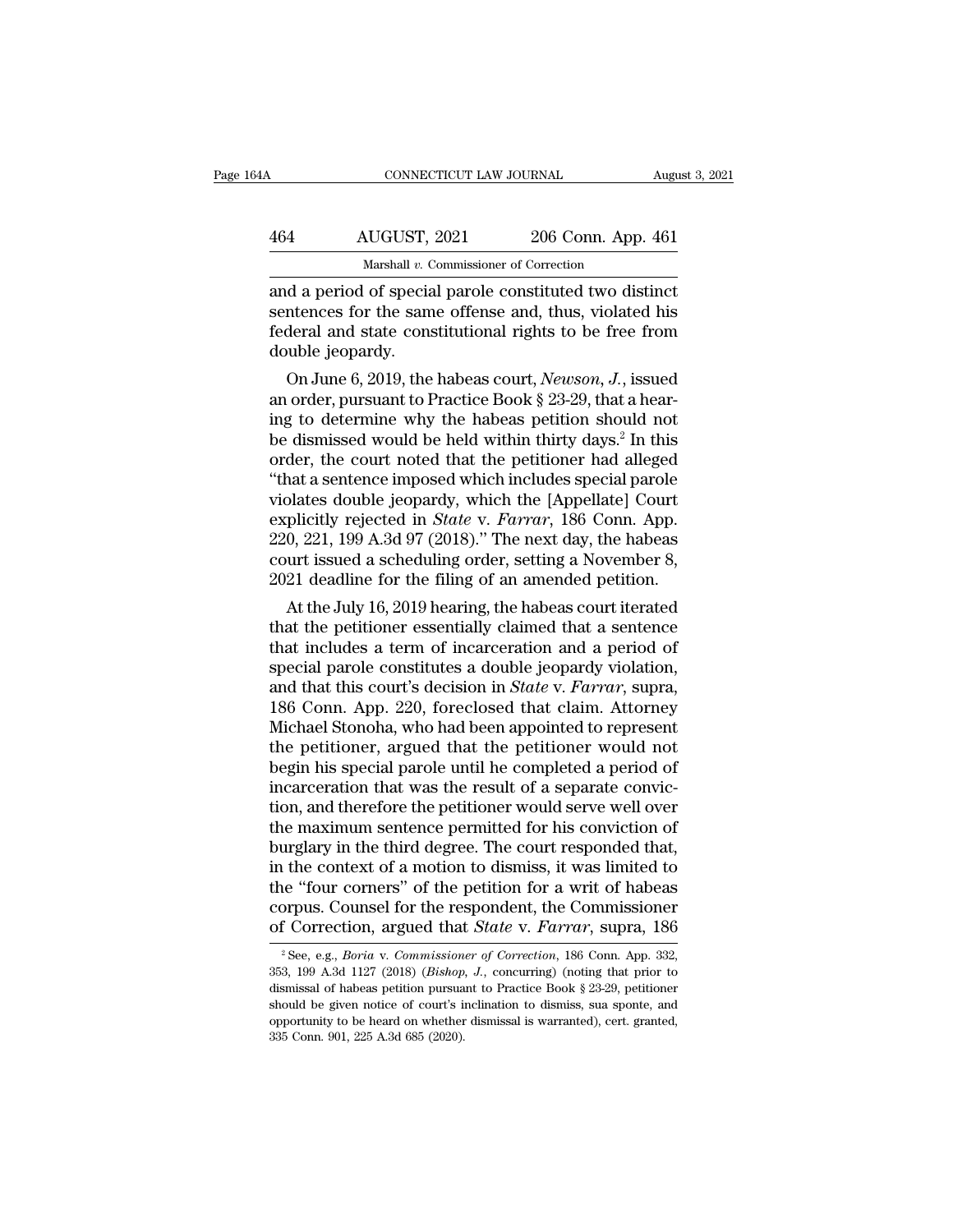| 2021 |                    | CONNECTICUT LAW JOURNAL                            | Page 165A |
|------|--------------------|----------------------------------------------------|-----------|
|      | 206 Conn. App. 461 | AUGUST, 2021                                       | 465       |
|      |                    | Marshall v. Commissioner of Correction             |           |
|      |                    | Conn. Ann. 220 was controlling with respect to the |           |

CONNECTICUT LAW JOURNAL Page 165A<br>
206 Conn. App. 461 AUGUST, 2021 465<br>
Marshall v. Commissioner of Correction<br>
Conn. App. 220, was controlling with respect to the<br>
claim alleged in the habeas petition and that he could<br>
a 206 Conn. App. 461  $\overline{AUGUST}$ , 2021  $\overline{A65}$ <br>
Marshall v. Commissioner of Correction<br>
Conn. App. 220, was controlling with respect to the claim alleged in the habeas petition and that he could not comment on any potenti 206 Conn. App. 461 AUGUST, 2021 465<br>
Marshall v. Commissioner of Correction<br>
Conn. App. 220, was controlling with respect to the<br>
claim alleged in the habeas petition and that he could<br>
not comment on any potential claims 206 Conn. App. 461 AUGUST, 2021 465<br>
Marshall v. Commissioner of Correction<br>
Conn. App. 220, was controlling with respect to the<br>
claim alleged in the habeas petition and that he could<br>
not comment on any potential claims Marshall v. Commissioner of Correction<br>Conn. App. 220, was controlling with respect to the<br>claim alleged in the habeas petition and that he could<br>not comment on any potential claims in the future. The<br>petitioner's counsel by more allowed in the habeas petition and that he could<br>alim alleged in the habeas petition and that he could<br>at comment on any potential claims in the future. The<br>titioner's counsel further suggested the possibility of<br>i Coluit. App. 220, was controlling with respect to the<br>claim alleged in the habeas petition and that he could<br>not comment on any potential claims in the future. The<br>petitioner's counsel further suggested the possibility of<br>

claim aneged in the habeas petition and that he could<br>not comment on any potential claims in the future. The<br>petitioner's counsel further suggested the possibility of<br>raising a claim of ineffective assistance of counsel.<br>A not continent on any potential claims in the ruture. The<br>petitioner's counsel further suggested the possibility of<br>raising a claim of ineffective assistance of counsel.<br>After hearing further argument, the court dismissed<br>t petitioner s courser further suggested the possibility of<br>raising a claim of ineffective assistance of counsel.<br>After hearing further argument, the court dismissed<br>the habeas petition, concluding that it failed to state a<br> raising a claim of memective assistance of counser.<br>After hearing further argument, the court dismissed<br>the habeas petition, concluding that it failed to state a<br>claim on which habeas relief could be granted. In the<br>altern After hearing further argument, the court dismissed<br>the habeas petition, concluding that it failed to state a<br>claim on which habeas relief could be granted. In the<br>alternative, the court stated that it lacked jurisdiction<br> the habeas petition, concluding that it failed to state a<br>claim on which habeas relief could be granted. In the<br>alternative, the court stated that it lacked jurisdiction<br>because the allegation set forth in the habeas petit claim on which habeas relief could be granted. In the alternative, the court stated that it lacked jurisdiction because the allegation set forth in the habeas petition did not allege a constitutional violation. That same d alternative, the court stated that it<br>because the allegation set forth in<br>did not allege a constitutional viola<br>the petitioner filed a petition for ce<br>the court's dismissal of his habeas<br>2019, the court denied the petition Exause the anegation set forth in the habeas petition<br>d not allege a constitutional violation. That same day,<br>e petitioner filed a petition for certification to appeal<br>e court's dismissal of his habeas petition. On July 17 abused its discretional violation. That same day,<br>the petitioner filed a petition for certification to appeal<br>the court's dismissal of his habeas petition. On July 17,<br>2019, the court denied the petition for certification

the petitioner fied a petition for certification to appear<br>the court's dismissal of his habeas petition. On July 17,<br>2019, the court denied the petition for certification to<br>appeal. This appeal followed.<br>The petitioner fir the court's usshissal of his habeas petition. On July 17,<br>2019, the court denied the petition for certification to<br>appeal. This appeal followed.<br>The petitioner first claims that the habeas court<br>abused its discretion in de zors, the court defiled the petition for certification to<br>appeal. This appeal followed.<br>The petitioner first claims that the habeas court<br>abused its discretion in denying his petition for certifica-<br>tion to appeal the dism appear. This appear followed.<br>
The petitioner first claims that the habeas court<br>
abused its discretion in denying his petition for certifica-<br>
tion to appeal the dismissal of his petition for a writ of<br>
habeas corpus. "Fa The petitioner first claims that the habeas court<br>abused its discretion in denying his petition for certifica-<br>tion to appeal the dismissal of his petition for a writ of<br>habeas corpus. "Faced with a habeas court's denial abused its discretion in denying his petition for certification to appeal the dismissal of his petition for a writ of habeas corpus. "Faced with a habeas court's denial of a petition for certification to appeal, a petition tion to appeal the dismissal of his petition for a writ of<br>habeas corpus. "Faced with a habeas court's denial of<br>a petition for certification to appeal, a petitioner can<br>obtain appellate review of the dismissal of his peti habeas corpus. "Faced with a habeas court's denial of<br>a petition for certification to appeal, a petitioner can<br>obtain appellate review of the dismissal of his petition<br>for habeas corpus only by satisfying the two-pronged<br>t a petition for certification to appeal, a petitioner can<br>obtain appellate review of the dismissal of his petition<br>for habeas corpus only by satisfying the two-pronged<br>test enunciated by our Supreme Court in *Simms* v.<br>Ward obtain appellate review of the dismissal of his petition<br>for habeas corpus only by satisfying the two-pronged<br>test enunciated by our Supreme Court in *Simms* v.<br>Warden, 229 Conn. 178, 640 A.2d 601 (1994), and adopted<br>in for habeas corpus only by satisfying the two-pronged<br>test enunciated by our Supreme Court in *Simms* v.<br>Warden, 229 Conn. 178, 640 A.2d 601 (1994), and adopted<br>in *Simms* v. Warden, 230 Conn. 608, 612, 646 A.2d 126<br>(1994) test enunciated by our Supreme Court in *Simms* v.<br>Warden, 229 Conn. 178, 640 A.2d 601 (1994), and adopted<br>in *Simms* v. Warden, 230 Conn. 608, 612, 646 A.2d 126<br>(1994). First, he must demonstrate that the denial of<br>his p Warden, 229 Conn. 178, 640 A.2d 601 (1994), and adopted<br>in Simms v. Warden, 230 Conn. 608, 612, 646 A.2d 126<br>(1994). First, he must demonstrate that the denial of<br>his petition for certification constituted an abuse of<br>disc in *Simms* v. *Warden*, 230 Conn. 608, 612, 646 A.2d 126 (1994). First, he must demonstrate that the denial of his petition for certification constituted an abuse of discretion.  $\ldots$  To prove an abuse of discretion, the (1994). First, he must demonstrate that the denial of<br>his petition for certification constituted an abuse of<br>discretion. . . . . To prove an abuse of discretion, the<br>petitioner must demonstrate that the [resolution of the his petition for certification constituted an abuse of discretion.  $\ldots$  To prove an abuse of discretion, the petitioner must demonstrate that the [resolution of the underlying claim involves issues that] are debatable am discretion. . . . . To prove an abuse of discretion, the petitioner must demonstrate that the [resolution of the underlying claim involves issues that] are debatable among jurists of reason; that a court could resolve the petitioner must demonstrate that the [resolution of the<br>underlying claim involves issues that] are debatable<br>among jurists of reason; that a court could resolve the<br>issues [in a different manner]; or that the questions are underlying claim involves issues that] are debatable<br>among jurists of reason; that a court could resolve the<br>issues [in a different manner]; or that the questions are<br>adequate to deserve encouragement to proceed further.<br> among jurists of reason; that a court could resolve the issues [in a different manner]; or that the questions are adequate to deserve encouragement to proceed further.<br>  $\ldots$  Second, if the petitioner can show an abuse of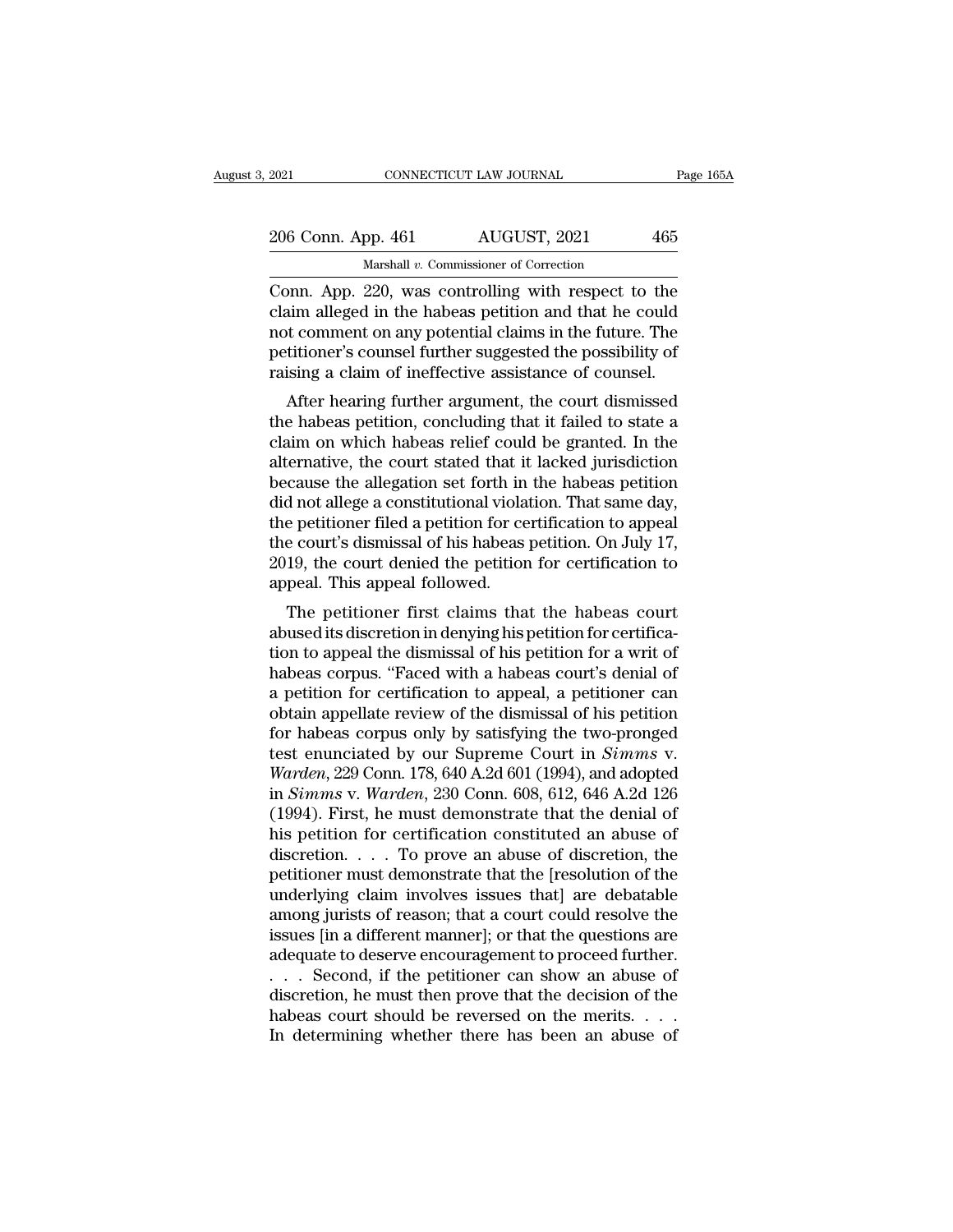| 66A | CONNECTICUT LAW JOURNAL                           |                    | August 3, 2021 |
|-----|---------------------------------------------------|--------------------|----------------|
| 466 | AUGUST, 2021                                      | 206 Conn. App. 461 |                |
|     | Marshall v. Commissioner of Correction            |                    |                |
|     | discretion every reasonable presumption should be |                    |                |

CONNECTICUT LAW JOURNAL August 3, 2021<br>
AUGUST, 2021 206 Conn. App. 461<br>
Marshall v. Commissioner of Correction<br>
discretion, every reasonable presumption should be<br>
given in favor of the correctness of the court's ruling<br> AUGUST, 2021 206 Conn. App. 461<br>
Marshall v. Commissioner of Correction<br>
discretion, every reasonable presumption should be<br>
given in favor of the correctness of the court's ruling<br>
. . . [and] [r]eversal is required only 466 AUGUST, 2021 206 Conn. App. 461<br>
Marshall v. Commissioner of Correction<br>
discretion, every reasonable presumption should be<br>
given in favor of the correctness of the court's ruling<br>
. . . [and] [r]eversal is required AUGUST, 2021 206 Conn. App. 461<br>
Marshall v. Commissioner of Correction<br>
discretion, every reasonable presumption should be<br>
given in favor of the correctness of the court's ruling<br>
... [and] [r]eversal is required only w  $\frac{Marshall v. \text{ Commis}}{Marshall v. \text{ Commis}}$ <br>discretion, every reasonal<br>given in favor of the corre<br> $\ldots$  [and] [r]eversal is recof discretion is manifest on<br>have been done....<br>"In determining whether Exercition, every reasonable presumption should be<br>
ven in favor of the correctness of the court's ruling<br>
In abused is required only where an abuse<br>
discretion is manifest or where injustice appears to<br>
we been done....<br> discretion, every reasonable presumption should be<br>given in favor of the correctness of the court's ruling<br>. . . [and] [r]eversal is required only where an abuse<br>of discretion is manifest or where injustice appears to<br>have

given in favor of the correctness of the court's ruling<br>
. . . [and] [r]eversal is required only where an abuse<br>
of discretion is manifest or where injustice appears to<br>
have been done. . . .<br>
"In determining whether the h petition is manifest or where injustice appears to<br>of discretion is manifest or where injustice appears to<br>have been done. . . .<br>"In determining whether the habeas court abused its<br>discretion in denying the petitioner's r of discretion is manifest or where injustice appears to<br>have been done. . . .<br>"In determining whether the habeas court abused its<br>discretion in denying the petitioner's request for certifi-<br>cation, we necessarily must cons have been done.  $\ldots$  .<br>
"In determining whether the habeas court abused its<br>
discretion in denying the petitioner's request for certifi-<br>
cation, we necessarily must consider the merits of the<br>
petitioner's underlying cl "In determining whether the habeas court abused its<br>discretion in denying the petitioner's request for certifi-<br>cation, we necessarily must consider the merits of the<br>petitioner's underlying claims to determine whether the discretion in denying the petitioner's request for certification, we necessarily must consider the merits of the petitioner's underlying claims to determine whether the habeas court reasonably determined that the petitione cation, we necessarily must consider the merits of the petitioner's underlying claims to determine whether the habeas court reasonably determined that the petitioner's appeal was frivolous. In other words, we review the pe petitioner's underlying claims to determine whether the habeas court reasonably determined that the petitioner's appeal was frivolous. In other words, we review the petitioner's substantive claims for the purpose of ascert habeas court reasonably determined that the petition-<br>er's appeal was frivolous. In other words, we review the<br>petitioner's substantive claims for the purpose of ascer-<br>taining whether those claims satisfy one or more of t er's appeal was frivolous. In other words, we review the petitioner's substantive claims for the purpose of ascertaining whether those claims satisfy one or more of the three criteria  $\ldots$  adopted by this court for deter petitioner's substantive claims for the purpose of ascertaining whether those claims satisfy one or more of the<br>three criteria  $\ldots$  adopted by this court for determining the propriety of the habeas court's denial of the taining whether those claims satisfy one or more of the<br>three criteria  $\ldots$  adopted by this court for determin-<br>ing the propriety of the habeas court's denial of the peti-<br>tion for certification. [In the absence of] such three criteria . . . adopted by this court for determining the propriety of the habeas court's denial of the petition for certification. [In the absence of] such a showing by the petitioner, the judgment of the habeas cour ing the propriety of the habeas court's denial of the petition for certification. [In the absence of] such a showing<br>by the petitioner, the judgment of the habeas court<br>must be affirmed." (Citation omitted; internal quotat tion for certification. [In the absence of] such a showing<br>by the petitioner, the judgment of the habeas court<br>must be affirmed." (Citation omitted; internal quotation<br>marks omitted.) Wright v. Commissioner of Correc-<br>tion the petitioner, the judgment of<br>st be affirmed." (Citation omitted<br>rks omitted.) Wright v. Comma<br>n, 201 Conn. App. 339, 344–45, 2<br>t. denied, 336 Conn. 905, 242 A.<br>b Moore v. Commissioner of Co<br>, , A.3d (2021). ust be affirmed." (Citation omitted; internal quotation<br>arks omitted.) Wright v. Commissioner of Correc-<br> $m$ , 201 Conn. App. 339, 344–45, 242 A.3d 756 (2020),<br>rt. denied, 336 Conn. 905, 242 A.3d 1009 (2021); see<br>so Moore v marks omitted.) Wright v. Commissioner of Correction, 201 Conn. App. 339, 344–45, 242 A.3d 756 (2020), cert. denied, 336 Conn. 905, 242 A.3d 1009 (2021); see also *Moore* v. Commissioner of Correction, Conn.<br>
, A.3d (2021

tion, 201 Conn. App. 339, 344–45, 242 A.3d 756 (2020),<br>cert. denied, 336 Conn. 905, 242 A.3d 1009 (2021); see<br>also *Moore* v. *Commissioner of Correction*, Conn.<br>, , , A.3d (2021).<br>In order to determine whether the habeas cert. denied, 336 Conn. 905, 242 A.3d 1009 (2021); see<br>also *Moore v. Commissioner of Correction*, Conn.<br>, , , , A.3d (2021).<br>In order to determine whether the habeas court's<br>denial of the petition for certification to ap also *Moore v. Commissioner of Correction*, Conn.<br>
, , A.3d (2021).<br>
In order to determine whether the habeas court's<br>
denial of the petition for certification to appeal consti-<br>
tuted an abuse of discretion, we must cons the petition for certification to appeal constidential of the petition for certification to appeal constituted an abuse of discretion, we must consider his substantive claim that the habeas court improperly dismissed his p In order to determine whether the habeas court's<br>denial of the petition for certification to appeal consti-<br>tuted an abuse of discretion, we must consider his sub-<br>stantive claim that the habeas court improperly dis-<br>misse denial of the petition for certification to appeal constituted an abuse of discretion, we must consider his substantive claim that the habeas court improperly dismissed his petition for a writ of habeas corpus pursuant to tuted an abuse of discretion, we must consider his substantive claim that the habeas court improperly dis-<br>missed his petition for a writ of habeas corpus pursuant<br>to Practice Book § 23-29. See, e.g., *Wright v. Commis-<br>si* stantive claim that the habeas court improperly dis-<br>missed his petition for a writ of habeas corpus pursuant<br>to Practice Book § 23-29. See, e.g., *Wright v. Commis-<br>sioner of Correction*, supra, 201 Conn. App. 345. Prac-<br> to Practice Book § 23-29. See, e.g., *Wright v. Commissioner of Correction*, supra, 201 Conn. App. 345. Practice Book § 23-29 provides in relevant part: "The judicial authority may, *at any time*, *upon its own motion* or sioner of Correction, supra, 201 Conn. App. 345. Practice Book § 23-29 provides in relevant part: "The judicial authority may, at any time, upon its own motion or upon motion of the respondent, dismiss the petition, or an tice Book § 23-29 provides in relevant part: "The judicial<br>authority may, *at any time*, *upon its own motion* or<br>upon motion of the respondent, *dismiss the petition*,<br>or any count thereof, if it determines that: (1) the authority may, *at any time, upon its own motion* or upon motion of the respondent, *dismiss the petition*, or any count thereof, if it determines that: (1) the court lacks jurisdiction; (2) the petition, or a count thereo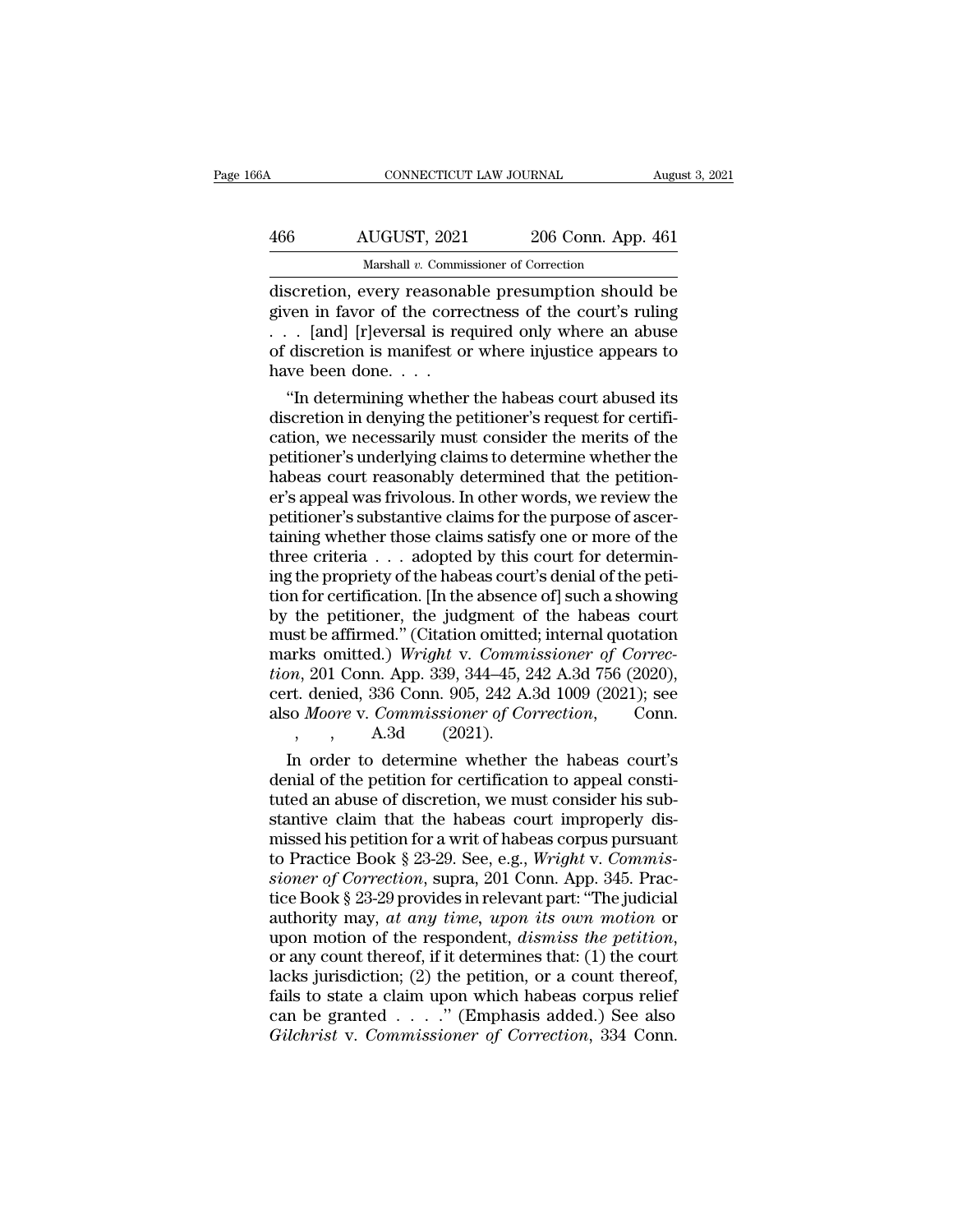| 2021               | CONNECTICUT LAW JOURNAL                           | Page 167A |
|--------------------|---------------------------------------------------|-----------|
| 206 Conn. App. 461 | AUGUST, 2021                                      | 467       |
|                    | Marshall v. Commissioner of Correction            |           |
|                    | 548 554 223 A 3d 368 (2020) Our Supreme Court has |           |

EXECUTE 2021 CONNECTICUT LAW JOURNAL Page 167A<br>
206 Conn. App. 461 AUGUST, 2021 467<br>
Marshall v. Commissioner of Correction<br>
548, 554, 223 A.3d 368 (2020). Our Supreme Court has<br>
analogized Practice Book § 23-29 to Practic 206 Conn. App. 461 AUGUST, 2021 467<br>
Marshall v. Commissioner of Correction<br>
548, 554, 223 A.3d 368 (2020). Our Supreme Court has<br>
analogized Practice Book § 23-29 to Practice Book<br>
§§ 10-30 and 10-39. Id., 561; see also <sup>206</sup> Conn. App. 461 AUGUST, 2021 467<br>
Marshall v. Commissioner of Correction<br>
548, 554, 223 A.3d 368 (2020). Our Supreme Court has<br>
analogized Practice Book § 23-29 to Practice Book<br>
§§ 10-30 and 10-39. Id., 561; see also 206 Conn. App. 461 AUGUST, 2021 467<br>
Marshall v. Commissioner of Correction<br>
548, 554, 223 A.3d 368 (2020). Our Supreme Court has<br>
analogized Practice Book § 23-29 to Practice Book<br>
§§ 10-30 and 10-39. Id., 561; see also Marshall v. Commissioner of Correction<br>
554, 223 A.3d 368 (2020). Our Supreme Court has<br>
ogized Practice Book § 23-29 to Practice Book<br>
9-30 and 10-39. Id., 561; see also *Kobza* v. *Commis-*<br> *er of Correction*, 204 Conn massian v. Commissioner of Correction<br>548, 554, 223 A.3d 368 (2020). Our Supreme Court has<br>analogized Practice Book § 23-29 to Practice Book<br>§§ 10-30 and 10-39. Id., 561; see also *Kobza* v. Commis-<br>sioner of Correction, 548, 554, 223 A.3d 368 (2020). Our Supreme Court has<br>analogized Practice Book § 23-29 to Practice Book<br>§§ 10-30 and 10-39. Id., 561; see also *Kobza* v. *Commissioner of Correction*, 204 Conn. App. 547, 556, A.3d<br>(2021) (

analogized Practice<br>§§ 10-30 and 10-39. Id.<br>sioner of Correction,<br>(2021) (habeas c<br>actions, is subject to<br>unless superseded by<br>habeas actions).<br>The habeas court d The oriental Tender, 204, 304, 306 and 1.5 6.71, 556, A.3d<br>
(2021) (habeas corpus action, as variant of civil<br>
tions, is subject to ordinary rules of civil procedure<br>
lless superseded by more specific rules pertaining to<br> (2021) (habeas corpus action, as variant of civil<br>actions, is subject to ordinary rules of civil procedure<br>unless superseded by more specific rules pertaining to<br>habeas actions).<br>The habeas court dismissed the petition ba

persons, is subject to ordinary rules of civil procedure<br>unless superseded by more specific rules pertaining to<br>habeas actions).<br>The habeas court dismissed the petition based on its<br>determination that it lacked jurisdictio relief, the could be granted. The periodic superseded by more specific rules pertaining to habeas actions).<br>The habeas court dismissed the petition based on its determination that it lacked jurisdiction and that the petiti The habeas court dismissed the petition based on its<br>determination that it lacked jurisdiction and that the<br>petitioner failed to state a claim on which habeas corpus<br>relief could be granted. At the outset, we note that a<br> The habeas court dismissed the petition based on its<br>determination that it lacked jurisdiction and that the<br>petitioner failed to state a claim on which habeas corpus<br>relief could be granted. At the outset, we note that a<br> The habeas court dismissed the petition based on its<br>determination that it lacked jurisdiction and that the<br>petitioner failed to state a claim on which habeas corpus<br>relief could be granted. At the outset, we note that a<br>d determination that it lacked jurisdiction and that the<br>petitioner failed to state a claim on which habeas corpus<br>relief could be granted. At the outset, we note that a<br>determination regarding the habeas court's subject mat petitioner failed to state a claim on which habeas corpus<br>relief could be granted. At the outset, we note that a<br>determination regarding the habeas court's subject mat-<br>ter jurisdiction presents a question of law, and ther relief could be granted. At the outset, we note that a<br>determination regarding the habeas court's subject mat-<br>ter jurisdiction presents a question of law, and therefore<br>our review is plenary. *Byrd* v. *Commissioner of Co* determination regarding the habeas court's subject mat-<br>ter jurisdiction presents a question of law, and therefore<br>our review is plenary. *Byrd v. Commissioner of Correc-*<br>tion, 177 Conn. App. 71, 79, 171 A.3d 1103 (2017); *Commissioner of Correction, 162 Commissioner of Correction, 177 Conn. App. 71, 79, 171 A.3d 1103 (2017); Peta-<br>
<i>Commissioner of Correction, 160 Conn. App. 727, 731, 125 A.3d 1053 (2015), appeal dismissed, 324 Conn. 912,* our review is plenary. *Byrd* v. *Commissioner of Correction*, 177 Conn. App. 71, 79, 171 A.3d 1103 (2017); *Peta-way* v. *Commissioner of Correction*, 160 Conn. App. 727, 731, 125 A.3d 1053 (2015), appeal dismissed, 324 C *tion*, 177 Conn. App. 71, 79, 171 A.3d 1103 (2017); *Peta-*<br>*way* v. *Commissioner of Correction*, 160 Conn. App.<br>727, 731, 125 A.3d 1053 (2015), appeal dismissed, 324<br>Conn. 912, 153 A.3d 1288 (2017); see also *Brewer* v way v. Commissioner of Correction, 160 Conn. App.<br>727, 731, 125 A.3d 1053 (2015), appeal dismissed, 324<br>Conn. 912, 153 A.3d 1288 (2017); see also *Brewer v.*<br>Commissioner of Correction, 162 Conn. App. 8, 13, 130<br>A.3d 882 ( 727, 731, 125 A.3d 1053 (2015), appeal dismissed, 324<br>Conn. 912, 153 A.3d 1288 (2017); see also *Brewer* v.<br>*Commissioner of Correction*, 162 Conn. App. 8, 13, 130<br>A.3d 882 (2015) (conclusions reached by habeas court<br>in it mmissioner of Correction, 162 Conn. App. 8, 13, 130<br>3d 882 (2015) (conclusions reached by habeas court<br>its decision to dismiss habeas petition are matters of<br>w subject to plenary review, while challenges to fac-<br>al finding A.3d 882 (2015) (conclusions reached by habeas court<br>in its decision to dismiss habeas petition are matters of<br>law subject to plenary review, while challenges to fac-<br>tual findings are subject to clearly erroneous standard

in its decision to dismiss habeas petition are matters of<br>law subject to plenary review, while challenges to fac-<br>tual findings are subject to clearly erroneous standard).<br>The jurisdiction of the habeas court is well estab law subject to plenary review, while challenges to factual findings are subject to clearly erroneous standard).<br>The jurisdiction of the habeas court is well established in our jurisprudence. "With respect to the habeas cou tual findings are subject to clearly erroneous standard).<br>
The jurisdiction of the habeas court is well established in our jurisprudence. "With respect to the habeas<br>
court's jurisdiction, [t]he scope of relief available t The jurisdiction of the habeas court is well established in our jurisprudence. "With respect to the habeas court's jurisdiction, [t]he scope of relief available through a petition for habeas corpus is limited. In order to The jurisdiction of the habeas court is well established in our jurisprudence. "With respect to the habeas court's jurisdiction, [t]he scope of relief available through a petition for habeas corpus is limited. In order to lished in our jurisprudence. "With respect to the habeas court's jurisdiction, [t]he scope of relief available through<br>a petition for habeas corpus is limited. In order to<br>invoke the trial court's subject matter jurisdict court's jurisdiction, [t]he scope of relief available through<br>a petition for habeas corpus is limited. In order to<br>invoke the trial court's subject matter jurisdiction in a<br>habeas action, a petitioner must allege that he a petition for habeas corpus is limited. In order to<br>invoke the trial court's subject matter jurisdiction in a<br>habeas action, a petitioner must allege that he is illegally<br>confined or has been deprived of his liberty.... invoke the trial court's subject matter jurisdiction in a<br>habeas action, a petitioner must allege that he is illegally<br>confined or has been deprived of his liberty. . . . . In<br>other words, a petitioner must allege an inte habeas action, a petitioner must allege that he is illegally confined or has been deprived of his liberty. . . . In other words, a petitioner must allege an interest sufficient to give rise to habeas relief. . . . In orde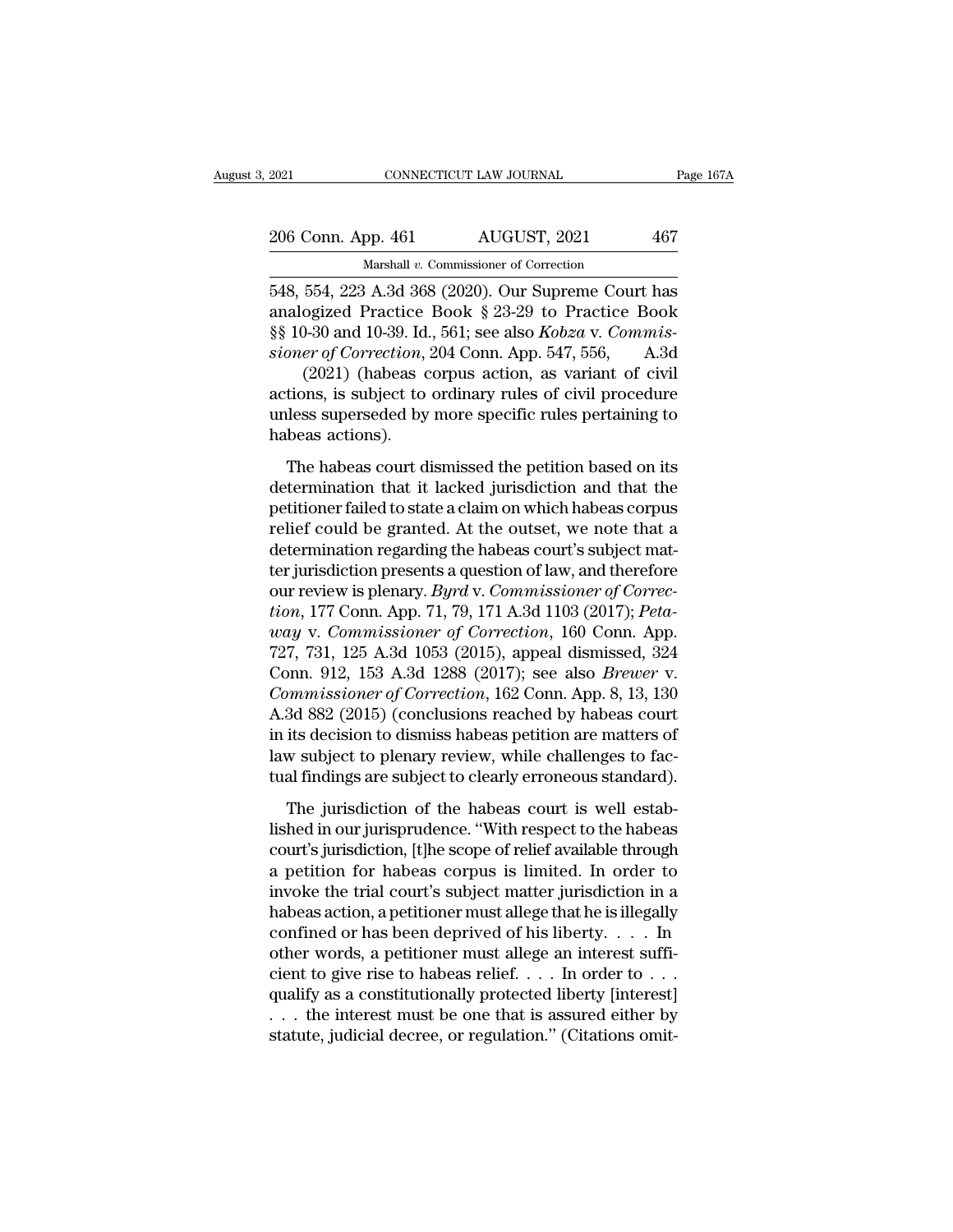| 68A | CONNECTICUT LAW JOURNAL                              |                    | August 3, 2021 |
|-----|------------------------------------------------------|--------------------|----------------|
| 468 | AUGUST, 2021                                         | 206 Conn. App. 461 |                |
|     | Marshall v. Commissioner of Correction               |                    |                |
|     | ted: internal quotation marks omitted ) Green y Com- |                    |                |

CONNECTICUT LAW JOURNAL August 3,<br>
468 AUGUST, 2021 206 Conn. App. 461<br>
Marshall v. Commissioner of Correction<br>
ted; internal quotation marks omitted.) *Green* v. *Com-*<br>
missioner of Correction, 184 Conn. App. 76, 85, 194 *Microsofter AUGUST, 2021 206 Conn. App. 461*<br> *Marshall v. Commissioner of Correction*<br> *missioner of Correction, 184 Conn. App. 76, 85, 194 A.3d*<br> *Marshall quotation marks omitted.) Green v. Commissioner of Correction* AUGUST, 2021 206 Conn. App. 461<br>
Marshall v. Commissioner of Correction<br>
ted; internal quotation marks omitted.) *Green* v. Com-<br>
missioner of Correction, 184 Conn. App. 76, 85, 194 A.3d<br>
857, cert. denied, 330 Conn. 933, AUGUST, 2021 206 Conn. App. 461<br>
Marshall v. Commissioner of Correction<br>
ted; internal quotation marks omitted.) *Green v. Com-*<br>
missioner of Correction, 184 Conn. App. 76, 85, 194 A.3d<br>
857, cert. denied, 330 Conn. 933, Marshall v. Conn.<br>
ted; internal quotation n<br>
missioner of Correction,<br>
857, cert. denied, 330 C<br>
see also *Byrd* v. Comm<br>
177 Conn. App. 82.<br>
The habeas court conc The habeas concluded that this court's decision<br>
Section of Correction, 184 Conn. App. 76, 85, 194 A.3d<br>
7, cert. denied, 330 Conn. 933, 195 A.3d 383 (2018);<br>
e also *Byrd* v. *Commissioner of Correction*, supra,<br>
7 Conn. ted; internal quotation marks omitted.) *Green v. Commissioner of Correction*, 184 Conn. App. 76, 85, 194 A.3d<br>857, cert. denied, 330 Conn. 933, 195 A.3d 383 (2018);<br>see also *Byrd v. Commissioner of Correction*, supra,<br>17

missioner of Correction, 184 Conn. App. 76, 85, 194 A.3d<br>857, cert. denied, 330 Conn. 933, 195 A.3d 383 (2018);<br>see also *Byrd* v. *Commissioner of Correction*, supra,<br>177 Conn. App. 82.<br>The habeas court concluded that th 857, cert. denied, 330 Conn. 933, 195 A.3d 383 (2018);<br>see also *Byrd* v. *Commissioner of Correction*, supra,<br>177 Conn. App. 82.<br>The habeas court concluded that this court's decision<br>in *State* v. *Farrar*, supra, 186 Con see also *Byrd* v. *Commissioner of Correction*, supra,<br>177 Conn. App. 82.<br>The habeas court concluded that this court's decision<br>in *State* v. *Farrar*, supra, 186 Conn. App. 220, foreclosed<br>the sole claim set forth in the 177 Conn. App. 82.<br>
The habeas court concluded that this court's decision<br>
in *State* v. *Farrar*, supra, 186 Conn. App. 220, foreclosed<br>
the sole claim set forth in the habeas petition filed by<br>
the petitioner; namely, t The habeas court concluded that this court's decision<br>in *State* v. *Farrar*, supra, 186 Conn. App. 220, foreclosed<br>the sole claim set forth in the habeas petition filed by<br>the petitioner; namely, that the court imposed an in *State* v. *Farrar*, supra, 186 Conn. App. 220, foreclosed<br>the sole claim set forth in the habeas petition filed by<br>the petitioner; namely, that the court imposed an illegal<br>sentence that violated double jeopardy. A bri the sole claim set forth in the habeas petition filed by<br>the petitioner; namely, that the court imposed an illegal<br>sentence that violated double jeopardy. A brief review<br>of that case, therefore, will facilitate our discus the petitioner; namely, that the court imposed an illegal<br>sentence that violated double jeopardy. A brief review<br>of that case, therefore, will facilitate our discussion. In<br>*State* v. *Farrar*, supra, 221, the defendant ap sentence that violated double jeopardy. A brief review<br>of that case, therefore, will facilitate our discussion. In<br>State v. Farrar, supra, 221, the defendant appealed from<br>the denial of his motion to correct an illegal sen of that case, therefore, will facilitate our discussion. In *State* v. *Farrar*, supra, 221, the defendant appealed from the denial of his motion to correct an illegal sentence. The defendant had pleaded guilty to possessi State v. Farrar, supra, 221, the defendant appealed from<br>the denial of his motion to correct an illegal sentence.<br>The defendant had pleaded guilty to possession of a<br>controlled substance with intent to sell and criminal<br>p the denial of his motion to correct an illegal sentence.<br>The defendant had pleaded guilty to possession of a<br>controlled substance with intent to sell and criminal<br>possession of a firearm. Id., 222. The court imposed a<br>tota The defendant had pleaded guilty to possession of a<br>controlled substance with intent to sell and criminal<br>possession of a firearm. Id., 222. The court imposed a<br>total effective sentence of seven years of incarceration,<br>fol controlled substance with intent to sell and criminal<br>possession of a firearm. Id., 222. The court imposed a<br>total effective sentence of seven years of incarceration,<br>followed by eight years of special parole. Id. Thereaft possession of a firearm. Id., 222. The court imposed a<br>total effective sentence of seven years of incarceration,<br>followed by eight years of special parole. Id. Thereafter,<br>the defendant challenged his sentence, arguing tha total effective sentence of seven years of incarceration,<br>followed by eight years of special parole. Id. Thereafter,<br>the defendant challenged his sentence, arguing that a<br>term of imprisonment followed by a period of specia followed by eight years of<br>the defendant challenge<br>term of imprisonment for<br>parole was not statutoril<br>his constitutional right ag<br>trial court denied the def<br>illegal sentence. Id.<br>On appeal, the defend e defendant challenged his sentence, arguing that a<br>rm of imprisonment followed by a period of special<br>role was not statutorily authorized and thus violated<br>s constitutional right against double jeopardy. Id. The<br>al court term of imprisonment followed by a period of special<br>parole was not statutorily authorized and thus violated<br>his constitutional right against double jeopardy. Id. The<br>trial court denied the defendant's motion to correct an

parole was not statutorily authorized and thus violated<br>his constitutional right against double jeopardy. Id. The<br>trial court denied the defendant's motion to correct an<br>illegal sentence. Id.<br>On appeal, the defendant argue his constitutional right against double jeopardy. Id. The<br>trial court denied the defendant's motion to correct an<br>illegal sentence. Id.<br>On appeal, the defendant argued that special parole<br>was not a definite term of impriso trial court denied the defendant's motion to correct an<br>illegal sentence. Id.<br>On appeal, the defendant argued that special parole<br>was not a definite term of imprisonment and, thus,<br>was in violation of General Statutes § 53 illegal sentence. Id.<br>
On appeal, the defendant argued that special parole<br>
was not a definite term of imprisonment and, thus,<br>
was in violation of General Statutes § 53a-35a. Id. He<br>
claimed, therefore, "that the court il On appeal, the defendant argued that special parole<br>was not a definite term of imprisonment and, thus,<br>was in violation of General Statutes  $\S$  53a-35a. Id. He<br>claimed, therefore, "that the court illegally sentenced<br>him t was not a definite term of imprisonment and, thus,<br>was in violation of General Statutes § 53a-35a. Id. He<br>claimed, therefore, "that the court illegally sentenced<br>him to both a definite term of imprisonment and a<br>period of was in violation of General Statutes  $\S$  53a-35a. Id. He<br>claimed, therefore, "that the court illegally sentenced<br>him to both a definite term of imprisonment and a<br>period of special parole . . . . " Id., 222–23. In rejecti *period, therefore, "that the court illegally sentenced*<br>him to both a definite term of imprisonment and a<br>period of special parole . . . ." Id., 222–23. In rejecting<br>this claim, we determined that the controlling statutor *thim to both a definite term of imprisonment and a*<br>*period of special parole* . . . ." Id., 222–23. In rejecting<br>*this claim, we determined that the controlling statutory*<br>*framework "explicitly [authorizes] a defendant* period of special parole . . . ." Id., 222–23. In rejecting<br>this claim, we determined that the controlling statutory<br>framework "*explicitly* [*authorizes*] a defendant to be<br>sentenced to a term of imprisonment followed by *for this claim, we determined that the controlling statutory framework "explicitly [authorizes] a defendant to be sentenced to a term of imprisonment followed by a period of special parole, provided that the combined term* framework "exp<br>sentenced to a<br>period of specia<br>term of the perio<br>does not exceed<br>for which the a<br>added.) Id., 223.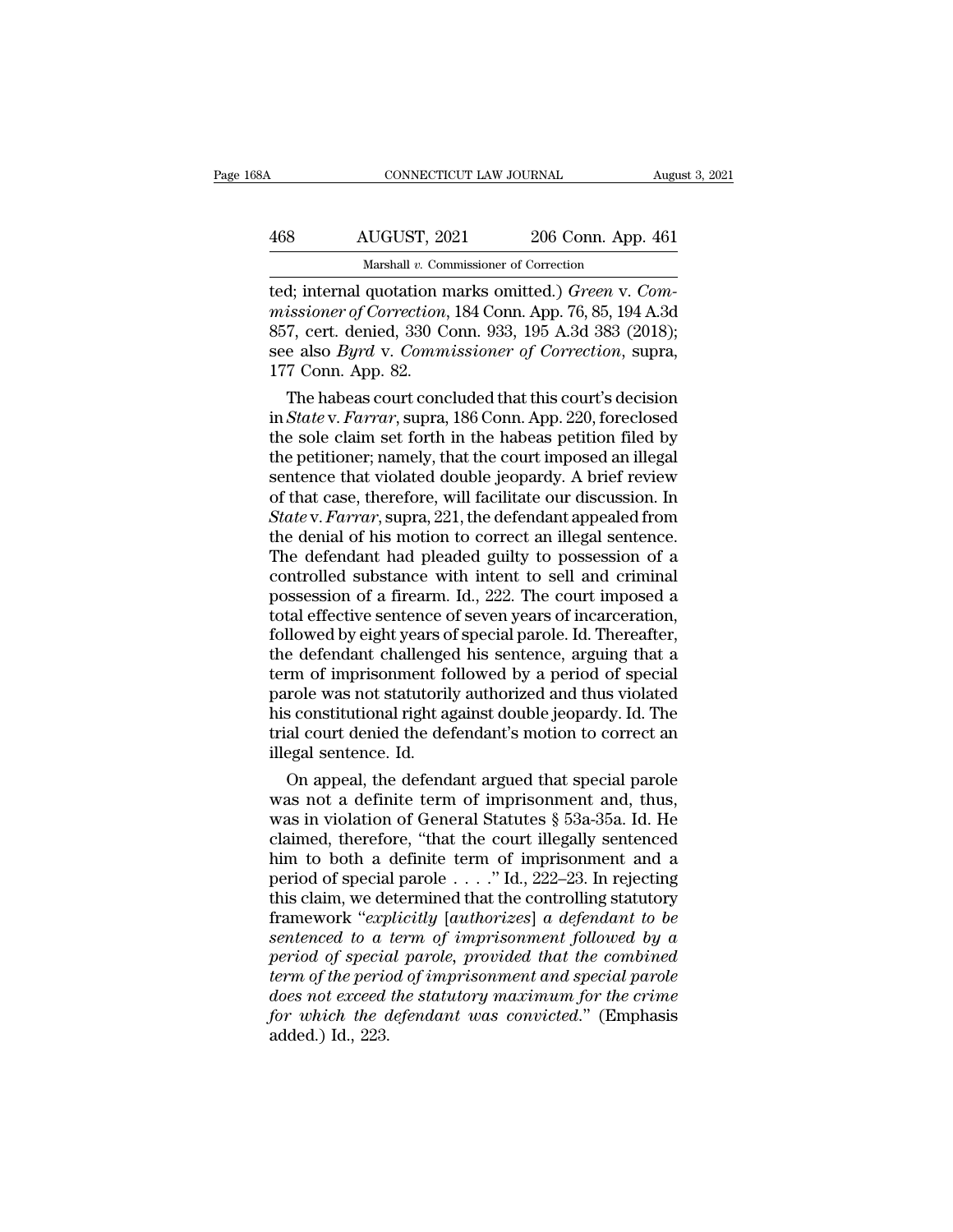# 2021 CONNECTICUT LAW JOURNAL Page 169A<br>
206 Conn. App. 461 AUGUST, 2021 469<br>
Marshall v. Commissioner of Correction

CONNECTICUT LAW JOURNAL<br>
6 Conn. App. 461 AUGUST, 2021 469<br>
Marshall *v*. Commissioner of Correction<br>
In his petition for a writ of habeas corpus, the peti-<br>
petitioner claimed that his sentence was illegal because 206 Conn. App. 461 AUGUST, 2021 469<br>
Marshall v. Commissioner of Correction<br>
In his petition for a writ of habeas corpus, the petitioner claimed that his sentence was illegal because<br>
it included both a period of incarcera  $\frac{206 \text{ Conn. App. 461}}{\text{Marshall } v. \text{ Commissioner of Correction}}$ <br>
In his petition for a writ of habeas corpus, the petitioner claimed that his sentence was illegal because<br>
it included both a period of incarceration and special<br>
parole. He further a 206 Conn. App. 461  $\overline{\phantom{0}}$  AUGUST, 2021  $\overline{\phantom{0}}$  469<br>
Marshall v. Commissioner of Correction<br>
In his petition for a writ of habeas corpus, the petitioner claimed that his sentence was illegal because<br>
it included b Marshall  $v$ . Commissioner of Correction<br>
In his petition for a writ of habeas corpus, the petitioner claimed that his sentence was illegal because<br>
it included both a period of incarceration and special<br>
parole. He furth massian *v*. Commissioner of Corection<br>In his petition for a writ of habeas corpus, the peti-<br>tioner claimed that his sentence was illegal because<br>it included both a period of incarceration and special<br>parole. He further a In his petition for a writ of habeas corpus, the petitioner claimed that his sentence was illegal because<br>it included both a period of incarceration and special<br>parole. He further argued that a definite sentence fol-<br>lowed tioner claimed that his sentence was illegal because<br>it included both a period of incarceration and special<br>parole. He further argued that a definite sentence fol-<br>lowed by special parole constituted two distinct senten-<br>c it included both a period of incarceration and special<br>parole. He further argued that a definite sentence fol-<br>lowed by special parole constituted two distinct senten-<br>ces for the same offense and therefore violated double parole. He further argued that a definite sentence fol-<br>lowed by special parole constituted two distinct senten-<br>ces for the same offense and therefore violated double<br>jeopardy. He did not claim, however, that the combined lowed by special parole constituted two distinct sentences for the same offense and therefore violated double jeopardy. He did not claim, however, that the combined period of imprisonment and special parole exceeded the st jeopardy. He did not claim, however, that the combined<br>period of imprisonment and special parole exceeded<br>the statutory maximum for burglary in the third degree.<br>Thus, we agree with the habeas court's conclusion that,<br>as a period of imprisonment and special parole exceed<br>the statutory maximum for burglary in the third degr<br>Thus, we agree with the habeas court's conclusion th<br>as a result of this court's decision in *State v. Farrr*<br>supra, 186 In his appellate brief, the petitioner conclusion that,<br>a result of this court's decision in *State* v. *Farrar*,<br>pra, 186 Conn. App. 220, the petitioner had failed to<br>ege an unconstitutional violation of his liberty, and<br> as a result of this court's decision in *State v. Farrar*, supra, 186 Conn. App. 220, the petitioner had failed to allege an unconstitutional violation of his liberty, and therefore it lacked subject matter jurisdiction.<br>I

supra, 186 Conn. App. 220, the petitioner had failed to allege an unconstitutional violation of his liberty, and therefore it lacked subject matter jurisdiction.<br>In his appellate brief, the petitioner contends that the cou allege an unconstitutional violation of his liberty, and<br>therefore it lacked subject matter jurisdiction.<br>In his appellate brief, the petitioner contends that the<br>court should have considered the representations made<br>by hi therefore it lacked subject matter jurisdiction.<br>In his appellate brief, the petitioner contends that the<br>court should have considered the representations made<br>by his habeas counsel enhancing the allegations con-<br>tained in In his appellate brief, the petitioner contends that the<br>court should have considered the representations made<br>by his habeas counsel enhancing the allegations con-<br>tained in the habeas petition filed by the petitioner him-In his appellate brief, the petitioner contends that the<br>court should have considered the representations made<br>by his habeas counsel enhancing the allegations con-<br>tained in the habeas petition filed by the petitioner himcourt should have considered the representations made<br>by his habeas counsel enhancing the allegations con-<br>tained in the habeas petition filed by the petitioner him-<br>self. Specifically, he directs us to the following state by his habeas counsel enhancing the allegations con-<br>tained in the habeas petition filed by the petitioner him-<br>self. Specifically, he directs us to the following state-<br>ments made at the July 16, 2019 hearing: "I believe tained in the habeas petition filed by the petitioner himself. Specifically, he directs us to the following statements made at the July 16, 2019 hearing: "I believe [the petitioner] has a colorable claim that, based on the self. Specifically, he directs us to the following statements made at the July 16, 2019 hearing: "I believe [the petitioner] has a colorable claim that, based on the special parole statute, that as soon as his maximum term ments made at the July 16, 2019 hearing: "I believe [the<br>petitioner] has a colorable claim that, based on the spe-<br>cial parole statute, that as soon as his maximum term of<br>731 days ended, he was to be automatically transfe petitioner] has a colorable claim that, based on the special parole statute, that as soon as his maximum term of<br>731 days ended, he was to be automatically transferred<br>to the Board of Pardons and Parole for a period of spe cial parole statute, that as soon as his maximum term of<br>731 days ended, he was to be automatically transferred<br>to the Board of Pardons and Parole for a period of spe-<br>cial parole and that he should be credited on that spe (31 days ended, he was to be automatically transferred<br>to the Board of Pardons and Parole for a period of spe-<br>cial parole and that he should be credited on that special<br>parole while he is still incarcerated [on a separate to the Board of Pardons and Parole for a period of special parole and that he should be credited on that special<br>parole while he is still incarcerated [on a separate con-<br>viction and sentence]." Habeas counsel also noted t cial parole and that he should be credited on that special<br>parole while he is still incarcerated [on a separate con-<br>viction and sentence]." Habeas counsel also noted the<br>possible existence of a colorable claim of ineffect parole while he is still incarcerated [on a separate conviction and sentence]." Habeas counsel also noted the<br>possible existence of a colorable claim of ineffective<br>assistance of counsel. As a result of habeas counsel's<br>re viction and sentence]." Habeas counsel also noted the<br>possible existence of a colorable claim of ineffective<br>assistance of counsel. As a result of habeas counsel's<br>representations, the petitioner maintains that the court<br>s possible existence of a colorable claim of ineffective<br>assistance of counsel. As a result of habeas counsel's<br>representations, the petitioner maintains that the court<br>should have permitted the filing of an amended habeas<br>p assistance of counsel. As a result of habeas counsel's<br>representations, the petitioner maintains that the court<br>should have permitted the filing of an amended habeas<br>petition prior to rendering a judgment of dismissal. In<br> 2021.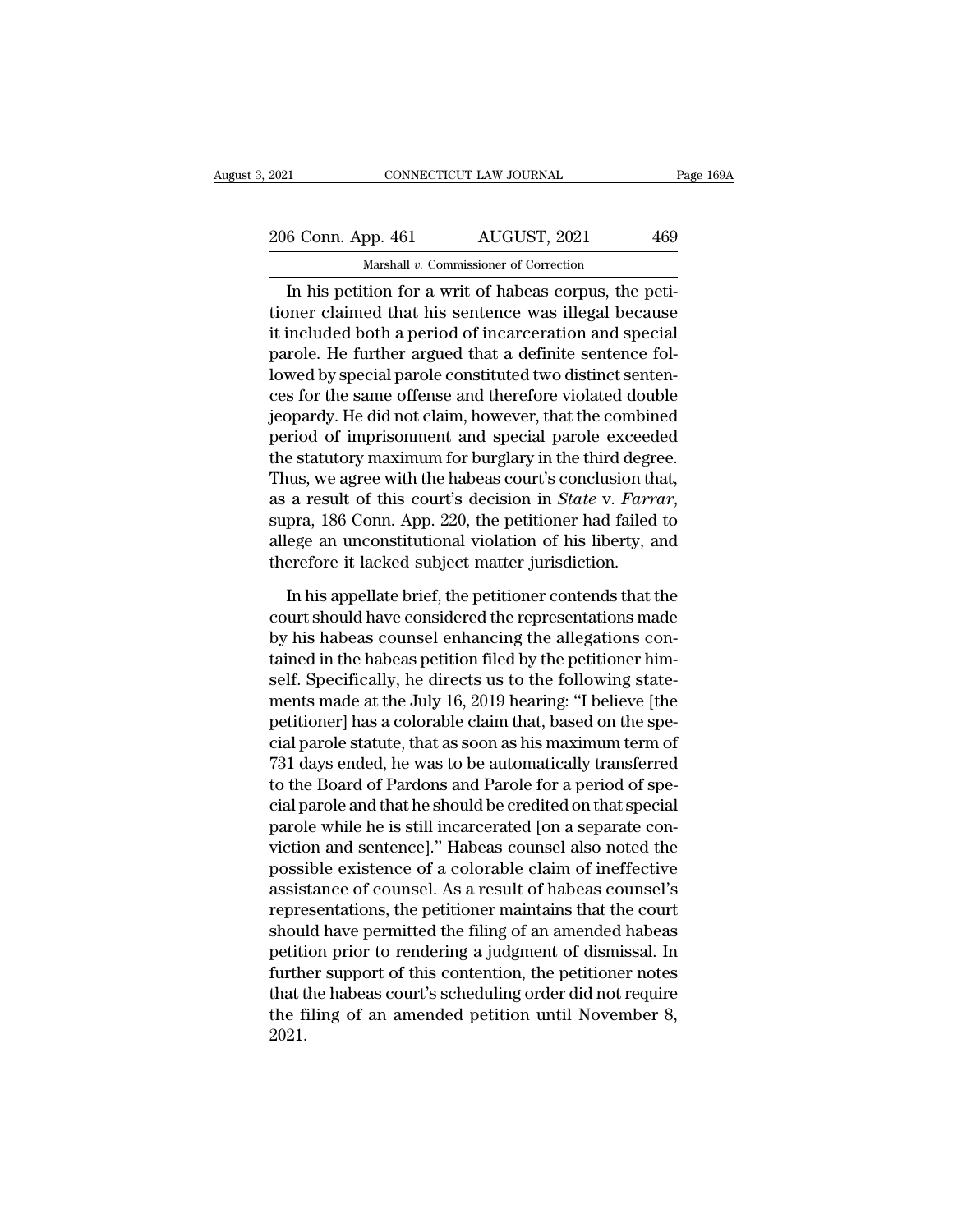## CONNECTICUT LAW JOURNAL August 3, 2021<br>
470 AUGUST, 2021 206 Conn. App. 461<br>
Marshall v. Commissioner of Correction CONNECTICUT LAW JOURNAL Augu $\begin{tabular}{ll} \hline & \multicolumn{2}{l}{\text{AUGUST, 2021}} & \multicolumn{2}{l}{\text{206 Conn. App. 461}} \\ \hline \hline & \multicolumn{2}{l}{\text{Marshall }v. \text{ Commissioner of Correction}} \\ \hline \hline \end{tabular}$

CONNECTICUT LAW JOURNAL August 3, 202<br>
0 AUGUST, 2021 206 Conn. App. 461<br>
Marshall v. Commissioner of Correction<br>
The petitioner's arguments, however, fail to account<br>
r several well established principles. First, the issu 470 AUGUST, 2021 206 Conn. App. 461<br>Marshall v. Commissioner of Correction<br>The petitioner's arguments, however, fail to account<br>for several well established principles. First, the issue<br>of subject matter jurisdiction may b  $\frac{470}{\text{Marshall } v. \text{ Commissioner of Correction}}$ <br>The petitioner's arguments, however, fail to account<br>for several well established principles. First, the issue<br>of subject matter jurisdiction may be raised at any time.<br>"This court has often stat  $\frac{\text{AUGUST, 2021}}{\text{Maxshall } v. \text{ Commissioner of Correction}}$ The petitioner's arguments, however, fail to account<br>for several well established principles. First, the issue<br>of subject matter jurisdiction may be raised at any time.<br>"This court has of Marshall v. Commissioner of Correction<br>The petitioner's arguments, however, fail to account<br>for several well established principles. First, the issue<br>of subject matter jurisdiction may be raised at any time.<br>"This court ha Marshall v. Commissioner of Correction<br>The petitioner's arguments, however, fail to account<br>for several well established principles. First, the issue<br>of subject matter jurisdiction may be raised at any time.<br>"This court h The petitioner's arguments, however, fail to account<br>for several well established principles. First, the issue<br>of subject matter jurisdiction may be raised at any time.<br>"This court has often stated that the question of sub for several well established principles. First, the issue<br>of subject matter jurisdiction may be raised at any time.<br>"This court has often stated that the question of subject<br>matter jurisdiction, because it addresses the ba of subject matter jurisdiction may be raised at any time.<br>
"This court has often stated that the question of subject<br>
matter jurisdiction, because it addresses the basic com-<br>
petency of the court, can be raised by any of "This court has often stated that the question of subject<br>matter jurisdiction, because it addresses the basic com-<br>petency of the court, can be raised by any of the par-<br>ties, or by the court sua sponte, *at any time.*" ( matter jurisdiction, because it addresses the basic competency of the court, can be raised by any of the parties, or by the court sua sponte, *at any time.*" (Emphasis added; internal quotation marks omitted.) *Pentland v.* petency of the court, can be raised by any of the parties, or by the court sua sponte, *at any time.*" (Emphasis added; internal quotation marks omitted.) *Pentland v. Commissioner of Correction*, 200 Conn. App. 296, 302, ties, or by the court sua sponte, *at any time.*" (Emphasis added; internal quotation marks omitted.) *Pentland v.*<br>Commissioner of Correction, 200 Conn. App. 296, 302, 238 A.3d 778, cert. denied, 335 Conn. 973, 241 A.3d 1 added; internal quotation marks om<br> *Commissioner of Correction*, 200 C<br>
238 A.3d 778, cert. denied, 335 Conn<br>
(2020); see *Johnson* v. *Rell*, 119 Co<br>
990 A.2d 354 (2010); see also Practic<br>
(court may, at any time, dismis Second, the habeas petition, 1973, 241 A.3d 129<br>
8 A.3d 778, cert. denied, 335 Conn. 973, 241 A.3d 129<br>
020); see *Johnson v. Rell*, 119 Conn. App. 730, 736,<br>
0 A.2d 354 (2010); see also Practice Book § 23-29 (1)<br>
ourt ma (2020); see *Johnson v. Rell*, 119 Conn. App. 730, 736, 990 A.2d 354 (2010); see also Practice Book § 23-29 (1) (court may, at any time, dismiss habeas petition for lack of subject matter jurisdiction).<br>Second, the habeas

(2020), see someon v. near, the comain tipp. 100, 100,<br>990 A.2d 354 (2010); see also Practice Book § 23-29 (1)<br>(court may, at any time, dismiss habeas petition for lack<br>of subject matter jurisdiction).<br>Second, the habeas (court may, at any time, dismiss habeas petition for lack<br>of subject matter jurisdiction).<br>Second, the habeas petition filed by the petitioner lim-<br>ited his claim to an illegal sentence that violated double<br>jeopardy. The filing and amended petition.<br>Second, the habeas petition filed by the petitioner limited his claim to an illegal sentence that violated double<br>jeopardy. The representations of habeas counsel<sup>3</sup> made<br>at the July 16, 2019 he Second, the habeas petition filed by the petitioner limited his claim to an illegal sentence that violated double<br>jeopardy. The representations of habeas counsel<sup>3</sup> made<br>at the July 16, 2019 hearing indicated the possibil Second, the habeas petition filed by the petitioner limited his claim to an illegal sentence that violated double<br>jeopardy. The representations of habeas counsel<sup>3</sup> made<br>at the July 16, 2019 hearing indicated the possibil ited his claim to an illegal sentence that violated double<br>jeopardy. The representations of habeas counsel<sup>3</sup> made<br>at the July 16, 2019 hearing indicated the possibility of<br>filing an amended petition, but did not have the jeopardy. The representations of habeas counsel<sup>3</sup> made<br>at the July 16, 2019 hearing indicated the possibility of<br>filing an amended petition, but did not have the effect<br>of changing or enlarging the claim set forth in the at the July 16, 2019 hearing indicated the possibility of<br>filing an amended petition, but did not have the effect<br>of changing or enlarging the claim set forth in the peti-<br>tion that actually was before the habeas court. Se filing an amended petition, but did not have the effect<br>of changing or enlarging the claim set forth in the peti-<br>tion that actually was before the habeas court. See,<br>e.g., *Nelson v. Commissioner of Correction*, 326 Conn. of changing or enlarging the claim set forth in the petition that actually was before the habeas court. See, e.g., *Nelson v. Commissioner of Correction*, 326 Conn.<br>772, 781, 167 A.3d 952 (2017) (habeas court properly decl tion that actually was before the habeas court. See,<br>e.g., *Nelson* v. *Commissioner of Correction*, 326 Conn.<br>772, 781, 167 A.3d 952 (2017) (habeas court properly<br>declined to consider issues raised only in memorandum<br>of l e.g., *Nelson v. Commissioner of Correction*, 326 Conn.<br>772, 781, 167 A.3d 952 (2017) (habeas court properly<br>declined to consider issues raised only in memorandum<br>of law in opposition to motion to dismiss and not in<br>habeas 772, 781, 167 A.3d 952 (2017) (habeas court properly<br>declined to consider issues raised only in memorandum<br>of law in opposition to motion to dismiss and not in<br>habeas petition). "[I]t is the established policy of the<br>Conn declined to consider issues raised only in memorandum<br>of law in opposition to motion to dismiss and not in<br>habeas petition). "[I]t is the established policy of the<br>Connecticut courts to be solicitous of pro se litigants<br>an of law in opposition to motion to dismiss and not in<br>habeas petition). "[I]t is the established policy of the<br>Connecticut courts to be solicitous of pro se litigants<br>and when it does not interfere with the rights of other<br> habeas petition). "[I]t is the established policy of the Connecticut courts to be solicitous of pro se litigants and when it does not interfere with the rights of other parties to construe the rules of practice liberally i Connecticut courts to be solicitous of pro se litigants<br>and when it does not interfere with the rights of other<br>parties to construe the rules of practice liberally in<br>favor of the pro se party. . . . *However*, [t]he petit and when it does not interfere with the rights of other<br>parties to construe the rules of practice liberally in<br>favor of the pro se party. . . . *However*, [*t*]he petition<br>for a writ of habeas corpus is essentially a plea or a writ of habeas corpus is essentially a pleading<br>nd, as such, it should conform generally to a com-<br>laint in a civil action.... The principle that a<br>daintiff may rely only upon what he [or she] has<br> $\frac{3}{8}$  Counsel e and, as such, it should conform generally to a com-<br>plaint in a civil action. . . . The principle that a<br>plaintiff may rely only upon what he [or she] has<br> $\frac{1}{3}$  Counsel entered his appearance on October 31, 2018, appr

plaint in a civil action.... The principle the plaintiff may rely only upon what he [or she]<br> $^{\circ}$ Counsel entered his appearance on October 31, 2018, approximely nonths before the court issued its notice pursuant to Prac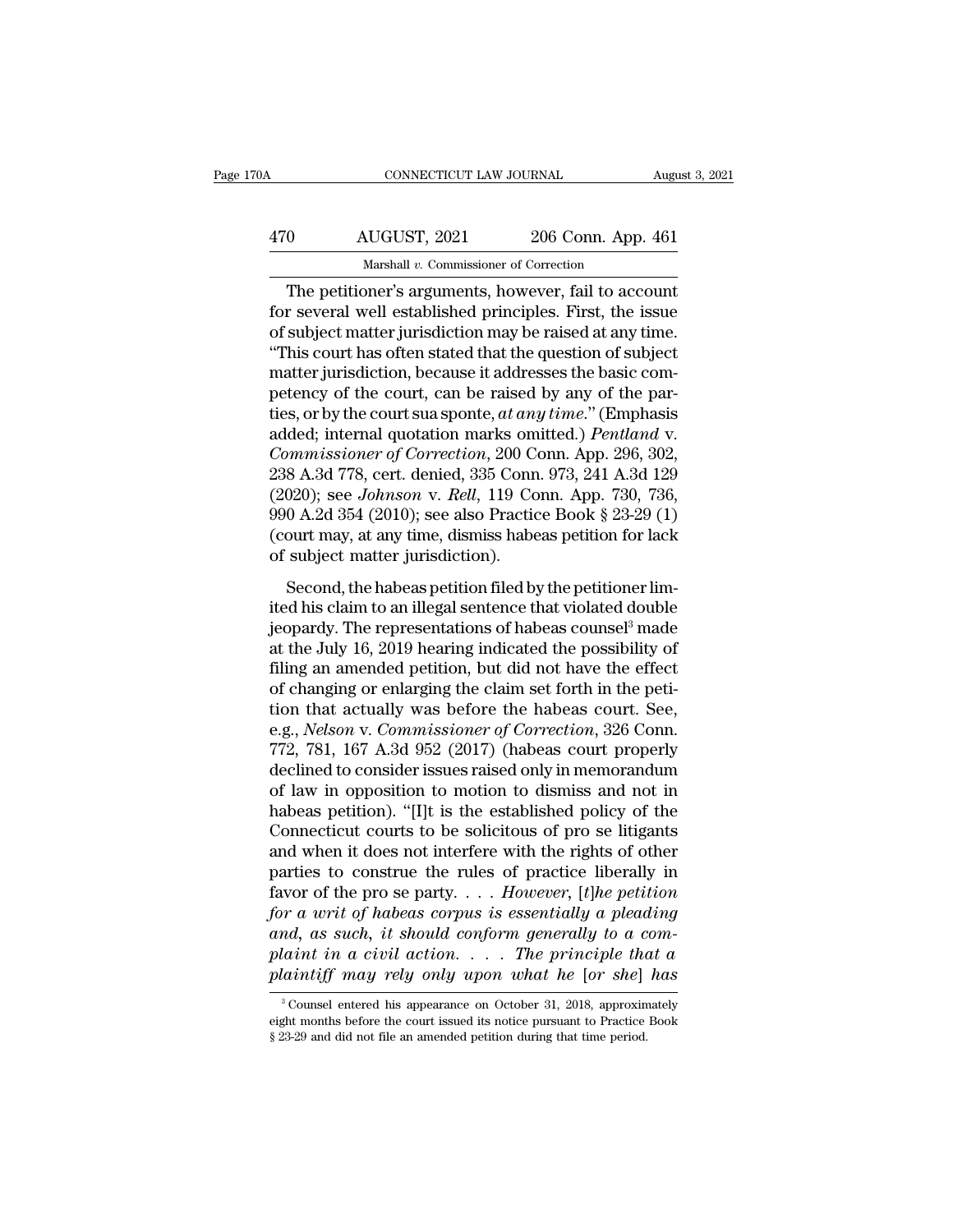## 2021 CONNECTICUT LAW JOURNAL Page 171A<br>
206 Conn. App. 461 AUGUST, 2021 471<br>
Marshall v. Commissioner of Correction Marshall *v.* Commissioner of Correction

*alleged is basic.* . . . . It is fundamental in our law properties alleged is basic. . . . . It is fundamental in our law that the right of a plaintiff to recover is limited to the alleged is basic. . . . . It is fundamen *that the right of a plaintiff to recover is limited to the dilegations of his [or her] complaint.... While the alleged is basic.* . . . *It is fundamental in our law*<br>*alleged is basic.* . . . *It is fundamental in our law*<br>*that the right of a plaintiff to recover is limited to the*<br>*allegations of his* [*or her*] *complaint.* . *habeas court has considerable discretion to frame a reso Colut. 14pp.* 101 *reducest, 2021 remediately and alleged is basic.* . . . . It is fundamental in our law that the right of a plaintiff to recover is limited to the allegations of his [or her] complaint. . . . Whil *Marshall v. Commissioner of Correction*<br> *elleged is basic.* . . . It is fundamental in our law<br>
that the right of a plaintiff to recover is limited to the<br>
allegations of his [or her] complaint. . . . While the<br>
habeas c *haveoration is basic.* . . . . It is fundamental in our law that the right of a plaintiff to recover is limited to the allegations of his [or her] complaint. . . . While the habeas court has considerable discretion to fra *that the right of a plaintiff to recover is limited to the*<br>*allegations of his [or her] complaint.... While the*<br>*habeas court has considerable discretion to frame a*<br>*remedy that is commensurate with the scope of the*<br> allegations of his [or her] complaint.... While the<br>habeas court has considerable discretion to frame a<br>remedy that is commensurate with the scope of the<br>established constitutional violations ... it does not<br>have the disc habeas court has considerable discretion to frame a<br>remedy that is commensurate with the scope of the<br>established constitutional violations  $\dots$  it does not<br>have the discretion to look beyond the pleadings  $\dots$ <br>to decide remedy that is commensurate with the scope of the established constitutional violations . . . it does not have the discretion to look beyond the pleadings . . . to decide claims not raised. . . . In addition, while courts established constitutional violations  $\dots$  it does not<br>have the discretion to look beyond the pleadings  $\dots$ <br>to decide claims not raised.  $\dots$  In addition, while<br>courts should not construe pleadings narrowly and<br>technical have the discretion to look beyond the pleadings . . . to decide claims not raised. . . . . In addition, while courts should not construe pleadings narrowly and technically, courts also cannot contort pleadings in such a w *to decide claims not raised.* . . . . In addition, while courts should not construe pleadings narrowly and technically, courts also cannot contort pleadings in such a way so as to strain the bounds of rational comprehensi courts should not construe pleadings narrowly and<br>technically, courts also cannot contort pleadings in<br>such a way so as to strain the bounds of rational compre-<br>hension." (Citations omitted, emphasis added; internal<br>quotat technically, courts also cannot contort pleadings in<br>such a way so as to strain the bounds of rational compre-<br>hension." (Citations omitted.) *Stephenson v. Commis-<br>sioner of Correction*, 203 Conn. App. 314, 325–26, 248<br>A. such a way so as to strain thension." (Citations omit<br>quotation marks omitte<br>*sioner of Correction*, 203<br>A.3d 34, cert. denied, 336 C<br>see also *Kobza* v. *Commi*<br>204 Conn. App. 553.<br>Third, once the issue 1 nsion." (Citations omitted; emphasis added; internal<br>otation marks omitted.) *Stephenson* v. *Commis-*<br>oner of Correction, 203 Conn. App. 314, 325–26, 248<br>3d 34, cert. denied, 336 Conn. 944, 249 A.3d 737 (2021);<br>e also *Ko* quotation marks omitted.) *Stephenson v. Commissioner of Correction*, 203 Conn. App. 314, 325–26, 248<br>A.3d 34, cert. denied, 336 Conn. 944, 249 A.3d 737 (2021);<br>see also *Kobza v. Commissioner of Correction*, supra,<br>204 Co

sioner of Correction, 203 Conn. App. 314, 325–26, 248<br>A.3d 34, cert. denied, 336 Conn. 944, 249 A.3d 737 (2021);<br>see also *Kobza v. Commissioner of Correction*, supra,<br>204 Conn. App. 553.<br>Third, once the issue regarding th A.3d 34, cert. denied, 336 Conn. 944, 249 A.3d 737 (2021);<br>see also *Kobza v. Commissioner of Correction*, supra,<br>204 Conn. App. 553.<br>Third, once the issue regarding the lack of subject<br>matter jurisdiction is brought to t see also *Kobza v. Commissioner of Correction*, supra,<br>204 Conn. App. 553.<br>Third, once the issue regarding the lack of subject<br>matter jurisdiction is brought to the court's attention,<br>the court must address and resolve it 204 Conn. App. 553.<br>
Third, once the issue regarding the lack of subject<br>
matter jurisdiction is brought to the court's attention,<br>
the court must address and resolve it. This court has<br>
stated: "A possible absence of sub Third, once the issue regarding the lack of subject<br>matter jurisdiction is brought to the court's attention,<br>the court must address and resolve it. This court has<br>stated: "A possible absence of subject matter jurisdic-<br>tio matter jurisdiction is brought to the court's attention,<br>the court must address and resolve it. This court has<br>stated: "A possible absence of subject matter jurisdic-<br>tion must be addressed and decided whenever the issue<br>o the court must address and resolve it. This court has stated: "A possible absence of subject matter jurisdiction must be addressed and decided whenever the issue is raised. . . . It is axiomatic that once the issue of sub stated: "A possible absence of subject matter jurisdiction must be addressed and decided whenever the issue<br>is raised. . . . It is axiomatic that once the issue of<br>subject matter jurisdiction is raised, it must be *immedi* tion must be addressed and decided whenever the issue<br>is raised.... It is axiomatic that once the issue of<br>subject matter jurisdiction is raised, it must be *immedi-*<br>*ately* acted upon by the court....Our Supreme Court<br>h is raised. . . . It is axiomatic that once the issue of<br>subject matter jurisdiction is raised, it must be *immedi-*<br>ately acted upon by the court. . . . Our Supreme Court<br>has explained that once raised . . . the question *Subject matter jurisdiction is raised, it must be <i>immediately* acted upon by the court.... Our Supreme Court<br>has explained that once raised ... the question [of<br>subject matter jurisdiction] must be answered *before*<br>the ately acted upon by the court.... Our Supreme Court<br>has explained that once raised ... the question [of<br>subject matter jurisdiction] must be answered *before*<br>the court may decide the case." (Citation omitted;<br>emphasis in has explained that once raised . . . the question [of<br>subject matter jurisdiction] must be answered *before*<br>the court may decide the case." (Citation omitted;<br>emphasis in original; internal quotation marks omitted.)<br>*Iger* subject matter jurisdiction] must be answered *before*<br>the court may decide the case." (Citation omitted;<br>emphasis in original; internal quotation marks omitted.)<br>*Igersheim* v. *Bezrutczyk*, 197 Conn. App. 412, 419, 231<br>A the court may decide the case." (Citation omitted;<br>emphasis in original; internal quotation marks omitted.)<br>Igersheim v. Bezrutczyk, 197 Conn. App. 412, 419, 231<br>A.3d 1276 (2020); see also *Federal Deposit Ins. Corp.*<br>v. P emphasis in original; internal quotation marks omi<br> *Igersheim v. Bezrutczyk*, 197 Conn. App. 412, 419<br>
A.3d 1276 (2020); see also *Federal Deposit Ins.*<br> *v. Peabody, N.E., Inc.*, 239 Conn. 93, 99–100, 680<br>
1321 (1996); ersheim v. Bezrutczyk, 197 Conn. App. 412, 419, 231<br>3d 1276 (2020); see also *Federal Deposit Ins. Corp.*<br>*Peabody, N.E., Inc.*, 239 Conn. 93, 99–100, 680 A.2d<br>21 (1996); *Burton v. Connecticut Siting Council*, 161<br>pnn. A A.3d 1276 (2020); see also *Federal Deposit Ins. Corp.*<br>v. *Peabody, N.E., Inc.*, 239 Conn. 93, 99–100, 680 A.2d<br>1321 (1996); *Burton v. Connecticut Siting Council*, 161<br>Conn. App. 329, 347–48, 127 A.3d 1066 (2015), cert. v. Peabody, N.E., Inc., 239 Conn. 93, 99–100, 680 A.2d 1321 (1996); *Burton v. Connecticut Siting Council*, 161 Conn. App. 329, 347–48, 127 A.3d 1066 (2015), cert. denied, 320 Conn. 925, 133 A.3d 459 (2016). For these rea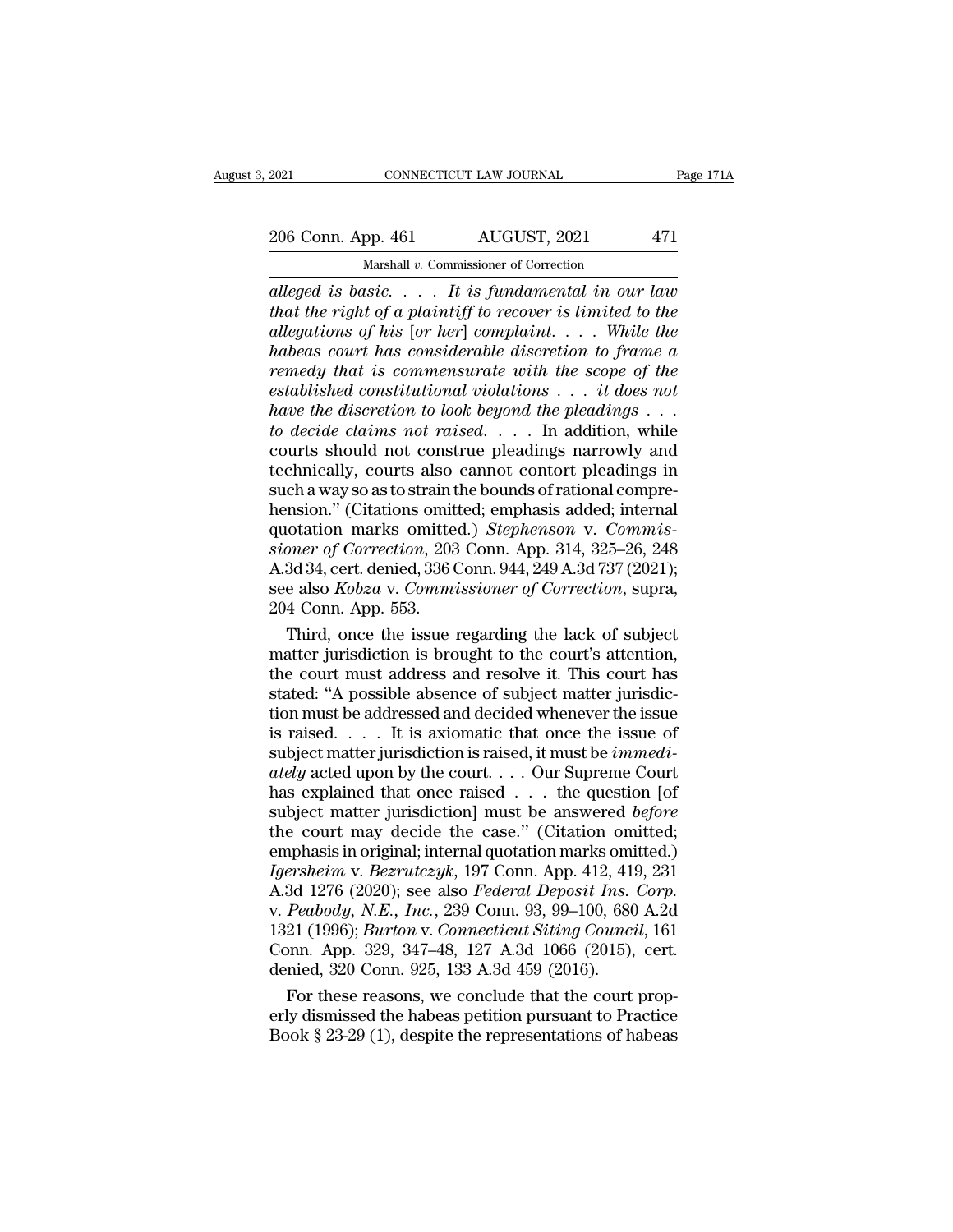### CONNECTICUT LAW JOURNAL August 3, 2021<br>472 AUGUST, 2021 206 Conn. App. 472<br>Buehler v. Newtown Buehler v. Newtown

CONNECTICUT LAW JOURNAL August 2006<br>
AUGUST, 2021 206 Conn. App. 472<br>
Buehler v. Newtown<br>
Counsel and the court's scheduling order. We also con-<br>
clude that the habeas court did not abuse its discretion<br>
in dopying the pot 472 AUGUST, 2021 206 Conn. App. 472<br>
Buehler v. Newtown<br>
counsel and the court's scheduling order. We also conclude that the habeas court did not abuse its discretion<br>
in denying the petition for certification to appeal th  $\frac{472}{\text{Buehler } v. \text{ Newton}}$  and the court's scheduling order. We also conclude that the habeas court did not abuse its discretion in denying the petition for certification to appeal the dismissal of the petition for a writ o  $\frac{\text{AUGUST, 2021}}{\text{Buehler } v. \text{ Newton}}$ <br>
Buehler *v.* Newtown<br>
counsel and the court's scheduling order. We also conclude that the habeas court did not abuse its discretion<br>
in denying the petition for certification to appeal th Buehler  $v$ . Newton unsel and the court's scheduli<br>ude that the habeas court did r<br>denying the petition for certific<br>issal of the petition for a writ of<br>The appeal is dismissed.<br>In this case the other judges In the court's scheduling order. We alse that the habeas court did not abuse its distinguing the petition for certification to appeal is sisal of the petition for a writ of habeas corpus The appeal is dismissed.<br>In this ca

### missal of the petition for a writ of habeas corpus.<br>
The appeal is dismissed.<br>
In this case the other judges concurred.<br>
ALBERT BUEHLER *v*. TOWN OF NEWTOWN ET AL.<br>
(AC 43087) issed.<br>
er judges concurre<br>
...<br>
7. TOWN OF NEWT<br>
(AC 43087)<br>
Elgo and DiPentima, Js. ALBERT BUEHLER  $v$ . TOWN OF NEWTOWN ET AL.<br>(AC 43087)<br>Prescott, Elgo and DiPentima, Js.

### *Syllabus*

The plaintiff sought to recover damages from the defendants, the town<br>of Newtown and various school employees, for personal injuries he<br>of Newtown and various school employees, for personal injuries he  $(AC 43087)$ <br>Prescott, Elgo and DiPentima, Js.<br> $Syllabus$ <br>plaintiff sought to recover damages from the defendants, the town<br>of Newtown and various school employees, for personal injuries he<br>sustained when he fell from a referee Prescott, Elgo and DiPentima, Js.<br>
Syllabus<br>
plaintiff sought to recover damages from the defendants, the town<br>
of Newtown and various school employees, for personal injuries he<br>
sustained when he fell from a referee stand Syllabus<br>
Syllabus<br>
plaintiff sought to recover damages from the defendants, the town<br>
of Newtown and various school employees, for personal injuries he<br>
sustained when he fell from a referee stand while officiating a publ *Syllabus*<br> *Syllabus*<br>
plaintiff sought to recover damages from the defendants, the town<br>
of Newtown and various school employees, for personal injuries he<br>
sustained when he fell from a referee stand while officiating a plaintiff sought to recover damages from the defendants, the town<br>of Newtown and various school employees, for personal injuries he<br>sustained when he fell from a referee stand while officiating a public<br>high school volleyb plantari solgate of tecover dangles from the determinals, the common of Newtown and various school employees, for personal injuries he sustained when he fell from a referee stand while officiating a public high school voll In the first divided when he fell from a referee stand while officiating a public high school volley<br>ball match. The defendants filed a motion for summary judgment, arguing that they had shown that their allegedly negligen bushallined when the term from a federed stand while offeredants filed a motion for summary judgment, arguing that they had shown that their allegedly negligent actions were discretionary, and thus they enjoyed governmenta that the plaintiff, a volleyball referee, was not legally considerate and all increase actions were discretionary, and thus they enjoyed governmental inmunity, and that the plaintiff did not fall within the identifiable pe on school premises at the time of his injury, and the time infusion were discretionary, and thus they enjoyed governmental immunity, and that the plaintiff did not fall within the identifiable person-<br>imminent harm excepti not and the plaintiff did not fall within the identifiable person-<br>imminent harm exception to the governmental immunity doctrine. The<br>trial court granted the defendants' motion for summary judgment, finding<br>that the plaint harm exception to the governmental immunity doctrine. The trial court granted the defendants' motion for summary judgment, finding that the plaintiff, a volleyball referee, was not legally compelled to be on school premise the trial court granted the defendants' motion for summary judgment, finding that the plaintiff, a volleyball referee, was not legally compelled to be on school premises at the time of his injury, and, accordingly, he was that the plaintiff, a volleyball referee, was not legally compelled to be on school premises at the time of his injury, and, accordingly, he was not an identifiable person to whom the identifiable person-imminent harm exce fell within the identifiable person-imminent harm exception and identifiable person to whom the identifiable person-imminent harm exception applied. On the plaintiff's appeal to this court, *held* that the trial court prop ern of an identifiable person to whom the identifiable person-imminent harm exception applied. On the plaintiff's appeal to this court, *held* that the trial court properly determined that no genuine issue of material fac From an exception applied. On the plaintiff's appeal to this court, *held* that the trial court properly determined that no genuine issue of material fact existed as to whether the plaintiff was an identifiable victim who rative trial court properly determined that no genuine issue of material fact existed as to whether the plaintiff was an identifiable victim who fell within the identifiable person-imminent harm exception to the government fact existed as to whether the plaintiff was an identifiable victim who fell within the identifiable person-imminent harm exception to the governmental immunity doctrine: the only identifiable class of foreseeable victims recompulsion in the identifiable person-imminent harm exception to the governmental immunity doctrine: the only identifiable class of foreseeable victims that our Supreme Court has recognized is that of schoolchildren atte For whall the identifiable person infinitent name exception to the governmental immunity doctrine: the only identifiable class of foreseeable victims that our Supreme Court has recognized is that of schoolchildren attendin independent manning and the refereeing assignment of the refereeing and the presence of the refereeing assignment to officiate a volleyball game after school hours, and an assignment to officiate a volleyball game after sc on the premises voluntary; furthermore, it would have been improper to extend the premise volley<br>ball game after school hours is nothing like the legal compulsion imposed by our statutes that require a child's attendance<br>a detending plane schools during school hours, and an assignment of<br>officiate a volleyball game after school hours is nothing like the legal<br>compulsion imposed by our statutes that require a child's attendance<br>at school; mor structure at volley ball game with the volley and the volter in the volter compulsion imposed by our statutes that require a child's attendance at school; moreover, the plaintiff conceded that he had the option to accept o eompalsion imposed by our statutes and require a cinta's attentiance<br>at school; moreover, the plaintiff conceded that he had the option to<br>accept or to deny the refereeing assignment, which made his presence<br>on the premise as school, indicated may be machined and the had the spherical accept or to deny the refereeing assignment, which made his presence on the premises voluntary; furthermore, it would have been improper to extend the identifi plantiff differently assignment, which on the premises voluntary; furthermore, it would<br>to extend the identifiable victim classification, pa<br>student athletes participating in the volleyball g<br>plaintiff officiated would not Argued March 4—officially released August 3, 2021<br>Argued March 4—officiated would not themselves enjoy such a design<br>alw, and there was no doctrinal justification for indifferently than the school<br>children. Argued March 4—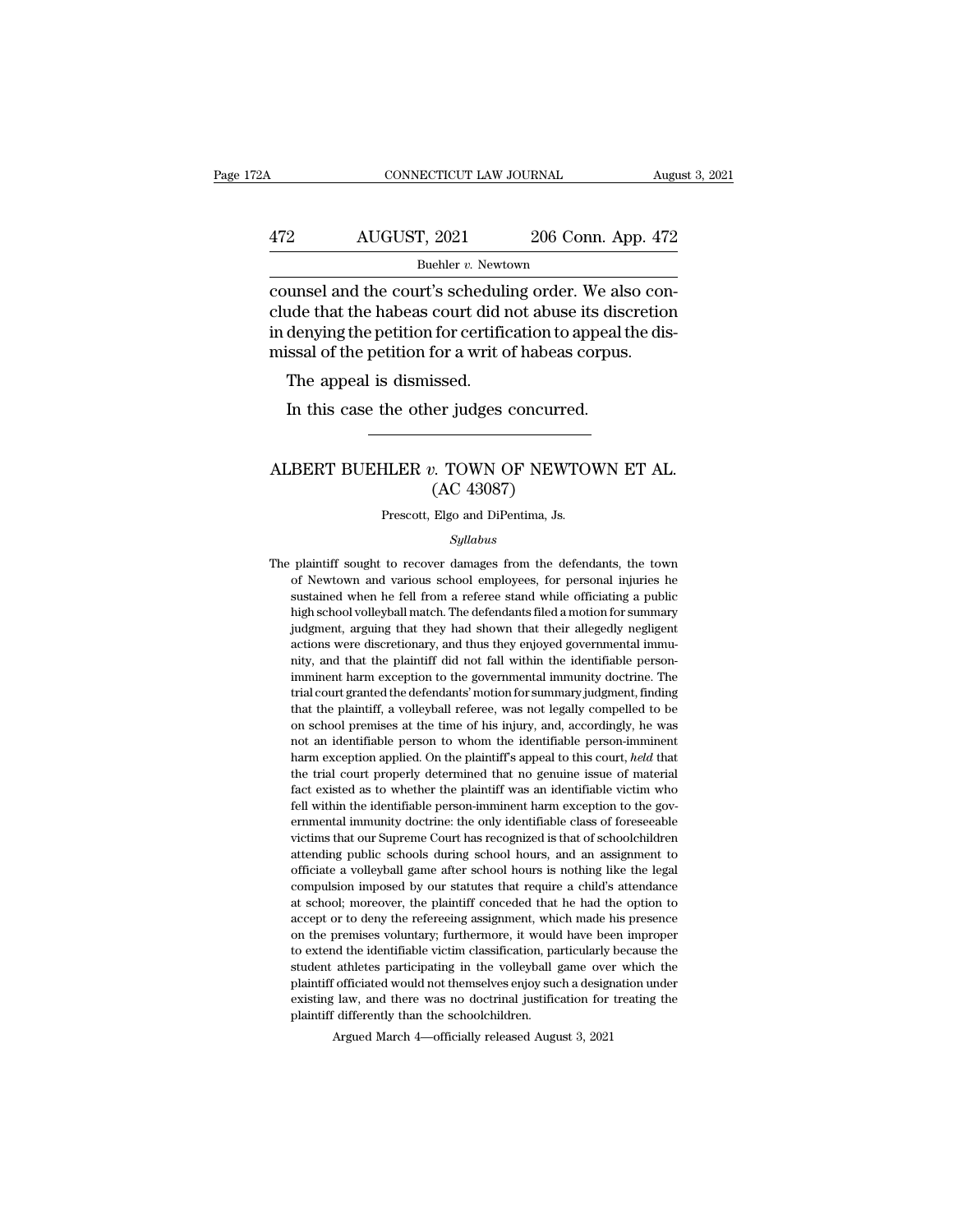| 2021<br>CONNECTICUT LAW JOURNAL |                                                      | Page 173A |  |
|---------------------------------|------------------------------------------------------|-----------|--|
| 206 Conn. App. 472              | AUGUST, 2021                                         | 473       |  |
|                                 | Buehler v. Newtown                                   |           |  |
|                                 | Procedural History                                   |           |  |
|                                 | Action to recover damages for personal injuries sus- |           |  |

 $\begin{array}{r} 6 \text{ Conn. App. 472} \hspace{1.5cm} \text{AUGUST, 2021} \hspace{1.5cm} \text{473} \ \text{Buehler } v. \text{ Newton} \ \text{Precedural History} \ \text{Action to recover damages for personal injuries suspended as a result of the defendants' alleged negligible.} \ \text{coucht to the Sunorior Court in the judicial district of the current.} \end{array}$ 206 Conn. App. 472 AUGUST, 2021 473<br>
Buehler v. Newtown<br>
Procedural History<br>
Action to recover damages for personal injuries sus-<br>
tained as a result of the defendants' alleged negligence,<br>
brought to the Superior Court i 206 Conn. App. 472 AUGUST, 2021 473<br>
Buehler v. Newtown<br>
Procedural History<br>
Action to recover damages for personal injuries sus-<br>
tained as a result of the defendants' alleged negligence,<br>
brought to the Superior Court i Buehler v. Newtown<br>
Procedural History<br>
Action to recover damages for personal injuries sus-<br>
tained as a result of the defendants' alleged negligence,<br>
brought to the Superior Court in the judicial district of<br>
Fairfield, Procedural History<br>
Action to recover damages for personal injuries sus-<br>
tained as a result of the defendants' alleged negligence,<br>
brought to the Superior Court in the judicial district of<br>
Fairfield, where the court, We *Procedural History*<br>Action to recover damages for personal injuries sus-<br>tained as a result of the defendants' alleged negligence,<br>brought to the Superior Court in the judicial district of<br>Fairfield, where the court, Welc tained as a result of the detendants' alleged negligence,<br>brought to the Superior Court in the judicial district of<br>Fairfield, where the court, Welch, J., granted the defen-<br>dants' motion for summary judgment and rendered brought to the Superior Court in the judicial district of<br>Fairfield, where the court, *Welch*, *J.*, granted the defen-<br>dants' motion for summary judgment and rendered judg-<br>ment thereon, from which the plaintiff appealed *John A. Blazi*, for the appellees (named defendant allowing the appellees the appellees (named defendant defendant *J. Tropiano*, *Jr.*, for the appellant (plaintiff). *John A. Blazi*, for the appellees (named defendant a ment there<br>
court. Affir<br> *Matthew*<br> *Richard J.*<br> *John A. i* et al.).

### *Opinion*

Matthew D. Popilowski, with whom, on the brief, was<br>
chard J. Tropiano, Jr., for the appellant (plaintiff).<br>
John A. Blazi, for the appellees (named defendant<br>
al.).<br>  $\frac{1}{2}$ <br>  $\frac{1}{2}$ <br>  $\frac{1}{2}$ <br>  $\frac{1}{2}$ <br>  $\frac{1}{2}$ <br> Richard J. Tropiano, Jr., for the appellant (plaintiff).<br>
John A. Blazi, for the appellees (named defendant<br>
et al.).<br>
Opinion<br>
PRESCOTT, J. This is a premises liability action<br>
brought by the plaintiff, Albert Buehler, ag John A. Blazi, for the appellees (named defendant<br>et al.).<br>Opinion<br>PRESCOTT, J. This is a premises liability action<br>brought by the plaintiff, Albert Buehler, against the<br>defendants, the town of Newtown (town), the Newtown<br> ories and Space of Channel accounts and the details and the PRESCOTT, J. This is a premises liability action<br>brought by the plaintiff, Albert Buehler, against the<br>defendants, the town of Newtown (town), the Newtown<br>Board o opinion<br>
PRESCOTT, J. This is a premises liability action<br>
brought by the plaintiff, Albert Buehler, against the<br>
defendants, the town of Newtown (town), the Newtown<br>
Board of Education (board), and Gregg Simon, the for-<br> *Opinion*<br>
PRESCOTT, J. This is a premises liability action<br>
brought by the plaintiff, Albert Buehler, against the<br>
defendants, the town of Newtown (town), the Newtown<br>
Board of Education (board), and Gregg Simon, the for PRESCOTT, J. This is a premises liability action<br>brought by the plaintiff, Albert Buehler, against the<br>defendants, the town of Newtown (town), the Newtown<br>Board of Education (board), and Gregg Simon, the for-<br>mer athletic brought by the plaintiff, Albert Buehler, against the<br>defendants, the town of Newtown (town), the Newtown<br>Board of Education (board), and Gregg Simon, the for-<br>mer athletic director of Newtown High School, arising<br>out of i defendants, the town of Newtown (town), the Newtown<br>Board of Education (board), and Gregg Simon, the for-<br>mer athletic director of Newtown High School, arising<br>out of injuries he sustained after he fell from a referee<br>stan ut of injuries he sustained after he fell from a referee<br>and while officiating a volleyball match at Newtown<br>igh School.<sup>1</sup> The plaintiff appeals from the summary<br>idgment rendered by the trial court in favor of the<br><sup>1</sup>The stand while officiating a volleyball match at Newtown<br>High School.<sup>1</sup> The plaintiff appeals from the summary<br>judgment rendered by the trial court in favor of the<br><sup>1</sup>The plaintiff named six defendants in this action: (1) th

High School.<sup>1</sup> The plaintiff appeals from the summary judgment rendered by the trial court in favor of the  $\overline{ }$  The plaintiff named six defendants in this action: (1) the town; (2) the board; (3) Joseph V. Erardi, Jr. **judgment rendered by the trial court in favor of the**<br>
<sup>1</sup>The plaintiff named six defendants in this action: (1) the town; (2) the<br>
board; (3) Joseph V. Erardi, Jr., the former superintendent of Newtown<br>
public schools, Sudgifter Tendered by the trial court in favor of the  $\frac{1}{2}$  The plaintiff named six defendants in this action: (1) the town; (2) the board; (3) Joseph V. Erardi, Jr., the former superintendent of Newtown public school <sup>1</sup> The plaintiff named six defendants in this action: (1) the town; (2) the board; (3) Joseph V. Erardi, Jr., the former superintendent of Newtown public schools, and his agents; (4) Lorrie Rodrigue, the principal of New board; (3) Joseph V. Erardi, Jr., the former superintendent of Newtown<br>public schools, and his agents; (4) Lorrie Rodrigue, the principal of Newtown<br>High School, and her agents; (5) Simon and his agents; and (6) Tom Czapli public schools, and his agents; (4) Lorrie Rodrigue, the principal of Newtown<br>High School, and her agents; (5) Simon and his agents; and (6) Tom Czaplin-<br>ski, the coach of the Newtown High School girls volleyball team. In Figh School, and her agents; (5) Simon and his agents; and (6) Tom Czaplin-<br>ski, the coach of the Newtown High School girls volleyball team. In his<br>objection to a joint motion for summary judgment filed by the defendants, Exist, the coach of the Newtown High School girls volleyball team. In his objection to a joint motion for summary judgment filed by the defendants, the plaintiff stated that he did not object to the court rendering summary be plaintiff's claims for independent filed by the defendants, the plaintiff stated that he did not object to the court rendering summary judgment as to his claims against Erardi, Rodrigue, and Czaplinski, as set forth in be plaintiff stated that he did not object to the court rendering summary judgment as to his claims against Erardi, Rodrigue, and Czaplinski, as set forth in counts three, four, and six of the operative amended complaint. no putation and in the summary diagram and the operation and Czaplinski, as set forth in counts three, four, and six of the operative amended complaint. The plaintiff also consented to the court rendering summary judgment Forth in counts three, four, and six of the operative amended complaint.<br>The plaintiff also consented to the court rendering summary judgment on<br>the plaintiff's claims for indemnification against Erardi, Rodrigue, and<br>Czap The plaintiff also consented to the court rendering summary judgment on<br>the plaintiff's claims for indemnification against Erardi, Rodrigue, and<br>Czaplinski. The trial court confirmed on the record that "the plaintiff ha[d] The plaintiff's claims for indemnification against Erardi, Rodrigue, and Czaplinski. The trial court confirmed on the record that "the plaintiff ha[d] no objection" to summary judgment being entered as to all claims agains the plaintiff's claims for indemnification against Erardi, Rodrigue, and Czaplinski. The trial court confirmed on the record that "the plaintiff ha[d] no objection" to summary judgment being entered as to all claims agains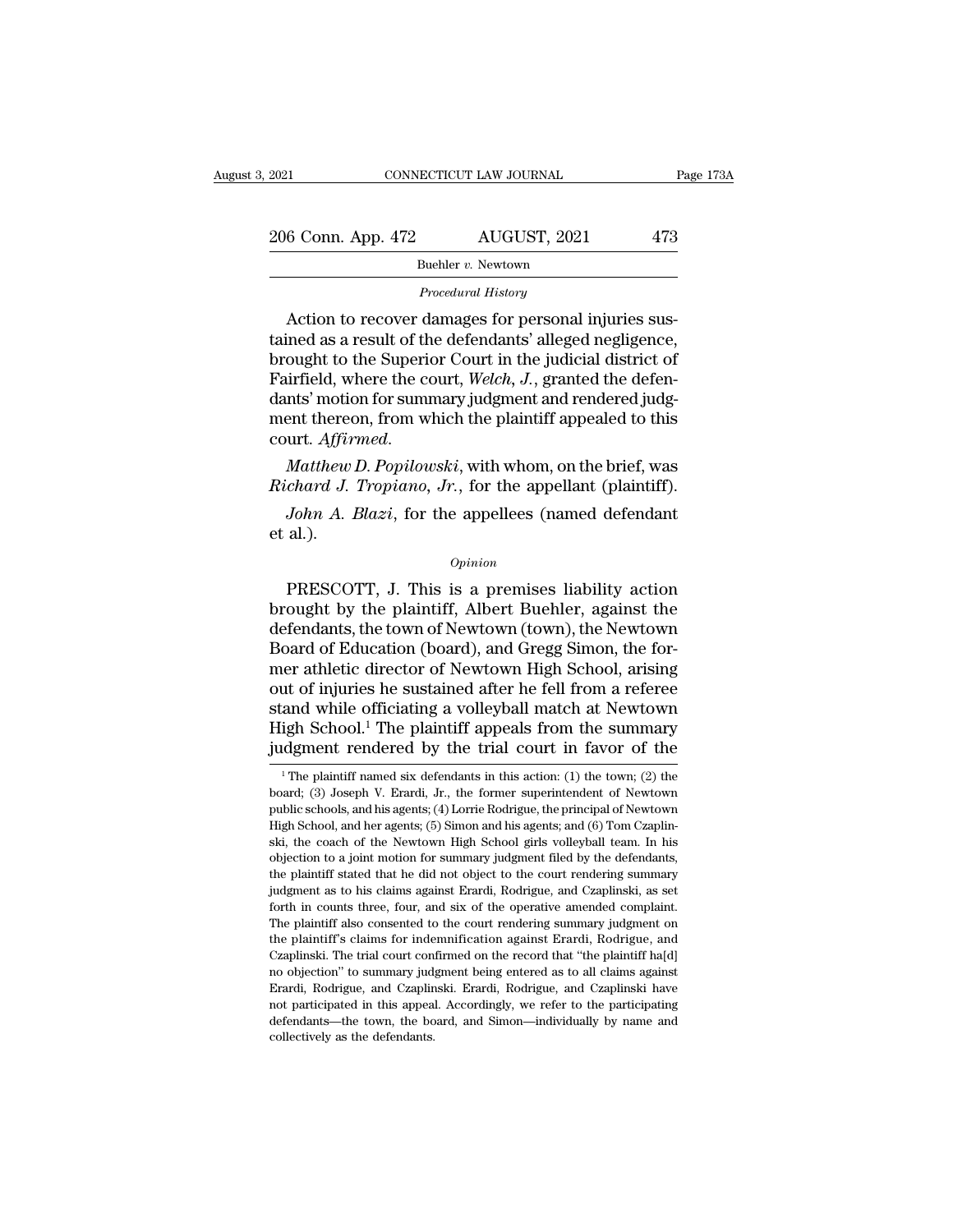# CONNECTICUT LAW JOURNAL August 3, 2021<br>474 AUGUST, 2021 206 Conn. App. 472<br>Buehler v. Newtown

Buehler *v*. Newtown

CONNECTICUT LAW JOURNAL August 2006<br>
474 AUGUST, 2021 206 Conn. App. 472<br>
<sup>Buehler v.</sup> Newtown<br>
defendants on the ground that they are entitled to gov-<br>
ernmental immunity. The plaintiff claims that the court<br>
impropely re 474 AUGUST, 2021 206 Conn. App. 472<br>Buehler v. Newtown<br>defendants on the ground that they are entitled to governmental immunity. The plaintiff claims that the court<br>improperly rendered summary judgment in favor of the<br>defe  $\frac{474}{\text{Buehler } v. \text{ Newton}}$ <br>
Buehler v. Newtown<br>
defendants on the ground that they are entitled to governmental immunity. The plaintiff claims that the court<br>
improperly rendered summary judgment in favor of the<br>
defendants  $474$  AUGUST, 2021 206 Conn. App. 472<br>
Buehler v. Newtown<br>
defendants on the ground that they are entitled to governmental immunity. The plaintiff claims that the court<br>
improperly rendered summary judgment in favor of th For every 1991 and the plaintiff was entitled to governmental immunity. The plaintiff claims that the court<br>improperly rendered summary judgment in favor of the<br>defendants because there is a genuine issue of material<br>fact Buehler v. Newtown<br>defendants on the ground that they are entitled to gov-<br>ernmental immunity. The plaintiff claims that the court<br>improperly rendered summary judgment in favor of the<br>defendants because there is a genuine defendants on the ground that they are entitled to governmental immunity. The plaintiff claims that the court<br>improperly rendered summary judgment in favor of the<br>defendants because there is a genuine issue of material<br>fac ernmental immunity. The plaintiff clain<br>improperly rendered summary judgmen<br>defendants because there is a genuine i<br>fact as to whether the plaintiff was an id<br>under the identifiable person-imminent<br>to governmental immunity fendants because there is a genuine issue of material<br>the record before the plaintiff was an identifiable victim<br>der the identifiable person-imminent harm exception<br>governmental immunity. We disagree and, therefore,<br>firm t fact as to whether the plaintiff was an identifiable victim<br>under the identifiable person-imminent harm exception<br>to governmental immunity. We disagree and, therefore,<br>affirm the judgment of the court.<br>The record before th

the following relevant factors are provided to governmental immunity. We disagree and, therefore, affirm the judgment of the court.<br>The record before the court, viewed in the light most favorable to the plaintiff as the no mater the identifiable person-infinitent name exception<br>to governmental immunity. We disagree and, therefore,<br>affirm the judgment of the court.<br>The record before the court, viewed in the light most<br>favorable to the plainti to governmental minimity. We usughee and, therefore,<br>affirm the judgment of the court.<br>The record before the court, viewed in the light most<br>favorable to the plaintiff as the nonmoving party, reveals<br>the following relevant The record before the court, viewed in the light most<br>favorable to the plaintiff as the nonmoving party, reveals<br>the following relevant facts and procedural history. The<br>plaintiff has worked as a volleyball referee for app The record before the court, viewed in the light most favorable to the plaintiff as the nonmoving party, reveals<br>the following relevant facts and procedural history. The<br>plaintiff has worked as a volleyball referee for app favorable to the plaintiff as the nonmoving party, reveals<br>the following relevant facts and procedural history. The<br>plaintiff has worked as a volleyball referee for approxi-<br>mately forty years. The plaintiff received train the following relevant facts and procedural history. The plaintiff has worked as a volleyball referee for approximately forty years. The plaintiff received training and multiple national and state certifications in connect plaintiff has worked as a volleyball referee for approximately forty years. The plaintiff received training and multiple national and state certifications in connection with his role as a referee. Further, the plaintiff wa mately forty years. The plaintiff received training and multiple national and state certifications in connection with<br>his role as a referee. Further, the plaintiff was a mem-<br>ber of the Connecticut Federation of Volleyball tiple national and state certifications in connection with<br>his role as a referee. Further, the plaintiff was a mem-<br>ber of the Connecticut Federation of Volleyball Officials.<br>Although the position was part-time, the plaint his role as a referee. Further, the plaintiff was a meter of the Connecticut Federation of Volleyball Official<br>Although the position was part-time, the plaintiff fi<br>quently officiated matches on each day of a given wee<br>The In order connecticut and actual correspond officials.<br>
In ough the position was part-time, the plaintiff fre-<br>
ently officiated matches on each day of a given week.<br>
The plaintiff regularly officiated college volleyball<br>
I Francught are positiont was part affire, are plainting in<br>quently officiated matches on each day of a given week.<br>The plaintiff regularly officiated college volleyball<br>matches throughout the northeast, and high school vol-

quently officiated matches of each day of a given week.<br>The plaintiff regularly officiated college volleyball<br>matches throughout the northeast, and high school volleyball matches in Connecticut and New York.<br>In order for i The plantatic regularly officiated conege volteyball<br>matches throughout the northeast, and high school vol-<br>leyball matches in Connecticut and New York.<br>In order for its members to receive assignments for<br>high school volle had access thoughout the horineast, and high school vor<br>leyball matches in Connecticut and New York.<br>In order for its members to receive assignments for<br>high school volleyball matches, the Connecticut Fed-<br>eration of Volle reform in order for its members to receive assignments for<br>high school volleyball matches, the Connecticut Fed-<br>eration of Volleyball Officials utilized an online sys-<br>tem called ArbiterSports. Referees, like the plaintiff In order for its members to receive assignments for<br>high school volleyball matches, the Connecticut Fed-<br>eration of Volleyball Officials utilized an online sys-<br>tem called ArbiterSports. Referees, like the plaintiff,<br>had a high school volleyball matches, the Connecticut Federation of Volleyball Officials utilized an online system called ArbiterSports. Referees, like the plaintiff, had access to ArbiterSports. Through the system, an assigner eration of Volleyball Officials utilized an online system called ArbiterSports. Referees, like the plaintiff,<br>had access to ArbiterSports. Through the system, an<br>assigner assigned referees to officiate specific matches,<br>an tem called ArbiterSports. Referees, like the plaintiff,<br>had access to ArbiterSports. Through the system, an<br>assigner assigned referees to officiate specific matches,<br>and the referees would receive notice of their match<br>ass had access to ArbiterSports. Through the system, an assigner assigned referees to officiate specific matches, and the referees would receive notice of their match assignments via e-mail. The system assigned two referees t ssignments via e-mail. The system assigned two reter-<br>es to each match. A volleyball match properly could<br>ke place with one official, but such a situation was<br>musual."<sup>2</sup> Under the rules of one of the governing<br><sup>2</sup> In his ees to each match. A volleyball match properly could<br>take place with one official, but such a situation was<br>"unusual."<sup>2</sup> Under the rules of one of the governing<br><sup>2</sup> In his deposition, the plaintiff was asked whether "a vo

take place with one official, but such a situation was "unusual."<sup>2</sup> Under the rules of one of the governing  $a^2 \ln h$  is deposition, the plaintiff was asked whether "a volleyball match [with] only one official" previously "unusual."<sup>2</sup> Under the rules of one of the governing<br> $\frac{1}{2}$  In his deposition, the plaintiff was asked whether "a volleyball match<br>[with] only one official" previously had taken place, and the plaintiff<br>responded, "[s  $^2$  In his deposition, the plaintiff was asked whether "a volley<br>ball match [with] only one official" previously had taken place, and the plaintiff responded, "[s]<br>ometimes." The plaintiff clarified that such a situation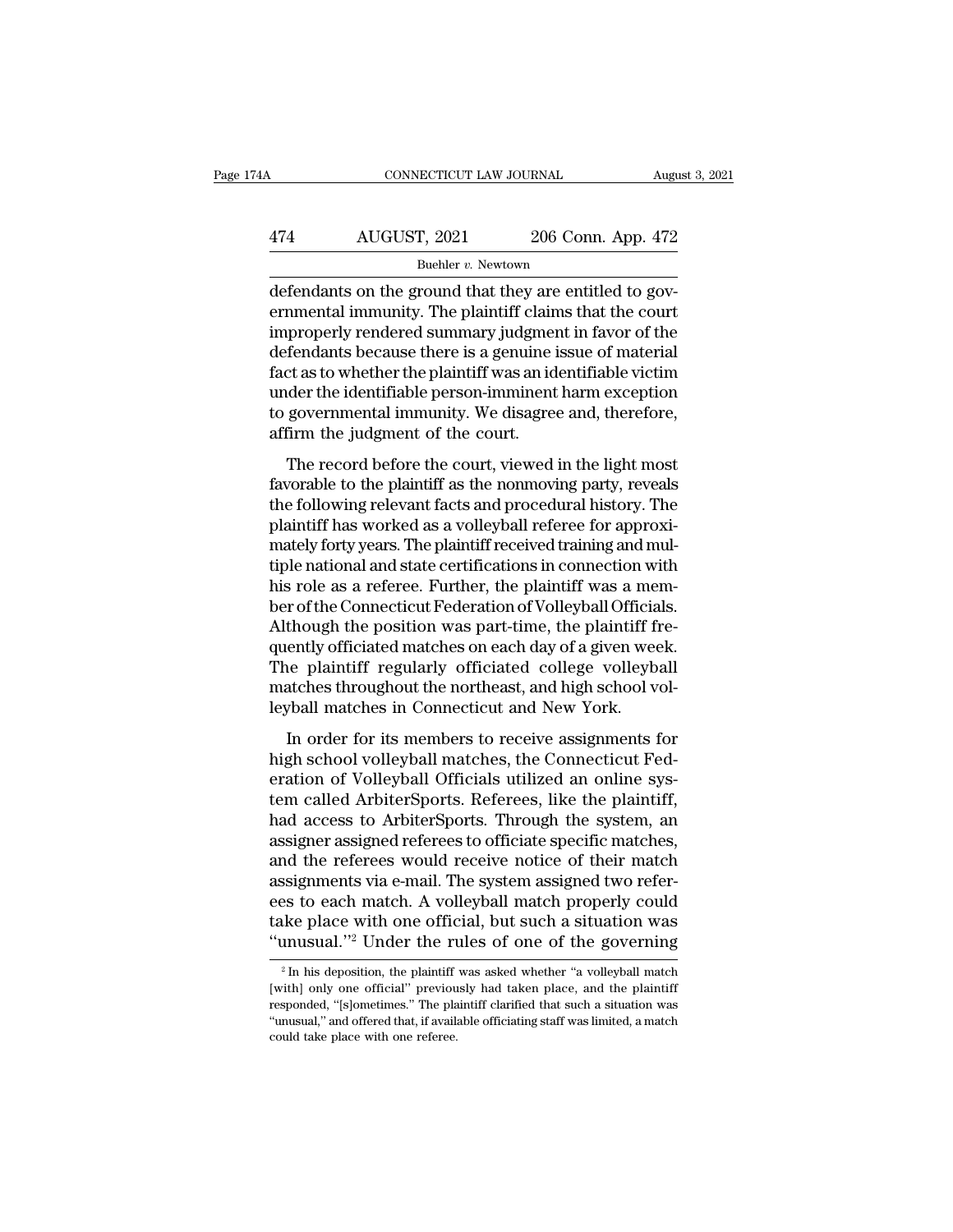| 2021<br>CONNECTICUT LAW JOURNAL |  | Page 175A          |     |  |
|---------------------------------|--|--------------------|-----|--|
|                                 |  |                    |     |  |
| 206 Conn. App. 472              |  | AUGUST, 2021       | 475 |  |
|                                 |  | Buehler v. Newtown |     |  |

EXECUTE 2021 CONNECTICUT LAW JOURNAL Page 17:<br>
206 Conn. App. 472 AUGUST, 2021 475<br>
Buehler v. Newtown<br>
agencies of high school volleyball, however, volleyball<br>
matches were not allowed to be played with no referee<br>
in att 206 Conn. App. 472 AUGUST, 2021 475<br>Buehler v. Newtown<br>agencies of high school volleyball, however, volleyball<br>matches were not allowed to be played with no referee<br>in attendance. 206 Conn. App. 472<br>agencies of high scl<br>matches were not a<br>in attendance.<br>Upon receipt of  $\frac{6 \text{ Conn. App. } 472}{\text{Buehler } v. \text{ Newton}}$ <br>
Euchler v. Newtown<br>
encies of high school volleyball, however, volleyball<br>
atches were not allowed to be played with no referee<br>
attendance.<br>
Upon receipt of notice of their match assig

 $\begin{array}{l} \text{Buehler }v. \text{ Newton} \end{array}$  agencies of high school volleyball, however, volleyball<br>matches were not allowed to be played with no referee<br>in attendance.<br>Upon receipt of notice of their match assignments,<br>referees had th agencies of high school volleyball, however, volleyball<br>matches were not allowed to be played with no referee<br>in attendance.<br>Upon receipt of notice of their match assignments,<br>referees had the option to accept or reject th referees of high school voltyban, however, voltyban<br>matches were not allowed to be played with no referee<br>in attendance.<br>Upon receipt of notice of their match assignments,<br>referees had the option to accept or reject the as that a step and the other want to be played what to ferrice<br>in attendance.<br>Upon receipt of notice of their match assignments,<br>referees had the option to accept or reject the assign-<br>ment. There was no rule that a referee m If alternate.<br>Upon receipt of notice of their if<br>referees had the option to accept of<br>ment. There was no rule that a ref<br>referee assignment; however, refere<br>to accept assignments if they wanted<br>ing assignments in the futur Express had the option to accept or reject the assignments,<br>ferees had the option to accept or reject the assign-<br>ent. There was no rule that a referee must accept a<br>feree assignments if they wanted to continue receiv-<br>g a ball match on Sphotn to accept of reject are assignment. There was no rule that a referee must accept a<br>referee assignments if they wanted to continue receiving assignments in the future.<br>The plaintiff was assigned to offi

Fractical Hierarch Was To Tale and a Telefore mast accept a<br>referee assignments if they wanted to continue receiv-<br>ing assignments in the future.<br>The plaintiff was assigned to officiate a girls volley-<br>ball match on Septem Freeree assignments if they wanted to continue receiving assignments if they wanted to continue receiving assignments in the future.<br>The plaintiff was assigned to officiate a girls volley-<br>ball match on September 25, 2015, ing assignments in the future.<br>
The plaintiff was assigned to officiate a girls volley-<br>
ball match on September 25, 2015, at Newtown High<br>
School. The match was arranged to take place in the<br>
school gymnasium, and one of In the duration of the durational conditional match on September 25, 2015, at Newtown High School. The match was arranged to take place in the school gymnasium, and one of the two assigned referees was expected to stand on The plaintiff was assigned to officiate a girls volley-<br>ball match on September 25, 2015, at Newtown High<br>School. The match was arranged to take place in the<br>school gymnasium, and one of the two assigned referees<br>was expec ball match on September 25, 2015, at Newtown High<br>School. The match was arranged to take place in the<br>school gymnasium, and one of the two assigned referees<br>was expected to stand on an officiating stand in the gym-<br>nasium School. The match was arranged to take place in the school gymnasium, and one of the two assigned referees was expected to stand on an officiating stand in the gymnasium for the duration of the match to provide the referee school gymnasium, and one of the two assigned referees<br>was expected to stand on an officiating stand in the gym-<br>nasium for the duration of the match to provide the<br>referee with an elevated vantage point. The officiating<br>s was expected to stand on an officiating stand in the gymnasium for the duration of the match to provide the referee with an elevated vantage point. The officiating stand was covered in padding and secured using a pin. Ther nasium for the duration of the match to provide the<br>referee with an elevated vantage point. The officiating<br>stand was covered in padding and secured using a pin.<br>There was no written policy concerning how the offi-<br>ciating referee with an elevated vantage point. The officiating<br>stand was covered in padding and secured using a pin.<br>There was no written policy concerning how the offi-<br>ciating stand was to be set up prior to girls volleyball<br>ma stand was covered in padding and secured using a pin.<br>There was no written policy concerning how the officiating stand was to be set up prior to girls volleyball<br>matches. The student athletes routinely set up the officiati There was no written policy concerning how the officiating stand was to be set up prior to girls volleyball matches. The student athletes routinely set up the officiating stand and the volleyball net prior to the arrival o ciating stand was to be set up prior to girls volleyball<br>matches. The student athletes routinely set up the offici-<br>ating stand and the volleyball net prior to the arrival<br>of the referees at the direction of the volleyball matches. The student athletes routinely set up the officiating stand and the volleyball net prior to the arrival<br>of the referees at the direction of the volleyball coach<br>and/or athletic director. To set up the officiating ating stand and the volleyball net prior to the arrival<br>of the referees at the direction of the volleyball coach<br>and/or athletic director. To set up the officiating stand,<br>students were instructed to separate the two side of the referees at the direction of the volleyball coach<br>and/or athletic director. To set up the officiating stand,<br>students were instructed to separate the two side rails<br>of the ladder, rest the platform on top of the lad and/or athletic director. To set<br>students were instructed to sep<br>of the ladder, rest the platform<br>and secure the stand by inserting<br>who ultimately was responsible<br>the school gymnasium, supery<br>volleyball match at issue.<br>Pri racing were instructed to separate the two side rails<br>the ladder, rest the platform on top of the ladder,<br>d secure the stand by inserting an attached pin. Simon,<br>no ultimately was responsible for equipment setup in<br>e schoo of the fadder, rest the platform of top of the fadder,<br>and secure the stand by inserting an attached pin. Simon,<br>who ultimately was responsible for equipment setup in<br>the school gymnasium, supervised setup prior to the<br>vol

and secare are stand by inserting an addected pin. Shiron,<br>who ultimately was responsible for equipment setup in<br>the school gymnasium, supervised setup prior to the<br>volleyball match at issue.<br>Prior to the varsity match, a on the school gymnasium, supervised setup prior to the volleyball match at issue.<br>
Prior to the varsity match, a junior varsity match took<br>
place, and the plaintiff served as one of the two referees.<br>
During the junior var on the school gymnasian, supervised setap prior to the volleyball match at issue.<br>
Prior to the varsity match, a junior varsity match took<br>
place, and the plaintiff served as one of the two referees.<br>
During the junior var Frior to the varsity match, a junior varsity match took<br>place, and the plaintiff served as one of the two referees.<br>During the junior varsity match, the other referee stood<br>on the officiating stand. The plaintiff, however, Prior to the varsity match, a junior varsity match took place, and the plaintiff served as one of the two referees.<br>During the junior varsity match, the other referee stood on the officiating stand. The plaintiff, however,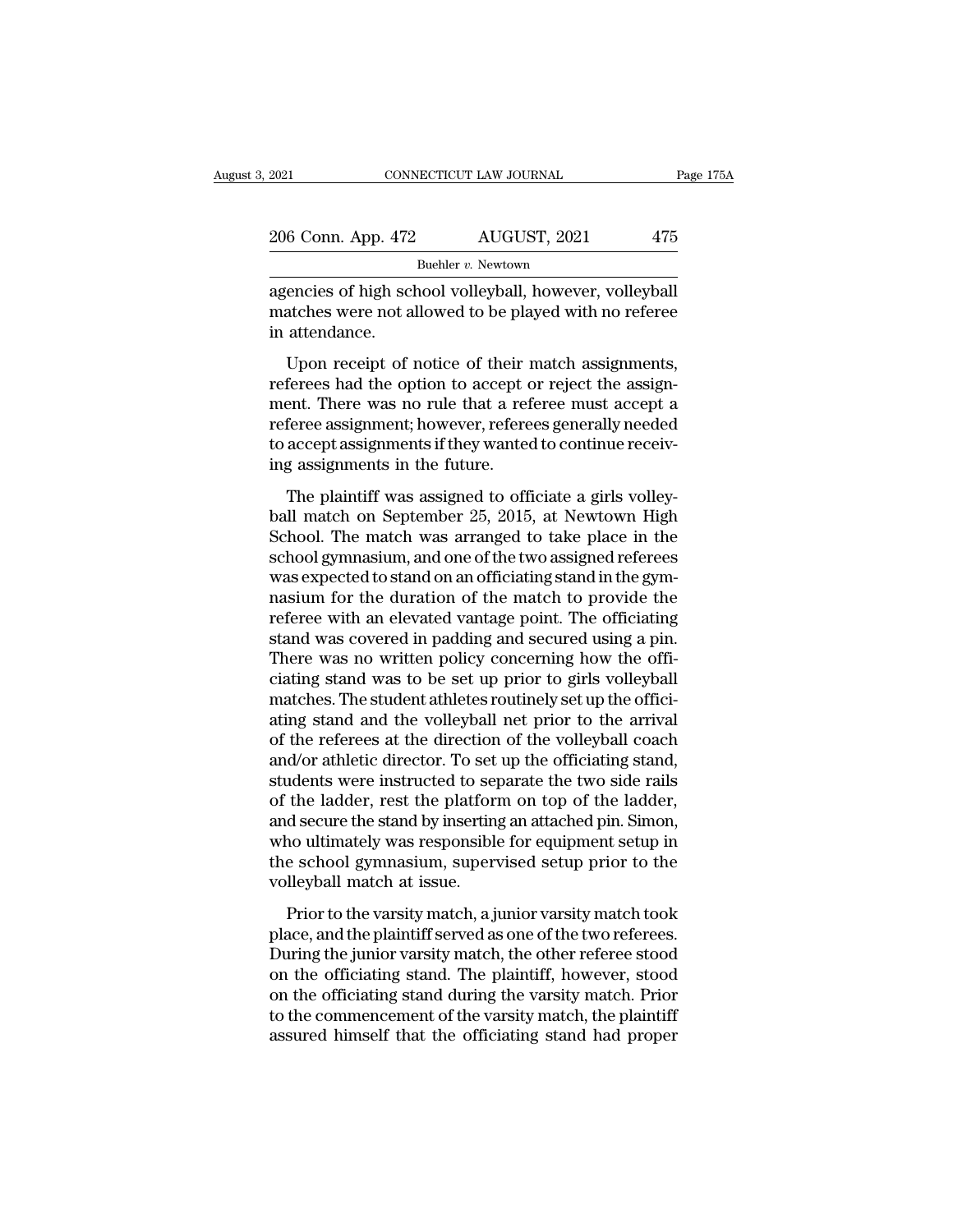# CONNECTICUT LAW JOURNAL August 3, 2021<br>476 AUGUST, 2021 206 Conn. App. 472<br>Buehler v. Newtown

Buehler *v.* Newtown

CONNECTICUT LAW JOURNAL Augu<br>
476 AUGUST, 2021 206 Conn. App. 472<br>
Buehler v. Newtown<br>
padding and was stable by "wiggl[ing] it . . . . " Subse-<br>
quently, the plaintiff climbed onto the stand. Approxi-476 AUGUST, 2021 206 Conn. App. 472<br>
Buehler v. Newtown<br>
padding and was stable by "wiggl[ing] it . . . ." Subse-<br>
quently, the plaintiff climbed onto the stand. Approxi-<br>
mately one hour into the match, the officiating st 476 AUGUST, 2021 206 Conn. App. 472<br>
Buehler v. Newtown<br>
padding and was stable by "wiggl[ing] it . . . . " Subsequently, the plaintiff climbed onto the stand. Approximately one hour into the match, the officiating stand AUGUST, 2021 206 Conn. App. 472<br>
Buehler v. Newtown<br>
padding and was stable by "wiggl[ing] it . . . . " Subsequently, the plaintiff climbed onto the stand. Approximately one hour into the match, the officiating stand coll Buehler<br>Buehler<br>padding and was stable by<br>quently, the plaintiff climb<br>mately one hour into the<br>collapsed. The plaintiff fel<br>feet and was injured.<br>In September, 2017, the In Subsection and was stable by "wiggl[ing] it  $\ldots$ ." Subsectively, the plaintiff climbed onto the stand. Approximately one hour into the match, the officiating stand Illapsed. The plaintiff fell approximately four to fi padding and was stable by "wiggling] it  $\ldots$  . Subsequently, the plaintiff climbed onto the stand. Approximately one hour into the match, the officiating stand collapsed. The plaintiff fell approximately four to five fee

quently, the plaintiff climbed onto the stand. Approximately one hour into the match, the officiating stand<br>collapsed. The plaintiff fell approximately four to five<br>feet and was injured.<br>In September, 2017, the plaintiff c mately one nour into the match, the officiating stand<br>collapsed. The plaintiff fell approximately four to five<br>feet and was injured.<br>In September, 2017, the plaintiff commenced this<br>action, alleging that the defendants' ne collapsed. The plaintiff fell approximately four to five<br>feet and was injured.<br>In September, 2017, the plaintiff commenced this<br>action, alleging that the defendants' negligent main-<br>tenance of the stand, failure to inspect teet and was injured.<br>
In September, 2017, the plaintiff commenced this<br>
action, alleging that the defendants' negligent main-<br>
tenance of the stand, failure to inspect and repair the<br>
stand, and failure to erect or mainta In September, 2017, the plaintiff commenced this<br>action, alleging that the defendants' negligent main-<br>tenance of the stand, failure to inspect and repair the<br>stand, and failure to erect or maintain proper safeguards<br>or wa action, alleging that the defendants' negligent main-<br>tenance of the stand, failure to inspect and repair the<br>stand, and failure to erect or maintain proper safeguards<br>or warning signs, constituted a defective condition on tenance of the stand, failure to inspect and repair t<br>stand, and failure to erect or maintain proper safeguar<br>or warning signs, constituted a defective condition<br>the school premises that caused the injuries sustain<br>by the and, and failure to erect or maintain proper safeguards<br>warning signs, constituted a defective condition on<br>e school premises that caused the injuries sustained<br>the plaintiff. The plaintiff further alleged that the<br>fendant or warning signs, constituted a defective condition on<br>the school premises that caused the injuries sustained<br>by the plaintiff. The plaintiff further alleged that the<br>defendants knew or, in the exercise of reasonable care,

the school premises that caused the injuries sustained<br>by the plaintiff. The plaintiff further alleged that the<br>defendants knew or, in the exercise of reasonable care,<br>should have known about the defective stand.<br>In Decemb by the plaintiff. The plaintiff further alleged that the<br>defendants knew or, in the exercise of reasonable care,<br>should have known about the defective stand.<br>In December, 2017, the defendants requested that<br>the plaintiff r defendants knew or, in the exercise of reasonable care,<br>should have known about the defective stand.<br>In December, 2017, the defendants requested that<br>the plaintiff revise several counts of his complaint to<br>address, inter a should have known about the defective stand.<br>
In December, 2017, the defendants requested that<br>
the plaintiff revise several counts of his complaint to<br>
address, inter alia, the alleged basis of the town's and<br>
the board's In December, 2017, the defendants requested that<br>the plaintiff revise several counts of his complaint to<br>address, inter alia, the alleged basis of the town's and<br>the board's liability. The defendants also requested that<br>th the plaintiff revise several counts of his complaint to<br>address, inter alia, the alleged basis of the town's and<br>the board's liability. The defendants also requested that<br>the plaintiff identify whether the individual defen address, inter alia, the alleged basis of the town's and<br>the board's liability. The defendants also requested that<br>the plaintiff identify whether the individual defendants'<br>actions were ministerial or discretionary.<sup>3</sup> In ies. e plaintiff identify whether the individual defendants<br>tions were ministerial or discretionary.<sup>3</sup> In both<br>quests, the defendants asserted that each defendant,<br>her as a municipality or as an agent thereof, enjoyed<br>alified actions were ministerial or discretionary.<sup>5</sup> In both<br>requests, the defendants asserted that each defendant,<br>either as a municipality or as an agent thereof, enjoyed<br>qualified immunity from liability for the plaintiff's i requests, the defendants asserted that each defendant,<br>either as a municipality or as an agent thereof, enjoyed<br>qualified immunity from liability for the plaintiff's injur-<br>ies.<br>The plaintiff filed a revised complaint on

5.<br>The plaintiff filed a revised complaint on May 4, 2018,<br>leging, inter alia, that (1) the town and the board were<br>able to the plaintiff under General Statutes §§ 10-235,<sup>4</sup><br><sup>3</sup>The defendants also requested that the plai The plaintiff filed a revised complaint on May 4, 2018, alleging, inter alia, that (1) the town and the board were liable to the plaintiff under General Statutes  $\S\S 10{\text -}235, \frac{4}{3}$ <br><sup>3</sup> The defendants also requested th

alleging, inter alia, that (1) the town and the board were<br>liable to the plaintiff under General Statutes  $\S\S 10-235$ ,<br><sup>3</sup>The defendants also requested that the plaintiff revise his complaint to<br>clarify whether the plaint liable to the plaintiff under General Statutes  $\S \$  10-235,<sup>4</sup><br><sup>3</sup> The defendants also requested that the plaintiff revise his complaint to clarify whether the plaintiff was an employee or nonemployee of the town or board Tradition of the plantificant different increases that the plaintiff revise his complaint to clarify whether the plaintiff was an employee or nonemployee of the town or board at the time of the alleged injury. The plainti <sup>3</sup> The defendants also requested that the plaintiff revise his complaint to clarify whether the plaintiff was an employee or nonemployee of the town or board at the time of the alleged injury. The plaintiff revised its c % or board at the time of the alleged injury. The plaintiff revised its complaint to characterize himself as "an invitee, customer, patron, and/or guest" and to remove language that characterized him as an "employee" of t

to characterize himself as "an invitee, customer, patron, and/or guest" and<br>to remove language that characterized him as an "employee" of the town<br>or board.<br> $4$  General Statutes § 10-235 (a) provides in relevant part: "Ea to remove language that characterized him as an "employee" of the town or board.<br>
"General Statutes § 10-235 (a) provides in relevant part: "Each board of education shall protect and save harmless any  $\ldots$  employee there or board.<br>
or board.<br>
<sup>4</sup> General Statutes § 10-235 (a) provides in relevant part: "Each board of<br>
education shall protect and save harmless any . . . employee thereof or<br>
any member of its supervisory or administrative st <sup>4</sup> General Statutes § 10-235 (a) provides in relevant part: "Each board of education shall protect and save harmless any . . . employee thereof or any member of its supervisory or administrative staff . . . from financia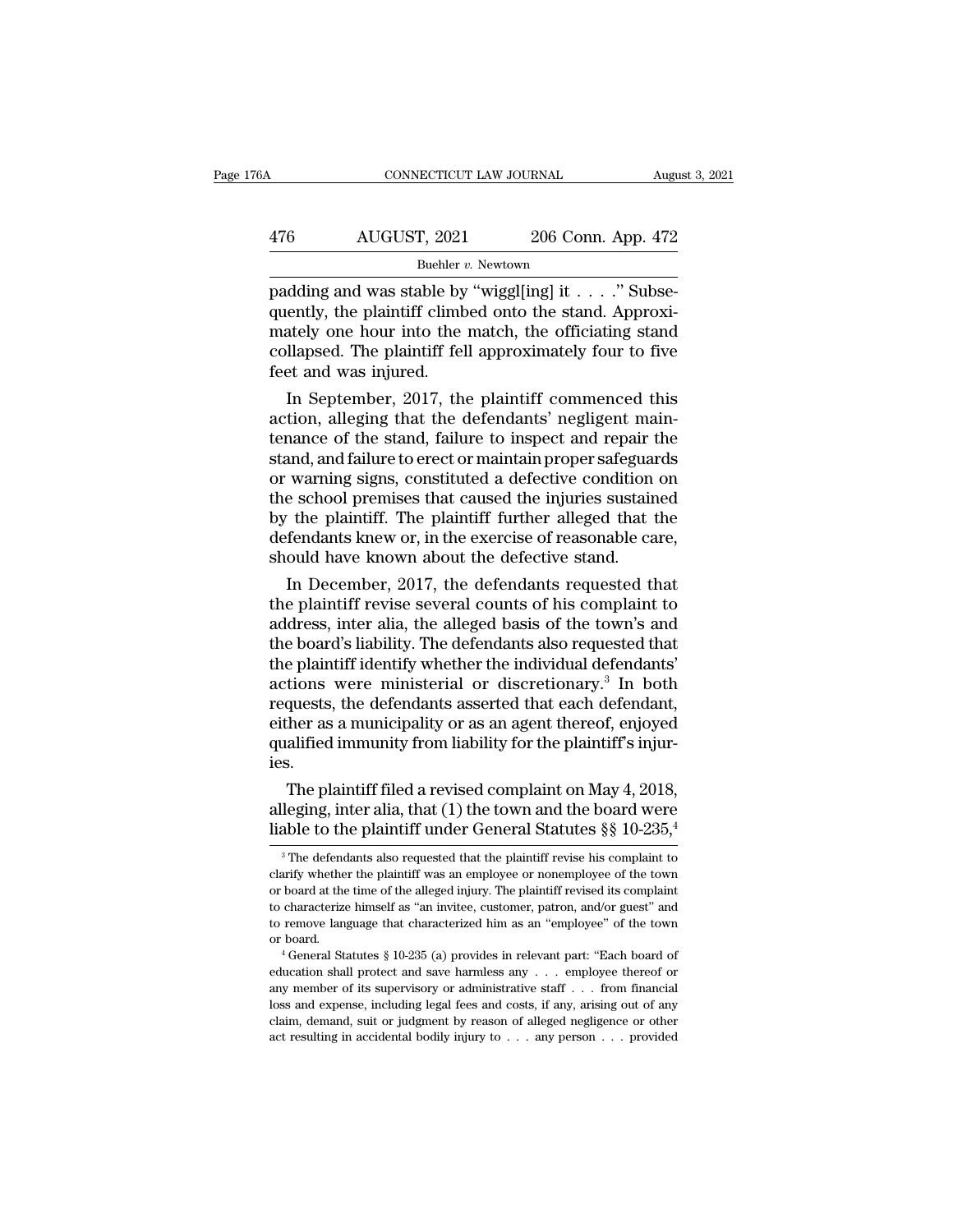# 2021 CONNECTICUT LAW JOURNAL Page 177A<br>
206 Conn. App. 472 AUGUST, 2021 477<br>
Buehler v. Newtown

Buehler *v.*Newtown

52-557n,<sup>5</sup> and 7-465;<sup>6</sup> and (2) the individual defendants<br>
the position of the individual defendants<br>
152-557n,<sup>5</sup> and 7-465;<sup>6</sup> and (2) the individual defendants<br>
the public officials whose conduct was likely to sub-206 Conn. App. 472 AUGUST, 2021 477<br>Buehler v. Newtown<br>52-557n,<sup>5</sup> and 7-465;<sup>6</sup> and (2) the individual defendants<br>were public officials whose conduct was likely to sub-<br>ject the plaintiff, an identifiable victim, to immi 206 Conn. App. 472 AUGUST, 2021 477<br>Buehler v. Newtown<br>52-557n,<sup>5</sup> and 7-465,<sup>6</sup> and (2) the individual defendants<br>were public officials whose conduct was likely to sub-<br>ject the plaintiff, an identifiable victim, to immi 206 Conn. App. 472 AUGUST, 2021 477<br>Buehler v. Newtown<br>52-557n,<sup>5</sup> and 7-465;<sup>6</sup> and (2) the individual defendants<br>were public officials whose conduct was likely to sub-<br>ject the plaintiff, an identifiable victim, to immi Buehler v. Newtown<br>  $52-557n, ^5$  and  $7-465, ^6$  and (2) the individual defendants<br>
were public officials whose conduct was likely to sub-<br>
ject the plaintiff, an identifiable victim, to imminent harm.<br>
The defendants file Buenter v. Newtown<br>52-557n,<sup>5</sup> and 7-465,<sup>6</sup> and (2) the individual defendants<br>were public officials whose conduct was likely to sub-<br>ject the plaintiff, an identifiable victim, to imminent harm.<br>The defendants filed an a 52-557 $n$ ,<sup>5</sup> and 7-465;<sup>6</sup> and (2) the individual defendants<br>were public officials whose conduct was likely to sub-<br>ject the plaintiff, an identifiable victim, to imminent harm.<br>The defendants filed an answer to the revi were public officials whose conduct waject the plaintiff, an identifiable victim, to The defendants filed an answer to the reand special defenses. By way of special defendants asserted that, because the adefendant took we Example and products filed an answer to the revised complaint<br>d special defenses. By way of special defenses, the<br>fendant sasserted that, because the actions that each<br>fendant took were discretionary in nature, each defenand special defenses. By way of special defenses, the<br>defendants asserted that, because the actions that each<br>defendant took were discretionary in nature, each defen-<br>dant was immune from liability.<sup>7</sup><br>On October 30, 2018

dant was immune from liability.<sup>7</sup><br>On October 30, 2018, the defendants filed a motion<br>for summary judgment as to all six counts of the revised<br>such . . . employee, at the time of the acts resulting in such injury . . .<br>wa

pay on behalf of any employee of such municipality . . . . all sums which must such municipality and by law."<br>  $\degree$  General Statutes  $\degree$  7-465 (a) provides in relevant part: "Any town, city  $\degree$  General Statutes  $\degree$  7-4 such employee becomes obligated to pay by reason of the liability imposed by law."<br>  $\degree$  General Statutes  $\frac{8}{7}\div 465$  (a) provides in relevant part: "Any town, city<br>
or borough, notwithstanding any inconsistent provisi by law."<br>  $\bullet$  General Statutes § 7-465 (a) provides in relevant part: "Any town, city<br>
or borough, notwithstanding any inconsistent provision of law . . . shall<br>
pay on behalf of any employee of such municipality . . . a  $\circ$ , complement and the set of the employee in relevant part: "Any town, city<br>or borough, notwithstanding any inconsistent provision of law . . . shall<br>pay on behalf of any employee of such municipality . . . all sums wh physical injury or damages complained of, was acting in the performance of law  $\ldots$  shall pay on behalf of any employee of such municipality  $\ldots$  all sums which such employee becomes obligated to pay by reason of the li of the his duties and within the scope of such municipality . . . . all sums which such employee becomes obligated to pay by reason of the liability imposed upon such employee by law for damages awarded for . . . physical accident, physical injury or damages are accident, physical damages to person . . . if the employee by law for damages awarded for . . . physical damages to person . . . if the employee, at the time of the occurrence, acc such employee by law for damages awarded for ... physical damages<br>to person ... if the employee, at the time of the occurrence, accident,<br>physical injury or damages complained of, was acting in the performance<br>of his duti to person . . . if the employee, at the time of the occurrence, accident, physical injury or damages complained of, was acting in the performance of his duties and within the scope of his employment, and if such occurrence by physical injury or<br>physical injury or<br>of his duties and wi<br>accident, physical<br>wanton act of suc<br>mental immunity section. . . ."<br> $\frac{7}{4}$ "A ministerial is duties and within the scope of his employment, and if such occurrence, ident, physical injury or damage was not the result of any wilful or ton act of such employee in the discharge of such duty. . . . Governtal inmuni accident, physical injury or damage was not the result of any wilful or wanton act of such employee in the discharge of such duty. . . . Governmental immunity shall not be a defense in any action brought under this sectio

wanton act of such employee in the discharge of such duty.... Governmental immunity shall not be a defense in any action brought under this section...."<br>"<sup>4</sup> A ministerial act is one which a person performs in a given sta mental immunity shall not be a defense in any action brought under this section. . . ."<br> $\tau$  "A ministerial act is one which a person performs in a given state of facts, in a prescribed manner, in obedience to the mandate facts, in a prescribed manner, in obedience to the mandate of legal authority, without regard to or the exercise of his own judgment [or discretion] upon the propriety of the act being done. . . . In contrast, when an off <sup>7</sup> "A ministerial act is one which a person performs in a given state of facts, in a prescribed manner, in obedience to the mandate of legal authority, without regard to or the exercise of his own judgment [or discretion facts, in a prescribed manner, in obedience to the mandate of legal authority, without regard to or the exercise of his own judgment [or discretion] upon the propriety of the act being done. . . . In contrast, when an offi without regard to or the exercise of his own judgment [or discretion] upon<br>the propriety of the act being done. . . . In contrast, when an official has<br>a general duty to perform a certain act, but there is no city charter

On October 30, 2018, the defendants filed a motion<br>for summary judgment as to all six counts of the revised<br>such . . . employee, at the time of the acts resulting in such injury . . .<br>was acting in the discharge of his or On October 30, 2018, the defendants filed a motion<br>for summary judgment as to all six counts of the revised<br>such . . . employee, at the time of the acts resulting in such injury . . .<br>was acting in the discharge of his or

such . . . employee, at the time of the acts resulting in such injury . . . was acting in the discharge of his or her duties or within the scope of employment or under the direction of such board of education . . . . . . such . . . employee, at the time of the acts resulting in such injury . . . was acting in the discharge of his or her duties or within the scope of employment or under the direction of such board of education . . . ."<br><sup>5</sup> such that the discharge of his or her duties or within the scope of employment or under the direction of such board of education . . . ."<br>
<sup>5</sup> General Statutes § 52-557n (a) provides in relevant part: "(1) Except as other thereof acting within the scope of his employment or official duties . . . . <sup>6</sup> General Statutes § 52-557n (a) provides in relevant part: "(1) Except as otherwise provided by law, a political subdivision of the state shall be liable for damages to person or property caused by: (A) The negligent a otherwise provided by law, a political subdivision of the state shall be liable for damages to person or property caused by: (A) The negligent acts or omissions of such political subdivision or any employee, officer or ag otherwise provided by law, a political subdivision of the state shall be liable<br>for damages to person or property caused by: (A) The negligent acts or<br>omissions of such political subdivision or any employee, officer or ag the missions of such political subdivision or any employee, officer or agent<br>thereof acting within the scope of his employment or official duties . . . .<br>(2) Except as otherwise provided by law, a political subdivision of by law.'' <sup>6</sup> General Statutes § 7-465 (a) provides in relevant part: ''Any town, city shall not be liable for damages to person or property caused by: . . . (B) negligent acts or omissions which require the exercise of judgment or discretion as an official function of the authority expressly or impliedly g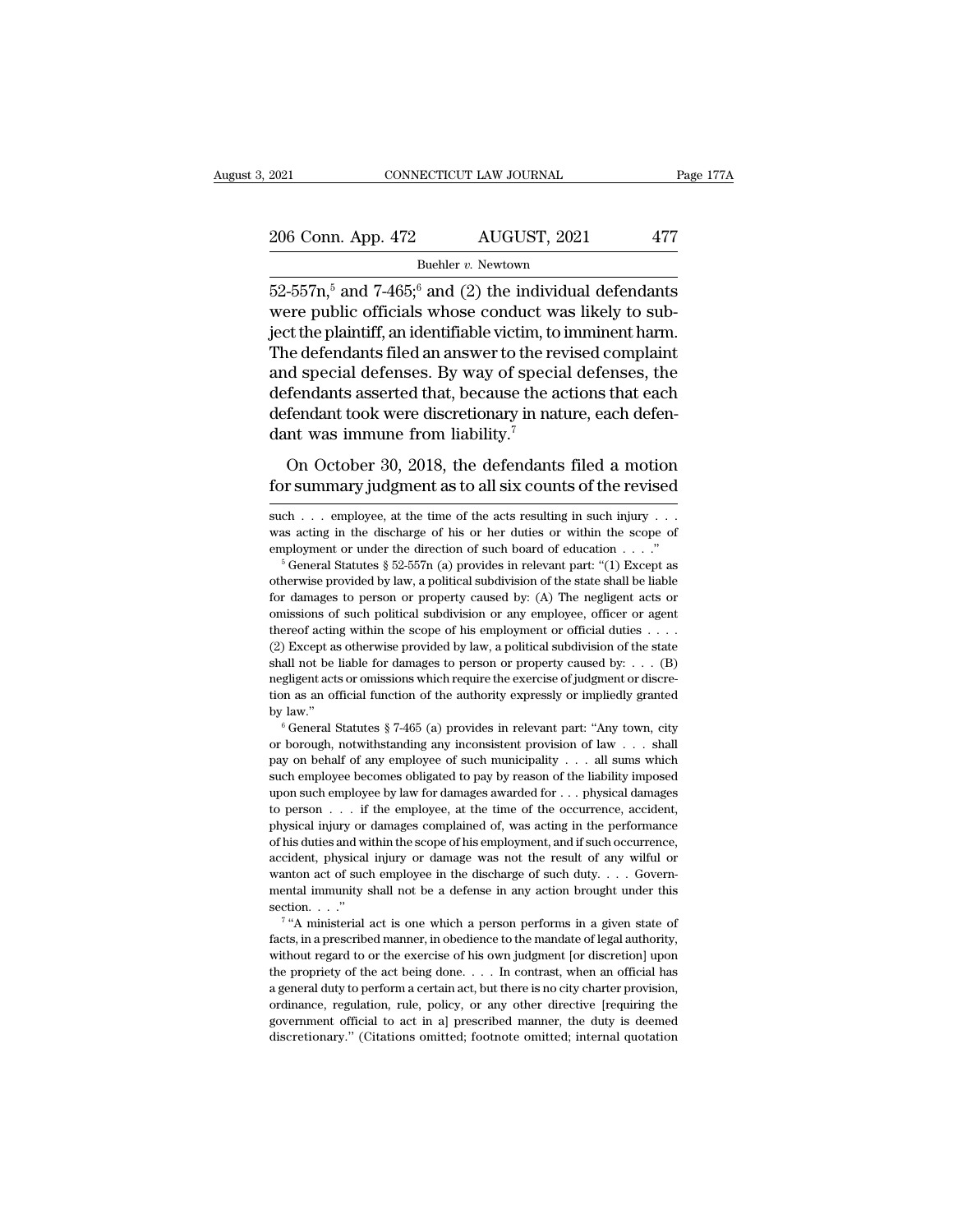# CONNECTICUT LAW JOURNAL August 3, 2021<br>478 AUGUST, 2021 206 Conn. App. 472<br>Buehler v. Newtown

### Buehler *v*. Newtown

CONNECTICUT LAW JOURNAL August 3, 2021<br>
AUGUST, 2021 206 Conn. App. 472<br>
Buehler v. Newtown<br>
Complaint, asserting that there were no genuine issues<br>
of material fact in dispute and the defendants were enti-<br>
tled to judgme  $\frac{478}{2000}$  AUGUST, 2021 206 Conn. App. 472<br>Buehler v. Newtown<br>complaint, asserting that there were no genuine issues<br>of material fact in dispute and the defendants were enti-<br>tled to judgment as a matter of law. In su  $\begin{array}{r} \text{478}\qquad \text{AUGUST, 2021}\qquad \text{206 Conn. App. 472}\ \text{Buehler }v.\text{ Newton}\ \text{complaint, asserting that there were no genuine issues}\ \text{of material fact in dispute and the defendants were entitled to judgment as a matter of law. In support of their motion, the defendants submitted a memorandum of law, several affidavits and excents from the plaintiff's.} \end{array}$ AUGUST, 2021 206 Conn. App. 472<br>Buehler v. Newtown<br>complaint, asserting that there were no genuine issues<br>of material fact in dispute and the defendants were enti-<br>tled to judgment as a matter of law. In support of their<br> Buehler v. Newtown<br>
Complaint, asserting that there were no genuine issues<br>
of material fact in dispute and the defendants were enti-<br>
tled to judgment as a matter of law. In support of their<br>
motion, the defendants submi Buehler v. Newtown<br>
complaint, asserting that there were no genuine issues<br>
of material fact in dispute and the defendants were enti-<br>
tled to judgment as a matter of law. In support of their<br>
motion, the defendants submi complaint, asserting that there were no genuine issues<br>of material fact in dispute and the defendants were enti-<br>tled to judgment as a matter of law. In support of their<br>motion, the defendants submitted a memorandum of<br>law of material fact in dispute and the defendants were enti-<br>tled to judgment as a matter of law. In support of their<br>motion, the defendants submitted a memorandum of<br>law, several affidavits, and excerpts from the plaintiff's tled to judgment as a matter of law. In support of their<br>motion, the defendants submitted a memorandum of<br>law, several affidavits, and excerpts from the plaintiff's<br>deposition transcript.<sup>8</sup> The defendants argued that they motion, the defendants submitted a memorandum of<br>law, several affidavits, and excerpts from the plaintiff's<br>deposition transcript.<sup>8</sup> The defendants argued that they<br>had shown through their submissions that their alleg-<br>ed law, several affidavits, and excerpts from the plaintiff's<br>deposition transcript.<sup>8</sup> The defendants argued that they<br>had shown through their submissions that their alleg-<br>edly negligent actions were discretionary, and thus deposition transcript.<sup>8</sup> The defendants argued that they<br>had shown through their submissions that their alleg-<br>edly negligent actions were discretionary, and thus they<br>enjoyed governmental immunity unless the plaintiff fe had shown through their submissions that their allegedly negligent actions were discretionary, and thus they<br>enjoyed governmental immunity unless the plaintiff fell<br>within the narrow identifiable person-imminent harm<br>excep edly negligent actions were discretionary, and thus they<br>enjoyed governmental immunity unless the plaintiff fell<br>within the narrow identifiable person-imminent harm<br>exception to governmental immunity recognized by our<br>Supr enjoyed governmental immunity unless the plaintiff fell<br>within the narrow identifiable person-imminent harm<br>exception to governmental immunity recognized by our<br>Supreme Court. The defendants further argued that the<br>plainti within the narrow identifiable person-imminent harm<br>exception to governmental immunity recognized by our<br>Supreme Court. The defendants further argued that the<br>plaintiff was not an identifiable victim, because the<br>plaintiff exception to governmental immunity recognized by our<br>Supreme Court. The defendants further argued that the<br>plaintiff was not an identifiable victim, because the<br>plaintiff voluntarily attended the volleyball match at<br>which Supreme Court. The defendants further argued that the plaintiff was not an identifiable victim, because the plaintiff voluntarily attended the volleyball match at which he was injured.<sup>9</sup> The defendants asserted that, beca plaintiff was not an identifiable victim, because the plaintiff voluntarily attended the volleyball match at which he was injured.<sup>9</sup> The defendants asserted that, because there was no question of fact that the plaintiff d plaintiff voluntarily attended the volleyball match at<br>which he was injured.<sup>9</sup> The defendants asserted that,<br>because there was no question of fact that the plaintiff<br>did not fall within the narrow identifiable person-immi favor. cause there was no question of fact that the plaintiff<br>d not fall within the narrow identifiable person-immi-<br>nt harm exception, the plaintiff could not prevent<br>e application of governmental immunity, and the trial<br>urt was did not fall within the narrow identifiable person-imminum harm exception, the plaintiff could not prevent<br>the application of governmental immunity, and the trial<br>court was required to grant summary judgment in their<br>favor

Favor.<br>
In response, the plaintiff objected to the defendants'<br>
motion for summary judgment<sup>10</sup> in December, 2018, and,<br>
marks omitted.) *Northrup* v. *Witkowski*, 332 Conn. 158, 169–70, 210 A.3d<br>
29 (2019).

additional pages of the plaintiff's deposition transcript that the defendants<br>erroneously omitted from their memorandum in support of their motion for<br>summary judgment.<br><sup>9</sup> The defendants argued, in the alternative, that t erroneously omitted from their memorandum in support of their motion for summary judgment.<br>
<sup>9</sup> The defendants argued, in the alternative, that the plaintiff did not fall within the identifiable person-inminent harm except summary judgment.<br>
<sup>9</sup> The defendants argued, in the alternative, that the plaintiff did not fall<br>
within the identifiable person-imminent harm exception because the harm<br>
he suffered was not sufficiently imminent. The def The defendants argued, in the alternative, that the plaintiff did not fall within the identifiable person-imminent harm exception because the harm he suffered was not sufficiently imminent. The defendants also argued that within the identifiable person-imminent harm exception because the harm<br>the suffered was not sufficiently imminent. The defendants also argued that<br> $\S$  10-235 did not create a cause of action that a plaintiff could bring  $\S$ 10-235 did not create a cause of action that a plaintiff could bring against the board. Rather, the defendants argued that the statute provided a medium through which employees or members of the board could receive ind through which employees or members of the board could receive indemnity

The board. Rather, the defendants argued that the statute provided a medium through which employees or members of the board could receive indemnity from the board if a judgment were rendered against them.<br>
<sup>10</sup> As previou

<sup>29 (2019).</sup> In response, the plaintiff objected to the defendants' motion for summary judgment<sup>10</sup> in December, 2018, and,  $\frac{1}{2}$  marks omitted.) *Northrup* v. *Witkowski*, 332 Conn. 158, 169–70, 210 A.3d 29 (2019).<br><sup>8</sup> motion for summary judgment<sup>10</sup> in December, 2018, and,<br>marks omitted.) *Northrup* v. *Witkowski*, 332 Conn. 158, 169–70, 210 A.3d<br>29 (2019).<br><sup>8</sup> On February 25, 2019, the defendants submitted a substitute exhibit to<br>be c marks omitted.) *Northrup* v. *Witkowski*, 332 Conn. 158, 169–70, 210 A.3d<br>29 (2019).<br><sup>8</sup> On February 25, 2019, the defendants submitted a substitute exhibit to<br>be considered with their motion for summary judgment, which i marks omitted.) *Northrup* v. *Witkowski*, 332 Conn. 158, 169–70, 210 A.3d 29 (2019).<br><sup>8</sup> On February 25, 2019, the defendants submitted a substitute exhibit to be considered with their motion for summary judgment, which i summary judgment.<br>
9 (2019).<br>
9 (2019).<br>
9 The defendants submitted a substitute exhibit to<br>
be considered with their motion for summary judgment, which included<br>
additional pages of the plaintiff's deposition transcript be considered with their motion for summary judgment, which included additional pages of the plaintiff's deposition transcript that the defendants erroneously omitted from their memorandum in support of their motion for su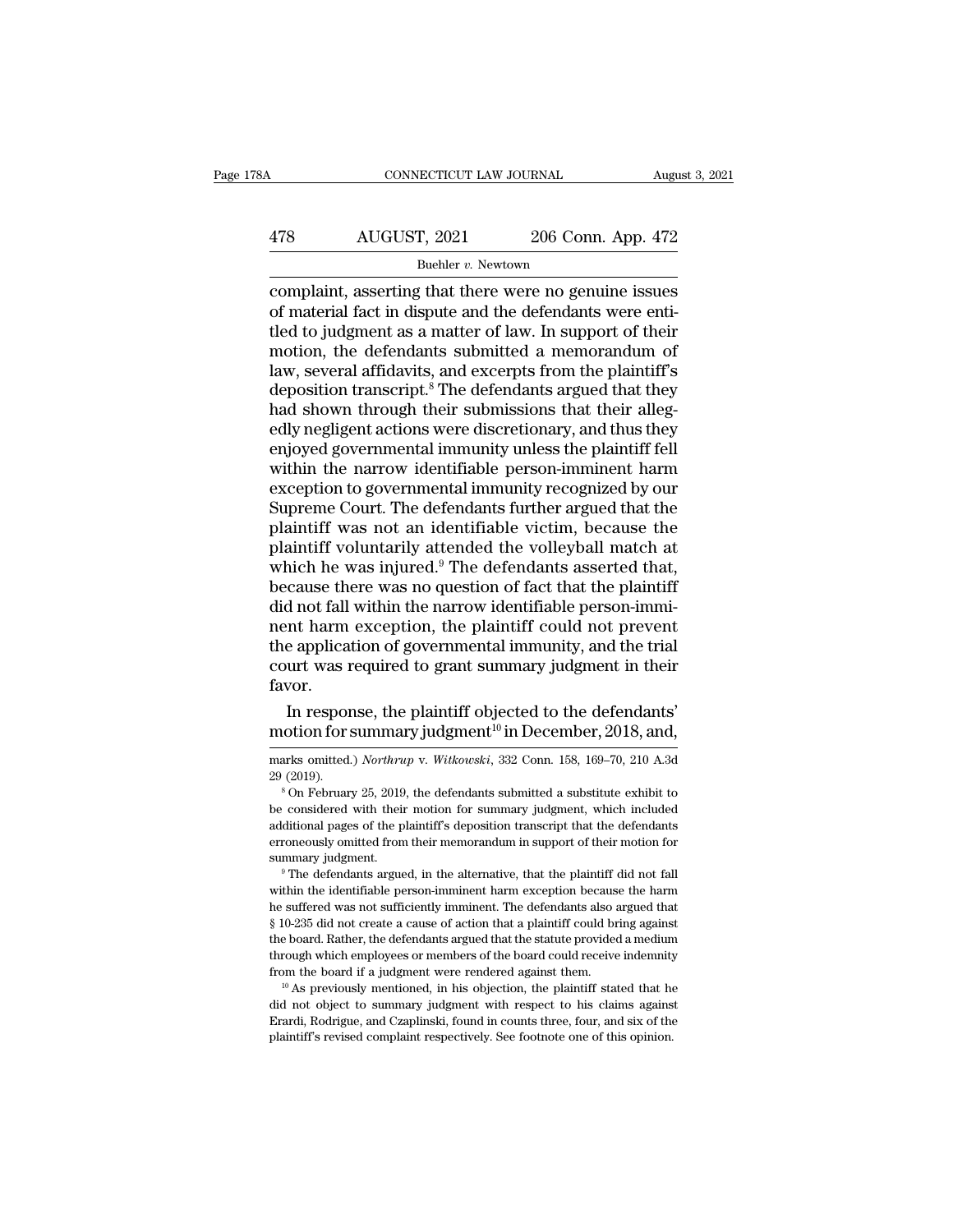2021 CONNECTICUT LAW JOURNAL Page 179A<br>
206 Conn. App. 472 AUGUST, 2021 479<br>
Buehler v. Newtown

Buehler *v.*Newtown

EXECTE 2021 CONNECTICUT LAW JOURNAL<br>
206 Conn. App. 472 AUGUST, 2021 479<br>
<sup>Buehler v.</sup> Newtown<br>
in support, submitted excerpts from Simon's and Czaplin-<br>
ski's depositions as well as a copy of board policies con-206 Conn. App. 472 AUGUST, 2021 479<br>Buehler v. Newtown<br>in support, submitted excerpts from Simon's and Czaplin-<br>ski's depositions as well as a copy of board policies con-<br>cerning the qualifications and duties of the athlet 206 Conn. App. 472 AUGUST, 2021 479<br>
Buehler v. Newtown<br>
in support, submitted excerpts from Simon's and Czaplin-<br>
ski's depositions as well as a copy of board policies concerning the qualifications and duties of the athl 206 Conn. App. 472 AUGUST, 2021 479<br>
Buehler v. Newtown<br>
in support, submitted excerpts from Simon's and Czaplin-<br>
ski's depositions as well as a copy of board policies con-<br>
cerning the qualifications and duties of the a Buehler v. Newtown<br>
in support, submitted excerpts from Simon's and Czaplin-<br>
ski's depositions as well as a copy of board policies con-<br>
cerning the qualifications and duties of the athletic<br>
director for the school. The Buehler v. Newtown<br>
in support, submitted excerpts from Simon's and Czaplin-<br>
ski's depositions as well as a copy of board policies con-<br>
cerning the qualifications and duties of the athletic<br>
director for the school. The in support, submitted excerpts from Simon's and Czaplinski's depositions as well as a copy of board policies concerning the qualifications and duties of the athletic director for the school. The plaintiff argued that genui ski's depositions as well as a copy of board policies concerning the qualifications and duties of the athletic<br>director for the school. The plaintiff argued that genu-<br>ine issues of material fact existed as to whether (1) cerning the qualifications and duties of the athletic<br>director for the school. The plaintiff argued that genu-<br>ine issues of material fact existed as to whether (1) the<br>plaintiff was, in fact, an identifiable victim under director for the school. The plaintiff argued that genu-<br>ine issues of material fact existed as to whether (1) the<br>plaintiff was, in fact, an identifiable victim under the<br>identifiable person-imminent harm exception to gov ine issues of material fact existed as to whether (1) the plaintiff was, in fact, an identifiable victim under the identifiable person-imminent harm exception to governmental immunity, (2) the plaintiff was subject to immi plaintiff was, in fact, an identifiable victim under the<br>identifiable person-imminent harm exception to govern-<br>mental immunity, (2) the plaintiff was subject to immi-<br>nent harm under the identifiable person-imminent harm<br> identifiable person-imminent harm exception to go<br>mental immunity, (2) the plaintiff was subject to inent harm under the identifiable person-imminent<br>exception to governmental immunity, and (3) the re<br>ing defendants' dutie Filiar infinitury,  $(2)$  the plaintiff was subject to finite-<br>int harm under the identifiable person-imminent harm<br>ception to governmental immunity, and (3) the remain-<br>g defendants' duties were ministerial, not discretio from that in under the dentifiable person-infinitent narm<br>exception to governmental immunity, and (3) the remain-<br>ing defendants' duties were ministerial, not discretion-<br>ary. The remaining defendants reiterated their argu

exception to governmental minitumy, and (3) the remain-<br>ing defendants' duties were ministerial, not discretion-<br>ary. The remaining defendants reiterated their argu-<br>ments in a reply to the plaintiff's objection.<br>On Decemb mg defendants dudes were inhisterial, not discretion-<br>ary. The remaining defendants reiterated their argu-<br>ments in a reply to the plaintiff's objection.<br>On December 14, 2018, the plaintiff filed a request<br>for leave to ame five against the plaintiff's objection.<br>
On December 14, 2018, the plaintiff filed a request<br>
for leave to amend the revised complaint, which was<br>
granted on January 10, 2019, over the objection of the<br>
defendants. The pla on December 14, 2018, the plaintiff filed a request<br>for leave to amend the revised complaint, which was<br>granted on January 10, 2019, over the objection of the<br>defendants. The plaintiff amended counts one, two, and<br>five aga On December 14, 2018, the plaintiff filed a request<br>for leave to amend the revised complaint, which was<br>granted on January 10, 2019, over the objection of the<br>defendants. The plaintiff amended counts one, two, and<br>five aga for leave to amend the revised complaint, which was<br>granted on January 10, 2019, over the objection of the<br>defendants. The plaintiff amended counts one, two, and<br>five against the town, the board, and Simon, respectively,<br>b granted on January 10, 2019, over the objection of the<br>defendants. The plaintiff amended counts one, two, and<br>five against the town, the board, and Simon, respectively,<br>by removing certain language concerning reasonable-<br>n defendants. The plaintiff amended counts one, two, and<br>five against the town, the board, and Simon, respectively,<br>by removing certain language concerning reasonable-<br>ness and adding references to the board policy concern-<br> five against the town, the board, and Simon, respectively,<br>by removing certain language concerning reasonable-<br>ness and adding references to the board policy concern-<br>ing the qualifications and duties of the athletic direc by removing certain language concerning reasonable-<br>ness and adding references to the board policy concern-<br>ing the qualifications and duties of the athletic director<br>for the school. The defendants filed a supplemental mot ness and adding references to the board policy concerning the qualifications and duties of the athletic director for the school. The defendants filed a supplemental motion for summary judgment, noting that no further argum ing the qualifications and duties of the athletic of or the school. The defendants filed a supplemental for summary judgment, noting that no further ar was necessary because they had already addre relevant issues in their r summary judgment, noting that no further argument<br>as necessary because they had already addressed all<br>levant issues in their original motion for summary judg-<br>ent. The trial court heard argument on the motion for<br>mmary j for summary judgment, noting that no further argument<br>was necessary because they had already addressed all<br>relevant issues in their original motion for summary judgment.<br>The trial court heard argument on the motion for<br>sum

was necessary because they had already addressed an relevant issues in their original motion for summary judgment. The trial court heard argument on the motion for summary judgment on February 25, 2019.<br>The trial court, We relevant issues in their original motion for summary judgement. The trial court heard argument on the motion for<br>summary judgment on February 25, 2019.<br>The trial court, Welch, J., granted the defendants' motion<br>for summary from line that court heard argument of the motion for<br>summary judgment on February 25, 2019.<br>The trial court, Welch, J., granted the defendants' motion<br>for summary judgment. The trial court determined pre-<br>liminarily that, Following a summary judgment on February 25, 2019.<br>The trial court, Welch, J., granted the defendants' motion<br>for summary judgment. The trial court determined pre-<br>liminarily that, because the defendants' actions were dis The trial court, Welch, J., granted the defendants' motion<br>for summary judgment. The trial court determined pre-<br>liminarily that, because the defendants' actions were dis-<br>cretionary, rather than ministerial, they were imm for summary judgment. The trial court determined pre-<br>liminarily that, because the defendants' actions were dis-<br>cretionary, rather than ministerial, they were immune<br>from liability unless the plaintiff fell within the ide liminarily that, because the defendants' actions were discretionary, rather than ministerial, they were immune<br>from liability unless the plaintiff fell within the identifi-<br>able person-imminent harm exception to the govern cretionary, rather than ministerial, they were immune<br>from liability unless the plaintiff fell within the identifi-<br>able person-imminent harm exception to the govern-<br>mental immunity doctrine. A party is an identifiable<br>vi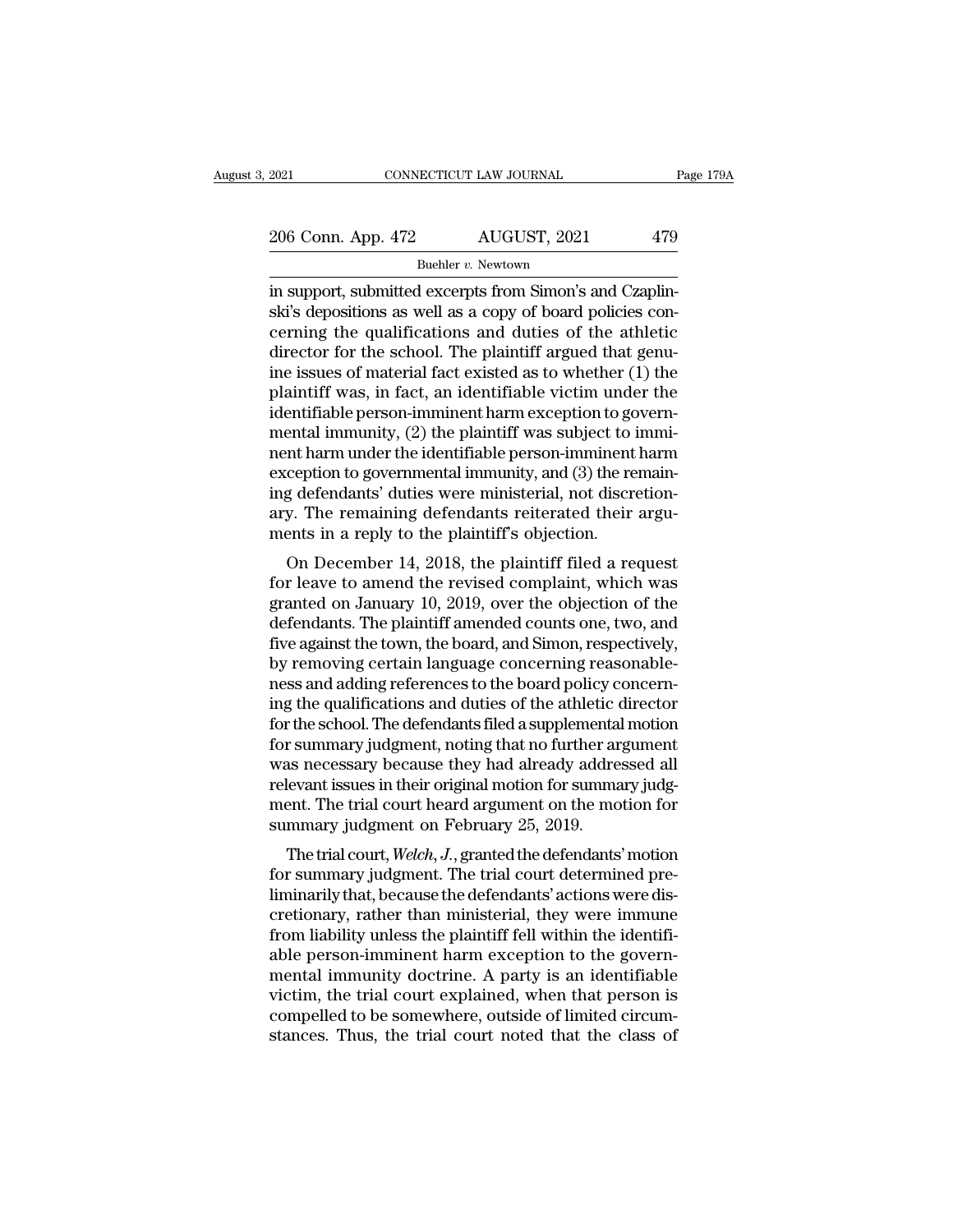# CONNECTICUT LAW JOURNAL August 3, 2021<br>
480 AUGUST, 2021 206 Conn. App. 472<br>
Buehler v. Newtown

Buehler *v*. Newtown

CONNECTICUT LAW JOURNAL August 3, 2021<br>
AUGUST, 2021 206 Conn. App. 472<br>
Buehler v. Newtown<br>
identifiable persons to which the exception is generally<br>
applicable is usually limited to students attending pub-480 AUGUST, 2021 206 Conn. App. 472<br>
<sup>Buehler v. Newtown</sup><br>
identifiable persons to which the exception is generally<br>
applicable is usually limited to students attending pub-<br>
lic schools during regular school hours because  $\begin{array}{r} \text{AUGUST, 2021} \text{206 Conn. App. 472} \ \text{Buehler } v. \text{Newton} \ \text{identifiable persons to which the exception is generally applicable is usually limited to students attending public schools during regular school hours because they are legally compelled to be on the school premises. The trial court determined that the plaintiff a yellowball reference. \end{array}$  $\frac{180}{\text{Buehler } v. \text{ Newton}}$ <br>
Buehler v. Newtown<br>
identifiable persons to which the exception is generally<br>
applicable is usually limited to students attending pub-<br>
lic schools during regular school hours because they are<br>
l Buehler v. Newtown<br>
identifiable persons to which the exception is generally<br>
applicable is usually limited to students attending pub-<br>
lic schools during regular school hours because they are<br>
legally compelled to be on Buehler v. Newtown<br>
identifiable persons to which the exception is generally<br>
applicable is usually limited to students attending pub-<br>
lic schools during regular school hours because they are<br>
legally compelled to be on identifiable persons to which the exception is generally applicable is usually limited to students attending pub-<br>lic schools during regular school hours because they are legally compelled to be on the school premises. The applicable is usually limited to students attending pub-<br>lic schools during regular school hours because they are<br>legally compelled to be on the school premises. The trial<br>court determined that the plaintiff, a volleyball lic schools during regular school hours because they are legally compelled to be on the school premises. The trial court determined that the plaintiff, a volleyball referee, was not legally compelled to be on the school pr legally compelled to be on the school premises. The triacourt determined that the plaintiff, a volleyball referee was not legally compelled to be on the school premise at the time of his injury. Instead, his presence on th on the same of his injury. Instead, his presence on the premises<br>the time of his injury. Instead, his presence on the premises<br>was voluntary. Accordingly, he was not an identifi-<br>le person to whom the identifiable person-i was not legary compened to be on the school premises<br>at the time of his injury. Instead, his presence on the premises<br>was voluntary. Accordingly, he was not an identifi-<br>able person to whom the identifiable person-imminent

at the time of his hijdry. Instead, his presence of the premises was voluntary. Accordingly, he was not an identifiable person to whom the identifiable person-imminent harm exception applied.<sup>11</sup> This appeal followed.<br>On a the trial court in the identifiable person-imminent<br>able person to whom the identifiable person-imminent<br>harm exception applied.<sup>11</sup> This appeal followed.<br>On appeal, the plaintiff challenges the trial court's<br>decision to g able person to whold the identifiable person-infinitent<br>harm exception applied.<sup>11</sup> This appeal followed.<br>On appeal, the plaintiff challenges the trial court's<br>decision to grant summary judgment in favor of the<br>town, the b identifiable person-imminent harm exception of the decision to grant summary judgment in favor of the town, the board, and Simon. The plaintiff claims that the trial court improperly determined that no genuine issue of mat On appeal, the plaintiff challenges the trial court's<br>decision to grant summary judgment in favor of the<br>town, the board, and Simon. The plaintiff claims that<br>the trial court improperly determined that no genuine<br>issue of decision to grant summary judgment in favor of the<br>town, the board, and Simon. The plaintiff claims that<br>the trial court improperly determined that no genuine<br>issue of material fact existed as to whether he was an<br>identifi WH, the board, and smion. The plantific transit state<br>e trial court improperly determined that no genuine<br>sue of material fact existed as to whether he was an<br>entifiable victim and, accordingly, he fell within the<br>entifiab review of material fact existed as to whether he was an identifiable victim and, accordingly, he fell within the identifiable person-imminent harm exception to the governmental immunity doctrine. We are not persuaded.<br>We b

issue of material ract existed as to whether he was an<br>identifiable victim and, accordingly, he fell within the<br>identifiable person-imminent harm exception to the<br>governmental immunity doctrine. We are not persuaded.<br>We be Mentifiable person-imminent harm exception to the<br>governmental immunity doctrine. We are not persuaded.<br>We begin by setting forth the applicable standard of<br>review. "This court's standard of review for a motion for<br>summary derimable person-infinitent name exception to the<br>governmental immunity doctrine. We are not persuaded.<br>We begin by setting forth the applicable standard of<br>review. "This court's standard of review for a motion for<br>summary We begin by setting forth the applicable standard of<br>review. "This court's standard of review for a motion for<br>summary judgment is well established. Practice Book<br>§ [17-49] provides that summary judgment shall be ren-<br>dere We begin by setting forth the applicable standard of<br>review. "This court's standard of review for a motion for<br>summary judgment is well established. Practice Book<br>§ [17-49] provides that summary judgment shall be ren-<br>der review. "This court's standard of review for a motion for<br>summary judgment is well established. Practice Book<br>§ [17-49] provides that summary judgment shall be ren-<br>dered forthwith if the pleadings, affidavits and any othe summary judgment is well established. Practice Book<br>§ [17-49] provides that summary judgment shall be ren-<br>dered forthwith if the pleadings, affidavits and any other<br>proof submitted show that there is no genuine issue as<br>t  $\S~[17-49]$  provides that summary judgment shall be rendered forthwith if the pleadings, affidavits and any other proof submitted show that there is no genuine issue as to any material fact and that the moving party is en dered forthwith if the pleadings, affidavits and any other<br>proof submitted show that there is no genuine issue as<br>to any material fact and that the moving party is entitled<br>to judgment as a matter of law.... In deciding a to judgment as a matter of law. . . . . In deciding a motion for summary judgment, the trial court must view the evidence in the light most favorable to the nonmoving party. . . . The party seeking summary judgment  $\frac{1}{$ motion for summary judgment, the trial court must view<br>the evidence in the light most favorable to the nonmov-<br>ing party. . . . The party seeking summary judgment<br> $\frac{11}{11}$  The trial court also considered whether the to

the evidence in the light most favorable to the nonmoving party. . . . The party seeking summary judgment  $\frac{11}{10}$  The trial court also considered whether the town and the board were liable under §§ 10-235 and 7-465. T ing party. . . . The party seeking summary judgment<br>
<sup>11</sup> The trial court also considered whether the town and the board were<br>
liable under  $\S$  10-235 and 7-465. The court determined that the defendants<br>
were entitled to <sup>11</sup> The trial court also considered whether the town and the board were<br><sup>11</sup> The trial court also considered whether the town and the board were<br>liable under §§ 10-235 and 7-465. The court determined that the defendants<br> <sup>11</sup> The trial court also considered whether the town and the board were ble under  $\S$  10-235 and 7-465. The court determined that the defendants erre entitled to summary judgment because  $\S$  10-235 did not provide the ai liable under §§ 10-235 and 7-465. The court determined that the defendants<br>were entitled to summary judgment because § 10-235 did not provide the<br>plaintiff with a cause of action against a board of education, and relief u plaintiff with a cause of action against a board of education, and relief under

were entitled to summary judgment because  $\S$  10-235 did not provide the plaintiff with a cause of action against a board of education, and relief under  $\S$  7-465 was only available if governmental immunity did not bar re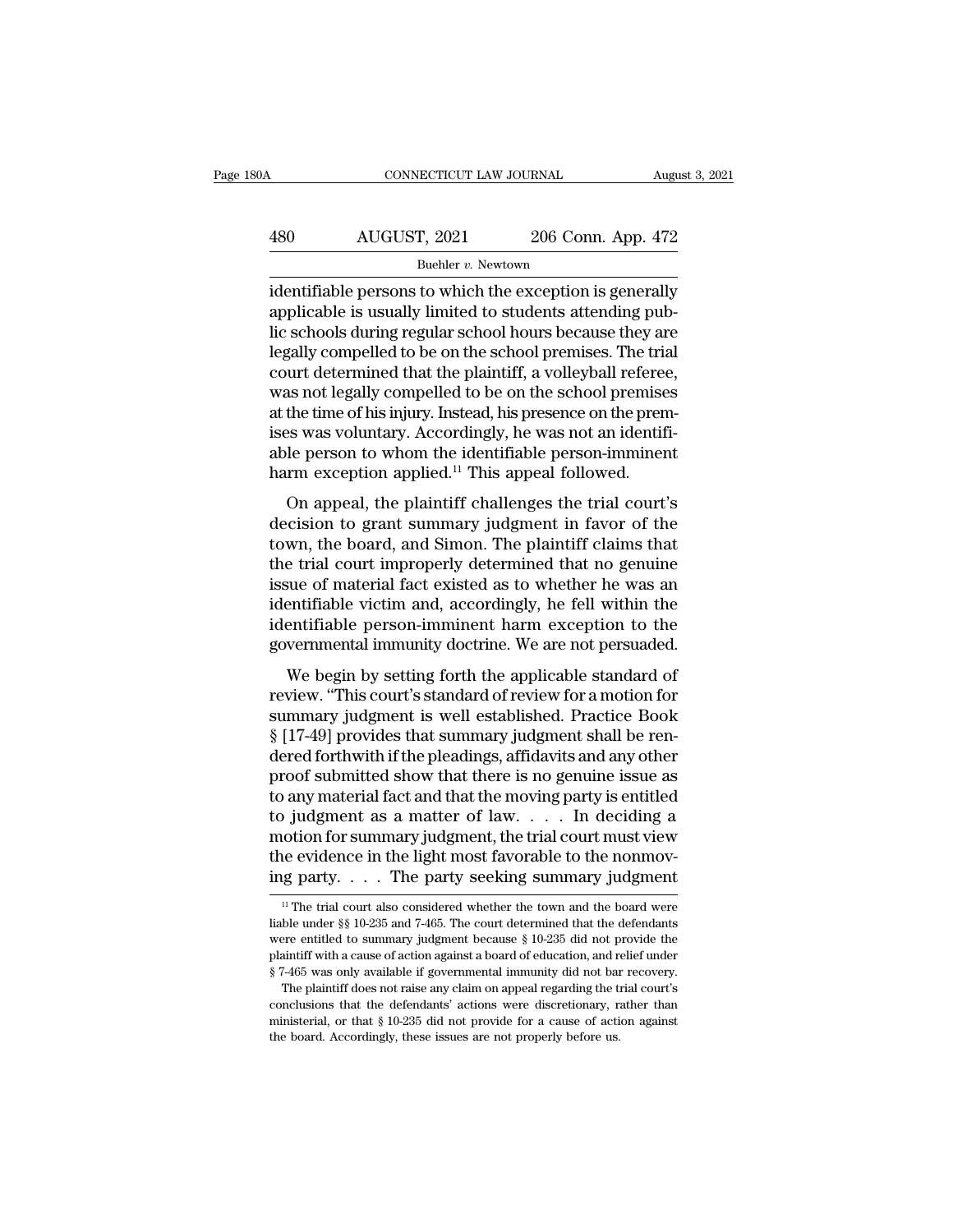Buehler *v.*Newtown

EXERCT 2021 CONNECTICUT LAW JOURNAL Page 181A<br>
206 Conn. App. 472 AUGUST, 2021 481<br>
Buehler v. Newtown<br>
has the burden of showing the absence of any genuine<br>
issue [of] material facts which, under applicable princi-<br>
plos 206 Conn. App. 472 AUGUST, 2021 481<br>
Buehler v. Newtown<br>
has the burden of showing the absence of any genuine<br>
issue [of] material facts which, under applicable princi-<br>
ples of substantive law, entitle him to a judgment a 206 Conn. App. 472 AUGUST, 2021 481<br>
Buehler v. Newtown<br>
has the burden of showing the absence of any genuine<br>
issue [of] material facts which, under applicable princi-<br>
ples of substantive law, entitle him to a judgment 206 Conn. App. 472 AUGUST, 2021 481<br>
Buehler *v*. Newtown<br>
has the burden of showing the absence of any genuine<br>
issue [of] material facts which, under applicable princi-<br>
ples of substantive law, entitle him to a judgmen Buehler v. Newtown<br>Buehler v. Newtown<br>has the burden of showing the absence of any genuine<br>issue [of] material facts which, under applicable princi-<br>ples of substantive law, entitle him to a judgment as a<br>matter of law  $\$ Buehler v. Newtown<br>has the burden of showing the absence of any genuine<br>issue [of] material facts which, under applicable princi-<br>ples of substantive law, entitle him to a judgment as a<br>matter of law  $\dots$  and the party op has the burden of showing the absence of any genuine<br>issue [of] material facts which, under applicable princi-<br>ples of substantive law, entitle him to a judgment as a<br>matter of law  $\ldots$  and the party opposing such a<br>moti issue [of] material facts which, under applicable princi-<br>ples of substantive law, entitle him to a judgment as a<br>matter of law  $\ldots$  and the party opposing such a<br>motion must provide an evidentiary foundation to dem-<br>ons ples of substantive law, entitle him to a judgment as a<br>matter of law  $\dots$  and the party opposing such a<br>motion must provide an evidentiary foundation to dem-<br>onstrate the existence of a genuine issue of material<br>fact  $\dots$ matter of law . . . and the party opposing such a<br>motion must provide an evidentiary foundation to dem-<br>onstrate the existence of a genuine issue of material<br>fact. . . . [I]ssue-finding, rather than issue-determina-<br>tion, motion must provide an evidentiary foundation to demonstrate the existence of a genuine issue of material fact,  $\dots$  [I]ssue-finding, rather than issue-determination, is the key to the procedure.  $\dots$  [T]he trial court do onstrate the existence of a genuine issue of material fact. . . . [I]ssue-finding, rather than issue-determination, is the key to the procedure. . . . [T]he trial court does not sit as the trier of fact when ruling on a m fact. . . . . [I]ssue-finding, rather than issue-determination, is the key to the procedure. . . . [T]he trial court does not sit as the trier of fact when ruling on a motion for summary judgment. . . . [Its] function is tion, is the key to the procedure. . . . . [T]he trial court<br>does not sit as the trier of fact when ruling on a motion<br>for summary judgment. . . . . [Its] function is not to<br>decide issues of material fact, but rather to d does not sit as the trier of fact when ruling on a motion<br>for summary judgment. . . . [Its] function is not to<br>decide issues of material fact, but rather to determine<br>whether any such issues exist. . . . Our review of the for summary judgment. . . . [Its] function is not to<br>decide issues of material fact, but rather to determine<br>whether any such issues exist. . . . Our review of the<br>decision to grant a motion for summary judgment is<br>plenar decide issues of material fact, but rather to determine<br>whether any such issues exist. . . . Our review of the<br>decision to grant a motion for summary judgment is<br>plenary. . . . We therefore must decide whether the<br>court's whether any such issues exist. . . . Our review of the decision to grant a motion for summary judgment is plenary. . . . We therefore must decide whether the court's conclusions were legally and logically correct and find decision to grant a<br>plenary.... We the<br>court's conclusions<br>and find support in<br>marks omitted.) Kus<br>175–76, 217 A.3d 31<br>A.3d 71 (2019).<br>"The law pertaining enary.... we therefore must decide whether the<br>
urt's conclusions were legally and logically correct<br>
d find support in the record." (Internal quotation<br>
arks omitted.) *Kusy v. Norwich*, 192 Conn. App. 171,<br>
5–76, 217 A. court's conclusions were legally and logically correct<br>and find support in the record." (Internal quotation<br>marks omitted.) *Kusy* v. *Norwich*, 192 Conn. App. 171,<br>175–76, 217 A.3d 31, cert. denied, 333 Conn. 931, 218<br>A.

and find support in the record." (Internal quotation<br>marks omitted.) Kusy v. Norwich, 192 Conn. App. 171,<br>175–76, 217 A.3d 31, cert. denied, 333 Conn. 931, 218<br>A.3d 71 (2019).<br>"The law pertaining to municipal immunity is marks omitted.) Kusy v. Norwich, 192 Conn. App. 171, 175–76, 217 A.3d 31, cert. denied, 333 Conn. 931, 218<br>A.3d 71 (2019).<br>
"The law pertaining to municipal immunity is simi-<br>
larly well settled. [General Statutes §] 52-5 175–76, 217 A.3d 31, cert. denied, 333 Conn. 931, 218<br>A.3d 71 (2019).<br>"The law pertaining to municipal immunity is simi-<br>larly well settled. [General Statutes §] 52-557n abandons<br>the common-law principle of municipal sove A.3d 71 (2019).<br>
"The law pertaining to municipal immunity is similarly well settled. [General Statutes §] 52-557n abandons<br>
the common-law principle of municipal sovereign<br>
immunity and establishes the circumstances in w "The law pertaining to municipal immunity is simi-<br>larly well settled. [General Statutes §] 52-557n abandons<br>the common-law principle of municipal sovereign<br>immunity and establishes the circumstances in which<br>a municipali larly well settled. [General Statutes §] 52-557n abandons<br>the common-law principle of municipal sovereign<br>immunity and establishes the circumstances in which<br>a municipality may be liable for damages. . . . One<br>such circums the common-law principle of municipal sovereign<br>immunity and establishes the circumstances in which<br>a municipality may be liable for damages. . . . One<br>such circumstance is a negligent act or omission of a<br>municipal offic immunity and establishes the circumstances in which<br>a municipality may be liable for damages. . . . One<br>such circumstance is a negligent act or omission of a<br>municipal officer acting within the scope of his or her<br>employm a municipality may be liable for damages. . . . . One<br>such circumstance is a negligent act or omission of a<br>municipal officer acting within the scope of his or her<br>employment or official duties. . . . [Section] 52-557n<br>(a such circumstance is a negligent act or omission of a<br>municipal officer acting within the scope of his or her<br>employment or official duties.... [Section] 52-557n<br>(a) (2) (B), however, explicitly shields a municipality<br>fro municipal officer acting within the scope of his or her<br>employment or official duties. . . . [Section] 52-557n<br>(a) (2) (B), however, explicitly shields a municipality<br>from liability for damages to person or property cause employment or official duties.... [Section] 52-557n<br>(a) (2) (B), however, explicitly shields a municipality<br>from liability for damages to person or property caused<br>by the negligent acts or omissions [that] require the<br>exer (a) (2) (B), however, explicitly shields a municipality<br>from liability for damages to person or property caused<br>by the negligent acts or omissions [that] require the<br>exercise of judgment or discretion as an official funcfrom liability for damages to person or property caused<br>by the negligent acts or omissions [that] require the<br>exercise of judgment or discretion as an official func-<br>tion of the authority expressly or impliedly granted by by the negligent acts or omissions [that] require the exercise of judgment or discretion as an official function of the authority expressly or impliedly granted by law." (Internal quotation marks omitted.) *Ventura v.* Ea exercise of judgment or discretion as an official function of the authority expressly or impliedly granted by law." (Internal quotation marks omitted.) *Ventura v. East Haven*, 330 Conn. 613, 629, 199 A.3d 1 (2019). "Acc tion of th<br>law." (Int<br>*East Hau*<br>"Accordin<br>discretion<br>employee<br>App. 177.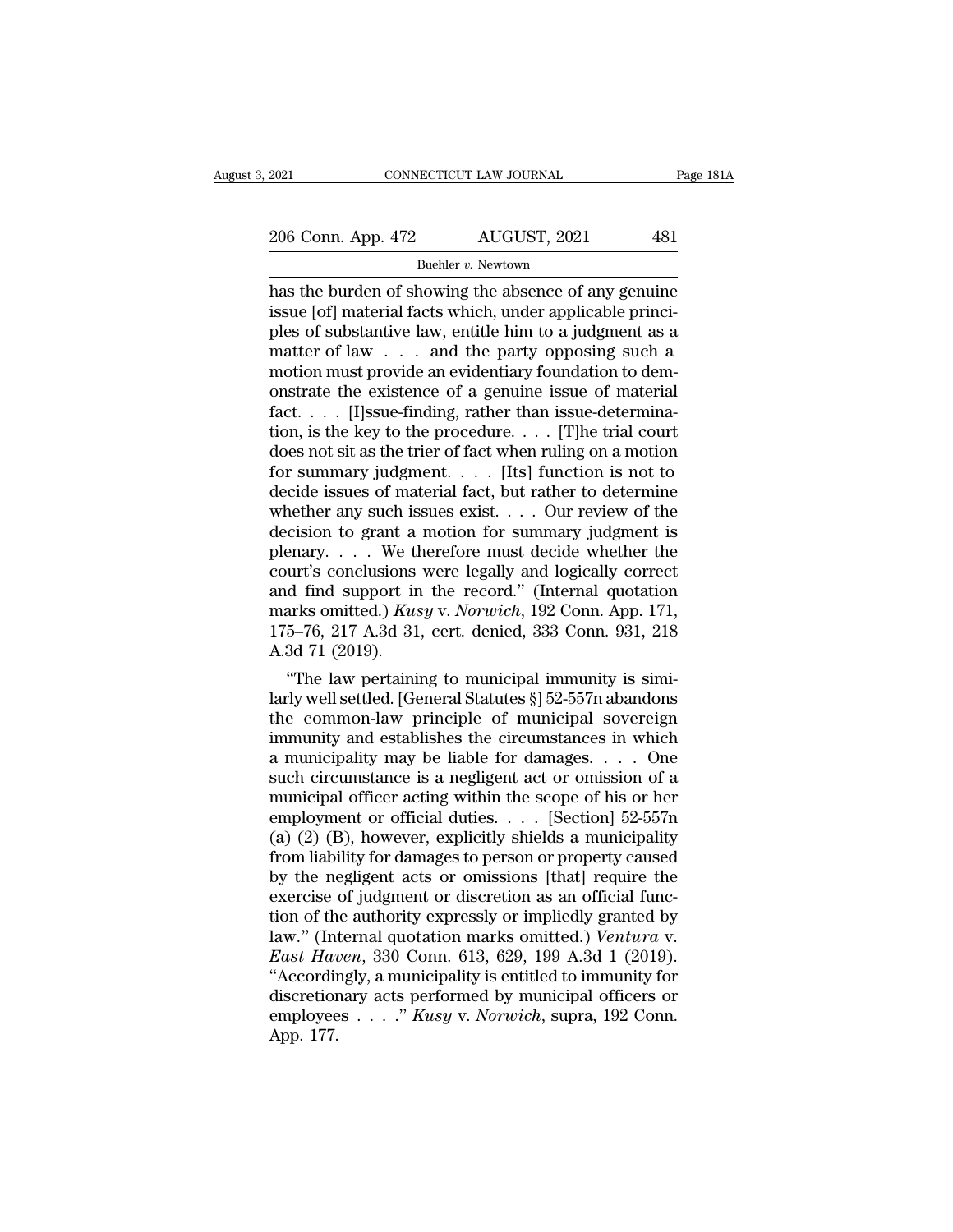### CONNECTICUT LAW JOURNAL August 3, 2021<br>482 AUGUST, 2021 206 Conn. App. 472<br>Buehler v. Newtown Buehler *v*. Newtown

CONNECTICUT LAW JOURNAL August 3, 2021<br>
206 Conn. App. 472<br>
Buehler v. Newtown<br>
"Municipal officials are immunized from liability for<br>
gligence arising out of their discretionary acts in part<br>
cause of the danger that a mo AUGUST, 2021 206 Conn. App. 472<br>
Buehler v. Newtown<br>
"Municipal officials are immunized from liability for<br>
negligence arising out of their discretionary acts in part<br>
because of the danger that a more expansive exposure<br>  $\begin{array}{c|c} \text{AUGUST, 2021} & \text{206 Conn. App. 472} \\ \hline \text{Buehler } v. \text{Newton} \\ \hline \text{``Municipal officials are immunized from liability for  
negligence arising out of their discretionary acts in part  
because of the danger that a more expensive exposure  
to liability would cramp the exercise of official discre-  
tion beyond the limits desirable in our society.} \end{array}$ AUGUST, 2021 206 Conn. App. 472<br>
Buehler v. Newtown<br>
"Municipal officials are immunized from liability for<br>
negligence arising out of their discretionary acts in part<br>
because of the danger that a more expansive exposure<br> Buehler v. Newtown<br>
"Municipal officials are immunized from liability for<br>
megligence arising out of their discretionary acts in part<br>
because of the danger that a more expansive exposure<br>
to liability would cramp the exe Buehler v. Newtown<br>
"Municipal officials are immunized from liability for<br>
negligence arising out of their discretionary acts in part<br>
because of the danger that a more expansive exposure<br>
to liability would cramp the exe "Municipal officials are immunized from liability for<br>negligence arising out of their discretionary acts in part<br>because of the danger that a more expansive exposure<br>to liability would cramp the exercise of official discr negligence arising out of their discretionary acts in part<br>because of the danger that a more expansive exposure<br>to liability would cramp the exercise of official discre-<br>tion beyond the limits desirable in our society. . . because of the danger that a more expansive exposure<br>to liability would cramp the exercise of official discre-<br>tion beyond the limits desirable in our society. . . . .<br>Discretionary act immunity reflects a value judgment<br> to liability would cramp the exercise of official discretion beyond the limits desirable in our society. . . . . Discretionary act immunity reflects a value judgment that—despite injury to a member of the public—the broad tion beyond the limits desirable in our society. . . . Discretionary act immunity reflects a value judgment<br>that—despite injury to a member of the public—the<br>broader interest in having government officers and<br>employees fr Discretionary act immunity reflects a value judgment<br>that—despite injury to a member of the public—the<br>broader interest in having government officers and<br>employees free to exercise judgment and discretion in<br>their official that—despite injury to a member of the public—the<br>broader interest in having government officers and<br>employees free to exercise judgment and discretion in<br>their official functions, unhampered by fear of second-<br>guessing an ployees free to exercise judgment and discretion in<br>eir official functions, unhampered by fear of second-<br>essing and retaliatory lawsuits, outweighs the bene-<br>s to be had from imposing liability for that injury."<br>iternal q their official functions, unhampered by fear of second-<br>guessing and retaliatory lawsuits, outweighs the bene-<br>fits to be had from imposing liability for that injury."<br>(Internal quotation marks omitted.) *Borelli* v. *Rena* 

guessing and retainatory lawsuits, outweigns the bene-<br>fits to be had from imposing liability for that injury."<br>(Internal quotation marks omitted.) *Borelli* v. *Renaldi*,<br>336 Conn. 1, 10–11, 243 A.3d 1064 (2020).<br>Our Supr fits to be had from imposing liability for that injury."<br>(Internal quotation marks omitted.) *Borelli* v. *Renaldi*,<br>336 Conn. 1, 10–11, 243 A.3d 1064 (2020).<br>Our Supreme Court "has recognized an exception to<br>discretionar (Internal quotation marks omitted.) *Borelli v. Renalai*,<br>336 Conn. 1, 10–11, 243 A.3d 1064 (2020).<br>Our Supreme Court "has recognized an exception to<br>discretionary act immunity that allows for liability when<br>the circumsta 336 Conn. 1, 10–11, 243 A.3d 1064 (2020).<br>
Our Supreme Court "has recognized an exception to<br>
discretionary act immunity that allows for liability when<br>
the circumstances make it apparent to the public officer<br>
that his o Our Supreme Court "has recognized an exception to<br>discretionary act immunity that allows for liability when<br>the circumstances make it apparent to the public officer<br>that his or her failure to act would be likely to subjec discretionary act immunity that allows for liability when<br>the circumstances make it apparent to the public officer<br>that his or her failure to act would be likely to subject<br>an identifiable person to imminent harm  $\dots$ . Th the circumstances make it apparent to the public officer<br>that his or her failure to act would be likely to subject<br>an identifiable person to imminent harm . . . . . This<br>identifiable person-imminent harm exception has thr that his or her failure to act would be likely to subject<br>an identifiable person to imminent harm . . . . This<br>identifiable person-imminent harm exception has three<br>requirements: (1) an imminent harm; (2) an identifiable<br> an identifiable person to imminent harm . . . . . This<br>identifiable person-imminent harm exception has three<br>requirements: (1) an imminent harm; (2) an identifiable<br>victim; and (3) a public official to whom it is apparent identifiable person-imminent harm exception has three<br>requirements: (1) an imminent harm; (2) an identifiable<br>victim; and (3) a public official to whom it is apparent<br>that his or her conduct is likely to subject that vict requirements: (1) an imminent harm; (2) an identifiable<br>victim; and (3) a public official to whom it is apparent<br>that his or her conduct is likely to subject that victim<br>to that harm.... All three must be proven in order<br> victim; and (3) a public official to whom it is apparent<br>that his or her conduct is likely to subject that victim<br>to that harm.... All three must be proven in order<br>for the exception to apply.... [T]he ultimate determi-<br>n that his or her conduct is likely to subject that victim<br>to that harm.... All three must be proven in order<br>for the exception to apply.... [T]he ultimate determi-<br>nation of whether [governmental] immunity applies is<br>ordin to that harm.  $\dots$  All three must be proven in order<br>for the exception to apply.  $\dots$  [T]he ultimate determi-<br>nation of whether [governmental] immunity applies is<br>ordinarily a question of law for the court  $\dots$  [unless]<br>t for the exception to apply. . . . [T]he ultimate determination of whether [governmental] immunity applies is ordinarily a question of law for the court . . . [unless] there are unresolved factual issues . . . properly lef mation of whether [governmental] immunity applies is<br>ordinarily a question of law for the court . . . [unless]<br>there are unresolved factual issues . . . properly left<br>to the jury." (Citation omitted; internal quotation ma ordinarily a question of law for the court . . . [unless]<br>there are unresolved factual issues . . . properly left<br>to the jury." (Citation omitted; internal quotation marks<br>omitted.) *Martinez* v. *New Haven*, 328 Conn. 1, there are unresolved factual issues . . . properly left<br>to the jury." (Citation omitted; internal quotation marks<br>omitted.) *Martinez* v. *New Haven*, 328 Conn. 1, 8, 176<br>A.3d 531 (2018). "[Our Supreme Court has] stated p to the jury." (Citation omitted; internal quotation marks<br>
omitted.) *Martinez* v. *New Haven*, 328 Conn. 1, 8, 176<br>
A.3d 531 (2018). "[Our Supreme Court has] stated pre-<br>
viously that this exception to the general rule of omitted.) *Martinez* v. *New Haven*, 328 Conn. 1, 8, 176<br>A.3d 531 (2018). "[Our Supreme Court has] stated pre-<br>viously that this exception to the general rule of govern-<br>mental immunity for employees engaged in discretion-A.3d 531 (2018). "[Our Supreme Court has] stated previously that this exception to the general rule of governmental immunity for employees engaged in discretionary activities has received very limited recognition in this s viously that this exception to the general rule of governmental immunity for employees engaged in discretionary activities has received very limited recognition in this state." (Internal quotation marks omitted.) *Kusy* v.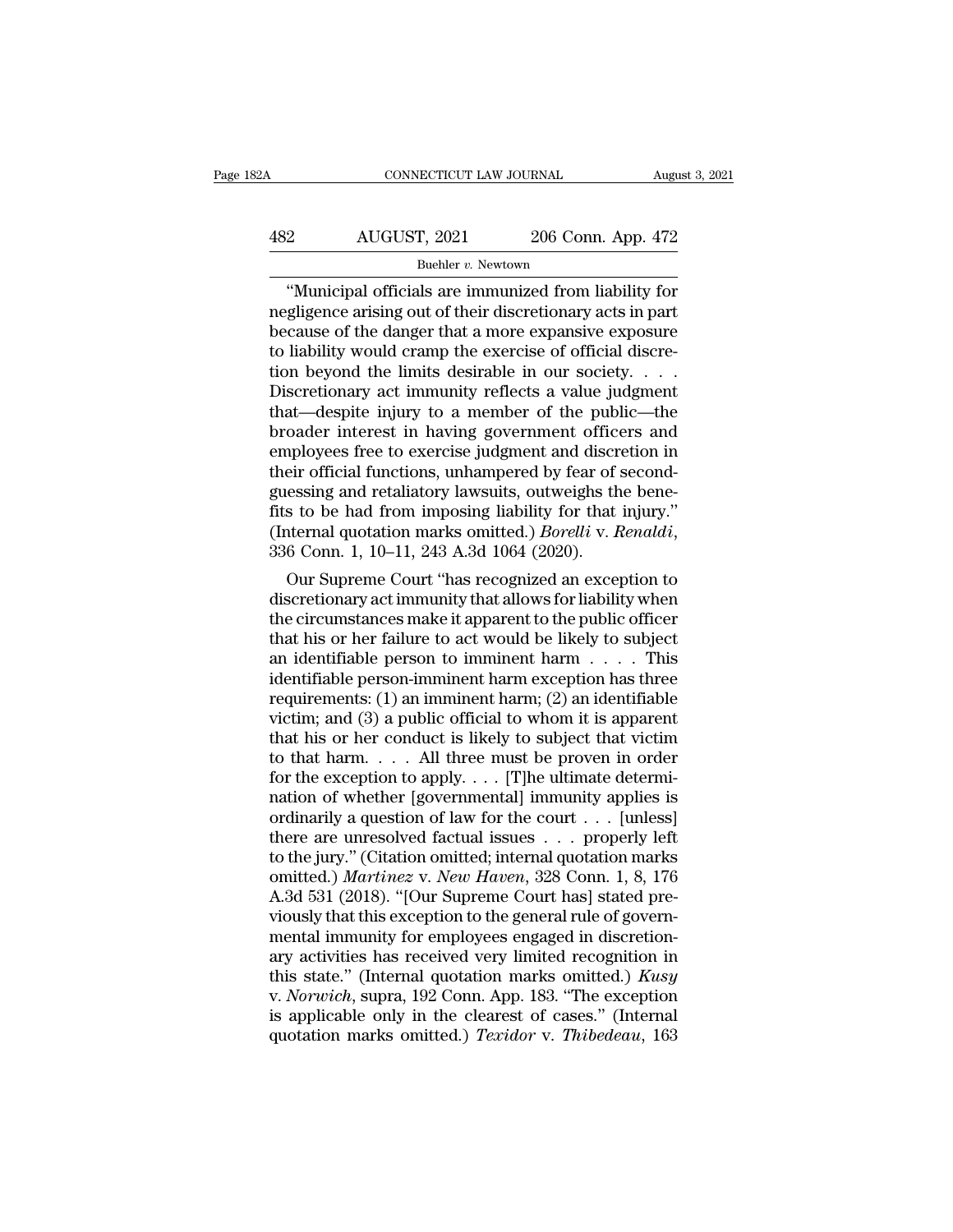| 2021               | CONNECTICUT LAW JOURNAL | Page 183A |  |
|--------------------|-------------------------|-----------|--|
|                    |                         |           |  |
| 206 Conn. App. 472 | AUGUST, 2021            | 483       |  |
|                    | Buehler v. Newtown      |           |  |

CONNECTICUT LAW JOURNAL Page 183A<br>
206 Conn. App. 472 AUGUST, 2021 483<br>
Buehler v. Newtown<br>
Conn. App. 847, 862, 137 A.3d 765, cert. denied, 321<br>
Conn. 918, 136 A.3d 1276 (2016). 206 Conn. App. 472 AUGUST,<br>Buehler v. Newtown<br>Conn. App. 847, 862, 137 A.3d 765, c<br>Conn. 918, 136 A.3d 1276 (2016).<br>"An allegedly identifiable person mu

''An allegedly identifiable person must be identifiable 206 Conn. App. 472 AUGUST, 2021 483<br>
Buehler v. Newtown<br>
Conn. App. 847, 862, 137 A.3d 765, cert. denied, 321<br>
Conn. 918, 136 A.3d 1276 (2016).<br>
"An allegedly identifiable person must be identifiable as a potential victim Buehler v. Newtown<br>
Conn. App. 847, 862, 137 A.3d 765, cert. denied, 321<br>
Conn. 918, 136 A.3d 1276 (2016).<br>
"An allegedly identifiable person must be identifiable<br>
as a potential victim of a specific imminent harm....<br>
Al Conn. App. 847, 862, 137 A.3d 765, cert. denied, 321<br>Conn. 918, 136 A.3d 1276 (2016).<br>"An allegedly identifiable person must be identifiable<br>as a potential victim of a specific imminent harm....<br>Although the identifiable Conn. App. 847, 862, 137 A.5d 765, cert. denied, 321<br>Conn. 918, 136 A.3d 1276 (2016).<br>
"An allegedly identifiable person must be identifiable<br>
as a potential victim of a specific imminent harm....<br>
Although the identifiab Form.  $\frac{1}{2}$  for  $\frac{1}{2}$  for  $\frac{1}{2}$  for  $\frac{1}{2}$  for  $\frac{1}{2}$  for  $\frac{1}{2}$  for  $\frac{1}{2}$  for  $\frac{1}{2}$  for  $\frac{1}{2}$  for  $\frac{1}{2}$  for  $\frac{1}{2}$  for  $\frac{1}{2}$  for  $\frac{1}{2}$  for  $\frac{1}{2}$  for exception need not "An allegedly identifiable person must be identifiable<br>as a potential victim of a specific imminent harm....<br>Although the identifiable person contemplated by the<br>exception need not be a specific individual, the plaintiff<br> as a potential victim of a specific imminent harm. . . . .<br>Although the identifiable person contemplated by the<br>exception need not be a specific individual, the plaintiff<br>must fall within a narrowly defined identified [cla Although the identifiable person contemplated by the exception need not be a specific individual, the plaintiff must fall within a narrowly defined identified [class] of foreseeable victims." (Internal quotation marks omit exception need not be a specific individual, the plaintiff<br>must fall within a narrowly defined identified [class] of<br>foreseeable victims." (Internal quotation marks omit-<br>ted.) Id., 861–62. "[T]he question of whether a par must fall within a narrowly defined identified [class] of<br>foreseeable victims." (Internal quotation marks omit-<br>ted.) Id., 861–62. "[T]he question of whether a particular<br>plaintiff comes within a cognizable class of forese foreseeable victims." (Internal quotation marks omitted.) Id., 861–62. "[T]he question of whether a particular plaintiff comes within a cognizable class of foreseeable victims for purposes of this exception to qualified i ted.) Id., 861–62. "[T]he question of whether a particular plaintiff comes within a cognizable class of foreseeable victims for purposes of this exception to qualified immunity is ultimately a question of policy for the c plaintiff comes within a cognizable class of foreseeable<br>victims for purposes of this exception to qualified immun-<br>ity is ultimately a question of policy for the courts, in<br>that it is in effect a question of duty. . . . victims for purposes of this exception to qualified immunity is ultimately a question of policy for the courts, in that it is in effect a question of duty. . . . This involves a mixture of policy considerations and evolvi ity is ultimately a question of policy for the courts, in that it is in effect a question of duty. . . . This involves a mixture of policy considerations and evolving expectations of a maturing society . . . . [T]his exce that it is in effect a question of duty. . . . This involves<br>a mixture of policy considerations and evolving expectations of a maturing society . . . . . [T]his exception<br>applies not only to identifiable individuals but a a mixture of policy considerations and evolving expectations of a maturing society  $\ldots$ . [T]his exception<br>applies not only to identifiable individuals but also to<br>narrowly defined identified classes of foreseeable vic-<br>t tations of a maturing society  $\ldots$ . [T]his exception<br>applies not only to identifiable individuals but also to<br>narrowly defined identified classes of foreseeable vic-<br>tims.  $\ldots$  Our [Supreme Court's] decisions under-<br>sco applies not only to identifiable individuals but also to<br>narrowly defined identified classes of foreseeable vic-<br>tims. . . . Our [Supreme Court's] decisions under-<br>score, however, that whether the plaintiff was com-<br>pelle narrowly defined identified classes of foreseeable victims. . . . Our [Supreme Court's] decisions underscore, however, that whether the plaintiff was compelled to be at the location where the injury occurred remains a par tims. . . . Our [Supreme Court's] decisions under-<br>score, however, that whether the plaintiff was com-<br>pelled to be at the location where the injury occurred<br>remains a paramount consideration in determining<br>whether the pla score, however, that whether the plaintiff was compelled to be at the location where the injury occurred<br>remains a paramount consideration in determining<br>whether the plaintiff was an identifiable person or mem-<br>ber of a fo pelled to be at the location where the injury occurred<br>remains a paramount consideration in determining<br>whether the plaintiff was an identifiable person or mem-<br>ber of a foreseeable class of victims." (Internal quota-<br>tion remains a paramount consideration in determining<br>whether the plaintiff was an identifiable person or mem-<br>ber of a foreseeable class of victims." (Internal quota-<br>tion marks omitted.) *Kusy v. Norwich*, supra, 192 Conn.<br>Ap whether the plaintiff was an identifiable person or mem<br>ber of a foreseeable class of victims." (Internal quota<br>tion marks omitted.)  $Kusy$  v. Norwich, supra, 192 Conn<br>App. 183; see also  $Grady$  v. Somers, 294 Conn. 324, 356<br> The dividend of the construction marks omitted.) Kusy v. Norwich, supra, 192 Conn.<br>
Sp. 183; see also *Grady v. Somers*, 294 Conn. 324, 356,<br>
4 A.2d 684 (2009) ("we have interpreted the identifi-<br>
le person element narrow some as some that  $\lambda$  is a set of  $\alpha$  is a subset of  $\alpha$  is a set of  $\alpha$  is a set of  $\alpha$  is a set of  $\alpha$  is a set of  $\alpha$  is a set of  $\alpha$  is a set of  $\alpha$  is a set of  $\alpha$  is a set of  $\alpha$  is a set of  $\alpha$  is a set

Expp. 188, see also Grady v. Somers, 294 Collit. 324, 350, 984 A.2d 684 (2009) ("we have interpreted the identifi-<br>able person element narrowly as it pertains to an injured<br>party's compulsion to be in the place at issue")  $\frac{1}{2009}$  and  $\frac{1}{2009}$  (we have interpreted the identificable person element narrowly as it pertains to an injured party's compulsion to be in the place at issue").<br>
"Our courts have construed the compulsion to be able person element narrowly as it pertains to an injured<br>party's compulsion to be in the place at issue").<br>"Our courts have construed the compulsion to be<br>somewhere requirement narrowly.... [T]his court<br>[has previously] c party s compusion to be in the place at issue ).<br>
"Our courts have construed the compulsion to be<br>
somewhere requirement narrowly.... [T]his court<br>
[has previously] concluded that a plaintiff did not satisfy<br>
the requirem "Our courts have construed the compulsion to be<br>somewhere requirement narrowly. . . . [T]his court<br>[has previously] concluded that a plaintiff did not satisfy<br>the requirement because [t]he plaintiff [did] not [cite]<br>any s somewhere requirement narrowly. . . . [T]his court<br>[has previously] concluded that a plaintiff did not satisfy<br>the requirement because [t]he plaintiff [did] not [cite]<br>any statute, regulation or municipal ordinance that c [has previously] concluded that a plaintiff did not satisfy<br>the requirement because [t]he plaintiff [did] not [cite]<br>any statute, regulation or municipal ordinance that com-<br>pelled her to drive her car on the stretch of [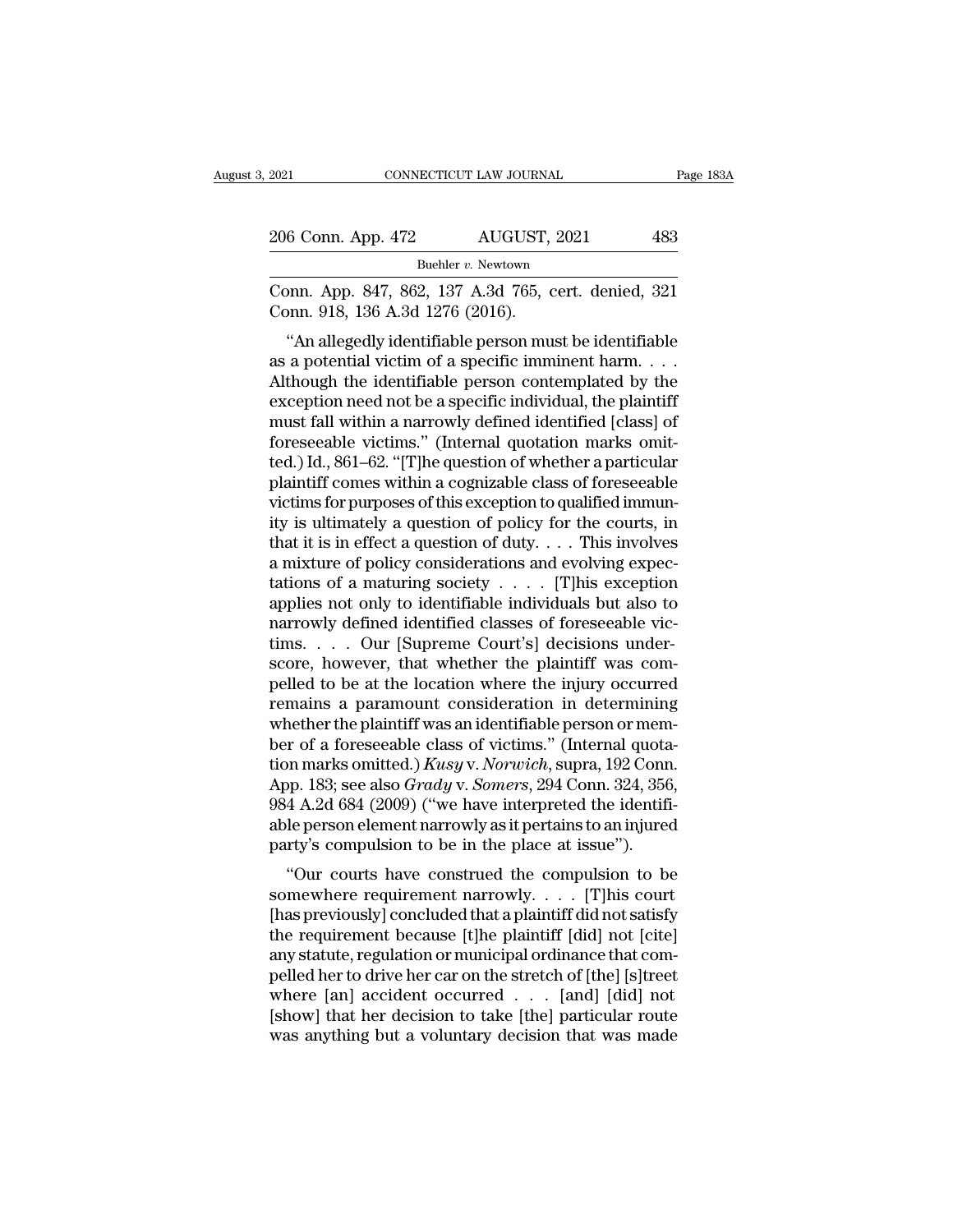# CONNECTICUT LAW JOURNAL August 3, 2021<br>484 AUGUST, 2021 206 Conn. App. 472<br>Buehler v. Newtown

### Buehler *v*. Newtown

CONNECTICUT LAW JOURNAL August 3, 202<br>
AUGUST, 2021 206 Conn. App. 472<br>
Buehler v. Newtown<br>
as a matter of convenience. . . . [O]ur Supreme Court<br>
[has] determined that a person is not an identifiable<br>
victim if he is not  $\begin{array}{r} \hbox{AUGUST, 2021} \qquad \quad \ \ \text{206 Conn. App. 472} \[2ex] \hline \end{array}$  Buehler v. Newtown<br>as a matter of convenience. . . . [O]ur Supreme Court<br>[has] determined that a person is not an identifiable<br>victim if he is not legally requi 484 AUGUST, 2021 206 Conn. App. 472<br>
Buehler v. Newtown<br>
as a matter of convenience. . . . [O]ur Supreme Court<br>
[has] determined that a person is not an identifiable<br>
victim if he is not legally required to be somewhere a 484 AUGUST, 2021 206 Conn. App. 472<br>
Buehler v. Newtown<br>
as a matter of convenience. . . . [O]ur Supreme Court<br>
[has] determined that a person is not an identifiable<br>
victim if he is not legally required to be somewhere a Buehler v. Newtown<br>Buehler v. Newtown<br>as a matter of convenience. . . . [O]ur Supreme Court<br>[has] determined that a person is not an identifiable<br>victim if he is not legally required to be somewhere and<br>could have assigned *Buehler v. Newtown*<br>
as a matter of convenience. . . . [O]ur Supreme Court<br>
[has] determined that a person is not an identifiable<br>
victim if he is not legally required to be somewhere and<br>
could have assigned someone else as a matter of convenience. . . . [O]ur Supreme Court<br>[has] determined that a person is not an identifiable<br>victim if he is not legally required to be somewhere and<br>could have assigned someone else to go to the location<br>t [has] determined that a person is not an identifiable<br>victim if he is not legally required to be somewhere and<br>could have assigned someone else to go to the location<br>to complete the task in his place.... In  $Grady$  [v.<br>Somer victim if he is not legally required to be somewhere and<br>could have assigned someone else to go to the location<br>to complete the task in his place.... In  $Grady$  [v.<br>Somers, supra, 294 Conn. 355–56], the municipality did<br>not could have assigned someone else to go to the location<br>to complete the task in his place. . . . In  $Grady$  [v.<br>Somers, supra, 294 Conn. 355–56], the municipality did<br>not provide refuse pickup service, and residents could<br>eit to complete the task in his place. . . . In  $Grady$  [v.<br> *Somers*, supra, 294 Conn. 355–56], the municipality did<br>
not provide refuse pickup service, and residents could<br>
either obtain a transfer station permit and discard t Somers, supra, 294 Conn. 355–56], the municipality did<br>not provide refuse pickup service, and residents could<br>either obtain a transfer station permit and discard their<br>own refuse, or hire private trash haulers to come to<br> not provide refuse pickup service, and residents could<br>either obtain a transfer station permit and discard their<br>own refuse, or hire private trash haulers to come to<br>their home....Because the plaintiff ... had the<br>option either obtain a transfer station permit and discard their<br>own refuse, or hire private trash haulers to come to<br>their home....Because the plaintiff ... had the<br>option of hiring an independent contractor to dispose<br>of his r own refuse, or hire private trash haulers to come to<br>their home.... Because the plaintiff ... had the<br>option of hiring an independent contractor to dispose<br>of his refuse, the court did not classify him as an identifi-<br>able Nuon of furing an independent contractor to dispose<br>his refuse, the court did not classify him as an identifi-<br>le victim for injuries he sustained when he slipped on<br>ice patch at the transfer station." (Citations omitted; or nis reruse, the court did not classify nim as an identifiable victim for injuries he sustained when he slipped on<br>an ice patch at the transfer station." (Citations omitted;<br>internal quotation marks omitted.) Kusy v. Nor

able victim for injuries he sustained when he supped on<br>an ice patch at the transfer station." (Citations omitted;<br>internal quotation marks omitted.) *Kusy v. Norwich*,<br>supra, 192 Conn. App. 185–86 n.7.<br>Our Supreme Court an ice patch at the transfer station. (Chations onlited;<br>internal quotation marks omitted.) *Kusy v. Norwich*,<br>supra, 192 Conn. App. 185–86 n.7.<br>Our Supreme Court has noted that "[t]he only identifi-<br>able class of foresee mternal quotation marks omitted.) *Kusy V. Norwich*,<br>supra, 192 Conn. App. 185–86 n.7.<br>Our Supreme Court has noted that "[t]he only identifi-<br>able class of foreseeable victims that [the court has]<br>recognized . . . is that supra, 192 Conn. App. 185–86 n.7.<br>
Our Supreme Court has noted that "[t]he only identifi-<br>
able class of foreseeable victims that [the court has]<br>
recognized . . . is that of schoolchildren attending<br>
public schools during Our Supreme Court has noted that "[t]he only identifiable class of foreseeable victims that [the court has]<br>recognized . . . is that of schoolchildren attending<br>public schools during school hours . . . . . " (Internal<br>quo able class of foreseeable victims that [the court has] recognized . . . is that of schoolchildren attending public schools during school hours . . . . " (Internal quotation marks omitted.) Id., 183–84;<sup>12</sup> see, e.g., *Cot* recognized . . . is that of schoolchildren attending<br>public schools during school hours . . . . ." (Internal<br>quotation marks omitted.) Id., 183–84;<sup>12</sup> see, e.g., *Cotto*<br>v. *Board of Education*, 294 Conn. 265, 267–68, 984 public schools during school hours . . . . . " (Internal<br>quotation marks omitted.) Id., 183–84;<sup>12</sup> see, e.g., *Cotto*<br>v. *Board of Education*, 294 Conn. 265, 267–68, 984 A.2d<br>58 (2009) (program director for summer youth p quotation marks omitted.) Id.,  $183-84; ^{12}$  see, e.g., *Cotto*<br>v. *Board of Education*, 294 Conn. 265, 267–68, 984 A.2d<br>58 (2009) (program director for summer youth program<br>who slipped and fell on school premises was no v. *Board of Education*, 294 Conn. 265, 267–68, 984 A.2d<br>58 (2009) (program director for summer youth program<br>who slipped and fell on school premises was not consid-<br>ered identifiable class member); *Durrant v. Board of<br>Ed* 58 (2009) (program director for summer youth program<br>who slipped and fell on school premises was not consid-<br>ered identifiable class member); *Durrant* v. *Board of*<br>*Education*, 284 Conn. 91, 107–108, 931 A.2d 859 (2007)<br> (mother who slipped and fell picking up child from optional after school day care was not considered identifiable class member); *Prescott v. Meriden*, 273 Conn. <sup>12</sup> In his appellate brief, the plaintiff relies on *Tryon* 

optional after school day care was not considered identifiable class member); *Prescott* v. *Meriden*, 273 Conn.<br><sup>12</sup> In his appellate brief, the plaintiff relies on *Tryon v. North Branford*, 58 Conn. App. 702, 755 A.2d tifiable class member); *Prescott v. Meriden*, 273 Conn.<br>
<sup>12</sup> In his appellate brief, the plaintiff relies on *Tryon v. North Branford*,<br>
58 Conn. App. 702, 755 A.2d 317 (2000), to support his assertion that he is<br>
indee <sup>12</sup> In his appellate brief, the plaintiff relies on *Tryon* v. *North Branford*,<br><sup>12</sup> In his appellate brief, the plaintiff relies on *Tryon* v. *North Branford*,<br>58 Conn. App. 702, 755 A.2d 317 (2000), to support his ass <sup>12</sup> In his appellate brief, the plaintiff relies on *Tryon v. North Branford*, 58 Conn. App. 702, 755 A.2d 317 (2000), to support his assertion that he is indeed an identifiable victim and that we must give weight to whe 58 Conn. App. 702, 755 A.2d 317 (2000), to support his assertion that he is indeed an identifiable victim and that we must give weight to whether the plaintiff's harm "occurred within a limited temporal and geographical z is competed an identifiable victim and that we must give weight to whether the plaintiff's harm "occurred within a limited temporal and geographical zone" in our analysis. As this court noted in *Kusy*, "*Tryon* . . . was plaintiff's harm "occurred within a limited temporal and geographical zone"<br>in our analysis. As this court noted in  $Kusy$ , " $Tryon \dots$  was decided [more<br>than twenty] years ago, and our Supreme Court has more recently focused<br> in our analysis. As this court noted in  $Kusy$ , "Tryon  $\ldots$  was decided [more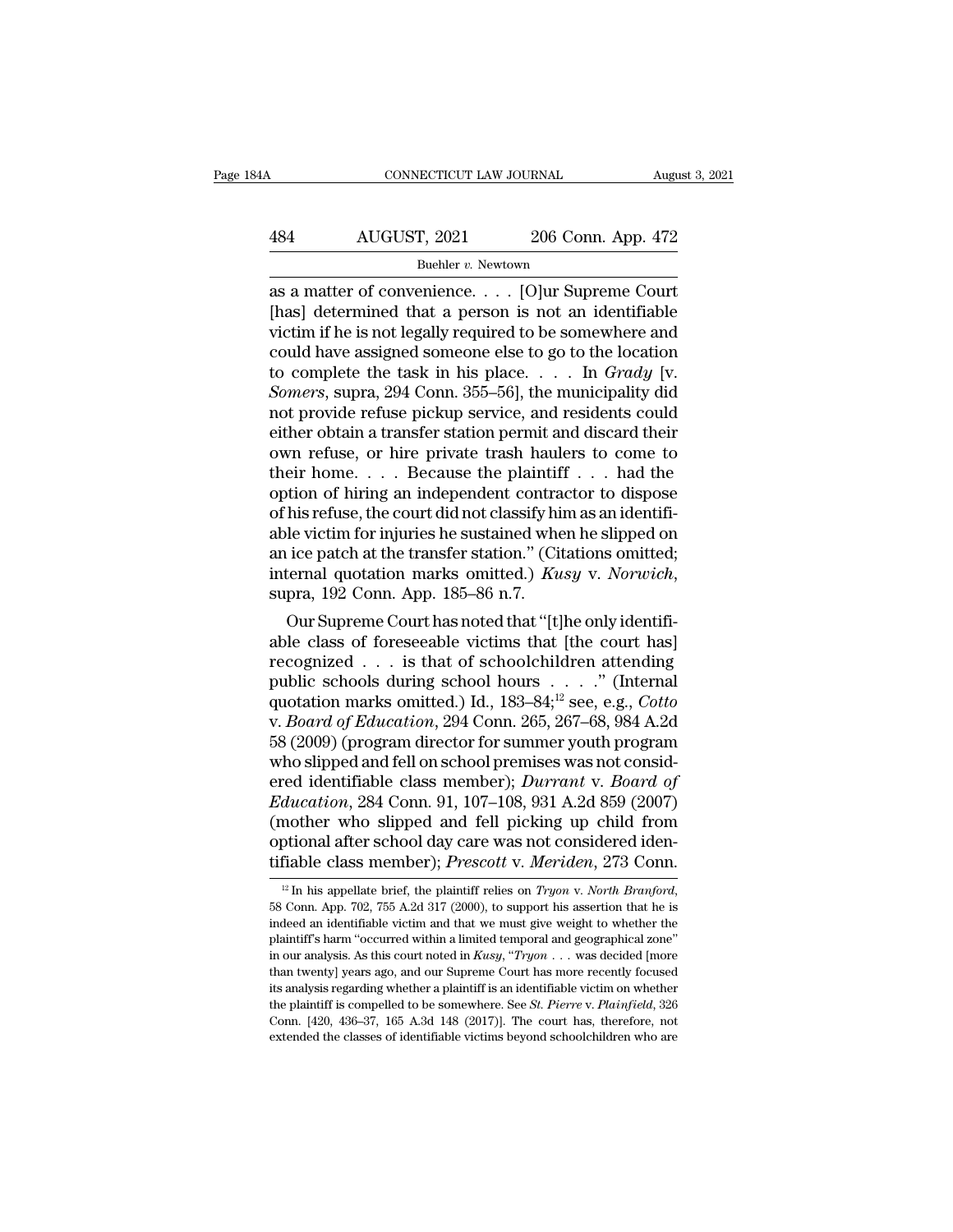2021 CONNECTICUT LAW JOURNAL Page 185A<br>
206 Conn. App. 472 AUGUST, 2021 485<br>
Buehler v. Newtown

Buehler *v*. Newtown

2021 CONNECTICUT LAW JOURNAL Page 18<br>
206 Conn. App. 472 AUGUST, 2021 485<br>
<sup>Buehler</sup> v. Newtown<br>
759, 761–62, 766, 873 A.2d 175 (2005) (parent who fell<br>
while voluntarily attending high school football game to 206 Conn. App. 472 AUGUST, 2021 485<br>Buehler v. Newtown<br>759, 761–62, 766, 873 A.2d 175 (2005) (parent who fell<br>while voluntarily attending high school football game to<br>watch child was not considered identifiable class mem-<br> 206 Conn. App. 472 AUGUST, 2021 485<br>
Buehler v. Newtown<br>
759, 761–62, 766, 873 A.2d 175 (2005) (parent who fell<br>
while voluntarily attending high school football game to<br>
watch child was not considered identifiable class 206 Conn. App. 472 AUGUST, 2021 485<br>
Buehler v. Newtown<br>
759, 761–62, 766, 873 A.2d 175 (2005) (parent who fell<br>
while voluntarily attending high school football game to<br>
watch child was not considered identifiable class m Buehler v. Newtown<br>
Buehler v. Newtown<br>
759, 761–62, 766, 873 A.2d 175 (2005) (parent who fell<br>
while voluntarily attending high school football game to<br>
watch child was not considered identifiable class mem-<br>
ber); *Cost* Buehler v. Newtown<br>
199, 761–62, 766, 873 A.2d 175 (2005) (parent who fell<br>
while voluntarily attending high school football game to<br>
watch child was not considered identifiable class mem-<br>
ber); *Costa* v. *Board of Educ* 759, 761–62, 766, 873 A.2d 175 (2005) (parent who fell<br>while voluntarily attending high school football game to<br>watch child was not considered identifiable class mem-<br>ber); *Costa v. Board of Education*, 175 Conn. App. 40 while voluntarily attending high school football game to<br>watch child was not considered identifiable class mem-<br>ber); *Costa v. Board of Education*, 175 Conn. App. 402,<br>409, 167 A.3d 1152 (student voluntarily attending sch watch child was not considered identifiable class member); *Costa v. Board of Education*, 175 Conn. App. 402, 409, 167 A.3d 1152 (student voluntarily attending school picnic who was injured while voluntarily playing basket ber); *Costa v. Board of Education*, 175 Conn. App. 402, 409, 167 A.3d 1152 (student voluntarily attending school picnic who was injured while voluntarily playing basket-<br>ball game was not considered identifiable class mem 409, 167 A.3d 1152 (student voluntarily attending school<br>picnic who was injured while voluntarily playing basket-<br>ball game was not considered identifiable class mem-<br>ber), cert. denied, 327 Conn. 961, 172 A.3d 801 (2017). picnic who was injured while voluntarily playing basket-<br>ball game was not considered identifiable class mem-<br>ber), cert. denied, 327 Conn. 961, 172 A.3d 801 (2017).<br>"Students attending public school during school hours<br>ar ball game was not considered identifiable class member), cert. denied, 327 Conn. 961, 172 A.3d 801 (2017).<br>"Students attending public school during school hours<br>are afforded this special designation as identifiable vic-<br>ti ber), cert. denied, 327 Conn. 961, 172 A.3d 801 (2017).<br>
"Students attending public school during school hours<br>
are afforded this special designation as identifiable vic-<br>
tims because they were intended to be the benefici "Students attending public school during school hours<br>are afforded this special designation as identifiable vic-<br>tims because they were intended to be the beneficiaries<br>of particular duties of care imposed by law on school are afforded this special designation as identifiable victims because they were intended to be the beneficiaries<br>of particular duties of care imposed by law on school<br>officials; they [are] legally required to attend school tims because they were intended to be the beneficiaries<br>of particular duties of care imposed by law on school<br>officials; they [are] legally required to attend school<br>rather than being there voluntarily; their parents [are] of particular duties of care imposed by law on school<br>officials; they [are] legally required to attend school<br>rather than being there voluntarily; their parents [are]<br>thus statutorily required to relinquish their custody t officials; they [are] legally required to attend school<br>rather than being there voluntarily; their parents [are]<br>thus statutorily required to relinquish their custody to<br>those officials during those hours; and, as a matter rather than being there voluntarily; their parents [are]<br>thus statutorily required to relinquish their custody to<br>those officials during those hours; and, as a matter of<br>policy, they traditionally require special considera thus statutorily required to relinquish their custody to<br>those officials during those hours; and, as a matter of<br>policy, they traditionally require special consideration<br>in the face of dangerous conditions." (Internal quot those officials during those hours; and, as a matter of<br>policy, they traditionally require special consideration<br>in the face of dangerous conditions." (Internal quotation<br>marks omitted.) *Kusyv. Norwich*, supra, 192 Conn. policy, they traditionally require special consideration<br>in the face of dangerous conditions." (Internal quotation<br>marks omitted.) *Kusyv. Norwich*, supra, 192 Conn. App.<br>184–85. Accordingly, this court has consistently he in the face of dangerous conditions." (Internal quotation<br>marks omitted.) *Kusyv. Norwich*, supra, 192 Conn. App.<br>184–85. Accordingly, this court has consistently held<br>that students who are injured outside of school hours<br> marks omitted.) *Kusy* v. *Norwich*, supra, 192 Conn. App.<br>184–85. Accordingly, this court has consistently held<br>that students who are injured outside of school hours<br>do not fall within the class of identifiable victims un 184–85. Accordingly, this court has consistently held<br>that students who are injured outside of school hours<br>do not fall within the class of identifiable victims under<br>the identifiable victim-imminent harm exception. See<br> that students who are injured outside of school hours<br>do not fall within the class of identifiable victims under<br>the identifiable victim-imminent harm exception. See<br>*Marvin* v. *Board of Education*, 191 Conn. App. 169, 18 do not fall within the class of identifiable victims under<br>the identifiable victim-imminent harm exception. See<br>*Marvin* v. *Board of Education*, 191 Conn. App. 169, 184,<br>213 A.3d 1155 (2019) (student athlete injured in lo the identifiable victim-imminent harm exception. See<br>Marvin v. Board of Education, 191 Conn. App. 169, 184,<br>213 A.3d 1155 (2019) (student athlete injured in locker<br>room after school hours was not considered identifiable<br>cl Marvin v. Board of Education, 191 Conn. App. 169, 184, 213 A.3d 1155 (2019) (student athlete injured in locker room after school hours was not considered identifiable class member); Jahn v. Board of Education, 152 Conn. Ap In *Kusy* v. *Norwich*, superal state in the section after school hours was not considered identifiable ass member); *Jahn v. Board of Education*, 152 Conn. pp. 652, 668–69, 99 A.3d 1230 (2014) (student athlete jured durin class member); *Jahn* v. *Board of Education*, 152 Conn.<br>App. 652, 668–69, 99 A.3d 1230 (2014) (student athlete<br>injured during swim practice was not considered identi-<br>fiable class member).<br>In *Kusy v. Norwich*, supra, 19

App. 652, 668–69, 99 A.3d 1230 (2014) (student athlete<br>injured during swim practice was not considered identi-<br>fiable class member).<br>In *Kusy v. Norwich*, supra, 192 Conn. App. 185–87,<br>this court determined that a plainti the identifiable class member).<br>
In Kusy v. Norwich, supra, 192 Conn. App. 185–87,<br>
this court determined that a plaintiff did not fall within<br>
the identifiable class of foreseeable victims to invoke<br>
the identifiable per fiable class member).<br>
In *Kusy v. Norwich*, supra, 192 Conn. App. 185–87,<br>
this court determined that a plaintiff did not fall within<br>
the identifiable class of foreseeable victims to invoke<br>
the identifiable person-immi this court determined that a plaintiff did not fall within<br>the identifiable class of foreseeable victims to invoke<br>the identifiable person-imminent harm exception, even<br>when the plaintiff's existence on the premises was<br>st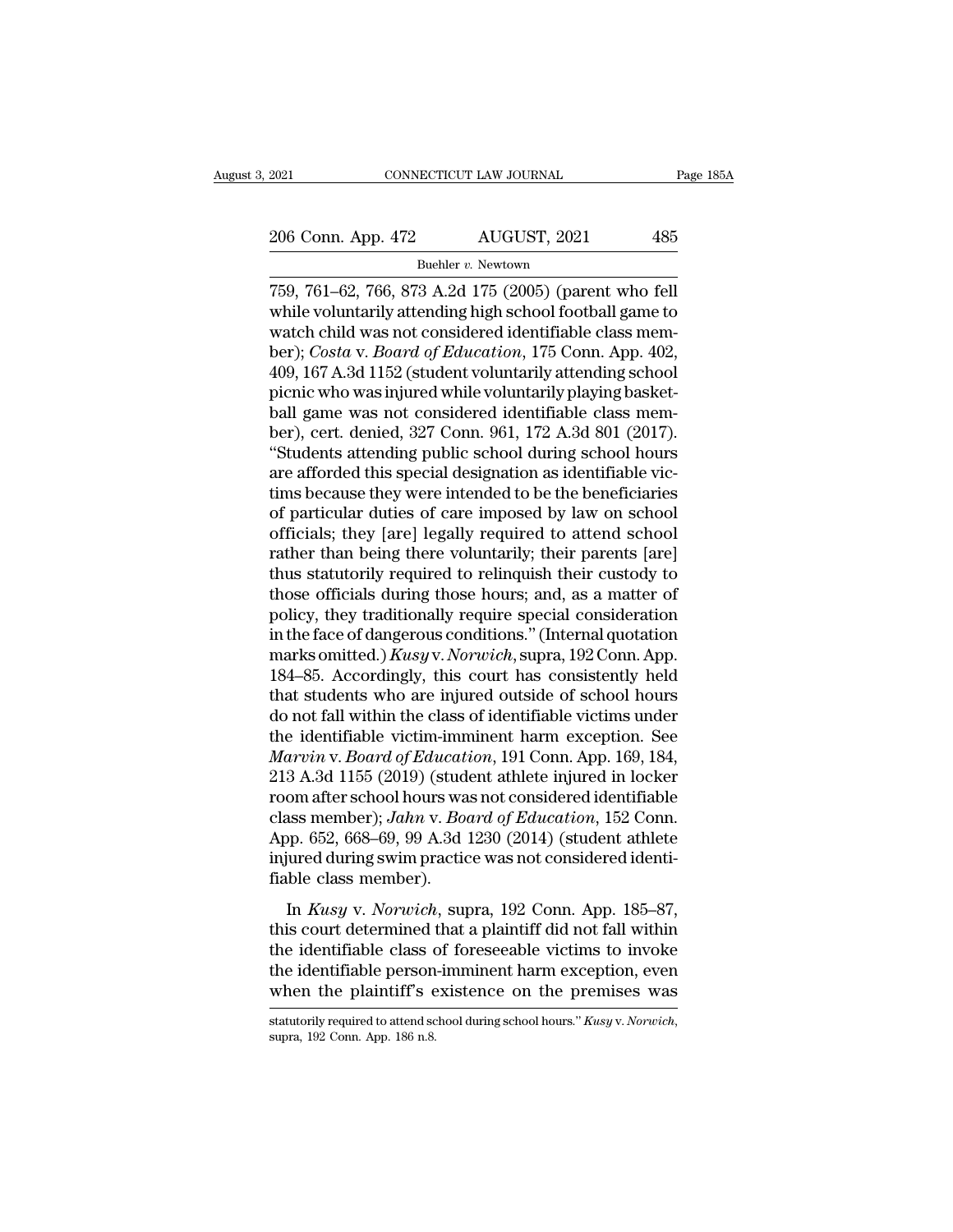# CONNECTICUT LAW JOURNAL August 3, 2021<br>486 AUGUST, 2021 206 Conn. App. 472<br>Buehler v. Newtown

### Buehler *v*. Newtown

CONNECTICUT LAW JOURNAL August 3, 2<br>
AUGUST, 2021 206 Conn. App. 472<br>
Buehler v. Newtown<br>
required by his employer to complete a work-related task.<br>
The plaintiff in *Kusy*, a deliveryman, delivered milk to AUGUST, 2021 206 Conn. App. 472<br>
<sup>Buehler v. Newtown</sup><br>
Tequired by his employer to complete a work-related task.<br>
The plaintiff in *Kusy*, a deliveryman, delivered milk to<br>
a local middle school as part of his employment d 486 AUGUST, 2021 206 Conn. App. 472<br>
Buehler v. Newtown<br>
required by his employer to complete a work-related task.<br>
The plaintiff in *Kusy*, a deliveryman, delivered milk to<br>
a local middle school as part of his employmen  $\frac{486}{200}$  AUGUST, 2021 206 Conn. App. 472<br>
Buehler v. Newtown<br>
required by his employer to complete a work-related task.<br>
The plaintiff in *Kusy*, a deliveryman, delivered milk to<br>
a local middle school as part of his Buehler v. Newtown<br>
required by his employer to complete a work-related task.<br>
The plaintiff in *Kusy*, a deliveryman, delivered milk to<br>
a local middle school as part of his employment duties.<br>
Id., 173. On one morning, Buehler v. Newtown<br>
required by his employer to complete a work-related task.<br>
The plaintiff in *Kusy*, a deliveryman, delivered milk to<br>
a local middle school as part of his employment duties.<br>
Id., 173. On one morning, required by his employer to complete a work-related tas<br>The plaintiff in *Kusy*, a deliveryman, delivered milk<br>a local middle school as part of his employment dutie<br>Id., 173. On one morning, he notified his employer th<br>he is painting in *Kasy*, a denveryinal, denvered nink to<br>ocal middle school as part of his employment duties.<br>., 173. On one morning, he notified his employer that<br>noticed snow and ice on the premises, but his employer<br>rdere a local inique school as part of its employment duties.<br>Id., 173. On one morning, he notified his employer that<br>he noticed snow and ice on the premises, but his employer<br>"ordered him to complete the delivery." Id. The plai

id., 175. On one morning, he notined his employer that<br>he noticed snow and ice on the premises, but his employer<br>"ordered him to complete the delivery." Id. The plaintiff<br>slipped on the ice and fell on the premises. Id.<br>Th reflorded show and ree of the pentises, but its employer<br>"ordered him to complete the delivery." Id. The plaintiff<br>slipped on the ice and fell on the premises. Id.<br>This court upheld the trial court's granting of summary<br>ju ordered nint to complete the denvery. That in Figure is a slipped on the ice and fell on the premises. Id.<br>This court upheld the trial court's granting of summary<br>judgment in favor of the defendants, the city, the board<br>of supped on the ree and fell on the premises. Id.<br>This court upheld the trial court's granting of summary<br>judgment in favor of the defendants, the city, the board<br>of education, and city employees. Id., 187. "[U]nlike<br>schoolc This court upheld the trial court's granting of summary<br>judgment in favor of the defendants, the city, the board<br>of education, and city employees. Id., 187. "[U]nlike<br>schoolchildren, the plaintiff was not required by law<br>t judgment in favor of the defendants, the city, the board<br>of education, and city employees. Id., 187. "[U]nlike<br>schoolchildren, the plaintiff was not required by law<br>to be on school grounds. A contractual duty to deliver<br>mi of education, and city employees. Id., 187. "[U]nlike<br>schoolchildren, the plaintiff was not required by law<br>to be on school grounds. A contractual duty to deliver<br>milk at the school falls far short of the legal compulsion<br> schoolchildren, the plaintiff was not required by law<br>to be on school grounds. A contractual duty to deliver<br>milk at the school falls far short of the legal compulsion<br>imposed by our statutes that require a child's atten-<br> to be on school grounds. A contractual duty to deliver<br>milk at the school falls far short of the legal compulsion<br>imposed by our statutes that require a child's atten-<br>dance at school." Id., 185. Further, the plaintiff's e milk at the school falls far short of the legal compulsion<br>imposed by our statutes that require a child's atten-<br>dance at school." Id., 185. Further, the plaintiff's employer<br>could "meet its contractual obligation to deliv imposed by our statutes that require a child's atten-<br>dance at school." Id., 185. Further, the plaintiff's employer<br>could "meet its contractual obligation to deliver milk<br>to the school by waiting or returning at a later ti dance at school." Id., 185. Further, the plaintiff's employer<br>could "meet its contractual obligation to deliver milk<br>to the school by waiting or returning at a later time"<br>after the ice had been removed from the premises. could "meet its contractual obligation to deliver milk<br>to the school by waiting or returning at a later time"<br>after the ice had been removed from the premises. Id.<br>Importantly, this court noted that "our courts have not<br>tr to the school by waiting or returning at a later time"<br>after the ice had been removed from the premises. Id.<br>Importantly, this court noted that "our courts have not<br>treated other classes of individuals, apart from school-<br> after the ice had been removed from the premises. Id.<br>Importantly, this court noted that "our courts have not<br>treated other classes of individuals, apart from school-<br>children, who are present on school grounds during<br>scho Importantly, this court noted that "our courts have not<br>treated other classes of individuals, apart from school-<br>children, who are present on school grounds during<br>school hours as identifiable victims because there is<br>alwa treated other classes of individuals, apart from school-<br>children, who are present on school grounds during<br>school hours as identifiable victims because there is<br>always an aspect of voluntariness to their presence on<br>schoo children, who are present on school grounds during<br>school hours as identifiable victims because there is<br>always an aspect of voluntariness to their presence on<br>school grounds. . . . [E]ven when schoolchildren are<br>on school school hours as identifiable victims because there is<br>always an aspect of voluntariness to their presence on<br>school grounds.  $\dots$  [E]ven when schoolchildren are<br>on school grounds, our courts have not classified them<br>as id always an aspect of voluntariness to their presence on school grounds. . . . [E]ven when schoolchildren are on school grounds, our courts have not classified them as identifiable victims if they are on school property as school grounds. . . . [E]ven when schoolchildren are<br>on school grounds, our courts have not classified them<br>as identifiable victims if they are on school property<br>as part of voluntary activities." (Citations omitted; foot on school grounds, our courts have not classified them<br>as identifiable victims if they are on school property<br>as part of voluntary activities." (Citations omitted; foot-<br>note omitted.) Id., 186–87. Thus, this court determi as identifiable victims if they are on school property<br>as part of voluntary activities." (Citations omitted; foot-<br>note omitted.) Id., 186–87. Thus, this court determined<br>that the plaintiff failed to raise a genuine issue as part of voluntary activities." (Citations omitted; foot-<br>note omitted.) Id., 186–87. Thus, this court determined<br>that the plaintiff failed to raise a genuine issue of mate-<br>rial fact as to whether the defendants were en note omitted.) Id., 186–87. Thus, this court determined<br>that the plaintiff failed to raise a genuine issue of mate-<br>rial fact as to whether the defendants were entitled to<br>governmental immunity, and it "decline[d] to exten that the plaintiff failed to rais<br>
rial fact as to whether the de<br>
governmental immunity, and<br>
classes of individuals who n<br>
beyond the narrow confines of<br>
rily compelled to be on scho<br>
school hours." Id., 187.<br>
In the pre In fact as to whether the defendants were entitied to<br>vernmental immunity, and it "decline[d] to extend the<br>asses of individuals who may be identifiable victims<br>yond the narrow confines of children who are statuto-<br>y compe governmental infinitity, and it decline<br>plusted classes of individuals who may be identifiable victims<br>beyond the narrow confines of children who are statuto-<br>rily compelled to be on school grounds during regular<br>school ho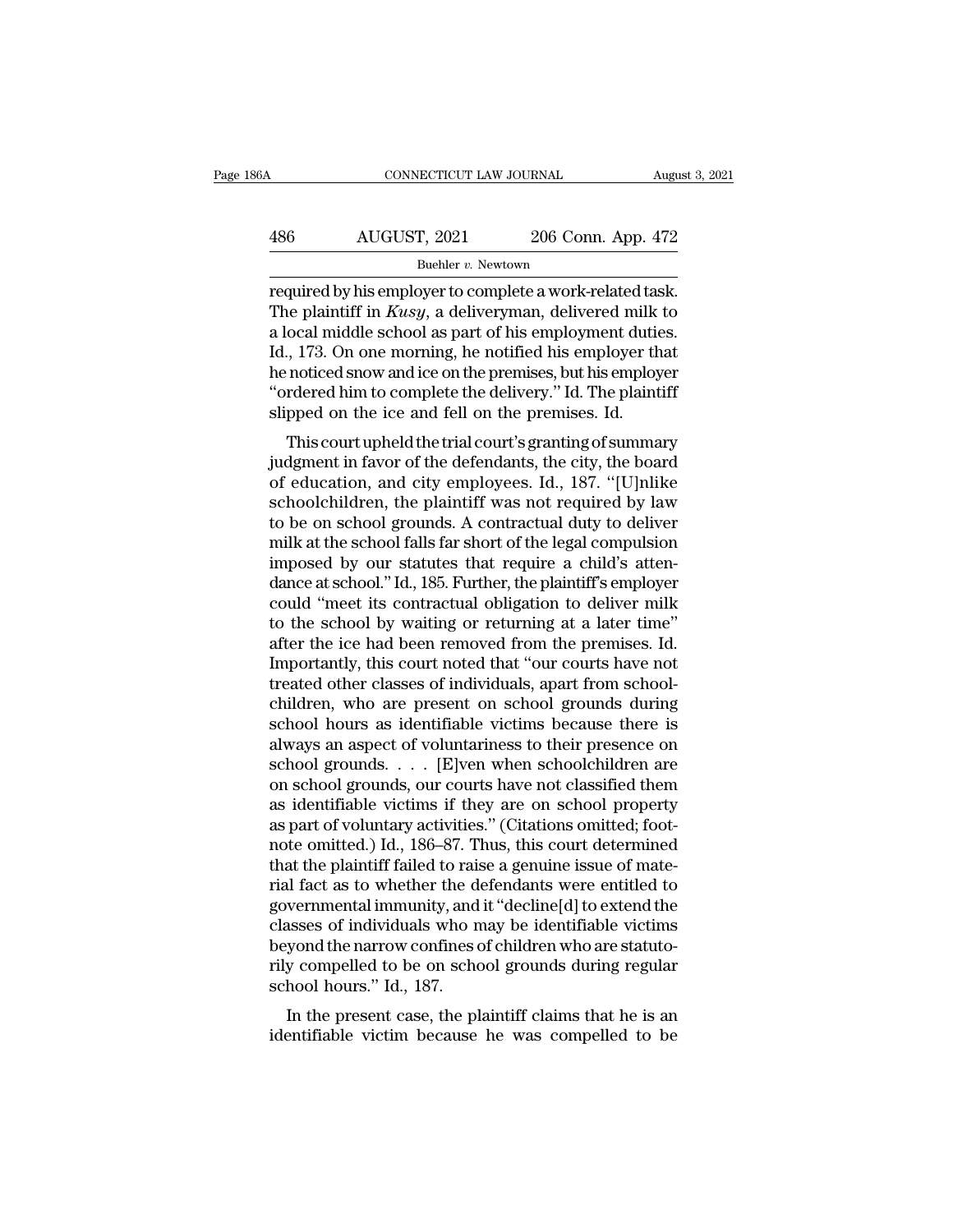### Buehler *v.*Newtown

 $\frac{2021}{206}$  Conn. App. 472 AUGUST, 2021 487<br>
Buehler v. Newtown<br>
on the premises at the time of his injury. The plaintiff<br>
claims that, as a sports official, he was compelled to<br>
be on the premises and without his pres 206 Conn. App. 472 AUGUST, 2021 487<br>Buehler v. Newtown<br>
on the premises at the time of his injury. The plaintiff<br>
claims that, as a sports official, he was compelled to<br>
be on the premises and, without his presence, the v 206 Conn. App. 472 AUGUST, 2021 487<br>
Buehler v. Newtown<br>
on the premises at the time of his injury. The plaintiff<br>
claims that, as a sports official, he was compelled to<br>
be on the premises and, without his presence, the 206 Conn. App. 472 AUGUST, 2021 487<br>
Buehler v. Newtown<br>
on the premises at the time of his injury. The plaintiff<br>
claims that, as a sports official, he was compelled to<br>
be on the premises and, without his presence, the Buehler v. Newtown<br>
Buehler v. Newtown<br>
on the premises at the time of his injury. The plaintiff<br>
claims that, as a sports official, he was compelled to<br>
be on the premises and, without his presence, the volley-<br>
ball mat Buehler v. Newtown<br>
on the premises at the time of his injury. The plaintiff<br>
claims that, as a sports official, he was compelled to<br>
be on the premises and, without his presence, the volley-<br>
ball match would not be perm on the premises at the time of his injury. The plaintiff<br>claims that, as a sports official, he was compelled to<br>be on the premises and, without his presence, the volley-<br>ball match would not be permitted to go forward.<sup>13</sup> claims that, as a sports official, he was compelled to<br>be on the premises and, without his presence, the volley-<br>ball match would not be permitted to go forward.<sup>13</sup><br>Essentially, the plaintiff asks us to extend the identif be on the premises and, without<br>ball match would not be pern<br>Essentially, the plaintiff asks us<br>able victim classification to end<br>is present on municipal property<br>activity outside of school hour<br>for the following reasons.<br> Il match would not be permitted to go forward.<sup>13</sup><br>sentially, the plaintiff asks us to extend the identifi-<br>le victim classification to encompass a plaintiff who<br>present on municipal property to officiate a voluntary<br>tivit Essentially, the plaintiff asks us to extend the identifiable victim classification to encompass a plaintiff who is present on municipal property to officiate a voluntary activity outside of school hours. We decline to do

able victim classification to encompass a plaintiff who<br>is present on municipal property to officiate a voluntary<br>activity outside of school hours. We decline to do so<br>for the following reasons.<br>Just as in  $Kusy$ , "unlike is present on municipal property to officiate a voluntary<br>activity outside of school hours. We decline to do so<br>for the following reasons.<br>Just as in *Kusy*, "unlike schoolchildren, the plaintiff<br>[in this case] was not req activity outside of school hours. We decline to do so<br>for the following reasons.<br>Just as in *Kusy*, "unlike schoolchildren, the plaintiff<br>[in this case] was not required by law to be on school<br>grounds." Id., 185. An assign for the following reasons.<br>
Just as in *Kusy*, "unlike schoolchildren, the plaintiff<br>
[in this case] was not required by law to be on school<br>
grounds." Id., 185. An assignment to officiate a volley-<br>
ball game after schoo Just as in *Kusy*, "unlike schoolchildren, the plaintiff<br>[in this case] was not required by law to be on school<br>grounds." Id., 185. An assignment to officiate a volley-<br>ball game after school hours is nothing like the lega [in this case] was not required by law to be on school grounds." Id., 185. An assignment to officiate a volley-<br>ball game after school hours is nothing like the legal<br>compulsion imposed by our statutes that require a<br>child grounds." Id., 185. An assignment to officiate a volley-<br>ball game after school hours is nothing like the legal<br>compulsion imposed by our statutes that require a<br>child's attendance at school. Id. Moreover, the plaintiff<br>co ball game after school hours is nothing like the legal<br>compulsion imposed by our statutes that require a<br>child's attendance at school. Id. Moreover, the plaintiff<br>conceded that he had the option to accept or to deny the<br>as compulsion imposed by our statutes that require a<br>child's attendance at school. Id. Moreover, the plaintiff<br>conceded that he had the option to accept or to deny the<br>assignment. The plaintiff's presence on the premises,<br>the child's attendance at school. Id. Moreover, the plaintiff<br>conceded that he had the option to accept or to deny the<br>assignment. The plaintiff's presence on the premises,<br>therefore, was voluntary. The possibility that, had h conceded that he had the option to accept or to deny the<br>assignment. The plaintiff's presence on the premises,<br>therefore, was voluntary. The possibility that, had he<br>denied this, or other, officiating assignments, the plai assignment. The plaintiff's presence on the premises,<br>therefore, was voluntary. The possibility that, had he<br>denied this, or other, officiating assignments, the plain-<br>tiff might have received fewer future assignments, doe exception. inity of the plain-<br>Inity that the plain-<br>If might have received fewer future assignments, does<br>to render his presence on the premises involuntary,<br>detertainly does not give rise to the same degree of<br>gal compulsion necess tiff might have received fewer future assignments, does<br>not render his presence on the premises involuntary,<br>and certainly does not give rise to the same degree of<br>legal compulsion necessary to fall within the immunity<br>exc not render his presence on the premises involuntary,<br>and certainly does not give rise to the same degree of<br>legal compulsion necessary to fall within the immunity<br>exception.<br>It would be improper for this court to extend th

It would be improper for this court to extend the<br>lentifiable victim classification in this case, particu-<br>rly because the student athletes participating in the<br><sup>13</sup> The plaintiff claims that "two referees were required in It would be improper for this court to extend the identifiable victim classification in this case, particularly because the student athletes participating in the  $\frac{13}{12}$  The plaintiff claims that "two referees were re

identifiable victim classification in this case, particularly because the student athletes participating in the  $\frac{18}{10}$  The plaintiff claims that "two referees were required in order for the volleyball match to go for larly because the student athletes participating in the  $\frac{1}{18}$  The plaintiff claims that "two referees were required in order for the volleyball match to go forward and be officially sanctioned." Upon review of the re Example 18 The plaintiff claims that "two referees were required in order for the volleyball match to go forward and be officially sanctioned." Upon review of the record, even in the light most favorable to the plaintiff, <sup>13</sup> The plaintiff claims that "two referees were required in order for the volleyball match to go forward and be officially sanctioned." Upon review of the record, even in the light most favorable to the plaintiff, we ca volleyball match to go forward and be officially sanctioned." Upon review<br>of the record, even in the light most favorable to the plaintiff, we cannot<br>come to the same conclusion. When asked in his deposition whether a<br>voll of the record, even in the light most favorable to the plaintiff, we cannot come to the same conclusion. When asked in his deposition whether a volleyball match could proceed with "no referees," Czaplinski answered, "[t]he come to the same conclusion. When asked in his deposition whether a volleyball match could proceed with "no referees," Czaplinski answered, "[t]he match would not go forward without an official." Simon, when asked in his d volleyball match could proceed with "no referees," Czaplinski answered, "[t]he match would not go forward without an official." Simon, when asked in his deposition whether the high school governing agency could sanction a "[t]<br>he match would not go forward without an official." Simon, when as<br>ked in his deposition whether the high school governing agency could sanction<br>a match as official without having *any* certified referee, answered, " in his deposition whether the high school governing agency could sanction a match as official without having any certified referee, answered, "[n]o,"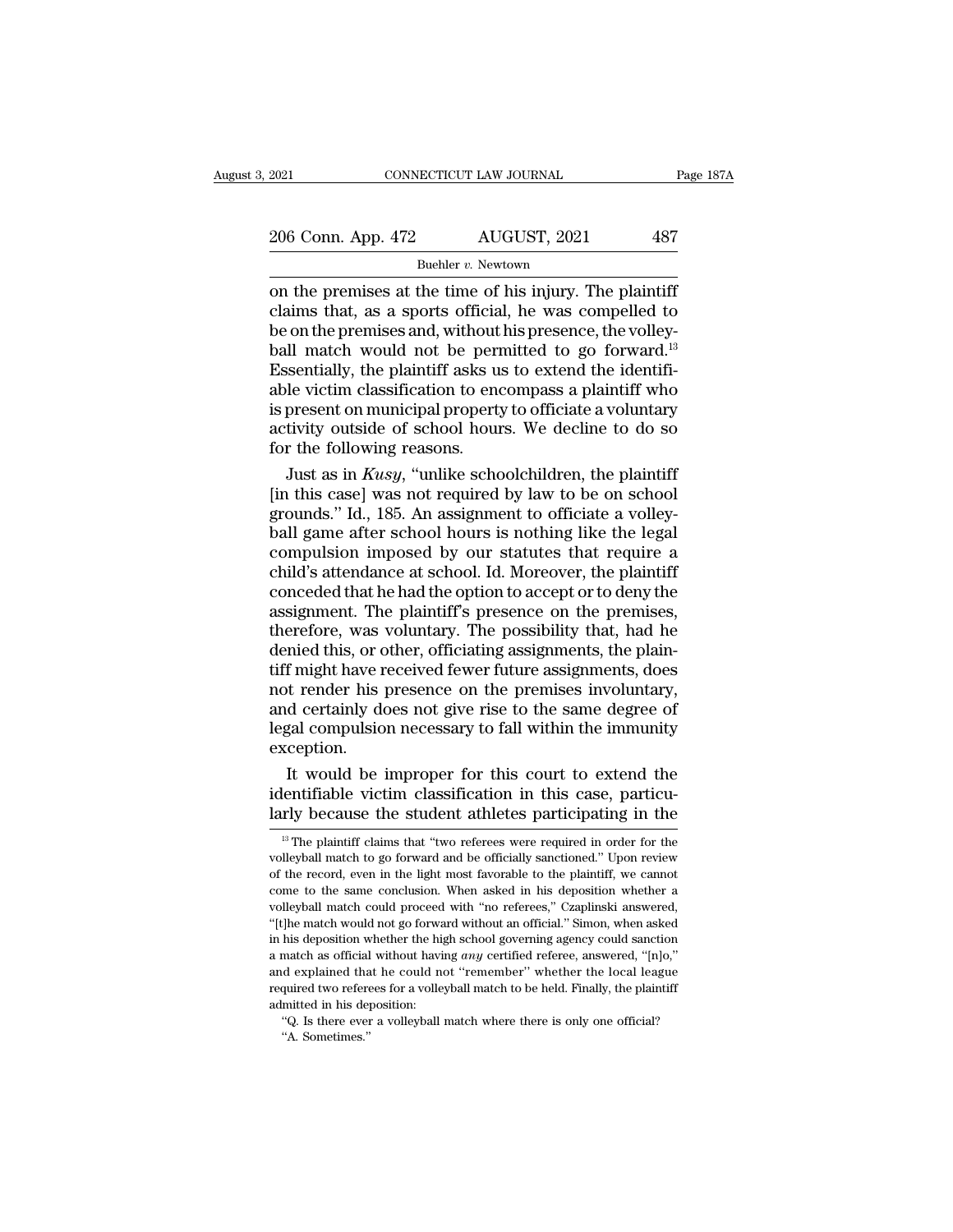| 38A | CONNECTICUT LAW JOURNAL                                   |                    | August 3, 2021 |
|-----|-----------------------------------------------------------|--------------------|----------------|
| 488 | AUGUST, 2021                                              | 206 Conn. App. 488 |                |
|     | Fenner v. Commissioner of Correction                      |                    |                |
|     | volleyball game over which the plaintiff officiated would |                    |                |

CONNECTICUT LAW JOURNAL August 3, 2021<br>
488 AUGUST, 2021 206 Conn. App. 488<br>
Fenner v. Commissioner of Correction<br>
volleyball game over which the plaintiff officiated would<br>
not themselves enjoy such a designation under ex 188 AUGUST, 2021 206 Conn. App. 488<br>
Fenner v. Commissioner of Correction<br>
volleyball game over which the plaintiff officiated would<br>
not themselves enjoy such a designation under existing<br>
law. See, e.g., *Marvin* v. *Boa* 188 AUGUST, 2021 206 Conn. App. 488<br>
Fenner v. Commissioner of Correction<br>
volleyball game over which the plaintiff officiated would<br>
not themselves enjoy such a designation under existing<br>
law. See, e.g., *Marvin* v. *Boa* 1918 AUGUST, 2021 206 Conn. App. 488<br>
Fenner v. Commissioner of Correction<br>
volleyball game over which the plaintiff officiated would<br>
not themselves enjoy such a designation under existing<br>
law. See, e.g., *Marvin* v. *Bo* Fenner v. Commissioner of Correction<br>volleyball game over which the plaintiff officiated would<br>not themselves enjoy such a designation under existing<br>law. See, e.g., *Marvin* v. *Board of Education*, supra,<br>191 Conn. App. volleyball game over which the plaintiff officiated would<br>not themselves enjoy such a designation under existing<br>law. See, e.g., *Marvin v. Board of Education*, supra,<br>191 Conn. App. 180–184; *Jahn v. Board of Education*,<br> not themselves enjoy such a designation under existing<br>law. See, e.g., *Marvin v. Board of Education*, supra,<br>191 Conn. App. 180–184; *Jahn v. Board of Education*,<br>supra, 152 Conn. App. 668–69. In other words, if one<br>of th law. See, e.g., *Marvin v. Board of Education*, supra,<br>191 Conn. App. 180–184; *Jahn v. Board of Education*,<br>supra, 152 Conn. App. 668–69. In other words, if one<br>of the student athletes had fallen from the officiating<br>stan 191 Conn. App. 180–184; *Jahn v. Board of Education*,<br>supra, 152 Conn. App. 668–69. In other words, if one<br>of the student athletes had fallen from the officiating<br>stand and sustained injuries, the defendants would<br>enjoy g supra, 152 Conn. App. 668<br>of the student athletes had<br>stand and sustained injur<br>enjoy governmental immur<br>claim initiated by the studenting the<br>schoolchildren.<sup>14</sup><br>The judgment is affirmed the student athletes had railer<br>and and sustained injuries, the<br>joy governmental immunity from<br>im initiated by the student. T<br>stification for treating the plainer<br>schoolchildren.<sup>14</sup><br>The judgment is affirmed.<br>In this opini In this oppresented immunity from a premises liabiaim initiated by the student. There is no doctrestification for treating the plaintiff differently to schoolchildren.<sup>14</sup><br>The judgment is affirmed.<br>In this opinion the othe

### Molchildren.<sup>14</sup><br>
Indian is affirmed.<br>
s opinion the other judges concurred.<br>
ROGER FENNER *v.* COMMISSIONER<br>
OF CORRECTION<br>
(AC 43967) Formal<br>
Saffirmed.<br>
the other judges concurred.<br>
ENNER v. COMMISSIONER<br>
OF CORRECTION<br>
(AC 43267) tirmed.<br>
other judges concu<br>
NER v. COMMISSI<br>
CORRECTION<br>
(AC 43267)<br>
exander and Devlin, Js. ROGER FENNER v. COMMISSIONER<br>OF CORRECTION<br>(AC 43267)<br>Elgo, Alexander and Devlin, Js.

### *Syllabus*

OF CORRECTION<br>
(AC 43267)<br>
Elgo, Alexander and Devlin, Js.<br>
Syllabus<br>
The petitioner, who had been convicted in 2009 of the crimes of murder<br>
and risk of injury to a child, filed a petition for a writ of habeas corpus<br>
Syl (AC 43267)<br>Elgo, Alexander and Devlin, Js.<br>Syllabus<br>petitioner, who had been convicted in 2009 of the crimes of murder<br>and risk of injury to a child, filed a petition for a writ of habeas corpus<br>on October 6, 2017. Therea Elgo, Alexander and Devlin, Js.<br>  $Syllabus$ <br>
petitioner, who had been convicted in 2009 of the crimes of murder<br>
and risk of injury to a child, filed a petition for a writ of habeas corpus<br>
on October 6, 2017. Thereafter, pur *Syllabus*<br> *Syllabus*<br>
petitioner, who had been convicted in 2009 of the crimes of murder<br>
and risk of injury to a child, filed a petition for a writ of habeas corpus<br>
on October 6, 2017. Thereafter, pursuant to the appl *Syllabus*<br> *Syllabus*<br>
petitioner, who had been convicted in 2009 of the crimes of murder<br>
and risk of injury to a child, filed a petition for a writ of habeas corpus<br>
on October 6, 2017. Thereafter, pursuant to the appl pertitioner, who had been convicted in 2009 of the crimes of murder<br>and risk of injury to a child, filed a petition for a writ of habeas corpus<br>on October 6, 2017. Thereafter, pursuant to the applicable statute ( $\S$  52-<br>4 and risk of injury to a child, filed a petition for a writ of habeas corpus<br>on October 6, 2017. Thereafter, pursuant to the applicable statute (§ 52-<br>470 (c) and (e)), the respondent Commissioner of Correction filed a<br>requ on October 6, 2017. Thereafter, pursuant to the applicable statute (§ 52-470 (c) and (e)), the respondent Commissioner of Correction filed a request for an order to show cause why the untimely petition should be permitted  $470$  (c) and (e)), the respondent Commissioner of Correction filed a request for an order to show cause why the untimely petition should be permitted to proceed. The habeas court held an evidentiary hearing, during which

request for an order to show cause why the untimely petition should<br>be permitted to proceed. The habeas court held an evidentiary hearing,<br>during which the petitioner testified that he was not aware of any<br><sup>14</sup> At least th be permitted to proceed. The habeas court held an evidentiary hearing,<br>during which the petitioner testified that he was not aware of any<br> $^{14}$  At least three members of our Supreme Court recently have observed<br>that the during which the petitioner testined that he was not aware of any<br><sup>14</sup> At least three members of our Supreme Court recently have observed<br>that the court's application of the identifiable person-imminent harm excep-<br>tion, p <sup>14</sup> At least three members of our Supreme Court recently have observed that the court's application of the identifiable person-imminent harm exception, particularly with respect to the identifiable person prong of the ex that the court's application of the identifiable person-imment harm exception, particularly with respect to the identifiable person prong of the exception, may be doctrinally flawed, unduly restrictive, and/or ripe for rev tion, particularly with respect to the identifiable person prong of the exception, may be doctrinally flawed, unduly restrictive, and/or ripe for revisiting in an appropriate future case. See *Borelli v. Renaldi*, supra, Low, may be doctrinally flawed, unduly restrictive, and/or ripe for revisiting in an appropriate future case. See *Borelli v. Renaldi*, supra, 336 Conn. 35, 59–60 n.20 (*Robinson, C. J.*, concurring); id., 67 (*D'Auria*, tion, may be doctrinally flawed, unduly restrictive, and/or ripe for revisiting<br>in an appropriate future case. See *Borelli* v. *Renaldi*, supra, 336 Conn. 35,<br>59–60 n.20 (*Robinson, C. J.*, concurring); id., 67 (*D'Auria*  $59-60$  n.20 (Robinson, C. J., concurring); id.,  $67$  (D'Auria, J., concurring); id., 67-113, 146-54 (Ecker, J., dissenting). Nevertheless, this court is required precedent'').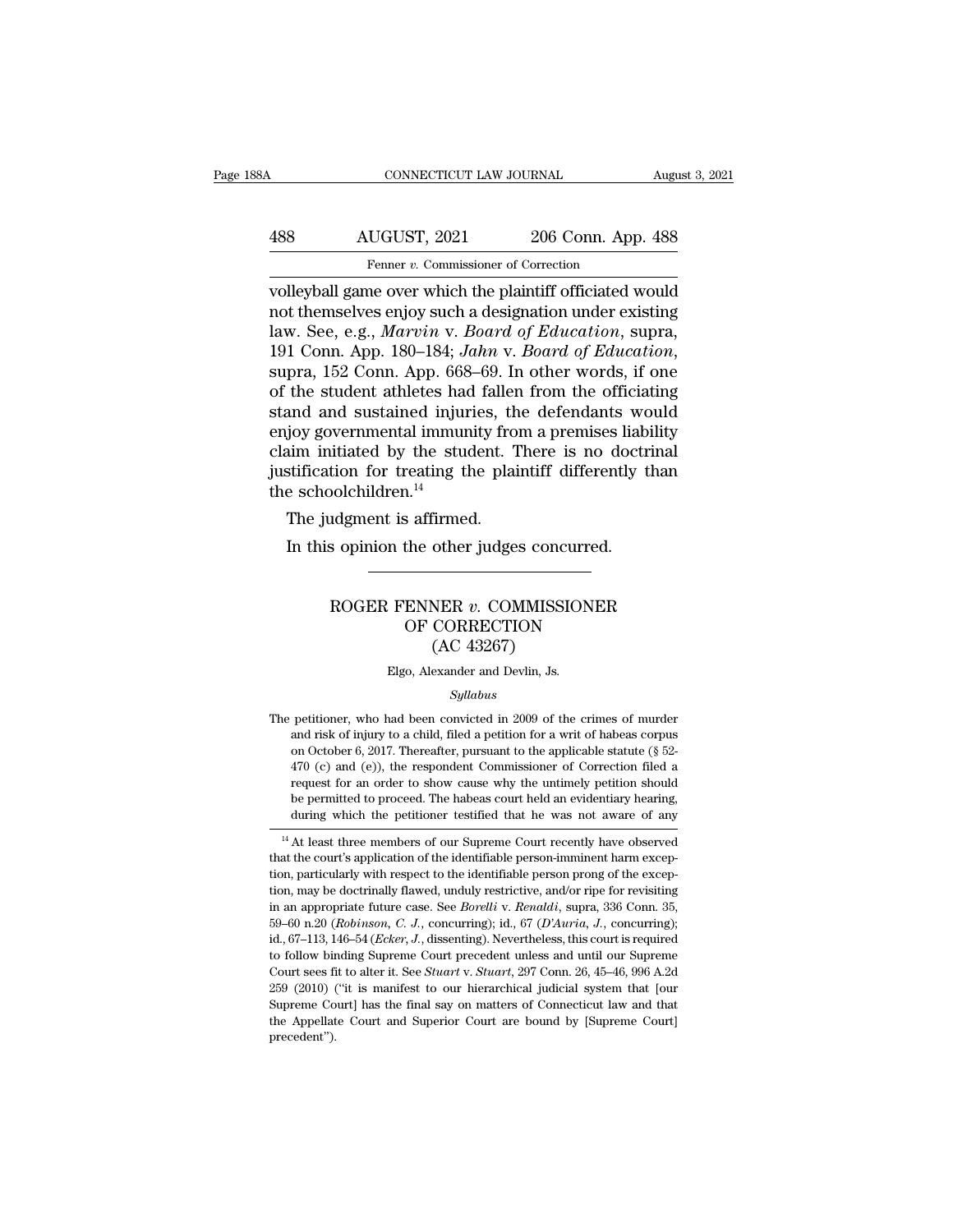# 2021 CONNECTICUT LAW JOURNAL Page 189A<br>206 Conn. App. 488 AUGUST, 2021 489<br>Fenner v. Commissioner of Correction Fenner *v.* Commissioner of Correction<br>deadlines for filing habeas petitions and that, in late 2016, he became

3 Conn. App. 488 AUGUST, 2021 489<br>Fenner v. Commissioner of Correction<br>deadlines for filing habeas petitions and that, in late 2016, he became<br>concerned about the adequacy of the legal assistance furnished by his Conn. App. 488 AUGUST, 2021 489<br>
Fenner v. Commissioner of Correction<br>
deadlines for filing habeas petitions and that, in late 2016, he became<br>
concerned about the adequacy of the legal assistance furnished by his<br>
defense  $\frac{3 \text{ Conn. App. 488}}{\text{Ferner } v.}$  Commissioner of Correction<br>deadlines for filing habeas petitions and that, in late 2016, he became<br>concerned about the adequacy of the legal assistance furnished by his<br>defense counsel due to h Framer v. Commissioner of Correction<br>deadlines for filing habeas petitions and that, in late 2016, he became<br>concerned about the adequacy of the legal assistance furnished by his<br>defense counsel due to his son's represent Fenner  $v$ . Commissioner of Correction<br>deadlines for filing habeas petitions and that, in late 2016, he became<br>concerned about the adequacy of the legal assistance furnished by his<br>defense counsel due to his son's represe deadlines for filing habeas petitions and that, in late 2016, he became concerned about the adequacy of the legal assistance furnished by his defense counsel due to his son's representation that counsel had not contacted h concerned about the adequacy of the legal assistance furnished by his defense coursel due to his son's representation that counsel had not contacted him prior to the petitioner's 2009 guilty plea. The habeas court dismisse defense counsel due to his son's representation that counsel had not contacted him prior to the petitioner's 2009 guilty plea. The habeas court dismissed the habeas petition as untimely, concluding that the petitioner fail contacted him prior to the petitioner's 2009 guilty plea. The habeas court<br>dismissed the habeas petition as untimely, concluding that the petitioner<br>failed to rebut the presumption that the delay in filing the petition was dismissed the habeas petition as untimely, concluding that the petitioner failed to rebut the presumption that the delay in filing the petition was without good cause. Thereafter, the habeas court denied the petition for c failed to rebut the presumption that the delay in filing the petition was without good cause. Thereafter, the habeas court denied the petition for certification to appeal, and the petitioner appealed to this court. *Held* without good cause. Thereafter, the habeas court denied the petition for certification to appeal, and the petitioner appealed to this court. Held that the petitioner could not prevail on his claim that the habeas court abu for certification to appeal, and the petitioner appealed to this court.<br>Held that the petitioner could not prevail on his claim that the habeas court abused its discretion in denying his petition for certification to appea Held that the petitioner could not prevail on his claim that the habeas court abused its discretion in denying his petition for certification to appeal because he established good cause for the untimely filing of his habea From the absolute that discretion in denying his petition for certification to appeal because he established good cause for the untimely filing of his habeas petition, as neither of the petitioner's reasons was sufficient appeal because he established good cause for the untimely filing of his appeal because he established good cause for the untimely filing of his habeas petition, as neither of the petitioner's reasons was sufficient to sati in the habeas petition, as neither of the petitioner's reasons was sufficient to satisfy his burden of demonstrating good cause for the delay: despite his testimony that he was unaware of the statutory deadlines for filing satisfy his burden of demonstrating good cause for the delay: despite his testimony that he was unaware of the statutory deadlines for filing habeas petitions, the petitioner was presumed to know the law, and the habeas co busing the business weak that the was unaware of the statutory deadlines for filing habeas petitions, the petitioner was presumed to know the law, and the habeas court did not find his claimed ignorance to be credible but, habeas petitions, the petitioner was presumed to know the law, and the habeas court did not find his claimed ignorance to be credible but, instead, found that he was aware that his habeas petition could have been filed in habeas court did not find his claimed ignorance to be credible but, instead, found that he was aware that his habeas petition could have been filed in the eight years following his conviction; moreover, although the petiti habeas court did not find his claimed ignorance to be credible but, instead, found that he was aware that his habeas petition could have been filed in the eight years following his conviction; moreover, although the petiti been filed in the eight years following his conviction; moreover, although the petitioner testified that, in late 2016, his son provided information as to the purported lack of communication between his son and defense cou the petitioner testified that, in late 2016, his son provided information as to the purported lack of communication between his son and defense counsel, he presented no explanation or evidence regarding his failure to act as to the purported lack of communication between his son and defense counsel, he presented no explanation or evidence regarding his failure to act on that information by filing his habeas petition before the October 1, 20 counsel, he presented no explanation or evidence regarding his failure to act on that information by filing his habeas petition before the October 1, 2017 deadline; furthermore, because the petitioner failed to raise any c to act on that information by filing his habeas petition before the October % claim of good cause based on mental health issues or medications at the show cause hearing or in his petition for certification to appeal, this court could not conclude that the habeas court abused its ample discretion Exam of good cause based on mental health issues of medications at<br>the show cause hearing or in his petition for certification to appeal,<br>this court could not conclude that the habeas court abused its ample<br>discretion on t

Argued May 10—officially released August 3, 2021<br>*Procedural History*<br>Petition for a writ of habeas corpus, brought to the this court could not conclude that the habeas court abused its ample<br>discretion on that ground.<br>Argued May 10—officially released August 3, 2021<br>*Procedural History*<br>Petition for a writ of habeas corpus, brought to the<br>Sup discretion on that ground.<br>
Argued May 10—officially released August 3, 2021<br> *Procedural History*<br>
Petition for a writ of habeas corpus, brought to the<br>
Superior Court in the judicial district of Tolland, where<br>
the court Argued May 10—officially released August 3, 2021<br>
Procedural History<br>
Petition for a writ of habeas corpus, brought to the<br>
Superior Court in the judicial district of Tolland, where<br>
the court, Newson, J., rendered judgmen *Procedural History*<br>Petition for a writ of habeas corpus, brought to the<br>Superior Court in the judicial district of Tolland, where<br>the court, *Newson*, *J*., rendered judgment dismissing<br>the petition; thereafter, the cour Froceaural History<br>
Petition for a writ of habeas corpus, brought to the<br>
Superior Court in the judicial district of Tolland, where<br>
the court, *Newson*, *J*., rendered judgment dismissing<br>
the petition; thereafter, the co *David J. Reich, for the appellant (perior court mitter dismiss*<br>*Derention*; thereafter, the court denied the petition certification to appeal, and the petitioner appear to this court. *Appeal dismissed.*<br>*Deren Manasevit* r certification to appeal, and the petitioner appealed<br> *Roccorting A. Appeal dismissed.*<br> *Rocco A. Chiarenza*, assistant state's attorney, with<br> *Rocco A. Chiarenza*, assistant state's attorney, with<br>
atom, on the brief,

for certification to appeal, and the petitioner appealed<br>to this court. *Appeal dismissed.*<br>Deren Manasevit, with whom, on the brief, was<br>David J. Reich, for the appellant (petitioner).<br>Rocco A. Chiarenza, assistant state' to this court. Appeal dismissed.<br>
Deren Manasevit, with whom, on the brief, was<br>
David J. Reich, for the appellant (petitioner).<br>
Rocco A. Chiarenza, assistant state's attorney, with<br>
whom, on the brief, were Anne Mahoney, Deren Manasevit, with whom, on the David J. Reich, for the appellant (petiti Rocco A. Chiarenza, assistant state's whom, on the brief, were Anne Mahoneg ney, and Leah Hawley, former senior a attorney, for the appellee (res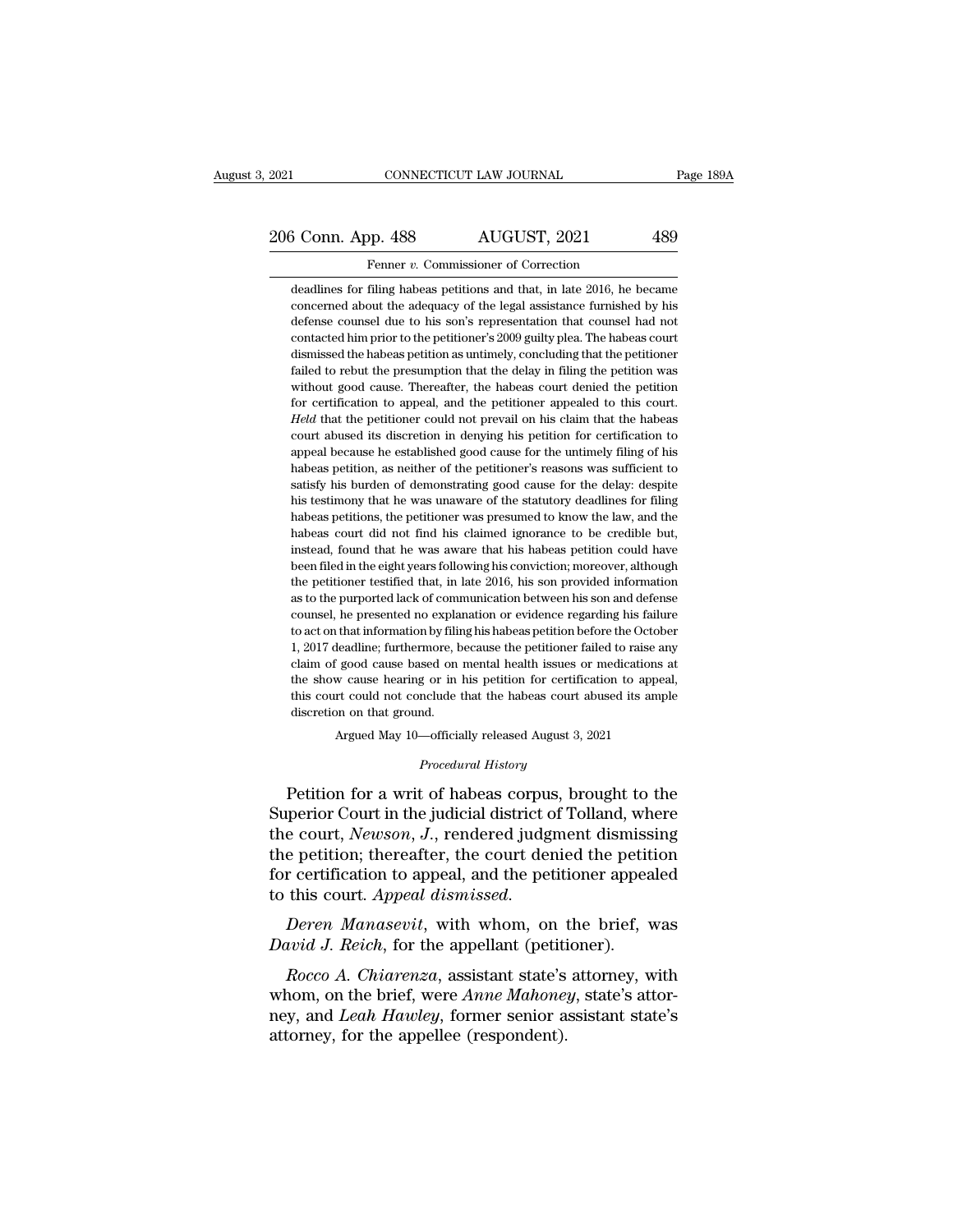| 190A | CONNECTICUT LAW JOURNAL              |                    | August 3, 2021 |
|------|--------------------------------------|--------------------|----------------|
| 490  | AUGUST, 2021                         | 206 Conn. App. 488 |                |
|      | Fenner v. Commissioner of Correction |                    |                |
|      | Opinion                              |                    |                |

### *Opinion*

AUGUST, 2021 206 Conn. App. 488<br>
Fenner v. Commissioner of Correction<br>  $\overline{Opinion}$ <br>
ELGO, J. The petitioner, Roger Fenner, appeals fol-<br>
lowing the denial of his petition for certification to appeal<br>
from the judgment of t 490 AUGUST, 2021 206 Conn. App. 488<br>
Fenner v. Commissioner of Correction<br>  $Opinion$ <br>
ELGO, J. The petitioner, Roger Fenner, appeals fol-<br>
lowing the denial of his petition for certification to appeal<br>
from the judgment of th Fenner v. Commissioner of Correction<br> *Opinion*<br>
ELGO, J. The petitioner, Roger Fenner, appeals fol-<br>
lowing the denial of his petition for certification to appeal<br>
from the judgment of the habeas court dismissing his<br>
pet opinion<br>
opinion<br>
ELGO, J. The petitioner, Roger Fenner, appeals fol-<br>
lowing the denial of his petition for certification to appeal<br>
from the judgment of the habeas court dismissing his<br>
petition for a writ of habeas corp  $opinion$ <br>ELGO, J. The petitioner, Roger Fenner, appeals fol-<br>lowing the denial of his petition for certification to appeal<br>from the judgment of the habeas court dismissing his<br>petition for a writ of habeas corpus. On appeal, ELGO, J. The petitioner, Roger Fenner, appeals following the denial of his petition for certification to appeal from the judgment of the habeas court dismissing his petition for a writ of habeas corpus. On appeal, the peti lowing the denial of his petition for certification to appeal<br>from the judgment of the habeas court dismissing his<br>petition for a writ of habeas corpus. On appeal, the peti-<br>tioner claims that the court abused its discreti from the judgment of the<br>petition for a writ of habe<br>tioner claims that the c<br>denying his petition for<br>good cause for the untin<br>writ of habeas corpus.<br>dismiss the appeal.<br>The relevant facts are tition for a writ of habeas corpus. On appeal, the peti-<br>pner claims that the court abused its discretion in<br>mying his petition for certification because he had<br>od cause for the untimely filing of his petition for a<br>rit of tioner claims that the court abused its discretion in<br>denying his petition for certification because he had<br>good cause for the untimely filing of his petition for a<br>writ of habeas corpus. We disagree and, accordingly,<br>dis

denying his petition for certification because he had<br>good cause for the untimely filing of his petition for a<br>writ of habeas corpus. We disagree and, accordingly,<br>dismiss the appeal.<br>The relevant facts are not in dispute. good cause for the untimely filing of his petition for a<br>writ of habeas corpus. We disagree and, accordingly,<br>dismiss the appeal.<br>The relevant facts are not in dispute. In December,<br>2009, the petitioner pleaded guilty to o writ of habeas corpus. We disagree and, accordingly,<br>dismiss the appeal.<br>The relevant facts are not in dispute. In December,<br>2009, the petitioner pleaded guilty to one count each<br>of murder in violation of General Statutes dismiss the appeal.<br>
The relevant facts are not in dispute. In December,<br>
2009, the petitioner pleaded guilty to one count each<br>
of murder in violation of General Statutes § 53a-54a and<br>
risk of injury to a child in viola The relevant facts are not in dispute. In December, 2009, the petitioner pleaded guilty to one count each of murder in violation of General Statutes  $\S$  53a-54a and risk of injury to a child in violation of General Statut 2009, the petitioner pleaded guilty to one count each of murder in violation of General Statutes  $\S$  53a-54a and risk of injury to a child in violation of General Statutes (Rev. to 2007)  $\S$  53-21. The trial court rendere murder in violation of General Statutes § 53a-54a and<br>ik of injury to a child in violation of General Statutes<br>ev. to 2007) § 53-21. The trial court rendered judg-<br>ent in accordance with that plea and sentenced the<br>tition risk of injury to a child in violation of General Statutes<br>(Rev. to 2007) § 53-21. The trial court rendered judg-<br>ment in accordance with that plea and sentenced the<br>petitioner to a total effective term of fifty years of

(Rev. to 2007) § 53-21. The trial court rendered judgment in accordance with that plea and sentenced the petitioner to a total effective term of fifty years of incarceration. The petitioner did not file a direct appeal.<br>O ment in accordance with that plea and sentenced the<br>petitioner to a total effective term of fifty years of incar-<br>ceration. The petitioner did not file a direct appeal.<br>On October 6, 2017, the petitioner filed a petition petitioner to a total effective term of fifty years of incar-<br>ceration. The petitioner did not file a direct appeal.<br>On October 6, 2017, the petitioner filed a petition for<br>a writ of habeas corpus.<sup>1</sup> The record indicates ceration. The petitioner did not file a direct appeal.<br>
On October 6, 2017, the petitioner filed a petition for<br>
a writ of habeas corpus.<sup>1</sup> The record indicates that no<br>
further action transpired until December 28, 2018, On October 6, 2017, the petitioner filed a petition for<br>a writ of habeas corpus.<sup>1</sup> The record indicates that no<br>further action transpired until December 28, 2018, when<br>the respondent, the Commissioner of Correction, file a writ of habeas corpus.<sup>1</sup> The record indicates that no further action transpired until December 28, 2018, when the respondent, the Commissioner of Correction, filed a request with the habeas court pursuant to General St further action transpired until December 28, 2018, when<br>the respondent, the Commissioner of Correction, filed<br>a request with the habeas court pursuant to General<br>Statutes § 52-470 (c) and (e) for an order directing the<br>pet e respondent, the Commissioner of Correction, filed<br>request with the habeas court pursuant to General<br>atutes § 52-470 (c) and (e) for an order directing the<br>titioner to show cause why his untimely petition<br>ould be permitt a request with the habeas court pursuant to General<br>Statutes § 52-470 (c) and (e) for an order directing the<br>petitioner to show cause why his untimely petition<br>should be permitted to proceed. The court held an evi-<br>dentia

Statutes § 52-470 (c) and (e) for an order directing the petitioner to show cause why his untimely petition should be permitted to proceed. The court held an evidentiary hearing on that request on March 15, 2019. The only petitioner to show cause why his untimely petition<br>should be permitted to proceed. The court held an evi-<br>dentiary hearing on that request on March 15, 2019.<br>The only evidence presented at that hearing was the<br>testimony o The only evidence presented at that hearing was the sitimony of the petitioner,<sup>2</sup> who testified that, prior to is arrest, he had been living with his son.<sup>3</sup> The petioner further testified that his arrest and subsequent testimony of the petitioner,<sup>2</sup> who testified that, prior to<br>his arrest, he had been living with his son.<sup>3</sup> The peti-<br>tioner further testified that his arrest and subsequent<br> $\frac{1}{1}$  The petitioner filed his petition fo

his arrest, he had been living with his son.<sup>3</sup> The petitioner further testified that his arrest and subsequent  $\frac{1}{1}$  The petitioner filed his petition for a writ of habeas corpus in a self-<br>represented capacity. On J The petitioner filed his petition for a writ of habeas corpus in a self-<br>represented capacity. On January 9, 2018, Kirschbaum Law Group, LLC,<br>filed an appearance on behalf of the petitioner.<br><sup>2</sup> The respondent chose not t <sup>1</sup> The petitioner filed his petition for a writ of habeas corpus in a self-<br>represented capacity. On January 9, 2018, Kirschbaum Law Group, LLC,<br>filed an appearance on behalf of the petitioner.<br><sup>2</sup> The respondent chose n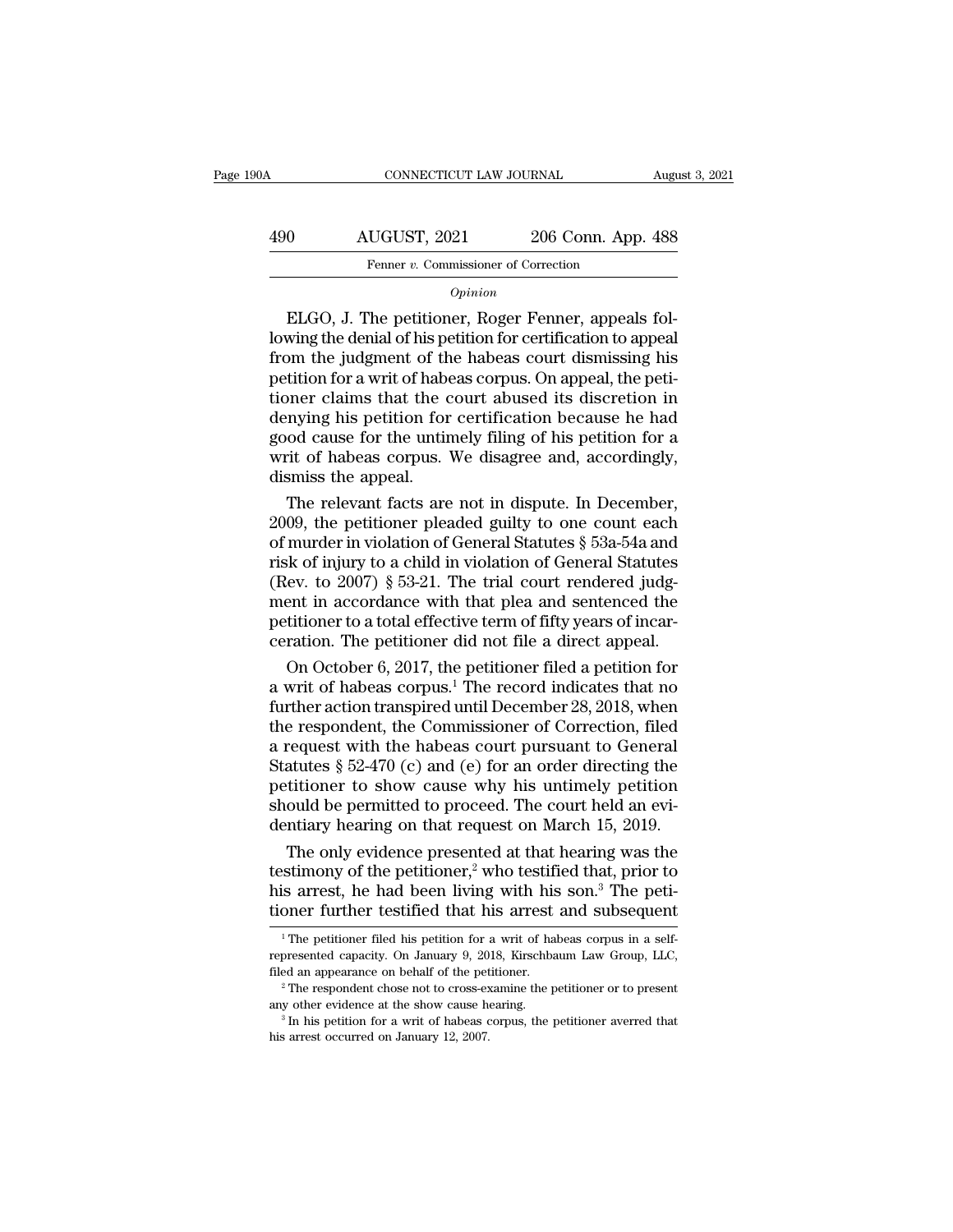# 2021 CONNECTICUT LAW JOURNAL Page 191A<br>
206 Conn. App. 488 AUGUST, 2021 491<br>
Fenner v. Commissioner of Correction Fenner *v.* Commissioner of Correction

conviction angered his son, with whom he thereafter<br>was estranged for several years. In late 2016, the peti-<br>tionar reconnected with his son, With whom he thereafter<br>was estranged for several years. In late 2016, the peti-206 Conn. App. 488 AUGUST, 2021 491<br>
Fenner v. Commissioner of Correction<br>
conviction angered his son, with whom he thereafter<br>
was estranged for several years. In late 2016, the peti-<br>
tioner reconnected with his son. Whe 206 Conn. App. 488 AUGUST, 2021 491<br>
Fenner v. Commissioner of Correction<br>
conviction angered his son, with whom he thereafter<br>
was estranged for several years. In late 2016, the peti-<br>
tioner reconnected with his son. Wh 206 Conn. App. 488  $\overline{\phantom{0}}$  AUGUST, 2021  $\overline{\phantom{0}}$  491<br>
Fenner v. Commissioner of Correction<br>
conviction angered his son, with whom he thereafter<br>
was estranged for several years. In late 2016, the peti-<br>
tioner reco Framer v. Commissioner of Correction<br>
conviction angered his son, with whom he thereafter<br>
was estranged for several years. In late 2016, the peti-<br>
tioner reconnected with his son. When his son informed<br>
the petitioner's Fenner v. Commissioner of Correction<br>conviction angered his son, with whom he thereafter<br>was estranged for several years. In late 2016, the peti-<br>tioner reconnected with his son. When his son informed<br>the petitioner that h conviction angered his son, with whom he thereafter<br>was estranged for several years. In late 2016, the peti-<br>tioner reconnected with his son. When his son informed<br>the petitioner that he never had been contacted by the<br>pet was estranged for several years. In late 2016, the petitioner reconnected with his son. When his son informed<br>the petitioner that he never had been contacted by the<br>petitioner's criminal trial attorney, the petitioner grew tioner reconnected with his son. When his son informed<br>the petitioner that he never had been contacted by the<br>petitioner's criminal trial attorney, the petitioner grew<br>concerned that he had not been "told the truth about<br>w the petitioner that he never had been contacted by the petitioner's criminal trial attorney, the petitioner grew concerned that he had not been "told the truth about what went on" in his criminal prosecution. Although he c petitioner's criminal trial attorney, the petitioner grew<br>concerned that he had not been "told the truth about<br>what went on" in his criminal prosecution. Although he<br>conceded that he previously lacked an adequate ground<br>to concerned that he had not been "told the truth about<br>what went on" in his criminal prosecution. Although he<br>conceded that he previously lacked an adequate ground<br>to file a petition for a writ of habeas corpus, the peti-<br>ti what went on" in his criminal prosecution. Although he conceded that he previously lacked an adequate ground to file a petition for a writ of habeas corpus, the petitioner testified that he now believed that he had "ground conceded that he previously lacked an adequate ground<br>to file a petition for a writ of habeas corpus, the peti-<br>tioner testified that he now believed that he had "grounds<br>to file" such a petition in light of his son's repr to file a petition for a writ of habeas corpus, the petitioner testified that he now believed that he had "grounds to file" such a petition in light of his son's representation that he had not been contacted by defense cou tioner testified<br>to file" such a p<br>that he had not<br>petitioner furth<br>deadlines to f<br>that, had he be<br>filed one.<br>After the pe The such a petition in fight of its son's representation<br>at he had not been contacted by defense counsel. The<br>titioner further testified that he was not aware of any<br>addines to file a habeas corpus action and stated<br>at, ha that he had not been contacted by defense counsel. The<br>petitioner further testified that he was not aware of any<br>deadlines to file a habeas corpus action and stated<br>that, had he been so aware, he "definitely would have"<br>fi

petitioner further testined that he was not aware of any<br>deadlines to file a habeas corpus action and stated<br>that, had he been so aware, he "definitely would have"<br>filed one.<br>After the petitioner concluded his testimony, t deadlines to the a habeas corpus action and stated<br>that, had he been so aware, he "definitely would have"<br>filed one.<br>After the petitioner concluded his testimony, the<br>court heard argument from both parties. At that time,<br>t that, had he been so aware, he demntery would have<br>
filed one.<br>
After the petitioner concluded his testimony, the<br>
court heard argument from both parties. At that time,<br>
the petitioner's habeas counsel reiterated that it w After the petitioner concluded his testimony, the<br>court heard argument from both parties. At that time,<br>the petitioner's habeas counsel reiterated that it was<br>the petitioner's "contact in late 2016" with his son that<br>"rea After the petitioner concluded his testimony, the court heard argument from both parties. At that time, the petitioner's habeas counsel reiterated that it was the petitioner's "contact in late 2016" with his son that "rea court heard argument from both parties. At that time,<br>the petitioner's habeas counsel reiterated that it was<br>the petitioner's "contact in late 2016" with his son that<br>"really induced" him to file the habeas petition, stati the petitioner's habeas counsel reiterated that it was<br>the petitioner's "contact in late 2016" with his son that<br>"really induced" him to file the habeas petition, stating<br>that the "piece of information that he received [fr the petitioner's "contact in late 2016" with his son that<br>"really induced" him to file the habeas petition, stating<br>that the "piece of information that he received [from<br>his son] was very pivotal in his mind . . . . "The r "really induced" him to file the habeas petition, stating<br>that the "piece of information that he received [from<br>his son] was very pivotal in his mind . . . . "The respon-<br>dent's counsel argued: "The petition was late. It that the "piece of information that he received [from<br>his son] was very pivotal in his mind . . . ." The respon-<br>dent's counsel argued: "The petition was late. It was<br>received by the court after the [statutory] deadline.<br> his son] was very pivotal in his mind . . . ." The respondent's counsel argued: "The petition was late. It was received by the court after the [statutory] deadline. [The petitioner] has not shown any newly discovered evid dent's counsel argued: "The petition was i<br>received by the court after the [statutory<br>[The petitioner] has not shown any newly<br>evidence. He is presumed to know the law<br>was aware of the statutory deadline or not<br>petitioner] Leived by the court after the [statutory] deadline.<br>
the petitioner] has not shown any newly discovered<br>
idence. He is presumed to know the law whether he<br>
as aware of the statutory deadline or not. . . . [The<br>
titioner] The petholer] has not shown any hewry discovered<br>evidence. He is presumed to know the law whether he<br>was aware of the statutory deadline or not.  $\dots$  [The<br>petitioner] has failed to rebut [the] presumption of<br>delay. He has

evidence. He is presulted to know the law whether he<br>was aware of the statutory deadline or not. . . . [The<br>petitioner] has failed to rebut [the] presumption of<br>delay. He has not shown good cause."<br>In its subsequent memor was aware of the statutory deadline of not.  $\ldots$  [The petitioner] has failed to rebut [the] presumption of delay. He has not shown good cause."<br>In its subsequent memorandum of decision, the court stated in relevant part: petrioner] has raned to rebut [the] presumption of<br>delay. He has not shown good cause."<br>In its subsequent memorandum of decision, the court<br>stated in relevant part: "The only issue disputed by the<br>parties is whether the pe In its subsequent memorandum of decision, the court<br>stated in relevant part: "The only issue disputed by the<br>parties is whether the petitioner can establish good<br>cause for not having filed his petition [in a timely man-<br>n In its subsequent memorandum of decision, the court<br>stated in relevant part: "The only issue disputed by the<br>parties is whether the petitioner can establish good<br>cause for not having filed his petition [in a timely man-<br>n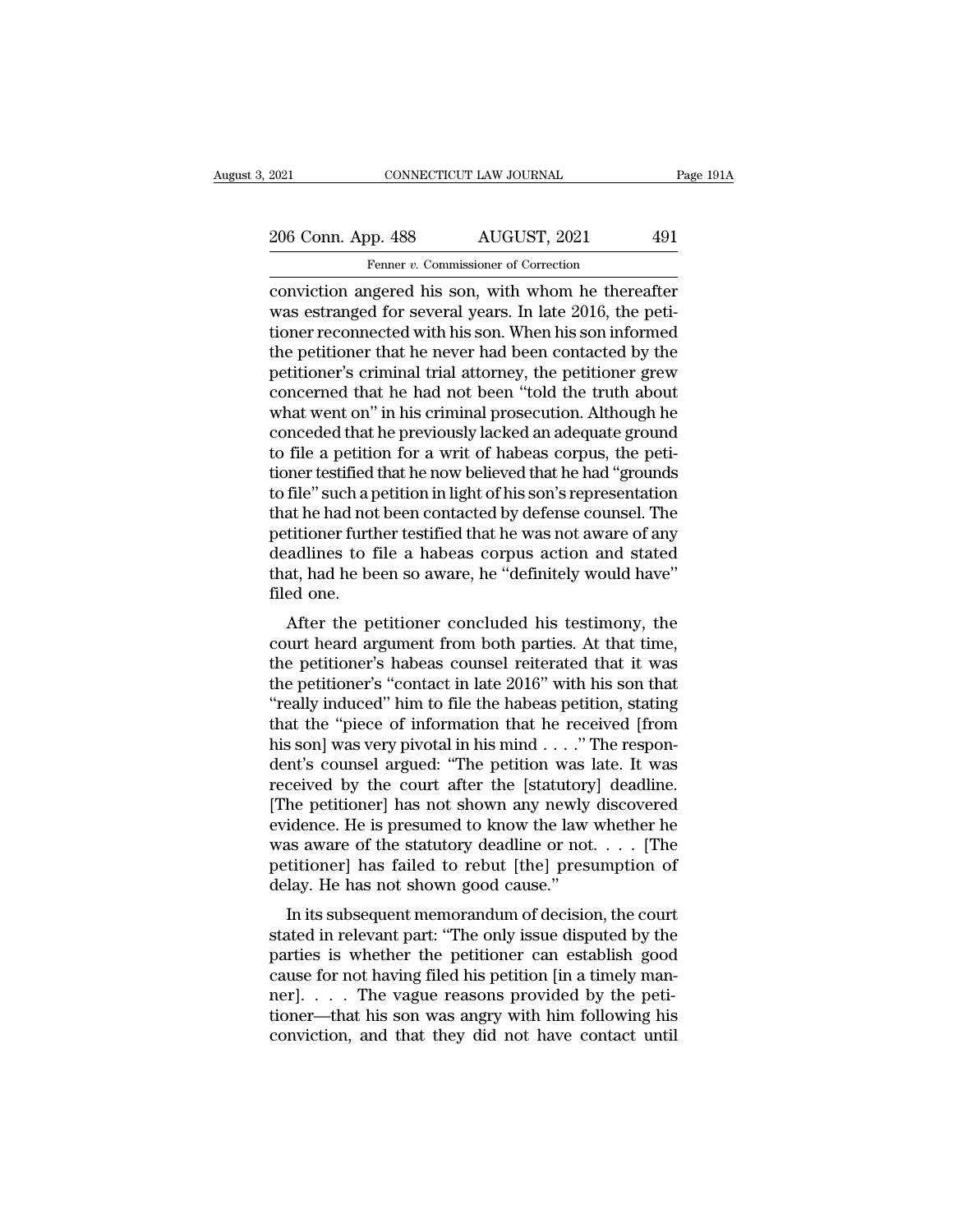# CONNECTICUT LAW JOURNAL August 3, 2021<br>492 AUGUST, 2021 206 Conn. App. 488<br>Fenner v. Commissioner of Correction Fenner *v.* Commissioner of Correction<br>Fenner *v.* Commissioner of Correction<br>at he has since learned information

CONNECTICUT LAW JOURNAL August 3, 2021<br>
2021 206 Conn. App. 488<br>
2016, and that he has since learned information from<br>
this son that he had not been interviewed by defense<br>
counsel and that counsel may otherwise not have t AUGUST, 2021 206 Conn. App. 488<br>
Fenner v. Commissioner of Correction<br>
2016, and that he has since learned information from<br>
his son that he had not been interviewed by defense<br>
counsel and that counsel may otherwise not h AUGUST, 2021 206 Conn. App. 488<br>
Fenner v. Commissioner of Correction<br>
2016, and that he has since learned information from<br>
his son that he had not been interviewed by defense<br>
counsel and that counsel may otherwise not  $\frac{492}{206}$  AUGUST, 2021 206 Conn. App. 488<br>
Fenner v. Commissioner of Correction<br>
2016, and that he has since learned information from<br>
his son that he had not been interviewed by defense<br>
counsel and that counsel may Fenner v. Commissioner of Correction<br>
2016, and that he has since learned information from<br>
his son that he had not been interviewed by defense<br>
counsel and that counsel may otherwise not have told<br>
him the truth about wh Fenner  $v$ . Commissioner of Correction<br>2016, and that he has since learned information from<br>his son that he had not been interviewed by defense<br>counsel and that counsel may otherwise not have told<br>him the truth about what 2016, and that he has since learned information from<br>his son that he had not been interviewed by defense<br>counsel and that counsel may otherwise not have told<br>him the truth about what happened during his criminal<br>case—are i his son that he had not been interviewed by defense<br>counsel and that counsel may otherwise not have told<br>him the truth about what happened during his criminal<br>case—are insufficient to establish good cause for his<br>having fa counsel and that counsel may otherwise not have told<br>him the truth about what happened during his criminal<br>case—are insufficient to establish good cause for his<br>having failed to file a habeas petition prior to the Octo-<br>be him the truth about what happened during his criminal<br>case—are insufficient to establish good cause for his<br>having failed to file a habeas petition prior to the Octo-<br>ber 1, 2017 deadline. Also, the petitioner admitted dur case—are insufficient to establish good cause for his<br>having failed to file a habeas petition prior to the Octo-<br>ber 1, 2017 deadline. Also, the petitioner admitted dur-<br>ing his testimony that he had considered filing a ha having failed to file a habeas petition prior to the October 1, 2017 deadline. Also, the petitioner admitted during his testimony that he had considered filing a habeas [petition] previously, but [he] did not do so. This e ber 1, 2017 deadline. Also, the petitioner admitted during his testimony that he had considered filing a habeas [petition] previously, but [he] did not do so. This establishes that he was aware that a petition could have ing his testimony that he had considered filing a habeas<br>[petition] previously, but [he] did not do so. This estab-<br>lishes that he was aware that a petition could have been<br>filed in the eight years subsequent to his convic [petition] previously, but [he] did not do so. This establishes that he was aware that a petition could have been<br>filed in the eight years subsequent to his conviction,<br>but did not do so." (Footnote omitted; internal quota lishes that he was aware that a petition could have been<br>filed in the eight years subsequent to his conviction,<br>but did not do so." (Footnote omitted; internal quotation<br>marks omitted.) The court thus concluded that the pe filed in the eight years subsequent to his conviction,<br>but did not do so." (Footnote omitted; internal quotation<br>marks omitted.) The court thus concluded that the peti-<br>tioner had failed to rebut the presumption of delay c but did not do so." (Footno<br>marks omitted.) The court<br>tioner had failed to rebut tl<br>ified in § 52-470 (c) and dis<br>of habeas corpus. The pe<br>for certification to appeal,<br>this appeal followed.<br>On appeal, the petitioner arks omitted.) The court thus concluded that the peti-<br>oner had failed to rebut the presumption of delay cod-<br>ed in § 52-470 (c) and dismissed the petition for a writ<br>habeas corpus. The petitioner then filed a petition<br>r c tioner had failed to rebut the presumption of delay cod-<br>ified in § 52-470 (c) and dismissed the petition for a writ<br>of habeas corpus. The petitioner then filed a petition<br>for certification to appeal, which the court deni

ified in § 52-470 (c) and dismissed the petition for a writ<br>of habeas corpus. The petitioner then filed a petition<br>for certification to appeal, which the court denied, and<br>this appeal followed.<br>On appeal, the petitioner cl of habeas corpus. The petitioner then filed a petition<br>for certification to appeal, which the court denied, and<br>this appeal followed.<br>On appeal, the petitioner claims that the court improp-<br>erly denied his petition for cer disagree. On appeal to bowed.<br>
On appeal, the petitioner claims that the court improp-<br>
ly denied his petition for certification to appeal<br>
cause he had established good cause for the untimely<br>
ing of his petition for a writ of habe On appeal, the petitioner claims that the court improperly denied his petition for certification to appeal<br>because he had established good cause for the untimely<br>filing of his petition for a writ of habeas corpus. We<br>disag

erly denied his petition for certification to appeal<br>because he had established good cause for the untimely<br>filing of his petition for a writ of habeas corpus. We<br>disagree.<br>The standard of review that governs such claims i because he had established good cause for the untimely<br>filing of his petition for a writ of habeas corpus. We<br>disagree.<br>The standard of review that governs such claims is<br>well established. "Faced with the habeas court's de filing of his petition for a writ of habeas corpus. We<br>disagree.<br>The standard of review that governs such claims is<br>well established. "Faced with the habeas court's denial<br>of certification to appeal, a petitioner's first b disagree.<br>
The standard of review that governs such claims is<br>
well established. "Faced with the habeas court's denial<br>
of certification to appeal, a petitioner's first burden is<br>
to demonstrate that the habeas court's rul The standard of review that governs such claims is<br>well established. "Faced with the habeas court's denial<br>of certification to appeal, a petitioner's first burden is<br>to demonstrate that the habeas court's ruling consti-<br>t well established. "Faced with the habeas court's denial of certification to appeal, a petitioner's first burden is to demonstrate that the habeas court's ruling constituted an abuse of discretion. . . . A petitioner may e of certification to appeal, a petitioner's first burden is<br>to demonstrate that the habeas court's ruling consti-<br>tuted an abuse of discretion  $\ldots$ . A petitioner may<br>establish an abuse of discretion by demonstrating that<br> to demonstrate that the habeas court's ruling constituted an abuse of discretion. . . . A petitioner may<br>establish an abuse of discretion by demonstrating that<br>the issues are debatable among jurists of reason . . .<br>[the] tuted an abuse of discretion. . . . A petitioner may<br>establish an abuse of discretion by demonstrating that<br>the issues are debatable among jurists of reason . . .<br>[the] court could resolve the issues [in a different man-<br> establish an abuse of discretion by demonstrating that<br>the issues are debatable among jurists of reason  $\dots$ <br>[the] court could resolve the issues [in a different man-<br>ner]  $\dots$  or  $\dots$  the questions are adequate to<br>deserv the issues are debatable among jurists of reason...<br>
[the] court could resolve the issues [in a different manner] . . . . or . . . the questions are adequate to<br>
deserve encouragement to proceed further. . . . The<br>
requir [the] court could resolve the issues [in a different manner]  $\dots$  or  $\dots$  the questions are adequate to deserve encouragement to proceed further.  $\dots$  The required determination may be made on the basis of the record befo strategy in the strategy of the questions are adequate to deserve encouragement to proceed further. . . . The required determination may be made on the basis of the record before the habeas court and applicable legal prin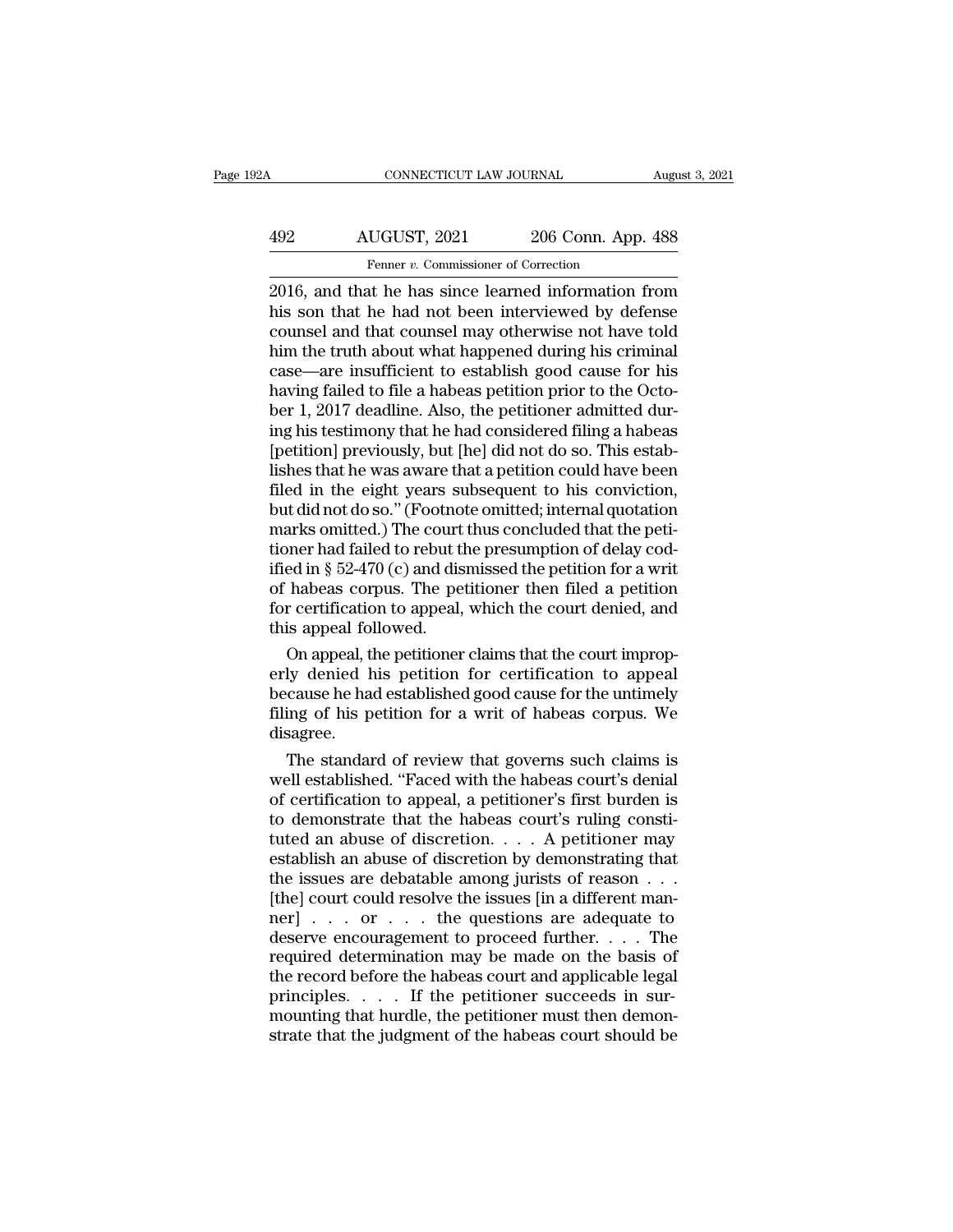| 2021               | CONNECTICUT LAW JOURNAL                              | Page 193A |
|--------------------|------------------------------------------------------|-----------|
| 206 Conn. App. 488 | AUGUST, 2021                                         | 493       |
|                    | Fenner v. Commissioner of Correction                 |           |
|                    | reversed on its merits" (Citations omitted: emphasis |           |

reversed on its merits.'' (Citations omitted; emphasis<br>
Tenner v. Commissioner of Correction<br>
Tenner v. Commissioner of Correction<br>
Tenner v. Commissioner of Corrections omitted; emphasis<br>
commissioner of Correction 202 Co 206 Conn. App. 488 AUGUST, 2021 493<br>
Fenner v. Commissioner of Correction<br>
reversed on its merits." (Citations omitted; emphasis<br>
omitted; internal quotation marks omitted.) *Crespo* v.<br> *Commissioner of Correction*, 292 C *Commissioner of Correction*, 292 Conn. 804, 811, 975 206 Conn. App. 488<br>
Fenner v.<br>
Teversed on its mer<br>
omitted; internal que<br>
Commissioner of Co<br>
A.2d 42 (2009).<br>
Convicted crimin Fenner v. Commissioner of Correction<br>
versed on its merits." (Citations omitted; emphasis<br>
nitted; internal quotation marks omitted.) *Crespo* v.<br>
mumissioner of Correction, 292 Conn. 804, 811, 975<br>
2d 42 (2009).<br>
Convicte reversed on its merits." (Citations omitted; emphasis<br>omitted; internal quotation marks omitted.) *Crespo v.*<br>*Commissioner of Correction*, 292 Conn. 804, 811, 975<br>A.2d 42 (2009).<br>Convicted criminals in this state are not

reversed on its ments. (Chanons omitted, emphasis<br>omitted; internal quotation marks omitted.) *Crespo v.*<br>*Commissioner of Correction*, 292 Conn. 804, 811, 975<br>A.2d 42 (2009).<br>Convicted criminals in this state are not affo Formissioner of Correction, 292 Conn. 804, 811, 975<br>A.2d 42 (2009).<br>Convicted criminals in this state are not afforded<br>unlimited opportunity to challenge the propriety of their<br>convictions or confinement. Our General Assem commissioner of Correction, 292 Contr. 804, 811, 975<br>A.2d 42 (2009).<br>Convicted criminals in this state are not afforded<br>unlimited opportunity to challenge the propriety of their<br>convictions or confinement. Our General Asse *A.2d 42 (2009).*<br> *Convicted criminals in this state are not afforded*<br>
unlimited opportunity to challenge the propriety of their<br>
convictions or confinement. Our General Assembly<br>
enacted § 52-470 for the purpose of "ens Convicted criminals in this state are not afforded<br>unlimited opportunity to challenge the propriety of their<br>convictions or confinement. Our General Assembly<br>enacted § 52-470 for the purpose of "ensuring expedient<br>resoluti unlimited opportunity to challenge the propriety of their<br>convictions or confinement. Our General Assembly<br>enacted § 52-470 for the purpose of "ensuring expedient<br>resolution of habeas cases." *Kelsey v. Commissioner*<br>of Co convictions or confinement. Our General Assembly<br>enacted § 52-470 for the purpose of "ensuring expedient<br>resolution of habeas cases." *Kelsey v. Commissioner*<br>of Correction, 329 Conn. 711, 717, 189 A.3d 578 (2018);<br>cf. *K* enacted § 52-470 for the purpose of "ensuring expedient<br>resolution of habeas cases." *Kelsey v. Commissioner*<br>of Correction, 329 Conn. 711, 717, 189 A.3d 578 (2018);<br>cf. *Kaddah v. Commissioner of Correction*, 324 Conn.<br>5 resolution of habeas cases." *Kelsey v. Commissioner*<br>of Correction, 329 Conn. 711, 717, 189 A.3d 578 (2018);<br>cf. *Kaddah v. Commissioner of Correction*, 324 Conn.<br>548, 566–67, 153 A.3d 1233 (2017) (noting that 2012<br>amend of Correction, 329 Conn. 711, 717, 189 A.3d 578 (2018);<br>cf. *Kaddah v. Commissioner of Correction*, 324 Conn.<br>548, 566–67, 153 A.3d 1233 (2017) (noting that 2012<br>amendments to § 52-470 were "intended to supplement<br>that st cf. *Kaddah* v. *Commissioner of Correction*, 324 Conn.<br>548, 566–67, 153 A.3d 1233 (2017) (noting that 2012<br>amendments to § 52-470 were "intended to supplement<br>that statute's efficacy in averting frivolous habeas peti-<br>tio amendments to § 52-470 were "intended to supplement<br>that statute's efficacy in averting frivolous habeas peti-<br>tions and appeals"). Subsections  $(c)$ ,  $(d)$  and  $(e)$  of that<br>statute "provide mechanisms for dismissing untime that statute's efficacy in averting frivolous habeas petitions and appeals"). Subsections  $(c)$ ,  $(d)$  and  $(e)$  of that statute "provide mechanisms for dismissing untimely petitions." *Kelsey v. Commissioner of Correction*, tions and appeals"). Subsections (c), (d) and (e) of that<br>statute "provide mechanisms for dismissing untimely<br>petitions." *Kelsey* v. *Commissioner of Correction*,<br>supra, 717. Relevant to this appeal is § 52-470 (c), whic statute "provide mechanisms for dismissing untimely<br>petitions." *Kelsey* v. *Commissioner of Correction*,<br>supra, 717. Relevant to this appeal is § 52-470 (c), which<br>provides in relevant part: "[T]here shall be a rebuttable petitions." *Kelsey* v. *Commissioner of Correction*,<br>supra, 717. Relevant to this appeal is § 52-470 (c), which<br>provides in relevant part: "[T]here shall be a rebuttable<br>presumption that the filing of a petition challengi supra, 717. Relevant to this appeal is § 52-470 (c), which<br>provides in relevant part: "[T]here shall be a rebuttable<br>presumption that the filing of a petition challenging a<br>judgment of conviction has been delayed without provides in relevant part: "[T]here shall be a rebuttable<br>presumption that the filing of a petition challenging a<br>judgment of conviction has been delayed without good<br>cause if such petition is filed after the later of the presumption that the filing of a petition challenging a<br>judgment of conviction has been delayed without good<br>cause if such petition is filed after the later of the follow-<br>ing: (1) Five years after the date on which the j judgment of conviction has been delayed without good<br>cause if such petition is filed after the later of the follow-<br>ing: (1) Five years after the date on which the judgment<br>of conviction is deemed to be a final judgment du cause if such petition is filed after the later of the following: (1) Five years after the date on which the judgment<br>of conviction is deemed to be a final judgment due to<br>the conclusion of appellate review or the expirati ing: (1) Five years after the date on which the judgment<br>of conviction is deemed to be a final judgment due to<br>the conclusion of appellate review or the expiration of<br>the time for seeking such review; [or] (2) October 1,<br> of conviction is deemed to be a final judgment due to<br>the conclusion of appellate review or the expiration of<br>the time for seeking such review; [or] (2) October 1,<br> $2017...$  "It is undisputed that the petitioner's judg-<br>men the conclusion of appellate review or the expiration of<br>the time for seeking such review; [or] (2) October 1,<br>2017....." It is undisputed that the petitioner's judg-<br>ment of conviction was rendered on December 11, 2009,<br>t the time for seeking such review; [or] (2) October 1,  $2017...$  "..." It is undisputed that the petitioner's judgment of conviction was rendered on December 11, 2009, that he did not seek appellate review, and that he did n 2017 . . . . ." It is undispute<br>ment of conviction was rend<br>that he did not seek appell<br>not file his petition for a wri<br>October 1, 2017. That petit<br>implicating the rebuttable<br>dated by  $\S 52-470$  (c).<br>Section  $\S 52-470$  (e EXECTE IN CONVICUON WAS FERGETED OF DECEMBET 11, 2009,<br>at he did not seek appellate review, and that he did<br>t file his petition for a writ of habeas corpus until after<br>tober 1, 2017. That petition therefore was untimely,<br>p case in which the researched presumption of delay mandated by § 52-470 (c).<br>Section for a writ of habeas corpus until after October 1, 2017. That petition therefore was untimely, implicating the rebuttable presumption of

subsection (c) and the mass corpus until after<br>October 1, 2017. That petition therefore was untimely,<br>implicating the rebuttable presumption of delay man-<br>dated by § 52-470 (e) provides in relevant part: "In a<br>case in whi Unitary, implicating the rebuttable presumption of delay mandated by  $\S$  52-470 (c).<br>Section  $\S$  52-470 (e) provides in relevant part: "In a case in which the rebuttable presumption of delay under subsection (c) . . . of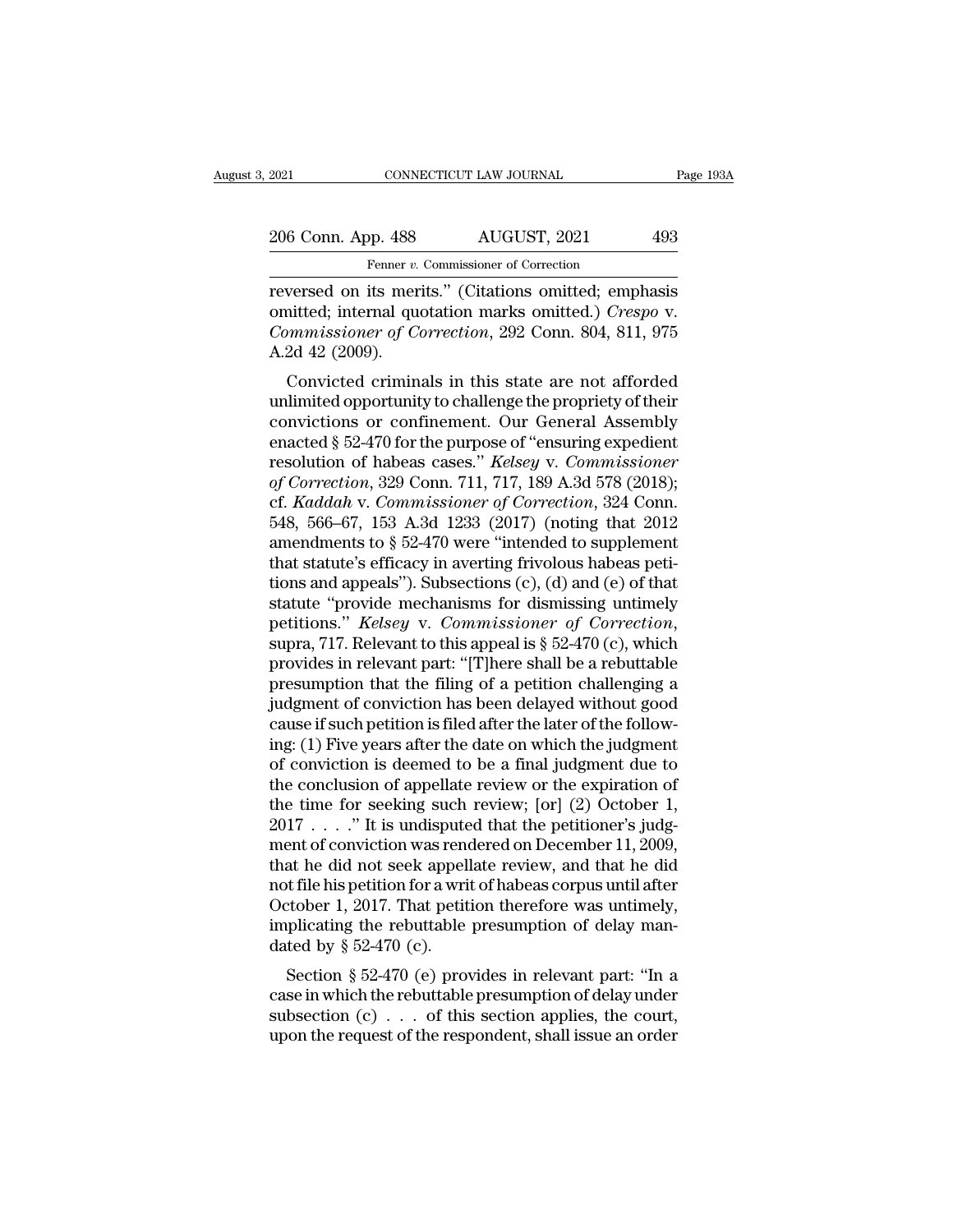# CONNECTICUT LAW JOURNAL August 3, 2021<br>494 AUGUST, 2021 206 Conn. App. 488<br>Fenner v. Commissioner of Correction Fenner *v.* Commissioner of Correction<br>Fenner *v.* Commissioner of Correction<br>Fenner *v.* Commissioner of Correction<br>P. Why the netition should be nermitted

CONNECTICUT LAW JOURNAL August 3, 2021<br>
494 AUGUST, 2021 206 Conn. App. 488<br>
Fenner v. Commissioner of Correction<br>
to show cause why the petition should be permitted to<br>
proceed. The petitioner or, if applicable, the petit AUGUST, 2021 206 Conn. App. 488<br>
Fenner v. Commissioner of Correction<br>
to show cause why the petition should be permitted to<br>
proceed. The petitioner or, if applicable, the petitioner's<br>
counsel, shall have a meaningful op  $\frac{494}{\text{Femer } v. \text{ Commissioner of Correction}}$ <br>  $\frac{488}{\text{Femer } v. \text{ Commissioner of Correction}}$ <br>
to show cause why the petition should be permitted to proceed. The petitioner or, if applicable, the petitioner's counsel, shall have a meaningful opportunity to inv  $\frac{\text{AUGUST, 2021}}{\text{Ferner } v. \text{ Commissioner of Correction}}$ <br>to show cause why the petition should be permitted to<br>proceed. The petitioner or, if applicable, the petitioner's<br>counsel, shall have a meaningful opportunity to investi-<br>gate the basis f Framer v. Commissioner of Correction<br>to show cause why the petition should be permitted to<br>proceed. The petitioner or, if applicable, the petitioner's<br>counsel, shall have a meaningful opportunity to investi-<br>gate the basi Femer  $v$ . Commissioner of correction<br>to show cause why the petition should be permitted to<br>proceed. The petitioner or, if applicable, the petitioner's<br>counsel, shall have a meaningful opportunity to investi-<br>gate the bas to show cause why the petition should be permitted to<br>proceed. The petitioner or, if applicable, the petitioner's<br>counsel, shall have a meaningful opportunity to investi-<br>gate the basis for the delay and respond to the ord proceed. The petitioner or, if applicable, the petitioner's counsel, shall have a meaningful opportunity to investigate the basis for the delay and respond to the order. If, after such opportunity, the court finds that the counsel, shall have a meaningful opportunity to investigate the basis for the delay and respond to the order.<br>If, after such opportunity, the court finds that the petitioner has not demonstrated good cause for the delay,<br>t gate the basis for the delay and respond to the order.<br>If, after such opportunity, the court finds that the peti-<br>tioner has not demonstrated good cause for the delay,<br>the court shall dismiss the petition. For the purposes If, after such opportunity, the court finds that the petitioner has not demonstrated good cause for the delay,<br>the court shall dismiss the petition. For the purposes<br>of this subsection, good cause includes, but is not lim tioner has not demonstrated good cause for the delay,<br>the court shall dismiss the petition. For the purposes<br>of this subsection, good cause includes, but is not lim-<br>ited to, the discovery of new evidence which materially the court shall dismiss the petition. For the purposes<br>of this subsection, good cause includes, but is not lim-<br>ited to, the discovery of new evidence which materially<br>affects the merits of the case and which could not hav of this subsection, good cause includes, but is not limited to, the discovery of new evidence which materially affects the merits of the case and which could not have been discovered by the exercise of due diligence in ti ited to, the discovery of new evidence which materially<br>affects the merits of the case and which could not have<br>been discovered by the exercise of due diligence in<br>time to meet the requirements of subsection  $(c) \ldots$ <br>of th affects the merits of the case and which could not have<br>been discovered by the exercise of due diligence in<br>time to meet the requirements of subsection  $(c) \dots$ <br>of this section." As this court has observed, "good cause<br>has been discovered by the exercise of due diligence in<br>time to meet the requirements of subsection  $(c) \ldots$ <br>of this section." As this court has observed, "good cause<br>has been defined as a substantial reason amounting in<br>law t time to meet the requirements of subsection  $(c) \dots$ <br>of this section." As this court has observed, "good cause<br>has been defined as a substantial reason amounting in<br>law to a legal excuse for failing to perform an act<br>requir of this section." As this court has observ<br>has been defined as a substantial reasc<br>law to a legal excuse for failing to prequired by law . . . ." (Internal quotat<br>ted.) *Langston* v. *Commissioner of* (<br>Conn. App. 528, 53 w to a legal excuse for failing to perform an act<br>quired by law  $\ldots$ ." (Internal quotation marks omit-<br>d.) *Langston* v. *Commissioner of Correction*, 185<br>pnn. App. 528, 532, 197 A.3d 1034, appeal dismissed,<br>5 Conn. 1, 2 required by law  $\ldots$ ." (Internal quotation marks omitted.) *Langston v. Commissioner of Correction*, 185<br>Conn. App. 528, 532, 197 A.3d 1034, appeal dismissed,<br>335 Conn. 1, 225 A.3d 282 (2020).<br>At the March 15, 2019 show

ted.) *Langston* v. *Commissioner of Correction*, 185<br>Conn. App. 528, 532, 197 A.3d 1034, appeal dismissed,<br>335 Conn. 1, 225 A.3d 282 (2020).<br>At the March 15, 2019 show cause hearing, the peti-<br>tioner bore the burden of de Conn. App. 528, 532, 197 A.3d 1034, appeal dismissed,<br>335 Conn. 1, 225 A.3d 282 (2020).<br>At the March 15, 2019 show cause hearing, the peti-<br>tioner bore the burden of demonstrating good cause<br>for his failure to file his pe 335 Conn. 1, 225 A.3d 282 (2020).<br>At the March 15, 2019 show cause hearing, the petitioner bore the burden of demonstrating good cause<br>for his failure to file his petition for a writ of habeas<br>corpus in a timely manner. T At the March 15, 2019 show cause hearing, the petitioner bore the burden of demonstrating good cause<br>for his failure to file his petition for a writ of habeas<br>corpus in a timely manner. The only evidence that he<br>submitted At the March 15, 2019 show cause hearing, the peti-<br>tioner bore the burden of demonstrating good cause<br>for his failure to file his petition for a writ of habeas<br>corpus in a timely manner. The only evidence that he<br>submitte tioner bore the burden of demonstrating good cause<br>for his failure to file his petition for a writ of habeas<br>corpus in a timely manner. The only evidence that he<br>submitted at that hearing was his testimony that (1) he<br>was for his failure to file his petition for a writ of habeas<br>corpus in a timely manner. The only evidence that he<br>submitted at that hearing was his testimony that (1) he<br>was unaware of any deadlines for filing such petitions<br> corpus in a timely manner. The only evidence that he<br>submitted at that hearing was his testimony that (1) he<br>was unaware of any deadlines for filing such petitions<br>and (2) in late 2016, he became concerned about the<br>adequa submitted at that hearing was his testimony that (1) he was unaware of any deadlines for filing such petitions and (2) in late 2016, he became concerned about the adequacy of the legal assistance furnished by his defense c d (2) in late 2016, he became concerned about the equacy of the legal assistance furnished by his defense unsel due to his son's representation that counsel d not contacted his son prior to the petitioner's 2009 ilty plea adequacy of the legal assistance furnished by his defense<br>
counsel due to his son's representation that counsel<br>
had not contacted his son prior to the petitioner's 2009<br>
guilty plea. Neither suffices to establish good ca

counsel due to his son's representation that counsel<br>had not contacted his son prior to the petitioner's 2009<br>guilty plea. Neither suffices to establish good cause.<br>With respect to the former, it is well established that<br> had not contacted his son prior to the petitioner's 2009<br>guilty plea. Neither suffices to establish good cause.<br>With respect to the former, it is well established that<br>"[e]veryone is presumed to know the law . . . . Thus,<br> *missioner* of Correction and Supplem Control of Correction<br> *missioner* of the former, it is well established that<br> *"*[e]veryone is presumed to know the law . . . . Thus,<br>
the [petitioner] is charged with knowledge of th With respect to the former, it is well established that "[e]veryone is presumed to know the law . . . . Thus, the [petitioner] is charged with knowledge of the law."<br>(Internal quotation marks omitted.) *Coleman v. Commiss*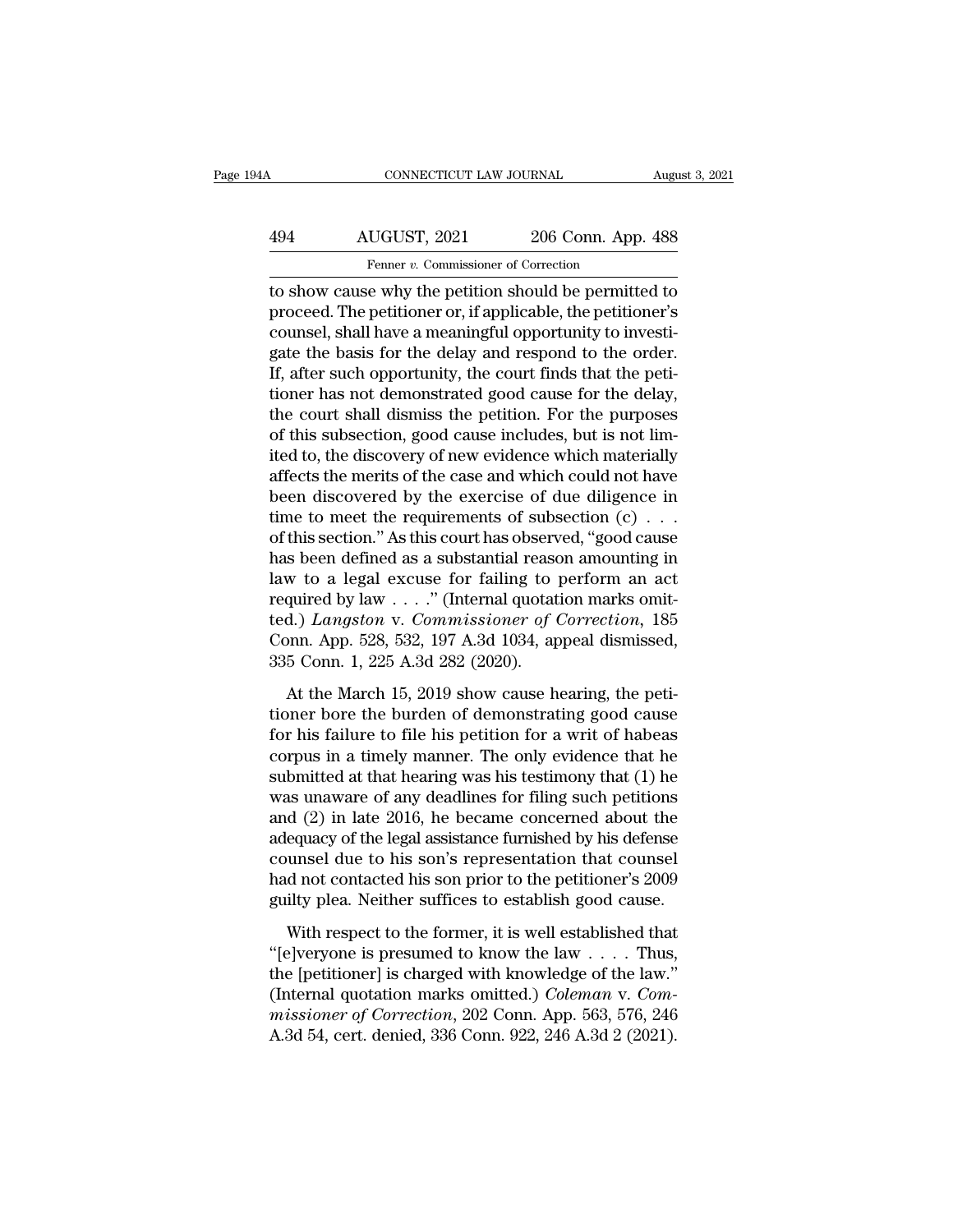2021 CONNECTICUT LAW JOURNAL Page 195A<br>
206 Conn. App. 488 AUGUST, 2021 495<br>
Fenner v. Commissioner of Correction Fenner *v.* Commissioner of Correction

EXECUTE 2021<br>
2006 Conn. App. 488 AUGUST, 2021 495<br>
2006 Conn. App. 488 AUGUST, 2021 495<br>
2006 Conn. App. 488 AUGUST, 2021 495<br>
2016 Fenner v. Commissioner of Correction<br>
As our Supreme Court has long recognized, "[t]he fa 206 Conn. App. 488 AUGUST, 2021 495<br>
Fenner v. Commissioner of Correction<br>
As our Supreme Court has long recognized, "[t]he familiar legal maxims, that everyone is presumed to know<br>
the law, and that ignorance of the law e 206 Conn. App. 488 AUGUST, 2021 495<br>
Fenner v. Commissioner of Correction<br>
As our Supreme Court has long recognized, "[t]he familiar legal maxims, that everyone is presumed to know<br>
the law, and that ignorance of the law 206 Conn. App. 488 AUGUST, 2021 495<br>
Fenner v. Commissioner of Correction<br>
As our Supreme Court has long recognized, "[t]he familiar legal maxims, that everyone is presumed to know<br>
the law, and that ignorance of the law France *Research* **Excess, 2011 Excess, 2012 Excess, 2012 Excess, 2012 Excess, 2012 Excess, 2013 Excess, 2013 Excession Excession Excession Excession Excession Excession Excession Excession Ex** Fenner v. Commissioner of Correction<br>As our Supreme Court has long recognized, "[t]he famil-<br>iar legal maxims, that everyone is presumed to know<br>the law, and that ignorance of the law excuses no one,<br>are founded upon publ As our Supreme Court has long recognized, "[t]he familiar legal maxims, that everyone is presumed to know<br>the law, and that ignorance of the law excuses no one,<br>are founded upon public policy and in necessity, and<br>the idea iar legal maxims, that everyone is presumed to know<br>the law, and that ignorance of the law excuses no one,<br>are founded upon public policy and in necessity, and<br>the idea [underlying] them is that one's acts must be<br>consider the law, and that ignorance of the law excuses no one,<br>are founded upon public policy and in necessity, and<br>the idea [underlying] them is that one's acts must be<br>considered as having been done with knowledge of the<br>law, f are founded upon public policy and in necessity, and<br>the idea [underlying] them is that one's acts must be<br>considered as having been done with knowledge of the<br>law, for otherwise its evasion would be facilitated and<br>the c the idea [underlying] them is that one's acts must be considered as having been done with knowledge of the law, for otherwise its evasion would be facilitated and the courts burdened with collateral inquiries into the cont considered as having been done with knowledge of the<br>law, for otherwise its evasion would be facilitated and<br>the courts burdened with collateral inquiries into the<br>content of [people's] minds. . . . This rule of public<br>po law, for otherwise its evasion would be facilitated and<br>the courts burdened with collateral inquiries into the<br>content of [people's] minds. . . . This rule of public<br>policy has been repeatedly applied by [our Supreme<br>Cour the courts burdened with collateral inquiries into the content of [people's] minds. . . . This rule of public policy has been repeatedly applied by [our Supreme Court]." (Citation omitted.) Atlas Realty Corp. v. House, 12 content of [people's] minds. . . . This rule of public<br>policy has been repeatedly applied by [our Supreme<br>Court]." (Citation omitted.) *Atlas Realty Corp.* v. *House*,<br>123 Conn. 94, 101, 192 A. 564 (1937). Furthermore, the policy has been repeatedly applied by [our Supreme Court]." (Citation omitted.) *Atlas Realty Corp. v. House*, 123 Conn. 94, 101, 192 A. 564 (1937). Furthermore, the habeas court did not find the petitioner's claimed ignor Court]." (Citation omitted.) Atlas Realty Corp. v. House,<br>123 Conn. 94, 101, 192 A. 564 (1937). Furthermore, the<br>habeas court did not find the petitioner's claimed igno-<br>rance of the statutory deadline to be credible, as w 123 Conn. 94, 101, 192 A. 564 (1937). Furthermore, the habeas court did not find the petitioner's claimed ignorance of the statutory deadline to be credible, as was its exclusive prerogative; see *Bowens* v. *Commissioner* habeas court did not find the petitioner's claimed ignorance of the statutory deadline to be credible, as was<br>its exclusive prerogative; see *Bowens* v. *Commissioner*<br>of Correction, 333 Conn. 502, 523, 217 A.3d 609 (2019 rance of the statutory deadline to be credible, as was<br>its exclusive prerogative; see *Bowens* v. *Commissioner*<br>of *Correction*, 333 Conn. 502, 523, 217 A.3d 609 (2019);<br>and instead found that the petitioner "was aware t appeal. Correction, 333 Collin. 302, 323, 217 A.3d 009 (2019),<br>d instead found that the petitioner "was aware that<br>betition could have been filed in the eight years subse-<br>ent to his conviction  $\ldots$ ." The petitioner has not<br>alle and instead found that the petrioner was aware that<br>a petition could have been filed in the eight years subsequent to his conviction  $\ldots$ ." The petitioner has not<br>challenged the propriety of that factual finding in this<br>

 $\alpha$  petition could have been fied in the eight years subsequent to his conviction  $\ldots$ ." The petitioner has not challenged the propriety of that factual finding in this appeal.<br>With respect to his claim regarding the pu duent to ins conviction  $\ldots$  . The petritorer has not challenged the propriety of that factual finding in this appeal.<br>With respect to his claim regarding the purported lack of communication between his son and his defen in a timeliar the prophety of that factual finding in this<br>appeal.<br>With respect to his claim regarding the purported<br>lack of communication between his son and his defense<br>counsel, the petitioner offered no explanation or e with respect to his claim regarding the purported<br>lack of communication between his son and his defense<br>counsel, the petitioner offered no explanation or evi-<br>dence regarding his failure to act on that information<br>in a ti With respect to his claim regarding the purported<br>lack of communication between his son and his defense<br>counsel, the petitioner offered no explanation or evi-<br>dence regarding his failure to act on that information<br>in a tim lack of communication between his son and his defense<br>counsel, the petitioner offered no explanation or evi-<br>dence regarding his failure to act on that information<br>in a timely manner. Although the petitioner testified<br>at t counsel, the petitioner offered no explanation or evi-<br>dence regarding his failure to act on that information<br>in a timely manner. Although the petitioner testified<br>at the show cause hearing that his son provided that<br>infor dence regarding his failure to act on that information<br>in a timely manner. Although the petitioner testified<br>at the show cause hearing that his son provided that<br>information to him "towards the latter" part of 2016,<br>it is in a timely manner. Although the petitioner testified<br>at the show cause hearing that his son provided that<br>information to him "towards the latter" part of 2016,<br>it is undisputed that he had until October 1, 2017, to<br>commen at the show cause hearing that his son provided that<br>information to him "towards the latter" part of 2016,<br>it is undisputed that he had until October 1, 2017, to<br>commence this habeas action and failed to do so.<br>Because the information to him "towards the latter" part of<br>it is undisputed that he had until October 1, 20<br>commence this habeas action and failed to<br>Because the petitioner presented no evidence w<br>ever regarding his failure to file h Is undisplued that he had untin October 1, 2017, to<br>mmence this habeas action and failed to do so.<br>ccause the petitioner presented no evidence whatso-<br>er regarding his failure to file his habeas petition in<br>ose intervening because the petitioner presented no evidence whatso-<br>ever regarding his failure to file his habeas petition in<br>those intervening months, the court properly concluded<br>that he had failed to establish good cause.<br>The petition because the petholier presented no evidence whatso-<br>ever regarding his failure to file his habeas petition in<br>those intervening months, the court properly concluded<br>that he had failed to establish good cause.<br>The petitione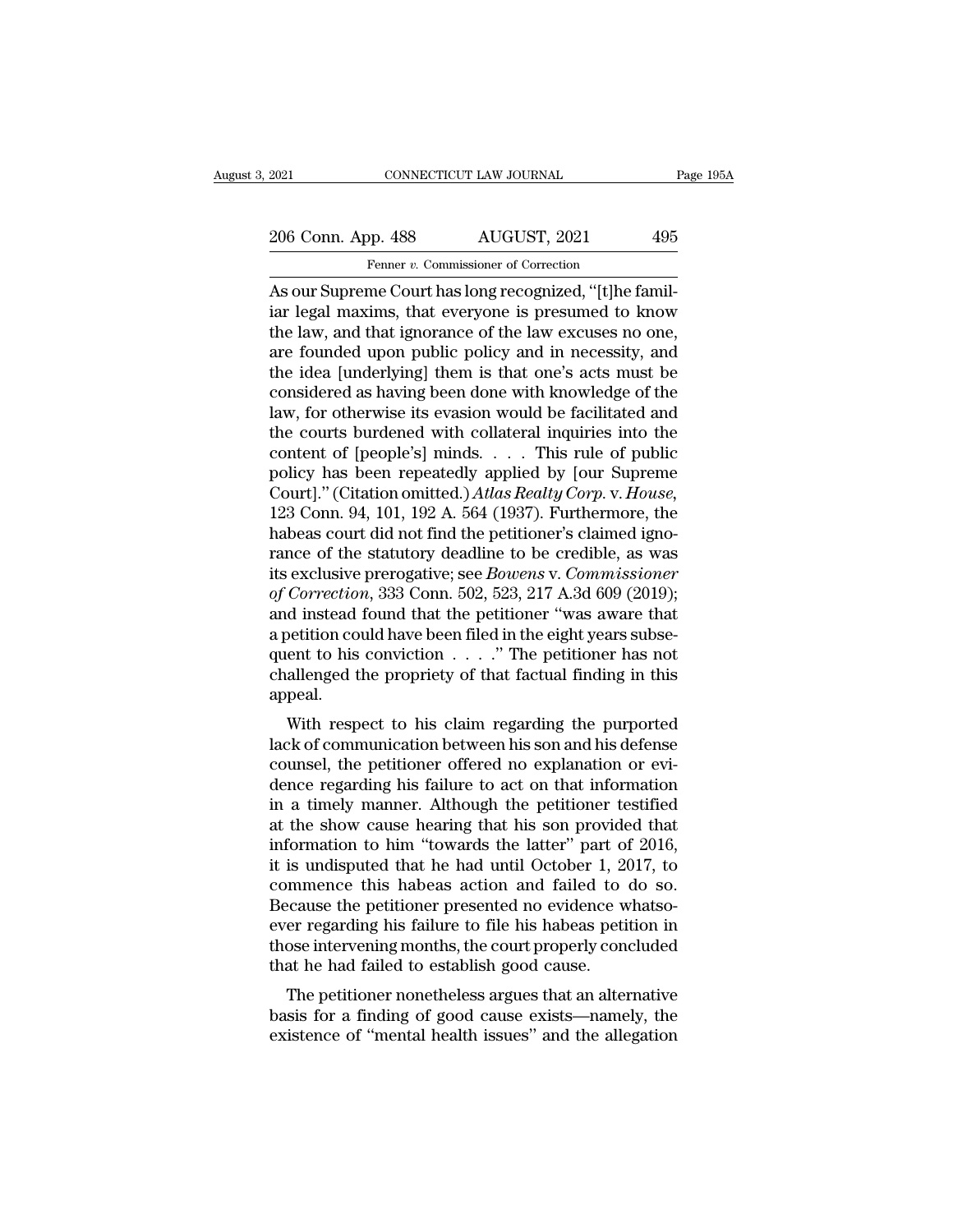# CONNECTICUT LAW JOURNAL August 3, 2021<br>496 AUGUST, 2021 206 Conn. App. 488<br>Fenner v. Commissioner of Correction EXECTICUT LAW JOURNAL<br>IUGUST, 2021 206 Conn. App<br>Fenner *v.* Commissioner of Correction<br>Fecently been put on medications are

CONNECTICUT LAW JOURNAL August 3, 2021<br>
AUGUST, 2021 206 Conn. App. 488<br>
Fenner v. Commissioner of Correction<br>
that he "had recently been put on medications around<br>
the time he filed his habeas petition." No such claim<br>
ev AUGUST, 2021 206 Conn. App. 488<br>
Fenner v. Commissioner of Correction<br>
that he "had recently been put on medications around<br>
the time he filed his habeas petition.'' No such claim<br>
ever was asserted by the petitioner at th 496  $\overline{AUGUST}$ , 2021  $\overline{AUGUST}$ , 2021  $\overline{A}$  206 Conn. App. 488<br>  $\overline{P}$   $\overline{P}$   $\overline{P}$   $\overline{P}$   $\overline{P}$   $\overline{P}$   $\overline{P}$   $\overline{P}$   $\overline{P}$   $\overline{P}$   $\overline{P}$   $\overline{P}$   $\overline{P}$   $\overline{P}$   $\overline{P}$   $\overline{P}$   $\overline{P}$   $\frac{\text{AUGUST, 2021}}{\text{Ferner } v. \text{ Commissioner of Correction}}$ <br>
that he "had recently been put on medications around<br>
the time he filed his habeas petition." No such claim<br>
ever was asserted by the petitioner at the show cause<br>
hearing, nor was any s From the petitioner of Correction<br>
That he "had recently been put on medications around<br>
the time he filed his habeas petition." No such claim<br>
ever was asserted by the petitioner at the show cause<br>
hearing, nor was any s Fenner v. Commissioner of Correction<br>that he "had recently been put on medications around<br>the time he filed his habeas petition." No such claim<br>ever was asserted by the petitioner at the show cause<br>hearing, nor was any su that he "had recently been put on medications around<br>the time he filed his habeas petition." No such claim<br>ever was asserted by the petitioner at the show cause<br>hearing, nor was any supporting evidence presented.<br>Moreover, the time he filed his habeas petition." No such claim<br>ever was asserted by the petitioner at the show cause<br>hearing, nor was any supporting evidence presented.<br>Moreover, the petitioner failed to raise that claim in<br>his pet ever was asserted by the petitioner at the show cause<br>hearing, nor was any supporting evidence presented.<br>Moreover, the petitioner failed to raise that claim in<br>his petition for certification to appeal. This case thus<br>rese hearing, nor was any supporting evidence presented.<br>Moreover, the petitioner failed to raise that claim in<br>his petition for certification to appeal. This case thus<br>resembles Tutson v. Commissioner of Correction, 144<br>Conn. Moreover, the petitioner failed to raise that claim in<br>his petition for certification to appeal. This case thus<br>resembles *Tutson* v. *Commissioner of Correction*, 144<br>Conn. App. 203, 72 A.3d 1162, cert. denied, 310 Conn. his petition for certification to appeal. This case thus<br>resembles *Tutson v. Commissioner of Correction*, 144<br>Conn. App. 203, 72 A.3d 1162, cert. denied, 310 Conn.<br>928, 78 A.3d 145 (2013), in which this court stated: "The resembles Tutson v. Commissioner of Correction, 144<br>Conn. App. 203, 72 A.3d 1162, cert. denied, 310 Conn.<br>928, 78 A.3d 145 (2013), in which this court stated: "The<br>record does not reflect that before the habeas court<br>the Conn. App. 203, 72 A.3d 1162, cert. denied, 310 Conn.<br>928, 78 A.3d 145 (2013), in which this court stated: "The<br>record does not reflect that before the habeas court<br>the petitioner raised the present claim  $\dots$  prior to<br>re 928, 78 A.3d 145 (2013), in which this court stated: "The record does not reflect that before the habeas court<br>the petitioner raised the present claim  $\dots$  prior to<br>rendering its decision. More importantly, the petitioner record does not reflect that before the habeas court<br>the petitioner raised the present claim  $\dots$  prior to<br>rendering its decision. More importantly, the petitioner<br>did not raise the present claim in his petition for certi the petitioner raised the present claim  $\ldots$  prior to rendering its decision. More importantly, the petitioner did not raise the present claim in his petition for certification to appeal.  $\ldots$  Because the petitioner did rendering its decision. More importantly, the petitioner<br>did not raise the present claim in his petition for certifi-<br>cation to appeal.  $\ldots$  Because the petitioner did not<br>raise the claim when asking the court to rule on did not raise the present claim in his petition for certification to appeal.  $\ldots$  Because the petitioner did not raise the claim when asking the court to rule on his petition for certification to appeal, we cannot conclu cation to appeal.  $\ldots$  Because the petitioner did not<br>raise the claim when asking the court to rule on his<br>petition for certification to appeal, we cannot conclude<br>that the court abused its discretion on that ground.  $\ld$ raise the claim when asking the court to rule on his<br>petition for certification to appeal, we cannot conclude<br>that the court abused its discretion on that ground. . . .<br>[A] petitioner cannot demonstrate that the habeas co petition for certification to appeal, we cannot conclude<br>that the court abused its discretion on that ground. . . .<br>[A] petitioner cannot demonstrate that the habeas court<br>abused its discretion in denying a petition for ce that the court abused its discretion on that ground....<br>
[A] petitioner cannot demonstrate that the habeas court<br>
abused its discretion in denying a petition for certifica-<br>
tion to appeal if the issue that the petitioner [A] petitioner cannot demonstrate that the habeas court<br>abused its discretion in denying a petition for certifica-<br>tion to appeal if the issue that the petitioner later raises<br>on appeal was never presented to, or decided petition in denying a petition for certifica-<br>tion to appeal if the issue that the petitioner later raises<br>on appeal was never presented to, or decided by, the<br>habeas court.... Under such circumstances, a<br>review of the pe tion to appeal if the issue that the petitioner later raises<br>on appeal was never presented to, or decided by, the<br>habeas court. . . . . Under such circumstances, a<br>review of the petitioner's claims would amount to an<br>ambu on appeal was never presented to, or decided by, the<br>habeas court. . . . . Under such circumstances, a<br>review of the petitioner's claims would amount to an<br>ambuscade of the [habeas] judge. . . . Because the<br>petitioner fai habeas court. . . . . Under such circumstances, a<br>review of the petitioner's claims would amount to an<br>ambuscade of the [habeas] judge. . . . Because the<br>petitioner failed to raise this claim in his petition for<br>certifica review of the petitioner's claims would amount to an ambuscade of the [habeas] judge. . . . Because the petitioner failed to raise this claim in his petition for certification to appeal or in his application for waiver of ambuscade of the [habeas] judge. . . . Because the<br>petitioner failed to raise this claim in his petition for<br>certification to appeal or in his application for waiver<br>of fees, costs and expenses and appointment of counsel<br>o petitioner failed to raise this claim in his petition for<br>certification to appeal or in his application for waiver<br>of fees, costs and expenses and appointment of counsel<br>on appeal, we decline to afford it review." (Citatio certification to appeal or in his application for waiver<br>of fees, costs and expenses and appointment of counsel<br>on appeal, we decline to afford it review." (Citations<br>omitted; emphasis omitted; internal quotation marks<br>omi of fees, costs and expenses and appointment of counsel<br>on appeal, we decline to afford it review." (Citations<br>omitted; emphasis omitted; internal quotation marks<br>omitted.) Id., 216–17; see also *Banks* v. *Commissioner*<br>o on appeal, we decline to afford it review." (Citations<br>omitted; emphasis omitted; internal quotation marks<br>omitted.) Id., 216–17; see also *Banks v. Commissioner*<br>of *Correction*, 205 Conn. App. 337, 342, A.3d<br>(2021) ("[i] omitted; emphasis omitted; internal quotation marks<br>omitted.) Id., 216–17; see also *Banks* v. *Commissioner*<br>of *Correction*, 205 Conn. App. 337, 342, A.3d<br>(2021) ("[i]t is well established that a petitioner cannot<br>demons omitted.) Id., 216–17; see also *Banks v. Commissioner*<br>of *Correction*, 205 Conn. App. 337, 342, A.3d<br>(2021) ("[i]t is well established that a petitioner cannot<br>demonstrate that a habeas court abused its discretion<br>in den of Correction, 205 Conn. App. 337, 342, (2021) ("[i]t is well established that a petit demonstrate that a habeas court abused in denying a petition for certification to a basis of claims that were not raised distitute habe 021) ("[i]t is well established that a petitioner cannot<br>monstrate that a habeas court abused its discretion<br>denying a petition for certification to appeal on the<br>sis of claims that were not raised distinctly before<br>e habe demonstrate that a habeas court abused its discretion<br>in denying a petition for certification to appeal on the<br>basis of claims that were not raised distinctly before<br>the habeas court at the time that it considered the<br>peti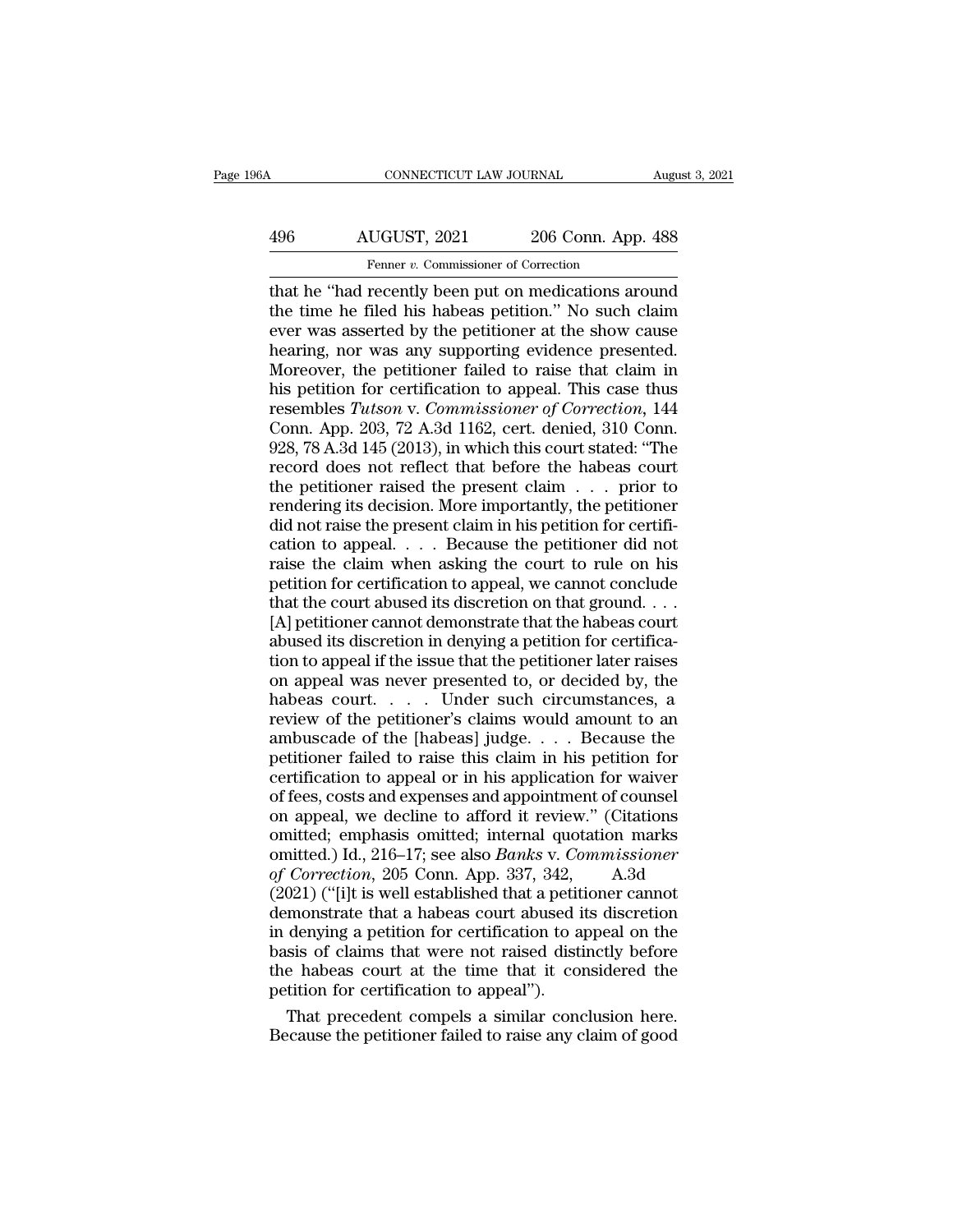# 2021 CONNECTICUT LAW JOURNAL Page 197A<br>
206 Conn. App. 497 AUGUST, 2021 497<br>
Graham v. Commissioner of Transportation Graham *v.* Commissioner of Transportation

connectricut LAW JOURNAL Page 1974<br>
206 Conn. App. 497 AUGUST, 2021 497<br>
Graham v. Commissioner of Transportation<br>
cause based on mental health issues or medications at<br>
the show cause hearing or in his petition for certif 206 Conn. App. 497 AUGUST, 2021 497<br>
Graham v. Commissioner of Transportation<br>
cause based on mental health issues or medications at<br>
the show cause hearing or in his petition for certification<br>
to appeal, we cannot conclu 206 Conn. App. 497 AUGUST, 2021 497<br>
Graham v. Commissioner of Transportation<br>
cause based on mental health issues or medications at<br>
the show cause hearing or in his petition for certification<br>
to appeal, we cannot concl 206 Conn. App. 497 AUGUST, 2021 497<br>
Graham *v*. Commissioner of Transportation<br>
cause based on mental health issues or medications at<br>
the show cause hearing or in his petition for certification<br>
to appeal, we cannot conc For example the second,  $\frac{1}{2}$  and  $\frac{1}{2}$   $\frac{1}{2}$   $\frac{1}{2}$   $\frac{1}{2}$   $\frac{1}{2}$   $\frac{1}{2}$   $\frac{1}{2}$   $\frac{1}{2}$   $\frac{1}{2}$   $\frac{1}{2}$   $\frac{1}{2}$   $\frac{1}{2}$   $\frac{1}{2}$   $\frac{1}{2}$   $\frac{1}{2}$   $\frac{1}{2}$   $\frac{1}{2}$   $\frac{1}{2}$   $\frac$ The appeal of mental health is<br>also also a mental health is<br>appeal, we cannot conclude the<br>peal, we cannot conclude the<br>peal is dismissed.<br>The appeal is dismissed.<br>In this opinion the other judg Example show cause hearing or in his petition for certifical<br>appeal, we cannot conclude that the court abused<br>uple discretion on that ground. The court, therefore operly denied the petition for certification to app<br>The app

### Secretion of that ground. The court, therefore,<br>
denied the petition for certification to appeal.<br>
ppeal is dismissed.<br>
sopinion the other judges concurred.<br> **BARRY GRAHAM** *v***. COMMISSIONER**<br>
OF TRANSPORTATION<br>
(AC 43919) Factor for Certification to appear<br>
Scheinissed.<br>
OF TRANSPORTATION<br>
(AC 43919) issed.<br>
other judges concu<br>
HAM v. COMMISSI(<br>
LANSPORTATION<br>
(AC 43919)<br>
J., and Clark and Bear, Js. BARRY GRAHAM v. COMMISSIONER<br>OF TRANSPORTATION<br>(AC 43919)<br>Bright, C. J., and Clark and Bear, Js.

### *Syllabus*

OF TRANSPORTATION<br>
(AC 43919)<br>
Bright, C. J., and Clark and Bear, Js.<br>
Syllabus<br>
The plaintiff sought to recover damages from the defendant Commissioner<br>
of Transportation pursuant to the state defective highway statute (§ (AC 43919)<br>Bright, C. J., and Clark and Bear, Js.<br>Syllabus<br>plaintiff sought to recover damages from the defendant Commissioner<br>of Transportation pursuant to the state defective highway statute (§ 13a-<br>144), for injuries t 144), for injuries that he sustained as a result of a motor vehicle accident<br>144), for injuries that he sustained as a result of a motor vehicle accident<br>144), for injuries that he sustained as a result of a motor vehicle Example 1. S., and Clark and Bear, Js.<br>Syllabus<br>plaintiff sought to recover damages from the defendant Commissioner<br>of Transportation pursuant to the state defective highway statute (§ 13a-<br>144), for injuries that he susta  $Syllabus$ <br>
plaintiff sought to recover damages from the defendant Commissioner<br>
of Transportation pursuant to the state defective highway statute (§ 13a-<br>
144), for injuries that he sustained as a result of a motor vehicle ac plaintiff sought to recover damages from the defendant Commissioner of Transportation pursuant to the state defective highway statute ( $\S$  13a-144), for injuries that he sustained as a result of a motor vehicle accident t of Transportation pursuant to the state defective highway statute (§ 13a-144), for injuries that he sustained as a result of a motor vehicle accident that occurred on a bridge over a public highway. The plaintiff alleged that occurred on a bridge over a public highway. The plaintiff alleged<br>that the accident was caused by black ice on the bridge, which he<br>claimed constituted a highway defect. Before the plaintiff's accident,<br>the state poli For the arrival of a substantial of a holder velocity that the accident that occurred on a bridge over a public highway. The plaintiff alleged that the accident was caused by black ice on the bridge, which he claimed const that the accident was caused by black ice on the bridge, which he claimed constituted a highway defect. Before the plaintiff's accident, the state police had informed the Department of Transportation of another ice related return a plaintiff's verdict while also answering ''no'' to an interrogator of another ice related accident on the bridge. The plaintiff's accident, the state police had informed the Department of Transportation of another trained constanted a nightway detect. Before the plantin's accident,<br>the state police had informed the Department of Transportation of<br>another ice related accident on the bridge. The plaintiff's accident<br>to a jury and, aft occurred before the arrival of the department's crew. The case was tried<br>to a jury and, after three days of deliberations, the jury attempted to<br>return a plaintiff's verdict while also answering "no" to an interrogatory<br>th another the trial divertible of the department's crew. The paintin's accrited of our of the department's crew. The case was tried to a jury and, after three days of deliberations, the jury attempted to return a plaintiff's becarried before the arrival of the department serew. The case was thet<br>to a jury and, after three days of deliberations, the jury attempted to<br>return a plaintiff's verdict while also answering "no" to an interrogatory<br>tha to a jury and, and three tays of denotialisms, the jury and preturn a plaintiff's verdict while also answering "no" to an interrogatory<br>that asked the jury whether it found that the defendant had a reasonable<br>amount of ti plantiff state the set aside the defect before the plaintiff's accident.<br>After the trial court returned the jury to continue its deliberations, the<br>jury returned with a defendant's verdict, maintaining its "no" answer<br>to t all discretion by refusing the jury's continue its deliberations, the jury returned with a defendant's verdict, maintaining its "no" answer to the interrogatory. The trial court accepted the verdict, denied the plaintiff's

Figure 1 and court returned the jury to continue its democrations, the jury returned with a defendant's verdict, maintaining its "no" answer<br>to the interrogatory. The trial court accepted the verdict, denied the<br>plaintiff' yary returned with a defendant s vertict, manufalling its and suswer<br>to the interrogatory. The trial court accepted the verdict, denied the<br>plaintiff's motion to set aside the verdict, and this appeal followed. Held:<br>the p do the matriogatory. The that could accepted the vertice, usined the plaintiff's motion to set aside the verdict, and this appeal followed. *Held*: the plaintiff could not prevail on his claim that the trial court abused i plantant is inotion to set asket the vertict, and this appear followed. Treat.<br>he plaintiff could not prevail on his claim that the trial court abused its<br>discretion by refusing to accept the jury's initial verdict and by the plantial court for prevail on this claim that the trial court abused its<br>discretion by refusing to accept the jury's initial verdict and by returning<br>the jury to continue its deliberations to rectify an inconsistency i the plant of plaintiff was inconsistent with its response to the interrogatory; that the defendant did not have a reasonable amount of time to remedy the defect, and, accordingly, the defendant could not be liable to the p and y to contride its denoted<br>along to cell y an inconsistency in its<br>verdict: the jury found, in its answer to the interrogatory, that the defen-<br>dant did not have a reasonable amount of time to remedy the defect,<br>and, ac vertuct: at jury found, in its answer to the interrogatory, that the defert-<br>dant did not have a reasonable amount of time to remedy the defect,<br>and, accordingly, the defendant could not be liable to the plaintiff and<br>the dant did not have a reasonable amount of time to remedy the defect, and, accordingly, the defendant could not be liable to the plaintiff and the trial court correctly concluded that the initial verdict in favor of the plai the trial court correctly concluded that the initial verdict in favor of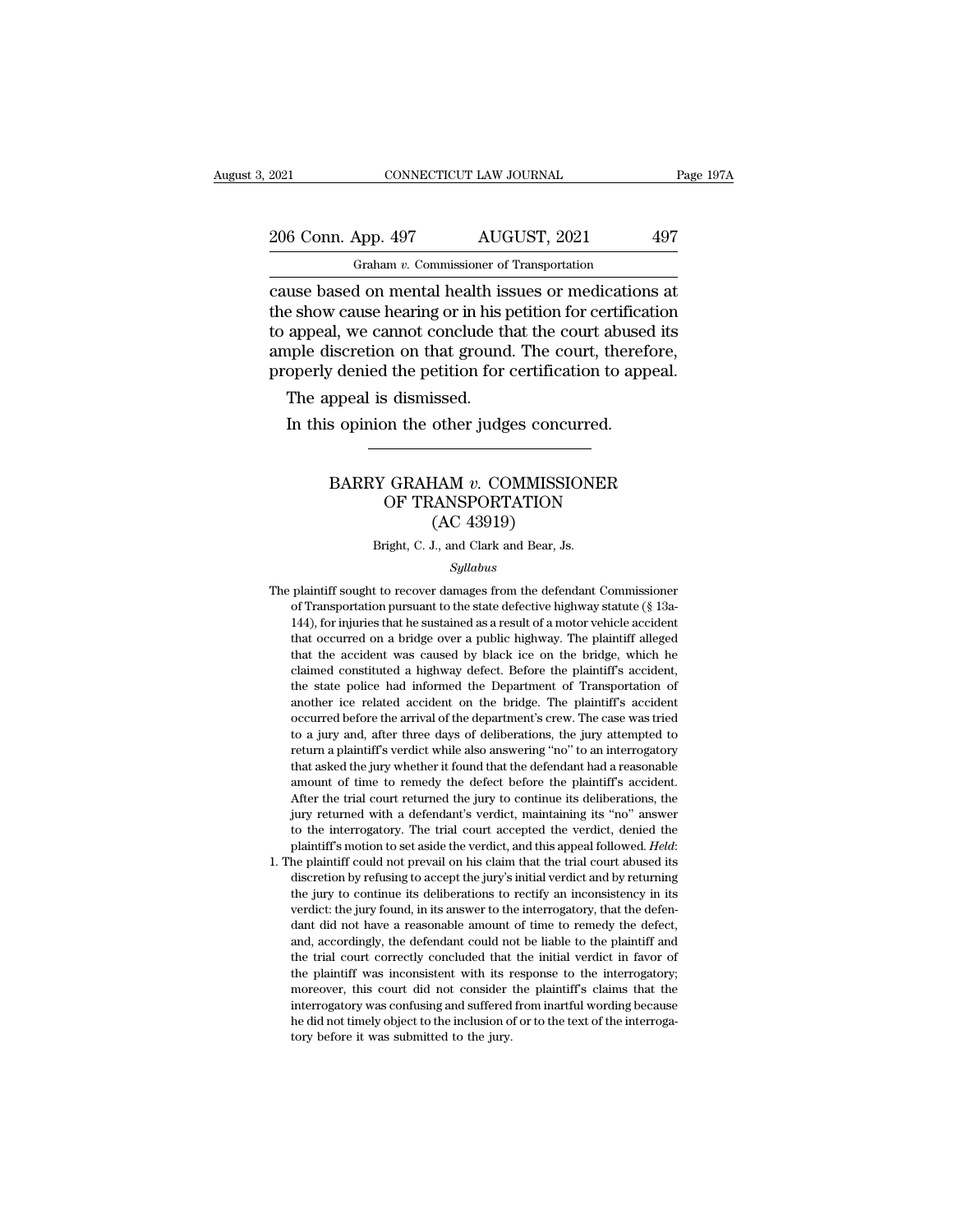### CONNECTICUT LAW JOURNAL August 3, 2021<br>
498 AUGUST, 2021 206 Conn. App. 497<br>
Graham v. Commissioner of Transportation CONNECTICUT LAW JOURNAL August 3, 2021<br>498 AUGUST, 2021 206 Conn. App. 497<br>Graham *v*. Commissioner of Transportation<br>2. This court declined to review the plaintiff's claim that the trial court erred 208 AUGUST, 2021 206 Conn. App. 497<br>
3. This court declined to review the plaintiff's claim that the trial court erred<br>
2. This court declined to review the plaintiff's claim that the trial court erred<br>
2. With respect to

AUGUST, 2021 206 Conn. App. 497<br>
Graham v. Commissioner of Transportation<br>
his court declined to review the plaintiff's claim that the trial court erred<br>
with respect to the instruction that it gave to the jury before retu AUGUST, 2021 206 Conn. App. 497<br>
Graham v. Commissioner of Transportation<br>
his court declined to review the plaintiff's claim that the trial court erred<br>
with respect to the instruction that it gave to the jury before retu Free COURT 1-pp. 100<br>
Graham v. Commissioner of Transportation<br>
his court declined to review the plaintiff's claim that the trial court erred<br>
with respect to the instruction that it gave to the jury before returning<br>
the Graham v. Commissioner of Transportation<br>his court declined to review the plaintiff's claim that the trial court erred<br>with respect to the instruction that it gave to the jury before returning<br>the jury to continue its deli his court declined to review the plaintiff's claim that the trial court erred with respect to the instruction that it gave to the jury before returning the jury to continue its deliberations because that claim was not prop the plaintiff's counsel and the court of the plaintiff is countered with respect to the instruction that it gave to the jury before returning the jury to continue its deliberations because that claim was not properly prese what respect to the instantion that it gave to the jury before returning<br>the jury to continue its deliberations because that claim was not properly<br>preserved: although the plaintiff's counsel argued that the particular<br>lan the jury to columne its demoterations because that claim was not property<br>preserved: although the plaintiff's counsel argued that the particular<br>language of the supplemental charge, namely, its lack of a specific<br>reference Implemental charge, namely, its lack of a specific<br>danguage of the supplemental charge, namely, its lack of a specific<br>reference to the challenged interrogatory, constituted an abuse of discre-<br>tion, the plaintiff's counse anguage of the supplemental charge, hamely, its lack of a specific<br>reference to the challenged interrogatory, constituted an abuse of discre-<br>tion, the plaintiff's counsel did not object to the court's instruction prior<br>to reference to the chaneinged interrogatory, constituted an abuse of uscretion, the plaintiff's counsel did not object to the court's instruction prior to the jury's return with a defendant's verdict, and the general comment time, the plantim is counser and not object to the court's instruction prior<br>to the jury's return with a defendant's verdict, and the general comments<br>of the plaintiff's counsel were neither timely nor sufficient to preser for the plaintiff's<br>the issue for rev.<br>could have been<br>instruction, the<br>time after the junits verdict.<br>Argued For review by this court; moreover, even if counsel's statement are for review by this court; moreover, even if counsel's statement we been perceived as an objection to the court's supplement on, they were not timely when *Procedural as an objection to the cournot timely when they were mand from its deliberations and th*<br>*Procedural History*<br>*Procedural History*<br>*Procedural History*<br>*Procedural History* Action to recover damages for personal injuries sus-<br>
could have been perceived as an objection to the court's supplemental<br>
instruction, they were not timely when they were made for the first<br>
time after the jury returned

instruction, they were not timely when they were made for the first<br>time after the jury returned from its deliberations and the court accepted<br>its verdict.<br>Argued May 18—officially released August 3, 2021<br>*Procedural Histo* time after the jury returned from its deliberations and the court accepted<br>its verdict.<br>Argued May 18—officially released August 3, 2021<br>*Procedural History*<br>Action to recover damages for personal injuries sus-<br>tained as a Its veract.<br>
Argued May 18—officially released August 3, 2021<br>
Procedural History<br>
Action to recover damages for personal injuries sus-<br>
tained as a result of alleged highway defects, and for<br>
other relief, brought to the *Procedural History*<br>*Procedural History*<br>Action to recover damages for personal injuries sus-<br>tained as a result of alleged highway defects, and for<br>other relief, brought to the Superior Court in the judicial<br>district of *Procedural History*<br>Action to recover damages for personal injuries sus-<br>tained as a result of alleged highway defects, and for<br>other relief, brought to the Superior Court in the judicial<br>district of New London, where Eth Action to recover damages for personal injuries sus-<br>tained as a result of alleged highway defects, and for<br>other relief, brought to the Superior Court in the judicial<br>district of New London, where Ethan Raymond Graham,<br>ad tained as a result of alleged highway defects, and for other relief, brought to the Superior Court in the judicial district of New London, where Ethan Raymond Graham, administrator of the estate of Barry Graham, was substi other relief, brought to the Superior Court in the judicial<br>district of New London, where Ethan Raymond Graham,<br>administrator of the estate of Barry Graham, was substi-<br>tuted as the plaintiff; thereafter, the case was trie district of New London, where Ethan Raymond Graham,<br>administrator of the estate of Barry Graham, was substituted as the plaintiff; thereafter, the case was tried to<br>the jury before *Calmar*, J.; verdict for the defendant;<br> administrator of the estate of Barry Graham, was substituted as the plaintiff; thereafter, the case was tried to the jury before *Calmar*, *J*.; verdict for the defendant; subsequently, the court, *Calmar*, *J*., denied th *Affirmed* in the jury before *Calmar*, *J.*; verdict for the defendant; subsequently, the court, *Calmar*, *J.*, denied the substitute plaintiff's motion to set aside the verdict and rendered judgment in accordance with t subsequently, the court, *Calmar*, *J.*, denied the substitute plaintiff's motion to set aside the verdict and rendered judgment in accordance with the verdict, from which the substitute plaintiff appealed to this court.<br>A *Paul T. Nowosadko*, with whom was *Lorinda S. Coon*, for the appellee (defendant).<br> *Paul T. Nonaco*, with whom, on the brief, was *Eric* J. Garofano, for the appellant (substitute plaintiff).<br> *Paul T. Nowosadko*, with w

### *Opinion*

Ralph J. Monaco, with whom, on the brief, was Eric<br>
Garofano, for the appellant (substitute plaintiff).<br>
Paul T. Nowosadko, with whom was Lorinda S. Coon,<br>
r the appellee (defendant).<br>
Opinion<br>
BEAR, J. The substitute plai *J. Garofano*, for the appellant (substitute plaintiff).<br> *Paul T. Nowosadko*, with whom was *Lorinda S. Coon*,<br>
for the appellee (defendant).<br> *Opinion*<br>
BEAR, J. The substitute plaintiff, Ethan Raymond<br>
Graham, the admi Paul T. Nowosadko, with whom was Lorinda S. Coon,<br>for the appellee (defendant).<br> $opinion$ <br>BEAR, J. The substitute plaintiff, Ethan Raymond<br>Graham, the administrator of the estate of the plaintiff,<br>Barry Graham,<sup>1</sup> appeals from *Opmion*<br>
1 Opmion<br>
1 On April 8, 2019, Ethan Raymond Graham was substituted as the plaintiff,<br>
1 On April 8, 2019, Ethan Raymond Graham was substituted as the plaintiff<br>
his capacity as the administrator of the plaintiff BEAR, J. The substitute plaintiff, Ethan Raymond<br>Graham, the administrator of the estate of the plaintiff,<br>Barry Graham,<sup>1</sup> appeals from the judgment of the trial<br> $\frac{1}{100}$  April 8, 2019, Ethan Raymond Graham was substi

Graham, the administrator of the estate of the plaintiff,<br>Barry Graham,<sup>1</sup> appeals from the judgment of the trial<br> $\frac{1}{100}$  April 8, 2019, Ethan Raymond Graham was substituted as the plaintiff<br>in his capacity as the adm Barry Graham,<sup>1</sup> appeals from the judgment of the trial  $\frac{1}{100}$  April 8, 2019, Ethan Raymond Graham was substituted as the plaintiff in his capacity as the administrator of the plaintiff's estate following the plainti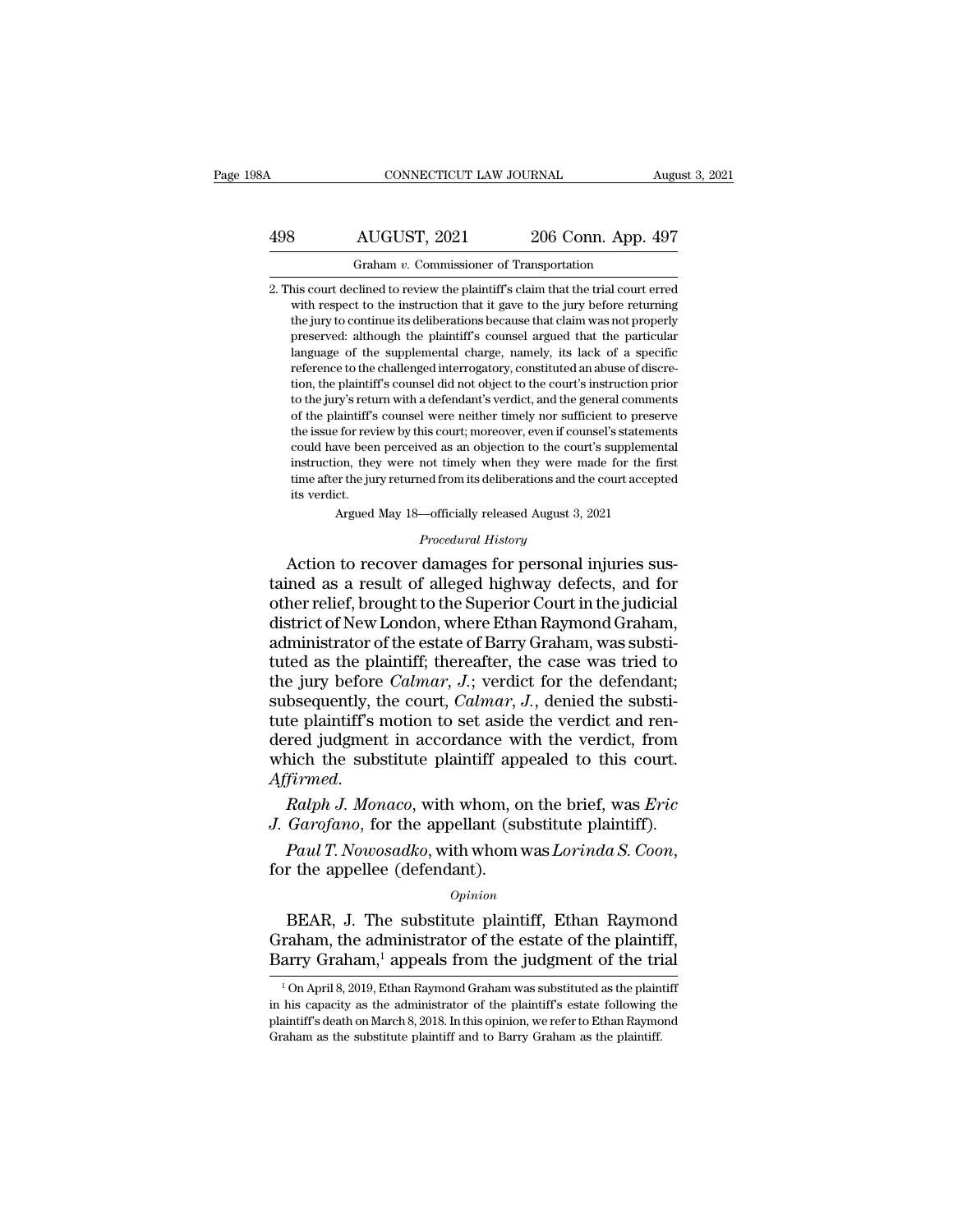2021 CONNECTICUT LAW JOURNAL Page 199A<br>
206 Conn. App. 497 AUGUST, 2021 499<br>
Graham v. Commissioner of Transportation Graham *v.* Commissioner of Transportation

connectricut LAW JOURNAL Page 199A<br>
206 Conn. App. 497 AUGUST, 2021 499<br>
Graham v. Commissioner of Transportation<br>
court denying his motion to set aside a jury verdict in<br>
favor of the defendant, the Commissioner of Transp  $\frac{206}{200}$  Conn. App. 497 AUGUST, 2021 499<br>  $\frac{499}{200}$  Graham v. Commissioner of Transportation<br>
court denying his motion to set aside a jury verdict in<br>
favor of the defendant, the Commissioner of Transpor-<br>
tation 206 Conn. App. 497 AUGUST, 2021 499<br>
Graham v. Commissioner of Transportation<br>
court denying his motion to set aside a jury verdict in<br>
favor of the defendant, the Commissioner of Transportation, after the jury found the 206 Conn. App. 497 AUGUST, 2021 499<br>
Graham *v*. Commissioner of Transportation<br>
court denying his motion to set aside a jury verdict in<br>
favor of the defendant, the Commissioner of Transpor-<br>
tation, after the jury found Graham v. Commissioner of Transportation<br>
court denying his motion to set aside a jury verdict in<br>
favor of the defendant, the Commissioner of Transpor-<br>
tation, after the jury found the defendant not liable for<br>
the plai Graham v. Commissioner of Transportation<br>
court denying his motion to set aside a jury verdict in<br>
favor of the defendant, the Commissioner of Transpor-<br>
tation, after the jury found the defendant not liable for<br>
the plai court denying his motion to set aside a jury verdict in<br>favor of the defendant, the Commissioner of Transpor-<br>tation, after the jury found the defendant not liable for<br>the plaintiff's motor vehicle accident and resulting i favor of the defendant, the Commissioner of Transportation, after the jury found the defendant not liable for the plaintiff's motor vehicle accident and resulting injuries under the defective highway statute, General Stat tation, after the jury found the defendant not liable for<br>the plaintiff's motor vehicle accident and resulting injur-<br>ies under the defective highway statute, General Stat-<br>utes § 13a-144.<sup>2</sup> On appeal, the substitute plai the plaintiff's motor vehicle accident and resulting injur-<br>ies under the defective highway statute, General Stat-<br>utes § 13a-144.<sup>2</sup> On appeal, the substitute plaintiff claims<br>that the trial court (1) abused its discretio ies under the defective highway statute, General Statutes § 13a-144.<sup>2</sup> On appeal, the substitute plaintiff claims<br>that the trial court (1) abused its discretion by refusing<br>to accept the jury's initial verdict, and by ret utes § 13a-144.<sup>2</sup> On appeal, the substitute plaintiff claims<br>that the trial court (1) abused its discretion by refusing<br>to accept the jury's initial verdict, and by returning the<br>jury to continue its deliberations to rect that the trial court (1) abused its discretion by refusing<br>to accept the jury's initial verdict, and by returning the<br>jury to continue its deliberations to rectify an inconsis-<br>tency in its verdict, and (2) erred with resp accept the jury's find a vertict, and by returning the<br>ry to continue its deliberations to rectify an inconsis-<br>ncy in its verdict, and (2) erred with respect to the<br>struction that it gave to the jury prior to returning<br>e yary to continue its demoerations to rectify an inconsistency in its verdict, and (2) erred with respect to the instruction that it gave to the jury prior to returning the jury to continue its deliberations. We disagree an

claims on appeal. This matter are out of a motor<br>which that it gave to the jury prior to returning<br>the jury to continue its deliberations. We disagree and,<br>accordingly, affirm the judgment of the trial court.<br>The followin mstruction that it gave to the jury prior to returning<br>the jury to continue its deliberations. We disagree and,<br>accordingly, affirm the judgment of the trial court.<br>The following facts and procedural history are rel-<br>evant the Jury to continue its democrations. We disagree and,<br>accordingly, affirm the judgment of the trial court.<br>The following facts and procedural history are rel-<br>evant to our consideration of the substitute plaintiff's<br>clai accordingly, affirm the judgment of the that court.<br>The following facts and procedural history are relevant to our consideration of the substitute plaintiff's<br>claims on appeal. This matter arose out of a motor<br>vehicle acci The following facts and procedural history are relevant to our consideration of the substitute plaintiff's<br>claims on appeal. This matter arose out of a motor<br>vehicle accident that occurred on December 12, 2011,<br>on the Gol evant to our consideration of the substitute plaintiff's<br>claims on appeal. This matter arose out of a motor<br>vehicle accident that occurred on December 12, 2011,<br>on the Gold Star Memorial Bridge (bridge) on Interstate<br>95 ov claims on appeal. This matter arose out of a motor<br>vehicle accident that occurred on December 12, 2011,<br>on the Gold Star Memorial Bridge (bridge) on Interstate<br>95 over the Thames River between New London and<br>Groton. The pl vehicle accident that occurred on December 12, 2011,<br>on the Gold Star Memorial Bridge (bridge) on Interstate<br>95 over the Thames River between New London and<br>Groton. The plaintiff brought this action against the<br>defendant p on the Gold Star Memorial Bridge (bridge) on Interstate<br>95 over the Thames River between New London and<br>Groton. The plaintiff brought this action against the<br>defendant pursuant to § 13a-144, the "defective highway<br>statute, 95 over the Thames River between New London and<br>Groton. The plaintiff brought this action against the<br>defendant pursuant to  $\S$  13a-144, the "defective highway<br>statute," alleging that his accident was caused by black<br>ice, Groton. The plaintiff brought this action against the<br>defendant pursuant to  $\S$  13a-144, the "defective highway<br>statute," alleging that his accident was caused by black<br>ice, which constituted a highway defect. The defenda defendant pursuant to § 13a-144, the "defective highway<br>statute," alleging that his accident was caused by black<br>ice, which constituted a highway defect. The defendant<br>filed a motion for summary judgment claiming, among<br>ot statute," alleging that his accident was caused by black<br>ice, which constituted a highway defect. The defendant<br>filed a motion for summary judgment claiming, among<br>other things, a lack of notice of the icy spot on the brid ice, which constituted a highway defect. The defendant<br>filed a motion for summary judgment claiming, among<br>other things, a lack of notice of the icy spot on the bridge<br>that caused the plaintiff's accident and that, even if filed a motion for summary judgment claiming, among<br>other things, a lack of notice of the icy spot on the bridge<br>that caused the plaintiff's accident and that, even if<br>notice of the icy condition of the bridge existed, the other things, a lack of notice of the icy spot on the bridge<br>that caused the plaintiff's accident and that, even if<br>notice of the icy condition of the bridge existed, the<br>plaintiff's accident occurred before there was a re that caused the plaintiff's accident and that, even if<br>notice of the icy condition of the bridge existed, the<br>plaintiff's accident occurred before there was a reason-<br>able amount of time to respond to and remedy that conble amount of time to respond to and remedy that contrivants. It was undisputed that another ice related care cident had occurred on the bridge earlier that day,  $5.40$  a.m., and that the state police had notified the  $\frac$ dition. It was undisputed that another ice related car<br>accident had occurred on the bridge earlier that day,<br>at 5:40 a.m., and that the state police had notified the<br> $\frac{1}{2}$  General Statutes § 13a-144 provides in releva

accident had occurred on the bridge earlier that day,<br>at 5:40 a.m., and that the state police had notified the<br> $\frac{1}{2}$  General Statutes § 13a-144 provides in relevant part: "Any person injured<br>in person or property thro at 5:40 a.m., and that the state police had notified the<br>
<sup>2</sup> General Statutes § 13a-144 provides in relevant part: "Any person injured<br>
in person or property through the neglect or default of the state or any of<br>
its emp at 5.40 a.m., and that the state poince had nother the<br>
<sup>2</sup> General Statutes § 13a-144 provides in relevant part: "Any person injured<br>
in person or property through the neglect or default of the state or any of<br>
its emplo <sup>2</sup> General Statutes § 13a-14<br>in person or property throughts employees by means of a<br>of the Commissioner of Trancivil action to recover damag<br>in the Superior Court......"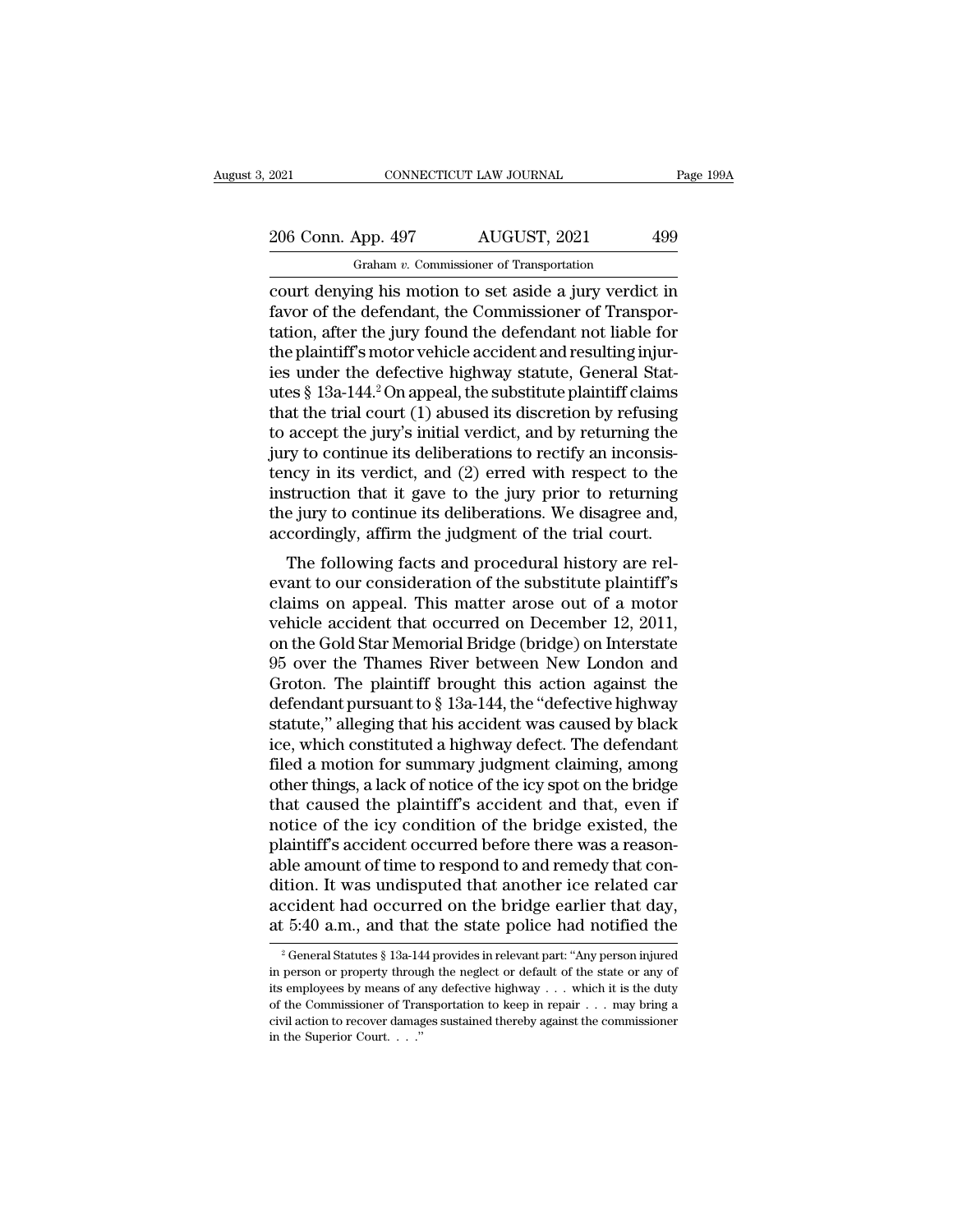| )OA | CONNECTICUT LAW JOURNAL                                                                        |                    | August 3, 2021 |
|-----|------------------------------------------------------------------------------------------------|--------------------|----------------|
| 500 | AUGUST, 2021                                                                                   | 206 Conn. App. 497 |                |
|     | Graham v. Commissioner of Transportation                                                       |                    |                |
|     | Department of Transportation (department) at 5:49 a.m.<br>of the icy conditions on the bridge. |                    |                |
|     | The defendant submitted affidavits describing the                                              |                    |                |

 $\frac{\text{d}UGUST, 2021}{\text{Graham } v. \text{ Commissioner of Transportation}}$ <br>
Expansion of Transportation<br>  $\frac{\text{d}UGUT, 2021}{\text{d}U}$ <br>  $\frac{\text{d}UGUT, 2021}{\text{d}U}$ <br>  $\frac{\text{d}UGUT, 2021}{\text{d}UG}$ <br>  $\frac{\text{d}UGUT, 2021}{\text{d}UG}$ <br>  $\frac{\text{d}UGUT, 2021}{\text{d}UG}$ <br>  $\frac{\text{d}UGUT,$ b00 AUGUST, 2021 206 Conn. App. 497<br>  $\frac{1}{206}$  Graham v. Commissioner of Transportation<br>
Department of Transportation (department) at 5:49 a.m.<br>
of the icy conditions on the bridge.<br>
The defendant submitted affidavits d Graham  $v$ . Commissioner of Transportation<br>
Department of Transportation (department) at 5:49 a.m.<br>
of the icy conditions on the bridge.<br>
The defendant submitted affidavits describing the<br>
prompt activition of the departm Department of Transportation (department) at 5:49 a.m.<br>
of the icy conditions on the bridge.<br>
The defendant submitted affidavits describing the<br>
prompt activation of the department's after-hours call<br>
out protocol and the Expansion of Transportation (department) at 9.45 a.m.<br>
of the icy conditions on the bridge.<br>
The defendant submitted affidavits describing the<br>
prompt activation of the department's after-hours call<br>
out protocol and the The defendant submitted affidavits describing the<br>prompt activation of the department's after-hours call<br>out protocol and the activities of the department's crew<br>in traveling from their homes to a department garage<br>in Wate The defendant submitted affidavits describing the<br>prompt activation of the department's after-hours call<br>out protocol and the activities of the department's crew<br>in traveling from their homes to a department garage<br>in Wate prompt activation of the department's after-hours call<br>out protocol and the activities of the department's crew<br>in traveling from their homes to a department garage<br>in Waterford, loading a truck with salt, and driving to<br>t out protocol and the activities of the department's crew<br>in traveling from their homes to a department garage<br>in Waterford, loading a truck with salt, and driving to<br>the bridge. The plaintiff's accident occurred at 6:38 a. in traveling from their homes to a department garage<br>in Waterford, loading a truck with salt, and driving to<br>the bridge. The plaintiff's accident occurred at 6:38 a.m.,<br>before the arrival of the department's crew. The tria in Waterford, loading a truck with salt, and driving to<br>the bridge. The plaintiff's accident occurred at 6:38 a.m.,<br>before the arrival of the department's crew. The trial<br>court granted the defendant's motion for summary ju the bridge. The plaintiff's accident occurred at before the arrival of the department's crew.<br>court granted the defendant's motion for summ<br>ment, concluding that, even if the defendant<br>structive notice of the icy condition Force are arrival of are deparations crew. The and<br>urt granted the defendant's motion for summary judg-<br>ent, concluding that, even if the defendant had con-<br>uctive notice of the icy conditions of the bridge on the<br>sis of t Example in the defendant since it of summary judgement, concluding that, even if the defendant had constructive notice of the icy conditions of the bridge on the basis of the earlier accident, the department's response tim

Exercistive notice of the icy conditions of the bridge on the<br>basis of the earlier accident, the department's response<br>time was reasonable as a matter of law.<br>On appeal, this court reversed the trial court's grant-<br>ing of basis of the earlier accident, the department's response<br>time was reasonable as a matter of law.<br>On appeal, this court reversed the trial court's grant-<br>ing of the defendant's motion for summary judgment,<br>concluding that t dank of the carnet accretion, the departments response<br>time was reasonable as a matter of law.<br>On appeal, this court reversed the trial court's grant-<br>ing of the defendant's motion for summary judgment,<br>concluding that th On appeal, this court reversed the trial court's granting of the defendant's motion for summary judgment, concluding that there were genuine issues of material fact with respect to the reasonableness of the defendant's re On appeal, this court reversed the trial court's granting of the defendant's motion for summary judgment, concluding that there were genuine issues of material fact with respect to the reasonableness of the defendant's res ing of the defendant's motion for summary judgment,<br>concluding that there were genuine issues of material<br>fact with respect to the reasonableness of the defen-<br>dant's response after he received notice of the defect,<br>and th concluding that there were genuine issues of material<br>fact with respect to the reasonableness of the defen-<br>dant's response after he received notice of the defect,<br>and that this "multifactorial determination" should be<br>mad fact with respect to the reasonableness of the defendant's response after he received notice of the defect, and that this "multifactorial determination" should be made by a jury. See *Graham v. Commissioner of Transportati* dant's response after he received notice of the defect,<br>and that this "multifactorial determination" should be<br>made by a jury. See *Graham* v. *Commissioner of Trans-*<br>portation, 168 Conn. App. 570, 586, 148 A.3d 1147<br>(201 and that this "multifactorial determination" should be<br>made by a jury. See *Graham* v. *Commissioner of Trans-*<br>portation, 168 Conn. App. 570, 586, 148 A.3d 1147<br>(2016), rev'd in part on other grounds, 330 Conn. 400,<br>195 made by a jury. See *Graham* v. *Commissioner of Trans-*<br>portation, 168 Conn. App. 570, 586, 148 A.3d 1147<br>(2016), rev'd in part on other grounds, 330 Conn. 400,<br>195 A.3d 664 (2018). Our Supreme Court granted the<br>defendant portation, 168 Conn. App. 570, 586, 148 A.3d 1147<br>(2016), rev'd in part on other grounds, 330 Conn. 400,<br>195 A.3d 664 (2018). Our Supreme Court granted the<br>defendant's petition for certification to appeal in part,<br>focusing (2016), rev'd in part on other grounds, 330 Conn. 400, 195 A.3d 664 (2018). Our Supreme Court granted the defendant's petition for certification to appeal in part, focusing on a sovereign immunity issue that is not releva 195 A.3d 664 (2018). Our Supreme Court granted the<br>defendant's petition for certification to appeal in part,<br>focusing on a sovereign immunity issue that is not rele-<br>vant to the present appeal. See *Graham v. Commis-*<br>sio defendant's petition for certification to appeal in part,<br>focusing on a sovereign immunity issue that is not rele-<br>vant to the present appeal. See *Graham* v. *Commis-<br>sioner of Transportation*, 330 Conn. 400, 403 n.2, 19 focusing on a sovereign immunity issue that is not relevant to the present appeal. See *Graham* v. *Commissioner of Transportation*, 330 Conn. 400, 403 n.2, 195 A.3d 664 (2018). Our Supreme Court remanded the case for tria vant to the present appeal. See *Graham* v. *Commissioner of Transportation*, 330 Conn. 400, 403 n.2, 195<br>A.3d 664 (2018). Our Supreme Court remanded the case<br>for trial, noting that "the sole factual issue remaining<br> $\ldots$ Because the plaintiff died during the administrator of a plaintiff's extate was substituted as the plaintiff's extate was substituted as the plaintiff's extate was substituted as the plaintiff's extate was substituted as that appears of (2010). Our suppreme court remainance are case<br>for trial, noting that "the sole factual issue remaining<br>response to the highway defect *after* receiving notice<br>from the state police." (Emphasis in original to that, noting that the sole factual issue formaling.<br>  $\ldots$  [was] the reasonableness of the commissioner's<br>
response to the highway defect *after* receiving notice<br>
from the state police." (Emphasis in original.) Id., 4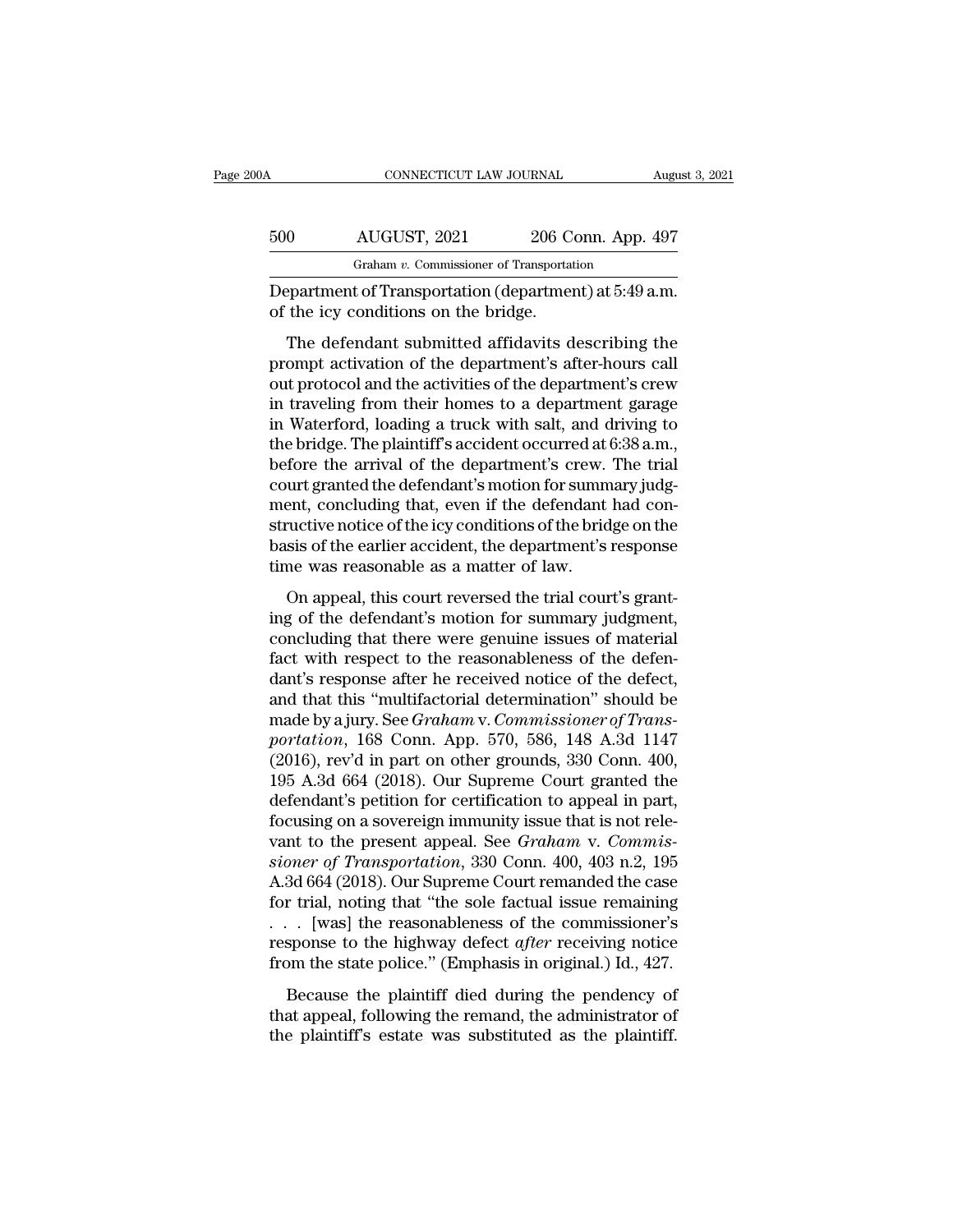# 2021 CONNECTICUT LAW JOURNAL Page 201A<br>
206 Conn. App. 497 AUGUST, 2021 501<br>
Graham v. Commissioner of Transportation Graham *v.* Commissioner of Transportation

CONNECTICUT LAW JOURNAL Page 2014<br>
206 Conn. App. 497 AUGUST, 2021 501<br>
6 Graham v. Commissioner of Transportation<br>
The case was tried to a jury in November, 2019, and<br>
the defendant maintained at trial that the department 206 Conn. App. 497 AUGUST, 2021 501<br>
Graham v. Commissioner of Transportation<br>
The case was tried to a jury in November, 2019, and<br>
the defendant maintained at trial that the department's<br>
crew acted reasonably and did not 206 Conn. App. 497 AUGUST, 2021 501<br>
Graham v. Commissioner of Transportation<br>
The case was tried to a jury in November, 2019, and<br>
the defendant maintained at trial that the department's<br>
crew acted reasonably and did no 206 Conn. App. 497 AUGUST, 2021 501<br>
Graham v. Commissioner of Transportation<br>
The case was tried to a jury in November, 2019, and<br>
the defendant maintained at trial that the department's<br>
crew acted reasonably and did no Graham v. Commissioner of Transportation<br>The case was tried to a jury in November, 2019, and<br>the defendant maintained at trial that the department's<br>crew acted reasonably and did not have time to travel<br>to the bridge prio Granam v. Commissioner of Fransportation<br>The case was tried to a jury in November, 2019, and<br>the defendant maintained at trial that the department's<br>crew acted reasonably and did not have time to travel<br>to the bridge prior The case was tried to a jury in November, 2019, and<br>the defendant maintained at trial that the department's<br>crew acted reasonably and did not have time to travel<br>to the bridge prior to the plaintiff's accident. The defen-<br> the defendant maintained at trial that the department's<br>crew acted reasonably and did not have time to travel<br>to the bridge prior to the plaintiff's accident. The defen-<br>dant submitted proposed jury interrogatories to the crew acted reasonably and did not have time to travel<br>to the bridge prior to the plaintiff's accident. The defen-<br>dant submitted proposed jury interrogatories to the sub-<br>stitute plaintiff's counsel, who "reviewed the inte to the bridge prior to the plaintiff's accident. The defendant submitted proposed jury interrogatories to the substitute plaintiff's counsel, who "reviewed the interrogatories and made a change unrelated to the present con dant submitted proposed jury interrogatories to the substitute plaintiff's counsel, who "reviewed the interrogatories and made a change unrelated to the present controversy." Interrogatory number four, which is central to ries and made a change unrelated to the present<br>ntroversy." Interrogatory number four, which is cen-<br>al to this appeal, provided: "Do you find that the defen-<br>nt had a reasonable time to remedy the specific defect<br>ter [he] controversy." Interrogatory number four, which is central to this appeal, provided: "Do you find that the defendant had a reasonable time to remedy the specific defect after [he] knew of it prior to the plaintiff's acciden

tral to this appeal, provided: "Do you find that the defendant had a reasonable time to remedy the specific defect<br>after [he] knew of it prior to the plaintiff's accident?"<br>After three days of deliberations, the jury attem dant had a reasonable time to remedy the specific defect<br>after [he] knew of it prior to the plaintiff's accident?"<br>After three days of deliberations, the jury attempted<br>to return a plaintiff's verdict while also answering after [he] knew of it prior to the plaintiff's accident?"<br>After three days of deliberations, the jury attempted<br>to return a plaintiff's verdict while also answering "no"<br>to interrogatory number four (initial verdict).<sup>3</sup> T After three days of deliberations, the jury attempted<br>to return a plaintiff's verdict while also answering "no"<br>to interrogatory number four (initial verdict).<sup>3</sup> The court<br>thereafter stated: "Ladies and gentlemen of the j After three days of deliberations, the jury attempted<br>to return a plaintiff's verdict while also answering "no"<br>to interrogatory number four (initial verdict).<sup>3</sup> The court<br>thereafter stated: "Ladies and gentlemen of the j to return a plaintiff's verdict while also answering "no"<br>to interrogatory number four (initial verdict).<sup>3</sup> The court<br>thereafter stated: "Ladies and gentlemen of the jury, it is<br>apparent to me, from a review of the jury i to interrogatory number four (initial verdict).<sup>3</sup> The court<br>thereafter stated: "Ladies and gentlemen of the jury, it is<br>apparent to me, from a review of the jury interrogatories<br>and verdict form that you have submitted, t thereafter stated: "Ladies and gentlemen of the jury, it is<br>apparent to me, from a review of the jury interrogatories<br>and verdict form that you have submitted, that you've<br>made a mistake. Specifically, I'm returning you to apparent to me, from a review of the jury interrogatories<br>and verdict form that you have submitted, that you've<br>made a mistake. Specifically, I'm returning you to the<br>jury deliberation room to reconsider your verdict in<br>li and verdict form that you have submitted, that you've<br>made a mistake. Specifically, I'm returning you to the<br>jury deliberation room to reconsider your verdict in<br>light of the jury interrogatories and to correct that mis-<br>t made a mistake. Specifically, I'm returning you to the<br>jury deliberation room to reconsider your verdict in<br>light of the jury interrogatories and to correct that mis-<br>take. If you need portions of the evidence or charge re jury deliberation room to reconsider your verdict in<br>light of the jury interrogatories and to correct that mis-<br>take. If you need portions of the evidence or charge reread<br>to assist you, please provide me with a note in ac light of the jury interrogatories and to correct that mis-<br>take. If you need portions of the evidence or charge reread<br>to assist you, please provide me with a note in accor-<br>dance with the procedures I've previously descri take. If you need portions of the evidence or charge reread<br>to assist you, please provide me with a note in accor-<br>dance with the procedures I've previously described. I<br>think at this stage that's all I'll say. And if you to assist you, please provide me with a note in accordance with the procedures I've previously described. I<br>think at this stage that's all I'll say. And if you need<br>further guidance, you can advise me accordingly."<br>There w dance with the procedures I've previously described. I<br>think at this stage that's all I'll say. And if you need<br>further guidance, you can advise me accordingly."<br>There was no contemporaneous objection to the court's<br>instru think at this stage that's all I'll say. And if you need<br>further guidance, you can advise me accordingly."<br>There was no contemporaneous objection to the court's<br>instruction. The jury returned a few minutes later with<br>a def further guidance, you can advise me accordingly."<br>There was no contemporaneous objection to the court's<br>instruction. The jury returned a few minutes later with<br>a defendant's verdict, maintaining its "no" answer to<br>interrog There was no contemp<br>instruction. The jury r<br>a defendant's verdict,<br>interrogatory number<br>dict. The substitute p<br>to set aside the verdi<br>appeal followed. terrogatory number rour. The court accepted the ver-<br>ict. The substitute plaintiff thereafter filed a motion<br>of set aside the verdict, which the court denied. This<br>ppeal followed.<br><sup>3</sup>The parties disagree with respect to wh dict. The substitute plaintiff thereafter filed a motion<br>to set aside the verdict, which the court denied. This<br>appeal followed.<br><sup>3</sup>The parties disagree with respect to whether the so-called initial verdict<br>was technically

to set aside the verdict, which the court denied. This<br>appeal followed.<br><sup>3</sup>The parties disagree with respect to whether the so-called initial verdict<br>was technically a verdict, because it was not accepted by the court. We, appeal followed.<br>
<sup>3</sup> The parties disagree with respect to whether the so-called initial verdict<br>
was technically a verdict, because it was not accepted by the court. We,<br>
however, for convenience, refer to the jury's atte  $\frac{3}{10}$  The parties disagree with respect to whether the was technically a verdict, because it was not acce<br>however, for convenience, refer to the jury's attem<br>verdict, while answering "no" to interrogatory nur<br>verdict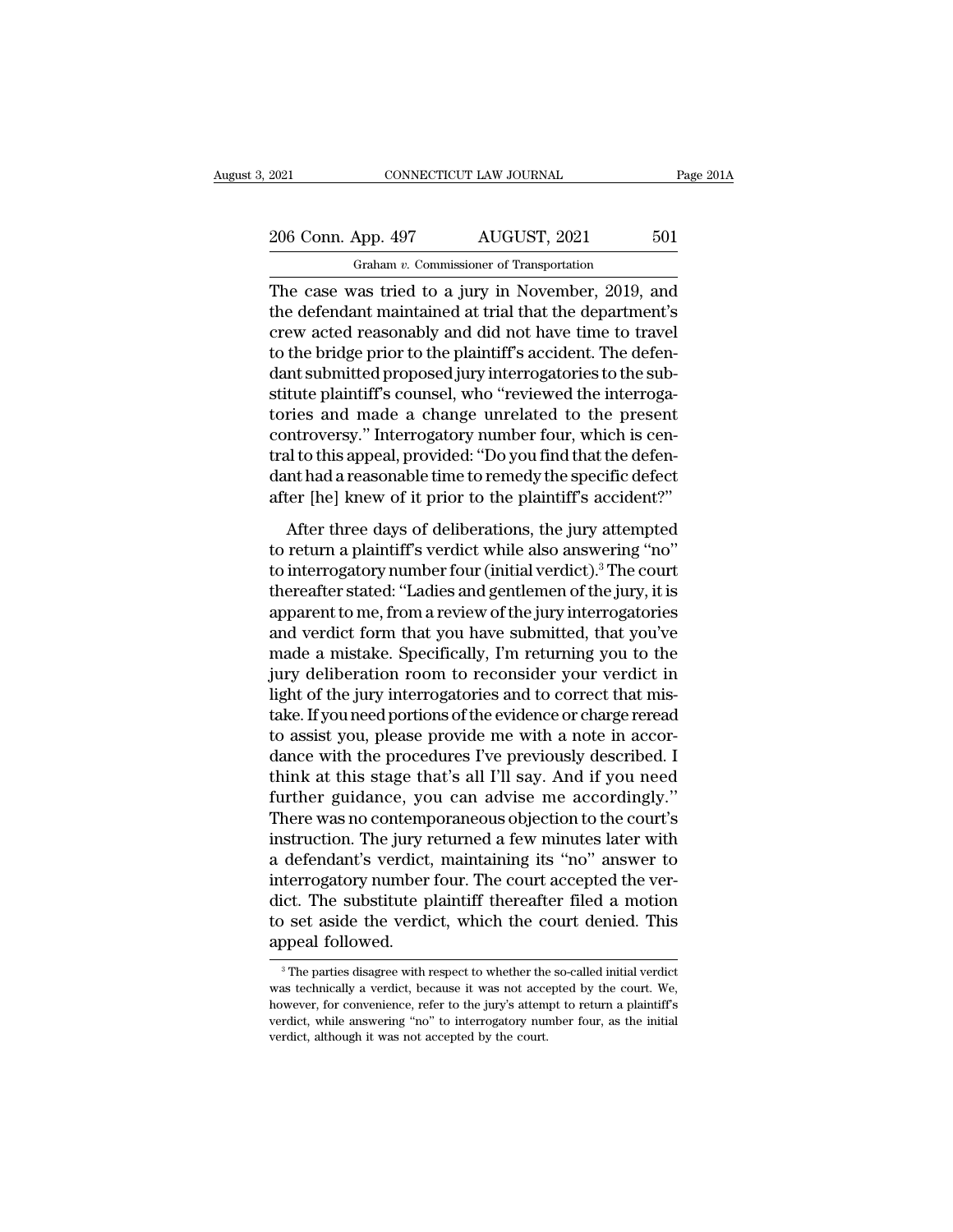| 202A | CONNECTICUT LAW JOURNAL                  |                    | August 3, 2021 |
|------|------------------------------------------|--------------------|----------------|
| 502  | AUGUST, 2021                             | 206 Conn. App. 497 |                |
|      | Graham v. Commissioner of Transportation |                    |                |
|      |                                          |                    |                |

 $\begin{array}{r} \text{502} & \text{AUGUST, 2021} & \text{206 Conn. App. 497} \\ \hline \text{Graham } v. \text{ Commissioner of Transportation} \\ \text{I} \end{array}$ <br>
The substitute plaintiff claims that the trial court<br>
abused its discretion by refusing to accept the initial<br>
verdict and by returning the ju  $\frac{202}{\text{Graham } v. \text{ Commissioner of Transportation}}$ <br>
The substitute plaintiff claims that the trial court<br>
abused its discretion by refusing to accept the initial<br>
verdict and by returning the jury to its deliberations to<br>
rectify the inconsistenc Graham  $v$ . Commissioner of Transportation<br>  $I$ <br>
The substitute plaintiff claims that the trial court<br>
abused its discretion by refusing to accept the initial<br>
verdict and by returning the jury to its deliberations to<br>
re I<br>
The substitute plaintiff claims that the trial court<br>
abused its discretion by refusing to accept the initial<br>
verdict and by returning the jury to its deliberations to<br>
rectify the inconsistency in that verdict. Specif The substitute plaintiff claims that the trial court<br>abused its discretion by refusing to accept the initial<br>verdict and by returning the jury to its deliberations to<br>rectify the inconsistency in that verdict. Specificall The substitute plaintiff claims that the trial court<br>abused its discretion by refusing to accept the initial<br>verdict and by returning the jury to its deliberations to<br>rectify the inconsistency in that verdict. Specifically abused its discretion by refusing to accept the initial<br>verdict and by returning the jury to its deliberations to<br>rectify the inconsistency in that verdict. Specifically,<br>the substitute plaintiff argues that the initial ve verdict and by returning the jury to its deliberations to<br>rectify the inconsistency in that verdict. Specifically,<br>the substitute plaintiff argues that the initial verdict<br>was "supported by the answers to interrogatories [ rectify the inconsistency in that verdict. Specifically,<br>the substitute plaintiff argues that the initial verdict<br>was "supported by the answers to interrogatories [one,<br>two, three, five, and six],<sup>4</sup> taken in combination w the substitute plaintiff argues that the initial verdict<br>was "supported by the answers to interrogatories [one,<br>two, three, five, and six],<sup>4</sup> taken in combination with<br>the presumption that the jury followed the jury charg was "supported by the answers to interrogatories [one,<br>two, three, five, and six],<sup>4</sup> taken in combination with<br>the presumption that the jury followed the jury charge,"<br>and that, because interrogatory number four "contains two, three, five, and six],<sup>4</sup> taken in combination with<br>the presumption that the jury followed the jury charge,"<br>and that, because interrogatory number four "contains<br>language that is markedly different than the jury char the presumption that the jury followed the jury charge,"<br>and that, because interrogatory number four "contains<br>language that is markedly different than the jury charge,"<br>therefore "[t]he negative answer to [interrogatory n and that, because interrogatory number four "contains<br>language that is markedly different than the jury charge,"<br>therefore "[t]he negative answer to [interrogatory num-<br>ber four] does not defeat the plaintiff's verdict." ( language that is markedly different than the jury charge,"<br>therefore "[t]he negative answer to [interrogatory num-<br>ber four] does not defeat the plaintiff's verdict." (Foot-<br>note added.) Additionally, the substitute plaint therefore "[t]he negative answer to [interrogatory num-<br>ber four] does not defeat the plaintiff's verdict." (Foot-<br>note added.) Additionally, the substitute plaintiff argues<br>that "there was extensive evidence of prior acci suaded. at "there was extensive evidence of prior accidents<br>the bridge covered with ice to allow the jury to make<br>fact specific determination that the [department's]<br>sponse time was not reasonable." We are not per-<br>aded.<br>We begin on the bridge covered with ice to allow the jury to make<br>a fact specific determination that the [department's]<br>response time was not reasonable." We are not per-<br>suaded.<br>We begin with our standard of review. "The proper<br>ap

a fact specific determination that the [department's]<br>response time was not reasonable." We are not per-<br>suaded.<br>We begin with our standard of review. "The proper<br>appellate standard of review when considering the<br>action of response time was not reasonable." We are not per-<br>suaded.<br>We begin with our standard of review. "The proper<br>appellate standard of review when considering the<br>action of a trial court in granting or denying a motion<br>to set suaded.<br>We begin with our standard of review. "The proper<br>appellate standard of review when considering the<br>action of a trial court in granting or denying a motion<br>to set aside a verdict is the abuse of discretion standard We begin with our standard of review. "The proper<br>appellate standard of review when considering the<br>action of a trial court in granting or denying a motion<br>to set aside a verdict is the abuse of discretion standard.<br> $\dots$  action of a trial court in granting or denying a motion<br>to set aside a verdict is the abuse of discretion standard.<br> $\dots$  In determining whether there has been an abuse<br>of discretion, every reasonable presumption should be for set aside a verdict is the abuse of discretion standard.<br>  $\ldots$  In determining whether there has been an abuse<br>
of discretion, every reasonable presumption should be<br>  $\overline{ }^4$ The interrogatories, and the jury's answe

<sup>. . .</sup> In determining whether there has been an abuse<br>of discretion, every reasonable presumption should be<br> $^{4}$ The interrogatories, and the jury's answers to them, were: "1. Do you<br>find that the Gold Star Memorial Bridge of discretion, every reasonable presumption should be<br>
<sup>4</sup> The interrogatories, and the jury's answers to them, were: "1. Do you<br>
find that the Gold Star Memorial Bridge northbound at the location of the<br>
alleged accident bridge was such that it 'would necessarily obstruction', every reasonable presumption should be<br>
<sup>4</sup> The interrogatories, and the jury's answers to them, were: "1. Do you<br>
find that the Gold Star Memorial Bridge northbound alleged accident was reasonably safe for the reasonably prudent traveler at<br>the time of [the plaintiff's] accident? No. 2. Do you find that the ice on the<br>bridge was such that it 'would necessarily obstruct or hinder one i find that the Gold Star Memorial Bridge northbound at the location of the alleged accident was reasonably safe for the reasonably prudent traveler at the time of [the plaintiff's] accident? No. 2. Do you find that the ice alleged accident was reasonably safe for the reasonably prudent traveler at the time of [the plaintiff's] accident? No. 2. Do you find that the ice on the bridge was such that it 'would necessarily obstruct or hinder one i the time of [the plaintiff's] accident? No. 2. Do you find that the ice on the bridge was such that it 'would necessarily obstruct or hinder one in the use of the road for purposes of traveling thereon?' Yes. 3. Do you fin are were functionally discussed by the plaintiff's accident of the pair of the road for purposes of traveling thereon?' Yes. 3. Do you find that before the plaintiff's accident the defendant actually knew of the specific d of the road for purposes of traveling thereon?' Yes. 3. Do you find that before the plaintiff's accident the defendant actually knew of the specific defect which the plaintiff alleges caused his accident? Yes. 4. Do you fi before the plaintiff's accident the defendant actually knew of the specific defect which the plaintiff alleges caused his accident? Yes. 4. Do you find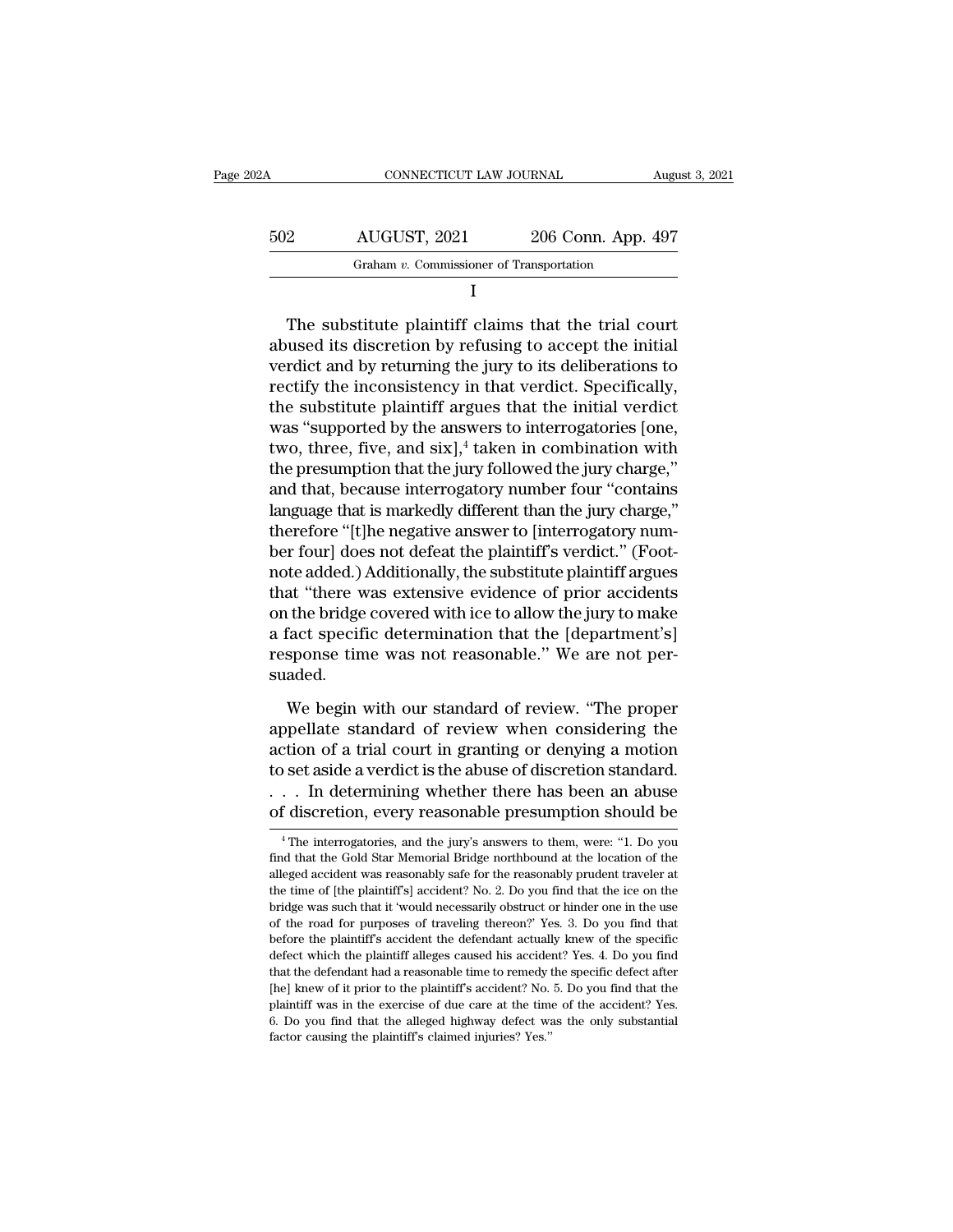2021 CONNECTICUT LAW JOURNAL Page 203A<br>
206 Conn. App. 497 AUGUST, 2021 503<br>
Graham v. Commissioner of Transportation Graham *v.* Commissioner of Transportation

EXECT 2021 CONNECTICUT LAW JOURNAL Page 20<br>
206 Conn. App. 497 AUGUST, 2021 503<br>
Graham v. Commissioner of Transportation<br>
given in favor of the correctness of the court's ruling.<br>
. . . Reversal is required only [when] an 206 Conn. App. 497 AUGUST, 2021 503<br>
Graham *v*. Commissioner of Transportation<br>
given in favor of the correctness of the court's ruling.<br>
. . . Reversal is required only [when] an abuse of dis-<br>
cretion is manifest or [wh 206 Conn. App. 497 AUGUST, 2021 503<br>
Graham v. Commissioner of Transportation<br>
given in favor of the correctness of the court's ruling.<br>
... Reversal is required only [when] an abuse of discretion is manifest or [when] in 206 Conn. App. 497 AUGUST, 2021 503<br>
Graham v. Commissioner of Transportation<br>
given in favor of the correctness of the court's ruling.<br>
... Reversal is required only [when] an abuse of dis-<br>
cretion is manifest or [when] Graham v. Commissioner of Transportation<br>given in favor of the correctness of the court's ruling.<br> $\ldots$  Reversal is required only [when] an abuse of dis-<br>cretion is manifest or [when] injustice appears to have<br>been done.. Graham v. Commissioner of Transportation<br>given in favor of the correctness of the court's ruling.<br>... Reversal is required only [when] an abuse of dis-<br>cretion is manifest or [when] injustice appears to have<br>been done.... given in favor of the correctness of the court's ruling.<br>  $\ldots$  Reversal is required only [when] an abuse of discretion is manifest or [when] injustice appears to have<br>
been done.... [T]he role of the trial court on a mot . . . Reversal is required only [when] an abuse of discretion is manifest or [when] injustice appears to have been done. . . . [T]he role of the trial court on a motion to set aside the jury's verdict is not to sit as [an cretion is manifest or [when] injustice appears to have<br>been done. . . . [T]he role of the trial court on a motion<br>to set aside the jury's verdict is not to sit as [an addi-<br>tional] juror . . . but, rather, to decide whet been done. . . . [T]he role of the trial court on a motion<br>to set aside the jury's verdict is not to sit as [an addi-<br>tional] juror . . . but, rather, to decide whether, view-<br>ing the evidence in the light most favorable to set aside the jury's verdict is not to sit as [an additional] juror . . . but, rather, to decide whether, viewing the evidence in the light most favorable to the prevailing party, the jury could reasonably have reached tional] juror . . . but, rather, to decide whether, view-<br>ing the evidence in the light most favorable to the pre-<br>vailing party, the jury could reasonably have reached<br>the verdict that it did. . . . In reviewing the acti ing the evidence in the light most favorable to the prevailing party, the jury could reasonably have reached<br>the verdict that it did. . . . In reviewing the action of<br>the trial court in denying [or granting a motion] . . . e vertuct that it did. . . . . In reviewing the action of<br>e trial court in denying [or granting a motion] . . . .<br>set aside the verdict, our primary concern is to deter-<br>ine whether the court abused its discretion . . . . the trial court in deriying [or granting a motion]  $\ldots$  to set aside the verdict, our primary concern is to deter-<br>mine whether the court abused its discretion  $\ldots$ ."<br>(Internal quotation marks omitted.) *Rendahl* v. *Pe* 

to set aside the vertuct, our printary concern is to deter-<br>mine whether the court abused its discretion . . . ."<br>(Internal quotation marks omitted.) *Rendahl* v. *Peluso*,<br>173 Conn. App. 66, 94–95, 162 A.3d 1 (2017).<br>Add Finne whether the court abused its discretion  $\ldots$  (Internal quotation marks omitted.) *Rendahl* v. *Peluso*, 173 Conn. App. 66, 94–95, 162 A.3d 1 (2017).<br>Additionally, this court stated in *Rendahl* that, "[p]ursuant to (internal quotation marks onlited.) *Rehataht v. 1 etaso*,<br>173 Conn. App. 66, 94–95, 162 A.3d 1 (2017).<br>Additionally, this court stated in *Rendahl* that, "[p]ur-<br>suant to General Statutes § 52-223, [t]he court may, if<br>it 175 Colul. App. 00, 94–95, 102 A.5d 1 (2017).<br>
Additionally, this court stated in *Rendahl* that, "[p]ur-<br>
suant to General Statutes § 52-223, [t]he court may, if<br>
it judges the jury has mistaken the evidence in the actio Additionally, this court stated in *Rendahl* that, "[p]ursuant to General Statutes  $\S$  52-223, [t]he court may, if it judges the jury has mistaken the evidence in the action and has brought in a verdict contrary to the ev suant to General Statutes  $\S$  52-223, [t]he court may, if<br>it judges the jury has mistaken the evidence in the action<br>and has brought in a verdict contrary to the evidence,<br>or has brought in a verdict contrary to the direc it judges the jury has mistaken the evidence in the action<br>and has brought in a verdict contrary to the evidence,<br>or has brought in a verdict contrary to the direction of<br>the court in a matter of law, return them to a sec and has brought in a verdict contrary to the<br>or has brought in a verdict contrary to the<br>the court in a matter of law, return them<br>consideration, and for the same reason may<br>to a third consideration. The jury shall not<br>fo Thus brought in a vertuct contrary to the unection of<br>
e court in a matter of law, return them to a second<br>
msideration, and for the same reason may return them<br>
a third consideration. The jury shall not be returned<br>
r fu return the fourth a matter of law, return them to a second<br>consideration, and for the same reason may return them<br>to a third consideration. The jury shall not be returned<br>for further consideration after a third considerat

consideration, and for the same reason may return them<br>to a third consideration. The jury shall not be returned<br>for further consideration after a third consideration.<br>See also Practice Book § 16-17...<br>"A trial court may d are legally inconsideration. The Jury shall not be returned<br>See also Practice Book § 16-17. . . .<br>"A trial court may decline to accept a verdict and<br>return the jury to continue its deliberations when the<br>verdict form or ac See also Practice Book § 16-17. . . .<br>
"A trial court may decline to accept a verdict and<br>
return the jury to continue its deliberations when the<br>
verdict form or accompanying interrogatories, if any:<br>
are legally inconsi See also I ractice Book  $S$  10-17. . . . .<br>
"A trial court may decline to accept a verdict and<br>
return the jury to continue its deliberations when the<br>
verdict form or accompanying interrogatories, if any:<br>
are legally in "A trial court may decline to accept a verdict and<br>return the jury to continue its deliberations when the<br>verdict form or accompanying interrogatories, if any:<br>are legally inconsistent; e.g.,  $Bilodeau$  v.  $Bristol$ , 38<br>Conn. App return the jury to continue its deliberations when the<br>verdict form or accompanying interrogatories, if any:<br>are legally inconsistent; e.g., *Bilodeau* v. *Bristol*, 38<br>Conn. App. 447, 455, 661 A.2d 1049 ([w]here answers<br>t verdict form or accompanying interrogatories, if any:<br>are legally inconsistent; e.g., *Bilodeau* v. *Bristol*, 38<br>Conn. App. 447, 455, 661 A.2d 1049 ([w]here answers<br>to interrogatories are inconsistent, trial court has dut are legally inconsistent; e.g., *Bilodeau* v. *Bristol*, 38<br>Conn. App. 447, 455, 661 A.2d 1049 ([w]here answers<br>to interrogatories are inconsistent, trial court has duty<br>to attempt to harmonize the answers), cert. denied, Conn. App. 447, 455, 661 A.2d 1049 ([w]here answers<br>to interrogatories are inconsistent, trial court has duty<br>to attempt to harmonize the answers), cert. denied, 235<br>Conn. 906, 665 A.2d 899 (1995); contain incomplete<br>findi to interrogatories are inconsistent, trial court has duty<br>to attempt to harmonize the answers), cert. denied, 235<br>Conn. 906, 665 A.2d 899 (1995); contain incomplete<br>findings as to the essential elements of a cause of actio to attempt to harmonize the answers), cert. denied, 235<br>Conn. 906, 665 A.2d 899 (1995); contain incomplete<br>findings as to the essential elements of a cause of action<br>or fail to completely dispose of an essential issue; e.g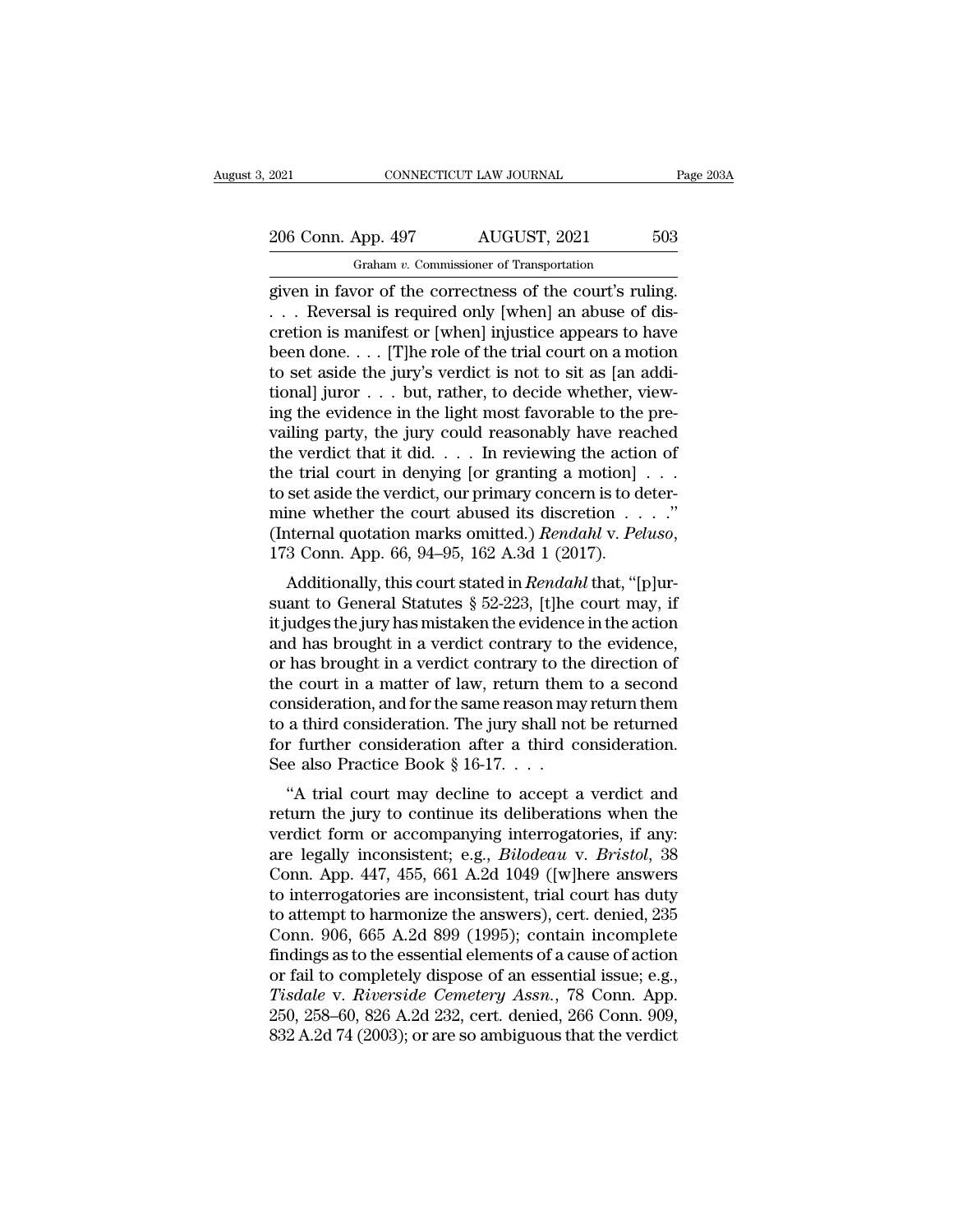# CONNECTICUT LAW JOURNAL August 3, 2021<br>504 AUGUST, 2021 206 Conn. App. 497<br>Graham v. Commissioner of Transportation

CONNECTICUT LAW JOURNAL August 3, 2<br>
FORE CONNECTICUT AND SUGARD AND AUGUST, 2021 206 Conn. App. 497<br>
Cannot be said to contain an intelligible finding . . . ."<br>
(Internal quotation marks omitted.) Rendahl v. Peluso,<br>
supr (Internal quotation marks omitted.) *Rendahl* v. *Peluso*, supra, 173 Conn. App. 95–96; see also *Kregos* v. *Stone*, 88 Conn. App. 459, 470, 872 A.2d 901 ("[a] verdict that is inconsistent or ambiguous should be set aside Graham v. Commissioner of Transportation<br>
cannot be said to contain an intelligible finding . . . ."<br>
(Internal quotation marks omitted.) *Rendahl v. Peluso*,<br>
supra, 173 Conn. App. 95–96; see also *Kregos v. Stone*,<br>
88 Graham v. Commissioner of Transportation<br>
cannot be said to contain an intelligible finding .<br>
(Internal quotation marks omitted.) *Rendahl* v. Pe<br>
supra, 173 Conn. App. 95–96; see also *Kregos* v. 8<br>
88 Conn. App. 459, 4 nnot be said to contain an intelligible finding . . . ."<br>
iternal quotation marks omitted.) *Rendahl v. Peluso*,<br>
pra, 173 Conn. App. 95–96; see also *Kregos v. Stone,*<br>
Conn. App. 459, 470, 872 A.2d 901 ("[a] verdict tha (Internal quotation marks omitted.) *Rendahl v. Peluso*,<br>supra, 173 Conn. App. 95–96; see also *Kregos v. Stone*,<br>88 Conn. App. 459, 470, 872 A.2d 901 ("[a] verdict that<br>is inconsistent or ambiguous should be set aside"),

supra,  $1/3$  Conn. App.  $95-96$ ; see also *Kregos v. Stone*,<br>88 Conn. App.  $459$ ,  $470$ ,  $872$  A.2d  $901$  ("[a] verdict that<br>is inconsistent or ambiguous should be set aside"), cert.<br>denied,  $275$  Conn.  $901$ ,  $882$  A.2d 88 Conn. App. 459, 470, 872 A.2d 901 ("[a] verdict that<br>is inconsistent or ambiguous should be set aside"), cert.<br>denied, 275 Conn. 901, 882 A.2d 672 (2005).<br>In the present case, interrogatory number four asked<br>the jury t is inconsistent or ambiguous should be set aside"), cert.<br>denied, 275 Conn. 901, 882 A.2d 672 (2005).<br>In the present case, interrogatory number four asked<br>the jury to determine whether the defendant had a rea-<br>sonable amou denied, 275 Conn. 901, 882 A.2d  $672$  (2005).<br>In the present case, interrogatory number four asked<br>the jury to determine whether the defendant had a reasonable amount of time to remedy the specific defect<br>of an icy road s In the present case, interrogatory number four asked<br>the jury to determine whether the defendant had a rea-<br>sonable amount of time to remedy the specific defect<br>of an icy road surface after he became aware of the<br>defect pr the jury to determine whether the defendant had a reasonable amount of time to remedy the specific defect of an icy road surface after he became aware of the defect prior to the plaintiff's accident. The jury found that he sonable amount of time to remedy the specific defect<br>of an icy road surface after he became aware of the<br>defect prior to the plaintiff's accident. The jury found<br>that he did not have a reasonable time to remedy the<br>highway of an icy road surface after he became aware of the<br>defect prior to the plaintiff's accident. The jury found<br>that he did not have a reasonable time to remedy the<br>highway defect. Because the jury found that he did *not*<br>hav defect prior to the plaintiff's accident. The jury found<br>that he did not have a reasonable time to remedy the<br>highway defect. Because the jury found that he did *not*<br>have a reasonable amount of time to remedy the defect<br>a that he did not have a reasonable time to remedy the<br>highway defect. Because the jury found that he did *not*<br>have a reasonable amount of time to remedy the defect<br>after receiving notice of the icy condition of the bridge, highway defect. Because the jury found that he did *not*<br>have a reasonable amount of time to remedy the defect<br>after receiving notice of the icy condition of the bridge,<br>the defendant could not be liable to the plaintiff. have a reasonable amount of time to remedy the defect<br>after receiving notice of the icy condition of the bridge,<br>the defendant could not be liable to the plaintiff. See<br>*Graham v. Commissioner of Transportation*, supra,<br>16 after receiving notice of the icy condition of the bridge,<br>the defendant could not be liable to the plaintiff. See<br>*Graham v. Commissioner of Transportation*, supra,<br>168 Conn. App. 584–85. Thus, the trial court correctly<br>c the defendant could not be liable to the plaintiff. See<br>Graham v. Commissioner of Transportation, supra,<br>168 Conn. App. 584–85. Thus, the trial court correctly<br>concluded that the initial verdict of the jury in favor of<br>the Graham v. Commissioner of Transportation, supra, 168 Conn. App. 584–85. Thus, the trial court correctly concluded that the initial verdict of the jury in favor of the plaintiff was inconsistent with the jury's response to 8 Conn. App. 584–85. Thus, the trial court correctly<br>ncluded that the initial verdict of the jury in favor of<br>e plaintiff was inconsistent with the jury's response<br>interrogatory number four. The court's decision not<br>accept concluded that the initial verdict of the jury in favor of<br>the plaintiff was inconsistent with the jury's response<br>to interrogatory number four. The court's decision not<br>to accept the inconsistent verdict but to return the

the plaintiff was inconsistent with the jury's response<br>to interrogatory number four. The court's decision not<br>to accept the inconsistent verdict but to return the jury<br>for further deliberations was not an abuse of discret to interrogatory number four. The court's decision not<br>to accept the inconsistent verdict but to return the jury<br>for further deliberations was not an abuse of discretion.<br>The substitute plaintiff attempts to avoid this res to accept the inconsistent verdict but to return the jury<br>for further deliberations was not an abuse of discretion.<br>The substitute plaintiff attempts to avoid this result<br>by focusing on the difference in language between i for further deliberations was not an abuse of discretion.<br>The substitute plaintiff attempts to avoid this result<br>by focusing on the difference in language between inter-<br>rogatory number four, "[d]o you find that the [defen The substitute plaintiff attempts to avoid this result<br>by focusing on the difference in language between inter-<br>rogatory number four, "[d]o you find that the [defen-<br>dant] had a reasonable time to remedy the specific<br>defec by focusing on the difference in language between inter-<br>rogatory number four, "[d]o you find that the [defen-<br>dant] had a reasonable time to remedy the specific<br>defect after [he] knew of it prior to the plaintiff's acci-<br> rogatory number four, "[d]o you find that the [defen-<br>dant] had a reasonable time to remedy the specific<br>defect after [he] knew of it prior to the plaintiff's acci-<br>dent," and the language of the jury charge, whether<br>the d dant] had a reasonable time to remedy the specific<br>defect after [he] knew of it prior to the plaintiff's acci-<br>dent," and the language of the jury charge, whether<br>the defendant "failed to remedy the defect within a<br>reasona defect after [he] knew of it prior to the plaintiff's accident," and the language of the jury charge, whether<br>the defendant "failed to remedy the defect within a<br>reasonable time when considering all the circum-<br>stances." I dent," and the language of the jury charge, whether<br>the defendant "failed to remedy the defect within a<br>reasonable time when considering all the circum-<br>stances." In the substitute plaintiff's view, "considering<br>all the ci the defendant "failed to remedy the defect within a<br>reasonable time when considering all the circum-<br>stances." In the substitute plaintiff's view, "considering<br>all the circumstances" is a significant enough variation<br>from reasonable time when considering all the circum-<br>stances." In the substitute plaintiff's view, "considering<br>all the circumstances" is a significant enough variation<br>from the language of interrogatory number four that a<br>neg stances." In the substitute plaintiff's view, "considering<br>all the circumstances" is a significant enough variation<br>from the language of interrogatory number four that a<br>negative answer to interrogatory number four would<br>n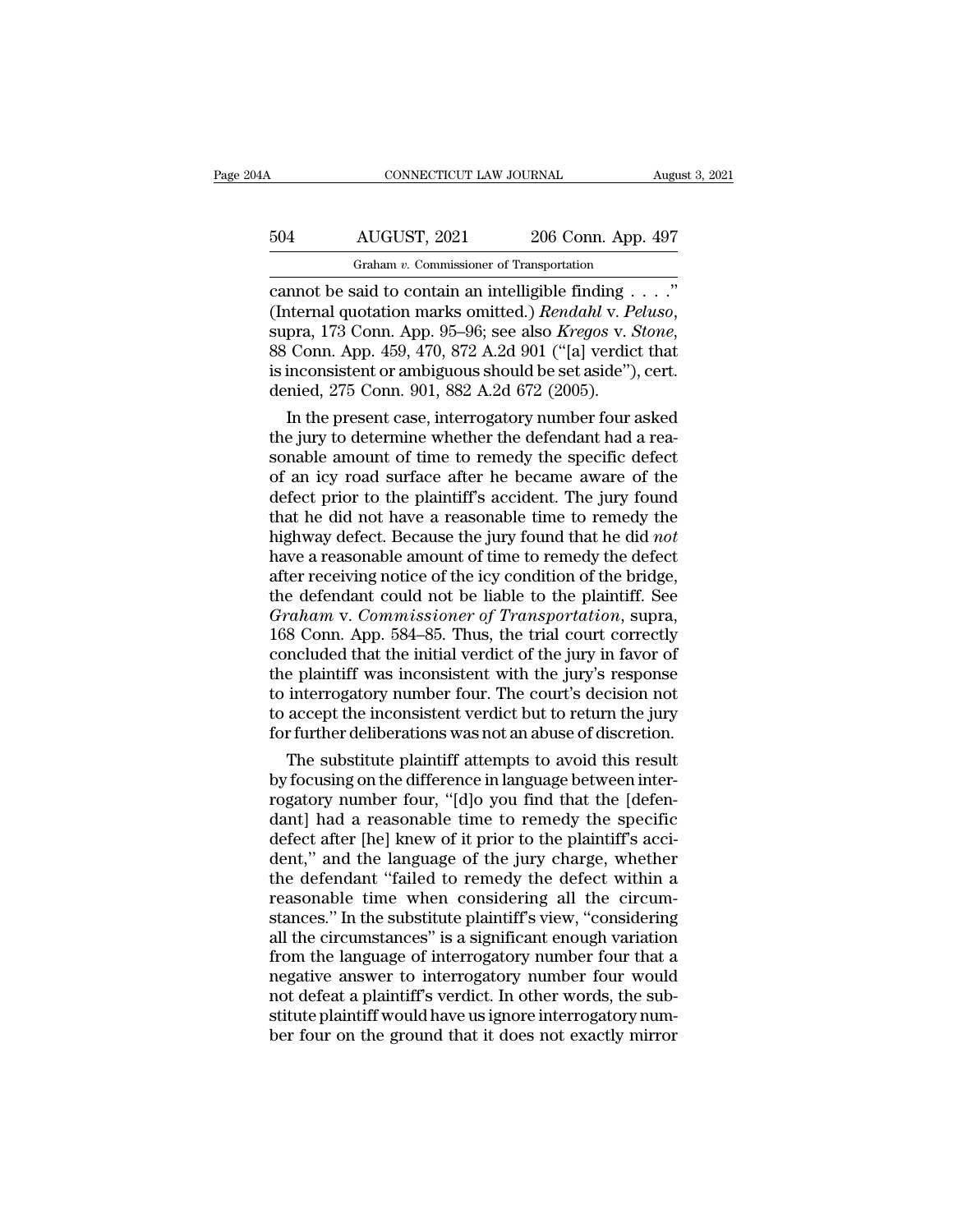Graham *v.* Commissioner of Transportation The gas connective connective transportance and the jury charge and hold, instead, that all of the elements<br>of the plaintiff's highway defect claim had been proven<br>on the basis of the other interrestories 206 Conn. App. 497 AUGUST, 2021 505<br>
Graham v. Commissioner of Transportation<br>
the jury charge and hold, instead, that all of the elements<br>
of the plaintiff's highway defect claim had been proven<br>
on the basis of the other 206 Conn. App. 497 AUGUST, 2021<br>
Graham v. Commissioner of Transportation<br>
the jury charge and hold, instead, that all of the  $\epsilon$ <br>
of the plaintiff's highway defect claim had been<br>
on the basis of the other interrogatori  $\frac{6 \text{ Conn. App. } 497}$  AUGUST, 2021 505<br>
Graham v. Commissioner of Transportation<br>
e jury charge and hold, instead, that all of the elements<br>
the plaintiff's highway defect claim had been proven<br>
the basis of the other inter

Graham  $v$ . Commissioner of Transportation<br>the jury charge and hold, instead, that all of the elements<br>of the plaintiff's highway defect claim had been proven<br>on the basis of the other interrogatories.<br>The substitute plai the jury charge and hold, instead, that all of the elements<br>of the plaintiff's highway defect claim had been proven<br>on the basis of the other interrogatories.<br>The substitute plaintiff, however, did not timely<br>object either the jury charge and notd, instead, that an of the elements<br>of the plaintiff's highway defect claim had been proven<br>on the basis of the other interrogatories.<br>The substitute plaintiff, however, did not timely<br>object either or the plantin's highway defect claim had been proven<br>on the basis of the other interrogatories.<br>The substitute plaintiff, however, did not timely<br>object either to the inclusion of or to the text of inter-<br>rogatory number on the basis of the other interrogatories.<br>The substitute plaintiff, however, did not timely<br>object either to the inclusion of or to the text of inter-<br>rogatory number four before it was submitted with the<br>other interrogat The substitute plaintiff, however, did not timely<br>object either to the inclusion of or to the text of inter-<br>rogatory number four before it was submitted with the<br>other interrogatories to the jury. Prior to the filing of<br>t object either to the inclusion of or to the text of inter-<br>rogatory number four before it was submitted with the<br>other interrogatories to the jury. Prior to the filing of<br>the defendant's proposed interrogatories with the c rogatory number four before it was submitted with the<br>other interrogatories to the jury. Prior to the filing of<br>the defendant's proposed interrogatories with the court,<br>the substitute plaintiff's counsel had the opportunit other interrogatories to the jury. Prior to the filing of<br>the defendant's proposed interrogatories with the court,<br>the substitute plaintiff's counsel had the opportunity to<br>review them and did, in fact, suggest a change to the defendant's proposed interrogatories with the court,<br>the substitute plaintiff's counsel had the opportunity to<br>review them and did, in fact, suggest a change to be<br>made to one of those interrogatories, other than inter the substitute plaintiff's counsel had the opportunity to<br>review them and did, in fact, suggest a change to be<br>made to one of those interrogatories, other than inter-<br>rogatory number four. On appeal, the substitute plainti review them and did, in fact, suggest a change to be<br>made to one of those interrogatories, other than inter-<br>rogatory number four. On appeal, the substitute plaintiff<br>claims for the first time that interrogatory number fou made to one of those interrogatories, other than inter-<br>rogatory number four. On appeal, the substitute plaintiff<br>claims for the first time that interrogatory number four<br>was "confus[ing]," suffered from "inartful wording, rogatory number four. On appeal, the substitute plaintiff<br>claims for the first time that interrogatory number four<br>was "confus[ing]," suffered from "inartful wording,"<br>and erroneously "combine[d] the issue of 'reasonable<br>t claims for the first time that interrogatory number four<br>was "confus[ing]," suffered from "inartful wording,"<br>and erroneously "combine[d] the issue of 'reasonable<br>time' with the analysis of causation"—defects that he<br>now c was "confus[ing]," suffered from "inartful wording,"<br>and erroneously "combine[d] the issue of 'reasonable<br>time' with the analysis of causation"—defects that he<br>now claims are severe enough to warrant overturning<br>the jury' and erroneously "combine[d] the issue of 'reasonable<br>time' with the analysis of causation"—defects that he<br>now claims are severe enough to warrant overturning<br>the jury's subsequent defendant's verdict. In light of the<br>fai time' with the analysis of causation"—defects that he<br>now claims are severe enough to warrant overturning<br>the jury's subsequent defendant's verdict. In light of the<br>failure of the substitute plaintiff's counsel to timely<br>o now claims are severe enough to warrant overturning<br>the jury's subsequent defendant's verdict. In light of the<br>failure of the substitute plaintiff's counsel to timely<br>object to the inclusion or to the wording of interrogat the jury's subsequent defendant's verdict. In light of the failure of the substitute plaintiff's counsel to timely<br>object to the inclusion or to the wording of interrogatory<br>number four during trial, we will not consider t failure of the substitute plaintiff's counsel to timely<br>object to the inclusion or to the wording of interrogatory<br>number four during trial, we will not consider those<br>claims on appeal. See *Mokonnen* v. Pro Park, Inc., 1 object to the inclusion or to the wording of interrogatory<br>number four during trial, we will not consider those<br>claims on appeal. See *Mokonnen* v. *Pro Park*, *Inc.*, 113<br>Conn. App. 765, 770–71, 982 A.2d 916 (2009) ("We number four during trial, we will not consider those claims on appeal. See *Mokonnen* v. *Pro Park*, *Inc.*, 113 Conn. App. 765, 770–71, 982 A.2d 916 (2009) ("We may presume from the plaintiff's repeated failure to object claims on appeal. See *Mokonnen* v. *Pro Park*, *Inc.*, 113<br>Conn. App. 765, 770–71, 982 A.2d 916 (2009) ("We may<br>presume from the plaintiff's repeated failure to object<br>to the interrogatories that he agreed to their conte omitted.)). Esume from the plantin's repeated randre to object<br>
the interrogatories that he agreed to their content<br>
d their submission to the jury. . . . The plaintiff's<br>
simed error was never distinctly raised at trial, and,<br>
cordi by the interrogatories that he agreed to their content<br>and their submission to the jury. . . . The plaintiff's<br>claimed error was never distinctly raised at trial, and,<br>accordingly, it was not preserved for appeal." (Citat

and their subhission to the jury.  $\ldots$  The plaintin is<br>claimed error was never distinctly raised at trial, and,<br>accordingly, it was not preserved for appeal." (Citation<br>omitted.)).<br>"It is well settled that [o]ur case law claimed error was never unstinctly raised at trial, and,<br>accordingly, it was not preserved for appeal." (Citation<br>omitted.)).<br>"It is well settled that [o]ur case law and rules of<br>practice generally limit [an appellate] co accordingly, it was not preserved for appear. (Citation<br>omitted.)).<br>"It is well settled that [o]ur case law and rules of<br>practice generally limit [an appellate] court's review to<br>issues that are distinctly raised at trial. "It is well settled that [o]ur case law and rules of<br>practice generally limit [an appellate] court's review to<br>issues that are distinctly raised at trial. . . . [O]nly in<br>[the] most exceptional circumstances can and will "It is well settled that [o]ur case law and rules of<br>practice generally limit [an appellate] court's review to<br>issues that are distinctly raised at trial. . . . [O]nly in<br>[the] most exceptional circumstances can and will practice generally limit [an appellate] court's review to<br>issues that are distinctly raised at trial. . . . [O]nly in<br>[the] most exceptional circumstances can and will this<br>court consider a claim, constitutional or otherw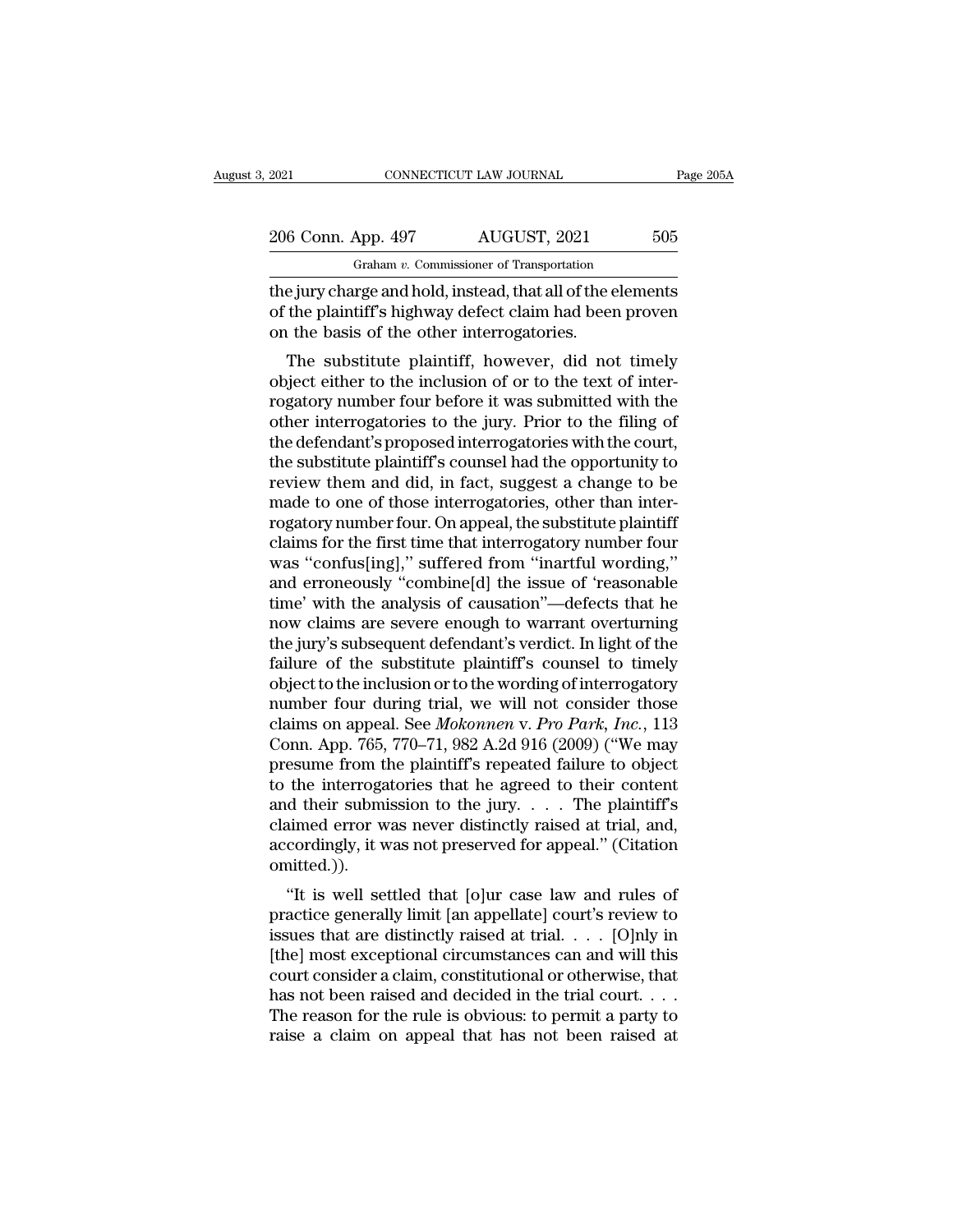# CONNECTICUT LAW JOURNAL August 3, 2021<br>506 AUGUST, 2021 206 Conn. App. 497<br>Graham v. Commissioner of Transportation CONNECTICUT LAW JOURNAL<br>AUGUST, 2021 206 Conn. App. 4<br>Graham *v.* Commissioner of Transportation<br>it is too late for the trial court or the oppos

CONNECTICUT LAW JOURNAL August 3, 2021<br>
506 AUGUST, 2021 206 Conn. App. 497<br>
67 Graham v. Commissioner of Transportation<br>
197 Graham v. Commissioner of Transportation<br>
197 Graham v. Commissioner of Transportation<br>
197 Grah For the control of the control of the control of the control of the control of the control of the control of the control of the control of the control of the control of the control of the control of the control of the cont 506 AUGUST, 2021 206 Conn. App. 497<br>
Graham v. Commissioner of Transportation<br>
trial—after it is too late for the trial court or the opposing<br>
party to address the claim—would encourage trial by<br>
ambuscade, which is unfai 506 AUGUST, 2021 206 Conn. App. 497<br>
Graham *v*. Commissioner of Transportation<br>
trial—after it is too late for the trial court or the opposing<br>
party to address the claim—would encourage trial by<br>
ambuscade, which is unf Graham v. Commissioner of Transportation<br>
Trial—after it is too late for the trial court or the opposing<br>
party to address the claim—would encourage trial by<br>
ambuscade, which is unfair to both the trial court and<br>
the op Graham v. Commissioner of Transportation<br>
trial—after it is too late for the trial court or the opposing<br>
party to address the claim—would encourage trial by<br>
ambuscade, which is unfair to both the trial court and<br>
the op trial—after it is too late for the trial court or the opposing<br>party to address the claim—would encourage trial by<br>ambuscade, which is unfair to both the trial court and<br>the opposing party. . . . . [S]ee . . . Practice Bo party to address the claim—would encourage trial by<br>ambuscade, which is unfair to both the trial court and<br>the opposing party. . . . . [S]ee . . . Practice Book<br>§ 60-5 (court shall not be bound to consider a claim<br>unless ambuscade, which is unfair to both the trial court and<br>the opposing party. . . . . [S]ee . . . Practice Book<br>§ 60-5 (court shall not be bound to consider a claim<br>unless it was distinctly raised at the trial or arose subsethe opposing party. . . . . [S]ee . . . Practice Book § 60-5 (court shall not be bound to consider a claim unless it was distinctly raised at the trial or arose subsequent to the trial)." (Citation omitted; internal quotat  $\S~60-5$  (court shall not be boused unless it was distinctly raised a quent to the trial)." (Citation on marks omitted.) Alpha Beta C<br>Pursuit Investment Managema<br>381, 454–55, 219 A.2d 801 (2019 911, 221 A.3d 446 (2020). Final quotation<br>arks omitted.) Alpha Beta Capital Partners, L.P. v.<br>ursuit Investment Management, LLC, 193 Conn. App.<br>1, 454–55, 219 A.2d 801 (2019), cert. denied, 334 Conn.<br>1, 221 A.3d 446 (2020).<br>II<br>The substitute plaint

II

trial court declined to accept the [initial verdict], it erroneously instructed the jury by failing to express<br>the court's concern regarding one answer to [the] invariance of the court's concern regarding one answer to [t Farsatt Hoestment Management, EEC, 155 Coluit. App.<br>
381, 454–55, 219 A.2d 801 (2019), cert. denied, 334 Conn.<br>
911, 221 A.3d 446 (2020).<br>
II<br>
The substitute plaintiff next claims that "after the<br>
trial court declined to 301, 454–55, 215 A.2d 301 (2015), cert. defined, 554 Court.<br>911, 221 A.3d 446 (2020).<br>II<br>The substitute plaintiff next claims that "after the<br>trial court declined to accept the [initial verdict], it<br>erroneously instructed II<br>II<br>The substitute plaintiff next claims that "after the<br>trial court declined to accept the [initial verdict], it<br>erroneously instructed the jury by failing to express<br>the court's concern regarding one answer to [the] j II<br>The substitute plaintiff next claims that "after the<br>trial court declined to accept the [initial verdict], it<br>erroneously instructed the jury by failing to express<br>the court's concern regarding one answer to [the] jury<br> The substitute plaintiff next claims that "after the trial court declined to accept the [initial verdict], it erroneously instructed the jury by failing to express the court's concern regarding one answer to [the] jury int trial court declined to accept the [initial verdict], it<br>erroneously instructed the jury by failing to express<br>the court's concern regarding one answer to [the] jury<br>interrogatories." The substitute plaintiff argues that i erroneously instructed the jury by failing to express<br>the court's concern regarding one answer to [the] jury<br>interrogatories." The substitute plaintiff argues that it<br>was an abuse of discretion for the trial court to instr the court's concern regarding one answer to [the] jury<br>interrogatories." The substitute plaintiff argues that it<br>was an abuse of discretion for the trial court to instruct<br>the jury that it believed the jury had " 'made a m interrogatories." The substitute plaintiff argues that it<br>was an abuse of discretion for the trial court to instruct<br>the jury that it believed the jury had " made a mistake,"<br>without any "specific instruction about the cou was an abuse of discretion for the trial court to instruct<br>the jury that it believed the jury had " 'made a mistake,' "<br>without any "specific instruction about the court's con-<br>cern regarding [interrogatory number four]," the jury that it believed the jury had " 'made a mistake,' "<br>without any "specific instruction about the court's con-<br>cern regarding [interrogatory number four]," and that<br>the court's instruction "left the jury confused an without any "specific instruction about the court's concern regarding [interrogatory number four]," and that<br>the court's instruction "left the jury confused and with-<br>out guidance pertaining to the court's concern." The<br>su cern regarding [interrogatory number four]," and that<br>the court's instruction "left the jury confused and with-<br>out guidance pertaining to the court's concern." The<br>substitute plaintiff claims that, in light of the court's the court's instruction "left the jury confused and with-<br>out guidance pertaining to the court's concern." The<br>substitute plaintiff claims that, in light of the court's<br>instruction, the jury was left with "only  $\ldots$  two<br> out guidance pertaining to the court's concern." The<br>substitute plaintiff claims that, in light of the court's<br>instruction, the jury was left with "only . . . two<br>options: plaintiff's verdict or defendant's verdict. After<br> substitute plaintiff claims that, in light of the counstruction, the jury was left with "only  $\ldots$  to options: plaintiff's verdict or defendant's verdict. A the court told [the jury] that [it] made a mistake, jury return struction, the jury was left with "only . . . two<br>tions: plaintiff's verdict or defendant's verdict. After<br>e court told [the jury] that [it] made a mistake, the<br>ry returned the only other option, a defendant's ver-<br>ct." We options: plaintiff's verdict or defendant's verdict. After<br>the court told [the jury] that [it] made a mistake, the<br>jury returned the only other option, a defendant's ver-<br>dict." We conclude that this claim was not properly

the court told [the jury] that [it] made a mistake, the<br>jury returned the only other option, a defendant's ver-<br>dict." We conclude that this claim was not properly<br>preserved, and, thus, we decline to review it.<br>The followi jury returned the only other option, a defendant's ver-<br>dict." We conclude that this claim was not properly<br>preserved, and, thus, we decline to review it.<br>The following additional facts are necessary for an<br>understanding o dict." We conclude that this claim was not properly<br>preserved, and, thus, we decline to review it.<br>The following additional facts are necessary for an<br>understanding of the substitute plaintiff's claim. After<br>the jury retur preserved, and, thus, we decline to review it.<br>
The following additional facts are necessary for an<br>
understanding of the substitute plaintiff's claim. After<br>
the jury returned its initial verdict, the court instructed<br>
th The following additional facts are necessary for an understanding of the substitute plaintiff's claim. After the jury returned its initial verdict, the court instructed the jury regarding its mistake and returned the jury understanding of the substitute plaintiff's claim. After<br>the jury returned its initial verdict, the court instructed<br>the jury regarding its mistake and returned the jury to<br>its deliberations to rectify it. The substitute p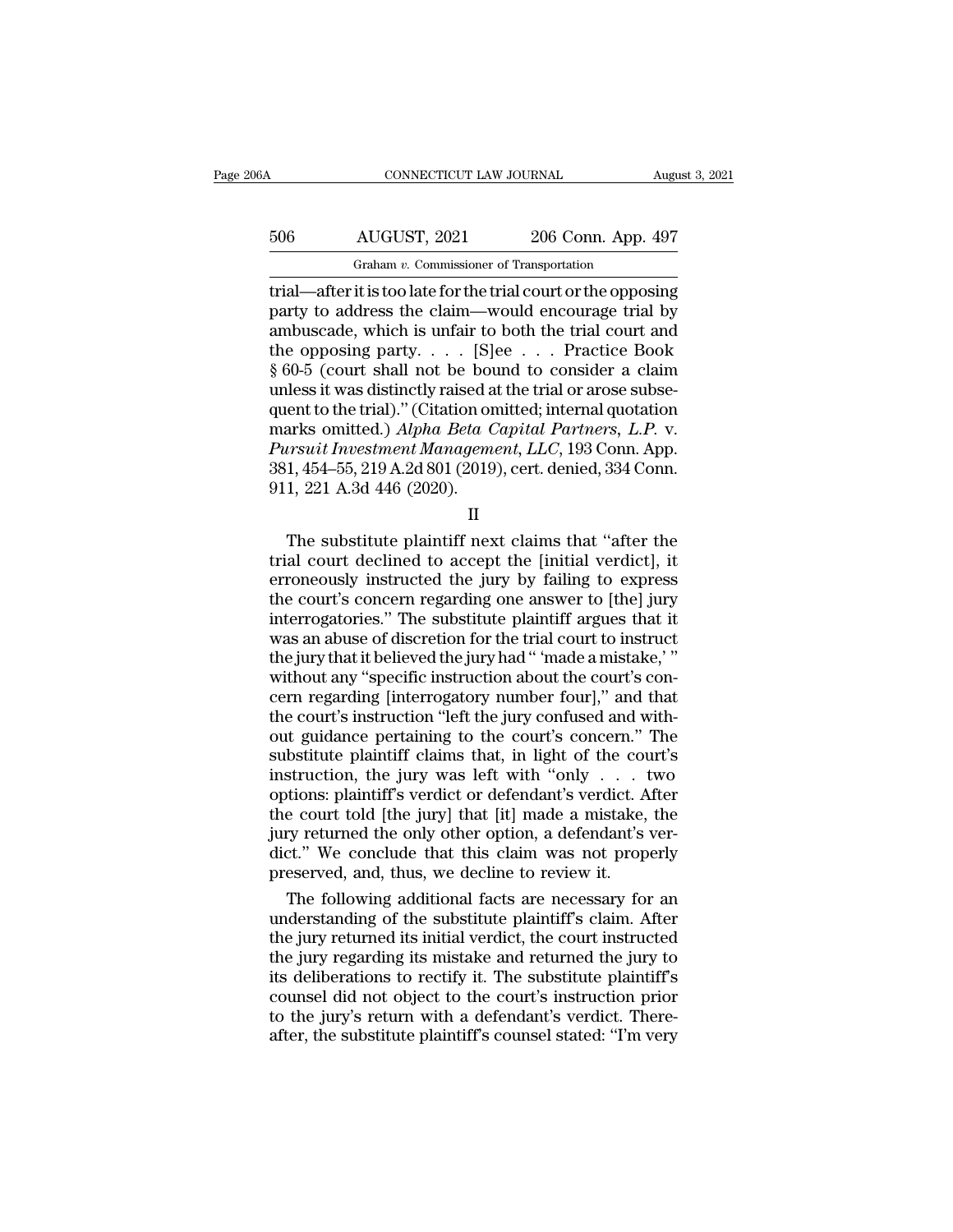# 2021 CONNECTICUT LAW JOURNAL Page 207A<br>
206 Conn. App. 497 AUGUST, 2021 507<br>
Graham v. Commissioner of Transportation Graham *v.* Commissioner of Transportation

connectricut LAW JOURNAL Page 207A<br>
206 Conn. App. 497 AUGUST, 2021 507<br>
Graham v. Commissioner of Transportation<br>
concerned that, you know, within the course of ten<br>
minutes they've gone from a plaintiff's verdict and now 206 Conn. App. 497 AUGUST, 2021 507<br>
Graham v. Commissioner of Transportation<br>
concerned that, you know, within the course of ten<br>
minutes they've gone from a plaintiff's verdict and now<br>
have turned around and—you know, b 206 Conn. App. 497 AUGUST, 2021 507<br>
Graham v. Commissioner of Transportation<br>
concerned that, you know, within the course of ten<br>
minutes they've gone from a plaintiff's verdict and now<br>
have turned around and—you know, 206 Conn. App. 497 AUGUST, 2021 507<br>
Graham *v*. Commissioner of Transportation<br>
concerned that, you know, within the course of ten<br>
minutes they've gone from a plaintiff's verdict and now<br>
have turned around and—you know Fused Collar  $F_{\text{FP}}$ , 2018. The Cocoup, 2018.<br>
Concerned that, you know, within the course of ten<br>
minutes they've gone from a plaintiff's verdict and now<br>
have turned around and—you know, because the court<br>
sent them b Graham v. Commissioner of Transportation<br>
concerned that, you know, within the course of ten<br>
minutes they've gone from a plaintiff's verdict and now<br>
have turned around and—you know, because the court<br>
sent them back, my concerned that, you know, within the course of ten<br>minutes they've gone from a plaintiff's verdict and now<br>have turned around and—you know, because the court<br>sent them back, my concern is that they're very con-<br>fused—they minutes they've gone from a plaintiff's verdict and now<br>have turned around and—you know, because the court<br>sent them back, my concern is that they're very con-<br>fused—they thought you didn't like that verdict; you<br>thought t have turned around and—you know, because the court<br>sent them back, my concern is that they're very con-<br>fused—they thought you didn't like that verdict; you<br>thought that was the wrong verdict. And I know that's<br>not what th sent them back, my concern is that they're very con-<br>fused—they thought you didn't like that verdict; you<br>thought that was the wrong verdict. And I know that's<br>not what the court intended to do, but I fear that these<br>peopl fused—they thought you didn't like that verdict; you<br>thought that was the wrong verdict. And I know that's<br>not what the court intended to do, but I fear that these<br>people are—you know, thought that, okay, we came<br>out with thought that was the wrong verdict. An<br>not what the court intended to do, but<br>people are—you know, thought that,<br>out with a plaintiff's verdict, judge dia<br>us back, said, you know, rethink it; an<br>come out with a defendant's or I that what the court intended to do, but I fear that these<br>
ople are—you know, thought that, okay, we came<br>
t with a plaintiff's verdict, judge didn't like it, sent<br>
back, said, you know, rethink it; and so now we've<br> people are—you know, thought that, okay, we came<br>out with a plaintiff's verdict, judge didn't like it, sent<br>us back, said, you know, rethink it; and so now we've<br>come out with a defendant's verdict and the judge<br>accepted t

out with a plaintiff s verdict, judge didn't like it, sent<br>us back, said, you know, rethink it; and so now we've<br>come out with a defendant's verdict and the judge<br>accepted that and we're all done.<br>"So I think what we have us back, said, you know, rethink it; and so now we ve<br>come out with a defendant's verdict and the judge<br>accepted that and we're all done.<br>"So I think what we have here, Your Honor, is a con-<br>fused jury. We've been at this come out with a defendant s verdict and the judge<br>accepted that and we're all done.<br>"So I think what we have here, Your Honor, is a con-<br>fused jury. We've been at this now for—they've been<br>at it for three days. As long as accepted that and we're all done.<br>
"So I think what we have here, Your Honor, is a con-<br>
fused jury. We've been at this now for—they've been<br>
at it for three days. As long as the case [was] tried<br>
they've been deliberating "So I think what we have here, Your Honor, is a confused jury. We've been at this now for—they've been at it for three days. As long as the case [was] tried they've been deliberating. And I don't think it's fair to accept fused jury. We've been at this now for—they've been<br>at it for three days. As long as the case [was] tried<br>they've been deliberating. And I don't think it's fair to<br>accept the verdict, Your Honor, in this state. It's clear<br> at it for three days. As long as the case [was] tried<br>they've been deliberating. And I don't think it's fair to<br>accept the verdict, Your Honor, in this state. It's clear<br>to me that, you know, they—I mean, they obviously<br>th they've been deliberating. And I don't think it's fair to<br>accept the verdict, Your Honor, in this state. It's clear<br>to me that, you know, they—I mean, they obviously<br>thought that there should be an award of damages: they<br>f accept the verdict, Your Honor, in this state. It's clear<br>to me that, you know, they—I mean, they obviously<br>thought that there should be an award of damages: they<br>filled out that form; they were thoughtful in filling it<br>ou to me that, you know, they—I mean, they obviously<br>thought that there should be an award of damages: they<br>filled out that form; they were thoughtful in filling it<br>out; it's not for what I asked for—it's for significantly<br>le thought that there should be an award of damages: they<br>filled out that form; they were thoughtful in filling it<br>out; it's not for what I asked for—it's for significantly<br>less than what I asked for—but nevertheless, they fi filled out that form; they were thoughtful in fil<br>out; it's not for what I asked for—it's for signifi<br>less than what I asked for—but nevertheless, they<br>it out. And so I think, you know, we have here<br>that returned a plainti It; it's not for what I asked for—it's for significantly<br>
ss than what I asked for—but nevertheless, they filled<br>
out. And so I think, you know, we have here a jury<br>
at returned a plaintiff's verdict; you didn't accept it; ress than what I asked for—but nevertheless, they filled<br>it out. And so I think, you know, we have here a jury<br>that returned a plaintiff's verdict; you didn't accept it;<br>you sent them back; and they said, okay, here's a de

It out. And so I think, you know, we have here a jury<br>that returned a plaintiff's verdict; you didn't accept it;<br>you sent them back; and they said, okay, here's a defen-<br>dant's verdict. There are only two options.<br>"So I'm that returned a plaintiff s verdict; you didn't accept it;<br>you sent them back; and they said, okay, here's a defen-<br>dant's verdict. There are only two options.<br>"So I'm concerned that, you know, we have a jury<br>here that rea you sent them back; and they said, okay, here s a defendant's verdict. There are only two options.<br>"So I'm concerned that, you know, we have a jury<br>here that really is very confused about the law, and I<br>don't think it's fa utes.'' So I m concerned that, you know, we have a jury<br>re that really is very confused about the law, and I<br>m't think it's fair, Your Honor, to accept the verdict<br>sed on the obvious confusion that has been mani-<br>sted by the cours nere that really is very contused about the law, and I<br>don't think it's fair, Your Honor, to accept the verdict<br>based on the obvious confusion that has been mani-<br>fested by the course of events over the last few min-<br>utes.

don't think it's fair, Your Honor, to accept the verdict<br>based on the obvious confusion that has been mani-<br>fested by the course of events over the last few min-<br>utes."<br>The substitute plaintiff argues that those comments<br>o based on the obvious confusion that has been manifested by the course of events over the last few minutes."<br>The substitute plaintiff argues that those comments<br>of counsel "represent an explicit objection to the sup-<br>plemen rested by the course of events over the last few minutes."<br>The substitute plaintiff argues that those comments<br>of counsel "represent an explicit objection to the sup-<br>plemental charge." We disagree. The comments of the<br>sub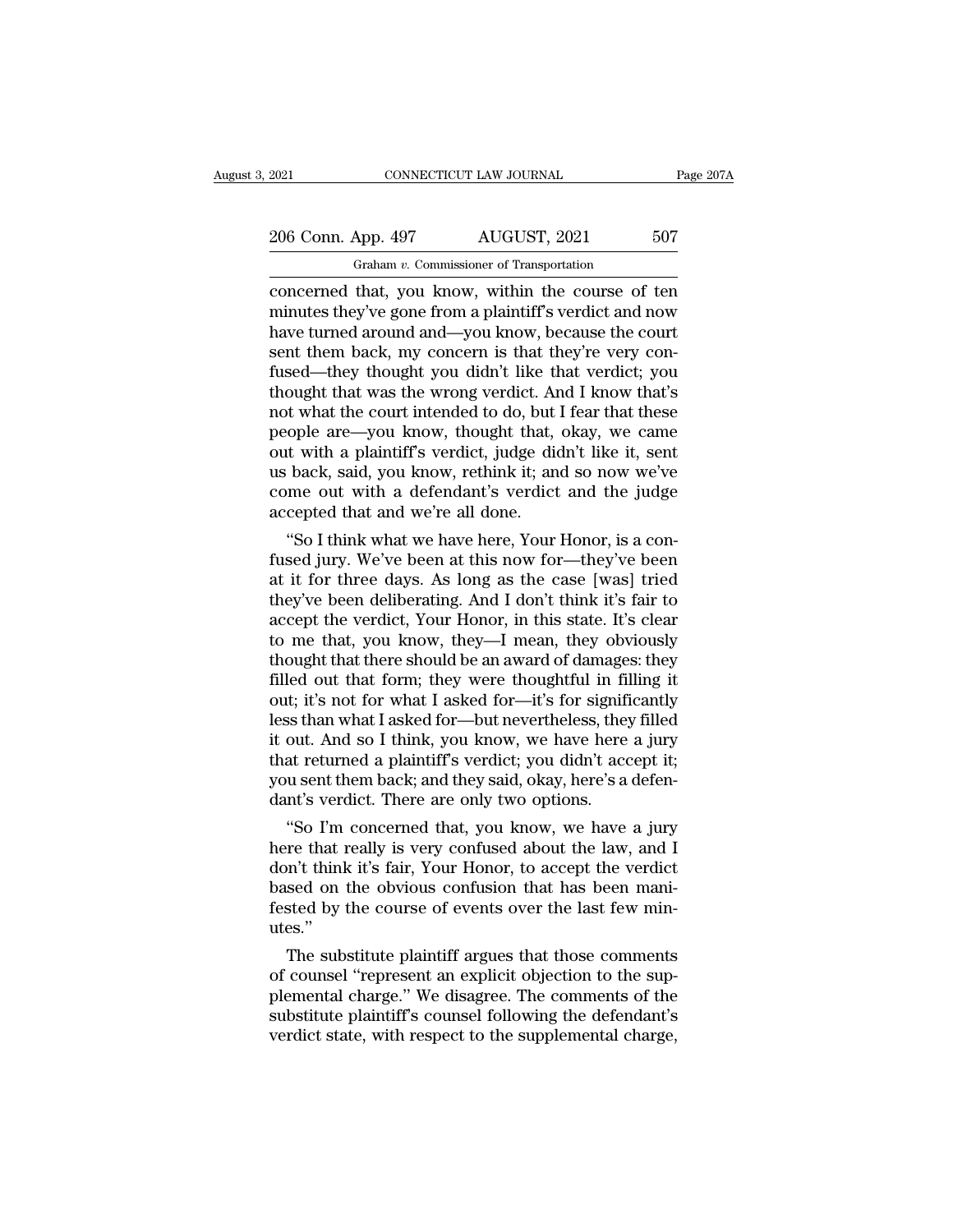# CONNECTICUT LAW JOURNAL August 3, 2021<br>508 AUGUST, 2021 206 Conn. App. 497<br>Graham v. Commissioner of Transportation CONNECTICUT LAW JOURNAL<br>
AUGUST, 2021 206 Conn. App. 4<br>
Graham *v.* Commissioner of Transportation<br>
ourt. sent. them. back ", and. that. the. jud

CONNECTICUT LAW JOURNAL August 3, 2021<br>
SOB AUGUST, 2021 206 Conn. App. 497<br>
Graham v. Commissioner of Transportation<br>
that "the court sent them back," and that the judge<br>
"didn't like [the initial verdict], sent us back,  $\begin{array}{c|c} \text{508} & \text{AUGUST, 2021} & \text{206 Conn. App. 497} \\ \hline \text{Graham } v. \text{ Commissioner of Transportation} \\ \text{that "the court sent them back," and that the judge "didndi't like [the initial verdict], sent us back, said, you know, rethink it . . . " On appeal, the substitute plain-  
tiff now argues that the particular language of the sun-$ 508 AUGUST, 2021 206 Conn. App. 497<br>  $\frac{1}{2}$  Graham v. Commissioner of Transportation<br>
that "the court sent them back," and that the judge<br>
"didn't like [the initial verdict], sent us back, said, you<br>
know, rethink it . 508 AUGUST, 2021 206 Conn. App. 497<br>
Graham *v*. Commissioner of Transportation<br>
that "the court sent them back," and that the judge<br>
"didn't like [the initial verdict], sent us back, said, you<br>
know, rethink it . . . ." Frequency of Transportation<br>
Theorem v. Commissioner of Transportation<br>
that "the court sent them back," and that the judge<br>
"didn't like [the initial verdict], sent us back, said, you<br>
know, rethink it . . . ." On appeal Graham v. Commissioner of Transportation<br>
that "the court sent them back," and that the judge<br>
"didn't like [the initial verdict], sent us back, said, you<br>
know, rethink it . . . ." On appeal, the substitute plain-<br>
tiff that "the court sent them back," and that the judge "didn't like [the initial verdict], sent us back, said, you<br>know, rethink it  $\dots$ ." On appeal, the substitute plain-<br>tiff now argues that the particular language of the "didn't like [the initial verdict], sent us back, said, you<br>know, rethink it . . . ." On appeal, the substitute plain-<br>tiff now argues that the particular language of the sup-<br>plemental charge, namely, its lack of a speci know, rethink it  $\ldots$  ." On appeal, the substitute plaitiff now argues that the particular language of the suplemental charge, namely, its lack of a specific reference to interrogatory number four, constituted an abus of f now argues that the particular language of the sup-<br>emental charge, namely, its lack of a specific refer-<br>ce to interrogatory number four, constituted an abuse<br>discretion. The general comments of the substitute<br>aintiff's plemental charge, namely, its lack of a specific reference to interrogatory number four, constituted an abuse<br>of discretion. The general comments of the substitute<br>plaintiff's counsel, however, were neither timely nor<br>suff

ence to interrogatory number four, constituted an abuse<br>of discretion. The general comments of the substitute<br>plaintiff's counsel, however, were neither timely nor<br>sufficient to preserve this issue for our review.<br>"[T]he d of discretion. The general comments of the substitute<br>plaintiff's counsel, however, were neither timely nor<br>sufficient to preserve this issue for our review.<br>"[T]he determination of whether a claim has been<br>properly preser plaintiff's counsel, however, were neither timely nor<br>sufficient to preserve this issue for our review.<br>"[T]he determination of whether a claim has been<br>properly preserved will depend on a careful review of<br>the record to a sufficient to preserve this issue for our review.<br>
"[T]he determination of whether a claim has been<br>
properly preserved will depend on a careful review of<br>
the record to ascertain whether the claim on appeal<br>
was articulat "[T]he determination of whether a claim has been<br>properly preserved will depend on a careful review of<br>the record to ascertain whether the claim on appeal<br>was articulated below with sufficient clarity to place<br>the trial co properly preserved will depend on a careful review of<br>the record to ascertain whether the claim on appeal<br>was articulated below with sufficient clarity to place<br>the trial court [and the opposing party] on reasonable<br>notice the record to ascertain whether the claim on appeal<br>was articulated below with sufficient clarity to place<br>the trial court [and the opposing party] on reasonable<br>notice of that very same claim." (Internal quotation<br>marks o as articulated below with sufficient clarity to place<br>e trial court [and the opposing party] on reasonable<br>tice of that very same claim." (Internal quotation<br>arks omitted.) Alpha Beta Capital Partners, L.P. v.<br>ursuit Inves the trial court [and the opposing party] on reasonable<br>notice of that very same claim." (Internal quotation<br>marks omitted.) Alpha Beta Capital Partners, L.P. v.<br>Pursuit Investment Management, LLC, supra, 193<br>Conn. App. 455

notice of that very same claim." (Internal quotation<br>marks omitted.) Alpha Beta Capital Partners, L.P. v.<br>Pursuit Investment Management, LLC, supra, 193<br>Conn. App. 455.<br>The substitute plaintiff's counsel did not object to<br> marks omitted.) Alpha Beta Capital Partners, L.P. v.<br>Pursuit Investment Management, LLC, supra, 193<br>Conn. App. 455.<br>The substitute plaintiff's counsel did not object to<br>the court's supplemental instruction after it was giv Pursuit Investment Management, LLC, supra, 193<br>Conn. App. 455.<br>The substitute plaintiff's counsel did not object to<br>the court's supplemental instruction after it was given,<br>and counsel's general comments following the jury Conn. App. 455.<br>The substitute plaintiff's counsel did not object to<br>the court's supplemental instruction after it was given,<br>and counsel's general comments following the jury's<br>final verdict did not articulate with suffic The substitute plaintiff's counsel did not object to<br>the court's supplemental instruction after it was given,<br>and counsel's general comments following the jury's<br>final verdict did not articulate with sufficient clarity an<br> the court's supplemental instruction after it was given,<br>and counsel's general comments following the jury's<br>final verdict did not articulate with sufficient clarity an<br>objection to the precise language of that supplement and counsel's general comments following the jury's<br>final verdict did not articulate with sufficient clarity an<br>objection to the precise language of that supplemental<br>instruction. Even if counsel's statements could be per final verdict did not articulate with sufficient clarity an objection to the precise language of that supplemental instruction. Even if counsel's statements could be perceived as an objection to the court's supplemental i ceived as an objection to the court's supplemental<br>instruction, they were not timely when they were made<br>for the first time after the jury returned from its delibera-<br>tions and the court accepted its verdict.<sup>5</sup> Therefore instruction, they were not timely when they were made<br>for the first time after the jury returned from its delibera-<br>tions and the court accepted its verdict.<sup>5</sup> Therefore, we<br> $\frac{1}{100}$  The substitute plaintiff suggested

The first time after the jury returned from its delibera-<br>tions and the court accepted its verdict.<sup>5</sup> Therefore, we<br> $\frac{1}{\sqrt{2}}$  The substitute plaintiff suggested in his reply brief and his coursel suggested in his oral tions and the court accepted its verdict.<sup>5</sup> Therefore, we  $\frac{1}{100}$   $\frac{1}{100}$   $\frac{1}{100}$   $\frac{1}{100}$   $\frac{1}{100}$   $\frac{1}{100}$   $\frac{1}{100}$   $\frac{1}{100}$   $\frac{1}{100}$   $\frac{1}{100}$   $\frac{1}{100}$   $\frac{1}{100}$   $\frac{1}{100}$   $\frac{1}{$ tions and the court accepted its verdict.<sup>5</sup> Therefore, we<br>  $\frac{1}{2}$  The substitute plaintiff suggested in his reply brief and his counsel suggested in his oral argument before this court that there was insufficient<br>
tim The substitute plaintiff suggested in his reply brief and his counsel suggested in his oral argument before this court that there was insufficient time for him to raise an objection to the court's supplemental instruction <sup>5</sup> The substitute plaintiff suggested in his reply brief and his counsel suggested in his oral argument before this court that there was insufficient time for him to raise an objection to the court's supplemental instruc gested in his oral argument before this court that there was insufficient<br>time for him to raise an objection to the court's supplemental instruction<br>when it returned the jury for further deliberations because of how quickl time for him to raise an objection to the court's supplemental instruction<br>when it returned the jury for further deliberations because of how quickly<br>the jury returned with its final verdict. We disagree. It would have tak when it returned the jury for further deliberations because of how quickly<br>the jury returned with its final verdict. We disagree. It would have taken<br>the substitute plaintiff's counsel a mere moment to voice an objection, the jury returned with its final verdict. We disagree. It would have taken<br>the substitute plaintiff's counsel a mere moment to voice an objection, ask<br>the court to tell the jury to suspend deliberations while he considered the substitute plaintiff's counsel a mere moment to voice an objection, ask<br>the court to tell the jury to suspend deliberations while he considered his<br>options, or ask that the court not have the jury return its final verd options, or ask that the court not have the jury return its final verdict until<br>he decided if he wanted to request a further instruction from the court. In<br>fact, before the jury returned its final verdict, the defendant's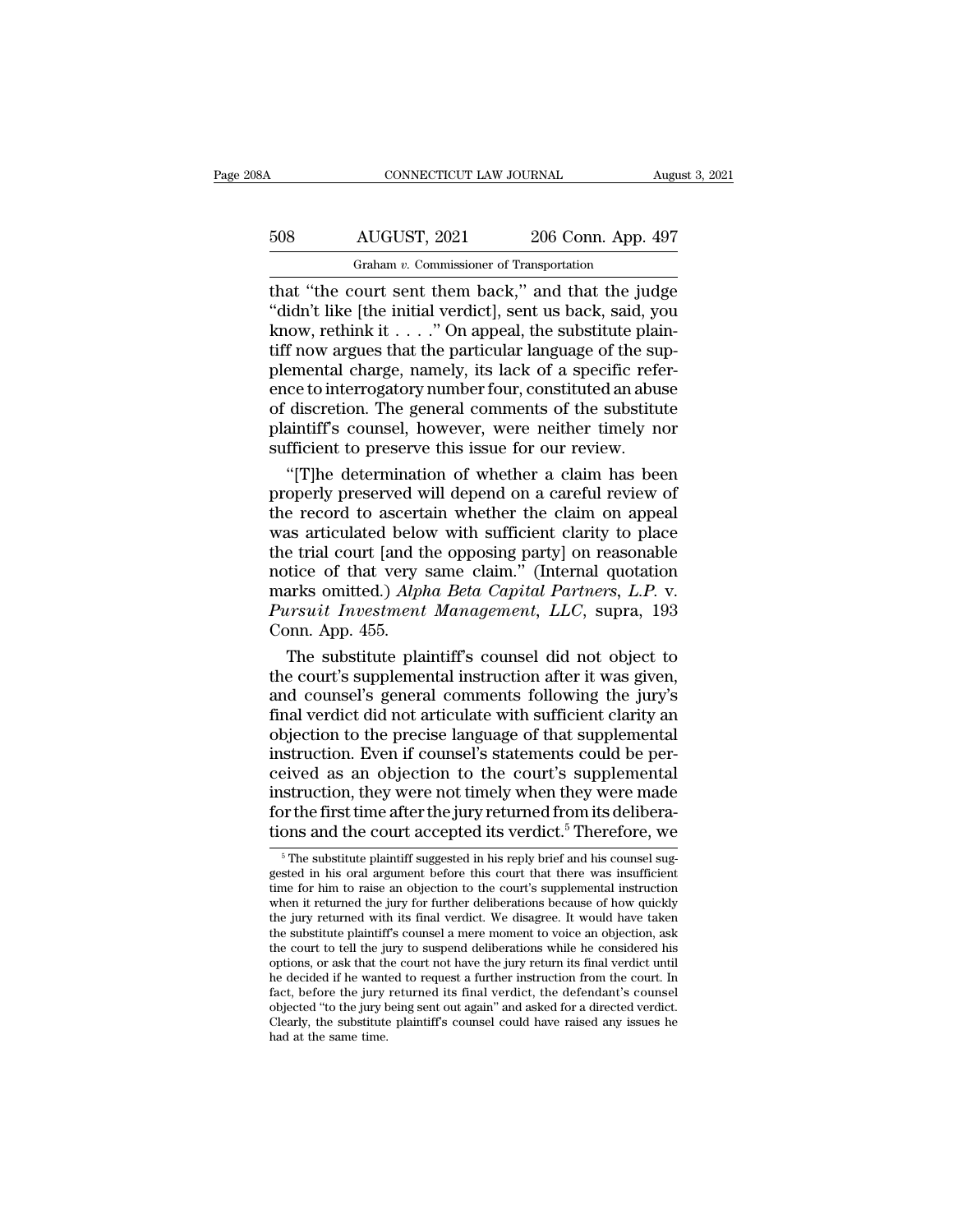| 2021               | CONNECTICUT LAW JOURNAL                                  | Page 209A |
|--------------------|----------------------------------------------------------|-----------|
|                    |                                                          |           |
| 206 Conn. App. 509 | AUGUST, 2021                                             | 509       |
|                    | U.S. Bank, National Assn. v. Fitzpatrick                 |           |
|                    | decline to review this claim because it was not properly |           |

CONNECTICUT LAW JOURNAL Page 209A<br>
206 Conn. App. 509 AUGUST, 2021 509<br>
U.S. Bank, National Assn. v. Fitzpatrick<br>
decline to review this claim because it was not properly<br>
preserved. See Szekeres v. Szekeres, 126 Conn. App 206 Conn. App. 509 AUGUST, 2021 509<br>U.S. Bank, National Assn. v. Fitzpatrick<br>decline to review this claim because it was not properly<br>preserved. See *Szekeres* v. *Szekeres*, 126 Conn. App.<br>829, 847 n.7, 16 A.3d 713 (Becau 206 Conn. App. 509 AUGUST, 2021 509<br>
U.S. Bank, National Assn. v. Fitzpatrick<br>
decline to review this claim because it was not properly<br>
preserved. See *Szekeres* v. *Szekeres*, 126 Conn. App.<br>
829, 847 n.7, 16 A.3d 713 (B 206 Conn. App. 509 AUGUST, 2021 509<br>
U.S. Bank, National Assn. v. Fitzpatrick<br>
decline to review this claim because it was not properly<br>
preserved. See *Szekeres* v. *Szekeres*, 126 Conn. App.<br>
829, 847 n.7, 16 A.3d 713 (B U.S. Bank, National Assn. v. Fitzpatrick<br>
decline to review this claim because it was not properly<br>
preserved. See *Szekeres* v. *Szekeres*, 126 Conn. App.<br>
829, 847 n.7, 16 A.3d 713 (Because the plaintiffs "did<br>
not take **EXAMPLE 18.** EXAMPLE THE CONDINGTONDED AND A SSET OF THE DECISION of the SZER of the SZER COMPANY and all not take exception to the court's instructions to the jury and did not object to the verdict form and interrogator decline to review this claim because it was not properly<br>preserved. See *Szekeres* v. *Szekeres*, 126 Conn. App.<br>829, 847 n.7, 16 A.3d 713 (Because the plaintiffs "did<br>not take exception to the court's instructions to the<br> preserved. See *Szekeres* v. *Szekeres*, 126 Conn. App.<br>829, 847 n.7, 16 A.3d 713 (Because the plaintiffs "did<br>not take exception to the court's instructions to the<br>jury and did not object to the verdict form and interroga 829, 847 n.7, 16 A.3d<br>not take exception t<br>jury and did not object<br>tories, their claims a<br>decline to review thei<br>17 A3d 475 (2011), an<br>A.3d 475 (2011). ry and did not object to the verdivent<br>ries, their claims are unpreserveline to review them."), cert. denialed.<br>A3d 475 (2011), and cert. denialed.<br>3d 475 (2011).<br>The judgment is affirmed.<br>In this opinion the other judge: In this opinion the other judges concurred.<br>
In this opinion the other judges concurred.<br>
In this opinion the other judges concurred.

### The judgment is affirmed.<br>
In this opinion the other judges concurred.<br>
U.S. BANK, NATIONAL ASSOCIATION, TRUSTEE *v.*<br>
CHRISTOPHER M. FITZPATRICK ET AL. Judgment is animied.<br>
anis opinion the other judges concurred.<br>
CHRISTOPHER M. FITZPATRICK ET AL.<br>
(AC 44143) other judges concu<br>
<br>
AL ASSOCIATION,<br>
R. M. FITZPATRICK<br>
(AC 44143)<br>
<br>
and Cradle and Bishop, J. U.S. BANK, NATIONAL ASSOCIATION, TRUSTEE  $v$ .<br>CHRISTOPHER M. FITZPATRICK ET AL.<br>(AC 44143)<br>Bright, C. J., and Cradle and Bishop, Js.

### *Syllabus*

Bright, C. J., and Cradle and Bishop, Js.<br>
Syllabus<br>
The plaintiff, as trustee, sought to foreclose a mortgage on certain real<br>
property owned by the defendant F. The trial court granted the plaintiff's Bright, C. J., and Cradle and Bishop, Js.<br>
Syllabus<br>
plaintiff, as trustee, sought to foreclose a mortgage on certain real<br>
property owned by the defendant F. The trial court granted the plaintiff's<br>
motion for summary jud Syllabus<br>plaintiff, as trustee, sought to foreclose a mortgage on certain real<br>property owned by the defendant F. The trial court granted the plaintiff's<br>motion for summary judgment as to liability only and rendered a judg  $Syllabus$ <br>plaintiff, as trustee, sought to foreclose a mortgage on certain real<br>property owned by the defendant F. The trial court granted the plaintiff's<br>motion for summary judgment as to liability only and rendered a judgplaintiff, as trustee, sought to foreclose a mortgage on certain real<br>property owned by the defendant F. The trial court granted the plaintiff's<br>motion for summary judgment as to liability only and rendered a judg-<br>ment of plaintiff, as trustee, sought to foreclose a mortgage on certain real<br>property owned by the defendant F. The trial court granted the plaintiff's<br>motion for summary judgment as to liability only and rendered a judg-<br>ment of property owned by the defendant F. The trial court granted the plaintiff's<br>motion for summary judgment as to liability only and rendered a judg-<br>ment of foreclosure by sale, from which F appealed to this court, which<br>affir motion for summary judgment as to liability only and rendered a judgment of foreclosure by sale, from which F appealed to this court, which affirmed the judgment of the trial court and remanded the case to that court to se ment of foreclosure by sale, from which F appealed to this court, which affirmed the judgment of the trial court and remanded the case to that court to set a new sale date. The trial court ordered a new sale date and waive affirmed the judgment of the trial court and remanded the case to that court to set a new sale date. The trial court ordered a new sale date and waived newspaper advertisements. The committee filed a motion to approve the court to set a new sale date. The trial court ordered a new sale date<br>and waived newspaper advertisements. The committee filed a motion<br>to approve the sale and the trial court rendered judgment approving<br>the sale and deed, and waived newspaper advertisements. The committee filed a motion<br>to approve the sale and the trial court rendered judgment approving<br>the sale and deed, from which F appealed to this court. Thereafter, the<br>court granted th to approve the sale and the trial court rendered judgment approving<br>the sale and deed, from which F appealed to this court. Thereafter, the<br>court granted the plaintiff's motion to terminate the appellate stay and,<br>although the sale and deed, from which F appealed to this court. Thereafter, the court granted the plaintiff's motion to terminate the appellate stay and, although F objected to the motion, he did not file a motion for review of th court granted the plaintiff's motion to terminate the appellate stay and, although F objected to the motion, he did not file a motion for review of the trial court's order granting that motion. *Held* that F's appeal was m although F objected to the motion, he<br>of the trial court's order granting that<br>moot and, accordingly, the appeal wa<br>seek review of the court's order ter-<br>judicial sale became final, and title ve<br>of redemption was extinguis moot and, accordingly, the appeal was dismissed; because F failed to seek review of the court's order terminating the appellate stay, the judicial sale became final, and title vested in the plaintiff and F's right of rede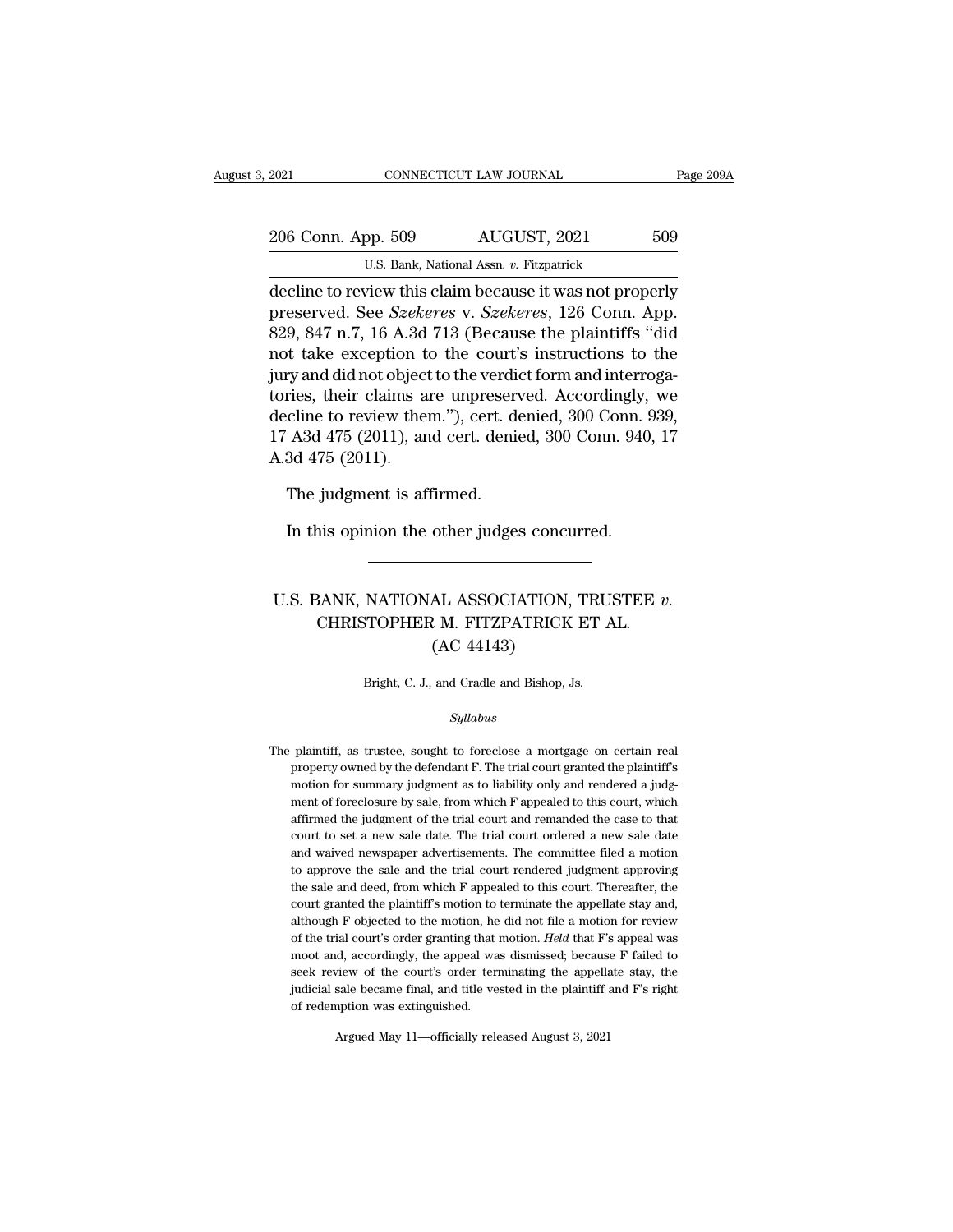| 210A | CONNECTICUT LAW JOURNAL                  |                    | August 3, 2021 |
|------|------------------------------------------|--------------------|----------------|
| 510  | AUGUST, 2021                             | 206 Conn. App. 509 |                |
|      | U.S. Bank, National Assn. v. Fitzpatrick |                    |                |

*Procedural History*<br>Action to foreclose a mortgage on certain real prop-<sup>0</sup> AUGUST, 2021 206 Conn. App. 509<br>
<sup>U.S. Bank, National Assn. *v.* Fitzpatrick<br> *Procedural History*<br>
Action to foreclose a mortgage on certain real prop-<br>
ty owned by the named defendant, and for other relief,<br>
ought to</sup> ERECT:  $\frac{100}{100}$  AUGUST, 2021 206 Conn. App. 509<br>
U.S. Bank, National Assn. v. Fitzpatrick<br>
Procedural History<br>
Action to foreclose a mortgage on certain real property owned by the named defendant, and for other relie  $\begin{array}{r} \text{BIO} \end{array}$  AUGUS1, 2021 200 Conn. App. 509<br>U.S. Bank, National Assn. v. Fitzpatrick<br>Procedural History<br>Action to foreclose a mortgage on certain real property owned by the named defendant, and for other relief,<br> U.S. Bank, National Assn. *v.* Fitzpatrick<br>
Procedural History<br>
Action to foreclose a mortgage on certain real prop-<br>
erty owned by the named defendant, and for other relief,<br>
brought to the Superior Court in the judicial Procedural History<br>
Action to foreclose a mortgage on certain real prop-<br>
erty owned by the named defendant, and for other relief,<br>
brought to the Superior Court in the judicial district<br>
of Fairfield, where the court, Tru *Procedural History*<br>Action to foreclose a mortgage on certain real prop-<br>erty owned by the named defendant, and for other relief,<br>brought to the Superior Court in the judicial district<br>of Fairfield, where the court, *Trug* Action to foreclose a mortgage on certain real property owned by the named defendant, and for other relief, brought to the Superior Court in the judicial district of Fairfield, where the court, *Truglia*, *J.*, granted th erty owned by the named defendant, and for other relief,<br>brought to the Superior Court in the judicial district<br>of Fairfield, where the court, *Truglia*, *J*., granted the<br>plaintiff's motion for summary judgment as to liab *Die is a perior court in the judicial district*<br>of Fairfield, where the court, *Truglia*, *J.*, granted the<br>plaintiff's motion for summary judgment as to liability;<br>thereafter, the court, *Hon. Alfred J. Jennings*, *Jr.*, of Fairfield, where the court, *Truglia*, *J*., granted the<br>plaintiff's motion for summary judgment as to liability;<br>thereafter, the court, *Hon. Alfred J. Jennings*, *Jr.*, judge<br>trial referee, rendered judgment of forecl plaintiff's motion for summary judgment as to liability;<br>thereafter, the court, *Hon. Alfred J. Jennings*, *Jr.*, judge<br>trial referee, rendered judgment of foreclosure by sale,<br>from which the named defendant appealed to th thereafter, the court, *Hon. Alfred J. Jennings, Jr.*, judge<br>trial referee, rendered judgment of foreclosure by sale,<br>from which the named defendant appealed to this court,<br>*DiPentima*, *C. J.*, and *Alvord* and *Eveleigh* trial referee, rendered judgment of foreclosure by sale,<br>from which the named defendant appealed to this court,<br>*DiPentima*, *C. J.*, and *Alvord* and *Eveleigh*, *Js.*, which<br>affirmed the trial court's judgment and remand from which the named defendant appealed to this court,<br> *DiPentima*, *C. J.*, and *Alvord* and *Eveleigh*, *Js.*, which<br>
affirmed the trial court's judgment and remanded the<br>
case for the purpose of setting a new sale date DiPentima, C. J., and Alvord and Eveleigh, Js., which<br>affirmed the trial court's judgment and remanded the<br>case for the purpose of setting a new sale date; subse-<br>quently, the court, *Spader*, J., ordered foreclosure by<br>sa affirmed the trial court's judgment and remanded the case for the purpose of setting a new sale date; subsequently, the court, *Spader*, *J*., ordered foreclosure by sale and waived newspaper advertisements; thereafter, t case for the purpose of setting a new sale date; subsequently, the court, *Spader*, *J.*, ordered foreclosure by sale and waived newspaper advertisements; thereafter, the court, *Spader*, *J.*, granted the plaintiff's moti quently, the court, *Spader*, *J.*, ordered foreclosure by sale and waived newspaper advertisements; thereafter, the court, *Spader*, *J.*, granted the plaintiff's motion to approve the sale and committee deed, from which prove are state and commuted accd, from which are<br>med defendant appealed to this court; subsequently,<br>e court, *Spader*, *J*., granted the plaintiff's motion to<br>minate the appellate stay. *Appeal dismissed.*<br>Ryan P. Drisco

dant).

### *Opinion*

munate the appellate stay. Appeal dismissed.<br>  $Ryan$  P. Driscoll, for the appellant (named defen-<br>  $n!$ ).<br>  $Jeffrey$  M. Knickerbocker, for the appellee (plaintiff).<br>  $Opinion$ <br>
PER CURIAM. In this foreclosure action, the defen-<br>  $n!$ Ryan P. Driscoll, for the appellant (named defendant).<br>
Jeffrey M. Knickerbocker, for the appellee (plaintiff).<br>  $\frac{Opinion}{1}$ <br>
PER CURIAM. In this foreclosure action, the defendant Christopher M. Fitzpatrick<sup>1</sup> appeals fro dant).<br> *Jeffrey M. Knickerbocker*, for the appellee (plaintiff).<br> *Opinion*<br>
PER CURIAM. In this foreclosure action, the defendant Christopher M. Fitzpatrick<sup>1</sup> appeals from the judg-<br>
ment of the trial court approving th Jeffrey M. Knickerbocker, for the appellee (plaintiff).<br>
opinion<br>
PER CURIAM. In this foreclosure action, the defen-<br>
dant Christopher M. Fitzpatrick<sup>1</sup> appeals from the judg-<br>
ment of the trial court approving the sale of  $o_{pinion}$ <br>
PER CURIAM. In this foreclosure action, the defendant Christopher M. Fitzpatrick<sup>1</sup> appeals from the judgment of the trial court approving the sale of the mortgaged property, on the motion of the committee of sal *Opinion*<br>
PER CURIAM. In this foreclosure action, the defen-<br>
dant Christopher M. Fitzpatrick<sup>1</sup> appeals from the judg-<br>
ment of the trial court approving the sale of the mort-<br>
gaged property, on the motion of the commi PER CURIAM. In this foreclosure action, the defendant Christopher M. Fitzpatrick<sup>1</sup> appeals from the judgment of the trial court approving the sale of the mortgaged property, on the motion of the committee of sale (commit dant Christopher M. Fitzpatrick<sup>1</sup> appeals from the judgment of the trial court approving the sale of the mortgaged property, on the motion of the committee of sale (committee), following the court's rendering of a judgmen ment of the trial court approving the sale of the mortgaged property, on the motion of the committee of sale (committee), following the court's rendering of a judgment of foreclosure by sale in favor of the plaintiff mortg gaged property, on the motion of the committee of<br>sale (committee), following the court's rendering of a<br>judgment of foreclosure by sale in favor of the plaintiff<br>mortgagee, U.S. Bank, National Association, as Trustee<br>for sale (committee), following the court's rendering of a<br>judgment of foreclosure by sale in favor of the plaintiff<br>mortgagee, U.S. Bank, National Association, as Trustee<br>for MASTR 2007-2. On appeal, the defendant argues<br>that In MASTR 2007-2. On appeal, the defendant argues<br>aat his objection to the motion for approval of commit-<br>e sale, which was based on a lack of newspaper adver-<br>sements, should have been sustained. The plaintiff<br> $\frac{1}{1}$ In that his objection to the motion for approval of commit-<br>tee sale, which was based on a lack of newspaper adver-<br>tisements, should have been sustained. The plaintiff<br> $\frac{1}{1}$  In its complaint, the plaintiff also named th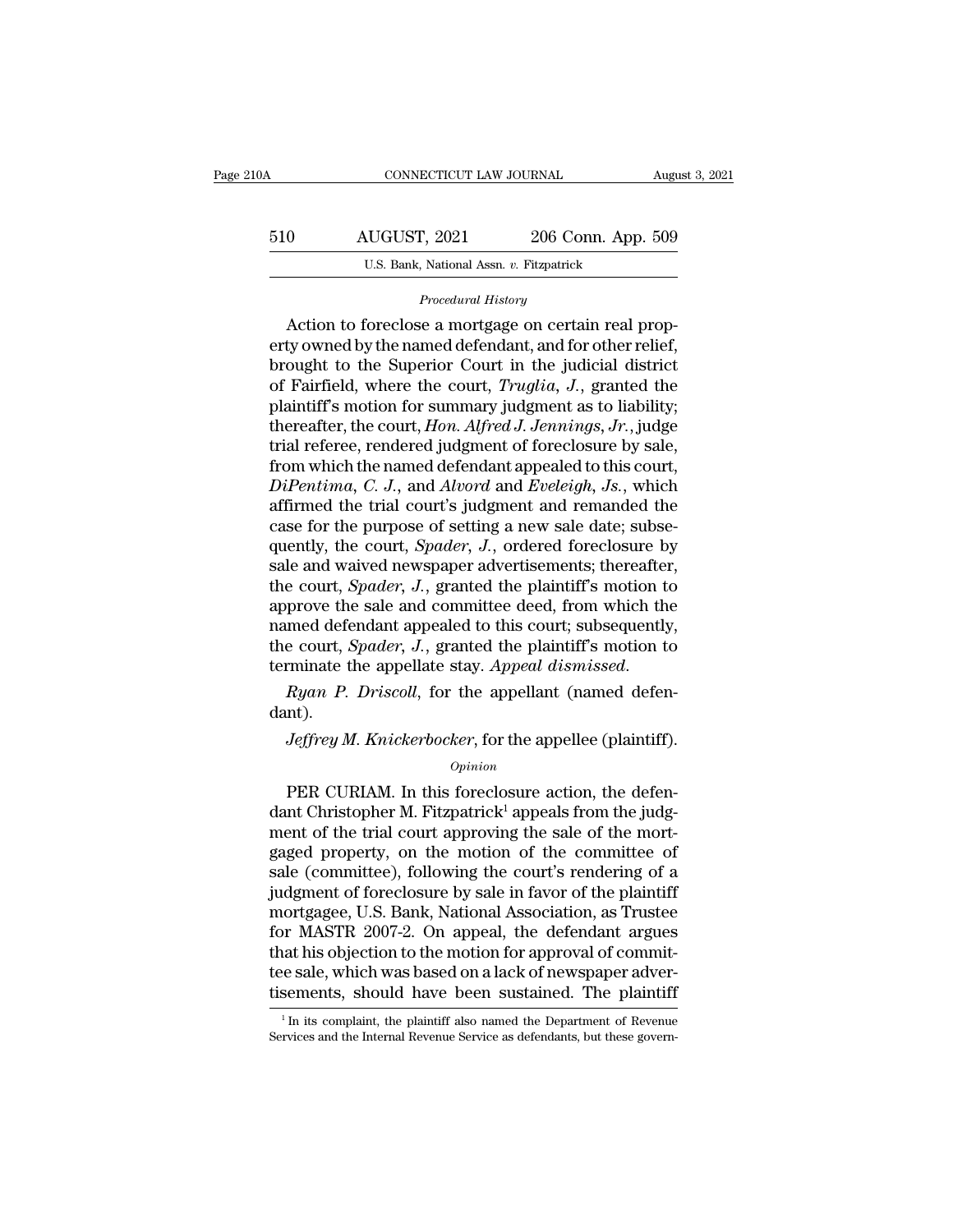| 2021               | CONNECTICUT LAW JOURNAL                               | Page 211A |
|--------------------|-------------------------------------------------------|-----------|
|                    |                                                       |           |
| 206 Conn. App. 509 | AUGUST, 2021                                          | 511       |
|                    | U.S. Bank, National Assn. v. Fitzpatrick              |           |
|                    | arques that this anneal is moot because the defendant |           |

2021 CONNECTICUT LAW JOURNAL Page 211/2<br>
206 Conn. App. 509 AUGUST, 2021 511<br>
U.S. Bank, National Assn. v. Fitzpatrick<br>
argues that this appeal is moot because the defendant<br>
failed to seek review of the court's terminatio 206 Conn. App. 509 AUGUST, 2021 511<br>U.S. Bank, National Assn. v. Fitzpatrick<br>argues that this appeal is moot because the defendant<br>failed to seek review of the court's termination of the<br>appellate stay and, thus, title to 206 Conn. App. 509 AUGUST, 2021 511<br>U.S. Bank, National Assn. v. Fitzpatrick<br>argues that this appeal is moot because the defendant<br>failed to seek review of the court's termination of the<br>appellate stay and, thus, title to 206 Conn. App. 509 AUGUST, 2021 511<br>U.S. Bank, National Assn.  $v$ . Fitzpatrick<br>argues that this appeal is moot because the defendant<br>failed to seek review of the court's termination of the<br>appellate stay and, thus, title U.S. Bank, National Assn. *v.* Fitzpatrick<br>argues that this appeal is moot because the defendant<br>failed to seek review of the court's termination of the<br>appellate stay and, thus, title to the subject property<br>has vested in U.S. Bank, National Assn.  $v$ . Fitzpatrick<br>argues that this appeal is moot because the defenda<br>failed to seek review of the court's termination of the<br>appellate stay and, thus, title to the subject proper<br>has vested in th ded to seek review of the court's termination of the pellate stay and, thus, title to the subject property so vested in the plaintiff. We agree with the plaintiff at this court can provide no practical relief on appeal, d, rancu to seek review of the coart's termination of the<br>appellate stay and, thus, title to the subject property<br>has vested in the plaintiff. We agree with the plaintiff<br>that this court can provide no practical relief on app

appenate stay and, thus, the to the subject property<br>has vested in the plaintiff. We agree with the plaintiff<br>that this court can provide no practical relief on appeal,<br>and, therefore, we dismiss the appeal as moot.<br>The fo mas vested in the plaint... We agree what the plaint...<br>that this court can provide no practical relief on appeal,<br>and, therefore, we dismiss the appeal as moot.<br>The following facts and procedural history are rele-<br>vant to and, therefore, we dismiss the appeal as moot.<br>The following facts and procedural history are relevant to this appeal. In May, 2016, the plaintiff commenced<br>this action against the defendant to foreclose a mort-<br>gage on pr The following facts and procedural history are relevant to this appeal. In May, 2016, the plaintiff commenced<br>this action against the defendant to foreclose a mortgage on property he owned in Stratford. The plaintiff<br>file The following facts and procedural history are relevant to this appeal. In May, 2016, the plaintiff commenced<br>this action against the defendant to foreclose a mort-<br>gage on property he owned in Stratford. The plaintiff<br>fil vant to this appeal. In May, 2016, the plaintiff commenced<br>this action against the defendant to foreclose a mort-<br>gage on property he owned in Stratford. The plaintiff<br>filed a motion for summary judgment as to liability<br>on this action against the defendant to foreclose a mortgage on property he owned in Stratford. The plaintiff filed a motion for summary judgment as to liability on December 22, 2017, which the court subsequently granted. Th gage on property he owned in Stratford. The plaintiff<br>filed a motion for summary judgment as to liability<br>on December 22, 2017, which the court subsequently<br>granted. The court then rendered a judgment of foreclo-<br>sure by filed a motion for summary judgment as to liability<br>on December 22, 2017, which the court subsequently<br>granted. The court then rendered a judgment of foreclo-<br>sure by sale on March 22, 2018, from which the defen-<br>dant appe on December 22, 2017, which the court subsequently<br>granted. The court then rendered a judgment of foreclo-<br>sure by sale on March 22, 2018, from which the defen-<br>dant appealed to this court. This court affirmed the fore-<br>cl granted. The court then rendered a judgment of forec<br>sure by sale on March 22, 2018, from which the defe<br>dant appealed to this court. This court affirmed the for<br>closure judgment and remanded the case for the purpo<br>of sett The by sale of Malen 22, 2010, from which the determ<br>interpretent and remanded the case for the purpose<br>setting a new sale date. U.S. Bank, National Assn.<br>Fitzpatrick, 190 Conn. App. 773, 794, 212 A.3d 732,<br>rt. denied, 33 dance appeared to this court. This court antified are forced control and remanded the case for the purpose of setting a new sale date. U.S. Bank, National Assn. v. Fitzpatrick, 190 Conn. App. 773, 794, 212 A.3d 732, cert.

by sale yalgebra and remarked are case for are parpose<br>of setting a new sale date. U.S. Bank, National Assn.<br>v. Fitzpatrick, 190 Conn. App. 773, 794, 212 A.3d 732,<br>cert. denied, 333 Conn. 916, 217 A.3d 1 (2019).<br>On Decemb v. Fitzpatrick, 190 Conn. App. 773, 794, 212 A.3d 732,<br>cert. denied, 333 Conn. 916, 217 A.3d 1 (2019).<br>On December 30, 2019, in accordance with this<br>court's opinion, the trial court ordered a foreclosure<br>by sale with a sa object to that order. The court determined that the fair<br>narrow space with this court's opinion, the trial court ordered a foreclosure<br>by sale with a sale date of February 22, 2020, and waived<br>newspaper advertisements. Th On December 30, 2019, in accordance with this<br>court's opinion, the trial court ordered a foreclosure<br>by sale with a sale date of February 22, 2020, and waived<br>newspaper advertisements. The defendant did not<br>object to that On December 30, 2019, in accordance with this<br>court's opinion, the trial court ordered a foreclosure<br>by sale with a sale date of February 22, 2020, and waived<br>newspaper advertisements. The defendant did not<br>object to that court's opinion, the trial court ordered a foreclosure<br>by sale with a sale date of February 22, 2020, and waived<br>newspaper advertisements. The defendant did not<br>object to that order.<sup>2</sup> The court determined that the fair<br>m by sale with a sale date of February 22, 2020, and waived<br>newspaper advertisements. The defendant did not<br>object to that order.<sup>2</sup> The court determined that the fair<br>market value of the property was \$610,000, which was<br>con market value of the property was \$610,000, which was confirmed by an appraisal. The committee received only one bid, from the plaintiff, to purchase the property for \$433,500. On February 24, 2020, the committee filed a m confirmed by an appraisal. The committee received only<br>one bid, from the plaintiff, to purchase the property for<br>\$433,500. On February 24, 2020, the committee filed a<br>mental entities are not participating in this appeal. W

<sup>\$433,500.</sup> On February 24, 2020, the committee filed a<br>mental entities are not participating in this appeal. We, therefore, refer in<br>this opinion to Christopher M. Fitzpatrick as the defendant.<br><sup>2</sup> The listing was posted o mental entities are not participating in this appeal. We, therefore, refer in<br>mental entities are not participating in this appeal. We, therefore, refer in<br>this opinion to Christopher M. Fitzpatrick as the defendant.<br> $2^{\$ mental entities are not participating in this appeal. We, therefore, refer in<br>this opinion to Christopher M. Fitzpatrick as the defendant.<br><sup>2</sup> The listing was posted on the Judicial Branch website. The court later<br>explaine this opinion to Christopher M. Fitzpatrick as the defendant.<br>
<sup>2</sup> The listing was posted on the Judicial Branch website. The court later<br>
<sup>2</sup> The listing was posted on the Judicial Branch website. The court later<br>
explaine <sup>2</sup> The listing was posted on the Judicial Branch website. The court later<br><sup>2</sup> The listing was posted on the Judicial Branch website. The court later<br>explained in its memorandum of decision on the plaintiff's motion to ter explained in its memorandum of decision on the plaintiff's motion to termi-<br>nate the appellate stay that "the defendant did not object to the court's<br>order not requiring *newspaper* advertising when the order was issued an any and the appellate stay that "the defendant did not object to to the pace the appellate stay that "the defendant did not object to to to order not requiring *newspaper* advertisements are not the place where serious for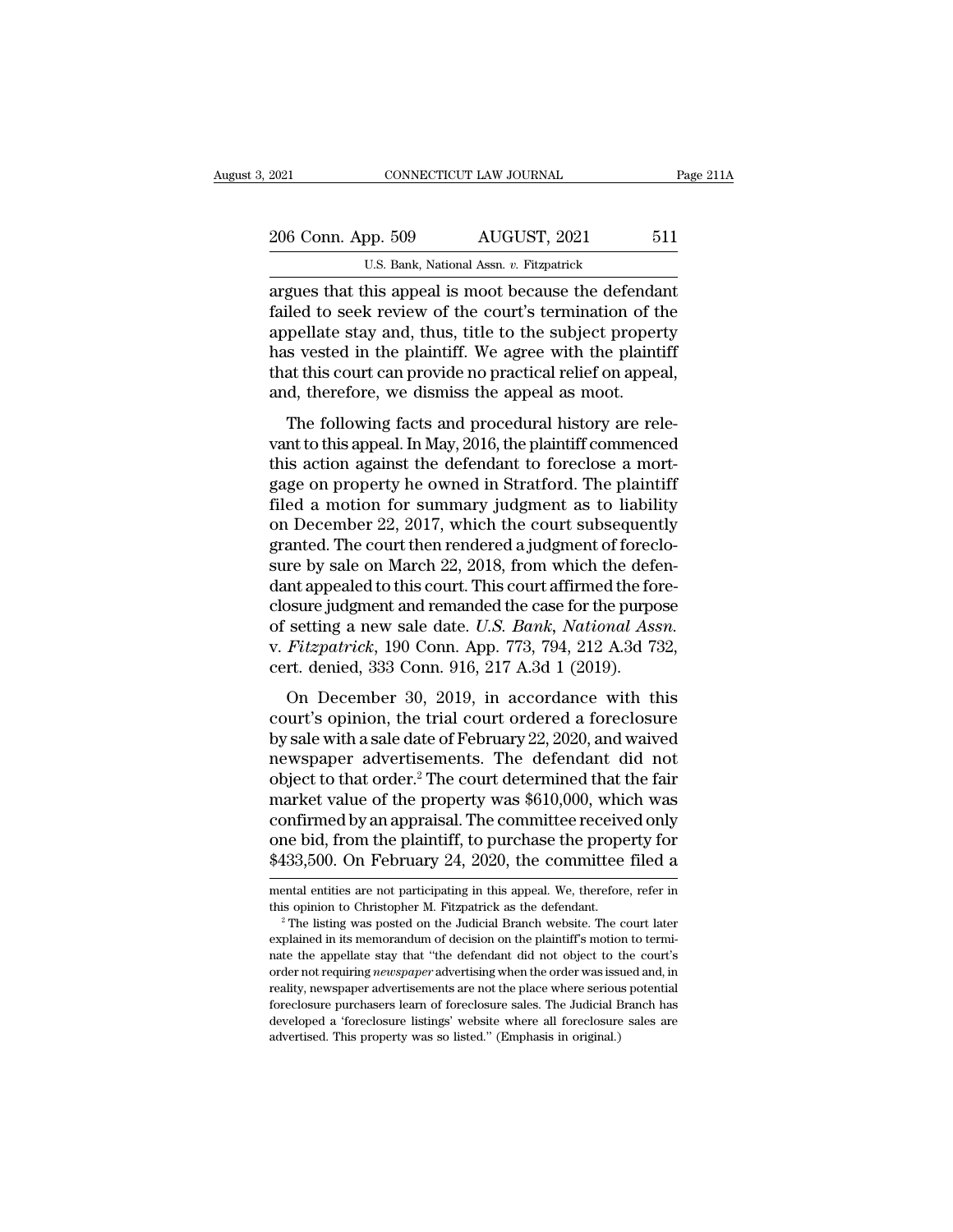| 12A | CONNECTICUT LAW JOURNAL                                                                                                                                               |                    | August 3, 2021 |
|-----|-----------------------------------------------------------------------------------------------------------------------------------------------------------------------|--------------------|----------------|
| 512 | AUGUST, 2021                                                                                                                                                          | 206 Conn. App. 509 |                |
|     | U.S. Bank, National Assn. v. Fitzpatrick                                                                                                                              |                    |                |
|     | motion to approve the sale. The defendant objected to<br>that motion, arguing that the lack of newspaper adver-<br>ticoments had projudiced him. On June 2, 2000, the |                    |                |

512 AUGUST, 2021 206 Conn. App. 509<br>U.S. Bank, National Assn. v. Fitzpatrick<br>motion to approve the sale. The defendant objected to<br>that motion, arguing that the lack of newspaper adver-<br>tisements had prejudiced him. On Jun 512 AUGUST, 2021 206 Conn. App. 509<br>U.S. Bank, National Assn. v. Fitzpatrick<br>motion to approve the sale. The defendant objected to<br>that motion, arguing that the lack of newspaper adver-<br>tisements had prejudiced him. On Ju 512 AUGUST, 2021 206 Conn. App. 509<br>U.S. Bank, National Assn. v. Fitzpatrick<br>motion to approve the sale. The defendant objected to<br>that motion, arguing that the lack of newspaper adver-<br>tisements had prejudiced him. On Jun U.S. Bank, National Assn.  $v$ . Fitzpatrick<br>
motion to approve the sale. The defendant objected to<br>
that motion, arguing that the lack of newspaper adver-<br>
tisements had prejudiced him. On June 3, 2020, the<br>
court entered  $\frac{0.5}{0.5}$  Bank, National Assn.  $v$ . Fitzpartick<br>motion to approve the sale. The defendant objected to<br>that motion, arguing that the lack of newspaper adver-<br>tisements had prejudiced him. On June 3, 2020, the<br>court ent at motion, arguing that the lack of newspaper adver-<br>at motion, arguing that the lack of newspaper adver-<br>ements had prejudiced him. On June 3, 2020, the<br>urt entered an order overruling the defendant's objec-<br>on and render rata modes, arguing and the last of the mappelper and the distribution<br>tisements had prejudiced him. On June 3, 2020, the<br>court entered an order overruling the defendant's objec-<br>tion and rendered judgment approving the sa

merit and prejudiced rand of state by 2020, the<br>court entered an order overruling the defendant's objec-<br>tion and rendered judgment approving the sale and<br>deed, from which the defendant appealed to this court.<br>Subsequently tion and rendered judgment approving the sale and<br>deed, from which the defendant appealed to this court.<br>Subsequently, the plaintiff moved to terminate the<br>appellate stay, arguing that the appeal was without<br>merit. On Sept that 'that is algorithe approach of this court.<br>
Subsequently, the plaintiff moved to terminate the<br>
appellate stay, arguing that the appeal was without<br>
merit. On September 16, 2020, the court granted the plain-<br>
tiff's m Subsequently, the plaintiff moved to terminate the<br>appellate stay, arguing that the appeal was without<br>merit. On September 16, 2020, the court granted the plain-<br>tiff's motion to terminate the appellate stay, explaining<br>t Subsequently, the plaintiff moved to terminate the<br>appellate stay, arguing that the appeal was without<br>merit. On September 16, 2020, the court granted the plain-<br>tiff's motion to terminate the appellate stay, explaining<br>th appellate stay, arguing that the appeal was without<br>merit. On September 16, 2020, the court granted the plain-<br>tiff's motion to terminate the appellate stay, explaining<br>that "[t]he court believes that it is unlikely that t merit. On September 16, 2020, the court granted the plain-<br>tiff's motion to terminate the appellate stay, explaining<br>that "[t]he court believes that it is unlikely that the defen-<br>dant will prevail on appeal."<sup>3</sup> The defen The defendant's principal argument is that the defendant will prevail on appeal."<sup>3</sup> The defendant objected the plaintiff's motion to terminate the appellate stay at failed to seek review by this court of the trial court's erred to the plaintiff's motion to terminate the appellate stay<br>but failed to seek review by this court of the trial court's<br>order granting the motion. This appeal followed.<br>The defendant's principal argument is that the c

to the plaintiff's motion to terminate the appellate stay<br>but failed to seek review by this court of the trial court's<br>order granting the motion. This appeal followed.<br>The defendant's principal argument is that the court<br>e is the plant of seek review by this court of the trial court's<br>order granting the motion. This appeal followed.<br>The defendant's principal argument is that the court<br>erred by granting the committee's motion to approve<br>the s and the defendant's principal argument is that the court<br>are defendant's principal argument is that the court<br>erred by granting the committee's motion to approve<br>the sale without any newspaper advertisements. This<br>issue is The defendant's principal argument is that the court<br>erred by granting the committee's motion to approve<br>the sale without any newspaper advertisements. This<br>issue is moot. Because title has vested in the plaintiff<br>and the The defendant's principal<br>erred by granting the comm<br>the sale without any newsp<br>issue is moot. Because title<br>and the defendant's rights i<br>been terminated, this court<br>relief to the defendant.<br>The question of mootness i The sale without any newspaper advertisements. This<br>are sale without any newspaper advertisements. This<br>sue is moot. Because title has vested in the plaintiff<br>d the defendant's rights in the property have thus<br>een terminat The same intribute any nonly perfect and characteristic ring<br>issue is moot. Because title has vested in the plaintiff<br>and the defendant's rights in the property have thus<br>been terminated, this court can provide no practica

the defendant's rights in the property have thus<br>been terminated, this court can provide no practical<br>relief to the defendant.<br>The question of mootness implicates our subject mat-<br>ter jurisdiction. "It is a [well settled] requisite to the defendant.<br>
The question of mootness implicates our subject matter jurisdiction. "It is a [well settled] general rule that<br>
the existence of an actual controversy is an essential<br>
requisite to appellate ju relief to the defendant.<br>The question of mootness implicates our subject matter jurisdiction. "It is a [well settled] general rule that<br>the existence of an actual controversy is an essential<br>requisite to appellate jurisdic The question of mootness implicates our subject matter jurisdiction. "It is a [well settled] general rule that<br>the existence of an actual controversy is an essential<br>requisite to appellate jurisdiction; it is not the provi The question of mootness implicates our subject matter jurisdiction. "It is a [well settled] general rule that<br>the existence of an actual controversy is an essential<br>requisite to appellate jurisdiction; it is not the prov ter jurisdiction. "It is a [well settled] general rule that<br>the existence of an actual controversy is an essential<br>requisite to appellate jurisdiction; it is not the province<br>of appellate courts to decide moot questions, d the existence of an actual controversy is an essential<br>requisite to appellate jurisdiction; it is not the province<br>of appellate courts to decide moot questions, discon-<br>nected from the granting of actual relief or from th ected from the granting of actual relief or from the<br>etermination of which no practical relief can follow.<br>. . An actual controversy must exist not only at the<br>me the appeal is taken, but also throughout the pen-<br> $\frac{3}{10$ determination of which no practical relief can follow.<br>  $\ldots$  An actual controversy must exist not only at the<br>
time the appeal is taken, but also throughout the pen-<br>
<sup>3</sup>The plaintiff first filed a motion to terminate th

<sup>...</sup> An actual controversy must exist not only at the time the appeal is taken, but also throughout the pen-<br><sup>3</sup>The plaintiff first filed a motion to terminate the stay on July 6, 2020, pursuant to Practice Book § 61-11 (g time the appeal is taken, but also throughout the pen-<br>
<sup>3</sup> The plaintiff first filed a motion to terminate the stay on July 6, 2020, pursuant to Practice Book § 61-11 (g), which the court denied without prejudice. The pl <sup>3</sup> The plaintiff first filed a motion to terminate the stay on July 6, 2020, pursuant to Practice Book § 61-11 (g), which the court denied without prejudice. The plaintiff then filed another motion to terminate the stay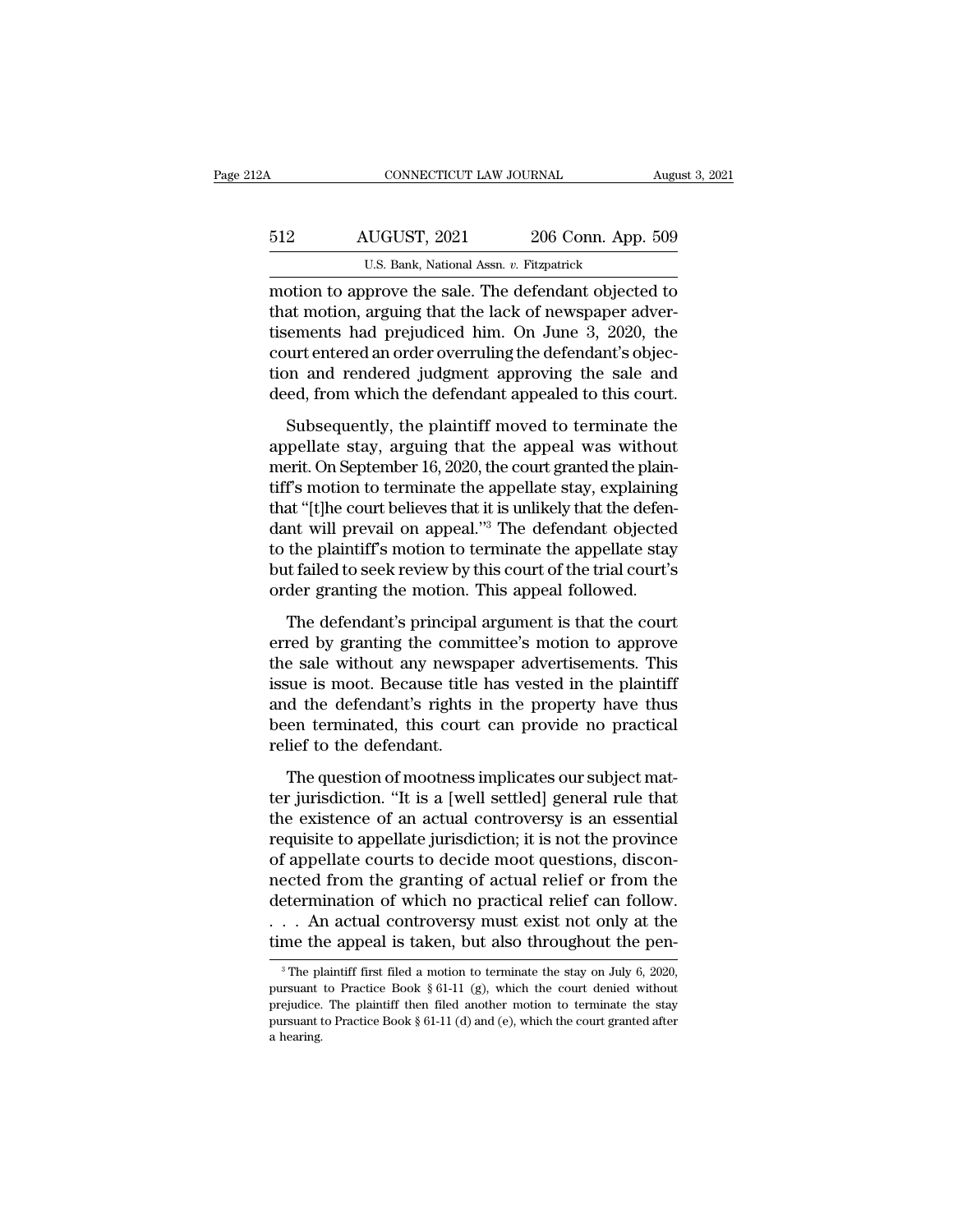EXECUTE 2021<br>
2006 Conn. App. 509 AUGUST, 2021 513<br>
2006 Conn. App. 509 AUGUST, 2021 513<br>
2016 U.S. Bank, National Assn. v. Fitzpatrick<br>
2016 Conn. App. 215, 225, 909, A 24, 107, cant, donied, 270 Conn. 2009 206 Conn. App. 509 AUGUST, 2021 513<br>U.S. Bank, National Assn. v. Fitzpatrick<br>dency of the appeal." (Internal quotation marks omit-<br>ted.) *Ocwen Federal Bank*, *FSB* v. *Charles*, 95 Conn.<br>App. 315, 325, 898 A.2d 197, cert. 206 Conn. App. 509 AUGUST, 2021 513<br>U.S. Bank, National Assn. v. Fitzpatrick<br>dency of the appeal." (Internal quotation marks omit-<br>ted.) Ocwen Federal Bank, FSB v. Charles, 95 Conn.<br>App. 315, 325, 898 A.2d 197, cert. denie 206 Conn. App. 509 AUGUST, 2021 513<br>U.S. Bank, National Assn. v. Fitzpatrick<br>dency of the appeal." (Internal quotation marks omit-<br>ted.) Ocwen Federal Bank, FSB v. Charles, 95 Conn.<br>App. 315, 325, 898 A.2d 197, cert. denie U.S. Bank, National Assn. v. Fitzpatrick<br>
dency of the appeal." (Internal quotation marks omit-<br>
ted.) Ocwen Federal Bank, FSB v. Charles, 95 Conn.<br>
App. 315, 325, 898 A.2d 197, cert. denied, 279 Conn. 909,<br>
902 A.2d 1069 C.S. Bank, National Assn. *b.* Fuzpatrick<br>dency of the appeal." (Internal quotation marks omit-<br>ted.) *Ocwen Federal Bank*, *FSB* v. *Charles*, 95 Conn.<br>App. 315, 325, 898 A.2d 197, cert. denied, 279 Conn. 909,<br>902 A.2d 1 dency of the appeal." (Internal quotation marks omit-<br>ted.) Ocwen Federal Bank, FSB v. Charles, 95 Conn.<br>App. 315, 325, 898 A.2d 197, cert. denied, 279 Conn. 909,<br>902 A.2d 1069 (2006). "When, during the pendency of an<br>appe ted.) Ocwen Federal Bank, FSB v. Charles, 95 Conn.<br>App. 315, 325, 898 A.2d 197, cert. denied, 279 Conn. 909,<br>902 A.2d 1069 (2006). "When, during the pendency of an<br>appeal, events have occurred that preclude an appellate<br>co App. 315, 325, 898 A.2d 197, cert. denied, 279 Conn. 909,<br>902 A.2d 1069 (2006). "When, during the pendency of an<br>appeal, events have occurred that preclude an appellate<br>court from granting any practical relief through its 902 A.2d 1069 (2006). "When, during the pendency of an appeal, events have occurred that preclude an appellate court from granting any practical relief through its disposition of the merits, a case has become moot. . . . appeal, events have occurred that preclude an appellate<br>court from granting any practical relief through its dis-<br>position of the merits, a case has become moot. . . .<br>Mootness implicates this court's subject matter jurisd court from granting any practical relief through its dis-<br>position of the merits, a case has become moot. . . .<br>Mootness implicates this court's subject matter jurisdic-<br>tion, raising a question of law over which we exerci bootness implicates this court's subject matter jurisdic-<br>
In, raising a question of law over which we exercise<br>
enary review." (Citation omitted; internal quotation<br>
arks omitted.) *RAL Management*, *Inc.* v. *Valley View* tion, raising a question of law over which we exercise<br>plenary review." (Citation omitted; internal quotation<br>marks omitted.) *RAL Management, Inc.* v. *Valley View<br>Associates*, 278 Conn. 672, 679–80, 899 A.2d 586 (2006).<br>

plenary review." (Citation omitted; internal quotation<br>marks omitted.) *RAL Management*, *Inc.* v. *Valley View*<br>Associates, 278 Conn. 672, 679–80, 899 A.2d 586 (2006).<br>A brief review of the basic legal principles regardin marks omitted.) *RAL Management*, *Inc.* v. *Valley View*<br>Associates, 278 Conn. 672, 679–80, 899 A.2d 586 (2006).<br>A brief review of the basic legal principles regarding<br>mortgages and foreclosures by sale informs our conclu Associates, 278 Conn. 672, 679–80, 899 A.2d 586 (2006).<br>
A brief review of the basic legal principles regarding<br>
mortgages and foreclosures by sale informs our conclu-<br>
sion. "Connecticut follows the title theory of mortg A brief review of the basic legal principles regarding<br>mortgages and foreclosures by sale informs our conclu-<br>sion. "Connecticut follows the title theory of mortgages,<br>which provides that on the execution of a mortgage on A brief review of the basic legal principles regarding<br>mortgages and foreclosures by sale informs our conclu-<br>sion. "Connecticut follows the title theory of mortgages,<br>which provides that on the execution of a mortgage on<br> mortgages and foreclosures by sale informs our conclusion. "Connecticut follows the title theory of mortgages,<br>which provides that on the execution of a mortgage on<br>real property, the mortgagee holds legal title and the<br>mo sion. "Connecticut follows the title theory of mortgages,<br>which provides that on the execution of a mortgage on<br>real property, the mortgagee holds legal title and the<br>mortgagor holds equitable title to the property.  $\dots$ <br> which provides that on the execution of a mortgage on<br>real property, the mortgagee holds legal title and the<br>mortgagor holds equitable title to the property. . . .<br>As the holder of equitable title, also called the equity<br> real property, the mortgagee holds legal title and the<br>mortgagor holds equitable title to the property. . . .<br>As the holder of equitable title, also called the equity<br>of redemption, the mortgagor has the right to redeem<br>t mortgagor holds equitable title to the property. . . . .<br>As the holder of equitable title, also called the equity<br>of redemption, the mortgagor has the right to redeem<br>the legal title on the performance of certain conditio As the holder of equitable title, also called the equity<br>of redemption, the mortgagor has the right to redeem<br>the legal title on the performance of certain conditions<br>contained within the mortgage instrument. . . . . The<br> of redemption, the mortgagor has the right to redeem<br>the legal title on the performance of certain conditions<br>contained within the mortgage instrument. . . . . The<br>mortgagor continues to be regarded as the owner of<br>the pr the legal title on the performance of certain conditions<br>contained within the mortgage instrument.  $\dots$  The<br>mortgagor continues to be regarded as the owner of<br>the property during the term of the mortgage.  $\dots$  The<br>equity contained within the mortgage instrument. . . . . The<br>mortgagor continues to be regarded as the owner of<br>the property during the term of the mortgage. . . . The<br>equity of redemption gives the mortgagor the right to<br>redeem mortgagor continues to be regarded as the owner of<br>the property during the term of the mortgage. . . . The<br>equity of redemption gives the mortgagor the right to<br>redeem the legal title previously conveyed by per-<br>forming w the property during the term of the mortgage. . . . The<br>equity of redemption gives the mortgagor the right to<br>redeem the legal title previously conveyed by per-<br>forming whatever conditions are specified in the mort-<br>gage, equity of redemption gives the mortgagor the right to<br>redeem the legal title previously conveyed by per-<br>forming whatever conditions are specified in the mort-<br>gage, the most important of which is usually the pay-<br>ment of redeem the legal title previously conveyed by per-<br>forming whatever conditions are specified in the mort-<br>gage, the most important of which is usually the pay-<br>ment of money. . . . Generally, foreclosure means to<br>cut off t *Forming whatever conditions are specified in the mortgage, the most important of which is usually the payment of money.... Generally, foreclosure means to cut off the equity of redemption, the equitable owner's right to r* gage, the most important of which is usually the payment of money. . . . Generally, foreclosure means to cut off the equity of redemption, the equitable owner's right to redeem the property." (Citations omitted; internal ment of money. . . . Generally, foreclosure means to<br>cut off the equity of redemption, the equitable owner's<br>right to redeem the property." (Citations omitted; inter-<br>nal quotation marks omitted.) Ocwen Federal Bank,<br>FSB cut off the equity of redemption, the equitable owner's<br>right to redeem the property." (Citations omitted; inter-<br>nal quotation marks omitted.) Ocwen Federal Bank,<br>FSB v. Charles, supra, 95 Conn. App. 322–23. "Simply<br>put,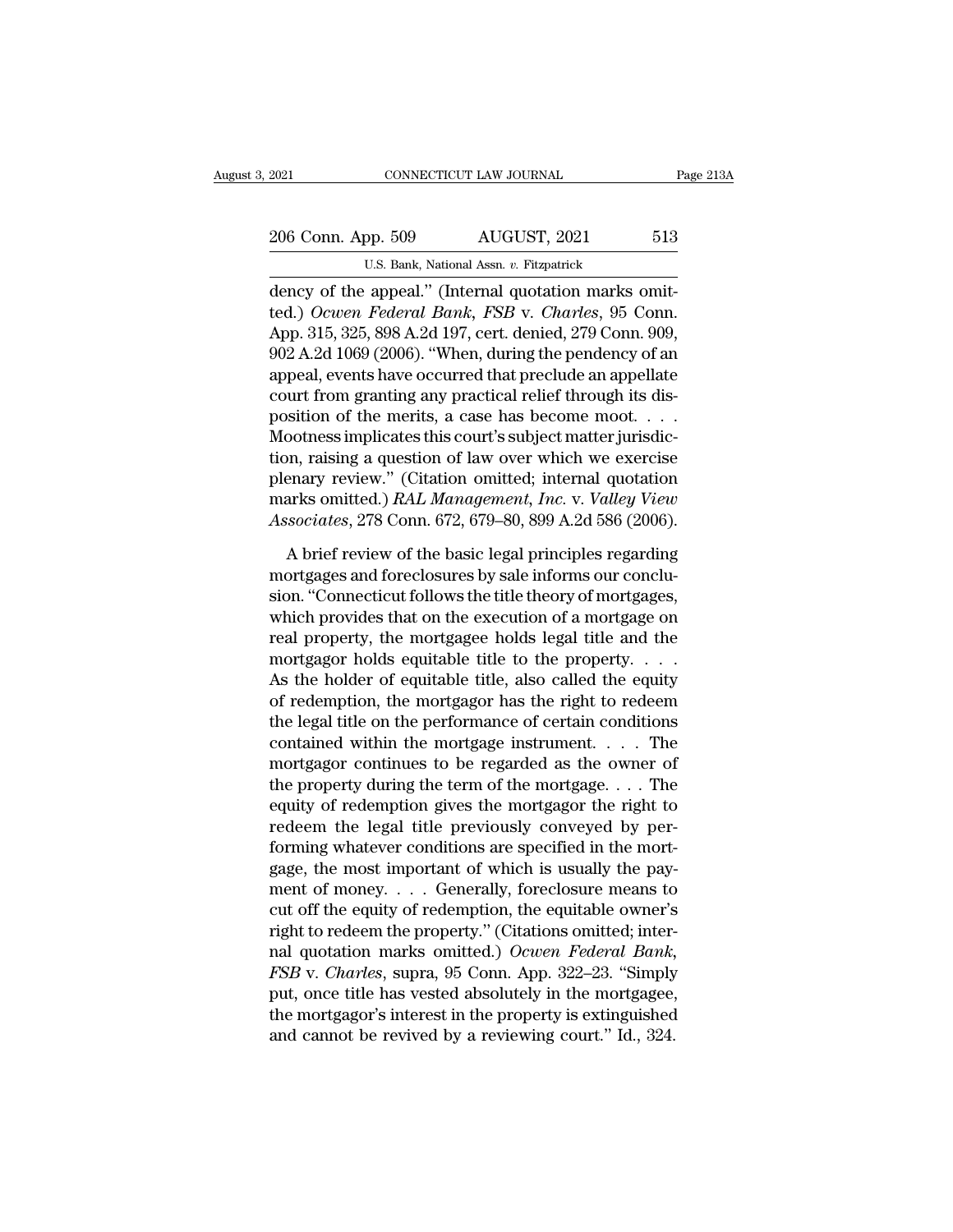| l4A | CONNECTICUT LAW JOURNAL                                                                                                                                                    |                    | August 3, 2021 |
|-----|----------------------------------------------------------------------------------------------------------------------------------------------------------------------------|--------------------|----------------|
| 514 | AUGUST, 2021                                                                                                                                                               | 206 Conn. App. 509 |                |
|     | U.S. Bank, National Assn. v. Fitzpatrick                                                                                                                                   |                    |                |
|     | "In a foreclosure by sale, a mortgagor may exercise<br>his rights of redemption until such time as the judicial<br>authority approves the foreclosure sale. The [indicial] |                    |                |

https://www.assett.com/his-2021 and 206 Conn. App. 509<br>U.S. Bank, National Assn. v. Fitzpatrick<br>
The a foreclosure by sale, a mortgagor may exercise<br>
this rights of redemption until such time as the judicial<br>
the is not ab  $\begin{array}{r} \text{AUGUST, 2021} \\ \text{U.S. Bank, National Assn. } v. \text{ Fitzpatrick} \\ \hline \end{array}$  "In a foreclosure by sale, a mortgagor may exercise his rights of redemption until such time as the judicial authority approves the foreclosure sale. The [judicial] sa 514 AUGUST, 2021 206 Conn. App. 509<br>U.S. Bank, National Assn. v. Fitzpatrick<br>
"In a foreclosure by sale, a mortgagor may exercise<br>
his rights of redemption until such time as the judicial<br>
authority approves the foreclosur matrix and the judicial sanction and the foreclosure sale.<br>
The a foreclosure by sale, a mortgagor may exercise<br>
his rights of redemption until such time as the judicial<br>
authority approves the foreclosure sale. The [judi U.S. Bank, National Assn.  $v$ . Fitzpatrick<br>
"In a foreclosure by sale, a mortgagor may exercise<br>
his rights of redemption until such time as the judicial<br>
authority approves the foreclosure sale. The [judicial]<br>
sale is n "In a foreclosure by sale, a mortgagor may exercise<br>his rights of redemption until such time as the judicial<br>authority approves the foreclosure sale. The [judicial]<br>sale is not absolute until confirmed. The order of confi his rights of redemption until such time as the judicial authority approves the foreclosure sale. The [judicial] sale is not absolute until confirmed. The order of confirmation gives the judicial sanction of the court, an authority approves the foreclosure sale. The [judicial]<br>sale is not absolute until confirmed. The order of confirmation gives the judicial sanction of the court, and when<br>made it relates back to the time of the sale  $\dots$ . sale is not absolute until confirmed. The order of confirmation gives the judicial sanction of the court, and when made it relates back to the time of the sale  $\dots$ . Generally, once a court has approved the foreclosure sa mation gives the judicial sanction of the court, and when<br>made it relates back to the time of the sale . . . . Gen-<br>erally, once a court has approved the foreclosure sale<br>and the applicable appeal period has elapsed, the m *a*<br> **a** is the time of the sale . . . . Generally, once a court has approved the foreclosure sale<br>
and the applicable appeal period has elapsed, the mort-<br>
gagor's right of redemption is extinguished and the<br>
court's juri erally, once a court has approved the foreclosure sale<br>erally, once a court has approved the foreclosure sale<br>and the applicable appeal period has elapsed, the mort-<br>gagor's right of redemption is extinguished and the<br>cour and the applicable appeal period has elapsed, the mort-<br>gagor's right of redemption is extinguished and the<br>court's jurisdiction to modify that judgment ends....<br>Accordingly, after the sale is approved and the relevant<br>ap gagor's right of redemption is extinguished and the<br>court's jurisdiction to modify that judgment ends. . . .<br>Accordingly, after the sale is approved and the relevant<br>appeals periods have expired, any action by the mort-<br>ga v. *Accordingly, after the sale is approved and the relevant* appeals periods have expired, any action by the mortgagor to redeem should be dismissed as moot." (Citations omitted; emphasis altered; internal quotation marks cordingly, after the sale is approved and the relevant<br>peals periods have expired, any action by the mort-<br>gor to redeem should be dismissed as moot." (Cita-<br>nns omitted; emphasis altered; internal quotation<br>arks omitted.) appeals periods have expired, any action by the mort-<br>gagor to redeem should be dismissed as moot." (Cita-<br>tions omitted; emphasis altered; internal quotation<br>marks omitted.) Wells Fargo Bank of Minnesota, N.A.<br>v. Morgan,

gagor to redeem should be dismissed as moot." (Citations omitted; emphasis altered; internal quotation marks omitted.) Wells Fargo Bank of Minnesota, N.A.<br>v. Morgan, 98 Conn. App. 72, 79–80, 909 A.2d 526 (2006).<br>The defend tions omitted; emphasis altered; internal quotation<br>marks omitted.) Wells Fargo Bank of Minnesota, N.A.<br>v. Morgan, 98 Conn. App. 72, 79–80, 909 A.2d 526 (2006).<br>The defendant filed a timely appeal of the court's<br>order gra marks omitted.) Wells Fargo Bank of Minnesota, N.A.<br>v. Morgan, 98 Conn. App. 72, 79–80, 909 A.2d 526 (2006).<br>The defendant filed a timely appeal of the court's<br>order granting the motion to approve the sale, but he<br>failed v. *Morgan*, 98 Conn. App. 72, 79–80, 909 A.2d 526 (2006).<br>
The defendant filed a timely appeal of the court's<br>
order granting the motion to approve the sale, but he<br>
failed to file a motion for review of the order termin The defendant filed a timely appeal of the court's<br>order granting the motion to approve the sale, but he<br>failed to file a motion for review of the order terminating<br>the appellate stay. "Practice Book § 61-14 provides that<br> order granting the motion to approve the sale, but he failed to file a motion for review of the order terminating the appellate stay. "Practice Book  $\S$  61-14 provides that the sole remedy for review of a court's granting failed to file a motion for review of the order terminating<br>the appellate stay. "Practice Book  $\S$  61-14 provides that<br>the sole remedy for review of a court's granting of a<br>motion to terminate a stay of execution is to fi the appellate stay. "Practice Book § 61-14 provides that<br>the sole remedy for review of a court's granting of a<br>motion to terminate a stay of execution is to file a<br>motion for review.<sup>4</sup> Under this section, the court's ord the sole remedy for review of a court's granting of a<br>motion to terminate a stay of execution is to file a<br>motion for review.<sup>4</sup> Under this section, the court's order<br>granting the motion to terminate the stay is stayed fo Interior for terminate a stay of execution is to file a<br>motion for review.<sup>4</sup> Under this section, the court's order<br>granting the motion to terminate the stay is stayed for<br>ten days from the issuance of the order to permit *Lucas* v. *Deutscheres* v. *Deutscheres in the court's order*<br>granting the motion to terminate the stay is stayed for<br>ten days from the issuance of the order to permit a<br>party to file a motion for review. The [defendant], granting the motion to terminate the stay is stayed for<br>granting the motion to terminate the stay is stayed for<br>ten days from the issuance of the order to permit a<br>party to file a motion for review. The [defendant], thereden days from the issuance of party to file a motion for review<br>fore, had ten days from the count of the count of the a motion for review."<br>Lucas v. Deutsche Bank Natio<br>App. 762, 767–68, 931 A.2d 378<br>934, 935 A.2d 151 (200 file a motion for review." (Footnote in original.)<br>
ccas v. Deutsche Bank National Trust Co., 103 Conn.<br>
p. 762, 767–68, 931 A.2d 378, cert. denied, 284 Conn.<br>
4, 935 A.2d 151 (2007).<br>
"Practice Book § 61-14 provides in re Lucas v. Deutsche Bank National Trust Co., 103 Conn.<br>App. 762, 767–68, 931 A.2d 378, cert. denied, 284 Conn.<br>934, 935 A.2d 151 (2007).<br><sup>4</sup> "Practice Book § 61-14 provides in relevant part: "The sole remedy of<br>any party des

<sup>&</sup>lt;sup>4</sup> "Practice Book § 61-14 provides in relevant part: "The sole remedy of App. 762, 767–68, 931 A.2d 378, cert. denied, 284 Conn.<br>
934, 935 A.2d 151 (2007).<br>
<sup>4</sup> "Practice Book § 61-14 provides in relevant part: "The sole remedy of any party desiring the court to review an order concerning a sta  $934, 935$  A.2d 151 (2007).<br> $4$  "Practice Book § 61-14 provides in relevant part: "The sole remedy of any party desiring the court to review an order concerning a stay of execution shall be by motion for review under Sect  $354$ ,  $355$  A.2d  $151$  ( $2007$ ).<br>
<sup>4</sup> "Practice Book § 61-14 provides in relevant part: "The sole remedy of any party desiring the court to review an order concerning a stay of execution for review inder Section 66-6. Ex any party desiring the court to review an order concerning a stay of execution shall be by motion for review under Section 66-6. Execution of an order of the court terminating a stay of execution shall be stayed for ten d appellate in the court having a stay of execution shall be by motion for review an order concerning a stay of execution shall be by motion for review under Section 66-6. Execution of an order of the court terminating a sta the court terminating a stay of execution shall be stayed for ten days from<br>the issuance of notice of the order, and if a motion for review is filed within<br>that period, the order shall be stayed pending decision of the mo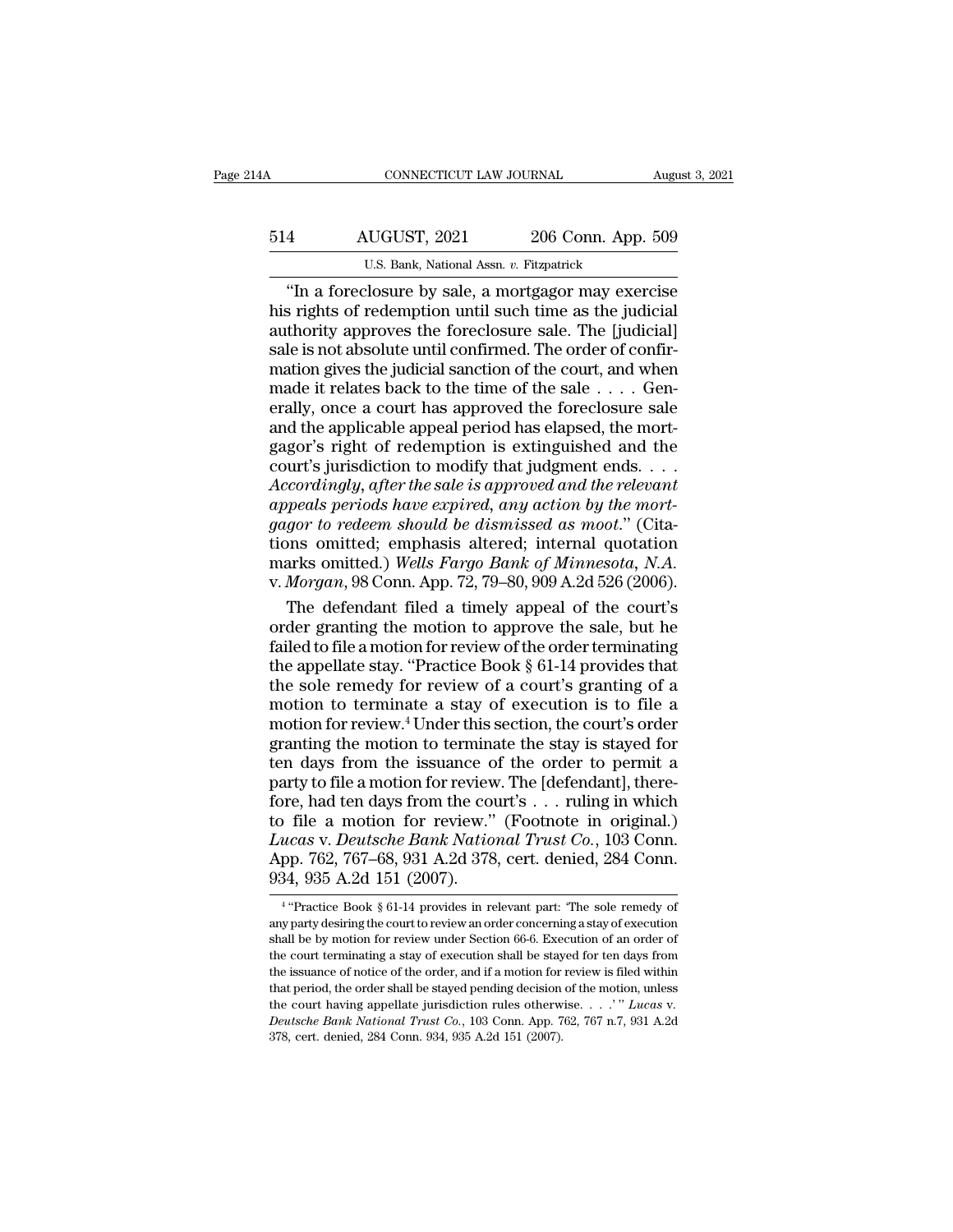| 2021               | CONNECTICUT LAW JOURNAL                           | Page 215A |
|--------------------|---------------------------------------------------|-----------|
| 206 Conn. App. 515 | AUGUST, 2021                                      | 515       |
|                    | Chief Disciplinary Counsel $v$ . Elder            |           |
|                    | Because the defendant failed to file a motion for |           |

 $\begin{array}{r|l} \text{R3} & \text{COMNETICUT LAW JOURNAL} & \text{Page 215A} \ \hline \text{6 Conn. App. 515} & \text{AUGUST, 2021} & \text{515} \ \hline \text{Chief Disciplinary Counds } v. \text{ Elder} \ \hline \text{Because the defendant failed to file a motion for view, the judicial sale became final. The defendant's that of redemption was estimated as soon as the.} \end{array}$ 206 Conn. App. 515 AUGUST, 2021 515<br>
Chief Disciplinary Counsel v. Elder<br>
Because the defendant failed to file a motion for<br>
review, the judicial sale became final. The defendant's<br>
right of redemption was extinguished as 206 Conn. App. 515 AUGUST, 2021 515<br>
Chief Disciplinary Counsel v. Elder<br>
Because the defendant failed to file a motion for<br>
review, the judicial sale became final. The defendant's<br>
right of redemption was extinguished as 206 Conn. App. 515 AUGUST, 2021 515<br>
Chief Disciplinary Counsel v. Elder<br>
Because the defendant failed to file a motion for<br>
review, the judicial sale became final. The defendant's<br>
right of redemption was extinguished as Chief Disciplinary Counsel v. Elder<br>
Because the defendant failed to file a motion for<br>
review, the judicial sale became final. The defendant's<br>
right of redemption was extinguished as soon as the<br>
ten day period expired.<sup></sup> Solution Disciplinary Coursel v. Elder<br>Because the defendant failed to file a motion for<br>review, the judicial sale became final. The defendant's<br>right of redemption was extinguished as soon as the<br>ten day period expired.<sup></sup> Because the defendant failed to file a motion for<br>review, the judicial sale became final. The defendant's<br>right of redemption was extinguished as soon as the<br>ten day period expired.<sup>5</sup> Thus, title passed to the plaintiff<br> review, the judicial sale bec<br>right of redemption was ex<br>ten day period expired.<sup>5</sup> Thu:<br>on June 5, 2020, when the c<br>sale with the court. Accord<br>and we therefore do not re<br>ments on their merits.<br>The appeal is dismissed. and day period expired.<sup>5</sup> Thus, titled in day period expired.<sup>5</sup> Thus, titled in June 5, 2020, when the community density of weather the court. Accordingly deventured in the appeal is dismissed. Example with the estate research research, and we therefore do not reach the defendant's arguments on their merits.<br>The appeal is dismissed.<br>CHIEF DISCIPLINARY COUNSEL *v*. JOSEPH ELDER (AC 43733)

## issed.<br>
We COUNSEL v. JOS<br>
(AC 43733)<br>
Ma Alvord and DiPentima, CHIEF DISCIPLINARY COUNSEL  $v$ . JOSEPH ELDER<br>(AC 43733)<br>Bright, C. J., and Alvord and DiPentima, Js.

*Syllabus*

- $(AC 43733)$ <br>Bright, C. J., and Alvord and DiPentima, Js.<br> $Syllabus$ <br>The defendant attorney appealed to this court from the judgment of the<br>trial court reprimanding him for violations of the rules of practice and Bright, C. J., and Alvord and DiPentima, Js.<br>
Syllabus<br>
defendant attorney appealed to this court from the judgment of the<br>
trial court reprimanding him for violations of the rules of practice and<br>
the Rules of Professiona Bright, C. J., and Alvord and DiPentima, Js.<br>
Syllabus<br>
defendant attorney appealed to this court from the judgment of the<br>
trial court reprimanding him for violations of the rules of practice and<br>
the Rules of Professiona Syllabus<br>defendant attorney appealed to this court from the judgment of the<br>trial court reprimanding him for violations of the rules of practice and<br>the Rules of Professional Conduct in connection with misconduct involv-<br>i Syuabus<br>defendant attorney appealed to this court from the judgment of the<br>trial court reprimanding him for violations of the rules of practice and<br>the Rules of Professional Conduct in connection with misconduct involv-<br>in defendant attorney appealed to this court from the judgment of the trial court reprimanding him for violations of the rules of practice and the Rules of Professional Conduct in connection with misconduct involving his IOLT trial court reprimanding him for violations of the rules of practice and the Rules of Professional Conduct in connection with misconduct involving his IOLTA account. The plaintiff, the Chief Disciplinary Counsel, filed a p the Rules of Professional Conduct in connection with misconduct involving his IOLTA account. The plaintiff, the Chief Disciplinary Counsel, filed a presentment alleging the misconduct after a reviewing committee of the Sta ing his IOLTA account. The plaintiff, the Chief Disciplinary Counsel, filed a presentment alleging the misconduct after a reviewing committee of the Statewide Grievance Committee found that there was probable cause that th filed a presentment alleging the misconduct after a reviewing committee of the Statewide Grievance Committee found that there was probable cause that the defendant had violated various provisions of the Rules of Profession of the Statewide Grievance Committee found that there was probable cause that the defendant had violated various provisions of the Rules of Professional Conduct and the rules of practice. The trial court denied the defend cause that the defendant had violated various provisions of the Rules<br>of Professional Conduct and the rules of practice. The trial court denied<br>the defendant's motion to dismiss the presentment complaint on the<br>grounds th of Professional Conduct and the rules of practice. The trial court denied the defendant's motion to dismiss the presentment complaint on the grounds that it was untimely because the reviewing committee took more than nine the defendant's motion to dismiss the presentment complaint on the grounds that it was untimely because the reviewing committee took more than ninety days to render its final written decision, in contravention of the appl than ninety days to render its final written decision, in contravention<br>of the applicable statute (§ 51-90g (c)) and rule of practice (§ 2-35 (i)),<br>and because the reviewing committee had considered allegations of<br>miscond
- of the applicable statute (§ 51-90g (c)) and rule of practice (§ 2-35 (i)), and because the reviewing committee had considered allegations of misconduct beyond the scope of its probable cause determination. *Held*: he tri and because the reviewing committee had considered allegations of misconduct beyond the scope of its probable cause determination. *Held*: he trial court did not err when it refused to dismiss the presentment complaint du misconduct beyond the scope of its probable cause determination. *Held*:<br>the trial court did not err when it refused to dismiss the presentment<br>complaint due to the reviewing committee's failure to issue a final<br>written d Ine that court during the reviewing committee's failure to issue a final<br>complaint due to the reviewing committee's failure to issue a final<br>written decision within ninety days of its determination of probable<br>cause; the f *equitable claims may still be made after title has passed in a foreclosure matter.* U.S. *Bank National Assn. v. Rothermel,* Conn. , A3d Connumentation of *title has passed in a foreclosure matter.* U.S. *Bank National*

*matter. Matter is the failure of the reviewing committee to abide by the time frames* established in § 51-90g (c) and Practice Book § 2-35 (i) did not divest  $\frac{1}{\sqrt{2}}$  four Supreme Court recently opined that in "rare cause; the rande of the reviewing commutee to abide by the time frames<br>established in § 51-90g (c) and Practice Book § 2-35 (i) did not divest<br>four Supreme Court recently opined that in "rare and exceptional cases"<br>equitab Established in § 51-90g (c) and Practice Book § 2-55 (f) did not divest<br>
<sup>5</sup> Our Supreme Court recently opined that in "rare and exceptional cases"<br>
equitable claims may still be made after title has passed in a foreclosu <sup>5</sup> Our Supreme Court recenee equitable claims may still by matter. U.S. Bank National (2021). We do not view the hand procedural history of the neither rare nor exceptional.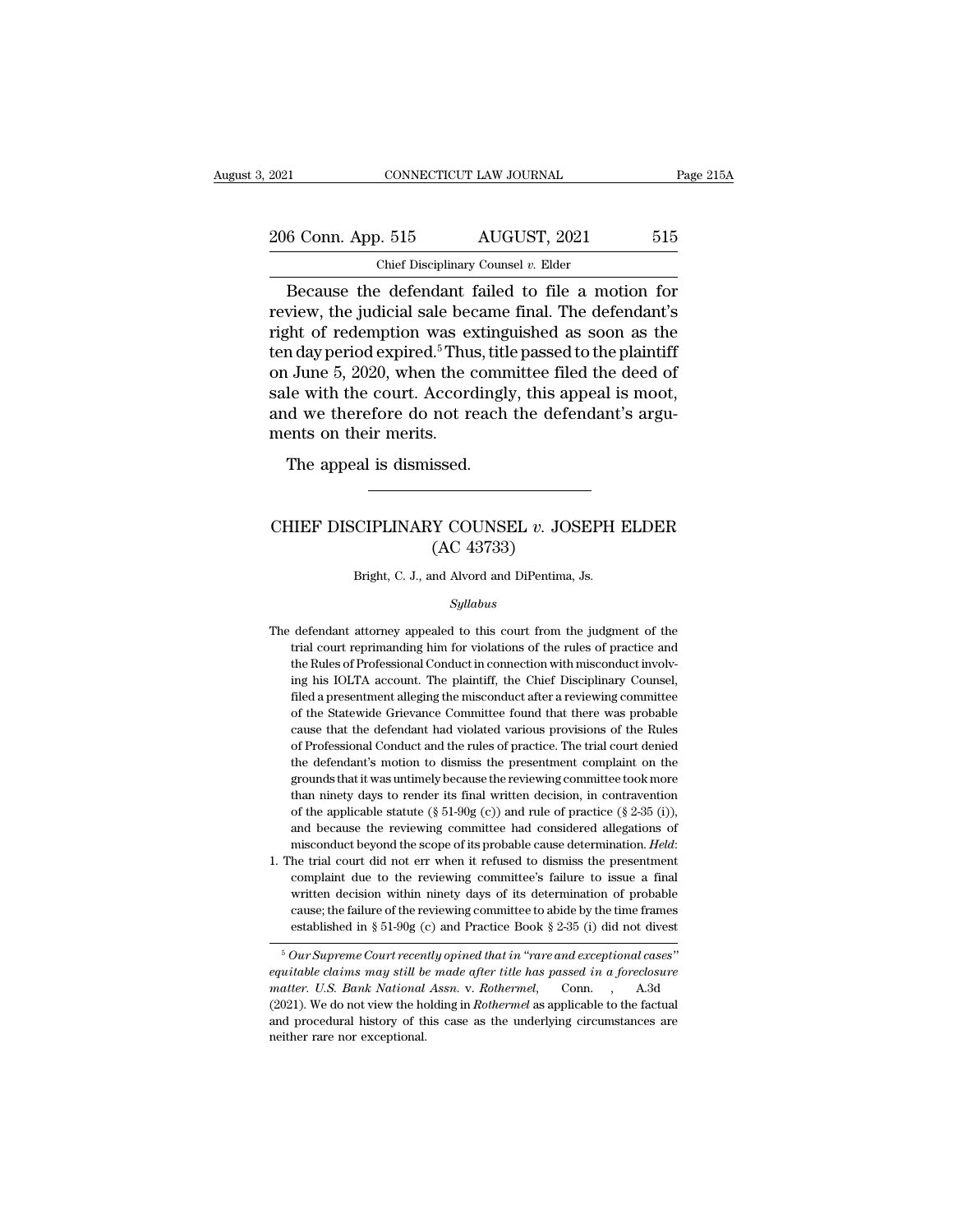# $\begin{tabular}{ll} \multicolumn{2}{l}{{\text{COMNECTICUT LAW JOURNAL}}} \smallskip \multicolumn{2}{l}{\text{August 3, 2021}}\\ \hline \rule{0pt}{2.2ex} \text{516} \smallskip \hspace{1.25ex} \text{AUGUST, 2021} \smallskip \hspace{1.25ex} \text{206 Conn. App. 515} \\ \multicolumn{2}{l}{\text{Chief Discipling Counsel $v$. Elder} } \end{tabular}$ CONNECTICUT LAW JOURNAL Augu<br>
AUGUST, 2021 206 Conn. App. 515<br>
Chief Disciplinary Counsel *v.* Elder<br>
the trial court of subject matter jurisdiction over the disciplinary action.

 $\frac{\text{AUGUST, 2021}}{\text{Chief Disciplinary Counds}}$  206 Conn. App. 515<br>
the trial court of subject matter jurisdiction over the disciplinary action,<br>
as § 51-90g (c) and Practice Book § 2-35 (m) provide that the reviewing 3<br> **as Solution AUGUST, 2021** 206 Conn. App. 515<br>
Chief Disciplinary Counsel v. Elder<br>
the trial court of subject matter jurisdiction over the disciplinary action,<br>
as § 51-90g (c) and Practice Book § 2-35 (m) provide tha **EXECUTE:**  $\frac{2021}{206}$  Conn. App. 515<br>
Chief Disciplinary Counsel v. Elder<br>
the trial court of subject matter jurisdiction over the disciplinary action,<br>
as § 51-90g (c) and Practice Book § 2-35 (m) provide that the re complaint. 2. The trial court did nor err when it refused to dismiss the present<br>mental court of subject matter jurisdiction over the disciplinary action,<br>as  $\S 51-90g$  (c) and Practice Book  $\S 2-35$  (m) provide that the reviewing<br>c the trial court of subject matter jurisdiction over the disciplinary action, as  $\S 51-90g$  (c) and Practice Book  $\S 2-35$  (m) provide that the reviewing committee's untimeliness did not require dismissal of the presentmen

as § 51-90g (c) and Practice Book § 2-35 (m) provide that the reviewing committee's untimeliness did not require dismissal of the presentment complaint.<br>he trial court did nor err when it refused to dismiss the presentmen committee's untimeliness did not require dismissal of the presentment committee's untimeliness did not require dismissal of the presentment complaint.<br>he trial court did nor err when it refused to dismiss the presentment complaint.<br>
he trial court did nor err when it refused to dismiss the presentment<br>
complaint because the reviewing committee considered allegations out-<br>
side the scope of its probable cause determination; the applicable be trial court did nor err when it refused to dismiss the proplaint because the reviewing committee considered alleged misconduct be apply of practice ( $\S 2-35$  (d) (1)) expressly provides that the disciplier sell may add % complaint because the reviewing committee considered allegations outside the scope of its probable cause determination; the applicable rule of practice (§ 2-35 (d) (1)) expressly provides that the disciplinary counsel m committee holds a hearing on the alleged misconduct.<br>Argued May 25—officially released August 3, 2021<br>*Procedural History*<br>Presentment by the plaintiff for alleged professional % of practice (§ 2-35 (d) (1)) expressly provides that the disciplinary counsel may add additional allegations of misconduct before the reviewing<br>committee holds a hearing on the alleged misconduct.<br>Argued May 25—official

sel may add additional allegations of misconduct before the reviewing<br>committee holds a hearing on the alleged misconduct.<br>Argued May 25—officially released August 3, 2021<br>Procedural History<br>Presentment by the plaintiff fo commutee noids a nearing on the alleged misconduct.<br>Argued May 25—officially released August 3, 2021<br>*Procedural History*<br>Presentment by the plaintiff for alleged professional<br>misconduct by the defendant, brought to the Su Argued May 25—officially released August 3, 2021<br> *Procedural History*<br> **Presentment by the plaintiff for alleged professional**<br>
misconduct by the defendant, brought to the Superior<br>
Court in the judicial district of Hartf Procedural History<br>
Presentment by the plaintiff for alleged professional<br>
misconduct by the defendant, brought to the Superior<br>
Court in the judicial district of Hartford and tried to<br>
the court, *Sheridan*, J.; judgment misconduct by the defendant, brought to the Superior<br>Court in the judicial district of Hartford and tried to<br>the court, *Sheridan*, J.; judgment reprimanding the<br>defendant, from which the defendant appealed to this<br>court. *Leanner, Sheridan, J.*; judgment reprimanding the fendant, from which the defendant appealed to this urt. Affirmed.<br>*Joseph S. Elder*, self-represented, the appellant efendant).<br>*Leanne M. Larson*, first assistant chief d

(defendant). defendant, from which the defendant appedunt. Affirmed.<br>
Joseph S. Elder, self-represented, the (defendant).<br>
Leanne M. Larson, first assistant chie counsel, for the appellee (plaintiff).<br>  $Opinion$ 

### *Opinion*

Exame *M. Larson*, first assistant chief disciplinary<br>
unsel, for the appellee (plaintiff).<br>  $opinion$ <br>
BRIGHT, C. J. The defendant attorney, Joseph Elder,<br>
peals from the judgment of the trial court reprimand-<br>
thin for viola Leanne M. Larson, first assistant chief disciplinary<br>counsel, for the appellee (plaintiff).<br> $\frac{opinion}{opinion}$ <br>BRIGHT, C. J. The defendant attorney, Joseph Elder,<br>appeals from the judgment of the trial court reprimand-<br>ing him fo Leanne M. Larson, first assistant chief disciplinary<br>counsel, for the appellee (plaintiff).<br> $o$ <sub>pinion</sub><br>BRIGHT, C. J. The defendant attorney, Joseph Elder,<br>appeals from the judgment of the trial court reprimand-<br>ing him fo counsel, for the appellee (plaintiff).<br>
opinion<br>
BRIGHT, C. J. The defendant attorney, Joseph Elder,<br>
appeals from the judgment of the trial court reprimand-<br>
ing him for violations of the rules of practice and the<br>
Rules Opinion<br>
Dans Communisty Court erred and the pudgment of the trial court reprimand-<br>
ing him for violations of the rules of practice and the<br>
Rules of Professional Conduct. Specifically, the defen-<br>
dant claims that the co BRIGHT, C. J. The defendant attorney, Joseph Elder,<br>appeals from the judgment of the trial court reprimand-<br>ing him for violations of the rules of practice and the<br>Rules of Professional Conduct. Specifically, the defen-<br>d BRIGHT, C. J. The defendant attorney, Joseph Elder,<br>appeals from the judgment of the trial court reprimand-<br>ing him for violations of the rules of practice and the<br>Rules of Professional Conduct. Specifically, the defen-<br>d appeals from the judgment of the trial court reprimand-<br>ing him for violations of the rules of practice and the<br>Rules of Professional Conduct. Specifically, the defen-<br>dant claims that the court erred in not dismissing the ing him for violations of the rules of practice and the<br>Rules of Professional Conduct. Specifically, the defen-<br>dant claims that the court erred in not dismissing the<br>presentment complaint against him because the review-<br>i Rules of Professional Conduct. Specifically, the defendant claims that the court erred in not dismissing the presentment complaint against him because the reviewing committee (1) did not abide by the time frames set forth dant claims that the court erred in not dismissing the<br>presentment complaint against him because the review-<br>ing committee (1) did not abide by the time frames set<br>forth in General Statutes § 51-90g (c) and Practice Book<br>§ presentment complaint against him because the reviewing committee (1) did not abide by the time frames set forth in General Statutes  $\S 51-90g(c)$  and Practice Book  $\S 2-35$  (i), and (2) improperly considered allegations o ing committee (1) did not a<br>forth in General Statutes § 5<br>§ 2-35 (i), and (2) improperl<br>misconduct that were filed<br>Disciplinary Counsel, after tl<br>made a probable cause dei<br>judgment of the trial court.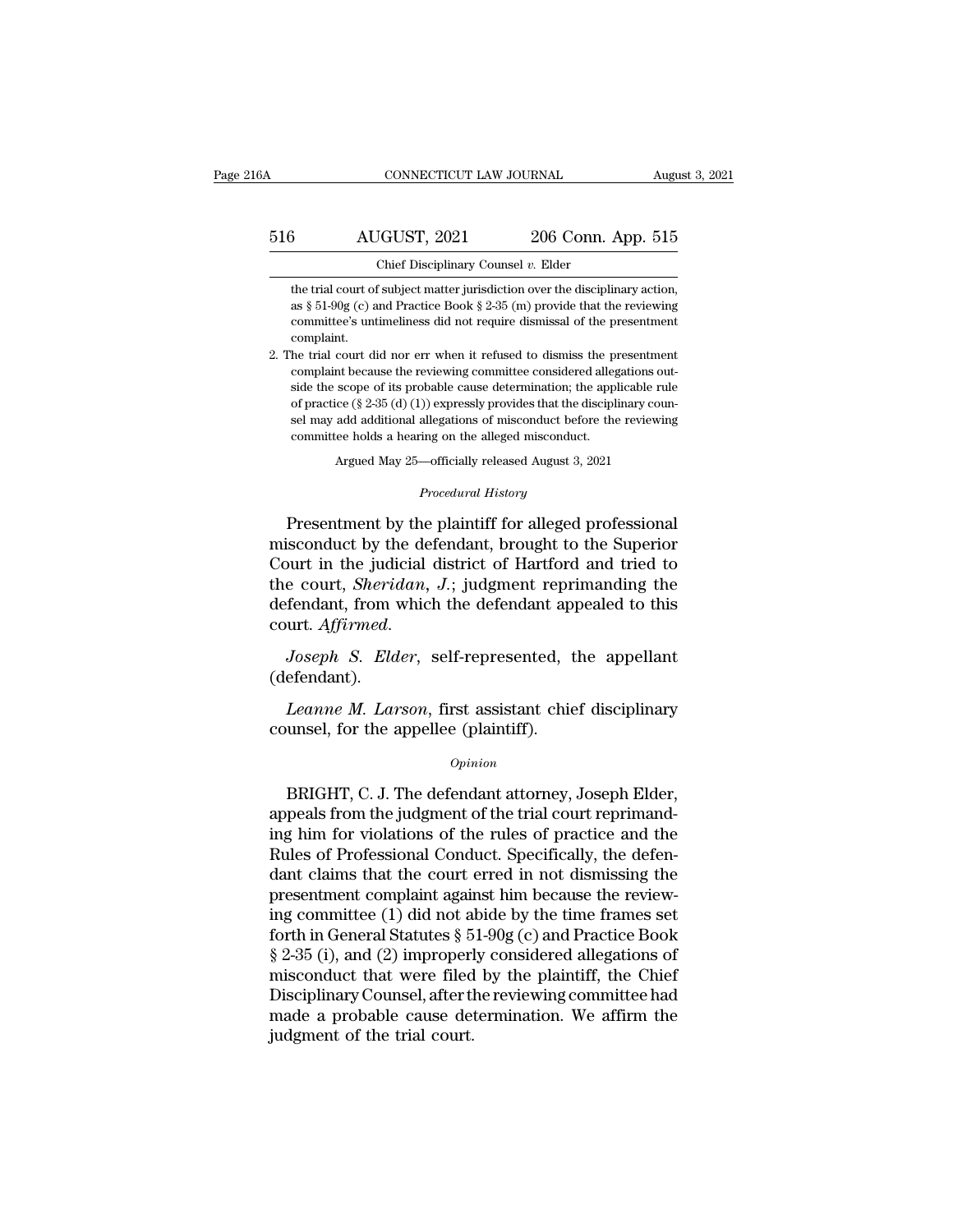# 2021 CONNECTICUT LAW JOURNAL Page 217A<br>
206 Conn. App. 515 AUGUST, 2021 517<br>
Chief Disciplinary Counsel v. Elder EXECUTE 2021 CONNECTICUT LAW JOURNAL<br>
206 Conn. App. 515 AUGUST, 2021 517<br>
Chief Disciplinary Counsel *v*. Elder<br>
The following facts and procedural history are rele-

CONNECTICUT LAW JOURNAL<br>
6 Conn. App. 515 AUGUST, 2021 517<br>
Chief Disciplinary Counsel v. Elder<br>
The following facts and procedural history are rele-<br>
nt to our resolution of this appeal. On November 14,<br>
14 the Statewide 206 Conn. App. 515 AUGUST, 2021 517<br>
Chief Disciplinary Counsel v. Elder<br>
The following facts and procedural history are relevant to our resolution of this appeal. On November 14,<br>
2014, the Statewide Grievance Committee 206 Conn. App. 515 AUGUST, 2021 517<br>
Chief Disciplinary Counsel v. Elder<br>
The following facts and procedural history are relevant to our resolution of this appeal. On November 14,<br>
2014, the Statewide Grievance Committee 206 Conn. App. 515 AUGUST, 2021 517<br>
Chief Disciplinary Counsel v. Elder<br>
The following facts and procedural history are relevant to our resolution of this appeal. On November 14,<br>
2014, the Statewide Grievance Committee The following facts and procedural history are relevant to our resolution of this appeal. On November 14, 2014, the Statewide Grievance Committee received an overdraft notice from Webster Bank stating that an interest on Chief Disciplinary Counsel v. Elder<br>The following facts and procedural history are rele-<br>vant to our resolution of this appeal. On November 14,<br>2014, the Statewide Grievance Committee received an<br>overdraft notice from Webs The following facts and procedural history are relevant to our resolution of this appeal. On November 14, 2014, the Statewide Grievance Committee received an overdraft notice from Webster Bank stating that an interest on l vant to our resolution of this appeal. On November 14, 2014, the Statewide Grievance Committee received an overdraft notice from Webster Bank stating that an interest on lawyers' trust account (IOLTA) account in the defend 2014, the Statewide Grievance Committee received an overdraft notice from Webster Bank stating that an interest on lawyers' trust account (IOLTA) account in the defendant's name had posted two transactions for which the ac overdraft notice from Webster Bank stating that an<br>interest on lawyers' trust account (IOLTA) account in<br>the defendant's name had posted two transactions for<br>which the account had insufficient funds. The Statewide<br>Grievanc interest on lawyers' trust account (IOLTA) account in<br>the defendant's name had posted two transactions for<br>which the account had insufficient funds. The Statewide<br>Grievance Committee then mailed a letter to the defen-<br>dant the defendant's name had posted two transactions for<br>which the account had insufficient funds. The Statewide<br>Grievance Committee then mailed a letter to the defen-<br>dant, requesting an explanation for the overdraft. The<br>def which the account had insufficient funds. The Statewide<br>Grievance Committee then mailed a letter to the defendant, requesting an explanation for the overdraft. The<br>defendant explained that the overdraft had resulted<br>from a Grievance Committee then mailed a letter to the defendant, requesting an explanation for the overdraft. The defendant explained that the overdraft had resulted from an attempt to transfer funds *from* his PayPal account to dant, requesting an explanation for the overdraft. The<br>defendant explained that the overdraft had resulted<br>from an attempt to transfer funds *from* his PayPal<br>account to his Webster Bank account.<sup>1</sup> After learning<br>that the defendant explained that the overdraft had resulted<br>from an attempt to transfer funds *from* his PayPal<br>account to his Webster Bank account.<sup>1</sup> After learning<br>that the defendant's IOLTA account was linked to a<br>PayPal accou from an attempt to transfer funds *from* his PayPal<br>account to his Webster Bank account.<sup>1</sup> After learning<br>that the defendant's IOLTA account was linked to a<br>PayPal account, the Statewide Grievance Committee<br>requested mor account to his Webster Bank acco<br>that the defendant's IOLTA accou<br>PayPal account, the Statewide Gr.<br>requested more information about<br>defendant failed to comply with th<br>overdraft matter was referred to the<br>a grievance on Ap at the defendant's TOLTA account was inked to a<br>iyPal account, the Statewide Grievance Committee<br>quested more information about the accounts. The<br>fendant failed to comply with this request, and the<br>erdraft matter was refer FayPal account, the Statewide Grievance Committee<br>requested more information about the accounts. The<br>defendant failed to comply with this request, and the<br>overdraft matter was referred to the plaintiff, who filed<br>a grieva

requested more information about the accounts. The<br>defendant failed to comply with this request, and the<br>overdraft matter was referred to the plaintiff, who filed<br>a grievance on April 22, 2015.<br>On July 8, 2015, the assigne defendant ration to comply with this request, and the overdraft matter was referred to the plaintiff, who filed a grievance on April 22, 2015.<br>
On July 8, 2015, the assigned reviewing committee found probable cause that t overdraft matter was referred to the plaintiff, who filed<br>a grievance on April 22, 2015.<br>On July 8, 2015, the assigned reviewing committee<br>found probable cause that the defendant had violated<br>Practice Book § 2-27.<sup>2</sup> There a grievance on April 22, 2015.<br>
On July 8, 2015, the assigned reviewing committee<br>
found probable cause that the defendant had violated<br>
Practice Book § 2-27.<sup>2</sup> Thereafter, the plaintiff filed addi-<br>
tional allegations o On July 8, 2015, the assigned reviewing committee<br>found probable cause that the defendant had violated<br>Practice Book § 2-27.<sup>2</sup> Thereafter, the plaintiff filed addi-<br>tional allegations of misconduct against the defendant, onal allegations of misconduct against the defendant,<br>sserting that he also had violated rules 1.15 (b), (c),<br>), and (k) (3), and 8.1 (2) of the Rules of Professional<br>onduct.<sup>3</sup> On November 3, 2015, the reviewing commit-<br> asserting that he also had violated rules 1.15 (b), (c), (j), and (k) (3), and 8.1 (2) of the Rules of Professional Conduct.<sup>3</sup> On November 3, 2015, the reviewing commit-<br><sup>1</sup>The defendant had "intended to fund a \$608 PayP

<sup>(</sup>j), and (k) (3), and 8.1 (2) of the Rules of Professional Conduct.<sup>3</sup> On November 3, 2015, the reviewing commit-<br><sup>1</sup>The defendant had "intended to fund a \$608 PayPal transaction with his credit card, but did not specific Conduct.<sup>3</sup> On November 3, 2015, the reviewing commit-<br>
<sup>1</sup> The defendant had "intended to fund a \$608 PayPal transaction with his<br>
credit card, but did not specifically indicate that, and therefore the funds<br>
were withdr <sup>1</sup> The defendant had "intended to fund a \$608 PayPal transaction with his credit card, but did not specifically indicate that, and therefore the funds were withdrawn from the bank account linked to the PayPal account, na

credit card, but did not specifically indicate that, and therefore the funds<br>were withdrawn from the bank account linked to the PayPal account, namely<br>the Webster Bank IOLTA account . . . ."<br> $2$  Practice Book § 2-27 (a) p were withdrawn from the bank account linked to the PayPal account, namely<br>the Webster Bank IOLTA account . . . ."<br> $^2$  Practice Book § 2-27 (a) provides: "Consistent with the requirement of<br>Rule 1.15 of the Rules of Profe were withdrawn from the bank account linked to the PayPal account, namely<br>the Webster Bank IOLTA account . . . ."<br> $\cdot$  Practice Book § 2-27 (a) provides: "Consistent with the requirement of<br>Rule 1.15 of the Rules of Profe <sup>2</sup> Practice Book § 2-27 (a) provides: "Consistent with the requirement of Rule 1.15 of the Rules of Professional Conduct, each lawyer or law firm shall maintain, separate from the lawyer's or the firm's personal funds, o shall maintain, separate from the lawyer's or the firm's personal funds, one<br>or more accounts accurately reflecting the status of funds handled by the<br>lawyer or firm as fiduciary or attorney, and shall not use such funds f

or more accounts accurately reflecting the status of funds handled by the lawyer or firm as fiduciary or attorney, and shall not use such funds for any unauthorized purpose."<br><sup>3</sup> Rule 1.15 (b) of the Rules of Professional lawyer or firm as fiduciary or attorney, and shall not use such funds for any unauthorized purpose."<br>
<sup>3</sup> Rule 1.15 (b) of the Rules of Professional Conduct provides in relevant part: "A lawyer shall hold property of clie part: "A lawyer shall hold property of clients or third persons that is in a lawyer's possession in connection with a representation separate from the lawyer's own property. Funds shall be kept in a separate account maint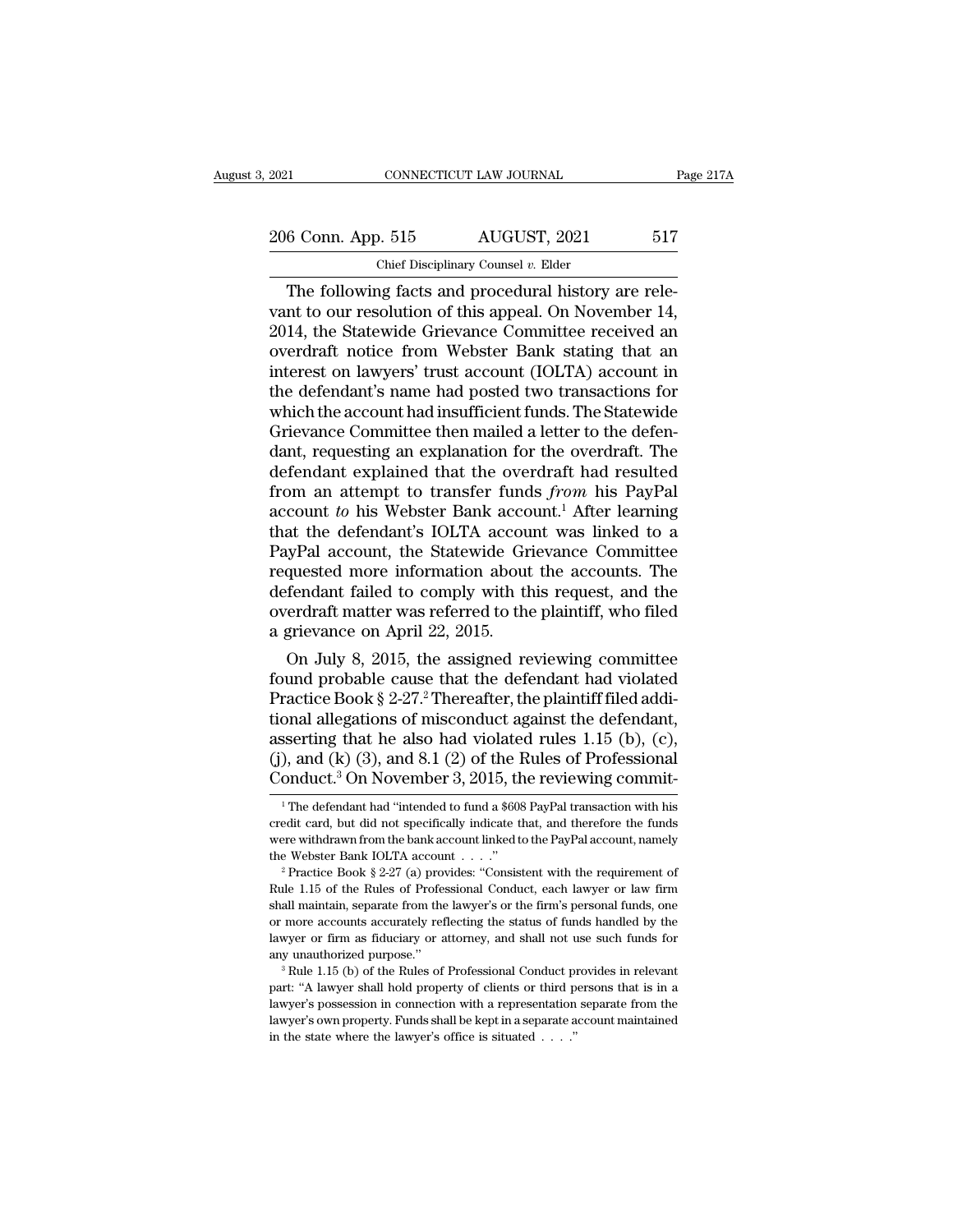# $\begin{array}{lll}\n\text{COMNECTICUT LAW JOURNAL}\text{\hspace{1cm}August 3, 2021}\n\hline\n518 & \text{AUGUST, 2021} & \text{206 Conn. App. 515}\n\hline\n\text{Chief Disciplinary Council $v$. Elder}\n\end{array}$ CONNECTICUT LAW JOURNAL Augu<br>
518 AUGUST, 2021 206 Conn. App. 515<br>
Chief Disciplinary Counsel *v.* Elder<br>
tee held a hearing on the grievance, and then issued a

CONNECTICUT LAW JOURNAL August 3, 2021<br>
AUGUST, 2021 206 Conn. App. 515<br>
Chief Disciplinary Counsel v. Elder<br>
The held a hearing on the grievance, and then issued a<br>
decision directing that a presentment complaint be filed  $\begin{array}{r} \text{AUGUST, 2021} \qquad \text{206 Conn. App. 515} \ \text{Chief Disiplinary Counsel } v. \text{ Elder} \ \end{array}$ <br>tee held a hearing on the grievance, and then issued a decision directing that a presentment complaint be filed against the defendant in Superior Court. 518 AUGUST, 2021 206 Conn. App. 515<br>
Chief Disciplinary Counsel v. Elder<br>
tee held a hearing on the grievance, and then issued a<br>
decision directing that a presentment complaint be filed<br>
against the defendant in Superior  $\frac{518}{\text{Chief Disciplinary Counsel } v. \text{ Elder}}$ <br>
Lee held a hearing on the grievance, and then issued a<br>
decision directing that a presentment complaint be filed<br>
against the defendant in Superior Court. That present-<br>
ment complaint was Chief Disciplinary Counsel v. Elder<br>tee held a hearing on the grievance, and then issued a<br>decision directing that a presentment complaint be filed<br>against the defendant in Superior Court. That present-<br>ment complaint was decision directing that a presentment complaint be filed<br>against the defendant in Superior Court. That present-<br>ment complaint was later dismissed and the matter<br>was remanded for a new hearing before the reviewing<br> $\frac{Rule 1$ against the defendant in Superior Court. That present-<br>ment complaint was later dismissed and the matter<br>was remanded for a new hearing before the reviewing<br>Rule 1.15 (c) of the Rules of Professional Conduct provides: "A l

finally depend of paying bank service charges on that account or obtaining a waiver of fees and service charges on the account, but only in an amount necessary for those purposes."<br>Rule 1.15 (j) of the Rules of Professiona waiver of fees and service charges on the account, but only in an amount necessary for those purposes."<br>
Rule 1.15 (j) of the Rules of Professional Conduct provides in relevant<br>
part: "A lawyer who practices in this jurisd cessary for those purposes."<br>
Rule 1.15 (j) of the Rules of Professional Conduct provides in relevant<br>
rt: "A lawyer who practices in this jurisdiction shall maintain current<br>
rancial records as provided in this Rule and s From Calco Eule 1.15 (j) of the Rules of Professional Conduct provides in relevant part: "A lawyer who practices in this jurisdiction shall maintain current financial records as provided in this Rule and shall retain the

part: "A lawyer who practices in this jurisdiction shall maintain current financial records as provided in this Rule and shall retain the following records for a period of seven years after termination of the representatio records for a period of seven years after termination of the representation:<br>
(1) receipt and disbursement journals containing a record of deposits to<br>
and withdrawals from client trust accounts, specifically identifying cords for a period of seven years after termination of the representation:<br>(1) receipt and disbursement journals containing a record of deposits to<br>d withdrawals from client trust accounts, specifically identifying the dat (1) receipt and disbursement journals containing a record of deposits to (1) receipt and disbursement journals containing a record of deposits to and withdrawals from client trust accounts, specifically identifying the da

all persons for whom the funds are or were held, the amount of such the amount of each disbursement;<br>all persons of each disbursement;<br>(2) ledger records for all client trust accounts showing, for each separate<br>trust clien source, and description of each item deposited, as well as the date, payee and purpose of each disbursement;<br>(2) ledger records for all client trust accounts showing, for each separate trust client or beneficiary, the sour % trust client or beneficiary, the source of all funds deposited, the names of all persons for whom the funds are or were held, the amount of such funds, the descriptions and amounts of charges or withdrawals, and the nam (2) ledger records for all client trust accounts showing, for each separate ust client or beneficiary, the source of all funds deposited, the names of persons for whom the funds are or were held, the amount of such funds, (1) the physical or electronic equivalents of all funds deposited, the names of persons for whom the funds are or were held, the amount of such funds, elescriptions and amounts of charges or withdrawals, and the names of p the descriptions and amounts of charges or withdrawals, and the names of

% all persons for whom the funds are or were held, the amount of such funds, the descriptions and amounts of charges or withdrawals, and the names of all persons or entities to whom such funds were disbursed  $\ldots$  (5) cop persons or entities to whom such funds were disbursed . . .<br>(5) copies of bills for legal fees and expenses rendered to clients . . .<br>(7) the physical or electronic equivalents of all checkbook registers, bank<br>atements, re

(5) copies of bills for legal fees and expenses rendered to clients  $\cdot \cdot \cdot$  (7) the physical or electronic equivalents of all checkbook registers, bank statements, records of deposit, prenumbered canceled checks, and sub (7) the physical or electronic equivalents of all checkbook registers, bank statements, records of deposit, prenumbered canceled checks, and substitute checks provided by a financial institution;<br>(8) records of all electr account number from which money was withdrawn and the date and the date and the correlation;<br>(8) records of all electronic transfers from client trust accounts, including<br>the name of the person authorizing transfer, the da tute checks provided by a financial institution;<br>(8) records of all electronic transfers from client trust accounts, including<br>the name of the person authorizing transfer, the date of transfer, the name<br>of the recipient a (8) records of all electronic transfers from client trust accounts, including e name of the person authorizing transfer, the date of transfer, the name the recipient and confirmation from the financial institution of the the name of the person authorizing transfer, the date of transfer, the name of the recipient and confirmation from the financial institution of the trust account number from which money was withdrawn and the date and the The recipient and confirmation from the financial institution of the trust<br>count number from which money was withdrawn and the date and the<br>ne the transfer was completed; [and]<br>(9) copies of monthly trial balances and at

with drawals shall be made only by check payable to a named payee or by authorized electronic transfer and not to cash." time the transfer was completed; [and]<br>
(9) copies of monthly trial balances and at least quarterly reconciliations<br>
of the client trust accounts maintained by the lawyer  $\dots$ ."<br>
Rule 1.15 (k) of the Rules of Professional (9) copies of monthly trial balances and at least quorities (9) copies of monthly trial balances and at least quorities. The case of the case of Professional Conduct part: "With respect to client trust accounts required w the client trust accounts maintained by the lawyer  $\dots$ ."<br>Rule 1.15 (k) of the Rules of Professional Conduct provides in relevant<br>rt: "With respect to client trust accounts required by this Rule  $\dots$  (3)<br>thdrawals shall b Fig. 2. Fig. 2. Fig. 2. Fig. 2. Fig. 2. Fig. 2. Fig. 2. Fig. 2. Fig. 2. Fig. 2. Fig. 2. Fig. 2. Fig. 2. Fig. 2. Fig. 2. Fig. 2. Fig. 2. Fig. 2. Fig. 2. Fig. 2. Fig. 2. Fig. 2. Fig. 2. Fig. 2. Fig. 2. Fig. 2. Fig. 2. Fig.

part: "With respect to client trust accounts required by this Rule . . . (3) withdrawals shall be made only by check payable to a named payee or by authorized electronic transfer and not to cash."<br>Rule 8.1 of the Rules of parameter and not to cash."<br>
withdrawals shall be made only by check payable to a named payee or by<br>
authorized electronic transfer and not to cash."<br>
Rule 8.1 of the Rules of Professional Conduct provides in relevant par Analytorized electronic transfer and not to cash."<br>
Rule 8.1 of the Rules of Professional Conduct provides in relevant part:<br>
"An applicant for admission to the bar, or a lawyer in connection with a<br>
bar admission applica Rule 8.1 of the Rules of Professional Conduct provides in relevant part:<br>"An applicant for admission to the bar, or a lawyer in connection with a<br>bar admission application or in connection with a disciplinary matter, shal "An applicant for admission to the bar, or a lawyer in connection with a<br>bar admission application or in connection with a disciplinary matter, shall<br>not . . . (2) Fail to disclose a fact necessary to correct a misapprehe

ment complaint was later dismissed and the matter was remanded for a new hearing before the reviewing Rule 1.15 (c) of the Rules of Professional Conduct provides: "A lawyer may deposit the lawyer's own funds in a client tr was remanded for a new hearing before the reviewing<br>
Rule 1.15 (c) of the Rules of Professional Conduct provides: "A lawyer<br>
may deposit the lawyer's own funds in a client trust account for the sole<br>
purposes of paying ba was remained for a flew if<br>
Rule 1.15 (c) of the Rules of Pro<br>
may deposit the lawyer's own fund<br>
purposes of paying bank service c<br>
waiver of fees and service charges<br>
necessary for those purposes."<br>
Rule 1.15 (j) of the Rule 1.15 (c) of the Rules of Professional Conduct provides: "A lawyer may deposit the lawyer's own funds in a client trust account for the sole purposes of paying bank service charges on that account or obtaining a waiver may deposit the lawyer's own funds in a client trust account for the sole purposes of paying bank service charges on that account or obtaining a waiver of fees and service charges on the account, but only in an amount nece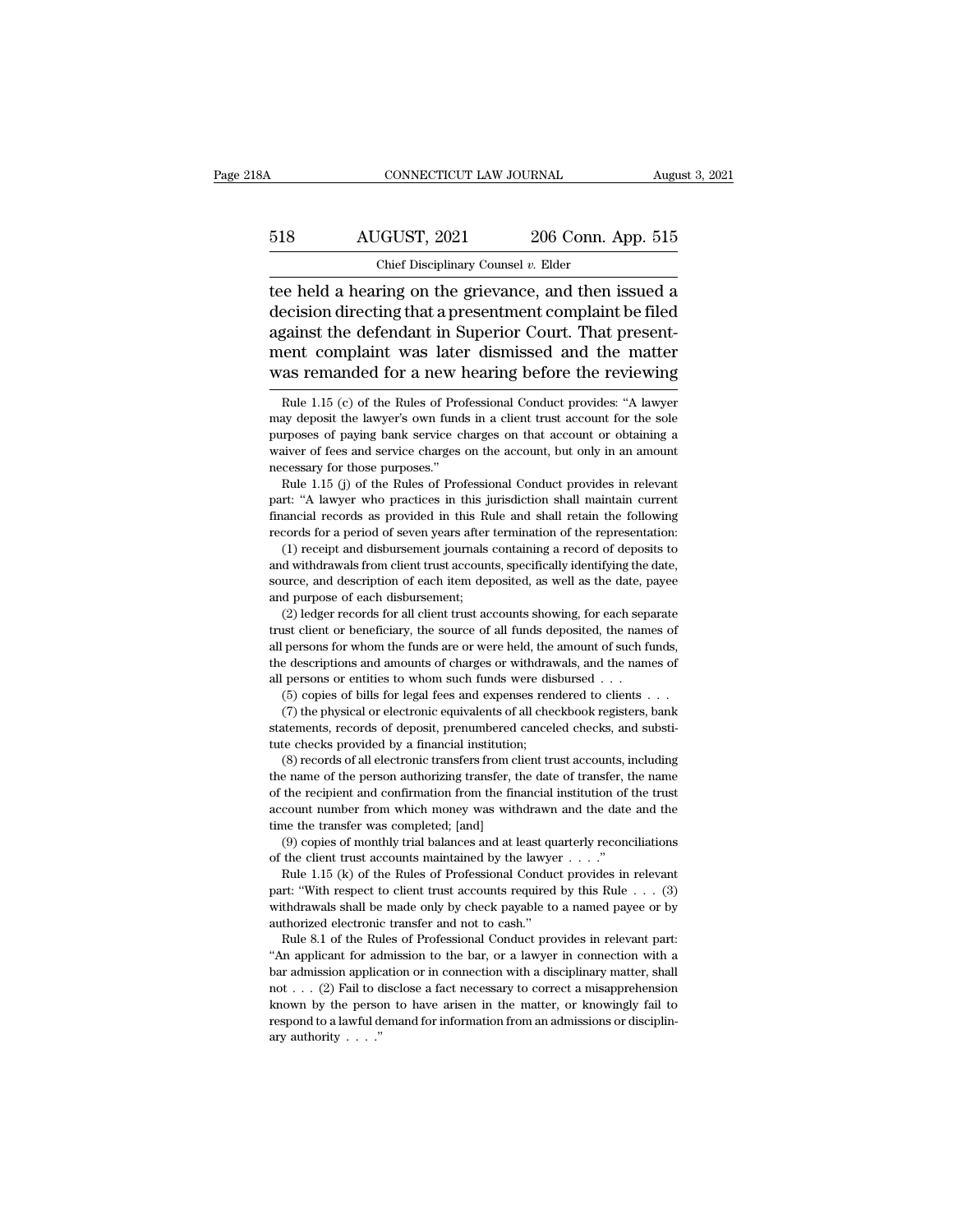| 2021               | CONNECTICUT LAW JOURNAL                                             | Page 219A |  |
|--------------------|---------------------------------------------------------------------|-----------|--|
| 206 Conn. App. 515 | AUGUST, 2021                                                        | 519       |  |
|                    | Chief Disciplinary Counsel $v$ . Elder                              |           |  |
|                    | committee. <sup>4</sup> After a second hearing on February 8, 2017, |           |  |

commeter committee.<sup>4</sup> After a second hearing on February 8, 2017,<br>at which the defendant failed to appear, the reviewing<br>committee.<sup>4</sup> After a second hearing on February 8, 2017,<br>at which the defendant failed to appear, t 206 Conn. App. 515 AUGUST, 2021 519<br>
Chief Disciplinary Counsel v. Elder<br>
committee.<sup>4</sup> After a second hearing on February 8, 2017,<br>
at which the defendant failed to appear, the reviewing<br>
committee again issued a decision 206 Conn. App. 515 AUGUST, 2021 519<br>
Chief Disciplinary Counsel v. Elder<br>
committee.<sup>4</sup> After a second hearing on February 8, 2017,<br>
at which the defendant failed to appear, the reviewing<br>
committee again issued a decisio 206 Conn. App. 515 AUGUST, 2021 519<br>
Chief Disciplinary Counsel v. Elder<br>
committee.<sup>4</sup> After a second hearing on February 8, 2017,<br>
at which the defendant failed to appear, the reviewing<br>
committee again issued a decisio Chief Disciplinary Coursel v. Elder<br>
committee.<sup>4</sup> After a second hearing on February 8, 2017,<br>
at which the defendant failed to appear, the reviewing<br>
committee again issued a decision directing that a pre-<br>
sentment com Chef Disciplinary Counsel v. Elder<br>
committee.<sup>4</sup> After a second hearing on February 8, 2017,<br>
at which the defendant failed to appear, the reviewing<br>
committee again issued a decision directing that a pre-<br>
sentment comp committee.<sup>4</sup> After a second hearing on February 8, 2017,<br>at which the defendant failed to appear, the reviewing<br>committee again issued a decision directing that a pre-<br>sentment complaint be filed. The plaintiff filed a p at which the defendant failed to appear, the reviewin<br>committee again issued a decision directing that a pre-<br>sentment complaint be filed. The plaintiff filed a pre-<br>sentment complaint in the Superior Court on Septembe<br>28 minutee again issued a decision directing that a pre-<br>ntment complaint be filed. The plaintiff filed a pre-<br>ntment complaint in the Superior Court on September<br>, 2017, alleging that the defendant violated rules 1.15<br>), (c sentment complaint be fired. The plaintiff lifed a presentment complaint in the Superior Court on September 28, 2017, alleging that the defendant violated rules 1.15 (b), (c), (j), and (k) (3), and 8.1 (2) of the Rules of

sentment complaint in the superior Court on september<br>28, 2017, alleging that the defendant violated rules 1.15<br>(b), (c), (j), and (k) (3), and 8.1 (2) of the Rules of<br>Professional Conduct and Practice Book § 2-27.<br>On May 28, 2017, aneging that the defendant violated rules 1.15<br>
(b), (c), (j), and (k) (3), and 8.1 (2) of the Rules of<br>
Professional Conduct and Practice Book § 2-27.<br>
On May 8, 2018, the defendant filed a motion to dis-<br>
miss (b), (c), (j), and (k) (3), and 8.1 (2) of the kules of<br>Professional Conduct and Practice Book § 2-27.<br>On May 8, 2018, the defendant filed a motion to dis-<br>miss the presentment complaint, claiming that the<br>reviewing commi Froiessional Conduct and Fractice Book  $\S 2-2i$ .<br>
On May 8, 2018, the defendant filed a motion to dis-<br>
miss the presentment complaint, claiming that the<br>
reviewing committee had (1) failed to comply with the<br>
applicable On May 8, 2018, the defendant filed a motion to dis-<br>miss the presentment complaint, claiming that the<br>reviewing committee had (1) failed to comply with the<br>applicable time limits and (2) improperly considered<br>allegations miss the presentment complaint, claiming that the<br>reviewing committee had (1) failed to comply with the<br>applicable time limits and (2) improperly considered<br>allegations of misconduct that were beyond the scope<br>of its proba reviewing committee had (1) failed to comply with the<br>applicable time limits and (2) improperly considered<br>allegations of misconduct that were beyond the scope<br>of its probable cause determination. The trial court<br>denied t applicable time limits and (2) improperly considered<br>allegations of misconduct that were beyond the scope<br>of its probable cause determination. The trial court<br>denied the motion, finding that (1) any untimeliness<br>did not d allegations of misconduct that were beyond the scope<br>of its probable cause determination. The trial court<br>denied the motion, finding that (1) any untimeliness<br>did not deprive the court of subject matter jurisdiction<br>and ( of its probable cause determination. The trial court<br>denied the motion, finding that (1) any untimeliness<br>did not deprive the court of subject matter jurisdiction<br>and (2) the defendant's factual allegations were not<br>"grou denied the motion, finding that (1) any untimeliness<br>did not deprive the court of subject matter jurisdiction<br>and (2) the defendant's factual allegations were not<br>"grounds for dismissing the presentment complaint<br> $\dots$ ." F did not deprive the court of subject matter jurisdiction<br>and (2) the defendant's factual allegations were not<br>"grounds for dismissing the presentment complaint<br>...." Following a series of motions to continue,<sup>5</sup> on<br>August and (2) the defendant's factual allegations were not<br>
"grounds for dismissing the presentment complaint<br>  $\ldots$ ." Following a series of motions to continue,<sup>5</sup> on<br>
August 7, 2019, the trial court held a hearing on the<br>
pre "grounds for dismissing the presentment complaint<br>  $\ldots$ ." Following a series of motions to continue,<sup>5</sup> on<br>
August 7, 2019, the trial court held a hearing on the<br>
presentment complaint. Also on August 7, 2019, the<br>
defen ...." Following a series of motions to continue,<sup>5</sup> on<br>August 7, 2019, the trial court held a hearing on the<br>presentment complaint. Also on August 7, 2019, the<br>defendant filed a second motion to dismiss, alleging<br>the same August 7, 2019, the trial court held a hearing on the<br>presentment complaint. Also on August 7, 2019, the<br>defendant filed a second motion to dismiss, alleging<br>the same claims from his 2018 motion and adding<br>a claim of lache presentment complaint. Also on August 7, 2019, the<br>defendant filed a second motion to dismiss, alleging<br>the same claims from his 2018 motion and adding<br>a claim of laches. The trial court denied that motion,<br>finding that th defendant filed a second motion to dismiss, alleging<br>the same claims from his 2018 motion and adding<br>a claim of laches. The trial court denied that motion,<br>finding that the defendant did not have a valid laches<br>claim becau the same claims from his 2018 motion and adding<br>a claim of laches. The trial court denied that motion,<br>finding that the defendant did not have a valid laches<br>claim because he had consented to most of the delays in<br>the proc aim because he had consented to most of the delays in<br>the proceedings. After the hearing on the presentment<br>omplaint, the court issued a memorandum of decision<br>mding that the defendant had violated rules 1.15 (b),<br><sup>4</sup>Short the proceedings. After the hearing on the presentment<br>complaint, the court issued a memorandum of decision<br>finding that the defendant had violated rules 1.15 (b),<br> $\frac{4 \text{ Shortly after the November 3, 2015 hearing, the defendant filed a motion}}{4 \text{ to dismiss the presentment complaint because the hearing had been held}}$ <br>despite

complaint, the court issued a memorandum of decision<br>finding that the defendant had violated rules 1.15 (b),<br><sup>4</sup>Shortly after the November 3, 2015 hearing, the defendant filed a motion<br>to dismiss the presentment complaint complaint, the court issued a memorandum of decision<br>finding that the defendant had violated rules 1.15 (b),<br> $\frac{1}{15}$  (s),<br> $\frac{1}{15}$  (s),  $\frac{1}{15}$  (s),  $\frac{1}{15}$  (s) absorber 3, 2015 hearing, the defendant filed a m Finding that the defendant fiad violated rules 1.15 (b),<br>  $^{4}$  Shortly after the November 3, 2015 hearing, the defendant filed a motion<br>
to dismiss the presentment complaint because the hearing had been held<br>
despite his to dismiss the presentment complaint because the hearing had been held despite his motion for a continuance. The trial court, *Robaina*, *J*., found that the definial of the defendant's request for a continuance had been ranted and granted the defendant's motion to dismiss.

despite his motion for a continuance. The trial court, *Robaina*, *J.*, found that the denial of the defendant's request for a continuance had been unwarranted and granted the defendant's motion to dismiss.<br><sup>5</sup> Between Ju Example the denial of the defendant's request for a continuance had been unwarranted and granted the defendant's motion to dismiss.<br>
<sup>5</sup> Between June 9, 2017, and August 7, 2019, the parties filed at least seven motions fo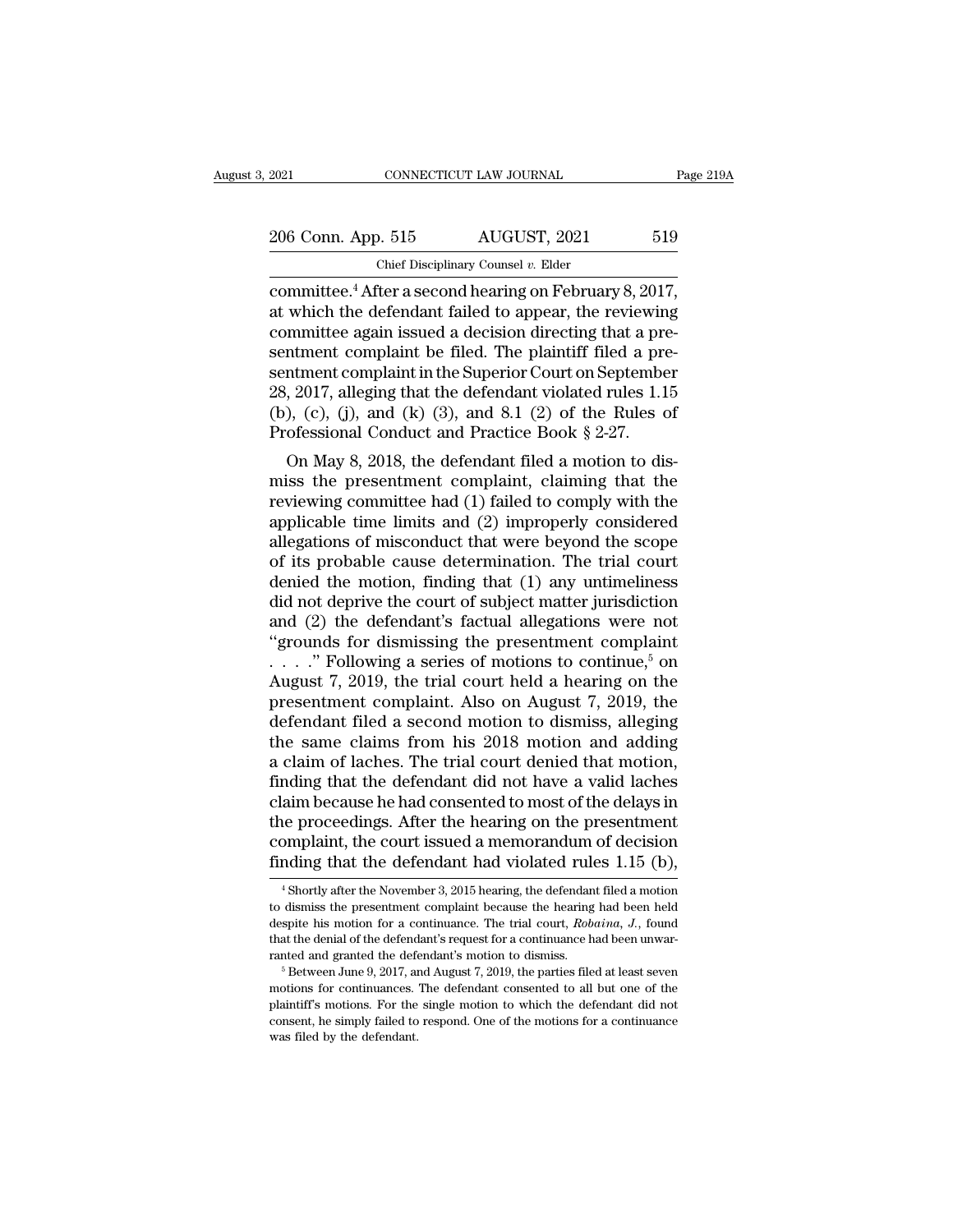| 20A | CONNECTICUT LAW JOURNAL                                                                                                                                                             |                    | August 3, 2021 |
|-----|-------------------------------------------------------------------------------------------------------------------------------------------------------------------------------------|--------------------|----------------|
| 520 | AUGUST, 2021                                                                                                                                                                        | 206 Conn. App. 515 |                |
|     | Chief Disciplinary Counsel $v$ . Elder                                                                                                                                              |                    |                |
|     | $(c)$ , (j), (k) (3), and 8.1 (2) of the Rules of Professional<br>Conduct, and Practice Book $\S 2-27$ . As a sanction, the<br>court issued a reprimand with the condition that the |                    |                |

520 AUGUST, 2021 206 Conn. App. 515<br>
Chief Disciplinary Counsel v. Elder<br>
(c), (j), (k) (3), and 8.1 (2) of the Rules of Professional<br>
Conduct, and Practice Book § 2-27. As a sanction, the<br>
court issued a reprimand with t 520 AUGUST, 2021 206 Conn. App. 515<br>
Chief Disciplinary Counsel v. Elder<br>
(c), (j), (k) (3), and 8.1 (2) of the Rules of Professional<br>
Conduct, and Practice Book § 2-27. As a sanction, the<br>
court issued a reprimand with t 520 AUGUST, 2021 206 Conn. App. 515<br>
Chief Disciplinary Counsel v. Elder<br>
(c), (j), (k) (3), and 8.1 (2) of the Rules of Professional<br>
Conduct, and Practice Book § 2-27. As a sanction, the<br>
court issued a reprimand with t Chief Disciplinary Counsel v. Elder<br>
(c), (j), (k) (3), and 8.1 (2) of the Rules of Professional<br>
Conduct, and Practice Book § 2-27. As a sanction, the<br>
court issued a reprimand with the condition that the<br>
plaintiff audi Chief Disciplinar<br>
(c), (j), (k) (3), and 8.1 (2)<br>
Conduct, and Practice Boc<br>
court issued a reprimand<br>
plaintiff audit "any IOLTA a<br>
to the defendant . . . for a<br>
This appeal followed. matter, and Fractice Book  $\S 2-27$ . As a salection, the<br>urt issued a reprimand with the condition that the<br>aintiff audit "any IOLTA account currently registered<br>the defendant  $\dots$  for a period of one year  $\dots$ ."<br>is appeal

I

Franchissing the principle in control and the plaintiff audit "any IOLTA account currently registered<br>to the defendant . . . for a period of one year . . . ."<br>This appeal followed.<br>I<br>the defendant first contends that the t plantificant and the reviewing committee to the defendant  $\ldots$  for a period of one year  $\ldots$ ."<br>This appeal followed.<br>I<br>The defendant first contends that the trial court erred<br>in not dismissing the presentment complaint do the defendant  $\cdot \cdot \cdot$  for a period of one year  $\cdot \cdot \cdot$ .<br>This appeal followed.<br>I<br>The defendant first contends that the trial court erred<br>in not dismissing the presentment complaint as untimely<br>because the reviewing co This appear followed.<br>
I<br>
The defendant first contends that the trial court erred<br>
in not dismissing the presentment complaint as untimely<br>
because the reviewing committee took more than ninety<br>
days to render its final w I<br>The defendant first contends that the<br>in not dismissing the presentment comp<br>because the reviewing committee took:<br>days to render its final written decisic<br>tion of General Statutes  $\S 51-90g(c)$  ar<br> $\S 2-35$  (i). We are n The defendant first contends that the trial court erred<br>not dismissing the presentment complaint as untimely<br>cause the reviewing committee took more than ninety<br>ys to render its final written decision, in contraven-<br>n of G in not dismissing the presentment complaint as untimely<br>because the reviewing committee took more than ninety<br>days to render its final written decision, in contraven-<br>tion of General Statutes  $\S 51-90g$  (c) and Practice B

because the reviewing committee took more than ninety<br>days to render its final written decision, in contraven-<br>tion of General Statutes  $\S 51-90g$  (c) and Practice Book<br> $\S 2-35$  (i). We are not persuaded.<br>We first set for days to render its final written decision, in contravention of General Statutes  $\S 51-90g$  (c) and Practice Book  $\S 2-35$  (i). We are not persuaded.<br>We first set forth the applicable standard of review.<br>Because this claim tion of General Statutes § 51-90g (c) and Practice Book<br>§ 2-35 (i). We are not persuaded.<br>We first set forth the applicable standard of review.<br>Because this claim presents a question of law, namely,<br>whether a reviewing co § 2-35 (i). We are not persuaded.<br>We first set forth the applicable standard of review.<br>Because this claim presents a question of law, namely,<br>whether a reviewing committee's failure to comply with<br>the applicable time fram We first set forth the applicable standard of review.<br>
ecause this claim presents a question of law, namely,<br>
nether a reviewing committee's failure to comply with<br>
e applicable time frames requires dismissal of a pre-<br>
nt Because this claim presents a question of law, namely,<br>whether a reviewing committee's failure to comply with<br>the applicable time frames requires dismissal of a pre-<br>sentment complaint, our review is plenary. See *Bojila*

whether a reviewing committee's failure to comply with<br>the applicable time frames requires dismissal of a pre-<br>sentment complaint, our review is plenary. See *Bojila* v.<br>*Shramko*, 80 Conn. App. 508, 512, 836 A.2d 1207 (2 the applicable time frames requires dismissal of a pre-<br>sentment complaint, our review is plenary. See *Bojila* v.<br>*Shramko*, 80 Conn. App. 508, 512, 836 A.2d 1207 (2003).<br>Section 51-90g (c) provides in relevant part: "The sentment complaint, our review is plenary. See *Bojila* v.<br> *Shramko*, 80 Conn. App. 508, 512, 836 A.2d 1207 (2003).<br>
Section 51-90g (c) provides in relevant part: "The<br>
subcommittee shall conclude any hearing or hearings<br> Shramko, 80 Conn. App. 508, 512, 836 A.2d 1207 (2003).<br>
Section 51-90g (c) provides in relevant part: "The<br>
subcommittee shall conclude any hearing or hearings<br>
and shall render its proposed decision not later than<br>
ninet Section 51-90g (c) provides in relevant part: "The<br>subcommittee shall conclude any hearing or hearings<br>and shall render its proposed decision not later than<br>ninety days from the date the panel's determination of<br>probable subcommittee shall conclude any hearing or hearings<br>and shall render its proposed decision not later than<br>ninety days from the date the panel's determination of<br>probable cause or no probable cause was filed with<br>the Stateand shall render its proposed decision not later than<br>minety days from the date the panel's determination of<br>probable cause or no probable cause was filed with<br>the State-Wide Grievance Committee. . . . . " Similarly,<br>Prac minety days from the date the panel's determination of<br>probable cause or no probable cause was filed with<br>the State-Wide Grievance Committee. . . ." Similarly,<br>Practice Book § 2-35 (i) provides in relevant part,<br>"[w]ithin probable cause or no probable cause was filed with<br>the State-Wide Grievance Committee. . . ." Similarly,<br>Practice Book § 2-35 (i) provides in relevant part,<br>"[w]ithin ninety days of the date the grievance panel<br>filed its the State-Wide Grievance Committee. . . ." Similarly,<br>Practice Book § 2-35 (i) provides in relevant part,<br>"[w]ithin ninety days of the date the grievance panel<br>filed its [probable cause] determination . . . the<br>reviewing Practice Book § 2-35 (i) provides in relevant part,<br>
"[w]ithin ninety days of the date the grievance panel<br>
filed its [probable cause] determination  $\dots$  the<br>
reviewing committee shall render a final written deci-<br>
sion "[w]ithin ninety days of the date the grievance panel<br>filed its [probable cause] determination . . . the<br>reviewing committee shall render a final written deci-<br>sion . . . . " Practice Book § 2-35 (m), however,<br>expressly s filed its [probable cause] determination . . . the<br>reviewing committee shall render a final written deci-<br>sion . . . . . " Practice Book § 2-35 (m), however,<br>expressly states that "[t]he failure of a reviewing com-<br>mittee reviewing committee shall render a final written decision . . . . ." Practice Book § 2-35 (m), however, expressly states that "[t]he failure of a reviewing committee to complete its action on a [disciplinary] complaint wit sion . . . . . " Practice Book § 2-35 (m), however,<br>expressly states that "[t]he failure of a reviewing com-<br>mittee to complete its action on a [disciplinary] com-<br>plaint within the period of time provided in this section expressly states that "[t]he failure of a reviewing committee to complete its action on a [disciplinary] complaint within the period of time provided in this section shall not be cause for dismissal of the complaint." See mittee to complete its action on a [disciplinary] complaint within the period of time provided in this section shall not be cause for dismissal of the complaint." See also *Doe* v. *Statewide Grievance Committee*, 240 Con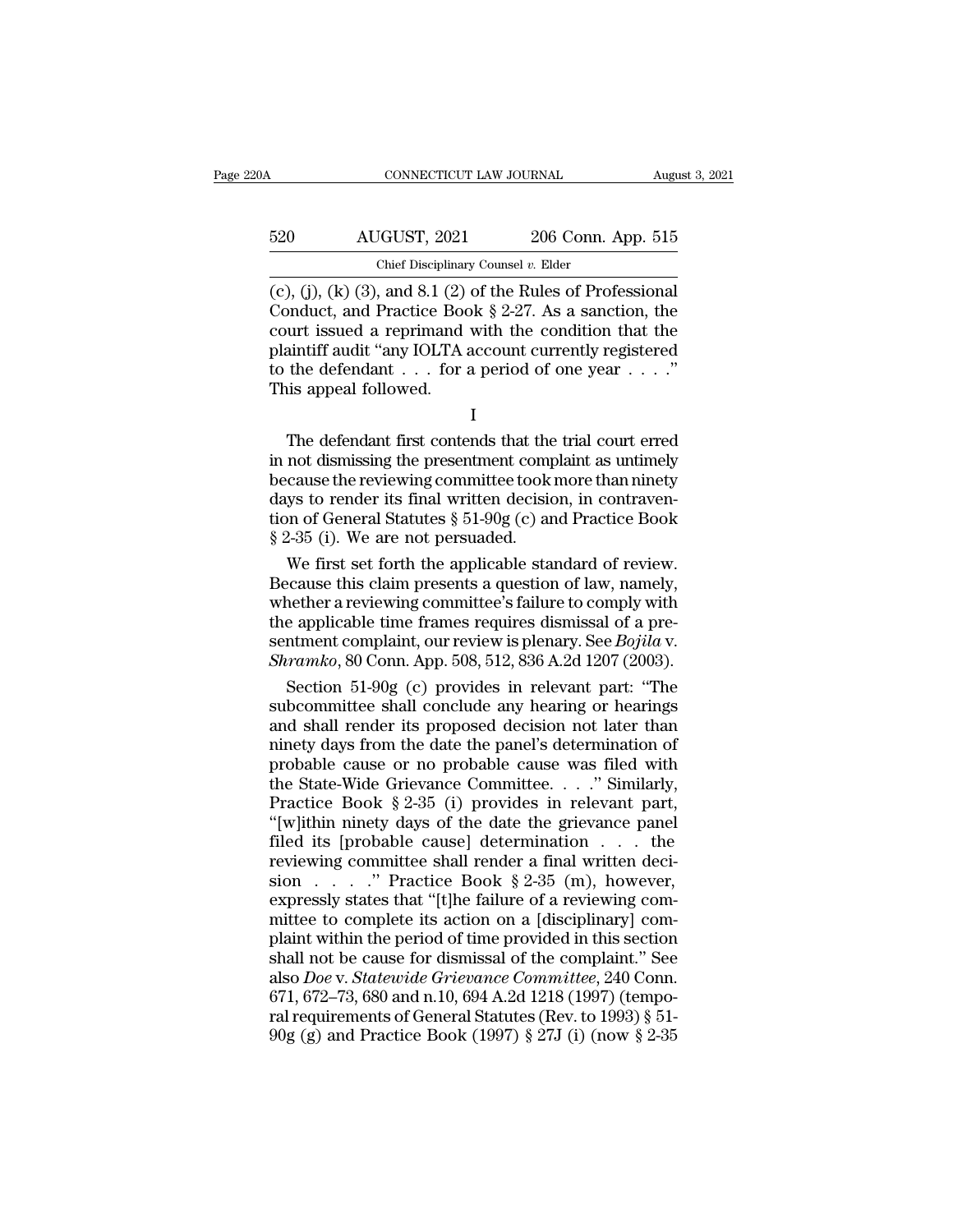2021 CONNECTICUT LAW JOURNAL Page 221A<br>206 Conn. App. 515 AUGUST, 2021 521<br>Chief Disciplinary Counsel v. Elder

EXECUTE 2021 CONNECTICUT LAW JOURNAL<br>
206 Conn. App. 515 AUGUST, 2021 521<br>
Chief Disciplinary Counsel *v*. Elder<br>
(i)),<sup>6</sup> were discretionary, not mandatory, and failure to (i)),<sup>6</sup> were discretionary, not mandatory, and failure to 206 Conn. App. 515 AUGUST, 2021 521<br>
Chief Disciplinary Counsel v. Elder<br>
(i)),<sup>6</sup> were discretionary, not mandatory, and failure to<br>
comply with those time limits did not deprive trial court<br>
of subject matter jurisdicti 206 Conn. App. 515 AUGUST, 2021 521<br>
Chief Disciplinary Counsel v. Elder<br>
(i)),<sup>6</sup> were discretionary, not mandatory, and failure to<br>
comply with those time limits did not deprive trial court<br>
of subject matter jurisdicti 206 Conn. App. 515 AUGUST, 2021 521<br>
Chief Disciplinary Counsel v. Elder<br>
(i)),<sup>6</sup> were discretionary, not mandatory, and failure to<br>
comply with those time limits did not deprive trial court<br>
of subject matter jurisdicti Coordination of a reviewing committee to abide by the time frames established in § 51-90g (c) and Practice Book § 2-35<br>
(i) does not divert the time frames established in § 51-90g (c) and Practice Book § 2-35<br>
(i) does no Chief Disciplinary Counsel v. Elder<br>
(i)),<sup>6</sup> were discretionary, not mandatory, and failure to<br>
comply with those time limits did not deprive trial court<br>
of subject matter jurisdiction over attorney disciplinary<br>
procee (i)),<sup>6</sup> were discretionary, not mandatory, and failure to comply with those time limits did not deprive trial court of subject matter jurisdiction over attorney disciplinary proceedings). Accordingly, we conclude that th (s), with those time limits did not deprive trial court<br>of subject matter jurisdiction over attorney disciplinary<br>proceedings). Accordingly, we conclude that the failure<br>of a reviewing committee to abide by the time frame of subject matter jurisdiction over attorney disciplinary<br>proceedings). Accordingly, we conclude that the failure<br>of a reviewing committee to abide by the time frames<br>established in § 51-90g (c) and Practice Book § 2-35<br>( proceedings). Accordingly, we conclude that the failure<br>of a reviewing committee to abide by the time frames<br>established in § 51-90g (c) and Practice Book § 2-35<br>(i) does not divest the trial court of subject matter<br>juris of a reviewing committee to abide by the time frames established in § 51-90g (c) and Practice Book § 2-35 (i) does not divest the trial court of subject matter jurisdiction over a disciplinary action. See id.; see also Pr established in § 51-90g (c) and Practice Book § 2-35<br>(i) does not divest the trial court of subject matter<br>jurisdiction over a disciplinary action. See id.; see also<br>Practice Book § 2-35 (m). Thus, the untimeliness of the ractice Book § 2-35 (m). Thus, the untimeliness of the efendant's disciplinary proceedings does not require is smissal of the presentment complaint, and the trial pourt did not err when it refused to dismiss the action.<sup>7</sup> defendant's disciplinary proceedings does not require<br>dismissal of the presentment complaint, and the trial<br>court did not err when it refused to dismiss the action.<sup>7</sup><br><sup>6</sup> General Statutes (Rev. to 1993) § 51-90g and Prac

dismissal of the presentment complaint, and the trial<br>court did not err when it refused to dismiss the action.<sup>7</sup><br><sup>6</sup> General Statutes (Rev. to 1993) § 51-90g and Practice Book (1997) § 27J<br>(i) both establish a four month court did not err when it refused to dismiss the action.<sup>7</sup><br>
<sup>6</sup> General Statutes (Rev. to 1993) § 51-90g and Practice Book (1997) § 27J<br>
(i) both establish a four month time limit for resolving an attorney disciplin-<br>
ar  $^6$  General Statutes (Rev. to 1993) § 51-90g and Practice Book (1997) § 27J (i) both establish a four month time limit for resolving an attorney disciplinary proceeding following the filing of a determination of probable

(i) both establish a four nonth time limit for resolving an attorney disciplinary proceeding following the filing of a determination of probable cause or no probable cause.<br>The doctrine of laches suggests itself as the ap sanction.'' Notably, however, he fails to discuss the trial court's denial of a determination of probable cause or no probable cause.<br>
<sup>7</sup> In his principal brief, the defendant makes a passing reference to the doctrine of has probable cause.<br>
The his principal brief, the defendant makes a passing reference to the doctrine of laches, stating: "A process designed to conclude in an expeditious manner languished. The doctrine of laches suggests The issue of the defendant makes a passing reference to the doctrine of laches, stating: "A process designed to conclude in an expeditious manner languished. The doctrine of laches suggests itself as the appropriate sanct doctrine of laches, stating: "A process designed to conclude in an expeditious manner languished. The doctrine of laches suggests itself as the appropriate sanction." Notably, however, he fails to discuss the trial court's manner languished. The doctrine of laches suggests itself as the appropriate sanction." Notably, however, he fails to discuss the trial court's denial of his August 7, 2019 motion to dismiss in which he raised laches as a is a sanction." Notably, however, he fails to discuss the trial court's denial of his August 7, 2019 motion to dismiss in which he raised laches as a basis to dismiss the presentment complaint. In denying the motion to dis between the raised laches as a basis<br>his August 7, 2019 motion to dismiss in which he raised laches as a basis<br>to dismiss the presentment complaint. In denying the motion to dismiss,<br>the trial court rejected the defendant' to dismiss the presentment complaint. In denying the motion to dismiss, the trial court rejected the defendant's laches claim because he largely had consented to the delays in the proceedings. To the extent that the defen the trial court rejected the defendant's laches claim because he largely had consented to the delays in the proceedings. To the extent that the defendant is renewing his laches claim on appeal, we conclude that the trial c consented to the delays in the proceedings. To the extent that the defendant is renewing his laches claim on appeal, we conclude that the trial court properly found that there was no inexcusable delay that prejudiced the d consented to the delays in the proceedings. To the extent that the defendant is renewing his laches claim on appeal, we conclude that the trial court properly found that there was no inexcusable delay that prejudiced the From the defendant because, as the court noted, the defendant largely agreed to the fendant because, as the court noted, the defendant largely agreed to the ntinuances that led to any delay. See *Wiblyi v. McDonald's Corp.* showled the cause, as the court noted, the defendant largely agreed to the continuances that led to any delay. See *Wiblyi* v. *McDonald's Corp.*, 168 Conn. App. 92, 103, 144 A.3d 530 (2016) (for defense of laches to apply

continuances that led to any delay. See *Wiblyi* v. *McDonald's Corp.*, 168 Conn. App. 92, 103, 144 A.3d 530 (2016) (for defense of laches to apply, there must have been inexcusable delay that prejudiced party). In additi Conn. App. 92, 103, 144 A.3d 530 (2016) (for defense of laches to apply, there must have been inexcusable delay that prejudiced party). In addition, the defendant's argument that his presentment complaint should have been There must have been inexcusable delay that prejudiced party).<br>
In addition, the defendant's argument that his presentment complaint<br>
should have been dismissed because the untimeliness of the disciplinary<br>
proceedings pr In addition, the defendant's argument that his presentment complaint should have been dismissed because the untimeliness of the disciplinary proceedings prejudiced him by preventing him from applying for reinstatement to should have been dismissed because the untimeliness of the disciplinary<br>proceedings prejudiced him by preventing him from applying for reinstate-<br>ment to the bar after an unrelated suspension is unpersuasive. In *Doe*, our ment to the bar after an unrelated suspension is unpersuasive. In *Doe*, our Supreme Court held that claims of prejudice related to an attorney's delayed reinstatement do not go to a trial court's subject matter jurisdicti Supreme Court held that claims of prejudice related to an attorney's delayed<br>reinstatement do not go to a trial court's subject matter jurisdiction and thus<br>do not provide a basis for dismissal. *Doe* v. *Statewide Grievan* beginstatement do not go to a trial court's subject matter jurisdiction and hus<br>do not provide a basis for dismissal. *Doe* v. *Statewide Grievance Committee*,<br>supra, 240 Conn. 685 n.11. Instead, allegations of prejudice a reinstatement do not go to a trial court's subject matter jurisdiction and thus<br>do not provide a basis for dismissal. *Doe* v. *Statewide Grievance Committee*,<br>supra, 240 Conn. 685 n.11. Instead, allegations of prejudice supra, 240 Conn. 685 n.11. Instead, allegations of prejudice are properly considered by the court "as part of its oversight responsibilities." Id. Although the trial court did not specifically address this delay, we see no considered by the court "as part of its oversight responsibilities." Id.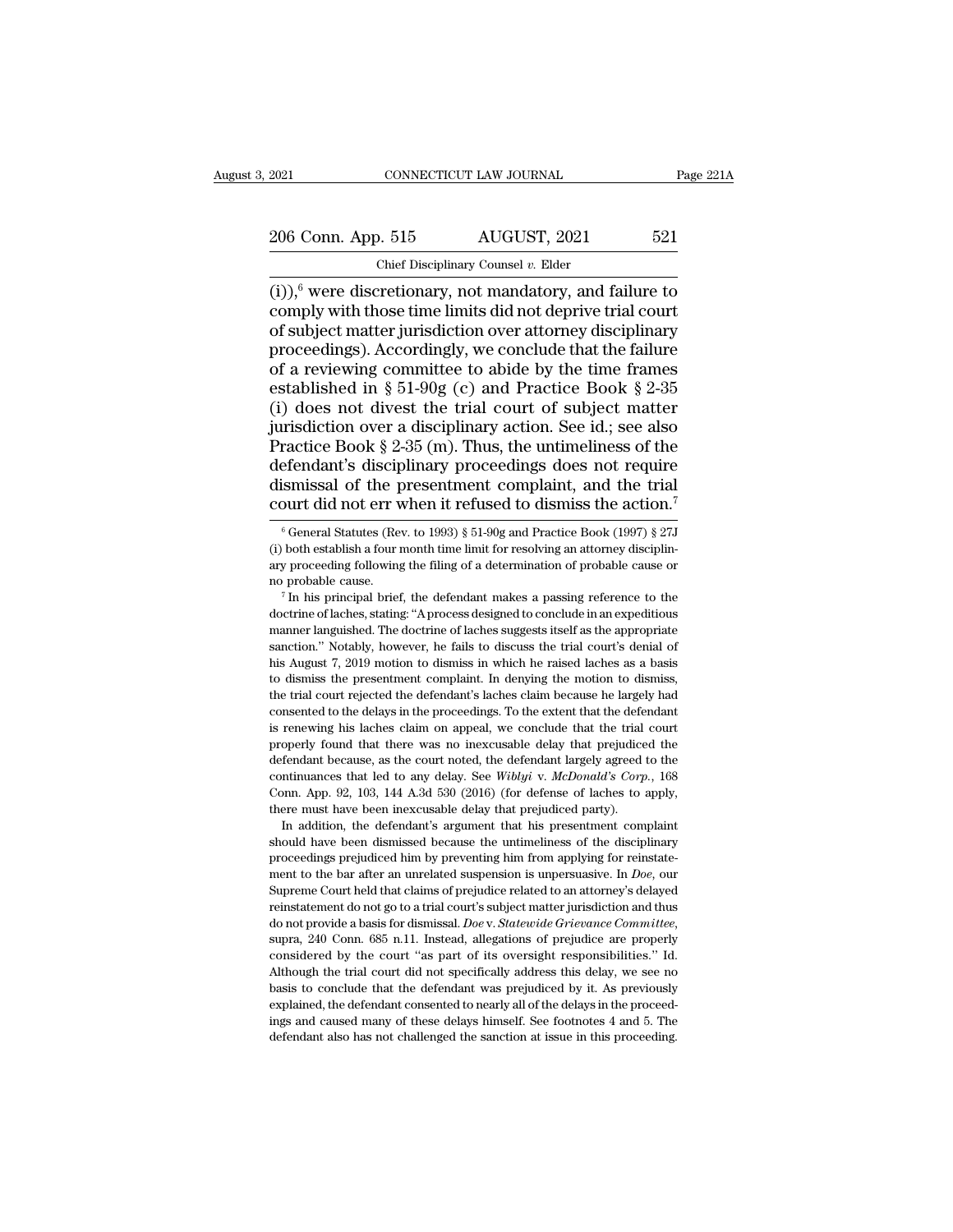| 22A | CONNECTICUT LAW JOURNAL                                                                                                                                               |                    | August 3, 2021 |
|-----|-----------------------------------------------------------------------------------------------------------------------------------------------------------------------|--------------------|----------------|
|     |                                                                                                                                                                       |                    |                |
| 522 | AUGUST, 2021                                                                                                                                                          | 206 Conn. App. 515 |                |
|     | Chief Disciplinary Counsel $v$ . Elder                                                                                                                                |                    |                |
|     | Н                                                                                                                                                                     |                    |                |
|     | The defendant next claims that the trial court erred<br>in not dismissing the presentment complaint because<br>the reviewing committee considered allocations outside |                    |                |

 $\begin{array}{r} \text{522} & \text{AUGUST, 2021} & \text{206 Conn. App. 515} \\ \text{Chief Discrimary Counds } v. \text{ Elder} \\ \hline & \text{II} \end{array}$ <br>
The defendant next claims that the trial court erred<br>
in not dismissing the presentment complaint because<br>
the reviewing committee's probabl  $\begin{array}{r|l} \text{522} & \text{AUGUST, 2021} & \text{206 Conn. App. 515} \ \hline \text{Chief Disciplinary Counds } v. \text{ Elder} & \text{II} \ \end{array}$ <br>
The defendant next claims that the trial court erred in not dismissing the presentment complaint because the reviewing committee conside  $\begin{tabular}{ll} \multicolumn{2}{l}{{\bf{C}N}} & {\bf{C}N} & {\bf{C}N} & {\bf{C}N} \\ \multicolumn{2}{l}{{\bf{C}N}} & {\bf{C}N} & {\bf{C}N} \\ \multicolumn{2}{l}{{\bf{C}N}} & {\bf{C}N} & {\bf{C}N} & {\bf{C}N} \\ \multicolumn{2}{l}{{\bf{C}N}} & {\bf{D}N} & {\bf{D}N} & {\bf{D}N} \\ \multicolumn{2}{l}{{\bf{C}N}} & {\bf{D}N} & {\bf{D}N} & {\bf{D}N} \\ \multicolumn{2}{l}{{$ The defendant next of<br>in not dismissing the p<br>the reviewing committe<br>the scope of the commit<br>tion. We disagree.<br>This claim also pres The defendant next claims that the trial court erred<br>not dismissing the presentment complaint because<br>e reviewing committee considered allegations outside<br>e scope of the committee's probable cause determina-<br>n. We disagree In not dismissing the presentment complaint because<br>the reviewing committee considered allegations outside<br>the scope of the committee's probable cause determina-<br>tion. We disagree.<br>This claim also presents a question of la

and the reviewing committee considered allegations outside<br>the scope of the committee's probable cause determina-<br>tion. We disagree.<br>This claim also presents a question of law, specif-<br>ically, whether a reviewing committe the scope of the committee's probable cause determina-<br>tion. We disagree.<br>This claim also presents a question of law, specif-<br>ically, whether a reviewing committee can consider<br>additional allegations of misconduct after it review is claim also presents a question of law, specifically, whether a reviewing committee can consider additional allegations of misconduct after it has already made a probable cause determination, over which our review This claim also pr<br>ically, whether a rev<br>additional allegations<br>made a probable cau<br>review is plenary.<sup>8</sup> S<br>Conn. App. 512.<br>Practice Book § 2-5 This claim also presents a question of faw, speen<br>ally, whether a reviewing committee can consider<br>ditional allegations of misconduct after it has already<br>ade a probable cause determination, over which our<br>view is plenary. teamy, whence a reviewing commuted can consider<br>additional allegations of misconduct after it has already<br>made a probable cause determination, over which our<br>review is plenary.<sup>8</sup> See *Bojila* v. *Shramko*, supra, 80<br>Conn.

tions of misconduct and the the anteaty<br>made a probable cause determination, over which our<br>review is plenary.<sup>8</sup> See *Bojila* v. *Shramko*, supra, 80<br>Conn. App. 512.<br>Practice Book § 2-35 (d) (1) provides in relevant part<br> that a probable cause determination, over which our review is plenary.<sup>8</sup> See *Bojila* v. *Shramko*, supra, 80 Conn. App. 512.<br>
Practice Book § 2-35 (d) (1) provides in relevant part that "[d]isciplinary counsel may add a Fractice Book § 2-35 (d) (1) provides in relevant part<br>that "[d]isciplinary counsel may add additional allega-<br>tions of misconduct to the grievance panel's determina-<br>tion that probable cause exists in the following circu Practice Book § 2-35 (d) (1) provides in relevant part<br>that "[d]isciplinary counsel may add additional allega-<br>tions of misconduct to the grievance panel's determina-<br>tion that probable cause exists in the following circu Practice Book § 2-35 (d) (1) provides in relevant part<br>that "[d]isciplinary counsel may add additional allega-<br>tions of misconduct to the grievance panel's determina-<br>tion that probable cause exists in the following circu that "[d]isciplinary counsel may add additional allegations of misconduct to the grievance panel's determination that probable cause exists in the following circumstances . . . [p]rior to the hearing before the . . .<br>revie tions of misconduct to the grievance panel's determination that probable cause exists in the following circumstances  $\ldots$  [p]rior to the hearing before the  $\ldots$  reviewing committee, disciplinary counsel may add addition reviewing committee, disciplinary counsel may add<br>additional allegations of misconduct from the record<br>of the grievance complaint or its investigation of the<br>complaint." This is what happened in the present case.<br>Lastly, t additional allegations of misconduct from the record<br>of the grievance complaint or its investigation of the<br>complaint." This is what happened in the present case.<br>Lastly, the defendant is no longer barred from practicing l

of the grievance complaint or its investigation of the complaint." This is what happened in the present case.<br>Lastly, the defendant is no longer barred from practicing law and has not been barred from doing so since our Su complaint." This is what happened in the present case.<br>Lastly, the defendant is no longer barred from practicing law and has not<br>been barred from doing so since our Supreme Court vacated his suspension<br>on May 25, 2017. See Lastly, the defendant is no longer barred from practicing law and has not<br>Lastly, the defendant is no longer barred from practicing law and has not<br>been barred from doing so since our Supreme Court vacated his suspension<br>o Lastly, the defendant is no longer barred from practicing law and has not been barred from doing so since our Supreme Court vacated his suspension on May 25, 2017. See *Disciplinary Counsel* v. *Elder*, 325 Conn. 378, 393 attain been barred from doing so since our Supreme Court vacated his suspension<br>on May 25, 2017. See *Disciplinary Counsel* v. *Elder*, 325 Conn. 378, 393,<br>159 A.3d 220 (2017). Given all of this, we cannot conclude that th For May 25, 2017. See *Disciplinary Counsel* v. *Elder*, 325 Conn. 378, 393, 159 A.3d 220 (2017). Given all of this, we cannot conclude that the defendant was prejudiced by the untimeliness of the disciplinary proceedings. rest was prejudiced by the untimeliness of the disciplinary proceedings. We also<br>conclude that the defendant's claim that the delay in the proceedings was<br>attributable to racial prejudice is speculative and thus does not p

conclude that the defendant's claim that the delay in the proceedings was attributable to racial prejudice is speculative and thus does not provide a reason to dismiss the presentment complaint.<br>
<sup>8</sup> The plaintiff argues t attributable to racial prejudice is speculative and thus does not provide a<br>reason to dismiss the presentment complaint.<br><sup>8</sup> The plaintiff argues that we should not consider the defendant's second<br>claim because it was not reason to dismiss the presentment complaint.<br>
<sup>8</sup> The plaintiff argues that we should not consider the defendant's second<br>
claim because it was not preserved for appeal. We disagree. The defendant's<br>
second claim was raise <sup>2</sup> as The plaintiff argues that we should not consider the defendant's second claim because it was not preserved for appeal. We disagree. The defendant's second claim was raised in the proceedings in the trial court, spe claim because it was not preserved for appeal. We disagree. The defendant's second claim was raised in the proceedings in the trial court, specifically in his motions to dismiss, and the trial court ruled on this claim wh second claim was raised in the proceedings in the trial court, specifically<br>in his motions to dismiss, and the trial court ruled on this claim when, in<br>its June 9, 2018 order, it stated that the defendant's objections "to second claim was raised in the proceedings in the trial court, specifically in his motions to dismiss, and the trial court ruled on this claim when, in its June 9, 2018 order, it stated that the defendant's objections "to and circumstances surrounding the findings and recommendations of the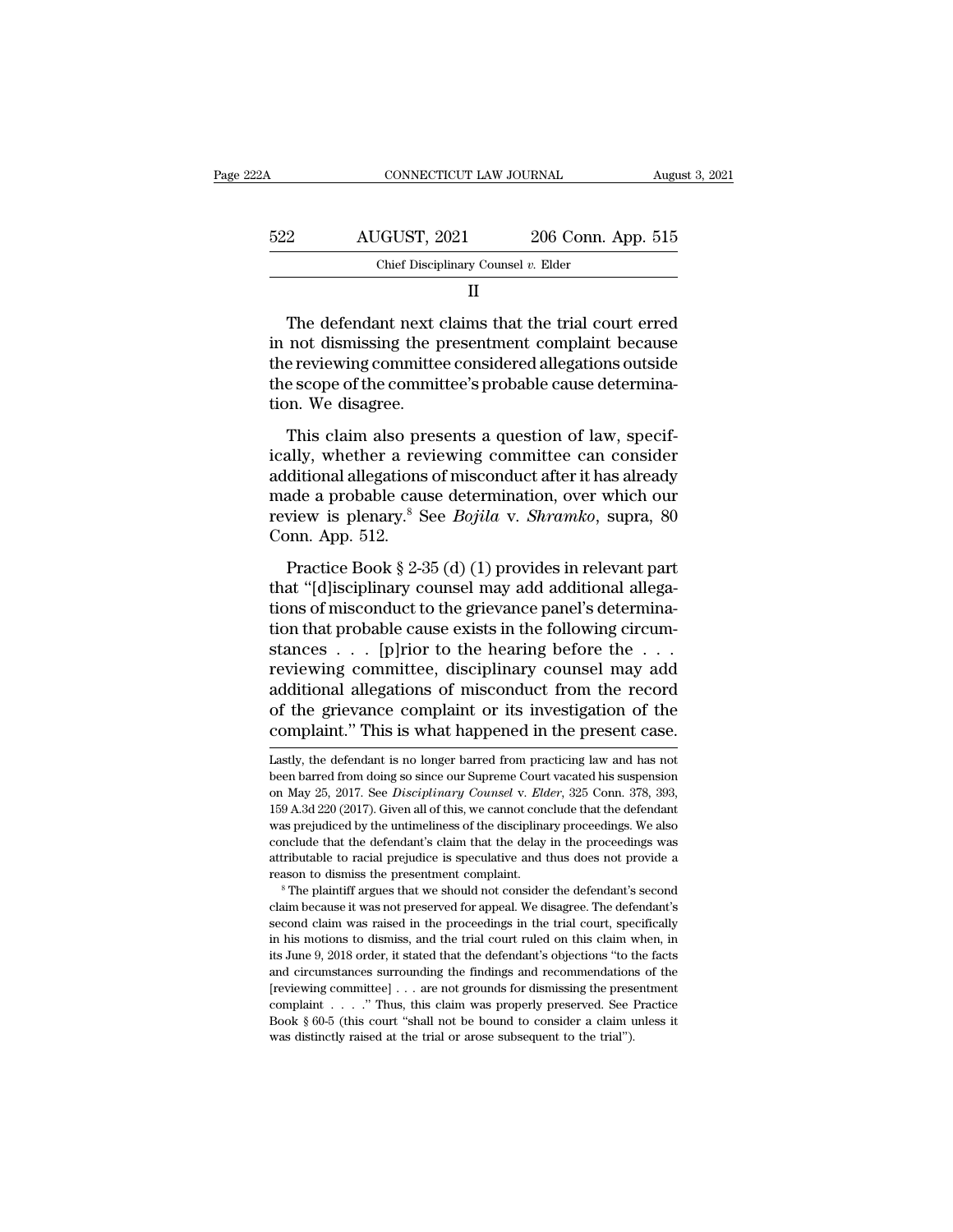## 2021 CONNECTICUT LAW JOURNAL Page 223A<br>
206 Conn. App. 523 AUGUST, 2021 523<br>
Regional School District 8 v. M & S Paving & Sealing, Inc. EXECUTE 2021 CONNECTICUT LAW JOURNAL<br>206 Conn. App. 523 AUGUST, 2021 523<br>Regional School District 8 *v.* M & S Paving & Sealing, Inc.<br>After the reviewing committee determined that there

2021 CONNECTICUT LAW JOURNAL Page 223A<br>
206 Conn. App. 523 AUGUST, 2021 523<br>
Regional School District 8 v. M & S Paving & Sealing, Inc.<br>
After the reviewing committee determined that there<br>
was probable cause to find that 206 Conn. App. 523 AUGUST, 2021 523<br>
Regional School District 8 v. M & S Paving & Sealing, Inc.<br>
After the reviewing committee determined that there<br>
was probable cause to find that the defendant had vio-<br>
lated Practice 206 Conn. App. 523 AUGUST, 2021 523<br>
Regional School District 8 v. M & S Paving & Sealing, Inc.<br>
After the reviewing committee determined that there<br>
was probable cause to find that the defendant had vio-<br>
lated Practice 206 Conn. App. 523 AUGUST, 2021 523<br>
Regional School District 8 v. M & S Paving & Sealing, Inc.<br>
After the reviewing committee determined that there<br>
was probable cause to find that the defendant had vio-<br>
lated Practice Regional School District 8 v. M & S Paving & Sealing, Inc.<br>
After the reviewing committee determined that there<br>
was probable cause to find that the defendant had vio-<br>
lated Practice Book § 2-27, but before the reviewing regional school District 8 v. M & S Paving & Sealing, Inc.<br>
After the reviewing committee determined that there<br>
was probable cause to find that the defendant had vio-<br>
lated Practice Book § 2-27, but before the reviewing After the reviewing committee determined that there<br>was probable cause to find that the defendant had vio-<br>lated Practice Book § 2-27, *but before* the reviewing<br>committee held a hearing on the alleged misconduct,<br>the pla was probable cause to find that the defendant had vio-<br>lated Practice Book § 2-27, *but before* the reviewing<br>committee held a hearing on the alleged misconduct,<br>the plaintiff filed additional allegations of misconduct<br>ag lated Practice Book § 2-27, *but before* the reviewing<br>committee held a hearing on the alleged misconduct,<br>the plaintiff filed additional allegations of misconduct<br>against the defendant. That is expressly allowed by<br>Pract committee held a hearing on the alleged misconduct,<br>the plaintiff filed additional allegations of misconduct<br>against the defendant. That is expressly allowed by<br>Practice Book § 2-35 (d) (1).<sup>9</sup> Consequently, the review-<br>i Framm med additional andges<br>ainst the defendant. That is e<br>actice Book § 2-35 (d)  $(1)^9$  Cons<br>g committee's consideration of i<br>misconduct against the defenda<br>basis for dismissing the present<br>The judgment is affirmed.<br>In t actice Book § 2-35 (d)  $(1)$ .<sup>9</sup> Consequently, the revised committee's consideration of additional allegation misconduct against the defendant does not constitions for dismissing the presentment complaint.<br>The judgment is

#### is for dismissing the presentment complaint.<br>
e judgment is affirmed.<br>
this opinion the other judges concurred.<br>
REGIONAL SCHOOL DISTRICT 8 *v*. M & S<br>
PAVING AND SEALING, INC.<br>
CAC 42549. Next is affirmed.<br>
inion the other judges concurred.<br>
NAL SCHOOL DISTRICT 8  $v$ . M &<br>
PAVING AND SEALING, INC.<br>
(AC 43549) other judges concu<br>
IOOL DISTRICT 8 *u*<br>
AND SEALING, INC<br>
(AC 43549)<br>
Cradle and Clark, Js. REGIONAL SCHOOL DISTRICT 8  $v$ . M & S<br>PAVING AND SEALING, INC.<br>(AC 43549)<br>Elgo, Cradle and Clark, Js.

#### *Syllabus*

 $(AC 43549)$ <br>Elgo, Cradle and Clark, Js.<br>Syllabus<br>The plaintiff school district sought to recover damages from the defendant<br>for breach of contract relating to the defendant's allegedly defective Elgo, Cradle and Clark, Js.<br>
Syllabus<br>
plaintiff school district sought to recover damages from the defendant<br>
for breach of contract relating to the defendant's allegedly defective<br>
work in repairing a set of concrete sta Elgo, Cradle and Clark, Js.<br>
Syllabus<br>
plaintiff school district sought to recover damages from the defendant<br>
for breach of contract relating to the defendant's allegedly defective<br>
work in repairing a set of concrete sta Syllabus<br>plaintiff school district sought to recover damages from the defendant<br>for breach of contract relating to the defendant's allegedly defective<br>work in repairing a set of concrete stairs on the plaintiff's campus.<br>F symmus<br>plaintiff school district sought to recover damages from the defendant<br>for breach of contract relating to the defendant's allegedly defective<br>work in repairing a set of concrete stairs on the plaintiff's campus.<br>Fol plaintiff school district sought to recover damages from the defendant<br>for breach of contract relating to the defendant's allegedly defective<br>work in repairing a set of concrete stairs on the plaintiff's campus.<br>Following for breach of contract relating to the defendant's allegedly defective work in repairing a set of concrete stairs on the plaintiff's campus. Following the defendant's completion of its contract, the concrete of the stairs work in repairing a set of concrete stairs on the plaintiff's campus.<br>Following the defendant's completion of its contract, the concrete of<br>the stairs experienced significant cracking, and the plaintiff was required<br>to hir Following the defendant's completion of its contract, the concrete of<br>the stairs experienced significant cracking, and the plaintiff was required<br>to hire a separate contractor, R Co., to replace the stairs. The stairs<br>repl the stairs experienced significant cracking, and the plaintiff was required<br>to hire a separate contractor, R Co., to replace the stairs. The stairs<br>replaced by R Co. also complied with applicable building code regula-<br>tion for the asseparate contractor, R Co., to replace the stairs. The stairs replaced by R Co. also complied with applicable building code regulations, which the stairs repaired by the defendant had not. The trial court found t Feplaced by R Co. also compled will applicable building code regulations, which the stairs repaired by the defendant had not. The trial court found that the plaintiff could not prevail on its breach of contract claim on t dons, which the stans repaired by the defendant had not. The trial court<br>found that the plaintiff could not prevail on its breach of contract claim<br>on the basis of the building code violations, as the contract did not cal

from the basis of the building code violations, as the contract claim<br>on the basis of the building code violations, as the contract did not call<br>for compliance with the code, but that the defendant did breach the<br> $^9$ The on the basis of the bunding code violations, as the contract did not can<br>for compliance with the code, but that the defendant did breach the<br><sup>9</sup> The defendant argues that his presentment complaint should have been<br>dismiss or computate with the code, but that the detendant did breach the<br>
<sup>9</sup> The defendant argues that his presentment complaint should have been<br>
dismissed under Practice Book § 2-35 (d) (2) because that provision bars<br>
the ad <sup>9</sup> The defendant argues that his presentment complaint should have been dismissed under Practice Book § 2-35 (d) (2) because that provision bars the addition of new allegations of misconduct unless good cause can be show dismissed under Practice Book § 2-35 (d) (2) because that provision bars<br>the addition of new allegations of misconduct unless good cause can be<br>shown and the defendant consents. Section 2-35 (d) (2), however, applies<br>only the addition of new allegations of misconduct unless good cause can be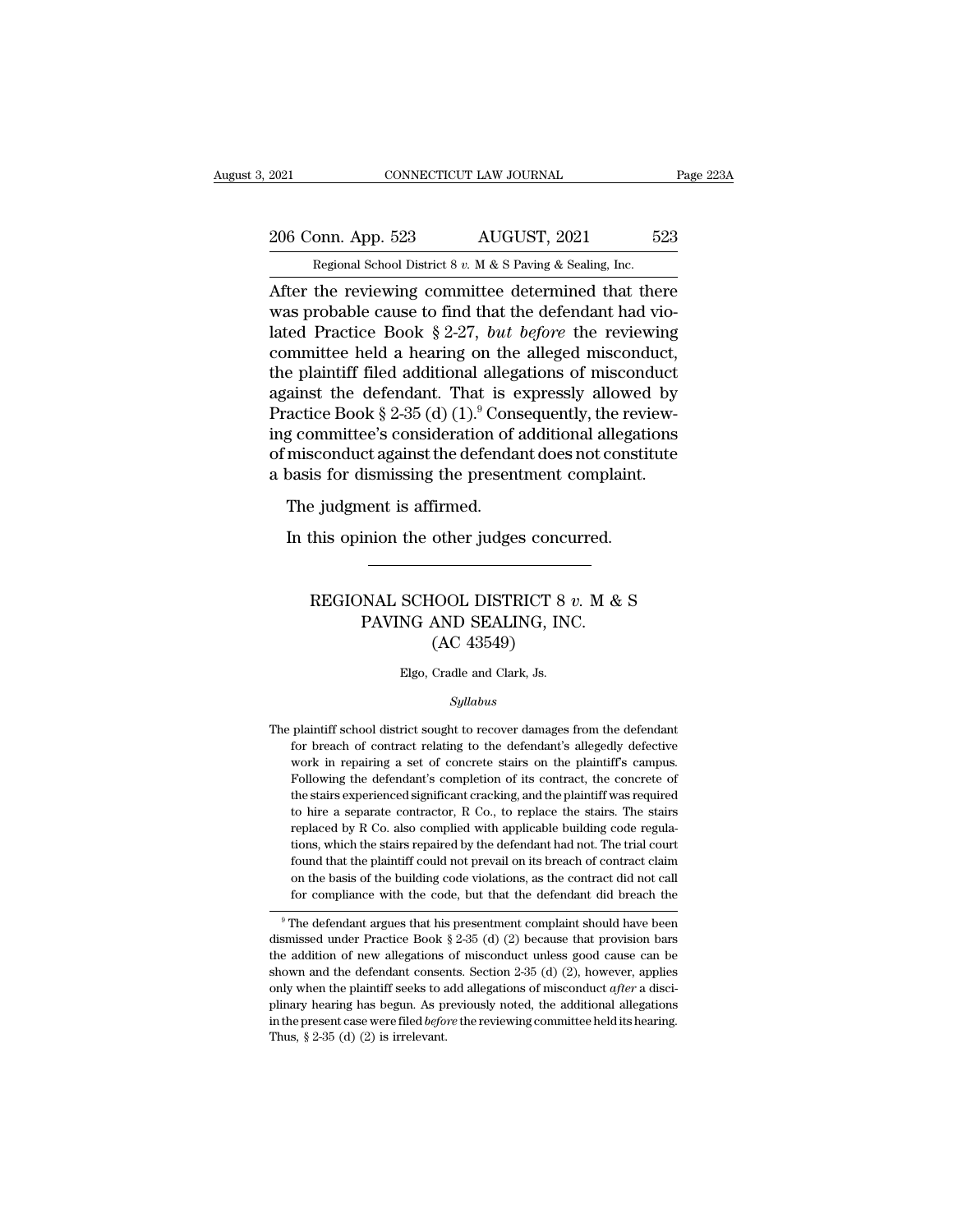### CONNECTICUT LAW JOURNAL August 3, 2021<br>524 AUGUST, 2021 206 Conn. App. 523<br>Regional School District 8 v. M & S Paving & Sealing, Inc. CONNECTICUT LAW JOURNAL August 3, 2021<br>AUGUST, 2021 206 Conn. App. 523<br>Regional School District 8 *v*. M & S Paving & Sealing, Inc.

524 AUGUST, 2021 206 Conn. App. 523<br>
Regional School District 8 v. M & S Paving & Sealing, Inc.<br>
contract on the basis of its unworkmanlike performance in the construc-<br>
tion of the stairs. The court rendered judgment for **the state of the state of the state of the state of the stairs.** The contract on the basis of its unworkmanlike performance in the construction of the stairs. The court rendered judgment for the plaintiff and awarded dam awarded damages, and the defendant appealed to this court. *Held*: 1. The trial court did not err in concluding that the defendant breached the contract by virtue of its unworkmanlike performance in the contract of the sco

- Regional School District 8 v. M & S Paving & Sealing, Inc.<br>contract on the basis of its unworkmanlike performance in the construc-<br>tion of the stairs. The court rendered judgment for the plaintiff and<br>awarded damages, and contract on the basis of its unworkmanlike performance in the construction of the stairs. The court rendered judgment for the plaintiff and awarded damages, and the defendant appealed to this court. *Held*: the trial court tion of the stairs. The court rendered judgment for the plaintiff and awarded damages, and the defendant appealed to this court. *Held*: he trial court did not err in concluding that the defendant breached the contract by a warded damages, and the defendant appealed to this court. *Held*:<br>he trial court did not err in concluding that the defendant breached the<br>contract by virtue of its unworkmanlike performance: this case fell<br>within the re he trial court did not err in concluding that the defendant breached the contract by virtue of its unworkmanlike performance: this case fell within the recognized exception to the general rule requiring expert testimony in contract by virtue of its unworkmanlike performance: this case fell within the recognized exception to the general rule requiring expert testimony in cases alleging a breach of the implied duty to perform in a workmanlike within the recognized exception to the general rule requiring expert testimony in cases alleging a breach of the implied duty to perform in a workmanlike manner, as the court did not require expert testimony to conclude th meant are destimony in cases alleging a breach of the implied duty to perform in a workmanlike manner, as the court did not require expert testimony to conclude that the cracks in the concrete were caused by the defendant' a workmanlike manner, as the court did not require expert testimony to conclude that the cracks in the concrete were caused by the defendant's defective work, there was evidence presented showing that there were plain and conclude that the cracks in the concrete were caused by the defendant's defective work, there was evidence presented showing that there were plain and obvious defects in the concrete, the defendant was the only party respo defective work, there was evidence presented showing that there were<br>plain and obvious defects in the concrete, the defendant was the only<br>party responsible for replacing the stairs, including the choice and instal-<br>lation plain and obvious defects in the concrete, the defendant was the only party responsible for replacing the stairs, including the choice and installation of the concrete, cracks began to appear less than six months after the party responsible for replacing the stairs, including the choice and installation of the concrete, cracks began to appear less than six months after the work was completed, the cracks were significant in degree, and the de put, the concrete, cracks began to appear less than six months after<br>the work was completed, the cracks were significant in degree, and the<br>defendant presented no evidence that the cracks were caused by some<br>significant im the work was completed, the cracks were significant in degree, and the defendant presented no evidence that the cracks were caused by some significant impact; moreover, the defendant's claim that the cracking could have be defendant presented no evidence that the cracks were calculated defendant presented no evidence that the cracks were calculation is exignificant impact; moreover, the defendant's claim that could have been caused by a snow is experiment impact; moreover, the defendant's claim that the cracking could have been caused by a snowplow or other significant impact was speculative, unsupported by admissible evidence, and inconsistent with the eviden could have been caused by a snowplow or other significant impact was speculative, unsupported by admissible evidence, and inconsistent with the evidence of cracking that continued to occur throughout the winter and after t
- speculative, unsupported by admissible evidence, and inconsistent with the evidence of cracking that continued to occur throughout the winter and after the defendant had performed repair work. The defendant could not preva the evidence of cracking that continued to occur throughout the winter and after the defendant had performed repair work.<br>
he defendant could not prevail on its claim that the trial court improperly<br>
calculated damages bec and after the defendant had performed repair work.<br>
the defendant could not prevail on its claim that the trial court improperly<br>
calculated damages because the plaintiff failed to prove that the defen-<br>
dant's breach of c he defendant could not prevail on its claim that the trial court improperly calculated damages because the plaintiff failed to prove that the defendant's breach of contract required the stairs to be replaced instead of rep 2. The defendant could not prevail on its claim that the trial court improperly calculated damages because the plaintiff failed to prove that the defendant's breach of contract required the stairs to be replaced instead o dant's breach of contract required the stairs to be replaced instead of repaired; the trial court's conclusion that the cracking in the concrete required the stairs to be replaced was not clearly erroneous, as the court's repaired; the trial court's conclusion that the cracking in the concrete required the stairs to be replaced was not clearly erroneous, as the court's finding that both the cracking concrete and the code violations independ required the stairs to be replaced was not clearly erroneous, as the court's finding that both the cracking concrete and the code violations independently required the stairs to be replaced was supported by evidence in the court's finding that both the cracking concrete and the code violation-<br>independently required the stairs to be replaced was supported by<br>dence in the record, which showed that there was substantial cracking<br>in the concret dently required the stairs to be replaced was supported by evaluated that there was substantial crackin oncrete, which was not resolved by the defendant's subsequent work, and the defendant conceded that it was liable for repair work, and the defendant conceded that it was liable for any<br>damages stemming specifically from defects in the concrete.<br>Argued April 15—officially released August 3, 2021<br>*Procedural History*<br>Action to recover damag in the concrete, which was not resolved by the defendant's subsequent<br>repair work, and the defendant conceded that it was liable for any<br>damages stemming specifically from defects in the concrete.<br>Argued April 15—officiall

repair work, and the defendant conceded that it was liable for any<br>damages stemming specifically from defects in the concrete.<br>Argued April 15—officially released August 3, 2021<br>*Procedural History*<br>Action to recover damag transitionally specifically released August 3, 2021<br>
Argued April 15—officially released August 3, 2021<br>
Procedural History<br>
Action to recover damages for breach of contract,<br>
and for other relief, brought to the Superior Argued April 15—officially released August 3, 2021<br> *Procedural History*<br>
Action to recover damages for breach of contract,<br>
and for other relief, brought to the Superior Court in<br>
the judicial district of Tolland, where t Procedural History<br>Action to recover damages for breach of contract,<br>and for other relief, brought to the Superior Court in<br>the judicial district of Tolland, where the matter was<br>tried to the court, *Hon. Samuel J. Sferraz* Action to recover damages for breach of contract and for other relief, brought to the Superior Court if the judicial district of Tolland, where the matter was tried to the court, *Hon. Samuel J. Sferrazza*, judg trial refe *Robert J. O'Brien, for the appellee (plaintiff)*. *Robert J. O'Brien*, for the appellant *Robert J. O'Brien*, for the appellee (plaintiff). *Robert J. O'Brien*, for the appellee (plaintiff).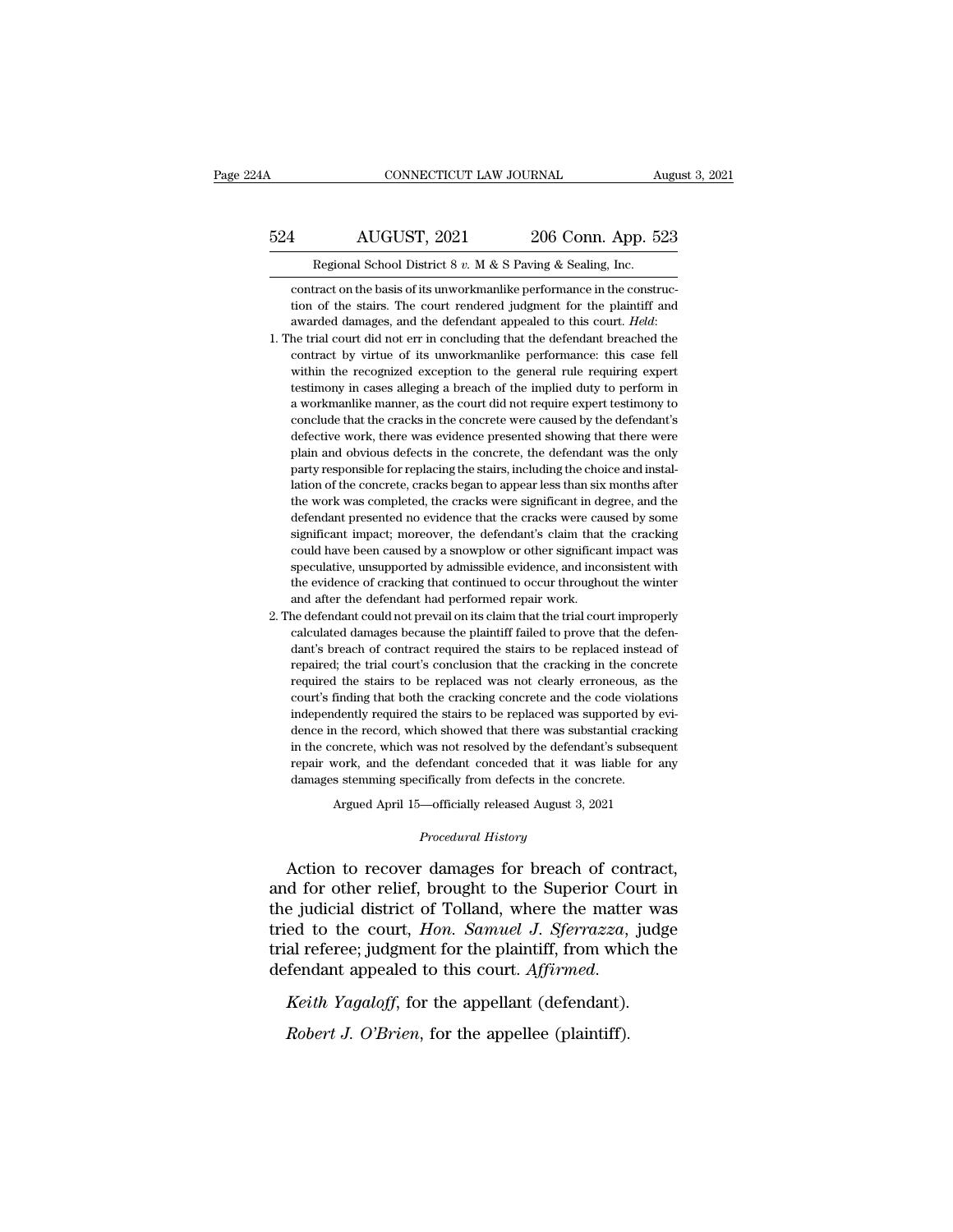| 2021               | CONNECTICUT LAW JOURNAL                                    | Page 225A |
|--------------------|------------------------------------------------------------|-----------|
| 206 Conn. App. 523 | AUGUST, 2021                                               | 525       |
|                    | Regional School District 8 v. M & S Paving & Sealing, Inc. |           |

*Opinion*

6 Conn. App. 523 AUGUST, 2021 525<br>
Regional School District 8 v. M & S Paving & Sealing, Inc.<br> *Opinion*<br>
CLARK, J. The defendant, M & S Paving and Sealing,<br>
c., appeals from the judgment of the trial court ren-206 Conn. App. 523 AUGUST, 2021 525<br>
Regional School District 8 v. M & S Paving & Sealing, Inc.<br>  $\frac{1}{\text{Option}}$ <br>
CLARK, J. The defendant, M & S Paving and Sealing,<br>
Inc., appeals from the judgment of the trial court ren-<br>
d 206 Conn. App. 523 AUGUST, 2021 525<br>
Regional School District 8 v. M & S Paving & Sealing, Inc.<br> *Opinion*<br>
CLARK, J. The defendant, M & S Paving and Sealing,<br>
Inc., appeals from the judgment of the trial court ren-<br>
dere Regional School District 8 v. M & S Paving & Sealing, Inc.<br>  $\overline{Opinion}$ <br>
CLARK, J. The defendant, M & S Paving and Sealing,<br>
Inc., appeals from the judgment of the trial court ren-<br>
dered in favor of the plaintiff, Regiona  $\frac{Option}{print}$ <br>CLARK, J. The defendant, M & S Paving and Sealing,<br>Inc., appeals from the judgment of the trial court ren-<br>dered in favor of the plaintiff, Regional School District<br>8, following a trial to the court on the plain CLARK, J. The defendant, M & S Paving and Sealing,<br>Inc., appeals from the judgment of the trial court ren-<br>dered in favor of the plaintiff, Regional School District<br>8, following a trial to the court on the plaintiff's bre CLARK, J. The defendant, M & S Paving and Sealing,<br>Inc., appeals from the judgment of the trial court ren-<br>dered in favor of the plaintiff, Regional School District<br>8, following a trial to the court on the plaintiff's brea Inc., appeals from the judgment of the trial court rendered in favor of the plaintiff, Regional School District<br>8, following a trial to the court on the plaintiff's breach<br>of contract claim for defective work. On appeal, t dered in favor of the plaintiff, Regional School District<br>8, following a trial to the court on the plaintiff's breach<br>of contract claim for defective work. On appeal, the defen-<br>dant claims that the trial court (1) erred w 8, following a trial to the court on the plaintiff's breach<br>of contract claim for defective work. On appeal, the defen-<br>dant claims that the trial court (1) erred when it found,<br>in the absence of expert testimony, that the Edition is that the trial court (1) erred when it found,<br>the absence of expert testimony, that the defendant's<br>privately caused the alleged defects, and (2)<br>properly calculated the amount of damages awarded<br>the plaintiff. vant to this and the this court (1) effect when a round,<br>in the absence of expert testimony, that the defendant's<br>work proximately caused the alleged defects, and (2)<br>improperly calculated the amount of damages awarded<br>to

m are assence of expert testandary, and are determinated work proximately caused the alleged defects, and (2) improperly calculated the amount of damages awarded to the plaintiff. We affirm the judgment of the trial court. Work prominately classed are angled detects, and (2)<br>improperly calculated the amount of damages awarded<br>to the plaintiff. We affirm the judgment of the trial court.<br>The following facts and procedural history are rele-<br>van maproperry calculated are amount of damages amataca<br>to the plaintiff. We affirm the judgment of the trial court.<br>The following facts and procedural history are rele-<br>vant to this appeal. In July, 2014, the plaintiff, a reg The following facts and procedural history are relevant to this appeal. In July, 2014, the plaintiff, a regional school district consisting of RHAM High School and RHAM Middle School in Hebron, issued a request for proposa The following facts and procedural history are relevant to this appeal. In July, 2014, the plaintiff, a regional school district consisting of RHAM High School and RHAM Middle School in Hebron, issued a request for proposa vant to this appeal. In July, 2014, the plaintiff, a regional<br>school district consisting of RHAM High School and<br>RHAM Middle School in Hebron, issued a request for<br>proposals to repair various areas on its campus. The<br>defen school district consisting of RHAM High School and<br>RHAM Middle School in Hebron, issued a request for<br>proposals to repair various areas on its campus. The<br>defendant submitted a proposal to replace, among other<br>things, an o RHAM Middle School in Hebron, issued a request for<br>proposals to repair various areas on its campus. The<br>defendant submitted a proposal to replace, among other<br>things, an outdoor stairway connecting a lower park-<br>ing lot to proposals to repair various areas on its campus. The<br>defendant submitted a proposal to replace, among other<br>things, an outdoor stairway connecting a lower park-<br>ing lot to the main entrance of the middle school. The<br>plaint defendant submitted a proposal to replace, among other<br>things, an outdoor stairway connecting a lower park-<br>ing lot to the main entrance of the middle school. The<br>plaintiff selected the defendant's proposal to replace<br>the things, an outdoor stairway complements of plaintiff selected the defendant the stairway and the parties age for the work. The bid form provings shall be salvaged, where reattached with a sleeve."<br>The defendant completed t in the defendant completed the work prior. The defendant's proposal to replace<br>a stairway and the parties agreed on a price of \$9000<br>or the work. The bid form provided that the "[s]tair rail-<br>gs shall be salvaged, where po plantant selected are determined by proposar to Teplace<br>the stairway and the parties agreed on a price of \$9000<br>for the work. The bid form provided that the "[s]tair rail-<br>ings shall be salvaged, where possible, and secure

For the work. The bid form provided that the "[s]tair rail-<br>ings shall be salvaged, where possible, and securely<br>reattached with a sleeve."<br>The defendant completed the work prior to the com-<br>mencement of the school year in Extra work. The stationary<br>
ings shall be salvaged, where possible, and securely<br>
reattached with a sleeve."<br>
The defendant completed the work prior to the com-<br>
mencement of the school year in September, 2014. The<br>
plaint reattached with a sleeve."<br>
The defendant completed the work prior to the com-<br>
mencement of the school year in September, 2014. The<br>
plaintiff paid the defendant for the work in October,<br>
2014. On January 22, 2015, Robert The defendant completed the work prior to the com-<br>mencement of the school year in September, 2014. The<br>plaintiff paid the defendant for the work in October,<br>2014. On January 22, 2015, Robert J. Siminski, the then<br>superint The defendant completed the work prior to the com-<br>mencement of the school year in September, 2014. The<br>plaintiff paid the defendant for the work in October,<br>2014. On January 22, 2015, Robert J. Siminski, the then<br>superint mencement of the school year in September, 2014. The plaintiff paid the defendant for the work in October, 2014. On January 22, 2015, Robert J. Siminski, the then superintendent of schools, observed what he described as "s plaintiff paid the defendant for the work in October,<br>2014. On January 22, 2015, Robert J. Siminski, the then<br>superintendent of schools, observed what he described<br>as "substantial cracking" in the concrete stairs. The<br>plai 2014. On January 22, 2015, Robert J. Siminski, the then<br>superintendent of schools, observed what he described<br>as "substantial cracking" in the concrete stairs. The<br>plaintiff's then interim director of facilities, Michael<br>S superintendent of schools, observed what he described<br>as "substantial cracking" in the concrete stairs. The<br>plaintiff's then interim director of facilities, Michael<br>Schlehofer, took photographs of the cracks and for-<br>warde as "substantial cracking" in the concrete stairs. The plaintiff's then interim director of facilities, Michael Schlehofer, took photographs of the cracks and forwarded them to the defendant. Schlehofer later testified that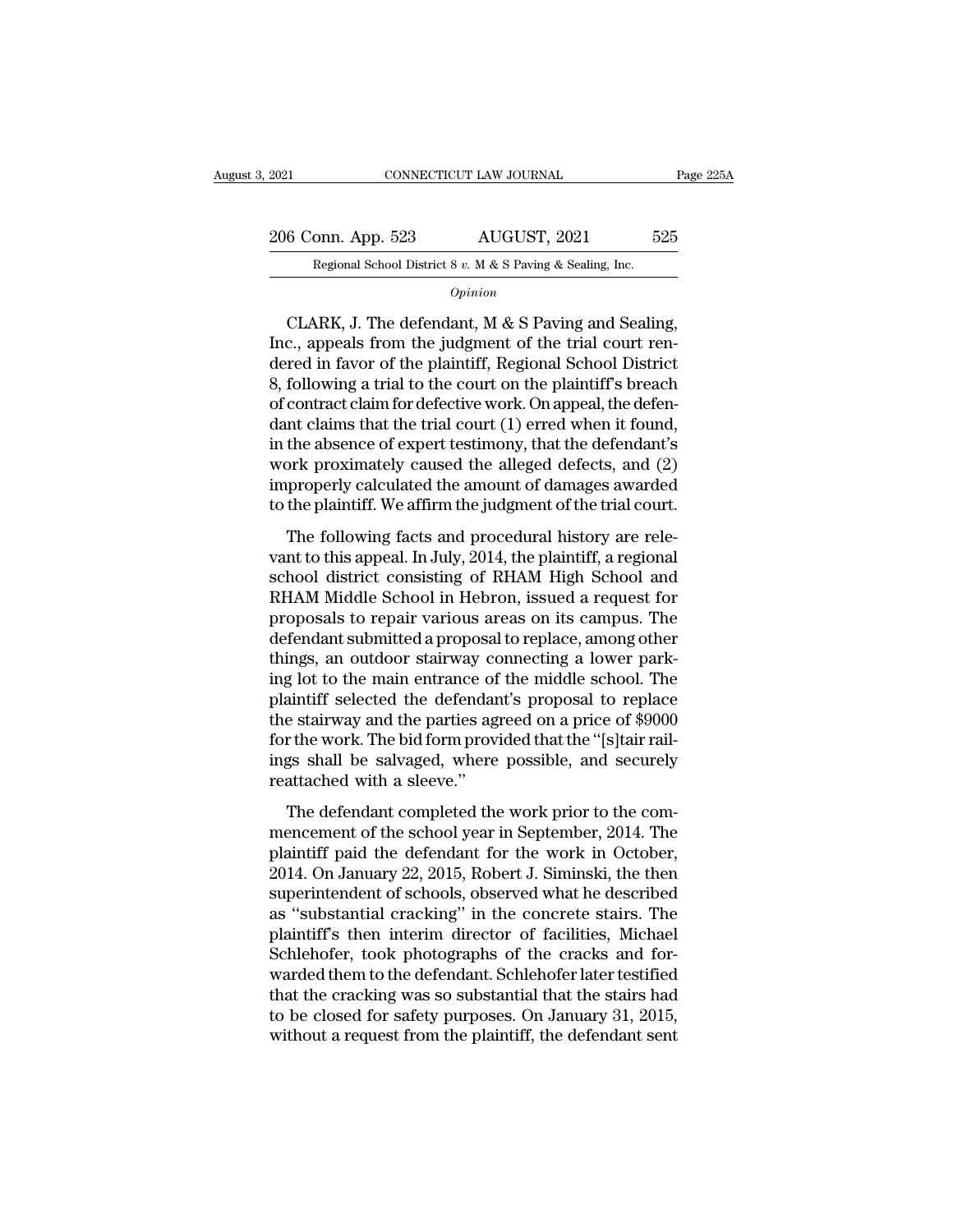## CONNECTICUT LAW JOURNAL August 3, 2021<br>526 AUGUST, 2021 206 Conn. App. 523<br>Regional School District 8 v. M & S Paving & Sealing, Inc. CONNECTICUT LAW JOURNAL August 3, 2021<br>526 AUGUST, 2021 206 Conn. App. 523<br>Regional School District 8 *v.* M & S Paving & Sealing, Inc.<br>a welder to the school to perform work on a section

CONNECTICUT LAW JOURNAL August 3, 2021<br>  $\frac{526}{\text{Regular School District 8 } v. \text{ M} \& \text{S Paving} \& \text{Sealing, Inc.}}$ <br>
a welder to the school to perform work on a section<br>
of the stairs where the railing attached to the concrete. 526 AUGUST, 2021 206 Conn. App. 523<br>
Regional School District 8 v. M & S Paving & Sealing, Inc.<br>
a welder to the school to perform work on a section<br>
of the stairs where the railing attached to the concrete.<br>
When the def 526 AUGUST, 2021 206 Conn. App. 523<br>
Regional School District 8 v. M & S Paving & Sealing, Inc.<br>
a welder to the school to perform work on a section<br>
of the stairs where the railing attached to the concrete.<br>
When the def 526 AUGUST, 2021 206 Conn. App. 523<br>
Regional School District 8 v. M & S Paving & Sealing, Inc.<br>
a welder to the school to perform work on a section<br>
of the stairs where the railing attached to the concrete.<br>
When the def Regional School District 8 v. M & S Paving & Sealing, Inc.<br>
a welder to the school to perform work on a section<br>
of the stairs where the railing attached to the concrete.<br>
When the defendant later sent the plaintiff an in regional school District 8 v. M & S Paving & sealing, inc.<br>
a welder to the school to perform work on a section<br>
of the stairs where the railing attached to the concrete.<br>
When the defendant later sent the plaintiff an in a welder to the school to perform work on a section<br>of the stairs where the railing attached to the concrete.<br>When the defendant later sent the plaintiff an invoice<br>for the welding, the plaintiff responded that it had not<br> of the stairs where the railing attached to the concrete.<br>When the defendant later sent the plaintiff an invoice<br>for the welding, the plaintiff responded that it had not<br>authorized that work.<sup>1</sup> The defendant did not atte When the defendant later sent the plaintiff an invoice<br>for the welding, the plaintiff responded that it had not<br>authorized that work.<sup>1</sup> The defendant did not attend<br>to the damaged concrete itself until after the plaintif for the welding, the plaintiff responded that it had not authorized that work.<sup>1</sup> The defendant did not attend to the damaged concrete itself until after the plaintiff provided notice on May 4, 2015, that it would not con authorized that work.<sup>1</sup> The defendant did not attend<br>to the damaged concrete itself until after the plaintiff<br>provided notice on May 4, 2015, that it would not con-<br>tract with the defendant for further work to be per-<br>for to the damaged concrete itself until after the plaintiff<br>provided notice on May 4, 2015, that it would not con-<br>tract with the defendant for further work to be per-<br>formed on the campus until the problem with the stairs<br>wa provided notice on May 4, 2015, that it would not contract with the defendant for further work to be performed on the campus until the problem with the stairs was resolved. On or about May 8, 2015, without notifying the pl tract with the defendant for further work to be per-<br>formed on the campus until the problem with the stairs<br>was resolved. On or about May 8, 2015, without notify-<br>ing the plaintiff, the defendant sent its employees to<br>repa formed on the campus until the problem with the stairs<br>was resolved. On or about May 8, 2015, without notify-<br>ing the plaintiff, the defendant sent its employees to<br>repair the stairs. The plaintiff, however, was not satiswas resolved. On or about May 8, 2015<br>ing the plaintiff, the defendant sent i<br>repair the stairs. The plaintiff, howeve<br>fied with the repairs. Schlehofer test<br>quent to January, 2015, additional cra<br>appear in the stairs, eve pair the stairs. The plaintiff, however, was not satis-<br>pair the stairs. The plaintiff, however, was not satis-<br>ent to January, 2015, additional cracks continued to<br>pear in the stairs, even after the defendant attempted<br>re Field with the repairs. Schlehofer testified that subsequent to January, 2015, additional cracks continued to appear in the stairs, even after the defendant attempted to repair the stairs in May, 2015.<br>
During the summer o

From the Teperator Conditional cracks continued to<br>quent to January, 2015, additional cracks continued to<br>appear in the stairs in May, 2015.<br>During the summer of 2015, a photograph of the prem-<br>ises appeared in a newspaper quent to standary, 2010, dalatesian cracks continued to<br>appear in the stairs in May, 2015.<br>During the summer of 2015, a photograph of the prem-<br>ises appeared in a newspaper article, prompting Joseph<br>Summers, a building off Experiment and stairs, eventuated and accordinate anomy-production repair the stairs in May, 2015.<br>
During the summer of 2015, a photograph of the premises appeared in a newspaper article, prompting Joseph<br>
Summers, a buil During the summer of 2015, a photograph of the premises appeared in a newspaper article, prompting Joseph<br>Summers, a building official and zoning enforcement<br>officer for the town of Hebron, to inspect the stairs.<br>Summers During the summer of 2015, a photograph of the premises appeared in a newspaper article, prompting Joseph<br>Summers, a building official and zoning enforcement<br>officer for the town of Hebron, to inspect the stairs.<br>Summers s ises appeared in a newspaper article, prompting Joseph<br>Summers, a building official and zoning enforcement<br>officer for the town of Hebron, to inspect the stairs.<br>Summers sent a memo to Siminski on August 10, 2015,<br>notifyin Summers, a building official and zoning enforcement<br>officer for the town of Hebron, to inspect the stairs.<br>Summers sent a memo to Siminski on August 10, 2015,<br>notifying him that certain sections of the stairway did<br>not com officer for the town of Hebron, to inspect the stairs.<br>Summers sent a memo to Siminski on August 10, 2015,<br>notifying him that certain sections of the stairway did<br>not comply with the State Building Code (code). In his<br>lett Summers sent a memo to Siminski on August 10, 2015,<br>notifying him that certain sections of the stairway did<br>not comply with the State Building Code (code). In his<br>letter, Summers informed Siminski that the height of<br>the st notifying him that certain sections of the stairway did<br>not comply with the State Building Code (code). In his<br>letter, Summers informed Siminski that the height of<br>the stair risers and the size of the stair treads were not not comply with the State Building Code (code). In his letter, Summers informed Siminski that the height of the stair risers and the size of the stair treads were not uniform and exceeded the respective variances permitted Example 2, 2015, counsel for the plaintiff wrote<br>Stair risers and the size of the stair treads were not<br>iform and exceeded the respective variances permit-<br>d by the code. Summers also observed that the height<br>the handrail the star fibers and the size of the star freeds were not<br>uniform and exceeded the respective variances permit-<br>ted by the code. Summers also observed that the height<br>of the handrail was not uniform and varied by several<br>in

ing the state in the state of the height<br>ted by the code. Summers also observed that the height<br>of the handrail was not uniform and varied by several<br>inches along the stair, also in violation of the code.<br>On September 2, 2 torily the bandrall was not uniform and varied by several<br>inches along the stair, also in violation of the code.<br>On September 2, 2015, counsel for the plaintiff wrote<br>to Steven Fradianni, part owner of the defendant, infor The Matter and the designation of the code.<br>
On September 2, 2015, counsel for the plaintiff wrote<br>
to Steven Fradianni, part owner of the defendant, inform-<br>
ing him that the stairs had not been repaired satisfac-<br>
torily to Steven Fradianni, part owner of the defendant, informing him that the stairs had not been repaired satisfactorily. The plaintiff contacted Rockfall Company, LLC (Rockfall), the designated on call contractor for Hebron,<br> (Rockfall), the designated on call contractor for Hebron,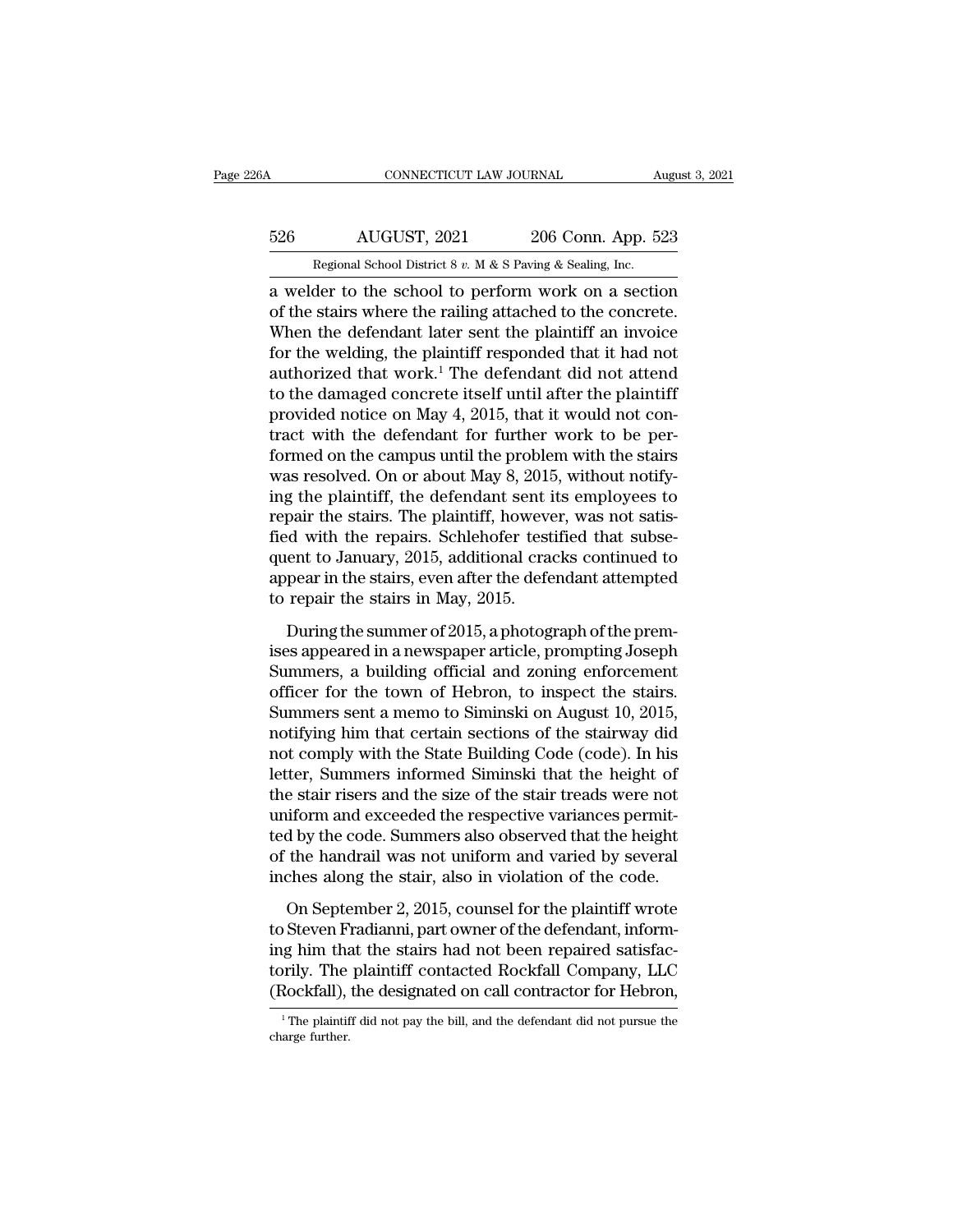# 2021 CONNECTICUT LAW JOURNAL Page 227A<br>
206 Conn. App. 523 AUGUST, 2021 527<br>
Regional School District 8 v. M & S Paving & Sealing, Inc.

Equal CONNECTICUT LAW JOURNAL<br>206 Conn. App. 523 AUGUST, 2021 527<br>Regional School District 8 *v.* M & S Paving & Sealing, Inc.<br>Through the Capital Region Organization of Governments, The Capital Regional School District Section of Governments,<br>
2006 Conn. App. 523 AUGUST, 2021 527<br>
Regional School District 8 v. M & S Paving & Sealing, Inc.<br>
1991 The Capital Region Organization of Governments,<br>
2015 The 206 Conn. App. 523 AUGUST, 2021 527<br>
Regional School District 8 v. M & S Paving & Sealing, Inc.<br>
through the Capital Region Organization of Governments,<br>
a regional state cooperative, for an estimate of the cost<br>
of repai 206 Conn. App. 523 AUGUST, 2021 527<br>
Regional School District 8 v. M & S Paving & Sealing, Inc.<br>
through the Capital Region Organization of Governments,<br>
a regional state cooperative, for an estimate of the cost<br>
of repai 206 Conn. App. 523 AUGUST, 2021 527<br>
Regional School District 8 v. M & S Paving & Sealing, Inc.<br>
through the Capital Region Organization of Governments,<br>
a regional state cooperative, for an estimate of the cost<br>
of repai Regional School District 8 v. M & S Paving & Sealing, Inc.<br>
through the Capital Region Organization of Governments,<br>
a regional state cooperative, for an estimate of the cost<br>
of repair. The plaintiff, meanwhile, continue regional school District 8 v.  $M \propto S$  Paving  $\propto$  Sealing, inc.<br>through the Capital Region Organization of Governments,<br>a regional state cooperative, for an estimate of the cost<br>of repair. The plaintiff, meanwhile, conti through the Capital Region Organization of Governments,<br>a regional state cooperative, for an estimate of the cost<br>of repair. The plaintiff, meanwhile, continued to reach<br>out to the defendant. The parties scheduled a meetin a regional state cooperative, for an estimate of the cost<br>of repair. The plaintiff, meanwhile, continued to reach<br>out to the defendant. The parties scheduled a meeting<br>for December 4, 2015, between Schlehofer, Siminski,<br>an of repair. The plaintiff, meanwhile, continued to reach<br>out to the defendant. The parties scheduled a meeting<br>for December 4, 2015, between Schlehofer, Siminski,<br>and the defendant's vice president, Joseph Fradianni,<br>Jr., w out to the defendant. The parties scheduled a meeting<br>for December 4, 2015, between Schlehofer, Siminski,<br>and the defendant's vice president, Joseph Fradianni,<br>Jr., which Fradianni failed to attend. Thereafter, the plain-<br> for December 4, 2015, between Schlehofer, Siminski, and the defendant's vice president, Joseph Fradianni, Jr., which Fradianni failed to attend. Thereafter, the plaintiff hired Rockfall to repair the stairs. Rockfall repla and the defendant's vice presidently.<br>Jr., which Fradianni failed to attend<br>tiff hired Rockfall to repair the sta<br>the stairs in the summer of 2016<br>additional work on the surroundi<br>a total cost of \$34,789.02. The worl<br>fall f hired Rockfall to repair the stairs. Rockfall replaced<br>e stairs in the summer of 2016 and also performed<br>ditional work on the surrounding sidewalk area, for<br>otal cost of \$34,789.02. The work performed by Rock-<br>ll complie the stairs in the summer of 2016 and also performed<br>additional work on the surrounding sidewalk area, for<br>a total cost of \$34,789.02. The work performed by Rock-<br>fall complied with the code.<br>The plaintiff commenced an acti

additional work on the surrounding sidewalk area, for<br>a total cost of \$34,789.02. The work performed by Rock-<br>fall complied with the code.<br>The plaintiff commenced an action for breach of con-<br>tract against the defendant in a total cost of \$34,789.02. The work performed by Rock-<br>fall complied with the code.<br>The plaintiff commenced an action for breach of con-<br>tract against the defendant in March, 2017. In its com-<br>plaint, the plaintiff allege fall complied with the code.<br>The plaintiff commenced an action for breach of contract against the defendant in March, 2017. In its complaint, the plaintiff alleged that it had solicited and accepted a bid from the defendan The plaintiff commenced an action for breach of contract against the defendant in March, 2017. In its complaint, the plaintiff alleged that it had solicited and accepted a bid from the defendant to perform concrete replace The plaintiff commenced an action for breach of contract against the defendant in March, 2017. In its complaint, the plaintiff alleged that it had solicited and accepted a bid from the defendant to perform concrete replace tract against the defendant in March, 2017. In its complaint, the plaintiff alleged that it had solicited and accepted a bid from the defendant to perform concrete replacement and repair work on the stairs. The defendant, plaint, the plaintiff alleged that it had solicited and<br>accepted a bid from the defendant to perform concrete<br>replacement and repair work on the stairs. The defen-<br>dant, however, allegedly performed the work in a defec-<br>ti accepted a bid from the defendant to perform concrete<br>replacement and repair work on the stairs. The defen-<br>dant, however, allegedly performed the work in a defec-<br>tive and unworkmanlike manner that necessitated later<br>corr replacement and repair work on the stairs. The defen-<br>dant, however, allegedly performed the work in a defec-<br>tive and unworkmanlike manner that necessitated later<br>correction and replacement. Specifically, the plaintiff<br>al dant, however, allegedly performed the work in a defective and unworkmanlike manner that necessitated later correction and replacement. Specifically, the plaintiff alleged that the work did not comply with applicable code tive and unworkmanlike manner that necessitated later<br>correction and replacement. Specifically, the plaintiff<br>alleged that the work did not comply with applicable<br>code requirements regarding risers, treads, and hand-<br>rails correction and replacement. Specifically, the plaintiff<br>alleged that the work did not comply with applicable<br>code requirements regarding risers, treads, and hand-<br>rails and that the concrete the defendant used cracked<br>and alleged that the work did not comply with applicable<br>code requirements regarding risers, treads, and hand-<br>rails and that the concrete the defendant used cracked<br>and deteriorated excessively. The plaintiff also alleged<br>tha code requirements regarding riser<br>rails and that the concrete the defe<br>and deteriorated excessively. The<br>that the defendant had failed to c<br>the stairs although the plaintiff re<br>do so. The defendant denied the mat<br>cerning b that the defendant had failed to correct the cracks in<br>the stairs although the plaintiff repeatedly asked it to<br>do so. The defendant denied the material allegations con-<br>cerning breach of contract.<sup>2</sup><br> $\frac{1}{2}$ The defenda the stairs although the plaintiff repeatedly asked it to do so. The defendant denied the material allegations concerning breach of contract.<sup>2</sup><br><sup>2</sup> The defendant alleged four special defenses: (1) it had performed the wor

do so. The defendant denied the material allegations concerning breach of contract.<sup>2</sup><br> $^2$ The defendant alleged four special defenses: (1) it had performed the work in accordance with the terms of the contract that requi cerning breach of contract.<sup>2</sup><br>
<sup>2</sup> The defendant alleged four special defenses: (1) it had performed the work in accordance with the terms of the contract that required it to replace the stairs and sidewalk and salvage a The defendant alleged four special defenses: (1) it had performed the work in accordance with the terms of the contract that required it to replace the stairs and sidewalk and salvage and reattach the railings; (2) the wo <sup>2</sup> The defendant alleged four special defenses: (1) it had performed the work in accordance with the terms of the contract that required it to replace the stairs and sidewalk and salvage and reattach the railings; (2) th work in accordance with the terms of the contract that required it to replace the stairs and sidewalk and salvage and reattach the railings; (2) the work was performed in a workmanlike manner consistent with the agreed up the stairs and sidewalk and salvage and reattach the railings; (2) the work was performed in a workmanlike manner consistent with the agreed upon contract; (3) the plaintiff's remedies were limited to the contract's expres was performed in a workmanlike manner consistent with the agreed upon contract; (3) the plaintiff's remedies were limited to the contract's express terms; and (4) the terms of the agreement required the defendant to reuse contract; (3) the plaintiff's remedies were limited to the contract's express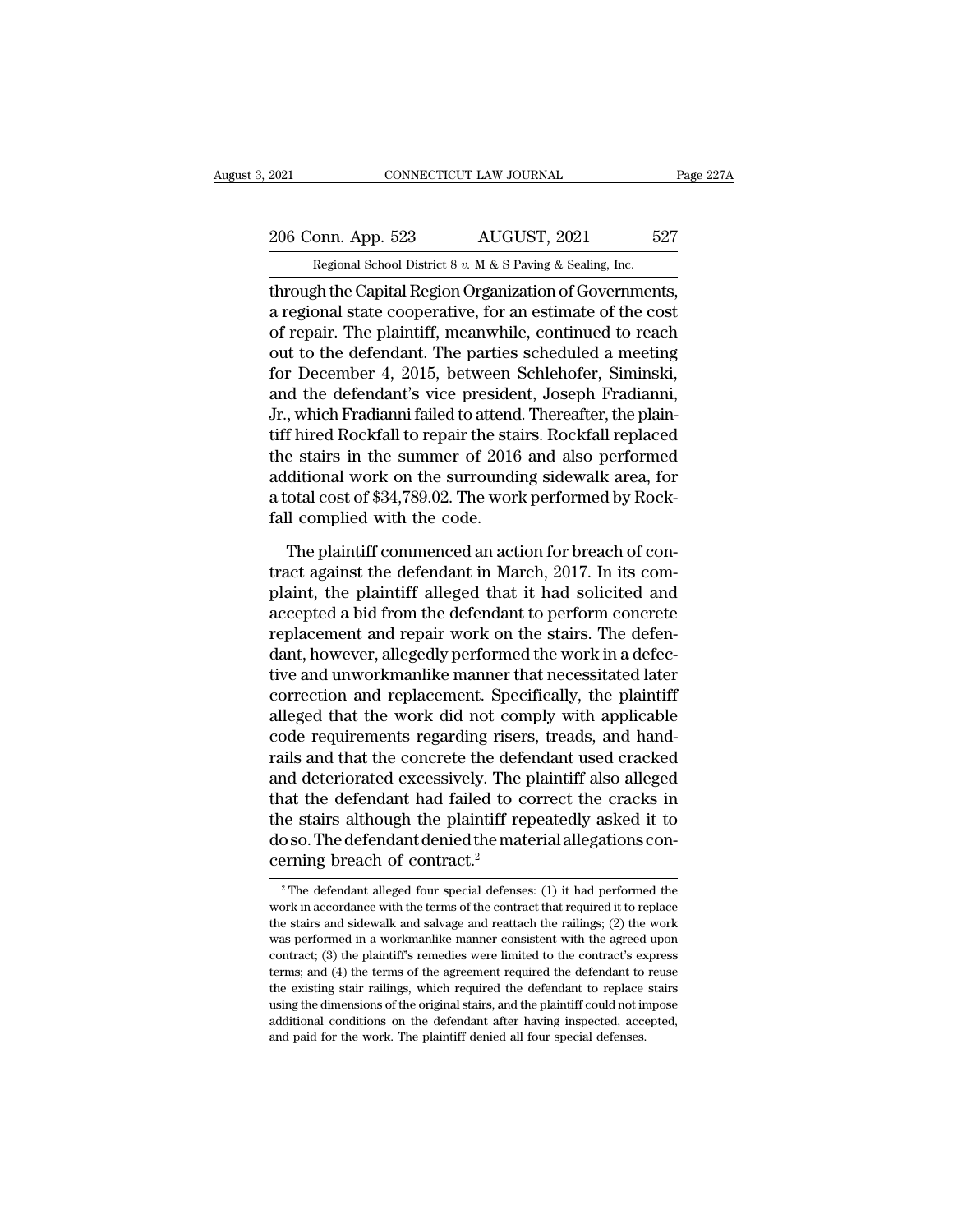## CONNECTICUT LAW JOURNAL August 3, 2021<br>528 AUGUST, 2021 206 Conn. App. 523<br>Regional School District 8 v. M & S Paving & Sealing, Inc. CONNECTICUT LAW JOURNAL August 3, 2021<br>
Regional School District 8 *v.* M & S Paving & Sealing, Inc.<br>
The court conducted a courtside trial on September

CONNECTICUT LAW JOURNAL August 3, 2021<br>
8 AUGUST, 2021 206 Conn. App. 523<br>
Regional School District 8 v. M & S Paving & Sealing, Inc.<br>
The court conducted a courtside trial on September<br>
13 and 17, 2019. The plaintiff call 528 AUGUST, 2021 206 Conn. App. 523<br>
Regional School District 8 v. M & S Paving & Sealing, Inc.<br>
The court conducted a courtside trial on September<br>
12, 13 and 17, 2019. The plaintiff called Schlehofer,<br>
Summers, and Henr 528 AUGUST, 2021 206 Conn. App. 523<br>
Regional School District 8 v. M & S Paving & Sealing, Inc.<br>
The court conducted a courtside trial on September<br>
12, 13 and 17, 2019. The plaintiff called Schlehofer,<br>
Summers, and Henr 528 AUGUST, 2021 206 Conn. App. 523<br>
Regional School District 8 v. M & S Paving & Sealing, Inc.<br>
The court conducted a courtside trial on September<br>
12, 13 and 17, 2019. The plaintiff called Schlehofer,<br>
Summers, and Henr Regional School District 8 v. M & S Paving & Sealing, Inc.<br>
The court conducted a courtside trial on September<br>
12, 13 and 17, 2019. The plaintiff called Schlehofer,<br>
Summers, and Henry Racki, Jr., a management repre-<br>
se Regional School District 8 v. M & S Paving & Sealing, Inc.<br>
The court conducted a courtside trial on September<br>
12, 13 and 17, 2019. The plaintiff called Schlehofer,<br>
Summers, and Henry Racki, Jr., a management repre-<br>
se The court conducted a courtside trial on September<br>12, 13 and 17, 2019. The plaintiff called Schlehofer,<br>Summers, and Henry Racki, Jr., a management repre-<br>sentative of Rockfall, to testify. At trial, the plaintiff<br>introdu 12, 13 and 17, 2019. The plaintiff called Schlehofer,<br>Summers, and Henry Racki, Jr., a management repre-<br>sentative of Rockfall, to testify. At trial, the plaintiff<br>introduced into evidence photographs taken by Schleh-<br>ofer Summers, and Henry Racki, Jr., a management representative of Rockfall, to testify. At trial, the plaintiff<br>introduced into evidence photographs taken by Schleh-<br>ofer of the cracks in the concrete, as well as written<br>commu sentative of Rockfall, to testify. At trial, the plaintiff<br>introduced into evidence photographs taken by Schleh-<br>ofer of the cracks in the concrete, as well as written<br>communications between the parties and the relevant<br>bi introduced into evidence photographs taken by Schleh-<br>ofer of the cracks in the concrete, as well as written<br>communications between the parties and the relevant<br>bid documents and purchase orders. Racki testified that<br>when of the cracks in the concrete, as well as written<br>communications between the parties and the relevant<br>bid documents and purchase orders. Racki testified that<br>when he inspected the premises in the summer of 2016<br>before Rock communications between the parties and the relevant<br>bid documents and purchase orders. Racki testified that<br>when he inspected the premises in the summer of 2016<br>before Rockfall began its work, he observed "a lot of<br>shaling bid documents and purchase orders. Racki testified that<br>when he inspected the premises in the summer of 2016<br>before Rockfall began its work, he observed "a lot of<br>shaling and cracking in the concrete."<sup>3</sup> Summers, who<br>had when he inspected the premises in the summer of 2016<br>before Rockfall began its work, he observed "a lot of<br>shaling and cracking in the concrete."<sup>3</sup> Summers, who<br>had been disclosed as an expert witness on the subject<br>of th fore Rockfall began its work, he observed "a lot of<br>aling and cracking in the concrete."<sup>3</sup> Summers, who<br>d been disclosed as an expert witness on the subject<br>the code, testified concerning the code violations<br>at he observe shaling and cracking in the concrete."" Summers, who<br>had been disclosed as an expert witness on the subject<br>of the code, testified concerning the code violations<br>that he observed. The plaintiff did not offer any expert<br>tes

had been disclosed as an expert witness on the subject<br>of the code, testified concerning the code violations<br>that he observed. The plaintiff did not offer any expert<br>testimony as to why the concrete cracked.<br>The defendant of the code, testified concerning the code violations<br>that he observed. The plaintiff did not offer any expert<br>testimony as to why the concrete cracked.<br>The defendant disclosed Joseph Fradianni, Jr., as an<br>expert witness o that he observed. The plaintiff did not offer any expert<br>testimony as to why the concrete cracked.<br>The defendant disclosed Joseph Fradianni, Jr., as an<br>expert witness on the nature of the work the defendant<br>performed, but testimony as to why the concrete cracked.<br>
The defendant disclosed Joseph Fradianni, Jr., as an<br>
expert witness on the nature of the work the defendant<br>
performed, but he did not testify. Instead, Steven Fradi-<br>
anni, the The defendant disclosed Joseph Fradianni, Jr., as an expert witness on the nature of the work the defendant performed, but he did not testify. Instead, Steven Fradianni, the defendant's co-owner, testified that the defenda expert witness on the nature of the work the defendant<br>performed, but he did not testify. Instead, Steven Fradi-<br>anni, the defendant's co-owner, testified that the defen-<br>dant performed all of the work itself, using concre performed, but he did not testify. Instead, Steven Fradianni, the defendant's co-owner, testified that the defendant performed all of the work itself, using concrete that it had purchased from a supplier.<sup>4</sup> He also testif anni, the defendant's co-owner, testified that the defendant performed all of the work itself, using concrete<br>that it had purchased from a supplier.<sup>4</sup> He also testified<br>about how one might design the stairway to conform t dant performed all of the work itself, using concrete<br>that it had purchased from a supplier.<sup>4</sup> He also testified<br>about how one might design the stairway to conform the<br>dimensions to the sloping sidewalk. Steven Fradianni<br> that it had purchased from a supplier.<sup>4</sup> He also testified<br>about how one might design the stairway to conform the<br>dimensions to the sloping sidewalk. Steven Fradianni<br>speculated that the railing had been dented by some<br>fo about how one might design the stairway to conform the<br>dimensions to the sloping sidewalk. Steven Fradianni<br>speculated that the railing had been dented by some<br>form of impact, which the defendant argued may have<br>been a sno dimensions to the sloping sides<br>speculated that the railing had<br>form of impact, which the defer<br>been a snowplow. The plaintiff d<br>admitted that he had not perso:<br>and that his testimony was base<br>tion obtained from others.<br>Fo eculated that the railing had been dented by some<br>rm of impact, which the defendant argued may have<br>en a snowplow. The plaintiff objected, and Fradianni<br>mitted that he had not personally observed the site<br>d that his testim form of impact, which the defendant argued may have<br>been a snowplow. The plaintiff objected, and Fradianni<br>admitted that he had not personally observed the site<br>and that his testimony was based entirely on informa-<br>tion ob

been a snowplow. The plaintiff objected, and Fradianni<br>admitted that he had not personally observed the site<br>and that his testimony was based entirely on informa-<br>tion obtained from others.<br>Following the close of evidence, admitted that he had not personally observed the site<br>and that his testimony was based entirely on informa-<br>tion obtained from others.<br>Following the close of evidence, the court issued an<br>eleven page memorandum of decision and that his testimony was based entirely on information obtained from others.<br>Following the close of evidence, the court issued an eleven page memorandum of decision, addressing the alleged code violations and other defec even page memorandum of decision, addressing the<br>leged code violations and other defects in the stairs.<br>he court made the following factual findings. The<br>efendant agreed to replace a set of concrete stairs for<br><sup>3</sup>Racki exp alleged code violations and other defects in the stairs.<br>The court made the following factual findings. The<br>defendant agreed to replace a set of concrete stairs for<br><sup>3</sup> Racki explained that shaling occurs when "the concret

The court made the following factu<br>defendant agreed to replace a set of concrete.''<br> $\frac{1}{3}$ Racki explained that shaling occurs when "the concrets that were underneath or in the concrete cor<br>spread over the top of the co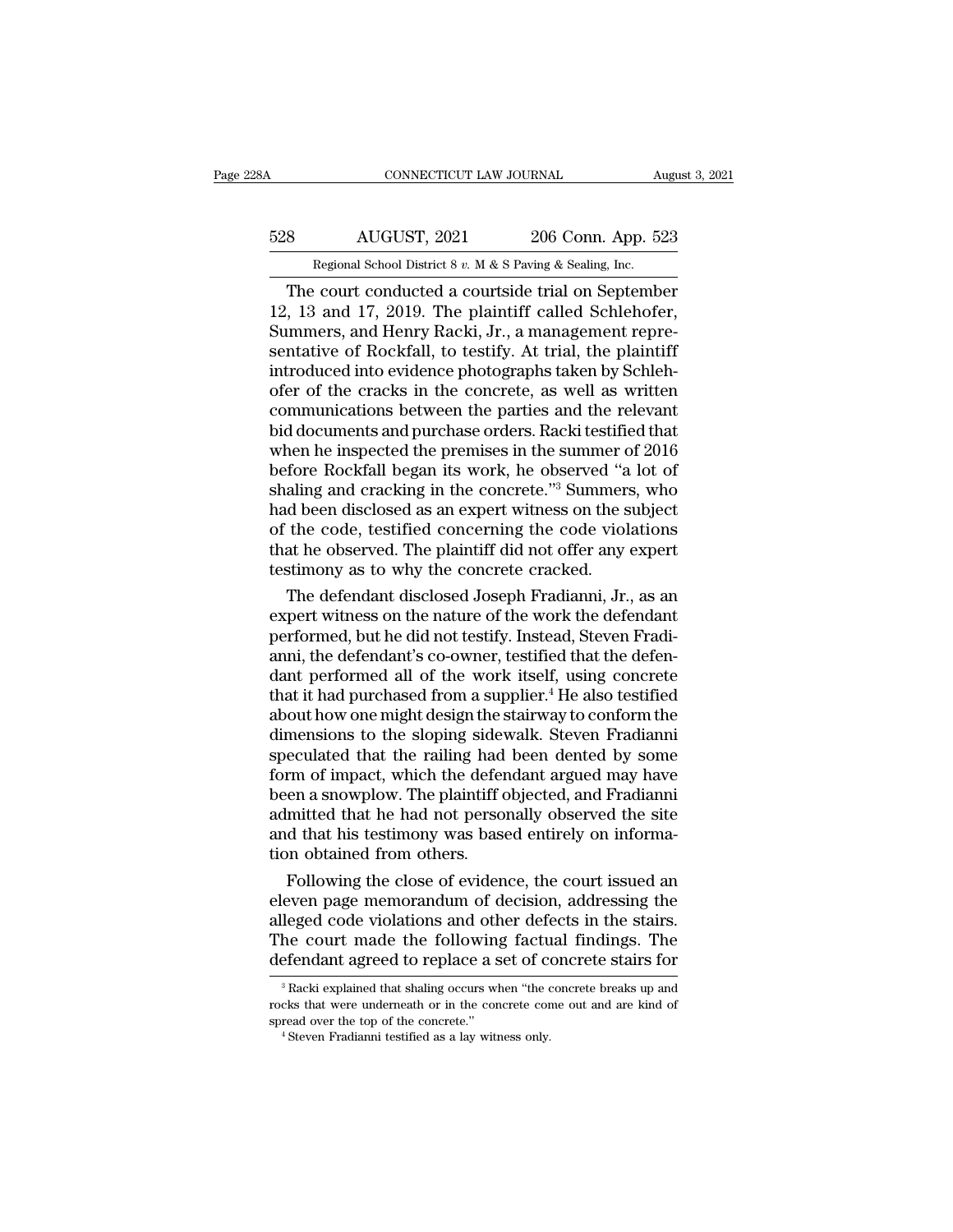# 2021 CONNECTICUT LAW JOURNAL Page 229A<br>
206 Conn. App. 523 AUGUST, 2021 529<br>
Regional School District 8 v. M & S Paving & Sealing, Inc.

Equal CONNECTICUT LAW JOURNAL<br>206 Conn. App. 523 AUGUST, 2021 529<br>Regional School District 8 *v.* M & S Paving & Sealing, Inc.<br>\$9000 and completed the work prior to the start of the EXERCTING 2021<br>
2006 Conn. App. 523 AUGUST, 2021 529<br>
2006 Conn. App. 523 AUGUST, 2021 529<br>
2000 and completed the work prior to the start of the<br>
39000 and completed the work prior to the start of the<br>
3000 year in Septem 206 Conn. App. 523 AUGUST, 2021 529<br>
Regional School District 8 v. M & S Paving & Sealing, Inc.<br>
\$9000 and completed the work prior to the start of the<br>
school year in September, 2014, for which it was paid<br>
on October 2, 206 Conn. App. 523 AUGUST, 2021 529<br>
Regional School District 8 v. M & S Paving & Sealing, Inc.<br>
\$9000 and completed the work prior to the start of the<br>
school year in September, 2014, for which it was paid<br>
on October 2, 206 Conn. App. 523 AUGUST, 2021 529<br>
Regional School District 8 v. M & S Paving & Sealing, Inc.<br>
\$9000 and completed the work prior to the start of the<br>
school year in September, 2014, for which it was paid<br>
on October 2, Regional School District 8 v. M & S Paving & Sealing, Inc.<br>
\$9000 and completed the work prior to the start of the<br>
school year in September, 2014, for which it was paid<br>
on October 2, 2014. On the morning of January 22, Regional School District 8 v. M & S Paving & Sealing, Inc.<br>
\$9000 and completed the work prior to the start of the<br>
school year in September, 2014, for which it was paid<br>
on October 2, 2014. On the morning of January 22, \$9000 and completed the work prior to the start of the school year in September, 2014, for which it was paid<br>on October 2, 2014. On the morning of January 22, 2015,<br>Siminski observed "substantial cracking in the concrete<br>o school year in September, 2014, for which it was paid<br>on October 2, 2014. On the morning of January 22, 2015,<br>Siminski observed "substantial cracking in the concrete<br>of the second step up from the lower sidewalk." After<br>ph on October 2, 2014. On the morning of January 22, 2015,<br>Siminski observed "substantial cracking in the concrete<br>of the second step up from the lower sidewalk." After<br>photographing the cracking, Schlehofer contacted the<br>def Siminski observed "substantial cracking in the concrete<br>of the second step up from the lower sidewalk." After<br>photographing the cracking, Schlehofer contacted the<br>defendant. The defendant, for "reasons that the admissi-<br>bl of the second step up from the lower sidewalk." After<br>photographing the cracking, Schlehofer contacted the<br>defendant. The defendant, for "reasons that the admissi-<br>ble evidence failed to disclose," sent a welder to repair<br> photographing the cracking, Schlehofer contacted the<br>defendant. The defendant, for "reasons that the admissi-<br>ble evidence failed to disclose," sent a welder to repair<br>part of the metal railing. The defendant informed the<br> defendant. The defendant, for "reasons that the admissible evidence failed to disclose," sent a welder to repair<br>part of the metal railing. The defendant informed the<br>plaintiff that it would wait until the weather was suff ble evidence failed to disclose," sent a welder to repair<br>part of the metal railing. The defendant informed the<br>plaintiff that it would wait until the weather was suffi-<br>ciently warm for concrete repairs. Schlehofer erecte part of the metal railing. The defendant informed the<br>plaintiff that it would wait until the weather was suffi-<br>ciently warm for concrete repairs. Schlehofer erected<br>barriers to prevent use of the stairs in the meantime.<br>P plaintiff that it would wait until the weather was sufficiently warm for concrete repairs. Schlehofer erected<br>barriers to prevent use of the stairs in the meantime.<br>Photographs Schlehofer forwarded to the defendant in<br>Apri ciently warm for concrete repairs. Schlehofer erected<br>barriers to prevent use of the stairs in the meantime.<br>Photographs Schlehofer forwarded to the defendant in<br>April, 2015, showed "long, deep, and obvious fissuring<br>of a barriers to prevent use of the stairs in the meantime.<br>Photographs Schlehofer forwarded to the defendant in<br>April, 2015, showed "long, deep, and obvious fissuring<br>of a portion of the tread and riser forming the second<br>step Photographs Schlehofer forwarded to the defendant in<br>April, 2015, showed "long, deep, and obvious fissuring<br>of a portion of the tread and riser forming the second<br>step from the bottom of the stairs." The defendant per-<br>for April, 2015, showed "long, deep, and obvious fissuring<br>of a portion of the tread and riser forming the second<br>step from the bottom of the stairs." The defendant per-<br>formed concrete repairs in May, 2015, but "the plaintiff of a portion of the tread and riser forming the second<br>step from the bottom of the stairs." The defendant per-<br>formed concrete repairs in May, 2015, but "the plaintiff<br>was very dissatisfied with the result, which it found<br> step from the bottom of the stairs." The defendant per-<br>formed concrete repairs in May, 2015, but "the plaintiff<br>was very dissatisfied with the result, which it found<br>unsightly, and new lines of fracturing were appearing<br>e formed concrete repairs in May, 2015, but "the plaintiff<br>was very dissatisfied with the result, which it found<br>unsightly, and new lines of fracturing were appearing<br>elsewhere on the stairs." A subsequent inspection of<br>the was very dissatisfied with the result, which it found<br>unsightly, and new lines of fracturing were appearing<br>elsewhere on the stairs." A subsequent inspection of<br>the stairs by Summers revealed that the stairs did not<br>comply unsightly, and new lines of fracturing<br>elsewhere on the stairs." A subseque<br>the stairs by Summers revealed that t<br>comply with the code and that the :<br>replaced. The plaintiff contracted v<br>replace the stairs at a price of \$ sewhere on the stairs." A subsequent inspection of<br>e stairs by Summers revealed that the stairs did not<br>mply with the code and that the stairs had to be<br>placed. The plaintiff contracted with Rockfall to<br>place the stairs at the stairs by Summers revealed that the stairs did not<br>comply with the code and that the stairs had to be<br>replaced. The plaintiff contracted with Rockfall to<br>replace the stairs at a price of \$30,235.20, and to replace<br>the

comply with the code and that the stairs had to be<br>replaced. The plaintiff contracted with Rockfall to<br>replace the stairs at a price of \$30,235.20, and to replace<br>the upper sidewalk for \$4553.82.<br>The court also found that replaced. The plaintiff contracted with Rockfall to<br>replace the stairs at a price of \$30,235.20, and to replace<br>the upper sidewalk for \$4553.82.<br>The court also found that the defendant substantially<br>complied "with the term replace the stairs at a price of \$30,235.20, and to replace<br>the upper sidewalk for \$4553.82.<br>The court also found that the defendant substantially<br>complied "with the terms of the contract despite the<br>fact that the dimensio the upper sidewalk for \$4553.82.<br>The court also found that the defendant substantially<br>complied "with the terms of the contract despite the<br>fact that the dimensions of the steps slightly exceeded<br>the [permissible] code sta The court also found that the defendant substantially<br>complied "with the terms of the contract despite the<br>fact that the dimensions of the steps slightly exceeded<br>the [permissible] code standards for tread depth and<br>riser complied "with the terms of the contract despite the<br>fact that the dimensions of the steps slightly exceeded<br>the [permissible] code standards for tread depth and<br>riser height." The court noted that the parties' agree-<br>ment fact that the dimensions of the steps slightly exceeded<br>the [permissible] code standards for tread depth and<br>riser height." The court noted that the parties' agree-<br>ment called for the defendant to reuse the existing<br>raili the [permissible] code standards for tread depth and<br>riser height." The court noted that the parties' agree-<br>ment called for the defendant to reuse the existing<br>railings, which placed constraints on the configuration<br>of th riser height." The court noted that the parties' agreement called for the defendant to reuse the existing<br>railings, which placed constraints on the configuration<br>of the stairs, and that the contract called only for a<br>repla ment called for the defendant to reuse the existing<br>railings, which placed constraints on the configuration<br>of the stairs, and that the contract called only for a<br>replacement and not a redesign. The court also noted<br>that t railings, which placed cof the stairs, and that<br>replacement and not a<br>that the contract did n<br>with all code standard<br>were no issues until S<br>stairs in January, 2015.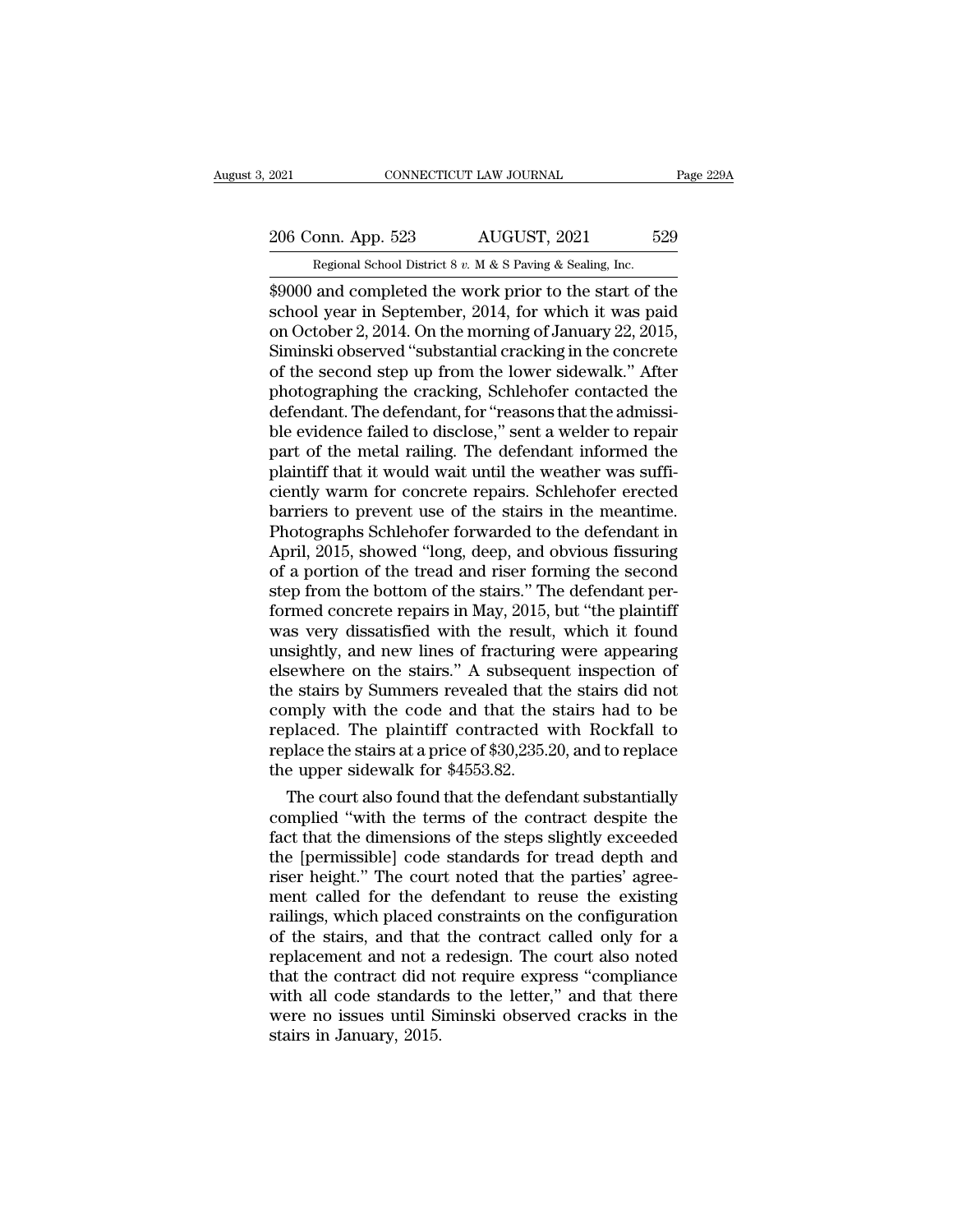## CONNECTICUT LAW JOURNAL August 3, 2021<br>530 AUGUST, 2021 206 Conn. App. 523<br>Regional School District 8 v. M & S Paving & Sealing, Inc. CONNECTICUT LAW JOURNAL August 3, 2021<br>
Regional School District 8 *v.* M & S Paving & Sealing, Inc.<br>
Thus, the court found that the defendant had com-

CONNECTICUT LAW JOURNAL<br>
O AUGUST, 2021 206 Conn. App. 523<br>
Regional School District 8 v. M & S Paving & Sealing, Inc.<br>
Thus, the court found that the defendant had com-<br>
Eted the work in full and that the plaintiff had de 530 MUGUST, 2021 206 Conn. App. 523<br>
Regional School District 8 v. M & S Paving & Sealing, Inc.<br>
Thus, the court found that the defendant had completed the work in full and that the plaintiff had deliv-<br>
ered payment afte 530 AUGUST, 2021 206 Conn. App. 523<br>
Regional School District 8 v. M & S Paving & Sealing, Inc.<br>
Thus, the court found that the defendant had completed the work in full and that the plaintiff had delivered payment after i 530 AUGUST, 2021 206 Conn. App. 523<br>
Regional School District 8 v. M & S Paving & Sealing, Inc.<br>
Thus, the court found that the defendant had completed the work in full and that the plaintiff had delivered payment after i Regional School District 8 v. M & S Paving & Sealing, Inc.<br>Thus, the court found that the defendant had completed the work in full and that the plaintiff had delivered payment after inspecting the stairs and expressing sa Regional School District 8 v. M & S Paving & Sealing, Inc.<br>
Thus, the court found that the defendant had completed the work in full and that the plaintiff had delivered payment after inspecting the stairs and expressing s Thus, the court found that the defendant had completed the work in full and that the plaintiff had delivered payment after inspecting the stairs and expressing satisfaction with the work. The court concluded that the defen pleted the work in full and that the plaintiff had delivered payment after inspecting the stairs and expressing<br>satisfaction with the work. The court concluded that the<br>defendant proved its fourth special defense; see foot ered payment after inspecting the stairs and expressing<br>satisfaction with the work. The court concluded that the<br>defendant proved its fourth special defense; see foot-<br>note 2 of this opinion; "which can fairly be read, in satisfaction with the work. The court concluded that the<br>defendant proved its fourth special defense; see foot-<br>note 2 of this opinion; "which can fairly be read, in part,<br>to embrace the concepts of acquiescence or ratific tions. the 2 of this opinion; "which can fairly be read, in part,<br>embrace the concepts of acquiescence or ratification<br>th respect to these code violations." The court thus<br>termined that the plaintiff did not prevail on its<br>each o to embrace the concepts of acquiescence or ratification<br>with respect to these code violations." The court thus<br>determined that the plaintiff did not prevail on its<br>breach of contract claim on the basis of the code viola-<br>t

with respect to these code violations." The court thus<br>determined that the plaintiff did not prevail on its<br>breach of contract claim on the basis of the code viola-<br>tions.<br>The court next turned to the issue of the cracked<br> determined that the plaintiff did not prevail on its<br>breach of contract claim on the basis of the code viola-<br>tions.<br>The court next turned to the issue of the cracked<br>stairs. It found that "[s]erious cracking of concrete<br>w breach of contract claim on the basis of the code violations.<br>The court next turned to the issue of the cracked<br>stairs. It found that "[s]erious cracking of concrete<br>within six months of formation leads the court to infer<br> tions.<br>The court next turned to the issue of the cracked<br>stairs. It found that "[s]erious cracking of concrete<br>within six months of formation leads the court to infer<br>unworkmanlike performance unless the fragility of the<br>p The court next turned to the issue of the cracked<br>stairs. It found that "[s]erious cracking of concrete<br>within six months of formation leads the court to infer<br>unworkmanlike performance unless the fragility of the<br>product stairs. It found that "[s]erious cracking of concrete<br>within six months of formation leads the court to infer<br>unworkmanlike performance unless the fragility of the<br>product can be attributed to some outside force." The<br>cour within six months of formation leads the court to infer<br>unworkmanlike performance unless the fragility of the<br>product can be attributed to some outside force." The<br>court rejected the defendant's argument that a snow-<br>plow unworkmanlike performance unless the fragility of the<br>product can be attributed to some outside force." The<br>court rejected the defendant's argument that a snow-<br>plow might have struck the stairway, on the basis of<br>its find product can be attributed to some outside force." The<br>court rejected the defendant's argument that a snow-<br>plow might have struck the stairway, on the basis of<br>its finding that (a) neither party had offered expert<br>testimon court rejected the defendant's argument that a snow-<br>plow might have struck the stairway, on the basis of<br>its finding that (a) neither party had offered expert<br>testimony as to why the concrete stairs had developed<br>cracks s plow might have struck the stairway, on the basis of<br>its finding that (a) neither party had offered expert<br>testimony as to why the concrete stairs had developed<br>cracks so soon after installation, and (b) the defendant<br>offe its finding that (a) neither party had offered expert<br>testimony as to why the concrete stairs had developed<br>cracks so soon after installation, and (b) the defendant<br>offered no admissible evidence regarding a possible<br>snowp testimony as to why the concrete stairs had developed<br>cracks so soon after installation, and (b) the defendant<br>offered no admissible evidence regarding a possible<br>snowplow impact. As a result, the court found that the<br>stai cracks so soon after installation, and (b) the defendant<br>offered no admissible evidence regarding a possible<br>snowplow impact. As a result, the court found that the<br>stairs cracked due to the defendant's unworkmanlike<br>perfor offered no admiss<br>snowplow impact.<br>stairs cracked due<br>performance. It al<br>crack following ti<br>The court thus co<br>the contract.<br>Having found th owplow impact. As a result, the court found that the<br>airs cracked due to the defendant's unworkmanlike<br>rformance. It also found that the stairs continued to<br>ack following the defendant's repair in May, 2015.<br>le court thus stairs cracked due to the defendant's unworkmanlike<br>performance. It also found that the stairs continued to<br>crack following the defendant's repair in May, 2015.<br>The court thus concluded that the defendant breached<br>the cont

performance. It also found that the stairs continued to<br>crack following the defendant's repair in May, 2015.<br>The court thus concluded that the defendant breached<br>the contract.<br>Having found the defendant liable for breach o crack following the defendant's repair in May, 2015.<br>The court thus concluded that the defendant breached<br>the contract.<br>Having found the defendant liable for breach of con-<br>tract, the court turned to damages. The court fo Having found the defendant liable for breach of con-<br>act, the court turned to damages. The court found<br>at the defects required the stairs to be removed and<br> $\text{placed,}^5$  and calculated the amount the plaintiff<br> $\text{p}^5$ The tract, the court turned to damages. The court found<br>that the defects required the stairs to be removed and<br>replaced,<sup>5</sup> and calculated the amount the plaintiff<br> $\frac{1}{100}$ <br> $\frac{1}{100}$ <br>stairs constructed by the defendant d

that the defects required the stairs to be removed and replaced,<sup>5</sup> and calculated the amount the plaintiff  $\frac{1}{\pi}$  <sup>5</sup>The court found that "it was necessary for the plaintiff to have the faulty stairs constructed by t replaced,<sup>5</sup> and calculated the amount the plaintiff<br> $\frac{1}{100}$   $\frac{1}{100}$   $\frac{1}{100}$   $\frac{1}{100}$  and calculated the amount the plaintiff<br>stairs constructed by the defendant demolished and removed, given the<br>cracking c repraced, and carcurated the amount the praintiff<br>
<sup>5</sup> The court found that "it was necessary for the plaintiff to have the faulty<br>
stairs constructed by the defendant demolished and removed, given the<br>
cracking concrete <sup>5</sup> The court found that "it was necessary for the plaintiff to have the faulty stairs constructed by the defendant demolished and removed, given the cracking concrete problem *as well as* the fact that the dimensions of stairs constructed by the defendant demolished and removed, given the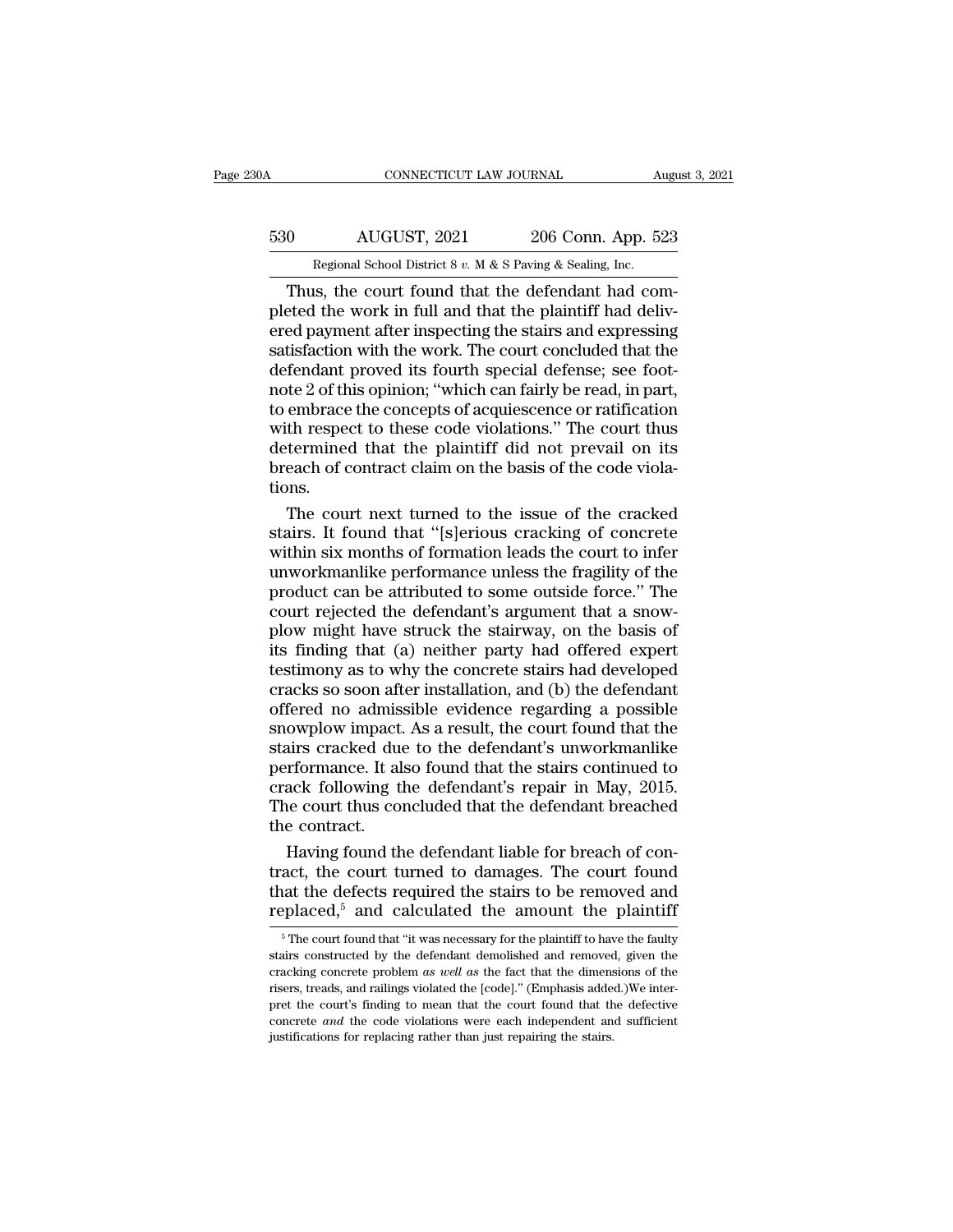# 2021 CONNECTICUT LAW JOURNAL Page 231A<br>
206 Conn. App. 523 AUGUST, 2021 531<br>
Regional School District 8 v. M & S Paving & Sealing, Inc.

Equal CONNECTICUT LAW JOURNAL<br>206 Conn. App. 523 AUGUST, 2021 531<br>Regional School District 8 *v.* M & S Paving & Sealing, Inc.<br>528 Regional School District 8 *v.* M & S Paving & Sealing, Inc. should recoup for the additional work.<sup>6</sup> The court noted<br>of the second School District 8 v. M & S Paving & Sealing, Inc.<br>should recoup for the additional work.<sup>6</sup> The court noted<br>that some of the new work done by Rockfall 206 Conn. App. 523 AUGUST, 2021 531<br>
Regional School District 8 v. M & S Paving & Sealing, Inc.<br>
should recoup for the additional work.<sup>6</sup> The court noted<br>
that some of the new work done by Rockfall was outside<br>
of the sc 206 Conn. App. 523 AUGUST, 2021 531<br>
Regional School District 8 v. M & S Paving & Sealing, Inc.<br>
should recoup for the additional work.<sup>6</sup> The court noted<br>
that some of the new work done by Rockfall was outside<br>
of the sc 206 Conn. App. 523 AUGUST, 2021 531<br>
Regional School District 8 v. M & S Paving & Sealing, Inc.<br>
should recoup for the additional work.<sup>6</sup> The court noted<br>
that some of the new work done by Rockfall was outside<br>
of the sc Regional School District 8  $v$ . M & S Paving & Sealing, Inc.<br>
should recoup for the additional work.<sup>6</sup> The court noted<br>
that some of the new work done by Rockfall was outside<br>
of the scope of the contract between the pla regional school District 8  $v$ .  $M \propto S$  Paving  $\propto$  Sealing, inc.<br>should recoup for the additional work.<sup>6</sup> The court noted<br>that some of the new work done by Rockfall was outside<br>of the scope of the contract between the should recoup for the additional work.<sup>6</sup> The court noted<br>that some of the new work done by Rockfall was outside<br>of the scope of the contract between the plaintiff and<br>the defendant. Specifically, Rockfall reconstructed th that some of the new work done by Rockfall was outside<br>of the scope of the contract between the plaintiff and<br>the defendant. Specifically, Rockfall reconstructed the<br>upper sidewalk area, which the defendant had not con-<br>tr of the scope of the contract between the plaintiff and<br>the defendant. Specifically, Rockfall reconstructed the<br>upper sidewalk area, which the defendant had not con-<br>tracted to do, and as a result of doing so, Rockfall had<br> the defendant. Specifically, Rockfall reconstructed the<br>upper sidewalk area, which the defendant had not con-<br>tracted to do, and as a result of doing so, Rockfall had<br>the additional benefit of building the stairs and upper upper sidewalk area, which the defendant had not contracted to do, and as a result of doing so, Rockfall had<br>the additional benefit of building the stairs and upper<br>sidewalk anew together. The defendant, by contrast,<br>had t tracted to do, and as a result of doing so, Rockfall had<br>the additional benefit of building the stairs and upper<br>sidewalk anew together. The defendant, by contrast,<br>had to conform the stairs to the existing slope of the<br>si the additional benefit of building the stairs and upper<br>sidewalk anew together. The defendant, by contrast,<br>had to conform the stairs to the existing slope of the<br>sidewalk. Rockfall also had the flexibility of installing<br>n sidewalk anew together. The defendant, by contrast,<br>had to conform the stairs to the existing slope of the<br>sidewalk. Rockfall also had the flexibility of installing<br>new railings and adding an additional step to the stairs. had to conform the stairs to the existing slope of the sidewalk. Rockfall also had the flexibility of installing new railings and adding an additional step to the stairs. The court found that the plaintiff paid Rockfall sidewalk. Rockfall also had the flexibility of installing<br>new railings and adding an additional step to the stairs.<br>The court found that the plaintiff paid Rockfall \$34,789.02<br>for all of its work. From that sum, the court new railings and adding an additional step to the stairs.<br>The court found that the plaintiff paid Rockfall \$34,789.02<br>for all of its work. From that sum, the court deducted<br>\$4553.82, which the plaintiff paid to reconstruct The court found that the plaintiff paid Rockfall \$34,789.02<br>for all of its work. From that sum, the court deducted<br>\$4553.82, which the plaintiff paid to reconstruct the<br>upper sidewalk, \$1500 paid to a professional engineer for all of its work. From that sum, the court deducted  $$4553.82$ , which the plaintiff paid to reconstruct the upper sidewalk,  $$1500$  paid to a professional engineer,  $$3550.39$  for the installation of new railings, and \$4553.82, which the plaintiff paid to reconst<br>upper sidewalk, \$1500 paid to a professional  $\epsilon$ <br>\$3550.39 for the installation of new railings,<br>sums of \$943.60 and \$257.47 for several une:<br>charges in the Rockfall contract. For six hand, these pair of a precessional eigence,<br>550.39 for the installation of new railings, and the<br>ms of \$943.60 and \$257.47 for several unexplained<br>arges in the Rockfall contract. Accordingly, the court<br>varded the p recession \$943.60 and \$257.47 for several unexplained<br>sums of \$943.60 and \$257.47 for several unexplained<br>charges in the Rockfall contract. Accordingly, the court<br>awarded the plaintiff \$23,983 in damages and rendered<br>judgm

dant also claims of the court and the court incorplants charges in the Rockfall contract. Accordingly, the court awarded the plaintiff \$23,983 in damages and rendered judgment thereon. This appeal followed.<br>On appeal, the awarded the plaintiff \$2<br>judgment thereon. This<br>On appeal, the defend<br>rectly found that it breach<br>dant also claims the conflages. We disagree.<br>We first set forth the g dgment thereon. This appeal followed.<br>On appeal, the defendant claims that the court incor-<br>ctly found that it breached the contract. The defen-<br>nt also claims the court improperly calculated dam-<br>es. We disagree.<br>We first On appeal, the defendant claims that the court incorrectly found that it breached the contract. The defendant also claims the court improperly calculated damages. We disagree.<br>We first set forth the general rule regarding

example in the defendant of the contract. The defendant also claims the court improperly calculated damages. We disagree.<br>We first set forth the general rule regarding the review of breach of contract claims. "The determi dant also claims the court improperly calculated dam-<br>ages. We disagree.<br>We first set forth the general rule regarding the review<br>of breach of contract claims. "The determination of<br>whether a contract has been materially standard and the court improperty subcluded and<br>ages. We disagree.<br>We first set forth the general rule regarding the review<br>of breach of contract claims. "The determination of<br>whether a contract has been materially breache We first set forth the general rule regarding the review<br>of breach of contract claims. "The determination of<br>whether a contract has been materially breached is a<br>question of fact that is subject to the clearly erroneous<br>s We first set forth the general rule regarding the review<br>of breach of contract claims. "The determination of<br>whether a contract has been materially breached is a<br>question of fact that is subject to the clearly erroneous<br>s of breach of contract claims. "The determination of<br>whether a contract has been materially breached is a<br>question of fact that is subject to the clearly erroneous<br>standard of review. . . . A finding of fact is clearly<br>err whether a contract has been materially breached is a question of fact that is subject to the clearly erroneous standard of review.  $\ldots$  A finding of fact is clearly erroneous when there is no evidence in the record to su question of fact that is subject to the clearly erroneous<br>standard of review. . . . A finding of fact is clearly<br>erroneous when there is no evidence in the record to<br>support it . . . or when although there is evidence to<br> upport it . . . or when although there is evidence to<br>upport it, the reviewing court on the entire evidence<br>left with the definite and firm conviction that a mis-<br>ke has been committed. . . . Although a finding of<br> $\frac{6}{6$ support it,<br>is left with<br>take has b<br> $\frac{1}{6}$  At trial, the<br>with Rockfall.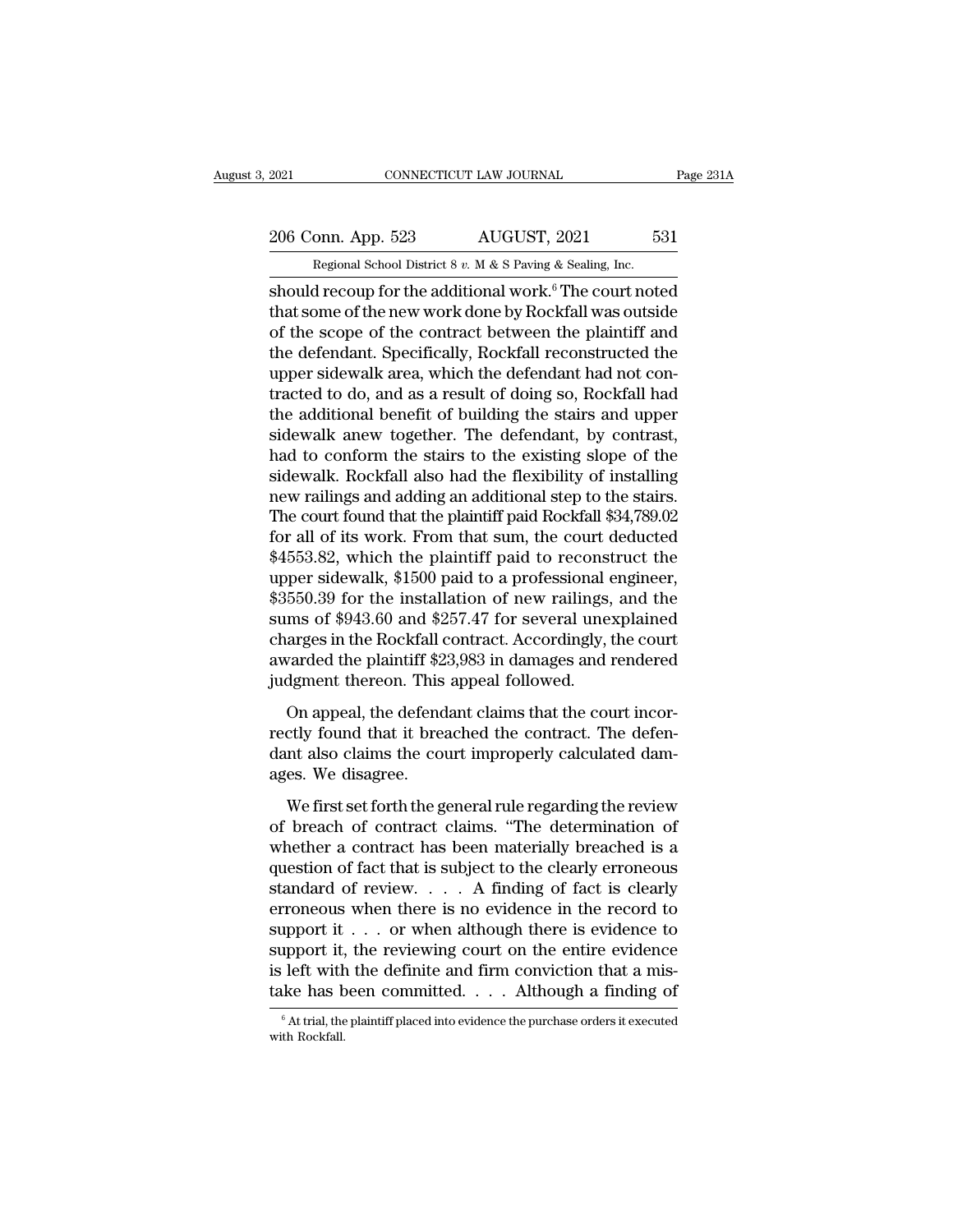## CONNECTICUT LAW JOURNAL August 3, 2021<br>532 AUGUST, 2021 206 Conn. App. 523<br>Regional School District 8 v. M & S Paving & Sealing, Inc. CONNECTICUT LAW JOURNAL August 3, 2021<br>
Regional School District 8 *v.* M & S Paving & Sealing, Inc.<br>
Denote of contract is subject to the clearly erroneous

**branch of contract is subject to the clearly erroneous**<br> **breach of contract is subject to the clearly erroneous**<br> **breach of contract is subject to the clearly erroneous**<br> **breach of review, whether the court chose the** 532 AUGUST, 2021 206 Conn. App. 523<br>
Regional School District 8 v. M & S Paving & Sealing, Inc.<br>
breach of contract is subject to the clearly erroneous<br>
standard of review, whether the court chose the correct<br>
legal stand MUGUST, 2021 206 Conn. App. 523<br>
Regional School District 8 v. M & S Paving & Sealing, Inc.<br>
breach of contract is subject to the clearly erroneous<br>
standard of review, whether the court chose the correct<br>
legal standard  $\frac{532}{200}$  AUGUST, 2021 206 Conn. App. 523<br>
Regional School District 8 v. M & S Paving & Sealing, Inc.<br>
breach of contract is subject to the clearly erroneous<br>
standard of review, whether the court chose the correct<br>
l Regional School District 8 v. M & S Paving & Sealing, Inc.<br>
breach of contract is subject to the clearly erroneous<br>
standard of review, whether the court chose the correct<br>
legal standard to initially analyze the alleged b Regional School District 8 v. *M* & S Paving & Sealing, Inc.<br> **Derach of contract is subject to the clearly erroneous**<br> **Standard of review, whether the court chose the correct**<br> **legal standard to initially analyze the al** breach of contract is subject to the clearly erroneous<br>standard of review, whether the court chose the correct<br>legal standard to initially analyze the alleged breach is<br>a question of law subject to plenary review." (Citati standard of review, whether the<br>legal standard to initially analy<br>a question of law subject to pl<br>omitted; internal quotation m<br>*Dermatology Consultants*, *P.C*<br>Conn. App. 169, 180, 78 A.3d 16<br>541, 153 A.3d 574 (2016).<br>Wit gal standard to initially analyze the alleged breach is<br>question of law subject to plenary review." (Citation<br>nitted; internal quotation marks omitted.) Western<br>rematology Consultants, P.C. v. VitalWorks, Inc., 146<br>pnn. Ap a question of law subject to pienary review." (Citation<br>omitted; internal quotation marks omitted.) Western<br>Dermatology Consultants, P.C. v. VitalWorks, Inc., 146<br>Conn. App. 169, 180, 78 A.3d 167 (2013), aff'd, 322 Conn.<br>5

omitted; internal quotation marks omitted.) Western<br>
Dermatology Consultants, P.C. v. VitalWorks, Inc., 146<br>
Conn. App. 169, 180, 78 A.3d 167 (2013), aff'd, 322 Conn.<br>
541, 153 A.3d 574 (2016).<br>
With respect to the defenda Dermatology Consultants, P.C. v. VitalWorks, Inc., 146<br>Conn. App. 169, 180, 78 A.3d 167 (2013), aff<sup>d</sup>, 322 Conn.<br>541, 153 A.3d 574 (2016).<br>With respect to the defendant's claim that expert<br>testimony was required in order Conn. App. 169, 180, 78 A.3d 167 (2013), afr d, 322 Conn.<br>541, 153 A.3d 574 (2016).<br>With respect to the defendant's claim that expert<br>testimony was required in order for the plaintiff to pre-<br>vail on its breach of contrac b41, 1b3 A.3d b74 (2016).<br>With respect to the defendant's claim that expert<br>testimony was required in order for the plaintiff to pre-<br>vail on its breach of contract claim, "as a general matter,<br>[whether] expert testimony i With respect to the defendant's claim that expert<br>testimony was required in order for the plaintiff to pre-<br>vail on its breach of contract claim, "as a general matter,<br>[whether] expert testimony is required to support a<br>pa testimony was required in order for the plaintiff to prevail on its breach of contract claim, "as a general matter, [whether] expert testimony is required to support a particular type of claim [is] a question of law that w vail on its breach of contract claim, "as a general matter,<br>[whether] expert testimony is required to support a<br>particular type of claim [is] a question of law that we<br>review de novo."  $R.T.$  Vanderbilt Co. v. Hartford Acc [whether] expert testimony is required to support a<br>particular type of claim [is] a question of law that we<br>review de novo." R.T. Vanderbilt Co. v. Hartford Acci-<br>dent & Indemnity Co., 171 Conn. App. 61, 110, 156 A.3d<br>539 particular type of claim [is] a question of law that we<br>review de novo." R.T. Vanderbilt Co. v. Hartford Acci-<br>dent & Indemnity Co., 171 Conn. App. 61, 110, 156 A.3d<br>539 (2017), aff<sup>1</sup>d, 333 Conn. 343, 216 A.3d 629 (2019). review de novo." *R.T. Vanderbilt Co.* v. *Hartford Accident & Indemnity Co.*, 171 Conn. App. 61, 110, 156 A.3d 539 (2017), aff'd, 333 Conn. 343, 216 A.3d 629 (2019).<br>Once we resolve the question of whether expert testimon dent & Indemnity Co., 171 Conn. App. 61, 110, 156 A.3d<br>539 (2017), aff'd, 333 Conn. 343, 216 A.3d 629 (2019).<br>Once we resolve the question of whether expert testi-<br>mony is required, we review for clear error the question<br> 539 (2017), aff'd, 333 Conn. 343, 216 A.3d 629 (2019).<br>Once we resolve the question of whether expert testi-<br>mony is required, we review for clear error the question<br>of whether the trial court drew a reasonable inference. Once we resolve the question of whether expert testi-<br>mony is required, we review for clear error the question<br>of whether the trial court drew a reasonable inference.<br>See *State* v. *Ray*, 290 Conn. 602, 631 n.17, 966 A.2 mony is required, we review for clear error the question<br>of whether the trial court drew a reasonable inference.<br>See *State* v. *Ray*, 290 Conn. 602, 631 n.17, 966 A.2d 148<br>(2009). On the issue of damages, "[t]he trial cou of whether the trial court drew<br>See *State* v. Ray, 290 Conn. 60<br>(2009). On the issue of damag<br>broad discretion . . . and its d<br>turned unless it is clearly erron<br>Inc. v. All Phase Enterprises, 1<br>528, 963 A.2d 676 (2009). oad discretion  $\ldots$  and its decision will not be over-<br>rned unless it is clearly erroneous." O & G Industries,<br>c. v. All Phase Enterprises, Inc., 112 Conn. App. 511,<br>8, 963 A.2d 676 (2009).<br>I<br>The defendant claims that th

I

found that the defendant of the defendant of the defendant claims that the trial court improperly<br>found that the defendant claims that the trial court improperly<br>found that the defendant's unworkmanlike perfor-<br>mance prox Finc. v. All Phase Enterprises, Inc., 112 Conn. App. 511,<br>  $\frac{1}{288}$ , 963 A.2d 676 (2009).<br>  $\frac{1}{1000}$ <br>
The defendant claims that the trial court improperly<br>
found that the defendant's unworkmanlike perfor-<br>
mance pro The defendant claims that the trial court improperly<br>
The defendant claims that the trial court improperly<br>
found that the defendant's unworkmanlike perfor-<br>
mance proximately caused the concrete to crack. First,<br>
the def I<br>I<br>The defendant claims that the trial court improperly<br>found that the defendant's unworkmanlike perfor-<br>mance proximately caused the concrete to crack. First,<br>the defendant argues that expert testimony was required<br>to pr I<br>The defendant claims that the trial court improperly<br>found that the defendant's unworkmanlike perfor-<br>mance proximately caused the concrete to crack. First,<br>the defendant argues that expert testimony was required<br>to prov The defendant claims that the trial court improperly<br>found that the defendant's unworkmanlike perfor-<br>mance proximately caused the concrete to crack. First,<br>the defendant argues that expert testimony was required<br>to prove found that the defendant's unworkmanlike perfor-<br>mance proximately caused the concrete to crack. First,<br>the defendant argues that expert testimony was required<br>to prove that the cracks in the concrete were proxi-<br>mately ca mance proximately caused the concrete to crack<br>the defendant argues that expert testimony was r<br>to prove that the cracks in the concrete were<br>mately caused by the defendant's defective wor<br>ond, it claims that, even if expe e detendant argues that expert testimony was required<br>prove that the cracks in the concrete were proxi-<br>ately caused by the defendant's defective work. Sec-<br>d, it claims that, even if expert testimony was not<br>quired, the c to prove that the cracks in the concrete were proximately caused by the defendant's defective work. Second, it claims that, even if expert testimony was not required, the court drew an unreasonable inference as to the caus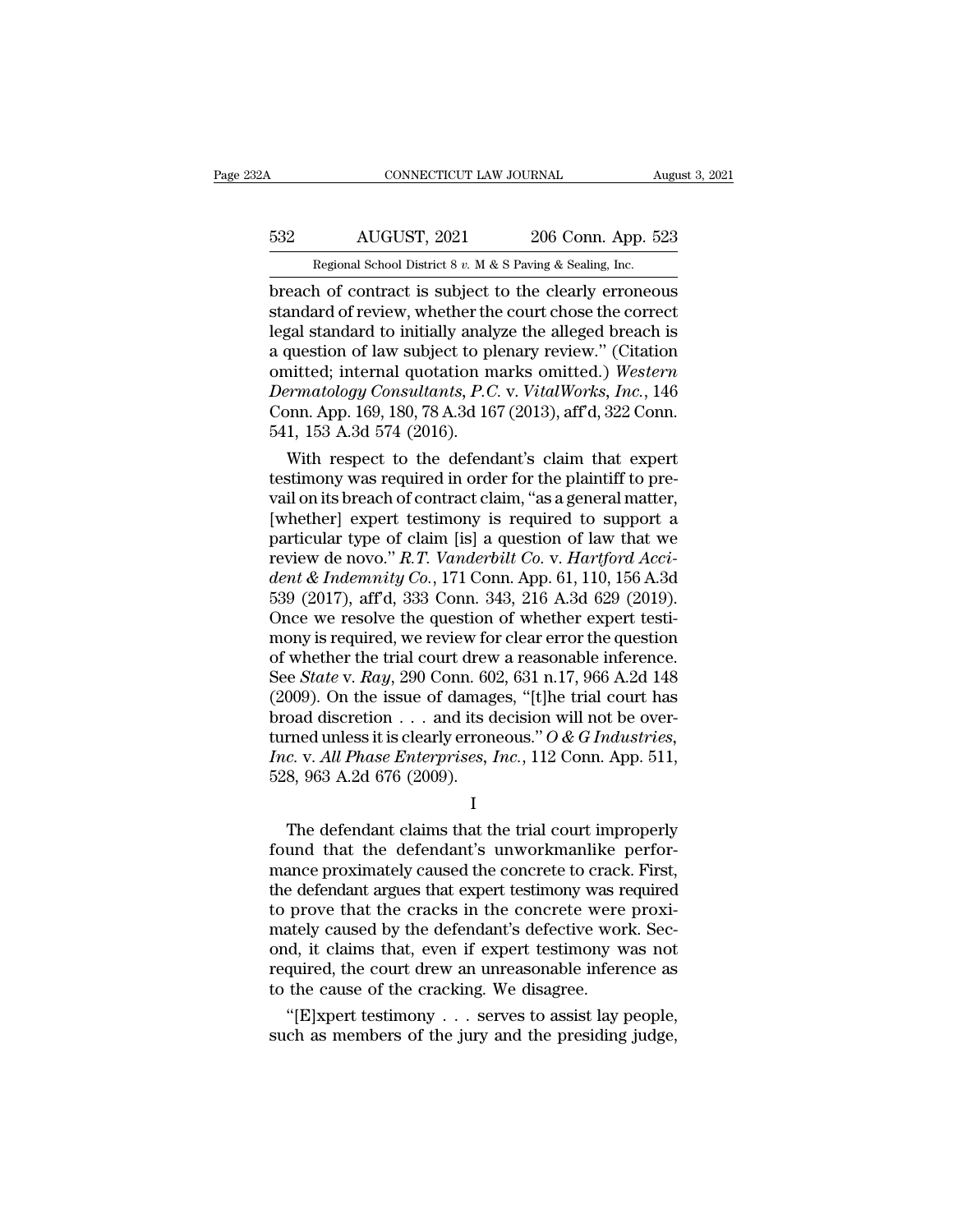# 2021 CONNECTICUT LAW JOURNAL Page 233A<br>
206 Conn. App. 523 AUGUST, 2021 533<br>
Regional School District 8 v. M & S Paving & Sealing, Inc.

EXECUTE 2021 CONNECTICUT LAW JOURNAL<br>206 Conn. App. 523 AUGUST, 2021 533<br>Regional School District 8 *v.* M & S Paving & Sealing, Inc.<br>to understand the applicable standard of care and to The 2021 CONNECTICUT LAW JOURNAL Page 233A<br>
206 Conn. App. 523 AUGUST, 2021 533<br>
Regional School District 8 v. M & S Paving & Sealing, Inc.<br>
to understand the applicable standard of care and to<br>
evaluate the defendant's ac 206 Conn. App. 523 AUGUST, 2021 533<br>
Regional School District 8 v. M & S Paving & Sealing, Inc.<br>
to understand the applicable standard of care and to<br>
evaluate the defendant's actions in light of that stan-<br>
dard.... Expe 206 Conn. App. 523 AUGUST, 2021 533<br>
Regional School District 8 v. M & S Paving & Sealing, Inc.<br>
to understand the applicable standard of care and to<br>
evaluate the defendant's actions in light of that stan-<br>
dard.... Expe 206 Conn. App. 523 AUGUST, 2021 533<br>
Regional School District 8 v. M & S Paving & Sealing, Inc.<br>
to understand the applicable standard of care and to<br>
evaluate the defendant's actions in light of that stan-<br>
dard.... Expe Regional School District 8 v. M & S Paving & Sealing, Inc.<br>
to understand the applicable standard of care and to<br>
evaluate the defendant's actions in light of that stan-<br>
dard.... Expert testimony is required when the que nal sensor bisinet *s v. M & S Paving & Seamig, mc.*<br>
to understand the applicable standard of care and to<br>
evaluate the defendant's actions in light of that stan-<br>
dard.... Expert testimony is required when the ques-<br>
tio evaluate the defendant's actions in light of that stan-<br>dard.... Expert testimony is required when the ques-<br>tion involved goes beyond the field of the ordinary<br>knowledge and experience of judges or jurors." (Inter-<br>nal q dard. . . . Expert testimony is required when the question involved goes beyond the field of the ordinary knowledge and experience of judges or jurors." (Internal quotation marks omitted.) Osborn v. Waterbury, 333 Conn. 8 tion involved goes beyond the field of the ordinary<br>knowledge and experience of judges or jurors." (Inter-<br>nal quotation marks omitted.) Osborn v. Waterbury,<br>333 Conn. 816, 826, 220 A.3d 1 (2019). "When a topic<br>requiring knowledge and experience of judges or jurors." (Inter-<br>nal quotation marks omitted.) Osborn v. Waterbury,<br>333 Conn. 816, 826, 220 A.3d 1 (2019). "When a topic<br>requiring special experience of an expert forms a main<br>issue i nal quotation marks omitted.) Osborn v. Waterbury,<br>333 Conn. 816, 826, 220 A.3d 1 (2019). "When a topic<br>requiring special experience of an expert forms a main<br>issue in the case, the evidence on that issue must con-<br>tain e 333 Conn. 816, 826, 220 A.3d 1 (2019). "When a topic<br>requiring special experience of an expert forms a main<br>issue in the case, the evidence on that issue must con-<br>tain expert testimony or it will not suffice.... In cases requiring special experience of an expert forms a main<br>issue in the case, the evidence on that issue must con-<br>tain expert testimony or it will not suffice. . . . In cases<br>involving claims of professional negligence . . . issue in the case, the evidence on that issue must contain expert testimony or it will not suffice. . . . In cases<br>involving claims of professional negligence . . . .<br>expert testimony is essential to establish both the st tain expert testimony or it will not suffice. . . . In cases<br>involving claims of professional negligence . . . .<br>expert testimony is essential to establish both the stan-<br>dard of skill and care applicable and that the defe involving claims of professional negligence . . . .<br>expert testimony is essential to establish both the stan-<br>dard of skill and care applicable and that the defendant<br>failed to conform to the standard, as these matters ar expert testimony is essential to establish both the stan-<br>dard of skill and care applicable and that the defendant<br>failed to conform to the standard, as these matters are<br>outside the knowledge of the jury." (Citations omit dard of skill and care applicable and that the defendant<br>failed to conform to the standard, as these matters are<br>outside the knowledge of the jury." (Citations omitted;<br>internal quotation marks omitted.) *Matyas* v. *Minck* failed to conform to the standard, as these matters are outside the knowledge of the jury." (Citations omitted; internal quotation marks omitted.) *Matyas v. Minck*, 37 Conn. App. 321, 326–27, 655 A.2d 1155 (1995). Expert ternal quotation marks omitted.) *Matyas v. Minck*, 37<br>
pnn. App. 321, 326–27, 655 A.2d 1155 (1995). Expert<br>
stimony is not required, however, if "the negligence<br>
so gross as to be clear to a layperson." *Osborn v.*<br> *ater* Conn. App. 321, 326–27, 655 A.2d 1155 (1995). Expert<br>testimony is not required, however, if "the negligence<br>is so gross as to be clear to a layperson." Osborn v.<br>Waterbury, supra, 827.<br>"[T]he exception to the general rule

testimony is not required, however, if "the negligence<br>is so gross as to be clear to a layperson." Osborn v.<br>Waterbury, supra, 827.<br>"[T]he exception to the general rule that requires<br>that expert testimony be used to prove is so gross as to be clear to a layperson." Osborn v.<br>Waterbury, supra, 827.<br>"[T]he exception to the general rule that requires<br>that expert testimony be used to prove professional<br>negligence . . . provides that expert tes *Waterbury*, supra, 827.<br>
"[T]he exception to the general rule that requires<br>
that expert testimony be used to prove professional<br>
negligence . . . provides that expert testimony may be<br>
dispensed with when there is such "[T]he exception to the general rule that requires<br>that expert testimony be used to prove professional<br>negligence... provides that expert testimony may be<br>dispensed with when there is such gross want of care<br>or skill as t "[T]he exception to the general rule that requires<br>that expert testimony be used to prove professional<br>negligence . . . provides that expert testimony may be<br>dispensed with when there is such gross want of care<br>or skill a that expert testimony be used to prove professional<br>negligence . . . provides that expert testimony may be<br>dispensed with when there is such gross want of care<br>or skill as to afford, of itself, an almost conclusive<br>infere negligence . . . provides that expert testimony may be dispensed with when there is such gross want of care or skill as to afford, of itself, an almost conclusive inference of negligence."<sup>7</sup> (Internal quotation marks omi dispensed with when there is such gross want of care<br>or skill as to afford, of itself, an almost conclusive<br>inference of negligence."<sup>7</sup> (Internal quotation marks<br>omitted.) *Matyas* v. *Minck*, supra, 37 Conn. App. 328.<br>Wh or skill as to afford, of itself, an almost conclusive<br>inference of negligence."<sup>7</sup> (Internal quotation marks<br>omitted.) *Matyas* v. *Minck*, supra, 37 Conn. App. 328.<br>Whether an expert is required in such a case will depen inference of negligence."" (Internal quotation marks<br>omitted.) *Matyas* v. *Minck*, supra, 37 Conn. App. 328.<br>Whether an expert is required in such a case will depend<br>on the facts of each case and the level of technical c In the facts of each case and the level of technical com-<br>lexity at issue. See, e.g., *Cackowski* v. *Jack A. Halprin,*<br> $ac$ , 133 Conn. 631, 635–36, 53 A.2d 649 (1947) (expert<br>stimony is not essential where negligent work plexity at issue. See, e.g., *Cackowski* v. *Jack A. Halprin*,<br> *Inc.*, 133 Conn. 631, 635–36, 53 A.2d 649 (1947) (expert<br>
testimony is not essential where negligent work of<br>
<sup>7</sup> As with a professional negligence case, a

*Inc.*, 133 Conn. 631, 635–36, 53 A.2d 649 (1947) (expert testimony is not essential where negligent work of  $\frac{1}{4}$  as with a professional negligence case, a breach of contract case alleging a violation of the implied testimony is not essential where negligent work of<br>The visible of the implied duty to perform in a workmanlike manner also<br>generally requires expert testimony, unless it falls within a recognized excep-<br>tion to that rule.  $^7$  As with a professional negligence case, a breach of contract case alleging a violation of the implied duty to perform in a workmanlike manner also generally requires expert testimony, unless it falls within a recogni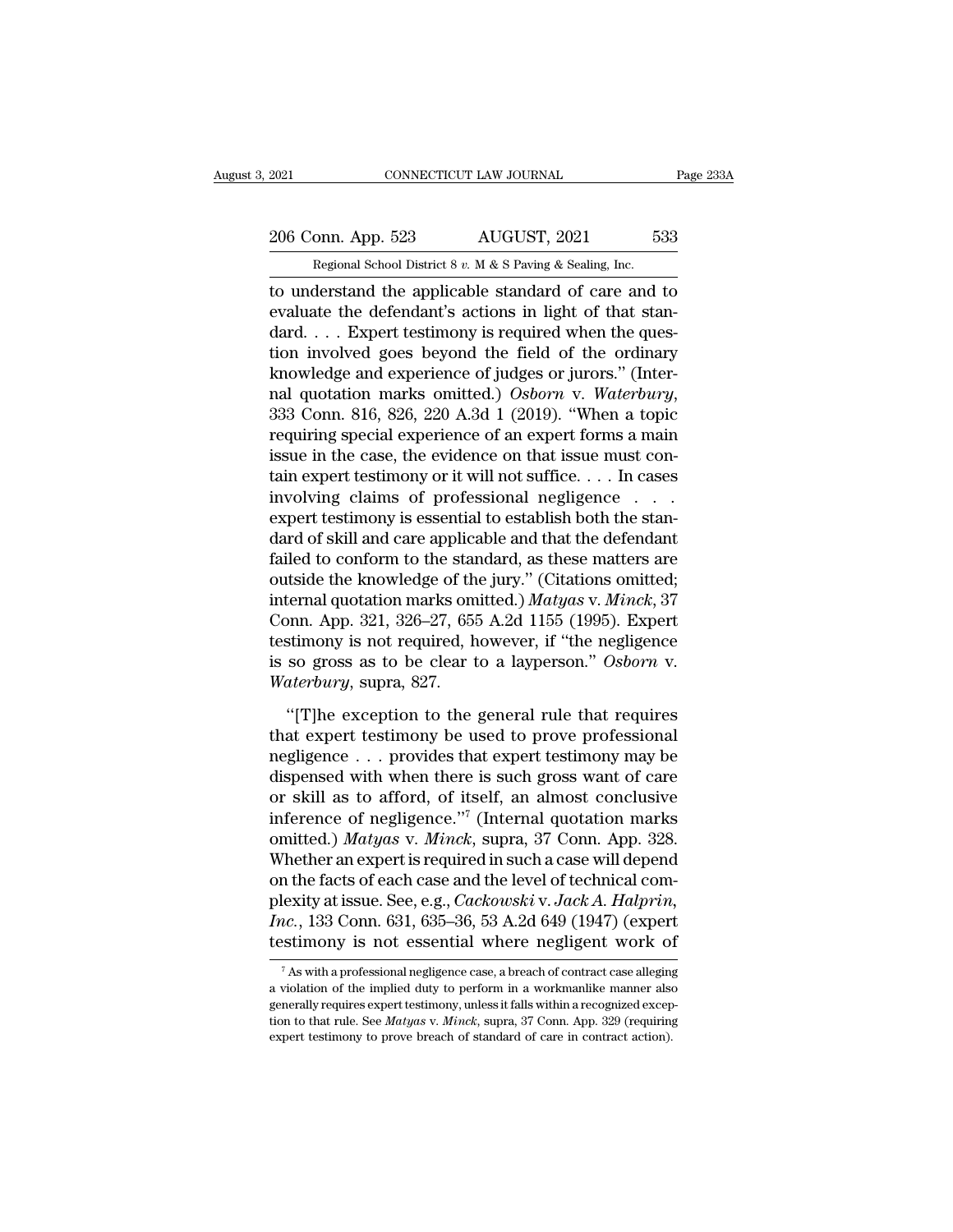## CONNECTICUT LAW JOURNAL August 3, 2021<br>534 AUGUST, 2021 206 Conn. App. 523<br>Regional School District 8 v. M & S Paving & Sealing, Inc. CONNECTICUT LAW JOURNAL August 3, 2021<br>534 AUGUST, 2021 206 Conn. App. 523<br>Regional School District 8 *v.* M & S Paving & Sealing, Inc.<br>builders did not present "an intricate engineering prob-

CONNECTICUT LAW JOURNAL August AUGUST, 2021 206 Conn. App. 523<br>
Regional School District 8 v. M & S Paving & Sealing, Inc.<br>
builders did not present "an intricate engineering prob-<br>
lem" and jury could use common knowledge AUGUST, 2021 206 Conn. App. 523<br>
Regional School District 8 v. M & S Paving & Sealing, Inc.<br>
builders did not present "an intricate engineering prob-<br>
lem" and jury could use common knowledge to find<br>
negligence). negligence).  $\frac{4}{\text{Regular area}}$  AUGUST, 2021 206 Conn. App. 523<br>
Regional School District 8 v. M & S Paving & Sealing, Inc.<br>
illders did not present "an intricate engineering prob-<br>
m" and jury could use common knowledge to find<br>
gligence)

Regional School District 8  $v$ . M & S Paving & Sealing, Inc.<br>
builders did not present "an intricate engineering prob-<br>
lem" and jury could use common knowledge to find<br>
negligence).<br>
We conclude that the present case fal builders did not present "an intricate engineering problem" and jury could use common knowledge to find<br>negligence).<br>We conclude that the present case falls within the rec-<br>ognized exception to the general rule requiring e bunders did not present an intricate engineering problem" and jury could use common knowledge to find<br>negligence).<br>We conclude that the present case falls within the rec-<br>ognized exception to the general rule requiring ex ment and jury could use common knowledge to find<br>negligence).<br>We conclude that the present case falls within the rec-<br>ognized exception to the general rule requiring expert<br>testimony in cases alleging professional negligen We conclude that the present case falls within the recognized exception to the general rule requiring expert<br>testimony in cases alleging professional negligence or a<br>breach of the implied duty to perform in a workmanlike<br>m We conclude that the present case falls within the rec-<br>ognized exception to the general rule requiring expert<br>testimony in cases alleging professional negligence or a<br>breach of the implied duty to perform in a workmanlik ognized exception to the general rule requiring expert<br>testimony in cases alleging professional negligence or a<br>breach of the implied duty to perform in a workmanlike<br>manner. See *Matyas* v. *Minck*, supra, 37 Conn. App. 3 testimony in cases alleging professional negligence or a<br>breach of the implied duty to perform in a workmanlike<br>manner. See *Matyas* v. *Minck*, supra, 37 Conn. App. 328.<br>The court in this case found that there was suffici sion. Facts before the court demonstrated that the defendence demonstrating that the work was performed in unworkmanlike manner. For the reasons that follow, did not need expert testimony to reach that conclu-<br>on.<br>The facts befo The court in this case found that there was sufficient evidence demonstrating that the work was performed in<br>an unworkmanlike manner. For the reasons that follow,<br>it did not need expert testimony to reach that conclu-<br>sion

dence demonstrating that the work was performed in<br>an unworkmanlike manner. For the reasons that follow,<br>it did not need expert testimony to reach that conclu-<br>sion.<br>The facts before the court demonstrated that the defen-<br> an unworkmanike manner. For the reasons that ronow,<br>it did not need expert testimony to reach that conclu-<br>sion.<br>The facts before the court demonstrated that the defen-<br>dant contracted with the plaintiff to replace a set o the choice and installation of the concrete<br>sion.<br>The facts before the court demonstrated that the defen-<br>dant contracted with the plaintiff to replace a set of<br>concrete stairs for long-term use. The defendant was the<br>only Sion.<br>The facts before the court demonstrated that the defendant contracted with the plaintiff to replace a set of<br>concrete stairs for long-term use. The defendant was the<br>only party responsible for replacing the stairs, i The facts before the court demonstrated that the defen-<br>dant contracted with the plaintiff to replace a set of<br>concrete stairs for long-term use. The defendant was the<br>only party responsible for replacing the stairs, inclu dant contracted with the plaintiff to replace a set of concrete stairs for long-term use. The defendant was the only party responsible for replacing the stairs, including the choice and installation of the concrete. The de concrete stairs for long-term use. The defendant was the<br>only party responsible for replacing the stairs, including<br>the choice and installation of the concrete. The defen-<br>dant performed the work in August, 2014, and crack only party responsible for replacing the stairs, including<br>the choice and installation of the concrete. The defen-<br>dant performed the work in August, 2014, and cracks<br>began to appear as early as January 22, 2015, less than the choice and installation of the concrete. The defen-<br>dant performed the work in August, 2014, and cracks<br>began to appear as early as January 22, 2015, less than<br>six months after the work was completed. Multiple wit-<br>nes dant performed the work in August, 2014, and cracks<br>began to appear as early as January 22, 2015, less than<br>six months after the work was completed. Multiple wit-<br>nesses testified about the extent of the cracking. The<br>cour began to appear as early as January 22, 2015, less than<br>six months after the work was completed. Multiple wit-<br>nesses testified about the extent of the cracking. The<br>court found that the cracking was significant in degree, six months after the work was completed. Multiple witnesses testified about the extent of the cracking. The court found that the cracking was significant in degree,<sup>8</sup> describing the photographic evidence as depicting "lo nesses testified about the extent of the cracking. The<br>court found that the cracking was significant in degree,<sup>8</sup><br>describing the photographic evidence as depicting<br>"long, deep, and obvious fissuring of a portion of the<br>tr court found that the cracking was significant in degree,<sup>8</sup><br>describing the photographic evidence as depicting<br>"long, deep, and obvious fissuring of a portion of the<br>tread and riser  $\dots$ ." The court also found that, due<br>to describing the photographic evidence as depicting "long, deep, and obvious fissuring of a portion of the tread and riser  $\ldots$ ." The court also found that, due to the cracking, the stairs had to be blocked off for safety "long, deep, and obvious fissuring of a portion of the<br>tread and riser  $\ldots$ ." The court also found that, due<br>to the cracking, the stairs had to be blocked off for<br>safety purposes. Schlehofer also testified that cracking<br> tread and riser  $\dots$  ." The court also found that, due<br>to the cracking, the stairs had to be blocked off for<br>safety purposes. Schlehofer also testified that cracking<br>continued to appear "throughout the winter." On the<br>bas to the cracking, the stairs had to be blocked off for<br>safety purposes. Schlehofer also testified that cracking<br>continued to appear "throughout the winter." On the<br>basis of that evidence, and in the absence of any evi-<br>denc safety purposes. Schlehofer also testified that cracking<br>continued to appear "throughout the winter." On the<br>basis of that evidence, and in the absence of any evi-<br>dence supporting the defendant's claim that the cracks<br>wer continued to appear "throughout the wint<br>basis of that evidence, and in the absence<br>dence supporting the defendant's claim that<br>were caused by some sort of significant imp<br>testimony was not required for the court to<br>whethe ere caused by some sort of significant impact, expert<br>stimony was not required for the court to determine<br>hether the defendant breached the contract by failing<br>perform in a workmanlike manner.<br><sup>8</sup>The court found that the c testimony was not required for the court to determine<br>
whether the defendant breached the contract by failing<br>
to perform in a workmanlike manner.<br>
The court found that the concrete developed "significant fracturing" and<br>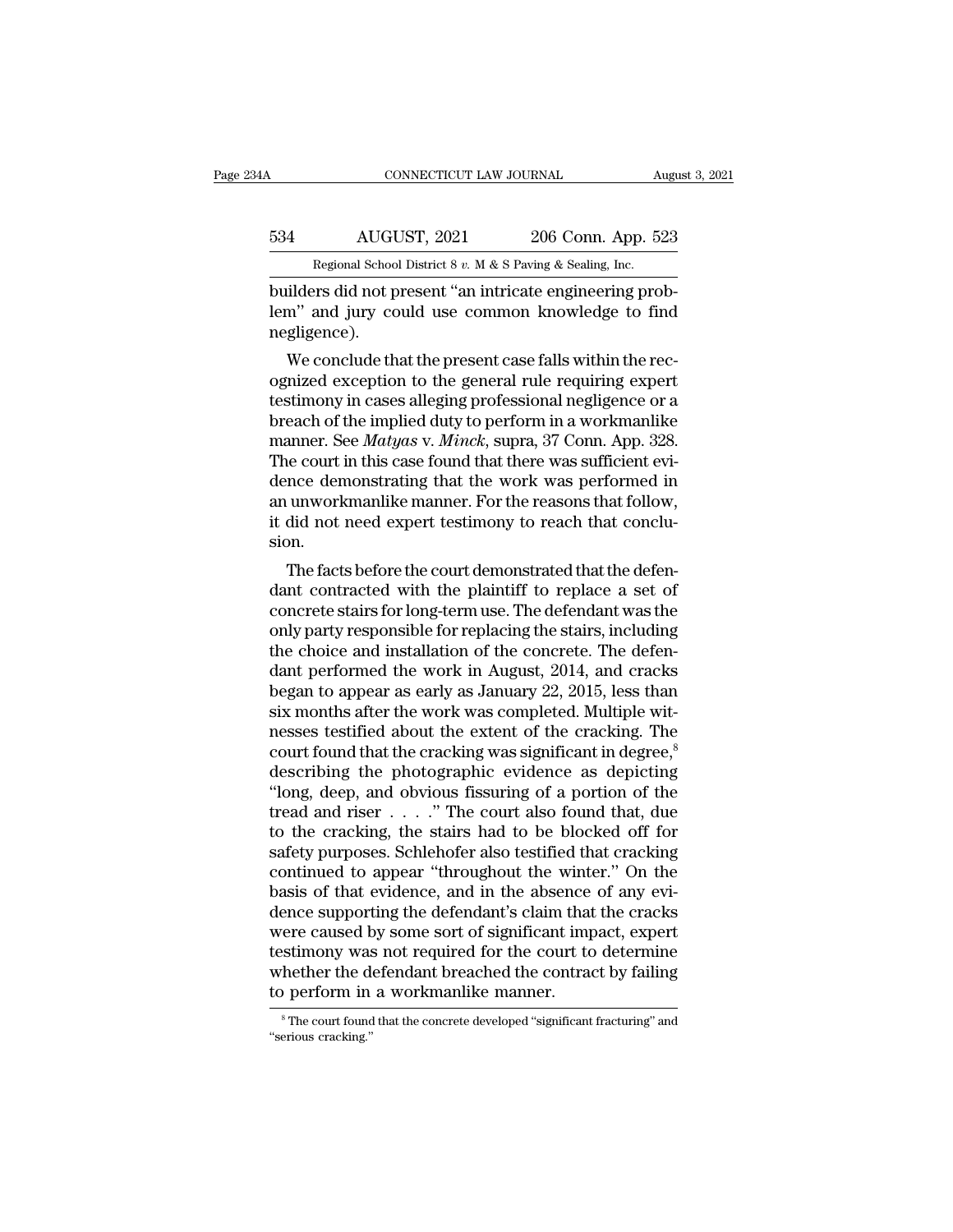## 2021 CONNECTICUT LAW JOURNAL Page 235A<br>
206 Conn. App. 523 AUGUST, 2021 535<br>
Regional School District 8 v. M & S Paving & Sealing, Inc. Equal CONNECTICUT LAW JOURNAL<br>206 Conn. App. 523 AUGUST, 2021 535<br>Regional School District 8 *v.* M & S Paving & Sealing, Inc.<br>The defendant argues that the court could not infer

CONNECTICUT LAW JOURNAL Page 235A<br>
6 Conn. App. 523 AUGUST, 2021 535<br>
Regional School District 8 v. M & S Paving & Sealing, Inc.<br>
The defendant argues that the court could not infer<br>
workmanlike performance from the appea 206 Conn. App. 523 AUGUST, 2021 535<br>
Regional School District 8 v. M & S Paving & Sealing, Inc.<br>
The defendant argues that the court could not infer<br>
unworkmanlike performance from the appearance of<br>
cracking within six m 206 Conn. App. 523 AUGUST, 2021 535<br>
Regional School District 8 v. M & S Paving & Sealing, Inc.<br>
The defendant argues that the court could not infer<br>
unworkmanlike performance from the appearance of<br>
cracking within six m 206 Conn. App. 523 AUGUST, 2021 535<br>
Regional School District 8 v. M & S Paving & Sealing, Inc.<br>
The defendant argues that the court could not infer<br>
unworkmanlike performance from the appearance of<br>
cracking within six m Regional School District 8 v. M & S Paving & Sealing, Inc.<br>
The defendant argues that the court could not infer<br>
unworkmanlike performance from the appearance of<br>
cracking within six months, because "five months in a<br>
con Regional School District 8 v. M & S Paving & Sealing, Inc.<br>
The defendant argues that the court could not infer<br>
unworkmanlike performance from the appearance of<br>
cracking within six months, because "five months in a<br>
con The defendant argues that the court could not infer<br>unworkmanlike performance from the appearance of<br>cracking within six months, because "five months in a<br>construction case  $\dots$  is  $\dots$  not so short as to per-<br>mit a res i unworkmanlike performance from the appearance of<br>cracking within six months, because "five months in a<br>construction case  $\dots$  is  $\dots$  not so short as to per-<br>mit a res ipsa style proof of [a] breach [of contract] on<br>no ot cracking within six months, because<br>construction case  $\dots$  is  $\dots$  not s<br>mit a res ipsa style proof of [a] bread<br>no other ground than the mere exis<br>property.'' That claim, however, mis<br>court's decision, which was based<br>th The defendant also cites a number of cases in support<br>the defendant also contract are significantly." That claim, however, mischaracterizes the<br>urt's decision, which was based on the entirety of<br>e evidence presented at tr of the plaintiff was required to present<br>property." That claim, however, mischaracterizes the<br>court's decision, which was based on the entirety of<br>the evidence presented at trial.<br>The defendant also cites a number of case

no other ground than the mere existence of harm to<br>property." That claim, however, mischaracterizes the<br>court's decision, which was based on the entirety of<br>the evidence presented at trial.<br>The defendant also cites a numbe property. That claim, nowever, iniscritated the court's decision, which was based on the entirety of the evidence presented at trial.<br>The defendant also cites a number of cases in support of his claim that the plaintiff wa for the evidence presented at trial.<br>The defendant also cites a number of cases in support<br>of his claim that the plaintiff was required to present<br>expert testimony in this case. In  $D'Esopo \& Co. v.$ <br>Bleiler, 13 Conn. App. 621, The defendant also cites a number of cases in support<br>of his claim that the plaintiff was required to present<br>expert testimony in this case. In  $D'Esopo \& Co. v.$ <br> $Bleiler, 13 Conn. App. 621, 625-26, 538 A.2d 719 (1988),$ <br>for instance, a bui The defendant also cites a number of cases in support<br>of his claim that the plaintiff was required to present<br>expert testimony in this case. In  $D'Esopo \& Co. v.$ <br> $Bleiler, 13$  Conn. App. 621, 625–26, 538 A.2d 719 (1988),<br>for insta of his claim that the plaintiff was required to present expert testimony in this case. In  $D'Esopo \& Co. v.$  *Bleiler*, 13 Conn. App. 621, 625–26, 538 A.2d 719 (1988), for instance, a builder claimed that he did not negligently expert testimony in this case. In  $D'Esopo \& Co.$  v.<br>Bleiler, 13 Conn. App. 621, 625–26, 538 A.2d 719 (1988),<br>for instance, a builder claimed that he did not negli-<br>gently install a subfloor because he built it to conform<br>to s Bleiler, 13 Conn. App. 621, 625–26, 538 A.2d 719 (1988),<br>for instance, a builder claimed that he did not negli-<br>gently install a subfloor because he built it to conform<br>to specifications provided by the homeowners, which<br>u for instance, a builder claimed that he did not negligently install a subfloor because he built it to conform<br>to specifications provided by the homeowners, which<br>ultimately caused floor tiles to crack. This court con-<br>clud gently install a subfloor because he built it to conform<br>to specifications provided by the homeowners, which<br>ultimately caused floor tiles to crack. This court con-<br>cluded that in the absence of expert testimony demon-<br>str to specifications provided by the homeowners, which<br>ultimately caused floor tiles to crack. This court con-<br>cluded that in the absence of expert testimony demon-<br>strating that the quality of the work itself, rather than<br>th Inc. ultimately caused floor tiles to crack. This court concluded that in the absence of expert testimony demonstrating that the quality of the work itself, rather than the defective specifications, caused the cracks, the cluded that in the absence of expert testimony demonstrating that the quality of the work itself, rather than<br>the defective specifications, caused the cracks, the fact<br>finder could not have inferred that the builder had pe strating that the quality of the work itself, rather than<br>the defective specifications, caused the cracks, the fact<br>finder could not have inferred that the builder had per-<br>formed negligently. Id. Similarly, in *Empire Pav* the defective specifications, caused the cracks, the fact<br>finder could not have inferred that the builder had per-<br>formed negligently. Id. Similarly, in *Empire Paving,*<br>Inc. v. Staddle Brook Development, Inc., Superior<br>Co finder could not have inferred that the builder had performed negligently. Id. Similarly, in *Empire Paving,*<br>*Inc. v. Staddle Brook Development, Inc.*, Superior<br>Court, judicial district of New Haven, Docket No.<br>381732 (Ja formed negligently. Id. Similarly, in *Empire Paving,*<br> *Inc. v. Staddle Brook Development, Inc.*, Superior<br>
Court, judicial district of New Haven, Docket No.<br>
381732 (January 28, 1998), two parties had performed<br>
work on Inc. v. Staddle Brook Development, Inc., Superior<br>Court, judicial district of New Haven, Docket No.<br>381732 (January 28, 1998), two parties had performed<br>work on a public road. In the absence of expert testi-<br>mony, the cour Court, judicial district of New Haven, Docket No.<br>381732 (January 28, 1998), two parties had performed<br>work on a public road. In the absence of expert testi-<br>mony, the court concluded it was not clear whether<br>later develop 381732 (January 28, 1998)<br>work on a public road. In<br>mony, the court conclude<br>later developing cracks ti<br>torn up and replaced we<br>flawed paving work or the ment was laid down.<br>In *Matyas* v. *Minck*, su In *K* on *a* public road. In the absence of expert tesu-<br>bony, the court concluded it was not clear whether<br>ter developing cracks that required the road to be<br>rn up and replaced were caused by the plaintiff's<br>wed paving w mony, the court concluded it was not clear whether<br>later developing cracks that required the road to be<br>torn up and replaced were caused by the plaintiff's<br>flawed paving work or the road base on which the pave-<br>ment was la

rater developing cracks that required the road to be<br>torn up and replaced were caused by the plaintiff's<br>flawed paving work or the road base on which the pave-<br>ment was laid down.<br>In *Matyas* v. *Minck*, supra, 37 Conn. Ap flawed paving work or the road base on which the pave-<br>ment was laid down.<br>In *Matyas* v. *Minck*, supra, 37 Conn. App. 328–29,<br>another case on which the defendant relies, the jury<br>was asked to review technically complex d structure paying work of the road base on which the payement was laid down.<br>In *Matyas* v. *Minck*, supra, 37 Conn. App. 328–29, another case on which the defendant relies, the jury was asked to review technically complex In *Matyas* v. *Minck*, supra, 37 Conn. App. 328–29, another case on which the defendant relies, the jury was asked to review technically complex design specifications to assess whether a septic system was constructed negl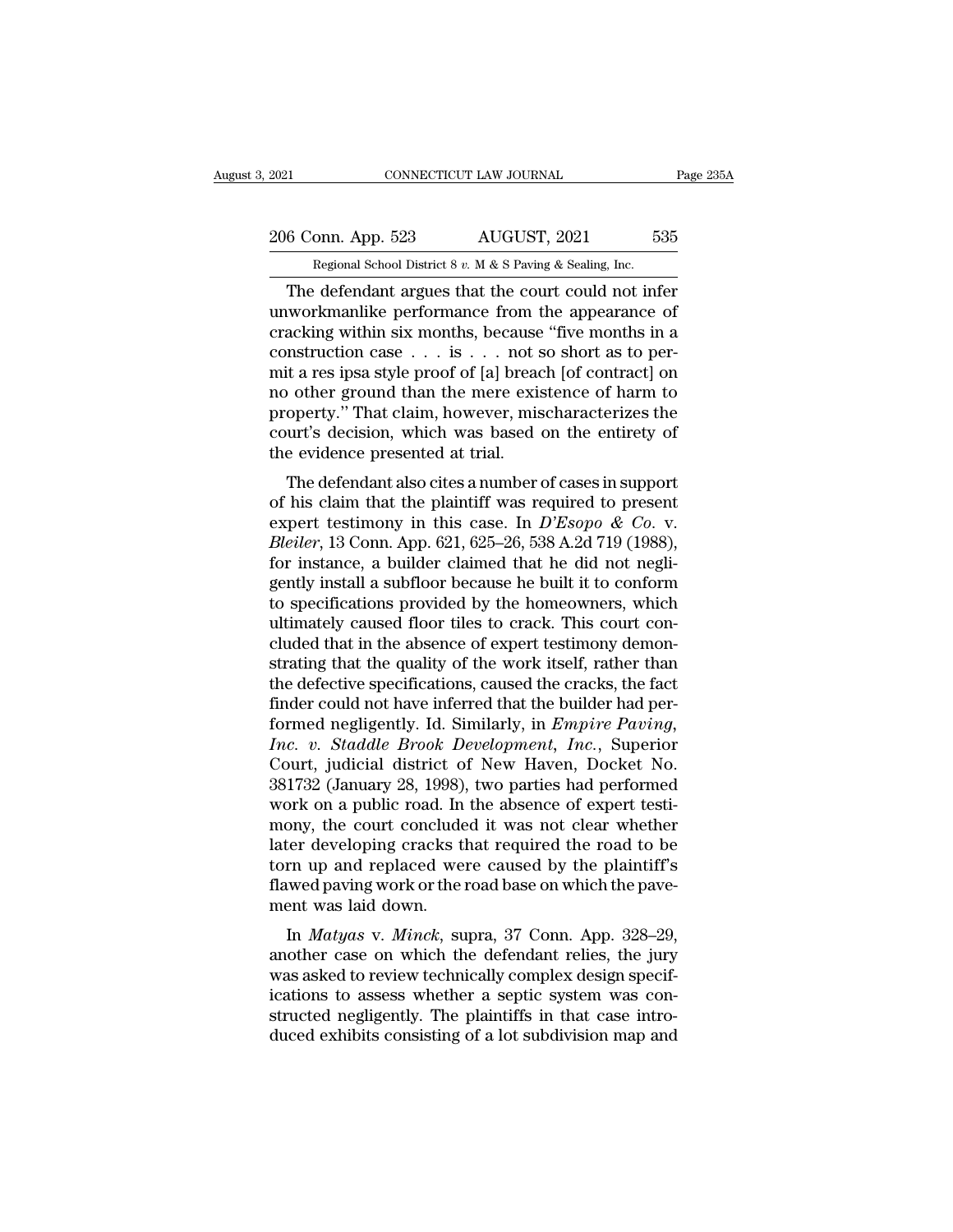## CONNECTICUT LAW JOURNAL August 3, 2021<br>536 AUGUST, 2021 206 Conn. App. 523<br>Regional School District 8 v. M & S Paving & Sealing, Inc. CONNECTICUT LAW JOURNAL August 3, 2021<br>536 AUGUST, 2021 206 Conn. App. 523<br>Regional School District 8 *v.* M & S Paving & Sealing, Inc.<br>a septic system design. Id., 328. They contended that

CONNECTICUT LAW JOURNAL August 3, 202<br>
536 AUGUST, 2021 206 Conn. App. 523<br>
Regional School District 8 v. M & S Paving & Sealing, Inc.<br>
a septic system design. Id., 328. They contended that<br>
"the jury was qualified to read 536 AUGUST, 2021 206 Conn. App. 523<br>
Regional School District 8 v. M & S Paving & Sealing, Inc.<br>
a septic system design. Id., 328. They contended that<br>
"the jury was qualified to read maps and drawings<br>
. . . ." Id. This 536 AUGUST, 2021 206 Conn. App. 523<br>
Regional School District 8 v. M & S Paving & Sealing, Inc.<br>
a septic system design. Id., 328. They contended that<br>
"the jury was qualified to read maps and drawings<br>
...." Id. This cou 536 AUGUST, 2021 206 Conn. App. 523<br>
Regional School District 8 v. M & S Paving & Sealing, Inc.<br>
a septic system design. Id., 328. They contended that<br>
"the jury was qualified to read maps and drawings<br>
...." Id. This cou Regional School District 8 v. M & S Paving & Sealing, Inc.<br>
a septic system design. Id., 328. They contended that<br>
"the jury was qualified to read maps and drawings<br>
...." Id. This court disagreed, noting that "the maps<br> Regional School District<br>
a septic system design.<br>
"the jury was qualified<br>
...." Id. This court distand drawings [in quest]<br>
The process of understa<br>
complex." Id., 329.<br>
In each of these cases, Septic system design. Id., 328. They contended that<br>he jury was qualified to read maps and drawings<br>. ." Id. This court disagreed, noting that "the maps<br>d drawings [in question] are technical documents.<br>ne process of under "the jury was qualitied to read maps and drawings".<br>  $\ldots$ " Id. This court disagreed, noting that "the maps<br>
and drawings [in question] are technical documents.<br>
The process of understanding an engineered design is<br>
compl

 $\ldots$  ... ... That is thus court disagreed, noting that "the maps<br>and drawings [in question] are technical documents.<br>The process of understanding an engineered design is<br>complex." Id., 329.<br>In each of these cases, expert and drawings [in question] are technical documents.<br>The process of understanding an engineered design is<br>complex." Id., 329.<br>In each of these cases, expert testimony was required<br>either because the fact finder was asked to The process of understanding an engineered design is<br>complex." Id., 329.<br>In each of these cases, expert testimony was required<br>either because the fact finder was asked to assess com-<br>plex technical issues or to determine w complex." Id., 329.<br>In each of these cases, expert testimony was required<br>either because the fact finder was asked to assess com-<br>plex technical issues or to determine which one of<br>several parties, if any, was responsible In each of these cases, expert testimony was required<br>either because the fact finder was asked to assess com-<br>plex technical issues or to determine which one of<br>several parties, if any, was responsible for the cause of<br>def either because the fact finder was asked to assess complex technical issues or to determine which one of<br>several parties, if any, was responsible for the cause of<br>defects. In this case, the court did not need to resolve<br>su plex technical issues or to determine which one of<br>several parties, if any, was responsible for the cause of<br>defects. In this case, the court did not need to resolve<br>such issues. The evidence overwhelmingly demon-<br>strated several parties, if any, was responsible for the cause of<br>defects. In this case, the court did not need to resolve<br>such issues. The evidence overwhelmingly demon-<br>strated plain and obvious defects in the concrete.<br>Severe c defects. In this case, the court did not need to resolve<br>such issues. The evidence overwhelmingly demon-<br>strated plain and obvious defects in the concrete.<br>Severe cracking appeared very shortly after the stairs<br>were comple such issues. The evidence overwhelmingly demonstrated plain and obvious defects in the concrete.<br>Severe cracking appeared very shortly after the stairs<br>were completed and continued to worsen even after the<br>defendant attemp strated plain and obvious defects in the concrete.<br>Severe cracking appeared very shortly after the stairs<br>were completed and continued to worsen even after the<br>defendant attempted repairs. No technically complex<br>design spe Severe cracking appeared very shortly after the stairs<br>were completed and continued to worsen even after the<br>defendant attempted repairs. No technically complex<br>design specifications were at issue, and the defendant<br>alone were completed and continued to worsen even after the defendant attempted repairs. No technically complex design specifications were at issue, and the defendant alone built the stairs. There was no need for the court to co Fendant attempted repairs. No technically complex<br>sign specifications were at issue, and the defendant<br>one built the stairs. There was no need for the court<br>consider whether any other party was at fault. Under<br>ese circumst design specifications were at issue, and the defendant<br>alone built the stairs. There was no need for the court<br>to consider whether any other party was at fault. Under<br>these circumstances, the court did not need expert test

alone built the stairs. There was no need for the court<br>to consider whether any other party was at fault. Under<br>these circumstances, the court did not need expert testi-<br>mony to find that the defendant breached the contrac to consider whether any other party was at fault. Under<br>these circumstances, the court did not need expert testi-<br>mony to find that the defendant breached the contract.<br>The defendant also makes the related claim that, even these circumstances, the court did not need expert testi-<br>mony to find that the defendant breached the contract.<br>The defendant also makes the related claim that, even<br>if no expert testimony was required, the court's infermony to find that the defendant breached the contract.<br>The defendant also makes the related claim that, even<br>if no expert testimony was required, the court's infer-<br>ence was unreasonable because it failed to take into<br>acco The defendant also makes the related claim that, even<br>if no expert testimony was required, the court's infer-<br>ence was unreasonable because it failed to take into<br>account the possibility that the cracking may have been<br>cau if no expert testimony was required, the court's inference was unreasonable because it failed to take into account the possibility that the cracking may have been caused by a snowplow or some other significant impact. All aused by a snowplow or some other significant impact.<br>Iluding to the speculative nature of the claim, the court<br>otly noted that the defendant "presented no admissible<br>vidence to support that hypothesis."<sup>9</sup> On the contrary Alluding to the speculative nature of the claim, the court<br>aptly noted that the defendant "presented no admissible<br>evidence to support that hypothesis."<sup>9</sup> On the contrary,<br><sup>9</sup> The defendant argues that the court failed to

aptly noted that the defendant "presented no admissible evidence to support that hypothesis."<sup>9</sup> On the contrary,<br><sup>9</sup> The defendant argues that the court failed to consider Steven Fradianni's testimony that he believed a d evidence to support that hypothesis."<sup>9</sup> On the contrary,<br>
<sup>9</sup> The defendant argues that the court failed to consider Steven Fradianni's<br>
testimony that he believed a dent in the railing indicated it had been struck.<br>
As p evidence to support<br>
<sup>9</sup> The defendant argues<br>
testimony that he believides<br>
As previously noted, ho<br>
knowledge of the dama<br>
heard from others.<br>
The defendant also ar <sup>9</sup> The defendant argues that the court failed to consider Steven Fradianni's<br>stimony that he believed a dent in the railing indicated it had been struck.<br>previously noted, however, Fradianni admitted that he lacked person testimony that he believed a dent in the railing indicated it had been struck.<br>As previously noted, however, Fradianni admitted that he lacked personal<br>knowledge of the damage and could only testify about what he allegedly

As previously noted, however, Fradianni admitted that he lacked personal knowledge of the damage and could only testify about what he allegedly heard from others.<br>The defendant also argues that the fact that a welder perfo not all the damage and could only testify about what he allegedly<br>heard from others.<br>The defendant also argues that the fact that a welder performed work on<br>the stairway handrail on January 31, 2015, supports its claim tha the stairway handrail on January 31, 2015, supports its claim that an impact<br>to the handrail caused the cracking. The court found that the plaintiff did<br>not authorize this work and that it was not clear why a welder had be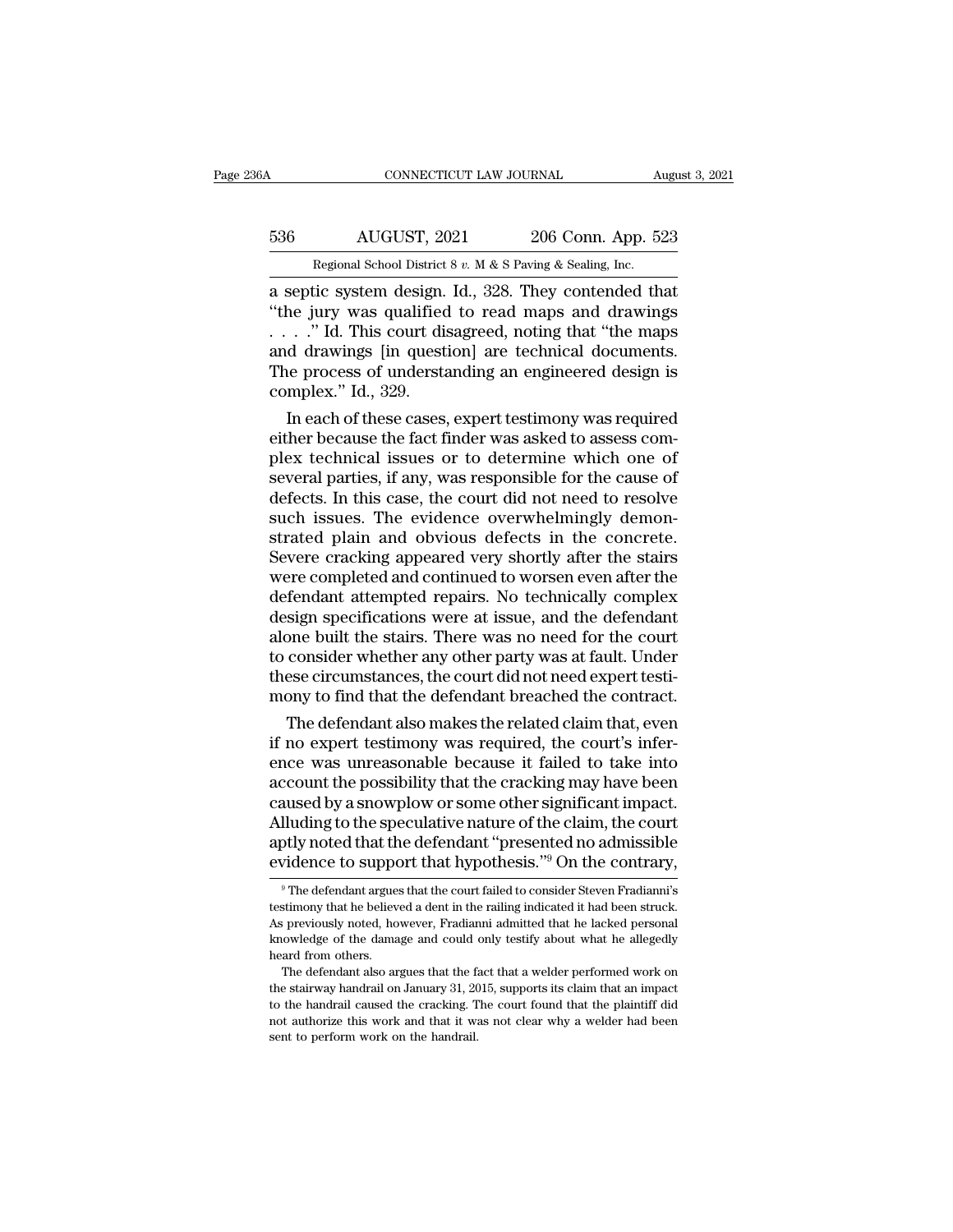2021 CONNECTICUT LAW JOURNAL Page 237A<br>
206 Conn. App. 523 AUGUST, 2021 537<br>
Regional School District 8 v. M & S Paving & Sealing, Inc.

EXECUTE 2021 CONNECTICUT LAW JOURNAL<br>206 Conn. App. 523 AUGUST, 2021 537<br>Regional School District 8 *v.* M & S Paving & Sealing, Inc.<br>cracking continued to occur throughout the winter and connectricut LAW JOURNAL Page 237A<br>
206 Conn. App. 523 AUGUST, 2021 537<br>
Regional School District 8 v. M & S Paving & Sealing, Inc.<br>
cracking continued to occur throughout the winter and<br>
the period in which the defendant 206 Conn. App. 523 AUGUST, 2021 537<br>
Regional School District 8 v. M & S Paving & Sealing, Inc.<br>
cracking continued to occur throughout the winter and<br>
the period in which the defendant performed repair<br>
work, which is in 206 Conn. App. 523 AUGUST, 2021 537<br>
Regional School District 8 v. M & S Paving & Sealing, Inc.<br>
cracking continued to occur throughout the winter and<br>
the period in which the defendant performed repair<br>
work, which is in 206 Conn. App. 523 AUGUST, 2021 537<br>
Regional School District 8 v. M & S Paving & Sealing, Inc.<br>
cracking continued to occur throughout the winter and<br>
the period in which the defendant performed repair<br>
work, which is in Regional School District 8 v. M & S Paving & Sealing, Inc.<br>
cracking continued to occur throughout the winter and<br>
the period in which the defendant performed repair<br>
work, which is inconsistent with the defendant's sudde Regional School District 8 v. M & S Paving & Sealing, Inc.<br>cracking continued to occur throughout the winter and<br>the period in which the defendant performed repair<br>work, which is inconsistent with the defendant's sudden<br>i cracking continued to the period in which the period in which the work, which is inconsisted.<br>In work, which is inconsisted.<br>In the conclude the court readant breached the continue on the performance. Fix, which is inconsistent with the defendant s sudden<br>pact theory.<sup>10</sup> On the basis of the record before us, we<br>nclude the court reasonably inferred that the defen-<br>int breached the contract by virtue of its unworkman-<br>re

II

mipact theory. On the basis of the record before us, we<br>conclude the court reasonably inferred that the defen-<br>dant breached the contract by virtue of its unworkman-<br>like performance.<br> $II$ <br>The defendant next claims that th proved the contract by virtue of its unworkman-<br>like performance.<br>II<br>The defendant next claims that the trial court improp-<br>erly calculated damages because the plaintiff failed to<br>prove that the defendant's breach of contr The defendant next claims that the trial court improperly calculated damages because the plaintiff failed to prove that the defendant's breach of contract required the faulty stairs to be replaced instead of repaired. We d disagree. The defendant next claims that the trial court improp-<br>ly calculated damages because the plaintiff failed to<br>ove that the defendant's breach of contract required<br>e faulty stairs to be replaced instead of repaired. We<br>sagre The defendant next claims that the trial court improperly calculated damages because the plaintiff failed to<br>prove that the defendant's breach of contract required<br>the faulty stairs to be replaced instead of repaired. We<br>

erly calculated damages because the plaintiff failed to<br>prove that the defendant's breach of contract required<br>the faulty stairs to be replaced instead of repaired. We<br>disagree.<br>"In reviewing a trial court's award of compe prove that the defendant's breach of contract required<br>the faulty stairs to be replaced instead of repaired. We<br>disagree.<br>"In reviewing a trial court's award of compensatory<br>damages, we have stated that [t]he trial court h the faulty stairs to be replaced instead of repaired. We<br>disagree.<br>"In reviewing a trial court's award of compensatory<br>damages, we have stated that [t]he trial court has broad<br>discretion in determining damages. . . . The d disagree.<br>
"In reviewing a trial court's award of compensatory<br>
damages, we have stated that [t]he trial court has broad<br>
discretion in determining damages. . . . The determi-<br>
nation of damages involves a question of fact "In reviewing a trial court's award of compensatory<br>damages, we have stated that [t]he trial court has broad<br>discretion in determining damages. . . . The determi-<br>nation of damages involves a question of fact that will<br>no damages, we have stated that [t]he trial court has broad discretion in determining damages. . . . The determination of damages involves a question of fact that will not be overturned unless it is clearly erroneous. . . . discretion in determining damages.... The determination of damages involves a question of fact that will not be overturned unless it is clearly erroneous.....<br>Mathematical exactitude in the proof of damages is often impos nation of damages involves a question of fact that will<br>not be overturned unless it is clearly erroneous. . . .<br>Mathematical exactitude in the proof of damages is<br>often impossible, but the plaintiff must nevertheless<br>provi not be overturned unless it is clearly erroneous. . . . .<br>Mathematical exactitude in the proof of damages is<br>often impossible, but the plaintiff must nevertheless<br>provide sufficient evidence for the trier to make a fair<br>an Mathematical exactitude in the proof of damages is<br>often impossible, but the plaintiff must nevertheless<br>provide sufficient evidence for the trier to make a fair<br>and reasonable estimate." (Citations omitted; internal<br>quota often impossible, but the plaintiff must nevertheless<br>provide sufficient evidence for the trier to make a fair<br>and reasonable estimate." (Citations omitted; internal<br>quotation marks omitted.) *Bhatia* v. *Debek*, 287 Conn. provide sufficient evidence for the trier to make a fair<br>and reasonable estimate." (Citations omitted; internal<br>quotation marks omitted.) *Bhatia* v. *Debek*, 287 Conn.<br>397, 418–19, 948 A.2d 1009 (2008). "It is axiomatic and reasonable estimate." (Citations omitted; internal quotation marks omitted.) *Bhatia* v. *Debek*, 287 Conn. 397, 418–19, 948 A.2d 1009 (2008). "It is axiomatic that the sum of damages awarded as compensation in a brea quotation marks omitted.) *Bhatia v. Debek*, 287 Conn.<br>397, 418–19, 948 A.2d 1009 (2008). "It is axiomatic that<br>the sum of damages awarded as compensation in a<br>breach of contract action should place the injured party<br>in th  $397, 418-19, 948$  A.2d  $1009$  (<br>the sum of damages award<br>breach of contract action she<br>in the same position as he w<br>contract been performed."<br>omitted.)  $FCM$  Group, Inc.<br> $804, 17$  A.3d  $40$  (2011).<br>The defendant's sole ar is example as compensation in a<br>each of contract action should place the injured party<br>the same position as he would have been in had the<br>ntract been performed." (Internal quotation marks<br>aitted.) *FCM Group, Inc.* v. *Mi* breach of contract action should place the injured party<br>in the same position as he would have been in had the<br>contract been performed." (Internal quotation marks<br>omitted.) FCM Group, Inc. v. Miller, 300 Conn. 774,<br>804, 17 in the same position as he would have been in had the contract been performed." (Internal quotation marks omitted.) *FCM Group, Inc.* v. *Miller*, 300 Conn. 774, 804, 17 A.3d 40 (2011).<br>The defendant's sole argument in it

The defendant's sole argument in its briefs to this burt is that the concrete stairs could have been paired and that the only reason they were replaced  $\frac{10}{10}$  The defendant argues that the plaintiff's use of salt may The defendant's sole argument in its briefs to this court is that the concrete stairs could have been repaired and that the only reason they were replaced  $\frac{10}{10}$  The defendant argues that the plaintiff's use of salt

court is that the concrete stairs could have been repaired and that the only reason they were replaced  $\frac{10 \text{ T}}{10 \text{ T}}$  The defendant argues that the plaintiff's use of salt may have caused damage to the steps because repaired and that the only reason they were replaced<br><sup>10</sup> The defendant argues that the plaintiff's use of salt may have caused<br>damage to the steps because the concrete later installed by Rockfall experi-<br>enced salt damage repaired and that the only reason they were replaced<br>
<sup>10</sup> The defendant argues that the plaintiff's use of salt may have caused<br>
damage to the steps because the concrete later installed by Rockfall experi-<br>
enced salt dam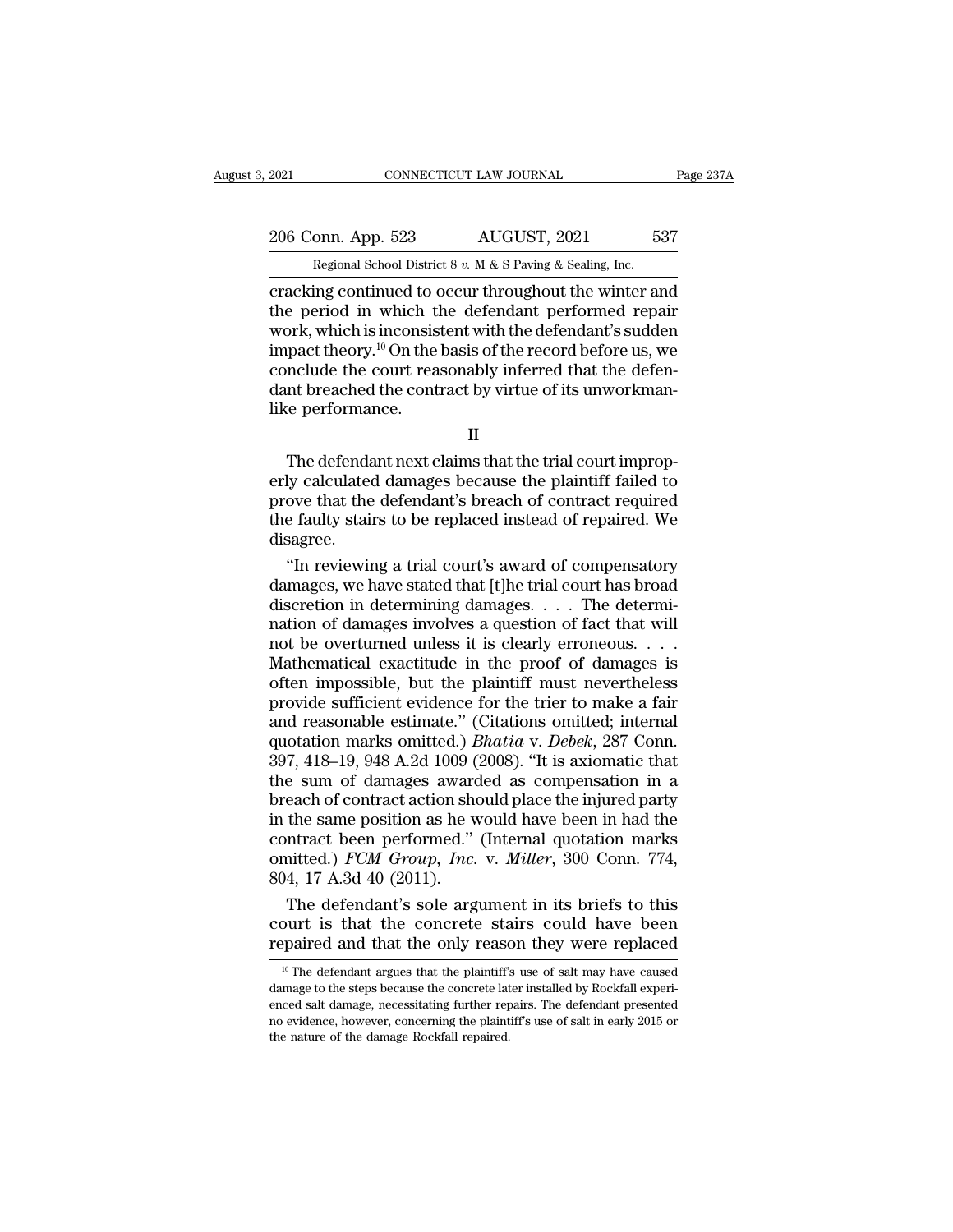## CONNECTICUT LAW JOURNAL August 3, 2021<br>538 AUGUST, 2021 206 Conn. App. 523<br>Regional School District 8 v. M & S Paving & Sealing, Inc. CONNECTICUT LAW JOURNAL August 3, 2021<br>
Regional School District 8 *v.* M & S Paving & Sealing, Inc.<br>
Was to bring them into compliance with the code. It

CONNECTICUT LAW JOURNAL August 3, 202<br>
S38 AUGUST, 2021 206 Conn. App. 523<br>
Regional School District 8 v. M & S Paving & Sealing, Inc.<br>
was to bring them into compliance with the code. It<br>
asserts that "the court should n 538 AUGUST, 2021 206 Conn. App. 523<br>
Regional School District 8 v. M & S Paving & Sealing, Inc.<br>
was to bring them into compliance with the code. It<br>
asserts that "the court should not have awarded costs<br>
for the replacem 538 AUGUST, 2021 206 Conn. App. 523<br>
Regional School District 8 v. M & S Paving & Sealing, Inc.<br>
was to bring them into compliance with the code. It<br>
asserts that "the court should not have awarded costs<br>
for the replacem 538 AUGUST, 2021 206 Conn. App. 523<br>
Regional School District 8 v. M & S Paving & Sealing, Inc.<br>
was to bring them into compliance with the code. It<br>
asserts that "the court should not have awarded costs<br>
for the replacem Regional School District 8  $v$ . M & S Paving & Sealing, Inc.<br>was to bring them into compliance with the code. It<br>asserts that "the court should not have awarded costs<br>for the replacement of the stairs because the cracked<br> regional sensor District 8 v.  $M \propto S$  Paving  $\propto$  Sealing, inc.<br>was to bring them into compliance with the code. It<br>asserts that "the court should not have awarded costs<br>for the replacement of the stairs because the crac was to bring them into compliance with the code. It<br>asserts that "the court should not have awarded costs<br>for the replacement of the stairs because the cracked<br>concrete—[the defendant's] only source of liability—<br>was not t asserts that "the court should not have awarded costs<br>for the replacement of the stairs because the cracked<br>concrete—[the defendant's] only source of liability—<br>was not the reason for [the plaintiff's] decision to pro-<br>cur for the replacement of the stairs becau<br>concrete—[the defendant's] only sourc<br>was not the reason for [the plaintiff's] c<br>cure replacement of the stairs. The r<br>stairs were replaced was for the alleged o<br>and [the defendant] as not the reason for [the plaintiff's] decision to pro-<br>re replacement of the stairs. The reason why the<br>airs were replaced was for the alleged code violations,<br>d [the defendant] was found by the court to be free<br>pom liab cure replacement of the stairs. The reason why the<br>stairs were replaced was for the alleged code violations,<br>and [the defendant] was found by the court to be free<br>from liability for those violations."<br>This argument fails b

stairs were replaced was for the alleged code violations,<br>and [the defendant] was found by the court to be free<br>from liability for those violations."<br>This argument fails because the court found that<br>replacement of the stai and [the defendant] was found by the court to be free<br>from liability for those violations."<br>This argument fails because the court found that<br>replacement of the stairs was necessary to resolve the<br>cracking issue alone and t from liability for those violations."<br>
This argument fails because the court found that<br>
replacement of the stairs was necessary to resolve the<br>
cracking issue alone and that simply repairing them<br>
would not have sufficed. This argument fails because the court found that<br>replacement of the stairs was necessary to resolve the<br>cracking issue alone and that simply repairing them<br>would not have sufficed. The court found that "it was<br>*necessary* This argument fails because the court found that<br>replacement of the stairs was necessary to resolve the<br>cracking issue alone and that simply repairing them<br>would not have sufficed. The court found that "it was<br>*necessary* replacement of the stairs was necessary to resolve the<br>cracking issue alone and that simply repairing them<br>would not have sufficed. The court found that "it was<br>*necessary* for the plaintiff to have the faulty stairs . . cracking issue alone and that simply repairing them<br>would not have sufficed. The court found that "it was<br>*necessary* for the plaintiff to have the faulty stairs . . .<br>demolished and removed, given the cracking concrete<br>p would not have sufficed. The court found that "it was<br>*necessary* for the plaintiff to have the faulty stairs . . .<br>demolished and removed, given the cracking concrete<br>problem as well as . . . the dimensions . . . . ."<br>(E mecessary for the plaintiff to have the faulty stairs . . .<br>demolished and removed, given the cracking concrete<br>problem as well as . . . the dimensions . . . ."<br>(Emphasis added.) We interpret the court's finding to<br>mean t demolished and removed, given the cracking concrete<br>problem as well as  $\ldots$  the dimensions  $\ldots$ ."<br>(Emphasis added.) We interpret the court's finding to<br>mean that both the faulty concrete and the code viola-<br>tions indepe problem *as well as* . . . the dimensions . . . ."<br>(Emphasis added.) We interpret the court's finding to<br>mean that both the faulty concrete and the code viola-<br>tions independently necessitated replacement. See foot-<br>note (Emphasis added.) We interpret the court's finding to<br>
mean that both the faulty concrete and the code viola-<br>
tions independently necessitated replacement. See foot-<br>
note 5 of this opinion. That finding is supported by mean that both the faulty concrete and the code violations independently necessitated replacement. See footnote 5 of this opinion. That finding is supported by the record. The record shows that there was substantial cracki tions independently necessitated replacement. See foot-<br>note 5 of this opinion. That finding is supported by the<br>record. The record shows that there was substantial<br>cracking in the concrete, which the court described as<br>"s note 5 of this opinion. That finding is supported by the<br>record. The record shows that there was substantial<br>cracking in the concrete, which the court described as<br>"serious" and "long, deep, and obvious." See footnote<br>8 of record. The record shows that there was substantial<br>cracking in the concrete, which the court described as<br>"serious" and "long, deep, and obvious." See footnote<br>8 of this opinion. The court found that, even after the<br>defen cracking in the concrete, which the court described as<br>
"serious" and "long, deep, and obvious." See footnote<br>
8 of this opinion. The court found that, even after the<br>
defendant performed repair work on May 8, 2015, "new<br> "serious" and "long, deep, and obvious." See footnote<br>8 of this opinion. The court found that, even after the<br>defendant performed repair work on May 8, 2015, "new<br>lines of fracturing were appearing" mere days later.<br>Schleh 8 of this opinion. The court found that, even after the<br>defendant performed repair work on May 8, 2015, "new<br>lines of fracturing were appearing" mere days later.<br>Schlehofer also testified that the defendant's repair<br>work d defendant performed repair work on May 8, 2015, "new<br>lines of fracturing were appearing" mere days later.<br>Schlehofer also testified that the defendant's repair<br>work did not fix all of the cracks. The defendant did<br>not refu work did not fix all of the cracks. The defendant did<br>not refute this evidence.<sup>11</sup> We, therefore, conclude that<br>it was not clearly erroneous for the trial court to find<br>that the cracking alone required the stairs to be r not refute this evidence.<sup>11</sup> We, therefore, conclude that<br>it was not clearly erroneous for the trial court to find<br>that the cracking alone required the stairs to be replaced.<br><sup>11</sup> The only support the defendant provides

it was not clearly erroneous for the trial court to find<br>that the cracking alone required the stairs to be replaced.<br> $\frac{11}{11}$  The only support the defendant provides for its claim that the plaintiff<br>could have had the that the cracking alone required the stairs to be replaced.<br>
The only support the defendant provides for its claim that the plaintiff<br>
could have had the stairs repaired is Racki's testimony that, in 2016, Rockfall<br>
was i The only support the defendant provides for its claim that the plaintiff could have had the stains repaired is Racki's testimony that, in 2016, Rockfall was in the process of fixing salt damage in the new concrete it inst <sup>11</sup> The only<br>could have h<br>was in the p<br>with a special<br>of these rep<br>this opinion.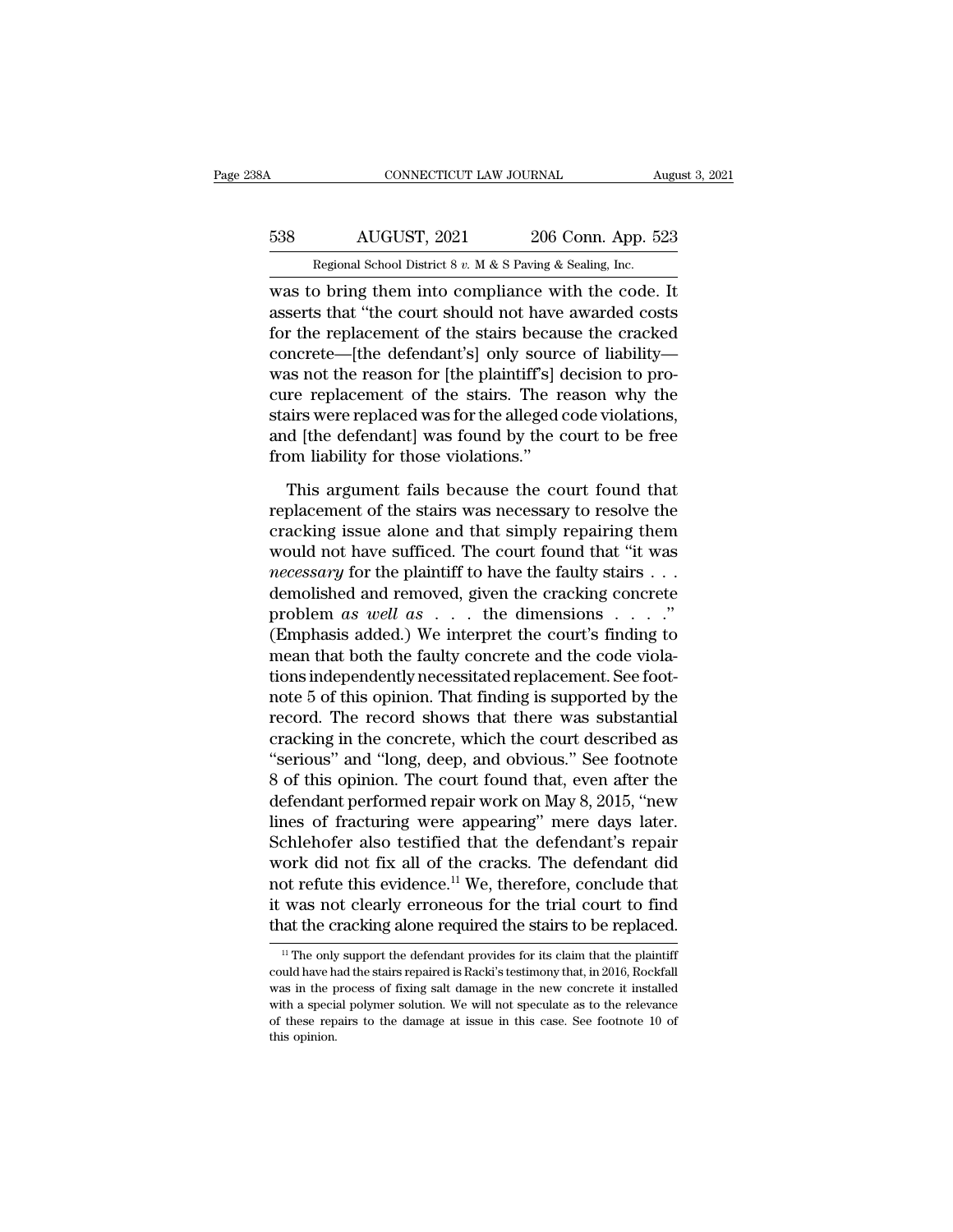| 2021                                                                                                                                                                     |                      | CONNECTICUT LAW JOURNAL | Page 239A |
|--------------------------------------------------------------------------------------------------------------------------------------------------------------------------|----------------------|-------------------------|-----------|
| 206 Conn. App. 539                                                                                                                                                       |                      | AUGUST, 2021            | 539       |
|                                                                                                                                                                          | State $v$ . Williams |                         |           |
| The defendant concedes in its brief that it would be<br>liable for any damages stemming specifically from the<br>defects in the concrete. The plaintiff presented suffi- |                      |                         |           |

206 Conn. App. 539  $\overline{\phantom{0}}$  AUGUST, 2021 539<br>State v. Williams<br>The defendant concedes in its brief that it would be<br>liable for any damages stemming specifically from the<br>defects in the concrete. The plaintiff presented  $\frac{206 \text{ Conn. App. 539}}{\text{State } v. \text{ Williams}}$ <br>
The defendant concedes in its brief that it would be liable for any damages stemming specifically from the defects in the concrete. The plaintiff presented sufficient evidence of the cost 206 Conn. App. 539 AUGUST, 2021 539<br>
State v. Williams<br>
The defendant concedes in its brief that it would be<br>
liable for any damages stemming specifically from the<br>
defects in the concrete. The plaintiff presented suffi-<br> The defendant concedes in its brief that it would be<br>liable for any damages stemming specifically from the<br>defects in the concrete. The plaintiff presented suffi-<br>cient evidence of the cost of replacement. Accordingly,<br>th State v. Williams<br>The defendant concedes in its brief that it woulliable for any damages stemming specifically from<br>defects in the concrete. The plaintiff presented s<br>cient evidence of the cost of replacement. Accordi<br>the The detendant concedes in not<br>ble for any damages stemming<br>fects in the concrete. The plain<br>ender defendant was liable in damage<br>plaintiff incurred to replace t<br>The judgment is affirmed.<br>In this opinion the other judge: fects in the concrete. The plaintiff presented signal text end to the cost of replacement. Accordine defendant was liable in damages for the experies plaintiff incurred to replace the stairs.<sup>12</sup> The judgment is affirmed.

#### The judgment is affirmed.<br>
In this opinion the other judges concurred.<br>
STATE OF CONNECTICUT *v*. DAYVON WILLIAMS<br>
(AC 42612) Firmed.<br>
other judges concu<br>
TTICUT v. DAYVON<br>
(AC 42612)<br>
tt, Moll and Suarez, Js. STATE OF CONNECTICUT  $v$ . DAYVON WILLIAMS<br>(AC 42612)<br>Prescott, Moll and Suarez, Js.

#### *Syllabus*

- $(AC 42612)$ <br>Prescott, Moll and Suarez, Js.<br> $Syllabus$ <br>Convicted of the crime of sexual assault in the second degree after a trial<br>to the court, the defendant appealed to this court, claiming that the trial Frescott, Moll and Suarez, Js.<br>Syllabus<br>victed of the crime of sexual assault in the second degree after a trial<br>to the court, the defendant appealed to this court, claiming that the trial<br>court deprived him of his constit Prescott, Moll and Suarez, Js.<br>
Syllabus<br>
victed of the crime of sexual assault in the second degree after a trial<br>
to the court, the defendant appealed to this court, claiming that the trial<br>
court deprived him of his con Syllabus<br>
sixted of the crime of sexual assault in the second degree after a trial<br>
to the court, the defendant appealed to this court, claiming that the trial<br>
court deprived him of his constitutional right to the assista by failures wicted of the crime of sexual assault in the second degree after a trial to the court, the defendant appealed to this court, claiming that the trial court deprived him of his constitutional right to the assista victed of the crime of sexual assault in the second degree after a trial<br>to the court, the defendant appealed to this court, claiming that the trial<br>court deprived him of his constitutional right to the assistance of couns to the court, the defendant appealed to this court, claiming that the trial court deprived him of his constitutional right to the assistance of counsel by allowing him to represent himself and thereafter abused its discret court deprived him of his constitutional right to the assistance of counsel<br>by allowing him to represent himself and thereafter abused its discretion<br>by failing to order a competency hearing or to appoint counsel for him.<br> by allowing him to represent himself and thereafter abused its discretion<br>by failing to order a competency hearing or to appoint counsel for him.<br>The defendant had been represented by three public defenders during<br>pretrial by failing to order a competency hearing or to appoint counsel for him.<br>The defendant had been represented by three public defenders during<br>pretrial proceedings before two different trial judges in the several<br>months prior The defendant had been represented by three public defenders during<br>pretrial proceedings before two different trial judges in the several<br>months prior to trial, when he sought to dismiss the public defenders<br>and to represe pretrial proceedings before two different trial judges in the several months prior to trial, when he sought to dismiss the public defenders and to represent himself. After the defendant rejected the state's offer of a plea months prior to trial, when he sought to dismiss the public defenders<br>and to represent himself. After the defendant rejected the state's offer<br>of a plea agreement, the court canvassed him regarding his request<br>to represent and to represent himself. After the defendant rejected the state's offer of a plea agreement, the court canvassed him regarding his request to represent himself, and found that he knowingly, intelligently and voluntarily w of a plea agreement, the court canvassed him regarding his request<br>to represent himself, and found that he knowingly, intelligently and<br>voluntarily waived his right to counsel and was qualified to represent<br>himself. None o % voluntarily waived his right to counsel and was qualified to represent himself. None of the public defenders at any time during those proceedings expressed concerns to the court about the defendant's competence to stand himself. None of the public defenders at any time during those proceedings expressed concerns to the court about the defendant's competence to stand trial or indicated that he suffered from a mental illness or incapacitati ings expressed concerns to the court about the defendant's competence<br>to stand trial or indicated that he suffered from a mental illness or<br>incapacitation. *Held*:<br>The trial court did not abuse its discretion in determini
- 

finding that the defendant was competent to represent himself and that he made a knowing, voluntary and intelligent waiver of his right to counsel:<br><sup>12</sup> On appeal, the defendant challenges, and has briefed, only the court' Friend did not all not abuse its uscretion in determining that the defendant was competent to represent himself and that he made a knowing, voluntary and intelligent waiver of his right to counsel:<br> $\frac{12 \text{ On appeal, the defendant challenges, and has briefed, only the$ dant was competent to represent innsen and that he made a knowing,<br>voluntary and intelligent waiver of his right to counsel:<br> $\frac{12}{12}$  On appeal, the defendant challenges, and has briefed, only the court's<br>finding that voluntary and inteingent warver of his right to counser.<br><sup>12</sup> On appeal, the defendant challenges, and has briefed, only the court's finding that it was necessary to replace the stairs. It does *not* challenge, and did not <sup>12</sup> On appeal, the defendant challenges, and has briefed, only the court finding that it was necessary to replace the stairs. It does *not* challeng and did not brief, any other issues concerning the damages award. Consi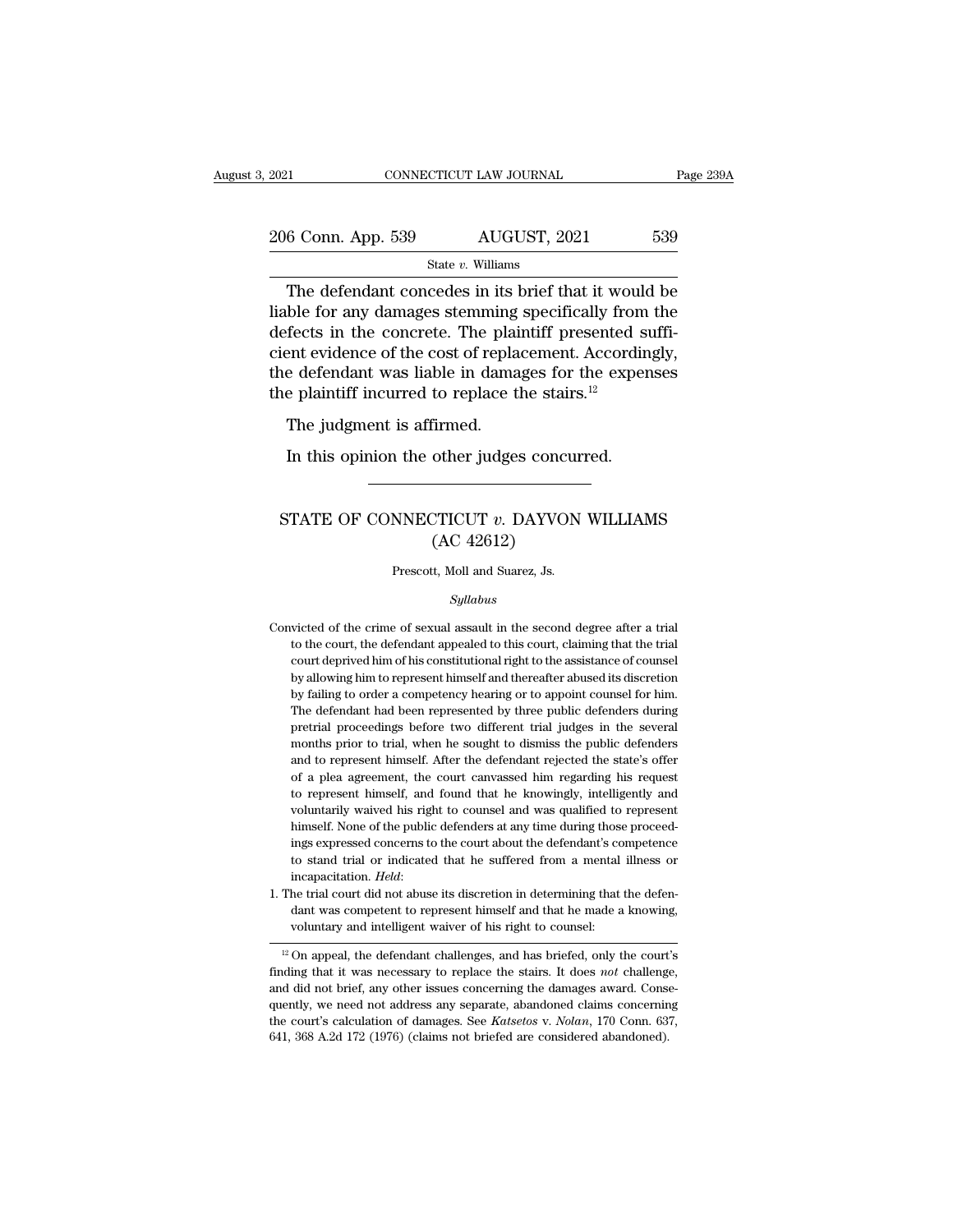# CONNECTICUT LAW JOURNAL August 3, 2021<br>540 AUGUST, 2021 206 Conn. App. 539<br>5tate v. Williams

#### State *v.* Williams

AUGUST, 2021 206 Conn. App. 539<br>
State v. Williams<br>
a. The record supported the court's finding that the defendant was<br>
competent to waive his right to counsel and to represent himself, as he **competent to waive his right to counsel and to represent himself, as he** had expressed his desire to represent himself on two occasions before **had expressed his desire to represent himself** on two occasions before different judges prior to being allowed to represent himself, as he different judges prior to being allowed to represent himself, he was State v. Williams<br>
a. The record supported the court's finding that the defendant was<br>
competent to waive his right to counsel and to represent himself, as he<br>
had expressed his desire to represent himself on two occasions State  $v$ . Williams<br>a. The record supported the court's finding that the defendant was<br>competent to waive his right to counsel and to represent himself, as he<br>had expressed his desire to represent himself on two occasions a. The record supported the court's finding that the defendant was competent to waive his right to counsel and to represent himself, as he had expressed his desire to represent himself on two occasions before different jud competent to waive his right to counsel and to represent himself, as he<br>had expressed his desire to represent himself on two occasions before<br>different judges prior to being allowed to represent himself, he was<br>consistentl bad expressed his desire to represent himself on two occasions before different judges prior to being allowed to represent himself, he was consistently able to articulate logical reasons for that desire, his responses to t different judges prior to being allowed to represent himself, he was consistently able to articulate logical reasons for that desire, his responses to the court during its canvass of him showed that he comprehended the dis consistently able to articulate logical reasons for that desire, his responses to the court during its canvass of him showed that he comprehended the disadvantages and dangers of representing himself, and he indicated that presponses to the court during its canvass of him showed that he comprehended the disadvantages and dangers of representing himself, and he indicated that he understood the elements of the crime with which he was charged a hended the disadvantages and dangers of representing himself, and he indicated that he understood the elements of the crime with which he was charged and the range of penalties associated with a conviction.<br>b. Contrary to imdicated that he understood the elements of the crime with which he was charged and the range of penalties associated with a conviction.<br>b. Contrary to the defendant's contentions, the court's canvass of him provided suff was charged and the range of penalties associated with a conviction.<br>
b. Contrary to the defendant's contentions, the court's canvass of him<br>
provided sufficient information to determine whether he knowingly,<br>
voluntarily intelligence and contrations, the court's canvass of him b. Contrary to the defendant's contentions, the court's canvass of him provided sufficient information to determine whether he knowingly, voluntarily and intelligent between the mether he knowingly, provided sufficient information to determine whether he knowingly, voluntarily and intelligently waived his right to counsel, as the record was devoid of facts that should have given rise t From tariful and intelligently waived his right to counsel, as the record was devoid of facts that should have given rise to any specific concerns in the court's mind: the court determined that the defendant had the intell vas devoid of facts that should have given rise to any specific concerns in the court's mind: the court determined that the defendant had the intelligence and capacity to appreciate the consequences of his decision to repr was devoid of facts that should have given rise to any specific concerns in the court's mind: the court determined that the defendant had the intelligence and capacity to appreciate the consequences of his decision to rep in telligence and capacity to appreciate the consequences of his decision to represent himself, it made him aware of the penalties to which he was exposed and the great dangers in self-representation, such as making self-i the represent himself, it made him aware of the penalties to which he was exposed and the great dangers in self-representation, such as making self-incriminating statements at trial, and its questions demonstrated that he was exposed and the great dangers in self-representation, such as making self-incriminating statements at trial, and its questions demonstrated that he understood that he would be responsible for filing motions, legal rese self-incriminating statements at trial, and its questions demonstrated that he understood that he would be responsible for filing motions, legal research, selecting a jury, and complying with the rules of evidence and crim that he understood that he would be responsible for filing motions, legal research, selecting a jury, and complying with the rules of evidence and criminal procedure; moreover, although the court did not explicitly advise research, selecting a jury, and complying with the rules of evidence and criminal procedure; moreover, although the court did not explicitly advise the defendant of the statutory maximum and mandatory minimum sentences he cominal procedure; moreover, although the court did not explicitly eriminal procedure; moreover, although the court did not explicitly advise the defendant of the staturery maximum and mandatory minimum sentences he faced, advise the defendant of the statutory maximum and mandatory minimum<br>advise the defendant of the statutory maximum and mandatory minimum<br>sentences he faced, his statements to the court and discussions with<br>the state regardi sentences he faced, his statements to the court and discussions with<br>the state regarding the plea offer sufficiently demonstrated that he was<br>aware of the prison time to which he was exposed if convicted, and,<br>contrary to the state regarding the plea offer sufficiently demonstrated that he was aware of the prison time to which he was exposed if convicted, and, contrary to his unsupported assertion, the court was not required to advise him t a self-represent of the prison time to which he was exposed if convicted, and, contrary to his unsupported assertion, the court was not required to advise him that he would need to register as a sex offender if he were con contrary to his unsupported assertion, the court was not required to advise him that he would need to register as a sex offender if he were convicted or to ask him or his counsel if he had any mental health issues; further advise him that he would need to register as a sex offender if he were convicted or to ask him or his counsel if he had any mental health issues; furthermore, the defendant's education level and lack of experience as a sel convicted or to ask him or his counsel if he had any mental health issues;<br>furthermore, the defendant's education level and lack of experience as<br>a self-represented litigant did not necessarily mean that his election to<br>re furthermore, the defendant's education level and lack of experience a self-represented litigant did not necessarily mean that his election represent himself was not intelligently made, as his responses to the court about h 2. The defendant could not prevail on his uppreserved claim that his election to represent himself was not intelligently made, as his responses to the court about his educational background, whether he had a history of rep represent himself was not intelligently made, as his responses to the court about his educational background, whether he had a history of representing himself and his awareness of the requirements of self-<br>representation s

represention this educational background, whether he had a history of representing himself and his awareness of the requirements of self-<br>representation suggested that he understood those obligations.<br>he defendant could no representing himself and his awareness of the requirements of self-<br>representation suggested that he understood those obligations.<br>he defendant could not prevail on his unpreserved claim that, because<br>his postcanvass condu representation suggested that he understood those obligations.<br>The defendant could not prevail on his unpreserved claim that, because<br>his postcanvass conduct constituted substantial evidence of mental<br>impairment, the trial interacted intelligently with the court, as he defendant could not prevail on his unpreserved claim that, because his postcanvass conduct constituted substantial evidence of mental impairment, the trial court abused its di his postcanvass conduct constituted substantial evidence of mental impairment, the trial court abused its discretion by failing to order a competency hearing or to appoint counsel for him after it granted his request to re impairment, the trial court abused its discretion by failing to order a competency hearing or to appoint counsel for him after it granted his request to represent himself: the record reflected that the defendant interacted my pearing or to appoint counsel for him after it granted his request to represent himself: the record reflected that the defendant interacted intelligently with the court, as he advanced arguments in support of his defens request to represent himself: the record reflected that the defendant interacted intelligently with the court, as he advanced arguments in support of his defense and actively participated in the trial, at no point after it reasonable different method in the court, as he advanced arguments in support of his defense and actively participated in the trial, at no point after its canvass of him did the court express concerns about his competence, even if some of his arguments at trial were not well grounded in the solution of his defense and actively participated in the trial, at no point after its canvass of him did the court express concerns about his competence, support of the activity paracipated in the trans, at no point<br>after its canvass of him did the court express concerns about his compe-<br>tence, his actions after the state rested its case demonstrated a basic<br>understanding o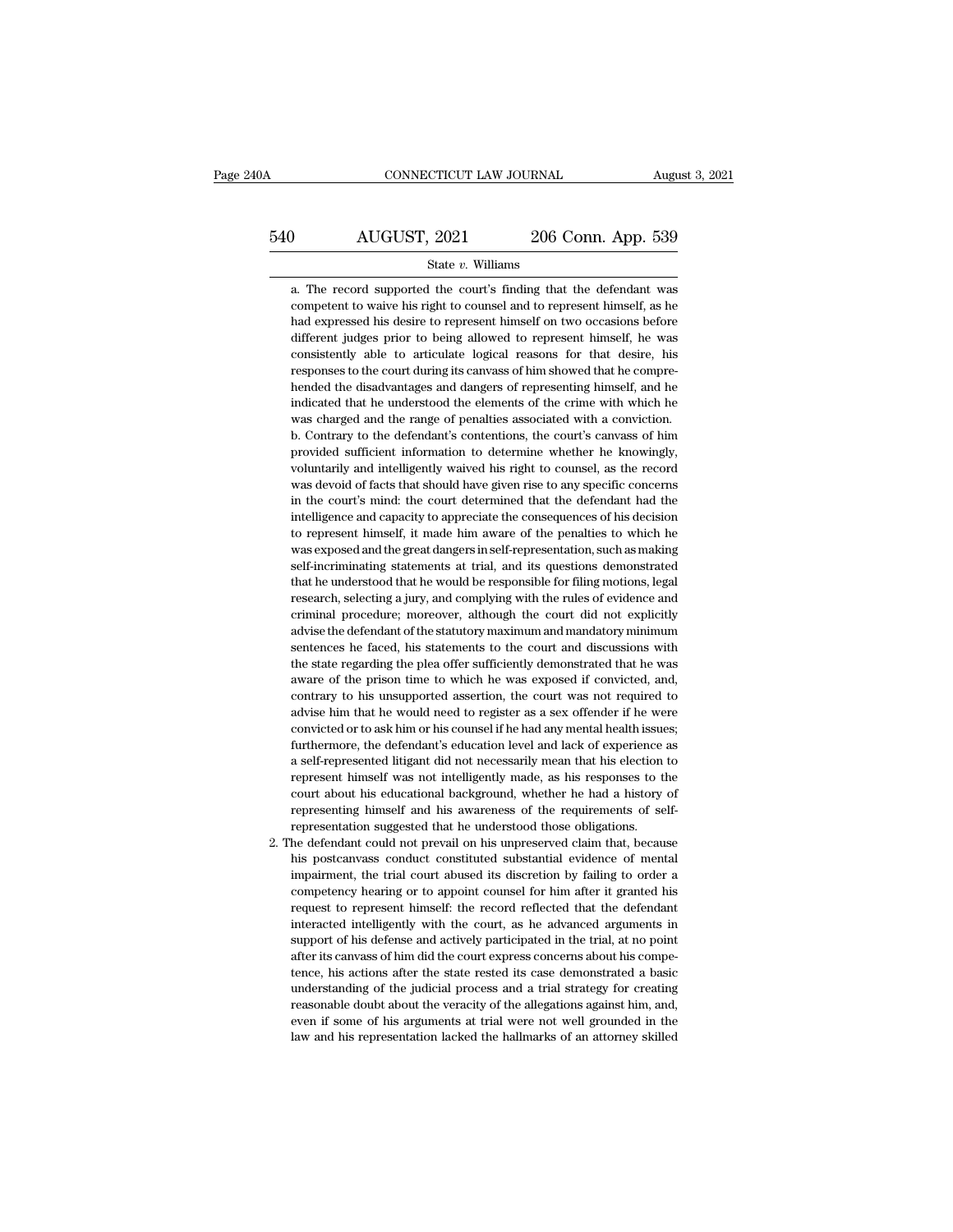| 2021               |                      | CONNECTICUT LAW JOURNAL | Page 241A |  |
|--------------------|----------------------|-------------------------|-----------|--|
|                    |                      |                         |           |  |
| 206 Conn. App. 539 |                      | AUGUST, 2021            | 541       |  |
|                    | State $v$ . Williams |                         |           |  |

 $\frac{3 \text{ Conn. App. 539}}{\text{State } v. \text{ Williams}}$  MUGUST, 2021 541  $\frac{3 \text{ Conn. App. 539}}{\text{State } v. \text{ Williams}}$ <br>
in the practice of law, the defendant showed that he had a rational understanding of the proceedings by challenging the sufficiency of the evidence that was before the court.  $\frac{1}{2}$  Conn. App. 539 AUG<br>
State v. William<br>
in the practice of law, the defendant sk<br>
understanding of the proceedings by cha<br>
evidence that was before the court.<br>
Argued January 7—officially relea State  $v$ . Williams<br>practice of law, the defendant showed that he had a rational tanding of the proceedings by challenging the sufficiency of the<br>ce that was before the court.<br>Argued January 7—officially released August 3 understanding of the proceedings by challenging the sufficiency of the evidence that was before the court.<br> *Procedural History*<br> *Procedural History*<br> **Procedural History**<br> **Procedural History**<br> **Procedural History** 

In the proceedings by challenging the sufficiency of the<br>evidence that was before the court.<br>Argued January 7—officially released August 3, 2021<br>*Procedural History*<br>Substitute information charging the defendant with<br>e cri evidence that was before the court.<br>
Argued January 7—officially released August 3, 2021<br>
Procedural History<br>
Substitute information charging the defendant with<br>
the crime of sexual assault in the second degree, brought<br>
t Argued January 7—officially released August 3, 2021<br>
Procedural History<br>
Substitute information charging the defendant with<br>
the crime of sexual assault in the second degree, brought<br>
to the Superior Court in the judicial Procedural History<br>Procedural History<br>Substitute information charging the defendant with<br>the crime of sexual assault in the second degree, brought<br>to the Superior Court in the judicial district of Stamford-<br>Norwalk and tri Procedural History<br>Substitute information charging the defendant with<br>the crime of sexual assault in the second degree, brought<br>to the Superior Court in the judicial district of Stamford-<br>Norwalk and tried to the court, *B* the crime of sexual assault in the second degree, brought<br>to the Superior Court in the judicial district of Stamford-<br>Norwalk and tried to the court, *Blawie*, *J*.; judgment<br>of guilty, from which the defendant appealed to *Samantha Oden*, deputy assistant state's attorney, J.; judgment guilty, from which the defendant appealed to this urt. *Affirmed.*<br>*Jennifer B. Smith*, for the appellant (defendant).<br>*Samantha Oden*, deputy assistant stat

From want and arcu to the court, *Diawie, 9.*, *Judgment*<br>of guilty, from which the defendant appealed to this<br>court. *Affirmed.*<br>*Jennifer B. Smith*, for the appellant (defendant).<br>*Samantha Oden*, deputy assistant state' of gancy, nont which are determinated ppedical to this<br>court. Affirmed.<br>*Samantha Oden*, deputy assistant state's attorney,<br>with whom, on the brief, were Paul J. Ferencek, state's<br>attorney, and Michelle Manning, senior ass *Jennifer B. Smith*, for the appellant<br>*Samantha Oden*, deputy assistant s<br>with whom, on the brief, were Paul J. i<br>attorney, and *Michelle Manning*, senior<br>attorney, for the appellee (state). Examinated State, depath State State State State State State State State State State State State State State State State State State State State State State State State State State State State State State State State State

#### *Opinion*

From the *Manning*, senior assistant state's<br>attorney, and *Michelle Manning*, senior assistant state's<br>attorney, for the appellee (state).<br>*Opinion*<br>SUAREZ, J. The defendant, Dayvon Williams, appeals<br>from the judgment of attorney, for the appellee (state).<br>  $\frac{Option}{1}$ <br>
SUAREZ, J. The defendant, Dayvon Williams, appeals<br>
from the judgment of conviction, rendered after a trial<br>
to the court, of sexual assault in the second degree in<br>
violati opinion<br>
success, see the tep cases.<br>
SUAREZ, J. The defendant, Dayvon Williams, appeals<br>
from the judgment of conviction, rendered after a trial<br>
to the court, of sexual assault in the second degree in<br>
violation of Gene opinion<br>SUAREZ, J. The defendant, Dayvon Williams, appeals<br>from the judgment of conviction, rendered after a trial<br>to the court, of sexual assault in the second degree in<br>violation of General Statutes § 53a-71 (a) (3). On SUAREZ, J. The defendant, Dayvon Williams, appeals<br>from the judgment of conviction, rendered after a trial<br>to the court, of sexual assault in the second degree in<br>violation of General Statutes § 53a-71 (a) (3). On appeal, SUAREZ, J. The defendant, Dayvon Williams, appeals<br>from the judgment of conviction, rendered after a trial<br>to the court, of sexual assault in the second degree in<br>violation of General Statutes § 53a-71 (a) (3). On appeal, from the judgment of conviction, rendered after a trial<br>to the court, of sexual assault in the second degree in<br>violation of General Statutes § 53a-71 (a) (3). On appeal,<br>the defendant claims that the court (1) deprived h to the court, of sexual assault in the second degree in<br>violation of General Statutes  $\S$  53a-71 (a) (3). On appeal,<br>the defendant claims that the court (1) deprived him<br>of his constitutional right to the assistance of co violation of General Statutes  $\S$  53a-71 (a) (3). On appeal, the defendant claims that the court (1) deprived him of his constitutional right to the assistance of counsel by allowing him to represent himself, and (2) abus the defendant claims that the court (1) deprived<br>of his constitutional right to the assistance of co<br>by allowing him to represent himself, and (2) abuse<br>discretion by failing, sua sponte, to order a compet<br>hearing or to ap relative historical himself, and (2) abused its<br>scretion by failing, sua sponte, to order a competency<br>aring or to appoint counsel for him after it granted his<br>quest to represent himself. We disagree and, accord-<br>gly, affi discretion by failing, sua sponte, to order a competency<br>hearing or to appoint counsel for him after it granted his<br>request to represent himself. We disagree and, accord-<br>ingly, affirm the judgment of the trial court.<br>The

hearing or to appoint counsel for him after it granted his<br>request to represent himself. We disagree and, accord-<br>ingly, affirm the judgment of the trial court.<br>The following procedural history is relevant to this<br>appeal. The following procedural history is relevant to this appeal. On May 24, 2018, the state filed a long form information charging the defendant with second degree sexual assault in violation of  $\S$  53a-71 (a) (3) related to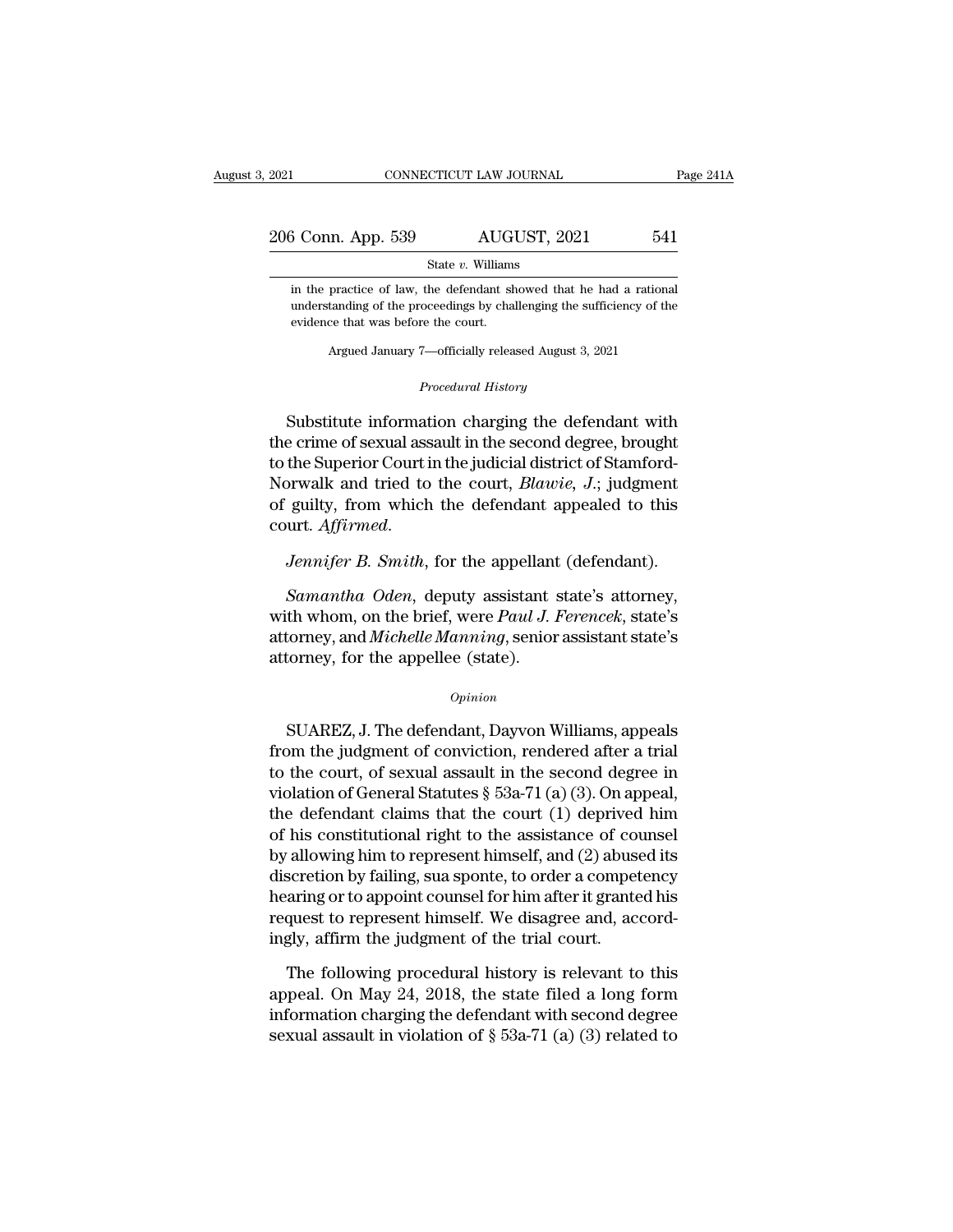### CONNECTICUT LAW JOURNAL August 3, 2021<br>542 AUGUST, 2021 206 Conn. App. 539<br>5tate v. Williams State *v.* Williams

 $\begin{array}{l|l} \hline \text{COMRECTICUT LAW JOURNAL} & \text{At} \\\\ \hline \text{542} & \text{AUGUST, 2021} & \text{206 Conn. App. 53} \\\\ \hline \text{State } v. \text{ Williams} \\\\ \hline \text{his alleged conduct involving a female victim}^1 \text{ in No} \\\\ \text{walk on May 6, 2017. The defendant was represent} \\\\ \hline \text{by three public defenders throughout the material.} \end{array}$ Augu<br>pp. 539<br>in Nor-<br>sented<br>isl pro  $\begin{array}{r} \text{AUGUST, 2021} \text{206 Conn. App. 539} \ \text{State } v. \text{ Williams} \end{array}$ <br>
his alleged conduct involving a female victim<sup>1</sup> in Norwalk on May 6, 2017. The defendant was represented by three public defenders throughout the pretrial proceedi  $\begin{array}{r} \text{542} & \text{AUGUST, 2021} & \text{206 Conn. App. 539} \\ \text{State } v. \text{ Williams} \end{array}$ <br>his alleged conduct involving a female victim<sup>1</sup> in Norwalk on May 6, 2017. The defendant was represented by three public defenders throughout the pretrial 542 AUGUST, 2021 206 Conn. App. 539<br>  $\frac{\text{State } v. \text{ Williams}}{\text{hist}}$ <br>
his alleged conduct involving a female victim<sup>1</sup> in Nor-<br>
walk on May 6, 2017. The defendant was represented<br>
by three public defenders throughout the pretrial p State v. Williams<br>
State v. Williams<br>
his alleged conduct involving a female victim<sup>1</sup> in Nor-<br>
walk on May 6, 2017. The defendant was represented<br>
by three public defenders throughout the pretrial pro-<br>
ceedings. Attorne state v. Williams<br>his alleged conduct involving a female victim<sup>1</sup> in Nor-<br>walk on May 6, 2017. The defendant was represented<br>by three public defenders throughout the pretrial pro-<br>ceedings. Attorney Barry Butler first re his alleged conduct involving a female victim<sup>1</sup> in Norwalk on May 6, 2017. The defendant was represented<br>by three public defenders throughout the pretrial pro-<br>ceedings. Attorney Barry Butler first represented the<br>defenda walk on May 6, 2017. The defendant was represented<br>by three public defenders throughout the pretrial pro-<br>ceedings. Attorney Barry Butler first represented the<br>defendant at a hearing on August 31, 2017, in which it<br>was de by three public defenders throughout the pretrial proceedings. Attorney Barry Butler first represented the defendant at a hearing on August 31, 2017, in which it was determined that the defendant qualified for public defen ceedings. Attorney Barry Butler first repre<br>defendant at a hearing on August 31, 2017,<br>was determined that the defendant qualified<br>defender assistance. The court, White, J., ap<br>Office of the Public Defender to represent<br>da rendant at a nearing on August 31, 2017, in which it<br>as determined that the defendant qualified for public<br>fender assistance. The court, *White*, *J*., appointed the<br>fice of the Public Defender to represent the defen-<br>nt, was determined that the detendant qualitied for public<br>defender assistance. The court, *White*, *J*., appointed the<br>Office of the Public Defender to represent the defen-<br>dant, and, on September 1, 2017, Attorney Howard Eh

defender assistance. The court, *white, J.*, appointed the<br>Office of the Public Defender to represent the defen-<br>dant, and, on September 1, 2017, Attorney Howard Ehr-<br>ing filed an appearance on his behalf.<br>On October 3, 2 of the Fubic Defender to represent the defendant, and, on September 1, 2017, Attorney Howard Ehring filed an appearance on his behalf.<br>
On October 3, 2017, the defendant filed two motions to dismiss Butler and Ehring from dant, and, on September 1, 2017, Attorney Howard Ehring filed an appearance on his behalf.<br>
On October 3, 2017, the defendant filed two motions<br>
to dismiss Butler and Ehring from his case. On the same<br>
day, he filed an ap Ing med an appearance on his benan.<br>
On October 3, 2017, the defendant filed two motions<br>
to dismiss Butler and Ehring from his case. On the same<br>
day, he filed an application and writ of habeas corpus<br>
ad testificandum to to dismiss Butler and Ehring from his case. On the same<br>day, he filed an application and writ of habeas corpus<br>ad testificandum to "regain [his] extradition rights<br> $\ldots$ ."<sup>2</sup> On October 11, 2017, the defendant, accompa-<br>n day, he filed an application and writ of habeas corpus<br>ad testificandum to "regain [his] extradition rights<br>......"<sup>2</sup> On October 11, 2017, the defendant, accompa-<br>nied by Ehring, appeared before the court, *Blawie*, *J*. ad testificandum to "regain [his] extradition rights<br>  $\ldots$  ."<sup>2</sup> On October 11, 2017, the defendant, accompa-<br>
nied by Ehring, appeared before the court, *Blawie, J.*<br>
Ehring informed the court that the defendant had cal represent himself. The defendant responded: ''[T]hat's nied by Ehring, appeared before the court, *Blawie, J.*<br>Ehring informed the court that the defendant had called<br>the state's attorney's office and expressed his intention<br>to terminate public defender services and represent<br> Ehring informed the court that the defendant had called<br>the state's attorney's office and expressed his intention<br>to terminate public defender services and represent<br>himself. The court asked the defendant if he wanted to<br>r the state's attorney's office and expressed his intention<br>to terminate public defender services and represent<br>himself. The court asked the defendant if he wanted to<br>represent himself. The defendant responded: "[T]hat's<br>wha to terminate public defender services and represent<br>himself. The court asked the defendant if he wanted to<br>represent himself. The defendant responded: "[T]hat's<br>what it's looking like because [Ehring] has a problem<br>with co himself. The court asked the defendant if he wanted to<br>represent himself. The defendant responded: "[T]hat's<br>what it's looking like because [Ehring] has a problem<br>with communication, and I feel like I can speak up for<br>myse represent himself. The defendant responded: "[T]hat's what it's looking like because [Ehring] has a problem with communication, and I feel like I can speak up for myself." The court began to canvass the defendant and state what it's looking like because [Ehring] has a problem<br>with communication, and I feel like I can speak up for<br>myself." The court began to canvass the defendant and<br>stated that, if he represented himself, he would be held<br>to with communication, and I feel like I can speak up for<br>myself." The court began to canvass the defendant and<br>stated that, if he represented himself, he would be held<br>to the same standards as a lawyer. The court explained<br>t myself." The court began to canvass the defendant and<br>stated that, if he represented himself, he would be held<br>to the same standards as a lawyer. The court explained<br>that, if he so requested, it would be willing to appoint stated that, if he represented himself, he would be held<br>to the same standards as a lawyer. The court explained<br>that, if he so requested, it would be willing to appoint<br>standby counsel who could provide the defendant with<br> to the same standards as a lawyer. The court explained<br>that, if he so requested, it would be willing to appoint<br>standby counsel who could provide the defendant with<br>assistance. The court then asked the defendant if he<br>unde that, if he so requested, it would be willing to appoint standby counsel who could provide the defendant with assistance. The court then asked the defendant if he understood the elements of the offense with which he was c mderstood the elements of the offense with which he<br>as charged, which led to a discussion about whether<br>rest defendant previously had a chance to review the<br>rest warrant.<br><sup>1</sup> In accordance with our policy of protecting the was charged, which led to a discussion about whether<br>the defendant previously had a chance to review the<br>arrest warrant.<br><sup>1</sup> In accordance with our policy of protecting the privacy interests of the<br>victims of sexual assaul

the defendant previously had a chance to review the arrest warrant.<br>
<sup>1</sup>In accordance with our policy of protecting the privacy interests of the victims of sexual assault, we decline to identify the victim. See General St <sup>1</sup> In accordance with our policy of protecting the privacy interests of the victims of sexual assault, we decline to identify the victim. See General Statutes  $§ 54-86e$ .<br><sup>2</sup> The record reflects that, on July 28, 2017, t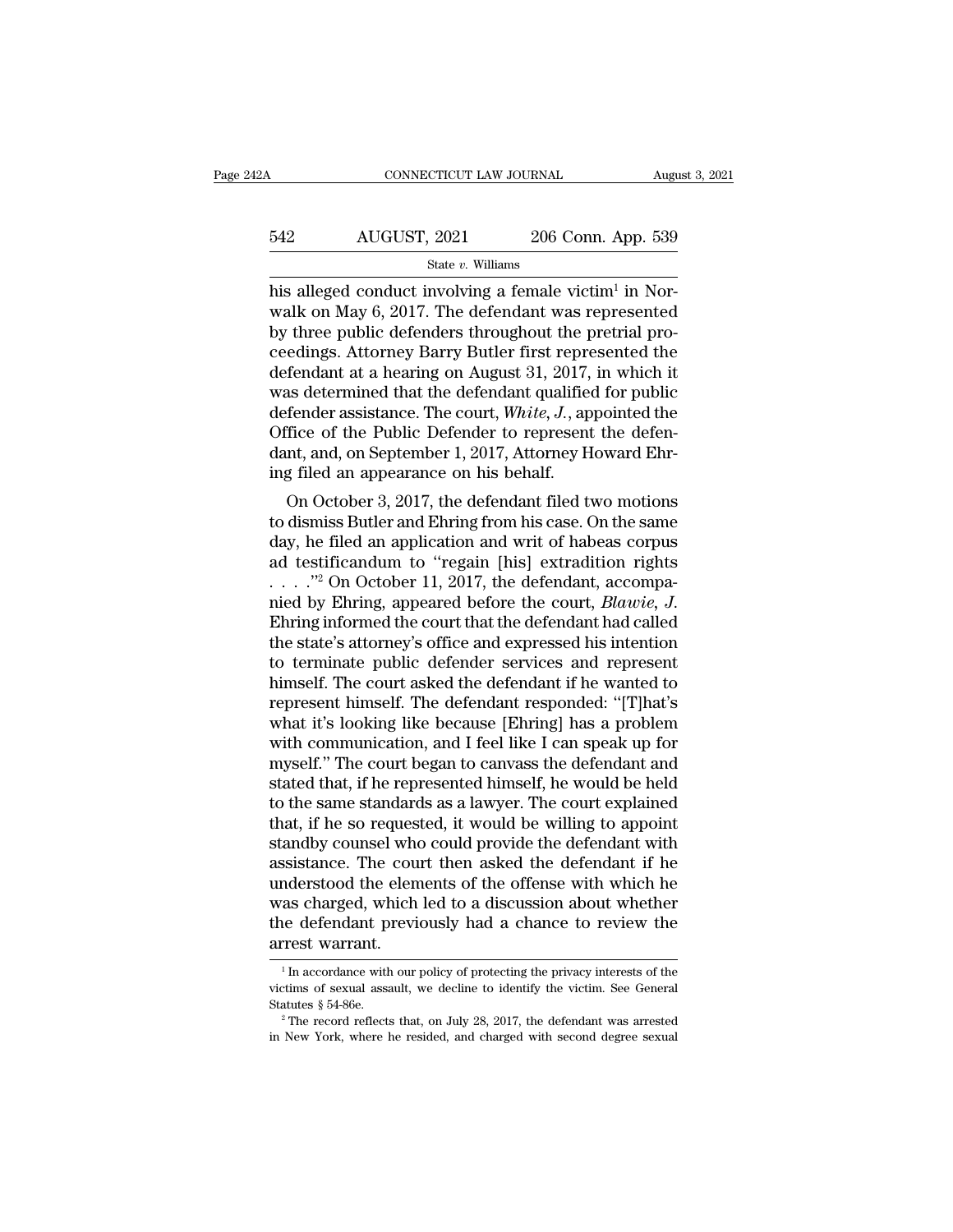| 2021               | CONNECTICUT LAW JOURNAL | Page 243A |
|--------------------|-------------------------|-----------|
| 206 Conn. App. 539 | AUGUST, 2021            | 543       |
|                    | State $v$ . Williams    |           |

CONNECTICUT LAW JOURNAL Page  $243/$ <br>
6 Conn. App. 539 AUGUST, 2021 543<br>
State v. Williams<br>
The court did not finish its canvass of the defendant<br>
d instead began discussing the defendant's motion<br>
rogain his oxtradition r 206 Conn. App. 539 AUGUST, 2021 543<br>
State v. Williams<br>
The court did not finish its canvass of the defendant<br>
and instead began discussing the defendant's motion<br>
to regain his extradition rights. Before the hearing<br>
and 206 Conn. App. 539 AUGUST, 2021 543<br>
State v. Williams<br>
The court did not finish its canvass of the defendant<br>
and instead began discussing the defendant's motion<br>
to regain his extradition rights. Before the hearing<br>
end 206 Conn. App. 539 AUGUST, 2021 543<br>
State v. Williams<br>
The court did not finish its canvass of the defendant<br>
and instead began discussing the defendant's motion<br>
to regain his extradition rights. Before the hearing<br>
end State v. Williams<br>
The court did not finish its canvass of the defendant<br>
and instead began discussing the defendant's motion<br>
to regain his extradition rights. Before the hearing<br>
ended, the court "urge[d]" the defendant state v. Williams<br>
The court did not finish its canvass of the defendant<br>
and instead began discussing the defendant's motion<br>
to regain his extradition rights. Before the hearing<br>
ended, the court "urge[d]" the defendant The court did not finish its canvass of the defendant<br>and instead began discussing the defendant's motion<br>to regain his extradition rights. Before the hearing<br>ended, the court "urge[d]" the defendant "to try to col-<br>labora and instead began discussing the defendant's motion<br>to regain his extradition rights. Before the hearing<br>ended, the court "urge[d]" the defendant "to try to col-<br>laborate with Attorney Ehring." The defendant reiter-<br>ated t to regain his extradition rights. Before the hearing<br>ended, the court "urge[d]" the defendant "to try to col-<br>laborate with Attorney Ehring." The defendant reiter-<br>ated that he was having difficulty communicating with<br>Ehri ended, the court "urge[d]" the defendant "to try to collaborate with Attorney Ehring." The defendant reiterated that he was having difficulty communicating with Ehring and stated that he had the same issues with Butler. Th sentation.'' ordinate was having unitedity communicating with<br>tring and stated that he had the same issues with<br>tiler. The court responded that "the right to counsel<br>les not include the right to counsel of your choice"<br>d that it was "n Enting and stated that it in fact the same issues with<br>Butler. The court responded that "the right to counsel<br>does not include the right to counsel of your choice"<br>and that it was "not yet making a finding of self-repre-<br>s

Batter. The court responded that the right to counsel<br>does not include the right to counsel of your choice"<br>and that it was "not yet making a finding of self-repre-<br>sentation."<br>On November 13, 2017, the court, *Blawie*, defendant it was "not yet making a finding of self-repre-<br>sentation."<br>On November 13, 2017, the court, *Blawie*, *J*., held a<br>hearing and again discussed the issue of whether to<br>terminate the public defender services and t on November 13, 2017, the court, *Blawie*, *J*., held a<br>hearing and again discussed the issue of whether to<br>terminate the public defender services and to allow the<br>defendant to represent himself. The defendant argued<br>that On November 13, 2017, the court, *Blawie*, *J*., held a<br>hearing and again discussed the issue of whether to<br>terminate the public defender services and to allow the<br>defendant to represent himself. The defendant argued<br>that On November 13, 2017, the court, *Blawie*, *J*., held a<br>hearing and again discussed the issue of whether to<br>terminate the public defender services and to allow the<br>defendant to represent himself. The defendant argued<br>that hearing and again discussed the issue of whether to<br>terminate the public defender services and to allow the<br>defendant to represent himself. The defendant argued<br>that his motion to dismiss Ehring should be granted on<br>the gr terminate the public defender services and to allow the<br>defendant to represent himself. The defendant argued<br>that his motion to dismiss Ehring should be granted on<br>the grounds that Ehring did not review his case with<br>him a defendant to represent himself. The defendant argued<br>that his motion to dismiss Ehring should be granted on<br>the grounds that Ehring did not review his case with<br>him and failed to investigate information that he had<br>provide that his motion to dismiss Ehring should be granted on<br>the grounds that Ehring did not review his case with<br>him and failed to investigate information that he had<br>provided to Ehring. The defendant expressed frustra-<br>tion wi the grounds that Ehring did not review his case with<br>him and failed to investigate information that he had<br>provided to Ehring. The defendant expressed frustra-<br>tion with the length of time he had been detained, stat-<br>ing: him and failed to investigate information that he had<br>provided to Ehring. The defendant expressed frustra-<br>tion with the length of time he had been detained, stat-<br>ing: "I was arrested July 28 [2017]; I've been sitting her provided to Ehring. The defendant expressed frustration with the length of time he had been detained, stating: "I was arrested July 28 [2017]; I've been sitting here three months with nothing being said to me about my case tion with the length of time he had been detained, stat-<br>ing: "I was arrested July 28 [2017]; I've been sitting here<br>three months with nothing being said to me about my<br>case." The court again started to canvass the defenda ing: "I was arrested July 28 [2017]; I've been sitting here<br>three months with nothing being said to me about my<br>case." The court again started to canvass the defendant<br>and informed him of the risks of self-representation.<br> three months with nothing being said to me about my<br>case." The court again started to canvass the defendant<br>and informed him of the risks of self-representation.<br>The court stated: "[W]hen you're indigent, you're enti-<br>tled case." The court again started to canvass the defendant<br>and informed him of the risks of self-representation.<br>The court stated: "[W]hen you're indigent, you're enti-<br>tled to the Office of Public Defender's services, but<br>a and informed him of the risks of self-representation.<br>The court stated: "[W]hen you're indigent, you're enti-<br>tled to the Office of Public Defender's services, but<br>appointment of counsel does not mean appointment of<br>counse The court stated: "[W]hen you're indigent, you're enti-<br>tled to the Office of Public Defender's services, but<br>appointment of counsel does not mean appointment of<br>counsel of your choice. You have two very capable<br>lawyers i tled to the Office of Public Defender's services, but<br>appointment of counsel does not mean appointment of<br>counsel of your choice. You have two very capable<br>lawyers in this office; they're both qualified to handle<br>this mat appointment of counsel does not mean appointment of<br>counsel of your choice. You have two very capable<br>lawyers in this office; they're both qualified to handle<br>this matter . . . . ." The court reminded the defendant<br>that i counsel of your choice. You have two very capable<br>lawyers in this office; they're both qualified to handle<br>this matter . . . . ." The court reminded the defendant<br>that it would appoint standby counsel upon his request<br>but lawyers in this office; they're both qualified to handle<br>this matter . . . . ." The court reminded the defendant<br>that it would appoint standby counsel upon his request<br>but that having standby counsel was "far different . but that having standby counsel was "far different  $\dots$ "<br>from having representation in a full capacity  $\dots$ ."<br>The court noted that Ehring had represented hundreds<br>of people in the defendant's position over the course<br>assa of people in the defendant's position over the course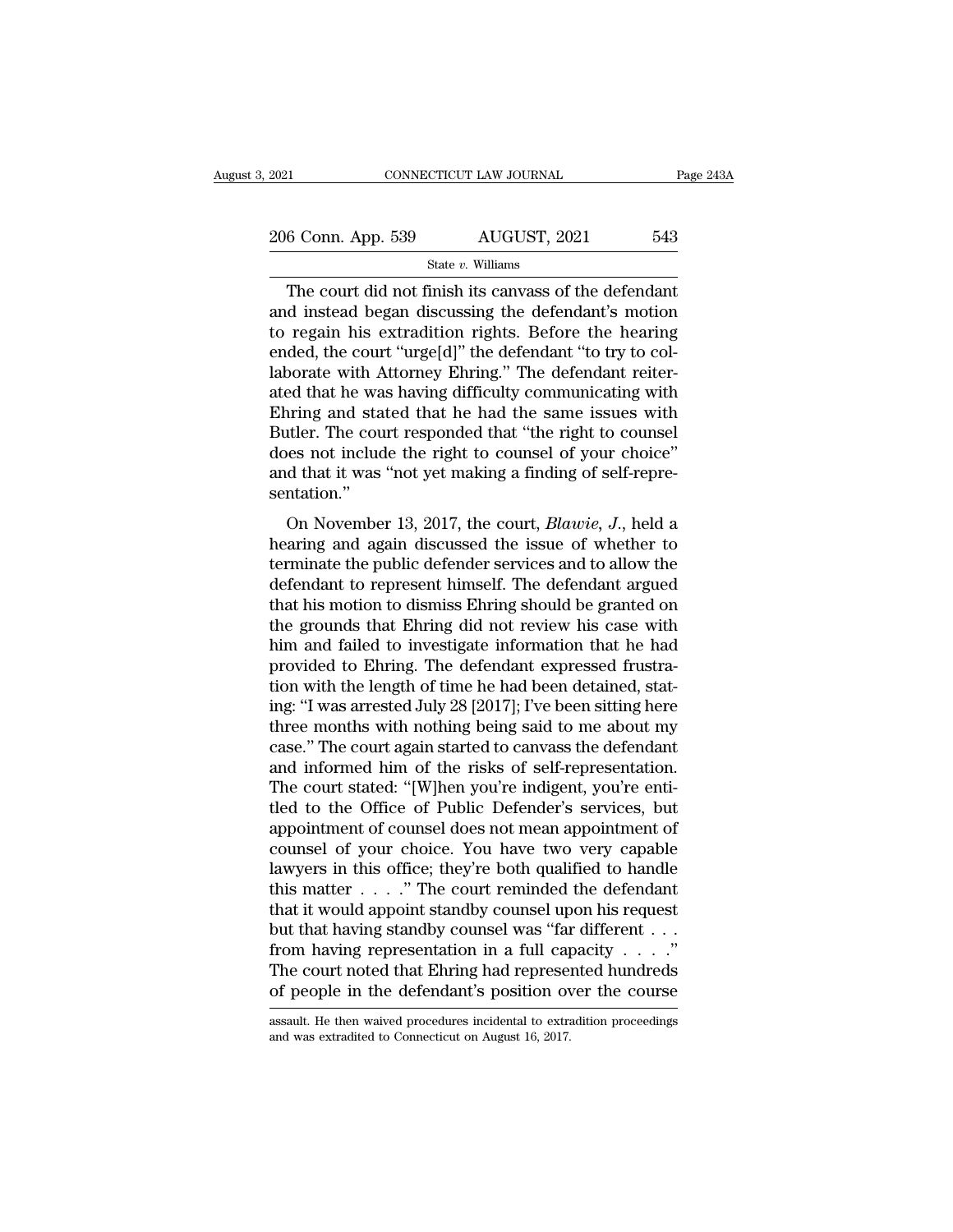### CONNECTICUT LAW JOURNAL August 3, 2021<br>544 AUGUST, 2021 206 Conn. App. 539<br>5tate v. Williams State *v.* Williams

CONNECTICUT LAW JOURNAL August 3, 2021<br>
State v. Williams<br>
State v. Williams<br>
of thirty-two years as a public defender and that he had<br>
the defendant's "best interest in mind . . . ." The court,<br>
however did not finish its 544 AUGUST, 2021 206 Conn. App. 539<br>  $\frac{\text{State } v. \text{ Williams}}{\text{State } v. \text{ Williams}}$ <br>
of thirty-two years as a public defender and that he had<br>
the defendant's "best interest in mind . . . ." The court,<br>
however, did not finish its canvass  $\frac{544}{\text{MGGUST, 2021}}$  206 Conn. App. 539<br>
State v. Williams<br>
of thirty-two years as a public defender and that he had<br>
the defendant's "best interest in mind . . . ." The court,<br>
however, did not finish its canvass at th 544 AUGUST, 2021 206 Conn. App. 539<br>  $\frac{\text{State } v. \text{ Williams}}{\text{State } v. \text{ Williams}}$ <br>
of thirty-two years as a public defender and that he had<br>
the defendant's "best interest in mind . . . ." The court,<br>
however, did not finish its canvass State v. Williams<br>
of thirty-two years as a public defender and that he had<br>
the defendant's "best interest in mind . . . . " The court,<br>
however, did not finish its canvass at this time. Instead,<br>
at the end of the heari state v. Williams<br>of thirty-two years as a public defender and that he had<br>the defendant's "best interest in mind  $\dots$ ." The court,<br>however, did not finish its canvass at this time. Instead,<br>at the end of the hearing, the Ehring. be definited a spear in the court,<br>wever, did not finish its canvass at this time. Instead,<br>the end of the hearing, the court directed a judicial<br>arshal to bring the defendant to a conference room<br>the courthouse so that h however, and not linish its canvass at this time. Instead,<br>at the end of the hearing, the court directed a judicial<br>marshal to bring the defendant to a conference room<br>in the courthouse so that he could speak privately wit

at the end of the hearing, the court unected a judicial<br>marshal to bring the defendant to a conference room<br>in the courthouse so that he could speak privately with<br>Ehring.<br>On December 13, 2017, the defendant appeared<br>befor marshal to bring the defendant to a conference room<br>in the courthouse so that he could speak privately with<br>Ehring.<br>On December 13, 2017, the defendant appeared<br>before the court, *White*, J., with Attorney Benjamin<br>Aponte In the courtrouse so that he could speak privately with<br>Ehring.<br>On December 13, 2017, the defendant appeared<br>before the court, *White*, J., with Attorney Benjamin<br>Aponte from the Office of the Public Defender. The<br>state re Enting.<br>
On December 13, 2017, the defendant appeared<br>
before the court, *White, J.*, with Attorney Benjamin<br>
Aponte from the Office of the Public Defender. The<br>
state represented that the defendant had filed motions<br>
to r On December 13, 2017, the defendant appeared<br>before the court, *White*, *J*., with Attorney Benjamin<br>Aponte from the Office of the Public Defender. The<br>state represented that the defendant had filed motions<br>to remove Ehrin before the court, *White*, *J*., with Attorney Benjamin<br>Aponte from the Office of the Public Defender. The<br>state represented that the defendant had filed motions<br>to remove Ehring from his case and noted that, during<br>previo Aponte from the Office of the Public Defender. The<br>state represented that the defendant had filed motions<br>to remove Ehring from his case and noted that, during<br>previous hearings at which these motions were heard,<br>the court state represented that the defendant had filed motions<br>to remove Ehring from his case and noted that, during<br>previous hearings at which these motions were heard,<br>the court "did not get through the entire canvass." The<br>stat to remove Ehring from his case<br>previous hearings at which the<br>the court "did not get through<br>state then requested that the<br>if he still wanted to represent l<br>vass him. The following exchar<br>court and the defendant:<br>"The Cour evious hearings at which these motions were heard,<br>e court "did not get through the entire canvass." The<br>ate then requested that the court ask the defendant<br>he still wanted to represent himself and, if so, to can-<br>ss him. dia not get a<br>state then requested the<br>if he still wanted to rep<br>vass him. The following<br>court and the defendar<br>"The Court: Okay. Mr<br>sent yourself?"<br>"The Defendant: At a he still wanted to represent himself and, if so, to canss him. The following exchange occurred between the urt and the defendant:<br>
"The Court: Okay. Mr. Williams, do you want to repre-<br>
nt yourself?"<br>
"The Defendant: At a

vass him. The following exchange occurred between the<br>court and the defendant:<br>"The Court: Okay. Mr. Williams, do you want to repre-<br>sent yourself?<br>"The Defendant: At a point in time, I felt like I had<br>to speak up for myse court and the defendant:<br>
"The Court: Okay. Mr. Williams, do you want to represent yourself?<br>
"The Defendant: At a point in time, I felt like I had<br>
to speak up for myself and represent myself. Recently,<br>
Attorney Aponte a "The Court: Okay. Mr. Williams, do you want to represent yourself?"<br>
"The Defendant: At a point in time, I felt like I had<br>
to speak up for myself and represent myself. Recently,<br>
Attorney Aponte actually came—came and vis Ine Court: Okay. Mr. Williams, do you want to represent yourself?<br>
"The Defendant: At a point in time, I felt like I had<br>
to speak up for myself and represent myself. Recently,<br>
Attorney Aponte actually came—came and visit sent yoursen?<br>
"The Defendant: At<br>
to speak up for mysel<br>
Attorney Aponte actu<br>
in Bridgeport Correct<br>
initiative to do that,<br>
Aponte, if I can.<br>
"The Court: I'm goi The Detendant: At a point in time, I felt like I had<br>speak up for myself and represent myself. Recently,<br>torney Aponte actually came—came and visited me<br>Bridgeport Correctional Center. He ha[s] taken the<br>titative to do tha to speak up for hiysen and represent hiysen. Recently,<br>Attorney Aponte actually came—came and visited me<br>in Bridgeport Correctional Center. He ha[s] taken the<br>initiative to do that, so I will like to go forward with<br>Aponte Attorney Aponte actuan;<br>in Bridgeport Correction<br>initiative to do that, so<br>Aponte, if I can.<br>"The Court: I'm going<br>that you don't want to re<br>is that correct?<br>"The Defendant: Yes."

itiative to do that, so I will<br>
bonte, if I can.<br>
"The Court: I'm going to ta<br>
at you don't want to repres<br>
that correct?<br>
"The Defendant: Yes."<br>
The court continued the hea bonte, if I can.<br>
"The Court: I'm going to take what you said as a no,<br>
at you don't want to represent yourself now. Am I—<br>
that correct?<br>
"The Defendant: Yes."<br>
The court continued the hearing with Aponte as coun-<br>
I for "The Court: I'm going to<br>that you don't want to repr<br>is that correct?<br>"The Defendant: Yes."<br>The court continued the h<br>sel for the defendant.<br>On February 2, 2018, t

at you don't want to represent yourself now. Am I—<br>that correct?<br>"The Defendant: Yes."<br>The court continued the hearing with Aponte as coun-<br>I for the defendant.<br>On February 2, 2018, the state made an offer to<br>solve the cas is that correct?<br>
"The Defendant: Yes."<br>
The court continued the hearing with Aponte as counsel for the defendant.<br>
On February 2, 2018, the state made an offer to<br>
resolve the case through a plea agreement in exchange<br>
fo "The Defendant: Yes."<br>The court continued the hearing with Aponte as counsel for the defendant.<br>On February 2, 2018, the state made an offer to<br>resolve the case through a plea agreement in exchange<br>for a sentence of ten ye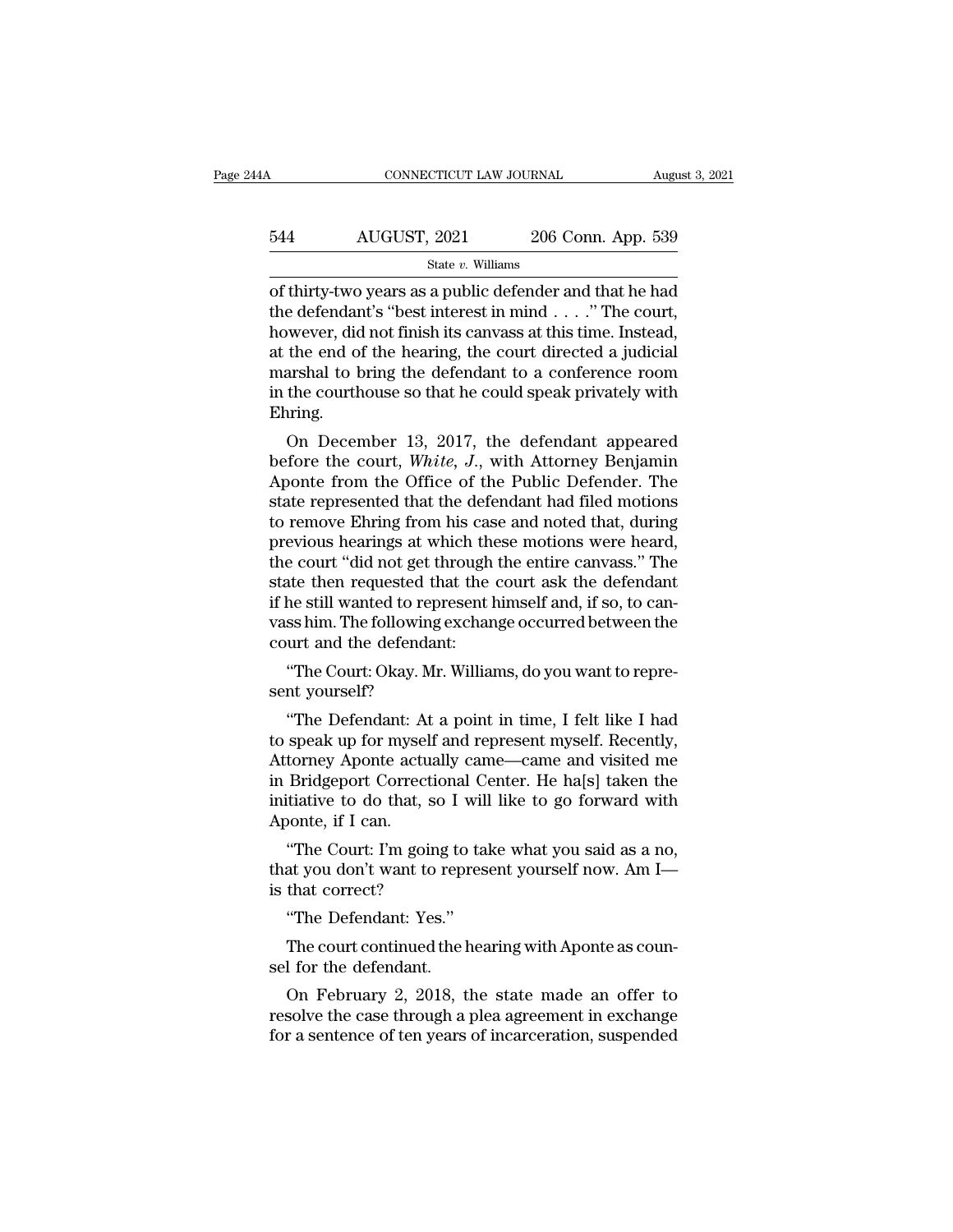| 2021               | CONNECTICUT LAW JOURNAL | Page 245A |
|--------------------|-------------------------|-----------|
| 206 Conn. App. 539 | AUGUST, 2021            | 545       |
|                    | State $v$ . Williams    |           |

2021 CONNECTICUT LAW JOURNAL Page 24<br>
206 Conn. App. 539 AUGUST, 2021 545<br>
31 State v. Williams<br>
21 State v. Williams<br>
21 State v. Williams<br>
21 The defendant rejected this offer. On the same date,<br>
21 Hotel defendant appea 206 Conn. App. 539 AUGUST, 2021 545<br>
State v. Williams<br>
after four years, followed by fifteen years of probation.<br>
The defendant rejected this offer. On the same date,<br>
the defendant appeared before the court, *White*, *J* 206 Conn. App. 539 AUGUST, 2021 545<br>
State v. Williams<br>
after four years, followed by fifteen years of probation.<br>
The defendant rejected this offer. On the same date,<br>
the defendant appeared before the court, *White, J.* 206 Conn. App. 539 AUGUST, 2021 545<br>
State v. Williams<br>
after four years, followed by fifteen years of probation.<br>
The defendant rejected this offer. On the same date,<br>
the defendant appeared before the court, *White*, *J* State v. Williams<br>
after four years, followed by fifteen years of probation.<br>
The defendant rejected this offer. On the same date,<br>
the defendant appeared before the court, *White*, *J*., to<br>
address his decision to rejec state v. Williams<br>after four years, followed by fifteen years of probation.<br>The defendant rejected this offer. On the same date,<br>the defendant appeared before the court, *White*, *J*., to<br>address his decision to reject th after four years, followed by fifteen years of probation.<br>The defendant rejected this offer. On the same date,<br>the defendant appeared before the court, *White*, *J*., to<br>address his decision to reject the offer. The court The defendant rejected this offer. On the same date,<br>the defendant appeared before the court, *White*, *J*., to<br>address his decision to reject the offer. The court asked<br>the defendant if he "had enough time to speak to [h It is designated before the court, *mine*, *b*<sub>1</sub>, to dress his decision to reject the offer. The court asked e defendant if he "had enough time to speak to [his] torney about the offer which is appooned, "no." The court, torney about the offer . . . . ." The defendant<br>sponded, "no." The court, the defendant, Aponte, and<br>e prosecutor then engaged in the following colloquy:<br>"The Court: Okay. We'll pass it and talk to your law-<br>r.<br>"[The Defen

yer. responded, "no." The court, the defendant, Aponte, and<br>the prosecutor then engaged in the following colloquy:<br>"The Court: Okay. We'll pass it and talk to your law-<br>yer.<br>"[The Defendant]: Excuse me, I would like to speak<br>on The Court: Okay. We'll pass it and talk to your law-<br>r.<br>"[The Defendant]: Excuse me, I would like to speak<br>a the record. May I address the court, please?<br>"The Court: It's not a good idea, you might say some-<br>ing to hurt yo

"The Court: Okay. We'll pass it and talk to your law-<br>yer.<br>"[The Defendant]: Excuse me, I would like to speak<br>on the record. May I address the court, please?<br>"The Court: It's not a good idea, you might say some-<br>thing to h "[The Defendant]: Excuse me, I would like to speak<br>"the record. May I address the court, please?"<br>"The Court: It's not a good idea, you might say some-<br>ing to hurt your own case and—"<br>[The Defendant]: Not at all—sorry, You

The record. May I address the court, please?<br>
"The Court: It's not a good idea, you might say some-<br>
ing to hurt your own case and—<br>
"[The Defendant]: Not at all—sorry, Your Honor.<br>
"The Court: Okay. If you want to say som on the record. May I address the court, please?<br>
"The Court: It's not a good idea, you might say some-<br>
thing to hurt your own case and—<br>
"[The Defendant]: Not at all—sorry, Your Honor.<br>
"The Court: Okay. If you want to sa

"<br>
"[The Defendant]: Not at all—sorry, Your Honor.<br>
"The Court: Okay. If you want to say something, I'll<br>
ten, but it's really not a good idea.<br>
"[The Defendant]: Honorable Judge White, I am the<br>
fendant, and I don't feel "[The Defendant]: Not at all—sorry, Your Honor.<br>"The Court: Okay. If you want to say something, I'll<br>listen, but it's really not a good idea.<br>"[The Defendant]: Honorable Judge White, I am the<br>defendant, and I don't feel as "[The Defendant]: Not at all—sorry, Your Honor.<br>"The Court: Okay. If you want to say something, I'll<br>listen, but it's really not a good idea.<br>"[The Defendant]: Honorable Judge White, I am the<br>defendant, and I don't feel as "The Court: Okay. If you want to say something, I'll<br>listen, but it's really not a good idea.<br>"[The Defendant]: Honorable Judge White, I am the<br>defendant, and I don't feel as if I'm being treated fairly<br>in this matter here Intertually not a good idea.<br>
"[The Defendant]: Honorable Judge White, I am the<br>
defendant, and I don't feel as if I'm being treated fairly<br>
in this matter here. It's been an ongoing case for nine<br>
months now. It's been—in "The Defendant]: Honorable Judge White, I am the defendant, and I don't feel as if I'm being treated fairly in this matter here. It's been an ongoing case for nine months now. It's been—information on my—against me for ni "[The Defendant]: Honorable Judge White, I am the<br>defendant, and I don't feel as if I'm being treated fairly<br>in this matter here. It's been an ongoing case for nine<br>months now. It's been—information on my—against<br>me for ni defendant, and I don't feel as if I'm being treated fairly<br>in this matter here. It's been an ongoing case for nine<br>months now. It's been—information on my—against<br>me for nine months now. I've been in the state of Con-<br>nect in this matter here. It's been an ongoing case for nine<br>months now. It's been—information on my—against<br>me for nine months now. I've been in the state of Con-<br>necticut for six months, going on a complete seven,<br>because I w months now. It's been—information on my—against<br>me for nine months now. I've been in the state of Con-<br>necticut for six months, going on a complete seven,<br>because I was arrested in New York City, and I've been<br>held in my c me for nine months now. I've been in the state of Connecticut for six months, going on a complete seven,<br>because I was arrested in New York City, and I've been<br>held in my city jail for nineteen days, to be exact. And<br>since necticut for six months, going on a complete seven,<br>because I was arrested in New York City, and I've been<br>held in my city jail for nineteen days, to be exact. And<br>since I've been here in the state of Connecticut, I have<br>[ because I was arrested in New York City, and I've been<br>held in my city jail for nineteen days, to be exact. And<br>since I've been here in the state of Connecticut, I have<br>[had] more than enough time to speak with lawyers,<br>bu held in my city jail for nineteen days, to be exact. And<br>since I've been here in the state of Connecticut, I have<br>[had] more than enough time to speak with lawyers,<br>but they never showed up to speak to me, so I feel like<br>I since I've been here in the state of Connecticut, I have<br>[had] more than enough time to speak with lawyers,<br>but they never showed up to speak to me, so I feel like<br>I'm being treated unfairly. My eighth amendment<sup>3</sup> right<br> I'm being treated unfairly. My eighth amendment<sup>3</sup> right<br>is being violated once again. I previously dismissed<br>Ehring, who's sitting over there to the left of me. And<br>I feel like I need to initiate pro se and be given a la I feel like I need to initiate pro se and be given a law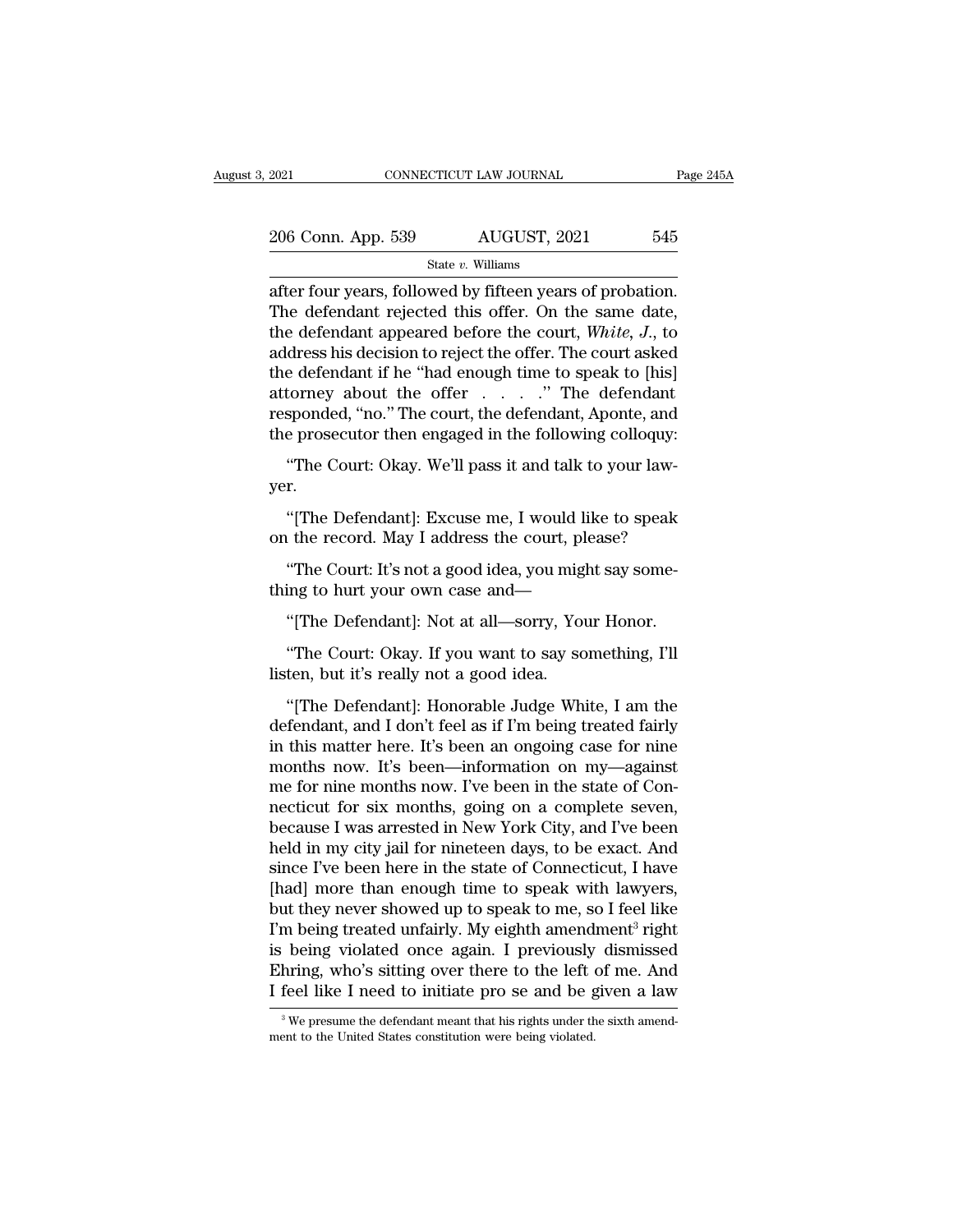#### CONNECTICUT LAW JOURNAL August 3, 2021<br>546 AUGUST, 2021 206 Conn. App. 539<br>5tate v. Williams State *v.* Williams CONNECTICUT LAW JOURNAL August 3, 2021<br>
S46 AUGUST, 2021 206 Conn. App. 539<br>
State v. Williams<br>
State v. Williams<br>
State v. Williams<br>
On because— 546 AUGUST, 2021<br>
<sup>State v. Williams</sup><br>
library or something to exercise<br>
on because—<br>
"The Court: Sir, are you telling m  $\frac{6}{\text{State } v. \text{ Williams}}$ <br>
State *v*. Williams<br>
Frary or something to exercise my rights from here<br>  $\frac{1}{\text{because}}$ <br>
"The Court: Sir, are you telling me you want to repre-<br>
"The Court: Sir, are you telling me you want to repre-<br>
"  $\begin{array}{ll} \text{546} & \text{AUGUST, 2} \ \text{546} & \text{Stz} \ \text{library or something to} \ \text{on because} \ \text{``The Court: Sir, are y} \ \text{sent yourself?} \ \text{``[The Defendant]: I''} \end{array}$

State *v*. Williams<br>
I because—<br>
"The Court: Sir, are you telling me you want to repre-<br>
"The Court: Sir, are you telling me you want to repre-<br>
"[The Defendant]: I'm gonna have to—I'm going to<br>
we to. library or som<br>on because—<br>"The Court<br>sent yourself<br>"[The Defe<br>have to.<br>"The Court

"The Court: Sir, are you telling me you want to repre-<br>nt yourself?<br>"[The Defendant]: I'm gonna have to—I'm going to<br>we to.<br>"The Court: No, you don't have to. You can't afford<br>unsel, and you have counsel provided for you, "The Court: Sir, are you telling me you want to represent yourself?<br>"[The Defendant]: I'm gonna have to—I'm going to<br>have to.<br>"The Court: No, you don't have to. You can't afford<br>counsel, and you have counsel provided for y sent yourself?<br>
"[The Defendant]: I'm gonna have to-<br>
have to.<br>
"The Court: No, you don't have to. Yo<br>
counsel, and you have counsel provided i<br>
not true that, that—<br>
"[The Defendant]: Yes, I want to initia "[The Defendant]: I'm gonna have to—I'm going to<br>we to.<br>"The Court: No, you don't have to. You can't afford<br>unsel, and you have counsel provided for you, so it's<br>of true that, that—<br>"[The Defendant]: Yes, I want to initiat "The Court: No, you don't have to. You can't afford<br>"The Court: No, you don't have to. You can't afford<br>"It true that, that—"<br>"[The Defendant]: Yes, I want to initiate pro se.<br>"The Court: Okay. How far did you go in school The Josta Fro, you as the flatte to Four of a high school<br>unsel, and you have counsel provided for you, so it's<br>it true that, that—<br>"[The Defendant]: Yes, I want to initiate pro se.<br>"The Court: Okay. How far did you go in

diploma.

"[The Defendant]: Yes, I want to initiate pro se.<br>"The Court: Okay. How far did you go in school?<br>"[The Defendant]: G.E.D. equivalency of a high school<br>ploma.<br>"The Court: Okay. Have you ever represented your-<br>If in a crimi "The Defendant]: G.E.D. equivalency<br>
"The Defendant]: G.E.D. equivalency<br>
diploma.<br>
"The Court: Okay. Have you ever rep<br>
self in a criminal case before?<br>
"[The Defendant]: No, I haven't. I'd be "[The Defendant]: G.E.D. equivalency of a high school<br>ploma.<br>"The Court: Okay. Have you ever represented your-<br>If in a criminal case before?<br>"[The Defendant]: No, I haven't. I'd be willing to do so.<br>"The Court: Do you unde ploma.<br>
"The Court: Okay. Have you ever represented your-<br>
If in a criminal case before?<br>
"[The Defendant]: No, I haven't. I'd be willing to do so.<br>
"The Court: Do you understand the elements of the<br>
fense that you're char "The Court: Okay. Have you ever repres<br>self in a criminal case before?<br>"[The Defendant]: No, I haven't. I'd be will<br>"The Court: Do you understand the elem<br>offense that you're charged with?<br>"[The Defendant]: Yes.

If in a criminal case before?<br>
"[The Defendant]: No, I have:<br>
"The Court: Do you underst<br>
fense that you're charged w<br>
"[The Defendant]: Yes.<br>
"The Court: Do you unders!" "[The Defendant]: No, I haven't. I'd be willing to do so.<br>"The Court: Do you understand the elements of the<br>fense that you're charged with?<br>"[The Defendant]: Yes.<br>"The Court: Do you understand the range of penal-<br>s?

ties? offense that you're charged with?<br>
"[The Defendant]: Yes.<br>
"The Court: Do you understand the range of penal-<br>
ties?<br>
"[The Defendant]: Yes. "[The Defendant]: Yes.<br>"The Court: Do you understand the range of penal-<br>s?<br>"[The Defendant]: Yes.<br>"The Court: Do you understand that you're going to<br>we to file motions on your own?

"The Court: Do you understand the range<br>ties?<br>"[The Defendant]: Yes.<br>"The Court: Do you understand that you'l<br>have to file motions on your own?<br>"[The Defendant]: Yes. "The Court: Do you understand that you're going to<br>have to file motions on your own?<br>"[The Defendant]: Yes.<br>"The Court: Do you understand that you're gonna "The Court: Do you understand that you're goi<br>have to file motions on your own?<br>"[The Defendant]: Yes.<br>"The Court: Do you understand that you're g<br>have to do legal research on your own?<br>"[The Defendant]: Yes, and speaking

"[The Defendant]: Yes.<br>"The Court: Do you understand that you're going to<br>we to file motions on your own?<br>"[The Defendant]: Yes.<br>"The Court: Do you understand that you're gonna<br>we to do legal research on your own?

The Josta 20 you and speaking that you're going to<br>
"[The Defendant]: Yes.<br>
"The Court: Do you understand that you're gonna<br>
we to do legal research on your own?<br>"[The Defendant]: Yes, and speaking of which, I filed<br>
to sp have to do legal research on your own?<br>
"[The Defendant]: Yes, and speaking of which, I filed<br>
two speedy trial motions—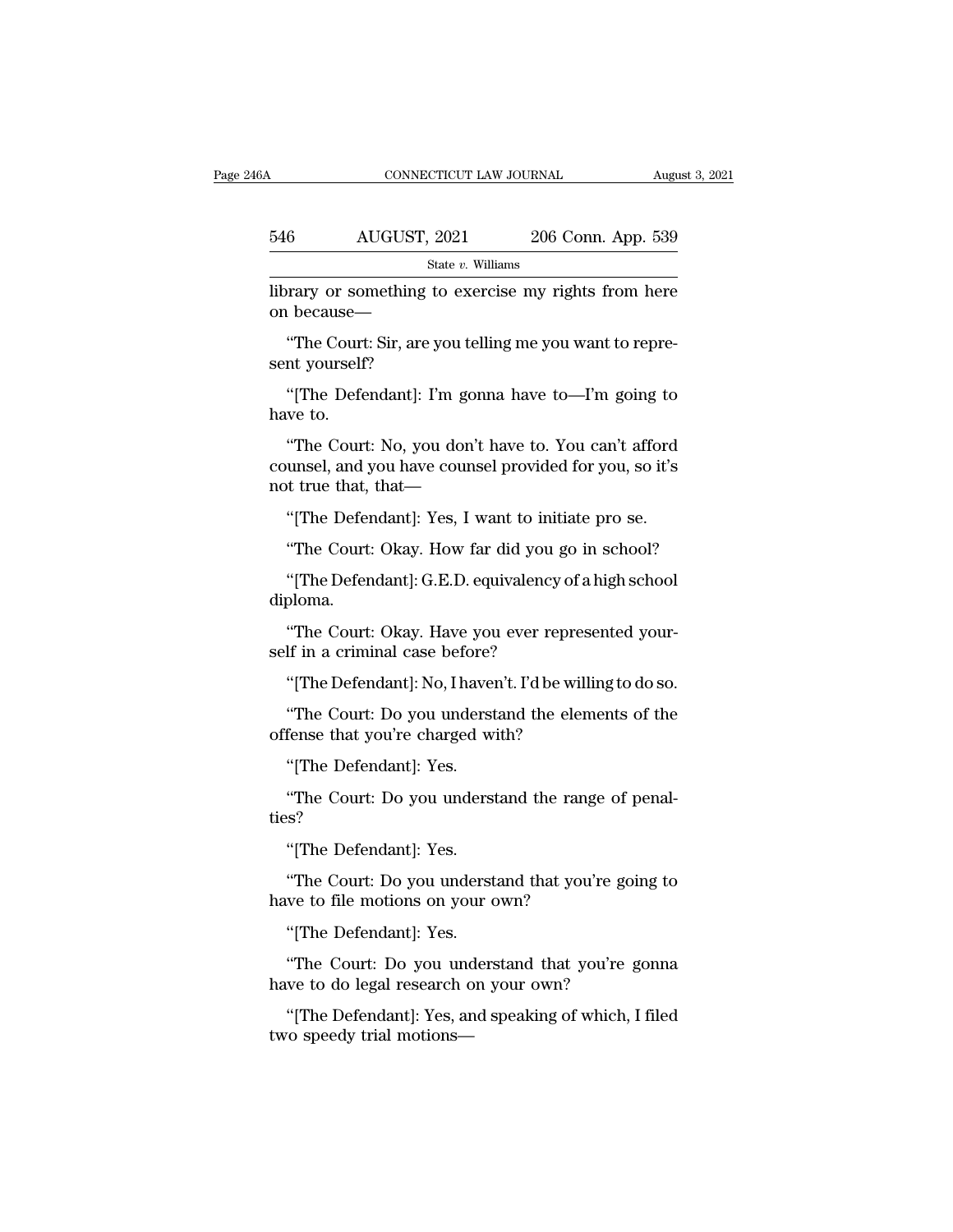| 2021                               | CONNECTICUT LAW JOURNAL                               | Page 247A |
|------------------------------------|-------------------------------------------------------|-----------|
|                                    |                                                       |           |
| 206 Conn. App. 539                 | AUGUST, 2021                                          | 547       |
|                                    | State $v$ . Williams                                  |           |
| tions and then—                    | "The Court: Let me—sir, let me finish asking ques-    |           |
| "[The Defendant]: I'm sorry.       |                                                       |           |
|                                    | "The Court: —I'll give you a chance to speak further. |           |
| "[The Defendant]: Yes, Your Honor. |                                                       |           |
|                                    |                                                       |           |

"The Court: Let me—sir, let me finish asking questions and then—<br>"[The Defendant]: I'm sorry.<br>"The Court: —I'll give you a chance to speak further.<br>"[The Defendant]: Yes, Your Honor.<br>"The Court: Do you understand that—I ta

"The Court: Let me—sir, let me finish asking ques-<br>"[The Defendant]: I'm sorry.<br>"The Court: —I'll give you a chance to speak further.<br>"[The Defendant]: Yes, Your Honor.<br>"The Court: Do you understand that—I take it you've<br>e tions and then—<br>
"[The Defendant]: I'm sorry.<br>
"The Court: —I'll give you a chance to speak fur<br>
"[The Defendant]: Yes, Your Honor.<br>
"The Court: Do you understand that—I take it you<br>
elected to have a jury trial, is that r "[The Defendant]: I'm sorry.<br>"The Court: —I'll give you a chance to speak further.<br>"[The Defendant]: Yes, Your Honor.<br>"The Court: Do you understand that—I take it you've<br>ected to have a jury trial, is that right?<br>"[The Def "The Court: —I'll give you a chanc"<br>[The Defendant]: Yes, Your Hone"<br>The Court: Do you understand the<br>lected to have a jury trial, is that r<br>"[The Defendant]: At this moment<br>I'm undecided at this moment."<br>The Court: Well,

"[The Defendant]: Yes, Your Honor.<br>"The Court: Do you understand that—I take it you've<br>ected to have a jury trial, is that right?<br>"[The Defendant]: At this moment, I have to speak—<br>"The Court: Well, I'm gonna assume that y "The Court: Do you understand that—I take it you've<br>elected to have a jury trial, is that right?<br>"[The Defendant]: At this moment, I have to speak—I'm undecided at this moment.<br>"The Court: Well, I'm gonna assume that you'r The Court. Do you understand that Trake it you're<br>elected to have a jury trial, is that right?<br>"[The Defendant]: At this moment, I have to speak—<br>I'm undecided at this moment.<br>"The Court: Well, I'm gonna assume that you're "[The Defendant]: At this moment, I have to speak—<br>I'm undecided at this moment.<br>"The Court: Well, I'm gonna assume that you're going<br>to have a jury trial instead of a court trial. If you have<br>a jury trial, you're gonna ha "[The Defendant]: At thi"<br>I'm undecided at this mor"<br>"The Court: Well, I'm goto<br>to have a jury trial instead<br>a jury trial, you're gonna h<br>own, you're going to have<br>understand that?<br>"[The Defendant]: Unde "The Court: Well, I'm gonna assume thave a jury trial instead of a court thave a jury trial instead of a court than you're going to have to make proplerstand that?<br>"The Defendant]: Understood. "The Court: And whoever the t The Court: Wen, I'll gonna assume that you're going<br>have a jury trial instead of a court trial. If you have<br>ury trial, you're going to have to pick the jury on your<br>who, you're going to have to make proper motions; you<br>der

b have a jury trial instead or a court trial. If you have<br>a jury trial, you're gonna have to pick the jury on your<br>own, you're going to have to make proper motions; you<br>understand that?<br>"The Court: And whoever the trial ju comply that, you're goint have to pick the jury of your down, you're going to have to make proper motions; you<br>understand that?<br>"[The Defendant]: Understood.<br>"The Court: And whoever the trial judge is will probably give yo own, you're going to<br>
understand that?<br>
"[The Defendant]:<br>
"The Court: And w<br>
bly give you some le<br>
comply with the ristand that?<br>
"[The Defendant]: "[The Defendant]: Understo"<br>The Court: And whoever the<br>y give you some leeway, but<br>mply with the rules of evand that?<br>"[The Defendant]: Yes.<br>"The Court: And the rules of "The Court: And whoever the trial judge is will proba-<br>y give you some leeway, but you're going to have to<br>mply with the rules of evidence; do you under-<br>and that?<br>"[The Defendant]: Yes.<br>"The Court: And the rules of proced Fire Court. And whoever the tharjudge is win probably give you some leeway, but you're going to have to comply with the rules of evidence; do you under stand that?<br>"[The Defendant]: Yes. "The Court: And the rules of proced mply with the rules of event<br>and that?<br>"[The Defendant]: Yes.<br>"The Court: And the rules of<br>oper motions, so you under."<br>[The Defendant]: Yes.<br>"The Court: And do you ur

and that?<br>"[The Defendant]: Yes.<br>"The Court: And the rules of procedure and filing any<br>oper motions, so you understand all that?<br>"[The Defendant]: Yes.<br>"The Court: And do you understand that there are<br>eat dangers in self-r "[The Defendant]: Yes.<br>"The Court: And the rules of procedure and filing any<br>proper motions, so you understand all that?<br>"[The Defendant]: Yes.<br>"The Court: And do you understand that there are<br>great dangers in self-represe "The Court: And the rules of<br>oper motions, so you under."<br>"[The Defendant]: Yes.<br>"The Court: And do you un<br>eat dangers in self-represent"<br>[The Defendant]: Yes.<br>"The Court: Okay. I just want

"The Court: Okay. I just want to make sure you under-<br>stand and just tell you that, if you try the case yourself,<br>you might ask questions or make comments that are "[The Defendant]: Yes.<br>"The Court: And do you understand that there are<br>great dangers in self-representation?<br>"[The Defendant]: Yes.<br>"The Court: Okay. I just want to make sure you under-<br>stand and just tell you that, if yo "The Court: And do you understand that there are<br>great dangers in self-representation?<br>"[The Defendant]: Yes.<br>"The Court: Okay. I just want to make sure you under-<br>stand and just tell you that, if you try the case yourself incrimination?<br>
increase dangers in self-representation?<br>
"The Defendant]: Yes.<br>
"The Court: Okay. I just want to make sure you under-<br>
stand and just tell you that, if you try the case yourself,<br>
you might ask questions o "[The Defendant]: Yes.<br>"The Court: Okay. I just want to make sure you understand and just tell you that, if you try the case yourself,<br>you might ask questions or make comments that are<br>incriminating in nature, or it might "[The Defendant]: Yes.<br>"The Court: Okay. I just want to make sure you understand and just tell you that, if you try the case yourself,<br>you might ask questions or make comments that are<br>incriminating in nature, or it might "The Court: Okay. I just want to make sure you understand and just tell you that, if you try the case yourself, you might ask questions or make comments that are incriminating in nature, or it might put you in a bad light, stand and just tell you that, if you try the case yourself, you might ask questions or make comments that are incriminating in nature, or it might put you in a bad light, and you're gonna talk, and you're gonna be stuck wi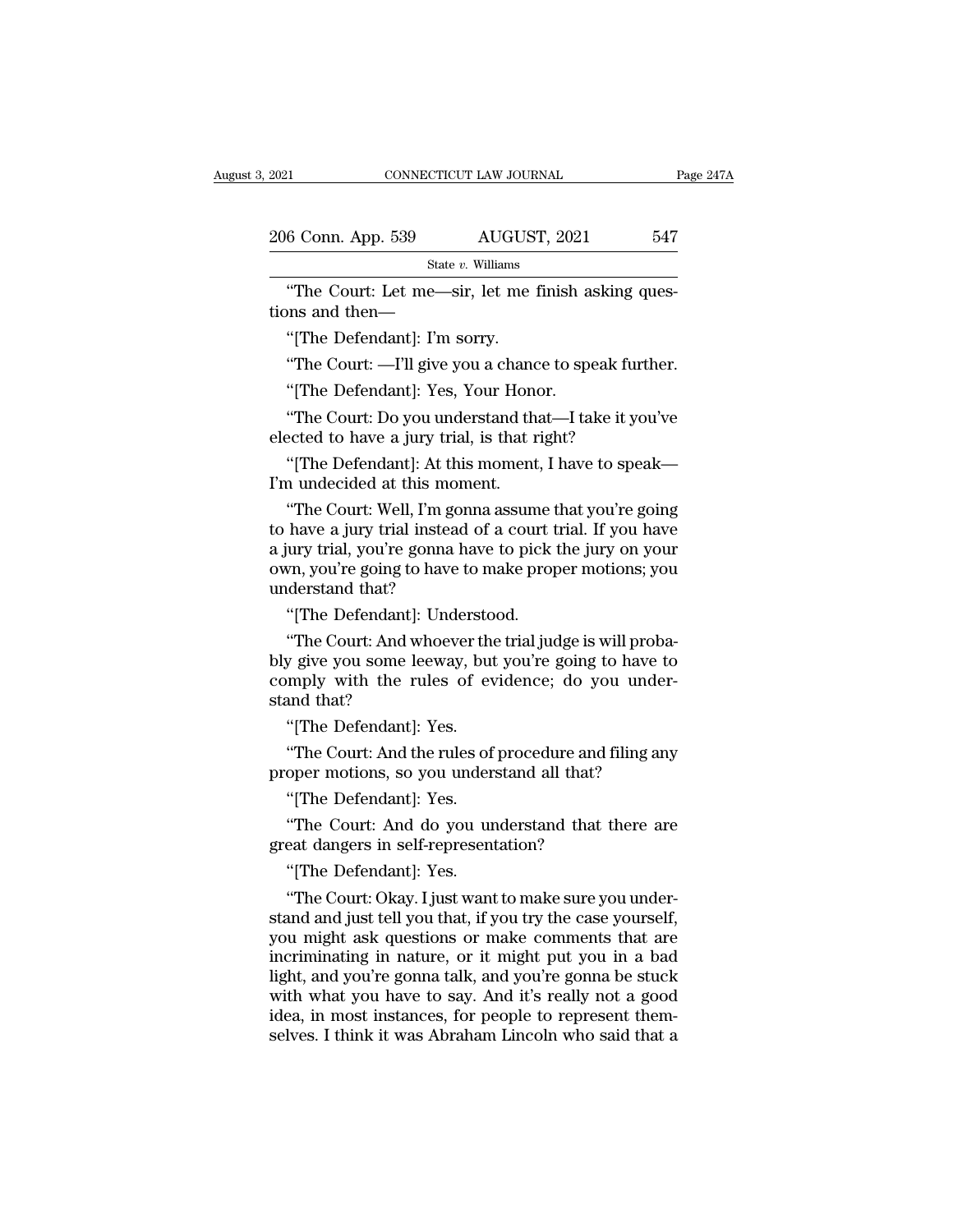CONNECTICUT LAW JOURNAL August 3, 2021<br>548 AUGUST, 2021 206 Conn. App. 539<br>5tate v. Williams State *v.* Williams CONNECTICUT LAW JOURNAL August 3, 2<br>
348 AUGUST, 2021 206 Conn. App. 539<br>
348 State v. Williams<br>
348 State v. Williams<br>
348 State v. Williams<br>
36 State v. Williams<br>
36 State v. Williams<br>
36 State in Somebody said that. 548 AUGUST, 202<br>
<sup>State</sup><br>
lawyer who represents his<br>
somebody said that.<br>
"[The Defendant]: I'm 1 <sup>8</sup>
MUGUST, 2021
<sup>206</sup><br>
<sup>State v. Williams<br>
Myer who represents himself has a<br>
imebody said that.<br>
"The Defendant]: I'm familiar.<br>
"The Court: There's a lot of wisdom</sup>

State v. Williams<br>
When when represents himself has a fool for a client;<br>
mebody said that.<br>
"The Defendant]: I'm familiar.<br>
"The Court: There's a lot of wisdom in that. Do you<br>
derstand what I'm telling you? state  $v$ . Williams<br>
lawyer who represents himself has a fool<br>
somebody said that.<br>
"[The Defendant]: I'm familiar.<br>
"The Court: There's a lot of wisdom in the understand what I'm telling you?<br>"[The Defendant]: I'm famili Wycr who represents finisch has a limetal mebody said that.<br>
"[The Defendant]: I'm familiar.<br>
"The Court: There's a lot of wisdom<br>
derstand what I'm telling you?<br>
"[The Defendant]: I'm familiar.<br>"The Court: Okay. And you—o

"[The Defendant]: I'm familiar.<br>"The Court: There's a lot of wisdom in that. Do you<br>derstand what I'm telling you?<br>"[The Defendant]: I'm familiar.<br>"The Court: Okay. And you—obviously, you under-<br>and that, if you can't affo "The Court: There's a lot of wisdom in that. Do you<br>"The Court: There's a lot of wisdom in that. Do you<br>"[The Defendant]: I'm familiar.<br>"The Court: Okay. And you—obviously, you under-<br>stand that, if you can't afford counse "The Court: There's a lot of wisdom in that. Do you<br>understand what I'm telling you?<br>"[The Defendant]: I'm familiar.<br>"The Court: Okay. And you—obviously, you under-<br>stand that, if you can't afford counsel, I would provide<br> "[The Defendant]: I'm familiar.<br>"The Court: Okay. And you—obviously, you und<br>and that, if you can't afford counsel, I would prove<br>the for you at no cost to you. You understand that<br>"[The Defendant]: Yes. At any moment?<br>"Th "The Court: Okay. And you—obviously, you under<br>
"The Court: Okay. And you—obviously, you under<br>
and that, if you can't afford counsel, I would provid<br>
"I'The Defendant]: Yes. At any moment?<br>
"The Court: And you have a—<br>"[T The Court. Only. That you Coviolally, you<br>and that, if you can't afford counsel, I would<br>le for you at no cost to you. You understand<br>"[The Defendant]: If I—<br>"The Defendant]: If I—<br>"The Court: Listen to me. one for you at no cost to you. You understand that?<br>
"[The Defendant]: Yes. At any moment?<br>
"The Court: And you have a—<br>
"[The Defendant]: If I—<br>
"The Court: Listen to me.<br>
"[The Defendant]: —choose to give up my status—

"[The Defendant]: Yes. At any moment?<br>"The Court: And you have a—<br>"[The Defendant]: If I—<br>"The Court: Listen to me.<br>"[The Defendant]: —choose to give up my status—<br>"The Court: Please listen to me and let me finish. So, "The Court: And you have a—<br>"[The Defendant]: If I—<br>"The Court: Listen to me.<br>"[The Defendant]: —choose to give up my status—<br>"The Court: Please listen to me and let me finish. So,<br>u understand that you have a constitution "[The Defendant]: If I—<br>"The Court: Listen to me.<br>"[The Defendant]: —choose to give up my status—<br>"The Court: Please listen to me and let me finish. So,<br>you understand that you have a constitutional right to<br>be represented "The Court: Listen to me.<br>
"The Court: Listen to me.<br>
"The Court: Please listen to me and let me finish. So,<br>
you understand that you have a constitutional right to<br>
be represented by counsel and you want to give up that<br> "The Court: Listen to me.<br>"[The Defendant]: —choose to give up my status—<br>"The Court: Please listen to me and let me finish. So,<br>you understand that you have a constitutional right to<br>be represented by counsel and you want "[The Defendant]: —choose<br>"The Court: Please listen to<br>u understand that you have<br>represented by counsel and<br>ght and represent yourself, is<br>"[The Defendant]: Yes.<br>"The Court: Is there anybody "The Court: Please listen to me and let me finish. So, u understand that you have a constitutional right to represented by counsel and you want to give up that that and represent yourself, is that correct? Is it? "[The Def you understand that you have<br>be represented by counsel and<br>right and represent yourself<br>"[The Defendant]: Yes.<br>"The Court: Is there anybo<br>ing you to do this?<br>"[The Defendant]: No.

Tepteschied by counser and<br>the and represent yourself,<br>"[The Defendant]: Yes.<br>"The Court: Is there anybodg you to do this?<br>"[The Defendant]: No.<br>"The Court: Do you want to!

"[The Defendant]: Yes.<br>"The Court: Is there anybody forcing you or threateng<br>you to do this?<br>"[The Defendant]: No.<br>"The Court: Do you want to look at me, sir? So, you're<br>ing what you're doing voluntarily and of your own<br>no "The Court: Is there anybody forcing you or threatening you to do this?"<br>"[The Defendant]: No.<br>"The Court: Do you want to look at me, sir? So, you're doing what you're doing voluntarily and of your own<br>free will? "The Court: Is th"<br>ing you to do this"<br>"[The Defendant"<br>The Court: Do y<br>doing what you're<br>free will?<br>"[The Defendant" "[The Defendant]: No.<br>"The Court: Do you want to l<br>ing what you're doing volu:<br>ee will?<br>"[The Defendant]: Yes.<br>"The Court: Mr. Aponte, do "The Court: Do you want to look at me, sir? So, you're<br>"The Court: Do you want to look at me, sir? So, you're<br>being what you're doing voluntarily and of your own<br>"The Defendant]: Yes.<br>"The Court: Mr. Aponte, do I need to a "The Court: Do yo"<br>doing what you're<br>free will?<br>"[The Defendant]<br>"The Court: Mr. 4<br>thing else?<br>"[Attorney] Apon! doing what you're doing voluntarily and of your own<br>free will?<br>"[The Defendant]: Yes.<br>"The Court: Mr. Aponte, do I need to ask him any-<br>thing else?<br>"[Attorney] Aponte: No, Your Honor, thank you.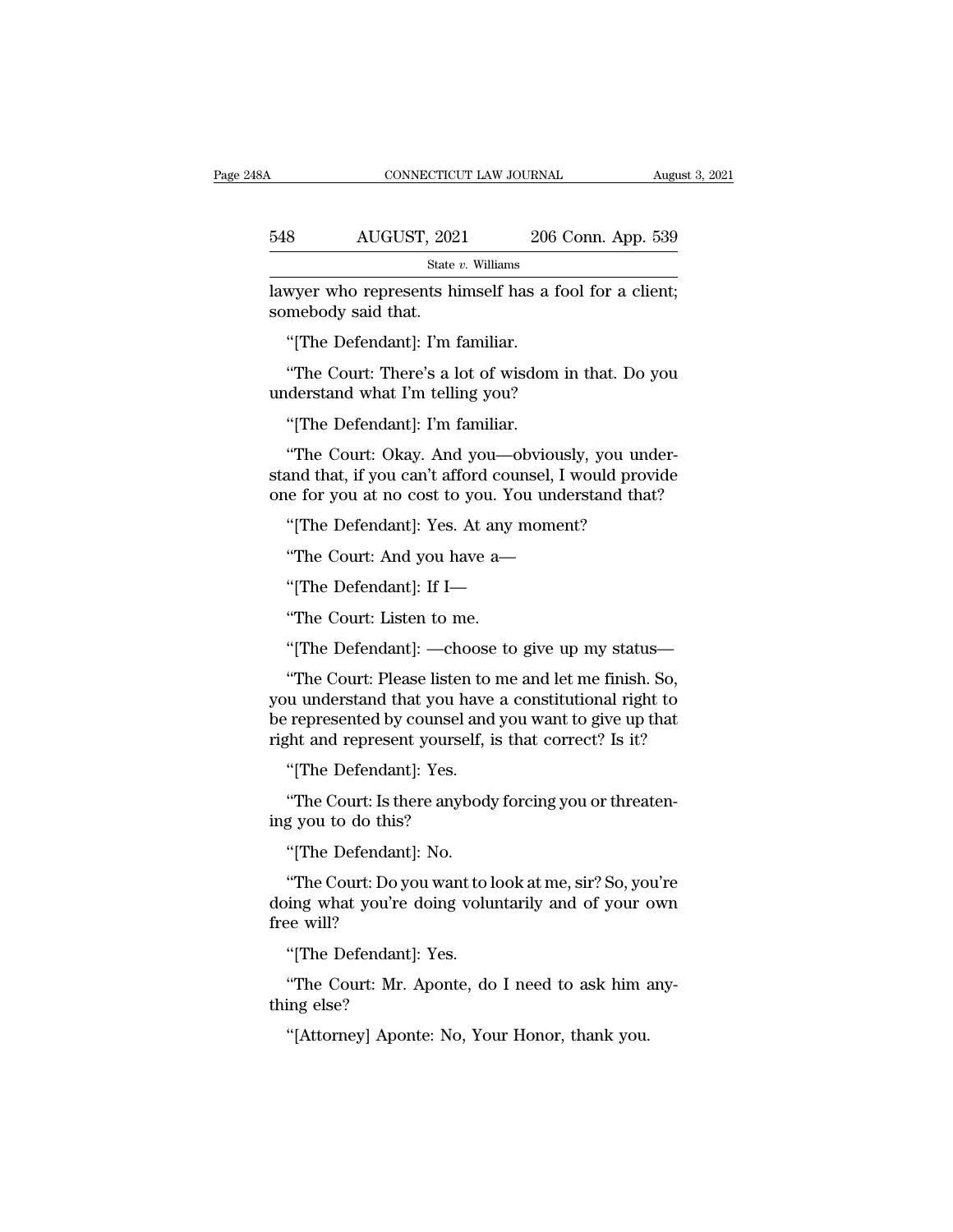| 2021                                                   |                      | CONNECTICUT LAW JOURNAL |     | Page 249A |
|--------------------------------------------------------|----------------------|-------------------------|-----|-----------|
| 206 Conn. App. 539                                     |                      | AUGUST, 2021            | 549 |           |
|                                                        | State $v$ . Williams |                         |     |           |
| "The Court: State, do I need to ask him anything else? |                      |                         |     |           |
| "The Prosecutor]: No, Your Honor.                      |                      |                         |     |           |
| "The Court: All right. I'm gonna make a finding that   |                      |                         |     |           |

 $\frac{6 \text{ Conn. App. 539}}{\text{State } v. \text{ Williams}}$ <br>
"The Court: State, do I need to ask him anything else?<br>
"[The Prosecutor]: No, Your Honor.<br>
"The Court: All right. I'm gonna make a finding that<br>
the defendant] is knowingly, intelligent[ly State v. Williams<br>
The Court: State, do I need to ask him anything else?<br>
"The Prosecutor]: No, Your Honor.<br>
"The Court: All right. I'm gonna make a finding that<br>
[the defendant] is knowingly, intelligent[ly], and volun-<br> State v. Williams<br>
"The Court: State, do I need to ask him anything else?<br>
"[The Prosecutor]: No, Your Honor.<br>
"The Court: All right. I'm gonna make a finding that<br>
[the defendant] is knowingly, intelligent[ly], and volun-"The Court: State, do I need to ask him anything else?<br>"[The Prosecutor]: No, Your Honor.<br>"The Court: All right. I'm gonna make a finding that<br>[the defendant] is knowingly, intelligent[ly], and volun-<br>tarily waiving his ri "[The Prosecutor]: No, Your Honor.<br>"The Court: All right. I'm gonna make a finding that<br>[the defendant] is knowingly, intelligent[ly], and volun-<br>tarily waiving his right to counsel, and he's qualified to<br>represent himself The Tosecutor]. No, Tour Hohot.<br>
"The Court: All right. I'm gonna make a finding that<br>
[the defendant] is knowingly, intelligent[ly], and volun-<br>
tarily waiving his right to counsel, and he's qualified to<br>
represent himsel "The Court: All right. I'm gonna make a finding that<br>[the defendant] is knowingly, intelligent[ly], and volun-<br>tarily waiving his right to counsel, and he's qualified to<br>represent himself. And I am removing a public defend [the defendant] is knowingly, intelligent[ly], and voluntarily waiving his right to counsel, and he's qualified to represent himself. And I am removing a public defender at this point; at some later point, if it's appropri ''[The Prosecutor]: Judge, I—"The Court: —Mr. Aponte, there to answer any questionary with the court. That would just mean at you'd have one of the public defenders, probably "[The Prosecutor]: Judge, I—"The Court: —Mr. Ap this point; at some later point, if it's appropriate, I may<br>k the public defender to step in as standby counsel;<br>s discretionary with the court. That would just mean<br>at you'd have one of the public defenders, probably—<br>"[T

ask the public defender to step in as standby counsel;<br>it's discretionary with the court. That would just mean<br>that you'd have one of the public defenders, probably—<br>"[The Prosecutor]: Judge, I—<br>"The Court: —Mr. Aponte, th it's discretionary with the court. That would just mean<br>that you'd have one of the public defenders, probably—<br>"[The Prosecutor]: Judge, I—<br>"The Court: —Mr. Aponte, there to answer any ques-<br>tions you might have, but Mr. W that you'd have one of the public defenders, probably—<br>"[The Prosecutor]: Judge, I—<br>"The Court: —Mr. Aponte, there to answer any questions you might have, but Mr. Williams, please pay attention. It's gonna be up to you to "[The Prosecutor]: Ju"<br>"The Court: —Mr. Applies with the University of the public defender do<br>"The public defender do"<br>"It with this case."<br>"[The Defendant]: Un "The Court: —Mr. Aponte, there to answer any ques-<br>ons you might have, but Mr. Williams, please pay atten-<br>on. It's gonna be up to you to fully represent yourself.<br>the public defender doesn't have any more responsibil-<br>wit ons you might have, but Mr. Williams, please pay atten-<br>
In It's gonna be up to you to fully represent yourself.<br>
He public defender doesn't have any more responsibil-<br>
"The Defendant]: Understand—<br>
"The Court: Do you unde In: it s gonna be up to you to funy represent yourser<br>
e public defender doesn't have any more responsibi<br>
"The Defendant]: Understand—<br>
"The Court: Do you understand what I just told you<br>
"[The Defendant]: Yes." (Footnote

with this case.<br>
"[The Defendant]: Understand—<br>
"The Court: Do you understand what I just told you?<br>
"[The Defendant]: Yes." (Footnote added.)<br>
The court then advised the defendant about the man-<br>
tory minimum sentence for "[The Defendant]: Understand—<br>"The Court: Do you understand what I just told you?<br>"[The Defendant]: Yes." (Footnote added.)<br>The court then advised the defendant about the man-<br>datory minimum sentence for the crime with whi "The Detendant]. Understand—<br>"The Court: Do you understand what I just told you?<br>"[The Defendant]: Yes." (Footnote added.)<br>The court then advised the defendant about the man-<br>datory minimum sentence for the crime with whic "The Court: Do you understand<br>"[The Defendant]: Yes." (Footne<br>The court then advised the defer<br>datory minimum sentence for the<br>was charged. The following exchan<br>the court and the defendant:<br>"The Court: I should add, before "[The Defendant]: Yes." (Footnote added.)<br>The court then advised the defendant about the man-<br>tory minimum sentence for the crime with which he<br>as charged. The following exchange occurred between<br>e court and the defendant: The court then advised the defendant about the mandatory minimum sentence for the crime with which he was charged. The following exchange occurred between the court and the defendant:<br>"The Court: I should add, before the s tory minimum sentence for the crist<br>as charged. The following exchange<br>e court and the defendant:<br>"The Court: I should add, before tl<br>es on, there's a mandatory minim<br>"[The Defendant]: Ten years.<br>"The Court: Well, no not a

s charged. The following excharge occurred between<br>
e court and the defendant:<br>
"The Court: I should add, before the state's attorney<br>
es on, there's a mandatory minimum—<br>
"[The Defendant]: I mean, nine months, I'm sorry. "The Court: I should add, before the state's attorney<br>es on, there's a mandatory minimum—<br>"[The Defendant]: Ten years.<br>"The Court: Well, no not a mandatory minimum—<br>"[The Defendant]: I mean, nine months, I'm sorry.<br>"The Co

es on, there's a mandatory minimum—<br>"[The Defendant]: Ten years.<br>"The Court: Well, no not a mandatory minimum—<br>"[The Defendant]: I mean, nine months, I'm sorry.<br>"The Court: Yes. A mandatory minimum of nine<br>onths sentence. "[The Defendant]: To<br>"The Court: Well, no<br>"[The Defendant]: I<br>"The Court: Yes. A<br>months sentence.<br>"[The Defendant]: N "The Court: Well, no not a mandatory minimum—<br>"[The Defendant]: I mean, nine months, I'm sorry.<br>"The Court: Yes. A mandatory minimum of nine<br>months sentence.<br>"[The Defendant]: Nine months, ten—okay."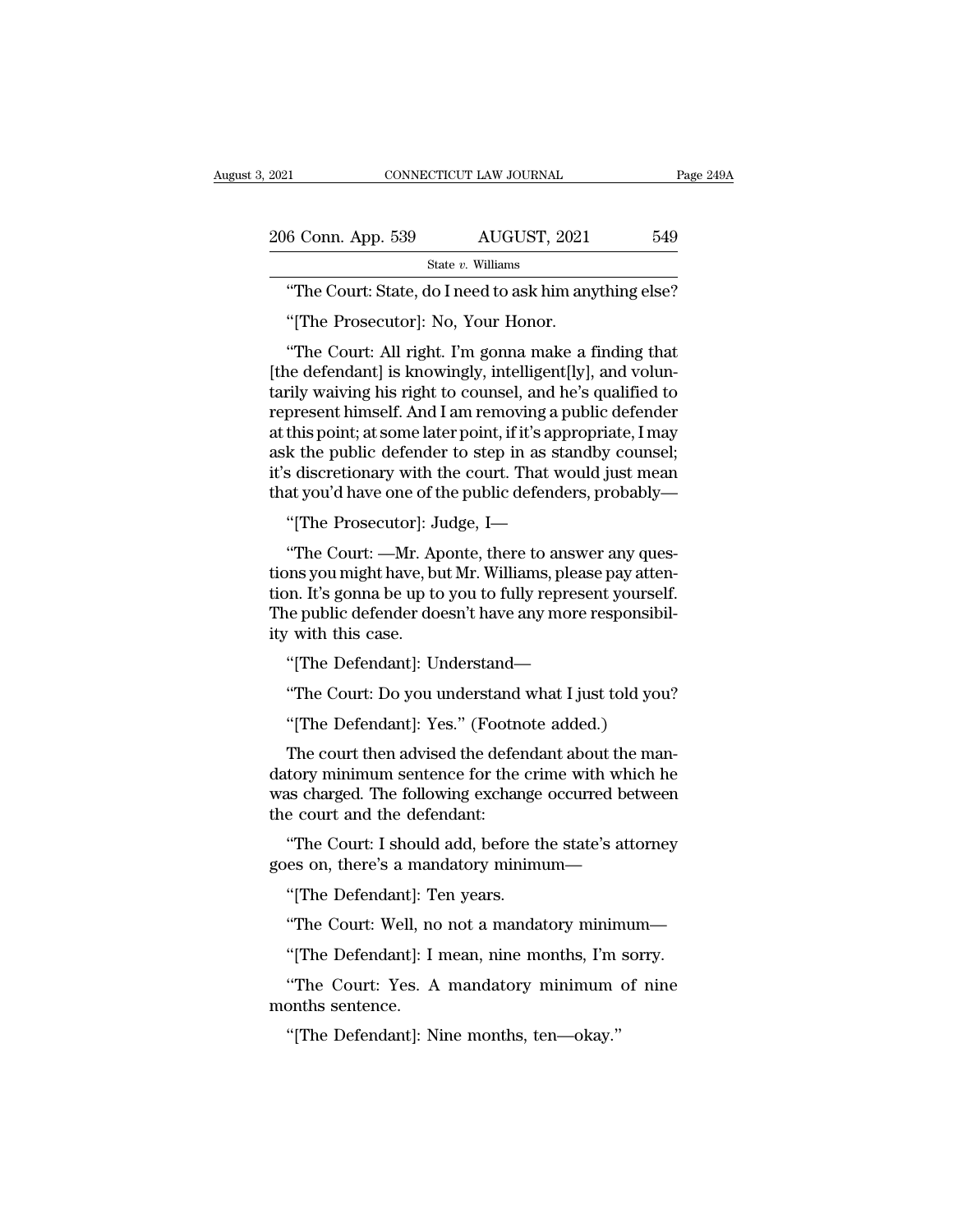### CONNECTICUT LAW JOURNAL August 3, 2021<br>550 AUGUST, 2021 206 Conn. App. 539<br>5tate v. Williams State *v.* Williams

CONNECTICUT LAW JOURNAL August 3, 2021<br>
On AUGUST, 2021 206 Conn. App. 539<br>
State v. Williams<br>
On June 5, 2018, the date on which jury selection<br>
as to begin, the defendant waived his right to a jury<br>
al and closted a sou  $\begin{array}{r} \text{550} & \text{AUGUST, 2021} & \text{206 Conn. App. 539} \\ \text{State } v. \text{ Williams} \end{array}$ <br>On June 5, 2018, the date on which jury selection was to begin, the defendant waived his right to a jury trial and elected a court trial. The court, *Blawie* trial and elected a court trial. The court, *Blawie, J.*, canvassed the defendant and found that he had know-<br>ingly, voluntarily, and intelligently waived his right to a jury trial and elected a court trial. The court, *B* Solution 1992, 1992, 1992, 1993, 1993, 1993, 1993, 1994, 1995, 1996, 1997, 1997, 1997, 1998, 1998, 1999, 1999, 1999, 1999, 1999, 1999, 1999, 1999, 1999, 1999, 1999, 1999, 1999, 1999, 1999, 1999, 1999, 1999, 1999, 1999, 19 state v. Williams<br>
On June 5, 2018, the date on which jury selection<br>
was to begin, the defendant waived his right to a jury<br>
trial and elected a court trial. The court, *Blawie*, *J.*,<br>
canvassed the defendant and found On June 5, 2018, the date on which jury selection<br>was to begin, the defendant waived his right to a jury<br>trial and elected a court trial. The court, *Blawie*, *J.*,<br>canvassed the defendant and found that he had know-<br>ingly was to begin, the defendant waived his right to a jury<br>trial and elected a court trial. The court, *Blawie*, *J.*,<br>canvassed the defendant and found that he had know-<br>ingly, voluntarily, and intelligently waived his right trial and elected a court trial. The court, *Blawie*,  $J$ ., canvassed the defendant and found that he had knowingly, voluntarily, and intelligently waived his right to a jury trial. On June 18, 2018, a trial was held befo canvassed the defendant and found that he had know-<br>ingly, voluntarily, and intelligently waived his right to<br>a jury trial. On June 18, 2018, a trial was held before<br>the court, *Blawie*, *J*. After the state rested, the de ingly, voluntarily, and intelligently waived his right to<br>a jury trial. On June 18, 2018, a trial was held before<br>the court, *Blawie*, *J*. After the state rested, the defen-<br>dant orally moved for a judgment of acquittal a jury trial. On June 18, 2018, a trial was held before<br>the court, *Blawie*, *J*. After the state rested, the defen-<br>dant orally moved for a judgment of acquittal on the<br>ground that the evidence was insufficient to suppor the court, *Blawie*, *J*. After the state rested, the defendant orally moved for a judgment of acquittal on the ground that the evidence was insufficient to support a guilty verdict. The court denied the motion. The defen dant orally moved for a judgment of acquittal on the<br>ground that the evidence was insufficient to support a<br>guilty verdict. The court denied the motion. The defen-<br>dant then rested without presenting evidence. On June<br>19, ground that the evidence was insufficient to support a<br>guilty verdict. The court denied the motion. The defen-<br>dant then rested without presenting evidence. On June<br>19, 2018, the court found the defendant guilty of second<br> guilty verdict. The court denied the motion. The defendant then rested without presenting evidence. On June 19, 2018, the court found the defendant guilty of second degree sexual assault in violation of § 53a-71 (a) (3). O dant then rested without presenting evidence. On June 19, 2018, the court found the defendant guilty of second degree sexual assault in violation of  $\S$  53a-71 (a) (3). On October 1, 2018, the court sentenced the defendan 19, 2018, the court found the defendant guilty of second<br>degree sexual assault in violation of § 53a-71 (a) (3).<br>On October 1, 2018, the court sentenced the defendant<br>to ten years of incarceration, execution suspended aft degree sexual assault in violation of  $\S$  53a-71 (a) (3).<br>On October 1, 2018, the court sentenced the defendant<br>to ten years of incarceration, execution suspended after<br>six years, and twenty years of probation. As part of On October 1, 2018, the to ten years of incarce<br>six years, and twenty<br>special conditions of<br>defendant to register<br>ten years pursuant to<br>appeal followed.<br>Additional facts an Express of incarceration, execution suspended after  $x$  years, and twenty years of probation. As part of the ecial conditions of probation, the court ordered the fendant to register as a sex offender for a period of n yea six years, and twenty years<br>special conditions of prodefendant to register as<br>ten years pursuant to C<br>appeal followed.<br>Additional facts and j<br>forth as necessary.

I

In years pursuant to General Statutes § 54-252. This<br>peal followed.<br>Additional facts and procedural history will be set<br>rth as necessary.<br>I<br>The defendant first claims that the court deprived him<br>his constitutional right to appeal followed.<br>
Additional facts and procedural history will be set<br>
forth as necessary.<br>
I<br>
The defendant first claims that the court deprived him<br>
of his constitutional right to the assistance of counsel<br>
by allowing h Additional facts and procedural history will be set<br>forth as necessary.<br>I<br>The defendant first claims that the court deprived him<br>of his constitutional right to the assistance of counsel<br>by allowing him to represent himself I<br>I<br>The defendant first claims that the court deprived him<br>his constitutional right to the assistance of counsel<br>allowing him to represent himself. We disagree.<br>In this claim, the defendant raises three distinct argu-<br>ents

I<br>
The defendant first claims that the court deprived him<br>
of his constitutional right to the assistance of counsel<br>
by allowing him to represent himself. We disagree.<br>
In this claim, the defendant raises three distinct ar The defendant first claims that the court deprived him<br>of his constitutional right to the assistance of counsel<br>by allowing him to represent himself. We disagree.<br>In this claim, the defendant raises three distinct argu-<br>me The defendant first claims that the court deprived fillm<br>of his constitutional right to the assistance of counsel<br>by allowing him to represent himself. We disagree.<br>In this claim, the defendant raises three distinct argu-<br> In this claim, the defendant raises three distinct arguents. First, he argues that he was not competent to aive his right to counsel. Second, he argues that he as not competent to represent himself.<sup>4</sup> Third, he  $\frac{4 \text{ In$ ments. First, he argues that he was not competent to waive his right to counsel. Second, he argues that he was not competent to represent himself.<sup>4</sup> Third, he  $\frac{4 \text{ In support of this argument, the defendant primarily points to his conduct after the February 2, 2018 canvas that, he asserts, should have a a a a a a a a a a a a a a a a a a a a a$ 

court that he was not competent to waive his right to counsel. Because the was not competent to represent himself.<sup>4</sup> Third, he<br>
<sup>4</sup> Insupport of this argument, the defendant primarily points to his conduct<br>
after the February 2, 2018 canvass that, he asserts, should have alerted the<br>
court that was TiOt Competent to represent finitisen. Third, he<br>  $^{4}$  In support of this argument, the defendant primarily points to his conduct<br>
after the February 2, 2018 canvass that, he asserts, should have alerted the<br>
court t <sup>4</sup> In support of this argument, the defendant primarily points to his conduct after the February 2, 2018 canvass that, he asserts, should have alerted the court that he was not competent to waive his right to counsel. Be after the February 2, 2018 canvass that, he asserts, should have alerted the court that he was not competent to waive his right to counsel. Because the court's decision could have been informed only by what was known to it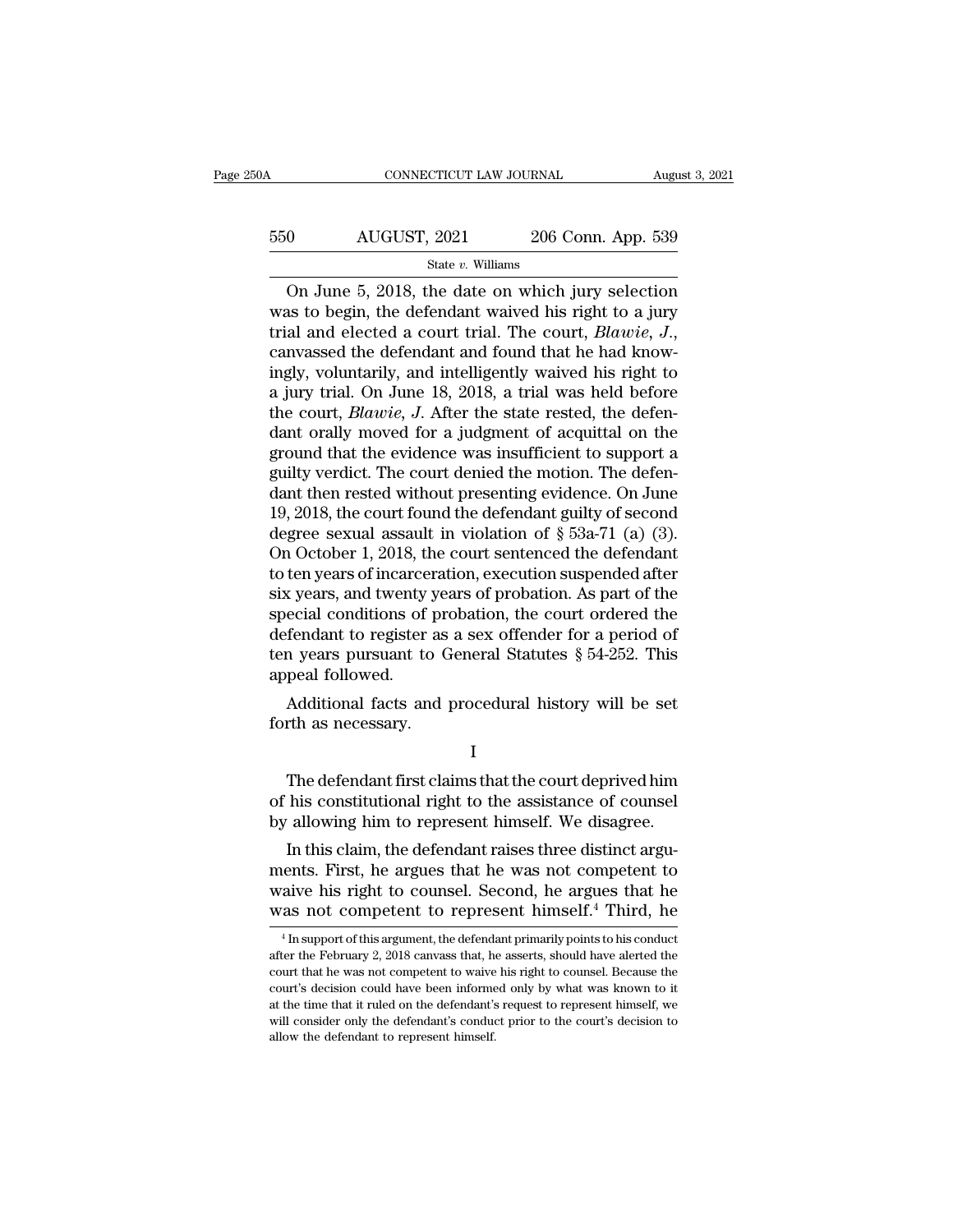| 2021                                 | CONNECTICUT LAW JOURNAL                                   | Page 251A |
|--------------------------------------|-----------------------------------------------------------|-----------|
| 206 Conn. App. 539                   | AUGUST, 2021                                              | 551       |
|                                      | State $v$ . Williams                                      |           |
| ligently waive his right to counsel. | argues that he did not knowingly, voluntarily, and intel- |           |
|                                      | We begin by setting forth the legal principles gov-       |           |

 $\frac{6 \text{ Conn. App. } 539}{\text{State } v. \text{ Williams}}$ <br>
State v. Williams<br>
gues that he did not knowingly, voluntarily, and intel-<br>
ently waive his right to counsel.<br>
We begin by setting forth the legal principles gov-<br>
ning this claim. "The si 206 Conn. App. 539 AUGUST, 2021 551<br>
State v. Williams<br>
argues that he did not knowingly, voluntarily, and intel-<br>
ligently waive his right to counsel.<br>
We begin by setting forth the legal principles gov-<br>
erning this cla State v. Williams<br>
State v. Williams<br>
States constitution provides: 'In all criminal prosecu-<br>
States constitution provides: 'In all criminal prosecu-<br>
tions, the accused shall enjoy the right  $\ldots$  to have<br>
the accidence argues that he did not knowingly, voluntarily, and intel-<br>ligently waive his right to counsel.<br>We begin by setting forth the legal principles gov-<br>erning this claim. "The sixth amendment to the United<br>States constitution p ligently waive his right to counsel.<br>We begin by setting forth the legal principles governing this claim. "The sixth amendment to the United<br>States constitution provides: 'In all criminal prosecu-<br>tions, the accused shall We begin by setting forth the legal principles governing this claim. "The sixth amendment to the United States constitution provides: 'In all criminal prosecutions, the accused shall enjoy the right  $\dots$  to have the assis We begin by setting forth the legal principles governing this claim. "The sixth amendment to the United States constitution provides: 'In all criminal prosecutions, the accused shall enjoy the right  $\dots$  to have the assis erning this claim. "The sixth amendment to the United<br>States constitution provides: 'In all criminal prosecu-<br>tions, the accused shall enjoy the right . . . to have<br>the assistance of counsel for his defense.' This right is States constitution provides: 'In all criminal prosecutions, the accused shall enjoy the right . . . to have the assistance of counsel for his defense.' This right is made applicable to state criminal prosecutions through tions, the accused shall enjoy the right  $\ldots$  to have<br>the assistance of counsel for his defense.' This right is<br>made applicable to state criminal prosecutions through<br>the fourteenth amendment's due process clause. See,<br>e the assistance of counsel for his defense.' This right is<br>
made applicable to state criminal prosecutions through<br>
the fourteenth amendment's due process clause. See,<br>
e.g., *Gideon* v. *Wainwright*, 372 U.S. 335, 342, 83 made applicable to state criminal prosecutions through<br>the fourteenth amendment's due process clause. See,<br>e.g., *Gideon v. Wainwright*, 372 U.S. 335, 342, 83 S. Ct.<br>792, 9 L. Ed. 2d 799 (1963). Embedded within the sixth<br>a the fourteenth amendment's due process clause. See, e.g., *Gideon v. Wainwright*, 372 U.S. 335, 342, 83 S. Ct. 792, 9 L. Ed. 2d 799 (1963). Embedded within the sixth amendment right to assistance of counsel is the defendan e.g., *Gideon* v. Wair<br>792, 9 L. Ed. 2d 799<br>amendment right tc<br>dant's right to elect t<br>tion is voluntary a<br>*California*, 422 U.S<br>2d 562 (1975).<br>"We have long re nendment right to assistance of counsel is the defen-<br>
n's right to elect to represent himself, when such elec-<br>
n is voluntary and intelligent. See, e.g., *Faretta v.*<br> *ulifornia*, 422 U.S. 806, 807, 95 S. Ct. 2525, 45 L dant's right to elect to represent himself, when such election is voluntary and intelligent. See, e.g., *Faretta v.*<br> *California*, 422 U.S. 806, 807, 95 S. Ct. 2525, 45 L. Ed.<br>
2d 562 (1975).<br>
"We have long recognized thi

tion is voluntary and intelligent. See, e.g., *Faretta v.*<br> *California*, 422 U.S. 806, 807, 95 S. Ct. 2525, 45 L. Ed.<br>
2d 562 (1975).<br>
"We have long recognized this important right. See,<br>
e.g., *State v. Flanagan*, 293 Co California, 422 U.S. 806, 807, 95 S. Ct. 2525, 45 L. Ed.<br>2d 562 (1975).<br>"We have long recognized this important right. See,<br>e.g., *State v. Flanagan*, 293 Conn. 406, 418, 978 A.2d 64<br>(2009); *State v. Brown*, 256 Conn. 29 2d 562 (1975).<br>
"We have long recognized this important right. See,<br>
e.g., *State* v. *Flanagan*, 293 Conn. 406, 418, 978 A.2d 64<br>
(2009); *State* v. *Brown*, 256 Conn. 291, 302, 772 A.2d<br>
1107, cert. denied, 534 U.S. 106 "We have long recognized this important right. See, e.g., *State v. Flanagan*, 293 Conn. 406, 418, 978 A.2d 64 (2009); *State v. Brown*, 256 Conn. 291, 302, 772 A.2d 1107, cert. denied, 534 U.S. 1068, 122 S. Ct. 670, 151 "We have long recognized this important right. See,<br>e.g., *State v. Flanagan*, 293 Conn. 406, 418, 978 A.2d 64<br>(2009); *State v. Brown*, 256 Conn. 291, 302, 772 A.2d<br>1107, cert. denied, 534 U.S. 1068, 122 S. Ct. 670, 151 e.g., *State* v. *Flanagan*, 293 Conn. 406, 418, 978 A.2d 64 (2009); *State* v. *Brown*, 256 Conn. 291, 302, 772 A.2d 1107, cert. denied, 534 U.S. 1068, 122 S. Ct. 670, 151 L.<br>Ed. 2d 584 (2001). We have also observed, howe (2009); *State v. Brown*, 256 Conn. 291, 302, 772 A.2d<br>1107, cert. denied, 534 U.S. 1068, 122 S. Ct. 670, 151 L.<br>Ed. 2d 584 (2001). We have also observed, however,<br>that '[t]he right to counsel and the right to self-repres 1107, cert. denied, 534 U.S. 1068, 122 S. Ct. 670, 151 L.<br>Ed. 2d 584 (2001). We have also observed, however,<br>that '[t]he right to counsel and the right to self-represen-<br>tation present mutually exclusive alternatives.' . Ed. 2d 584 (2001). We have also observed, however,<br>that '[t]he right to counsel and the right to self-represen-<br>tation present mutually exclusive alternatives.'  $\ldots$ <br>*State* v. *Flanagan*, supra, 418. Although both right that '[t]he right to counsel and the right to self-representation present mutually exclusive alternatives.'  $\ldots$  State v. Flanagan, supra, 418. Although both rights are constitutionally protected, a defendant must choose tation present mutually exclusive alternatives.' . . . .<br> *State* v. *Flanagan*, supra, 418. Although both rights are<br>
constitutionally protected, a defendant must choose<br>
between the two. Id. We require a defendant to cl *State* v. *Flanagan*, supra, 418. Although both rights are constitutionally protected, a defendant must choose between the two. Id. We require a defendant to clearly and unequivocally assert his right to self-representat constitutionally protected, a defendant must choose<br>between the two. Id. We require a defendant to clearly<br>and unequivocally assert his right to self-representation<br>because the right, unlike the right to the assistance of<br> between the two. Id. We require a defendant to clearly<br>and unequivocally assert his right to self-representation<br>because the right, unlike the right to the assistance of<br>counsel, protects interests other than providing a f and unequivocally assert his right to self-representation<br>because the right, unlike the right to the assistance of<br>counsel, protects interests other than providing a fair<br>trial, such as the defendant's interest in personal because the right, unlike the right to the assistance of<br>counsel, protects interests other than providing a fair<br>trial, such as the defendant's interest in personal auton-<br>omy. *State* v. *Jones*, 281 Conn. 613, 648, 916 counsel, protects interests other than providing a fair<br>trial, such as the defendant's interest in personal auton-<br>omy. *State* v. *Jones*, 281 Conn. 613, 648, 916 A.2d 17,<br>cert. denied, 552 U.S. 868, 128 S. Ct. 164, 169 trial, such as the defendant's interest in person<br>omy. *State* v. *Jones*, 281 Conn. 613, 648, 916<br>cert. denied, 552 U.S. 868, 128 S. Ct. 164, 1<br>2d 112 (2007). 'Put another way, a defendant<br>exercises his right to self-repr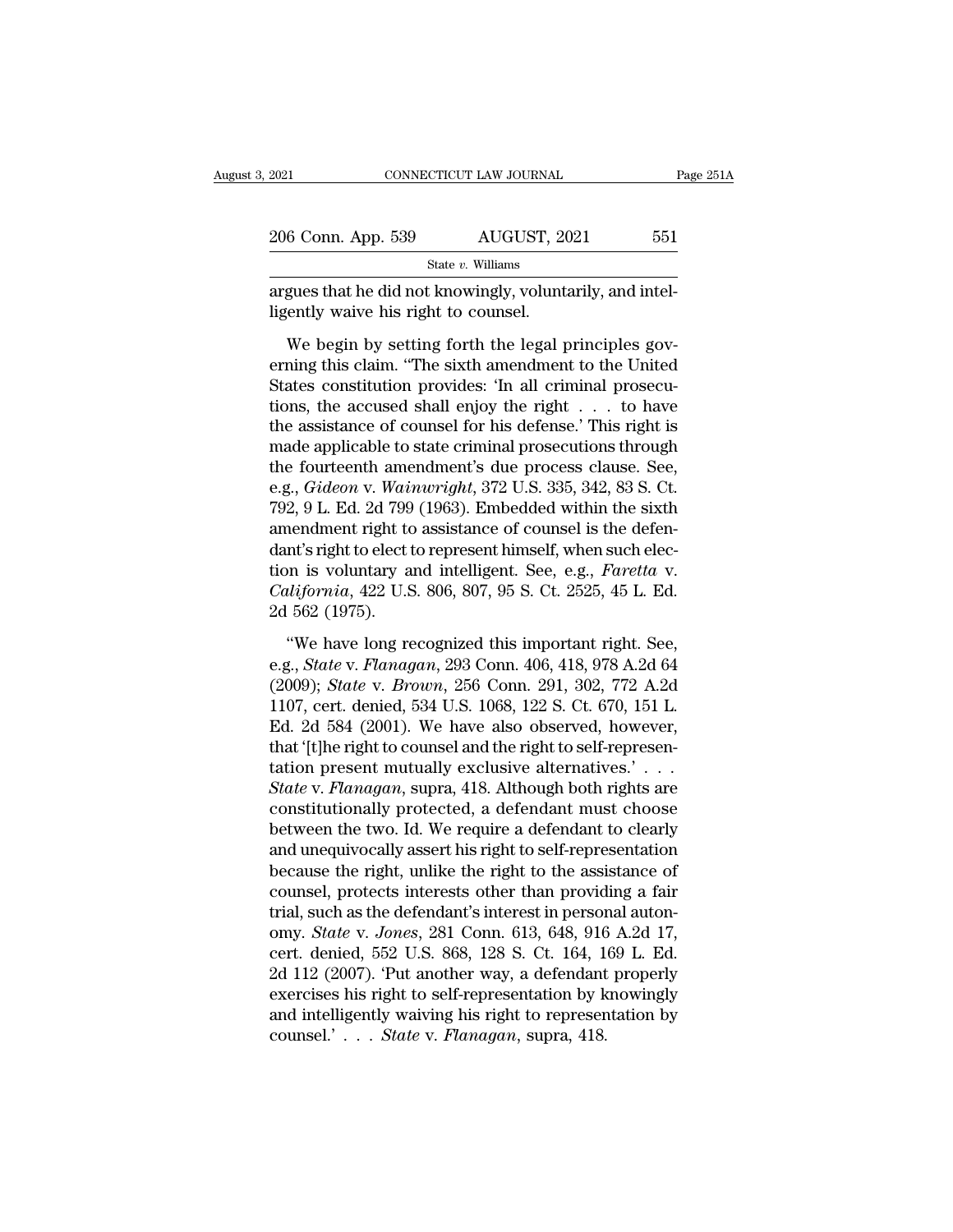| 252A | CONNECTICUT LAW JOURNAL |                    | August 3, 2021 |
|------|-------------------------|--------------------|----------------|
| 552  | AUGUST, 2021            | 206 Conn. App. 539 |                |
|      | State $v$ . Williams    |                    |                |

CONNECTICUT LAW JOURNAL August 3, 202<br>
2<br>
206 Conn. App. 539<br>
<sup>539</sup><br>
<sup>539</sup><br>
<sup>6</sup> Conce the right has been invoked, the trial court *must*<br>
invass the defendant to determine if the defendant's Example 352 AUGUST, 2021 206 Conn. App. 539<br>  $\frac{\text{State } v. \text{ Williams}}{\text{`Once the right has been invoked, the trial court must}$ <br>
canvass the defendant to determine if the defendant's<br>
invocation of the right, and simultaneous waiver of his<br>
right to the escistance of cou  $\frac{\text{552}}{\text{State } v. \text{ Williams}}$ <br>  $\frac{\text{State } v. \text{ Williams}}{\text{`Once the right has been invoked, the trial court } must}$ <br>
canvass the defendant to determine if the defendant's<br>
invocation of the right, and simultaneous waiver of his<br>
right to the assistance of counsel, is voluntary For a state v. Williams<br>
For a state v. Williams<br>  $\frac{3200 \text{ Conn. App. 539}}{400 \text{ Inc}}$ <br>  $\frac{3200 \text{ Conn. App. 539}}{400 \text{ Inc.}}$ <br>  $\frac{3200 \text{ Conn. Top. 539}}{400 \text{ Inc.}}$ <br>  $\frac{3200 \text{ Conn. Top. 539}}{400 \text{ Inc.}}$ <br>  $\frac{3200 \text{ Tr } \text{m} \times \text{m} \times \text{m} \times \text{m} \$ State v. Williams<br>
"Once the right has been invoked, the trial court *must*<br>
canvass the defendant to determine if the defendant's<br>
invocation of the right, and simultaneous waiver of his<br>
right to the assistance of counse <sup>Slate *b*. Williams<br>
"Once the right has been invoked, the trial court *must*<br>
canvass the defendant to determine if the defendant's<br>
invocation of the right, and simultaneous waiver of his<br>
right to the assistance of co</sup> "Once the right has been invoked, the trial court *must*<br>canvass the defendant to determine if the defendant's<br>invocation of the right, and simultaneous waiver of his<br>right to the assistance of counsel, is voluntary and i canvass the defendant to determine if the defendant's<br>invocation of the right, and simultaneous waiver of his<br>right to the assistance of counsel, is voluntary and intel-<br>ligent. See, e.g., *State* v. *Pires*, 310 Conn. 222 invocation of the right, and simultaneous waiver of his<br>right to the assistance of counsel, is voluntary and intel-<br>ligent. See, e.g., *State v. Pires*, 310 Conn. 222, 231, 77<br>A.3d 87 (2013). The United States Supreme Cour right to the assistance of counsel, is voluntary and intel-<br>ligent. See, e.g., *State v. Pires*, 310 Conn. 222, 231, 77<br>A.3d 87 (2013). The United States Supreme Court has<br>explained: '[I]n order competently and intelligen ligent. See, e.g., *State v. Pires*, 310 Conn. 222, 231, 77<br>A.3d 87 (2013). The United States Supreme Court has<br>explained: '[I]n order competently and intelligently to<br>choose self-representation, [a defendant] should be<br>m A.3d 87 (2013). The United States Supreme Court has<br>explained: '[I]n order competently and intelligently to<br>choose self-representation, [a defendant] should be<br>made aware of the dangers and disadvantages of self-<br>represent explained: '[I]n order competently and intelligently to<br>choose self-representation, [a defendant] should be<br>made aware of the dangers and disadvantages of self-<br>representation, so that the record will establish that he<br>kno choose self-representation, [a defendant] should be<br>made aware of the dangers and disadvantages of self-<br>representation, so that the record will establish that he<br>knows what he is doing and his choice is made with<br>eyes op made aware of the dangers and disadvantages of self-<br>representation, so that the record will establish that he<br>knows what he is doing and his choice is made with<br>eyes open.'...Faretta v. California, supra, 422 U.S.<br>835. T representation, so that the record will establish that he<br>knows what he is doing and his choice is made with<br>eyes open.'... *Faretta* v. *California*, supra, 422 U.S.<br>835. That court further explained that a record that<br>a knows what he is doing and his choice is made with<br>eyes open.'... *Faretta* v. *California*, supra, 422 U.S.<br>835. That court further explained that a record that<br>affirmatively shows that the defendant is 'literate, com-<br>p eyes open.' . . . . *Faretta* v. *California*, supra, 422 U.S.<br>835. That court further explained that a record that<br>affirmatively shows that the defendant is 'literate, com-<br>petent, and understanding, and that he [is] vol 835. That court further explained that a record that<br>affirmatively shows that the defendant is 'literate, com-<br>petent, and understanding, and that he [is] voluntarily<br>exercising his informed free will' is sufficient to sup affirmatively shows that the defendant is 'literate, competent, and understanding, and that he [is] voluntarily<br>exercising his informed free will' is sufficient to support<br>a finding that the defendant voluntarily and intel petent, and understanding, and that he [is] voluntarily<br>exercising his informed free will' is sufficient to support<br>a finding that the defendant voluntarily and intelligently<br>invoked his right. Id. Practice Book § 44-3<sup>5</sup> exercising his informed free will' is sufficient to support<br>a finding that the defendant voluntarily and intelligently<br>invoked his right. Id. Practice Book § 44-3<sup>5</sup> serves to<br>guide our trial courts in making this inquiry a finding that the defendant voluntarily and intelligently<br>invoked his right. Id. Practice Book § 44-3<sup>5</sup> serves to<br>guide our trial courts in making this inquiry. *State* v.<br>*Flanagan*, supra, [293 Conn. 419]. Nevertheles invoked his right. Id. Practice Book § 44-3° serves to<br>guide our trial courts in making this inquiry. *State* v.<br>*Flanagan*, supra, [293 Conn. 419]. Nevertheless, '[b]ecause<br>the . . . inquiry [under Practice Book § 44-3] guide our trial courts in making this inquiry. *State v.*<br>Flanagan, supra, [293 Conn. 419]. Nevertheless, '[b]ecause<br>the  $\ldots$  inquiry [under Practice Book § 44-3] simulta-<br>neously triggers the constitutional right of a d *Flanagan*, supra, [293 Conn. 419]. Nevertheless, '[b]ecause<br>the . . . inquiry [under Practice Book § 44-3] simulta-<br>neously triggers the constitutional right of a defendant<br>to represent himself and enables the waiver of to represent himself and enables the waiver of the constitutional right of a defendant to counsel, the provision of  $\S [44-3]$  cannot be construed to require anything more than is constitutionally mandated.'... Id. Thus, t stitutional right of a defendant to counsel, the provision<br>of § [44-3] cannot be construed to require anything more<br>than is constitutionally mandated.' . . . Id. Thus, the<br> $\frac{1}{5}$  "Practice Book § 44-3 provides: 'A defe

<sup>&</sup>lt;sup>5</sup> "Practice Book § 44-3 provides: 'A defendant shall be permitted to waive of § [44-3] cannot be construed to require anything more<br>than is constitutionally mandated.' . . . Id. Thus, the<br> $\frac{1}{\frac{5}{\cdot} \cdot \text{Practice Book § 44-3 provides: 'A defendant shall be permitted to wave}}$ <br>the right to counsel and shall be permitted to represent himself or than is constitutionally mandated.'... Id. Thus, the<br>  $\frac{1}{5}$  "Practice Book § 44-3 provides: 'A defendant shall be permitted to waive<br>
the right to counsel and shall be permitted to represent himself or herself<br>
at any <sup>5</sup> "Practice Book § 44-3 provides: 'A defendant shall be permitted to waive the right to counsel and shall be permitted to represent himself or herself at any stage of the proceedings, either prior to or following the ap <sup>5</sup> "Practice Book § 44-3 provides: 'A defendant shall be permitted to vaive<br>the right to counsel and shall be permitted to represent himself or herself<br>at any stage of the proceedings, either prior to or following the ap the right to counsel and shall be permitted to represent himself or herself at any stage of the proceedings, either prior to or following the appointment of counsel. A waiver will be accepted only after the judicial author of counsel. A waiver will be accepted only after the judicial authority makes<br>a thorough inquiry and is satisfied that the defendant: (1) Has been clearly<br>advised of the right to the assistance of counsel, including the r at any suage of counsel. A waiver will be accepted only after the judicial authority makes a thorough inquiry and is satisfied that the defendant: (1) Has been clearly advised of the right to the assistance of counsel, inc a thorough inquiry and is satisfied that the defendant: (1) Has been clearly advised of the right to the assistance of counsel, including the right to the assignment of counsel when so entitled; (2) Possesses the intellige advised of the right to the assistance of counsel, including the right to the assignment of counsel when so entitled; (2) Possesses the intelligence and capacity to appreciate the consequences of the decision to represent assignment of counsel when so entitled; (2) Possesses the intelligence and capacity to appreciate the consequences of the decision to represent oneself;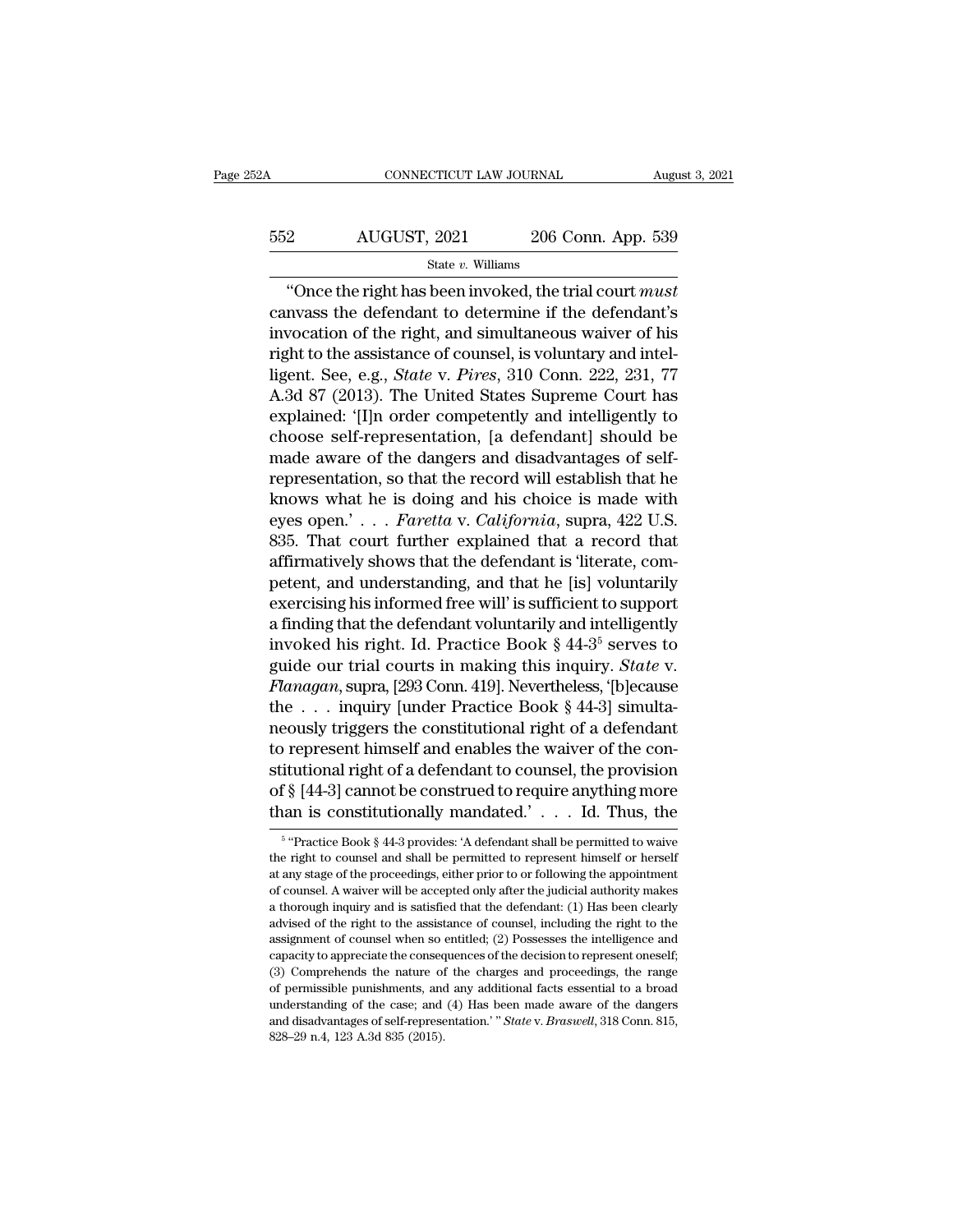# 2021 CONNECTICUT LAW JOURNAL Page 253A<br>
206 Conn. App. 539 AUGUST, 2021 553<br>
State v. Williams

State *v.* Williams

connecticut LAW JOURNAL Page 2534<br>
206 Conn. App. 539 AUGUST, 2021 553<br>
State v. Williams<br>
court need not question a defendant regarding all of<br>
the Practice Book § 44-3 factors. *State v. T.R.D.*, 286<br>
Conn. 101, 204, 042 206 Conn. App. 539 AUGUST, 2021 553<br>
State v. Williams<br>
court need not question a defendant regarding all of<br>
the Practice Book § 44-3 factors. *State* v. *T.R.D.*, 286<br>
Conn. 191, 204, 942 A.2d 1000 (2008). Instead, the a 206 Conn. App. 539 AUGUST, 2021 553<br>
State v. Williams<br>
court need not question a defendant regarding all of<br>
the Practice Book § 44-3 factors. *State* v. *T.R.D.*, 286<br>
Conn. 191, 204, 942 A.2d 1000 (2008). Instead, the 206 Conn. App. 539 AUGUST, 2021 553<br>
State v. Williams<br>
court need not question a defendant regarding all of<br>
the Practice Book § 44-3 factors. *State* v. *T.R.D.*, 286<br>
Conn. 191, 204, 942 A.2d 1000 (2008). Instead, the State v. Williams<br>
court need not question a defendant regarding all of<br>
the Practice Book § 44-3 factors. *State* v. *T.R.D.*, 286<br>
Conn. 191, 204, 942 A.2d 1000 (2008). Instead, the analy-<br>
sis under that rule of practi state *t*. Williams<br>
court need not question a defendant regarding all of<br>
the Practice Book § 44-3 factors. *State* v. *T.R.D.*, 286<br>
Conn. 191, 204, 942 A.2d 1000 (2008). Instead, the analy-<br>
sis under that rule of prac court need not question a defendant regarding all of<br>the Practice Book § 44-3 factors. *State* v. *T.R.D.*, 286<br>Conn. 191, 204, 942 A.2d 1000 (2008). Instead, the analy-<br>sis under that rule of practice is designed to help the Practice Book § 44-3 factors. *State* v. *T.R.D.*, 286<br>Conn. 191, 204, 942 A.2d 1000 (2008). Instead, the analy-<br>sis under that rule of practice is designed to help the<br>court answer two questions: '[W]hether a crimina Conn. 191, 204, 942 A.2d 1000 (2008). Instead, the analysis under that rule of practice is designed to help the court answer two questions: '[W]hether a criminal defendant is minimally competent to make the decision to wai sis under that rule of practice is designed to help the<br>court answer two questions: '[W]hether a criminal<br>defendant is minimally competent to make the decision<br>to waive counsel, and . . . whether the defendant actu-<br>ally court answer two questions: '[W]hether a criminal<br>defendant is minimally competent to make the decision<br>to waive counsel, and . . . whether the defendant actu-<br>ally made that decision in a knowing, voluntary and<br>intellige defendant is minimally competent to make the decision<br>to waive counsel, and . . . whether the defendant actu-<br>ally made that decision in a knowing, voluntary and<br>intelligent fashion.' . . . *State v. D'Antonio*, 274 Conn. to waive counsel, and . . . whether the defendant actually made that decision in a knowing, voluntary and intelligent fashion.' . . . *State v. D'Antonio*, 274 Conn. 658, 712, 877 A.2d 696 (2005). To date, courts have rec ally made that decision in a knowing, voluntary and<br>intelligent fashion.'... *State v. D'Antonio*, 274 Conn.<br>658, 712, 877 A.2d 696 (2005). To date, courts have<br>recognized four instances in which a court may deny<br>a defend intelligent fashion.'... *State v. D'Antonio*, 274 Conn.<br>658, 712, 877 A.2d 696 (2005). To date, courts have<br>recognized four instances in which a court may deny<br>a defendant's timely request to represent himself. A<br>defendan 658, 712, 877 A.2d 696 (2005). To date, courts have<br>recognized four instances in which a court may deny<br>a defendant's timely request to represent himself. A<br>defendant's request may be denied when a court finds<br>that the de recognized four instances in which a court may deny<br>a defendant's timely request to represent himself. A<br>defendant's request may be denied when a court finds<br>that the defendant is not competent to represent him-<br>self; see, a defendant's timely request to represent himself. A<br>defendant's request may be denied when a court finds<br>that the defendant is not competent to represent him-<br>self; see, e.g., *Indiana* v. *Edwards*, 554 U.S. 164, 174,<br>12 that the defendant is not competent to represent himself; see, e.g., *Indiana v. Edwards*, 554 U.S. 164, 174, 128 S. Ct. 2379, 171 L. Ed. 2d 345 (2008); or that he has not knowingly and intelligently waived his right to t **State** is see, e.g., *Indiana v. Edwards*, 554 U.S. 164, 174, 128 S. Ct. 2379, 171 L. Ed. 2d 345 (2008); or that he has not knowingly and intelligently waived his right to the assistance of counsel. See, e.g., *Faretta v.* 128 S. Ct. 2379, 171 L. Ed. 2d 345 (2008); or that he has<br>not knowingly and intelligently waived his right to the<br>assistance of counsel. See, e.g., *Faretta v. California*,<br>supra, 835. A court can also deny such request be not knowingly and intelligently waived his right to the<br>assistance of counsel. See, e.g., *Faretta v. California*,<br>supra, 835. A court can also deny such request because<br>it was made for dilatory or manipulative purposes; e assistance of counsel. See, e.g., *Faretta* v. *California*,<br>supra, 835. A court can also deny such request because<br>it was made for dilatory or manipulative purposes; e.g.,<br>*State* v. *Jordan*, 305 Conn. 1, 22, 44 A.3d 79 supra, 835. A court can also deny such request because<br>it was made for dilatory or manipulative purposes; e.g.,<br>*State v. Jordan*, 305 Conn. 1, 22, 44 A.3d 794 (2012); see<br>also *United States v. Mackovich*, 209 F.3d 1227, it was made for dilatory or manipulative purposes; e.g.,<br> *State* v. *Jordan*, 305 Conn. 1, 22, 44 A.3d 794 (2012); see<br>
also *United States* v. *Mackovich*, 209 F.3d 1227, 1238<br>
(10th Cir.), cert. denied, 531 U.S. 905, 12 State v. Jordan, 305 Conn. 1, 22, 44 A.3d 794 (2012); see<br>also United States v. Mackovich, 209 F.3d 1227, 1238<br>(10th Cir.), cert. denied, 531 U.S. 905, 121 S. Ct. 248,<br>148 L. Ed. 2d 179 (2000); or because the defendant's<br>b also United States v. Mackovich, 209 F.3d 1227, 1238<br>(10th Cir.), cert. denied, 531 U.S. 905, 121 S. Ct. 248,<br>148 L. Ed. 2d 179 (2000); or because the defendant's<br>behavior is disruptive or obstructive. See, e.g., *Faretta* (10th Cir.), cert. deni<br>148 L. Ed. 2d 179 (20)<br>behavior is disruptive<br>v. *California*, supra,<br>[281 Conn. 648]." (E<br>original.) *State* v. *Bra*<br>A.3d 835 (2015).<br>"A defendant is pre havior is disruptive or obstructive. See, e.g., Faretta<br>
California, supra, 834 n.46; State v. Jones, supra,<br>
81 Conn. 648]." (Emphasis in original; footnote in<br>
iginal.) State v. Braswell, 318 Conn. 815, 827–29, 123<br>
3d 8 v. *California*, supra, 834 n.46; *State v. Jones*, supra, [281 Conn. 648]." (Emphasis in original; footnote in original.) *State v. Braswell*, 318 Conn. 815, 827–29, 123<br>A.3d 835 (2015).<br>"A defendant is presumed to be com

[281 Conn. 648]." (Emphasis in original; footnote in original.) *State* v. *Braswell*, 318 Conn. 815, 827–29, 123<br>A.3d 835 (2015).<br>"A defendant is presumed to be competent [to stand<br>trial]." General Statutes § 54-56d (b). original.) *State* v. *Braswell*, 318 Conn. 815, 827–29, 123<br>A.3d 835 (2015).<br>"A defendant is presumed to be competent [to stand<br>trial]." General Statutes § 54-56d (b). However, our<br>Supreme Court, relying on *Indiana* v. A.3d 835 (2015).<br>
"A defendant is presumed to be competent [to stand<br>
trial]." General Statutes § 54-56d (b). However, our<br>
Supreme Court, relying on *Indiana* v. *Edwards*, supra,<br>
554 U.S. 164, has held that, "when a tr "A defendant is presumed to be competent [to stand<br>trial]." General Statutes  $\S 54-56d$  (b). However, our<br>Supreme Court, relying on *Indiana* v. *Edwards*, supra,<br>554 U.S. 164, has held that, "when a trial court is pre-<br>s "A defendant is presumed to be competent [to stand<br>trial]." General Statutes § 54-56d (b). However, our<br>Supreme Court, relying on *Indiana* v. *Edwards*, supra,<br>554 U.S. 164, has held that, "when a trial court is pre-<br>sent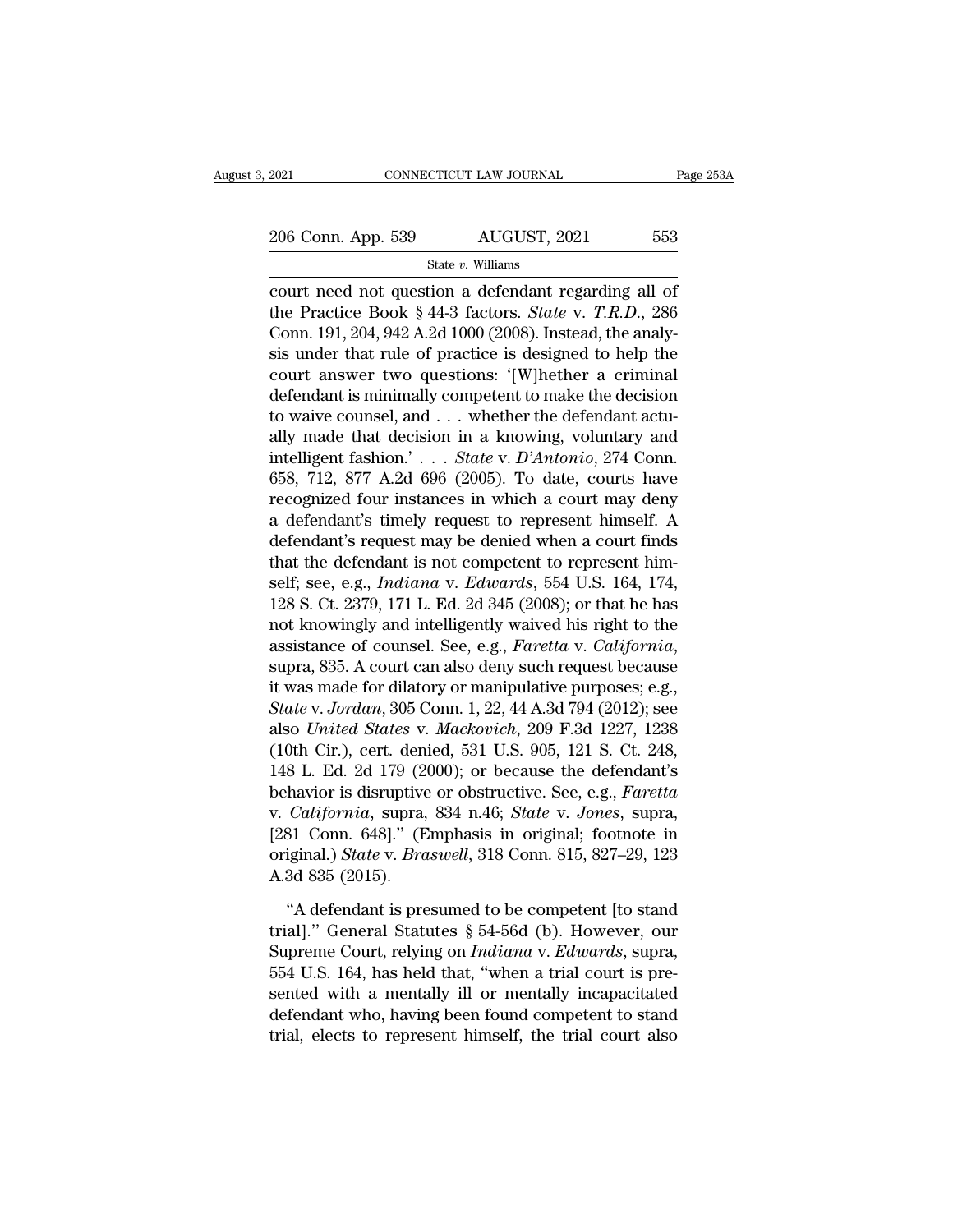# CONNECTICUT LAW JOURNAL August 3, 2021<br>554 AUGUST, 2021 206 Conn. App. 539<br>5tate v. Williams

#### State *v.* Williams

CONNECTICUT LAW JOURNAL August 206 Conn. App. 539<br>
State v. Williams<br>
must ascertain whether the defendant is, in fact, compe-<br>
tent to conduct the trial proceedings without the assis-<br>
tance of counsel " State v. Connect 554 AUGUST, 2021 206 Conn. App. 539<br>
State v. Williams<br>
must ascertain whether the defendant is, in fact, competent to conduct the trial proceedings without the assis-<br>
tance of counsel." *State v. Connor*, 292 Conn. 483, AUGUST, 2021 206 Conn. App. 539<br>
<sup>State v. Williams<br>
must ascertain whether the defendant is, in fact, competent to conduct the trial proceedings without the assistance of counsel." *State* v. *Connor*, 292 Conn. 483, 527–</sup> AUGUST, 2021 206 Conn. App. 539<br>
<sup>State v.</sup> Williams<br>
must ascertain whether the defendant is, in fact, competent to conduct the trial proceedings without the assis-<br>
tance of counsel." *State v. Connor*, 292 Conn. 483, 52 State v. Williams<br>
State v. Williams<br>
must ascertain whether the defendant is, in fact, competent to conduct the trial proceedings without the assistance of counsel." *State v. Connor*, 292 Conn. 483, 527–28, 973 A.2d 627 state v. Williams<br>
state v. Williams<br>
stance to conduct the trial proceedings without the assis-<br>
tance of counsel." *State v. Connor*, 292 Conn. 483, 527–<br>
28, 973 A.2d 627 (2009) (*Connor I*).<sup>6</sup> In *Connor I*, the<br>
cou must ascertain whether the defendant is, in fact, competent to conduct the trial proceedings without the assistance of counsel." *State v. Connor*, 292 Conn. 483, 527–28, 973 A.2d 627 (2009) (*Connor I*).<sup>6</sup> In *Connor I* tent to conduct the trial proceedings without the assis-<br>tance of counsel." *State* v. *Connor*, 292 Conn. 483, 527–<br>28, 973 A.2d 627 (2009) (*Connor I*).<sup>6</sup> In *Connor I*, the<br>court "conclude[d] . . . in the exercise of tance of counsel." *State* v. *Connor*, 292 Conn. 483, 527–28, 973 A.2d 627 (2009) (*Connor I*).<sup>6</sup> In *Connor I*, the court "conclude[d] . . . in the exercise of [its] supervisory authority over the administration of jus 28, 973 A.2d 627 (2009) (*Connor I*).<sup>6</sup> In *Connor I*, the court "conclude[d] . . . in the exercise of [its] supervisory authority over the administration of justice, that a defendant, although competent to stand trial, court "conclude[d]  $\ldots$  in the exercise of [its] supervisory authority over the administration of justice, that<br>a defendant, although competent to stand trial, may not<br>be competent to represent himself at that trial due sory authority over the administration of justice, that<br>a defendant, although competent to stand trial, may not<br>be competent to represent himself at that trial due to<br>mental illness or mental incapacity." Id., 506. Therefo a defendant, although competent to stand trial, may not<br>be competent to represent himself at that trial due to<br>mental illness or mental incapacity." Id., 506. Therefore,<br>"upon a finding that a mentally ill or mentally inc be competent to represent himself at that trial due to<br>mental illness or mental incapacity." Id., 506. Therefore,<br>"upon a finding that a mentally ill or mentally incapaci-<br>tated defendant is competent to stand trial and to mental illness or mental incapacity." Id., 506. Therefore,<br>
"upon a finding that a mentally ill or mentally incapacitated defendant is competent to stand trial and to waive<br>
his right to counsel at that trial  $\ldots$  trial is right to counsel at that trial  $\ldots$  trial court[s] must<br>ake another determination, that is, whether the defen-<br>ant also is competent to conduct the trial proceedings<br>ithout counsel." Id., 518–19. The issue "is not whe make another determination, that is, whether the defendant also is competent to conduct the trial proceedings without counsel." Id., 518–19. The issue "is not whether  $\frac{1}{\pi}$  During the pendency of the direct appeal in

dant also is competent to conduct the trial proceedings<br>without counsel." Id., 518–19. The issue "is not whether<br> $\overline{\phantom{a}}^{\,\,6}$  During the pendency of the direct appeal in *Connor I*, the United States<br>Supreme Court he without counsel." Id., 518–19. The issue "is not whether<br>
<sup>6</sup> During the pendency of the direct appeal in *Connor I*, the United States<br>
Supreme Court held in *Indiana* v. *Edwards*, supra, 554 U.S. 177–78, that<br>
a defenda WILHOUL COULTSEL.  $10, 318-19$ . The ESSUE IS HOU WHELHET<br>
<sup>6</sup> During the pendency of the direct appeal in *Connor I*, the United States<br>
Supreme Court held in *Indiana* v. *Edwards*, supra, 554 U.S. 177–78, that<br>
a defend <sup>6</sup> During the pendency of the direct appeal in *Connor I*, the United States Supreme Court held in *Indiana* v. *Edwards*, supra, 554 U.S. 177–78, that a defendant who is competent to stand trial nevertheless may lack th Supreme Court held in *Indiana* v. *Edwards*, supra, 554 U.S. 177–78, that a defendant who is competent to stand trial nevertheless may lack the competency to represent himself. In light of *Edwards*, our Supreme Court in a defendant who is competent to stand trial nevertheless may lack the competency to represent himself. In light of *Edwards*, our Supreme Court in *Connor I* remanded the case to the trial court for additional competency competency to represent himself. In light of *Edwards*, our Supreme Court<br>in *Connor I* remanded the case to the trial court for additional competency<br>proceedings. *State* v. *Connor*, supra, 292 Conn. 528. During the proc component *Connor I* remanded the case to the trial court for additional competency proceedings. *State v. Connor*, supra, 292 Conn. 528. During the proceedings on remand, the trial court determined that the defendant was moveedings. *State v. Connor*, supra, 292 Conn. 528. During the proceedings on remand, the trial court determined that the defendant was competent to represent himself at his criminal trial, and the defendant appealed, cha for the competency determined that the defendant was competent to represent himself at his criminal trial, and the defendant appealed, challenging the competency determination. See *State v. Connor*, 152 Conn. App. 780, 1 to represent himself at his criminal trial, and the defendant appealed, challenging the competency determination. See *State* v. *Connor*, 152 Conn. App. 780, 100 A.3d 877 (2014) (*Connor II*), rev'd, 321 Conn. 350, 138 A is the competency determination. See *State v. Connor*, 152 Conn. App. 1890, 100 A.3d 877 (2014) (*Connor II*), rev'd, 321 Conn. 350, 138 A.3d 265 (2016). In *Connor II*, this court reversed the trial court's judgment on concluded that this court is concluded that this court had, suary provided the indicated the trial court's judgment on the ground that the competency hearing was procedurally flawed and directed the trial court to grant t (2016). In *Connor II*, this court reversed the trial court's judgment on the ground that the competency hearing was procedurally flawed and directed the trial court to grant the defendant a new criminal trial. Id., 810, (ground that the competency hearing was procedurally flawed and directed the trial court to grant the defendant a new criminal trial. Id., 810, 817. The state appealed from this court's decision, and our Supreme Court lat be trial court to grant the defendant a new criminal trial. Id., 810, 817. The state appealed from this court's decision, and our Supreme Court later concluded that this court erred in reversing the judgment and ordering a state appealed from this court's decision, and our Supreme Court later<br>concluded that this court erred in reversing the judgment and ordering a new<br>trial because this court had, sua sponte, raised the issue of the procedur concluded that this court erred in reversing the judgment and ordering a new trial because this court had, sua sponte, raised the issue of the procedural adequacy of the remand hearing without giving the parties an adequa trial because this court had, sua sponte, raised the issue of the procedural adequacy of the remand hearing without giving the parties an adequate opportunity to be heard on this issue. *State v. Connor*, 321 Conn. 350, 3 adequacy of the remand hearing without giving the parties an adequate opportunity to be heard on this issue. *State v. Connor*, 321 Conn. 350, 354, 138 A.3d 265 (2016) (*Connor III*). In *Connor III*, our Supreme Court rem expectively to be heard on this issue. *State v. Connor*, 321 Conn. 350, 354, 138 A.3d 265 (2016) (*Connor III*). In *Connor III*, our Supreme Court remanded the case to this court to consider the defendant's claim that " 138 A.3d 265 (2016) (*Connor III*). In *Connor III*, our Supreme Court remanded the case to this court to consider the defendant's claim that "the trial court abused its discretion when it erroneously concluded that the [d remanded the case to this court to consider the defendant's claim that "the trial court abused its discretion when it erroneously concluded that the [defendant] was competent to represent himself at [his criminal] trial de trial court abused its discretion when it erroneously concluded that the [defendant] was competent to represent himself at [his criminal] trial despite his mental illness or mental incapacity." (Internal quotation marks o [defendant] was competent to represent himself at [his criminal] trial despite his mental illness or mental incapacity." (Internal quotation marks omitted.) Id., 360; see also *State v. Connor*, 170 Conn. App. 615, 620, 1 his mental illness or mental incapacity." (Internal quotation marks omitted.)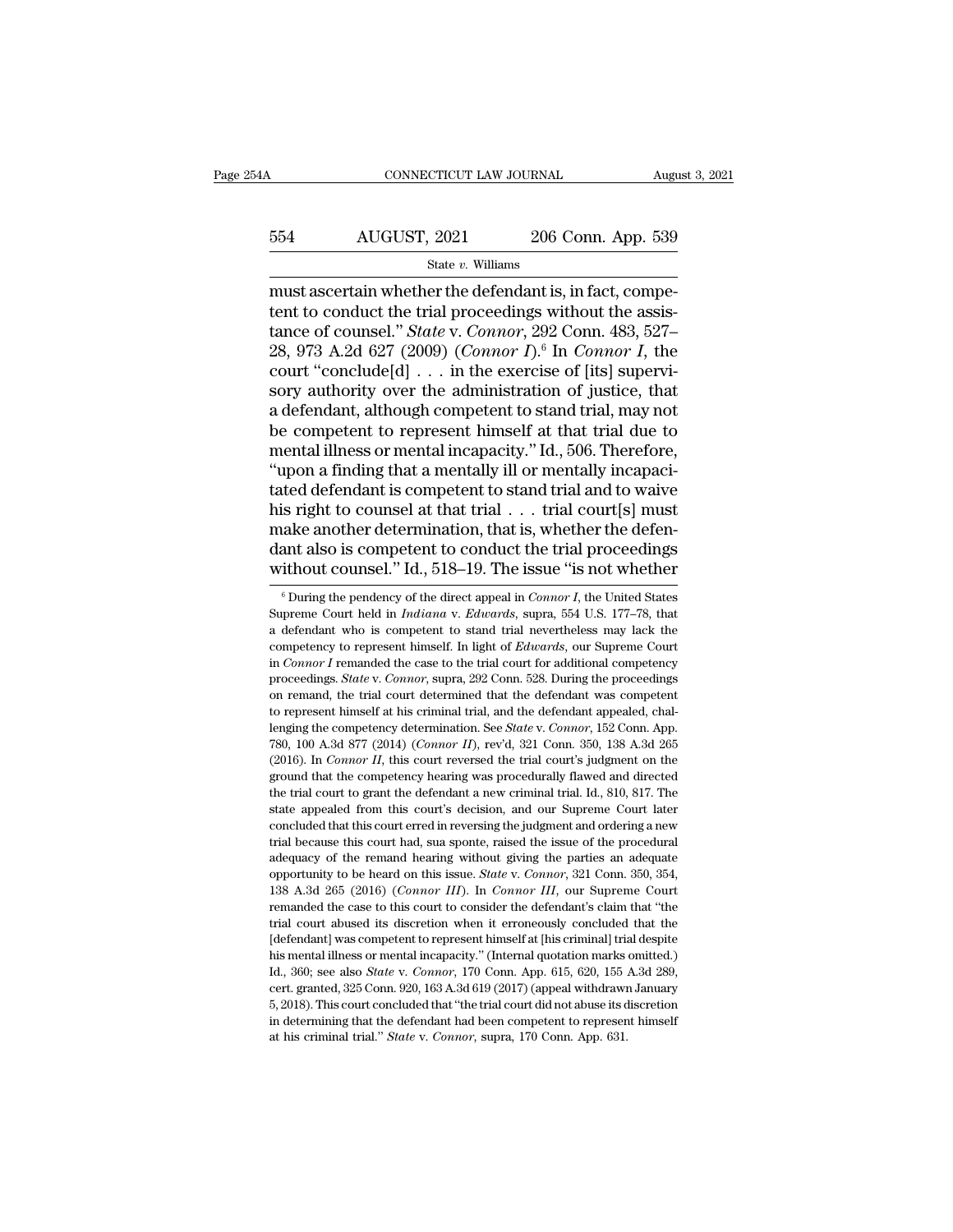2021 CONNECTICUT LAW JOURNAL Page 255A<br>
206 Conn. App. 539 AUGUST, 2021 555<br>
State v. Williams

State *v.* Williams

The defendant lack[s] the defendant lack[s] the technical legal skill or knowledge to conduct the trial proceedings effectively with-206 Conn. App. 539  $\frac{\text{AUGUST, 2021}}{\text{State } v. \text{ Williams}}$ <br>the defendant lack[s] the technical legal skill or knowledge to conduct the trial proceedings effectively with-<br>out counsel. . . . Rather, the determination of his com-<br>net 206 Conn. App. 539 AUGUST, 2021 555<br>
State v. Williams<br>
the defendant lack[s] the technical legal skill or knowl-<br>
edge to conduct the trial proceedings effectively with-<br>
out counsel. . . . Rather, the determination of h 206 Conn. App. 539 AUGUST, 2021 555<br>
State v. Williams<br>
the defendant lack [s] the technical legal skill or knowl-<br>
edge to conduct the trial proceedings effectively with-<br>
out counsel. . . . Rather, the determination of State *v*. Williams<br>
the defendant lack[s] the technical legal skill or knowl-<br>
edge to conduct the trial proceedings effectively with-<br>
out counsel. . . . Rather, the determination of his com-<br>
petence or lack thereof mus state v. Williams<br>the defendant lack[s] the technical legal skill or knowl-<br>edge to conduct the trial proceedings effectively with-<br>out counsel. . . . Rather, the determination of his com-<br>petence or lack thereof must be the defendant lack[s] the technical legal skill or knowledge to conduct the trial proceedings effectively without counsel. . . . Rather, the determination of his competence or lack thereof must be predicated solely on his edge to conduct the trial proceedings effectively with-<br>out counsel. . . . Rather, the determination of his com-<br>petence or lack thereof must be predicated solely on<br>his ability to carry out the *basic tasks* needed to pr out counsel. . . . Rather, the determination of his competence or lack thereof must be predicated solely on<br>his ability to carry out the *basic tasks* needed to present<br>his own defense without the help of counsel . . . not petence or lack thereof must be predicated solely on<br>his ability to carry out the *basic tasks* needed to present<br>his own defense without the help of counsel . . . not-<br>withstanding any mental incapacity or impairment seri his ability to carry out the *basic tasks* needed to present<br>his own defense without the help of counsel  $\ldots$  not-<br>withstanding any mental incapacity or impairment seri-<br>ous enough to call that ability into question." (C his own defense without the help of counsel . . . not-<br>withstanding any mental incapacity or impairment seri-<br>ous enough to call that ability into question." (Citation<br>omitted, emphasis added; internal quotation marks<br>omit withstanding any mental incapacity or impairment seri-<br>ous enough to call that ability into question." (Citation<br>omitted; emphasis added; internal quotation marks<br>omitted.) Id., 529–30. "The United States Supreme Court<br>has ous enough to call that ability into question." (Citation<br>omitted; emphasis added; internal quotation marks<br>omitted.) Id., 529–30. "The United States Supreme Court<br>has stated the basic tasks needed to present [one's]<br>own omitted; emphasis added; internal quotation marks<br>omitted.) Id., 529–30. "The United States Supreme Court<br>has stated the basic tasks needed to present [one's]<br>own defense include organiz[ing] [a] defense, making<br>motions, a omitted.) Id., 529–30. "The United States Supreme Court<br>has stated the basic tasks needed to present [one's]<br>own defense include organiz[ing] [a] defense, making<br>motions, arguing points of law, participating in voir<br>dire, has stated the basic tasks needed to present [one's]<br>own defense include organiz[ing] [a] defense, making<br>motions, arguing points of law, participating in voir<br>dire, questioning witnesses, and addressing the court<br>and jur own defense include organiz[ing]<br>motions, arguing points of law,<br>dire, questioning witnesses, and and jury  $\ldots$ ." (Internal quota<br>*State* v. *Connor*, 170 Conn. App. 6<br>cert. granted, 325 Conn. 920, 163 A.<br>withdrawn Janua bottons, argung points of law, participating in voir<br>re, questioning witnesses, and addressing the court<br>d jury . . . ." (Internal quotation marks omitted.)<br>*ate* v. *Connor*, 170 Conn. App. 615, 622, 155 A.3d 289,<br>rt. gr dire, questioning witnesses, and addressing the court<br>and jury . . . ." (Internal quotation marks omitted.)<br>State v. Connor, 170 Conn. App. 615, 622, 155 A.3d 289,<br>cert. granted, 325 Conn. 920, 163 A.3d 619 (2017) (appeal

and jury  $\ldots$   $\ldots$  (internal quotation marks omitted.)<br> *State* v. *Connor*, 170 Conn. App. 615, 622, 155 A.3d 289,<br>
cert. granted, 325 Conn. 920, 163 A.3d 619 (2017) (appeal<br>
withdrawn January 5, 2018).<br>
With these pri State v. Connor, 170 Conn. App. 615, 622, 155 A.3d 289,<br>cert. granted, 325 Conn. 920, 163 A.3d 619 (2017) (appeal<br>withdrawn January 5, 2018).<br>With these principles in mind, we now consider<br>whether the court erred in allow cert. granted, 325 Conn. 920, 163 A.3d 619 (2017) (appeal<br>withdrawn January 5, 2018).<br>With these principles in mind, we now consider<br>whether the court erred in allowing the defendant to<br>represent himself. We review a trial withdrawn January 5, 2018).<br>With these principles in mind, we now consider<br>whether the court erred in allowing the defendant to<br>represent himself. We review a trial court's decision<br>regarding a defendant's request to proce With these principles in mind, we now consider<br>whether the court erred in allowing the defendant to<br>represent himself. We review a trial court's decision<br>regarding a defendant's request to proceed as a self-<br>represented li whether the court erred in allowing the defendant to<br>represent himself. We review a trial court's decision<br>regarding a defendant's request to proceed as a self-<br>represented litigant under the abuse of discretion stan-<br>dard represent himself. We review a trial court's decision<br>regarding a defendant's request to proceed as a self-<br>represented litigant under the abuse of discretion stan-<br>dard of review. See, e.g., *State* v. *Braswell*, supra, regarding a defendant's request to proceed as a self-<br>represented litigant under the abuse of discretion stan-<br>dard of review. See, e.g., *State* v. *Braswell*, supra, 318<br>Conn. 830. "In determining whether there has been represented litigant under the abuse of discretion standard of review. See, e.g., *State* v. *Braswell*, supra, 318<br>Conn. 830. "In determining whether there has been an<br>abuse of discretion, every reasonable presumption<br>sho dard of review. See, e.g., *State* v. *Braswell*, supra, 318<br>Conn. 830. "In determining whether there has been an<br>abuse of discretion, every reasonable presumption<br>should be given in favor of the correctness of the court's Conn. 830. "In determining whether there has been an abuse of discretion, every reasonable presumption should be given in favor of the correctness of the court's ruling. . . . Reversal is required only where an abuse of d abuse of discretion, every reasonable presumption<br>should be given in favor of the correctness of the court's<br>ruling. . . . Reversal is required only where an abuse<br>of discretion is manifest or where injustice appears to<br>h should be given in favor of the correctness of the court's<br>ruling. . . . Reversal is required only where an abuse<br>of discretion is manifest or where injustice appears to<br>have been done. . . . In general, abuse of discreti ruling. . . . Reversal is required only where an abuse<br>of discretion is manifest or where injustice appears to<br>have been done. . . . In general, abuse of discretion<br>exists when a court could have chosen different alterna-<br> of discretion is manifest or where injustice appears to<br>have been done. . . . In general, abuse of discretion<br>exists when a court could have chosen different alterna-<br>tives but has decided the matter so arbitrarily as to<br> have been done. . . . In general, abuse of discretion<br>exists when a court could have chosen different alterna-<br>tives but has decided the matter so arbitrarily as to<br>vitiate logic, or has decided it based on improper or<br>ir exists when a court could have chosen different alternatives but has decided the matter so arbitrarily as to vitiate logic, or has decided it based on improper or irrelevant factors.  $\dots$  Our review of a trial court's exe tives but has decided the matter so arbitrarily as to vitiate logic, or has decided it based on improper or irrelevant factors.  $\dots$  Our review of a trial court's exercise of the legal discretion vested in it is limited t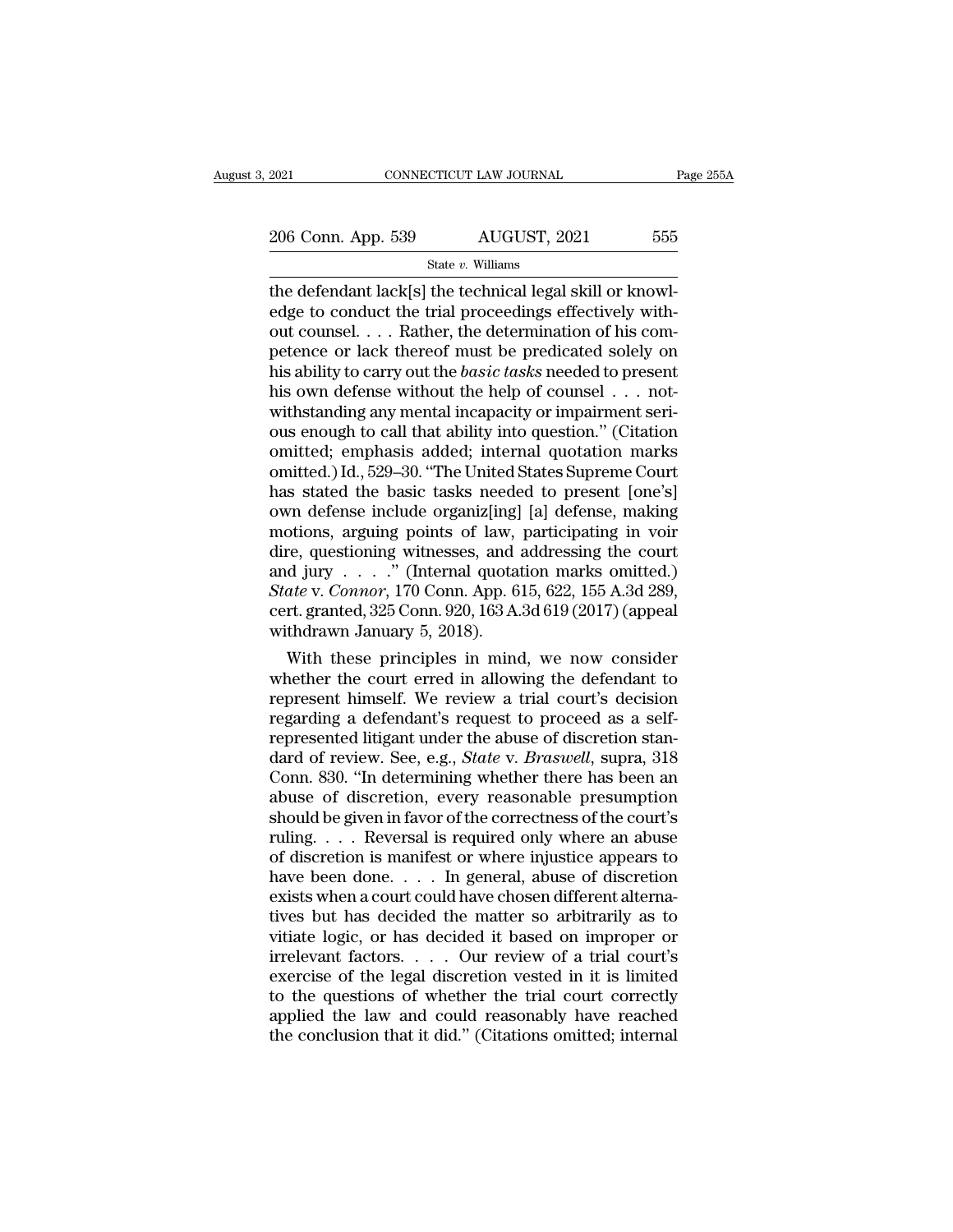| 6A  | CONNECTICUT LAW JOURNAL                                                  |                    | August 3, 2021 |
|-----|--------------------------------------------------------------------------|--------------------|----------------|
| 556 | AUGUST, 2021                                                             | 206 Conn. App. 539 |                |
|     | State $v$ . Williams                                                     |                    |                |
|     | quotation marks omitted.) State v. Connor, supra, 170<br>Conn. App. 621. |                    |                |
|     | А                                                                        |                    |                |

 $\begin{array}{r} \text{AUGUST, 2021} \quad \text{206 Conn. App. 539} \ \text{State } v. \text{ Williams} \end{array}$ <br>
otation marks omitted.) State v. Connor, supra, 170<br>
onn. App. 621.<br>
A<br>
We first address two portions of the defendant's claim<br>
at are legally and factually inter State v. Williams<br>
quotation marks omitted.) State v. Connor, supra, 170<br>
Conn. App. 621.<br>
A<br>
We first address two portions of the defendant's claim<br>
that are legally and factually interrelated. First, the<br>
defendant argu quotation marks omitted.) *State* v. *Connor*, supra, 170<br>
Conn. App. 621.<br>
A<br>
We first address two portions of the defendant's claim<br>
that are legally and factually interrelated. First, the<br>
defendant argues that he was n duotation marks omitted.) *State* v. Commor, supra, 170<br>Conn. App. 621.<br>A<br>We first address two portions of the defendant's claim<br>that are legally and factually interrelated. First, the<br>defendant argues that he was not coun A<br>
We first address two portions of the defendant's claim<br>
that are legally and factually interrelated. First, the<br>
defendant argues that he was not competent to waive<br>
his right to counsel. Second, the defendant argues th A<br>We first address two portions of the defendant's claim<br>that are legally and factually interrelated. First, the<br>defendant argues that he was not competent to waive<br>his right to counsel. Second, the defendant argues that<br>h We first address two portions of the defendant's claim<br>that are legally and factually interrelated. First, the<br>defendant argues that he was not competent to waive<br>his right to counsel. Second, the defendant argues that<br>he that are legally and factually interrelated. First, the defendant argues that he was not competent to waive his right to counsel. Second, the defendant argues that he was not competent to represent himself. Because a subst defendant argues that he was not competent to waive<br>his right to counsel. Second, the defendant argues that<br>he was not competent to represent himself. Because a<br>substantially similar analysis governs both claims, we<br>addres his right to counsel. Second, the defendant argues that<br>he was not competent to represent himself. Because a<br>substantially similar analysis governs both claims, we<br>address these arguments simultaneously. With respect<br>to th he was not competent to represent himself. Because a<br>substantially similar analysis governs both claims, we<br>address these arguments simultaneously. With respect<br>to these arguments, the defendant asserts that the court<br>did substantially similar analysis governs both claims, we<br>address these arguments simultaneously. With respect<br>to these arguments, the defendant asserts that the court<br>did not adequately consider the heightened require-<br>ments address these arguments simultaneously. With respect<br>to these arguments, the defendant asserts that the court<br>did not adequately consider the heightened require-<br>ments articulated in *Edwards* and mandated by our<br>Supreme C to these arguments, the defendant asserts that the court<br>did not adequately consider the heightened require-<br>ments articulated in *Edwards* and mandated by our<br>Supreme Court in *Connor I*. The defendant points to<br>several o did not adequately consider the heightened requirements articulated in *Edwards* and mandated by our Supreme Court in *Connor I*. The defendant points to several occurrences that took place prior to the February 2, 2018 ca ments articulated in *Edwards* and mandated by our<br>Supreme Court in *Connor I*. The defendant points to<br>several occurrences that took place prior to the Febru-<br>ary 2, 2018 canvass during which his behavior demon-<br>strated t Supreme Court in *Connor I*. The defendant points to<br>several occurrences that took place prior to the Febru-<br>ary 2, 2018 canvass during which his behavior demon-<br>strated that he might have had a mental impairment.<br>He asse several occurrences that took place prior to the February 2, 2018 canvass during which his behavior demonstrated that he might have had a mental impairment.<br>He asserts that he was "disruptive, repeatedly inter-<br>rupted the ary 2, 2018 canvass during which his behavior demonstrated that he might have had a mental impairment.<br>He asserts that he was "disruptive, repeatedly inter-<br>rupted the court, sometimes refused to respond to the<br>court's que strated that he might have had a mental impairment.<br>He asserts that he was "disruptive, repeatedly inter-<br>rupted the court, sometimes refused to respond to the<br>court's questions, referred to himself in the third person<br> $\d$ He asserts that he was "disruptive, repeatedly inter-<br>rupted the court, sometimes refused to respond to the<br>court's questions, referred to himself in the third person<br>... showed signs of memory loss and confusion, had<br>diff rupted the court, sometimes refused to respond to the court's questions, referred to himself in the third person . . . showed signs of memory loss and confusion, had difficulty following the court's instructions, and was u court's questions, referred to himself in the third person  $\ldots$  showed signs of memory loss and confusion, had difficulty following the court's instructions, and was unable to perform basic tasks that were necessary to h First, we note that the Rebruary 2 2018 canvasses were the court's instructions, and was able to perform basic tasks that were necessary to safelense  $\ldots$ ." He also argues that he was "unable organize his defense and foc difficulty following the court's instructions, and was<br>unable to perform basic tasks that were necessary to<br>his defense  $\ldots$ ." He also argues that he was "unable<br>to organize his defense and focus on relevant law per-<br>tai

unable to perform basic tasks that were necessary to<br>his defense  $\ldots$ ." He also argues that he was "unable<br>to organize his defense and focus on relevant law per-<br>taining to the sexual assault charge." We disagree.<br>First, his defense  $\ldots$  ." He also argues that he was "unable<br>to organize his defense and focus on relevant law per-<br>taining to the sexual assault charge." We disagree.<br>First, we note that the defendant was represented<br>by three to organize his defense and focus on relevant law per-<br>taining to the sexual assault charge." We disagree.<br>First, we note that the defendant was represented<br>by three different public defenders over the course of<br>several mo taining to the sexual assault charge." We disagree.<br>First, we note that the defendant was represented<br>by three different public defenders over the course of<br>several months prior to the February 2, 2018 canvass.<br>He expresse First, we note that the defendant was represented<br>by three different public defenders over the course of<br>several months prior to the February 2, 2018 canvass.<br>He expressed his desire to represent himself on two<br>separate oc by three different public defenders over the course of<br>several months prior to the February 2, 2018 canvass.<br>He expressed his desire to represent himself on two<br>separate occasions before a different judge prior to this<br>ca several months prior to the February 2, 2018 canvass.<br>He expressed his desire to represent himself on two<br>separate occasions before a different judge prior to this<br>canvass. His various attorneys never expressed con-<br>cerns He expressed his desire to represent himself on two separate occasions before a different judge prior to this canvass. His various attorneys never expressed concerns to the court about the defendant's competency to stand erns to the court about the defendant's competency<br>o stand trial, thereby requiring an evaluation pursuant<br> $\frac{8}{5}$  54-56d, nor did they indicate to the court that he<br>affered from a mental illness or incapacitation.<sup>7</sup><br>T to stand trial, thereby requiring an evaluation pursuant to  $\S 54-56d$ , nor did they indicate to the court that he suffered from a mental illness or incapacitation.<sup>7</sup><br><sup>7</sup>The defendant requests that this court take judici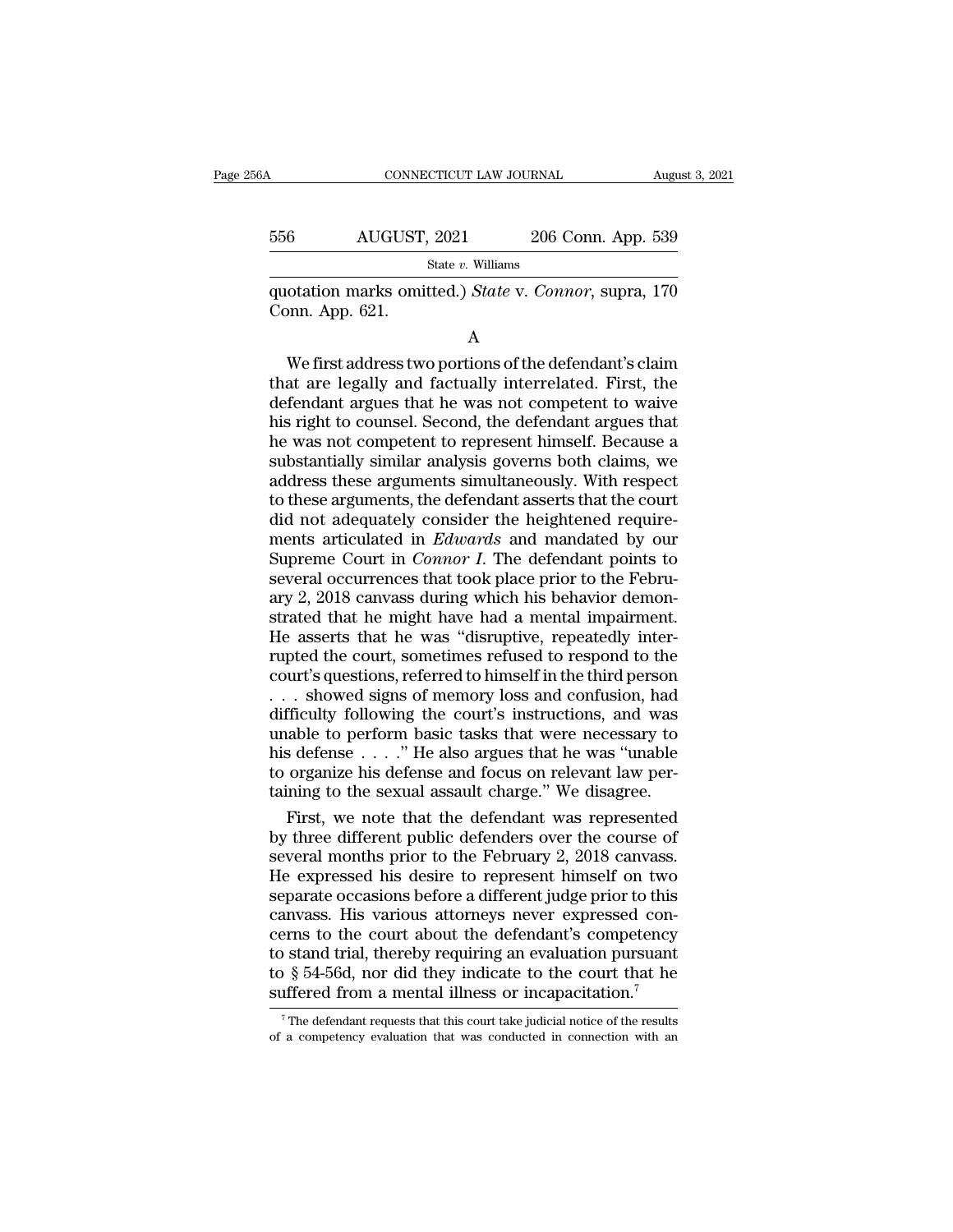2021 CONNECTICUT LAW JOURNAL Page 257A<br>
206 Conn. App. 539 AUGUST, 2021 557<br>
State v. Williams

State *v.* Williams

 $\begin{array}{ccc}\n\text{Ric} & \text{COMRECTICUT LAW JOURNAL} & \text{Page 257A} \\
\hline\n\text{6 Conn. App. 539} & \text{AUGUST, 2021} & \text{557} \\
\text{State } v. \text{ Williams} & \text{Second, we are not persuaded that the precanvass} \\
\text{induct on which the defendant relies should have} & \text{seted the court to concerns about his componentary to} & \text{seted the current of the caronors.} \end{array}$ 206 Conn. App. 539 AUGUST, 2021 557<br>State v. Williams<br>Second, we are not persuaded that the precanvass<br>conduct on which the defendant relies should have<br>alerted the court to concerns about his competency to<br>waive his righ 206 Conn. App. 539 AUGUST, 2021 557<br>
State v. Williams<br>
Second, we are not persuaded that the precanvass<br>
conduct on which the defendant relies should have<br>
alerted the court to concerns about his competency to<br>
waive his 206 Conn. App. 539 AUGUST, 2021 557<br>
State v. Williams<br>
Second, we are not persuaded that the precanvass<br>
conduct on which the defendant relies should have<br>
alerted the court to concerns about his competency to<br>
waive his State *v*. Williams<br>Second, we are not persuaded that the precanvass<br>conduct on which the defendant relies should have<br>alerted the court to concerns about his competency to<br>waive his right to counsel or to represent himse State v. Williams<br>
Second, we are not persuaded that the precanvass<br>
conduct on which the defendant relies should have<br>
alerted the court to concerns about his competency to<br>
waive his right to counsel or to represent him Second, we are not persuaded that the precanvass<br>conduct on which the defendant relies should have<br>alerted the court to concerns about his competency to<br>waive his right to counsel or to represent himself.<sup>8</sup> Our<br>review of conduct on which the defendant relies should have<br>alerted the court to concerns about his competency to<br>waive his right to counsel or to represent himself.<sup>8</sup> Our<br>review of the record reveals that the defendant was con-<br>si alerted the court to concerns about his competency to waive his right to counsel or to represent himself.<sup>8</sup> Our review of the record reveals that the defendant was consistently able to articulate logical reasons for his d waive his right to counsel or to represent himself.<sup>8</sup> Our<br>review of the record reveals that the defendant was con-<br>sistently able to articulate logical reasons for his desire<br>to represent himself. Specifically, he was unh review of the record reveals that the defendant was consistently able to articulate logical reasons for his desire<br>to represent himself. Specifically, he was unhappy with<br>the representation he received from his public defe sistently able to articulate logical reasons for his desire<br>to represent himself. Specifically, he was unhappy with<br>the representation he received from his public defend-<br>ers, and he indicated that they did not visit him f to represent himself. Specifically, he was unhappy with<br>the representation he received from his public defend-<br>ers, and he indicated that they did not visit him fre-<br>quently, did not review his case with him, and failed to the representation he received from his public defenders, and he indicated that they did not visit him frequently, did not review his case with him, and failed to investigate information that might have helped his case.<br>Hi ers, and he indicated that they did not visit him frequently, did not review his case with him, and failed to investigate information that might have helped his case.<br>His responses to the court's questions at the pretrial quently, did not review his case with him, and failed to<br>investigate information that might have helped his case.<br>His responses to the court's questions at the pretrial hear-<br>ings show that he comprehended the disadvantage investigate inform<br>His responses to th<br>ings show that he c<br>dangers of represe<br>he understood the<br>was charged and t<br>a conviction.<br>In support of th is responses to the court's questions at the pretrial near-<br>gs show that he comprehended the disadvantages and<br>ngers of representing himself, and he indicated that<br>understood the elements of the crime with which he<br>as char only a show that he comprehended the usadvantages and<br>dangers of representing himself, and he indicated that<br>he understood the elements of the crime with which he<br>was charged and the range of penalties associated with<br>a co

dangers of representing minsel, and it indicated that<br>he understood the elements of the crime with which he<br>was charged and the range of penalties associated with<br>a conviction.<br>In support of this claim, the defendant relie *Connor I,* the connors are elements of the connormal was charged and the range of penalties associated with a conviction.<br>
In support of this claim, the defendant relies heavily<br>
on *State* v. *Connor*, supra, 292 Conn. 4 a conviction.<br>
In support of this claim, the defendant relies heavily<br>
on *Statev. Connor*, supra, 292 Conn. 483. *Connor I*, how-<br>
ever, is easily distinguishable from the present case. In<br> *Connor I*, the court repeated In support of this claim, the defendant relies heavily<br>on *State* v. *Connor*, supra, 292 Conn. 483. *Connor I*, how-<br>ever, is easily distinguishable from the present case. In<br>*Connor I*, the court repeatedly was made awa In support of this claim, the defendant relies heavily<br>on *Statev. Connor*, supra, 292 Conn. 483. *Connor I*, how-<br>ever, is easily distinguishable from the present case. In<br>*Connor I*, the court repeatedly was made aware o on *Statev. Connor*, supra, 292 Conn. 483. *Connor I*, how-<br>ever, is easily distinguishable from the present case. In<br>*Connor I*, the court repeatedly was made aware of the<br>possibility that the defendant suffered from a si ever, is easily distinguishable from the present case. In *Connor I*, the court repeatedly was made aware of the possibility that the defendant suffered from a significant mental health problem, possibly related to his hav Connor I, the court repeatedly was made aware of the possibility that the defendant suffered from a significant mental health problem, possibly related to his having suffered a stroke prior to the time of his criminal tri suffered a stroke prior to the time of his criminal trial.<br>Id., 489–504. In *Connor I*, defense counsel, the state, and the defendant himself alerted the court to the fact<br>that the defendant's competence to stand trial an

that the defendant's competence to stand trial and to<br>incident in Virginia, which led to his being arrested there in 2009. This<br>information is not part of the trial court record, as it was not presented to<br>the trial court and the defendant himself alerted the court to the fact<br>that the defendant's competence to stand trial and to<br>incident in Virginia, which led to his being arrested there in 2009. This<br>information is not part of the trial c

and the defendant S Competence to Stand that and to<br>incident in Virginia, which led to his being arrested there in 2009. This<br>information is not part of the trial court record, as it was not presented to<br>the trial court at incident in Virginia, which led to his being arrested there in 2009. This<br>information is not part of the trial court record, as it was not presented to<br>the trial court at any time. Accordingly, we do not consider this eval information is not part of the trial court record, as it was not presented to the trial court at any time. Accordingly, we do not consider this evaluation.<br><sup>8</sup> This court has recognized that "[t]he trial judge is in a part the trial court at any time. Accordingly, we do not consider this evaluation.<br>
<sup>8</sup> This court has recognized that "[t]he trial judge is in a particularly advantageous position to observe a defendant's conduct during a tria <sup>s</sup> This court has recognized that "[t]he trial judge is in a particularly advantageous position to observe a defendant's conduct during a trial and has a unique opportunity to assess a defendant's competency. A trial cou advantageous position to observe a defendant's conduct during a trial and<br>has a unique opportunity to assess a defendant's competency. A trial court's<br>opinion, therefore, of the competency of a defendant is highly signifi and analytical computation of the competency of a defendant's competency. A trial court's opinion, therefore, of the competency of a defendant is highly significant.<br>
... Indeed ... a trial judge who presides over a defend has a unique opportunity to assess a defendant's competency. A trial court's opinion, therefore, of the competency of a defendant is highly significant.<br>
. . . . Indeed . . . a trial judge who presides over a defendant's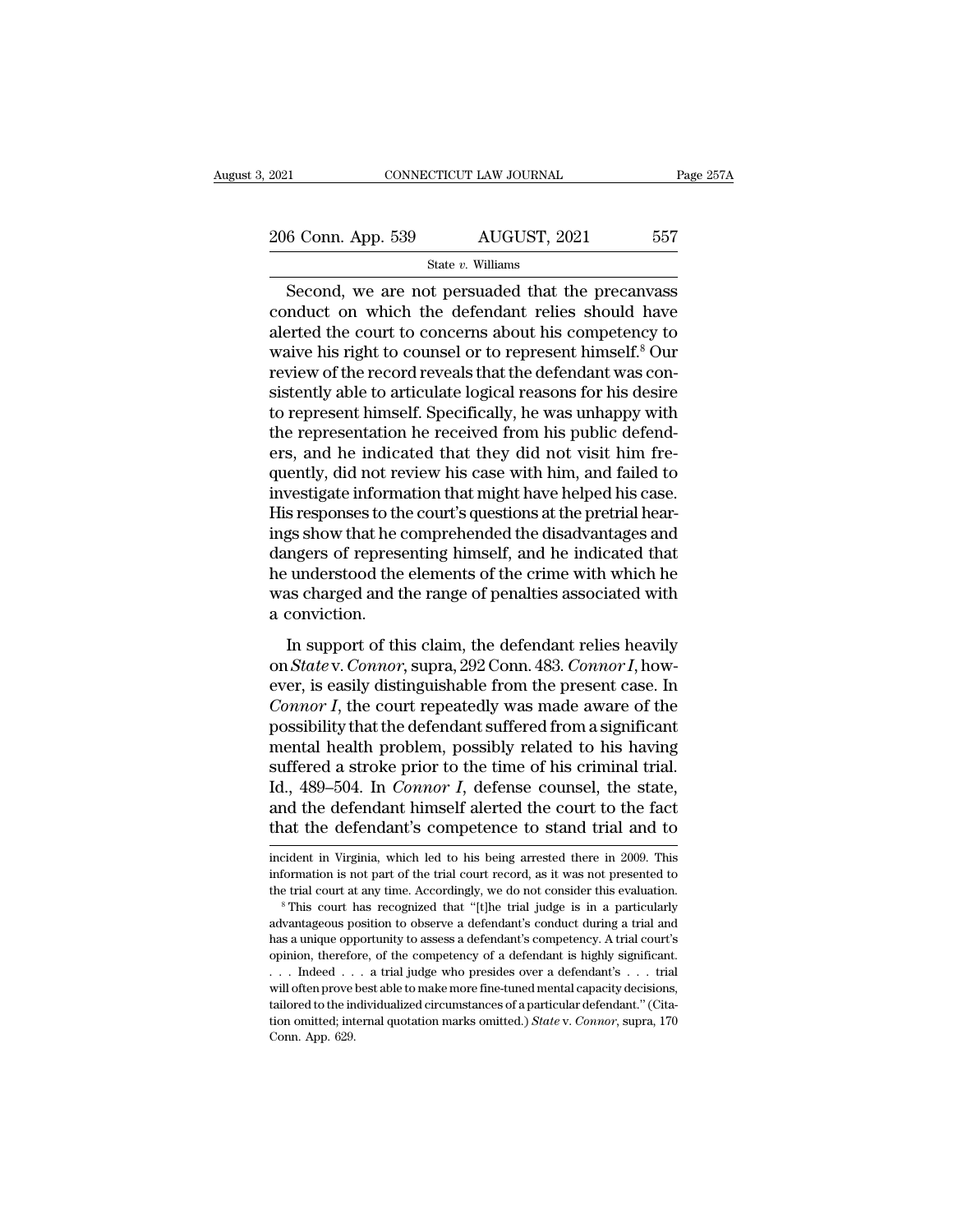| 58A | CONNECTICUT LAW JOURNAL |                    | August 3, 2021 |
|-----|-------------------------|--------------------|----------------|
| 558 | AUGUST, 2021            | 206 Conn. App. 539 |                |
|     | State $v$ . Williams    |                    |                |

CONNECTICUT LAW JOURNAL August 3, 2021<br>
State v. Williams<br>
Waive his right to counsel was a significant issue to be<br>
decided at trial.<sup>9</sup> Id. In the absence of evidence of such<br>
mature in the present case, we conclude tha  $\begin{array}{r} \hline \text{4UGUST, 2021} \text{206 Conn. App. 539} \\ \text{State } v. \text{ Williams} \end{array}$  waive his right to counsel was a significant issue to be decided at trial.<sup>9</sup> Id. In the absence of evidence of such nature in the present case, we conclude that For the present case, we conclude that the wave bis right to counsel was a significant issue to be decided at trial.<sup>9</sup> Id. In the absence of evidence of such nature in the present case, we conclude that the record suppor  $\begin{array}{r} \text{558} & \text{AUGUST, 2021} & \text{206 Conn. App. 539} \\ \text{State } v. \text{ Williams} \end{array}$  waive his right to counsel was a significant issue to be decided at trial.<sup>9</sup> Id. In the absence of evidence of such nature in the present case, we conclude Solution and the wave his right to counsel was a significant issue to be<br>decided at trial.<sup>9</sup> Id. In the absence of evidence of such<br>nature in the present case, we conclude that the record<br>supports a finding that the defe State  $v$ . Williams<br>waive his right to counsel was a significant issue to be<br>decided at trial.<sup>9</sup> Id. In the absence of evidence of such<br>nature in the present case, we conclude that the record<br>supports a finding that the waive his right to counsel was a significant issue<br>decided at trial.<sup>9</sup> Id. In the absence of evidence of<br>nature in the present case, we conclude that the<br>supports a finding that the defendant was com<br>to waive his right to ture in the present case, we conclude that the record<br>pports a finding that the defendant was competent<br>waive his right to counsel and that he was competent<br>represent himself at trial. Accordingly, these portions<br>the defen supports a maing that the defendant was competent<br>to waive his right to counsel and that he was competent<br>to represent himself at trial. Accordingly, these portions<br>of the defendant's claim are unpersuasive.<br>B<br>We next addr

B

to waive his right to counsel and that he was competent<br>to represent himself at trial. Accordingly, these portions<br>of the defendant's claim are unpersuasive.<br>B<br>We next address the defendant's claim that the court<br>abused it to represent nimself at trial. Accordingly, these portions<br>of the defendant's claim are unpersuasive.<br>B<br>We next address the defendant's claim that the court<br>abused its discretion in determining that his waiver<br>of the right B<br>B<br>We next address the defendant's claim that the court<br>abused its discretion in determining that his waiver<br>of the right to counsel was knowing, voluntary, and intel-<br>ligent because the court "failed to comply with the f B<br>We next address the defendant's claim that the court<br>abused its discretion in determining that his waiver<br>of the right to counsel was knowing, voluntary, and intel-<br>ligent because the court "failed to comply with the fed We next address the defendant's claim that the court<br>abused its discretion in determining that his waiver<br>of the right to counsel was knowing, voluntary, and intel-<br>ligent because the court "failed to comply with the fed-<br> abused its discretion in determining that his waiver<br>of the right to counsel was knowing, voluntary, and intel-<br>ligent because the court "failed to comply with the fed-<br>eral constitutional standard and Practice Book § 44-3 we use the discussion in a second<br>of the right to counsel was knowing<br>tigent because the court "failed to eral constitutional standard and<br>requirement to conduct a "thoroug<br>the defendant was truly knowing the with the defe In the court "failed to comply with the fed-<br>al constitutional standard and Practice Book § 44-3's<br>quirement to conduct a "thorough inquiry" into whether<br>e defendant was truly knowingly, voluntarily, and<br>telligently waivin eral constitutional standard and Practice Book § 44-3's<br>requirement to conduct a 'thorough inquiry' into whether<br>the defendant was truly knowingly, voluntarily, and<br>intelligently waiving his right to counsel." We disagree<br>

requirement to conduct a 'thorough inquiry' into whether<br>the defendant was truly knowingly, voluntarily, and<br>intelligently waiving his right to counsel." We disagree<br>with the defendant's claim.<br>In this claim concerning the the defendant was truly knowingly, voluntarily, and<br>
intelligently waiving his right to counsel." We disagree<br>
with the defendant's claim.<br>
In this claim concerning the adequacy of the court's<br>
canvass, the defendant raise intelligently waiving his right to counsel." We disagree<br>with the defendant's claim.<br>In this claim concerning the adequacy of the court's<br>canvass, the defendant raises three main arguments,<br>namely, that the court did not m with the defendant's claim.<br>
In this claim concerning the adequacy of the court's<br>
canvass, the defendant raises three main arguments,<br>
namely, that the court did not make him aware of the<br>
"risks and disadvantages" of sel In this claim concerning the adequacy of the court's canvass, the defendant raises three main arguments, namely, that the court did not make him aware of the "risks and disadvantages" of self-representation, did not make canvass, the defendant raises three main argument<br>namely, that the court did not make him aware of the<br>"risks and disadvantages" of self-representation, di<br>not make him aware of the penalties to which he was<br>exposed, and of make him aware of the penalties to which he was<br>sposed, and failed to elicit whether he possessed "the<br>telligence and capacity" to appreciate the conse-<br>gences of his decision to represent himself.<sup>10</sup><br> $\frac{9 \text{ In } Connor I$ , t exposed, and failed to elicit whether he possessed "the intelligence and capacity" to appreciate the consequences of his decision to represent himself.<sup>10</sup><br>
<sup>9</sup> In *Connor I*, the defendant's behavior caused the prosecuto

Exposed, and raned to encirc whether he possessed the<br>intelligence and capacity" to appreciate the conse-<br>quences of his decision to represent himself.<sup>10</sup><br><sup>9</sup> In *Connor I*, the defendant's behavior caused the prosecutor Intelligence and capacity" to appreciate the consequences of his decision to represent himself.<sup>10</sup><br>
<sup>9</sup> In *Connor I*, the defendant's behavior caused the prosecutor to state that, under the circumstances, the court "ha[ quences of his decision to represent himself.<sup>10</sup><br><sup>9</sup> In *Connor I*, the defendant's behavior caused the prosecutor to state<br>that, under the circumstances, the court "ha[d] . . . no choice but to order"<br>a competency evalu <sup>9</sup> In *Connor I*, the defendant's behavior caused the prosecutor to state that, under the circumstances, the court "ha[d] . . . no choice but to order" a competency evaluation. (Internal quotation marks omitted.) *State* <sup>9</sup> In *Connor I*, the defendant's behavior caused the prosecutor to state that, under the circumstances, the court "ha[d] . . . no choice but to order" a competency evaluation. (Internal quotation marks omitted.) *State* that, under the circumstances, the court "ha[d] . . . no choice but to order" a competency evaluation. (Internal quotation marks omitted.) *State* v. *Connor*, supra, 292 Conn. 490. For example, at a hearing in which the a competency evaluation. (Internal quotation marks omitted.) State v. Connor, supra, 292 Conn. 490. For example, at a hearing in which the defendant requested that the court discharge his public defender, he stated that " *nor*, supra, 292 Conn. 490. For example, at a hearing in which the defendant requested that the court discharge his public defender, he stated that "the left side of [his] brain [was] not working as it should . . . ." (I requested that the court discharge his public defender, he stated that "the left side of [his] brain [was] not working as it should . . . . " (Internal quotation marks omitted.) Id. After the court ordered a competency ev quotation marks omitted.) Id. After the court ordered a competency evaluation, the evaluation team was unable to conduct its assessment of the defendant because he refused to cooperate with the team. Id., 491. Additionally

tion, the evaluation team was unable to conduct its assessment of the defendant because he refused to cooperate with the team. Id., 491. Additionally, there were times when he did not speak or otherwise participate in cou defendant because he refused to cooperate with the team. Id., 491. Additionally, there were times when he did not speak or otherwise participate in court proceedings. Id., 501.<br><sup>10</sup> The defendant also argues that the court ally, there were times when he did not speak or otherwise participate in court proceedings. Id., 501.<br><sup>10</sup> The defendant also argues that the court, during its canvass, should have asked him or his counsel whether he had a have asked him or his counsel whether he had any documented or perceived mental health issues. He does not, however, cite authority stating that a court is required to make this inquiry during its canvass, nor are we aware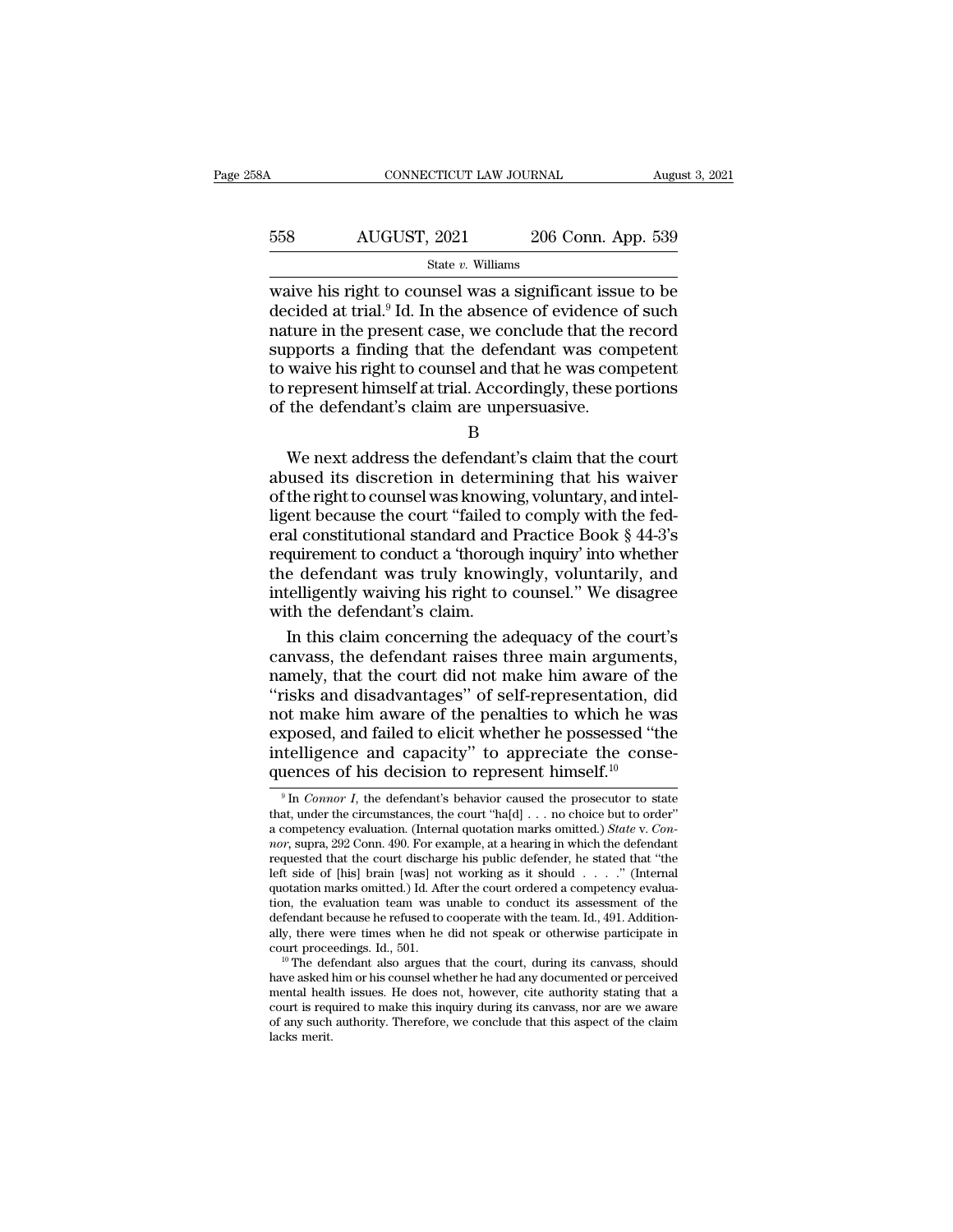| 2021               | CONNECTICUT LAW JOURNAL | Page 259A |
|--------------------|-------------------------|-----------|
| 206 Conn. App. 539 | AUGUST, 2021            | 559       |
|                    | State $v$ . Williams    |           |

CONNECTICUT LAW JOURNAL<br>
6 Conn. App. 539 AUGUST, 2021 559<br>
State v. Williams<br>
We note that a defendant "does not possess a consti-<br>
tional right to a specifically formulated canvass<br>
" (Internal quotation marks emitted) S 206 Conn. App. 539 AUGUST, 2021 559<br>
State v. Williams<br>
We note that a defendant "does not possess a constitutional right to a specifically formulated canvass<br>
. . . . . " (Internal quotation marks omitted.) *State* v.<br>
D . . . .'' (Internal quotation marks omitted.) *State* v. 206 Conn. App. 539 AUGUST, 2021 559<br> *State v. Williams*<br> *We note that a defendant "does not possess a constitutional right to a specifically formulated canvass*<br> *Diaz*, 274 Conn. 818, 831, 878 A.2d 1078 (2005). Instead, State v. Williams<br>
We note that a defendant "does not possess a constitutional right to a specifically formulated canvass<br>
. . . . . " (Internal quotation marks omitted.) *State v.*<br>
Diaz, 274 Conn. 818, 831, 878 A.2d 107 State v. Williams<br>
We note that a defendant "does not possess a constitutional right to a specifically formulated canvass<br>
. . . . . " (Internal quotation marks omitted.) *State v.*<br>
Diaz, 274 Conn. 818, 831, 878 A.2d 107 We note that a defendant "does not possess a constitutional right to a specifically formulated canvass . . . . ." (Internal quotation marks omitted.) *State* v. *Diaz*, 274 Conn. 818, 831, 878 A.2d 1078 (2005). Instead, " tutional right to a specifically formulated canvass<br>
. . . . " (Internal quotation marks omitted.) *State* v.<br> *Diaz*, 274 Conn. 818, 831, 878 A.2d 1078 (2005). Instead,<br>
"[h]is constitutional right is not violated as lon  $iaz$ , 274 Conn. 818, 831, 878 A.2d 1078 (2005). Instead,<br>nlis constitutional right is not violated as long as the<br>urt's canvass, whatever its form, is sufficient to estab-<br>h that the defendant's waiver was voluntary and<br>n  $\mu$ iaz, 214 Conit. 518, 851, 818 A.2d 1078 (2005). Instead,<br>"[h]is constitutional right is not violated as long as the<br>court's canvass, whatever its form, is sufficient to estab-<br>lish that the defendant's waiver was volu

particular fight is not violated as long as the<br>court's canvass, whatever its form, is sufficient to estab-<br>lish that the defendant's waiver was voluntary and<br>knowing." (Internal quotation marks omitted.) Id.<br>With respect Figure 1.1 Scalvass, whatever its form, is sufficient to establish that the defendant's waiver was voluntary and knowing." (Internal quotation marks omitted.) Id.<br>With respect to the defendant's claim concerning the risks shifted at the defendant status waiver was voluntary and knowing." (Internal quotation marks omitted.) Id.<br>With respect to the defendant's claim concerning the risks and disadvantages of self-representation, our previous Knowing. (Internal quotation marks ontitied.) id.<br>With respect to the defendant's claim concerning the<br>risks and disadvantages of self-representation, our pre-<br>vious recitation of the procedural history of this case<br>reflec With respect to the defendant's claim concerning the<br>risks and disadvantages of self-representation, our pre-<br>vious recitation of the procedural history of this case<br>reflects that the defendant expressed his desire to rep risks and disadvantages of self-representation, our previous recitation of the procedural history of this case<br>reflects that the defendant expressed his desire to repre-<br>sent himself at two hearings prior to February 2, 20 vious recitation of the procedural history of this case<br>reflects that the defendant expressed his desire to repre-<br>sent himself at two hearings prior to February 2, 2018,<br>during which proceedings the court, *Blawie*, *J*., reflects that the defendant expressed his desire to represent himself at two hearings prior to February 2, 2018,<br>during which proceedings the court, *Blawie*, *J*., twice<br>attempted to canvass him and advised him about the<br> sent himself at two hearings prior to February 2, 2018,<br>during which proceedings the court, *Blawie*, *J*., twice<br>attempted to canvass him and advised him about the<br>risks of self-representation. On February 2, 2018, the<br>c during which proceedings the court, *Blawie*, *J*., twice<br>attempted to canvass him and advised him about the<br>risks of self-representation. On February 2, 2018, the<br>court, *White*, *J*., canvassed the defendant. The court<br>a attempted to canvass him and advised him about the<br>risks of self-representation. On February 2, 2018, the<br>court, *White*, *J*., canvassed the defendant. The court<br>asked questions that were sufficient to demonstrate<br>that th risks of self-representation. On February 2, 2018, the<br>court, *White*, *J*., canvassed the defendant. The court<br>asked questions that were sufficient to demonstrate<br>that the defendant knew what was expected of him if<br>he cho court, White, J., canvassed the defendant. The court<br>asked questions that were sufficient to demonstrate<br>that the defendant knew what was expected of him if<br>he chose to represent himself. The court asked if the<br>defendant u asked questions that were sufficient to demonstrate<br>that the defendant knew what was expected of him if<br>he chose to represent himself. The court asked if the<br>defendant understood that he would be responsible for<br>filing mo that the defendant knew what was expected of him if<br>he chose to represent himself. The court asked if the<br>defendant understood that he would be responsible for<br>filing motions, conducting legal research, selecting a<br>jury, a he chose to represent himself. The court asked if the defendant understood that he would be responsible for filing motions, conducting legal research, selecting a jury, and complying with the rules of evidence and criminal defendant understood that he would be responsible for<br>filing motions, conducting legal research, selecting a<br>jury, and complying with the rules of evidence and<br>criminal procedure. The court advised him that there<br>are great filing motions, conducting legal research, selecting a<br>jury, and complying with the rules of evidence and<br>criminal procedure. The court advised him that there<br>are great dangers in self-representation, such as making<br>self-i tion. Initial procedure. The court advised film that there<br>e great dangers in self-representation, such as making<br>If-incriminating statements at trial.<sup>11</sup> We are not per-<br>aded that the court failed to advise the defendant<br>out t are great dangers in sein-representation, such as making<br>self-incriminating statements at trial.<sup>11</sup> We are not per-<br>suaded that the court failed to advise the defendant<br>about the dangers and disadvantages of self-represe

on.<br>
11 The defendant next argues that the court failed to<br>
11 We note that the court, *Blawie*, *J.*, also advised the defendant: "[T]he<br>
11 We note that the court, *Blawie*, *J.*, also advised the defendant: "[T]he<br>
11 M

The defendant next argues that the court failed to advise him of the range of penalties that he would face<br> $\frac{11}{11}$  We note that the court, *Blawie*, *J*., also advised the defendant: "[T]he danger of self-representati The defendant next argues that the court failed to advise him of the range of penalties that he would face  $\frac{11}{10}$  We note that the court, *Blawie*, *J*., also advised the defendant: "[T]he danger of self-representati for the contribution of the range of penalties that he would face<br> $\frac{1}{11}$  We note that the court, *Blawie*, *J*., also advised the defendant: "[T]he danger of self-representation is that you're at a disadvantage. And y advise fulfi of the range of perfattles that he would face.<br>
<sup>11</sup> We note that the court, *Blawie*, *J*., also advised the defendant: "[T]he danger of self-representation is that you're at a disadvantage. And you would no <sup>11</sup> We note that the court, *Blawie*,  $J$ ., also advised the defendant: "[T]he danger of self-representation is that you're at a disadvantage. And you would not be able to make the same objections to evidence to preserve danger of self-representation is that you're at a disadvantage. And you would not be able to make the same objections to evidence to preserve the record for purposes of appeal, to understand the strength and weaknesses of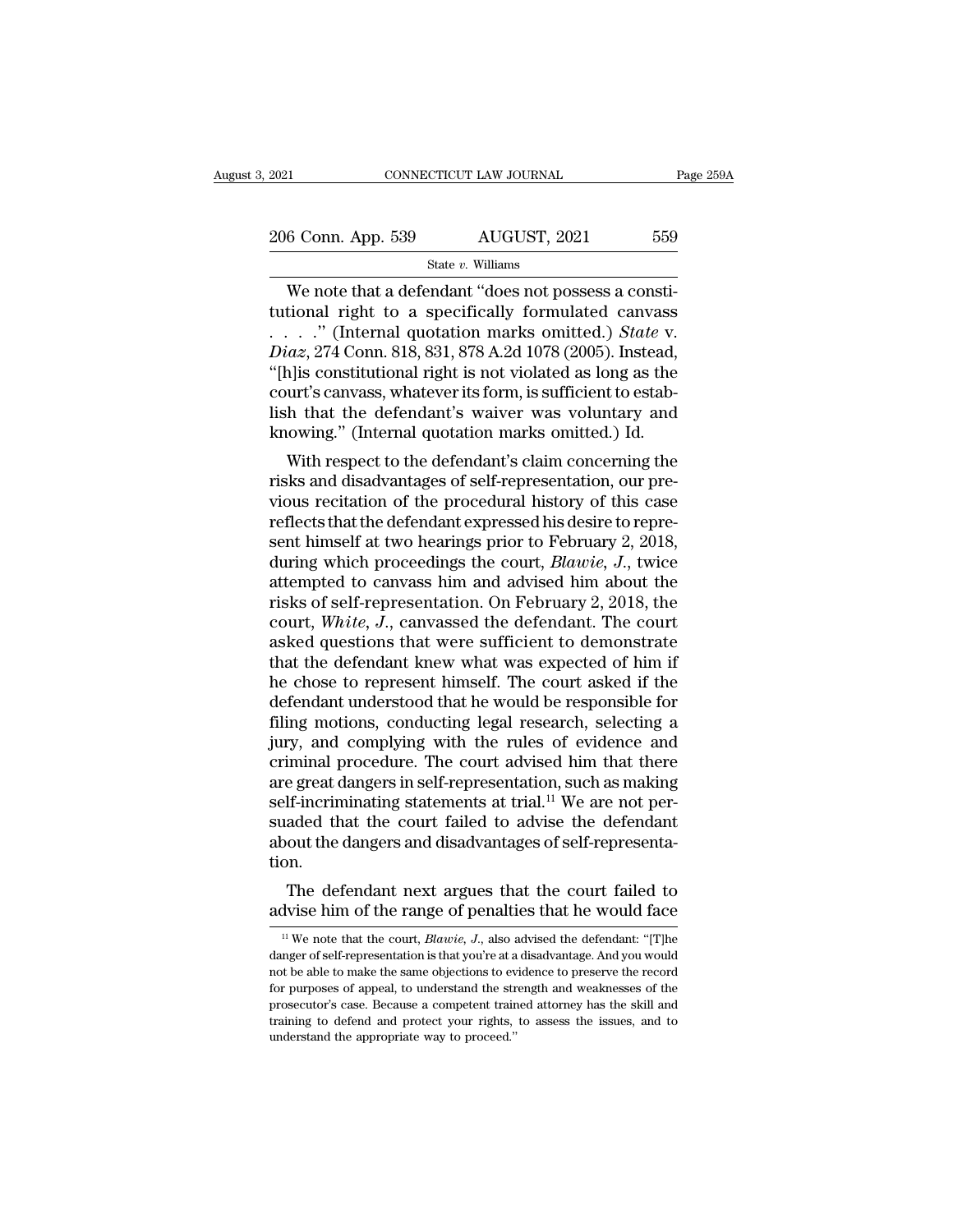## CONNECTICUT LAW JOURNAL August 3, 2021<br>560 AUGUST, 2021 206 Conn. App. 539<br>5tate v. Williams State *v.* Williams

CONNECTICUT LAW JOURNAL August 3, 2<br>
560 AUGUST, 2021 206 Conn. App. 539<br>
<sup>State v. Williams</sup><br>
upon conviction, as is required by *State* v. *Diaz*, supra,<br>274 Conn. 828, and *State* v. *T.R.D.*, supra, 286 Conn. 206.<br>
The 206 Conn. App. 539<br>
206 Conn. App. 539<br>
<sup>274</sup> Conn. 828, and *State* v. *T.R.D.*, supra, 286 Conn. 206.<br>
274 Conn. 828, and *State* v. *T.R.D.*, supra, 286 Conn. 206.<br>
The defendant asserts that the court should have speci  $\frac{560}{\text{State } v. \text{ Williams}}$ <br>
State v. Williams<br>
upon conviction, as is required by *State* v. *Diaz*, supra,<br>
274 Conn. 828, and *State* v. *T.R.D.*, supra, 286 Conn. 206.<br>
The defendant asserts that the court should have speci 560 AUGUST, 2021 206 Conn. App. 539<br>
state v. Williams<br>
upon conviction, as is required by *State v. Diaz*, supra,<br>
274 Conn. 828, and *State v. T.R.D.*, supra, 286 Conn. 206.<br>
The defendant asserts that the court should State v. Williams<br>
upon conviction, as is required by *State v. Diaz*, supra,<br>
274 Conn. 828, and *State v. T.R.D.*, supra, 286 Conn. 206.<br>
The defendant asserts that the court should have specifically told him during its state v. Williams<br>upon conviction, as is required by *State* v. *Diaz*, supra,<br>274 Conn. 828, and *State* v. *T.R.D.*, supra, 286 Conn. 206.<br>The defendant asserts that the court should have specif-<br>ically told him during upon conviction, as is required by *State* v. *Diaz*, supra, 274 Conn. 828, and *State* v. *T.R.D.*, supra, 286 Conn. 206.<br>The defendant asserts that the court should have specifically told him during its canvass that he 274 Conn. 828, and *State* v. *T.R.D.*, supra, 286 Conn. 206.<br>The defendant asserts that the court should have specifically told him during its canvass that he would face a<br>maximum sentence of ten years of imprisonment if The defendant asserts that the court should have specifically told him during its canvass that he would face a maximum sentence of ten years of imprisonment if convicted.<sup>12</sup> In response to this argument, the state points ically told him during its canvass that he would face a<br>maximum sentence of ten years of imprisonment if con-<br>victed.<sup>12</sup> In response to this argument, the state points<br>to the fact that it met with the defendant on Februar maximum sentence of ten years of imprisonment if convicted.<sup>12</sup> In response to this argument, the state points to the fact that it met with the defendant on February 2, 2018, to discuss a plea offer, and that the defendant victed.<sup>12</sup> In response to this argument, the state points<br>to the fact that it met with the defendant on February<br>2, 2018, to discuss a plea offer, and that the defendant<br>attended a hearing on the same date to discuss his to the fact that it met with the defendant on February<br>2, 2018, to discuss a plea offer, and that the defendant<br>attended a hearing on the same date to discuss his rejec-<br>tion of that offer. The state acknowledges that, at 2, 2018, to discuss a plea offer, and that the defendant<br>attended a hearing on the same date to discuss his rejec-<br>tion of that offer. The state acknowledges that, at this<br>hearing, the court did not inform the defendant du attended a hearing on the same date to discuss his rejection of that offer. The state acknowledges that, at this hearing, the court did not inform the defendant during the canvass about the potential exposure should he be tion of that offer. The state acknowledges that, at this<br>hearing, the court did not inform the defendant during<br>the canvass about the potential exposure should he be<br>convicted of second degree sexual assault. Nevertheless, hearing, the court did not inform the defendant during<br>the canvass about the potential exposure should he be<br>convicted of second degree sexual assault. Nevertheless,<br>the state argues that this error was harmless because,<br>" the canvass about the potenti:<br>convicted of second degree sex<br>the state argues that this erro<br>"[f]rom this offer, which was<br>trial court reasonably could int<br>a meaningful appreciation of h<br>We agree with the state.<br>In *Diaz* Extra a Present angles error was harmless because,<br>
f]rom this offer, which was put on the record, the<br>
al court reasonably could infer that the defendant had<br>
meaningful appreciation of his potential punishment."<br>
e agree "[f]rom this offer, which was put on the record, the<br>trial court reasonably could infer that the defendant had<br>a meaningful appreciation of his potential punishment."<br>We agree with the state.<br>In *Diaz*, the defendant waiv

trial court reasonably could infer that the defendant had<br>a meaningful appreciation of his potential punishment."<br>We agree with the state.<br>In *Diaz*, the defendant waived his right to counsel<br>after being canvassed by the t a meaningful appreciation of his potential punishment."<br>We agree with the state.<br>In  $Diaz$ , the defendant waived his right to counsel<br>after being canvassed by the trial court pursuant to Prac-<br>tice Book § 44-3. State v. Dia We agree with the state.<br>
In *Diaz*, the defendant waived his right to counsel<br>
after being canvassed by the trial court pursuant to Prac-<br>
tice Book § 44-3. *State* v. *Diaz*, supra, 274 Conn. 828. Dur-<br>
ing its canvass, In *Diaz*, the defendant waived his right to counsel<br>after being canvassed by the trial court pursuant to Prac-<br>tice Book § 44-3. *Statev. Diaz*, supra, 274 Conn. 828. Dur-<br>ing its canvass, the court referred only to the In *Diaz*, the defendant waived his right to counsel<br>after being canvassed by the trial court pursuant to Prac-<br>tice Book § 44-3. *State* v. *Diaz*, supra, 274 Conn. 828. Dur-<br>ing its canvass, the court referred only to t after being canvassed by the trial court pursuant to Practice Book § 44-3. *State* v. *Diaz*, supra, 274 Conn. 828. During its canvass, the court referred only to the charges pending against the defendant as "very substant tice Book § 44-3. *State* v. *Diaz*, supra, 274 Conn. 828. During its canvass, the court referred only to the charges<br>pending against the defendant as "very substantial" and<br>to his cases as "big prison time cases . . . . . ing its canvass, the court referred only to the charges<br>pending against the defendant as "very substantial" and<br>to his cases as "big prison time cases . . . . ." (Internal<br>quotation marks omitted.) Id., 832. The defendant pending against the defendant as "very substantial" and<br>to his cases as "big prison time cases  $\ldots$ ." (Internal<br>quotation marks omitted.) Id., 832. The defendant repre-<br>sented himself at trial, and a jury found him guilt to his cases as "big prison time cases  $\ldots$  ." (Internal quotation marks omitted.) Id., 832. The defendant represented himself at trial, and a jury found him guilty of all counts as charged. Id., 827. On appeal, the defe quotation marks omitted.) Id., 832. The defendant represented himself at trial, and a jury found him guilty of all<br>counts as charged. Id., 827. On appeal, the defendant's<br>primary claim was that his waiver of counsel was no sented himself at trial, and a jury found him guilty of all<br>counts as charged. Id., 827. On appeal, the defendant's<br>primary claim was that his waiver of counsel was not<br>knowing, voluntary, and intelligent "by virtue of the counts as charged. Id., 827. On appeal, the defendant's<br>primary claim was that his waiver of counsel was not<br>knowing, voluntary, and intelligent "by virtue of the<br>trial court's failure to inform him of the range of possib 12 The crime of second degree sexual assault under § 53a-71 (a) (3), as a sex C felony, carries with it a maximum sentence of ten years of incarcerations. penalties that he would face upon conviction." Id., 828.<br>Our Supreme Court agreed and concluded that the<br>defendant was entitled to a new trial. Id., 828, 834. The<br> $\frac{12}{12}$  The crime of second degree sexual assault unde

Our Supreme Court agreed and concluded that the defendant was entitled to a new trial. Id., 828, 834. The  $\frac{12}{12}$  The crime of second degree sexual assault under § 53a-71 (a) (3), as a class C felony, carries with it defendant was entitled to a new<br>
<sup>12</sup> The crime of second degree sexual ass<br>
class C felony, carries with it a maximum se<br>
tion, with a mandatory minimum of nine m<br>
eral Statutes §§ 53a-35a (7) and 53a-71 (b).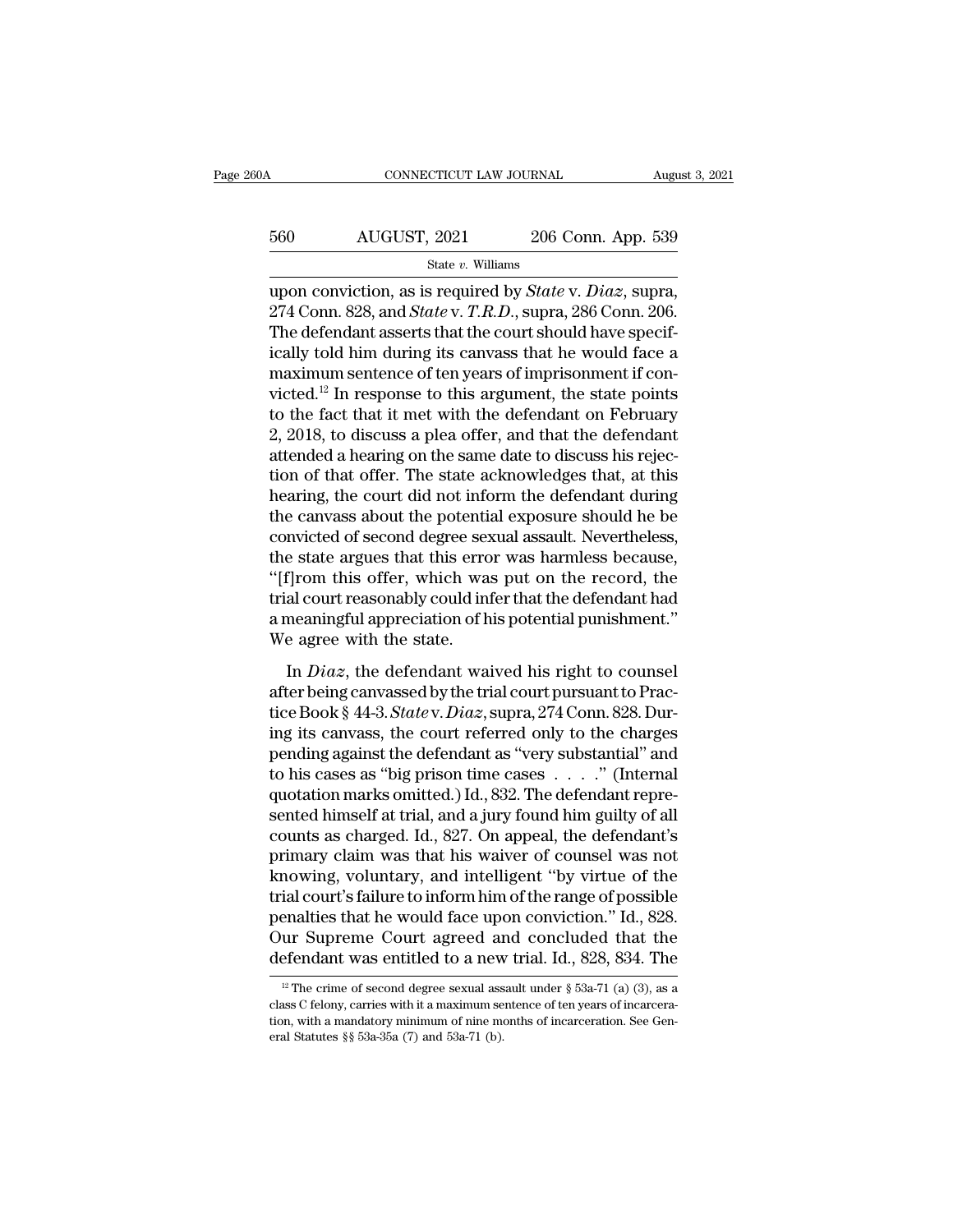| 2021               | CONNECTICUT LAW JOURNAL | Page 261A |  |
|--------------------|-------------------------|-----------|--|
|                    |                         |           |  |
| 206 Conn. App. 539 | AUGUST, 2021            | 561       |  |
|                    | State $v$ . Williams    |           |  |

 $\begin{array}{ccc}\n 2021 & \text{CONPECTICUT LAW JOURNAL} & \text{Page 261A} \\
 \hline\n 206 & \text{Conn. App. 539} & \text{AUGUST, 2021} & 561 \\
 \hline\n 844 & \text{out of the 2648} & \text{in of the 6448} & \text{in of the 6488} \\
 \text{not real guidance to the defendant with respect to the actual prison time to which be was exposed? If 832\n\end{array}$ 206 Conn. App. 539 AUGUST, 2021 561<br>State v. Williams<br>court stated that the trial court's comments "provided<br>no real guidance to the defendant with respect to the<br>actual prison time to which he was exposed." Id., 832. 206 Conn. App. 539 AUGUST, 2021 561<br>
State v. Williams<br>
court stated that the trial court's comments "provided<br>
no real guidance to the defendant with respect to the<br>
actual prison time to which he was exposed.'' Id., 832 6 Conn. App. 539 AUGUST, 2021 561<br>
State *v*. Williams<br>
urt stated that the trial court's comments "provided<br>
i real guidance to the defendant with respect to the<br>
tual prison time to which he was exposed." Id., 832.<br>
In

State v. Williams<br>
court stated that the trial court's comments "provided<br>
no real guidance to the defendant with respect to the<br>
actual prison time to which he was exposed." Id., 832.<br>
In  $T.R.D.,$  a defendant claimed that Figure 1. What we wanted that the trial court's comments "provided<br>no real guidance to the defendant with respect to the<br>actual prison time to which he was exposed." Id., 832.<br>In  $T.R.D.,$  a defendant claimed that "his waive court stated that the trial court's comments "provided<br>no real guidance to the defendant with respect to the<br>actual prison time to which he was exposed." Id., 832.<br>In *T.R.D.*, a defendant claimed that "his waiver of<br>coun no real guidance to the defendant with respect to the actual prison time to which he was exposed." Id., 832.<br>
In *T.R.D.*, a defendant claimed that "his waiver of counsel could not be found [to have been] knowing<br>
and int actual prison time to which he was exposed." Id., 832.<br>
In *T.R.D.*, a defendant claimed that "his waiver of<br>
counsel could not be found [to have been] knowing<br>
and intelligent in the absence of anything in the record<br>
de In *T.R.D.*, a defendant claimed that "his waiver of counsel could not be found [to have been] knowing<br>and intelligent in the absence of anything in the record<br>demonstrating that the defendant knew the possible<br>term of in counsel could not be found [to have been] knowing<br>and intelligent in the absence of anything in the record<br>demonstrating that the defendant knew the possible<br>term of incarceration  $\ldots$ ." *State* v. *T.R.D.*, supra, 286<br>C and intelligent in the absence of anything in the record demonstrating that the defendant knew the possible term of incarceration  $\ldots$  " State v. T.R.D., supra, 286 Conn. 198. The state conceded "that the court never spe demonstrating that the defendant knew the possible<br>term of incarceration  $\ldots$ ." State v. T.R.D., supra, 286<br>Conn. 198. The state conceded "that the court never<br>specifically advised the defendant of the range of possi-<br>bl term of incarceration  $\ldots$  " *State* v. *T.R.D.*, supra, 286<br>Conn. 198. The state conceded "that the court never<br>specifically advised the defendant of the range of possi-<br>ble penalties he faced upon conviction." Id., 202 Conn. 198. The state conceded "that the court never<br>specifically advised the defendant of the range of possi-<br>ble penalties he faced upon conviction." Id., 202. Our<br>Supreme Court concluded that "there is simply no evi-<br>den specifically advised the defendant of the range of possible penalties he faced upon conviction." Id., 202. Our Supreme Court concluded that "there is simply no evidence present in the record from which we could infer that ble penalties he faced upon conviction." I<br>Supreme Court concluded that "there is sin<br>dence present in the record from which we<br>that the defendant had any meaningful app<br>the period of incarceration he faced if c<br>the charge preme Court concluded that "there is simply no evi-<br>nce present in the record from which we could infer<br>at the defendant had any meaningful appreciation of<br>e period of incarceration he faced if convicted of<br>e charges he fa dence present in the record from which we could infer<br>that the defendant had any meaningful appreciation of<br>the period of incarceration he faced if convicted of<br>the charges he faced." Id., 206. Accordingly, the court<br>grant

that the defendant had any meaningful appreciation of<br>the period of incarceration he faced if convicted of<br>the charges he faced." Id., 206. Accordingly, the court<br>granted the defendant a new trial. Id.<br>In the present case, the period of incarceration he faced if convicted of<br>the charges he faced." Id., 206. Accordingly, the court<br>granted the defendant a new trial. Id.<br>In the present case, however, the record reflects that<br>the defendant had a the charges he faced." Id., 206. Accordingly, the court<br>granted the defendant a new trial. Id.<br>In the present case, however, the record reflects that<br>the defendant had a meaningful appreciation of the<br>possible penalties he granted the defendant a new trial. Id.<br>
In the present case, however, the record reflects that<br>
the defendant had a meaningful appreciation of the<br>
possible penalties he faced if convicted after trial. At<br>
the February 2, In the present case, however, the record reflects that<br>the defendant had a meaningful appreciation of the<br>possible penalties he faced if convicted after trial. At<br>the February 2, 2018 hearing, the state informed the<br>court the defendant had a meaningful appreciation of the<br>possible penalties he faced if convicted after trial. At<br>the February 2, 2018 hearing, the state informed the<br>court that its plea offer was "[t]en [years of incarcera-<br>tio possible penalties he faced if convicted after trial. At<br>the February 2, 2018 hearing, the state informed the<br>court that its plea offer was "[t]en [years of incarcera-<br>tion] suspended after four [years], fifteen years prob the February 2, 2018 hearing, the state informed the court that its plea offer was "[t]en [years of incarceration] suspended after four [years], fifteen years probation  $\ldots$  ." The defendant rejected that offer and elect court that its plea offer was "[t]en [years of incarceration] suspended after four [years], fifteen years probation  $\ldots$  . " The defendant rejected that offer and elected to represent himself at trial. During the require tion] suspended after four [years], fifteen years probation  $\ldots$   $\ldots$  " The defendant rejected that offer and elected to represent himself at trial. During the required canvass, the court asked the defendant if he under tion . . . . . " The defendant rejected that offer and<br>elected to represent himself at trial. During the required<br>canvass, the court asked the defendant if he understood<br>the "range of penalties," and he said that he did un elected to represent himself at trial. During the required canvass, the court asked the defendant if he understood<br>the "range of penalties," and he said that he did under-<br>stand the range of penalties. Immediately after it canvass, the court asked the defendant if he understood<br>the "range of penalties," and he said that he did under-<br>stand the range of penalties. Immediately after its can-<br>vass, the court informed the defendant that there wa the "range of penalties," and he said that he did understand the range of penalties. Immediately after its can-<br>vass, the court informed the defendant that there was<br>a mandatory minimum sentence. Before the court could<br>sta stand the range of penalties. Immediately after its can-<br>vass, the court informed the defendant that there was<br>a mandatory minimum sentence. Before the court could<br>state the length of the minimum, the defendant inter-<br>ject vass, the court informed the defendant that there was<br>a mandatory minimum sentence. Before the court could<br>state the length of the minimum, the defendant inter-<br>jected and said, "[t]en years." After the court informed<br>him a mandatory minimum sentence. Before the court could<br>state the length of the minimum, the defendant inter-<br>jected and said, "[t]en years." After the court informed<br>him that he was mistaken, the defendant said, "I mean,<br>nin state the length of the minimum, the defendant inter-<br>jected and said, "[t]en years." After the court informed<br>him that he was mistaken, the defendant said, "I mean,<br>nine months, I'm sorry." The court confirmed that the<br>de jected and said, "[t]en years." After the court informed<br>him that he was mistaken, the defendant said, "I mean,<br>nine months, I'm sorry." The court confirmed that the<br>defendant was correct, to which he responded, "[n]ine<br>mo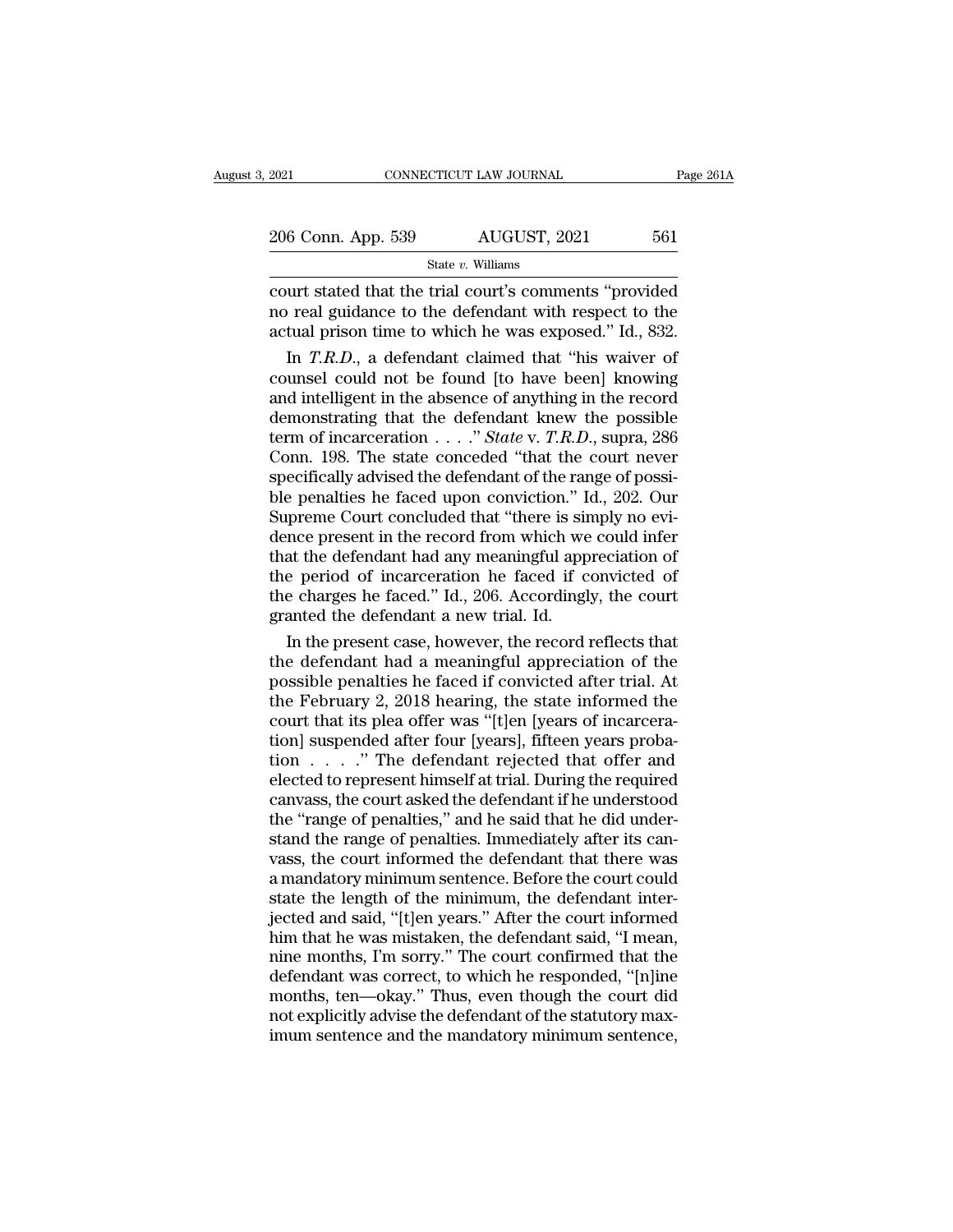| 62A | CONNECTICUT LAW JOURNAL |                    | August 3, 2021 |
|-----|-------------------------|--------------------|----------------|
| 562 | AUGUST, 2021            | 206 Conn. App. 539 |                |
|     | State $v$ . Williams    |                    |                |

 $\begin{array}{r|l} \hline \text{COMRECTICUT LAW JOURNAL} \qquad \text{August 3, 2021} \ \hline \end{array}$ <br>562  $\begin{array}{r|l} \hline \text{AUGUST, 2021} & \text{206 Conn. App. 539} \ \hline \text{State } v. \text{ Williams} \ \hline \end{array}$ <br>the defendant's statements to the court, along with his discussions with the state regarding h  $\begin{array}{r} \text{4UGUST, 2021} \text{206 Conn. App. 539} \\ \text{562} \text{544} \text{Nilliams} \end{array}$ <br>
the defendant's statements to the court, along with his discussions with the state regarding his plea offer that took place immediately prior to the canva 562 AUGUST, 2021 206 Conn. App. 539<br>  $\frac{\text{State } v. \text{ Williams}}{\text{the defendant's statements to the court, along with his  
\ndiscussions with the state regarding his pla offer that  
\ntook place immediately prior to the canvas, sufficiently  
\ndemonstrate that he was aware of the actual prison  
\ntime to which he was exposed if convinced$  $\frac{\text{562}}{\text{State } v. \text{ Williams}}$ <br>  $\frac{\text{State } v. \text{ Williams}}{\text{the defendant's statements to the court, along with his discussions with the state regarding his pla offer that took place immediately prior to the canvas, sufficiently demonstrate that he was aware of the actual prison time to which he was exposed if convicted.}$ State v. Williams<br>State v. Williams<br>the defendant's statements to the court, along with<br>discussions with the state regarding his plea offer<br>took place immediately prior to the canvass, suffici<br>demonstrate that he was aware e defendant's statements to the court, along with his<br>scussions with the state regarding his plea offer that<br>ok place immediately prior to the canvass, sufficiently<br>monstrate that he was aware of the actual prison<br>ne to wh re detendant s statements to the court, along whit his<br>discussions with the state regarding his plea offer that<br>took place immediately prior to the canvass, sufficiently<br>demonstrate that he was exposed if convicted.<br>Additi

discussions with the state regarding his piea oner that<br>took place immediately prior to the canvass, sufficiently<br>demonstrate that he was aware of the actual prison<br>time to which he was exposed if convicted.<br>Additionally, required to advise him that he was aware of the actual prison<br>time to which he was exposed if convicted.<br>Additionally, the defendant asserts that, pursuant to<br>*State* v. *Davenport*, 127 Conn. App. 760, 15 A.3d 1154, cert. demonstrate that he was aware of the actual prison<br>time to which he was exposed if convicted.<br>Additionally, the defendant asserts that, pursuant to<br>State v. Davenport, 127 Conn. App. 760, 15 A.3d 1154, cert.<br>denied, 301 Co defendant asserts that, pursuant to<br>Additionally, the defendant asserts that, pursuant to<br>State v. Davenport, 127 Conn. App. 760, 15 A.3d 1154, cert.<br>denied, 301 Conn. 917, 21 A.3d 464 (2011), the court was<br>required to adv Additionally, the defendant asserts that, pursuant to<br> *State* v. *Davenport*, 127 Conn. App. 760, 15 A.3d 1154, cert.<br>
denied, 301 Conn. 917, 21 A.3d 464 (2011), the court was<br>
required to advise him that he would need t State v. Davenport, 127 Conn. App. 760, 15 A.3d 1154, cert.<br>denied, 301 Conn. 917, 21 A.3d 464 (2011), the court was<br>required to advise him that he would need to register<br>as a sex offender if convicted but failed to do so denied, 301 Conn. 917, 21 A.3d 464 (2011), the court was<br>required to advise him that he would need to register<br>as a sex offender if convicted but failed to do so. The<br>defendant misconstrues *Davenport*. In *Davenport*, thi required to advise him that he would need to register<br>as a sex offender if convicted but failed to do so. The<br>defendant misconstrues *Davenport*. In *Davenport*, this<br>court held that, when a criminal defendant is required<br> as a sex offender if convicted but failed to do so. The<br>defendant misconstrues *Davenport*. In *Davenport*, this<br>court held that, when a criminal defendant is required<br>to register as a sex offender pursuant to General Sta defendant misconstrues *Davenport*. In *Davenport*, this court held that, when a criminal defendant is required to register as a sex offender pursuant to General Statutes § 54-251 (a),<sup>13</sup> "prior to accepting the defendan court held that, when a criminal defendant is required<br>to register as a sex offender pursuant to General Stat-<br>utes  $\S 54-251$  (a),<sup>13</sup> "prior to accepting the defendant's<br>[guilty] plea, the court [is] required to both in to register as a sex offender pursuant to General Stat-<br>utes  $\S$  54-251 (a),<sup>13</sup> "prior to accepting the defendant's<br>[guilty] plea, the court [is] required to both inform him<br>that an entry of a finding of guilty after acc utes § 54-251 (a),<sup>13</sup> "prior to accepting the defendant's<br>[guilty] plea, the court [is] required to both inform him<br>that an entry of a finding of guilty after accepting his plea<br>would subject him to the sex offender regis [guilty] plea, the court [is] required to both inform him<br>that an entry of a finding of guilty after accepting his plea<br>would subject him to the sex offender registry require-<br>ments and determine that he fully understood t that an entry of a finding of guilty after accepting his plea<br>would subject him to the sex offender registry require-<br>ments and determine that he fully understood those<br>consequences of his plea." Id., 766. In the present c himself. Finally, we address the argument that the consequences of his plea." Id., 766. In the present case, ere is no such statutory requirement, as the defendant as not attempting to plead guilty. Rather, he was being nyassed wit consequences or his piea. Id., 700. In the present case,<br>there is no such statutory requirement, as the defendant<br>was not attempting to plead guilty. Rather, he was being<br>canvassed with respect to his decision to represent

there is no such statutory requirement, as the defendant<br>was not attempting to plead guilty. Rather, he was being<br>canvassed with respect to his decision to represent<br>himself.<br>Finally, we address the argument that the court was not attempting to piead guitty. Rather, he was being<br>canvassed with respect to his decision to represent<br>himself.<br>Finally, we address the argument that the court failed<br>in its canvass to elicit whether he possessed "th canvassed with respect to his decision to represent<br>himself.<br>Finally, we address the argument that the court failed<br>in its canvass to elicit whether he possessed "the intelli-<br>gence and capacity" to appreciate the conseque Finally, we address the argument that the court failed<br>in its canvass to elicit whether he possessed "the intelli-<br>gence and capacity" to appreciate the consequences of<br>self-representation. The defendant asserts that the<br>c Finally, we address the argument that the court failed<br>in its canvass to elicit whether he possessed "the intelli-<br>gence and capacity" to appreciate the consequences of<br>self-representation. The defendant asserts that the<br>c in its canvass to elicit whether he possessed "the intelligence and capacity" to appreciate the consequences of self-representation. The defendant asserts that the court had an obligation to determine whether he was "fami burt had an obligation to determine whether he was<br>
familiar with Connecticut's procedural and evidentiary<br>
lles." The defendant also suggests that the court was<br>
equired to ask him if he "had any mental health issues<br>
<sup>13</sup> "familiar with Connecticut's procedural and evidentiary<br>rules." The defendant also suggests that the court was<br>required to ask him if he "had any mental health issues<br> $\frac{13}{13}$  General Statutes § 54-251 (a) provides in

rules." The defendant also suggests that the court was<br>required to ask him if he "had any mental health issues<br> $\frac{13}{13}$  General Statutes § 54-251 (a) provides in relevant part: "Prior to<br>accepting a plea of guilty or n required to ask him if he "had any mental health issues<br>
<sup>13</sup> General Statutes § 54-251 (a) provides in relevant part: "Prior to<br>
accepting a plea of guilty or nolo contendere from a person with respect<br>
to a criminal off required to ask film if the fiad any intential fieadth issues<br>
<sup>13</sup> General Statutes § 54-251 (a) provides in relevant part: "Prior to<br>
accepting a plea of guilty or nolo contendere from a person with respect<br>
to a crimin <sup>13</sup> General Statutes § 54-251 (a) provides in relevant part: "Prior to accepting a plea of guilty or nolo contendere from a person with respect to a criminal offense against a victim who is a minor or a nonviolent sexual accepting a plea of guilty or nolo contendere from a person with respect to a criminal offense against a victim who is a minor or a nonviolent sexual offense, the court shall (1) inform the person that the entry of a find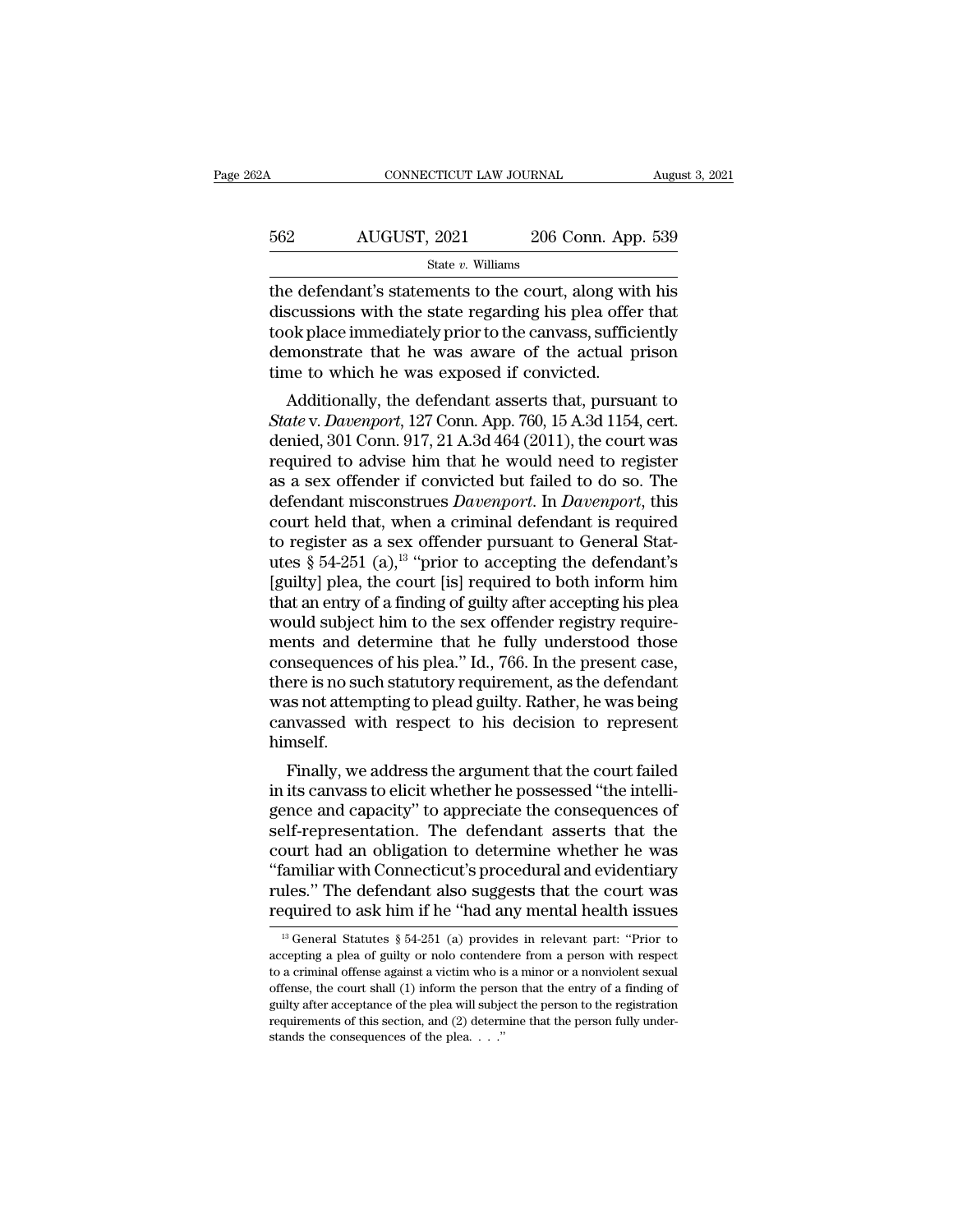| 2021               | CONNECTICUT LAW JOURNAL | Page 263A |  |
|--------------------|-------------------------|-----------|--|
|                    |                         |           |  |
| 206 Conn. App. 539 | AUGUST, 2021            | 563       |  |
|                    | State $v$ . Williams    |           |  |

or ask his counsel whether they perceived the defendant<br>
to have mental health issues."<br>
Notice whether they perceived the defendant<br>
to have mental health issues." 206 Conn. App. 539 AUGUS<br>
State v. Williams<br>
or ask his counsel whether they perce<br>
to have mental health issues.''<br>
The defendant does not draw o

 $\frac{6 \text{ Conn. App. 539}}{\text{State } v. \text{ Williams}}$ <br>
ask his counsel whether they perceived the defendant<br>
have mental health issues."<br>
The defendant does not draw our attention to any<br>
gal requirement for these specific inquiries to have<br>
on 206 Conn. App. 539 AUGUST, 2021 563<br>
State v. Williams<br>
or ask his counsel whether they perceived the defendant<br>
to have mental health issues."<br>
The defendant does not draw our attention to any<br>
legal requirement for thes State  $v$ . Williams<br>
or ask his counsel whether they perceived the defendant<br>
to have mental health issues."<br>
The defendant does not draw our attention to any<br>
legal requirement for these specific inquiries to have<br>
been or ask his counsel whether they perceived the defendant<br>to have mental health issues."<br>The defendant does not draw our attention to any<br>legal requirement for these specific inquiries to have<br>been made as part of the court' or ask his counser whether they perceived the defendant<br>to have mental health issues."<br>The defendant does not draw our attention to any<br>legal requirement for these specific inquiries to have<br>been made as part of the court' Whete inental relations issues.<br>The defendant does not draw our attention to any legal requirement for these specific inquiries to have<br>been made as part of the court's canvass, and we are<br>not aware of any such requirement The defendant does not draw our attention to any<br>legal requirement for these specific inquiries to have<br>been made as part of the court's canvass, and we are<br>not aware of any such requirement in our jurisprudence.<br>We are pe legal requirement for these specific inquiries to have<br>been made as part of the court's canvass, and we are<br>not aware of any such requirement in our jurisprudence.<br>We are persuaded that the court aptly inquired as to<br>wheth been made as part of the court's canvass, and we are<br>not aware of any such requirement in our jurisprudence.<br>We are persuaded that the court aptly inquired as to<br>whether the defendant understood the types of respon-<br>sibili not aware of any such requirement in our jurisprudence.<br>We are persuaded that the court aptly inquired as to<br>whether the defendant understood the types of respon-<br>sibilities and dangers that flowed from his desire to<br>repre We are persuaded that the court aptly inquired as to<br>whether the defendant understood the types of respon-<br>sibilities and dangers that flowed from his desire to<br>represent himself, and that the defendant's responses<br>to the whether the defendant understood the types of responsibilities and dangers that flowed from his desire to represent himself, and that the defendant's responses to the court's inquiries reflected that he possessed the intel sibilities and dangers that flowed from his desire to<br>represent himself, and that the defendant's responses<br>to the court's inquiries reflected that he possessed the<br>intelligence and capacity to appreciate the consequences<br> represent himself, and that the defendant's responses<br>to the court's inquiries reflected that he possessed the<br>intelligence and capacity to appreciate the consequences<br>of self-representation. The court inquired about the<br>d to the court's inquiries reflected that he possessed the<br>intelligence and capacity to appreciate the consequences<br>of self-representation. The court inquired about the<br>defendant's educational background, to which the<br>defend intelligence and capacity to appreciate the consequences<br>of self-representation. The court inquired about the<br>defendant's educational background, to which the<br>defendant replied that he had obtained a "G.E.D. equiva-<br>lency of self-representation. The court inquired about the<br>defendant's educational background, to which the<br>defendant replied that he had obtained a "G.E.D. equiva-<br>lency of a high school diploma." Also, the court asked<br>the defe defendant's educational background, to which the<br>defendant replied that he had obtained a "G.E.D. equiva-<br>lency of a high school diploma." Also, the court asked<br>the defendant if he had a prior of history representing<br>himse defendant replied that he had obtained a "G.E.D. equivalency of a high school diploma." Also, the court asked<br>the defendant if he had a prior of history representing<br>himself, to which the defendant replied that he did not<br> lency of a high school diploma." Also, the court asked<br>the defendant if he had a prior of history representing<br>himself, to which the defendant replied that he did not<br>but that he nonetheless was willing to represent himsel the defendant if he had a prior of history representing<br>himself, to which the defendant replied that he did not<br>but that he nonetheless was willing to represent himself.<br>The court inquired if the defendant was aware of the himself, to which the defendant replied that he did not<br>but that he nonetheless was willing to represent himself.<br>The court inquired if the defendant was aware of the<br>fact that self-representation would require him to sele but that he nonetheless was willing to represent himself.<br>The court inquired if the defendant was aware of the<br>fact that self-representation would require him to select<br>a jury, to comply with the rules of evidence, to foll The court inquired if the defendant was a<br>fact that self-representation would require h<br>a jury, to comply with the rules of evidenc<br>proper procedures, to file "proper motio<br>conduct research. The defendant's respon-<br>inquiri For that sen-representation would require film to sefect<br>lury, to comply with the rules of evidence, to follow<br>oper procedures, to file "proper motions," and to<br>nduct research. The defendant's responses to these<br>quiries di a jury, to comply whil the rules of evidence, to follow<br>proper procedures, to file "proper motions," and to<br>conduct research. The defendant's responses to these<br>inquiries did not suggest confusion or uncertainty but<br>that h

proper procedures, to the proper motions, and to<br>conduct research. The defendant's responses to these<br>inquiries did not suggest confusion or uncertainty but<br>that he understood these obligations.<br>As we explained in part I A conduct research. The defendant's responses to diese<br>inquiries did not suggest confusion or uncertainty but<br>that he understood these obligations.<br>As we explained in part I A of this opinion, the record<br>is devoid of any fac In that he understood these obligations.<br>
As we explained in part I A of this opinion, the record<br>
is devoid of any facts that should have given rise to<br>
any specific concerns in the court's mind about the<br>
defendant's cap As we explained in part I A of this opinion, the record<br>is devoid of any facts that should have given rise to<br>any specific concerns in the court's mind about the<br>defendant's capacity to waive his right to counsel and<br>to re As we explained in part I A of this opinion, the record<br>is devoid of any facts that should have given rise to<br>any specific concerns in the court's mind about the<br>defendant's capacity to waive his right to counsel and<br>to re is devoid of any facts that should have given rise to<br>any specific concerns in the court's mind about the<br>defendant's capacity to waive his right to counsel and<br>to represent himself. The defendant now asserts, with-<br>out an any specific concerns in the court's mind about the<br>defendant's capacity to waive his right to counsel and<br>to represent himself. The defendant now asserts, with-<br>out any reference to authority, that he had a "low educa-<br>ti defendant's capacity to waive his right to counsel and<br>to represent himself. The defendant now asserts, with-<br>out any reference to authority, that he had a "low educa-<br>tion level" and, combined with his lack of a history o to represent himself. The defendant now asserts, without any reference to authority, that he had a "low education level" and, combined with his lack of a history of self-representation, his responses "showed [that] he did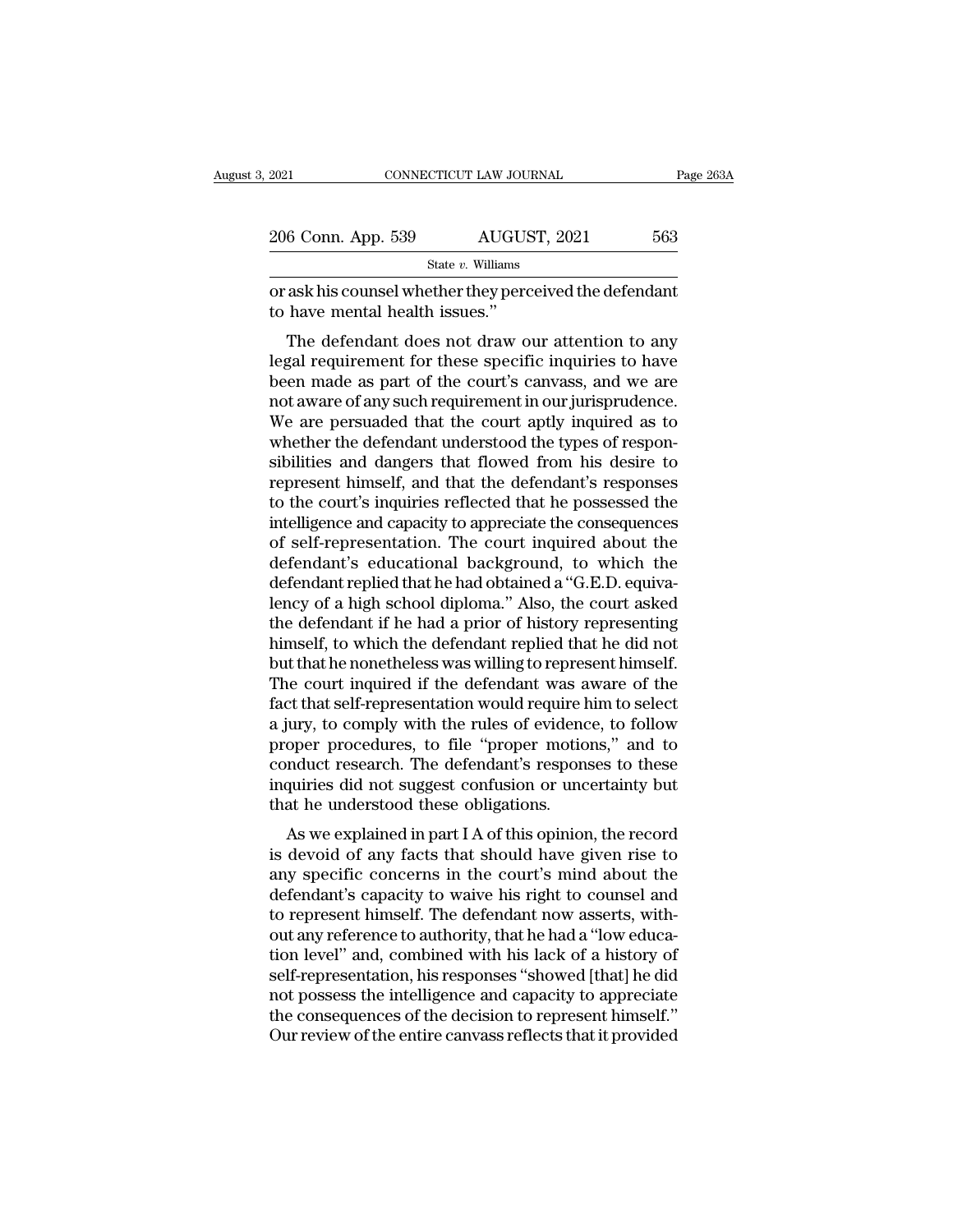| 54A | CONNECTICUT LAW JOURNAL |                    | August 3, 2021 |
|-----|-------------------------|--------------------|----------------|
| 564 | AUGUST, 2021            | 206 Conn. App. 539 |                |
|     | State v. Williams       |                    |                |

 $\begin{tabular}{ll} \multicolumn{2}{l}{{\text{COMRECTICUT LAW JOURNAL}}}&\text{August 3, 2021}\\ \hline \multicolumn{2}{l}{\text{S64}}&\text{AUGUST, 2021}&\text{206 Conn. App. 539} \\ & \text{State $v$. Williams} \\ \hline \multicolumn{2}{l}{\text{the court with sufficient information to determine}} \\ \text{whether the defendant knowingly, voluntary, and} \\ \hline \multicolumn{2}{l}{\text{intalligently, wayed his right to cousel and we are not}} \end{tabular}$ MUGUST, 2021 206 Conn. App. 539<br>
State v. Williams<br>
the court with sufficient information to determine<br>
whether the defendant knowingly, voluntarily, and<br>
intelligently waived his right to counsel, and we are not<br>
persuade  $\frac{\text{AUGUST, 2021}}{\text{State } v. \text{ Williams}}$ <br>
the court with sufficient information to determine<br>
whether the defendant knowingly, voluntarily, and<br>
intelligently waived his right to counsel, and we are not<br>
persuaded that any further i  $\frac{\text{AUGUST, 2021}}{\text{State } v. \text{ Williams}}$ <br>  $\frac{\text{State } v. \text{ Williams}}{\text{the court with sufficient information to determine}}$ <br>
whether the defendant knowingly, voluntarily, and<br>
intelligently waived his right to counsel, and we are not<br>
persuaded that any further inquiries were required. State  $v$ . Williams<br>
e court with sufficient information to determine<br>
hether the defendant knowingly, voluntarily, and<br>
telligently waived his right to counsel, and we are not<br>
rsuaded that any further inquiries were req state *v*. while whether the defendant knowingly, voluntarily, and intelligently waived his right to counsel, and we are not persuaded that any further inquiries were required.<br>We likewise reject the defendant's suggestio

the court with sufficient information to determine<br>whether the defendant knowingly, voluntarily, and<br>intelligently waived his right to counsel, and we are not<br>persuaded that any further inquiries were required.<br>We likewise whether the defendant knowingly, voluntarily, and<br>intelligently waived his right to counsel, and we are not<br>persuaded that any further inquiries were required.<br>We likewise reject the defendant's suggestion that<br>his educati intelligently waived his right to counsel, and we are not<br>persuaded that any further inquiries were required.<br>We likewise reject the defendant's suggestion that<br>his education level and lack of experience as a self-rep-<br>res persuaded that any further inquiries were required.<br>We likewise reject the defendant's suggestion that<br>his education level and lack of experience as a self-rep-<br>resented litigant necessarily meant his election to repre-<br>se We likewise reject the defendant's suggestion that<br>his education level and lack of experience as a self-rep-<br>resented litigant necessarily meant his election to repre-<br>sent himself was not intelligently made. His responses his education level and lack of experience as a self-rep-<br>resented litigant necessarily meant his election to repre-<br>sent himself was not intelligently made. His responses<br>to the court's inquiries expressed his general und resented litigant necessarily meant his election to represent himself was not intelligently made. His responses<br>to the court's inquiries expressed his general under-<br>standing of the duties and risks that flowed from his<br>el sent himself was not intelligently made. His responses<br>to the court's inquiries expressed his general under-<br>standing of the duties and risks that flowed from his<br>election, and a willingness to perform all of the tasks<br>req to the court's inquiries expressed his general under-<br>standing of the duties and risks that flowed from his<br>election, and a willingness to perform all of the tasks<br>required of him at trial. To accept the defendant's presstanding of the duties and risks that flowed from his<br>election, and a willingness to perform all of the tasks<br>required of him at trial. To accept the defendant's pres-<br>ent argument would tend to undermine the weighty<br>prin election, and a willingness to perform all of the tasks<br>required of him at trial. To accept the defendant's pres-<br>ent argument would tend to undermine the weighty<br>principle that "a defendant need not himself have the<br>skill required of him at trial. To accept the defendant's present argument would tend to undermine the weighty<br>principle that "a defendant need not himself have the<br>skill and experience of a lawyer in order competently<br>and intel ent argument would tend to undermine the weighty<br>principle that "a defendant need not himself have the<br>skill and experience of a lawyer in order competently<br>and intelligently to choose self-representation  $\dots$ ."<br>Faretta v principle that "a defendant need not himself have the<br>skill and experience of a lawyer in order competently<br>and intelligently to choose self-representation  $\dots$ ."<br>Faretta v. California, supra, 422 U.S. 835. Moreover,<br>the skill and experience of a lawyer in order competently<br>and intelligently to choose self-representation . . . ."<br>Faretta v. California, supra, 422 U.S. 835. Moreover,<br>the type of inquiry into the defendant's technical knowl and intelligently to choose self-representation  $\ldots$ ."<br>
Faretta v. California, supra, 422 U.S. 835. Moreover,<br>
the type of inquiry into the defendant's technical knowl-<br>
edge of law and practice on which the defendant re Faretta v. Co<br>the type of inv<br>edge of law a<br>is unwarran<br>knowledge<br>his knowing<br>Id., 836.<br>Practice Bo e type of inquiry into the defendant's technical knowl-<br>ge of law and practice on which the defendant relies<br>unwarranted, for a defendant's "technical legal<br>lowledge . . . [is] not relevant to an assessment of<br>s knowing ex edge of law and practice on which the defendant relies<br>is unwarranted, for a defendant's "technical legal<br>knowledge . . . [is] not relevant to an assessment of<br>his knowing exercise of the right to defend himself."<br>Id., 836

is unwarranted, for a defendant's "technical legal<br>knowledge  $\ldots$  [is] not relevant to an assessment of<br>his knowing exercise of the right to defend himself."<br>Id., 836.<br>Practice Book § 44-3 is designed to help courts dete knowledge  $\ldots$  [is] not relevant to an assessment of<br>his knowing exercise of the right to defend himself."<br>Id., 836.<br>Practice Book § 44-3 is designed to help courts deter-<br>mine "[w]hether a criminal defendant is minimall his knowing exercise of the right to defend himself."<br>Id., 836.<br>Practice Book § 44-3 is designed to help courts deter-<br>mine "[w]hether a criminal defendant is minimally com-<br>petent to make the decision to waive counsel, a Id., 836.<br>
Practice Book § 44-3 is designed to help courts deter-<br>
mine "[w]hether a criminal defendant is minimally com-<br>
petent to make the decision to waive counsel, and . . .<br>
whether the defendant actually made that d Practice Book § 44-3 is designed to help courts determine "[w]hether a criminal defendant is minimally competent to make the decision to waive counsel, and . . . whether the defendant actually made that decision in a knowi mine "[w]hether a criminal defendant is minimally competent to make the decision to waive counsel, and  $\ldots$ <br>whether the defendant actually made that decision in<br>a knowing, voluntary and intelligent fashion." (Internal<br>qu petent to make the decision to waive counsel, and  $\dots$ <br>whether the defendant actually made that decision in<br>a knowing, voluntary and intelligent fashion." (Internal<br>quotation marks omitted.) State v. Braswell, supra, 318<br> whether the defendant actually made that decision in<br>a knowing, voluntary and intelligent fashion." (Internal<br>quotation marks omitted.) *State* v. *Braswell*, supra, 318<br>Conn. 829. After reviewing the transcript of the cou a knowing, voluntary and intelligent fashion." (Internal quotation marks omitted.) *State* v. *Braswell*, supra, 318 Conn. 829. After reviewing the transcript of the court's canvass concerning self-representation, we concl quotation marks omitted.) S<br>Conn. 829. After reviewing t<br>canvass concerning self-rep<br>that the court did not abuse<br>the defendant to represent hin<br>he made a knowing, volunt<br>of his right to counsel. The defendant or ephramical state court did not abuse its discretion in allowing<br>that the court did not abuse its discretion in allowing<br>that the court abused its made a knowing, voluntary, and intelligent waiver<br>his right diat the court did not abuse its discretion in allowing<br>the defendant to represent himself, or in determining that<br>he made a knowing, voluntary, and intelligent waiver<br>of his right to counsel.<br>II<br>The defendant next claims

## II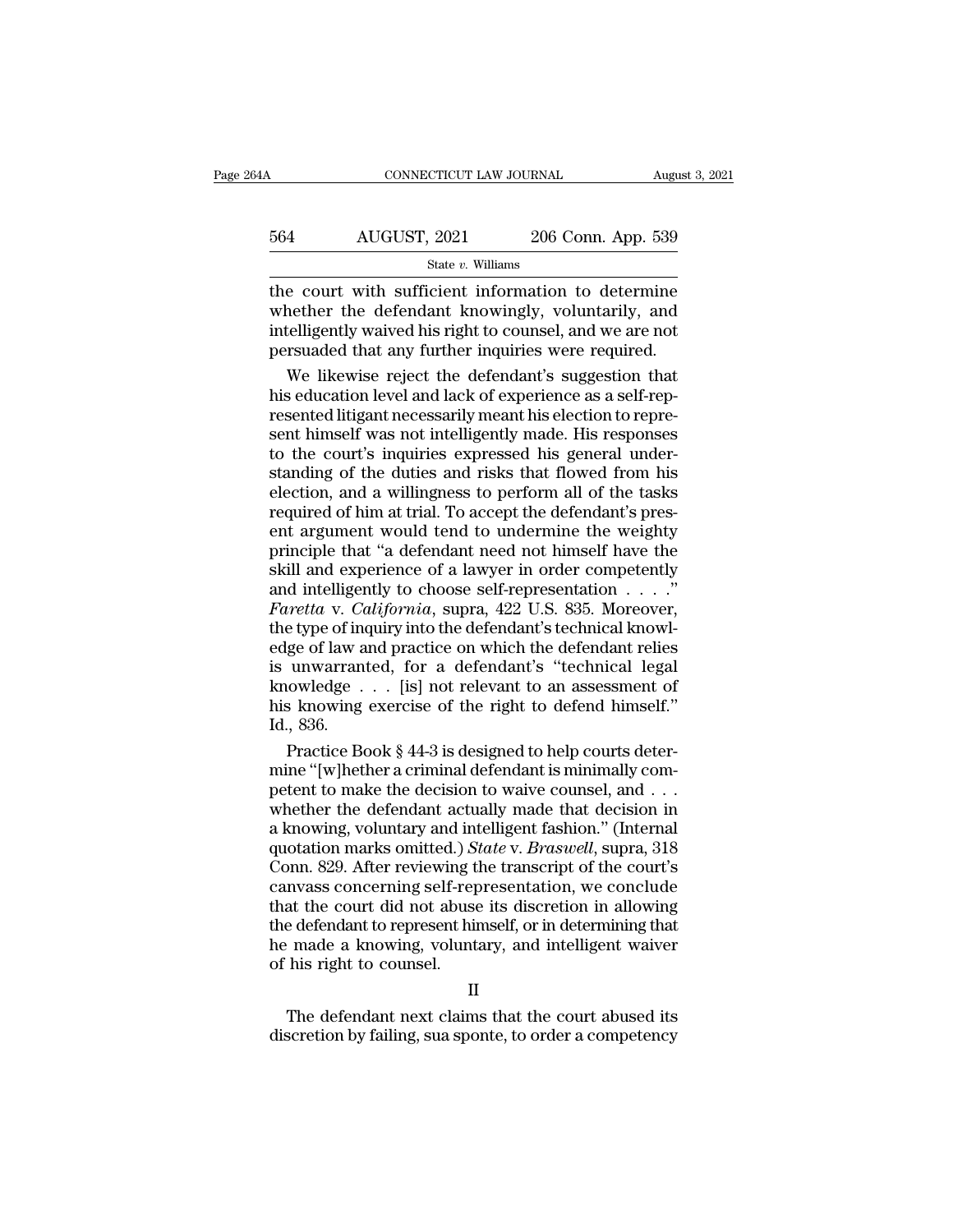| 2021               | CONNECTICUT LAW JOURNAL | Page 265A |
|--------------------|-------------------------|-----------|
| 206 Conn. App. 539 | AUGUST, 2021            | 565       |
|                    | State $v$ . Williams    |           |

EXERCTIFY 2021 CONNECTICUT LAW JOURNAL Page 265A<br>
206 Conn. App. 539 AUGUST, 2021 565<br>
State v. Williams<br>
hearing or to appoint counsel for him after it granted<br>
his request to represent himself.<sup>14</sup> We disagree. 206 Conn. App. 539 AUGUST, 2021 56<br>
state v. Williams<br>
hearing or to appoint counsel for him after it grante<br>
his request to represent himself.<sup>14</sup> We disagree.<br>
The defendant did not raise this issue at trial and see

6 Conn. App. 539 AUGUST, 2021 565<br>
State v. Williams<br>
aring or to appoint counsel for him after it granted<br>
s request to represent himself.<sup>14</sup> We disagree.<br>
The defendant did not raise this issue at trial and seeks<br>
view 206 Conn. App. 539 AUGUST, 2021 565<br>
State *v*. Williams<br>
hearing or to appoint counsel for him after it granted<br>
his request to represent himself.<sup>14</sup> We disagree.<br>
The defendant did not raise this issue at trial and seek *State v. Williams*<br> *Golding* or to appoint counsel for him after it granted<br>
his request to represent himself.<sup>14</sup> We disagree.<br> *The defendant did not raise this issue at trial and seeks*<br> *review of this unpreserved cl* hearing or to appoint counsel for him after it granted<br>his request to represent himself.<sup>14</sup> We disagree.<br>The defendant did not raise this issue at trial and seeks<br>review of this unpreserved claim pursuant to *State* v.<br>*G* nearing or to appoint counsel for nim after it granted<br>his request to represent himself.<sup>14</sup> We disagree.<br>The defendant did not raise this issue at trial and seeks<br>review of this unpreserved claim pursuant to *State* v.<br>*G* ms request to represent nimsen." we disagree.<br>
The defendant did not raise this issue at trial and seeks<br>
review of this unpreserved claim pursuant to *State* v.<br> *Golding*, 213 Conn. 233, 239–40, 567 A.2d 823 (1989),<br>
as The defendant did not raise this issue at trial and seeks<br>review of this unpreserved claim pursuant to *State* v.<br>*Golding*, 213 Conn. 233, 239–40, 567 A.2d 823 (1989),<br>as modified by *In re Yasiel R.*, 317 Conn. 773, 781, review of this unpreserved claim pursuant to *State* v.<br> *Golding*, 213 Conn. 233, 239–40, 567 A.2d 823 (1989),<br>
as modified by *In re Yasiel R.*, 317 Conn. 773, 781,<br>
120 A.3d 1188 (2015). "Under *Golding*, a defendant c Golding, 213 Conn. 233, 239–40, 567 A.2d 823 (1989), as modified by *In re Yasiel R.*, 317 Conn. 773, 781, 120 A.3d 1188 (2015). "Under *Golding*, a defendant can prevail on a claim of constitutional error not preserved a as modified by *In re Yasiel R.*, 317 Conn. 773, 781, 120 A.3d 1188 (2015). "Under *Golding*, a defendant can prevail on a claim of constitutional error not preserved at trial only if *all* of the following conditions are 120 A.3d 1188 (2015). "Under *Golding*, a defendant can<br>prevail on a claim of constitutional error not preserved<br>at trial only if *all* of the following conditions are met:<br>(1) the record is adequate to review the alleged prevail on a claim of constitutional error not preserved<br>at trial only if *all* of the following conditions are met:<br>(1) the record is adequate to review the alleged claim<br>of error; (2) the claim is of constitutional magn at trial only if *all* of the following conditions are met:<br>(1) the record is adequate to review the alleged claim<br>of error; (2) the claim is of constitutional magnitude<br>alleging the violation of a fundamental right; (3) (1) the record is adequate to review the alleged claim<br>of error; (2) the claim is of constitutional magnitude<br>alleging the violation of a fundamental right; (3) the<br>alleged constitutional violation  $\dots$  exists and  $\dots$ <br>de of error; (2) the claim is of constitutional magnitude<br>alleging the violation of a fundamental right; (3) the<br>alleged constitutional violation  $\dots$  exists and  $\dots$ <br>deprived the defendant of a fair trial; and (4) if subjec alleging the violation of a fundamental right; (3) the alleged constitutional violation  $\ldots$  exists and  $\ldots$  deprived the defendant of a fair trial; and (4) if subject to harmless error analysis, the state has failed to alleged constitutional violation . . . exists and . . .<br>deprived the defendant of a fair trial; and (4) if subject<br>to harmless error analysis, the state has failed to demon-<br>strate harmlessness of the alleged constitutiona deprived the defendant of a fair trial; and (4) if subject<br>to harmless error analysis, the state has failed to demon-<br>strate harmlessness of the alleged constitutional viola-<br>tion beyond a reasonable doubt.... The first t to harmless error analysis, the state has failed to demonstrate harmlessness of the alleged constitutional violation beyond a reasonable doubt. . . . The first two  $Golding$  requirements involve whether the claim is reviewable strate harmlessness of the alleged constitutional violation beyond a reasonable doubt. . . . The first two *Golding* requirements involve whether the claim is reviewable, and the second two involve whether there was consti tion beyond a reasor<br>Golding requirement<br>reviewable, and the s<br>was constitutional err<br>omitted; emphasis in<br>omitted.) State v. Kit<br>A.3d 942 (2011).<br>The defendant has betwable, and the second two involve whether the claim is<br>viewable, and the second two involve whether there<br>as constitutional error requiring a new trial." (Citation<br>intted; emphasis in original; internal quotation marks<br> reviewable, and the second two involve whether there<br>was constitutional error requiring a new trial." (Citation<br>omitted; emphasis in original; internal quotation marks<br>omitted.) *State* v. *Kitchens*, 299 Conn. 447, 466–67

was constitutional error requiring a new trial." (Citation<br>omitted, emphasis in original; internal quotation marks<br>omitted.) *State v. Kitchens*, 299 Conn. 447, 466–67, 10<br>A.3d 942 (2011).<br>The defendant has met the first t omitted, emphasis in original; internal quotation marks<br>omitted.) *State v. Kitchens*, 299 Conn. 447, 466–67, 10<br>A.3d 942 (2011).<br>The defendant has met the first two *Golding* require-<br>ments in that the record is adequate omitted.) *State* v. *Kitchens*, 299 Conn. 447, 466–67, 10<br>A.3d 942 (2011).<br>The defendant has met the first two *Golding* require-<br>ments in that the record is adequate to permit review<br>and that his claim is of constitution ients in that the record is adequate to permit review<br>not that his claim is of constitutional magnitude. We<br>onclude, however, that the defendant's claim does not<br>this displant does not indicate whether this claim relates t and that his claim is of constitutional magnitude. We<br>conclude, however, that the defendant's claim does not<br>satisfy the third prong of *Golding* because the constitu-<br><sup>14</sup> The defendant does not indicate whether this clai

conclude, however, that the defendant's claim does not satisfy the third prong of  $Golding$  because the constitu-<br><sup>14</sup> The defendant does not indicate whether this claim relates to his competence to stand trial, his competence satisfy the third prong of  $Golding$  because the constitu-<br><sup>14</sup> The defendant does not indicate whether this claim relates to his competence to stand trial, his competence to waive his right to counsel, or his competence to re Satisfy the tring prong of *Gottering* because the constitu-<br><sup>14</sup> The defendant does not indicate whether this claim relates to his competence to stand trial, his competence to waive his right to counsel, or his competenc <sup>14</sup> The defendant does not indicate whether this claim relates to his competence to stand trial, his competence to waive his right to counsel, or his competence to represent himself. In the section of his appellate brief tence to stand trial, his competence to waive his right to counsel, or his competence to represent himself. In the section of his appellate brief devoted to this claim, the defendant argues that "[t]he record from [his] p competence to represent himself. In the section of his appellate brief devoted to this claim, the defendant argues that "[t]he record from [his] pretrial hearings showed substantial evidence of [his] mental impairment and to this claim, the defendant argues that "[t]he record from [his] pretrial hearings showed substantial evidence of [his] mental impairment and established that he would not be able to assist in his own defense." According hearings showed substantial evidence of [his] mental impairment and established that he would not be able to assist in his own defense." Accordingly, we interpret this claim to be about the defendant's competence to stand *hearings* showed substantial evidence of [his] mental impairment and established that he would not be able to assist in his own defense." Accordingly, we interpret this claim to be about the defendant's competence to sta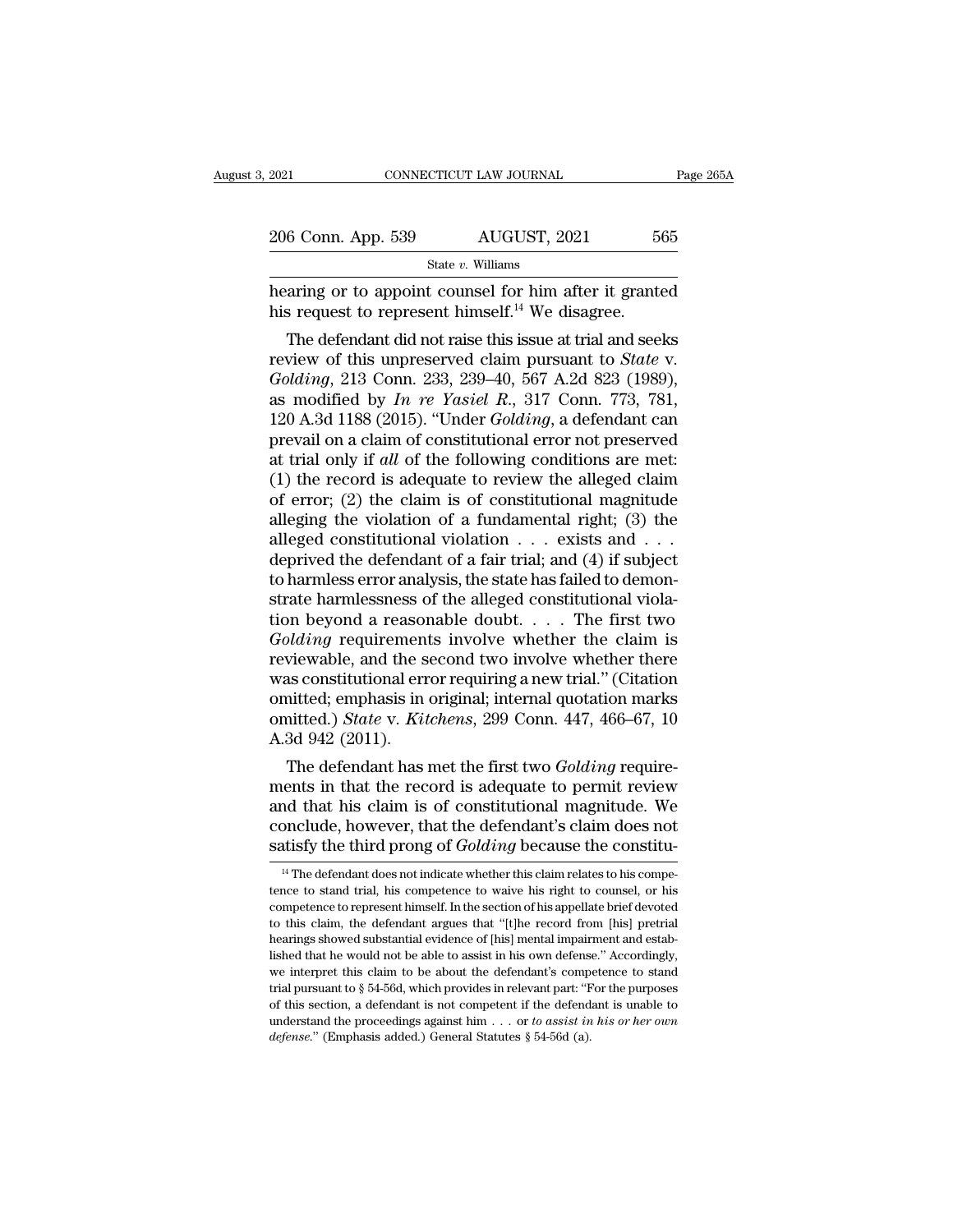| 66A | CONNECTICUT LAW JOURNAL                                                                                                        |                    | August 3, 2021 |
|-----|--------------------------------------------------------------------------------------------------------------------------------|--------------------|----------------|
|     |                                                                                                                                |                    |                |
| 566 | AUGUST, 2021                                                                                                                   | 206 Conn. App. 539 |                |
|     | State $v$ . Williams                                                                                                           |                    |                |
|     | tional violation alleged by the defendant does not exist<br>and, therefore, he was not deprived of a fair trial. <sup>15</sup> |                    |                |
|     | "At the outset, we set forth the relevant standard of                                                                          |                    |                |
|     | review and legal principles that guide our resolution of<br>the igns We review the court's determination of com-               |                    |                |

 $r_{\text{total}}$  and  $r_{\text{total}}$  and  $r_{\text{total}}$  and  $r_{\text{total}}$  and  $r_{\text{total}}$  and  $r_{\text{total}}$  and  $r_{\text{total}}$  the defendant does not exist and, therefore, he was not deprived of a fair trial.<sup>15</sup> <br>
"At the outset, we set forth the releva State v. Williams<br>tional violation alleged by the defendant does not exist<br>and, therefore, he was not deprived of a fair trial.<sup>15</sup><br>"At the outset, we set forth the relevant standard of<br>review and legal principles that gu tional violation alleged by the defendant does not exist<br>and, therefore, he was not deprived of a fair trial.<sup>15</sup><br>"At the outset, we set forth the relevant standard of<br>review and legal principles that guide our resolution and, therefore, he was not deprived of a fair trial.<sup>15</sup><br>
"At the outset, we set forth the relevant standard of<br>
review and legal principles that guide our resolution of<br>
the issue. We review the court's determination of "At the outset, we set forth the relevant standard of<br>review and legal principles that guide our resolution of<br>the issue. We review the court's determination of com-<br>petency under an abuse of discretion standard. . . . In "At the outset, we set forth the relevant standard of<br>review and legal principles that guide our resolution of<br>the issue. We review the court's determination of com-<br>petency under an abuse of discretion standard. . . . In review and legal principles that guide our resolution of<br>the issue. We review the court's determination of com-<br>petency under an abuse of discretion standard. . . . In<br>determining whether the trial court [has] abused its d the issue. We review the court's determination of competency under an abuse of discretion standard. . . . In determining whether the trial court [has] abused its discretion, this court must make every reasonable presumpti petency under an abuse of discretion standard. . . . In<br>determining whether the trial court [has] abused its dis-<br>cretion, this court must make every reasonable presump-<br>tion in favor of [the correctness of] its action. . determining whether the trial court [has] abused its discretion, this court must make every reasonable presumption in favor of [the correctness of] its action. . . . Our review of a trial court's exercise of the legal disc on in favor of [the correctness of] its action. . . . Our view of a trial court's exercise of the legal discretion<br>sted in it is limited to the questions of whether the<br>al court correctly applied the law and could reasonreview of a trial court's exercise of the legal discretion<br>vested in it is limited to the questions of whether the<br>trial court correctly applied the law and could reason-<br>ably have reached the conclusion that it did. . . .

vested in it is limited to the questions of whether the<br>trial court correctly applied the law and could reason-<br>ably have reached the conclusion that it did. . . .<br>"The conviction of an accused person who is not<br>legally co trial court correctly applied the law and could reasonably have reached the conclusion that it did. . . .<br>"The conviction of an accused person who is not legally competent to stand trial violates the due process of law gua ably have reached the conclusion that it did. . . .<br>
"The conviction of an accused person who is not<br>
legally competent to stand trial violates the due process<br>
of law guaranteed by the state and federal constitutions.<br>
. "The conviction of an accused person who is not<br>legally competent to stand trial violates the due process<br>of law guaranteed by the state and federal constitutions.<br> $\dots$  This rule imposes a constitutional obligation, [on<br>t "The conviction of an accused person who is not<br>legally competent to stand trial violates the due process<br>of law guaranteed by the state and federal constitutions.<br>. . . This rule imposes a constitutional obligation, [on<br> legally competent to stand trial violates the due process<br>of law guaranteed by the state and federal constitutions.<br>... This rule imposes a constitutional obligation, [on<br>the trial court], to undertake an independent judi 16 In his brief to this court, the defendant also argues that the trial court of this competency to stand trial  $\ldots$ . [Section] 54-<br>  $\frac{3d}{d}$  (a) codified this constitutional mandate, providing<br>  $\frac{15}{d}$  In his brief inquiry, in appropriate circumstances, into a defendant's competency to stand trial . . . . [Section] 54-<br>56d (a) codified this constitutional mandate, providing<br> $\frac{15 \text{ In his brief to this court, the defendant also argues that the trial court  
committed plain error by failing to order a competing evaluation. "[T]he  
plain error doctrine . . . has been codified at Practice Book §$ 

dant's competency to stand trial . . . . . [Section] 54-<br>56d (a) codified this constitutional mandate, providing<br> $\frac{15 \text{ In his brief to this court, the defendant also argues that the trial court  
committed plain error by failing to order a competing evaluation. "[The  
plain error doctrine . . . has been codified at Practice Book § 60-5, which  
provides in relevant part that [the court may reverse or modify the decision$  $\frac{15}{15}$  In his brief to this constitutional mandate, providing<br>  $\frac{15}{15}$  In his brief to this court, the defendant also argues that the trial court<br>
committed plain error by failing to order a competency evaluation bod (a) Courted this Constitutional manuate, providing<br>
<sup>15</sup> In his brief to this court, the defendant also argues that the trial court<br>
committed plain error by failing to order a competency evaluation. "[T]<br>
plain error <sup>15</sup> In his brief to this court, the defendant also argues that the trial court committed plain error by failing to order a competency evaluation. "[T]he plain error doctrine . . . has been codified at Practice Book § 60committed plain error by failing to order a competency evaluation. "[T]he plain error doctrine . . . has been codified at Practice Book § 60-5, which provides in relevant part that [t]he court may reverse or modify the de plain error doctrine . . . has been codified at Practice Book § 60-5, which provides in relevant part that [t]he court may reverse or modify the decision of the trial court if it determines . . . that the decision is . . provides in relevant part that [t]he court may reverse or modify the decision<br>of the trial court if it determines . . . that the decision is . . . erroneous<br>in law. . . . The plain error doctrine is not . . . a rule of re for the trial court if it determines . . . . that the decision is . . . erroneous in law. . . . The plain error doctrine is not . . . a rule of reviewability. It is a rule of reversibility. That is, it is a doctrine that in law. . . . The plain error doctrine is not . . . a rule of reviewability. It is a rule of reversibility. That is, it is a doctrine that this court invokes in order to rectify a trial court ruling that, although either is a rule of reversibility. That is, it is a doctrine that this court invokes in order to rectify a trial court ruling that, although either not properly preserved or never raised at all in the trial court, nonetheless re confidence in the judicial proceedings. . . . . The plain error of the proceeding is reserved or never raised at all in the trial court, nonetheless requires reversal of the trial court's judgment, for reasons of policy. be on the raised at all in the trial court, nonetheless requires reversal of the trial court's judgment, for reasons of policy.  $\ldots$  The plain error doctrine is reserved for truly extraordinary situations where the exist in manifest injustice.'' (Internal quotation marks omitted.) *Commissioner of the existence of the error is so obvious that it affects the fairness and integrity of and public confidence in the judicial proceedings. . . .* For the reasons set forth in our *Golding* analysis, we do not agree that the defendant has demonstrated that the failure to grant relief will result in manifest injustice." (Internal quotation marks omitted.) *Houghtaling* confidence in the judicial proceedings. . . . . A party cannot prevail under plain error unless it has demonstrated that the failure to grant relief will result in manifest injustice." (Internal quotation marks omitted.)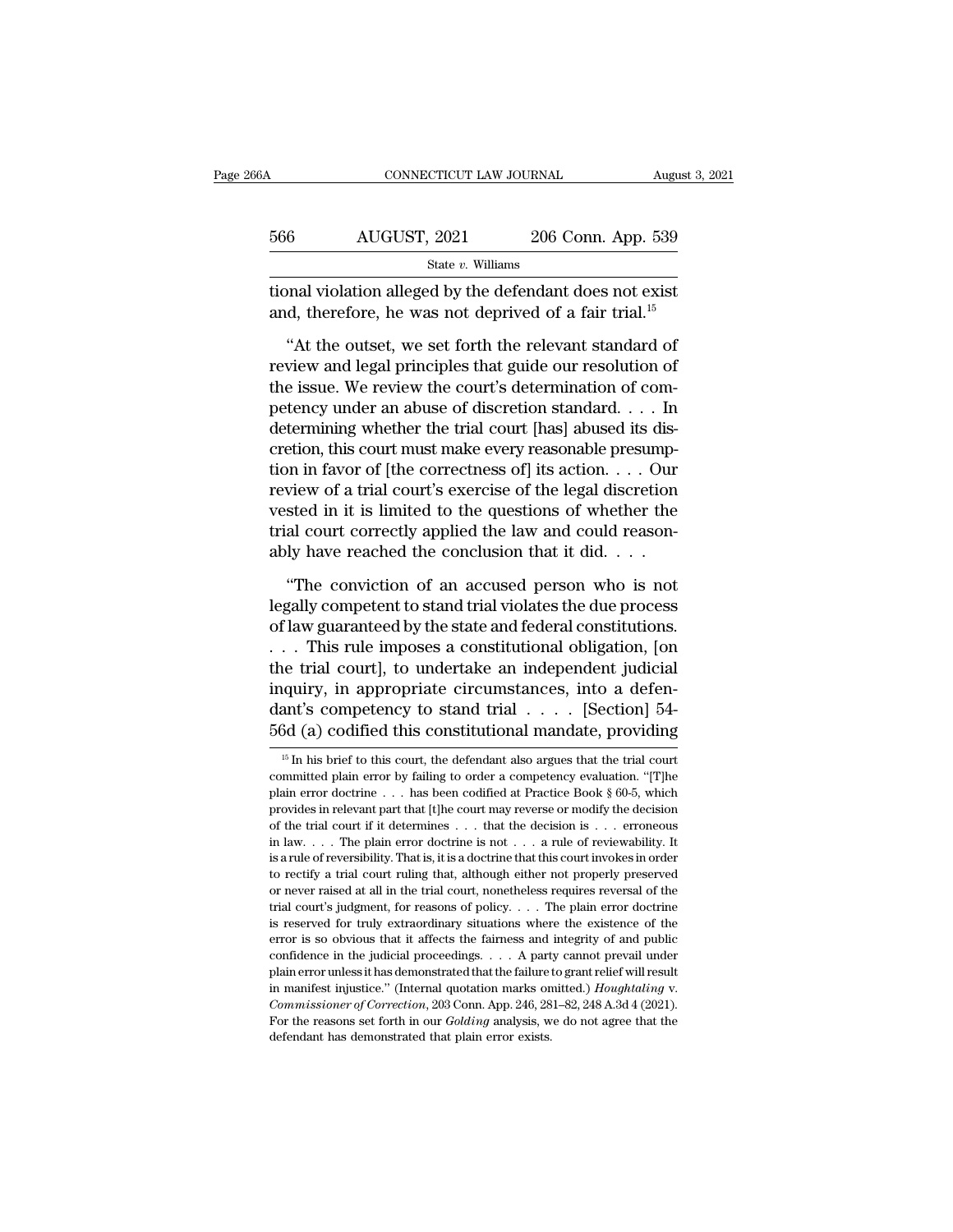| 2021               | CONNECTICUT LAW JOURNAL | Page 267A |
|--------------------|-------------------------|-----------|
| 206 Conn. App. 539 | AUGUST, 2021            | 567       |
|                    | State $v$ . Williams    |           |

EXECUTE 2021<br>
2006 Conn. App. 539 AUGUST, 2021 567<br>
31 State v. Williams<br>
2016 Conn. App. 539 AUGUST, 2021 567<br>
31 State v. Williams<br>
21 State v. Williams<br>
21 All defendant shall not be tried, con-<br>
21 Al defendant is not 206 Conn. App. 539  $\overline{\phantom{0}}$  AUGUST, 2021 567<br>  $\overline{\phantom{0}}$  State v. Williams<br>
in relevant part: 'A defendant shall not be tried, convicted or sentenced while the defendant is not compe-<br>
tent.... [A] defendant is not co 206 Conn. App. 539 AUGUST, 2021 567<br>
State v. Williams<br>
in relevant part: 'A defendant shall not be tried, convicted or sentenced while the defendant is not competent.<br>  $\therefore$  [A] defendant is not competent if the defendan 206 Conn. App. 539 AUGUST, 2021 567<br>
State v. Williams<br>
in relevant part: 'A defendant shall not be tried, convicted or sentenced while the defendant is not competent.<br>
. . . . [A] defendant is not competent if the defend State v. Williams<br>
in relevant part: 'A defendant shall not be tried, convicted or sentenced while the defendant is not competent.... [A] defendant is not competent if the defendant is unable to understand the proceedings relevant part: 'A defendant shall not be tried, concred or sentenced while the defendant is not competent if the defendant is unable to understand the proceedings against m or her or to assist in his or her own defense.'<br> In relevant part: A defendant shall not be tried, convicted or sentenced while the defendant is not competent.<br>
Let us to understand the proceedings against him or her or to assist in his or her own defense.'<br>
"This statut

curiam). According to *Dusky*, the test for competency standard enunciated in *Dusky* v. *United States*, 362 U.S. 402, 80 S. Ct. 788, 4 L. Ed. 2d 824 (1960) (per curiam). According to *Dusky*, the test for competency must must be wheteral in this or her own defense.<br>
"This statutory definition mirrors the federal competency standard enunciated in *Dusky* v. United States,<br>
362 U.S. 402, 80 S. Ct. 788, 4 L. Ed. 2d 824 (1960) (per<br>
curiam). Finiti of the form of assist in fits of the town defense.<br>
"This statutory definition mirrors the federal competency standard enunciated in *Dusky* v. *United States*, 362 U.S. 402, 80 S. Ct. 788, 4 L. Ed. 2d 824 (1960) ( "This statutory definition mirrors the federal competency standard enunciated in *Dusky* v. *United States*, 362 U.S. 402, 80 S. Ct. 788, 4 L. Ed. 2d 824 (1960) (per curiam). According to *Dusky*, the test for competency tency standard enunciated in *Dusky* v. *United States*, 362 U.S. 402, 80 S. Ct. 788, 4 L. Ed. 2d 824 (1960) (per curiam). According to *Dusky*, the test for competency must be whether [the defendant] has sufficient prese 362 U.S. 402, 80 S. Ct. 788, 4 L. Ed. 2d 824 (1960) (per curiam). According to *Dusky*, the test for competency must be whether [the defendant] has sufficient present ability to consult with his lawyer with a reasonable d curiam). According to *Dusky*, the test for competency<br>must be whether [the defendant] has sufficient present<br>ability to consult with his lawyer with a reasonable<br>degree of rational understanding—and whether he has<br>a rati must be whether [the defendant] has sufficient present<br>ability to consult with his lawyer with a reasonable<br>degree of rational understanding—and whether he has<br>a rational as well as factual understanding of the pro-<br>ceedin ability to consult with his lawyer with a reasonable<br>degree of rational understanding—and whether he has<br>a rational as well as factual understanding of the pro-<br>ceedings against him. . . . Even when a defendant is<br>compete degree of rational understanding—and whether he has<br>a rational as well as factual understanding of the pro-<br>ceedings against him. . . . Even when a defendant is<br>competent at the commencement of his trial, a trial<br>court mus a rational as well as factual understanding of the proceedings against him. . . . Even when a defendant is<br>competent at the commencement of his trial, a trial<br>court must always be alert to circumstances suggesting<br>a chang ceedings against him. . . . . Even when a defendant is<br>competent at the commencement of his trial, a trial<br>court must always be alert to circumstances suggesting<br>a change that would render the accused unable to meet<br>the s competent at the commencement of his trial, a trial<br>court must always be alert to circumstances suggesting<br>a change that would render the accused unable to meet<br>the standards of competence to stand trial. . . . Thus,<br>in a court must always be alert to circumstances suggesting<br>a change that would render the accused unable to meet<br>the standards of competence to stand trial. . . . Thus,<br>in appropriate circumstances, a trial court must, sua<br>spo a change that would render the accused unable to meet<br>the standards of competence to stand trial. . . . Thus,<br>in appropriate circumstances, a trial court must, sua<br>sponte, make a further inquiry into a defendant's com-<br>pe the standards of competence to stand trial. . . . Thus,<br>in appropriate circumstances, a trial court must, sua<br>sponte, make a further inquiry into a defendant's com-<br>petence to ensure that he is competent to plead guilty.<br> in appropriate circumstances, a trial court must, sua<br>sponte, make a further inquiry into a defendant's com-<br>petence to ensure that he is competent to plead guilty.<br> $\ldots$  A court is required to conduct such an inquiry<br>whe sponte, make a further inquiry into a defendant's competence to ensure that he is competent to plead guilty.<br>  $\ldots$  A court is required to conduct such an inquiry<br>
whenever [the court becomes aware of] substantial evi-<br>
d petence to ensure that he is competent to plead guilty.<br>
. . . . A court is required to conduct such an inquiry<br>
whenever [the court becomes aware of] substantial evi-<br>
dence of mental impairment. . . . Substantial evidenc Form of mediator of mediator and inquiry<br>whenever [the court becomes aware of] substantial evi-<br>dence of mental impairment. . . . Substantial evidence<br>is a term of art. Evidence encompasses all information<br>properly before whenever [the court becomes aware of] substantial evidence of mental impairment. . . . Substantial evidence is a term of art. Evidence encompasses all information properly before the court, whether it is in the form of te dence of mental impairment. . . . Substantial evidence<br>is a term of art. Evidence encompasses all information<br>properly before the court, whether it is in the form of<br>testimony or exhibits formally admitted or it is in the is a term of art. Evidence<br>properly before the countestimony or exhibits form of medical reports<br>have been filed with the<br>if it raises a reasonable<br>competency . . . . .<br>"Nonetheless,  $\S 54-566$ operly before the court, whether it is in the form of<br>stimony or exhibits formally admitted or it is in the<br>rm of medical reports or other kinds of reports that<br>we been filed with the court. Evidence is substantial<br>it rais destinony of exilibris formally additived of it is in the<br>form of medical reports or other kinds of reports that<br>have been filed with the court. Evidence is substantial<br>if it raises a reasonable doubt about the defendant's

norm of medical reports of other kinds of reports that<br>have been filed with the court. Evidence is substantial<br>if it raises a reasonable doubt about the defendant's<br>competency . . . .<br>"Nonetheless, § 54-56d (b) presumes t raise been med with the court. Evidence is substantiat<br>if it raises a reasonable doubt about the defendant's<br>competency . . . .<br>"Nonetheless, § 54-56d (b) presumes that a defendant<br>is competent, and [t]he standard governi does a reasonable doubt about the defendant is competency . . . .<br>
"Nonetheless, § 54-56d (b) presumes that a defendant<br>
is competent, and [t]he standard governing the determi-<br>
nation of competency to stand trial is a re "Nonetheless,  $\S$  54-56d (b) presumes that a defendant<br>is competent, and [t]he standard governing the determi-<br>nation of competency to stand trial is a relatively low<br>one and . . . mental illness or reduced mental capacit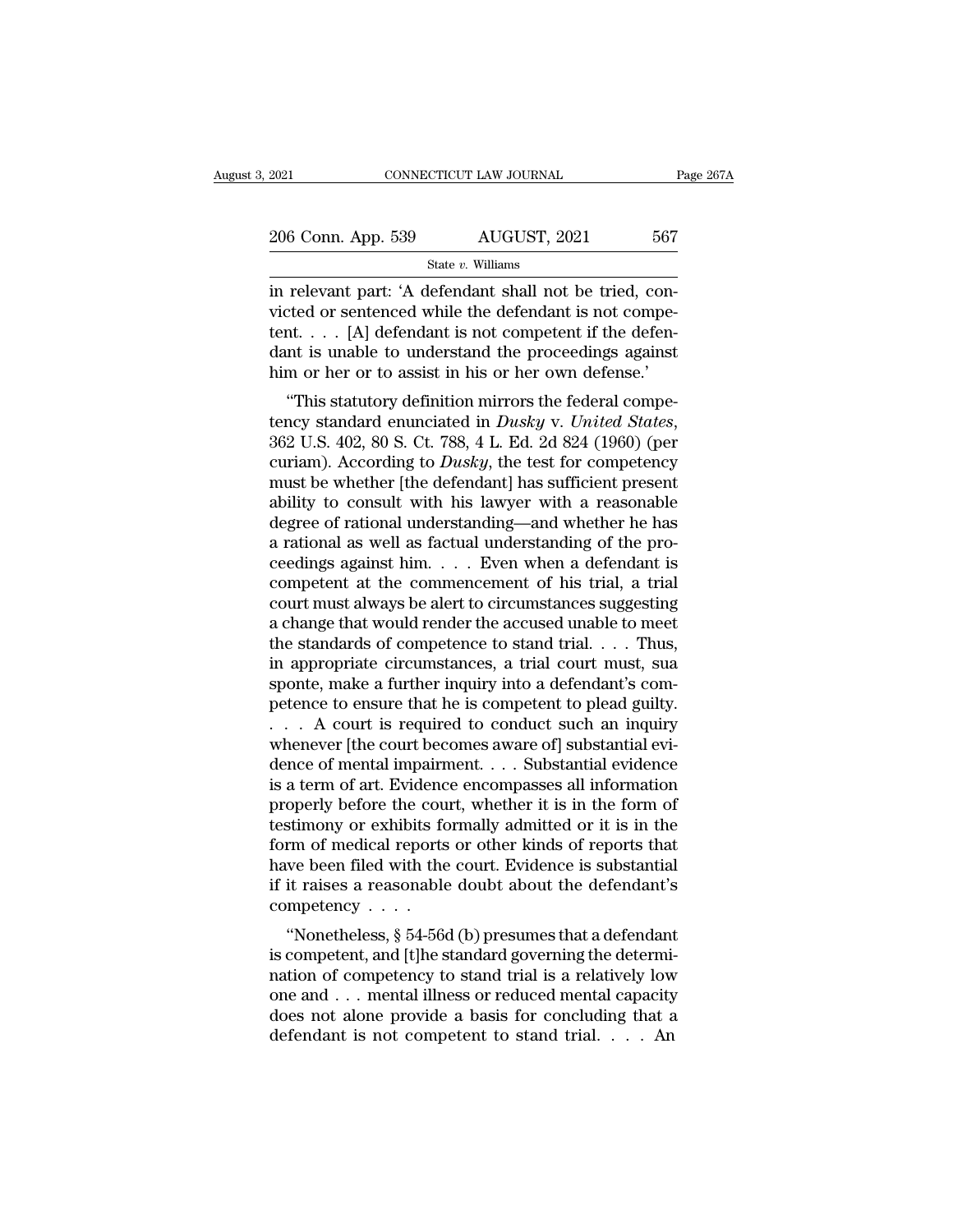| 68A | CONNECTICUT LAW JOURNAL |                    | August 3, 2021 |
|-----|-------------------------|--------------------|----------------|
| 568 | AUGUST, 2021            | 206 Conn. App. 539 |                |
|     | State $v$ . Williams    |                    |                |

CONNECTICUT LAW JOURNAL Augu<br>
State v. Williams<br>
accused may be suffering from a mental illness and none-<br>
theless be able to understand the charges against him<br>
and to assist in his own defense. " (Citations omit 568 AUGUST, 2021 206 Conn. App. 539<br>
state v. Williams<br>
accused may be suffering from a mental illness and none-<br>
theless be able to understand the charges against him<br>
and to assist in his own defense . . . . " (Citation 568 AUGUST, 2021 206 Conn. App. 539<br>  $\frac{\text{State } v. \text{ Williams}}{\text{accessed may be suffering from a mental illness and none-  
theless be able to understand the charges against him and to assist in his own defense . . . .'' (Citations omitted; internal quotation marks omitted.) *State v. Paulino*, 127 Com, Ann, 51, 61, 63, 12, A, 3d, 628 (2011).$ AUGUST, 2021 206 Conn. App. 539<br>
<sup>State v. Williams</sup><br>
accused may be suffering from a mental illness and none-<br>
theless be able to understand the charges against him<br>
and to assist in his own defense . . . . " (Citations o cused may be suffering from a mental illness and none-<br>eless be able to understand the charges against him<br>d to assist in his own defense  $\dots$ ." (Citations omit-<br>d; internal quotation marks omitted.) *State* v. *Paulino*, accused may be suffering from a mentar liness and none-<br>theless be able to understand the charges against him<br>and to assist in his own defense  $\dots$ ." (Citations omit-<br>ted; internal quotation marks omitted.) State v. Pauli

theress be able to understand the charges against film<br>and to assist in his own defense  $\dots$ ." (Citations omit-<br>ted; internal quotation marks omitted.) State v. Paulino,<br>127 Conn. App. 51, 61–63, 12 A.3d 628 (2011).<br>In th and to assist in fils own defense  $\ldots$  (Citations onlited; internal quotation marks omitted.) State v. Paulino, 127 Conn. App. 51, 61–63, 12 A.3d 628 (2011).<br>In the present case, the defendant claims that his conduct aft competency evaluation or appoint counsel for  $R$  and  $\overline{R}$ . In the present case, the defendant claims that his conduct after the court's February 2, 2018 canvass constituted substantial evidence of mental impairment. T In the present case, the defendant claims that his concreted substantial evidence of mental impairment. Thus, argues, the trial court had a duty "to either order a mpetency evaluation or appoint counsel for [him]."<br>In *Sta* In the present case, the defendant claims that his con-<br>duct after the court's February 2, 2018 canvass consti-<br>tuted substantial evidence of mental impairment. Thus,<br>he argues, the trial court had a duty "to either order

duct after the Court's February 2, 2018 canvass consult<br>tuted substantial evidence of mental impairment. Thus,<br>he argues, the trial court had a duty "to either order a<br>competency evaluation or appoint counsel for [him]."<br> tuted substantial evidence of mentar impairment. Thus,<br>he argues, the trial court had a duty "to either order a<br>competency evaluation or appoint counsel for [him]."<br>In *State* v. *Paulino*, supra, 127 Conn. App. 51, a crim The argues, the trial court had a duty to entier order a<br>competency evaluation or appoint counsel for [him]."<br>In *State* v. *Paulino*, supra, 127 Conn. App. 51, a crimi-<br>nal defendant waived his right to counsel and claim In *State v. Paulino*, supra, 127 Conn. App. 51, a criminal defendant waived his right to counsel and claimed<br>on appeal that the trial court should have, sua sponte,<br>during the trial, ordered a competency evaluation. Id., In *State* v. *Paulino*, supra, 127 Conn. App. 51, a criminal defendant waived his right to counsel and claimed<br>on appeal that the trial court should have, sua sponte,<br>during the trial, ordered a competency evaluation. Id. nal defendant waived his right to counsel and claimed<br>on appeal that the trial court should have, sua sponte,<br>during the trial, ordered a competency evaluation. Id.,<br>52, 56. The defendant pointed to behavior on his part,<br>d on appeal that the trial court should have, sua sponte,<br>during the trial, ordered a competency evaluation. Id.,<br>52, 56. The defendant pointed to behavior on his part,<br>during the trial proceedings, that he argued constitute during the trial, ordered a competency evaluation. Id.,<br>52, 56. The defendant pointed to behavior on his part,<br>during the trial proceedings, that he argued constituted<br>substantial evidence of mental impairment. Id., 65. Fo 52, 56. The defendant pointed to behavior on his part,<br>during the trial proceedings, that he argued constituted<br>substantial evidence of mental impairment. Id., 65. For<br>example, "he responded 'God told me so,' when asked<br>b during the trial proceedings, that he argued constituted<br>substantial evidence of mental impairment. Id., 65. For<br>example, "he responded 'God told me so,' when asked<br>by the court why he was electing a court trial rather<br>tha substantial evidence of mental impairment. Id., 65. For<br>example, "he responded 'God told me so,' when asked<br>by the court why he was electing a court trial rather<br>than a jury trial," and "expressed a desire to 'contact<br>the example, "he responded 'God told me so,' when asked<br>by the court why he was electing a court trial rather<br>than a jury trial," and "expressed a desire to 'contact<br>the whole world' about his case  $\ldots$ ." Id. In disposing<br>of by the court why he was electing a court trial rather<br>than a jury trial," and "expressed a desire to 'contact<br>the whole world' about his case  $\ldots$ ." Id. In disposing<br>of the defendant's claim, this court noted that it was than a jury trial," and "expressed a desire to 'contact<br>the whole world' about his case . . . ." Id. In disposing<br>of the defendant's claim, this court noted that it was<br>"unaware . . . of evidence that was before the court the whole world' about his case  $\dots$  ." Id. In disposing<br>of the defendant's claim, this court noted that it was<br>"unaware  $\dots$  of evidence that was before the court<br>that would have indicated that the defendant suffered<br>fro % of the defendant's claim, this court noted that it was<br>
"unaware . . . of evidence that was before the court<br>
that would have indicated that the defendant suffered<br>
from *any* known or apparent mental disease or defect, "unaware . . . of evidence that was before the court<br>that would have indicated that the defendant suffered<br>from *any* known or apparent mental disease or defect,<br>much less one that would have impacted his ability to<br>under that would have indicated that the defendant suffered<br>from  $any$  known or apparent mental disease or defect,<br>much less one that would have impacted his ability to<br>understand the charges against him and assist in his<br>defense from *any* known or apparent mental disease or defect,<br>much less one that would have impacted his ability to<br>understand the charges against him and assist in his<br>defense." (Emphasis in original.) Id., 63–64. Addition-<br>all much less one that would have impacted his ability to<br>understand the charges against him and assist in his<br>defense." (Emphasis in original.) Id., 63–64. Addition-<br>ally, this court stated that "the trial judge is in a parti understand the charges against him and assist in his<br>defense." (Emphasis in original.) Id., 63–64. Addition-<br>ally, this court stated that "the trial judge is in a particu-<br>larly advantageous position to observe a defendant defense." (Emphasis in original.) Id., 63–64. Additionally, this court stated that "the trial judge is in a particularly advantageous position to observe a defendant's conduct during a trial and has a unique opportunity to ally, this court stated that "the trial judge is in a particularly advantageous position to observe a defendant's conduct during a trial and has a unique opportunity to assess a defendant's competency. A trial court's opin larly advantageous position to observe a defendant's<br>conduct during a trial and has a unique opportunity to<br>assess a defendant's competency. A trial court's opin-<br>ion, therefore, of the competency of a defendant is<br>highly conduct during a trial and has a unique opportunity to<br>assess a defendant's competency. A trial court's opin-<br>ion, therefore, of the competency of a defendant is<br>highly significant. . . . As such, the trial court was enti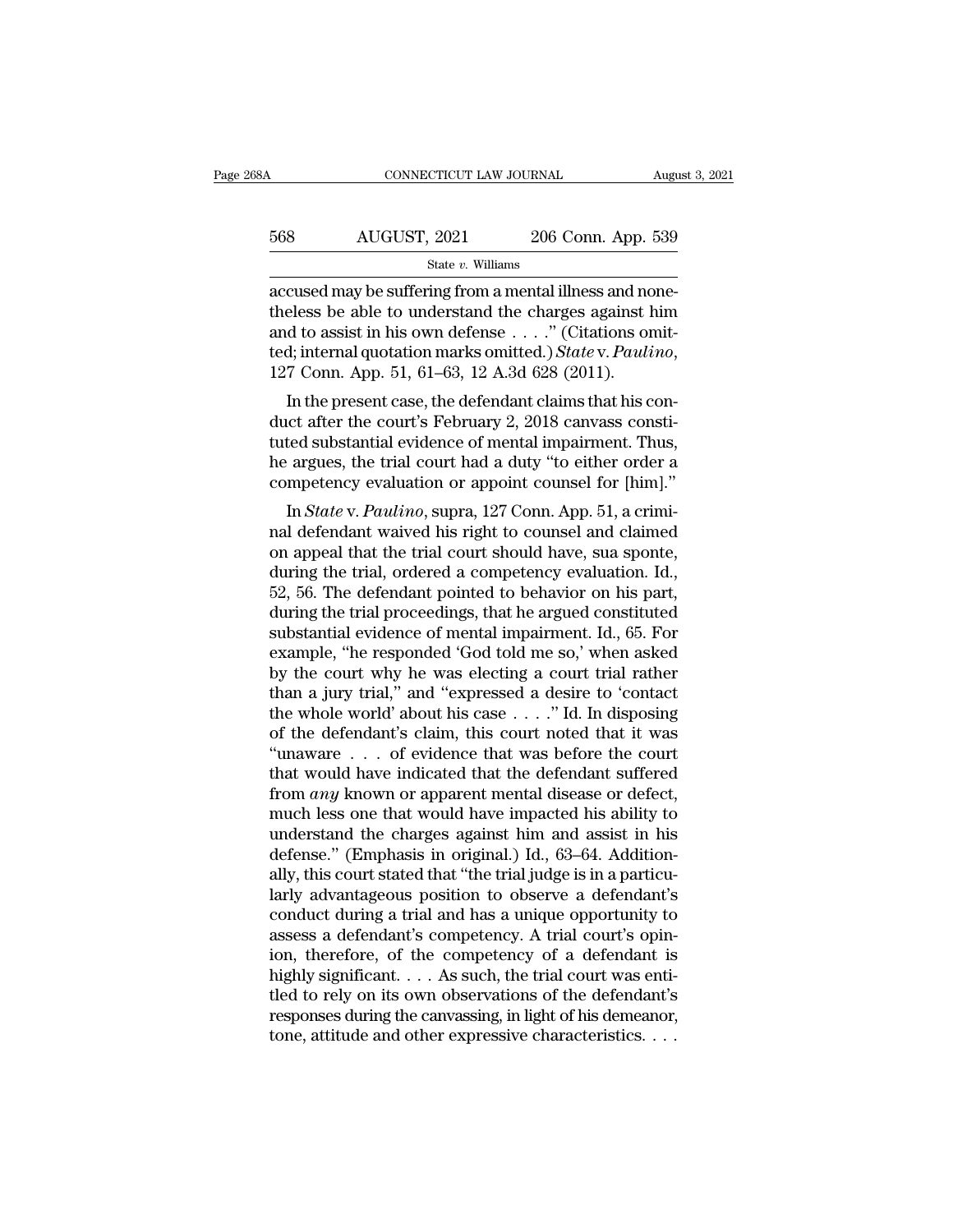| 2021               | CONNECTICUT LAW JOURNAL | Page 269A |
|--------------------|-------------------------|-----------|
| 206 Conn. App. 539 | AUGUST, 2021            | 569       |
|                    | State $v$ . Williams    |           |

 $\frac{2021}{206}$  Conn. App. 539 AUGUST, 2021 569<br>
State v. Williams<br>
The trial court was in the best position to assess whether<br>
the defendant behaved rationally at that time." (Citation<br>
emitted, internal custorian merits 206 Conn. App. 539 AUGUST, 2021 569<br>State v. Williams<br>The trial court was in the best position to assess whether<br>the defendant behaved rationally at that time." (Citation<br>omitted; internal quotation marks omitted.) Id., 6 206 Conn. App. 539 AUGUST, 2021 569<br>
State v. Williams<br>
The trial court was in the best position to assess whether<br>
the defendant behaved rationally at that time." (Citation<br>
omitted; internal quotation marks omitted.) Id 206 Conn. App. 539 AUGUST, 2021 569<br>
State v. Williams<br>
The trial court was in the best position to assess whether<br>
the defendant behaved rationally at that time." (Citation<br>
omitted; internal quotation marks omitted.) Id State v. Williams<br>The trial court was in the best position to assess whether<br>the defendant behaved rationally at that time." (Citation<br>omitted; internal quotation marks omitted.) Id., 64–65.<br>The trial court "offered no in is the best position to assess whether<br>
e defendant behaved rationally at that time." (Citation<br>
initted; internal quotation marks omitted.) Id., 64–65.<br>
he trial court "offered no indication that it thought that<br>
e defend the defendant behaved rationally at that time." (Citation<br>omitted; internal quotation marks omitted.) Id., 64–65.<br>The trial court "offered no indication that it thought that<br>the defendant was incompetent to stand trial." I

omitted; internal quotation marks omitted.) Id., 64–65.<br>The trial court "offered no indication that it thought that<br>the defendant was incompetent to stand trial." Id., 64.<br>As in *Paulino*, the defendant in the present case The trial court "offered no indication that it thought that<br>the defendant was incompetent to stand trial." Id., 64.<br>As in *Paulino*, the defendant in the present case<br>points to several instances after the trial court's Feb the defendant was incompetent to stand trial." Id., 64.<br>As in *Paulino*, the defendant in the present case<br>points to several instances after the trial court's Febru-<br>ary 2, 2018 canvass in which he contends that his con-<br>d As in *Paulino*, the defendant in the present case<br>points to several instances after the trial court's Febru-<br>ary 2, 2018 canvass in which he contends that his con-<br>duct showed "substantial evidence of [his] mental<br>impairm As in *Paulino*, the defendant in the present case<br>points to several instances after the trial court's Febru-<br>ary 2, 2018 canvass in which he contends that his con-<br>duct showed "substantial evidence of [his] mental<br>impair points to several instances after the trial court's February 2, 2018 canvass in which he contends that his conduct showed "substantial evidence of [his] mental impairment and established that he would not be able to assist ary 2, 2018 canvass in which he contends that his conduct showed "substantial evidence of [his] mental<br>impairment and established that he would not be able to<br>assist in his own defense." Additionally, the defendant<br>argues duct showed "substantial evidence of [his] mental<br>impairment and established that he would not be able to<br>assist in his own defense." Additionally, the defendant<br>argues that his conduct during the criminal trial gave<br>rise impairment and established that he would not be able to<br>assist in his own defense." Additionally, the defendant<br>argues that his conduct during the criminal trial gave<br>rise to a duty on the part of the court to order a comassist in his own defense." Additionally, the defendant<br>argues that his conduct during the criminal trial gave<br>rise to a duty on the part of the court to order a com-<br>petency evaluation or to appoint counsel for him. He<br>a argues that his conduct during the criminal trial gave<br>rise to a duty on the part of the court to order a com-<br>petency evaluation or to appoint counsel for him. He<br>argues that he filed "nonsensical, incoherent motions,<br>con rise to a duty on the part of the court to order a com-<br>petency evaluation or to appoint counsel for him. He<br>argues that he filed "nonsensical, incoherent motions,<br>contesting the trial court's jurisdiction over him and<br>rel petency evaluation or to appoint counsel for him. He<br>argues that he filed "nonsensical, incoherent motions,<br>contesting the trial court's jurisdiction over him and<br>relying on the articles of the [Uniform Commercial<br>Code],"<sup></sup> argues that he filed "nonsensical, incoherent motions,<br>contesting the trial court's jurisdiction over him and<br>relying on the articles of the [Uniform Commercial<br>Code],"<sup>16</sup> "referred to himself in the third person, filed<br>s contesting the trial court's jurisdiction over him and<br>relying on the articles of the [Uniform Commercial<br>Code],"<sup>16</sup> "referred to himself in the third person, filed<br>special limited appearances on his behalf,<sup>17</sup> was disru relying on the articles of the [Uniform Commercial Code],"<sup>16</sup> "referred to himself in the third person, filed special limited appearances on his behalf,<sup>17</sup> was disruptive, frequently interrupted the trial court, and had Code],  $^{710}$  "referred to himself in the third person, filed<br>special limited appearances on his behalf,<sup>17</sup> was disrup-<br>tive, frequently interrupted the trial court, and had diffi-<br>culty staying focused." (Footnote adde special limited appearances on his behalf," was disruptive, frequently interrupted the trial court, and had difficulty staying focused." (Footnote added.) He asserts that, during the trial, he asked few questions on crosstive, frequently interrupted the trial court, and had difficulty staying focused." (Footnote added.) He asserts<br>that, during the trial, he asked few questions on cross-<br>examination, did not object to any of the state's que culty staying focused." (Footnote added.) He asserts<br>that, during the trial, he asked few questions on cross-<br>examination, did not object to any of the state's ques-<br>tions during the direct examination of the victim, did<br>n that, during the trial, he asked few questions on cross-<br>examination, did not object to any of the state's ques-<br>tions during the direct examination of the victim, did<br>not present any evidence in support of his defense, an examination, did not object to any of the state's questions during the direct examination of the victim, did<br>not present any evidence in support of his defense, and<br>elected not to testify. Additionally, the defendant argue process.'' 16 The defendant filed a motion to dismiss in which he argued that the defendant filed a motion to dismiss in which he argued that the urt did not have jurisdiction over him. The court denied this motion. At showed that he could not conform his behavior and<br>brings into question his comprehension of the judicial<br>process."<br> $\frac{16}{16}$  The defendant filed a motion to dismiss in which he argued that the<br>court did not have jurisdi

brings into question his comprehension of the judicial<br>process."<br><sup>16</sup> The defendant filed a motion to dismiss in which he argued that the<br>court did not have jurisdiction over him. The court denied this motion. At<br>trial, af <sup>16</sup> The defendant filed a motion to dismiss in which he argued that the court did not have jurisdiction over him. The court denied this motion. At trial, after the state had rested, the defendant renewed his previous mot  $\frac{16 \text{ T}}{16}$  The defendant filed a motion to dismiss in which he argued that the court did not have jurisdiction over him. The court denied this motion. At trial, after the state had rested, the defendant renewed his court did not have jurisdiction over him. The court denied this motion. At trial, after the state had rested, the defendant renewed his previous motion to dismiss, arguing that "[c]riminal codes and statutes do not apply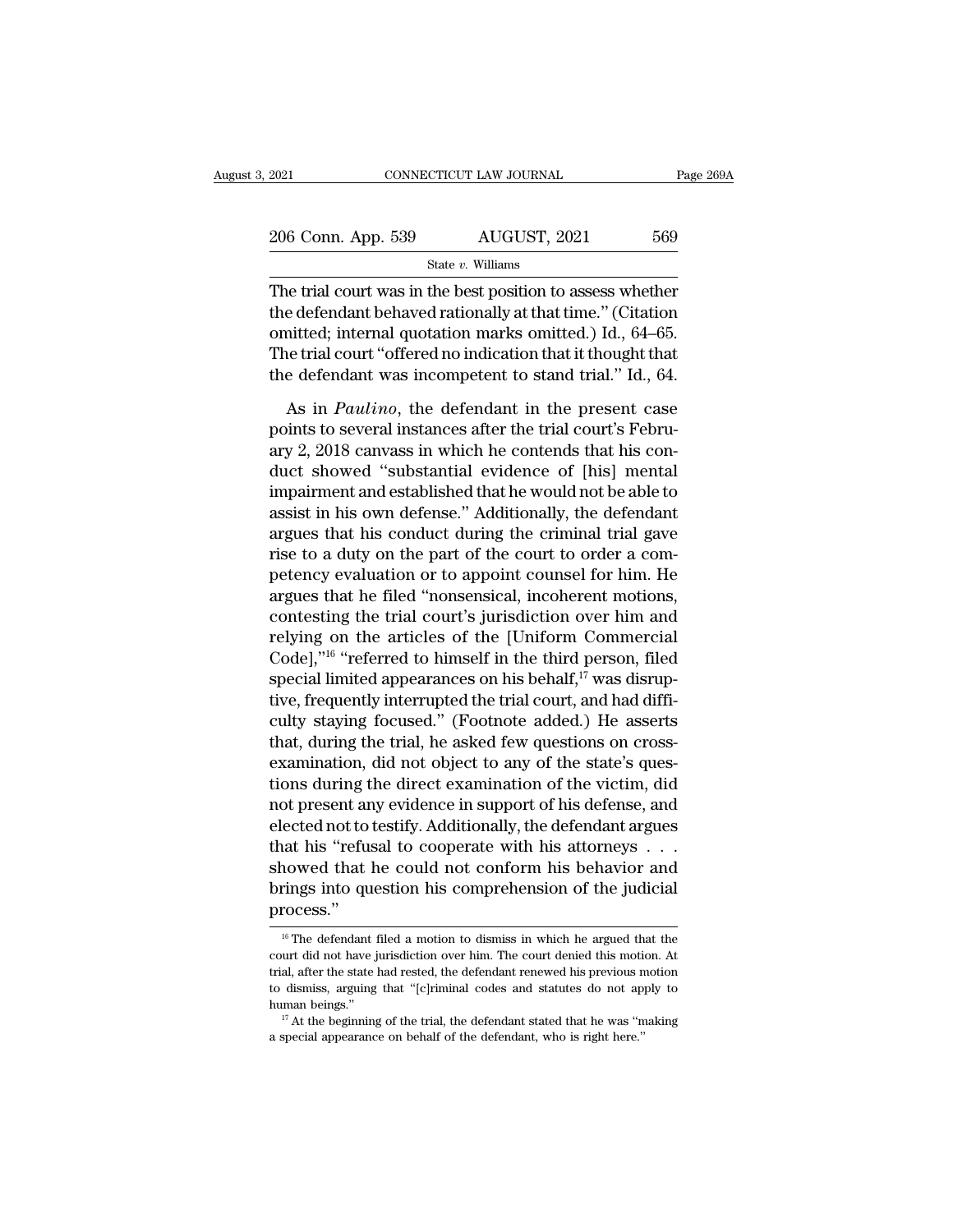## CONNECTICUT LAW JOURNAL August 3, 2021<br>570 AUGUST, 2021 206 Conn. App. 539<br>5tate v. Williams State *v.* Williams

CONNECTICUT LAW JOURNAL August 3, 2021<br>
O AUGUST, 2021 206 Conn. App. 539<br>
State v. Williams<br>
The state, on the other hand, accurately draws our<br>
tention to several instances during the trial in which<br>
a defendant meaningf  $\begin{array}{r} \text{AUGUST, 2021} \text{206 Conn. App. 539} \\ \text{State } v. \text{ Williams} \end{array}$ <br>
The state, on the other hand, accurately draws our attention to several instances during the trial in which the defendant meaningfully participated in his defense.<br> 570 AUGUST, 2021 206 Conn. App. 539<br>  $\frac{\text{State } v. \text{ Williams}}{\text{The state, on the other hand, accurately draws our attention to several instances during the trial in which the defendant meaningfully participated in his defense. For example, when the state offered into evidence photorphs of the house, when the sound result took.$  $\frac{\text{570}}{\text{State } v. \text{ Williams}}$ <br>
The state, on the other hand, accurately draws our<br>
attention to several instances during the trial in which<br>
the defendant meaningfully participated in his defense.<br>
For example, when the state o The state v. Williams<br>
The state, on the other hand, accurately draws our<br>
attention to several instances during the trial in which<br>
the defendant meaningfully participated in his defense.<br>
For example, when the state off State v. Williams<br>
The state, on the other hand, accurately draws our<br>
attention to several instances during the trial in which<br>
the defendant meaningfully participated in his defense.<br>
For example, when the state offered The state, on the other hand, accurately draws our<br>attention to several instances during the trial in which<br>the defendant meaningfully participated in his defense.<br>For example, when the state offered into evidence pho-<br>tog attention to several instances during the trial in which<br>the defendant meaningfully participated in his defense.<br>For example, when the state offered into evidence pho-<br>tographs of the house where the sexual assault took<br>pl the defendant meaningfully participated in his defense.<br>For example, when the state offered into evidence photographs of the house where the sexual assault took<br>place, the defendant objected on relevance grounds. While<br>cro For example, when the state offered into evidence photographs of the house where the sexual assault took<br>place, the defendant objected on relevance grounds. While<br>cross-examining the victim, he "attempted to challenge<br>the tographs of the house where the sexual assault took<br>place, the defendant objected on relevance grounds. While<br>cross-examining the victim, he "attempted to challenge<br>the victim's credibility by questioning her regarding the place, the defendant objected on relevance grounds. While<br>cross-examining the victim, he "attempted to challenge<br>the victim's credibility by questioning her regarding the<br>delay in her disclosure to the police and whether s cross-examining the victim, he "attempted to challenge<br>the victim's credibility by questioning her regarding the<br>delay in her disclosure to the police and whether she<br>had been intoxicated at the time of the incident."<sup>18</sup> the victim's credibility by questioning her regardelay in her disclosure to the police and whe had been intoxicated at the time of the incertained has cross-examination of his cousin, Harris, and the defendant's brother, The state intoxicated at the time of the incident."<br>In the state of the incident."<br>In this cross-examination of his cousin, Michael<br>In this, and the defendant's brother, Kaynon Williams, <sup>19</sup><br>The defendant demonstrated th mad been intoxicated at the time of the incluent. <sup>26</sup><br>Through his cross-examination of his cousin, Michael<br>Harris, and the defendant's brother, Kaynon Williams,<sup>19</sup><br>the defendant demonstrated that neither of them had<br>actu

Through his cross-examination of his cousin, Michael<br>Harris, and the defendant's brother, Kaynon Williams,<sup>19</sup><br>the defendant demonstrated that neither of them had<br>actually witnessed the alleged assault.<sup>20</sup><br>The state note Harris, and the defendant s brother, Kaynon Williams,<sup>20</sup><br>the defendant demonstrated that neither of them had<br>actually witnessed the alleged assault.<sup>20</sup><br>The state notes that, after the defendant renewed his<br>motion to dism the defendant demonstrated that helther of them had<br>actually witnessed the alleged assault.<sup>20</sup><br>The state notes that, after the defendant renewed his<br>motion to dismiss for lack of jurisdiction, he moved for<br>a judgment of actually witnessed the alleged assault.<sup>25</sup><br>The state notes that, after the defendant renewed his<br>motion to dismiss for lack of jurisdiction, he moved for<br>a judgment of acquittal in which he argued that the<br>evidence that t The state notes that, after the defendant renewed his<br>motion to dismiss for lack of jurisdiction, he moved for<br>a judgment of acquittal in which he argued that the<br>evidence that the state presented was insufficient to<br>convi vidence that the state presented was insufficient to<br>onvict him. The defendant stated that "there were<br>lenty of inconsistent statements, phrases, that were<br>sed by the alleged witnesses and victim. There's no<br><sup>18</sup> The state convict him. The defendant stated that "there were plenty of inconsistent statements, phrases, that were used by the alleged witnesses and victim. There's no  $\frac{18}{16}$  The state presented evidence that the assault occur

plenty of inconsistent statements, phrases, that were<br>used by the alleged witnesses and victim. There's no<br><sup>18</sup> The state presented evidence that the assault occurred at the home of<br>the defendant's cousin, Michael Harris. used by the alleged witnesses and victim. There's no<br>
<sup>18</sup> The state presented evidence that the assault occurred at the home of<br>
the defendant's cousin, Michael Harris. The victim testified that she fell<br>
asleep at about used by the alleged Withesses and Victim. There S how<br>
<sup>18</sup> The state presented evidence that the assault occurred at the home of<br>
the defendant's cousin, Michael Harris. The victim testified that she fell<br>
asleep at about the defendant's cousin, Michael Harris. The victim testified that she fell as<br>leep at about 5:35 a.m. on the morning of May 6, 2017, and that the assault occurred shortly thereafter. Detective David Hudyama of the Norwalk the defendant's cousin, Michael Harris. The victim testified that she fell asleep at about 5:35 a.m. on the morning of May 6, 2017, and that the assault occurred shortly thereafter. Detective David Hudyama of the Norwalk P asleep at about 5:35 a.m. on the morning of May 6, 2017, and that the assault occurred shortly thereafter. Detective David Hudyama of the Norwalk Police Department testified that, on the night of May 8, 2017, the victim, H occurred shortly thereafter. Detective David Hudyama of the Norwalk Police Department testified that, on the night of May 8, 2017, the victim, Harris, and Harris' sister went to the police station and reported the assault

alone in Harris' bedroom when the assault, she went downstains in Arris'<br>tionally, the state presented evidence that the victim had arrived at Harris'<br>house at approximately 2 a.m. on May 6, 2017, and consumed alcohol<br>thr house at approximately 2 a.m. on May 6, 2017, and consumed alcohol throughout the night and smoked marijuana.<br><sup>19</sup> Kaynon Williams, the defendant's brother, testified at the trial.<br><sup>29</sup> The state presented evidence that t throughout the night and smoked marijuana.<br><sup>19</sup> Kaynon Williams, the defendant's brother, testified at the trial.<br><sup>20</sup> The state presented evidence that the defendant and the victim were<br>alone in Harris' bedroom when the a <sup>19</sup> Kaynon Williams, the defendant's brother, testified at the trial.<br><sup>20</sup> The state presented evidence that the defendant and the victim were<br>alone in Harris' bedroom when the assault occurred. The victim testified<br>that <sup>20</sup> The state presented evidence that the defendant and the victim were alone in Harris' bedroom when the assault occurred. The victim testified that, immediately following the assault, she went downstairs into a room whe alone in Harris' bedroom when the assault occurred. The victim testified that, immediately following the assault, she went downstairs into a room where Harris, Kaynon Williams, and two other individuals were located, and t that, immediately following the assault, she went downstairs into a room where Harris, Kaynon Williams, and two other individuals were located, and told Harris that she needed to speak with him. She then testified that she the Harris, Kaynon Williams, and two other individuals were located, and told Harris that she needed to speak with him. She then testified that she and Harris went into the basement of the home, but before she could tell H riste<br>
and told I<br>
she and H<br>
tell Harris<br>
Harris tes<br>
testified tl<br>
ris' home.